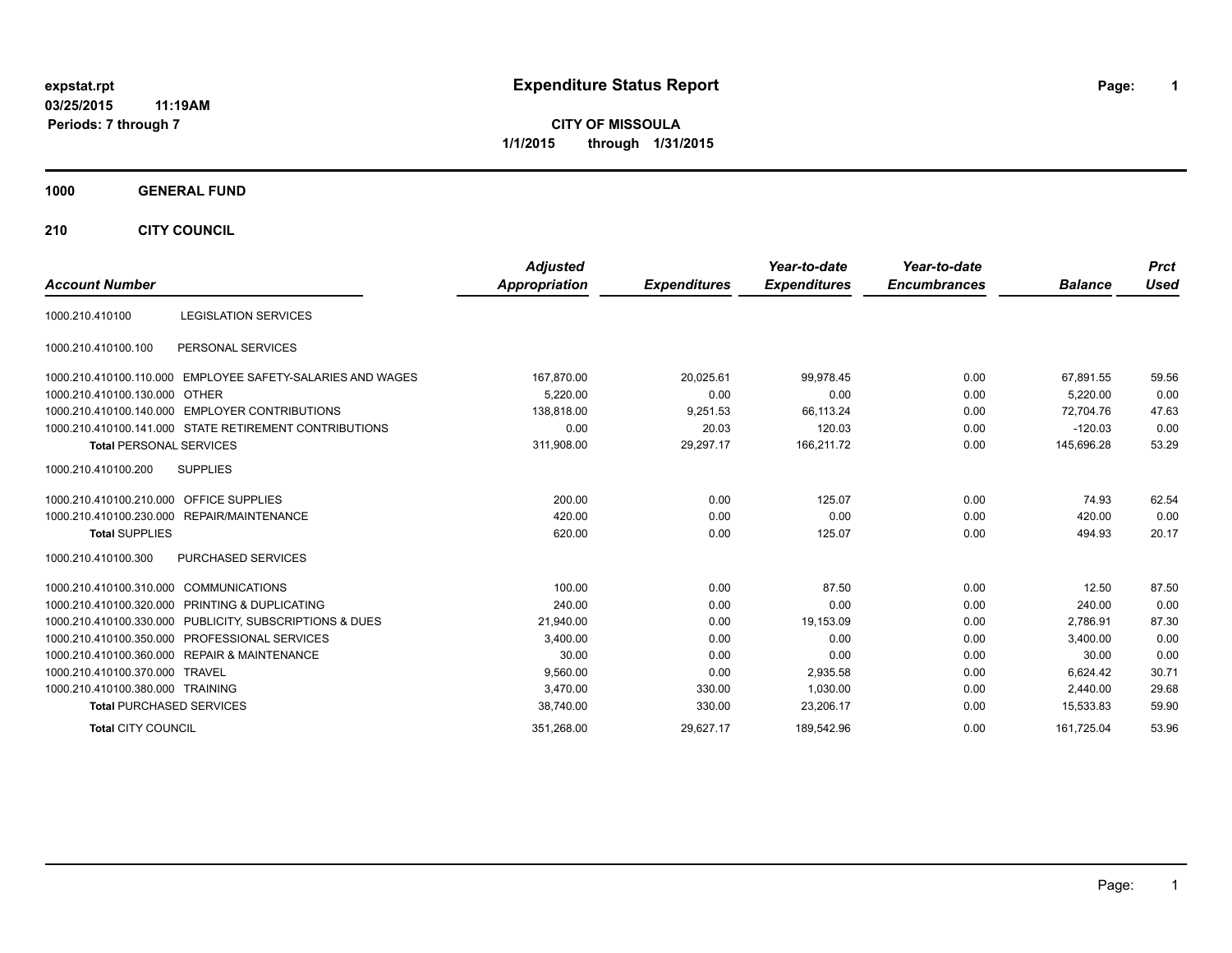**CITY OF MISSOULA 1/1/2015 through 1/31/2015**

**1000 GENERAL FUND**

**220 MAYOR**

| <b>Account Number</b>                   |                                                         | <b>Adjusted</b><br><b>Appropriation</b> | <b>Expenditures</b> | Year-to-date<br><b>Expenditures</b> | Year-to-date<br><b>Encumbrances</b> | <b>Balance</b> | <b>Prct</b><br><b>Used</b> |
|-----------------------------------------|---------------------------------------------------------|-----------------------------------------|---------------------|-------------------------------------|-------------------------------------|----------------|----------------------------|
| 1000.220.410210                         | <b>ADMINISTRATION</b>                                   |                                         |                     |                                     |                                     |                |                            |
| 1000.220.410210.100                     | PERSONAL SERVICES                                       |                                         |                     |                                     |                                     |                |                            |
|                                         | 1000.220.410210.110.000 SALARIES AND WAGES              | 292,159.00                              | 34,381.12           | 177,928.32                          | 0.00                                | 114,230.68     | 60.90                      |
|                                         | 1000.220.410210.120.000 OVERTIME/TERMINATION            | 500.00                                  | 0.00                | 0.00                                | 0.00                                | 500.00         | 0.00                       |
| 1000.220.410210.130.000 OTHER           |                                                         | 6,600.00                                | 0.00                | 0.00                                | 0.00                                | 6,600.00       | 0.00                       |
|                                         | 1000.220.410210.140.000 EMPLOYER CONTRIBUTIONS          | 90,363.00                               | 9,168.87            | 55,182.78                           | 0.00                                | 35,180.22      | 61.07                      |
|                                         | 1000.220.410210.141.000 STATE RETIREMENT CONTRIBUTIONS  | 0.00                                    | 43.11               | 264.95                              | 0.00                                | $-264.95$      | 0.00                       |
| <b>Total PERSONAL SERVICES</b>          |                                                         | 389,622.00                              | 43,593.10           | 233,376.05                          | 0.00                                | 156,245.95     | 59.90                      |
| 1000.220.410210.200                     | <b>SUPPLIES</b>                                         |                                         |                     |                                     |                                     |                |                            |
| 1000.220.410210.210.000 OFFICE SUPPLIES |                                                         | 1,004.00                                | 93.10               | 664.84                              | 0.00                                | 339.16         | 66.22                      |
|                                         | 1000.220.410210.220.000 OPERATING SUPPLIES              | 1,120.00                                | 36.00               | 274.43                              | 0.00                                | 845.57         | 24.50                      |
|                                         | 1000.220.410210.230.000 REPAIR/MAINTENANCE              | 100.00                                  | 0.00                | 0.00                                | 0.00                                | 100.00         | 0.00                       |
| 1000.220.410210.231.000 GASOLINE        |                                                         | 108.00                                  | 3.81                | 47.58                               | 0.00                                | 60.42          | 44.06                      |
| <b>Total SUPPLIES</b>                   |                                                         | 2,332.00                                | 132.91              | 986.85                              | 0.00                                | 1,345.15       | 42.32                      |
| 1000.220.410210.300                     | PURCHASED SERVICES                                      |                                         |                     |                                     |                                     |                |                            |
| 1000.220.410210.310.000 COMMUNICATIONS  |                                                         | 712.00                                  | 26.78               | 422.48                              | 0.00                                | 289.52         | 59.34                      |
|                                         | 1000.220.410210.320.000 PRINTING & DUPLICATING          | 956.00                                  | 0.00                | 33.40                               | 0.00                                | 922.60         | 3.49                       |
|                                         | 1000.220.410210.330.000 PUBLICITY, SUBSCRIPTIONS & DUES | 7,710.00                                | 120.00              | 7,512.27                            | 0.00                                | 197.73         | 97.44                      |
|                                         | 1000.220.410210.344.000 TELEPHONE SERVICE               | 4,124.00                                | 569.88              | 1,828.60                            | 0.00                                | 2,295.40       | 44.34                      |
|                                         | 1000.220.410210.350.000 PROFESSIONAL SERVICES           | 2,072.00                                | 0.00                | 499.71                              | 0.00                                | 1,572.29       | 24.12                      |
|                                         | 1000.220.410210.360.000 REPAIR & MAINTENANCE            | 1,305.00                                | 5.70                | 255.57                              | 0.00                                | 1,049.43       | 19.58                      |
| 1000.220.410210.370.000 TRAVEL          |                                                         | 2,008.00                                | 0.00                | 348.36                              | 0.00                                | 1,659.64       | 17.35                      |
| 1000.220.410210.380.000 TRAINING        |                                                         | 1,600.00                                | 0.00                | 100.00                              | 0.00                                | 1,500.00       | 6.25                       |
|                                         | 1000.220.410210.390.000 OTHER PURCHASED SERVICES        | 1,050.00                                | 124.85              | 670.45                              | 0.00                                | 379.55         | 63.85                      |
| <b>Total PURCHASED SERVICES</b>         |                                                         | 21,537.00                               | 847.21              | 11,670.84                           | 0.00                                | 9,866.16       | 54.19                      |
| <b>Total ADMINISTRATION</b>             |                                                         | 413,491.00                              | 44,573.22           | 246,033.74                          | 0.00                                | 167,457.26     | 59.50                      |
| 1000000110005                           | <b>DUDLIO DEL ATIONO</b>                                |                                         |                     |                                     |                                     |                |                            |

1000.220.410225 PUBLIC RELATIONS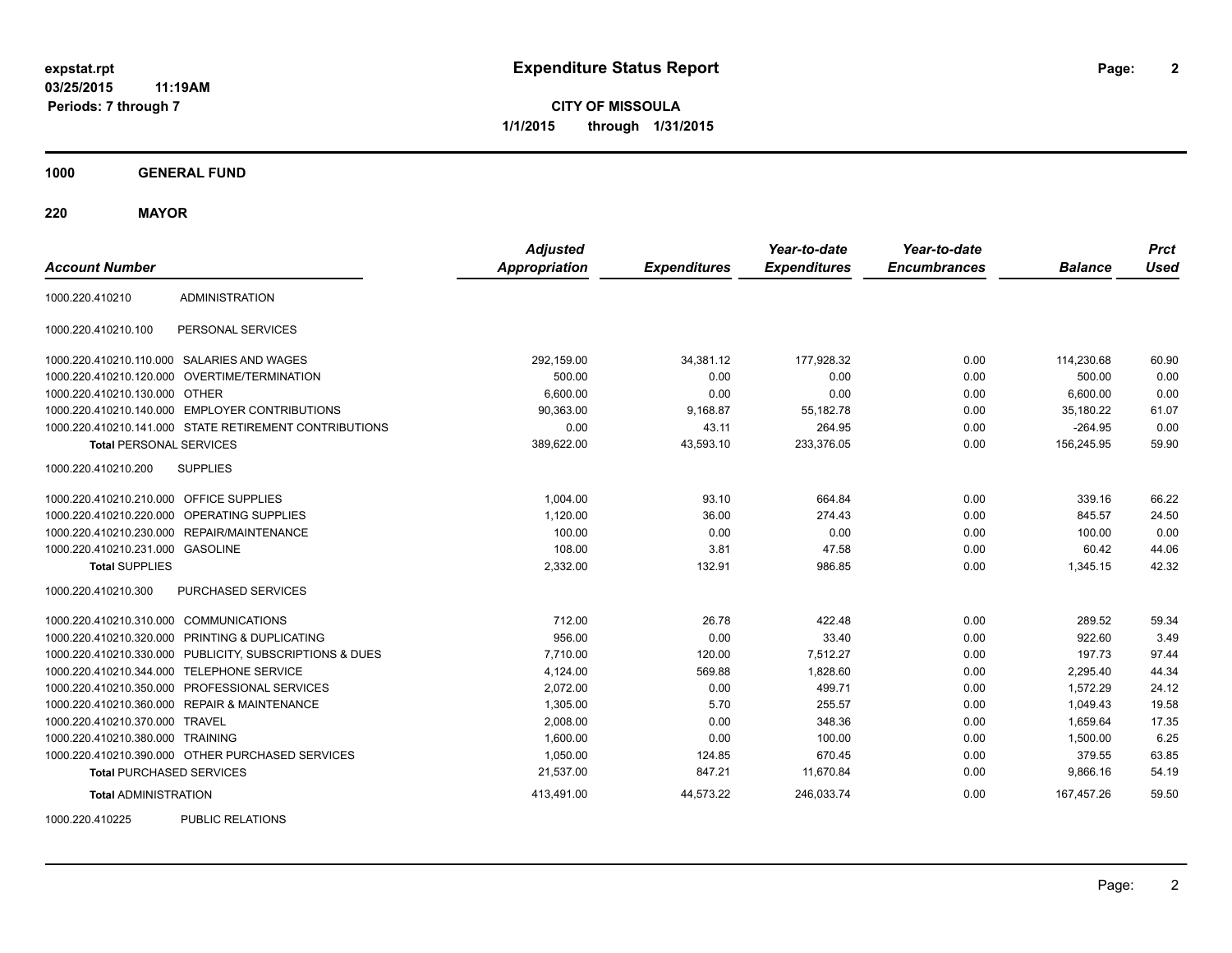**CITY OF MISSOULA 1/1/2015 through 1/31/2015**

**1000 GENERAL FUND**

**220 MAYOR**

| <b>Account Number</b>                                   | <b>Adjusted</b><br><b>Appropriation</b> | <b>Expenditures</b> | Year-to-date<br><b>Expenditures</b> | Year-to-date<br><b>Encumbrances</b> | <b>Balance</b> | <b>Prct</b><br><b>Used</b> |
|---------------------------------------------------------|-----------------------------------------|---------------------|-------------------------------------|-------------------------------------|----------------|----------------------------|
| PERSONAL SERVICES<br>1000.220.410225.100                |                                         |                     |                                     |                                     |                |                            |
| 1000.220.410225.110.000 SALARIES AND WAGES              | 5,962.00                                | 701.70              | 3,621.69                            | 0.00                                | 2,340.31       | 60.75                      |
| 1000.220.410225.140.000 EMPLOYER CONTRIBUTIONS          | 1,842.00                                | 187.10              | 1,852.26                            | 0.00                                | $-10.26$       | 100.56                     |
| <b>Total PERSONAL SERVICES</b>                          | 7,804.00                                | 888.80              | 5,473.95                            | 0.00                                | 2,330.05       | 70.14                      |
| <b>SUPPLIES</b><br>1000.220.410225.200                  |                                         |                     |                                     |                                     |                |                            |
| 1000.220.410225.240.000 OTHER SUPPLIES                  | 400.00                                  | 0.00                | 0.00                                | 0.00                                | 400.00         | 0.00                       |
| <b>Total SUPPLIES</b>                                   | 400.00                                  | 0.00                | 0.00                                | 0.00                                | 400.00         | 0.00                       |
| 1000.220.410225.300<br>PURCHASED SERVICES               |                                         |                     |                                     |                                     |                |                            |
| 1000.220.410225.330.000 PUBLICITY, SUBSCRIPTIONS & DUES | 1,970.00                                | 48.00               | 1,868.00                            | 0.00                                | 102.00         | 94.82                      |
| 1000.220.410225.390.000 OTHER PURCHASED SERVICES        | 200.00                                  | 0.00                | 0.00                                | 0.00                                | 200.00         | 0.00                       |
| <b>Total PURCHASED SERVICES</b>                         | 2.170.00                                | 48.00               | 1.868.00                            | 0.00                                | 302.00         | 86.08                      |
| <b>Total PUBLIC RELATIONS</b>                           | 10,374.00                               | 936.80              | 7.341.95                            | 0.00                                | 3.032.05       | 70.77                      |
| <b>ADMINISTRATION</b><br>1000.220.410250                |                                         |                     |                                     |                                     |                |                            |
| 1000.220.410250.100<br>PERSONAL SERVICES                |                                         |                     |                                     |                                     |                |                            |
| 1000.220.410250.110.000 SALARIES AND WAGES              | 69,954.00                               | 8,030.63            | 39,902.94                           | 0.00                                | 30,051.06      | 57.04                      |
| 1000.220.410250.140.000 EMPLOYER CONTRIBUTIONS          | 20,992.00                               | 2,110.21            | 12,730.19                           | 0.00                                | 8,261.81       | 60.64                      |
| <b>Total PERSONAL SERVICES</b>                          | 90,946.00                               | 10,140.84           | 52,633.13                           | 0.00                                | 38,312.87      | 57.87                      |
| 1000.220.410250.300<br>PURCHASED SERVICES               |                                         |                     |                                     |                                     |                |                            |
| 1000.220.410250.320.000 PRINTING & DUPLICATING          | 2,100.00                                | 276.70              | 276.70                              | 0.00                                | 1,823.30       | 13.18                      |
| 1000.220.410250.344.000 TELEPHONE SERVICE               | 1,952.00                                | 319.86              | 907.76                              | 0.00                                | 1,044.24       | 46.50                      |
| 1000.220.410250.350.000 PROFESSIONAL SERVICES           | 1,235.00                                | 202.50              | 202.50                              | 0.00                                | 1,032.50       | 16.40                      |
| 1000.220.410250.380.000 TRAINING                        | 420.00                                  | 0.00                | 0.00                                | 0.00                                | 420.00         | 0.00                       |
| <b>Total PURCHASED SERVICES</b>                         | 5,707.00                                | 799.06              | 1,386.96                            | 0.00                                | 4,320.04       | 24.30                      |
| <b>Total ADMINISTRATION</b>                             | 96,653.00                               | 10,939.90           | 54,020.09                           | 0.00                                | 42,632.91      | 55.89                      |
| <b>Total MAYOR</b>                                      | 520,518.00                              | 56,449.92           | 307,395.78                          | 0.00                                | 213,122.22     | 59.06                      |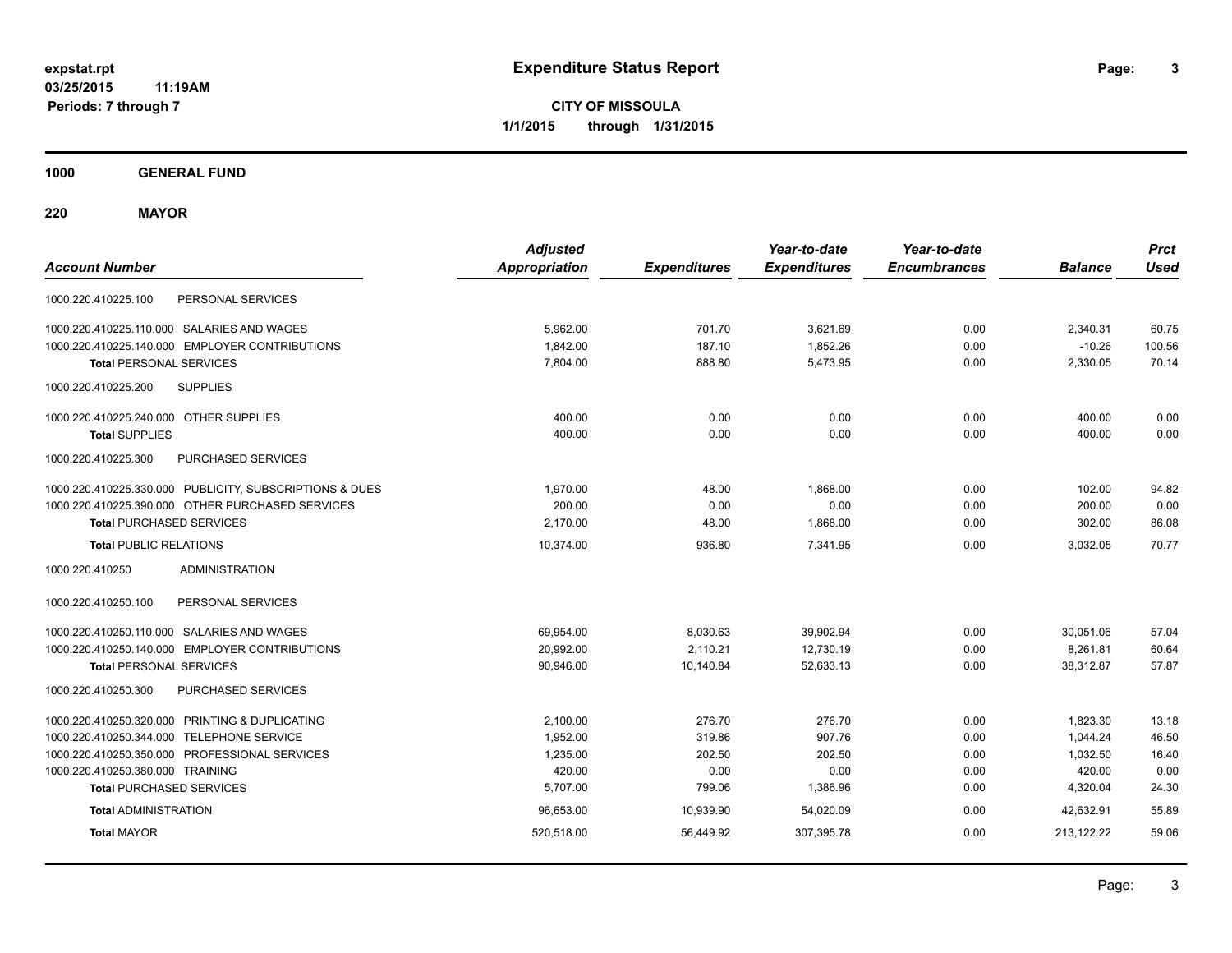**CITY OF MISSOULA 1/1/2015 through 1/31/2015**

**1000 GENERAL FUND**

|                                                         | <b>Adjusted</b>      |                     | Year-to-date        | Year-to-date        |                | <b>Prct</b> |
|---------------------------------------------------------|----------------------|---------------------|---------------------|---------------------|----------------|-------------|
| <b>Account Number</b>                                   | <b>Appropriation</b> | <b>Expenditures</b> | <b>Expenditures</b> | <b>Encumbrances</b> | <b>Balance</b> | <b>Used</b> |
| <b>ADMINISTRATION</b><br>1000.221.410810                |                      |                     |                     |                     |                |             |
| PERSONAL SERVICES<br>1000.221.410810.100                |                      |                     |                     |                     |                |             |
| 1000.221.410810.110.000 SALARIES AND WAGES              | 102,470.00           | 15,957.68           | 44,651.73           | 0.00                | 57,818.27      | 43.58       |
| 1000.221.410810.140.000 EMPLOYER CONTRIBUTIONS          | 34,869.00            | 3,711.25            | 14,114.10           | 0.00                | 20,754.90      | 40.48       |
| 1000.221.410810.141.000 STATE RETIREMENT CONTRIBUTIONS  | 0.00                 | 30.54               | 113.53              | 0.00                | $-113.53$      | 0.00        |
| <b>Total PERSONAL SERVICES</b>                          | 137,339.00           | 19,699.47           | 58,879.36           | 0.00                | 78,459.64      | 42.87       |
| 1000.221.410810.200<br><b>SUPPLIES</b>                  |                      |                     |                     |                     |                |             |
| 1000.221.410810.210.000 OFFICE SUPPLIES                 | 1,000.00             | 38.29               | 278.57              | 0.00                | 721.43         | 27.86       |
| <b>Total SUPPLIES</b>                                   | 1,000.00             | 38.29               | 278.57              | 0.00                | 721.43         | 27.86       |
| 1000.221.410810.300<br><b>PURCHASED SERVICES</b>        |                      |                     |                     |                     |                |             |
| 1000.221.410810.310.000 COMMUNICATIONS                  | 150.00               | 11.56               | 247.76              | 0.00                | $-97.76$       | 165.17      |
| 1000.221.410810.320.000 PRINTING & DUPLICATING          | 517.00               | 0.00                | 82.50               | 0.00                | 434.50         | 15.96       |
| 1000.221.410810.330.000 PUBLICITY, SUBSCRIPTIONS & DUES | 750.00               | 0.00                | 1,176.90            | 0.00                | $-426.90$      | 156.92      |
| 1000.221.410810.344.000 TELEPHONE SERVICE               | 45.00                | 22.51               | 56.37               | 0.00                | $-11.37$       | 125.27      |
| 1000.221.410810.360.000 REPAIR & MAINTENANCE            | 1,260.00             | 0.00                | 476.13              | 0.00                | 783.87         | 37.79       |
| 1000.221.410810.370.000 TRAVEL                          | 995.00               | 0.00                | 423.13              | 0.00                | 571.87         | 42.53       |
| 1000.221.410810.380.000 TRAINING                        | 225.00               | 0.00                | 0.00                | 0.00                | 225.00         | 0.00        |
| <b>Total PURCHASED SERVICES</b>                         | 3,942.00             | 34.07               | 2,462.79            | 0.00                | 1,479.21       | 62.48       |
| <b>Total ADMINISTRATION</b>                             | 142,281.00           | 19,771.83           | 61,620.72           | 0.00                | 80.660.28      | 43.31       |
| 1000.221.410820<br><b>TRAINING</b>                      |                      |                     |                     |                     |                |             |
| 1000.221.410820.100<br>PERSONAL SERVICES                |                      |                     |                     |                     |                |             |
| 1000.221.410820.110.000 SALARIES AND WAGES              | 6,327.00             | 929.20              | 2,204.25            | 0.00                | 4,122.75       | 34.84       |
| 1000.221.410820.140.000 EMPLOYER CONTRIBUTIONS          | 2,132.00             | 231.81              | 708.73              | 0.00                | 1,423.27       | 33.24       |
| <b>Total PERSONAL SERVICES</b>                          | 8,459.00             | 1,161.01            | 2,912.98            | 0.00                | 5,546.02       | 34.44       |
| <b>SUPPLIES</b><br>1000.221.410820.200                  |                      |                     |                     |                     |                |             |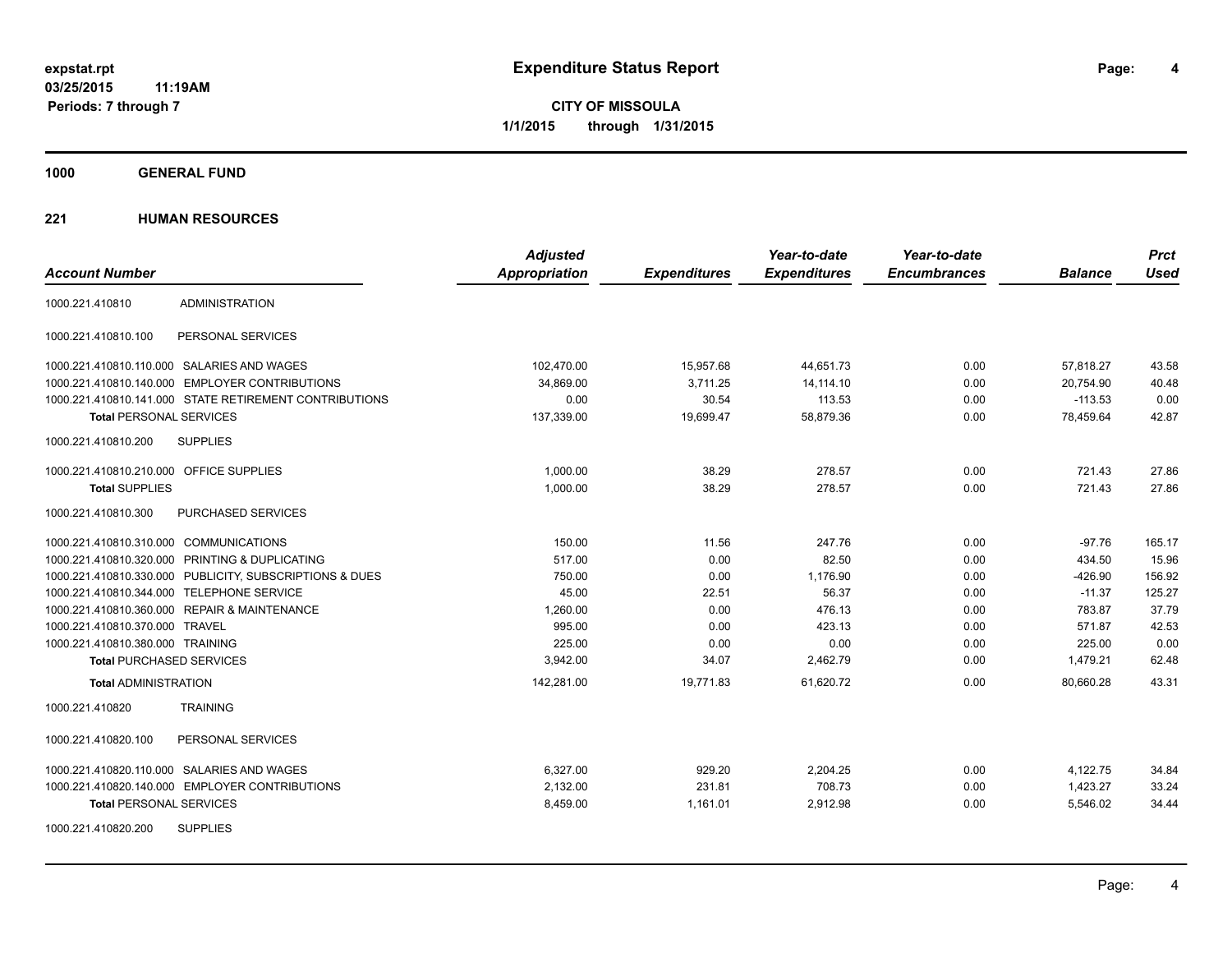### **1000 GENERAL FUND**

|                                                         | <b>Adjusted</b>      |                     | Year-to-date        | Year-to-date        |                | <b>Prct</b> |
|---------------------------------------------------------|----------------------|---------------------|---------------------|---------------------|----------------|-------------|
| <b>Account Number</b>                                   | <b>Appropriation</b> | <b>Expenditures</b> | <b>Expenditures</b> | <b>Encumbrances</b> | <b>Balance</b> | <b>Used</b> |
| 1000.221.410820.210.000 OFFICE SUPPLIES                 | 405.00               | 0.00                | 0.00                | 0.00                | 405.00         | 0.00        |
| <b>Total SUPPLIES</b>                                   | 405.00               | 0.00                | 0.00                | 0.00                | 405.00         | 0.00        |
| 1000.221.410820.300<br>PURCHASED SERVICES               |                      |                     |                     |                     |                |             |
| 1000.221.410820.320.000 PRINTING & DUPLICATING          | 600.00               | 0.00                | 0.00                | 0.00                | 600.00         | 0.00        |
| 1000.221.410820.330.000 PUBLICITY, SUBSCRIPTIONS & DUES | 26.00                | 0.00                | 210.00              | 0.00                | $-184.00$      | 807.69      |
| 1000.221.410820.344.000 TELEPHONE SERVICE               | 34.00                | 0.00                | 0.00                | 0.00                | 34.00          | 0.00        |
| 1000.221.410820.350.000 PROFESSIONAL SERVICES           | 2,000.00             | 0.00                | 0.00                | 0.00                | 2,000.00       | 0.00        |
| 1000.221.410820.360.000 REPAIR & MAINTENANCE            | 1,556.00             | 0.00                | 0.00                | 0.00                | 1,556.00       | 0.00        |
| 1000.221.410820.370.000 TRAVEL                          | 600.00               | 0.00                | 0.00                | 0.00                | 600.00         | 0.00        |
| 1000.221.410820.380.000 TRAINING                        | 250.00               | 0.00                | 50.00               | 0.00                | 200.00         | 20.00       |
| <b>Total PURCHASED SERVICES</b>                         | 5,066.00             | 0.00                | 260.00              | 0.00                | 4,806.00       | 5.13        |
| <b>Total TRAINING</b>                                   | 13,930.00            | 1,161.01            | 3,172.98            | 0.00                | 10,757.02      | 22.78       |
| <b>LABOR RELATIONS</b><br>1000.221.410840               |                      |                     |                     |                     |                |             |
| PERSONAL SERVICES<br>1000.221.410840.100                |                      |                     |                     |                     |                |             |
| 1000.221.410840.110.000 SALARIES AND WAGES              | 43,665.00            | 5,216.42            | 23,509.86           | 0.00                | 20,155.14      | 53.84       |
| 1000.221.410840.140.000 EMPLOYER CONTRIBUTIONS          | 17,970.00            | 1,728.38            | 10,373.13           | 0.00                | 7,596.87       | 57.72       |
| <b>Total PERSONAL SERVICES</b>                          | 61,635.00            | 6,944.80            | 33,882.99           | 0.00                | 27.752.01      | 54.97       |
| 1000.221.410840.200<br><b>SUPPLIES</b>                  |                      |                     |                     |                     |                |             |
| 1000.221.410840.210.000 OFFICE SUPPLIES                 | 950.00               | 0.00                | 78.66               | 0.00                | 871.34         | 8.28        |
| <b>Total SUPPLIES</b>                                   | 950.00               | 0.00                | 78.66               | 0.00                | 871.34         | 8.28        |
| 1000.221.410840.300<br>PURCHASED SERVICES               |                      |                     |                     |                     |                |             |
| 1000.221.410840.320.000 PRINTING & DUPLICATING          | 350.00               | 0.00                | 124.50              | 0.00                | 225.50         | 35.57       |
| 1000.221.410840.330.000 PUBLICITY, SUBSCRIPTIONS & DUES | 450.00               | 0.00                | 0.00                | 0.00                | 450.00         | 0.00        |
| 1000.221.410840.344.000 TELEPHONE SERVICE               | 24.00                | 0.00                | 0.00                | 0.00                | 24.00          | 0.00        |
| 1000.221.410840.360.000 REPAIR & MAINTENANCE            | 1,526.00             | 0.00                | 0.00                | 0.00                | 1,526.00       | 0.00        |
|                                                         |                      |                     |                     |                     |                |             |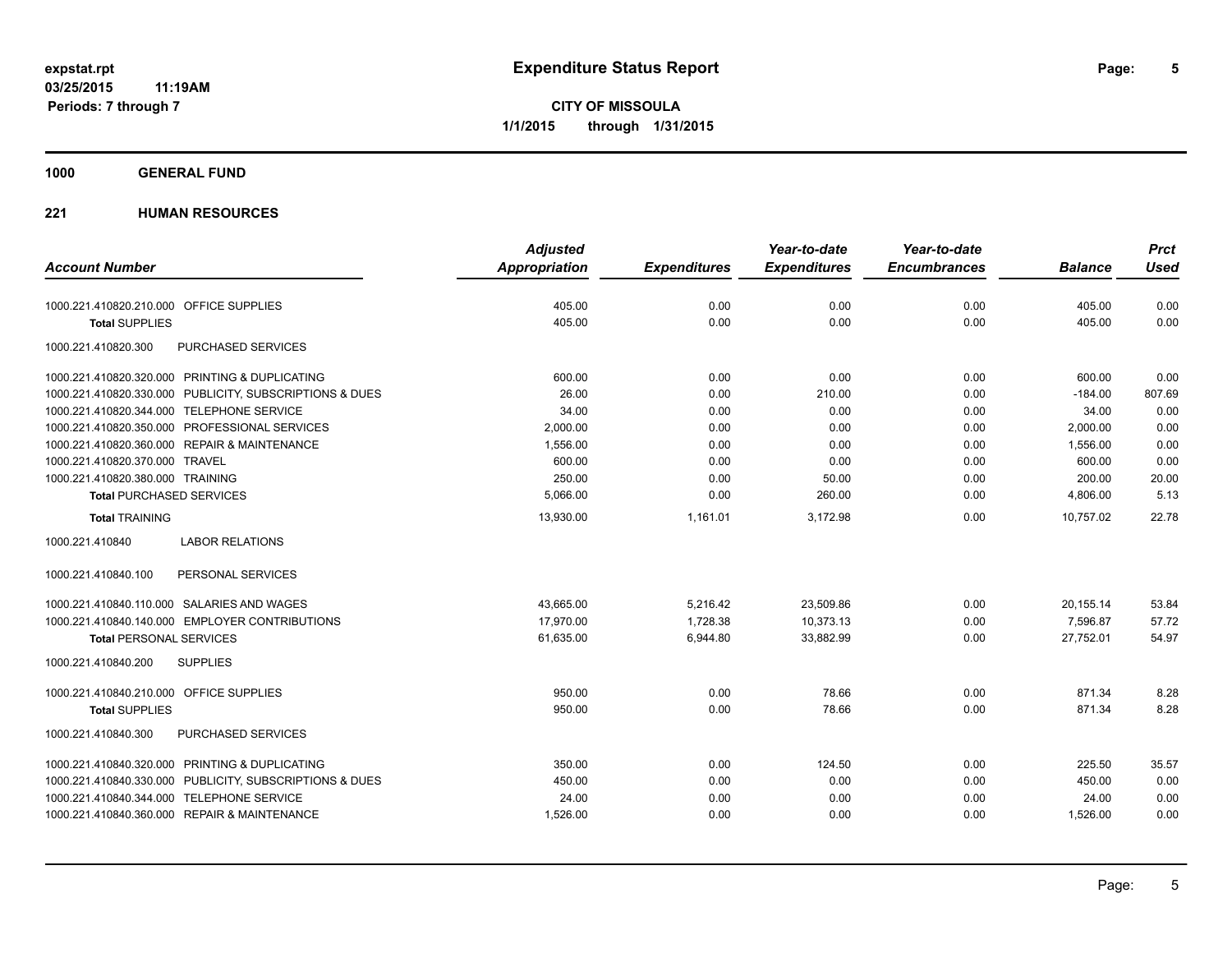**1000 GENERAL FUND**

| <b>Account Number</b>                          | <b>Adjusted</b><br>Appropriation | <b>Expenditures</b> | Year-to-date<br><b>Expenditures</b> | Year-to-date<br><b>Encumbrances</b> | <b>Balance</b> | <b>Prct</b><br><b>Used</b> |
|------------------------------------------------|----------------------------------|---------------------|-------------------------------------|-------------------------------------|----------------|----------------------------|
| 1000.221.410840.370.000 TRAVEL                 | 815.00                           | 0.00                | 0.00                                | 0.00                                | 815.00         | 0.00                       |
| 1000.221.410840.380.000 TRAINING               | 300.00                           | 0.00                | 0.00                                | 0.00                                | 300.00         | 0.00                       |
| <b>Total PURCHASED SERVICES</b>                | 3,465.00                         | 0.00                | 124.50                              | 0.00                                | 3,340.50       | 3.59                       |
| <b>Total LABOR RELATIONS</b>                   | 66,050.00                        | 6,944.80            | 34,086.15                           | 0.00                                | 31,963.85      | 51.61                      |
| EEO COMPLIANCE<br>1000.221.410850              |                                  |                     |                                     |                                     |                |                            |
| PERSONAL SERVICES<br>1000.221.410850.100       |                                  |                     |                                     |                                     |                |                            |
| 1000.221.410850.110.000 SALARIES AND WAGES     | 39.214.00                        | 5,424.89            | 16,713.16                           | 0.00                                | 22,500.84      | 42.62                      |
| 1000.221.410850.140.000 EMPLOYER CONTRIBUTIONS | 13,384.00                        | 1,415.46            | 5,711.14                            | 0.00                                | 7,672.86       | 42.67                      |
| <b>Total PERSONAL SERVICES</b>                 | 52,598.00                        | 6,840.35            | 22,424.30                           | 0.00                                | 30.173.70      | 42.63                      |
| 1000.221.410850.200<br><b>SUPPLIES</b>         |                                  |                     |                                     |                                     |                |                            |
| <b>Total SUPPLIES</b>                          | 0.00                             | 0.00                | 0.00                                | 0.00                                | 0.00           | 0.00                       |
| 1000.221.410850.300<br>PURCHASED SERVICES      |                                  |                     |                                     |                                     |                |                            |
| 1000.221.410850.350.000 PROFESSIONAL SERVICES  | 9,000.00                         | 700.00              | 3,920.00                            | 0.00                                | 5,080.00       | 43.56                      |
| <b>Total PURCHASED SERVICES</b>                | 9,000.00                         | 700.00              | 3,920.00                            | 0.00                                | 5,080.00       | 43.56                      |
| 1000.221.410850.900<br><b>CAPITAL OUTLAY</b>   |                                  |                     |                                     |                                     |                |                            |
| <b>Total CAPITAL OUTLAY</b>                    | 0.00                             | 0.00                | 0.00                                | 0.00                                | 0.00           | 0.00                       |
| <b>Total EEO COMPLIANCE</b>                    | 61,598.00                        | 7,540.35            | 26,344.30                           | 0.00                                | 35,253.70      | 42.77                      |
| <b>EMPLOYEE BENEFITS</b><br>1000.221.410860    |                                  |                     |                                     |                                     |                |                            |
| 1000.221.410860.100<br>PERSONAL SERVICES       |                                  |                     |                                     |                                     |                |                            |
| 1000.221.410860.110.000 SALARIES AND WAGES     | 22,764.00                        | 3,008.96            | 10,981.73                           | 0.00                                | 11,782.27      | 48.24                      |
| 1000.221.410860.140.000 EMPLOYER CONTRIBUTIONS | 7,842.00                         | 812.54              | 3,866.76                            | 0.00                                | 3,975.24       | 49.31                      |
| <b>Total PERSONAL SERVICES</b>                 | 30,606.00                        | 3,821.50            | 14,848.49                           | 0.00                                | 15,757.51      | 48.51                      |
| <b>SUPPLIES</b><br>1000.221.410860.200         |                                  |                     |                                     |                                     |                |                            |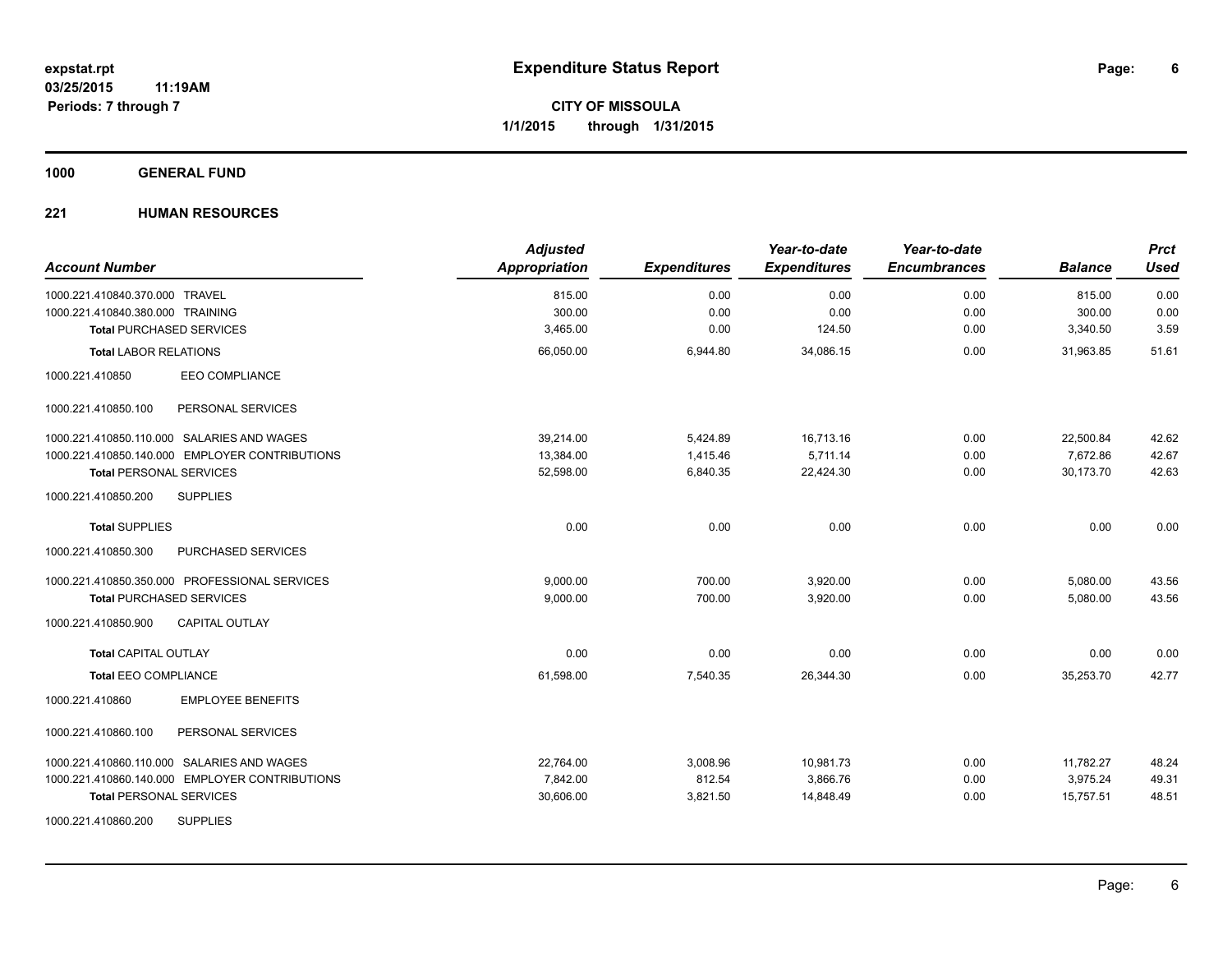### **1000 GENERAL FUND**

|                                                         | <b>Adjusted</b> |                     | Year-to-date        | Year-to-date        |                | <b>Prct</b> |
|---------------------------------------------------------|-----------------|---------------------|---------------------|---------------------|----------------|-------------|
| <b>Account Number</b>                                   | Appropriation   | <b>Expenditures</b> | <b>Expenditures</b> | <b>Encumbrances</b> | <b>Balance</b> | <b>Used</b> |
| OFFICE SUPPLIES<br>1000.221.410860.210.000              | 760.00          | 112.60              | 502.10              | 0.00                | 257.90         | 66.07       |
| <b>Total SUPPLIES</b>                                   | 760.00          | 112.60              | 502.10              | 0.00                | 257.90         | 66.07       |
| PURCHASED SERVICES<br>1000.221.410860.300               |                 |                     |                     |                     |                |             |
| 1000.221.410860.320.000 PRINTING & DUPLICATING          | 465.00          | 66.95               | 209.38              | 0.00                | 255.62         | 45.03       |
| 1000.221.410860.330.000 PUBLICITY, SUBSCRIPTIONS & DUES | 865.00          | 0.00                | 0.00                | 0.00                | 865.00         | 0.00        |
| 1000.221.410860.344.000 TELEPHONE SERVICE               | 87.00           | 0.00                | 0.00                | 0.00                | 87.00          | 0.00        |
| 1000.221.410860.360.000 REPAIR & MAINTENANCE            | 1,650.00        | 0.00                | 0.00                | 0.00                | 1.650.00       | 0.00        |
| 1000.221.410860.370.000 TRAVEL                          | 678.00          | 0.00                | 0.00                | 0.00                | 678.00         | 0.00        |
| 1000.221.410860.380.000 TRAINING                        | 275.00          | 0.00                | 445.00              | 0.00                | $-170.00$      | 161.82      |
| 1000.221.410860.390.000 OTHER PURCHASED SERVICES        | 17,490.00       | 25.00               | 9,521.26            | 0.00                | 7.968.74       | 54.44       |
| <b>Total PURCHASED SERVICES</b>                         | 21,510.00       | 91.95               | 10,175.64           | 0.00                | 11,334.36      | 47.31       |
| <b>Total EMPLOYEE BENEFITS</b>                          | 52,876.00       | 4,026.05            | 25,526.23           | 0.00                | 27,349.77      | 48.28       |
| <b>Total HUMAN RESOURCES</b>                            | 336.735.00      | 39.444.04           | 150.750.38          | 0.00                | 185.984.62     | 44.77       |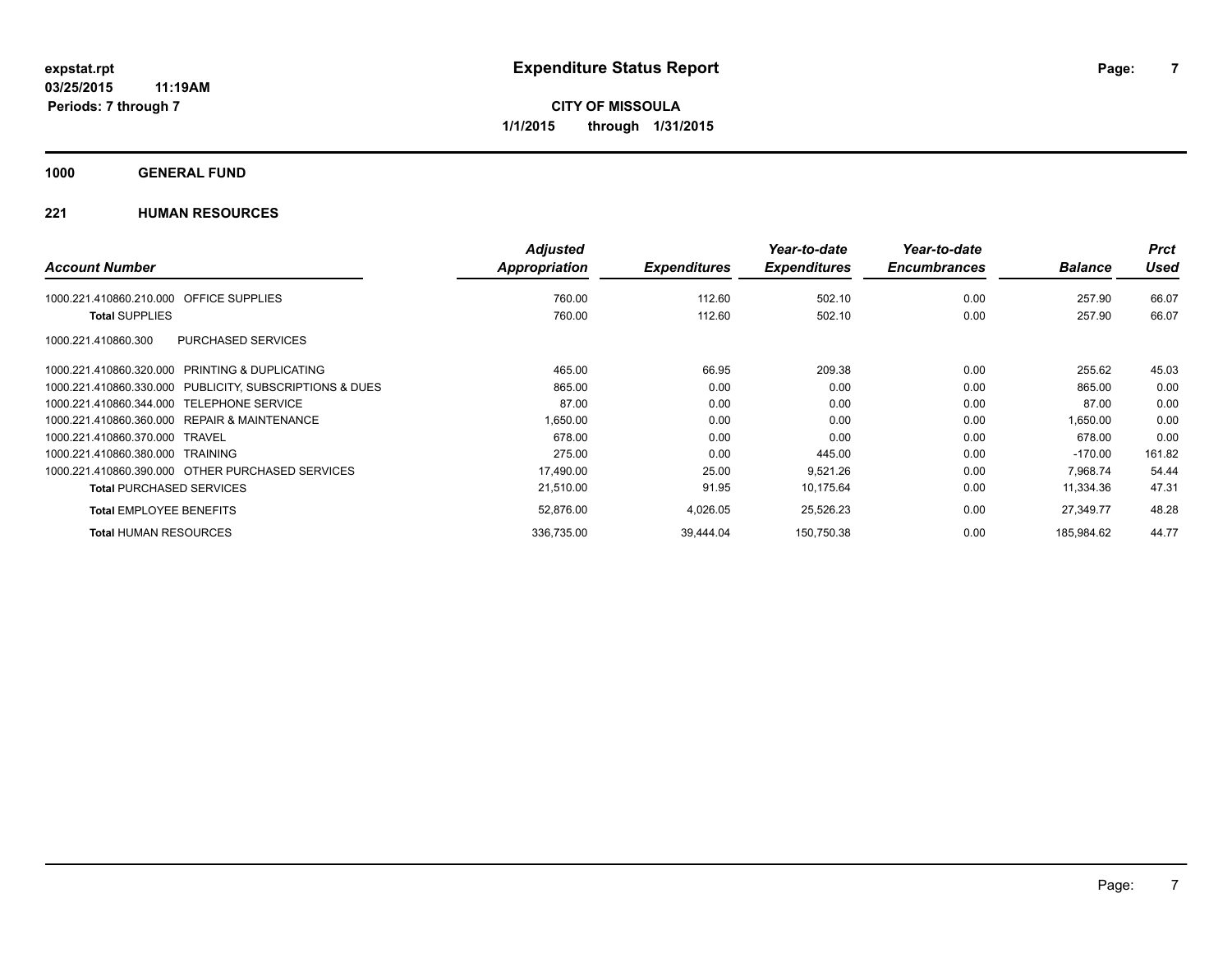**CITY OF MISSOULA 1/1/2015 through 1/31/2015**

**1000 GENERAL FUND**

| <b>Account Number</b>       |                                                                              | <b>Adjusted</b><br><b>Appropriation</b> | <b>Expenditures</b> | Year-to-date<br><b>Expenditures</b> | Year-to-date<br><b>Encumbrances</b> | <b>Balance</b>   | <b>Prct</b><br><b>Used</b> |
|-----------------------------|------------------------------------------------------------------------------|-----------------------------------------|---------------------|-------------------------------------|-------------------------------------|------------------|----------------------------|
| 1000.223.410101             | <b>NC-GRANT CREEK</b>                                                        |                                         |                     |                                     |                                     |                  |                            |
| 1000.223.410101.300         | PURCHASED SERVICES                                                           |                                         |                     |                                     |                                     |                  |                            |
|                             | <b>Total PURCHASED SERVICES</b>                                              | 0.00                                    | 0.00                | 0.00                                | 0.00                                | 0.00             | 0.00                       |
| 1000.223.410101.700         | <b>GRANTS &amp; CONTRIBUTIONS</b>                                            |                                         |                     |                                     |                                     |                  |                            |
| <b>Total NC-GRANT CREEK</b> | 1000.223.410101.700.000 GRANTS & CONTRIBUTIONS                               | 800.00<br>800.00                        | 0.00<br>0.00        | 162.65<br>162.65                    | 0.00<br>0.00                        | 637.35<br>637.35 | 20.33<br>20.33             |
| 1000.223.410102             | NC-UPPER RATTLESNAKE                                                         |                                         |                     |                                     |                                     |                  |                            |
| 1000.223.410102.300         | PURCHASED SERVICES                                                           |                                         |                     |                                     |                                     |                  |                            |
|                             | <b>Total PURCHASED SERVICES</b>                                              | 0.00                                    | 0.00                | 0.00                                | 0.00                                | 0.00             | 0.00                       |
| 1000.223.410102.700         | <b>GRANTS &amp; CONTRIBUTIONS</b>                                            |                                         |                     |                                     |                                     |                  |                            |
|                             | 1000.223.410102.700.000 GRANTS & CONTRIBUTIONS<br>Total NC-UPPER RATTLESNAKE | 800.00<br>800.00                        | 0.00<br>0.00        | 0.00<br>0.00                        | 0.00<br>0.00                        | 800.00<br>800.00 | 0.00<br>0.00               |
| 1000.223.410103             | <b>NC-LOWER RATTLESNAKE</b>                                                  |                                         |                     |                                     |                                     |                  |                            |
| 1000.223.410103.300         | PURCHASED SERVICES                                                           |                                         |                     |                                     |                                     |                  |                            |
|                             | Total PURCHASED SERVICES                                                     | 0.00                                    | 0.00                | 0.00                                | 0.00                                | 0.00             | 0.00                       |
| 1000.223.410103.700         | <b>GRANTS &amp; CONTRIBUTIONS</b>                                            |                                         |                     |                                     |                                     |                  |                            |
|                             | 1000.223.410103.700.000 GRANTS & CONTRIBUTIONS<br>Total NC-LOWER RATTLESNAKE | 800.00<br>800.00                        | 10.50<br>10.50      | 10.50<br>10.50                      | 0.00<br>0.00                        | 789.50<br>789.50 | 1.31<br>1.31               |
| 1000.223.410104             | NC-NORTHSIDE                                                                 |                                         |                     |                                     |                                     |                  |                            |
| 1000.223.410104.300         | PURCHASED SERVICES                                                           |                                         |                     |                                     |                                     |                  |                            |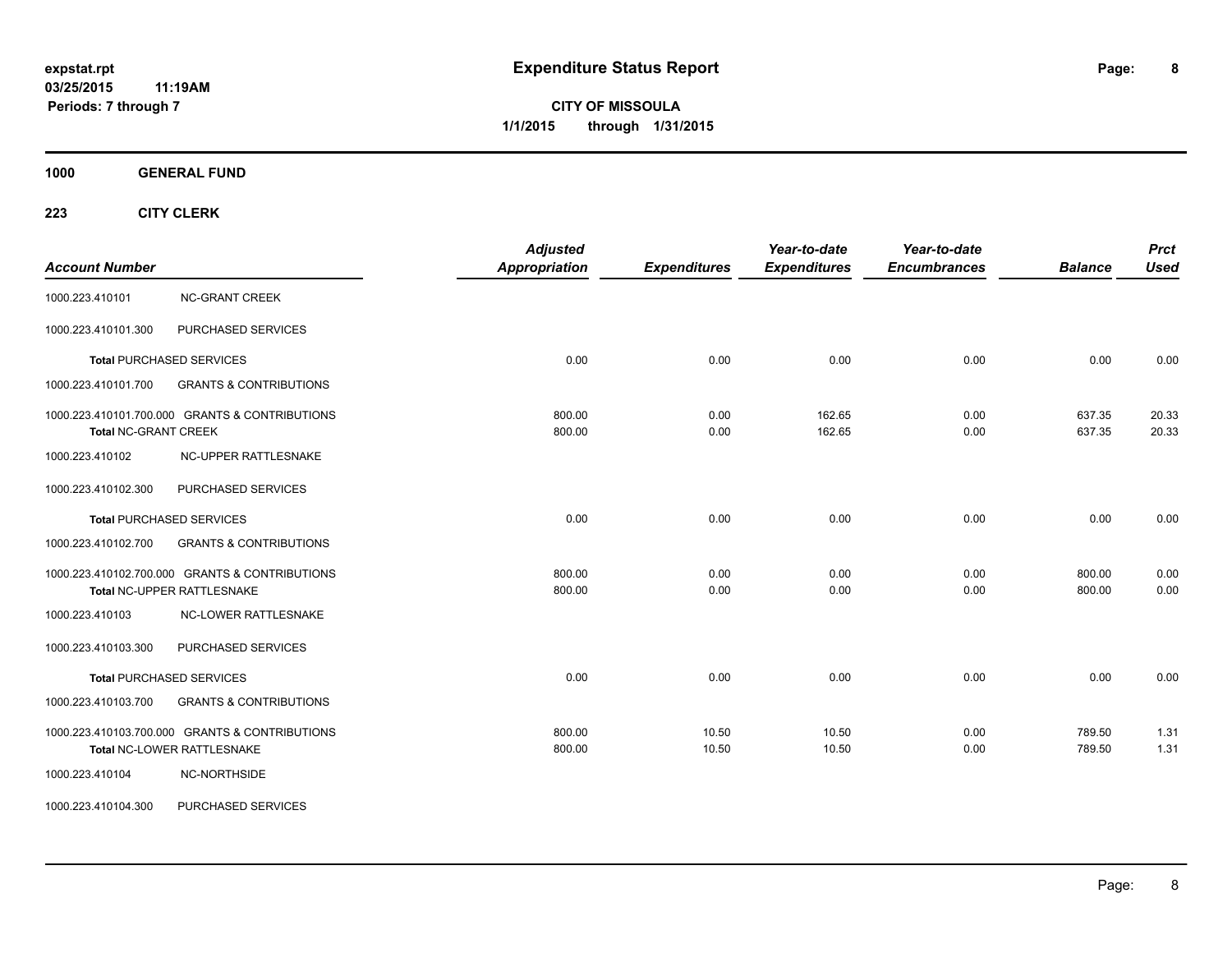**1000 GENERAL FUND**

| <b>Account Number</b>     |                                                                                                                | <b>Adjusted</b><br>Appropriation | <b>Expenditures</b> | Year-to-date<br><b>Expenditures</b> | Year-to-date<br><b>Encumbrances</b> | <b>Balance</b>         | <b>Prct</b><br><b>Used</b> |
|---------------------------|----------------------------------------------------------------------------------------------------------------|----------------------------------|---------------------|-------------------------------------|-------------------------------------|------------------------|----------------------------|
|                           | <b>Total PURCHASED SERVICES</b>                                                                                | 0.00                             | 0.00                | 0.00                                | 0.00                                | 0.00                   | 0.00                       |
| 1000.223.410104.700       | <b>GRANTS &amp; CONTRIBUTIONS</b>                                                                              |                                  |                     |                                     |                                     |                        |                            |
| <b>Total NC-NORTHSIDE</b> | 1000.223.410104.700.000 GRANTS & CONTRIBUTIONS                                                                 | 800.00<br>800.00                 | 0.00<br>0.00        | 65.98<br>65.98                      | 0.00<br>0.00                        | 734.02<br>734.02       | 8.25<br>8.25               |
| 1000.223.410105           | NC-WESTSIDE                                                                                                    |                                  |                     |                                     |                                     |                        |                            |
| 1000.223.410105.300       | PURCHASED SERVICES                                                                                             |                                  |                     |                                     |                                     |                        |                            |
|                           | <b>Total PURCHASED SERVICES</b>                                                                                | 0.00                             | 0.00                | 0.00                                | 0.00                                | 0.00                   | 0.00                       |
| 1000.223.410105.700       | <b>GRANTS &amp; CONTRIBUTIONS</b>                                                                              |                                  |                     |                                     |                                     |                        |                            |
| <b>Total NC-WESTSIDE</b>  | 1000.223.410105.700.000 GRANTS & CONTRIBUTIONS                                                                 | 800.00<br>800.00                 | 0.00<br>0.00        | 65.97<br>65.97                      | 0.00<br>0.00                        | 734.03<br>734.03       | 8.25<br>8.25               |
| 1000.223.410106           | NC-HEART OF MISSOULA                                                                                           |                                  |                     |                                     |                                     |                        |                            |
| 1000.223.410106.300       | PURCHASED SERVICES                                                                                             |                                  |                     |                                     |                                     |                        |                            |
| 1000.223.410106.700       | 1000.223.410106.310.000 COMMUNICATIONS<br><b>Total PURCHASED SERVICES</b><br><b>GRANTS &amp; CONTRIBUTIONS</b> | 0.00<br>0.00                     | 0.00<br>0.00        | 456.29<br>456.29                    | 0.00<br>0.00                        | $-456.29$<br>$-456.29$ | 0.00<br>0.00               |
|                           |                                                                                                                |                                  |                     |                                     |                                     |                        |                            |
|                           | 1000.223.410106.700.000 GRANTS & CONTRIBUTIONS<br><b>Total GRANTS &amp; CONTRIBUTIONS</b>                      | 800.00<br>800.00                 | 0.00<br>0.00        | 87.26<br>87.26                      | 0.00<br>0.00                        | 712.74<br>712.74       | 10.91<br>10.91             |
|                           | Total NC-HEART OF MISSOULA                                                                                     | 800.00                           | 0.00                | 543.55                              | 0.00                                | 256.45                 | 67.94                      |
| 1000.223.410107           | NC-UNIVERSITY DISTRICT                                                                                         |                                  |                     |                                     |                                     |                        |                            |
| 1000.223.410107.300       | PURCHASED SERVICES                                                                                             |                                  |                     |                                     |                                     |                        |                            |
|                           | 1000.223.410107.310.000 COMMUNICATIONS<br><b>Total PURCHASED SERVICES</b>                                      | 0.00<br>0.00                     | 0.00<br>0.00        | 635.81<br>635.81                    | 0.00<br>0.00                        | $-635.81$<br>$-635.81$ | 0.00<br>0.00               |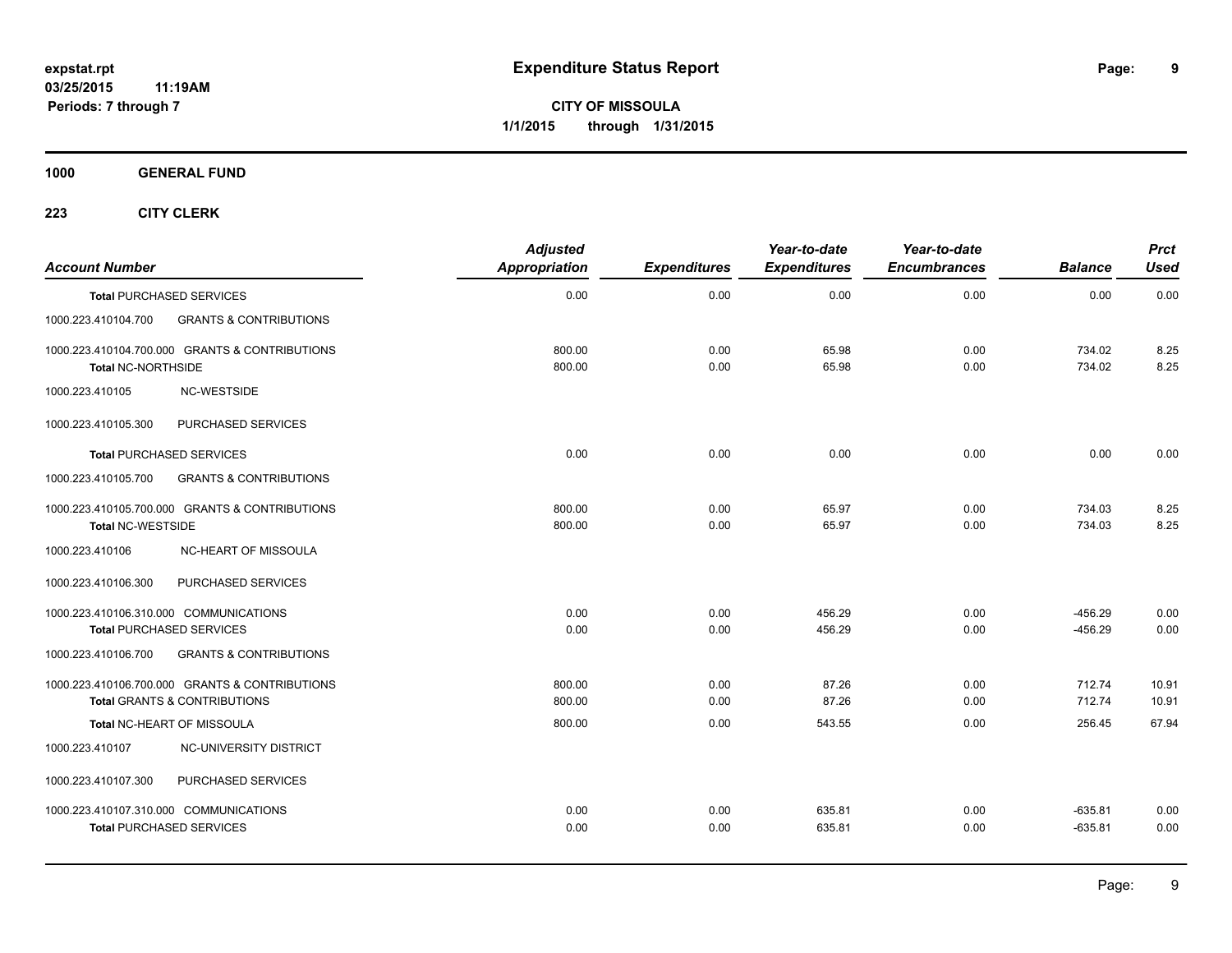**CITY OF MISSOULA 1/1/2015 through 1/31/2015**

**1000 GENERAL FUND**

**223 CITY CLERK**

| <b>Account Number</b>                                                                     | <b>Adjusted</b><br><b>Appropriation</b> | <b>Expenditures</b> | Year-to-date<br><b>Expenditures</b> | Year-to-date<br><b>Encumbrances</b> | <b>Balance</b>         | <b>Prct</b><br><b>Used</b> |
|-------------------------------------------------------------------------------------------|-----------------------------------------|---------------------|-------------------------------------|-------------------------------------|------------------------|----------------------------|
| 1000.223.410107.700<br><b>GRANTS &amp; CONTRIBUTIONS</b>                                  |                                         |                     |                                     |                                     |                        |                            |
| 1000.223.410107.700.000 GRANTS & CONTRIBUTIONS<br><b>Total GRANTS &amp; CONTRIBUTIONS</b> | 800.00<br>800.00                        | 0.00<br>0.00        | 26.00<br>26.00                      | 0.00<br>0.00                        | 774.00<br>774.00       | 3.25<br>3.25               |
| <b>Total NC-UNIVERSITY DISTRICT</b>                                                       | 800.00                                  | 0.00                | 661.81                              | 0.00                                | 138.19                 | 82.73                      |
| <b>NC-RIVERFRONT</b><br>1000.223.410108                                                   |                                         |                     |                                     |                                     |                        |                            |
| 1000.223.410108.300<br>PURCHASED SERVICES                                                 |                                         |                     |                                     |                                     |                        |                            |
| 1000.223.410108.310.000 COMMUNICATIONS<br><b>Total PURCHASED SERVICES</b>                 | 0.00<br>0.00                            | 331.23<br>331.23    | 644.77<br>644.77                    | 0.00<br>0.00                        | $-644.77$<br>$-644.77$ | 0.00<br>0.00               |
| 1000.223.410108.700<br><b>GRANTS &amp; CONTRIBUTIONS</b>                                  |                                         |                     |                                     |                                     |                        |                            |
| 1000.223.410108.700.000 GRANTS & CONTRIBUTIONS<br><b>Total GRANTS &amp; CONTRIBUTIONS</b> | 800.00<br>800.00                        | 0.00<br>0.00        | 184.15<br>184.15                    | 0.00<br>0.00                        | 615.85<br>615.85       | 23.02<br>23.02             |
| <b>Total NC-RIVERFRONT</b>                                                                | 800.00                                  | 331.23              | 828.92                              | 0.00                                | $-28.92$               | 103.62                     |
| 1000.223.410109<br>NC-EMMA DICKENSON & ORCHARD HOMES                                      |                                         |                     |                                     |                                     |                        |                            |
| 1000.223.410109.300<br>PURCHASED SERVICES                                                 |                                         |                     |                                     |                                     |                        |                            |
| 1000.223.410109.310.000 COMMUNICATIONS<br><b>Total PURCHASED SERVICES</b>                 | 0.00<br>0.00                            | 396.87<br>396.87    | 396.87<br>396.87                    | 0.00<br>0.00                        | $-396.87$<br>$-396.87$ | 0.00<br>0.00               |
| <b>GRANTS &amp; CONTRIBUTIONS</b><br>1000.223.410109.700                                  |                                         |                     |                                     |                                     |                        |                            |
| 1000.223.410109.700.000 GRANTS & CONTRIBUTIONS<br><b>Total GRANTS &amp; CONTRIBUTIONS</b> | 800.00<br>800.00                        | 13.15<br>13.15      | 15.15<br>15.15                      | 0.00<br>0.00                        | 784.85<br>784.85       | 1.89<br>1.89               |
| Total NC-EMMA DICKENSON & ORCHARD HOMES                                                   | 800.00                                  | 410.02              | 412.02                              | 0.00                                | 387.98                 | 51.50                      |
| <b>NC-FRANKLIN TO FORT</b><br>1000.223.410110                                             |                                         |                     |                                     |                                     |                        |                            |

1000.223.410110.300 PURCHASED SERVICES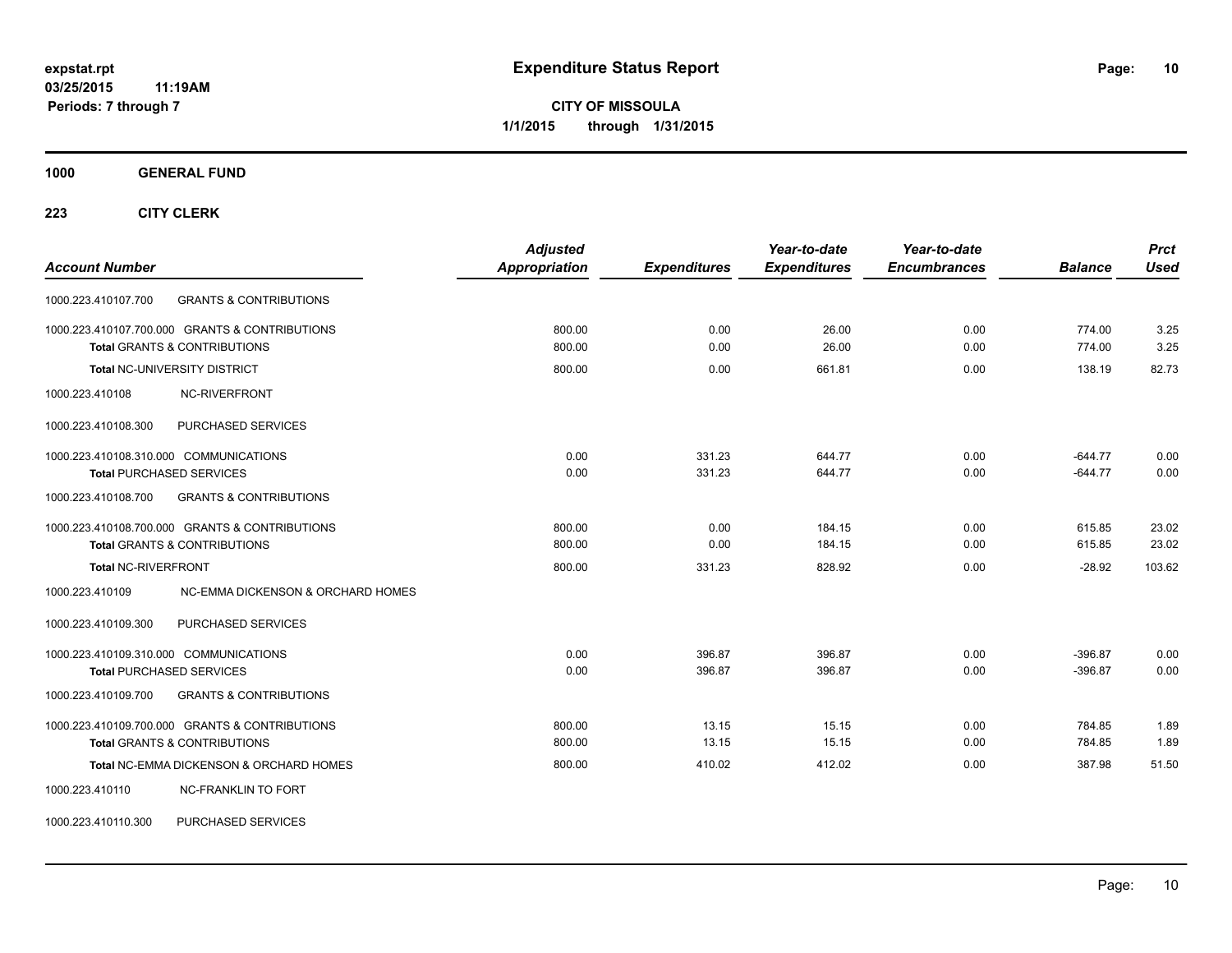**CITY OF MISSOULA 1/1/2015 through 1/31/2015**

### **1000 GENERAL FUND**

| <b>Account Number</b>                                                                     | <b>Adjusted</b><br><b>Appropriation</b> | <b>Expenditures</b> | Year-to-date<br><b>Expenditures</b> | Year-to-date<br><b>Encumbrances</b> | <b>Balance</b>         | <b>Prct</b><br><b>Used</b> |
|-------------------------------------------------------------------------------------------|-----------------------------------------|---------------------|-------------------------------------|-------------------------------------|------------------------|----------------------------|
| <b>Total PURCHASED SERVICES</b>                                                           | 0.00                                    | 0.00                | 0.00                                | 0.00                                | 0.00                   | 0.00                       |
| 1000.223.410110.700<br><b>GRANTS &amp; CONTRIBUTIONS</b>                                  |                                         |                     |                                     |                                     |                        |                            |
| 1000.223.410110.700.000 GRANTS & CONTRIBUTIONS<br>Total NC-FRANKLIN TO FORT               | 800.00<br>800.00                        | 15.25<br>15.25      | 91.81<br>91.81                      | 0.00<br>0.00                        | 708.19<br>708.19       | 11.48<br>11.48             |
| <b>NC-ROSE PARK</b><br>1000.223.410111                                                    |                                         |                     |                                     |                                     |                        |                            |
| PURCHASED SERVICES<br>1000.223.410111.300                                                 |                                         |                     |                                     |                                     |                        |                            |
| 1000.223.410111.310.000 COMMUNICATIONS<br><b>Total PURCHASED SERVICES</b>                 | 0.00<br>0.00                            | 0.00<br>0.00        | 627.50<br>627.50                    | 0.00<br>0.00                        | $-627.50$<br>$-627.50$ | 0.00<br>0.00               |
| 1000.223.410111.700<br><b>GRANTS &amp; CONTRIBUTIONS</b>                                  |                                         |                     |                                     |                                     |                        |                            |
| 1000.223.410111.700.000 GRANTS & CONTRIBUTIONS<br><b>Total GRANTS &amp; CONTRIBUTIONS</b> | 800.00<br>800.00                        | 0.00<br>0.00        | 380.75<br>380.75                    | 0.00<br>0.00                        | 419.25<br>419.25       | 47.59<br>47.59             |
| <b>Total NC-ROSE PARK</b>                                                                 | 800.00                                  | 0.00                | 1,008.25                            | 0.00                                | $-208.25$              | 126.03                     |
| 1000.223.410112<br>NC-FARVIEWS & PATTEE CANYON                                            |                                         |                     |                                     |                                     |                        |                            |
| 1000.223.410112.300<br>PURCHASED SERVICES                                                 |                                         |                     |                                     |                                     |                        |                            |
| 1000.223.410112.310.000 COMMUNICATIONS<br><b>Total PURCHASED SERVICES</b>                 | 0.00<br>0.00                            | 0.00<br>0.00        | 412.25<br>412.25                    | 0.00<br>0.00                        | $-412.25$<br>$-412.25$ | 0.00<br>0.00               |
| <b>GRANTS &amp; CONTRIBUTIONS</b><br>1000.223.410112.700                                  |                                         |                     |                                     |                                     |                        |                            |
| 1000.223.410112.700.000 GRANTS & CONTRIBUTIONS<br>Total GRANTS & CONTRIBUTIONS            | 800.00<br>800.00                        | 0.00<br>0.00        | 82.24<br>82.24                      | 0.00<br>0.00                        | 717.76<br>717.76       | 10.28<br>10.28             |
| Total NC-FARVIEWS & PATTEE CANYON                                                         | 800.00                                  | 0.00                | 494.49                              | 0.00                                | 305.51                 | 61.81                      |
| 1000.223.410113<br><b>NC-SOUTHGATE &amp; TRIANGLE</b>                                     |                                         |                     |                                     |                                     |                        |                            |
| PURCHASED SERVICES<br>1000.223.410113.300                                                 |                                         |                     |                                     |                                     |                        |                            |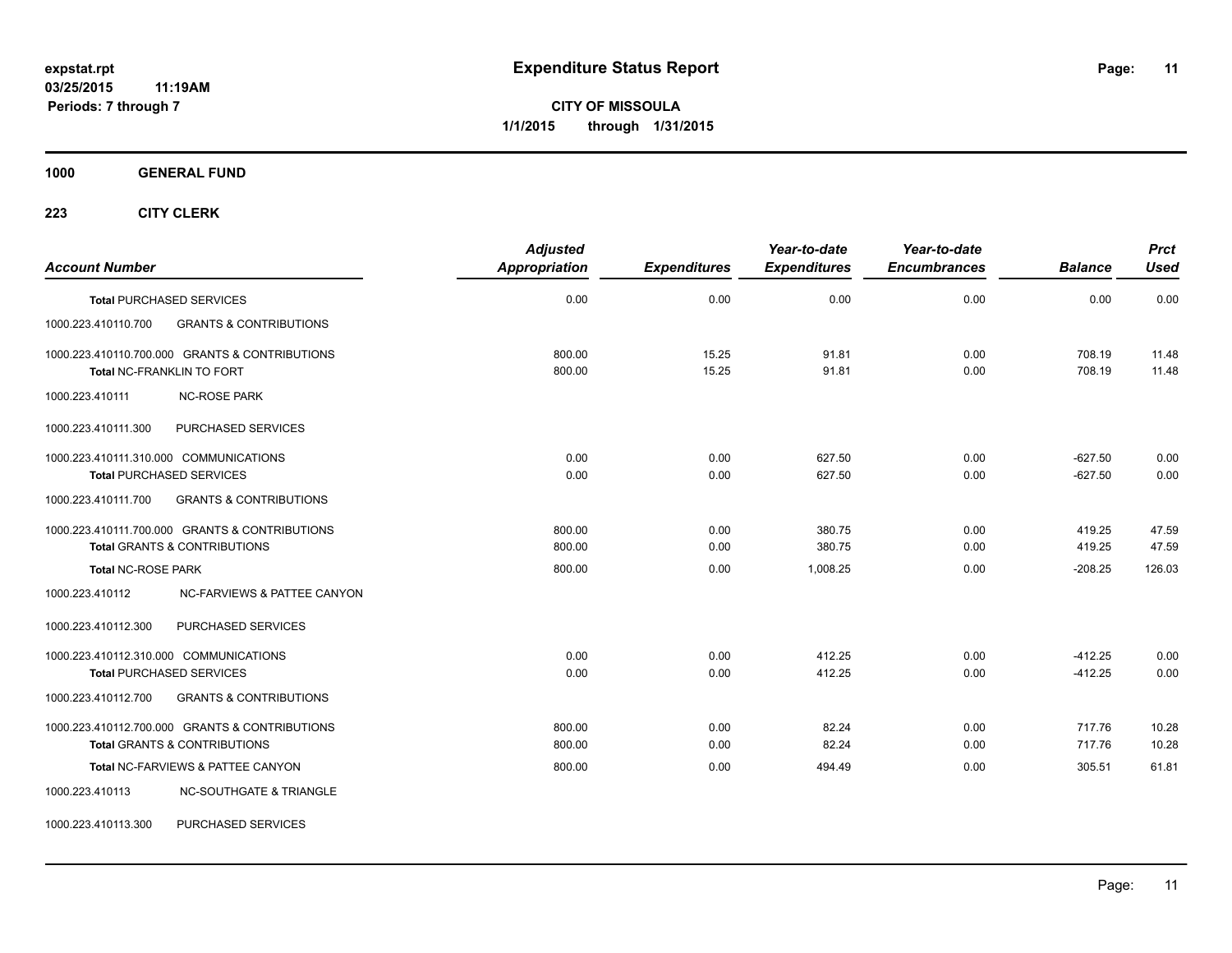**CITY OF MISSOULA 1/1/2015 through 1/31/2015**

**1000 GENERAL FUND**

**223 CITY CLERK**

| <b>Account Number</b>                                                                                                       | <b>Adjusted</b><br><b>Appropriation</b> | <b>Expenditures</b>  | Year-to-date<br><b>Expenditures</b> | Year-to-date<br><b>Encumbrances</b> | <b>Balance</b>                      | <b>Prct</b><br><b>Used</b> |
|-----------------------------------------------------------------------------------------------------------------------------|-----------------------------------------|----------------------|-------------------------------------|-------------------------------------|-------------------------------------|----------------------------|
| <b>Total PURCHASED SERVICES</b>                                                                                             | 0.00                                    | 0.00                 | 0.00                                | 0.00                                | 0.00                                | 0.00                       |
| 1000.223.410113.700<br><b>GRANTS &amp; CONTRIBUTIONS</b>                                                                    |                                         |                      |                                     |                                     |                                     |                            |
| 1000.223.410113.700.000 GRANTS & CONTRIBUTIONS<br>Total NC-SOUTHGATE & TRIANGLE                                             | 800.00<br>800.00                        | 0.00<br>0.00         | 38.65<br>38.65                      | 0.00<br>0.00                        | 761.35<br>761.35                    | 4.83<br>4.83               |
| 1000.223.410114<br><b>NC-LEWIS &amp; CLARK</b>                                                                              |                                         |                      |                                     |                                     |                                     |                            |
| PURCHASED SERVICES<br>1000.223.410114.300                                                                                   |                                         |                      |                                     |                                     |                                     |                            |
| <b>Total PURCHASED SERVICES</b>                                                                                             | 0.00                                    | 0.00                 | 0.00                                | 0.00                                | 0.00                                | 0.00                       |
| 1000.223.410114.700<br><b>GRANTS &amp; CONTRIBUTIONS</b>                                                                    |                                         |                      |                                     |                                     |                                     |                            |
| 1000.223.410114.700.000 GRANTS & CONTRIBUTIONS<br>Total NC-LEWIS & CLARK                                                    | 800.00<br>800.00                        | 0.00<br>0.00         | 0.00<br>0.00                        | 0.00<br>0.00                        | 800.00<br>800.00                    | 0.00<br>0.00               |
| 1000.223.410115<br>NC-S 39TH                                                                                                |                                         |                      |                                     |                                     |                                     |                            |
| 1000.223.410115.300<br>PURCHASED SERVICES                                                                                   |                                         |                      |                                     |                                     |                                     |                            |
| 1000.223.410115.310.000 COMMUNICATIONS<br>1000.223.410115.320.000 PRINTING & DUPLICATING<br><b>Total PURCHASED SERVICES</b> | 0.00<br>0.00<br>0.00                    | 0.00<br>0.00<br>0.00 | 695.40<br>187.74<br>883.14          | 0.00<br>0.00<br>0.00                | $-695.40$<br>$-187.74$<br>$-883.14$ | 0.00<br>0.00<br>0.00       |
| 1000.223.410115.700<br><b>GRANTS &amp; CONTRIBUTIONS</b>                                                                    |                                         |                      |                                     |                                     |                                     |                            |
| 1000.223.410115.700.000 GRANTS & CONTRIBUTIONS<br><b>Total GRANTS &amp; CONTRIBUTIONS</b>                                   | 800.00<br>800.00                        | 48.00<br>48.00       | 237.85<br>237.85                    | 0.00<br>0.00                        | 562.15<br>562.15                    | 29.73<br>29.73             |
| Total NC-S 39TH                                                                                                             | 800.00                                  | 48.00                | 1,120.99                            | 0.00                                | $-320.99$                           | 140.12                     |
| NC-MOOSE CAN GULLY<br>1000.223.410116                                                                                       |                                         |                      |                                     |                                     |                                     |                            |

1000.223.410116.300 PURCHASED SERVICES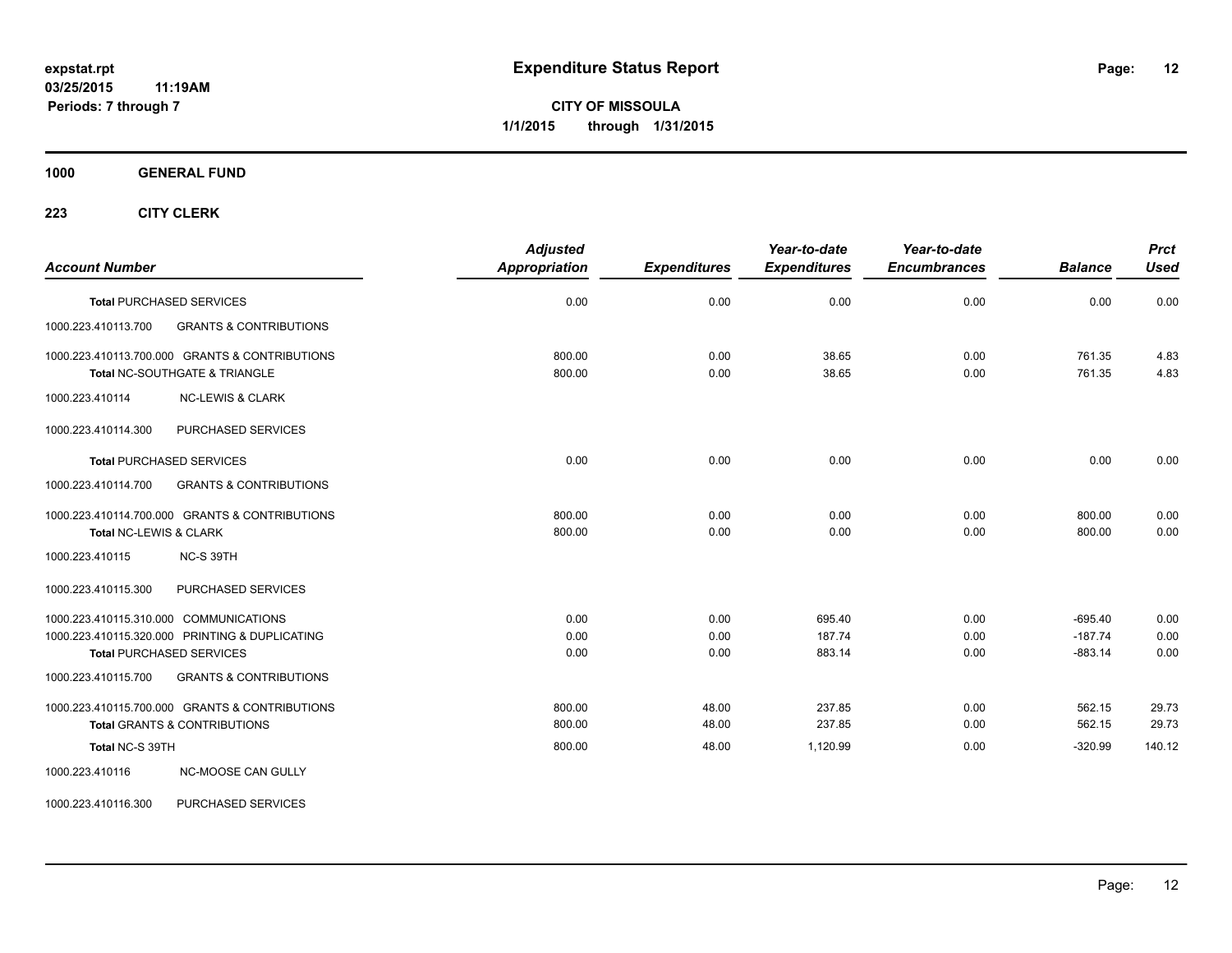**1000 GENERAL FUND**

| <b>Account Number</b>                                                     |                                                                                           | <b>Adjusted</b><br>Appropriation | <b>Expenditures</b> | Year-to-date<br><b>Expenditures</b> | Year-to-date<br><b>Encumbrances</b> | <b>Balance</b>         | <b>Prct</b><br><b>Used</b> |
|---------------------------------------------------------------------------|-------------------------------------------------------------------------------------------|----------------------------------|---------------------|-------------------------------------|-------------------------------------|------------------------|----------------------------|
| 1000.223.410116.310.000 COMMUNICATIONS<br><b>Total PURCHASED SERVICES</b> |                                                                                           | 0.00<br>0.00                     | 0.00<br>0.00        | 720.83<br>720.83                    | 0.00<br>0.00                        | $-720.83$<br>$-720.83$ | 0.00<br>0.00               |
| 1000.223.410116.700                                                       | <b>GRANTS &amp; CONTRIBUTIONS</b>                                                         |                                  |                     |                                     |                                     |                        |                            |
|                                                                           | 1000.223.410116.700.000 GRANTS & CONTRIBUTIONS<br><b>Total GRANTS &amp; CONTRIBUTIONS</b> | 800.00<br>800.00                 | 0.00<br>0.00        | 165.06<br>165.06                    | 0.00<br>0.00                        | 634.94<br>634.94       | 20.63<br>20.63             |
| <b>Total NC-MOOSE CAN GULLY</b>                                           |                                                                                           | 800.00                           | 0.00                | 885.89                              | 0.00                                | $-85.89$               | 110.74                     |
| 1000.223.410117                                                           | <b>NC-MILLER CREEK</b>                                                                    |                                  |                     |                                     |                                     |                        |                            |
| 1000.223.410117.300                                                       | <b>PURCHASED SERVICES</b>                                                                 |                                  |                     |                                     |                                     |                        |                            |
| 1000.223.410117.310.000 COMMUNICATIONS<br><b>Total PURCHASED SERVICES</b> |                                                                                           | 0.00<br>0.00                     | 110.00<br>110.00    | 110.00<br>110.00                    | 0.00<br>0.00                        | $-110.00$<br>$-110.00$ | 0.00<br>0.00               |
| 1000.223.410117.700                                                       | <b>GRANTS &amp; CONTRIBUTIONS</b>                                                         |                                  |                     |                                     |                                     |                        |                            |
|                                                                           | 1000.223.410117.700.000 GRANTS & CONTRIBUTIONS<br><b>Total GRANTS &amp; CONTRIBUTIONS</b> | 800.00<br>800.00                 | 0.00<br>0.00        | 0.00<br>0.00                        | 0.00<br>0.00                        | 800.00<br>800.00       | 0.00<br>0.00               |
| <b>Total NC-MILLER CREEK</b>                                              |                                                                                           | 800.00                           | 110.00              | 110.00                              | 0.00                                | 690.00                 | 13.75                      |
| 1000.223.410118                                                           | <b>MULLAN ROAD NC</b>                                                                     |                                  |                     |                                     |                                     |                        |                            |
| 1000.223.410118.300                                                       | PURCHASED SERVICES                                                                        |                                  |                     |                                     |                                     |                        |                            |
| 1000.223.410118.310.000 COMMUNICATIONS<br><b>Total PURCHASED SERVICES</b> |                                                                                           | 0.00<br>0.00                     | 0.00<br>0.00        | 573.52<br>573.52                    | 0.00<br>0.00                        | $-573.52$<br>$-573.52$ | 0.00<br>0.00               |
| 1000.223.410118.700                                                       | <b>GRANTS &amp; CONTRIBUTIONS</b>                                                         |                                  |                     |                                     |                                     |                        |                            |
|                                                                           | 1000.223.410118.700.000 GRANTS & CONTRIBUTIONS<br><b>Total GRANTS &amp; CONTRIBUTIONS</b> | 800.00<br>800.00                 | 0.00<br>0.00        | 90.46<br>90.46                      | 0.00<br>0.00                        | 709.54<br>709.54       | 11.31<br>11.31             |
| <b>Total MULLAN ROAD NC</b>                                               |                                                                                           | 800.00                           | 0.00                | 663.98                              | 0.00                                | 136.02                 | 83.00                      |
| 1000.223.410119                                                           | <b>EAST MISSOULA NC</b>                                                                   |                                  |                     |                                     |                                     |                        |                            |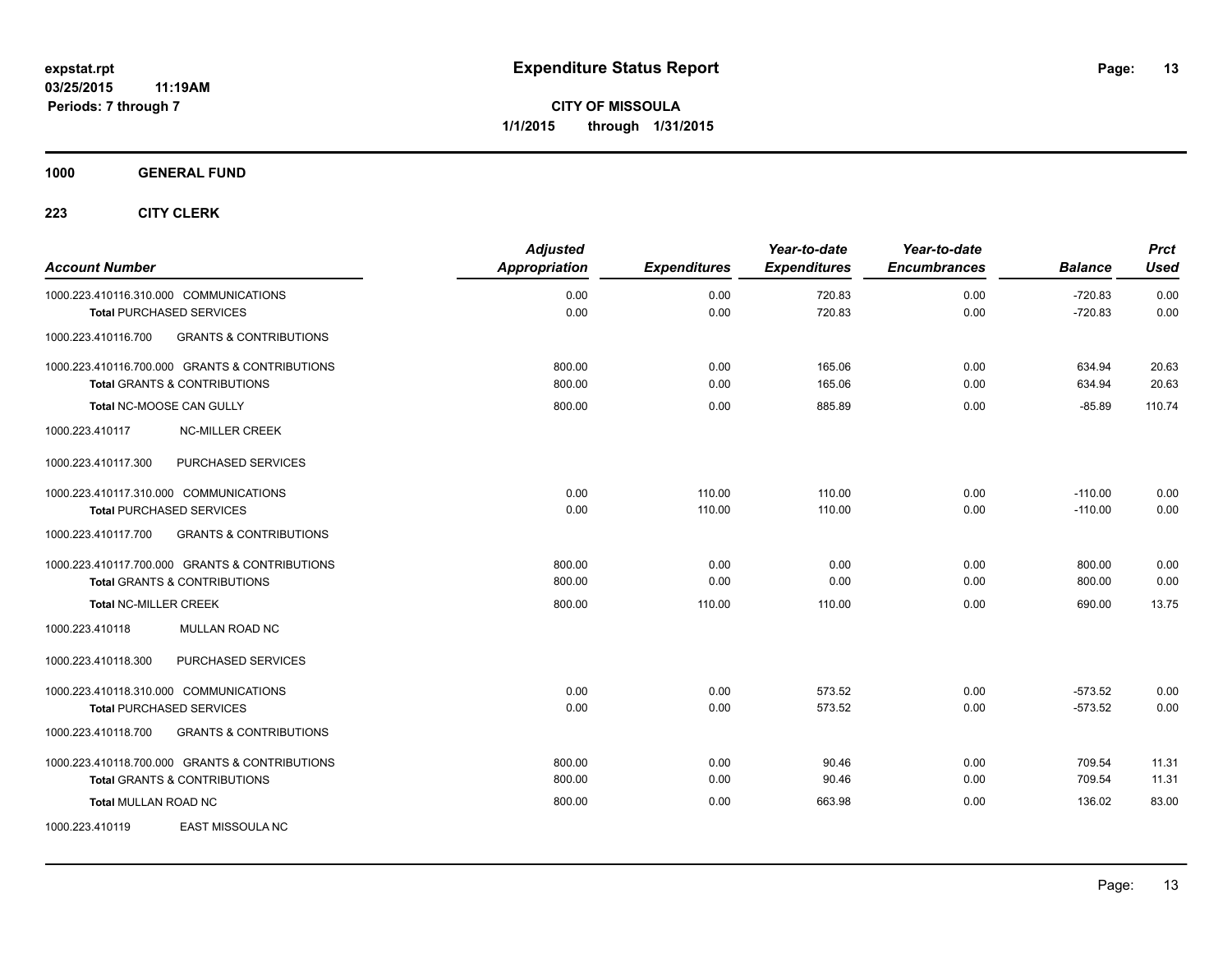**CITY OF MISSOULA 1/1/2015 through 1/31/2015**

**1000 GENERAL FUND**

| <b>Account Number</b>                                                                       | <b>Adjusted</b><br><b>Appropriation</b> | <b>Expenditures</b> | Year-to-date<br><b>Expenditures</b> | Year-to-date<br><b>Encumbrances</b> | <b>Balance</b>   | <b>Prct</b><br><b>Used</b> |
|---------------------------------------------------------------------------------------------|-----------------------------------------|---------------------|-------------------------------------|-------------------------------------|------------------|----------------------------|
| PURCHASED SERVICES<br>1000.223.410119.300                                                   |                                         |                     |                                     |                                     |                  |                            |
| <b>Total PURCHASED SERVICES</b>                                                             | 0.00                                    | 0.00                | 0.00                                | 0.00                                | 0.00             | 0.00                       |
| 1000.223.410119.700<br><b>GRANTS &amp; CONTRIBUTIONS</b>                                    |                                         |                     |                                     |                                     |                  |                            |
| 1000.223.410119.700.000 EAST MISSOULA NEIGHBORHOOD COUNCIL<br><b>Total EAST MISSOULA NC</b> | 800.00<br>800.00                        | 0.00<br>0.00        | 0.00<br>0.00                        | 0.00<br>0.00                        | 800.00<br>800.00 | 0.00<br>0.00               |
| <b>COMMUNITY FORUM/NC LIAISON</b><br>1000.223.410120                                        |                                         |                     |                                     |                                     |                  |                            |
| PURCHASED SERVICES<br>1000.223.410120.300                                                   |                                         |                     |                                     |                                     |                  |                            |
| 1000.223.410120.310.000 COMMUNICATIONS                                                      | 14,213.00                               | 0.00                | 0.00                                | 0.00                                | 14,213.00        | 0.00                       |
| 1000.223.410120.310.232 COMMUNICATIONS                                                      | 0.00                                    | 0.00                | 111.92                              | 0.00                                | $-111.92$        | 0.00                       |
| 1000.223.410120.310.235 COMMUNICATIONS                                                      | 0.00                                    | 0.00                | 114.20                              | 0.00                                | $-114.20$        | 0.00                       |
| 1000.223.410120.320.000 PRINTING & DUPLICATING                                              | 500.00                                  | 0.00                | 499.98                              | 0.00                                | 0.02             | 100.00                     |
| 1000.223.410120.380.000 TRAINING                                                            | 1,000.00                                | 1,000.00            | 1,000.00                            | 0.00                                | 0.00             | 100.00                     |
| <b>Total PURCHASED SERVICES</b>                                                             | 15,713.00                               | 1,000.00            | 1,726.10                            | 0.00                                | 13,986.90        | 10.99                      |
| <b>GRANTS &amp; CONTRIBUTIONS</b><br>1000.223.410120.700                                    |                                         |                     |                                     |                                     |                  |                            |
| 1000.223.410120.700.000 GRANTS & CONTRIBUTIONS                                              | 1,700.00                                | 207.64              | 1,439.61                            | 0.00                                | 260.39           | 84.68                      |
| 1000.223.410120.700.799 GRANTS & CONTRIBUTIONS                                              | 8,728.00                                | 0.00                | 308.50                              | 0.00                                | 8,419.50         | 3.53                       |
| <b>Total GRANTS &amp; CONTRIBUTIONS</b>                                                     | 10,428.00                               | 207.64              | 1,748.11                            | 0.00                                | 8,679.89         | 16.76                      |
| <b>Total COMMUNITY FORUM/NC LIAISON</b>                                                     | 26,141.00                               | 1,207.64            | 3,474.21                            | 0.00                                | 22.666.79        | 13.29                      |
| 1000.223.410121<br>NEIGHBORHOOD PROJECT                                                     |                                         |                     |                                     |                                     |                  |                            |
| <b>GRANTS &amp; CONTRIBUTIONS</b><br>1000.223.410121.700                                    |                                         |                     |                                     |                                     |                  |                            |
| 1000.223.410121.700.000 NEIGHBORHOOD PROJECT                                                | 47,985.00                               | 0.00                | 0.00                                | 0.00                                | 47,985.00        | 0.00                       |
| 1000.223.410121.700.800 SG RIVERFRONT MURAL PHASE II                                        | 0.00                                    | 0.00                | 500.00                              | 0.00                                | $-500.00$        | 0.00                       |
| 1000.223.410121.700.805 NORTHSIDE/WESTSIDE BLOCK PARTY                                      | 0.00                                    | 0.00                | 150.00                              | 0.00                                | $-150.00$        | 0.00                       |
| 1000.223.410121.700.812 SUNSET MEMORIAL PARK TREES                                          | 0.00                                    | 0.00                | 479.94                              | 0.00                                | $-479.94$        | 0.00                       |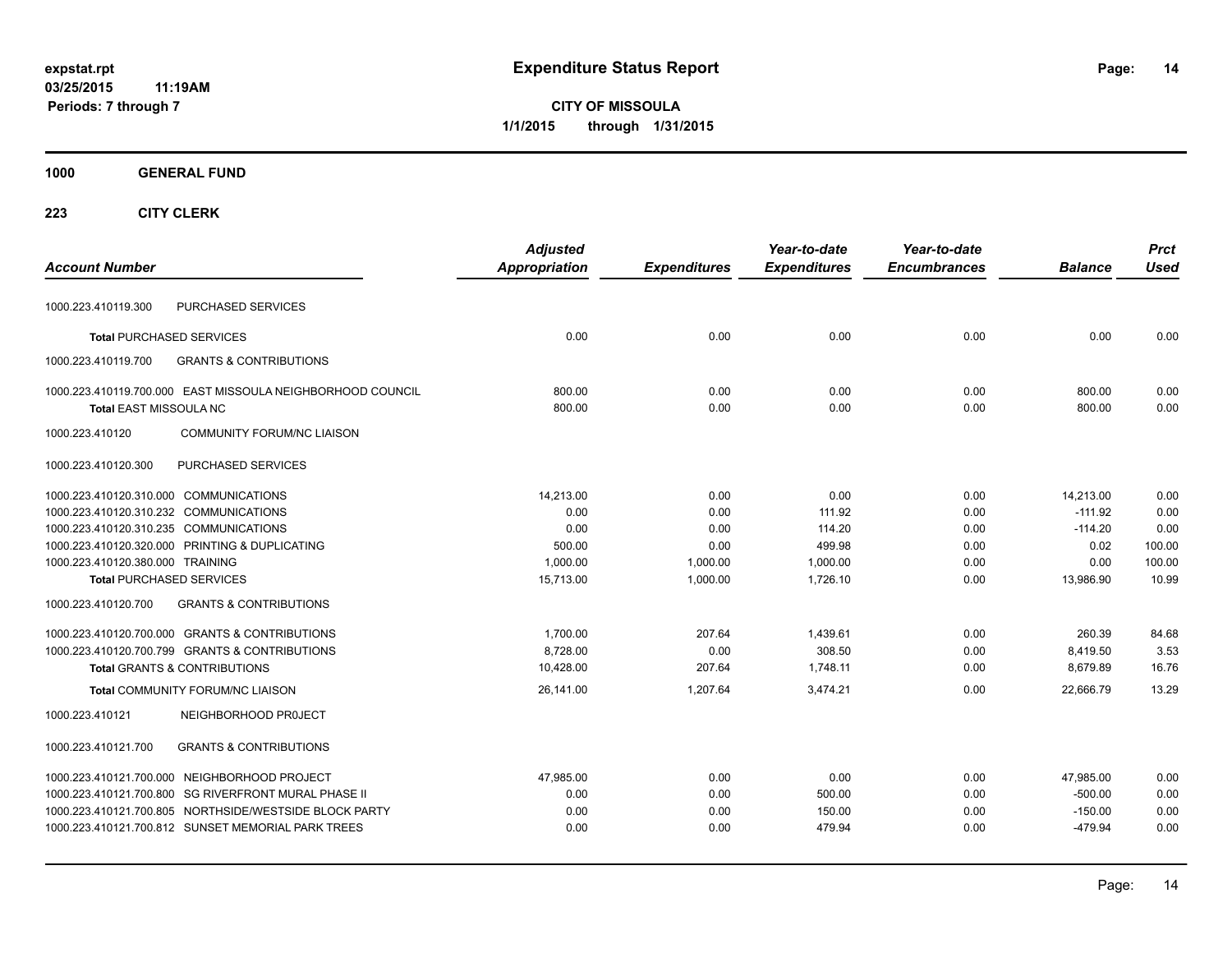**1000 GENERAL FUND**

| <b>Account Number</b>                                      | <b>Adjusted</b><br><b>Appropriation</b> | <b>Expenditures</b> | Year-to-date<br><b>Expenditures</b> | Year-to-date<br><b>Encumbrances</b> | <b>Balance</b> | <b>Prct</b><br><b>Used</b> |
|------------------------------------------------------------|-----------------------------------------|---------------------|-------------------------------------|-------------------------------------|----------------|----------------------------|
| 1000.223.410121.700.813 GRANTS & CONTRIBUTIONS             | 0.00                                    | 0.00                | 207.35                              | 0.00                                | $-207.35$      | 0.00                       |
| 1000.223.410121.700.825 MOON RANDOLPH HOMESTEAD            | 0.00                                    | 0.00                | 1.200.00                            | 0.00                                | $-1,200.00$    | 0.00                       |
| 1000.223.410121.700.826 EVELYN BORG JOHNSON PARK           | 0.00                                    | 0.00                | 361.05                              | 0.00                                | $-361.05$      | 0.00                       |
| 1000.223.410121.700.829 39TH ST MEDIAN REVEGETATION        | 0.00                                    | 0.00                | 169.16                              | 0.00                                | $-169.16$      | 0.00                       |
| 1000.223.410121.700.836 GRANTS & CONTRIBUTIONS             | 0.00                                    | 0.00                | 1.295.00                            | 0.00                                | $-1,295.00$    | 0.00                       |
| 1000.223.410121.700.838 ALL ABILITEIS NEIGHBORHOOD PROJ    | 0.00                                    | 3,000.00            | 3,000.00                            | 0.00                                | $-3,000.00$    | 0.00                       |
| <b>Total NEIGHBORHOOD PROJECT</b>                          | 47,985.00                               | 3,000.00            | 7,362.50                            | 0.00                                | 40,622.50      | 15.34                      |
| 1000.223.410122<br>ORCHARD HOMES NEIGHBORHOOD COUNCIL      |                                         |                     |                                     |                                     |                |                            |
| PURCHASED SERVICES<br>1000.223.410122.300                  |                                         |                     |                                     |                                     |                |                            |
| <b>Total PURCHASED SERVICES</b>                            | 0.00                                    | 0.00                | 0.00                                | 0.00                                | 0.00           | 0.00                       |
| <b>GRANTS &amp; CONTRIBUTIONS</b><br>1000.223.410122.700   |                                         |                     |                                     |                                     |                |                            |
| 1000.223.410122.700.000 ORCHARD HOMES NEIGHBORHOOD COUNCIL | 800.00                                  | 0.00                | 0.00                                | 0.00                                | 800.00         | 0.00                       |
| <b>Total ORCHARD HOMES NEIGHBORHOOD COUNCIL</b>            | 800.00                                  | 0.00                | 0.00                                | 0.00                                | 800.00         | 0.00                       |
| 1000.223.410125<br>NEIGHBORHOOD OFFICE                     |                                         |                     |                                     |                                     |                |                            |
| PERSONAL SERVICES<br>1000.223.410125.100                   |                                         |                     |                                     |                                     |                |                            |
| 1000.223.410125.110.000 SALARIES AND WAGES                 | 63,746.00                               | 8,410.53            | 34,236.04                           | 0.00                                | 29,509.96      | 53.71                      |
| 1000.223.410125.140.000 EMPLOYER CONTRIBUTIONS             | 35,008.00                               | 3.004.11            | 13.226.02                           | 0.00                                | 21,781.98      | 37.78                      |
| <b>Total PERSONAL SERVICES</b>                             | 98,754.00                               | 11,414.64           | 47,462.06                           | 0.00                                | 51,291.94      | 48.06                      |
| 1000.223.410125.200<br><b>SUPPLIES</b>                     |                                         |                     |                                     |                                     |                |                            |
| 1000.223.410125.210.000 OFFICE SUPPLIES                    | 200.00                                  | 0.00                | 111.69                              | 0.00                                | 88.31          | 55.85                      |
| 1000.223.410125.220.000 OPERATING SUPPLIES                 | 150.00                                  | 0.00                | 1,391.26                            | 0.00                                | $-1,241.26$    | 927.51                     |
| 1000.223.410125.231.000 GASOLINE                           | 100.00                                  | 0.00                | 20.92                               | 0.00                                | 79.08          | 20.92                      |
| 1000.223.410125.240.000 OTHER SUPPLIES                     | 64.00                                   | 0.00                | 0.00                                | 0.00                                | 64.00          | 0.00                       |
| <b>Total SUPPLIES</b>                                      | 514.00                                  | 0.00                | 1,523.87                            | 0.00                                | $-1,009.87$    | 296.47                     |
| 1000.223.410125.300<br>PURCHASED SERVICES                  |                                         |                     |                                     |                                     |                |                            |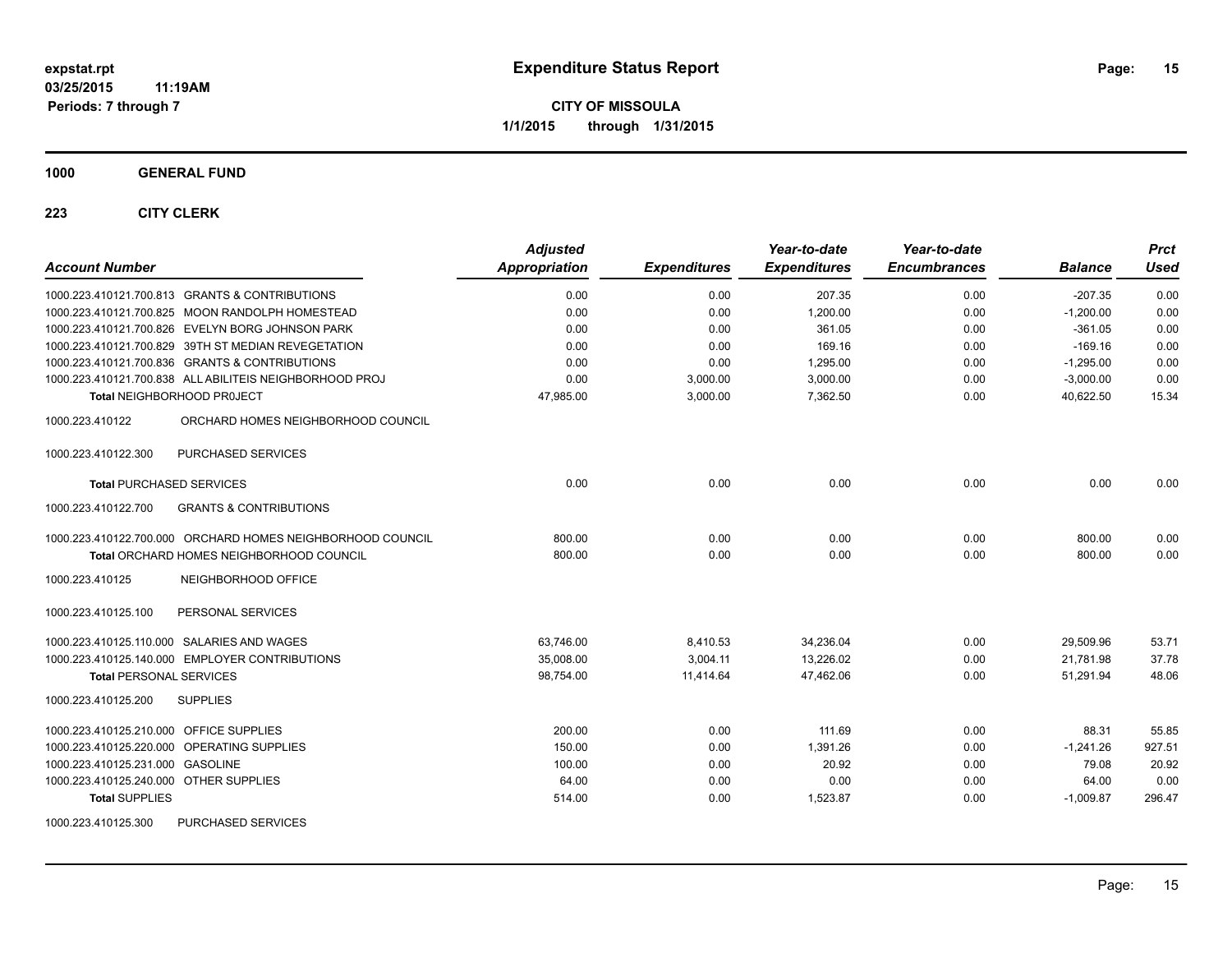### **1000 GENERAL FUND**

| <b>Account Number</b>                          |                                                         | <b>Adjusted</b><br><b>Appropriation</b> | <b>Expenditures</b> | Year-to-date<br><b>Expenditures</b> | Year-to-date<br><b>Encumbrances</b> | <b>Balance</b> | <b>Prct</b><br><b>Used</b> |
|------------------------------------------------|---------------------------------------------------------|-----------------------------------------|---------------------|-------------------------------------|-------------------------------------|----------------|----------------------------|
| 1000.223.410125.310.000 COMMUNICATIONS         |                                                         | 135.00                                  | 0.00                | 12.83                               | 0.00                                | 122.17         | 9.50                       |
| 1000.223.410125.320.000 PRINTING & DUPLICATING |                                                         | 100.00                                  | 0.00                | 39.95                               | 0.00                                | 60.05          | 39.95                      |
|                                                | 1000.223.410125.330.000 PUBLICITY, SUBSCRIPTIONS & DUES | 200.00                                  | 0.00                | 291.04                              | 0.00                                | $-91.04$       | 145.52                     |
| 1000.223.410125.344.000 TELEPHONE SERVICE      |                                                         | 100.00                                  | 0.00                | 0.00                                | 0.00                                | 100.00         | 0.00                       |
| 1000.223.410125.350.000 PROFESSIONAL SERVICES  |                                                         | 3,000.00                                | 19.20               | 885.98                              | 0.00                                | 2,114.02       | 29.53                      |
| 1000.223.410125.370.000 TRAVEL                 |                                                         | 1,810.00                                | 573.69              | 573.69                              | 0.00                                | 1,236.31       | 31.70                      |
| 1000.223.410125.380.000 TRAINING               |                                                         | 200.00                                  | 200.00              | 200.00                              | 0.00                                | 0.00           | 100.00                     |
| <b>Total PURCHASED SERVICES</b>                |                                                         | 5,545.00                                | 792.89              | 2,003.49                            | 0.00                                | 3,541.51       | 36.13                      |
| 1000.223.410125.900                            | <b>CAPITAL OUTLAY</b>                                   |                                         |                     |                                     |                                     |                |                            |
| 1000.223.410125.930.000 IMPROVEMENTS           |                                                         | 0.00                                    | 0.00                | 465.00                              | 0.00                                | $-465.00$      | 0.00                       |
| 1000.223.410125.940.000 MACHINERY & EQUIPMENT  |                                                         | 0.00                                    | 0.00                | 435.00                              | 0.00                                | $-435.00$      | 0.00                       |
| Total CAPITAL OUTLAY                           |                                                         | 0.00                                    | 0.00                | 900.00                              | 0.00                                | $-900.00$      | 0.00                       |
| Total NEIGHBORHOOD OFFICE                      |                                                         | 104,813.00                              | 12,207.53           | 51,889.42                           | 0.00                                | 52,923.58      | 49.51                      |
| 1000.223.410600                                | <b>ELECTIONS</b>                                        |                                         |                     |                                     |                                     |                |                            |
| 1000.223.410600.300                            | PURCHASED SERVICES                                      |                                         |                     |                                     |                                     |                |                            |
| <b>Total ELECTIONS</b>                         |                                                         | 0.00                                    | 0.00                | 0.00                                | 0.00                                | 0.00           | 0.00                       |
| 1000.223.410900                                | RECORDS ADMINISTRATION                                  |                                         |                     |                                     |                                     |                |                            |
| 1000.223.410900.100                            | PERSONAL SERVICES                                       |                                         |                     |                                     |                                     |                |                            |
|                                                | 1000.223.410900.141.000 STATE RETIREMENT CONTRIBUTIONS  | 0.00                                    | 24.29               | 123.10                              | 0.00                                | $-123.10$      | 0.00                       |
| <b>Total RECORDS ADMINISTRATION</b>            |                                                         | 0.00                                    | 24.29               | 123.10                              | 0.00                                | $-123.10$      | 0.00                       |
| 1000.223.410910                                | <b>ADMINISTRATION</b>                                   |                                         |                     |                                     |                                     |                |                            |
| 1000.223.410910.100                            | PERSONAL SERVICES                                       |                                         |                     |                                     |                                     |                |                            |
| 1000.223.410910.110.000 SALARIES AND WAGES     |                                                         | 145,695.00                              | 15,879.72           | 72,597.58                           | 0.00                                | 73,097.42      | 49.83                      |
| 1000.223.410910.140.000 EMPLOYER CONTRIBUTIONS |                                                         | 52,873.00                               | 5,036.15            | 28,771.11                           | 0.00                                | 24,101.89      | 54.42                      |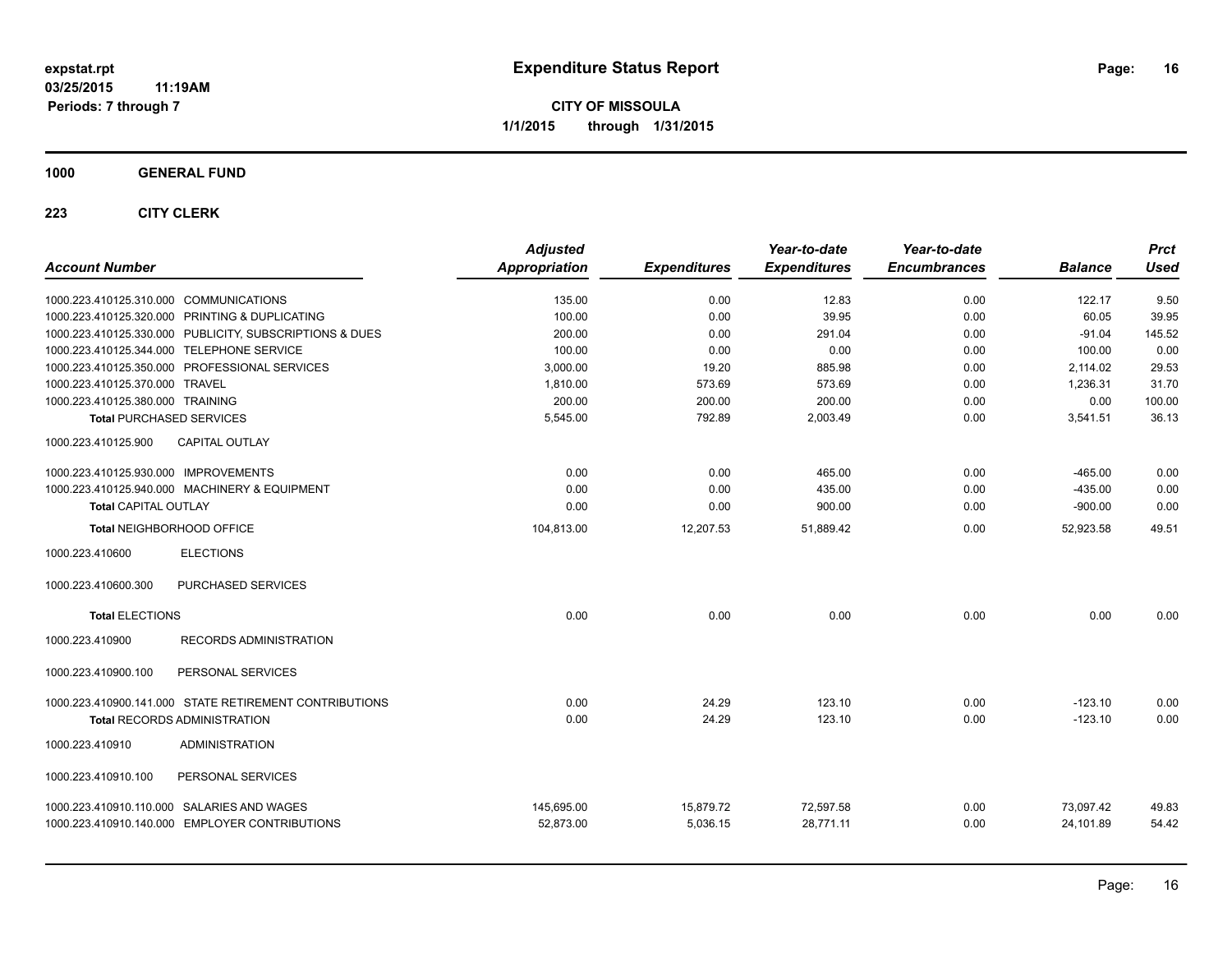**CITY OF MISSOULA 1/1/2015 through 1/31/2015**

### **1000 GENERAL FUND**

| <b>Account Number</b>                                   | <b>Adjusted</b><br>Appropriation | <b>Expenditures</b> | Year-to-date<br><b>Expenditures</b> | Year-to-date<br><b>Encumbrances</b> | <b>Balance</b> | <b>Prct</b><br><b>Used</b> |
|---------------------------------------------------------|----------------------------------|---------------------|-------------------------------------|-------------------------------------|----------------|----------------------------|
| <b>Total PERSONAL SERVICES</b>                          | 198,568.00                       | 20,915.87           | 101,368.69                          | 0.00                                | 97,199.31      | 51.05                      |
| <b>SUPPLIES</b><br>1000.223.410910.200                  |                                  |                     |                                     |                                     |                |                            |
| 1000.223.410910.210.000 OFFICE SUPPLIES                 | 2,000.00                         | 5.40                | 1,732.81                            | 0.00                                | 267.19         | 86.64                      |
| 1000.223.410910.220.000 OPERATING SUPPLIES              | 100.00                           | 0.00                | 100.00                              | 0.00                                | 0.00           | 100.00                     |
| 1000.223.410910.230.000 REPAIR/MAINTENANCE              | 0.00                             | 0.00                | 97.50                               | 0.00                                | $-97.50$       | 0.00                       |
| 1000.223.410910.231.000 GASOLINE                        | 150.00                           | 0.00                | 88.40                               | 0.00                                | 61.60          | 58.93                      |
| 1000.223.410910.240.000 OTHER SUPPLIES                  | 160.00                           | 0.00                | 160.00                              | 0.00                                | 0.00           | 100.00                     |
| <b>Total SUPPLIES</b>                                   | 2,410.00                         | 5.40                | 2,178.71                            | 0.00                                | 231.29         | 90.40                      |
| <b>PURCHASED SERVICES</b><br>1000.223.410910.300        |                                  |                     |                                     |                                     |                |                            |
| 1000.223.410910.310.000 COMMUNICATIONS                  | 4.390.00                         | 2,176.91            | $-70.21$                            | 0.00                                | 4,460.21       | 1.60                       |
| 1000.223.410910.320.000 PRINTING & DUPLICATING          | 100.00                           | 0.00                | 0.00                                | 0.00                                | 100.00         | 0.00                       |
| 1000.223.410910.330.000 PUBLICITY, SUBSCRIPTIONS & DUES | 1,725.00                         | 375.00              | 1,407.50                            | 0.00                                | 317.50         | 81.59                      |
| 1000.223.410910.344.000 TELEPHONE SERVICE               | 100.00                           | 15.78               | 37.20                               | 0.00                                | 62.80          | 37.20                      |
| 1000.223.410910.350.000 PROFESSIONAL SERVICES           | 11,800.00                        | 184.50              | 2,677.25                            | 0.00                                | 9,122.75       | 22.69                      |
| 1000.223.410910.360.000 REPAIR & MAINTENANCE            | 1,100.00                         | 302.05              | 561.15                              | 0.00                                | 538.85         | 51.01                      |
| 1000.223.410910.370.000 TRAVEL                          | 3,690.00                         | 0.00                | 385.24                              | 0.00                                | 3,304.76       | 10.44                      |
| 1000.223.410910.380.000 TRAINING                        | 3.070.00                         | 0.00                | 100.00                              | 0.00                                | 2,970.00       | 3.26                       |
| 1000.223.410910.390.000 OTHER PURCHASED SERVICES        | 3,500.00                         | 500.00              | 518.79                              | 0.00                                | 2,981.21       | 14.82                      |
| <b>Total PURCHASED SERVICES</b>                         | 29,475.00                        | 3,554.24            | 5,616.92                            | 0.00                                | 23,858.08      | 19.06                      |
| 1000.223.410910.500<br><b>FIXED CHARGES</b>             |                                  |                     |                                     |                                     |                |                            |
| <b>Total FIXED CHARGES</b>                              | 0.00                             | 0.00                | 0.00                                | 0.00                                | 0.00           | 0.00                       |
| 1000.223.410910.800<br>OTHER OBJECTS                    |                                  |                     |                                     |                                     |                |                            |
| <b>Total OTHER OBJECTS</b>                              | 0.00                             | 0.00                | 0.00                                | 0.00                                | 0.00           | 0.00                       |
| <b>CAPITAL OUTLAY</b><br>1000.223.410910.900            |                                  |                     |                                     |                                     |                |                            |
| <b>Total CAPITAL OUTLAY</b>                             | 0.00                             | 0.00                | 0.00                                | 0.00                                | 0.00           | 0.00                       |
| <b>Total ADMINISTRATION</b>                             | 230.453.00                       | 24,475.51           | 109.164.32                          | 0.00                                | 121.288.68     | 47.37                      |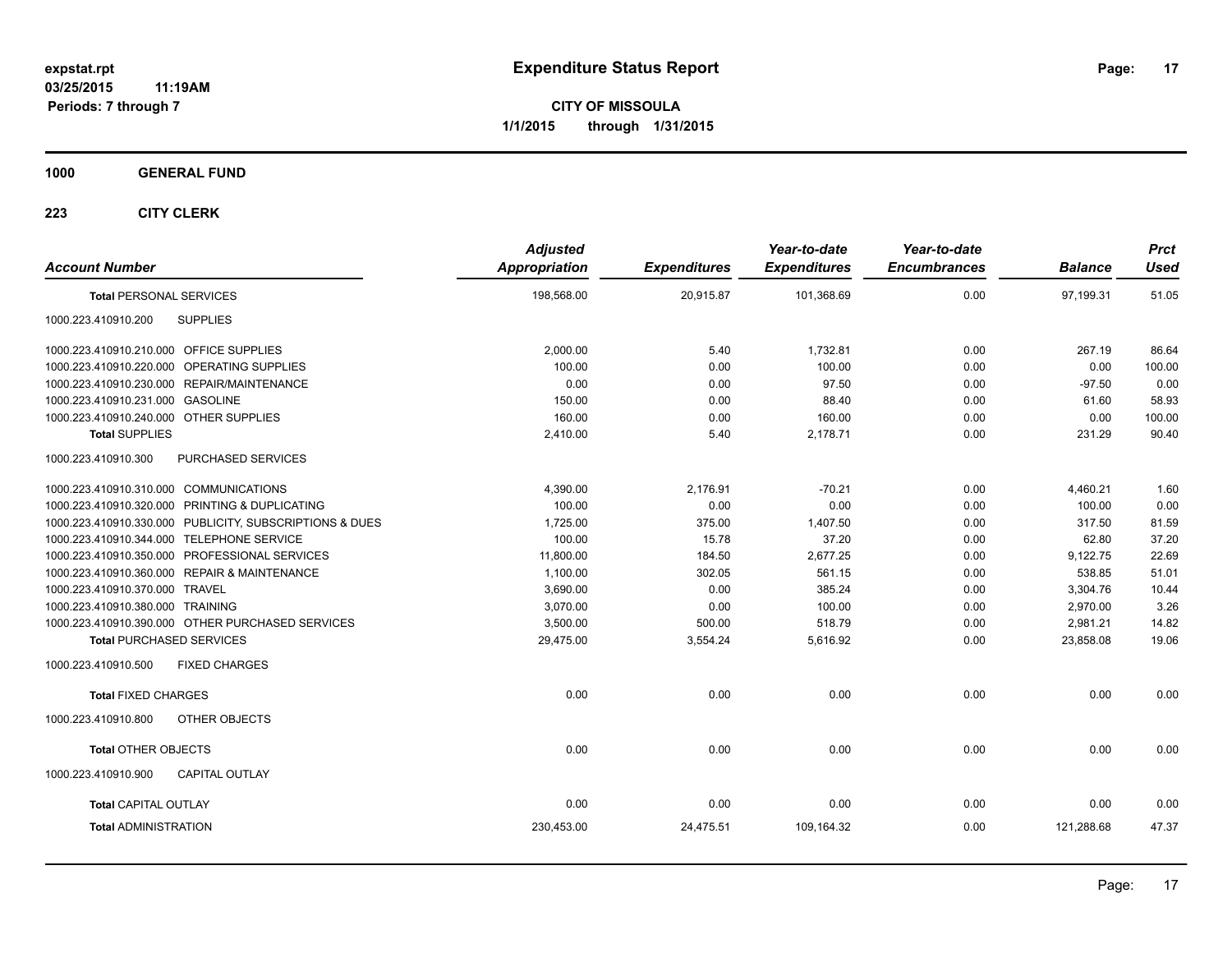**CITY OF MISSOULA 1/1/2015 through 1/31/2015**

**1000 GENERAL FUND**

| <b>Account Number</b>   | <b>Adjusted</b><br>Appropriation | Expenditures | Year-to-date<br><b>Expenditures</b> | Year-to-date<br>Encumbrances | <b>Balance</b> | Prct<br>Used |
|-------------------------|----------------------------------|--------------|-------------------------------------|------------------------------|----------------|--------------|
| <b>Total CITY CLERK</b> | 425,392.00                       | 41,839.97    | 179,179.01                          | 0.00                         | 246,212.99     | 42.12        |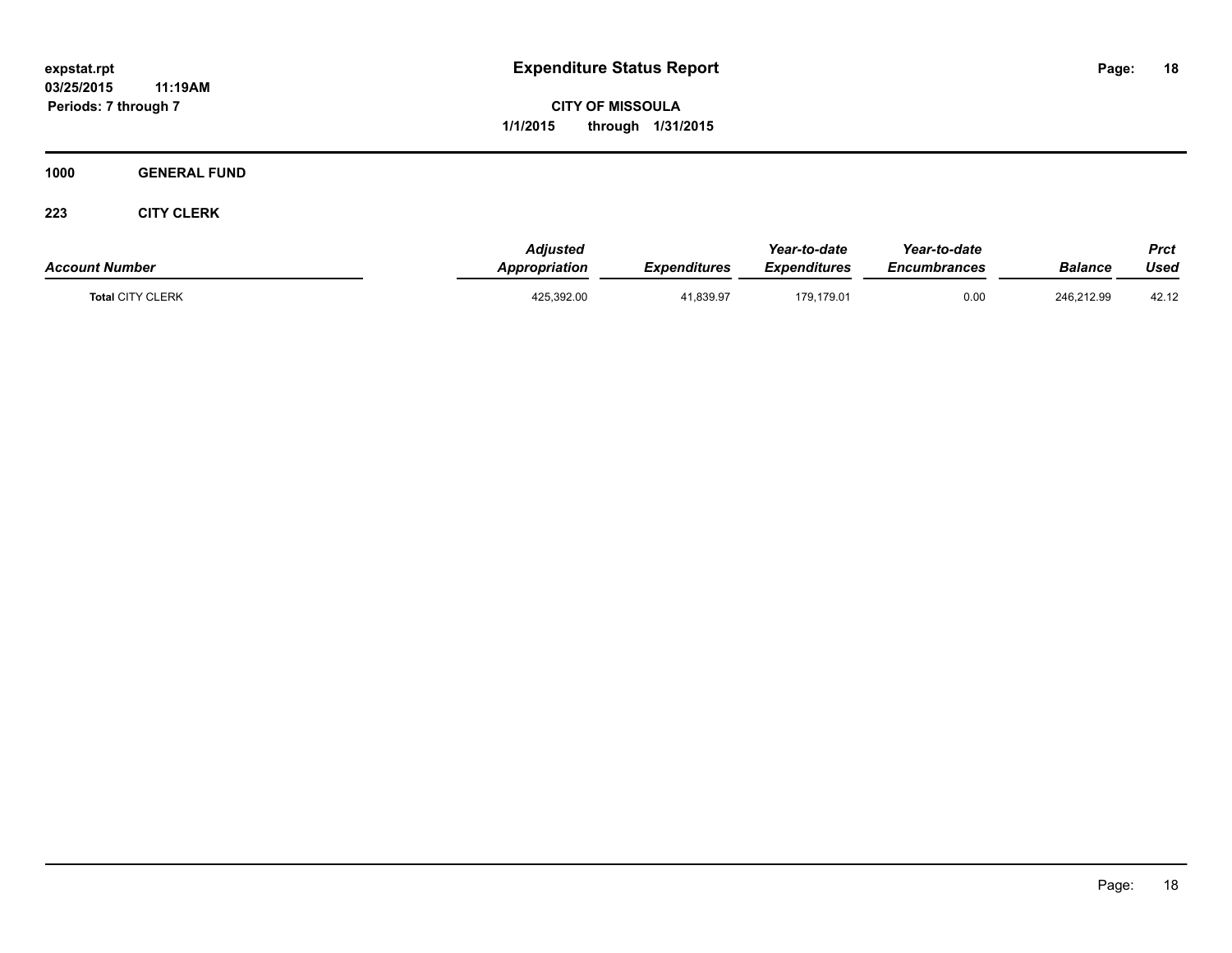**1000 GENERAL FUND**

### **224 INFORMATION SERVICES**

|                                         |                                                         | <b>Adjusted</b>      |                     | Year-to-date        | Year-to-date        |                | <b>Prct</b> |
|-----------------------------------------|---------------------------------------------------------|----------------------|---------------------|---------------------|---------------------|----------------|-------------|
| <b>Account Number</b>                   |                                                         | <b>Appropriation</b> | <b>Expenditures</b> | <b>Expenditures</b> | <b>Encumbrances</b> | <b>Balance</b> | <b>Used</b> |
| 1000.224.410580                         | <b>INFORMATION TECHNOLOGIES</b>                         |                      |                     |                     |                     |                |             |
| 1000.224.410580.100                     | PERSONAL SERVICES                                       |                      |                     |                     |                     |                |             |
|                                         | 1000.224.410580.110.000 SALARIES AND WAGES              | 338,436.00           | 38,204.30           | 186.213.25          | 0.00                | 152,222.75     | 55.02       |
| 1000.224.410580.130.000 OTHER           |                                                         | 5.400.00             | 0.00                | 0.00                | 0.00                | 5.400.00       | 0.00        |
|                                         | 1000.224.410580.140.000 EMPLOYER CONTRIBUTIONS          | 113,521.00           | 11,265.10           | 67,309.85           | 0.00                | 46,211.15      | 59.29       |
|                                         | 1000.224.410580.141.000 STATE RETIREMENT CONTRIBUTIONS  | 0.00                 | 38.20               | 222.31              | 0.00                | $-222.31$      | 0.00        |
| <b>Total PERSONAL SERVICES</b>          |                                                         | 457,357.00           | 49,507.60           | 253,745.41          | 0.00                | 203,611.59     | 55.48       |
| 1000.224.410580.200                     | <b>SUPPLIES</b>                                         |                      |                     |                     |                     |                |             |
| 1000.224.410580.210.000 OFFICE SUPPLIES |                                                         | 1,135.00             | 54.40               | 823.58              | 0.00                | 311.42         | 72.56       |
| 1000.224.410580.220.000                 | OPERATING SUPPLIES                                      | 12,525.00            | 1,501.83            | 3,669.43            | 0.00                | 8,855.57       | 29.30       |
|                                         | 1000.224.410580.230.000 REPAIR/MAINTENANCE              | 3,000.00             | 4.99                | 290.73              | 0.00                | 2,709.27       | 9.69        |
| 1000.224.410580.231.000 GASOLINE        |                                                         | 250.00               | 0.00                | 53.66               | 0.00                | 196.34         | 21.46       |
| 1000.224.410580.240.000 OTHER SUPPLIES  |                                                         | 3.500.00             | 2.463.20            | 3,212.08            | 0.00                | 287.92         | 91.77       |
| <b>Total SUPPLIES</b>                   |                                                         | 20,410.00            | 4,024.42            | 8,049.48            | 0.00                | 12,360.52      | 39.44       |
| 1000.224.410580.300                     | PURCHASED SERVICES                                      |                      |                     |                     |                     |                |             |
| 1000.224.410580.310.000                 | <b>COMMUNICATIONS</b>                                   | 100.00               | 0.00                | 0.00                | 0.00                | 100.00         | 0.00        |
| 1000.224.410580.320.000                 | PRINTING & DUPLICATING                                  | 350.00               | 27.03               | 74.35               | 0.00                | 275.65         | 21.24       |
|                                         | 1000.224.410580.330.000 PUBLICITY, SUBSCRIPTIONS & DUES | 179,199.00           | 1,398.00            | 159,513.28          | 0.00                | 19,685.72      | 89.01       |
| 1000.224.410580.344.000                 | <b>TELEPHONE SERVICE</b>                                | 135,330.00           | 10,227.18           | 70,554.75           | 0.00                | 64,775.25      | 52.14       |
|                                         | 1000.224.410580.350.000 PROFESSIONAL SERVICES           | 57,090.00            | 0.00                | 47,480.09           | 0.00                | 9,609.91       | 83.17       |
|                                         | 1000.224.410580.360.000 REPAIR & MAINTENANCE            | 1,350.00             | 0.00                | 0.00                | 0.00                | 1,350.00       | 0.00        |
| 1000.224.410580.370.000 TRAVEL          |                                                         | 6.809.00             | 0.00                | 2,103.24            | 0.00                | 4.705.76       | 30.89       |
| 1000.224.410580.380.000 TRAINING        |                                                         | 11,981.00            | 949.00              | 5,280.32            | 0.00                | 6,700.68       | 44.07       |
| <b>Total PURCHASED SERVICES</b>         |                                                         | 392,209.00           | 12,601.21           | 285,006.03          | 0.00                | 107,202.97     | 72.67       |
| 1000.224.410580.500                     | <b>FIXED CHARGES</b>                                    |                      |                     |                     |                     |                |             |
| <b>Total FIXED CHARGES</b>              |                                                         | 0.00                 | 0.00                | 0.00                | 0.00                | 0.00           | 0.00        |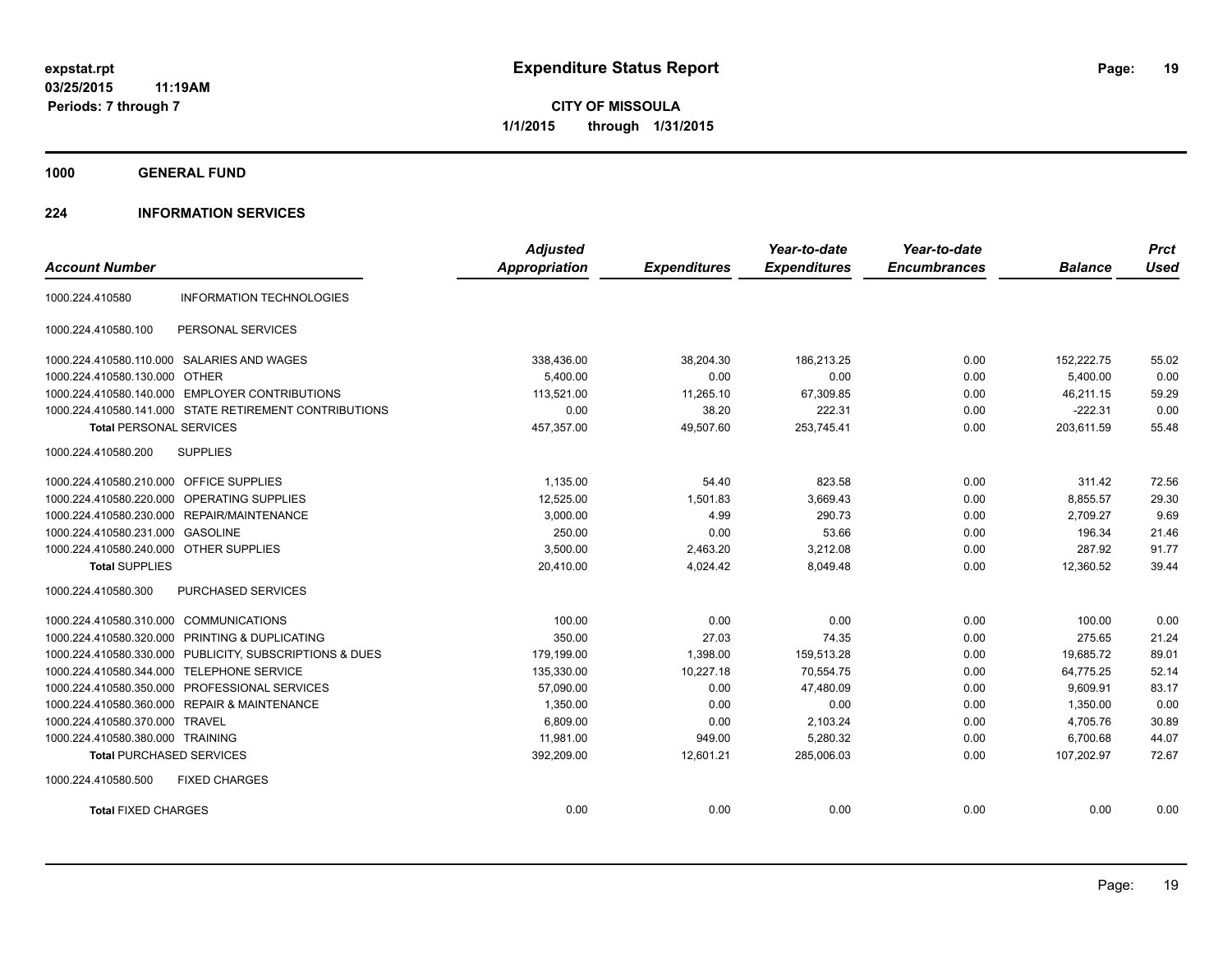**1000 GENERAL FUND**

### **224 INFORMATION SERVICES**

| <b>Account Number</b>                        | <b>Adjusted</b><br>Appropriation | <b>Expenditures</b> | Year-to-date<br><i><b>Expenditures</b></i> | Year-to-date<br>Encumbrances | <b>Balance</b> | Prct<br>Used |
|----------------------------------------------|----------------------------------|---------------------|--------------------------------------------|------------------------------|----------------|--------------|
| 1000.224.410580.900<br><b>CAPITAL OUTLAY</b> |                                  |                     |                                            |                              |                |              |
| <b>Total CAPITAL OUTLAY</b>                  | 0.00                             | 0.00                | 0.00                                       | 0.00                         | 0.00           | 0.00         |
| <b>Total INFORMATION SERVICES</b>            | 869,976.00                       | 66.133.23           | 546.800.92                                 | 0.00                         | 323.175.08     | 62.85        |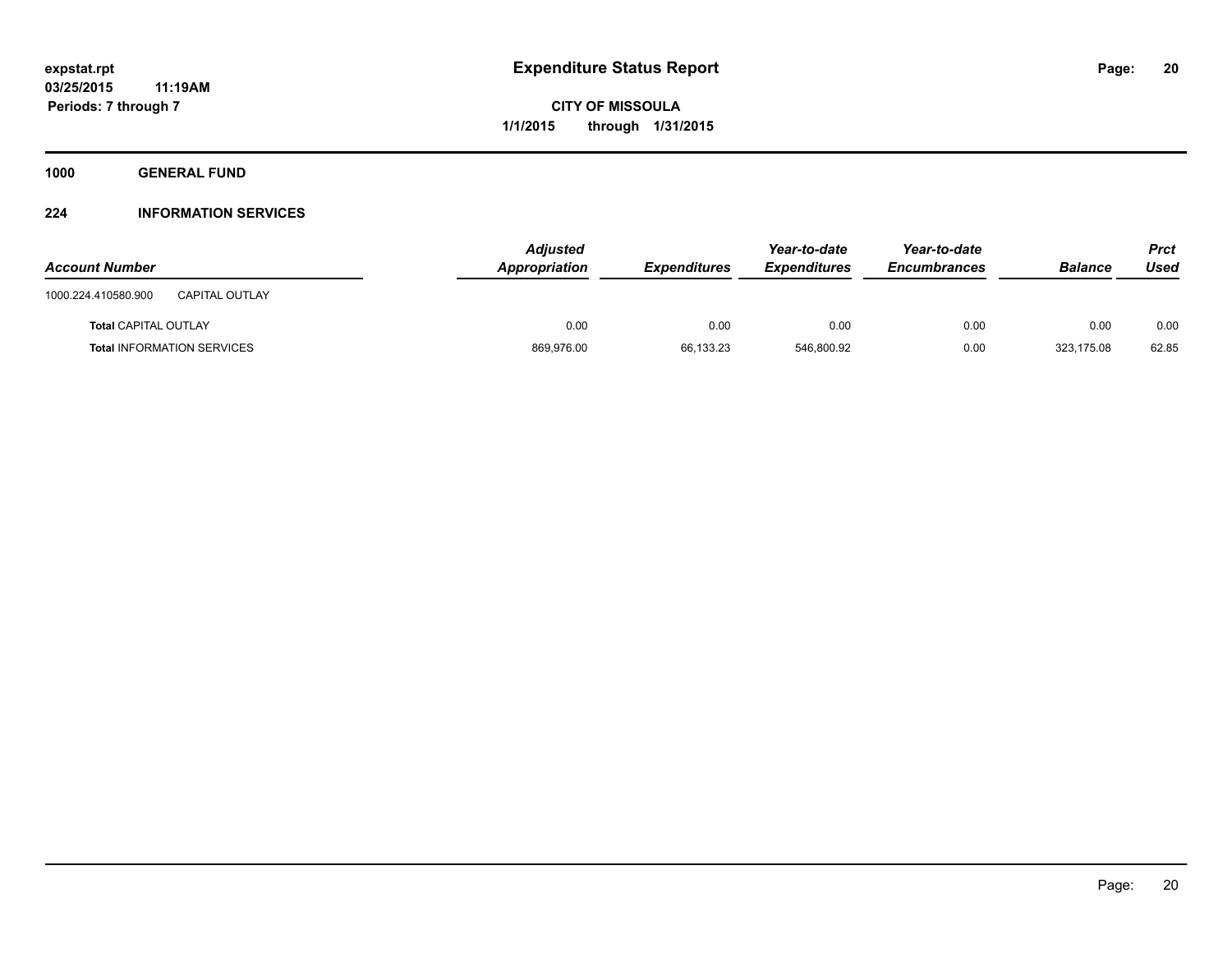**CITY OF MISSOULA 1/1/2015 through 1/31/2015**

**1000 GENERAL FUND**

**230 MUNICIPAL COURT**

| <b>Account Number</b>                   |                                                         | <b>Adjusted</b><br><b>Appropriation</b> | <b>Expenditures</b> | Year-to-date<br><b>Expenditures</b> | Year-to-date<br><b>Encumbrances</b> | <b>Balance</b> | <b>Prct</b><br><b>Used</b> |
|-----------------------------------------|---------------------------------------------------------|-----------------------------------------|---------------------|-------------------------------------|-------------------------------------|----------------|----------------------------|
| 1000.230.410360                         | CITY/MUNICIPAL COURT                                    |                                         |                     |                                     |                                     |                |                            |
| 1000.230.410360.100                     | PERSONAL SERVICES                                       |                                         |                     |                                     |                                     |                |                            |
|                                         | 1000.230.410360.110.000 SALARIES AND WAGES              | 745,063.00                              | 79,695.20           | 383,454.56                          | 0.00                                | 361,608.44     | 51.47                      |
|                                         | 1000.230.410360.120.000 OVERTIME/TERMINATION            | 10.000.00                               | 677.28              | 4.263.77                            | 0.00                                | 5.736.23       | 42.64                      |
|                                         | 1000.230.410360.140.000 EMPLOYER CONTRIBUTIONS          | 299,318.00                              | 26,031.43           | 159,091.26                          | 0.00                                | 140,226.74     | 53.15                      |
|                                         | 1000.230.410360.141.000 STATE RETIREMENT CONTRIBUTIONS  | 0.00                                    | 79.70               | 459.13                              | 0.00                                | $-459.13$      | 0.00                       |
| <b>Total PERSONAL SERVICES</b>          |                                                         | 1,054,381.00                            | 106,483.61          | 547,268.72                          | 0.00                                | 507,112.28     | 51.90                      |
| 1000.230.410360.200                     | <b>SUPPLIES</b>                                         |                                         |                     |                                     |                                     |                |                            |
| 1000.230.410360.210.000 OFFICE SUPPLIES |                                                         | 4,756.00                                | 1,414.11            | 4,851.79                            | 0.00                                | $-95.79$       | 102.01                     |
|                                         | 1000.230.410360.220.000 OPERATING SUPPLIES              | 4.972.00                                | 0.00                | 119.99                              | 0.00                                | 4,852.01       | 2.41                       |
| 1000.230.410360.240.000 OTHER SUPPLIES  |                                                         | 3.540.00                                | 0.00                | $-630.68$                           | 0.00                                | 4.170.68       | 17.82                      |
| <b>Total SUPPLIES</b>                   |                                                         | 13,268.00                               | 1,414.11            | 4,341.10                            | 0.00                                | 8,926.90       | 32.72                      |
| 1000.230.410360.300                     | PURCHASED SERVICES                                      |                                         |                     |                                     |                                     |                |                            |
| 1000.230.410360.310.000 COMMUNICATIONS  |                                                         | 11,500.00                               | 1,906.89            | 6,654.06                            | 0.00                                | 4,845.94       | 57.86                      |
|                                         | 1000.230.410360.320.000 PRINTING & DUPLICATING          | 1,187.00                                | 0.00                | 0.00                                | 0.00                                | 1,187.00       | 0.00                       |
|                                         | 1000.230.410360.330.000 PUBLICITY, SUBSCRIPTIONS & DUES | 10,196.00                               | 285.00              | 5,071.33                            | 0.00                                | 5,124.67       | 49.74                      |
|                                         | 1000.230.410360.344.000 TELEPHONE SERVICE               | 1,584.00                                | 149.83              | 546.81                              | 0.00                                | 1.037.19       | 34.52                      |
|                                         | 1000.230.410360.350.000 PROFESSIONAL SERVICES           | 220,707.00                              | 44,833.81           | 89,766.22                           | 0.00                                | 130,940.78     | 40.67                      |
|                                         | 1000.230.410360.350.004 PROFESSIONAL SERVICES           | 0.00                                    | 0.00                | 205.26                              | 0.00                                | $-205.26$      | 0.00                       |
|                                         | 1000.230.410360.350.005 PROFESSIONAL SERVICES           | 0.00                                    | 883.99              | 10,660.80                           | 0.00                                | $-10,660.80$   | 0.00                       |
|                                         | 1000.230.410360.350.006 PROFESSIONAL SERVICES           | 0.00                                    | 684.00              | 2.718.00                            | 0.00                                | $-2,718.00$    | 0.00                       |
|                                         | 1000.230.410360.360.000 REPAIR & MAINTENANCE            | 3,790.00                                | 0.00                | 7,839.96                            | 0.00                                | $-4,049.96$    | 206.86                     |
| 1000.230.410360.370.000 TRAVEL          |                                                         | 5.174.00                                | 0.00                | 2,313.42                            | 0.00                                | 2,860.58       | 44.71                      |
| 1000.230.410360.380.000 TRAINING        |                                                         | 9,000.00                                | 328.80              | 3,871.80                            | 0.00                                | 5,128.20       | 43.02                      |
|                                         | 1000.230.410360.390.000 OTHER PURCHASED SERVICES        | 6,263.00                                | 427.20              | 3,001.08                            | 0.00                                | 3,261.92       | 47.92                      |
| <b>Total PURCHASED SERVICES</b>         |                                                         | 269,401.00                              | 49,499.52           | 132,648.74                          | 0.00                                | 136,752.26     | 49.24                      |

1000.230.410360.500 FIXED CHARGES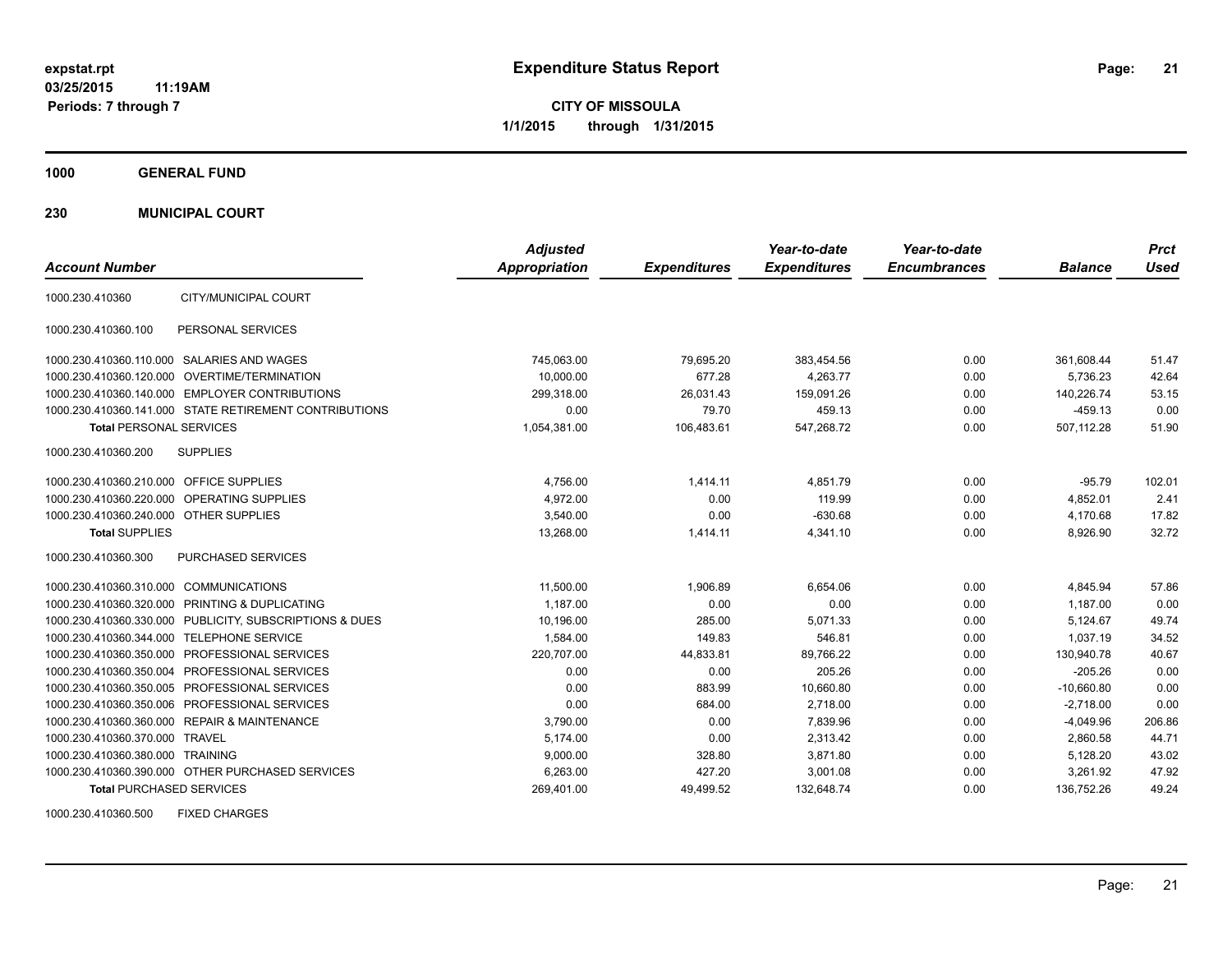**1000 GENERAL FUND**

### **230 MUNICIPAL COURT**

|                                       | <b>Adjusted</b> |                     | Year-to-date        | Year-to-date        |                | <b>Prct</b> |
|---------------------------------------|-----------------|---------------------|---------------------|---------------------|----------------|-------------|
| <b>Account Number</b>                 | Appropriation   | <b>Expenditures</b> | <b>Expenditures</b> | <b>Encumbrances</b> | <b>Balance</b> | Used        |
| <b>Total FIXED CHARGES</b>            | 0.00            | 0.00                | 0.00                | 0.00                | 0.00           | 0.00        |
| 1000.230.410360.900<br>CAPITAL OUTLAY |                 |                     |                     |                     |                |             |
| <b>Total CAPITAL OUTLAY</b>           | 0.00            | 0.00                | 0.00                | 0.00                | 0.00           | 0.00        |
| <b>Total MUNICIPAL COURT</b>          | 1,337,050.00    | 157.397.24          | 684,258.56          | 0.00                | 652.791.44     | 51.18       |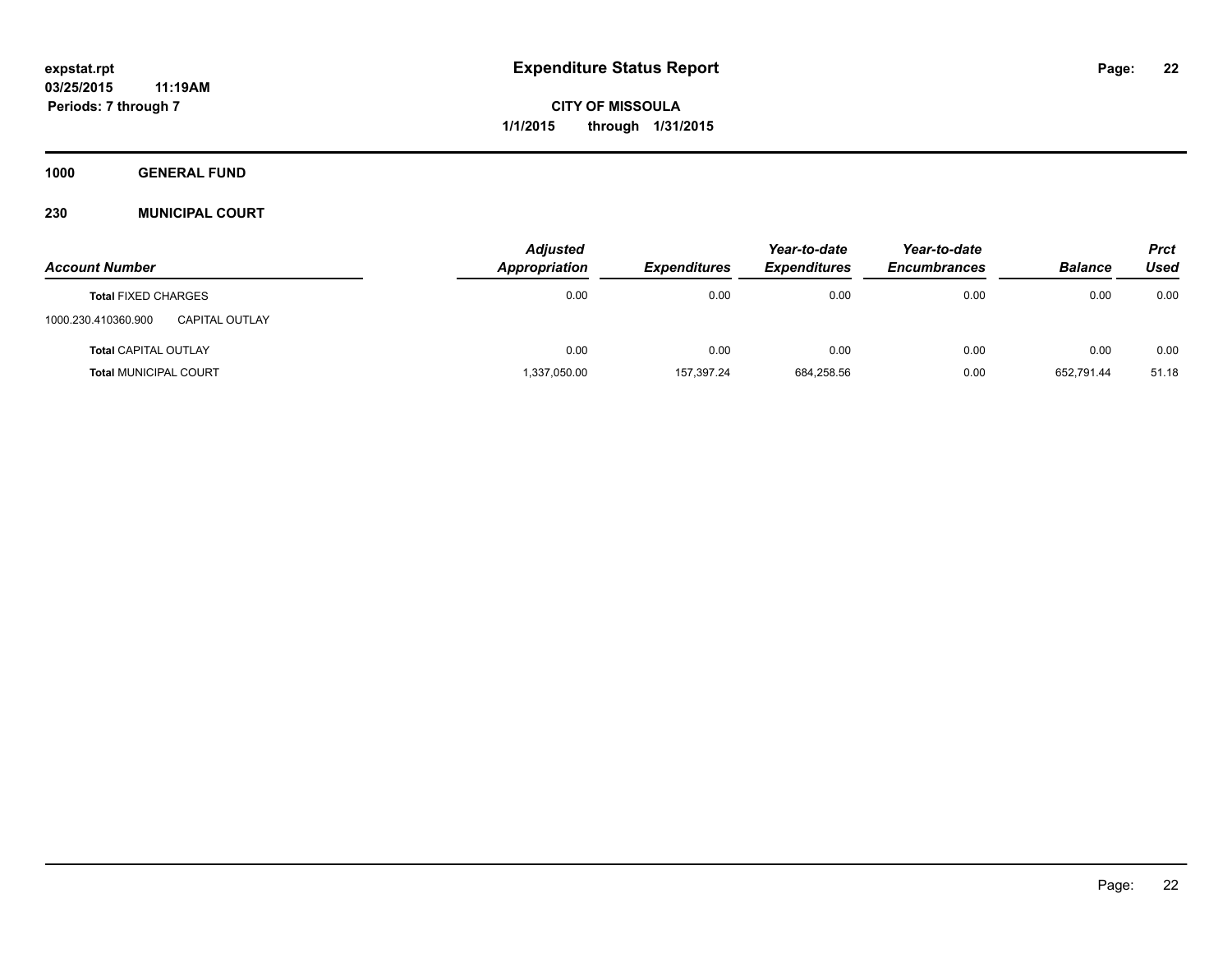**CITY OF MISSOULA 1/1/2015 through 1/31/2015**

**1000 GENERAL FUND**

| <b>Account Number</b>                             | <b>Adjusted</b><br><b>Appropriation</b> | <b>Expenditures</b> | Year-to-date<br><b>Expenditures</b> | Year-to-date<br><b>Encumbrances</b> | <b>Balance</b> | <b>Prct</b><br><b>Used</b> |
|---------------------------------------------------|-----------------------------------------|---------------------|-------------------------------------|-------------------------------------|----------------|----------------------------|
| <b>BUDGETING</b><br>1000.240.410520               |                                         |                     |                                     |                                     |                |                            |
| PERSONAL SERVICES<br>1000.240.410520.100          |                                         |                     |                                     |                                     |                |                            |
| 1000.240.410520.110.000 SALARIES AND WAGES        | 77,443.00                               | 6,428.47            | 38,584.52                           | 0.00                                | 38,858.48      | 49.82                      |
| 1000.240.410520.140.000 EMPLOYER CONTRIBUTIONS    | 23,856.00                               | 1,885.32            | 12,831.82                           | 0.00                                | 11,024.18      | 53.79                      |
| <b>Total PERSONAL SERVICES</b>                    | 101,299.00                              | 8,313.79            | 51,416.34                           | 0.00                                | 49.882.66      | 50.76                      |
| 1000.240.410520.200<br><b>SUPPLIES</b>            |                                         |                     |                                     |                                     |                |                            |
| OFFICE SUPPLIES<br>1000.240.410520.210.000        | 200.00                                  | 0.00                | 0.00                                | 0.00                                | 200.00         | 0.00                       |
| 1000.240.410520.220.000 OPERATING SUPPLIES        | 400.00                                  | 0.00                | 0.00                                | 0.00                                | 400.00         | 0.00                       |
| <b>Total SUPPLIES</b>                             | 600.00                                  | 0.00                | 0.00                                | 0.00                                | 600.00         | 0.00                       |
| PURCHASED SERVICES<br>1000.240.410520.300         |                                         |                     |                                     |                                     |                |                            |
| 1000.240.410520.320.000 PRINTING & DUPLICATING    | 1,313.00                                | 152.25              | 300.04                              | 0.00                                | 1,012.96       | 22.85                      |
| 1000.240.410520.350.000 PROFESSIONAL SERVICES     | 9.289.00                                | 0.00                | 0.00                                | 0.00                                | 9.289.00       | 0.00                       |
| <b>Total PURCHASED SERVICES</b>                   | 10,602.00                               | 152.25              | 300.04                              | 0.00                                | 10,301.96      | 2.83                       |
| <b>Total BUDGETING</b>                            | 112,501.00                              | 8,466.04            | 51,716.38                           | 0.00                                | 60.784.62      | 45.97                      |
| <b>TREASURY</b><br>1000.240.410540                |                                         |                     |                                     |                                     |                |                            |
| 1000.240.410540.100<br>PERSONAL SERVICES          |                                         |                     |                                     |                                     |                |                            |
| 1000.240.410540.110.000 SALARIES AND WAGES        | 194,511.00                              | 18,754.32           | 95,136.71                           | 0.00                                | 99,374.29      | 48.91                      |
| 1000.240.410540.140.000 EMPLOYER CONTRIBUTIONS    | 75,797.00                               | 6,134.66            | 39,293.62                           | 0.00                                | 36,503.38      | 51.84                      |
| <b>Total PERSONAL SERVICES</b>                    | 270,308.00                              | 24,888.98           | 134,430.33                          | 0.00                                | 135.877.67     | 49.73                      |
| <b>SUPPLIES</b><br>1000.240.410540.200            |                                         |                     |                                     |                                     |                |                            |
| 1000.240.410540.210.000<br><b>OFFICE SUPPLIES</b> | 1,741.00                                | 269.21              | 907.34                              | 0.00                                | 833.66         | 52.12                      |
| 1000.240.410540.220.000<br>OPERATING SUPPLIES     | 425.00                                  | 0.00                | 10.00                               | 0.00                                | 415.00         | 2.35                       |
| <b>Total SUPPLIES</b>                             | 2,166.00                                | 269.21              | 917.34                              | 0.00                                | 1,248.66       | 42.35                      |
| 1000.240.410540.300<br>PURCHASED SERVICES         |                                         |                     |                                     |                                     |                |                            |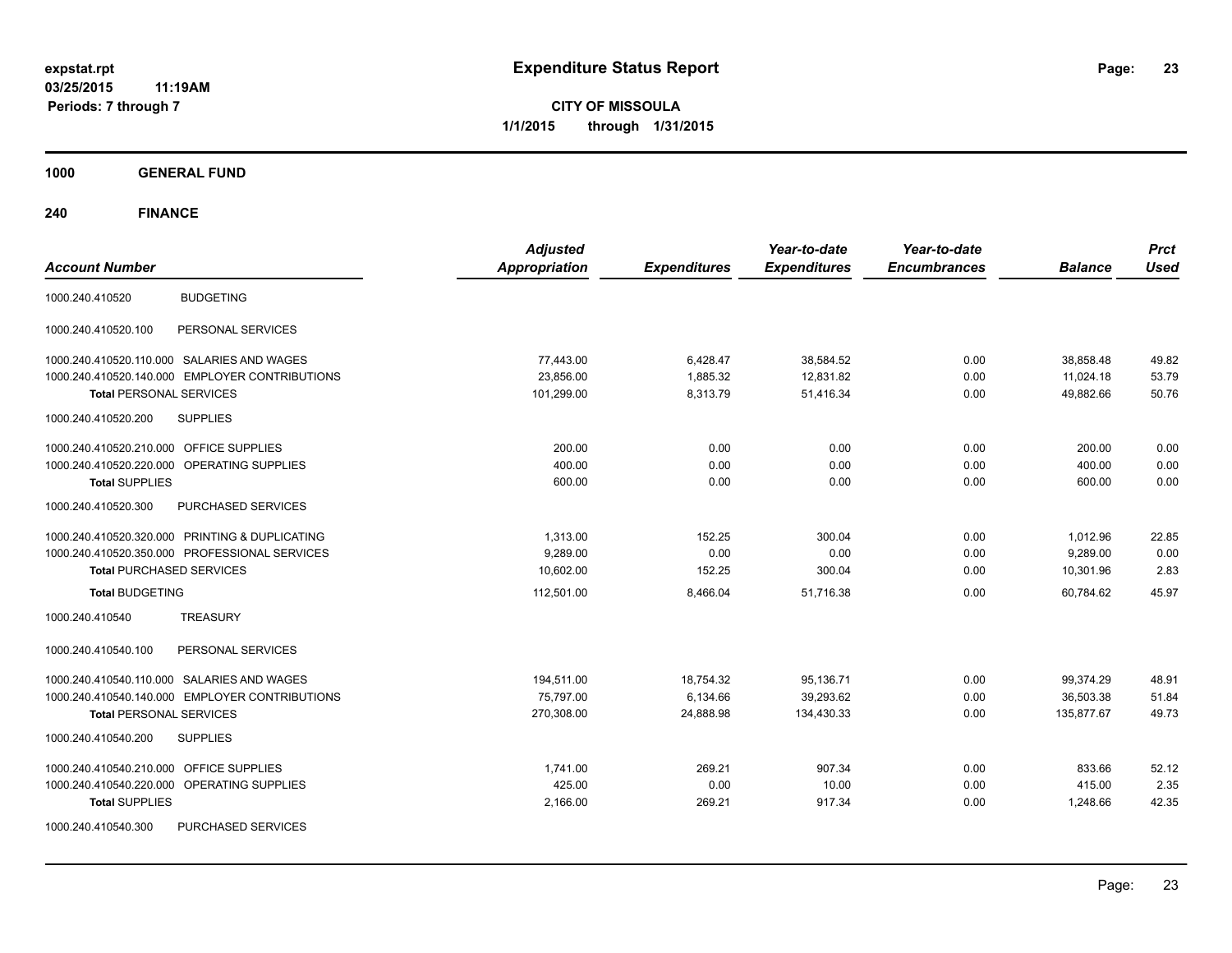**CITY OF MISSOULA 1/1/2015 through 1/31/2015**

**1000 GENERAL FUND**

| <b>Account Number</b>                                   | <b>Adjusted</b><br><b>Appropriation</b> | <b>Expenditures</b> | Year-to-date<br><b>Expenditures</b> | Year-to-date<br><b>Encumbrances</b> | <b>Balance</b> | <b>Prct</b><br><b>Used</b> |
|---------------------------------------------------------|-----------------------------------------|---------------------|-------------------------------------|-------------------------------------|----------------|----------------------------|
|                                                         |                                         |                     |                                     |                                     |                |                            |
| 1000.240.410540.310.000 COMMUNICATIONS                  | 4,814.00                                | 295.20              | 2,987.39                            | 0.00                                | 1,826.61       | 62.06                      |
| 1000.240.410540.320.000 PRINTING & DUPLICATING          | 715.00                                  | 63.00               | 2,289.47                            | 0.00                                | $-1,574.47$    | 320.21                     |
| 1000.240.410540.330.000 PUBLICITY, SUBSCRIPTIONS & DUES | 10.00                                   | 0.00                | 0.00                                | 0.00                                | 10.00          | 0.00                       |
| 1000.240.410540.344.000 TELEPHONE SERVICE               | 50.00                                   | 0.00                | 0.00                                | 0.00                                | 50.00          | 0.00                       |
| 1000.240.410540.350.000 PROFESSIONAL SERVICES           | 11,911.00                               | 489.00              | 2,657.33                            | 0.00                                | 9,253.67       | 22.31                      |
| 1000.240.410540.360.000 REPAIR & MAINTENANCE            | 170.00                                  | 0.00                | 0.00                                | 0.00                                | 170.00         | 0.00                       |
| 1000.240.410540.370.000 TRAVEL                          | 4,125.00                                | 0.00                | 413.90                              | 0.00                                | 3,711.10       | 10.03                      |
| 1000.240.410540.380.000 TRAINING                        | 2,000.00                                | 0.00                | 89.00                               | 0.00                                | 1,911.00       | 4.45                       |
| <b>Total PURCHASED SERVICES</b>                         | 23,795.00                               | 847.20              | 8,437.09                            | 0.00                                | 15,357.91      | 35.46                      |
| 1000.240.410540.500<br><b>FIXED CHARGES</b>             |                                         |                     |                                     |                                     |                |                            |
| 1000.240.410540.500.000 FIXED CHARGES                   | 500.00                                  | 0.00                | 0.00                                | 0.00                                | 500.00         | 0.00                       |
| <b>Total FIXED CHARGES</b>                              | 500.00                                  | 0.00                | 0.00                                | 0.00                                | 500.00         | 0.00                       |
| <b>CAPITAL OUTLAY</b><br>1000.240.410540.900            |                                         |                     |                                     |                                     |                |                            |
| <b>Total CAPITAL OUTLAY</b>                             | 0.00                                    | 0.00                | 0.00                                | 0.00                                | 0.00           | 0.00                       |
| <b>Total TREASURY</b>                                   | 296,769.00                              | 26,005.39           | 143,784.76                          | 0.00                                | 152,984.24     | 48.45                      |
| 1000.240.410550<br><b>ACCOUNTING</b>                    |                                         |                     |                                     |                                     |                |                            |
| PERSONAL SERVICES<br>1000.240.410550.100                |                                         |                     |                                     |                                     |                |                            |
| 1000.240.410550.110.000 SALARIES AND WAGES              | 324,228.00                              | 38,755.89           | 193,706.43                          | 0.00                                | 130,521.57     | 59.74                      |
| 1000.240.410550.120.000 OVERTIME/TERMINATION            | 1,000.00                                | 0.00                | 0.00                                | 0.00                                | 1,000.00       | 0.00                       |
| 1000.240.410550.140.000 EMPLOYER CONTRIBUTIONS          | 121,819.00                              | 12,458.45           | 78,853.84                           | 0.00                                | 42,965.16      | 64.73                      |
| 1000.240.410550.141.000 STATE RETIREMENT CONTRIBUTIONS  | 0.00                                    | 68.17               | 422.65                              | 0.00                                | $-422.65$      | 0.00                       |
| <b>Total PERSONAL SERVICES</b>                          | 447,047.00                              | 51,282.51           | 272,982.92                          | 0.00                                | 174,064.08     | 61.06                      |
| 1000.240.410550.200<br><b>SUPPLIES</b>                  |                                         |                     |                                     |                                     |                |                            |
| 1000.240.410550.210.000 OFFICE SUPPLIES                 | 2,824.00                                | 159.64              | 1,314.92                            | 0.00                                | 1,509.08       | 46.56                      |
| 1000.240.410550.220.000 OPERATING SUPPLIES              | 1,300.00                                | 0.00                | 0.00                                | 0.00                                | 1,300.00       | 0.00                       |
| 1000.240.410550.230.000 REPAIR/MAINTENANCE              | 300.00                                  | 0.00                | 0.00                                | 0.00                                | 300.00         | 0.00                       |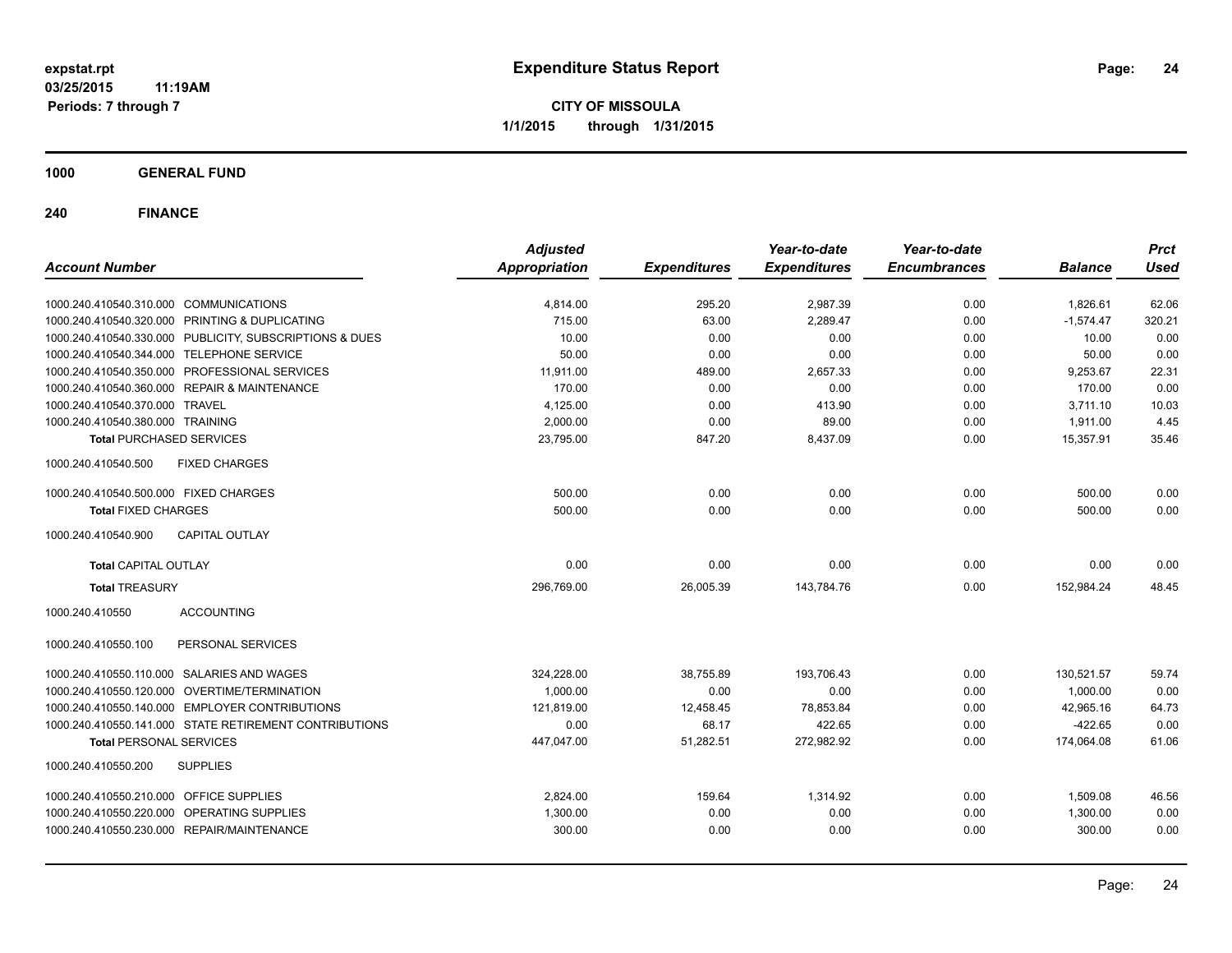**CITY OF MISSOULA 1/1/2015 through 1/31/2015**

**1000 GENERAL FUND**

| <b>Account Number</b>                                   | <b>Adjusted</b><br>Appropriation | <b>Expenditures</b> | Year-to-date<br><b>Expenditures</b> | Year-to-date<br><b>Encumbrances</b> | <b>Balance</b> | <b>Prct</b><br><b>Used</b> |
|---------------------------------------------------------|----------------------------------|---------------------|-------------------------------------|-------------------------------------|----------------|----------------------------|
| 1000.240.410550.231.000 GASOLINE                        | 91.00                            | 0.00                | 0.00                                | 0.00                                | 91.00          | 0.00                       |
| 1000.240.410550.240.000 OTHER SUPPLIES                  | 500.00                           | 0.00                | 0.00                                | 0.00                                | 500.00         | 0.00                       |
| <b>Total SUPPLIES</b>                                   | 5,015.00                         | 159.64              | 1,314.92                            | 0.00                                | 3,700.08       | 26.22                      |
| 1000.240.410550.300<br>PURCHASED SERVICES               |                                  |                     |                                     |                                     |                |                            |
| 1000.240.410550.310.000 COMMUNICATIONS                  | 31,645.00                        | 16,079.77           | 32,056.31                           | 0.00                                | $-411.31$      | 101.30                     |
| 1000.240.410550.320.000 PRINTING & DUPLICATING          | 3,215.00                         | 137.76              | 430.07                              | 0.00                                | 2,784.93       | 13.38                      |
| 1000.240.410550.330.000 PUBLICITY, SUBSCRIPTIONS & DUES | 2,316.00                         | 150.00              | 322.18                              | 0.00                                | 1,993.82       | 13.91                      |
| 1000.240.410550.344.000 TELEPHONE SERVICE               | 2,075.00                         | 70.55               | 399.56                              | 0.00                                | 1.675.44       | 19.26                      |
| 1000.240.410550.350.000 PROFESSIONAL SERVICES           | 133,406.00                       | 27,585.00           | 109,717.37                          | 0.00                                | 23,688.63      | 82.24                      |
| 1000.240.410550.360.000 REPAIR & MAINTENANCE            | 1,135.00                         | 0.00                | 75.00                               | 0.00                                | 1,060.00       | 6.61                       |
| 1000.240.410550.370.000 TRAVEL                          | 3,520.00                         | 0.00                | 100.00                              | 0.00                                | 3,420.00       | 2.84                       |
| 1000.240.410550.380.000 TRAINING                        | 3,805.00                         | 185.00              | 225.00                              | 0.00                                | 3,580.00       | 5.91                       |
| <b>Total PURCHASED SERVICES</b>                         | 181,117.00                       | 44,208.08           | 143,325.49                          | 0.00                                | 37,791.51      | 79.13                      |
| 1000.240.410550.500<br><b>FIXED CHARGES</b>             |                                  |                     |                                     |                                     |                |                            |
| <b>Total FIXED CHARGES</b>                              | 0.00                             | 0.00                | 0.00                                | 0.00                                | 0.00           | 0.00                       |
| <b>CAPITAL OUTLAY</b><br>1000.240.410550.900            |                                  |                     |                                     |                                     |                |                            |
| <b>Total CAPITAL OUTLAY</b>                             | 0.00                             | 0.00                | 0.00                                | 0.00                                | 0.00           | 0.00                       |
| <b>Total ACCOUNTING</b>                                 | 633,179.00                       | 95,650.23           | 417,623.33                          | 0.00                                | 215,555.67     | 65.96                      |
| 1000.240.410552<br><b>FINANCIAL REPORTING</b>           |                                  |                     |                                     |                                     |                |                            |
| PERSONAL SERVICES<br>1000.240.410552.100                |                                  |                     |                                     |                                     |                |                            |
| 1000.240.410552.110.000 SALARIES AND WAGES              | 49,877.00                        | 4,231.60            | 24,344.96                           | 0.00                                | 25,532.04      | 48.81                      |
| 1000.240.410552.140.000 EMPLOYER CONTRIBUTIONS          | 15,662.00                        | 1,202.28            | 7,982.99                            | 0.00                                | 7,679.01       | 50.97                      |
| <b>Total PERSONAL SERVICES</b>                          | 65,539.00                        | 5,433.88            | 32,327.95                           | 0.00                                | 33,211.05      | 49.33                      |
| 1000.240.410552.200<br><b>SUPPLIES</b>                  |                                  |                     |                                     |                                     |                |                            |
| 1000.240.410552.210.000 OFFICE SUPPLIES                 | 160.00                           | 0.00                | 0.00                                | 0.00                                | 160.00         | 0.00                       |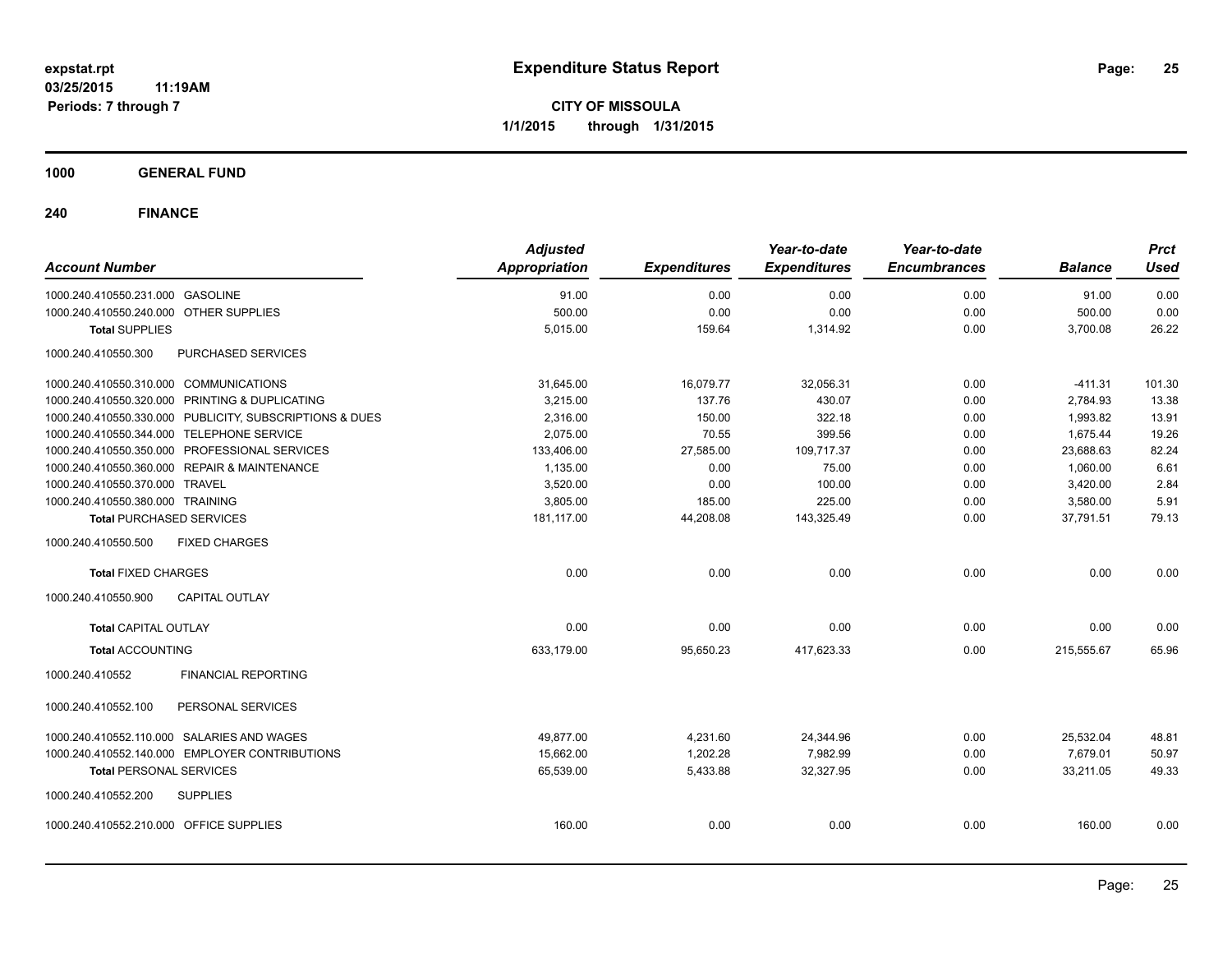**1000 GENERAL FUND**

| <b>Account Number</b>                          | <b>Adjusted</b><br>Appropriation | <b>Expenditures</b> | Year-to-date<br><b>Expenditures</b> | Year-to-date<br><b>Encumbrances</b> | <b>Balance</b> | <b>Prct</b><br><b>Used</b> |
|------------------------------------------------|----------------------------------|---------------------|-------------------------------------|-------------------------------------|----------------|----------------------------|
|                                                |                                  |                     |                                     |                                     |                |                            |
| OPERATING SUPPLIES<br>1000.240.410552.220.000  | 549.00                           | 0.00                | 0.00                                | 0.00                                | 549.00         | 0.00                       |
| <b>Total SUPPLIES</b>                          | 709.00                           | 0.00                | 0.00                                | 0.00                                | 709.00         | 0.00                       |
| PURCHASED SERVICES<br>1000.240.410552.300      |                                  |                     |                                     |                                     |                |                            |
| 1000.240.410552.310.000 COMMUNICATIONS         | 321.00                           | 0.00                | 0.00                                | 0.00                                | 321.00         | 0.00                       |
| 1000.240.410552.320.000 PRINTING & DUPLICATING | 3,503.00                         | 0.00                | 0.00                                | 0.00                                | 3,503.00       | 0.00                       |
| 1000.240.410552.350.000 PROFESSIONAL SERVICES  | 10,530.00                        | 0.00                | 23,000.00                           | 0.00                                | $-12,470.00$   | 218.42                     |
| 1000.240.410552.370.000 TRAVEL                 | 600.00                           | 0.00                | 0.00                                | 0.00                                | 600.00         | 0.00                       |
| 1000.240.410552.380.000 TRAINING               | 1,525.00                         | 0.00                | 0.00                                | 0.00                                | 1,525.00       | 0.00                       |
| <b>Total PURCHASED SERVICES</b>                | 16,479.00                        | 0.00                | 23,000.00                           | 0.00                                | $-6,521.00$    | 139.57                     |
| 1000.240.410552.900<br><b>CAPITAL OUTLAY</b>   |                                  |                     |                                     |                                     |                |                            |
| <b>Total CAPITAL OUTLAY</b>                    | 0.00                             | 0.00                | 0.00                                | 0.00                                | 0.00           | 0.00                       |
| <b>Total FINANCIAL REPORTING</b>               | 82,727.00                        | 5,433.88            | 55,327.95                           | 0.00                                | 27,399.05      | 66.88                      |
| <b>FINANCIAL SOFTWARE</b><br>1000.240.410553   |                                  |                     |                                     |                                     |                |                            |
| 1000.240.410553.100<br>PERSONAL SERVICES       |                                  |                     |                                     |                                     |                |                            |
| <b>Total FINANCIAL SOFTWARE</b>                | 0.00                             | 0.00                | 0.00                                | 0.00                                | 0.00           | 0.00                       |
| <b>Total FINANCE</b>                           | 1,125,176.00                     | 135,555.54          | 668,452.42                          | 0.00                                | 456,723.58     | 59.41                      |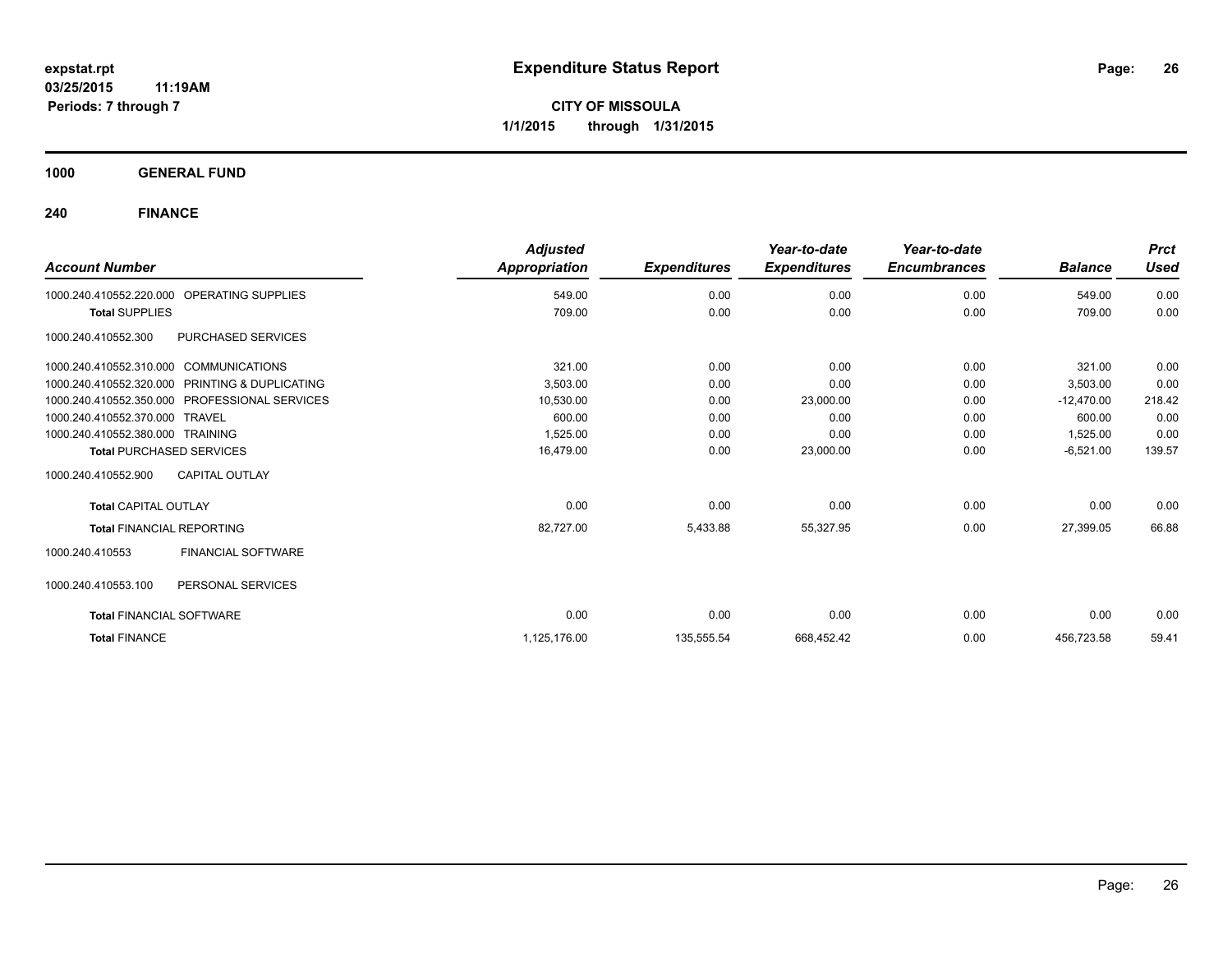**1000 GENERAL FUND**

### **245 CENTRALIZED SERVICES**

| <b>Account Number</b>                   |                                                         | <b>Adjusted</b><br><b>Appropriation</b> | <b>Expenditures</b> | Year-to-date<br><b>Expenditures</b> | Year-to-date<br><b>Encumbrances</b> | <b>Balance</b> | <b>Prct</b><br><b>Used</b> |
|-----------------------------------------|---------------------------------------------------------|-----------------------------------------|---------------------|-------------------------------------|-------------------------------------|----------------|----------------------------|
| 1000.245.410810                         | <b>ADMINISTRATION</b>                                   |                                         |                     |                                     |                                     |                |                            |
| 1000.245.410810.100                     | PERSONAL SERVICES                                       |                                         |                     |                                     |                                     |                |                            |
| 1000.245.410810.110.000                 | CENTRALIZED SERVICES/SALARIES AND WAGES                 | 120,062.00                              | 13,667.35           | 67,880.31                           | 0.00                                | 52,181.69      | 56.54                      |
| 1000.245.410810.140.000                 | <b>EMPLOYER CONTRIBUTIONS</b>                           | 29,435.00                               | 2,996.37            | 19,390.53                           | 0.00                                | 10,044.47      | 65.88                      |
|                                         | 1000.245.410810.141.000 STATE RETIREMENT CONTRIBUTIONS  | 0.00                                    | 29.08               | 172.05                              | 0.00                                | $-172.05$      | 0.00                       |
| <b>Total PERSONAL SERVICES</b>          |                                                         | 149,497.00                              | 16,692.80           | 87,442.89                           | 0.00                                | 62,054.11      | 58.49                      |
| 1000.245.410810.200                     | <b>SUPPLIES</b>                                         |                                         |                     |                                     |                                     |                |                            |
| 1000.245.410810.210.000 OFFICE SUPPLIES |                                                         | 400.00                                  | 0.00                | 4.99                                | 0.00                                | 395.01         | 1.25                       |
| <b>Total SUPPLIES</b>                   |                                                         | 400.00                                  | 0.00                | 4.99                                | 0.00                                | 395.01         | 1.25                       |
| 1000.245.410810.300                     | PURCHASED SERVICES                                      |                                         |                     |                                     |                                     |                |                            |
|                                         | 1000.245.410810.330.000 PUBLICITY, SUBSCRIPTIONS & DUES | 0.00                                    | 265.00              | 265.00                              | 0.00                                | $-265.00$      | 0.00                       |
| 1000.245.410810.370.000 TRAVEL          |                                                         | 1,000.00                                | 15.73               | 300.33                              | 0.00                                | 699.67         | 30.03                      |
| 1000.245.410810.380.000 TRAINING        |                                                         | 1,000.00                                | 35.85               | 35.85                               | 0.00                                | 964.15         | 3.59                       |
| <b>Total PURCHASED SERVICES</b>         |                                                         | 2,000.00                                | 316.58              | 601.18                              | 0.00                                | 1,398.82       | 30.06                      |
| 1000.245.410810.700                     | <b>GRANTS &amp; CONTRIBUTIONS</b>                       |                                         |                     |                                     |                                     |                |                            |
|                                         | 1000.245.410810.700.000 GRANTS & CONTRIBUTIONS          | 0.00                                    | 50.00               | 50.00                               | 0.00                                | $-50.00$       | 0.00                       |
|                                         | <b>Total GRANTS &amp; CONTRIBUTIONS</b>                 | 0.00                                    | 50.00               | 50.00                               | 0.00                                | $-50.00$       | 0.00                       |
| <b>Total ADMINISTRATION</b>             |                                                         | 151,897.00                              | 17,059.38           | 88,099.06                           | 0.00                                | 63,797.94      | 58.00                      |
| 1000.245.410835                         | *** Title Not Found ***                                 |                                         |                     |                                     |                                     |                |                            |
| 1000.245.410835.100                     | PERSONAL SERVICES                                       |                                         |                     |                                     |                                     |                |                            |
|                                         | 1000.245.410835.110.000 SALARIES AND WAGES              | 82,967.00                               | 9,631.65            | 47,838.11                           | 0.00                                | 35,128.89      | 57.66                      |
|                                         | 1000.245.410835.140.000 EMPLOYER CONTRIBUTIONS          | 23,184.00                               | 2,706.42            | 15,669.47                           | 0.00                                | 7,514.53       | 67.59                      |
| <b>Total PERSONAL SERVICES</b>          |                                                         | 106,151.00                              | 12,338.07           | 63,507.58                           | 0.00                                | 42,643.42      | 59.83                      |
| 1000.245.410835.200                     | <b>SUPPLIES</b>                                         |                                         |                     |                                     |                                     |                |                            |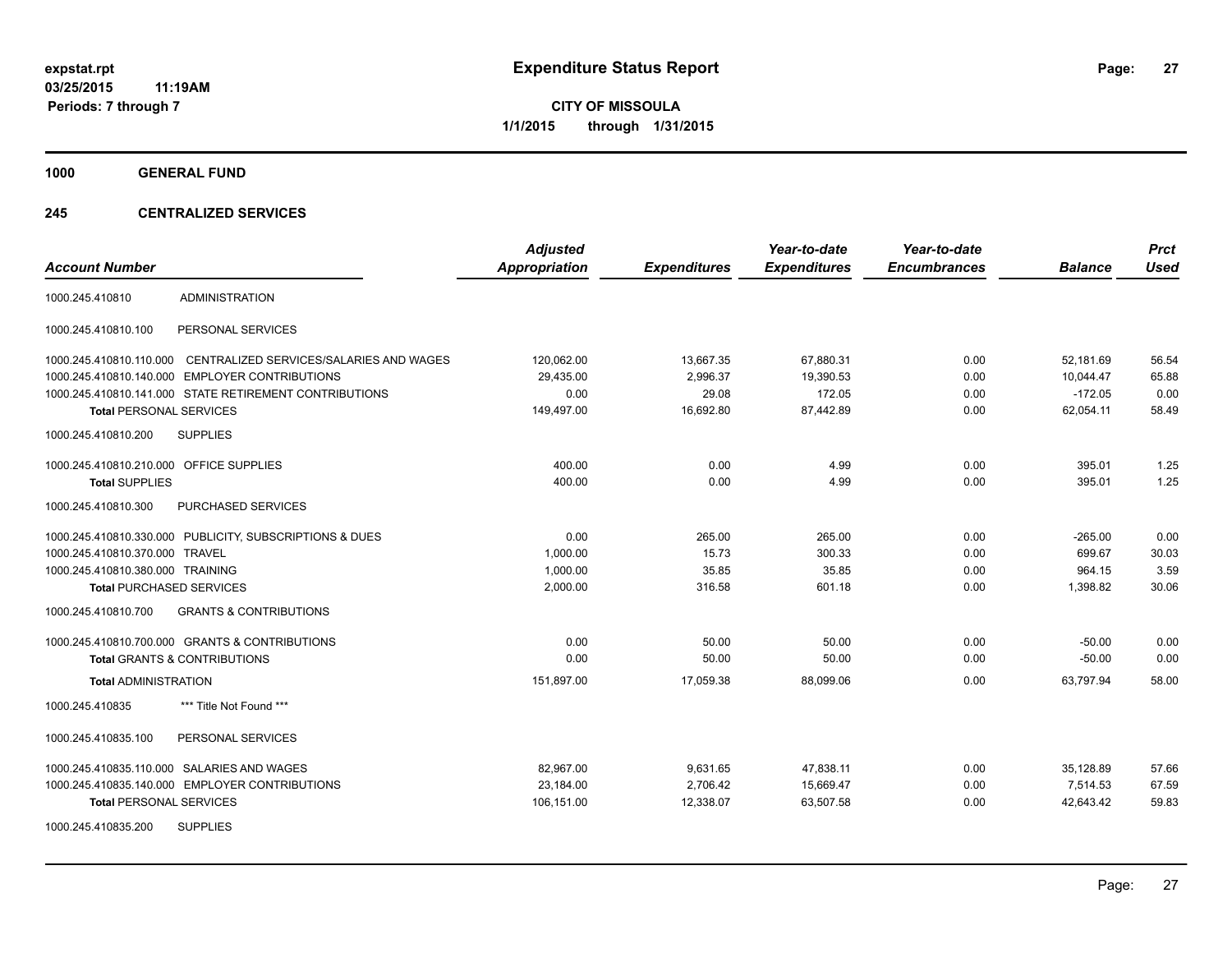**1000 GENERAL FUND**

### **245 CENTRALIZED SERVICES**

| <b>Account Number</b>                                         | <b>Adjusted</b><br>Appropriation | <b>Expenditures</b> | Year-to-date<br><b>Expenditures</b> | Year-to-date<br><b>Encumbrances</b> | <b>Balance</b> | <b>Prct</b><br><b>Used</b> |
|---------------------------------------------------------------|----------------------------------|---------------------|-------------------------------------|-------------------------------------|----------------|----------------------------|
|                                                               |                                  |                     |                                     |                                     |                |                            |
| 1000.245.410835.210.000 OFFICE SUPPLIES                       | 100.00                           | 0.00                | 0.00                                | 0.00                                | 100.00         | 0.00                       |
| 1000.245.410835.220.000 OPERATING SUPPLIES                    | 500.00                           | 0.00                | 0.00                                | 0.00                                | 500.00         | 0.00                       |
| <b>Total SUPPLIES</b>                                         | 600.00                           | 0.00                | 0.00                                | 0.00                                | 600.00         | 0.00                       |
| PURCHASED SERVICES<br>1000.245.410835.300                     |                                  |                     |                                     |                                     |                |                            |
| 1000.245.410835.310.000 COMMUNICATIONS                        | 100.00                           | 0.00                | 0.00                                | 0.00                                | 100.00         | 0.00                       |
| 1000.245.410835.344.000 TELEPHONE SERVICE                     | 793.00                           | 61.90               | 371.40                              | 0.00                                | 421.60         | 46.83                      |
| <b>Total PURCHASED SERVICES</b>                               | 893.00                           | 61.90               | 371.40                              | 0.00                                | 521.60         | 41.59                      |
| Total *** Title Not Found ***                                 | 107,644.00                       | 12,399.97           | 63,878.98                           | 0.00                                | 43,765.02      | 59.34                      |
| 1000.245.411010<br>*** Title Not Found ***                    |                                  |                     |                                     |                                     |                |                            |
| 1000.245.411010.100<br>PERSONAL SERVICES                      |                                  |                     |                                     |                                     |                |                            |
| Total *** Title Not Found ***                                 | 0.00                             | 0.00                | 0.00                                | 0.00                                | 0.00           | 0.00                       |
| 1000.245.411231<br><b>ENERGY CONSERVATION</b>                 |                                  |                     |                                     |                                     |                |                            |
| 1000.245.411231.100<br>PERSONAL SERVICES                      |                                  |                     |                                     |                                     |                |                            |
| 1000.245.411231.110.000 ENERGY COORDINATOR/SALARIES AND WAGES | 50,446.00                        | 5,782.20            | 29,750.31                           | 0.00                                | 20,695.69      | 58.97                      |
| 1000.245.411231.140.000 EMPLOYER CONTRIBUTIONS                | 20,648.00                        | 1,989.97            | 9,558.90                            | 0.00                                | 11,089.10      | 46.29                      |
| <b>Total PERSONAL SERVICES</b>                                | 71,094.00                        | 7,772.17            | 39,309.21                           | 0.00                                | 31,784.79      | 55.29                      |
| 1000.245.411231.200<br><b>SUPPLIES</b>                        |                                  |                     |                                     |                                     |                |                            |
| 1000.245.411231.210.000 OFFICE SUPPLIES                       | 400.00                           | 0.00                | 0.00                                | 0.00                                | 400.00         | 0.00                       |
| 1000.245.411231.220.000 OPERATING SUPPLIES                    | 200.00                           | 0.00                | 0.00                                | 0.00                                | 200.00         | 0.00                       |
| 1000.245.411231.231.000 GASOLINE                              | 178.00                           | 0.00                | 0.00                                | 0.00                                | 178.00         | 0.00                       |
| <b>Total SUPPLIES</b>                                         | 778.00                           | 0.00                | 0.00                                | 0.00                                | 778.00         | 0.00                       |
| 1000.245.411231.300<br>PURCHASED SERVICES                     |                                  |                     |                                     |                                     |                |                            |
| 1000.245.411231.320.000 PRINTING & DUPLICATING                | 200.00                           | 2.09                | 44.66                               | 0.00                                | 155.34         | 22.33                      |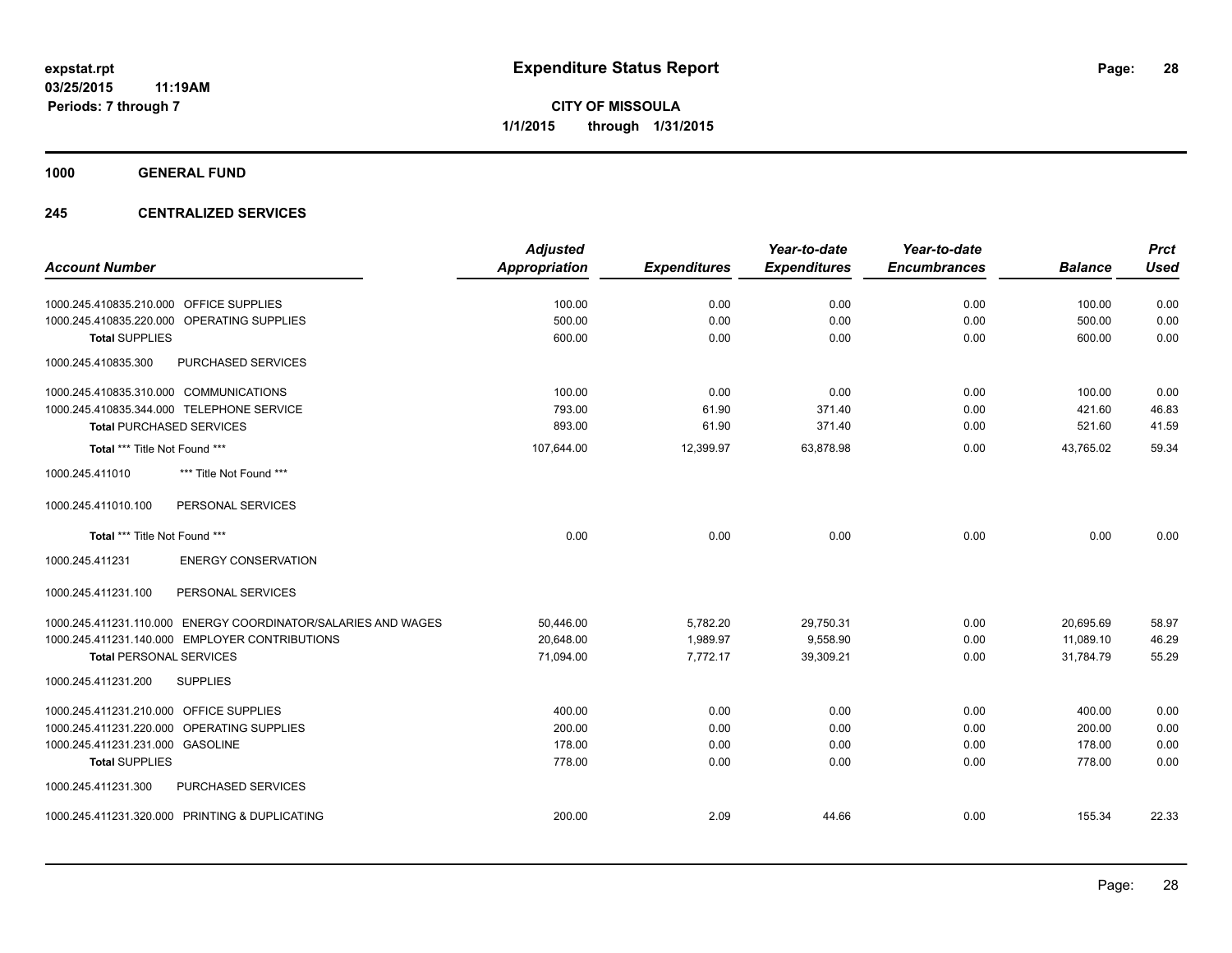**1000 GENERAL FUND**

### **245 CENTRALIZED SERVICES**

| <b>Account Number</b>                                   | <b>Adiusted</b><br>Appropriation | <b>Expenditures</b> | Year-to-date<br><b>Expenditures</b> | Year-to-date<br><b>Encumbrances</b> | <b>Balance</b> | <b>Prct</b><br><b>Used</b> |
|---------------------------------------------------------|----------------------------------|---------------------|-------------------------------------|-------------------------------------|----------------|----------------------------|
| 1000.245.411231.330.000 PUBLICITY, SUBSCRIPTIONS & DUES | 185.00                           | 0.00                | 0.00                                | 0.00                                | 185.00         | 0.00                       |
| 1000.245.411231.350.000 PROFESSIONAL SERVICES           | 8.000.00                         | 0.00                | 7.765.00                            | 0.00                                | 235.00         | 97.06                      |
| 1000.245.411231.370.000 TRAVEL                          | 1.000.00                         | 0.00                | 0.00                                | 0.00                                | 1.000.00       | 0.00                       |
| 1000.245.411231.380.000 TRAINING                        | 1.000.00                         | 0.00                | 0.00                                | 0.00                                | 1.000.00       | 0.00                       |
| <b>Total PURCHASED SERVICES</b>                         | 10.385.00                        | 2.09                | 7.809.66                            | 0.00                                | 2.575.34       | 75.20                      |
| <b>Total ENERGY CONSERVATION</b>                        | 82,257.00                        | 7.774.26            | 47.118.87                           | 0.00                                | 35.138.13      | 57.28                      |
| <b>Total CENTRALIZED SERVICES</b>                       | 341.798.00                       | 37.233.61           | 199.096.91                          | 0.00                                | 142.701.09     | 58.25                      |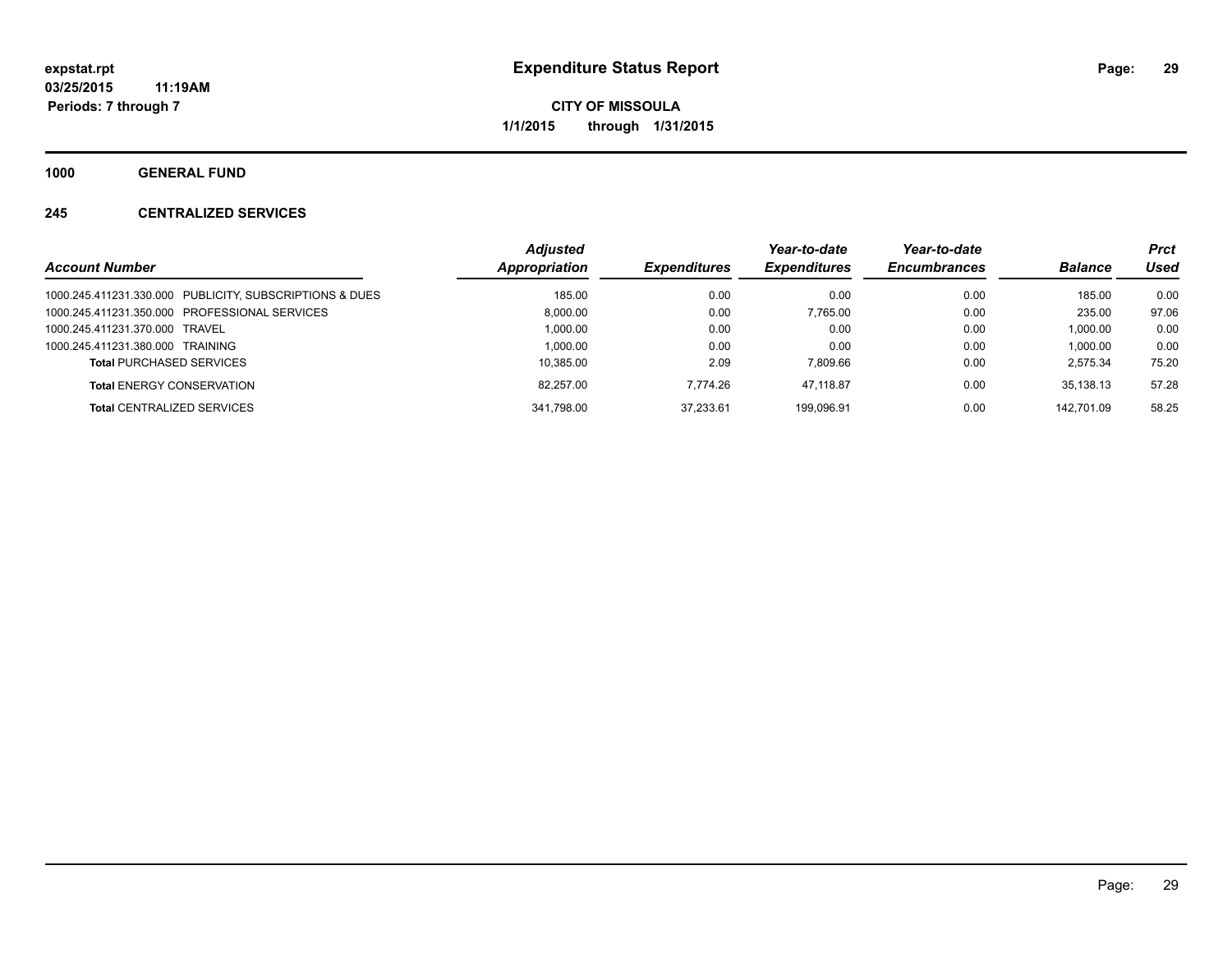**1000 GENERAL FUND**

| <b>Account Number</b>                   |                                                              | <b>Adjusted</b><br><b>Appropriation</b> | <b>Expenditures</b> | Year-to-date<br><b>Expenditures</b> | Year-to-date<br><b>Encumbrances</b> | <b>Balance</b> | <b>Prct</b><br><b>Used</b> |
|-----------------------------------------|--------------------------------------------------------------|-----------------------------------------|---------------------|-------------------------------------|-------------------------------------|----------------|----------------------------|
|                                         |                                                              |                                         |                     |                                     |                                     |                |                            |
| 1000.250.411010                         | <b>ADMINISTRATION</b>                                        |                                         |                     |                                     |                                     |                |                            |
| 1000.250.411010.100                     | PERSONAL SERVICES                                            |                                         |                     |                                     |                                     |                |                            |
|                                         | 1000.250.411010.110.000 ADMIN/SALARIES AND WAGES             | 142,441.00                              | $-102,523.67$       | 88,231.80                           | 0.00                                | 54,209.20      | 61.94                      |
|                                         | 1000.250.411010.120.000 ADMIN-OVERTIME/TERMINATION           | 1,155.00                                | 0.00                | 0.00                                | 0.00                                | 1,155.00       | 0.00                       |
|                                         | 1000.250.411010.140.000 ADMIN/EMPLOYER CONTRIBUTIONS         | 52,497.00                               | $-37,554.81$        | 35,284.01                           | 0.00                                | 17,212.99      | 67.21                      |
|                                         | 1000.250.411010.141.000 ADMIN-STATE RETIREMENT CONTRIBUTIONS | 0.00                                    | 84.61               | 1,037.09                            | 0.00                                | $-1,037.09$    | 0.00                       |
| <b>Total PERSONAL SERVICES</b>          |                                                              | 196,093.00                              | -139,993.87         | 124,552.90                          | 0.00                                | 71.540.10      | 63.52                      |
| 1000.250.411010.200                     | <b>SUPPLIES</b>                                              |                                         |                     |                                     |                                     |                |                            |
| 1000.250.411010.210.000 OFFICE SUPPLIES |                                                              | 7,100.00                                | 0.00                | 0.00                                | 0.00                                | 7,100.00       | 0.00                       |
| 1000.250.411010.210.300 OFFICE SUPPLIES |                                                              | 0.00                                    | 149.22              | 2,020.63                            | 0.00                                | $-2,020.63$    | 0.00                       |
| 1000.250.411010.210.301 OFFICE SUPPLIES |                                                              | 0.00                                    | 186.19              | 1,374.02                            | 0.00                                | $-1,374.02$    | 0.00                       |
| 1000.250.411010.210.304                 | <b>OFFICE SUPPLIES</b>                                       | 0.00                                    | 0.00                | 299.99                              | 0.00                                | $-299.99$      | 0.00                       |
|                                         | 1000.250.411010.220.000 ADMIN-OPERATING SUPPLIES             | 181.00                                  | 0.00                | 0.00                                | 0.00                                | 181.00         | 0.00                       |
|                                         | 1000.250.411010.220.300 OPERATING SUPPLIES                   | 0.00                                    | 0.00                | 35.92                               | 0.00                                | $-35.92$       | 0.00                       |
|                                         | 1000.250.411010.230.000 REPAIR/MAINTENANCE                   | 50.00                                   | 0.00                | 0.00                                | 0.00                                | 50.00          | 0.00                       |
|                                         | 1000.250.411010.230.321 REPAIR/MAINTENANCE                   | 0.00                                    | 70.18               | 70.18                               | 0.00                                | $-70.18$       | 0.00                       |
| 1000.250.411010.231.000 ADMIN-GASOLINE  |                                                              | 1,068.00                                | 0.00                | 0.00                                | 0.00                                | 1.068.00       | 0.00                       |
| 1000.250.411010.240.000 OTHER SUPPLIES  |                                                              | 100.00                                  | 0.00                | 0.00                                | 0.00                                | 100.00         | 0.00                       |
| <b>Total SUPPLIES</b>                   |                                                              | 8,499.00                                | 405.59              | 3,800.74                            | 0.00                                | 4,698.26       | 44.72                      |
| 1000.250.411010.300                     | PURCHASED SERVICES                                           |                                         |                     |                                     |                                     |                |                            |
| 1000.250.411010.310.000 COMMUNICATIONS  |                                                              | 3.343.00                                | 0.00                | 0.00                                | 0.00                                | 3,343.00       | 0.00                       |
| 1000.250.411010.310.351                 | COMMUNICATIONS                                               | 0.00                                    | 32.44               | 187.20                              | 0.00                                | $-187.20$      | 0.00                       |
| 1000.250.411010.320.000                 | PRINTING & DUPLICATING                                       | 1,365.00                                | 0.00                | 0.00                                | 0.00                                | 1,365.00       | 0.00                       |
| 1000.250.411010.330.000                 | PUBLICITY, SUBSCRIPTIONS & DUES                              | 1,370.00                                | 0.00                | 0.00                                | 0.00                                | 1,370.00       | 0.00                       |
|                                         | 1000.250.411010.330.300 PUBLICITY, SUBSCRIPTIONS & DUES      | 0.00                                    | 890.74              | 890.74                              | 0.00                                | $-890.74$      | 0.00                       |
|                                         | 1000.250.411010.330.375 PUBLICITY, SUBSCRIPTIONS & DUES      | 0.00                                    | 0.00                | 353.70                              | 0.00                                | $-353.70$      | 0.00                       |
|                                         | 1000.250.411010.344.000 TELEPHONE SERVICE                    | 655.00                                  | 0.85                | 403.04                              | 0.00                                | 251.96         | 61.53                      |
|                                         | 1000.250.411010.350.000 PROFESSIONAL SERVICES                | 500.00                                  | 0.00                | 2,226.19                            | 0.00                                | $-1,726.19$    | 445.24                     |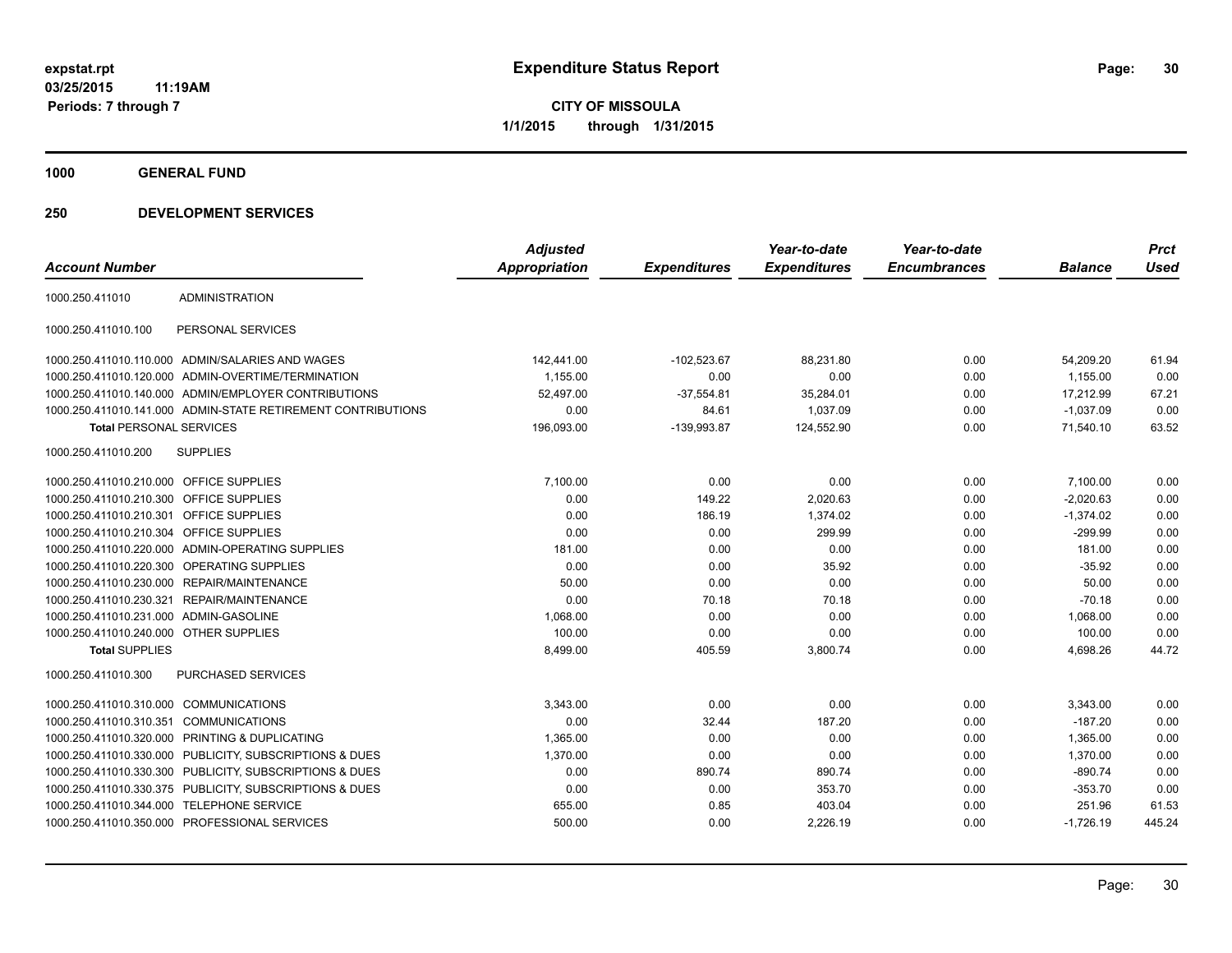**1000 GENERAL FUND**

|                                                            | <b>Adjusted</b>      |                     | Year-to-date        | Year-to-date        |                | <b>Prct</b> |
|------------------------------------------------------------|----------------------|---------------------|---------------------|---------------------|----------------|-------------|
| <b>Account Number</b>                                      | <b>Appropriation</b> | <b>Expenditures</b> | <b>Expenditures</b> | <b>Encumbrances</b> | <b>Balance</b> | <b>Used</b> |
| 1000.250.411010.350.300 PROFESSIONAL SERVICES              | 0.00                 | 118.76              | 928.98              | 0.00                | $-928.98$      | 0.00        |
| 1000.250.411010.360.000 REPAIR & MAINTENANCE               | 650.00               | 0.00                | 0.00                | 0.00                | 650.00         | 0.00        |
| 1000.250.411010.370.000 TRAVEL                             | 1,500.00             | 0.00                | 0.00                | 0.00                | 1,500.00       | 0.00        |
| 1000.250.411010.380.000 TRAINING                           | 1,300.00             | 0.00                | 50.00               | 0.00                | 1,250.00       | 3.85        |
| 1000.250.411010.380.300 TRAINING                           | 0.00                 | 0.00                | 174.60              | 0.00                | $-174.60$      | 0.00        |
| <b>Total PURCHASED SERVICES</b>                            | 10,683.00            | 1,042.79            | 5,214.45            | 0.00                | 5,468.55       | 48.81       |
| <b>Total ADMINISTRATION</b>                                | 215,275.00           | $-138,545.49$       | 133,568.09          | 0.00                | 81,706.91      | 62.05       |
| <b>PLANNING</b><br>1000.250.411030                         |                      |                     |                     |                     |                |             |
| PERSONAL SERVICES<br>1000.250.411030.100                   |                      |                     |                     |                     |                |             |
| 1000.250.411030.110.000 PLANNING/SALARIES AND WAGES        | 0.00                 | 17,827.32           | 130,555.81          | 0.00                | $-130,555.81$  | 0.00        |
| 1000.250.411030.140.000 PLANNING-EMPLOYER CONTRIBUTIONS    | 0.00                 | 6,878.24            | 52,614.78           | 0.00                | $-52,614.78$   | 0.00        |
| <b>Total PERSONAL SERVICES</b>                             | 0.00                 | 24,705.56           | 183.170.59          | 0.00                | $-183, 170.59$ | 0.00        |
| 1000.250.411030.200<br><b>SUPPLIES</b>                     |                      |                     |                     |                     |                |             |
| <b>Total SUPPLIES</b>                                      | 0.00                 | 0.00                | 0.00                | 0.00                | 0.00           | 0.00        |
| 1000.250.411030.300<br>PURCHASED SERVICES                  |                      |                     |                     |                     |                |             |
| 1000.250.411030.310.351 COMMUNICATIONS                     | 0.00                 | 0.00                | $-6.00$             | 0.00                | 6.00           | 0.00        |
| 1000.250.411030.330.000 PUBLICITY, SUBSCRIPTIONS & DUES    | 0.00                 | 0.00                | 6.00                | 0.00                | $-6.00$        | 0.00        |
| <b>Total PURCHASED SERVICES</b>                            | 0.00                 | 0.00                | 0.00                | 0.00                | 0.00           | 0.00        |
| <b>OTHER OBJECTS</b><br>1000.250.411030.800                |                      |                     |                     |                     |                |             |
| <b>Total OTHER OBJECTS</b>                                 | 0.00                 | 0.00                | 0.00                | 0.00                | 0.00           | 0.00        |
| <b>CAPITAL OUTLAY</b><br>1000.250.411030.900               |                      |                     |                     |                     |                |             |
| <b>Total CAPITAL OUTLAY</b>                                | 0.00                 | 0.00                | 0.00                | 0.00                | 0.00           | 0.00        |
| <b>Total PLANNING</b>                                      | 0.00                 | 24,705.56           | 183,170.59          | 0.00                | $-183, 170.59$ | 0.00        |
| <b>DEVELOPMENT &amp; PERMIT REVIEWS</b><br>1000.250.411050 |                      |                     |                     |                     |                |             |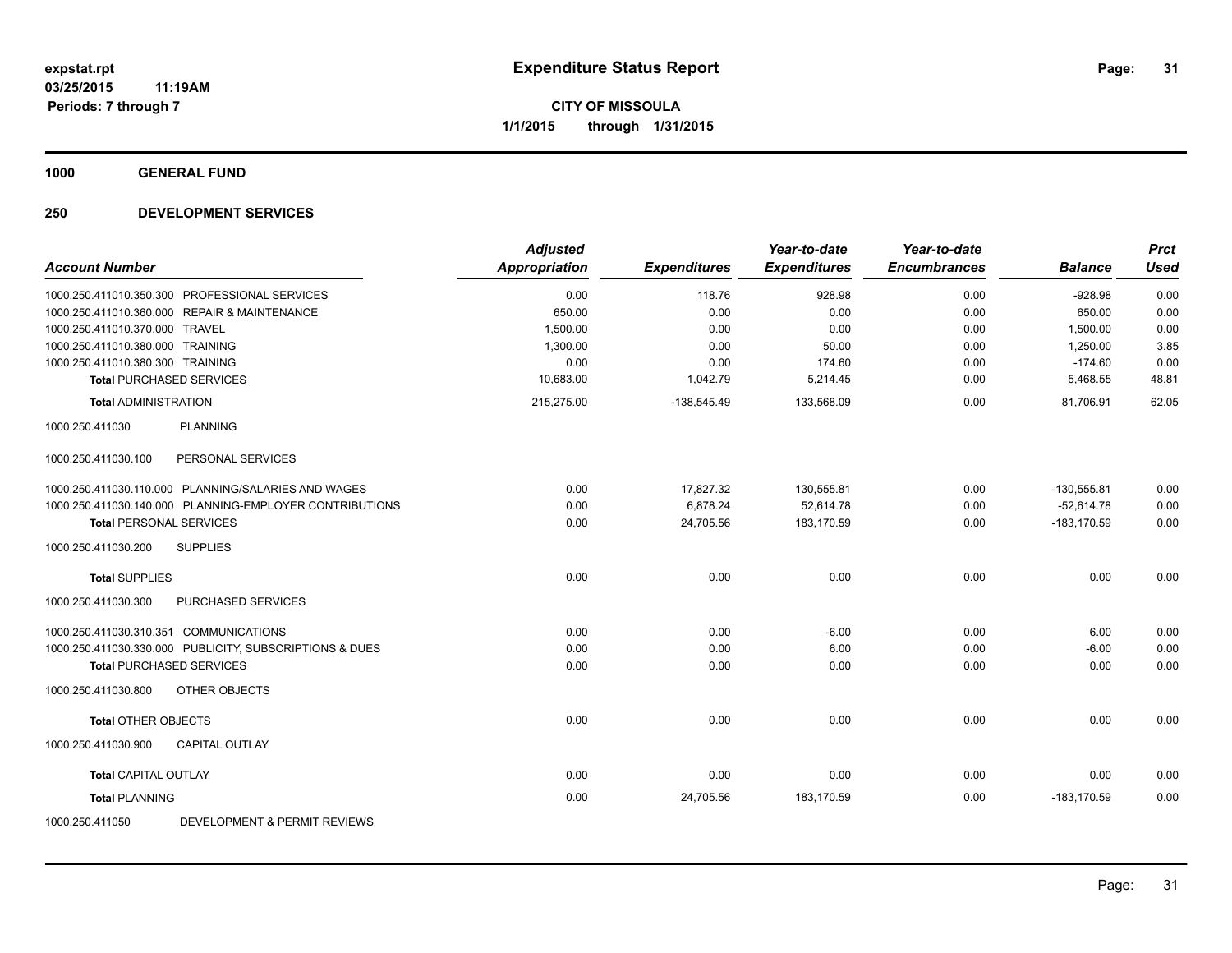**1000 GENERAL FUND**

|                                                |                                                                | <b>Adjusted</b> |                     | Year-to-date        | Year-to-date        |                | <b>Prct</b> |
|------------------------------------------------|----------------------------------------------------------------|-----------------|---------------------|---------------------|---------------------|----------------|-------------|
| <b>Account Number</b>                          |                                                                | Appropriation   | <b>Expenditures</b> | <b>Expenditures</b> | <b>Encumbrances</b> | <b>Balance</b> | <b>Used</b> |
| 1000.250.411050.100                            | PERSONAL SERVICES                                              |                 |                     |                     |                     |                |             |
|                                                | 1000.250.411050.110.000 DEV & PERMIT REVIEW/SALARIES AND WAGES | 467,890.00      | 97,248.30           | 364,194.33          | 0.00                | 103,695.67     | 77.84       |
| 1000.250.411050.120.000 OVERTIME/TERMINATION   |                                                                | 684.00          | 0.00                | 0.00                | 0.00                | 684.00         | 0.00        |
|                                                | 1000.250.411050.140.000 EMPLOYER CONTRIBUTIONS                 | 149,655.00      | 25,213.48           | 137,681.52          | 0.00                | 11,973.48      | 92.00       |
| <b>Total PERSONAL SERVICES</b>                 |                                                                | 618,229.00      | 122,461.78          | 501,875.85          | 0.00                | 116,353.15     | 81.18       |
| 1000.250.411050.200                            | <b>SUPPLIES</b>                                                |                 |                     |                     |                     |                |             |
|                                                | 1000.250.411050.210.000 DEV & PERMIT REVIEW-OFFICE SUPPLIES    | 4,550.00        | 0.66                | 41.81               | 0.00                | 4,508.19       | 0.92        |
| 1000.250.411050.210.300 OFFICE SUPPLIES        |                                                                | 0.00            | 41.17               | 567.08              | 0.00                | $-567.08$      | 0.00        |
| 1000.250.411050.210.301 OFFICE SUPPLIES        |                                                                | 0.00            | 0.00                | 58.74               | 0.00                | $-58.74$       | 0.00        |
| 1000.250.411050.210.303 OFFICE SUPPLIES        |                                                                | 0.00            | $-223.09$           | 42.52               | 0.00                | $-42.52$       | 0.00        |
| 1000.250.411050.210.304 OFFICE SUPPLIES        |                                                                | 0.00            | 0.00                | 512.44              | 0.00                | $-512.44$      | 0.00        |
| 1000.250.411050.220.000 OPERATING SUPPLIES     |                                                                | 600.00          | 0.00                | 0.00                | 0.00                | 600.00         | 0.00        |
| 1000.250.411050.230.000 REPAIR/MAINTENANCE     |                                                                | 700.00          | 0.00                | 0.00                | 0.00                | 700.00         | 0.00        |
| 1000.250.411050.230.300 REPAIR/MAINTENANCE     |                                                                | 0.00            | 0.00                | 202.10              | 0.00                | $-202.10$      | 0.00        |
|                                                | 1000.250.411050.231.000 DEV & PERMIT REVIEW-GASOLINE           | 2,800.00        | 0.00                | 1,248.18            | 0.00                | 1,551.82       | 44.58       |
| 1000.250.411050.240.000 OTHER SUPPLIES         |                                                                | 255.00          | 0.00                | 0.00                | 0.00                | 255.00         | 0.00        |
| 1000.250.411050.240.300 OTHER SUPPLIES         |                                                                | 0.00            | 0.00                | 130.94              | 0.00                | $-130.94$      | 0.00        |
| <b>Total SUPPLIES</b>                          |                                                                | 8,905.00        | $-181.26$           | 2,803.81            | 0.00                | 6,101.19       | 31.49       |
| 1000.250.411050.300                            | <b>PURCHASED SERVICES</b>                                      |                 |                     |                     |                     |                |             |
| 1000.250.411050.310.000 COMMUNICATIONS         |                                                                | 7,350.00        | 0.00                | 0.00                | 0.00                | 7,350.00       | 0.00        |
| 1000.250.411050.310.351 COMMUNICATIONS         |                                                                | 0.00            | 0.00                | 1,341.73            | 0.00                | $-1,341.73$    | 0.00        |
| 1000.250.411050.320.000 PRINTING & DUPLICATING |                                                                | 5,019.00        | 0.00                | 0.00                | 0.00                | 5,019.00       | 0.00        |
| 1000.250.411050.320.300 PRINTING & DUPLICATING |                                                                | 0.00            | 0.00                | 114.95              | 0.00                | $-114.95$      | 0.00        |
| 1000.250.411050.320.363 PRINTING & DUPLICATING |                                                                | 0.00            | 33.40               | 68.35               | 0.00                | $-68.35$       | 0.00        |
|                                                | 1000.250.411050.330.000 PUBLICITY, SUBSCRIPTIONS & DUES        | 3,680.00        | 0.00                | 0.00                | 0.00                | 3,680.00       | 0.00        |
|                                                | 1000.250.411050.330.373 PUBLICITY, SUBSCRIPTIONS & DUES        | 0.00            | 0.00                | 817.24              | 0.00                | $-817.24$      | 0.00        |
|                                                | 1000.250.411050.330.377 PUBLICITY, SUBSCRIPTIONS & DUES        | 0.00            | 237.00              | 1,066.00            | 0.00                | $-1,066.00$    | 0.00        |
| 1000.250.411050.344.000 TELEPHONE SERVICE      |                                                                | 3,015.00        | 38.59               | 2,218.44            | 0.00                | 796.56         | 73.58       |
| 1000.250.411050.350.000 PROFESSIONAL SERVICES  |                                                                | 22,105.00       | 0.00                | 0.00                | 0.00                | 22,105.00      | 0.00        |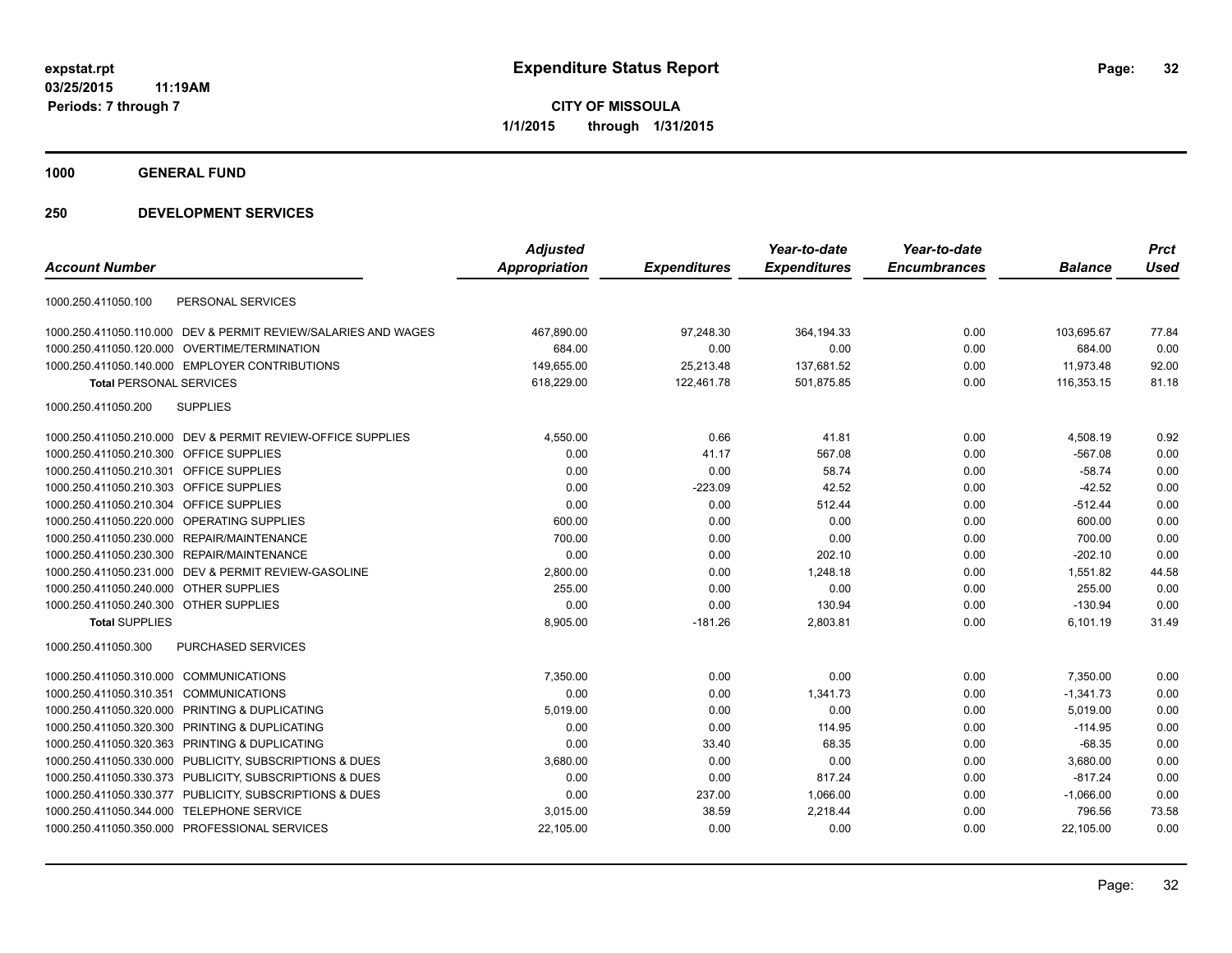**1000 GENERAL FUND**

|                                                    | <b>Adjusted</b> |                     | Year-to-date        | Year-to-date        |                | <b>Prct</b> |
|----------------------------------------------------|-----------------|---------------------|---------------------|---------------------|----------------|-------------|
| <b>Account Number</b>                              | Appropriation   | <b>Expenditures</b> | <b>Expenditures</b> | <b>Encumbrances</b> | <b>Balance</b> | Used        |
| 1000.250.411050.350.300 PROFESSIONAL SERVICES      | 0.00            | 333.60              | 1,685.94            | 0.00                | $-1,685.94$    | 0.00        |
| 1000.250.411050.360.000 REPAIR & MAINTENANCE       | 945.00          | 0.00                | 0.00                | 0.00                | 945.00         | 0.00        |
| 1000.250.411050.370.000 DEV & PERMIT REVIEW-TRAVEL | 8,372.00        | 0.00                | 0.00                | 0.00                | 8,372.00       | 0.00        |
| 1000.250.411050.370.300 TRAVEL                     | 6,589.00        | 0.00                | 1,781.50            | 0.00                | 4,807.50       | 27.04       |
| 1000.250.411050.380.000 TRAINING                   | 0.00            | 0.00                | 345.00              | 0.00                | $-345.00$      | 0.00        |
| 1000.250.411050.380.300 TRAINING                   | 0.00            | 0.00                | 55.00               | 0.00                | $-55.00$       | 0.00        |
| <b>Total PURCHASED SERVICES</b>                    | 57,075.00       | 642.59              | 9,494.15            | 0.00                | 47,580.85      | 16.63       |
| <b>CAPITAL OUTLAY</b><br>1000.250.411050.900       |                 |                     |                     |                     |                |             |
| <b>Total CAPITAL OUTLAY</b>                        | 0.00            | 0.00                | 0.00                | 0.00                | 0.00           | 0.00        |
| Total DEVELOPMENT & PERMIT REVIEWS                 | 684,209.00      | 122,923.11          | 514,173.81          | 0.00                | 170,035.19     | 75.15       |
| CODE COMPLIANCE<br>1000.250.411055                 |                 |                     |                     |                     |                |             |
| PERSONAL SERVICES<br>1000.250.411055.100           |                 |                     |                     |                     |                |             |
| 1000.250.411055.110.000 SALARIES AND WAGES         | 280,542.00      | 15,256.47           | 52,696.94           | 0.00                | 227,845.06     | 18.78       |
| 1000.250.411055.140.000 EMPLOYER CONTRIBUTIONS     | 109,263.00      | 4,306.58            | 19,041.82           | 0.00                | 90,221.18      | 17.43       |
| <b>Total PERSONAL SERVICES</b>                     | 389,805.00      | 19,563.05           | 71,738.76           | 0.00                | 318,066.24     | 18.40       |
| <b>SUPPLIES</b><br>1000.250.411055.200             |                 |                     |                     |                     |                |             |
| 1000.250.411055.210.000 OFFICE SUPPLIES            | 3,233.00        | 0.00                | 577.12              | 0.00                | 2,655.88       | 17.85       |
| 1000.250.411055.210.300 OFFICE SUPPLIES            | 0.00            | 0.00                | 59.29               | 0.00                | $-59.29$       | 0.00        |
| 1000.250.411055.220.000 OPERATING SUPPLIES         | 200.00          | 0.00                | 274.93              | 0.00                | $-74.93$       | 137.47      |
| 1000.250.411055.220.300 OPERATING SUPPLIES         | 0.00            | 29.99               | 29.99               | 0.00                | $-29.99$       | 0.00        |
| 1000.250.411055.230.000 1200                       | 1,200.00        | 0.00                | 2.27                | 0.00                | 1,197.73       | 0.19        |
| 1000.250.411055.231.000 GASOLINE                   | 8,600.00        | 390.00              | 3,100.32            | 0.00                | 5,499.68       | 36.05       |
| 1000.250.411055.240.000 OTHER SUPPLIES             | 650.00          | 60.98               | 60.98               | 0.00                | 589.02         | 9.38        |
| <b>Total SUPPLIES</b>                              | 13,883.00       | 480.97              | 4,104.90            | 0.00                | 9,778.10       | 29.57       |
| 1000.250.411055.300<br><b>PURCHASED SERVICES</b>   |                 |                     |                     |                     |                |             |
| 1000.250.411055.310.000 COMMUNICATIONS             | 1,050.00        | 0.00                | 0.00                | 0.00                | 1,050.00       | 0.00        |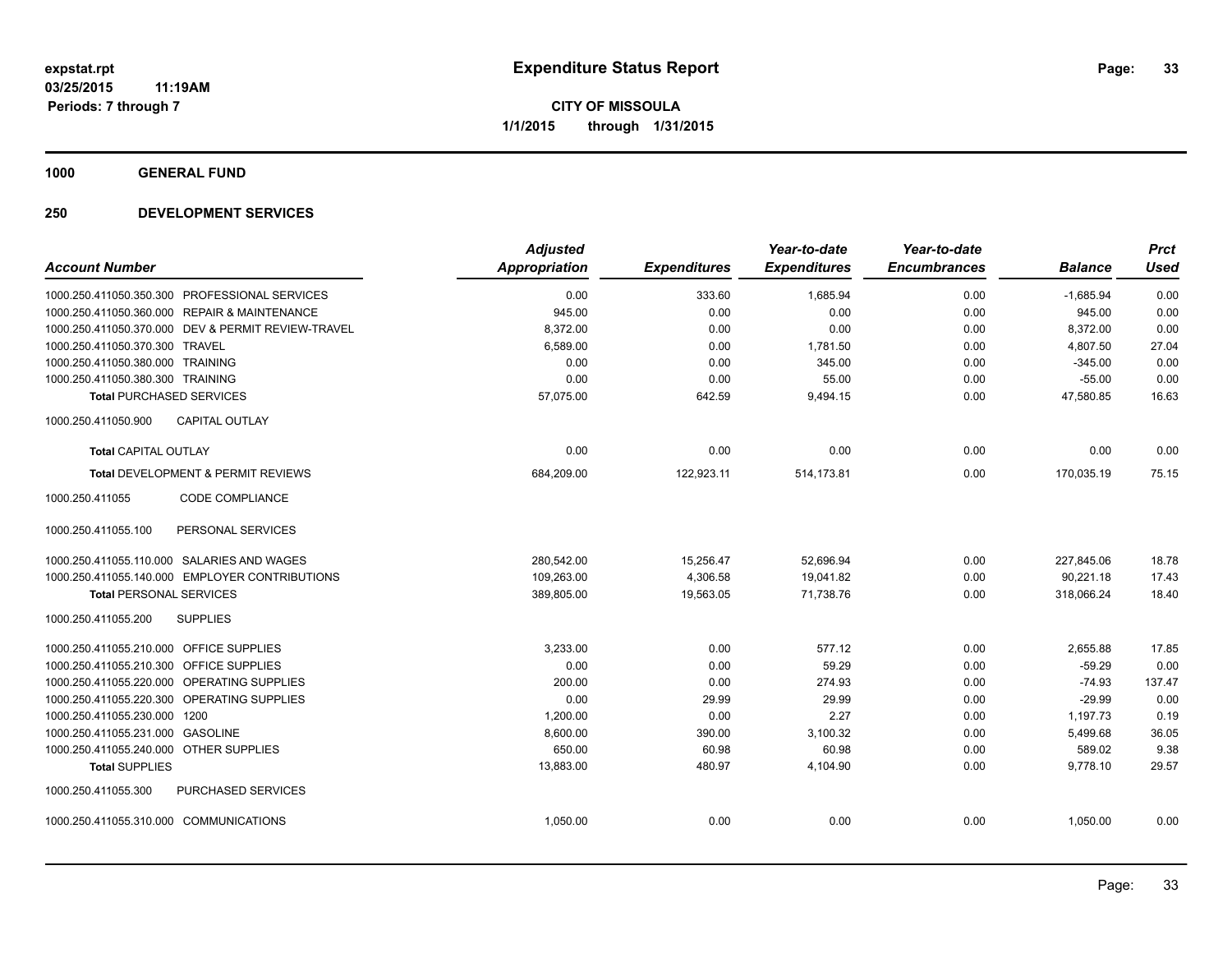**1000 GENERAL FUND**

| <b>Account Number</b>                                    | <b>Adjusted</b><br><b>Appropriation</b> | <b>Expenditures</b> | Year-to-date<br><b>Expenditures</b> | Year-to-date<br><b>Encumbrances</b> | <b>Balance</b> | <b>Prct</b><br><b>Used</b> |
|----------------------------------------------------------|-----------------------------------------|---------------------|-------------------------------------|-------------------------------------|----------------|----------------------------|
| 1000.250.411055.320.000 PRINTING & DUPLICATING           | 1,450.00                                | 0.00                | 56.00                               | 0.00                                | 1,394.00       | 3.86                       |
| 1000.250.411055.330.000 PUBLICITY, SUBSCRIPTIONS & DUES  | 200.00                                  | 0.00                | 453.32                              | 0.00                                | $-253.32$      | 226.66                     |
| 1000.250.411055.330.377 PUBLICITY, SUBSCRIPTIONS & DUES  | 0.00                                    | 0.00                | 35.00                               | 0.00                                | $-35.00$       | 0.00                       |
| 1000.250.411055.344.000 TELEPHONE SERVICE                | 3,185.00                                | 1.01                | 1,794.49                            | 0.00                                | 1,390.51       | 56.34                      |
| 1000.250.411055.350.000 PROFESSIONAL SERVICES            | 150.00                                  | 0.00                | 0.00                                | 0.00                                | 150.00         | 0.00                       |
| 1000.250.411055.360.000 REPAIR & MAINTENANCE             | 500.00                                  | 75.00               | 161.00                              | 0.00                                | 339.00         | 32.20                      |
| 1000.250.411055.370.000 TRAVEL                           | 2,300.00                                | 0.00                | 749.56                              | 0.00                                | 1,550.44       | 32.59                      |
| 1000.250.411055.380.000 TRAINING                         | 2,375.00                                | 0.00                | 1,220.00                            | 0.00                                | 1,155.00       | 51.37                      |
| 1000.250.411055.390.000 OTHER PURCHASED SERVICES         | 1,450.00                                | 0.00                | 0.00                                | 0.00                                | 1,450.00       | 0.00                       |
| <b>Total PURCHASED SERVICES</b>                          | 12,660.00                               | 76.01               | 4,469.37                            | 0.00                                | 8,190.63       | 35.30                      |
| <b>Total CODE COMPLIANCE</b>                             | 416,348.00                              | 20,120.03           | 80,313.03                           | 0.00                                | 336,034.97     | 19.29                      |
| 1000.250.411070<br><b>TRANSPORTATION</b>                 |                                         |                     |                                     |                                     |                |                            |
| 1000.250.411070.100<br>PERSONAL SERVICES                 |                                         |                     |                                     |                                     |                |                            |
| 1000.250.411070.110.000 TRANSPORTATION/SALARIES & WAGES  | 0.00                                    | $-51,754.70$        | 0.00                                | 0.00                                | 0.00           | 0.00                       |
| 1000.250.411070.140.000 EMPLOYER CONTRIBUTIONS           | 0.00                                    | $-18.107.29$        | 0.00                                | 0.00                                | 0.00           | 0.00                       |
| <b>Total PERSONAL SERVICES</b>                           | 0.00                                    | $-69,861.99$        | 0.00                                | 0.00                                | 0.00           | 0.00                       |
| 1000.250.411070.200<br><b>SUPPLIES</b>                   |                                         |                     |                                     |                                     |                |                            |
| <b>Total SUPPLIES</b>                                    | 0.00                                    | 0.00                | 0.00                                | 0.00                                | 0.00           | 0.00                       |
| <b>PURCHASED SERVICES</b><br>1000.250.411070.300         |                                         |                     |                                     |                                     |                |                            |
| <b>Total PURCHASED SERVICES</b>                          | 0.00                                    | 0.00                | 0.00                                | 0.00                                | 0.00           | 0.00                       |
| 1000.250.411070.500<br><b>FIXED CHARGES</b>              |                                         |                     |                                     |                                     |                |                            |
| <b>Total FIXED CHARGES</b>                               | 0.00                                    | 0.00                | 0.00                                | 0.00                                | 0.00           | 0.00                       |
| 1000.250.411070.700<br><b>GRANTS &amp; CONTRIBUTIONS</b> |                                         |                     |                                     |                                     |                |                            |
| <b>Total GRANTS &amp; CONTRIBUTIONS</b>                  | 0.00                                    | 0.00                | 0.00                                | 0.00                                | 0.00           | 0.00                       |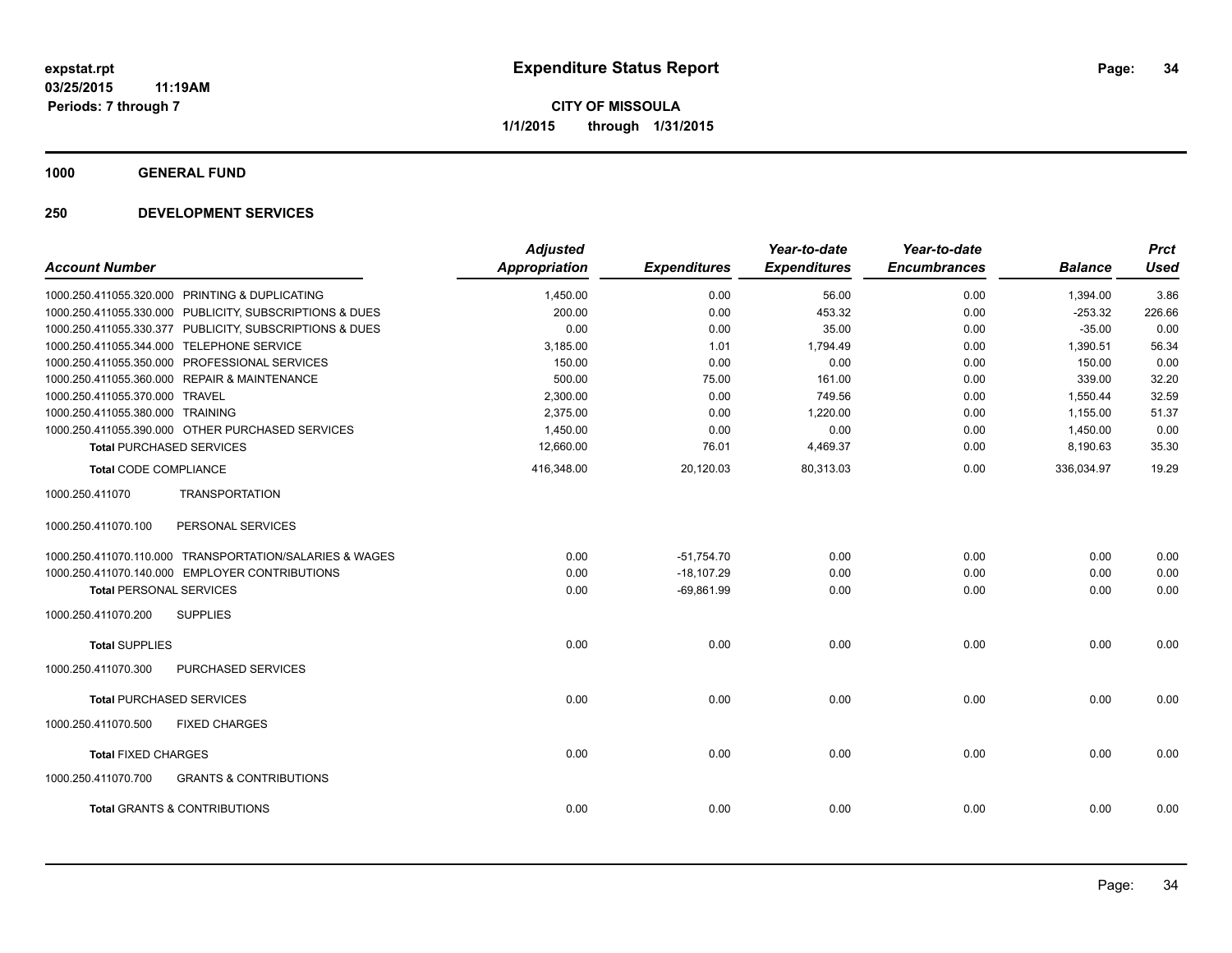**1000 GENERAL FUND**

| <b>Account Number</b>                   |                                                        | <b>Adjusted</b><br><b>Appropriation</b> | <b>Expenditures</b> | Year-to-date<br><b>Expenditures</b> | Year-to-date<br><b>Encumbrances</b> | <b>Balance</b> | <b>Prct</b><br><b>Used</b> |
|-----------------------------------------|--------------------------------------------------------|-----------------------------------------|---------------------|-------------------------------------|-------------------------------------|----------------|----------------------------|
| 1000.250.411070.800                     | OTHER OBJECTS                                          |                                         |                     |                                     |                                     |                |                            |
| <b>Total OTHER OBJECTS</b>              |                                                        | 0.00                                    | 0.00                | 0.00                                | 0.00                                | 0.00           | 0.00                       |
| <b>Total TRANSPORTATION</b>             |                                                        | 0.00                                    | $-69.861.99$        | 0.00                                | 0.00                                | 0.00           | 0.00                       |
| 1000.250.411080                         | MIM MDT                                                |                                         |                     |                                     |                                     |                |                            |
| 1000.250.411080.100                     | PERSONAL SERVICES                                      |                                         |                     |                                     |                                     |                |                            |
|                                         | 1000.250.411080.110.000 MIM-MDT/SALARIES AND WAGES     | 0.00                                    | $-6,159.47$         | 0.00                                | 0.00                                | 0.00           | 0.00                       |
|                                         | 1000.250.411080.140.000 EMPLOYER CONTRIBUTIONS         | 0.00                                    | $-2,574.73$         | 404.13                              | 0.00                                | $-404.13$      | 0.00                       |
| <b>Total PERSONAL SERVICES</b>          |                                                        | 0.00                                    | $-8,734.20$         | 404.13                              | 0.00                                | $-404.13$      | 0.00                       |
| 1000.250.411080.200                     | <b>SUPPLIES</b>                                        |                                         |                     |                                     |                                     |                |                            |
| 1000.250.411080.210.301 OFFICE SUPPLIES |                                                        | 0.00                                    | 0.00                | $-87.89$                            | 0.00                                | 87.89          | 0.00                       |
| <b>Total SUPPLIES</b>                   |                                                        | 0.00                                    | 0.00                | $-87.89$                            | 0.00                                | 87.89          | 0.00                       |
| 1000.250.411080.300                     | PURCHASED SERVICES                                     |                                         |                     |                                     |                                     |                |                            |
|                                         | <b>Total PURCHASED SERVICES</b>                        | 0.00                                    | 0.00                | 0.00                                | 0.00                                | 0.00           | 0.00                       |
| 1000.250.411080.500                     | <b>FIXED CHARGES</b>                                   |                                         |                     |                                     |                                     |                |                            |
| <b>Total FIXED CHARGES</b>              |                                                        | 0.00                                    | 0.00                | 0.00                                | 0.00                                | 0.00           | 0.00                       |
| 1000.250.411080.700                     | <b>GRANTS &amp; CONTRIBUTIONS</b>                      |                                         |                     |                                     |                                     |                |                            |
|                                         | <b>Total GRANTS &amp; CONTRIBUTIONS</b>                | 0.00                                    | 0.00                | 0.00                                | 0.00                                | 0.00           | 0.00                       |
| <b>Total MIM MDT</b>                    |                                                        | 0.00                                    | $-8,734.20$         | 316.24                              | 0.00                                | $-316.24$      | 0.00                       |
| 1000.250.411081                         | <b>MIM-TRANSIT</b>                                     |                                         |                     |                                     |                                     |                |                            |
| 1000.250.411081.100                     | PERSONAL SERVICES                                      |                                         |                     |                                     |                                     |                |                            |
|                                         | 1000.250.411081.110.000 MIM-TRANSIT/SALARIES AND WAGES | 0.00                                    | $-5,565.79$         | 0.00                                | 0.00                                | 0.00           | 0.00                       |
|                                         | 1000.250.411081.140.000 EMPLOYER CONTRIBUTIONS         | 0.00                                    | $-2,607.43$         | 767.00                              | 0.00                                | $-767.00$      | 0.00                       |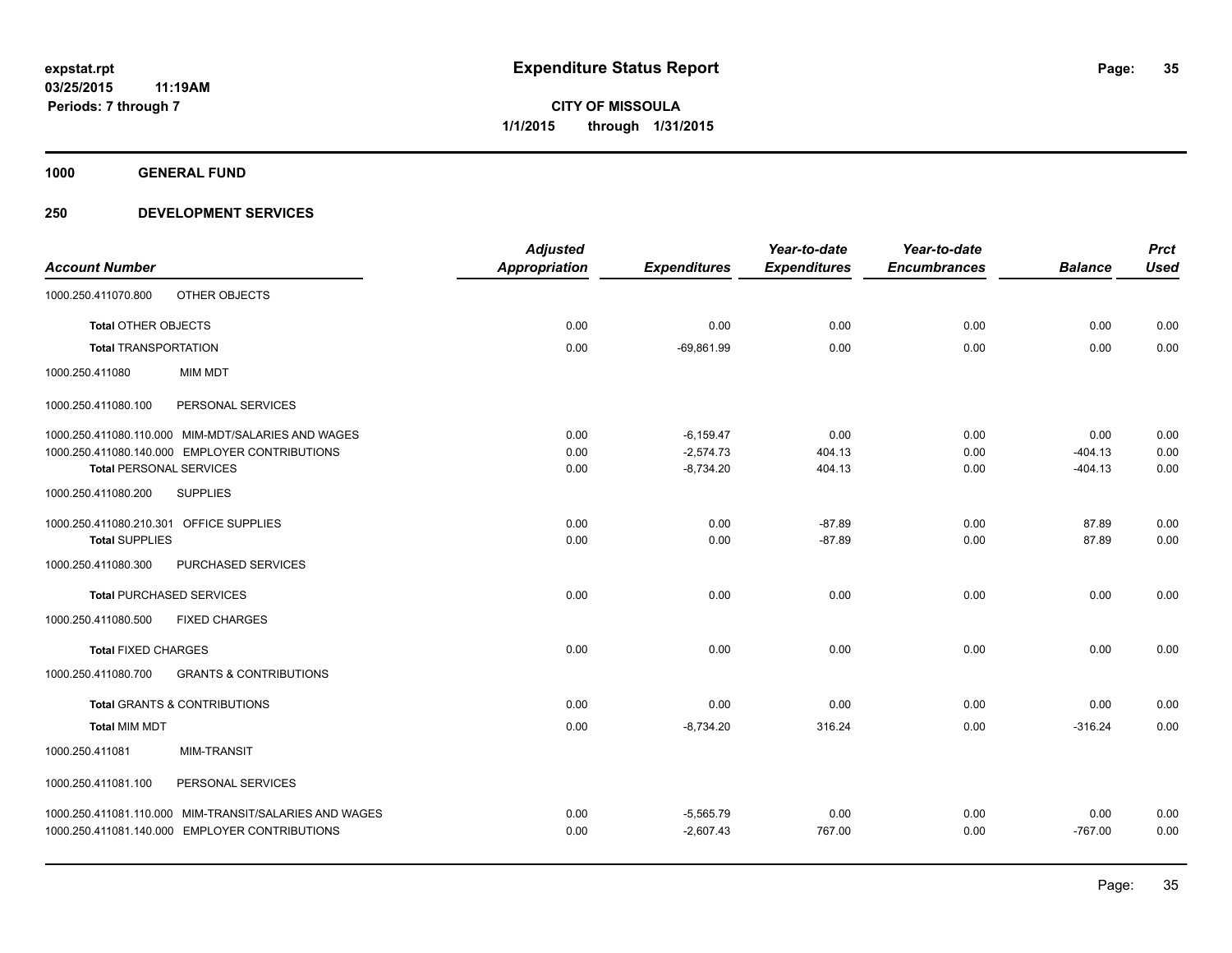**1000 GENERAL FUND**

| <b>Account Number</b>                                    | <b>Adjusted</b><br><b>Appropriation</b> | <b>Expenditures</b> | Year-to-date<br><b>Expenditures</b> | Year-to-date<br><b>Encumbrances</b> | <b>Balance</b> | <b>Prct</b><br><b>Used</b> |
|----------------------------------------------------------|-----------------------------------------|---------------------|-------------------------------------|-------------------------------------|----------------|----------------------------|
| <b>Total PERSONAL SERVICES</b>                           | 0.00                                    | $-8,173.22$         | 767.00                              | 0.00                                | $-767.00$      | 0.00                       |
| 1000.250.411081.200<br><b>SUPPLIES</b>                   |                                         |                     |                                     |                                     |                |                            |
| <b>Total SUPPLIES</b>                                    | 0.00                                    | 0.00                | 0.00                                | 0.00                                | 0.00           | 0.00                       |
| 1000.250.411081.300<br>PURCHASED SERVICES                |                                         |                     |                                     |                                     |                |                            |
| <b>Total PURCHASED SERVICES</b>                          | 0.00                                    | 0.00                | 0.00                                | 0.00                                | 0.00           | 0.00                       |
| 1000.250.411081.500<br><b>FIXED CHARGES</b>              |                                         |                     |                                     |                                     |                |                            |
| <b>Total FIXED CHARGES</b>                               | 0.00                                    | 0.00                | 0.00                                | 0.00                                | 0.00           | 0.00                       |
| <b>GRANTS &amp; CONTRIBUTIONS</b><br>1000.250.411081.700 |                                         |                     |                                     |                                     |                |                            |
| <b>Total GRANTS &amp; CONTRIBUTIONS</b>                  | 0.00                                    | 0.00                | 0.00                                | 0.00                                | 0.00           | 0.00                       |
| 1000.250.411081.900<br><b>CAPITAL OUTLAY</b>             |                                         |                     |                                     |                                     |                |                            |
| <b>Total CAPITAL OUTLAY</b>                              | 0.00                                    | 0.00                | 0.00                                | 0.00                                | 0.00           | 0.00                       |
| <b>Total MIM-TRANSIT</b>                                 | 0.00                                    | $-8,173.22$         | 767.00                              | 0.00                                | $-767.00$      | 0.00                       |
| <b>BIKE-PED PROGRAM</b><br>1000.250.430255               |                                         |                     |                                     |                                     |                |                            |
| 1000.250.430255.100<br>PERSONAL SERVICES                 |                                         |                     |                                     |                                     |                |                            |
| 1000.250.430255.110.000 SALARIES AND WAGES               | 0.00                                    | 68.96               | 3,957.61                            | 0.00                                | $-3,957.61$    | 0.00                       |
| 1000.250.430255.120.000 OVERTIME/TERMINATION             | 0.00                                    | 0.00                | 39.97                               | 0.00                                | $-39.97$       | 0.00                       |
| 1000.250.430255.140.000 EMPLOYER CONTRIBUTIONS           | 0.00                                    | 20.17               | 1,216.67                            | 0.00                                | $-1,216.67$    | 0.00                       |
| <b>Total PERSONAL SERVICES</b>                           | 0.00                                    | 89.13               | 5,214.25                            | 0.00                                | $-5,214.25$    | 0.00                       |
| 1000.250.430255.200<br><b>SUPPLIES</b>                   |                                         |                     |                                     |                                     |                |                            |
| <b>Total SUPPLIES</b>                                    | 0.00                                    | 0.00                | 0.00                                | 0.00                                | 0.00           | 0.00                       |
| 1000.250.430255.300<br>PURCHASED SERVICES                |                                         |                     |                                     |                                     |                |                            |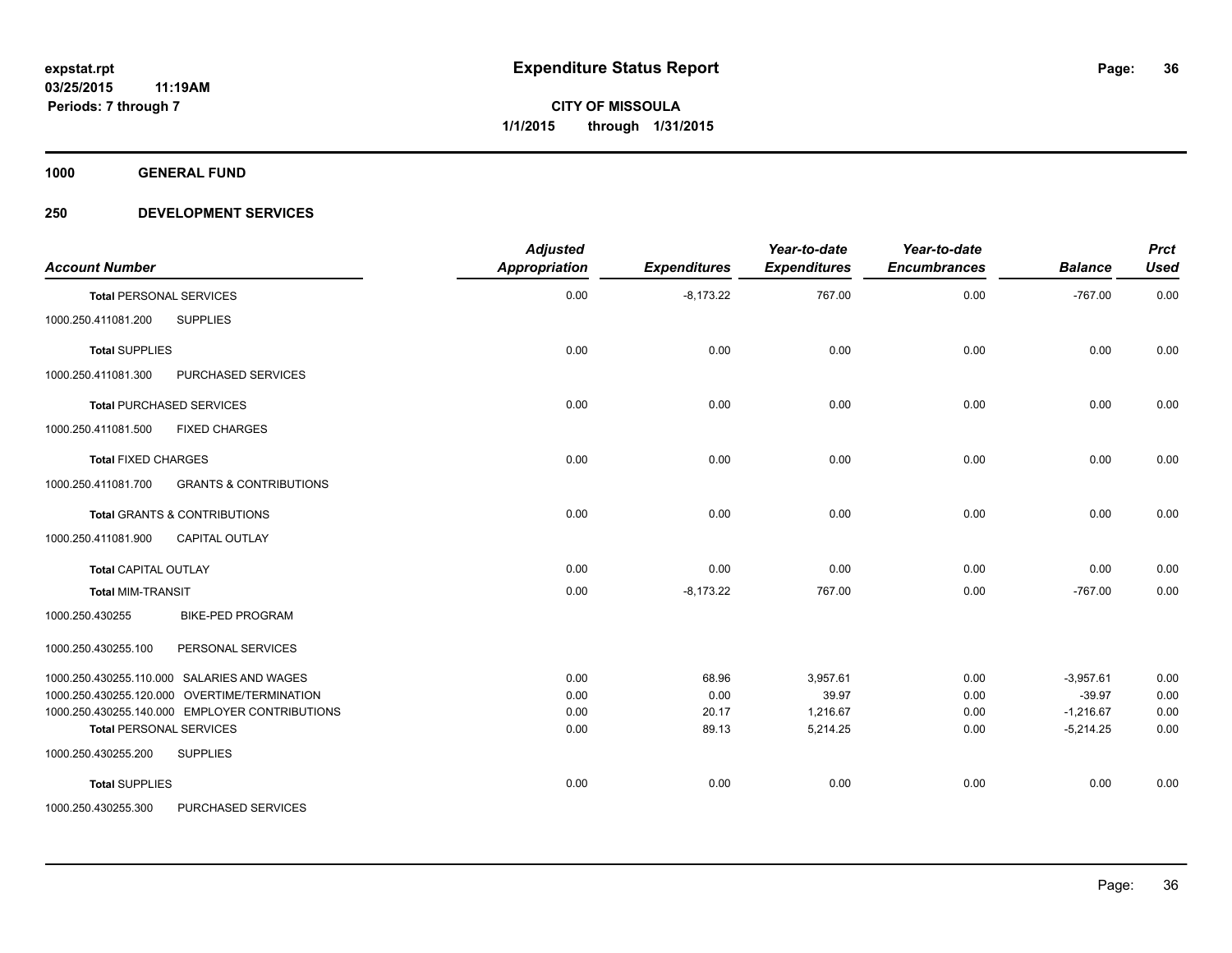**1000 GENERAL FUND**

# **250 DEVELOPMENT SERVICES**

|                                        |                                   | <b>Adjusted</b>      |                     | Year-to-date        | Year-to-date        |                | <b>Prct</b> |
|----------------------------------------|-----------------------------------|----------------------|---------------------|---------------------|---------------------|----------------|-------------|
| <b>Account Number</b>                  |                                   | <b>Appropriation</b> | <b>Expenditures</b> | <b>Expenditures</b> | <b>Encumbrances</b> | <b>Balance</b> | <b>Used</b> |
| 1000.250.430255.310.000 COMMUNICATIONS |                                   | 0.00                 | 5.32                | 5.32                | 0.00                | $-5.32$        | 0.00        |
| 1000.250.430255.370.000 TRAVEL         |                                   | 0.00                 | 0.00                | 271.89              | 0.00                | $-271.89$      | 0.00        |
|                                        | <b>Total PURCHASED SERVICES</b>   | 0.00                 | 5.32                | 277.21              | 0.00                | $-277.21$      | 0.00        |
| 1000.250.430255.500                    | <b>FIXED CHARGES</b>              |                      |                     |                     |                     |                |             |
| <b>Total FIXED CHARGES</b>             |                                   | 0.00                 | 0.00                | 0.00                | 0.00                | 0.00           | 0.00        |
| 1000.250.430255.700                    | <b>GRANTS &amp; CONTRIBUTIONS</b> |                      |                     |                     |                     |                |             |
|                                        | Total GRANTS & CONTRIBUTIONS      | 0.00                 | 0.00                | 0.00                | 0.00                | 0.00           | 0.00        |
| 1000.250.430255.800                    | OTHER OBJECTS                     |                      |                     |                     |                     |                |             |
| <b>Total OTHER OBJECTS</b>             |                                   | 0.00                 | 0.00                | 0.00                | 0.00                | 0.00           | 0.00        |
| Total BIKE-PED PROGRAM                 |                                   | 0.00                 | 94.45               | 5,491.46            | 0.00                | $-5,491.46$    | 0.00        |
| 1000.250.430256                        | SAFE ROUTES TO SCHOOLS            |                      |                     |                     |                     |                |             |
| 1000.250.430256.100                    | PERSONAL SERVICES                 |                      |                     |                     |                     |                |             |
| <b>Total PERSONAL SERVICES</b>         |                                   | 0.00                 | 0.00                | 0.00                | 0.00                | 0.00           | 0.00        |
| 1000.250.430256.300                    | PURCHASED SERVICES                |                      |                     |                     |                     |                |             |
|                                        | Total SAFE ROUTES TO SCHOOLS      | 0.00                 | 0.00                | 0.00                | 0.00                | 0.00           | 0.00        |
| 1000.250.430262                        | <b>SIDEWALKS</b>                  |                      |                     |                     |                     |                |             |
| 1000.250.430262.300                    | PURCHASED SERVICES                |                      |                     |                     |                     |                |             |
| <b>Total SIDEWALKS</b>                 |                                   | 0.00                 | 0.00                | 0.00                | 0.00                | 0.00           | 0.00        |
| 1000.250.430267                        | <b>CMAQ GRANT</b>                 |                      |                     |                     |                     |                |             |
| 1000.250.430267.100                    | PERSONAL SERVICES                 |                      |                     |                     |                     |                |             |
| <b>Total PERSONAL SERVICES</b>         |                                   | 0.00                 | 0.00                | 0.00                | 0.00                | 0.00           | 0.00        |
|                                        |                                   |                      |                     |                     |                     |                |             |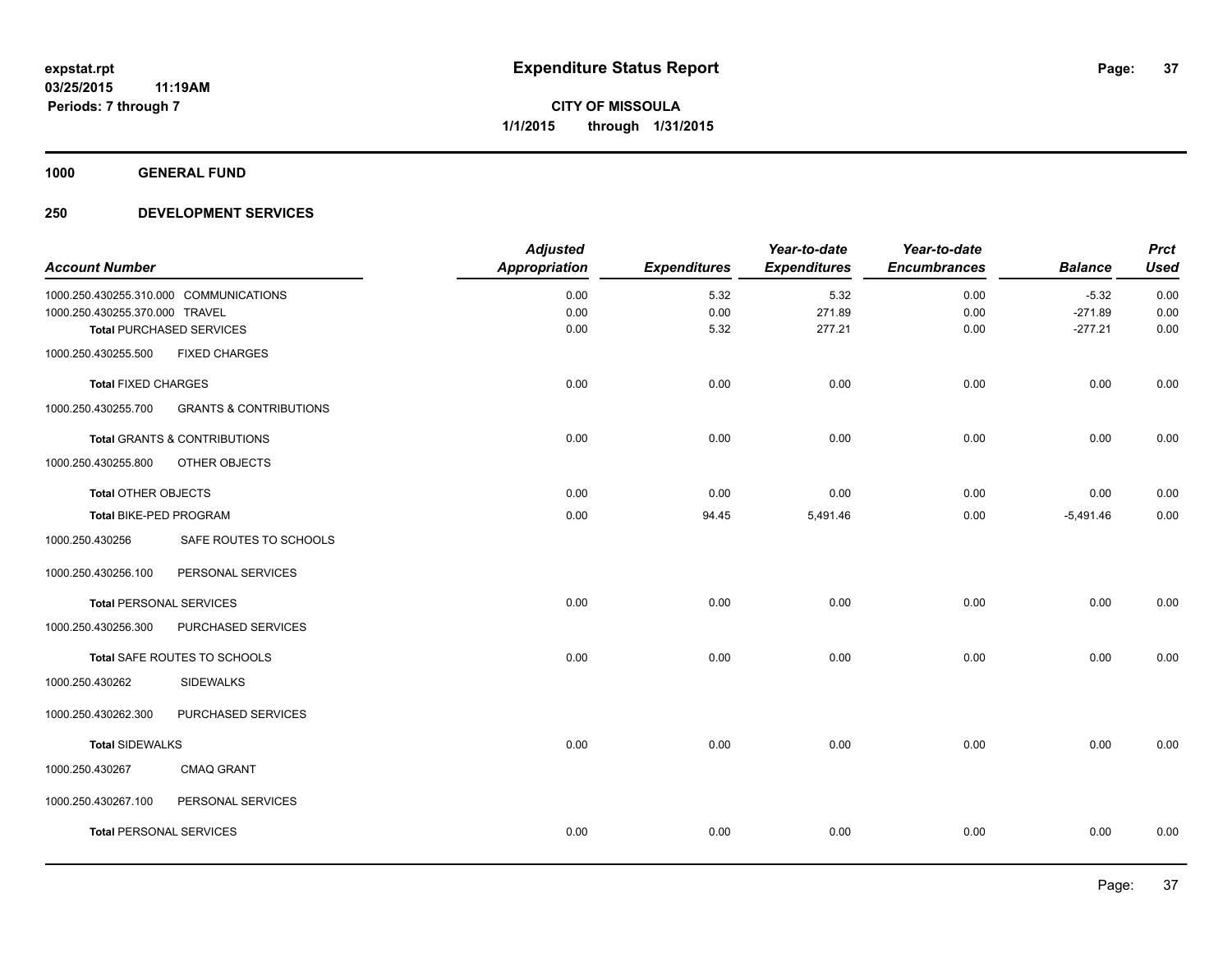**1000 GENERAL FUND**

# **250 DEVELOPMENT SERVICES**

|                                            |                                                        | <b>Adjusted</b>      |                     | Year-to-date        | Year-to-date        |                | <b>Prct</b> |
|--------------------------------------------|--------------------------------------------------------|----------------------|---------------------|---------------------|---------------------|----------------|-------------|
| <b>Account Number</b>                      |                                                        | <b>Appropriation</b> | <b>Expenditures</b> | <b>Expenditures</b> | <b>Encumbrances</b> | <b>Balance</b> | <b>Used</b> |
| 1000.250.430267.200                        | <b>SUPPLIES</b>                                        |                      |                     |                     |                     |                |             |
| <b>Total SUPPLIES</b>                      |                                                        | 0.00                 | 0.00                | 0.00                | 0.00                | 0.00           | 0.00        |
| 1000.250.430267.300                        | PURCHASED SERVICES                                     |                      |                     |                     |                     |                |             |
| <b>Total PURCHASED SERVICES</b>            |                                                        | 0.00                 | 0.00                | 0.00                | 0.00                | 0.00           | 0.00        |
| 1000.250.430267.500                        | <b>FIXED CHARGES</b>                                   |                      |                     |                     |                     |                |             |
| <b>Total CMAQ GRANT</b>                    |                                                        | 0.00                 | 0.00                | 0.00                | 0.00                | 0.00           | 0.00        |
| 1000.250.431400                            | <b>ENGINEERING</b>                                     |                      |                     |                     |                     |                |             |
| 1000.250.431400.100                        | PERSONAL SERVICES                                      |                      |                     |                     |                     |                |             |
|                                            | 1000.250.431400.110.000 ENGINEERING/SALARIES AND WAGES | 338,846.00           | 34,165.87           | 162,214.40          | 0.00                | 176,631.60     | 47.87       |
|                                            | 1000.250.431400.120.00 OVERTIME/TERMINATION            | 2,437.00             | 0.00                | 0.00                | 0.00                | 2,437.00       | 0.00        |
|                                            | 1000.250.431400.140.000 EMPLOYER CONTRIBUTIONS         | 108,540.00           | 9,178.38            | 53,857.99           | 0.00                | 54,682.01      | 49.62       |
| <b>Total PERSONAL SERVICES</b>             |                                                        | 449,823.00           | 43,344.25           | 216,072.39          | 0.00                | 233,750.61     | 48.03       |
| 1000.250.431400.200                        | <b>SUPPLIES</b>                                        |                      |                     |                     |                     |                |             |
|                                            | 1000.250.431400.210.000 ENGINEERING-OFFICE SUPPLIES    | 875.00               | 0.00                | 0.00                | 0.00                | 875.00         | 0.00        |
| 1000.250.431400.210.300 OFFICE SUPPLIES    |                                                        | 0.00                 | 15.94               | 184.57              | 0.00                | $-184.57$      | 0.00        |
| 1000.250.431400.210.301                    | <b>OFFICE SUPPLIES</b>                                 | 0.00                 | 41.32               | 210.17              | 0.00                | $-210.17$      | 0.00        |
| 1000.250.431400.220.000 OPERATING SUPPLIES |                                                        | 425.00               | 0.00                | 632.88              | 0.00                | $-207.88$      | 148.91      |
| 1000.250.431400.220.300 OPERATING SUPPLIES |                                                        | 0.00                 | 6.99                | 251.46              | 0.00                | $-251.46$      | 0.00        |
| 1000.250.431400.220.313 OPERATING SUPPLIES |                                                        | 0.00                 | 241.45              | 623.90              | 0.00                | $-623.90$      | 0.00        |
| 1000.250.431400.230.000 REPAIR/MAINTENANCE |                                                        | 1,050.00             | 0.00                | 0.00                | 0.00                | 1,050.00       | 0.00        |
| 1000.250.431400.230.300 REPAIR/MAINTENANCE |                                                        | 0.00                 | 0.00                | 11.00               | 0.00                | $-11.00$       | 0.00        |
| 1000.250.431400.230.321 REPAIR/MAINTENANCE |                                                        | 0.00                 | 0.00                | 257.34              | 0.00                | $-257.34$      | 0.00        |
|                                            | 1000.250.431400.231.000 ENGINEERING-GASOLINE           | 3,500.00             | 56.51               | 1,070.19            | 0.00                | 2,429.81       | 30.58       |
| 1000.250.431400.240.000 OTHER SUPPLIES     |                                                        | 400.00               | 0.00                | 0.00                | 0.00                | 400.00         | 0.00        |
| 1000.250.431400.240.300 OTHER SUPPLIES     |                                                        | 0.00                 | 0.00                | 85.23               | 0.00                | $-85.23$       | 0.00        |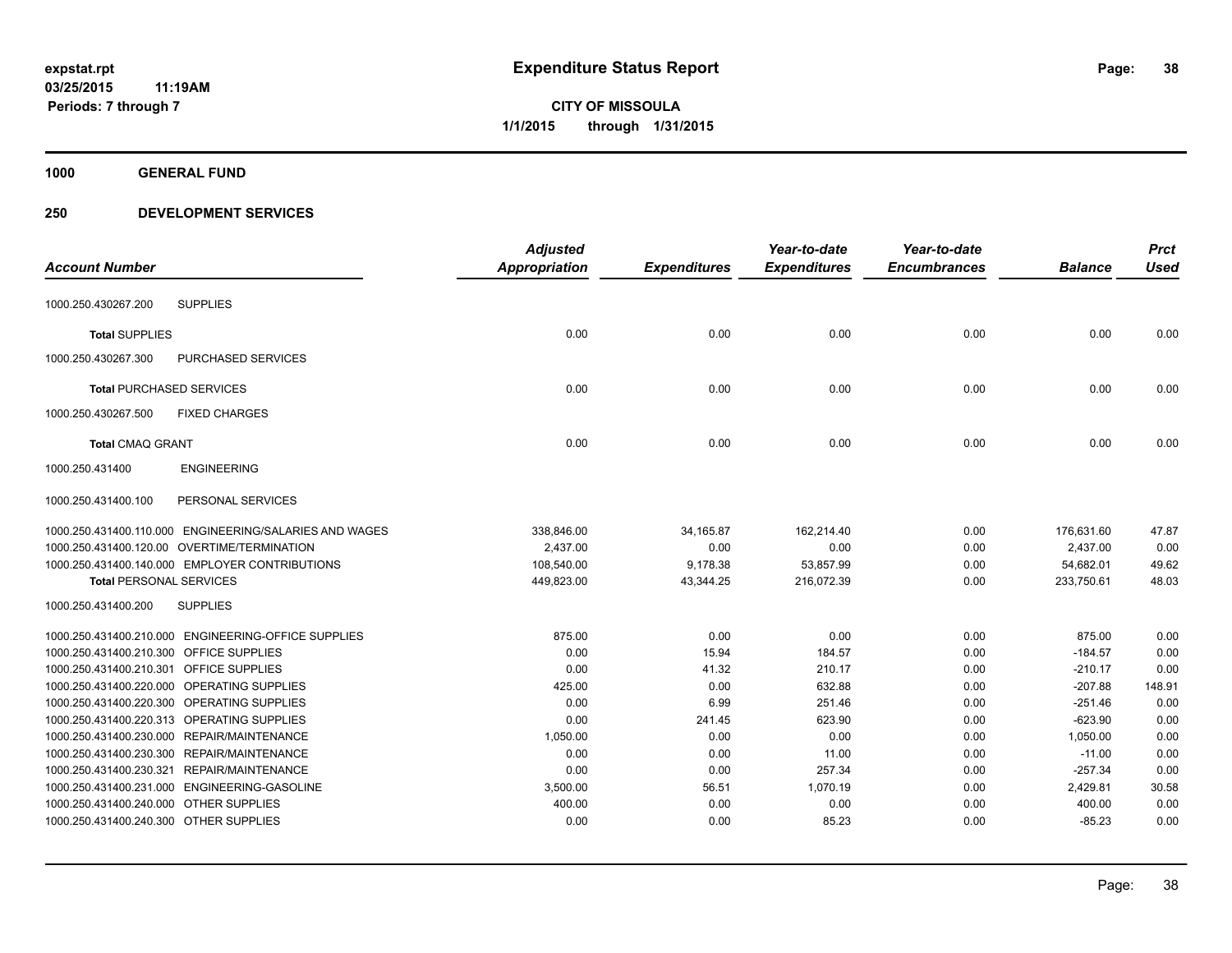# **1000 GENERAL FUND**

# **250 DEVELOPMENT SERVICES**

|                                                          | <b>Adjusted</b> |                     | Year-to-date        | Year-to-date        |                | <b>Prct</b> |
|----------------------------------------------------------|-----------------|---------------------|---------------------|---------------------|----------------|-------------|
| <b>Account Number</b>                                    | Appropriation   | <b>Expenditures</b> | <b>Expenditures</b> | <b>Encumbrances</b> | <b>Balance</b> | <b>Used</b> |
| <b>Total SUPPLIES</b>                                    | 6,250.00        | 362.21              | 3,326.74            | 0.00                | 2,923.26       | 53.23       |
| PURCHASED SERVICES<br>1000.250.431400.300                |                 |                     |                     |                     |                |             |
| 1000.250.431400.310.000 COMMUNICATIONS                   | 4.270.00        | 0.00                | 0.00                | 0.00                | 4,270.00       | 0.00        |
| 1000.250.431400.310.351 COMMUNICATIONS                   | 0.00            | 132.38              | 516.36              | 0.00                | $-516.36$      | 0.00        |
| 1000.250.431400.320.000 PRINTING & DUPLICATING           | 520.00          | 0.00                | 0.00                | 0.00                | 520.00         | 0.00        |
| 1000.250.431400.320.300 PRINTING & DUPLICATING           | 0.00            | 0.00                | 138.40              | 0.00                | $-138.40$      | 0.00        |
| 1000.250.431400.330.000 PUBLICITY, SUBSCRIPTIONS & DUES  | 6,800.00        | 0.00                | 90.00               | 0.00                | 6,710.00       | 1.32        |
| 1000.250.431400.330.377 PUBLICITY, SUBSCRIPTIONS & DUES  | 0.00            | 0.00                | 176.00              | 0.00                | $-176.00$      | 0.00        |
| 1000.250.431400.344.000 TELEPHONE SERVICE                | 1,975.00        | 0.00                | 1,847.11            | 0.00                | 127.89         | 93.52       |
| 1000.250.431400.350.000 PROFESSIONAL SERVICES            | 63,330.00       | 0.00                | 23,795.81           | 0.00                | 39,534.19      | 37.57       |
| 1000.250.431400.360.000 ENGINEERING-REPAIR & MAINTENANCE | 400.00          | 0.00                | 0.00                | 0.00                | 400.00         | 0.00        |
| 1000.250.431400.370.000 ENGINEERING-TRAVEL               | 1,850.00        | 0.00                | 222.59              | 0.00                | 1,627.41       | 12.03       |
| 1000.250.431400.380.000 TRAINING                         | 1,850.00        | 0.00                | 450.00              | 0.00                | 1.400.00       | 24.32       |
| 1000.250.431400.380.300 TRAINING                         | 0.00            | 0.00                | 144.00              | 0.00                | $-144.00$      | 0.00        |
| 1000.250.431400.390.000 OTHER PURCHASED SERVICES         | 100.00          | 0.00                | 0.00                | 0.00                | 100.00         | 0.00        |
| <b>Total PURCHASED SERVICES</b>                          | 81,095.00       | 132.38              | 27,380.27           | 0.00                | 53,714.73      | 33.76       |
| CAPITAL OUTLAY<br>1000.250.431400.900                    |                 |                     |                     |                     |                |             |
| 1000.250.431400.940.000 MACHINERY & EQUIPMENT            | 8,576.00        | 0.00                | 0.00                | 0.00                | 8,576.00       | 0.00        |
| <b>Total CAPITAL OUTLAY</b>                              | 8,576.00        | 0.00                | 0.00                | 0.00                | 8,576.00       | 0.00        |
| <b>Total ENGINEERING</b>                                 | 545,744.00      | 43,838.84           | 246,779.40          | 0.00                | 298.964.60     | 45.22       |
| 1000.250.510110<br><b>MERCHANT SERVICES</b>              |                 |                     |                     |                     |                |             |
| 1000.250.510110.500<br><b>FIXED CHARGES</b>              |                 |                     |                     |                     |                |             |
| 1000.250.510110.550.000 MERCHANT SERVICE FEES            | 0.00            | 453.52              | 5,124.23            | 0.00                | $-5,124.23$    | 0.00        |
| <b>Total MERCHANT SERVICES</b>                           | 0.00            | 453.52              | 5,124.23            | 0.00                | $-5,124.23$    | 0.00        |
| <b>Total DEVELOPMENT SERVICES</b>                        | 1,861,576.00    | $-13,179.39$        | 1,169,703.85        | 0.00                | 691,872.15     | 62.83       |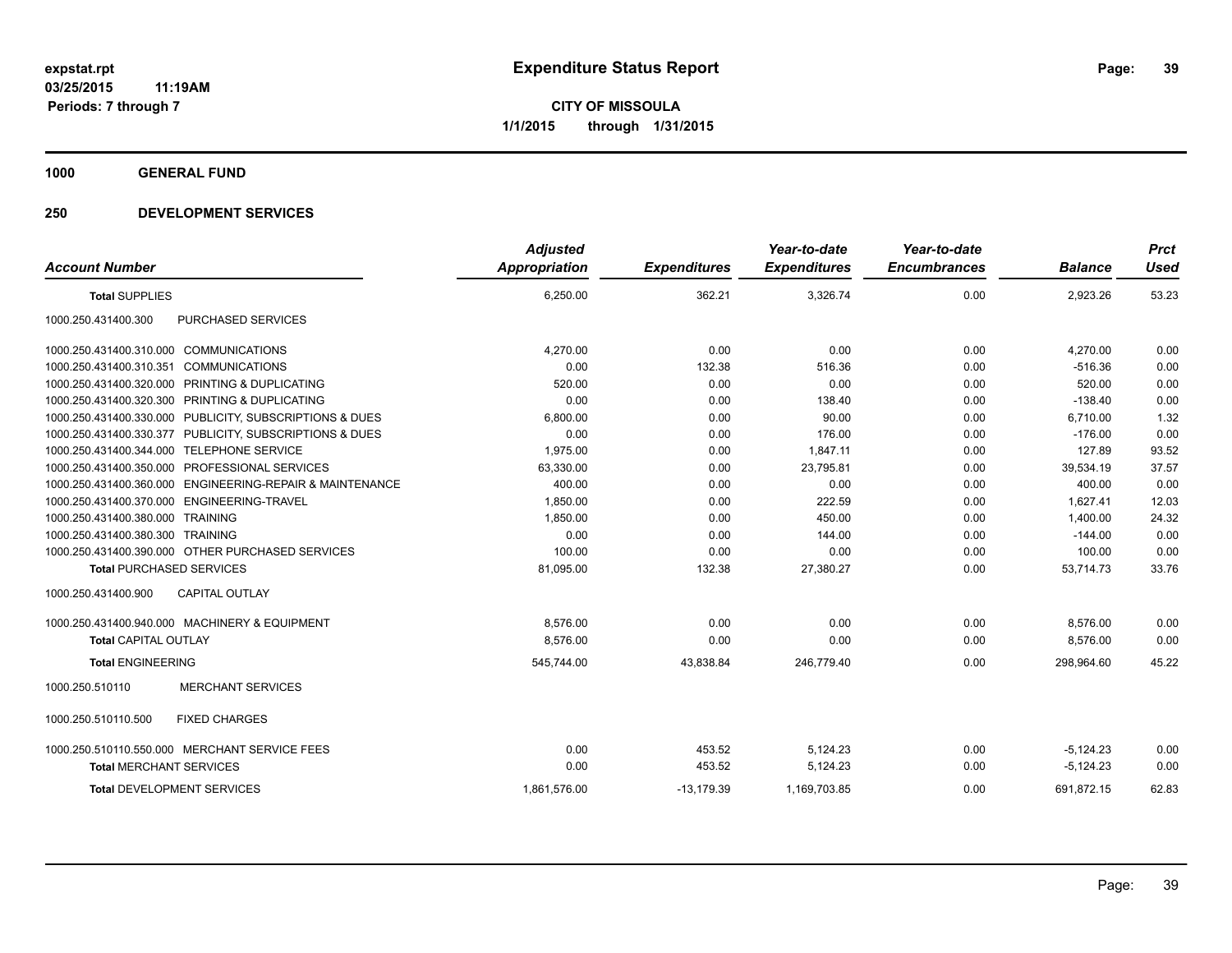**CITY OF MISSOULA 1/1/2015 through 1/31/2015**

# **1000 GENERAL FUND**

**260 GIS SERVICES**

| <b>Account Number</b>                                      | <b>Adjusted</b><br><b>Appropriation</b> | <b>Expenditures</b> | Year-to-date<br><b>Expenditures</b> | Year-to-date<br><b>Encumbrances</b> | <b>Balance</b> | <b>Prct</b><br>Used |
|------------------------------------------------------------|-----------------------------------------|---------------------|-------------------------------------|-------------------------------------|----------------|---------------------|
| GIS<br>1000.260.411060                                     |                                         |                     |                                     |                                     |                |                     |
| PERSONAL SERVICES<br>1000.260.411060.100                   |                                         |                     |                                     |                                     |                |                     |
| 1000.260.411060.110.000 SALARIES AND WAGES                 | 160,098.00                              | 22,594.34           | 93,626.71                           | 0.00                                | 66,471.29      | 58.48               |
| 1000.260.411060.140.000<br><b>EMPLOYER CONTRIBUTIONS</b>   | 57.165.00                               | 5,658.02            | 34,403.49                           | 0.00                                | 22.761.51      | 60.18               |
| 1000.260.411060.141.000 STATE RETIREMENT CONTRIBUTIONS     | 0.00                                    | 22.59               | 111.71                              | 0.00                                | $-111.71$      | 0.00                |
| <b>Total PERSONAL SERVICES</b>                             | 217,263.00                              | 28,274.95           | 128,141.91                          | 0.00                                | 89,121.09      | 58.98               |
| <b>SUPPLIES</b><br>1000.260.411060.200                     |                                         |                     |                                     |                                     |                |                     |
| 1000.260.411060.210.000 OFFICE SUPPLIES                    | 3,500.00                                | 14.70               | 1,247.79                            | 0.00                                | 2,252.21       | 35.65               |
| 1000.260.411060.220.000<br><b>OPERATING SUPPLIES</b>       | 684.00                                  | 0.00                | 81.98                               | 0.00                                | 602.02         | 11.99               |
| <b>REPAIR/MAINTENANCE</b><br>1000.260.411060.230.000       | 2,140.00                                | 0.00                | 259.20                              | 0.00                                | 1.880.80       | 12.11               |
| 1000.260.411060.231.000 GASOLINE                           | 500.00                                  | 0.00                | 0.00                                | 0.00                                | 500.00         | 0.00                |
| 1000.260.411060.240.000 OTHER SUPPLIES                     | 1.000.00                                | 0.00                | 0.00                                | 0.00                                | 1.000.00       | 0.00                |
| <b>Total SUPPLIES</b>                                      | 7,824.00                                | 14.70               | 1,588.97                            | 0.00                                | 6,235.03       | 20.31               |
| 1000.260.411060.300<br><b>PURCHASED SERVICES</b>           |                                         |                     |                                     |                                     |                |                     |
| 1000.260.411060.310.000 COMMUNICATIONS                     | 1,220.00                                | 61.98               | 309.61                              | 0.00                                | 910.39         | 25.38               |
| PUBLICITY, SUBSCRIPTIONS & DUES<br>1000.260.411060.330.000 | 500.00                                  | 0.00                | 91.90                               | 0.00                                | 408.10         | 18.38               |
| <b>TELEPHONE SERVICE</b><br>1000.260.411060.344.000        | 2,000.00                                | 3.90                | 16.19                               | 0.00                                | 1.983.81       | 0.81                |
| <b>PROFESSIONAL SERVICES</b><br>1000.260.411060.350.000    | 380.00                                  | 0.00                | 10.00                               | 0.00                                | 370.00         | 2.63                |
| 1000.260.411060.360.000<br><b>REPAIR &amp; MAINTENANCE</b> | 172,800.00                              | 0.00                | 159,206.09                          | 0.00                                | 13,593.91      | 92.13               |
| <b>TRAVEL</b><br>1000.260.411060.370.000                   | 2,450.00                                | 0.00                | 1.946.46                            | 0.00                                | 503.54         | 79.45               |
| 1000.260.411060.380.000<br><b>TRAINING</b>                 | 2,425.00                                | 0.00                | 0.00                                | 0.00                                | 2,425.00       | 0.00                |
| 1000.260.411060.390.000 OTHER PURCHASED SERVICES           | 1,550.00                                | 0.00                | 0.00                                | 0.00                                | 1.550.00       | 0.00                |
| <b>Total PURCHASED SERVICES</b>                            | 183,325.00                              | 65.88               | 161,580.25                          | 0.00                                | 21,744.75      | 88.14               |
| <b>Total GIS SERVICES</b>                                  | 408.412.00                              | 28.355.53           | 291.311.13                          | 0.00                                | 117.100.87     | 71.33               |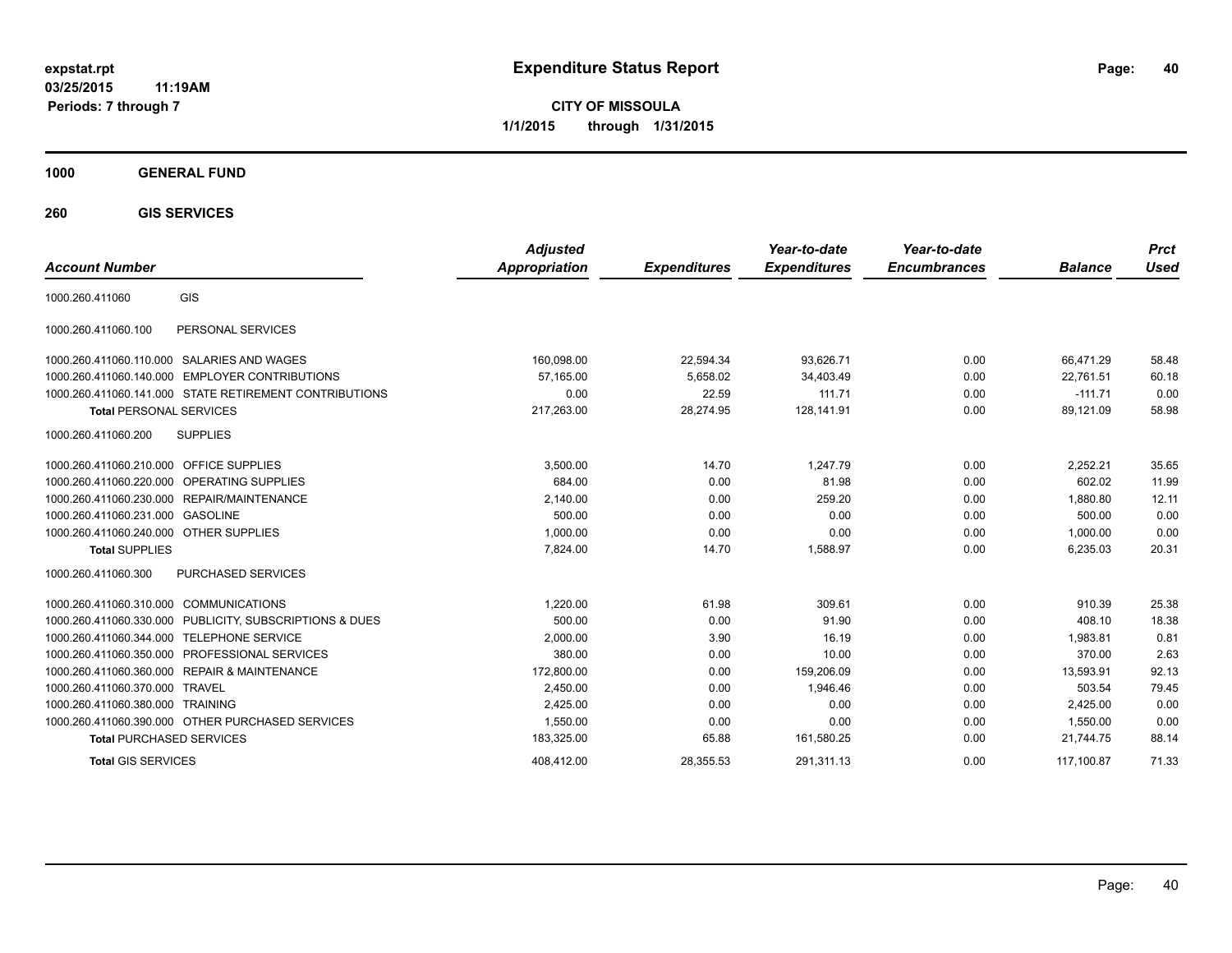**CITY OF MISSOULA 1/1/2015 through 1/31/2015**

**1000 GENERAL FUND**

**270 CITY ATTORNEY**

| <b>Account Number</b>                                                                                                                                                   | <b>Adjusted</b><br><b>Appropriation</b>           | <b>Expenditures</b>                         | Year-to-date<br><b>Expenditures</b>               | Year-to-date<br><b>Encumbrances</b> | <b>Balance</b>                                     | <b>Prct</b><br><b>Used</b>         |
|-------------------------------------------------------------------------------------------------------------------------------------------------------------------------|---------------------------------------------------|---------------------------------------------|---------------------------------------------------|-------------------------------------|----------------------------------------------------|------------------------------------|
| <b>CRIME VICTIM GRANT</b><br>1000.270.411115                                                                                                                            |                                                   |                                             |                                                   |                                     |                                                    |                                    |
| PERSONAL SERVICES<br>1000.270.411115.100                                                                                                                                |                                                   |                                             |                                                   |                                     |                                                    |                                    |
| 1000.270.411115.110.000 SALARIES AND WAGES<br>1000.270.411115.140.000 EMPLOYER CONTRIBUTIONS                                                                            | 19,661.00<br>6,114.00                             | 0.00<br>0.00                                | 0.00<br>0.00                                      | 0.00<br>0.00                        | 19,661.00<br>6,114.00                              | 0.00<br>0.00                       |
| 1000.270.411115.141.000 STATE RETIREMENT CONTRIBUTIONS<br><b>Total PERSONAL SERVICES</b>                                                                                | 0.00<br>25,775.00                                 | 103.53<br>103.53                            | 618.70<br>618.70                                  | 0.00<br>0.00                        | $-618.70$<br>25,156.30                             | 0.00<br>2.40                       |
| PURCHASED SERVICES<br>1000.270.411115.300                                                                                                                               |                                                   |                                             |                                                   |                                     |                                                    |                                    |
| 1000.270.411115.350.000 PROFESSIONAL SERVICES<br><b>Total PURCHASED SERVICES</b>                                                                                        | 9,665.00<br>9,665.00                              | 0.00<br>0.00                                | 0.00<br>0.00                                      | 0.00<br>0.00                        | 9,665.00<br>9,665.00                               | 0.00<br>0.00                       |
| 1000.270.411115.900<br><b>CAPITAL OUTLAY</b>                                                                                                                            |                                                   |                                             |                                                   |                                     |                                                    |                                    |
| <b>Total CAPITAL OUTLAY</b>                                                                                                                                             | 0.00                                              | 0.00                                        | 0.00                                              | 0.00                                | 0.00                                               | 0.00                               |
| <b>Total CRIME VICTIM GRANT</b>                                                                                                                                         | 35,440.00                                         | 103.53                                      | 618.70                                            | 0.00                                | 34,821.30                                          | 1.75                               |
| 1000.270.411120<br>ADMINISTRATION & CIVIL LAW                                                                                                                           |                                                   |                                             |                                                   |                                     |                                                    |                                    |
| PERSONAL SERVICES<br>1000.270.411120.100                                                                                                                                |                                                   |                                             |                                                   |                                     |                                                    |                                    |
| 1000.270.411120.110.000 SALARIES AND WAGES<br>1000.270.411120.120.000 OVERTIME/TERMINATION<br>1000.270.411120.140.000 EMPLOYER CONTRIBUTIONS<br>Total PERSONAL SERVICES | 295,203.00<br>1,816.00<br>88,671.00<br>385,690.00 | 56,187.41<br>0.00<br>15,024.29<br>71,211.70 | 279,163.54<br>2,041.61<br>90,196.27<br>371,401.42 | 0.00<br>0.00<br>0.00<br>0.00        | 16,039.46<br>$-225.61$<br>$-1,525.27$<br>14,288.58 | 94.57<br>112.42<br>101.72<br>96.30 |
| 1000.270.411120.200<br><b>SUPPLIES</b>                                                                                                                                  |                                                   |                                             |                                                   |                                     |                                                    |                                    |
| 1000.270.411120.210.000 OFFICE SUPPLIES<br>1000.270.411120.220.000 OPERATING SUPPLIES<br>1000.270.411120.231.000 GASOLINE<br><b>Total SUPPLIES</b>                      | 2,709.00<br>800.00<br>163.00<br>3,672.00          | 19.78<br>0.00<br>0.00<br>19.78              | 749.65<br>0.00<br>205.12<br>954.77                | 0.00<br>0.00<br>0.00<br>0.00        | 1,959.35<br>800.00<br>$-42.12$<br>2,717.23         | 27.67<br>0.00<br>125.84<br>26.00   |
| 1000.270.411120.300<br><b>PURCHASED SERVICES</b>                                                                                                                        |                                                   |                                             |                                                   |                                     |                                                    |                                    |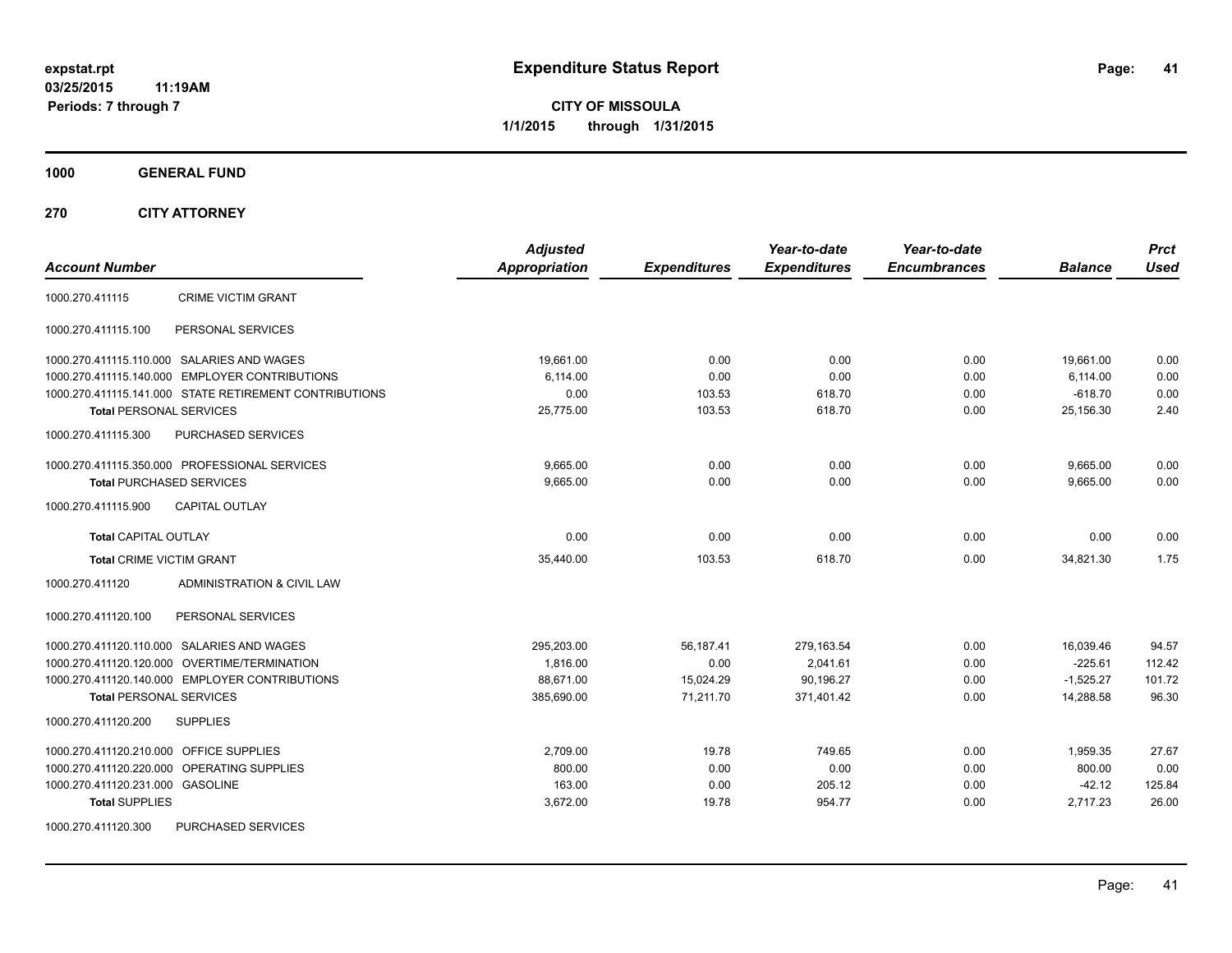**CITY OF MISSOULA 1/1/2015 through 1/31/2015**

# **1000 GENERAL FUND**

# **270 CITY ATTORNEY**

|                                                         | <b>Adjusted</b>      |                     | Year-to-date        | Year-to-date        |                | <b>Prct</b> |
|---------------------------------------------------------|----------------------|---------------------|---------------------|---------------------|----------------|-------------|
| <b>Account Number</b>                                   | <b>Appropriation</b> | <b>Expenditures</b> | <b>Expenditures</b> | <b>Encumbrances</b> | <b>Balance</b> | <b>Used</b> |
| 1000.270.411120.310.000 COMMUNICATIONS                  | 500.00               | 0.00                | 25.98               | 0.00                | 474.02         | 5.20        |
| 1000.270.411120.320.000 PRINTING & DUPLICATING          | 325.00               | 0.00                | 166.42              | 0.00                | 158.58         | 51.21       |
| 1000.270.411120.330.000 PUBLICITY, SUBSCRIPTIONS & DUES | 10,505.00            | 491.78              | 2.789.16            | 0.00                | 7.715.84       | 26.55       |
| 1000.270.411120.344.000 TELEPHONE SERVICE               | 132.00               | 39.31               | 101.95              | 0.00                | 30.05          | 77.23       |
| 1000.270.411120.350.000 PROFESSIONAL SERVICES           | 900.00               | 0.00                | 0.00                | 0.00                | 900.00         | 0.00        |
| 1000.270.411120.360.000 REPAIR & MAINTENANCE            | 2,758.00             | 0.00                | 756.44              | 0.00                | 2,001.56       | 27.43       |
| 1000.270.411120.370.000 TRAVEL                          | 1,875.00             | 0.00                | 1,092.00            | 0.00                | 783.00         | 58.24       |
| 1000.270.411120.380.000 TRAINING                        | 3,761.00             | 0.00                | 389.00              | 0.00                | 3,372.00       | 10.34       |
| <b>Total PURCHASED SERVICES</b>                         | 20,756.00            | 531.09              | 5,320.95            | 0.00                | 15,435.05      | 25.64       |
| 1000.270.411120.800<br>OTHER OBJECTS                    |                      |                     |                     |                     |                |             |
| <b>Total OTHER OBJECTS</b>                              | 0.00                 | 0.00                | 0.00                | 0.00                | 0.00           | 0.00        |
| 1000.270.411120.900<br><b>CAPITAL OUTLAY</b>            |                      |                     |                     |                     |                |             |
| <b>Total CAPITAL OUTLAY</b>                             | 0.00                 | 0.00                | 0.00                | 0.00                | 0.00           | 0.00        |
| Total ADMINISTRATION & CIVIL LAW                        | 410,118.00           | 71,762.57           | 377,677.14          | 0.00                | 32,440.86      | 92.09       |
| 1000.270.411125<br><b>CRIMINAL LAW</b>                  |                      |                     |                     |                     |                |             |
| PERSONAL SERVICES<br>1000.270.411125.100                |                      |                     |                     |                     |                |             |
| 1000.270.411125.110.000 SALARIES AND WAGES              | 586,828.00           | 47,342.28           | 235,178.69          | 0.00                | 351,649.31     | 40.08       |
| 1000.270.411125.120.000 OVERTIME/TERMINATION            | 454.00               | 0.00                | 226.83              | 0.00                | 227.17         | 49.96       |
| 1000.270.411125.140.000 EMPLOYER CONTRIBUTIONS          | 207,358.00           | 14,852.01           | 93,408.92           | 0.00                | 113,949.08     | 45.05       |
| <b>Total PERSONAL SERVICES</b>                          | 794,640.00           | 62.194.29           | 328,814.44          | 0.00                | 465.825.56     | 41.38       |
| <b>SUPPLIES</b><br>1000.270.411125.200                  |                      |                     |                     |                     |                |             |
| 1000.270.411125.210.000 OFFICE SUPPLIES                 | 2,909.00             | 293.20              | 1,779.30            | 0.00                | 1,129.70       | 61.17       |
| 1000.270.411125.220.000 OPERATING SUPPLIES              | 950.00               | 0.00                | 200.00              | 0.00                | 750.00         | 21.05       |
| 1000.270.411125.231.000 GASOLINE                        | 100.00               | 0.00                | 0.00                | 0.00                | 100.00         | 0.00        |
| <b>Total SUPPLIES</b>                                   | 3,959.00             | 293.20              | 1,979.30            | 0.00                | 1,979.70       | 49.99       |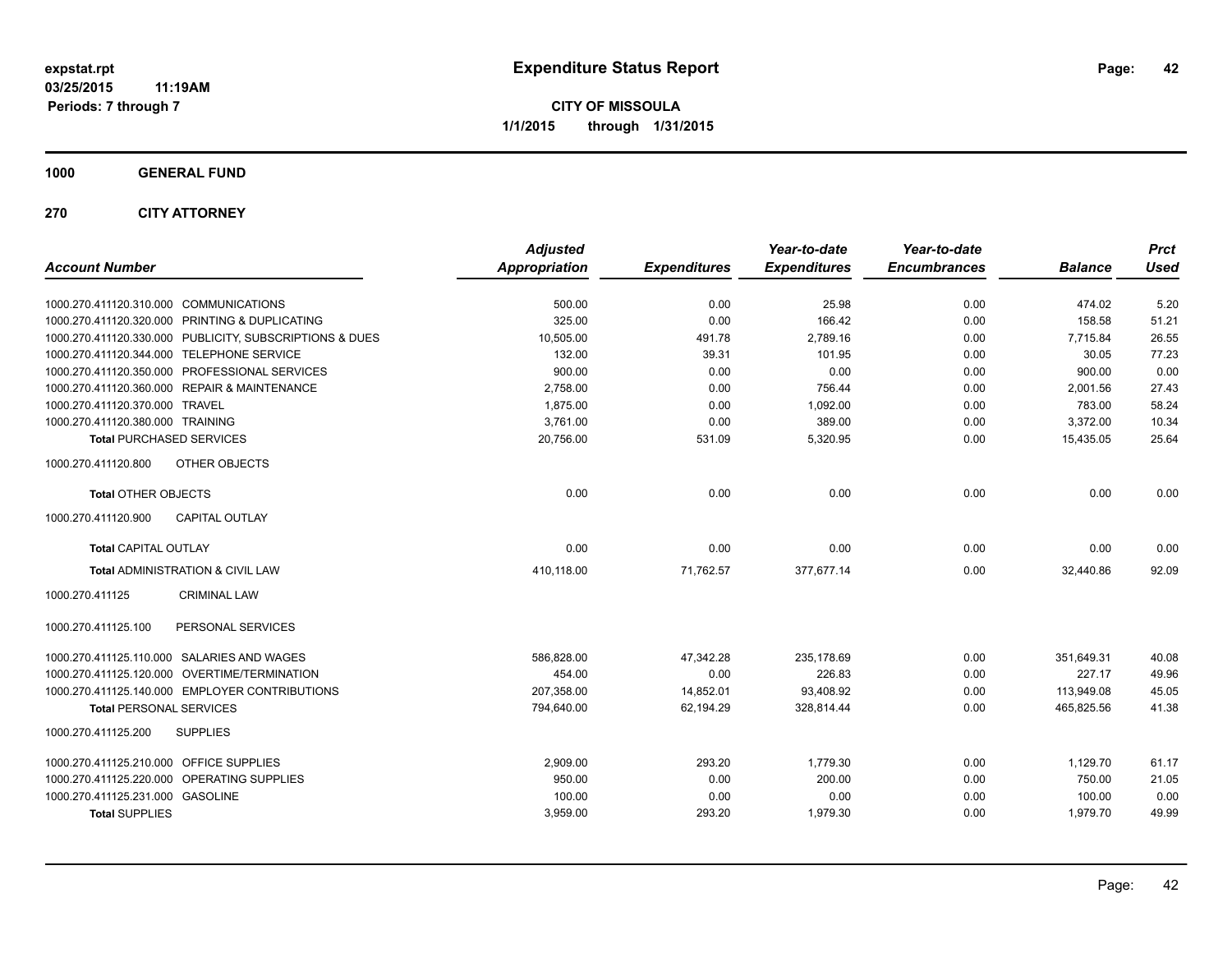**CITY OF MISSOULA 1/1/2015 through 1/31/2015**

**1000 GENERAL FUND**

**270 CITY ATTORNEY**

|                                                            | <b>Adjusted</b>      |                     | Year-to-date        | Year-to-date        |                | <b>Prct</b> |
|------------------------------------------------------------|----------------------|---------------------|---------------------|---------------------|----------------|-------------|
| <b>Account Number</b>                                      | <b>Appropriation</b> | <b>Expenditures</b> | <b>Expenditures</b> | <b>Encumbrances</b> | <b>Balance</b> | <b>Used</b> |
| PURCHASED SERVICES<br>1000.270.411125.300                  |                      |                     |                     |                     |                |             |
| 1000.270.411125.310.000 COMMUNICATIONS                     | 850.00               | 106.39              | 548.08              | 0.00                | 301.92         | 64.48       |
| PRINTING & DUPLICATING<br>1000.270.411125.320.000          | 325.00               | 0.00                | 0.00                | 0.00                | 325.00         | 0.00        |
| 1000.270.411125.330.000 PUBLICITY, SUBSCRIPTIONS & DUES    | 6,645.00             | 0.00                | 0.00                | 0.00                | 6.645.00       | 0.00        |
| 1000.270.411125.344.000 TELEPHONE SERVICE                  | 132.00               | 0.00                | 0.00                | 0.00                | 132.00         | 0.00        |
| <b>PROFESSIONAL SERVICES</b><br>1000.270.411125.350.000    | 1,100.00             | 11.50               | 1,869.85            | 0.00                | $-769.85$      | 169.99      |
| <b>REPAIR &amp; MAINTENANCE</b><br>1000.270.411125.360.000 | 14,688.00            | 0.00                | 15,065.67           | 0.00                | $-377.67$      | 102.57      |
| 1000.270.411125.370.000<br><b>TRAVEL</b>                   | 3,125.00             | 0.00                | 1,674.68            | 0.00                | 1,450.32       | 53.59       |
| 1000.270.411125.380.000 TRAINING                           | 5,239.00             | 0.00                | 2,353.80            | 0.00                | 2.885.20       | 44.93       |
| <b>Total PURCHASED SERVICES</b>                            | 32,104.00            | 117.89              | 21,512.08           | 0.00                | 10,591.92      | 67.01       |
| <b>FIXED CHARGES</b><br>1000.270.411125.500                |                      |                     |                     |                     |                |             |
| <b>Total FIXED CHARGES</b>                                 | 0.00                 | 0.00                | 0.00                | 0.00                | 0.00           | 0.00        |
| <b>CAPITAL OUTLAY</b><br>1000.270.411125.900               |                      |                     |                     |                     |                |             |
| 1000.270.411125.940.000 MACHINERY & EQUIPMENT              | 0.00                 | 0.00                | 616.26              | 0.00                | $-616.26$      | 0.00        |
| <b>Total CAPITAL OUTLAY</b>                                | 0.00                 | 0.00                | 616.26              | 0.00                | $-616.26$      | 0.00        |
| <b>Total CRIMINAL LAW</b>                                  | 830,703.00           | 62,605.38           | 352,922.08          | 0.00                | 477,780.92     | 42.48       |
| <b>Total CITY ATTORNEY</b>                                 | 1,276,261.00         | 134,471.48          | 731,217.92          | 0.00                | 545,043.08     | 57.29       |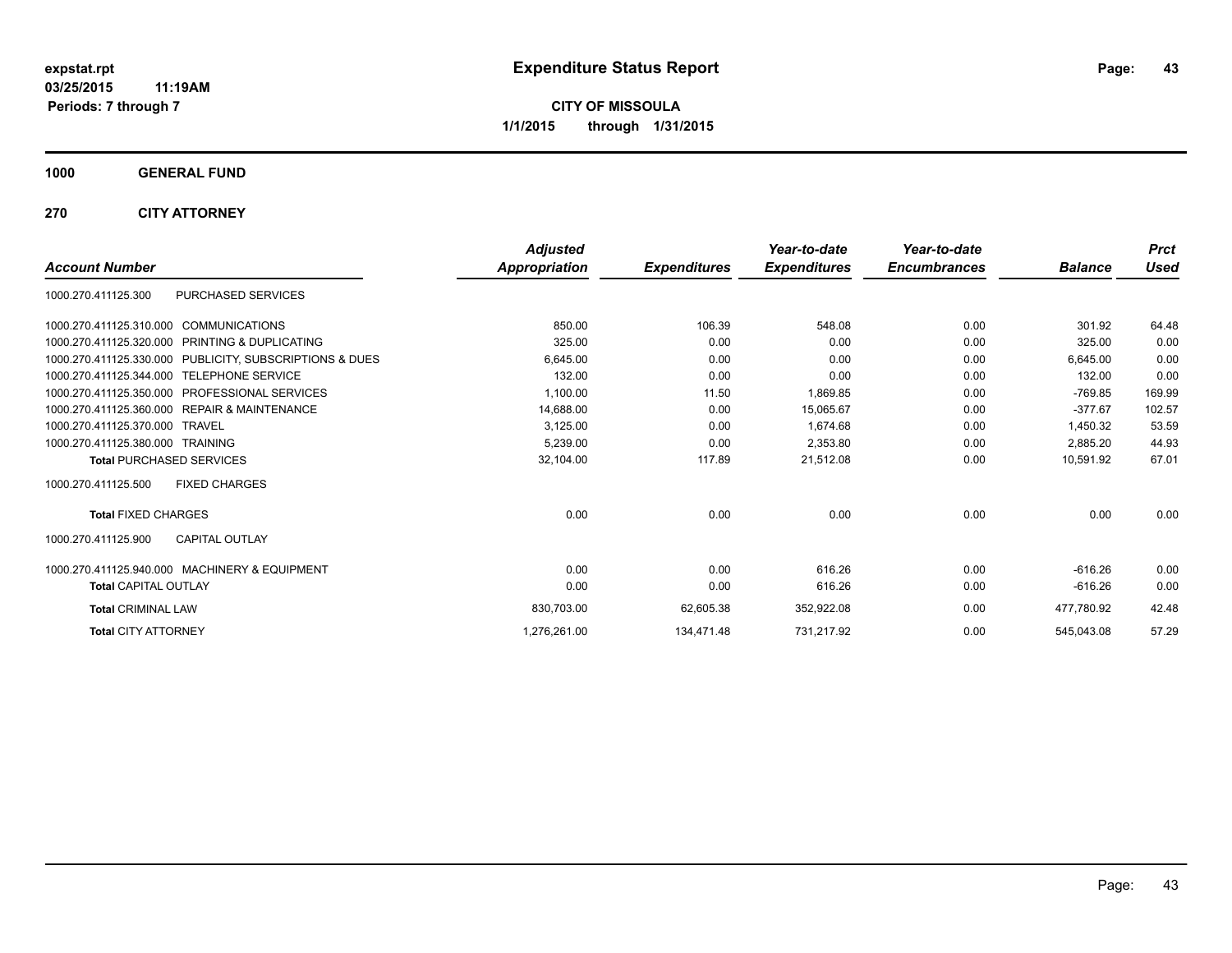**1000 GENERAL FUND**

|                                         |                                                         | <b>Adjusted</b>      |                     | Year-to-date        | Year-to-date        |                | <b>Prct</b> |
|-----------------------------------------|---------------------------------------------------------|----------------------|---------------------|---------------------|---------------------|----------------|-------------|
| <b>Account Number</b>                   |                                                         | <b>Appropriation</b> | <b>Expenditures</b> | <b>Expenditures</b> | <b>Encumbrances</b> | <b>Balance</b> | <b>Used</b> |
| 1000.280.430100                         | PUBLIC WORKS ADMINISTRATION                             |                      |                     |                     |                     |                |             |
| 1000.280.430100.100                     | PERSONAL SERVICES                                       |                      |                     |                     |                     |                |             |
|                                         | 1000.280.430100.110.000 SALARIES AND WAGES              | 89,026.00            | 3,822.23            | 13.906.89           | 0.00                | 75,119.11      | 15.62       |
| 1000.280.430100.120.000                 | OVERTIME/TERMINATION                                    | 291.00               | 0.00                | 0.00                | 0.00                | 291.00         | 0.00        |
| 1000.280.430100.130.000 OTHER           |                                                         | 0.00                 | 0.00                | 247.07              | 0.00                | $-247.07$      | 0.00        |
|                                         | 1000.280.430100.140.000 EMPLOYER CONTRIBUTIONS          | 25,924.00            | 645.46              | 2,351.15            | 0.00                | 23.572.85      | 9.07        |
|                                         | 1000.280.430100.141.000 STATE RETIREMENT CONTRIBUTIONS  | 0.00                 | 47.04               | 274.91              | 0.00                | $-274.91$      | 0.00        |
| <b>Total PERSONAL SERVICES</b>          |                                                         | 115,241.00           | 4,514.73            | 16,780.02           | 0.00                | 98,460.98      | 14.56       |
| 1000.280.430100.200                     | <b>SUPPLIES</b>                                         |                      |                     |                     |                     |                |             |
| 1000.280.430100.210.000 OFFICE SUPPLIES |                                                         | 250.00               | 0.00                | 0.00                | 0.00                | 250.00         | 0.00        |
|                                         | 1000.280.430100.230.000 REPAIR/MAINTENANCE              | 50.00                | 0.00                | 0.00                | 0.00                | 50.00          | 0.00        |
| 1000.280.430100.231.000 GASOLINE        |                                                         | 249.00               | 0.00                | 0.00                | 0.00                | 249.00         | 0.00        |
| <b>Total SUPPLIES</b>                   |                                                         | 549.00               | 0.00                | 0.00                | 0.00                | 549.00         | 0.00        |
| 1000.280.430100.300                     | <b>PURCHASED SERVICES</b>                               |                      |                     |                     |                     |                |             |
| 1000.280.430100.310.000                 | <b>COMMUNICATIONS</b>                                   | 500.00               | 0.00                | 363.34              | 0.00                | 136.66         | 72.67       |
| 1000.280.430100.310.351                 | COMMUNICATIONS~POSTAGE                                  | 0.00                 | 0.00                | 2.03                | 0.00                | $-2.03$        | 0.00        |
|                                         | 1000.280.430100.320.000 PRINTING & DUPLICATING          | 200.00               | 0.00                | 0.00                | 0.00                | 200.00         | 0.00        |
|                                         | 1000.280.430100.330.000 PUBLICITY, SUBSCRIPTIONS & DUES | 920.00               | 0.00                | 1,017.75            | 0.00                | $-97.75$       | 110.63      |
| 1000.280.430100.344.000                 | <b>TELEPHONE SERVICE</b>                                | 733.00               | 42.35               | 254.11              | 0.00                | 478.89         | 34.67       |
|                                         | 1000.280.430100.360.000 REPAIR & MAINTENANCE            | 100.00               | 0.00                | 0.00                | 0.00                | 100.00         | 0.00        |
| 1000.280.430100.370.000 TRAVEL          |                                                         | 700.00               | 0.00                | 0.00                | 0.00                | 700.00         | 0.00        |
| 1000.280.430100.380.000 TRAINING        |                                                         | 800.00               | 0.00                | 0.00                | 0.00                | 800.00         | 0.00        |
| <b>Total PURCHASED SERVICES</b>         |                                                         | 3,953.00             | 42.35               | 1,637.23            | 0.00                | 2,315.77       | 41.42       |
| 1000.280.430100.500                     | <b>FIXED CHARGES</b>                                    |                      |                     |                     |                     |                |             |
| <b>Total FIXED CHARGES</b>              |                                                         | 0.00                 | 0.00                | 0.00                | 0.00                | 0.00           | 0.00        |
|                                         | <b>Total PUBLIC WORKS ADMINISTRATION</b>                | 119,743.00           | 4,557.08            | 18,417.25           | 0.00                | 101,325.75     | 15.38       |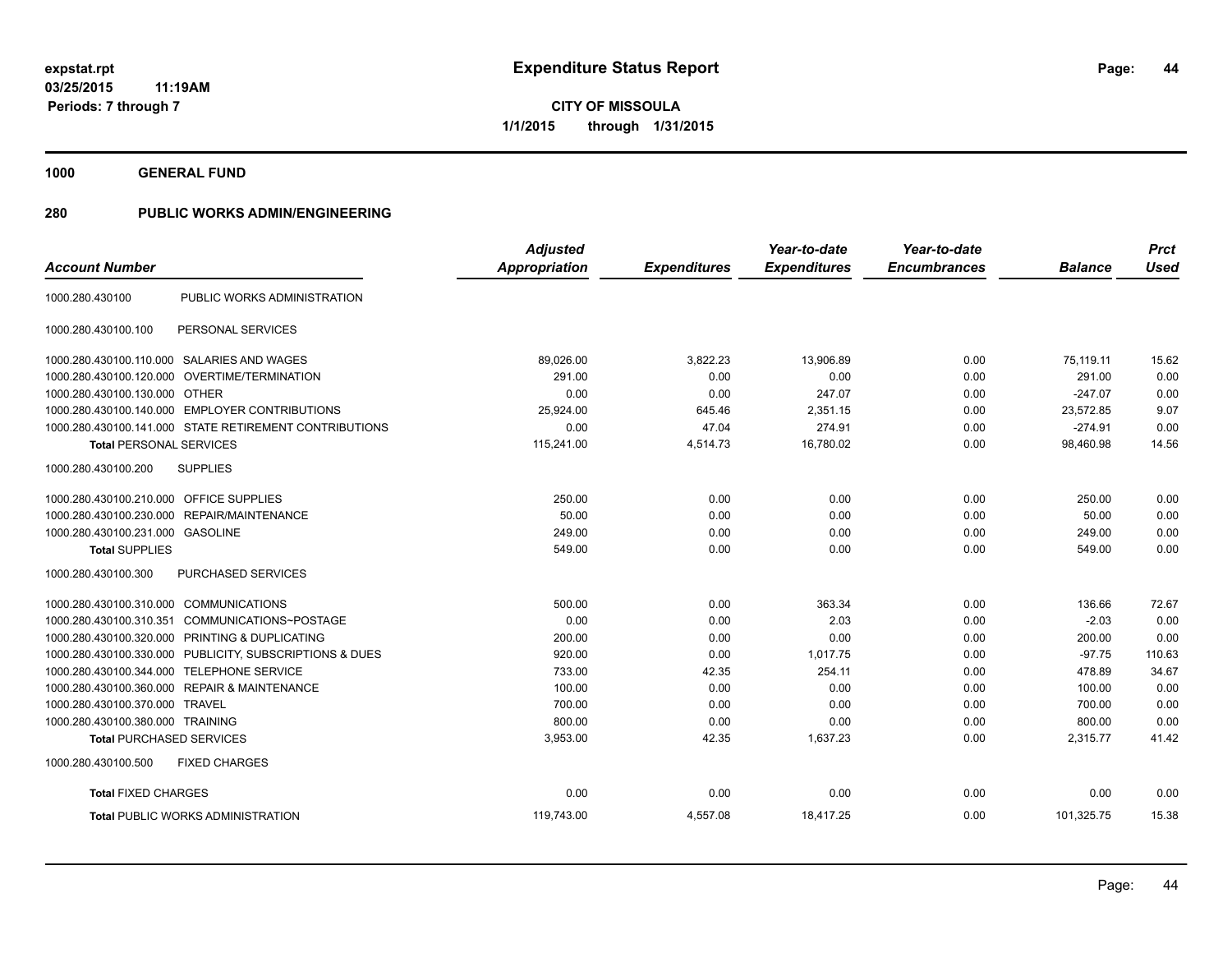**45**

**03/25/2015 11:19AM Periods: 7 through 7**

**CITY OF MISSOULA 1/1/2015 through 1/31/2015**

**1000 GENERAL FUND**

|                                   | <b>Adjusted</b>                                                                                                                                                                                                                                                                                                                                                                                                                                                                                                                                                                                                                       |                     | Year-to-date        | Year-to-date        |                | <b>Prct</b> |
|-----------------------------------|---------------------------------------------------------------------------------------------------------------------------------------------------------------------------------------------------------------------------------------------------------------------------------------------------------------------------------------------------------------------------------------------------------------------------------------------------------------------------------------------------------------------------------------------------------------------------------------------------------------------------------------|---------------------|---------------------|---------------------|----------------|-------------|
|                                   | <b>Appropriation</b>                                                                                                                                                                                                                                                                                                                                                                                                                                                                                                                                                                                                                  | <b>Expenditures</b> | <b>Expenditures</b> | <b>Encumbrances</b> | <b>Balance</b> | <b>Used</b> |
| <b>REIMBURSABLE SERVICES</b>      |                                                                                                                                                                                                                                                                                                                                                                                                                                                                                                                                                                                                                                       |                     |                     |                     |                |             |
| <b>SUPPLIES</b>                   |                                                                                                                                                                                                                                                                                                                                                                                                                                                                                                                                                                                                                                       |                     |                     |                     |                |             |
|                                   | 10,000.00                                                                                                                                                                                                                                                                                                                                                                                                                                                                                                                                                                                                                             | 0.00                | 0.00                | 0.00                | 10,000.00      | 0.00        |
|                                   | 10,000.00                                                                                                                                                                                                                                                                                                                                                                                                                                                                                                                                                                                                                             | 0.00                | 0.00                | 0.00                | 10,000.00      | 0.00        |
| PURCHASED SERVICES                |                                                                                                                                                                                                                                                                                                                                                                                                                                                                                                                                                                                                                                       |                     |                     |                     |                |             |
|                                   | 10,000.00                                                                                                                                                                                                                                                                                                                                                                                                                                                                                                                                                                                                                             | 0.00                | 28.67               | 0.00                | 9,971.33       | 0.29        |
|                                   | 0.00                                                                                                                                                                                                                                                                                                                                                                                                                                                                                                                                                                                                                                  | 224.58              | 3,622.40            | 0.00                | $-3,622.40$    | 0.00        |
|                                   | 10,000.00                                                                                                                                                                                                                                                                                                                                                                                                                                                                                                                                                                                                                             | 224.58              | 3,651.07            | 0.00                | 6,348.93       | 36.51       |
|                                   | 20,000.00                                                                                                                                                                                                                                                                                                                                                                                                                                                                                                                                                                                                                             | 224.58              | 3,651.07            | 0.00                | 16,348.93      | 18.26       |
| <b>STREET LIGHTING</b>            |                                                                                                                                                                                                                                                                                                                                                                                                                                                                                                                                                                                                                                       |                     |                     |                     |                |             |
| PERSONAL SERVICES                 |                                                                                                                                                                                                                                                                                                                                                                                                                                                                                                                                                                                                                                       |                     |                     |                     |                |             |
|                                   | 3,483.00                                                                                                                                                                                                                                                                                                                                                                                                                                                                                                                                                                                                                              | 375.12              | 1,861.98            | 0.00                | 1,621.02       | 53.46       |
|                                   | 380.00                                                                                                                                                                                                                                                                                                                                                                                                                                                                                                                                                                                                                                | 0.00                | 8.06                | 0.00                | 371.94         | 2.12        |
|                                   | 267.00                                                                                                                                                                                                                                                                                                                                                                                                                                                                                                                                                                                                                                | 0.00                | 0.00                | 0.00                | 267.00         | 0.00        |
|                                   | 1,772.00                                                                                                                                                                                                                                                                                                                                                                                                                                                                                                                                                                                                                              | 126.06              | 761.31              | 0.00                | 1,010.69       | 42.96       |
|                                   |                                                                                                                                                                                                                                                                                                                                                                                                                                                                                                                                                                                                                                       |                     |                     |                     |                | 44.58       |
| PURCHASED SERVICES                |                                                                                                                                                                                                                                                                                                                                                                                                                                                                                                                                                                                                                                       |                     |                     |                     |                |             |
|                                   | 118,654.00                                                                                                                                                                                                                                                                                                                                                                                                                                                                                                                                                                                                                            | 10.499.07           | 60,396.77           | 0.00                | 58.257.23      | 50.90       |
|                                   | 118,654.00                                                                                                                                                                                                                                                                                                                                                                                                                                                                                                                                                                                                                            | 10,499.07           | 60,396.77           | 0.00                | 58,257.23      | 50.90       |
|                                   | 124,556.00                                                                                                                                                                                                                                                                                                                                                                                                                                                                                                                                                                                                                            | 11,000.25           | 63,028.12           | 0.00                | 61,527.88      | 50.60       |
| <b>TRAFFIC SIGNAL MAINTENANCE</b> |                                                                                                                                                                                                                                                                                                                                                                                                                                                                                                                                                                                                                                       |                     |                     |                     |                |             |
| PERSONAL SERVICES                 |                                                                                                                                                                                                                                                                                                                                                                                                                                                                                                                                                                                                                                       |                     |                     |                     |                |             |
|                                   | 78,359.00                                                                                                                                                                                                                                                                                                                                                                                                                                                                                                                                                                                                                             | 8,440.09            | 41,894.55           | 0.00                | 36,464.45      | 53.46       |
|                                   | 1000.280.430250.230.000 REPAIR/MAINTENANCE<br><b>Total SUPPLIES</b><br>1000.280.430250.360.000 REPAIR & MAINTENANCE<br>1000.280.430250.360.300 REPAIR & MAINTENANCE<br><b>Total PURCHASED SERVICES</b><br><b>Total REIMBURSABLE SERVICES</b><br>1000.280.430263.110.000 SALARIES AND WAGES<br>1000.280.430263.120.000 OVERTIME/TERMINATION<br>1000.280.430263.130.000 OTHER<br>1000.280.430263.140.000 EMPLOYER CONTRIBUTIONS<br><b>Total PERSONAL SERVICES</b><br>1000.280.430263.341.000 ELECTRICITY & NATURAL GAS<br><b>Total PURCHASED SERVICES</b><br><b>Total STREET LIGHTING</b><br>1000.280.430264.110.000 SALARIES AND WAGES | 5,902.00            | 501.18              | 2,631.35            | 0.00           | 3,270.65    |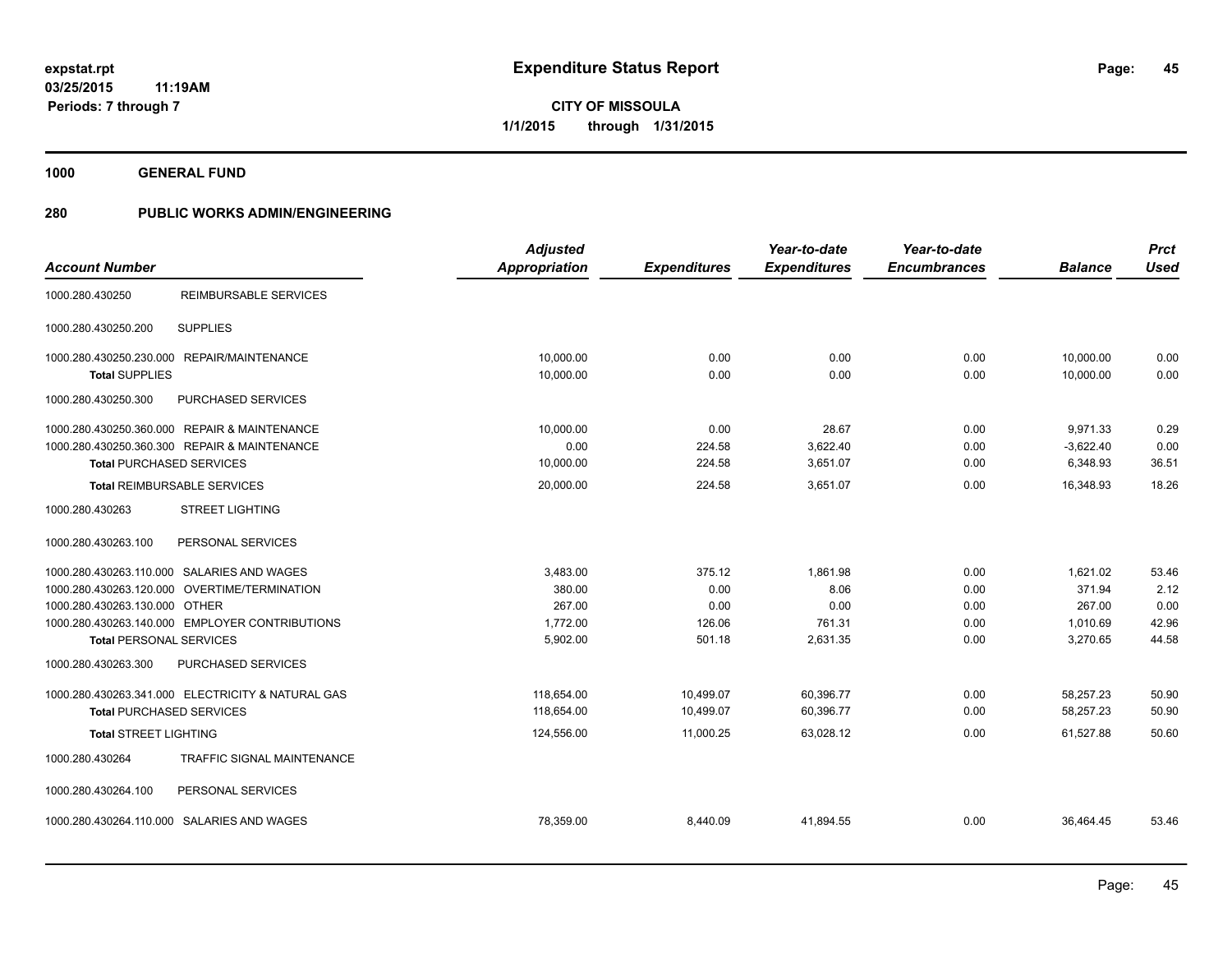**1000 GENERAL FUND**

|                                                          | <b>Adjusted</b> |                     | Year-to-date        | Year-to-date        |                | <b>Prct</b> |
|----------------------------------------------------------|-----------------|---------------------|---------------------|---------------------|----------------|-------------|
| <b>Account Number</b>                                    | Appropriation   | <b>Expenditures</b> | <b>Expenditures</b> | <b>Encumbrances</b> | <b>Balance</b> | <b>Used</b> |
| 1000.280.430264.120.000 OVERTIME/TERMINATION             | 1,229.00        | 0.00                | 181.54              | 0.00                | 1,047.46       | 14.77       |
| 1000.280.430264.130.000 OTHER                            | 6,007.00        | 0.00                | 0.00                | 0.00                | 6,007.00       | 0.00        |
| 1000.280.430264.140.000 EMPLOYER CONTRIBUTIONS           | 37,169.00       | 2,838.26            | 17,135.72           | 0.00                | 20,033.28      | 46.10       |
| <b>Total PERSONAL SERVICES</b>                           | 122,764.00      | 11,278.35           | 59,211.81           | 0.00                | 63,552.19      | 48.23       |
| 1000.280.430264.200<br><b>SUPPLIES</b>                   |                 |                     |                     |                     |                |             |
| 1000.280.430264.210.000 OFFICE SUPPLIES                  | 350.00          | 0.00                | 23.97               | 0.00                | 326.03         | 6.85        |
| 1000.280.430264.220.000 OPERATING SUPPLIES               | 235.00          | 0.00                | 0.00                | 0.00                | 235.00         | 0.00        |
| 1000.280.430264.220.311 OPERATING SUPPLIES               | 0.00            | 0.00                | 75.00               | 0.00                | $-75.00$       | 0.00        |
| 1000.280.430264.230.000 REPAIR/MAINTENANCE               | 1,060.00        | 0.00                | 147.99              | 0.00                | 912.01         | 13.96       |
| 1000.280.430264.230.321 REPAIR/MAINTENANCE~VEHICLE PARTS | 0.00            | 67.99               | 961.67              | 0.00                | $-961.67$      | 0.00        |
| 1000.280.430264.230.336 REPAIR/MAINTENANCE               | 0.00            | 0.00                | 46.32               | 0.00                | $-46.32$       | 0.00        |
| 1000.280.430264.231.000 GASOLINE                         | 2,799.00        | 0.00                | 264.96              | 0.00                | 2,534.04       | 9.47        |
| 1000.280.430264.240.000 OTHER SUPPLIES                   | 9,880.00        | 0.00                | 4,136.52            | 0.00                | 5,743.48       | 41.87       |
| 1000.280.430264.240.336 OTHER SUPPLIES~LIGHT PARTS       | 0.00            | 290.76              | 3,529.08            | 0.00                | $-3,529.08$    | 0.00        |
| <b>Total SUPPLIES</b>                                    | 14,324.00       | 358.75              | 9,185.51            | 0.00                | 5,138.49       | 64.13       |
| 1000.280.430264.300<br><b>PURCHASED SERVICES</b>         |                 |                     |                     |                     |                |             |
| 1000.280.430264.341.000 ELECTRICITY & NATURAL GAS        | 14,650.00       | 955.95              | 5,301.51            | 0.00                | 9,348.49       | 36.19       |
| 1000.280.430264.350.000 PROFESSIONAL SERVICES            | 200.00          | 0.00                | 185.00              | 0.00                | 15.00          | 92.50       |
| 1000.280.430264.360.000 REPAIR & MAINTENANCE             | 1,100.00        | 0.00                | 0.00                | 0.00                | 1,100.00       | 0.00        |
| 1000.280.430264.370.000 TRAVEL                           | 150.00          | 0.00                | 0.00                | 0.00                | 150.00         | 0.00        |
| 1000.280.430264.380.000 TRAINING                         | 450.00          | 88.11               | 88.11               | 0.00                | 361.89         | 19.58       |
| <b>Total PURCHASED SERVICES</b>                          | 16,550.00       | 1,044.06            | 5,574.62            | 0.00                | 10,975.38      | 33.68       |
| <b>Total TRAFFIC SIGNAL MAINTENANCE</b>                  | 153,638.00      | 12,681.16           | 73,971.94           | 0.00                | 79,666.06      | 48.15       |
| <b>SIGNING &amp; STRIPING</b><br>1000.280.430265         |                 |                     |                     |                     |                |             |
| 1000.280.430265.100<br>PERSONAL SERVICES                 |                 |                     |                     |                     |                |             |
| 1000.280.430265.110.000 SALARIES AND WAGES               | 171.067.00      | 24,462.99           | 121,239.48          | 0.00                | 49,827.52      | 70.87       |
| 1000.280.430265.120.000 OVERTIME/TERMINATION             | 67.00           | 917.16              | 917.16              | 0.00                | $-850.16$      | 1,368.90    |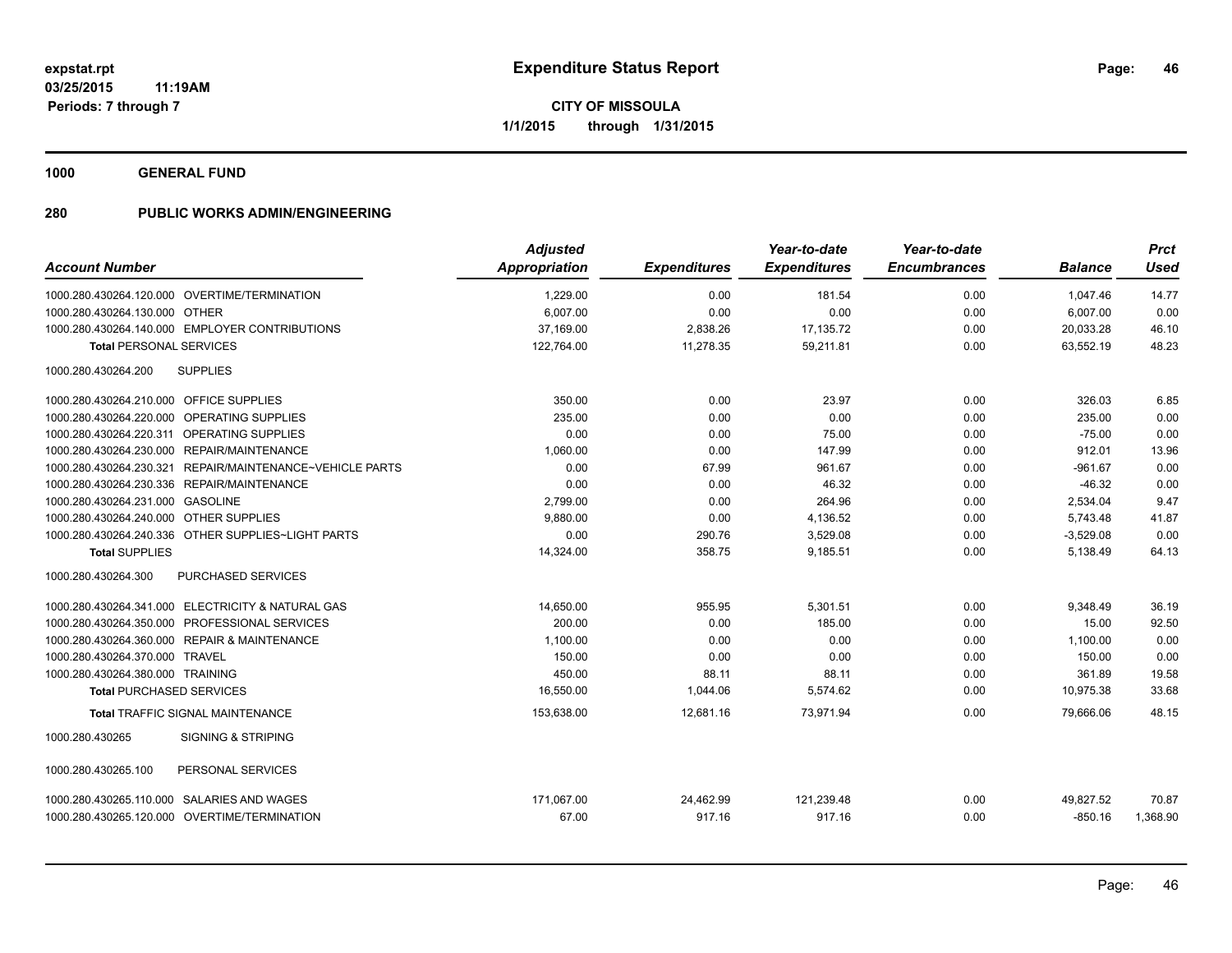**1000 GENERAL FUND**

|                                         |                                                           | <b>Adjusted</b>      |                     | Year-to-date        | Year-to-date        |                | <b>Prct</b> |
|-----------------------------------------|-----------------------------------------------------------|----------------------|---------------------|---------------------|---------------------|----------------|-------------|
| <b>Account Number</b>                   |                                                           | <b>Appropriation</b> | <b>Expenditures</b> | <b>Expenditures</b> | <b>Encumbrances</b> | <b>Balance</b> | <b>Used</b> |
| 1000.280.430265.130.000 OTHER           |                                                           | 1,900.00             | 0.00                | 0.00                | 0.00                | 1,900.00       | 0.00        |
|                                         | 1000.280.430265.140.000 EMPLOYER CONTRIBUTIONS            | 91,664.00            | 12,352.53           | 69,884.66           | 0.00                | 21,779.34      | 76.24       |
| <b>Total PERSONAL SERVICES</b>          |                                                           | 264,698.00           | 37,732.68           | 192,041.30          | 0.00                | 72,656.70      | 72.55       |
| 1000.280.430265.200                     | <b>SUPPLIES</b>                                           |                      |                     |                     |                     |                |             |
| 1000.280.430265.210.000 OFFICE SUPPLIES |                                                           | 350.00               | 0.00                | 258.44              | 0.00                | 91.56          | 73.84       |
|                                         | 1000.280.430265.220.000 OPERATING SUPPLIES                | 1,700.00             | $-102.98$           | 264.31              | 0.00                | 1,435.69       | 15.55       |
|                                         | 1000.280.430265.220.311 OPERATING SUPPLIES~CLOTHING ALLOW | 0.00                 | 0.00                | 654.85              | 0.00                | $-654.85$      | 0.00        |
|                                         | 1000.280.430265.230.000 REPAIR/MAINTENANCE                | 40,700.00            | 133.52              | 726.09              | 0.00                | 39,973.91      | 1.78        |
|                                         | 1000.280.430265.230.321 REPAIR/MAINTENANCE~VEHICLE PARTS  | 0.00                 | 235.36              | 1,023.51            | 0.00                | $-1,023.51$    | 0.00        |
|                                         | 1000.280.430265.230.323 REPAIR/MAINTENANCE~S/W SNOW MAINT | 0.00                 | 106.15              | 254.60              | 0.00                | $-254.60$      | 0.00        |
| 1000.280.430265.231.000 GASOLINE        |                                                           | 3,739.00             | 0.00                | 2,723.88            | 0.00                | 1,015.12       | 72.85       |
| 1000.280.430265.240.000 OTHER SUPPLIES  |                                                           | 21,210.00            | 1,684.44            | 6,419.86            | 0.00                | 14,790.14      | 30.27       |
| <b>Total SUPPLIES</b>                   |                                                           | 67,699.00            | 2,056.49            | 12,325.54           | 0.00                | 55,373.46      | 18.21       |
| 1000.280.430265.300                     | PURCHASED SERVICES                                        |                      |                     |                     |                     |                |             |
|                                         | 1000.280.430265.344.000 TELEPHONE SERVICE                 | 558.00               | 1.81                | 5.50                | 0.00                | 552.50         | 0.99        |
|                                         | 1000.280.430265.344.399 TELEPHONE SERVICE                 | 0.00                 | 139.38              | 541.20              | 0.00                | $-541.20$      | 0.00        |
| 1000.280.430265.345.000 GARBAGE         |                                                           | 457.00               | 15.60               | 109.20              | 0.00                | 347.80         | 23.89       |
|                                         | 1000.280.430265.350.000 PROFESSIONAL SERVICES             | 570.00               | 0.00                | 0.00                | 0.00                | 570.00         | 0.00        |
|                                         | 1000.280.430265.360.000 REPAIR & MAINTENANCE              | 1,700.00             | 0.00                | 0.00                | 0.00                | 1,700.00       | 0.00        |
| 1000.280.430265.370.000 TRAVEL          |                                                           | 700.00               | 0.00                | 0.00                | 0.00                | 700.00         | 0.00        |
| 1000.280.430265.380.000 TRAINING        |                                                           | 950.00               | 0.00                | $-189.00$           | 0.00                | 1,139.00       | 19.89       |
| <b>Total PURCHASED SERVICES</b>         |                                                           | 4,935.00             | 156.79              | 466.90              | 0.00                | 4,468.10       | 9.46        |
| <b>Total SIGNING &amp; STRIPING</b>     |                                                           | 337,332.00           | 39,945.96           | 204,833.74          | 0.00                | 132,498.26     | 60.72       |
| 1000.280.430267                         | <b>CMAQ GRANT</b>                                         |                      |                     |                     |                     |                |             |
| 1000.280.430267.100                     | PERSONAL SERVICES                                         |                      |                     |                     |                     |                |             |
| <b>Total CMAQ GRANT</b>                 |                                                           | 0.00                 | 0.00                | 0.00                | 0.00                | 0.00           | 0.00        |
| 1000.280.430270                         | <b>COMMUNICATIONS</b>                                     |                      |                     |                     |                     |                |             |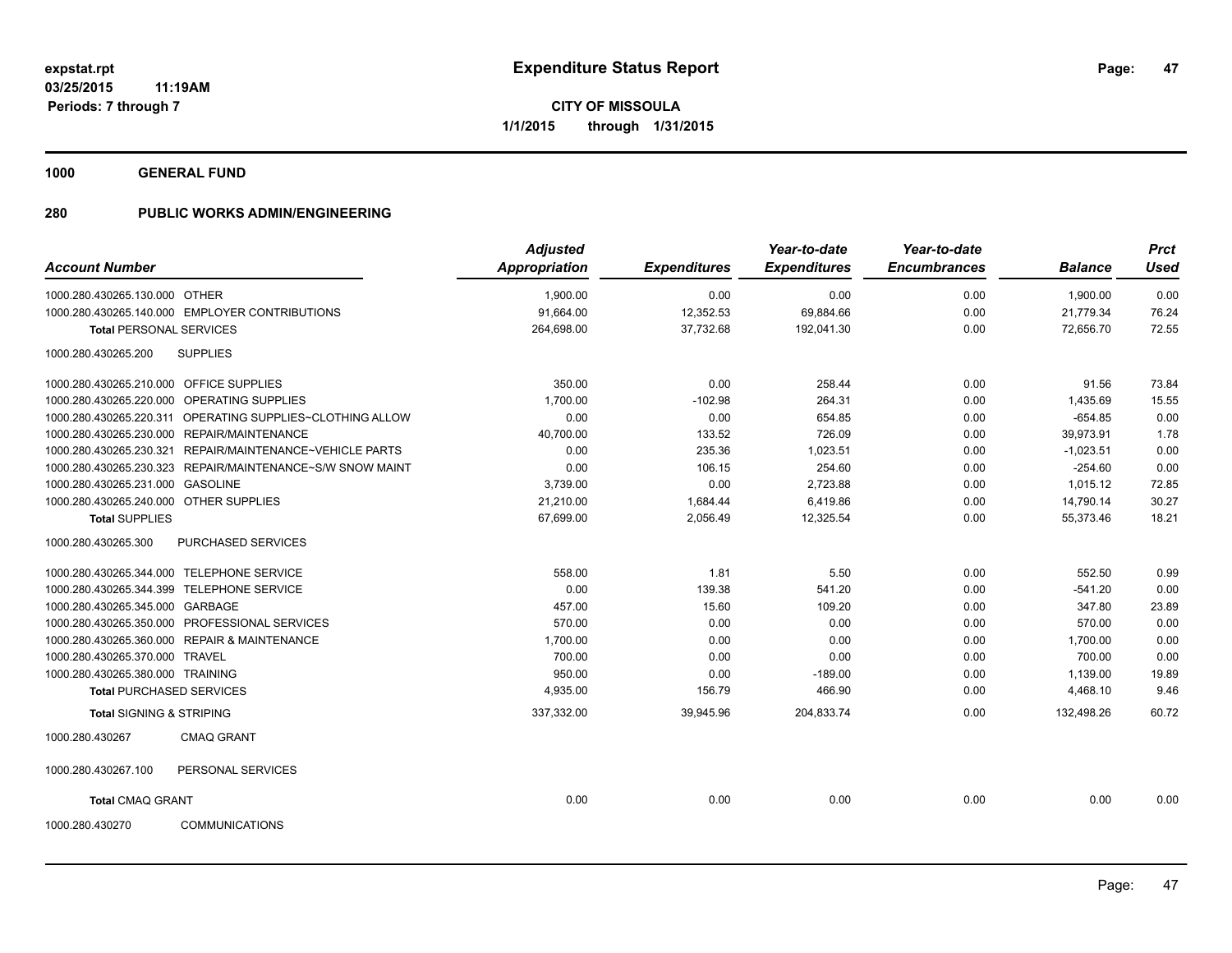**48**

**03/25/2015 11:19AM Periods: 7 through 7**

**CITY OF MISSOULA 1/1/2015 through 1/31/2015**

**1000 GENERAL FUND**

|                                                          | <b>Adjusted</b> |                     | Year-to-date        | Year-to-date        |                | <b>Prct</b> |
|----------------------------------------------------------|-----------------|---------------------|---------------------|---------------------|----------------|-------------|
| <b>Account Number</b>                                    | Appropriation   | <b>Expenditures</b> | <b>Expenditures</b> | <b>Encumbrances</b> | <b>Balance</b> | <b>Used</b> |
| PERSONAL SERVICES<br>1000.280.430270.100                 |                 |                     |                     |                     |                |             |
| 1000.280.430270.110.000 SALARIES AND WAGES               | 92,289.00       | 9,940.53            | 49,342.10           | 0.00                | 42,946.90      | 53.46       |
| 1000.280.430270.120.000 OVERTIME/TERMINATION             | 268.00          | 0.00                | 213.81              | 0.00                | 54.19          | 79.78       |
| 1000.280.430270.130.000 OTHER                            | 7.076.00        | 0.00                | 0.00                | 0.00                | 7.076.00       | 0.00        |
| 1000.280.430270.140.000 EMPLOYER CONTRIBUTIONS           | 43.341.00       | 3,343.14            | 20,183.18           | 0.00                | 23.157.82      | 46.57       |
| <b>Total PERSONAL SERVICES</b>                           | 142,974.00      | 13,283.67           | 69,739.09           | 0.00                | 73,234.91      | 48.78       |
| <b>SUPPLIES</b><br>1000.280.430270.200                   |                 |                     |                     |                     |                |             |
| 1000.280.430270.230.000 REPAIR/MAINTENANCE               | 8,050.00        | 0.00                | 917.45              | 0.00                | 7,132.55       | 11.40       |
| 1000.280.430270.230.324<br>REPAIR/MAINTENANCE~COMM PARTS | 0.00            | 0.00                | 2,594.22            | 0.00                | $-2,594.22$    | 0.00        |
| 1000.280.430270.230.336 REPAIR/MAINTENANCE               | 0.00            | 0.00                | 173.22              | 0.00                | $-173.22$      | 0.00        |
| 1000.280.430270.231.000 GASOLINE                         | 2,493.00        | 0.00                | 750.58              | 0.00                | 1,742.42       | 30.11       |
| 1000.280.430270.240.000 OTHER SUPPLIES                   | 0.00            | 0.00                | 112.70              | 0.00                | $-112.70$      | 0.00        |
| <b>Total SUPPLIES</b>                                    | 10,543.00       | 0.00                | 4,548.17            | 0.00                | 5,994.83       | 43.14       |
| 1000.280.430270.300<br><b>PURCHASED SERVICES</b>         |                 |                     |                     |                     |                |             |
| 1000.280.430270.330.000 PUBLICITY, SUBSCRIPTIONS & DUES  | 180.00          | 150.00              | 225.00              | 0.00                | $-45.00$       | 125.00      |
| 1000.280.430270.341.000 ELECTRICITY & NATURAL GAS        | 2,474.00        | 295.95              | 1,609.05            | 0.00                | 864.95         | 65.04       |
| 1000.280.430270.344.000<br><b>TELEPHONE SERVICE</b>      | 513.00          | 62.57               | 73.08               | 0.00                | 439.92         | 14.25       |
| 1000.280.430270.344.400 TELEPHONE SERVICE                | 0.00            | 59.95               | 407.82              | 0.00                | $-407.82$      | 0.00        |
| 1000.280.430270.350.000 PROFESSIONAL SERVICES            | 100.00          | 0.00                | 0.00                | 0.00                | 100.00         | 0.00        |
| 1000.280.430270.360.000 REPAIR & MAINTENANCE             | 3,000.00        | 0.00                | 630.00              | 0.00                | 2,370.00       | 21.00       |
| <b>Total PURCHASED SERVICES</b>                          | 6,267.00        | 568.47              | 2,944.95            | 0.00                | 3,322.05       | 46.99       |
| <b>Total COMMUNICATIONS</b>                              | 159,784.00      | 13,852.14           | 77,232.21           | 0.00                | 82,551.79      | 48.34       |
| <b>WEED PROGRAM</b><br>1000.280.431120                   |                 |                     |                     |                     |                |             |
| PERSONAL SERVICES<br>1000.280.431120.100                 |                 |                     |                     |                     |                |             |
| <b>Total WEED PROGRAM</b>                                | 0.00            | 0.00                | 0.00                | 0.00                | 0.00           | 0.00        |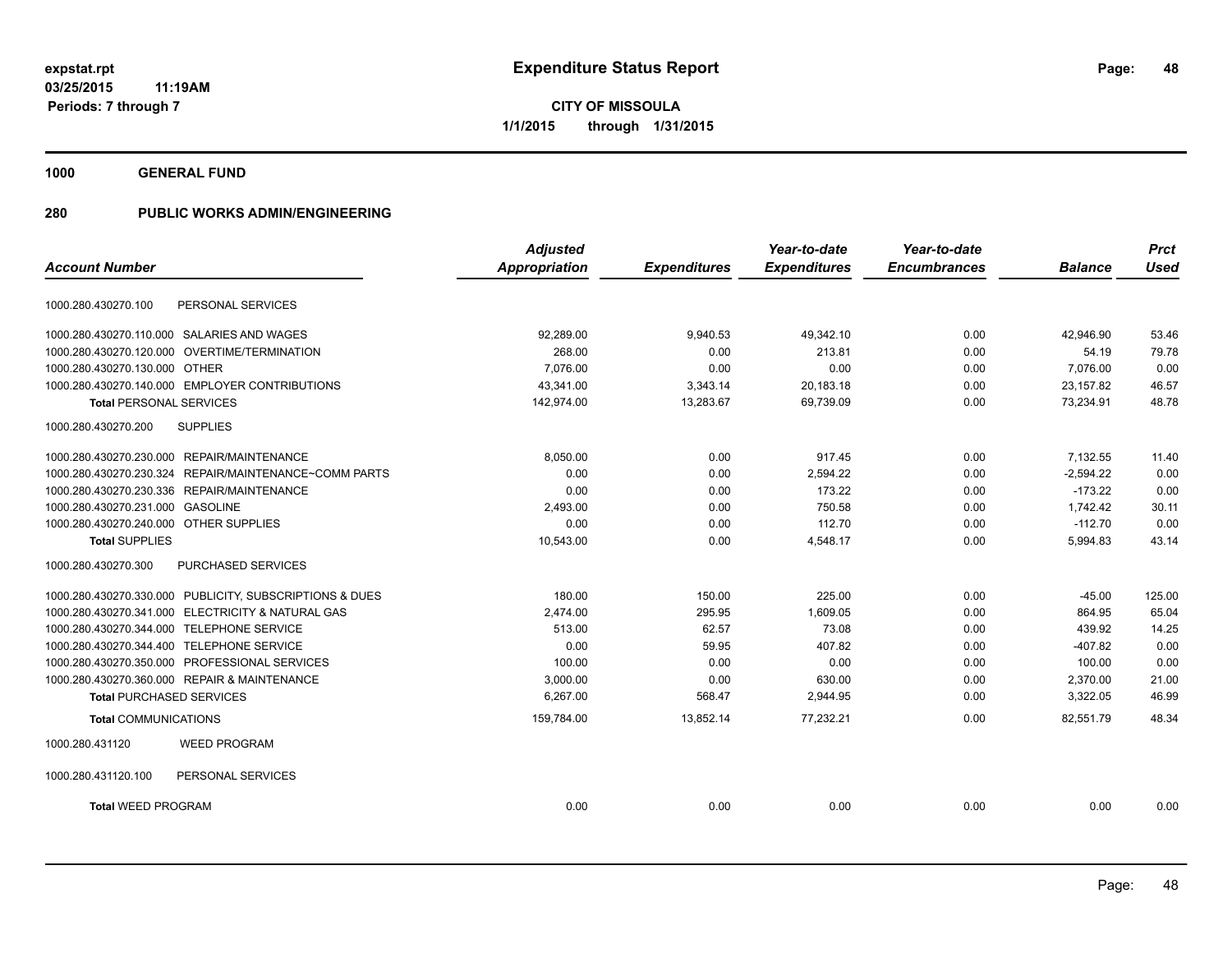**1000 GENERAL FUND**

|                                           |                                             | <b>Adjusted</b>      |                     | Year-to-date        | Year-to-date        |                | <b>Prct</b> |
|-------------------------------------------|---------------------------------------------|----------------------|---------------------|---------------------|---------------------|----------------|-------------|
| <b>Account Number</b>                     |                                             | <b>Appropriation</b> | <b>Expenditures</b> | <b>Expenditures</b> | <b>Encumbrances</b> | <b>Balance</b> | <b>Used</b> |
| 1000.280.431400                           | <b>ENGINEERING</b>                          |                      |                     |                     |                     |                |             |
| 1000.280.431400.100                       | PERSONAL SERVICES                           |                      |                     |                     |                     |                |             |
| <b>Total PERSONAL SERVICES</b>            |                                             | 0.00                 | 0.00                | 0.00                | 0.00                | 0.00           | 0.00        |
| 1000.280.431400.300                       | <b>PURCHASED SERVICES</b>                   |                      |                     |                     |                     |                |             |
| 1000.280.431400.310.000 COMMUNICATIONS    |                                             | 0.00                 | 0.00                | 147.69              | 0.00                | $-147.69$      | 0.00        |
| 1000.280.431400.344.000 TELEPHONE SERVICE |                                             | 0.00                 | 13.67               | 20.33               | 0.00                | $-20.33$       | 0.00        |
| <b>Total ENGINEERING</b>                  |                                             | 0.00                 | 13.67               | 168.02              | 0.00                | $-168.02$      | 0.00        |
|                                           | <b>Total PUBLIC WORKS ADMIN/ENGINEERING</b> | 915,053.00           | 82.274.84           | 441.302.35          | 0.00                | 473.750.65     | 48.23       |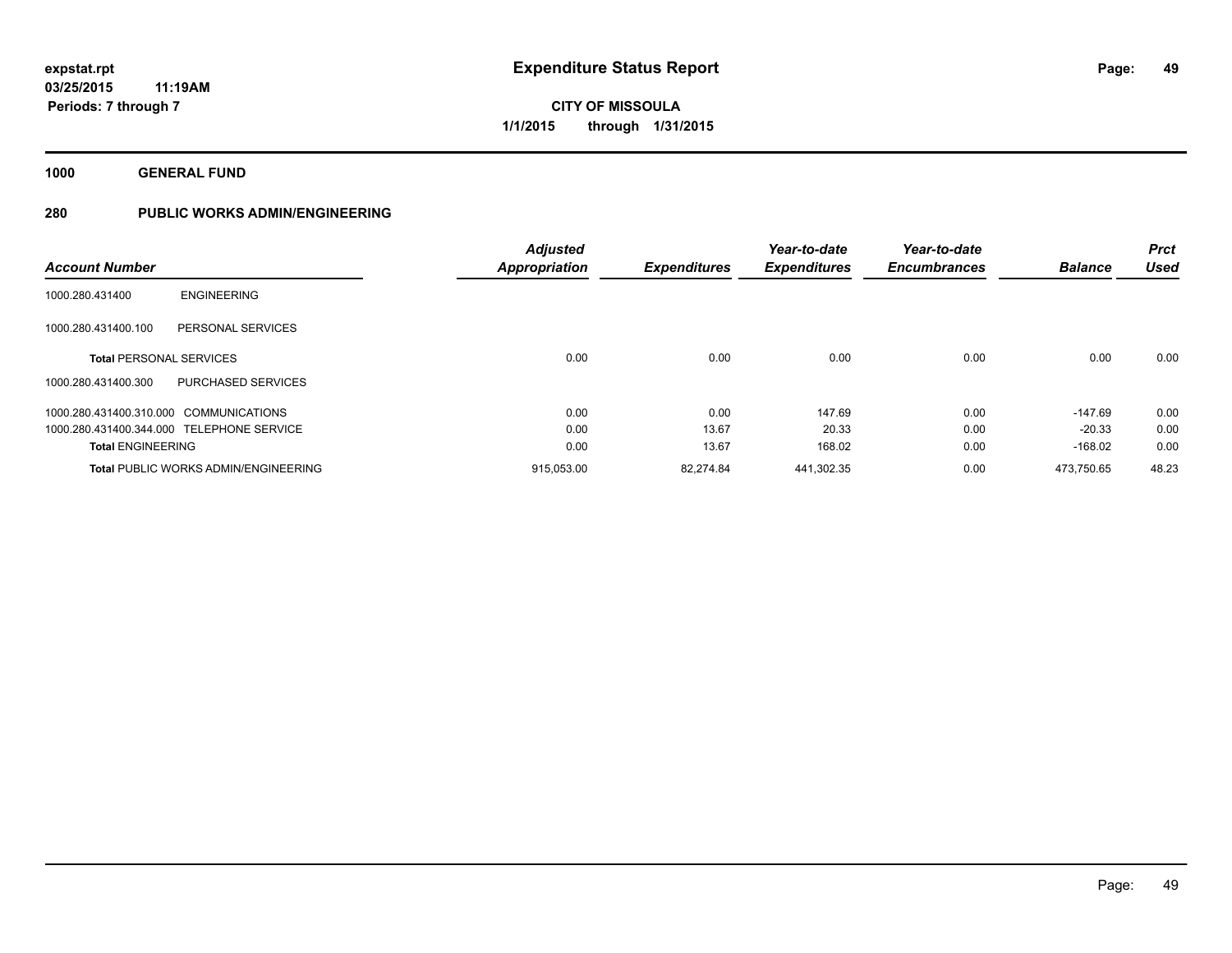**CITY OF MISSOULA 1/1/2015 through 1/31/2015**

**1000 GENERAL FUND**

**290 POLICE**

| <b>Account Number</b>                   |                                                         | <b>Adjusted</b><br><b>Appropriation</b> | <b>Expenditures</b> | Year-to-date<br><b>Expenditures</b> | Year-to-date<br><b>Encumbrances</b> | <b>Balance</b> | <b>Prct</b><br>Used |
|-----------------------------------------|---------------------------------------------------------|-----------------------------------------|---------------------|-------------------------------------|-------------------------------------|----------------|---------------------|
| 1000.290.420110                         | <b>ADMINISTRATION</b>                                   |                                         |                     |                                     |                                     |                |                     |
| 1000.290.420110.100                     | PERSONAL SERVICES                                       |                                         |                     |                                     |                                     |                |                     |
|                                         | 1000.290.420110.110.000 SALARIES AND WAGES              | 721,945.00                              | 74,119.31           | 359,468.90                          | 0.00                                | 362,476.10     | 49.79               |
| 1000.290.420110.115.000                 | SALARIES/HEALTH INSURANCE BENEFIT                       | 0.00                                    | 2,850.00            | 17,869.50                           | 0.00                                | $-17,869.50$   | 0.00                |
|                                         | 1000.290.420110.120.000 OVERTIME/TERMINATION            | 8.471.00                                | 432.81              | 3,209.17                            | 0.00                                | 5.261.83       | 37.88               |
|                                         | 1000.290.420110.121.000 OUTSIDE HIRE OVERTIME           | 75,000.00                               | 2,930.03            | 68,558.08                           | 0.00                                | 6.441.92       | 91.41               |
| 1000.290.420110.130.000 OTHER           |                                                         | 3,365.00                                | 0.00                | 3,365.45                            | 0.00                                | $-0.45$        | 100.01              |
|                                         | 1000.290.420110.140.000 EMPLOYER CONTRIBUTIONS          | 394,750.00                              | 20,075.78           | 116,678.21                          | 0.00                                | 278,071.79     | 29.56               |
|                                         | 1000.290.420110.141.000 STATE RETIREMENT CONTRIBUTIONS  | 0.00                                    | 16,593.72           | 81,729.34                           | 0.00                                | $-81,729.34$   | 0.00                |
| <b>Total PERSONAL SERVICES</b>          |                                                         | 1,203,531.00                            | 117,001.65          | 650,878.65                          | 0.00                                | 552,652.35     | 54.08               |
| 1000.290.420110.200                     | <b>SUPPLIES</b>                                         |                                         |                     |                                     |                                     |                |                     |
| 1000.290.420110.210.000 OFFICE SUPPLIES |                                                         | 36,650.00                               | 2,981.39            | 7.197.38                            | 0.00                                | 29.452.62      | 19.64               |
| 1000.290.420110.220.000                 | <b>OPERATING SUPPLIES</b>                               | 19,550.00                               | 2,847.50            | 12,102.74                           | 0.00                                | 7,447.26       | 61.91               |
|                                         | 1000.290.420110.230.000 REPAIR/MAINTENANCE              | 900.00                                  | 0.00                | 107.62                              | 0.00                                | 792.38         | 11.96               |
| 1000.290.420110.231.000 GASOLINE        |                                                         | 3,515.00                                | 551.43              | 3,485.57                            | 0.00                                | 29.43          | 99.16               |
| <b>Total SUPPLIES</b>                   |                                                         | 60,615.00                               | 6,380.32            | 22,893.31                           | 0.00                                | 37,721.69      | 37.77               |
| 1000.290.420110.300                     | <b>PURCHASED SERVICES</b>                               |                                         |                     |                                     |                                     |                |                     |
| 1000.290.420110.310.000 COMMUNICATIONS  |                                                         | 4,713.00                                | 249.53              | 3.145.10                            | 0.00                                | 1.567.90       | 66.73               |
| 1000.290.420110.320.000                 | PRINTING & DUPLICATING                                  | 500.00                                  | 0.00                | 99.02                               | 0.00                                | 400.98         | 19.80               |
|                                         | 1000.290.420110.330.000 PUBLICITY, SUBSCRIPTIONS & DUES | 12,538.00                               | 355.00              | 10.790.47                           | 0.00                                | 1,747.53       | 86.06               |
| 1000.290.420110.344.000                 | <b>TELEPHONE SERVICE</b>                                | 47,692.00                               | 3,492.26            | 17,641.64                           | 0.00                                | 30,050.36      | 36.99               |
| 1000.290.420110.350.000                 | PROFESSIONAL SERVICES                                   | 51,420.00                               | 8,424.20            | 54,481.63                           | 0.00                                | $-3,061.63$    | 105.95              |
| 1000.290.420110.350.048                 | 400 RYMAN/PROFESSIONAL SERVICES                         | 0.00                                    | 0.00                | 13.60                               | 0.00                                | $-13.60$       | 0.00                |
|                                         | 1000.290.420110.350.049 PROFESSIONAL SERVICES           | 0.00                                    | 0.00                | 1,217.15                            | 0.00                                | $-1,217.15$    | 0.00                |
|                                         | 1000.290.420110.360.000 REPAIR & MAINTENANCE            | 10,600.00                               | 334.78              | 20,557.20                           | 0.00                                | $-9,957.20$    | 193.94              |
| <b>Total PURCHASED SERVICES</b>         |                                                         | 127,463.00                              | 12,855.77           | 107,945.81                          | 0.00                                | 19,517.19      | 84.69               |

1000.290.420110.500 FIXED CHARGES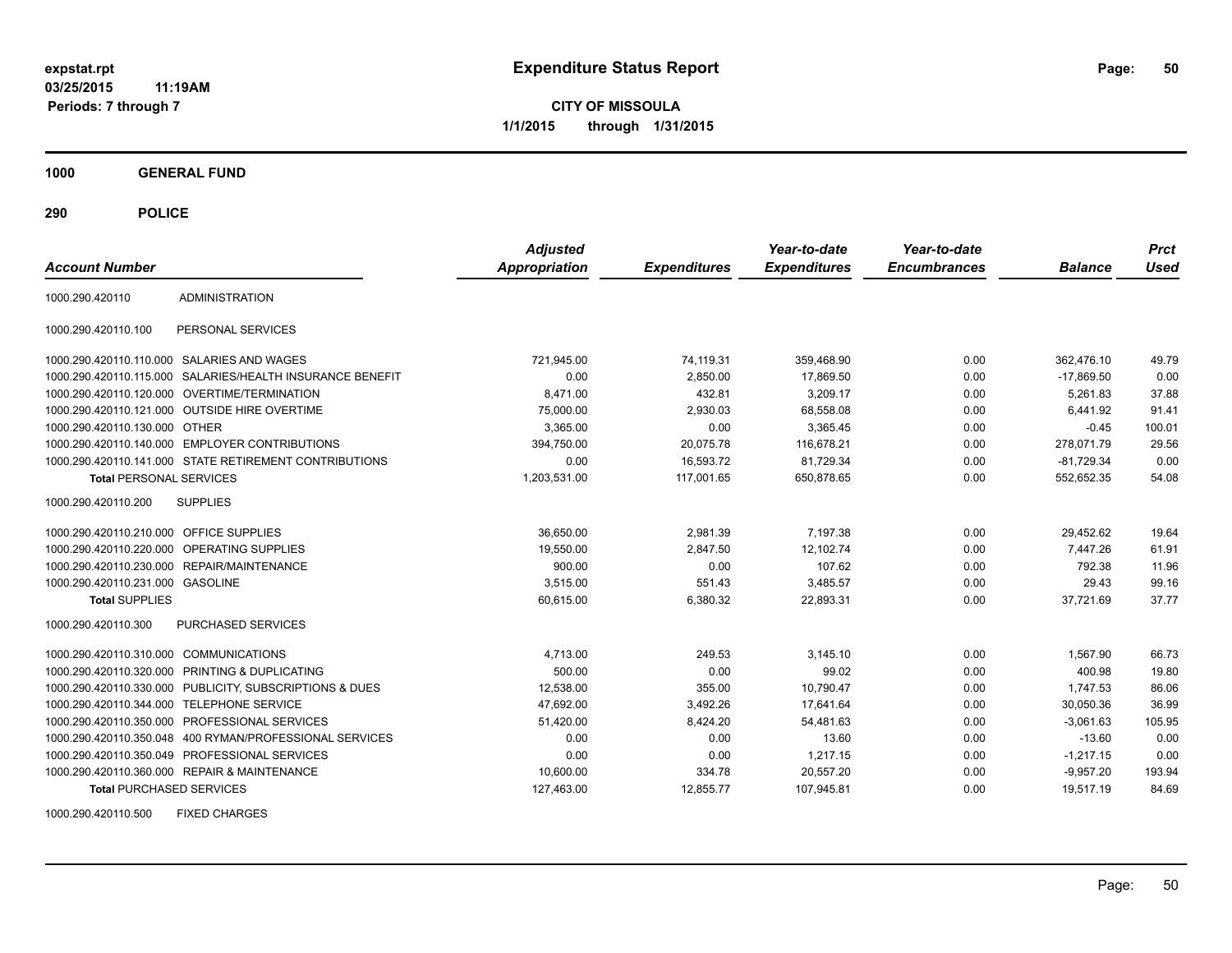**1000 GENERAL FUND**

| <b>Account Number</b>                                     | <b>Adjusted</b><br><b>Appropriation</b> | <b>Expenditures</b> | Year-to-date<br><b>Expenditures</b> | Year-to-date<br><b>Encumbrances</b> | <b>Balance</b> | <b>Prct</b><br><b>Used</b> |
|-----------------------------------------------------------|-----------------------------------------|---------------------|-------------------------------------|-------------------------------------|----------------|----------------------------|
| 1000.290.420110.500.000 FIXED CHARGES                     | 124,694.00                              | 0.00                | 29,863.00                           | 0.00                                | 94,831.00      | 23.95                      |
| <b>Total FIXED CHARGES</b>                                | 124,694.00                              | 0.00                | 29,863.00                           | 0.00                                | 94,831.00      | 23.95                      |
| 1000.290.420110.700<br><b>GRANTS &amp; CONTRIBUTIONS</b>  |                                         |                     |                                     |                                     |                |                            |
| 1000.290.420110.700.000 GRANTS & CONTRIBUTIONS            | 4.000.00                                | 0.00                | 0.00                                | 0.00                                | 4,000.00       | 0.00                       |
| <b>Total GRANTS &amp; CONTRIBUTIONS</b>                   | 4,000.00                                | 0.00                | 0.00                                | 0.00                                | 4,000.00       | 0.00                       |
| OTHER OBJECTS<br>1000.290.420110.800                      |                                         |                     |                                     |                                     |                |                            |
| <b>Total OTHER OBJECTS</b>                                | 0.00                                    | 0.00                | 0.00                                | 0.00                                | 0.00           | 0.00                       |
| <b>CAPITAL OUTLAY</b><br>1000.290.420110.900              |                                         |                     |                                     |                                     |                |                            |
| <b>Total CAPITAL OUTLAY</b>                               | 0.00                                    | 0.00                | 0.00                                | 0.00                                | 0.00           | 0.00                       |
| <b>Total ADMINISTRATION</b>                               | 1,520,303.00                            | 136,237.74          | 811,580.77                          | 0.00                                | 708,722.23     | 53.38                      |
| PERSONNEL TRAINING<br>1000.290.420130                     |                                         |                     |                                     |                                     |                |                            |
| PERSONAL SERVICES<br>1000.290.420130.100                  |                                         |                     |                                     |                                     |                |                            |
| 1000.290.420130.110.000 SALARIES AND WAGES                | 71,576.00                               | 7,430.23            | 36,946.19                           | 0.00                                | 34,629.81      | 51.62                      |
| 1000.290.420130.115.000 SALARIES/HEALTH INSURANCE BENEFIT | 0.00                                    | 570.00              | 3,676.50                            | 0.00                                | $-3,676.50$    | 0.00                       |
| 1000.290.420130.120.000 OVERTIME/TERMINATION              | 1,070.00                                | 0.00                | 738.84                              | 0.00                                | 331.16         | 69.05                      |
| 1000.290.420130.130.000 OTHER                             | 673.00                                  | 0.00                | 673.09                              | 0.00                                | $-0.09$        | 100.01                     |
| 1000.290.420130.140.000 EMPLOYER CONTRIBUTIONS            | 39,156.00                               | 1,932.38            | 10,404.97                           | 0.00                                | 28,751.03      | 26.57                      |
| 1000.290.420130.141.000 STATE RETIREMENT CONTRIBUTIONS    | 0.00                                    | 2,349.67            | 11,930.88                           | 0.00                                | $-11,930.88$   | 0.00                       |
| <b>Total PERSONAL SERVICES</b>                            | 112,475.00                              | 12,282.28           | 64,370.47                           | 0.00                                | 48,104.53      | 57.23                      |
| 1000.290.420130.200<br><b>SUPPLIES</b>                    |                                         |                     |                                     |                                     |                |                            |
| OFFICE SUPPLIES<br>1000.290.420130.210.000                | 200.00                                  | 0.00                | 0.00                                | 0.00                                | 200.00         | 0.00                       |
| 1000.290.420130.220.000 OPERATING SUPPLIES                | 25,020.00                               | 131.88              | 10,226.93                           | 0.00                                | 14,793.07      | 40.88                      |
| <b>Total SUPPLIES</b>                                     | 25,220.00                               | 131.88              | 10,226.93                           | 0.00                                | 14,993.07      | 40.55                      |
| 1000.290.420130.300<br>PURCHASED SERVICES                 |                                         |                     |                                     |                                     |                |                            |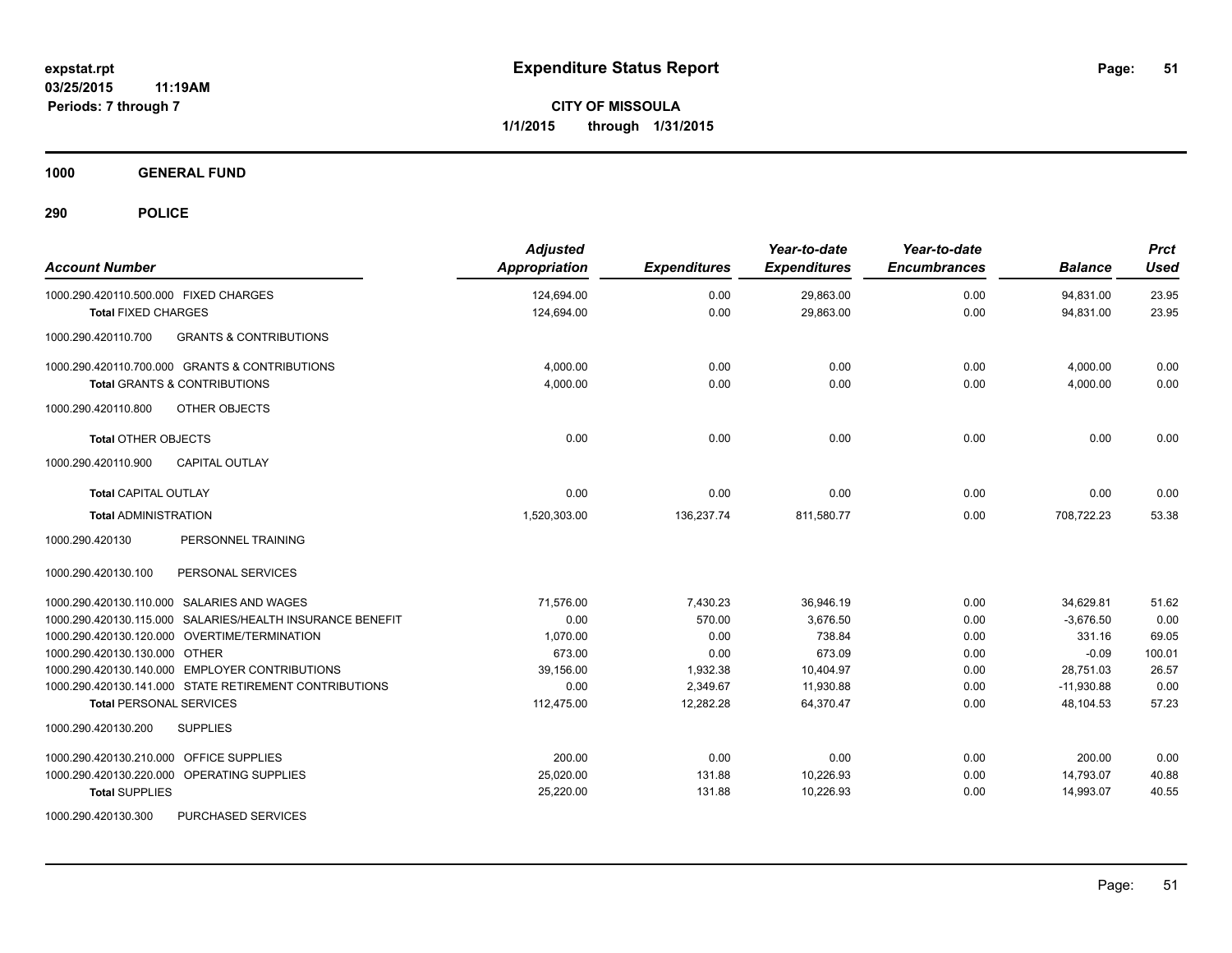**CITY OF MISSOULA 1/1/2015 through 1/31/2015**

**1000 GENERAL FUND**

| <b>Account Number</b>                      |                                                           | <b>Adjusted</b><br>Appropriation | <b>Expenditures</b> | Year-to-date<br><b>Expenditures</b> | Year-to-date<br><b>Encumbrances</b> | <b>Balance</b> | <b>Prct</b><br>Used |
|--------------------------------------------|-----------------------------------------------------------|----------------------------------|---------------------|-------------------------------------|-------------------------------------|----------------|---------------------|
|                                            | 1000.290.420130.320.000 PRINTING & DUPLICATING            | 350.00                           | 0.00                | 0.00                                | 0.00                                | 350.00         | 0.00                |
|                                            | 1000.290.420130.360.000 REPAIR & MAINTENANCE              | 100.00                           | 0.00                | 0.00                                | 0.00                                | 100.00         | 0.00                |
| 1000.290.420130.370.000 TRAVEL             |                                                           | 26,000.00                        | 337.20              | 11,262.95                           | 0.00                                | 14,737.05      | 43.32               |
| 1000.290.420130.380.000 TRAINING           |                                                           | 31,300.00                        | 3,150.00            | 21,494.94                           | 0.00                                | 9,805.06       | 68.67               |
|                                            | 1000.290.420130.390.000 OTHER PURCHASED SERVICES          | 25,000.00                        | 0.00                | 0.00                                | 0.00                                | 25,000.00      | 0.00                |
|                                            | 1000.290.420130.390.031 MISC TRAINING/TRAVEL EXPENSES     | 0.00                             | 0.00                | 3,092.83                            | 0.00                                | $-3,092.83$    | 0.00                |
| <b>Total PURCHASED SERVICES</b>            |                                                           | 82,750.00                        | 3,487.20            | 35,850.72                           | 0.00                                | 46,899.28      | 43.32               |
| <b>Total PERSONNEL TRAINING</b>            |                                                           | 220,445.00                       | 15,901.36           | 110,448.12                          | 0.00                                | 109,996.88     | 50.10               |
| 1000.290.420141                            | <b>CRIMINAL INVESTIGATION</b>                             |                                  |                     |                                     |                                     |                |                     |
| 1000.290.420141.100                        | PERSONAL SERVICES                                         |                                  |                     |                                     |                                     |                |                     |
| 1000.290.420141.110.000 SALARIES AND WAGES |                                                           | 1,238,112.00                     | 127,897.20          | 653,571.06                          | 0.00                                | 584,540.94     | 52.79               |
|                                            | 1000.290.420141.115.000 SALARIES/HEALTH INSURANCE BENEFIT | 0.00                             | 8,550.00            | 55,974.00                           | 0.00                                | $-55.974.00$   | 0.00                |
|                                            | 1000.290.420141.120.000 OVERTIME/TERMINATION              | 46,370.00                        | 4,808.81            | 42,160.93                           | 0.00                                | 4,209.07       | 90.92               |
| 1000.290.420141.130.000 OTHER              |                                                           | 10,096.00                        | 0.00                | 10,769.44                           | 0.00                                | $-673.44$      | 106.67              |
|                                            | 1000.290.420141.140.000 EMPLOYER CONTRIBUTIONS            | 673,430.00                       | 33,698.90           | 190,361.91                          | 0.00                                | 483,068.09     | 28.27               |
|                                            | 1000.290.420141.141.000 STATE RETIREMENT CONTRIBUTIONS    | 0.00                             | 37,430.12           | 195.436.17                          | 0.00                                | $-195,436.17$  | 0.00                |
| <b>Total PERSONAL SERVICES</b>             |                                                           | 1,968,008.00                     | 212,385.03          | 1,148,273.51                        | 0.00                                | 819,734.49     | 58.35               |
| 1000.290.420141.200                        | <b>SUPPLIES</b>                                           |                                  |                     |                                     |                                     |                |                     |
| 1000.290.420141.210.000 OFFICE SUPPLIES    |                                                           | 2,500.00                         | 95.70               | 1,376.79                            | 0.00                                | 1,123.21       | 55.07               |
| 1000.290.420141.220.000 OPERATING SUPPLIES |                                                           | 3,500.00                         | 287.22              | 2,692.73                            | 0.00                                | 807.27         | 76.94               |
|                                            | 1000.290.420141.230.000 REPAIR/MAINTENANCE                | 3,900.00                         | 71.99               | 1,845.69                            | 0.00                                | 2,054.31       | 47.33               |
| 1000.290.420141.231.000 GASOLINE           |                                                           | 7,744.00                         | 614.02              | 6,215.22                            | 0.00                                | 1,528.78       | 80.26               |
| <b>Total SUPPLIES</b>                      |                                                           | 17,644.00                        | 1,068.93            | 12,130.43                           | 0.00                                | 5,513.57       | 68.75               |
| 1000.290.420141.300                        | PURCHASED SERVICES                                        |                                  |                     |                                     |                                     |                |                     |
| 1000.290.420141.310.000 COMMUNICATIONS     |                                                           | 200.00                           | 0.00                | 0.00                                | 0.00                                | 200.00         | 0.00                |
|                                            | 1000.290.420141.320.000 PRINTING & DUPLICATING            | 1,300.00                         | 0.00                | 560.20                              | 0.00                                | 739.80         | 43.09               |
|                                            | 1000.290.420141.350.000 PROFESSIONAL SERVICES             | 2,500.00                         | 0.00                | 774.06                              | 0.00                                | 1,725.94       | 30.96               |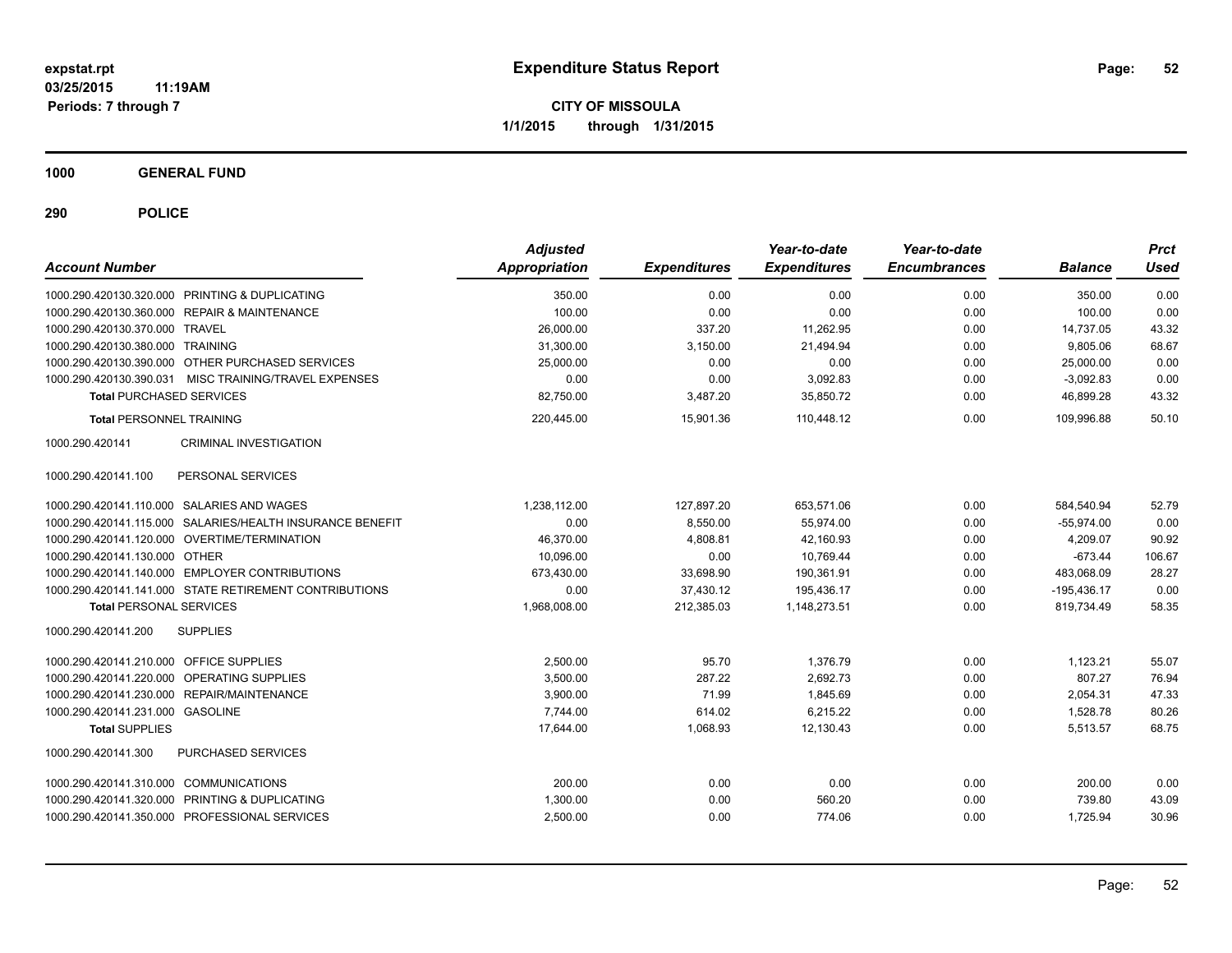**CITY OF MISSOULA 1/1/2015 through 1/31/2015**

**1000 GENERAL FUND**

| <b>Account Number</b>                   |                                                           | <b>Adjusted</b><br><b>Appropriation</b> | <b>Expenditures</b> | Year-to-date<br><b>Expenditures</b> | Year-to-date<br><b>Encumbrances</b> | <b>Balance</b> | <b>Prct</b><br><b>Used</b> |
|-----------------------------------------|-----------------------------------------------------------|-----------------------------------------|---------------------|-------------------------------------|-------------------------------------|----------------|----------------------------|
|                                         | 1000.290.420141.360.000 REPAIR & MAINTENANCE              | 1,500.00                                | 395.51              | 1,793.56                            | 0.00                                | $-293.56$      | 119.57                     |
| <b>Total PURCHASED SERVICES</b>         |                                                           | 5,500.00                                | 395.51              | 3,127.82                            | 0.00                                | 2,372.18       | 56.87                      |
| 1000.290.420141.900                     | <b>CAPITAL OUTLAY</b>                                     |                                         |                     |                                     |                                     |                |                            |
| <b>Total CAPITAL OUTLAY</b>             |                                                           | 0.00                                    | 0.00                | 0.00                                | 0.00                                | 0.00           | 0.00                       |
|                                         | <b>Total CRIMINAL INVESTIGATION</b>                       | 1,991,152.00                            | 213,849.47          | 1,163,531.76                        | 0.00                                | 827,620.24     | 58.44                      |
| 1000.290.420142                         | <b>NARCOTICS</b>                                          |                                         |                     |                                     |                                     |                |                            |
| 1000.290.420142.100                     | PERSONAL SERVICES                                         |                                         |                     |                                     |                                     |                |                            |
|                                         | 1000.290.420142.110.000 SALARIES AND WAGES                | 156.349.00                              | 20,400.67           | 116,805.08                          | 0.00                                | 39.543.92      | 74.71                      |
|                                         | 1000.290.420142.115.000 SALARIES/HEALTH INSURANCE BENEFIT | 0.00                                    | 1.425.00            | 10.744.50                           | 0.00                                | $-10.744.50$   | 0.00                       |
|                                         | 1000.290.420142.120.000 OVERTIME/TERMINATION              | 4,637.00                                | 204.36              | 3,527.03                            | 0.00                                | 1,109.97       | 76.06                      |
| 1000.290.420142.130.000 OTHER           |                                                           | 2.019.00                                | 0.00                | 2.019.27                            | 0.00                                | $-0.27$        | 100.01                     |
|                                         | 1000.290.420142.140.000 EMPLOYER CONTRIBUTIONS            | 85,356.00                               | 5,315.06            | 31,256.94                           | 0.00                                | 54,099.06      | 36.62                      |
|                                         | 1000.290.420142.141.000 STATE RETIREMENT CONTRIBUTIONS    | 0.00                                    | 6,410.20            | 37,337.42                           | 0.00                                | $-37,337.42$   | 0.00                       |
| <b>Total PERSONAL SERVICES</b>          |                                                           | 248,361.00                              | 33,755.29           | 201,690.24                          | 0.00                                | 46,670.76      | 81.21                      |
| 1000.290.420142.200                     | <b>SUPPLIES</b>                                           |                                         |                     |                                     |                                     |                |                            |
| 1000.290.420142.210.000 OFFICE SUPPLIES |                                                           | 100.00                                  | 0.00                | 0.00                                | 0.00                                | 100.00         | 0.00                       |
|                                         | 1000.290.420142.220.000 OPERATING SUPPLIES                | 200.00                                  | 0.00                | 0.00                                | 0.00                                | 200.00         | 0.00                       |
|                                         | 1000.290.420142.230.000 REPAIR/MAINTENANCE                | 700.00                                  | 0.00                | 24.04                               | 0.00                                | 675.96         | 3.43                       |
| 1000.290.420142.231.000 GASOLINE        |                                                           | 2,674.00                                | 42.76               | 696.28                              | 0.00                                | 1,977.72       | 26.04                      |
| <b>Total SUPPLIES</b>                   |                                                           | 3,674.00                                | 42.76               | 720.32                              | 0.00                                | 2,953.68       | 19.61                      |
| 1000.290.420142.300                     | <b>PURCHASED SERVICES</b>                                 |                                         |                     |                                     |                                     |                |                            |
|                                         | 1000.290.420142.320.000 PRINTING & DUPLICATING            | 100.00                                  | 0.00                | 0.00                                | 0.00                                | 100.00         | 0.00                       |
|                                         | 1000.290.420142.350.000 PROFESSIONAL SERVICES             | 300.00                                  | 0.00                | 0.00                                | 0.00                                | 300.00         | 0.00                       |
|                                         | 1000.290.420142.360.000 REPAIR & MAINTENANCE              | 300.00                                  | 0.00                | 0.00                                | 0.00                                | 300.00         | 0.00                       |
| <b>Total PURCHASED SERVICES</b>         |                                                           | 700.00                                  | 0.00                | 0.00                                | 0.00                                | 700.00         | 0.00                       |
| <b>Total NARCOTICS</b>                  |                                                           | 252,735.00                              | 33,798.05           | 202,410.56                          | 0.00                                | 50,324.44      | 80.09                      |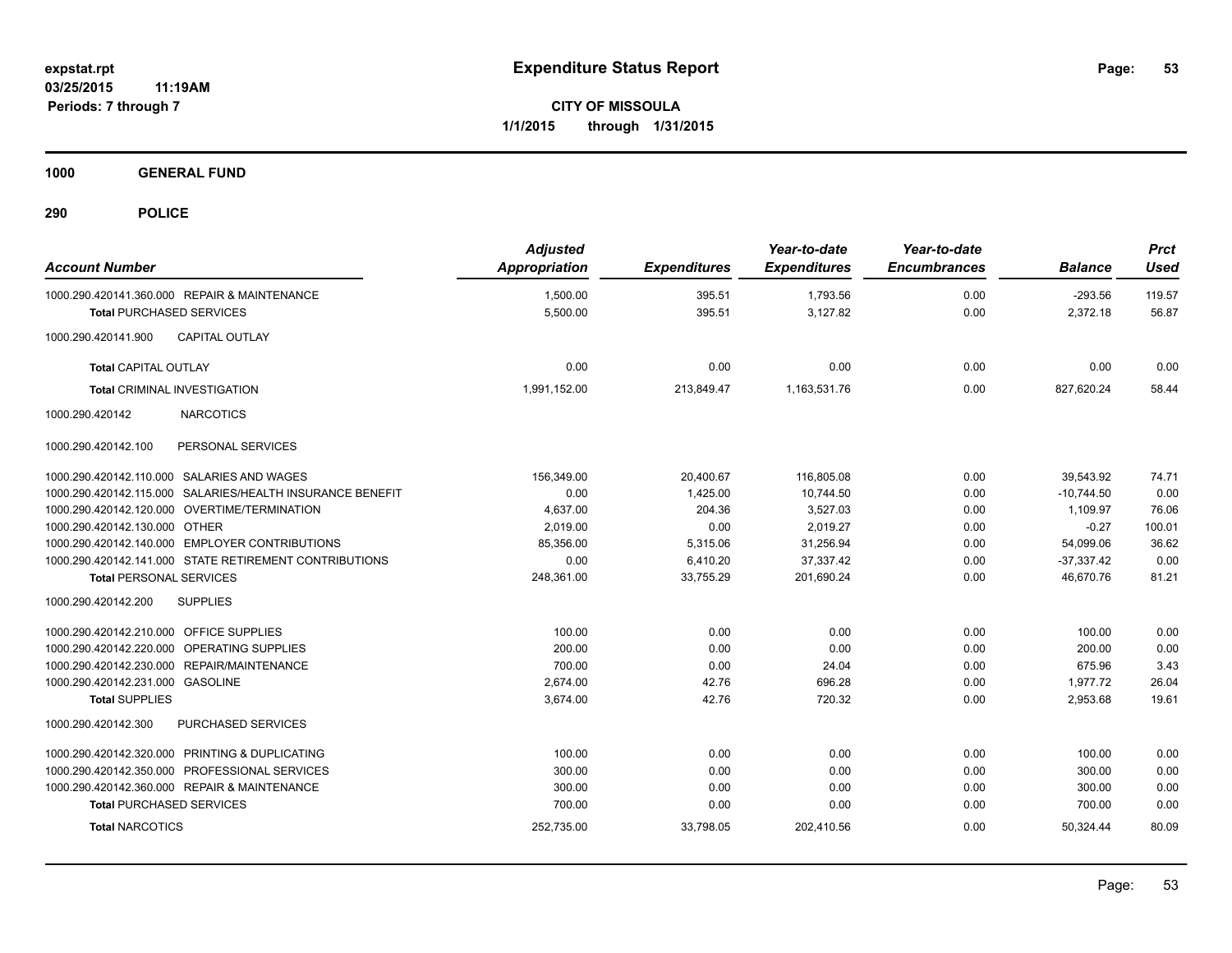**CITY OF MISSOULA 1/1/2015 through 1/31/2015**

**1000 GENERAL FUND**

**290 POLICE**

| <b>Account Number</b>                   |                                                        | <b>Adjusted</b><br><b>Appropriation</b> | <b>Expenditures</b> | Year-to-date<br><b>Expenditures</b> | Year-to-date<br><b>Encumbrances</b> | <b>Balance</b> | <b>Prct</b><br><b>Used</b> |
|-----------------------------------------|--------------------------------------------------------|-----------------------------------------|---------------------|-------------------------------------|-------------------------------------|----------------|----------------------------|
| 1000.290.420150                         | TRAFFIC POLICING-UNIFORM                               |                                         |                     |                                     |                                     |                |                            |
| 1000.290.420150.100                     | PERSONAL SERVICES                                      |                                         |                     |                                     |                                     |                |                            |
|                                         | 1000.290.420150.110.000 SALARIES AND WAGES             | 4,212,079.00                            | 437,009.03          | 2,172,310.50                        | 0.00                                | 2,039,768.50   | 51.57                      |
| 1000.290.420150.115.000                 | SALARIES/HEALTH INSURANCE BENEFIT                      | 0.00                                    | 33.345.00           | 223.924.50                          | 0.00                                | $-223.924.50$  | 0.00                       |
| 1000.290.420150.120.000                 | OVERTIME/TERMINATION                                   | 154,166.00                              | 19.344.33           | 103.501.17                          | 0.00                                | 50.664.83      | 67.14                      |
| 1000.290.420150.122.000 COURT OVERTIME  |                                                        | 0.00                                    | 1,065.59            | 7,031.83                            | 0.00                                | $-7,031.83$    | 0.00                       |
| 1000.290.420150.130.000 OTHER           |                                                        | 44,424.00                               | 0.00                | 39,430.18                           | 0.00                                | 4,993.82       | 88.76                      |
|                                         | 1000.290.420150.140.000 EMPLOYER CONTRIBUTIONS         | 2,421,411.00                            | 117,789.47          | 625,400.84                          | 0.00                                | 1,796,010.16   | 25.83                      |
|                                         | 1000.290.420150.141.000 STATE RETIREMENT CONTRIBUTIONS | 0.00                                    | 138,142.98          | 703,163.30                          | 0.00                                | -703,163.30    | 0.00                       |
| <b>Total PERSONAL SERVICES</b>          |                                                        | 6,832,080.00                            | 746,696.40          | 3,874,762.32                        | 0.00                                | 2,957,317.68   | 56.71                      |
| 1000.290.420150.200                     | <b>SUPPLIES</b>                                        |                                         |                     |                                     |                                     |                |                            |
| 1000.290.420150.210.000 OFFICE SUPPLIES |                                                        | 1,444.00                                | 0.00                | 171.11                              | 0.00                                | 1,272.89       | 11.85                      |
| 1000.290.420150.220.000                 | OPERATING SUPPLIES                                     | 9,384.00                                | 1,089.00            | 4,619.80                            | 0.00                                | 4,764.20       | 49.23                      |
| 1000.290.420150.230.000                 | REPAIR/MAINTENANCE                                     | 34,284.00                               | 2,651.02            | 20,623.10                           | 0.00                                | 13,660.90      | 60.15                      |
| 1000.290.420150.231.000 GASOLINE        |                                                        | 141,236.00                              | 11,637.89           | 75,356.77                           | 0.00                                | 65,879.23      | 53.36                      |
| <b>Total SUPPLIES</b>                   |                                                        | 186,348.00                              | 15,377.91           | 100,770.78                          | 0.00                                | 85,577.22      | 54.08                      |
| 1000.290.420150.300                     | <b>PURCHASED SERVICES</b>                              |                                         |                     |                                     |                                     |                |                            |
|                                         | 1000.290.420150.320.000 PRINTING & DUPLICATING         | 5,669.00                                | 0.00                | 1,254.96                            | 0.00                                | 4,414.04       | 22.14                      |
|                                         | 1000.290.420150.350.000 PROFESSIONAL SERVICES          | 4,425.00                                | 75.00               | 1,461.99                            | 0.00                                | 2,963.01       | 33.04                      |
|                                         | 1000.290.420150.360.000 REPAIR & MAINTENANCE           | 13,630.00                               | 356.99              | 4,003.00                            | 0.00                                | 9.627.00       | 29.37                      |
| <b>Total PURCHASED SERVICES</b>         |                                                        | 23.724.00                               | 431.99              | 6.719.95                            | 0.00                                | 17,004.05      | 28.33                      |
| 1000.290.420150.900                     | <b>CAPITAL OUTLAY</b>                                  |                                         |                     |                                     |                                     |                |                            |
| <b>Total CAPITAL OUTLAY</b>             |                                                        | 0.00                                    | 0.00                | 0.00                                | 0.00                                | 0.00           | 0.00                       |
|                                         | <b>Total TRAFFIC POLICING-UNIFORM</b>                  | 7,042,152.00                            | 762,506.30          | 3,982,253.05                        | 0.00                                | 3,059,898.95   | 56.55                      |

1000.290.420151 ACCIDENT INVESTIGATION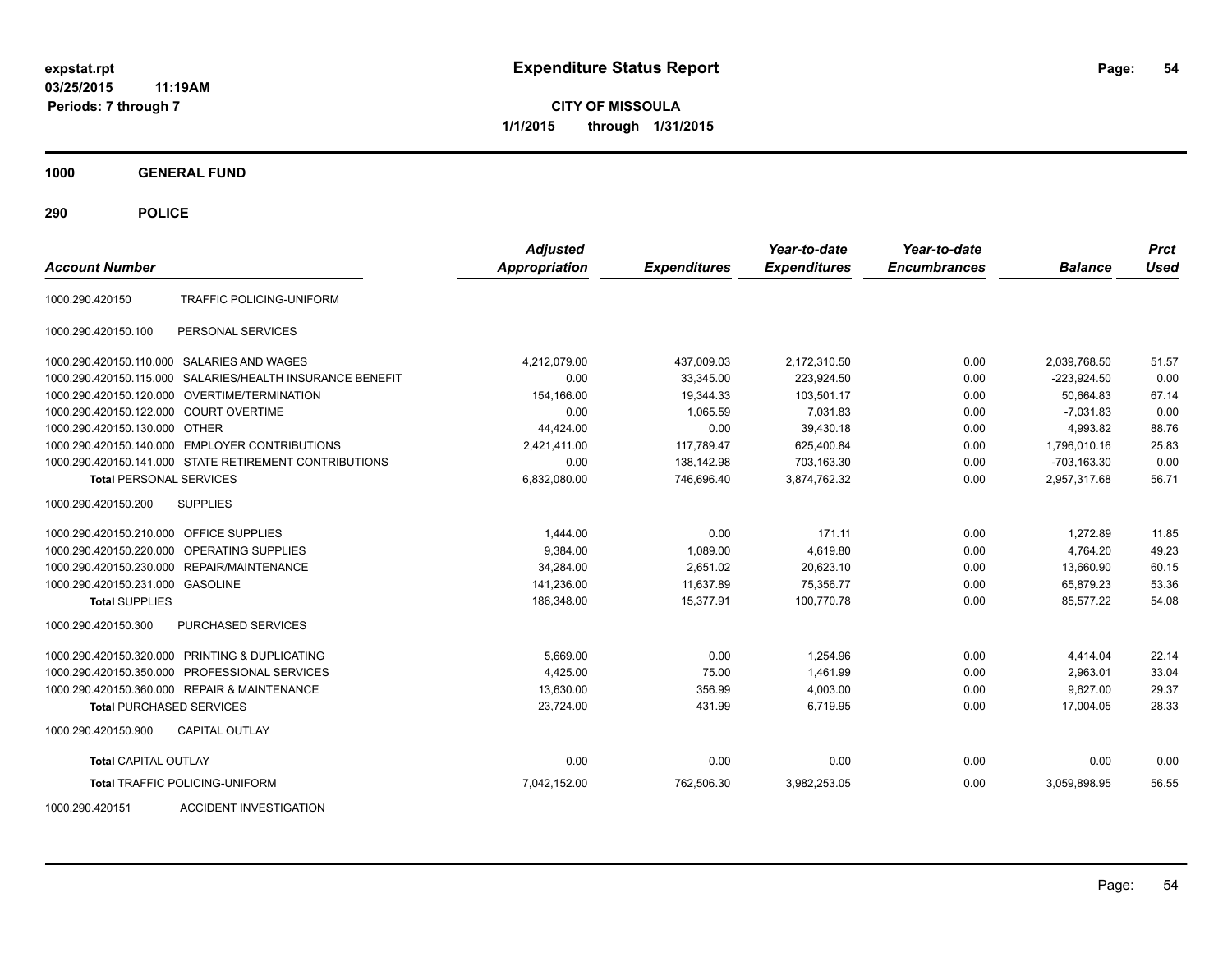**CITY OF MISSOULA 1/1/2015 through 1/31/2015**

**1000 GENERAL FUND**

| <b>Account Number</b>                                     | <b>Adjusted</b><br>Appropriation | <b>Expenditures</b> | Year-to-date<br><b>Expenditures</b> | Year-to-date<br><b>Encumbrances</b> | <b>Balance</b> | <b>Prct</b><br><b>Used</b> |
|-----------------------------------------------------------|----------------------------------|---------------------|-------------------------------------|-------------------------------------|----------------|----------------------------|
| PERSONAL SERVICES<br>1000.290.420151.100                  |                                  |                     |                                     |                                     |                |                            |
| 1000.290.420151.110.000 SALARIES AND WAGES                | 484,216.00                       | 58,539.03           | 293,030.72                          | 0.00                                | 191,185.28     | 60.52                      |
| 1000.290.420151.115.000 SALARIES/HEALTH INSURANCE BENEFIT | 0.00                             | 3,420.00            | 22,059.00                           | 0.00                                | $-22,059.00$   | 0.00                       |
| 1000.290.420151.120.000 OVERTIME/TERMINATION              | 13,376.00                        | 3,239.35            | 13,916.73                           | 0.00                                | $-540.73$      | 104.04                     |
| 1000.290.420151.130.000 OTHER                             | 3,365.00                         | 0.00                | 4,038.54                            | 0.00                                | $-673.54$      | 120.02                     |
| 1000.290.420151.140.000 EMPLOYER CONTRIBUTIONS            | 256,313.00                       | 16.501.37           | 91.172.95                           | 0.00                                | 165,140.05     | 35.57                      |
| 1000.290.420151.141.000 STATE RETIREMENT CONTRIBUTIONS    | 0.00                             | 18,197.37           | 93,226.14                           | 0.00                                | $-93,226.14$   | 0.00                       |
| <b>Total PERSONAL SERVICES</b>                            | 757,270.00                       | 99.897.12           | 517,444.08                          | 0.00                                | 239.825.92     | 68.33                      |
| 1000.290.420151.200<br><b>SUPPLIES</b>                    |                                  |                     |                                     |                                     |                |                            |
| 1000.290.420151.210.000 OFFICE SUPPLIES                   | 200.00                           | 0.00                | 0.00                                | 0.00                                | 200.00         | 0.00                       |
| 1000.290.420151.220.000 OPERATING SUPPLIES                | 2,966.00                         | 188.50              | 2,051.27                            | 0.00                                | 914.73         | 69.16                      |
| 1000.290.420151.230.000 REPAIR/MAINTENANCE                | 4.151.00                         | 14.78               | 2,819.86                            | 0.00                                | 1,331.14       | 67.93                      |
| 1000.290.420151.231.000 GASOLINE                          | 13,423.00                        | 679.09              | 7.729.42                            | 0.00                                | 5,693.58       | 57.58                      |
| <b>Total SUPPLIES</b>                                     | 20,740.00                        | 882.37              | 12,600.55                           | 0.00                                | 8,139.45       | 60.75                      |
| 1000.290.420151.300<br>PURCHASED SERVICES                 |                                  |                     |                                     |                                     |                |                            |
| 1000.290.420151.320.000 PRINTING & DUPLICATING            | 207.00                           | 0.00                | 22.38                               | 0.00                                | 184.62         | 10.81                      |
| 1000.290.420151.350.000 PROFESSIONAL SERVICES             | 300.00                           | 0.00                | 0.00                                | 0.00                                | 300.00         | 0.00                       |
| 1000.290.420151.360.000 REPAIR & MAINTENANCE              | 5.615.00                         | 0.00                | 2,380.65                            | 0.00                                | 3,234.35       | 42.40                      |
| <b>Total PURCHASED SERVICES</b>                           | 6,122.00                         | 0.00                | 2,403.03                            | 0.00                                | 3,718.97       | 39.25                      |
| 1000.290.420151.900<br><b>CAPITAL OUTLAY</b>              |                                  |                     |                                     |                                     |                |                            |
| <b>Total CAPITAL OUTLAY</b>                               | 0.00                             | 0.00                | 0.00                                | 0.00                                | 0.00           | 0.00                       |
| <b>Total ACCIDENT INVESTIGATION</b>                       | 784,132.00                       | 100,779.49          | 532,447.66                          | 0.00                                | 251,684.34     | 67.90                      |
| 1000.290.420152<br><b>PLANS UNIT</b>                      |                                  |                     |                                     |                                     |                |                            |
| PERSONAL SERVICES<br>1000.290.420152.100                  |                                  |                     |                                     |                                     |                |                            |
| 1000.290.420152.110.000 SALARIES AND WAGES                | 167,190.00                       | 25,360.61           | 127.995.54                          | 0.00                                | 39,194.46      | 76.56                      |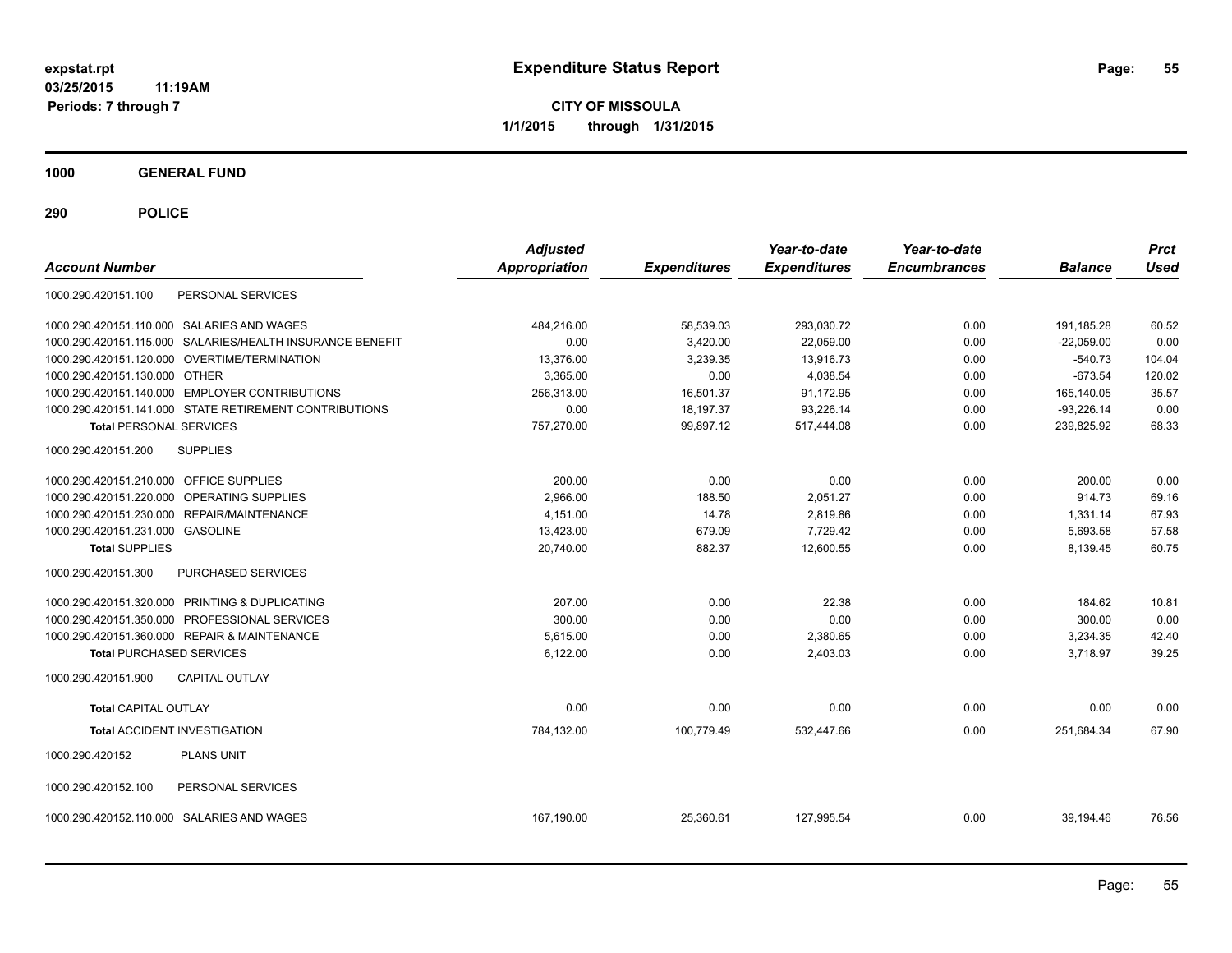**1000 GENERAL FUND**

**290 POLICE**

| <b>Account Number</b>                   |                                                           | <b>Adjusted</b><br>Appropriation | <b>Expenditures</b> | Year-to-date<br><b>Expenditures</b> | Year-to-date<br><b>Encumbrances</b> | <b>Balance</b> | <b>Prct</b><br>Used |
|-----------------------------------------|-----------------------------------------------------------|----------------------------------|---------------------|-------------------------------------|-------------------------------------|----------------|---------------------|
|                                         | 1000.290.420152.115.000 SALARIES/HEALTH INSURANCE BENEFIT | 0.00                             | 1.710.00            | 11,286.00                           | 0.00                                | $-11.286.00$   | 0.00                |
|                                         | 1000.290.420152.120.000 OVERTIME/TERMINATION              | 2,675.00                         | 1.353.78            | 3.016.33                            | 0.00                                | $-341.33$      | 112.76              |
| 1000.290.420152.130.000 OTHER           |                                                           | 2,019.00                         | 0.00                | 2,019.27                            | 0.00                                | $-0.27$        | 100.01              |
|                                         | 1000.290.420152.140.000 EMPLOYER CONTRIBUTIONS            | 90,718.00                        | 6,418.42            | 34,856.89                           | 0.00                                | 55,861.11      | 38.42               |
|                                         | 1000.290.420152.141.000 STATE RETIREMENT CONTRIBUTIONS    | 0.00                             | 7,950.64            | 40.897.86                           | 0.00                                | $-40.897.86$   | 0.00                |
| <b>Total PERSONAL SERVICES</b>          |                                                           | 262,602.00                       | 42.793.45           | 220,071.89                          | 0.00                                | 42.530.11      | 83.80               |
| 1000.290.420152.200                     | <b>SUPPLIES</b>                                           |                                  |                     |                                     |                                     |                |                     |
| 1000.290.420152.210.000 OFFICE SUPPLIES |                                                           | 200.00                           | 0.00                | 0.00                                | 0.00                                | 200.00         | 0.00                |
| 1000.290.420152.220.000                 | OPERATING SUPPLIES                                        | 2,000.00                         | 0.00                | 169.95                              | 0.00                                | 1,830.05       | 8.50                |
| <b>Total SUPPLIES</b>                   |                                                           | 2.200.00                         | 0.00                | 169.95                              | 0.00                                | 2.030.05       | 7.73                |
| 1000.290.420152.300                     | PURCHASED SERVICES                                        |                                  |                     |                                     |                                     |                |                     |
|                                         | 1000.290.420152.320.000 PRINTING & DUPLICATING            | 200.00                           | 0.00                | 0.00                                | 0.00                                | 200.00         | 0.00                |
|                                         | 1000.290.420152.350.000 PROFESSIONAL SERVICES             | 150.00                           | 0.00                | 0.00                                | 0.00                                | 150.00         | 0.00                |
|                                         | 1000.290.420152.360.000 REPAIR & MAINTENANCE              | 500.00                           | 0.00                | 0.00                                | 0.00                                | 500.00         | 0.00                |
| <b>Total PURCHASED SERVICES</b>         |                                                           | 850.00                           | 0.00                | 0.00                                | 0.00                                | 850.00         | 0.00                |
| <b>Total PLANS UNIT</b>                 |                                                           | 265,652.00                       | 42,793.45           | 220,241.84                          | 0.00                                | 45.410.16      | 82.91               |
| 1000.290.420153                         | <b>COMMUNITY RESOURCE</b>                                 |                                  |                     |                                     |                                     |                |                     |
| 1000.290.420153.100                     | PERSONAL SERVICES                                         |                                  |                     |                                     |                                     |                |                     |
|                                         | 1000.290.420153.110.000 CRO/SALARIES AND WAGES            | 670,485.00                       | 55,306.67           | 318,839.58                          | 0.00                                | 351,645.42     | 47.55               |
|                                         | 1000.290.420153.115.000 SALARIES/HEALTH INSURANCE BENEFIT | 0.00                             | 3,420.00            | 23,512.50                           | 0.00                                | $-23,512.50$   | 0.00                |
|                                         | 1000.290.420153.120.000 OVERTIME/TERMINATION              | 3.567.00                         | 0.00                | 3.270.31                            | 0.00                                | 296.69         | 91.68               |
| 1000.290.420153.130.000 OTHER           |                                                           | 3.365.00                         | 0.00                | 4.711.63                            | 0.00                                | $-1.346.63$    | 140.02              |
|                                         | 1000.290.420153.140.000 EMPLOYER CONTRIBUTIONS            | 359,368.00                       | 15,481.83           | 91,167.04                           | 0.00                                | 268,200.96     | 25.37               |
|                                         | 1000.290.420153.141.000 STATE RETIREMENT CONTRIBUTIONS    | 0.00                             | 17,248.02           | 99,822.52                           | 0.00                                | $-99,822.52$   | 0.00                |
| <b>Total PERSONAL SERVICES</b>          |                                                           | 1,036,785.00                     | 91,456.52           | 541,323.58                          | 0.00                                | 495,461.42     | 52.21               |

1000.290.420153.200 SUPPLIES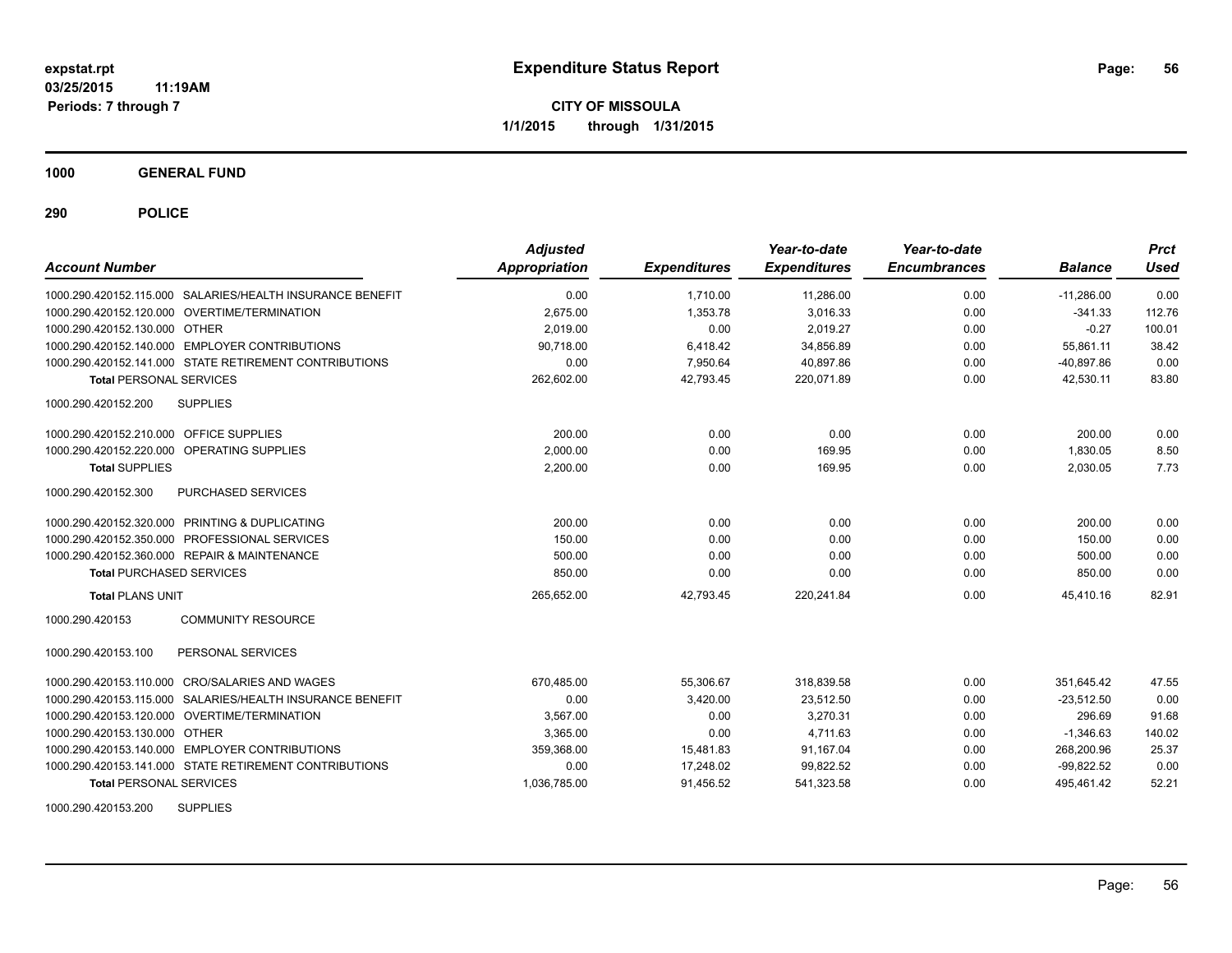**CITY OF MISSOULA 1/1/2015 through 1/31/2015**

**1000 GENERAL FUND**

| <b>Account Number</b>                          | <b>Adjusted</b><br>Appropriation | <b>Expenditures</b> | Year-to-date<br><b>Expenditures</b> | Year-to-date<br><b>Encumbrances</b> | <b>Balance</b> | <b>Prct</b><br>Used |
|------------------------------------------------|----------------------------------|---------------------|-------------------------------------|-------------------------------------|----------------|---------------------|
| 1000.290.420153.210.000 OFFICE SUPPLIES        | 1,340.00                         | 0.00                | 0.00                                | 0.00                                | 1,340.00       | 0.00                |
| 1000.290.420153.220.000 OPERATING SUPPLIES     | 3,500.00                         | 175.80              | 2,946.24                            | 0.00                                | 553.76         | 84.18               |
| 1000.290.420153.230.000 REPAIR/MAINTENANCE     | 1.100.00                         | 0.00                | 103.00                              | 0.00                                | 997.00         | 9.36                |
| 1000.290.420153.231.000 GASOLINE               | 3,561.00                         | 109.27              | 1,067.10                            | 0.00                                | 2,493.90       | 29.97               |
| <b>Total SUPPLIES</b>                          | 9,501.00                         | 285.07              | 4,116.34                            | 0.00                                | 5,384.66       | 43.33               |
| PURCHASED SERVICES<br>1000.290.420153.300      |                                  |                     |                                     |                                     |                |                     |
| 1000.290.420153.320.000 PRINTING & DUPLICATING | 580.00                           | 0.00                | 0.00                                | 0.00                                | 580.00         | 0.00                |
| 1000.290.420153.360.000 REPAIR & MAINTENANCE   | 500.00                           | 0.00                | 225.00                              | 0.00                                | 275.00         | 45.00               |
| <b>Total PURCHASED SERVICES</b>                | 1,080.00                         | 0.00                | 225.00                              | 0.00                                | 855.00         | 20.83               |
| 1000.290.420153.900<br><b>CAPITAL OUTLAY</b>   |                                  |                     |                                     |                                     |                |                     |
| <b>Total CAPITAL OUTLAY</b>                    | 0.00                             | 0.00                | 0.00                                | 0.00                                | 0.00           | 0.00                |
| <b>Total COMMUNITY RESOURCE</b>                | 1,047,366.00                     | 91,741.59           | 545,664.92                          | 0.00                                | 501,701.08     | 52.10               |
| 1000.290.420154<br>ABANDONED VEHICLE PROGRAM   |                                  |                     |                                     |                                     |                |                     |
| PERSONAL SERVICES<br>1000.290.420154.100       |                                  |                     |                                     |                                     |                |                     |
| 1000.290.420154.110.000 SALARIES AND WAGES     | 36.885.00                        | 4,233.26            | 21.037.24                           | 0.00                                | 15.847.76      | 57.03               |
| 1000.290.420154.120.000 OVERTIME/TERMINATION   | 892.00                           | 0.00                | 150.23                              | 0.00                                | 741.77         | 16.84               |
| 1000.290.420154.140.000 EMPLOYER CONTRIBUTIONS | 15.844.00                        | 1,513.53            | 9.787.45                            | 0.00                                | 6,056.55       | 61.77               |
| <b>Total PERSONAL SERVICES</b>                 | 53,621.00                        | 5,746.79            | 30,974.92                           | 0.00                                | 22,646.08      | 57.77               |
| 1000.290.420154.200<br><b>SUPPLIES</b>         |                                  |                     |                                     |                                     |                |                     |
| 1000.290.420154.210.000 OFFICE SUPPLIES        | 240.00                           | 0.00                | 7.94                                | 0.00                                | 232.06         | 3.31                |
| 1000.290.420154.220.000 OPERATING SUPPLIES     | 400.00                           | 0.00                | 506.46                              | 0.00                                | $-106.46$      | 126.62              |
| <b>Total SUPPLIES</b>                          | 640.00                           | 0.00                | 514.40                              | 0.00                                | 125.60         | 80.38               |
| PURCHASED SERVICES<br>1000.290.420154.300      |                                  |                     |                                     |                                     |                |                     |
| 1000.290.420154.310.000 COMMUNICATIONS         | 2,484.00                         | 38.88               | 427.68                              | 0.00                                | 2,056.32       | 17.22               |
| 1000.290.420154.320.000 PRINTING & DUPLICATING | 768.00                           | 0.00                | 0.00                                | 0.00                                | 768.00         | 0.00                |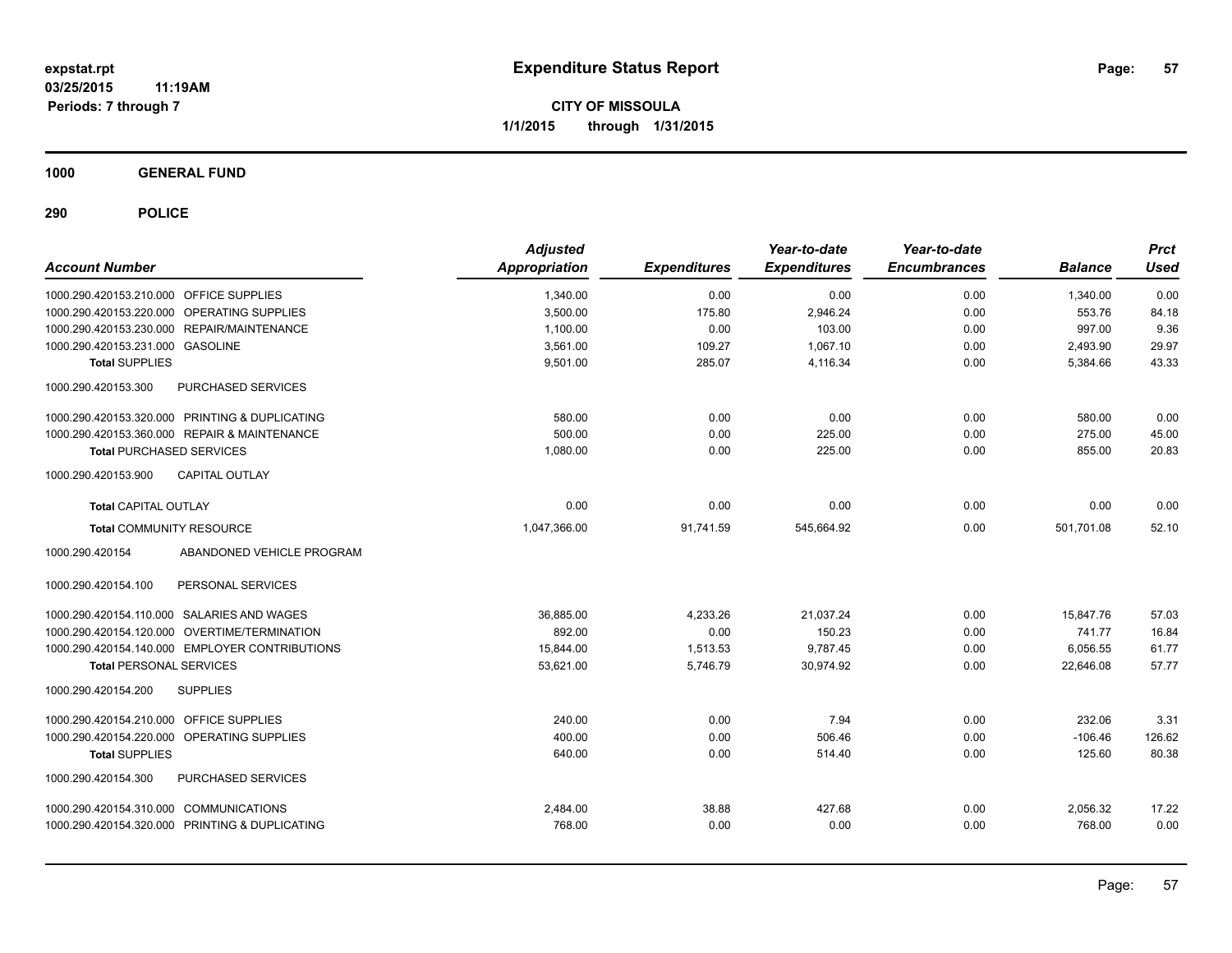**CITY OF MISSOULA 1/1/2015 through 1/31/2015**

**1000 GENERAL FUND**

| <b>Account Number</b>                                     | <b>Adjusted</b><br>Appropriation | <b>Expenditures</b> | Year-to-date<br><b>Expenditures</b> | Year-to-date<br><b>Encumbrances</b> | <b>Balance</b> | <b>Prct</b><br><b>Used</b> |
|-----------------------------------------------------------|----------------------------------|---------------------|-------------------------------------|-------------------------------------|----------------|----------------------------|
| 1000.290.420154.330.000 PUBLICITY, SUBSCRIPTIONS & DUES   | 2,400.00                         | 0.00                | 162.00                              | 0.00                                | 2,238.00       | 6.75                       |
| 1000.290.420154.350.000 PROFESSIONAL SERVICES             | 12,429.00                        | 29.25               | 114.33                              | 0.00                                | 12,314.67      | 0.92                       |
| 1000.290.420154.350.011 PROFESSIONAL SERVICES             | 0.00                             | 200.00              | 1,295.00                            | 0.00                                | $-1,295.00$    | 0.00                       |
| 1000.290.420154.350.012 PROFESSIONAL SERVICES             | 0.00                             | 400.00              | 2,800.00                            | 0.00                                | $-2,800.00$    | 0.00                       |
| <b>Total PURCHASED SERVICES</b>                           | 18,081.00                        | 668.13              | 4,799.01                            | 0.00                                | 13,281.99      | 26.54                      |
| <b>Total ABANDONED VEHICLE PROGRAM</b>                    | 72,342.00                        | 6,414.92            | 36,288.33                           | 0.00                                | 36,053.67      | 50.16                      |
| 1000.290.420160<br><b>COMMUNICATIONS</b>                  |                                  |                     |                                     |                                     |                |                            |
| 1000.290.420160.100<br>PERSONAL SERVICES                  |                                  |                     |                                     |                                     |                |                            |
| 1000.290.420160.110.000 SALARIES AND WAGES                | 223.110.00                       | 27,980.62           | 118,658.43                          | 0.00                                | 104,451.57     | 53.18                      |
| 1000.290.420160.115.000 SALARIES/HEALTH INSURANCE BENEFIT | 0.00                             | 0.00                | $-256.50$                           | 0.00                                | 256.50         | 0.00                       |
| 1000.290.420160.120.000 OVERTIME/TERMINATION              | 8.917.00                         | 865.04              | 5,162.33                            | 0.00                                | 3,754.67       | 57.89                      |
| 1000.290.420160.140.000 EMPLOYER CONTRIBUTIONS            | 86,520.00                        | 7,754.29            | 44,859.97                           | 0.00                                | 41,660.03      | 51.85                      |
| <b>Total PERSONAL SERVICES</b>                            | 318,547.00                       | 36,599.95           | 168,424.23                          | 0.00                                | 150, 122. 77   | 52.87                      |
| 1000.290.420160.200<br><b>SUPPLIES</b>                    |                                  |                     |                                     |                                     |                |                            |
| 1000.290.420160.210.000 OFFICE SUPPLIES                   | 400.00                           | 0.00                | 157.22                              | 0.00                                | 242.78         | 39.31                      |
| 1000.290.420160.220.000 OPERATING SUPPLIES                | 800.00                           | 18.85               | 267.68                              | 0.00                                | 532.32         | 33.46                      |
| <b>Total SUPPLIES</b>                                     | 1,200.00                         | 18.85               | 424.90                              | 0.00                                | 775.10         | 35.41                      |
| 1000.290.420160.300<br>PURCHASED SERVICES                 |                                  |                     |                                     |                                     |                |                            |
| 1000.290.420160.310.000 COMMUNICATIONS                    | 6,700.00                         | 0.00                | 6,773.49                            | 0.00                                | $-73.49$       | 101.10                     |
| 1000.290.420160.320.000 PRINTING & DUPLICATING            | 150.00                           | 0.00                | 39.71                               | 0.00                                | 110.29         | 26.47                      |
| <b>Total PURCHASED SERVICES</b>                           | 6,850.00                         | 0.00                | 6,813.20                            | 0.00                                | 36.80          | 99.46                      |
| <b>Total COMMUNICATIONS</b>                               | 326,597.00                       | 36,618.80           | 175,662.33                          | 0.00                                | 150,934.67     | 53.79                      |
| <b>RECORDS</b><br>1000.290.420170                         |                                  |                     |                                     |                                     |                |                            |
| 1000.290.420170.100<br>PERSONAL SERVICES                  |                                  |                     |                                     |                                     |                |                            |
| 1000.290.420170.110.000 SALARIES AND WAGES                | 165,924.00                       | 15,263.31           | 75,830.68                           | 0.00                                | 90,093.32      | 45.70                      |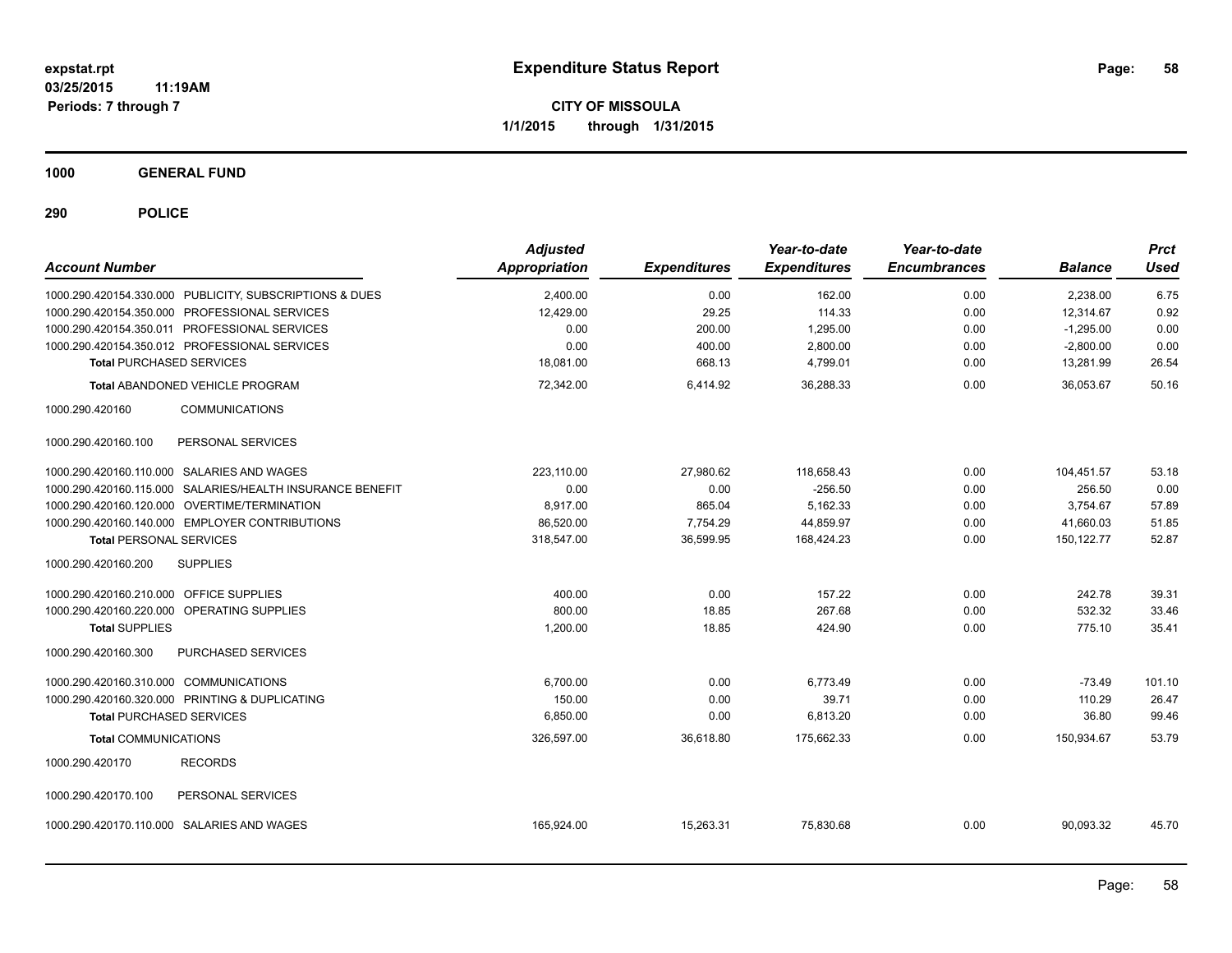**1000 GENERAL FUND**

| <b>Account Number</b>                          | <b>Adjusted</b><br><b>Appropriation</b> | <b>Expenditures</b> | Year-to-date<br><b>Expenditures</b> | Year-to-date<br><b>Encumbrances</b> | <b>Balance</b> | <b>Prct</b><br><b>Used</b> |
|------------------------------------------------|-----------------------------------------|---------------------|-------------------------------------|-------------------------------------|----------------|----------------------------|
| 1000.290.420170.120.000 OVERTIME/TERMINATION   | 713.00                                  | 109.17              | 754.61                              | 0.00                                | $-41.61$       | 105.84                     |
| 1000.290.420170.140.000 EMPLOYER CONTRIBUTIONS | 66,367.00                               | 5,769.38            | 37,652.92                           | 0.00                                | 28,714.08      | 56.73                      |
| <b>Total PERSONAL SERVICES</b>                 | 233,004.00                              | 21,141.86           | 114,238.21                          | 0.00                                | 118,765.79     | 49.03                      |
| <b>SUPPLIES</b><br>1000.290.420170.200         |                                         |                     |                                     |                                     |                |                            |
| 1000.290.420170.210.000 OFFICE SUPPLIES        | 800.00                                  | 0.00                | 147.56                              | 0.00                                | 652.44         | 18.45                      |
| 1000.290.420170.220.000 OPERATING SUPPLIES     | 850.00                                  | 0.00                | 61.77                               | 0.00                                | 788.23         | 7.27                       |
| <b>Total SUPPLIES</b>                          | 1,650.00                                | 0.00                | 209.33                              | 0.00                                | 1,440.67       | 12.69                      |
| PURCHASED SERVICES<br>1000.290.420170.300      |                                         |                     |                                     |                                     |                |                            |
| <b>Total PURCHASED SERVICES</b>                | 0.00                                    | 0.00                | 0.00                                | 0.00                                | 0.00           | 0.00                       |
| 1000.290.420170.500<br><b>FIXED CHARGES</b>    |                                         |                     |                                     |                                     |                |                            |
| <b>Total FIXED CHARGES</b>                     | 0.00                                    | 0.00                | 0.00                                | 0.00                                | 0.00           | 0.00                       |
| 1000.290.420170.900<br><b>CAPITAL OUTLAY</b>   |                                         |                     |                                     |                                     |                |                            |
| <b>Total CAPITAL OUTLAY</b>                    | 0.00                                    | 0.00                | 0.00                                | 0.00                                | 0.00           | 0.00                       |
| <b>Total RECORDS</b>                           | 234,654.00                              | 21,141.86           | 114,447.54                          | 0.00                                | 120,206.46     | 48.77                      |
| <b>EVIDENCE</b><br>1000.290.420182             |                                         |                     |                                     |                                     |                |                            |
| 1000.290.420182.100<br>PERSONAL SERVICES       |                                         |                     |                                     |                                     |                |                            |
| 1000.290.420182.110.000 SALARIES AND WAGES     | 71,541.00                               | 8,214.21            | 40,822.90                           | 0.00                                | 30.718.10      | 57.06                      |
| 1000.290.420182.120.000 OVERTIME/TERMINATION   | 2,229.00                                | 12.70               | 1,524.87                            | 0.00                                | 704.13         | 68.41                      |
| 1000.290.420182.140.000 EMPLOYER CONTRIBUTIONS | 31,334.00                               | 2,978.15            | 19,523.78                           | 0.00                                | 11,810.22      | 62.31                      |
| <b>Total PERSONAL SERVICES</b>                 | 105,104.00                              | 11,205.06           | 61,871.55                           | 0.00                                | 43,232.45      | 58.87                      |
| 1000.290.420182.200<br><b>SUPPLIES</b>         |                                         |                     |                                     |                                     |                |                            |
| 1000.290.420182.210.000 OFFICE SUPPLIES        | 800.00                                  | 0.00                | 476.63                              | 0.00                                | 323.37         | 59.58                      |
| 1000.290.420182.220.000 OPERATING SUPPLIES     | 5,800.00                                | 163.24              | 4,780.60                            | 0.00                                | 1,019.40       | 82.42                      |
| 1000.290.420182.230.000 REPAIR/MAINTENANCE     | 500.00                                  | 0.00                | 0.00                                | 0.00                                | 500.00         | 0.00                       |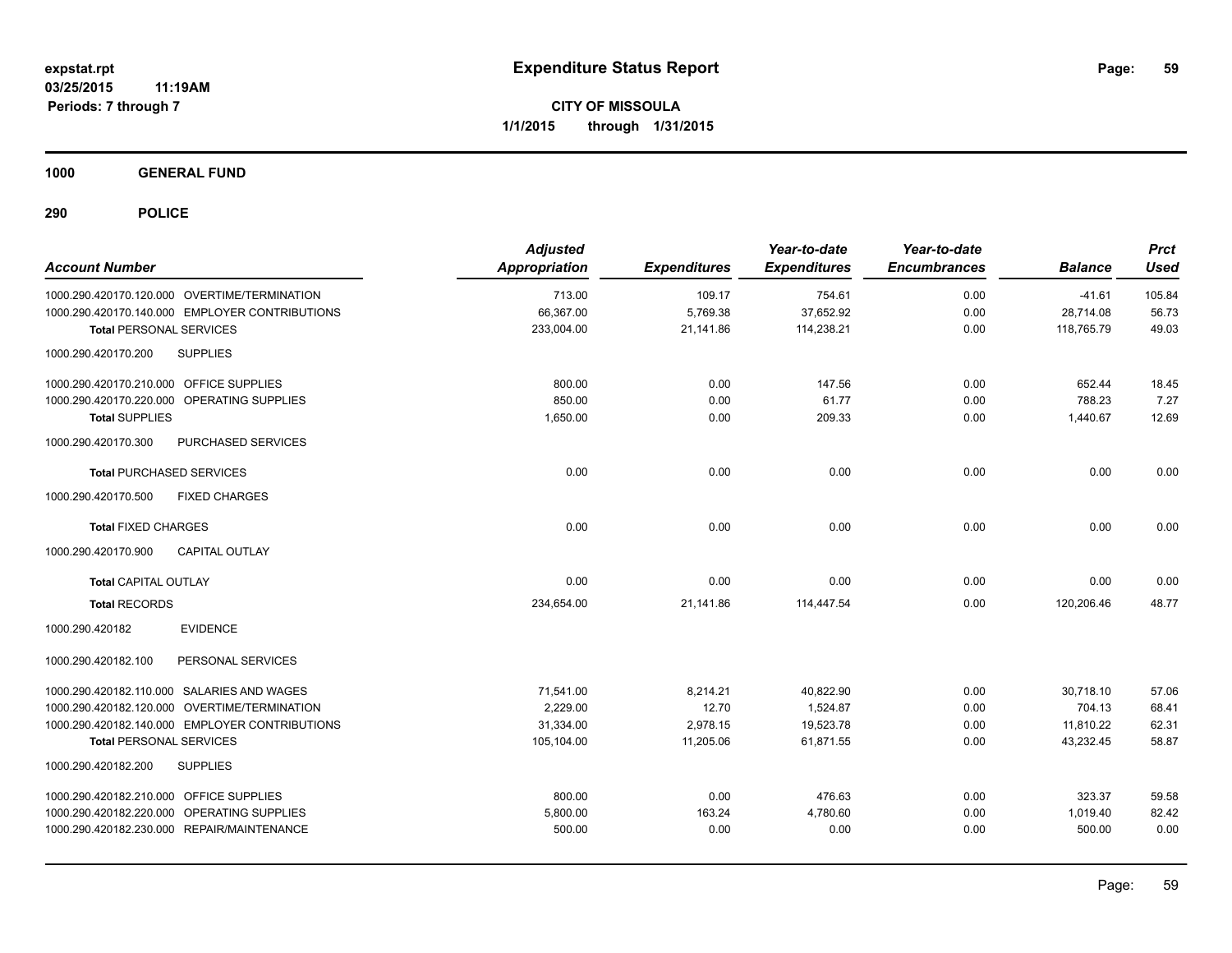**CITY OF MISSOULA 1/1/2015 through 1/31/2015**

**1000 GENERAL FUND**

| <b>Account Number</b>                          | <b>Adjusted</b><br><b>Appropriation</b> | <b>Expenditures</b> | Year-to-date<br><b>Expenditures</b> | Year-to-date<br><b>Encumbrances</b> | <b>Balance</b> | <b>Prct</b><br><b>Used</b> |
|------------------------------------------------|-----------------------------------------|---------------------|-------------------------------------|-------------------------------------|----------------|----------------------------|
| 1000.290.420182.231.000 GASOLINE               | 479.00                                  | 0.00                | 172.21                              | 0.00                                | 306.79         | 35.95                      |
| <b>Total SUPPLIES</b>                          | 7,579.00                                | 163.24              | 5,429.44                            | 0.00                                | 2,149.56       | 71.64                      |
| PURCHASED SERVICES<br>1000.290.420182.300      |                                         |                     |                                     |                                     |                |                            |
| 1000.290.420182.310.000 COMMUNICATIONS         | 300.00                                  | 0.00                | 0.00                                | 0.00                                | 300.00         | 0.00                       |
| 1000.290.420182.320.000 PRINTING & DUPLICATING | 1,000.00                                | 0.00                | 10.70                               | 0.00                                | 989.30         | 1.07                       |
| 1000.290.420182.350.000 PROFESSIONAL SERVICES  | 34,700.00                               | 18,356.70           | 24,540.10                           | 0.00                                | 10.159.90      | 70.72                      |
| 1000.290.420182.360.000 REPAIR & MAINTENANCE   | 150.00                                  | 0.00                | 0.00                                | 0.00                                | 150.00         | 0.00                       |
| <b>Total PURCHASED SERVICES</b>                | 36,150.00                               | 18,356.70           | 24,550.80                           | 0.00                                | 11,599.20      | 67.91                      |
| 1000.290.420182.500<br><b>FIXED CHARGES</b>    |                                         |                     |                                     |                                     |                |                            |
| 1000.290.420182.500.000 FIXED CHARGES          | 650.00                                  | 0.00                | 0.00                                | 0.00                                | 650.00         | 0.00                       |
| <b>Total FIXED CHARGES</b>                     | 650.00                                  | 0.00                | 0.00                                | 0.00                                | 650.00         | 0.00                       |
| <b>Total EVIDENCE</b>                          | 149,483.00                              | 29,725.00           | 91,851.79                           | 0.00                                | 57,631.21      | 61.45                      |
| 1000.290.420185<br><b>SPECIAL TEAMS</b>        |                                         |                     |                                     |                                     |                |                            |
| 1000.290.420185.100<br>PERSONAL SERVICES       |                                         |                     |                                     |                                     |                |                            |
| <b>Total PERSONAL SERVICES</b>                 | 0.00                                    | 0.00                | 0.00                                | 0.00                                | 0.00           | 0.00                       |
| <b>SUPPLIES</b><br>1000.290.420185.200         |                                         |                     |                                     |                                     |                |                            |
| 1000.290.420185.220.000 OPERATING SUPPLIES     | 6,325.00                                | 0.00                | 6,197.69                            | 0.00                                | 127.31         | 97.99                      |
| REPAIR/MAINTENANCE<br>1000.290.420185.230.000  | 200.00                                  | 0.00                | 591.02                              | 0.00                                | $-391.02$      | 295.51                     |
| 1000.290.420185.231.000 GASOLINE               | 239.00                                  | 0.00                | 179.61                              | 0.00                                | 59.39          | 75.15                      |
| <b>Total SUPPLIES</b>                          | 6,764.00                                | 0.00                | 6,968.32                            | 0.00                                | $-204.32$      | 103.02                     |
| 1000.290.420185.300<br>PURCHASED SERVICES      |                                         |                     |                                     |                                     |                |                            |
| 1000.290.420185.350.000 PROFESSIONAL SERVICES  | 175.00                                  | 0.00                | 0.00                                | 0.00                                | 175.00         | 0.00                       |
| 1000.290.420185.360.000 REPAIR & MAINTENANCE   | 350.00                                  | 0.00                | 0.00                                | 0.00                                | 350.00         | 0.00                       |
| <b>Total PURCHASED SERVICES</b>                | 525.00                                  | 0.00                | 0.00                                | 0.00                                | 525.00         | 0.00                       |
| <b>Total SPECIAL TEAMS</b>                     | 7,289.00                                | 0.00                | 6,968.32                            | 0.00                                | 320.68         | 95.60                      |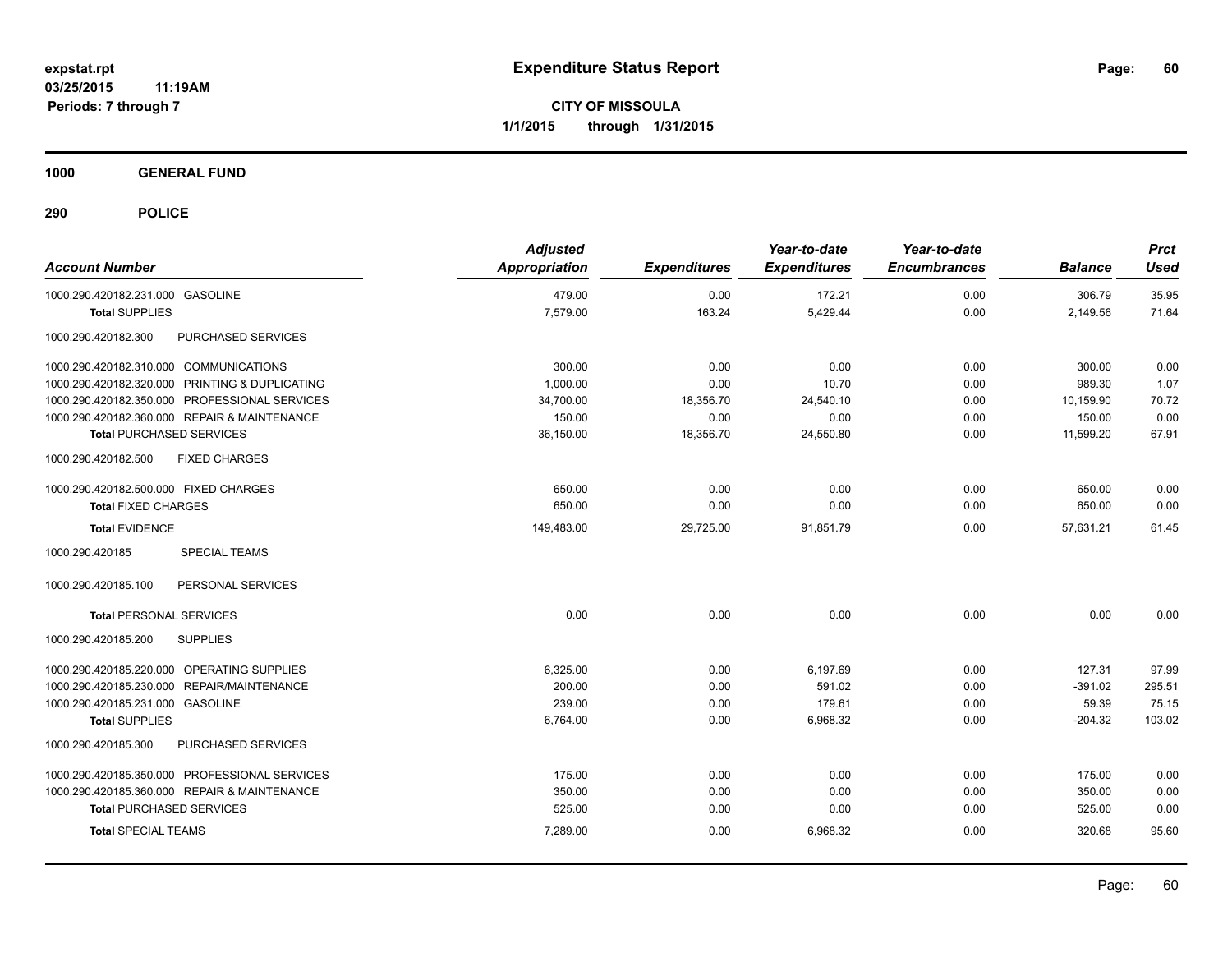**CITY OF MISSOULA 1/1/2015 through 1/31/2015**

**1000 GENERAL FUND**

| <b>Account Number</b>         |                                     | <b>Adjusted</b><br><b>Appropriation</b> | <b>Expenditures</b> | Year-to-date<br><b>Expenditures</b> | Year-to-date<br><b>Encumbrances</b> | <b>Balance</b> | <b>Prct</b><br><b>Used</b> |
|-------------------------------|-------------------------------------|-----------------------------------------|---------------------|-------------------------------------|-------------------------------------|----------------|----------------------------|
| 1000.290.420199               | CONTINGENCY-NEW AWARD FUNDING       |                                         |                     |                                     |                                     |                |                            |
| 1000.290.420199.100           | PERSONAL SERVICES                   |                                         |                     |                                     |                                     |                |                            |
|                               | <b>Total PERSONAL SERVICES</b>      | 0.00                                    | 0.00                | 0.00                                | 0.00                                | 0.00           | 0.00                       |
| 1000.290.420199.200           | <b>SUPPLIES</b>                     |                                         |                     |                                     |                                     |                |                            |
| <b>Total SUPPLIES</b>         |                                     | 0.00                                    | 0.00                | 0.00                                | 0.00                                | 0.00           | 0.00                       |
| 1000.290.420199.300           | PURCHASED SERVICES                  |                                         |                     |                                     |                                     |                |                            |
|                               | <b>Total PURCHASED SERVICES</b>     | 0.00                                    | 0.00                | 0.00                                | 0.00                                | 0.00           | 0.00                       |
| 1000.290.420199.900           | <b>CAPITAL OUTLAY</b>               |                                         |                     |                                     |                                     |                |                            |
|                               | Total CONTINGENCY-NEW AWARD FUNDING | 0.00                                    | 0.00                | 0.00                                | 0.00                                | 0.00           | 0.00                       |
| 1000.290.420256               | *** Title Not Found ***             |                                         |                     |                                     |                                     |                |                            |
| 1000.290.420256.100           | PERSONAL SERVICES                   |                                         |                     |                                     |                                     |                |                            |
| Total *** Title Not Found *** |                                     | 0.00                                    | 0.00                | 0.00                                | 0.00                                | 0.00           | 0.00                       |
| <b>Total POLICE</b>           |                                     | 13,914,302.00                           | 1,491,508.03        | 7,993,796.99                        | 0.00                                | 5,920,505.01   | 57.45                      |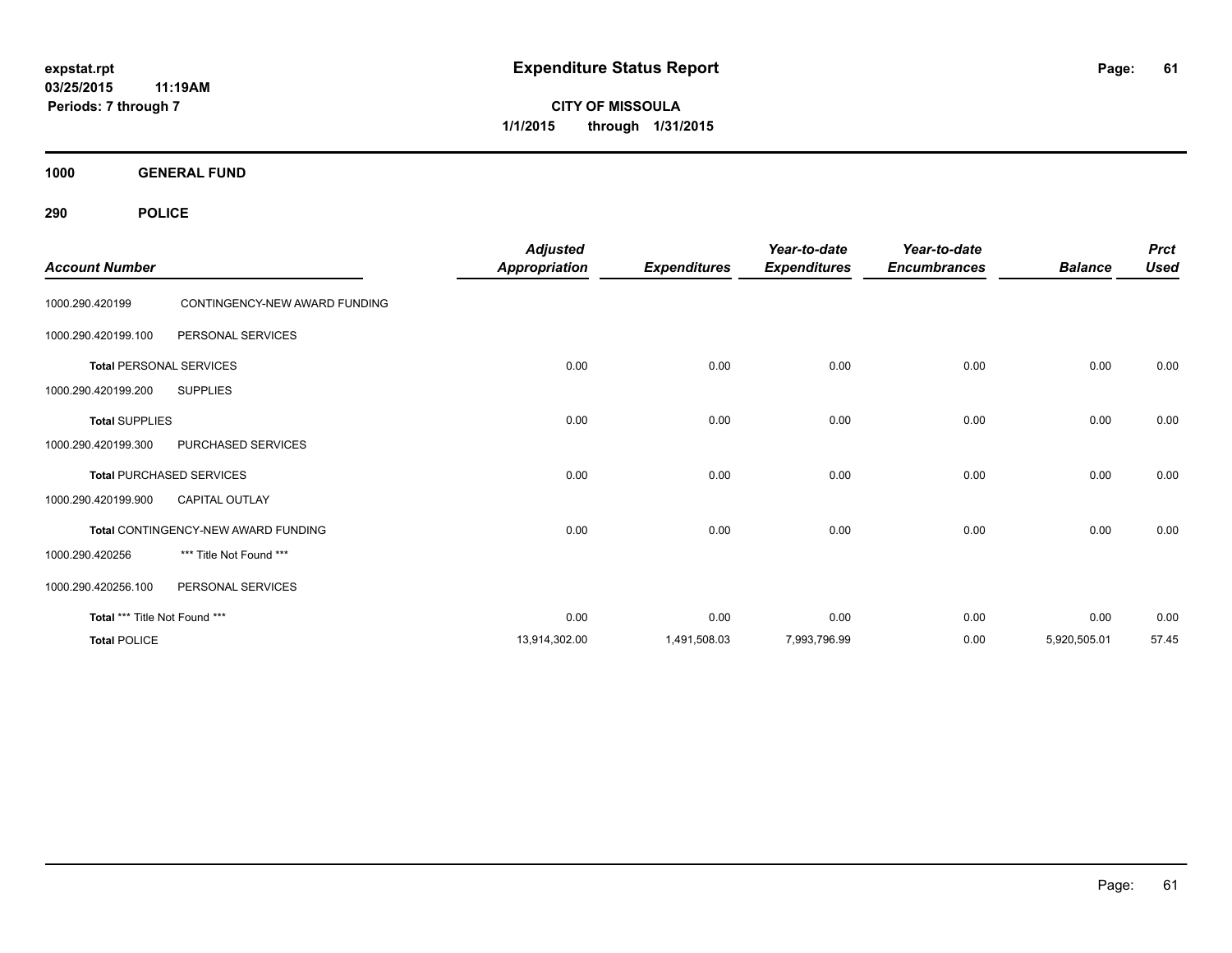**CITY OF MISSOULA 1/1/2015 through 1/31/2015**

**1000 GENERAL FUND**

| <b>Account Number</b>                   |                                                         | <b>Adjusted</b><br><b>Appropriation</b> | <b>Expenditures</b> | Year-to-date<br><b>Expenditures</b> | Year-to-date<br><b>Encumbrances</b> | <b>Balance</b> | <b>Prct</b><br><b>Used</b> |
|-----------------------------------------|---------------------------------------------------------|-----------------------------------------|---------------------|-------------------------------------|-------------------------------------|----------------|----------------------------|
|                                         |                                                         |                                         |                     |                                     |                                     |                |                            |
| 1000.300.420410                         | <b>ADMINISTRATION</b>                                   |                                         |                     |                                     |                                     |                |                            |
| 1000.300.420410.100                     | PERSONAL SERVICES                                       |                                         |                     |                                     |                                     |                |                            |
|                                         | 1000.300.420410.110.000 SALARIES AND WAGES              | 410,937.00                              | 47,182.06           | 234,338.19                          | 0.00                                | 176,598.81     | 57.03                      |
| 1000.300.420410.115.000                 | SALARIES/HEALTH INSURANCE BENEFIT                       | 20,520.00                               | 1,710.00            | 11,029.50                           | 0.00                                | 9,490.50       | 53.75                      |
| 1000.300.420410.140.000                 | <b>EMPLOYER CONTRIBUTIONS</b>                           | 119,415.00                              | 12,455.10           | 70,781.70                           | 0.00                                | 48.633.30      | 59.27                      |
|                                         | 1000.300.420410.141.000 STATE RETIREMENT CONTRIBUTIONS  | 103,109.00                              | 11,629.88           | 58,482.31                           | 0.00                                | 44,626.69      | 56.72                      |
| <b>Total PERSONAL SERVICES</b>          |                                                         | 653,981.00                              | 72,977.04           | 374,631.70                          | 0.00                                | 279,349.30     | 57.28                      |
| 1000.300.420410.200                     | <b>SUPPLIES</b>                                         |                                         |                     |                                     |                                     |                |                            |
| 1000.300.420410.210.000 OFFICE SUPPLIES |                                                         | 8.471.00                                | 191.76              | 2,476.50                            | 0.00                                | 5,994.50       | 29.24                      |
| 1000.300.420410.220.000                 | OPERATING SUPPLIES                                      | 2,822.00                                | 0.00                | 700.65                              | 0.00                                | 2,121.35       | 24.83                      |
| 1000.300.420410.230.000                 | <b>REPAIR/MAINTENANCE</b>                               | 900.00                                  | 0.00                | 4.29                                | 0.00                                | 895.71         | 0.48                       |
| 1000.300.420410.240.000 OTHER SUPPLIES  |                                                         | 2,848.00                                | 0.00                | 0.00                                | 0.00                                | 2,848.00       | 0.00                       |
| <b>Total SUPPLIES</b>                   |                                                         | 15,041.00                               | 191.76              | 3,181.44                            | 0.00                                | 11,859.56      | 21.15                      |
| 1000.300.420410.300                     | PURCHASED SERVICES                                      |                                         |                     |                                     |                                     |                |                            |
| 1000.300.420410.310.000 COMMUNICATIONS  |                                                         | 577.00                                  | 0.00                | 174.21                              | 0.00                                | 402.79         | 30.19                      |
|                                         | 1000.300.420410.320.000 PRINTING & DUPLICATING          | 240.00                                  | 0.00                | 0.00                                | 0.00                                | 240.00         | 0.00                       |
|                                         | 1000.300.420410.330.000 PUBLICITY, SUBSCRIPTIONS & DUES | 1,238.00                                | 0.00                | 371.00                              | 0.00                                | 867.00         | 29.97                      |
|                                         | 1000.300.420410.350.000 PROFESSIONAL SERVICES           | 192.00                                  | 0.00                | 192.00                              | 0.00                                | 0.00           | 100.00                     |
| 1000.300.420410.370.000                 | <b>TRAVEL</b>                                           | 4,240.00                                | 0.00                | 355.72                              | 0.00                                | 3,884.28       | 8.39                       |
| 1000.300.420410.380.000 TRAINING        |                                                         | 1,054.00                                | 0.00                | 0.00                                | 0.00                                | 1,054.00       | 0.00                       |
| <b>Total PURCHASED SERVICES</b>         |                                                         | 7,541.00                                | 0.00                | 1,092.93                            | 0.00                                | 6,448.07       | 14.49                      |
| <b>Total ADMINISTRATION</b>             |                                                         | 676,563.00                              | 73,168.80           | 378,906.07                          | 0.00                                | 297.656.93     | 56.00                      |
| 1000.300.420420                         | <b>FACILITY</b>                                         |                                         |                     |                                     |                                     |                |                            |
| 1000.300.420420.100                     | PERSONAL SERVICES                                       |                                         |                     |                                     |                                     |                |                            |
| <b>Total PERSONAL SERVICES</b>          |                                                         | 0.00                                    | 0.00                | 0.00                                | 0.00                                | 0.00           | 0.00                       |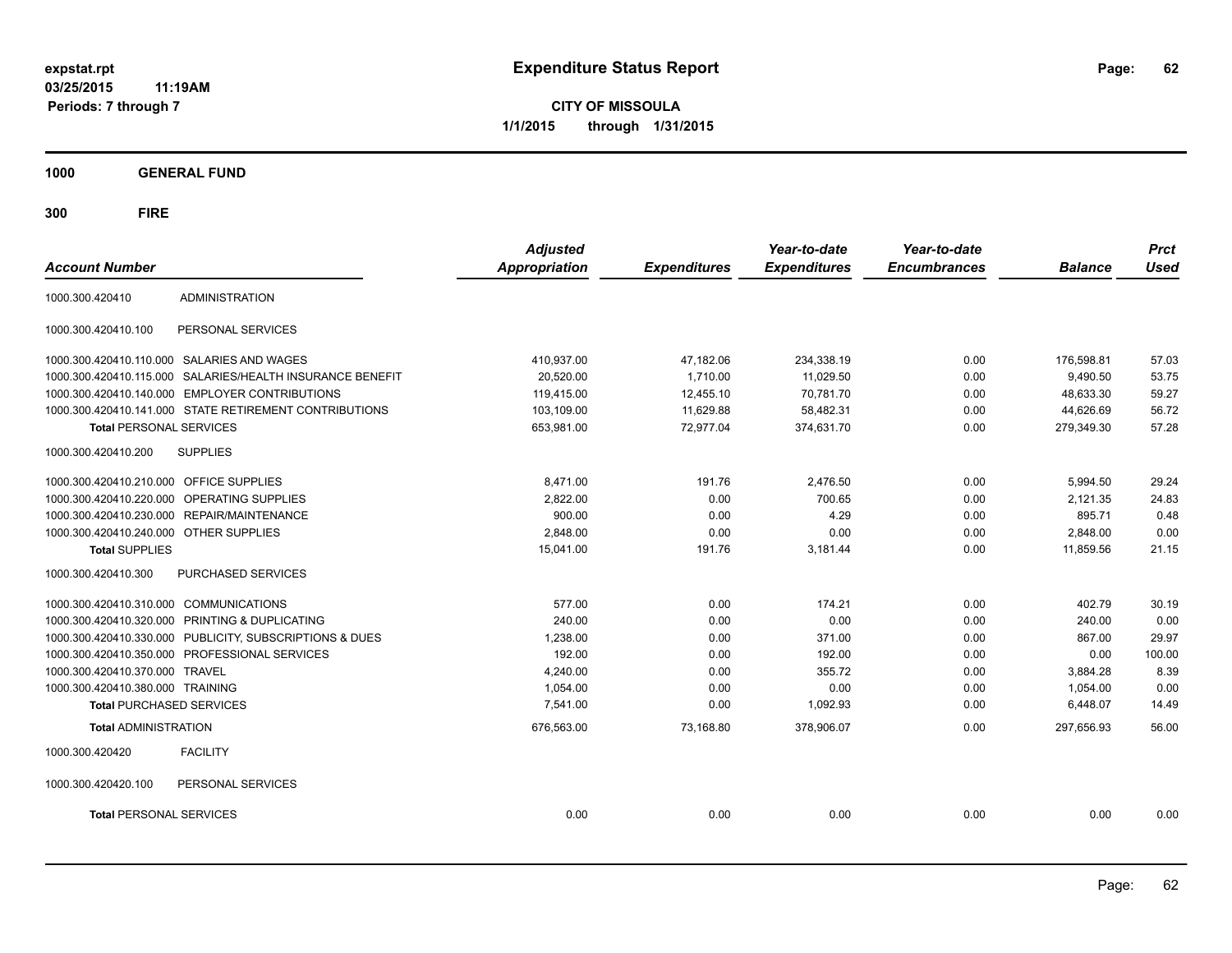**CITY OF MISSOULA 1/1/2015 through 1/31/2015**

**1000 GENERAL FUND**

| <b>Account Number</b>                                        | <b>Adjusted</b><br><b>Appropriation</b> | <b>Expenditures</b> | Year-to-date<br><b>Expenditures</b> | Year-to-date<br><b>Encumbrances</b> | <b>Balance</b> | <b>Prct</b><br><b>Used</b> |
|--------------------------------------------------------------|-----------------------------------------|---------------------|-------------------------------------|-------------------------------------|----------------|----------------------------|
| <b>SUPPLIES</b><br>1000.300.420420.200                       |                                         |                     |                                     |                                     |                |                            |
| 1000.300.420420.210.000 OFFICE SUPPLIES                      | 7,245.00                                | 0.00                | 75.00                               | 0.00                                | 7,170.00       | 1.04                       |
| OPERATING SUPPLIES<br>1000.300.420420.220.000                | 6.448.00                                | 816.95              | 2.975.13                            | 0.00                                | 3.472.87       | 46.14                      |
| 1000.300.420420.230.000 REPAIR/MAINTENANCE                   | 14.000.00                               | 1.238.92            | 6.892.26                            | 0.00                                | 7.107.74       | 49.23                      |
| <b>Total SUPPLIES</b>                                        | 27,693.00                               | 2,055.87            | 9,942.39                            | 0.00                                | 17,750.61      | 35.90                      |
| <b>PURCHASED SERVICES</b><br>1000.300.420420.300             |                                         |                     |                                     |                                     |                |                            |
| 1000.300.420420.340.000 SEWER                                | 1,394.00                                | 576.54              | 1.181.16                            | 0.00                                | 212.84         | 84.73                      |
| 1000.300.420420.341.000 ELECTRICITY & NATURAL GAS            | 65,579.00                               | 8.358.35            | 33,922.77                           | 0.00                                | 31.656.23      | 51.73                      |
| 1000.300.420420.343.000 WATER CHARGES                        | 14,677.00                               | 510.51              | 7,060.14                            | 0.00                                | 7.616.86       | 48.10                      |
| 1000.300.420420.344.000 TELEPHONE SERVICE                    | 20,485.00                               | 946.92              | 7,300.19                            | 0.00                                | 13,184.81      | 35.64                      |
| 1000.300.420420.345.000 GARBAGE                              | 5,462.00                                | 428.50              | 2,999.50                            | 0.00                                | 2,462.50       | 54.92                      |
| 1000.300.420420.360.000 REPAIR & MAINTENANCE                 | 25,258.00                               | 2,949.99            | 14,748.34                           | 0.00                                | 10,509.66      | 58.39                      |
| <b>Total PURCHASED SERVICES</b>                              | 132,855.00                              | 13,770.81           | 67.212.10                           | 0.00                                | 65.642.90      | 50.59                      |
| 1000.300.420420.500<br><b>FIXED CHARGES</b>                  |                                         |                     |                                     |                                     |                |                            |
| 1000.300.420420.500.000 FIXED CHARGES                        | 226.00                                  | 0.00                | 0.00                                | 0.00                                | 226.00         | 0.00                       |
| <b>Total FIXED CHARGES</b>                                   | 226.00                                  | 0.00                | 0.00                                | 0.00                                | 226.00         | 0.00                       |
| <b>Total FACILITY</b>                                        | 160,774.00                              | 15,826.68           | 77,154.49                           | 0.00                                | 83,619.51      | 47.99                      |
| PERSONNEL TRAINING<br>1000.300.420430                        |                                         |                     |                                     |                                     |                |                            |
| 1000.300.420430.100<br>PERSONAL SERVICES                     |                                         |                     |                                     |                                     |                |                            |
| 1000.300.420430.110.000 SALARIES AND WAGES                   | 85,034.00                               | 9,576.91            | 48,355.73                           | 0.00                                | 36,678.27      | 56.87                      |
| SALARIES/HEALTH INSURANCE BENEFIT<br>1000.300.420430.115.000 | 6,840.00                                | 570.00              | 3,705.00                            | 0.00                                | 3,135.00       | 54.17                      |
| 1000.300.420430.120.000 OVERTIME/TERMINATION                 | 2,065.00                                | 0.00                | 0.00                                | 0.00                                | 2,065.00       | 0.00                       |
| 1000.300.420430.140.000 EMPLOYER CONTRIBUTIONS               | 21,201.00                               | 2,129.64            | 11,890.09                           | 0.00                                | 9.310.91       | 56.08                      |
| 1000.300.420430.141.000 STATE RETIREMENT CONTRIBUTIONS       | 29,960.00                               | 3,308.91            | 17,008.26                           | 0.00                                | 12,951.74      | 56.77                      |
| <b>Total PERSONAL SERVICES</b>                               | 145,100.00                              | 15,585.46           | 80,959.08                           | 0.00                                | 64,140.92      | 55.80                      |
| <b>SUPPLIES</b><br>1000.300.420430.200                       |                                         |                     |                                     |                                     |                |                            |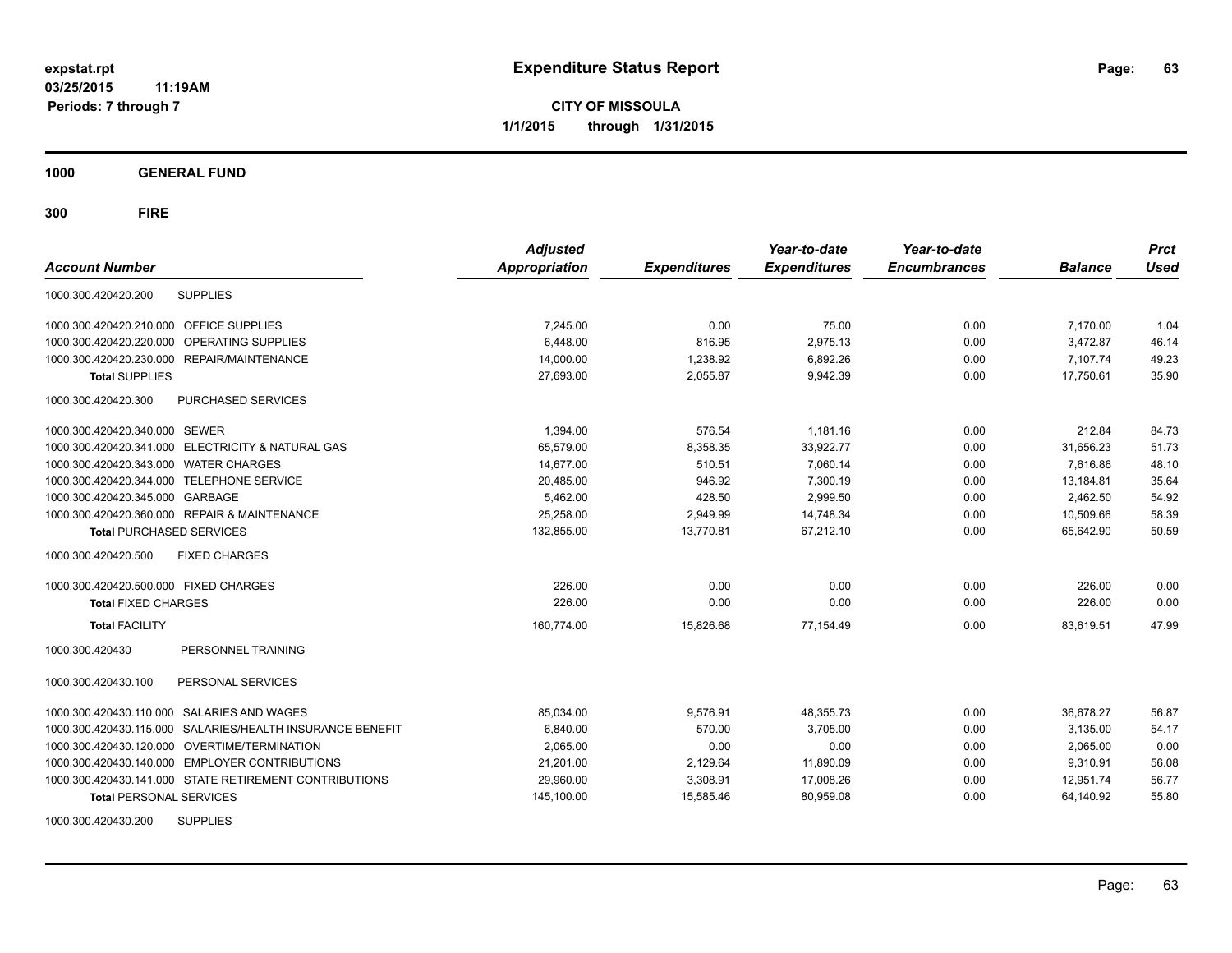**CITY OF MISSOULA 1/1/2015 through 1/31/2015**

**1000 GENERAL FUND**

| <b>Account Number</b>                                     | <b>Adjusted</b><br><b>Appropriation</b> | <b>Expenditures</b> | Year-to-date<br><b>Expenditures</b> | Year-to-date<br><b>Encumbrances</b> | <b>Balance</b> | <b>Prct</b><br>Used |
|-----------------------------------------------------------|-----------------------------------------|---------------------|-------------------------------------|-------------------------------------|----------------|---------------------|
| 1000.300.420430.210.000 OFFICE SUPPLIES                   | 96.00                                   | 0.00                | 0.00                                | 0.00                                | 96.00          | 0.00                |
| 1000.300.420430.220.000 OPERATING SUPPLIES                | 2,741.00                                | 0.00                | 450.42                              | 0.00                                | 2,290.58       | 16.43               |
| 1000.300.420430.230.000 REPAIR/MAINTENANCE                | 320.00                                  | 0.00                | 0.00                                | 0.00                                | 320.00         | 0.00                |
| <b>Total SUPPLIES</b>                                     | 3,157.00                                | 0.00                | 450.42                              | 0.00                                | 2,706.58       | 14.27               |
| PURCHASED SERVICES<br>1000.300.420430.300                 |                                         |                     |                                     |                                     |                |                     |
| 1000.300.420430.320.000 PRINTING & DUPLICATING            | 192.00                                  | 0.00                | 0.00                                | 0.00                                | 192.00         | 0.00                |
| 1000.300.420430.330.000 PUBLICITY, SUBSCRIPTIONS & DUES   | 322.00                                  | 0.00                | 29.00                               | 0.00                                | 293.00         | 9.01                |
| 1000.300.420430.370.000 TRAVEL                            | 1,148.00                                | 0.00                | 0.00                                | 0.00                                | 1,148.00       | 0.00                |
| 1000.300.420430.380.000 TRAINING                          | 480.00                                  | 0.00                | 0.00                                | 0.00                                | 480.00         | 0.00                |
| <b>Total PURCHASED SERVICES</b>                           | 2,142.00                                | 0.00                | 29.00                               | 0.00                                | 2,113.00       | 1.35                |
| <b>Total PERSONNEL TRAINING</b>                           | 150,399.00                              | 15,585.46           | 81,438.50                           | 0.00                                | 68.960.50      | 54.15               |
| <b>FIRE PREVENTION</b><br>1000.300.420440                 |                                         |                     |                                     |                                     |                |                     |
| PERSONAL SERVICES<br>1000.300.420440.100                  |                                         |                     |                                     |                                     |                |                     |
| 1000.300.420440.110.000 SALARIES AND WAGES                | 398,627.00                              | 44,976.61           | 222,510.01                          | 0.00                                | 176,116.99     | 55.82               |
| 1000.300.420440.115.000 SALARIES/HEALTH INSURANCE BENEFIT | 34,200.00                               | 2,850.00            | 18,525.00                           | 0.00                                | 15.675.00      | 54.17               |
| 1000.300.420440.120.000 OVERTIME/TERMINATION              | 8,909.00                                | 327.04              | 6,365.58                            | 0.00                                | 2,543.42       | 71.45               |
| 1000.300.420440.140.000 EMPLOYER CONTRIBUTIONS            | 100,565.00                              | 10,725.17           | 56,315.28                           | 0.00                                | 44,249.72      | 56.00               |
| 1000.300.420440.141.000 STATE RETIREMENT CONTRIBUTIONS    | 141,145.00                              | 15,596.26           | 78,740.28                           | 0.00                                | 62,404.72      | 55.79               |
| <b>Total PERSONAL SERVICES</b>                            | 683,446.00                              | 74,475.08           | 382,456.15                          | 0.00                                | 300,989.85     | 55.96               |
| <b>SUPPLIES</b><br>1000.300.420440.200                    |                                         |                     |                                     |                                     |                |                     |
| 1000.300.420440.210.000 OFFICE SUPPLIES                   | 144.00                                  | 0.00                | 0.00                                | 0.00                                | 144.00         | 0.00                |
| 1000.300.420440.220.000 OPERATING SUPPLIES                | 4.956.00                                | 0.00                | 2.648.59                            | 0.00                                | 2.307.41       | 53.44               |
| 1000.300.420440.230.000 REPAIR/MAINTENANCE                | 1.540.00                                | 0.00                | 259.37                              | 0.00                                | 1,280.63       | 16.84               |
| <b>Total SUPPLIES</b>                                     | 6,640.00                                | 0.00                | 2,907.96                            | 0.00                                | 3,732.04       | 43.79               |
| 1000.300.420440.300<br>PURCHASED SERVICES                 |                                         |                     |                                     |                                     |                |                     |
| 1000.300.420440.320.000 PRINTING & DUPLICATING            | 192.00                                  | 0.00                | 137.11                              | 0.00                                | 54.89          | 71.41               |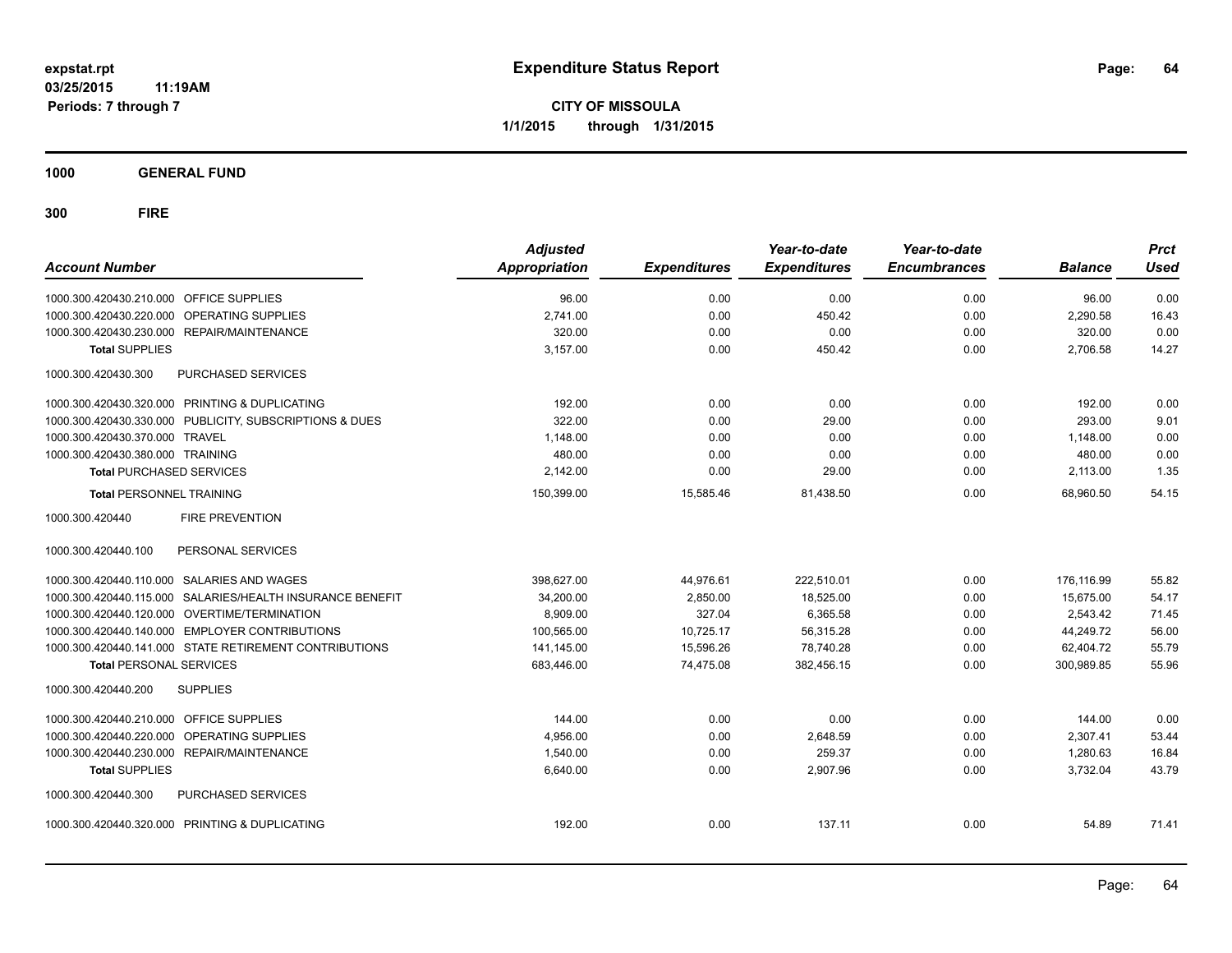**CITY OF MISSOULA 1/1/2015 through 1/31/2015**

**1000 GENERAL FUND**

| <b>Account Number</b>            |                                                           | <b>Adjusted</b><br>Appropriation | <b>Expenditures</b> | Year-to-date<br><b>Expenditures</b> | Year-to-date<br><b>Encumbrances</b> | <b>Balance</b> | <b>Prct</b><br><b>Used</b> |
|----------------------------------|-----------------------------------------------------------|----------------------------------|---------------------|-------------------------------------|-------------------------------------|----------------|----------------------------|
|                                  | 1000.300.420440.330.000 PUBLICITY, SUBSCRIPTIONS & DUES   | 3.916.00                         | 0.00                | 2,785.50                            | 0.00                                | 1,130.50       | 71.13                      |
| 1000.300.420440.370.000 TRAVEL   |                                                           | 5,448.00                         | 334.64              | 710.26                              | 0.00                                | 4,737.74       | 13.04                      |
| 1000.300.420440.380.000 TRAINING |                                                           | 2,506.00                         | 0.00                | 419.00                              | 0.00                                | 2,087.00       | 16.72                      |
| <b>Total PURCHASED SERVICES</b>  |                                                           | 12.062.00                        | 334.64              | 4,051.87                            | 0.00                                | 8,010.13       | 33.59                      |
| <b>Total FIRE PREVENTION</b>     |                                                           | 702,148.00                       | 74,809.72           | 389,415.98                          | 0.00                                | 312,732.02     | 55.46                      |
| 1000.300.420450                  | <b>FIRE GRANTS</b>                                        |                                  |                     |                                     |                                     |                |                            |
| 1000.300.420450.300              | PURCHASED SERVICES                                        |                                  |                     |                                     |                                     |                |                            |
| <b>Total FIRE GRANTS</b>         |                                                           | 0.00                             | 0.00                | 0.00                                | 0.00                                | 0.00           | 0.00                       |
| 1000.300.420455                  | <b>EMS</b>                                                |                                  |                     |                                     |                                     |                |                            |
| 1000.300.420455.100              | PERSONAL SERVICES                                         |                                  |                     |                                     |                                     |                |                            |
|                                  | 1000.300.420455.110.000 SALARIES AND WAGES                | 81,698.00                        | 9,426.59            | 46,204.08                           | 0.00                                | 35,493.92      | 56.55                      |
|                                  | 1000.300.420455.115.000 SALARIES/HEALTH INSURANCE BENEFIT | 6,840.00                         | 570.00              | 3,705.00                            | 0.00                                | 3,135.00       | 54.17                      |
|                                  | 1000.300.420455.120.000 OVERTIME/TERMINATION              | 2,005.00                         | 0.00                | 265.12                              | 0.00                                | 1,739.88       | 13.22                      |
|                                  | 1000.300.420455.140.000 EMPLOYER CONTRIBUTIONS            | 20,517.00                        | 2,129.82            | 11,550.00                           | 0.00                                | 8,967.00       | 56.29                      |
|                                  | 1000.300.420455.141.000 STATE RETIREMENT CONTRIBUTIONS    | 28,872.00                        | 3.259.89            | 16.320.68                           | 0.00                                | 12.551.32      | 56.53                      |
| <b>Total PERSONAL SERVICES</b>   |                                                           | 139,932.00                       | 15,386.30           | 78.044.88                           | 0.00                                | 61.887.12      | 55.77                      |
| 1000.300.420455.200              | <b>SUPPLIES</b>                                           |                                  |                     |                                     |                                     |                |                            |
|                                  | 1000.300.420455.220.000 OPERATING SUPPLIES                | 13,581.00                        | 1,117.92            | 12,959.24                           | 0.00                                | 621.76         | 95.42                      |
|                                  | 1000.300.420455.230.000 REPAIR/MAINTENANCE                | 320.00                           | 0.00                | 0.00                                | 0.00                                | 320.00         | 0.00                       |
| <b>Total SUPPLIES</b>            |                                                           | 13,901.00                        | 1,117.92            | 12,959.24                           | 0.00                                | 941.76         | 93.23                      |
| 1000.300.420455.300              | <b>PURCHASED SERVICES</b>                                 |                                  |                     |                                     |                                     |                |                            |
|                                  | 1000.300.420455.330.000 PUBLICITY, SUBSCRIPTIONS & DUES   | 3,984.00                         | 0.00                | 35.00                               | 0.00                                | 3,949.00       | 0.88                       |
|                                  | 1000.300.420455.350.000 PROFESSIONAL SERVICES             | 5,000.00                         | 0.00                | 0.00                                | 0.00                                | 5,000.00       | 0.00                       |
|                                  | 1000.300.420455.360.000 REPAIR & MAINTENANCE              | 2,500.00                         | 0.00                | 1,500.00                            | 0.00                                | 1,000.00       | 60.00                      |
| 1000.300.420455.370.000 TRAVEL   |                                                           | 1,023.00                         | 0.00                | 691.72                              | 0.00                                | 331.28         | 67.62                      |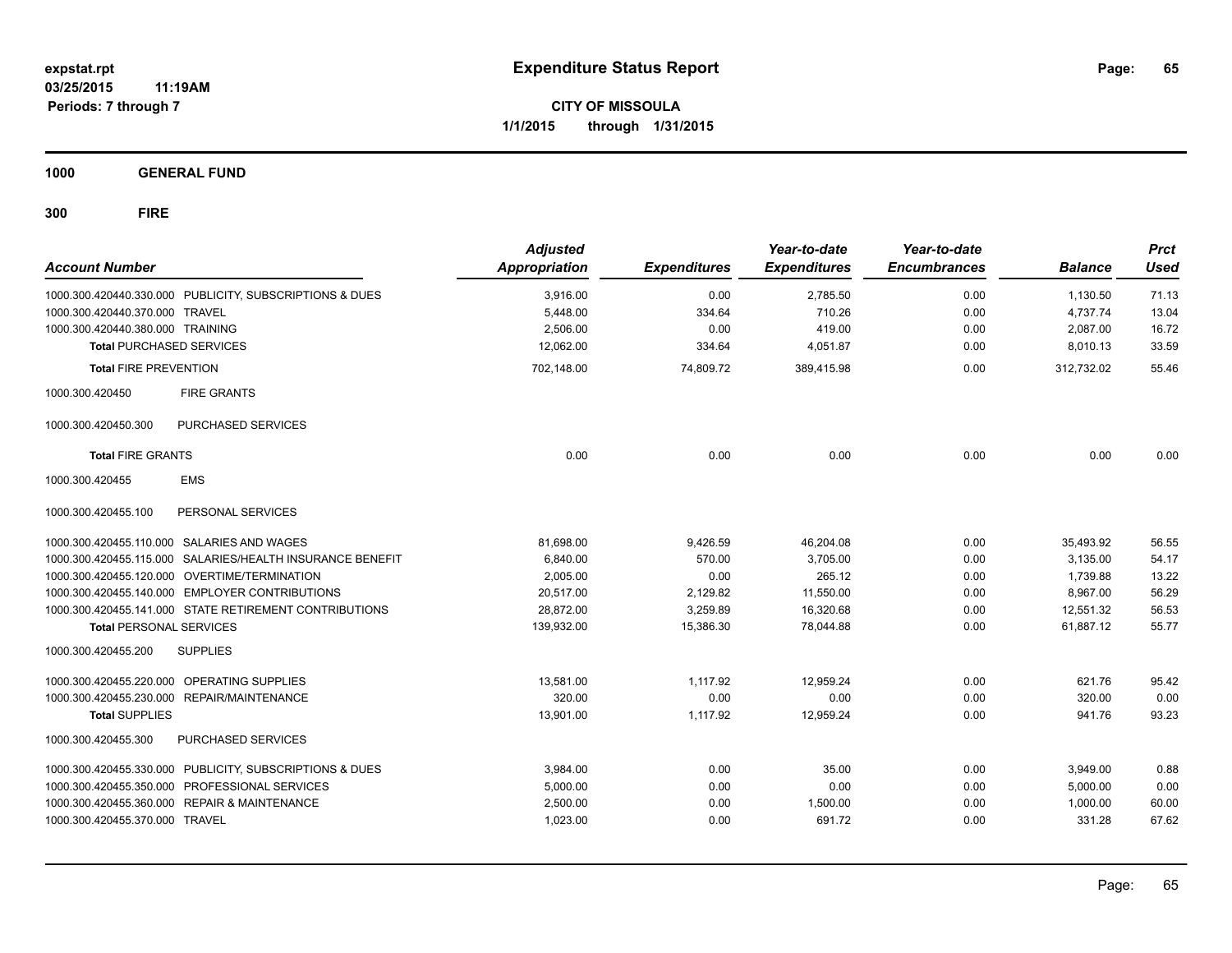**CITY OF MISSOULA 1/1/2015 through 1/31/2015**

**1000 GENERAL FUND**

| <b>Account Number</b>            |                                                           | <b>Adjusted</b><br>Appropriation | <b>Expenditures</b> | Year-to-date<br><b>Expenditures</b> | Year-to-date<br><b>Encumbrances</b> | <b>Balance</b>  | <b>Prct</b><br><b>Used</b> |
|----------------------------------|-----------------------------------------------------------|----------------------------------|---------------------|-------------------------------------|-------------------------------------|-----------------|----------------------------|
| 1000.300.420455.380.000 TRAINING |                                                           | 1,920.00                         | 40.00               | 757.89                              | 0.00                                | 1.162.11        | 39.47                      |
|                                  | 1000.300.420455.390.000 OTHER PURCHASED SERVICES          | 10,080.00                        | 240.00              | 2,096.66                            | 0.00                                | 7,983.34        | 20.80                      |
| <b>Total PURCHASED SERVICES</b>  |                                                           | 24,507.00                        | 280.00              | 5,081.27                            | 0.00                                | 19,425.73       | 20.73                      |
| <b>Total EMS</b>                 |                                                           | 178,340.00                       | 16,784.22           | 96,085.39                           | 0.00                                | 82,254.61       | 53.88                      |
| 1000.300.420460                  | <b>OPERATIONS</b>                                         |                                  |                     |                                     |                                     |                 |                            |
| 1000.300.420460.100              | PERSONAL SERVICES                                         |                                  |                     |                                     |                                     |                 |                            |
|                                  | 1000.300.420460.110.000 SALARIES AND WAGES                | 5,324,104.00                     | 651,034.31          | 3,036,154.64                        | 0.00                                | 2,287,949.36    | 57.03                      |
|                                  | 1000.300.420460.115.000 SALARIES/HEALTH INSURANCE BENEFIT | 547.200.00                       | 43.320.00           | 289.845.00                          | 0.00                                | 257.355.00      | 52.97                      |
|                                  | 1000.300.420460.120.000 OVERTIME/TERMINATION              | 680,682.00                       | 43.397.30           | 457,849.67                          | 0.00                                | 222.832.33      | 67.26                      |
| 1000.300.420460.130.000 OTHER    |                                                           | 54.464.00                        | 0.00                | 53,872.00                           | 0.00                                | 592.00          | 98.91                      |
|                                  | 1000.300.420460.140.000 EMPLOYER CONTRIBUTIONS            | 1,435,306.00                     | 156,156.66          | 822,944.29                          | 0.00                                | 612,361.71      | 57.34                      |
|                                  | 1000.300.420460.141.000 STATE RETIREMENT CONTRIBUTIONS    | 1,905,873.00                     | 226,428.94          | 1,087,250.23                        | 0.00                                | 818,622.77      | 57.05                      |
| <b>Total PERSONAL SERVICES</b>   |                                                           | 9,947,629.00                     | 1,120,337.21        | 5,747,915.83                        | 0.00                                | 4, 199, 713. 17 | 57.78                      |
| 1000.300.420460.200              | <b>SUPPLIES</b>                                           |                                  |                     |                                     |                                     |                 |                            |
|                                  | 1000.300.420460.220.000 OPERATING SUPPLIES                | 177,196.00                       | 5,085.48            | 66.575.18                           | 0.00                                | 110.620.82      | 37.57                      |
|                                  | 1000.300.420460.230.000 REPAIR/MAINTENANCE                | 40,820.00                        | 3,959.71            | 18,814.88                           | 0.00                                | 22,005.12       | 46.09                      |
| 1000.300.420460.231.000 GASOLINE |                                                           | 61,827.00                        | 3,686.79            | 32,199.26                           | 0.00                                | 29,627.74       | 52.08                      |
| <b>Total SUPPLIES</b>            |                                                           | 279,843.00                       | 12,731.98           | 117,589.32                          | 0.00                                | 162,253.68      | 42.02                      |
| 1000.300.420460.300              | PURCHASED SERVICES                                        |                                  |                     |                                     |                                     |                 |                            |
|                                  | 1000.300.420460.320.000 PRINTING & DUPLICATING            | 864.00                           | 0.00                | 280.18                              | 0.00                                | 583.82          | 32.43                      |
|                                  | 1000.300.420460.330.000 PUBLICITY, SUBSCRIPTIONS & DUES   | 312.00                           | 0.00                | 0.00                                | 0.00                                | 312.00          | 0.00                       |
|                                  | 1000.300.420460.350.000 PROFESSIONAL SERVICES             | 19,080.00                        | 0.00                | 285.00                              | 0.00                                | 18,795.00       | 1.49                       |
|                                  | 1000.300.420460.360.000 REPAIR & MAINTENANCE              | 22,225.00                        | 6,288.13            | 14,540.76                           | 0.00                                | 7,684.24        | 65.43                      |
| 1000.300.420460.370.000 TRAVEL   |                                                           | 6,158.00                         | 0.00                | 1,547.02                            | 0.00                                | 4,610.98        | 25.12                      |
| 1000.300.420460.380.000 TRAINING |                                                           | 5,956.00                         | 0.00                | 3,395.37                            | 0.00                                | 2,560.63        | 57.01                      |
|                                  | 1000.300.420460.390.000 OTHER PURCHASED SERVICES          | 1,500.00                         | 0.00                | 0.00                                | 0.00                                | 1,500.00        | 0.00                       |
| <b>Total PURCHASED SERVICES</b>  |                                                           | 56,095.00                        | 6,288.13            | 20,048.33                           | 0.00                                | 36,046.67       | 35.74                      |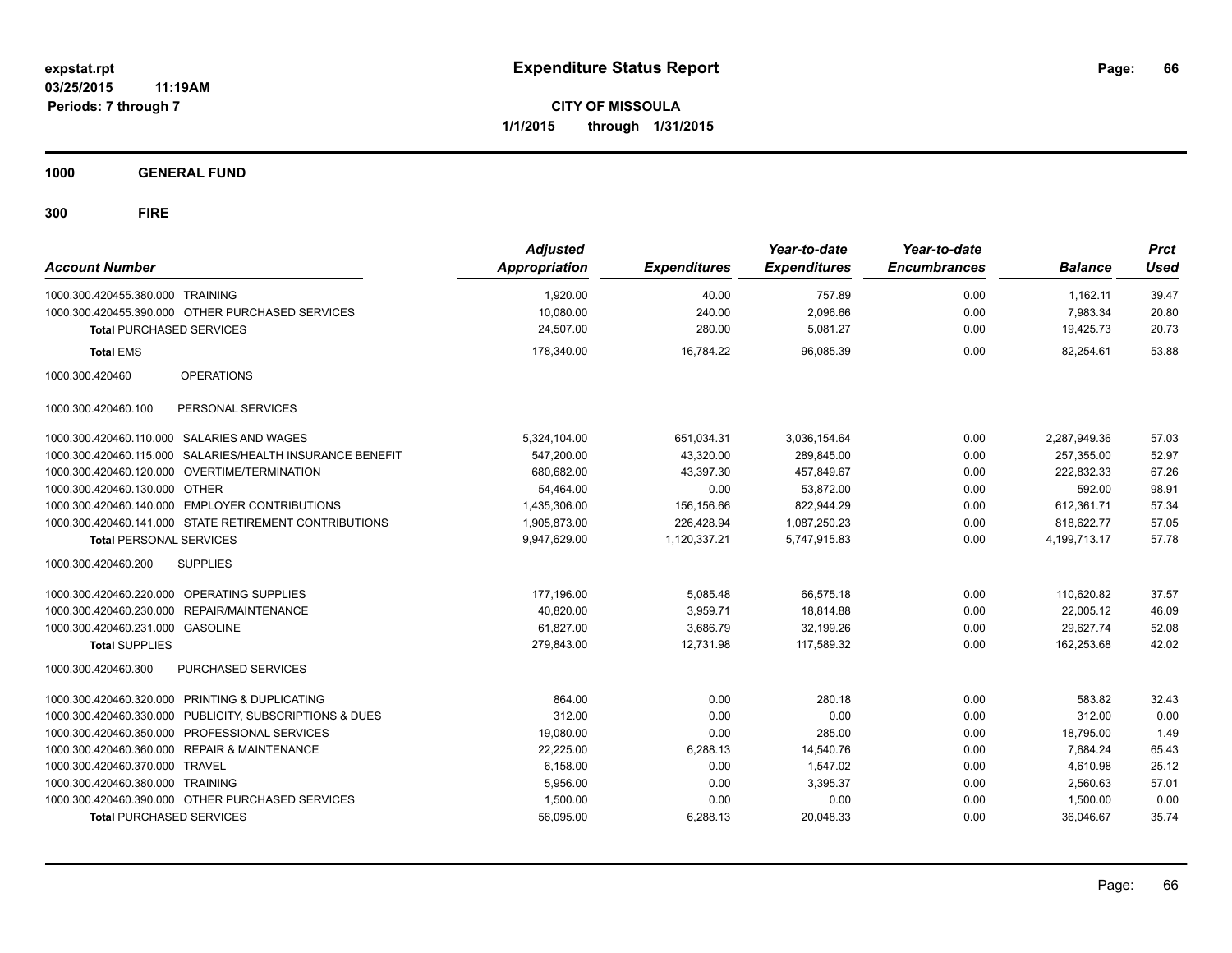**CITY OF MISSOULA 1/1/2015 through 1/31/2015**

**1000 GENERAL FUND**

| <b>Account Number</b>                        |                                                         | <b>Adjusted</b><br>Appropriation | <b>Expenditures</b> | Year-to-date<br><b>Expenditures</b> | Year-to-date<br><b>Encumbrances</b> | <b>Balance</b> | <b>Prct</b><br><b>Used</b> |
|----------------------------------------------|---------------------------------------------------------|----------------------------------|---------------------|-------------------------------------|-------------------------------------|----------------|----------------------------|
| 1000.300.420460.900                          | <b>CAPITAL OUTLAY</b>                                   |                                  |                     |                                     |                                     |                |                            |
| <b>Total CAPITAL OUTLAY</b>                  |                                                         | 0.00                             | 0.00                | 0.00                                | 0.00                                | 0.00           | 0.00                       |
| <b>Total OPERATIONS</b>                      |                                                         | 10,283,567.00                    | 1,139,357.32        | 5,885,553.48                        | 0.00                                | 4,398,013.52   | 57.23                      |
| 1000.300.420490                              | <b>MAINTENANCE</b>                                      |                                  |                     |                                     |                                     |                |                            |
| 1000.300.420490.100                          | PERSONAL SERVICES                                       |                                  |                     |                                     |                                     |                |                            |
| 1000.300.420490.110.000 SALARIES AND WAGES   |                                                         | 157,468.00                       | 17,989.63           | 89,091.36                           | 0.00                                | 68,376.64      | 56.58                      |
| 1000.300.420490.115.000                      | SALARIES/HEALTH INSURANCE BENEFIT                       | 13,680.00                        | 1.140.00            | 7,410.00                            | 0.00                                | 6.270.00       | 54.17                      |
| 1000.300.420490.120.000 OVERTIME/TERMINATION |                                                         | 4,112.00                         | 1,102.35            | 3,310.96                            | 0.00                                | 801.04         | 80.52                      |
| 1000.300.420490.140.000                      | <b>EMPLOYER CONTRIBUTIONS</b>                           | 39,820.00                        | 4,191.49            | 22,011.71                           | 0.00                                | 17,808.29      | 55.28                      |
|                                              | 1000.300.420490.141.000 STATE RETIREMENT CONTRIBUTIONS  | 55,811.00                        | 6,238.17            | 31,524.44                           | 0.00                                | 24.286.56      | 56.48                      |
| <b>Total PERSONAL SERVICES</b>               |                                                         | 270,891.00                       | 30,661.64           | 153,348.47                          | 0.00                                | 117,542.53     | 56.61                      |
| 1000.300.420490.200                          | <b>SUPPLIES</b>                                         |                                  |                     |                                     |                                     |                |                            |
| 1000.300.420490.210.000 OFFICE SUPPLIES      |                                                         | 48.00                            | 0.00                | 0.00                                | 0.00                                | 48.00          | 0.00                       |
| 1000.300.420490.230.000 REPAIR/MAINTENANCE   |                                                         | 3,600.00                         | 760.27              | 2,081.96                            | 0.00                                | 1,518.04       | 57.83                      |
| <b>Total SUPPLIES</b>                        |                                                         | 3,648.00                         | 760.27              | 2,081.96                            | 0.00                                | 1,566.04       | 57.07                      |
| 1000.300.420490.300                          | <b>PURCHASED SERVICES</b>                               |                                  |                     |                                     |                                     |                |                            |
|                                              | 1000.300.420490.330.000 PUBLICITY, SUBSCRIPTIONS & DUES | 91.00                            | 0.00                | 0.00                                | 0.00                                | 91.00          | 0.00                       |
| 1000.300.420490.370.000                      | <b>TRAVEL</b>                                           | 2,000.00                         | 0.00                | 0.00                                | 0.00                                | 2,000.00       | 0.00                       |
| 1000.300.420490.380.000 TRAINING             |                                                         | 1,500.00                         | 0.00                | 0.00                                | 0.00                                | 1,500.00       | 0.00                       |
| <b>Total PURCHASED SERVICES</b>              |                                                         | 3,591.00                         | 0.00                | 0.00                                | 0.00                                | 3,591.00       | 0.00                       |
| <b>Total MAINTENANCE</b>                     |                                                         | 278,130.00                       | 31,421.91           | 155,430.43                          | 0.00                                | 122,699.57     | 55.88                      |
| <b>Total FIRE</b>                            |                                                         | 12,429,921.00                    | 1,366,954.11        | 7.063.984.34                        | 0.00                                | 5,365,936.66   | 56.83                      |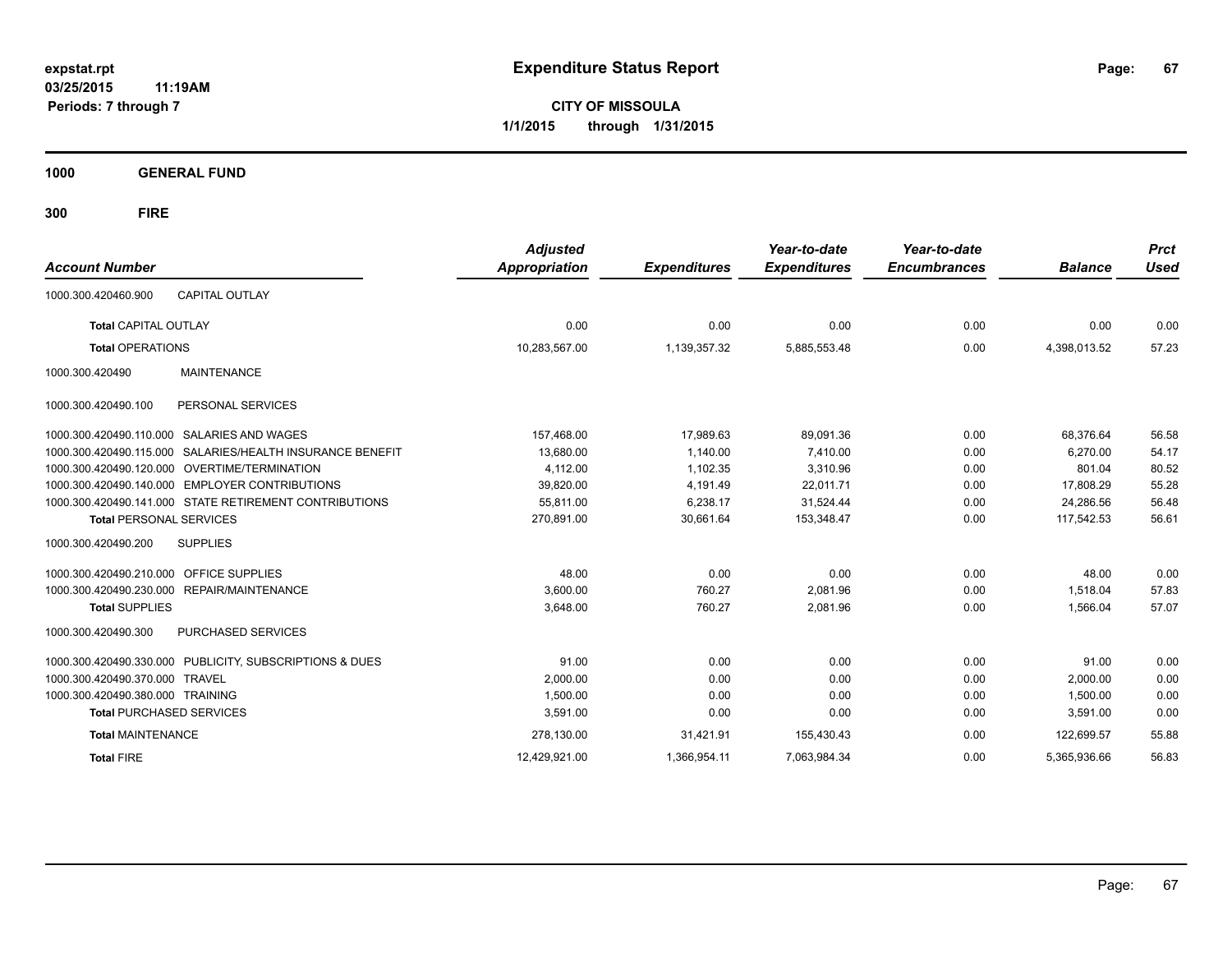**1000 GENERAL FUND**

|                                         |                                                         | <b>Adjusted</b>      |                     | Year-to-date        | Year-to-date        |                | <b>Prct</b> |
|-----------------------------------------|---------------------------------------------------------|----------------------|---------------------|---------------------|---------------------|----------------|-------------|
| <b>Account Number</b>                   |                                                         | <b>Appropriation</b> | <b>Expenditures</b> | <b>Expenditures</b> | <b>Encumbrances</b> | <b>Balance</b> | <b>Used</b> |
| 1000.320.430210                         | <b>ADMINISTRATION</b>                                   |                      |                     |                     |                     |                |             |
| 1000.320.430210.100                     | PERSONAL SERVICES                                       |                      |                     |                     |                     |                |             |
|                                         | 1000.320.430210.110.000 SALARIES AND WAGES              | 96,588.00            | 11,511.54           | 56,347.27           | 0.00                | 40.240.73      | 58.34       |
| 1000.320.430210.120.000                 | OVERTIME/TERMINATION                                    | 0.00                 | 929.07              | 2,201.70            | 0.00                | $-2,201.70$    | 0.00        |
|                                         | 1000.320.430210.140.000 EMPLOYER CONTRIBUTIONS          | 53,146.00            | 6,042.64            | 33,629.24           | 0.00                | 19,516.76      | 63.28       |
|                                         | 1000.320.430210.141.000 STATE RETIREMENT CONTRIBUTIONS  | 0.00                 | 155.36              | 911.53              | 0.00                | $-911.53$      | 0.00        |
| <b>Total PERSONAL SERVICES</b>          |                                                         | 149,734.00           | 18,638.61           | 93,089.74           | 0.00                | 56,644.26      | 62.17       |
| 1000.320.430210.200                     | <b>SUPPLIES</b>                                         |                      |                     |                     |                     |                |             |
| 1000.320.430210.210.000 OFFICE SUPPLIES |                                                         | 1,600.00             | 0.00                | 309.42              | 0.00                | 1,290.58       | 19.34       |
|                                         | 1000.320.430210.220.000 OPERATING SUPPLIES              | 8,440.00             | 500.99              | 5,337.45            | 0.00                | 3,102.55       | 63.24       |
| <b>Total SUPPLIES</b>                   |                                                         | 10,040.00            | 500.99              | 5,646.87            | 0.00                | 4,393.13       | 56.24       |
| 1000.320.430210.300                     | PURCHASED SERVICES                                      |                      |                     |                     |                     |                |             |
| 1000.320.430210.310.000 COMMUNICATIONS  |                                                         | 7,000.00             | 0.00                | 0.00                | 0.00                | 7,000.00       | 0.00        |
|                                         | 1000.320.430210.320.000 PRINTING & DUPLICATING          | 3,000.00             | 0.00                | 2,593.83            | 0.00                | 406.17         | 86.46       |
|                                         | 1000.320.430210.330.000 PUBLICITY, SUBSCRIPTIONS & DUES | 0.00                 | 0.00                | 2,920.75            | 0.00                | $-2,920.75$    | 0.00        |
| 1000.320.430210.370.000                 | <b>TRAVEL</b>                                           | 3,300.00             | 0.00                | 768.76              | 0.00                | 2,531.24       | 23.30       |
| 1000.320.430210.380.000 TRAINING        |                                                         | 1,500.00             | 0.00                | 300.00              | 0.00                | 1,200.00       | 20.00       |
| <b>Total PURCHASED SERVICES</b>         |                                                         | 14,800.00            | 0.00                | 6,583.34            | 0.00                | 8,216.66       | 44.48       |
| 1000.320.430210.900                     | <b>CAPITAL OUTLAY</b>                                   |                      |                     |                     |                     |                |             |
| <b>Total CAPITAL OUTLAY</b>             |                                                         | 0.00                 | 0.00                | 0.00                | 0.00                | 0.00           | 0.00        |
| <b>Total ADMINISTRATION</b>             |                                                         | 174,574.00           | 19,139.60           | 105,319.95          | 0.00                | 69,254.05      | 60.33       |
| 1000.320.430220                         | <b>FACILITY</b>                                         |                      |                     |                     |                     |                |             |
| 1000.320.430220.100                     | PERSONAL SERVICES                                       |                      |                     |                     |                     |                |             |
|                                         | 1000.320.430220.110.000 SALARIES AND WAGES              | 44,477.00            | 5,298.15            | 25,931.92           | 0.00                | 18,545.08      | 58.30       |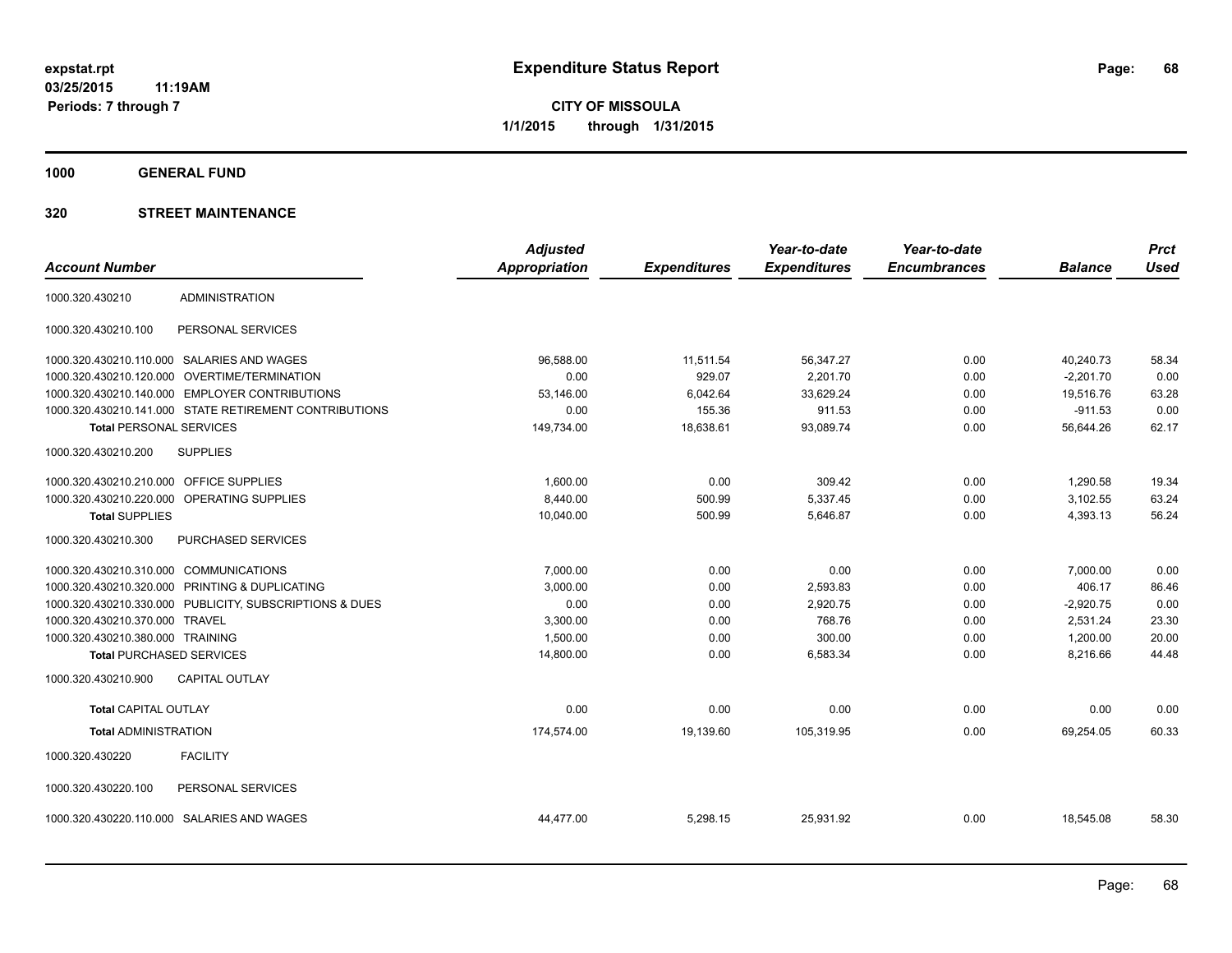**1000 GENERAL FUND**

| <b>Account Number</b>                          | <b>Adjusted</b><br><b>Appropriation</b> | <b>Expenditures</b> | Year-to-date<br><b>Expenditures</b> | Year-to-date<br><b>Encumbrances</b> | <b>Balance</b> | <b>Prct</b><br><b>Used</b> |
|------------------------------------------------|-----------------------------------------|---------------------|-------------------------------------|-------------------------------------|----------------|----------------------------|
| 1000.320.430220.120.000 OVERTIME/TERMINATION   | 0.00                                    | 427.55              | 1,013.28                            | 0.00                                | $-1,013.28$    | 0.00                       |
| 1000.320.430220.140.000 EMPLOYER CONTRIBUTIONS | 24,473.00                               | 2,781.71            | 15,480.00                           | 0.00                                | 8,993.00       | 63.25                      |
| <b>Total PERSONAL SERVICES</b>                 | 68,950.00                               | 8,507.41            | 42,425.20                           | 0.00                                | 26,524.80      | 61.53                      |
| 1000.320.430220.200<br><b>SUPPLIES</b>         |                                         |                     |                                     |                                     |                |                            |
| 1000.320.430220.220.000 OPERATING SUPPLIES     | 8,000.00                                | 5,327.43            | 10,709.67                           | 0.00                                | $-2,709.67$    | 133.87                     |
| <b>Total SUPPLIES</b>                          | 8,000.00                                | 5,327.43            | 10,709.67                           | 0.00                                | $-2,709.67$    | 133.87                     |
| 1000.320.430220.300<br>PURCHASED SERVICES      |                                         |                     |                                     |                                     |                |                            |
| 1000.320.430220.343.000 WATER CHARGES          | 6,000.00                                | 0.00                | 4,468.39                            | 0.00                                | 1,531.61       | 74.47                      |
| 1000.320.430220.344.000 TELEPHONE SERVICE      | 1,821.00                                | 1.04                | 1,136.59                            | 0.00                                | 684.41         | 62.42                      |
| 1000.320.430220.350.000 PROFESSIONAL SERVICES  | 1,650.00                                | 0.00                | 416.50                              | 0.00                                | 1,233.50       | 25.24                      |
| <b>Total PURCHASED SERVICES</b>                | 9,471.00                                | 1.04                | 6,021.48                            | 0.00                                | 3,449.52       | 63.58                      |
| 1000.320.430220.500<br><b>FIXED CHARGES</b>    |                                         |                     |                                     |                                     |                |                            |
| 1000.320.430220.500.000 FIXED CHARGES          | 9,000.00                                | 0.00                | 0.00                                | 0.00                                | 9,000.00       | 0.00                       |
| <b>Total FIXED CHARGES</b>                     | 9,000.00                                | 0.00                | 0.00                                | 0.00                                | 9,000.00       | 0.00                       |
| <b>Total FACILITY</b>                          | 95,421.00                               | 13,835.88           | 59,156.35                           | 0.00                                | 36,264.65      | 62.00                      |
| <b>STREET RESTORATION</b><br>1000.320.430230   |                                         |                     |                                     |                                     |                |                            |
| PERSONAL SERVICES<br>1000.320.430230.100       |                                         |                     |                                     |                                     |                |                            |
| 1000.320.430230.110.000 SALARIES AND WAGES     | 289,005.00                              | 34,816.07           | 170.416.47                          | 0.00                                | 118,588.53     | 58.97                      |
| 1000.320.430230.120.000 OVERTIME/TERMINATION   | 3.000.00                                | 2,809.79            | 6,658.72                            | 0.00                                | $-3.658.72$    | 221.96                     |
| 1000.320.430230.140.000 EMPLOYER CONTRIBUTIONS | 160,673.00                              | 18,273.04           | 101,695.79                          | 0.00                                | 58,977.21      | 63.29                      |
| <b>Total PERSONAL SERVICES</b>                 | 452,678.00                              | 55,898.90           | 278,770.98                          | 0.00                                | 173,907.02     | 61.58                      |
| 1000.320.430230.200<br><b>SUPPLIES</b>         |                                         |                     |                                     |                                     |                |                            |
| 1000.320.430230.220.000 OPERATING SUPPLIES     | 1,599.00                                | 0.00                | 1,218.00                            | 0.00                                | 381.00         | 76.17                      |
| 1000.320.430230.230.000 REPAIR/MAINTENANCE     | 25,009.00                               | 2,188.60            | 12,384.20                           | 0.00                                | 12,624.80      | 49.52                      |
| 1000.320.430230.231.000 GASOLINE               | 74,487.00                               | 0.00                | 88,784.71                           | 0.00                                | $-14,297.71$   | 119.19                     |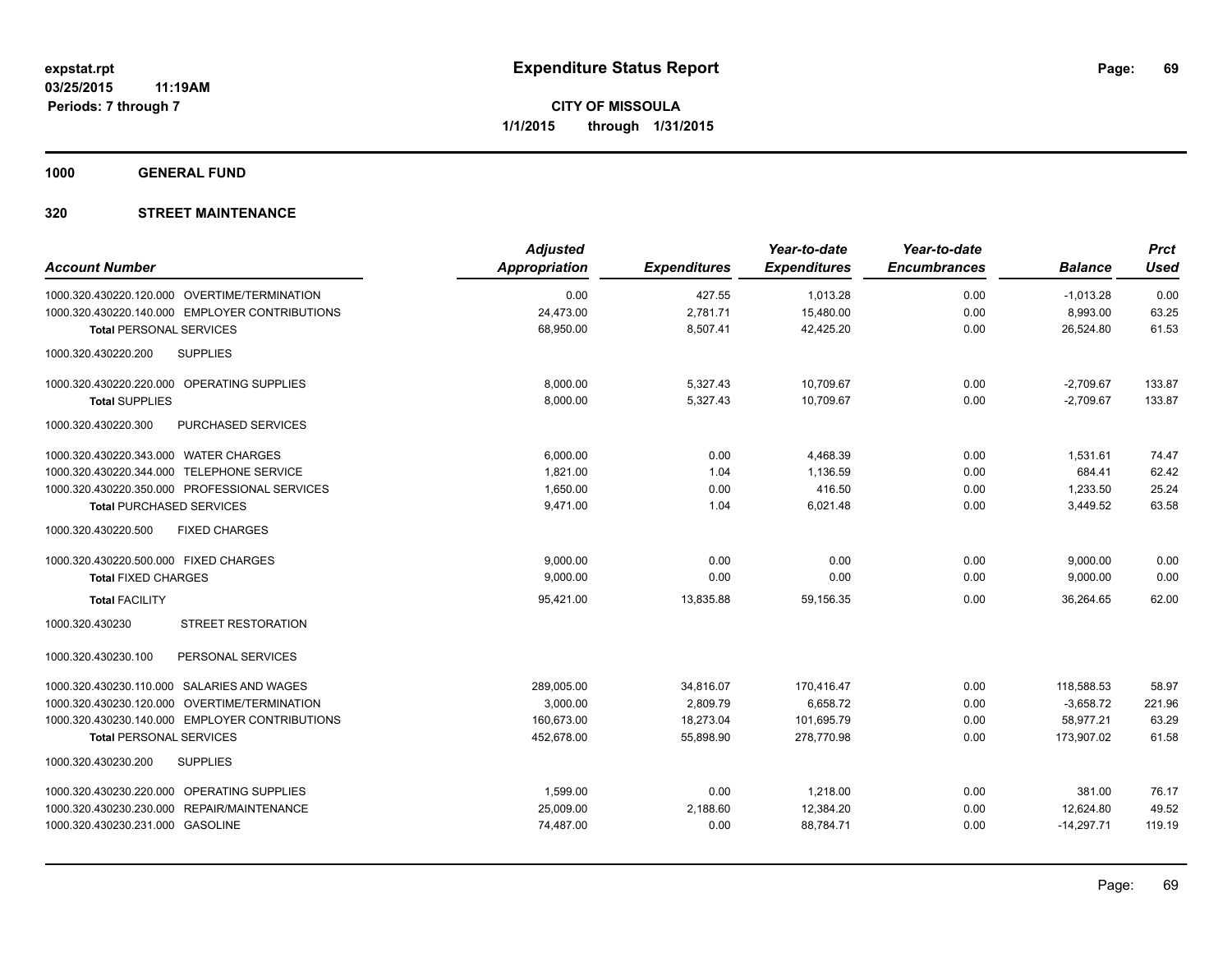**1000 GENERAL FUND**

| <b>Account Number</b>                            | <b>Adjusted</b><br>Appropriation | <b>Expenditures</b> | Year-to-date<br><b>Expenditures</b> | Year-to-date<br><b>Encumbrances</b> | <b>Balance</b> | <b>Prct</b><br><b>Used</b> |
|--------------------------------------------------|----------------------------------|---------------------|-------------------------------------|-------------------------------------|----------------|----------------------------|
| <b>Total SUPPLIES</b>                            | 101,095.00                       | 2,188.60            | 102,386.91                          | 0.00                                | $-1,291.91$    | 101.28                     |
| PURCHASED SERVICES<br>1000.320.430230.300        |                                  |                     |                                     |                                     |                |                            |
| 1000.320.430230.345.000 GARBAGE                  | 5,200.00                         | 37.25               | 441.62                              | 0.00                                | 4,758.38       | 8.49                       |
| 1000.320.430230.350.000 PROFESSIONAL SERVICES    | 1,000.00                         | 0.00                | 0.00                                | 0.00                                | 1,000.00       | 0.00                       |
| 1000.320.430230.360.000 REPAIR & MAINTENANCE     | 2,000.00                         | 428.01              | 2,403.03                            | 0.00                                | $-403.03$      | 120.15                     |
| <b>Total PURCHASED SERVICES</b>                  | 8,200.00                         | 465.26              | 2,844.65                            | 0.00                                | 5,355.35       | 34.69                      |
| 1000.320.430230.400<br><b>BUILDING MATERIALS</b> |                                  |                     |                                     |                                     |                |                            |
| 1000.320.430230.400.000 BUILDING MATERIALS       | 17.598.00                        | 0.00                | 4,783.04                            | 0.00                                | 12.814.96      | 27.18                      |
| <b>Total BUILDING MATERIALS</b>                  | 17,598.00                        | 0.00                | 4,783.04                            | 0.00                                | 12,814.96      | 27.18                      |
| <b>FIXED CHARGES</b><br>1000.320.430230.500      |                                  |                     |                                     |                                     |                |                            |
| 1000.320.430230.500.000 FIXED CHARGES            | 5,500.00                         | 0.00                | 5,170.00                            | 0.00                                | 330.00         | 94.00                      |
| <b>Total FIXED CHARGES</b>                       | 5,500.00                         | 0.00                | 5,170.00                            | 0.00                                | 330.00         | 94.00                      |
| 1000.320.430230.900<br><b>CAPITAL OUTLAY</b>     |                                  |                     |                                     |                                     |                |                            |
| <b>Total CAPITAL OUTLAY</b>                      | 0.00                             | 0.00                | 0.00                                | 0.00                                | 0.00           | 0.00                       |
| <b>Total STREET RESTORATION</b>                  | 585.071.00                       | 58.552.76           | 393.955.58                          | 0.00                                | 191.115.42     | 67.33                      |
| 1000.320.430240<br><b>STREET MAINTENANCE</b>     |                                  |                     |                                     |                                     |                |                            |
| PERSONAL SERVICES<br>1000.320.430240.100         |                                  |                     |                                     |                                     |                |                            |
| 1000.320.430240.110.000 SALARIES AND WAGES       | 391,128.00                       | 47,260.70           | 231,328.85                          | 0.00                                | 159,799.15     | 59.14                      |
| 1000.320.430240.120.000 OVERTIME/TERMINATION     | 2,100.00                         | 3,814.10            | 9,038.76                            | 0.00                                | $-6,938.76$    | 430.42                     |
| 1000.320.430240.130.000 OTHER                    | 3,000.00                         | 0.00                | 0.00                                | 0.00                                | 3,000.00       | 0.00                       |
| 1000.320.430240.140.000 EMPLOYER CONTRIBUTIONS   | 218,020.00                       | 24,803.27           | 138,038.71                          | 0.00                                | 79,981.29      | 63.31                      |
| <b>Total PERSONAL SERVICES</b>                   | 614,248.00                       | 75,878.07           | 378,406.32                          | 0.00                                | 235,841.68     | 61.60                      |
| 1000.320.430240.200<br><b>SUPPLIES</b>           |                                  |                     |                                     |                                     |                |                            |
| 1000.320.430240.220.000 OPERATING SUPPLIES       | 1,599.00                         | 0.00                | 0.00                                | 0.00                                | 1,599.00       | 0.00                       |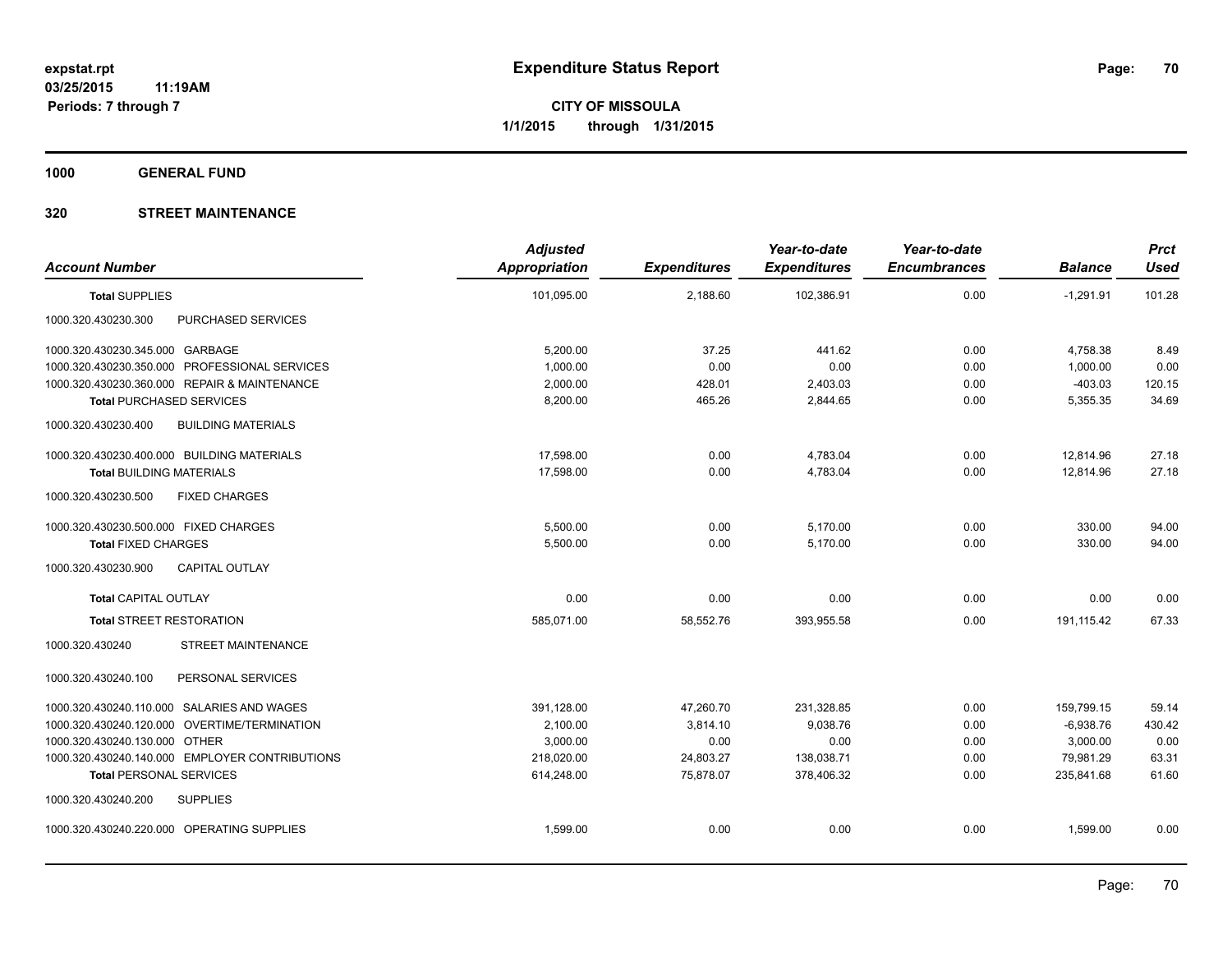**1000 GENERAL FUND**

| <b>Account Number</b>                            | <b>Adjusted</b><br><b>Appropriation</b> | <b>Expenditures</b> | Year-to-date<br><b>Expenditures</b> | Year-to-date<br><b>Encumbrances</b> | <b>Balance</b> | <b>Prct</b><br><b>Used</b> |
|--------------------------------------------------|-----------------------------------------|---------------------|-------------------------------------|-------------------------------------|----------------|----------------------------|
| 1000.320.430240.230.000 REPAIR/MAINTENANCE       | 19,455.00                               | 1,800.94            | 3,211.06                            | 0.00                                | 16,243.94      | 16.51                      |
| 1000.320.430240.231.000 GASOLINE                 | 14,132.00                               | 303.76              | 1,481.46                            | 0.00                                | 12,650.54      | 10.48                      |
| <b>Total SUPPLIES</b>                            | 35,186.00                               | 2,104.70            | 4,692.52                            | 0.00                                | 30,493.48      | 13.34                      |
| 1000.320.430240.300<br>PURCHASED SERVICES        |                                         |                     |                                     |                                     |                |                            |
| 1000.320.430240.345.000 GARBAGE                  | 2,080.00                                | 0.00                | 0.00                                | 0.00                                | 2,080.00       | 0.00                       |
| 1000.320.430240.350.000 PROFESSIONAL SERVICES    | 2,000.00                                | 0.00                | 0.00                                | 0.00                                | 2,000.00       | 0.00                       |
| 1000.320.430240.360.000 REPAIR & MAINTENANCE     | 0.00                                    | 0.00                | 270.98                              | 0.00                                | $-270.98$      | 0.00                       |
| <b>Total PURCHASED SERVICES</b>                  | 4,080.00                                | 0.00                | 270.98                              | 0.00                                | 3,809.02       | 6.64                       |
| 1000.320.430240.400<br><b>BUILDING MATERIALS</b> |                                         |                     |                                     |                                     |                |                            |
| 1000.320.430240.400.000 BUILDING MATERIALS       | 44,665.00                               | 3,952.00            | 24,411.05                           | 0.00                                | 20,253.95      | 54.65                      |
| <b>Total BUILDING MATERIALS</b>                  | 44,665.00                               | 3,952.00            | 24,411.05                           | 0.00                                | 20,253.95      | 54.65                      |
| <b>FIXED CHARGES</b><br>1000.320.430240.500      |                                         |                     |                                     |                                     |                |                            |
| 1000.320.430240.500.000 FIXED CHARGES            | 5,000.00                                | 0.00                | 455.00                              | 0.00                                | 4,545.00       | 9.10                       |
| <b>Total FIXED CHARGES</b>                       | 5,000.00                                | 0.00                | 455.00                              | 0.00                                | 4,545.00       | 9.10                       |
| 1000.320.430240.900<br><b>CAPITAL OUTLAY</b>     |                                         |                     |                                     |                                     |                |                            |
| <b>Total CAPITAL OUTLAY</b>                      | 0.00                                    | 0.00                | 0.00                                | 0.00                                | 0.00           | 0.00                       |
| <b>Total STREET MAINTENANCE</b>                  | 703,179.00                              | 81,934.77           | 408,235.87                          | 0.00                                | 294,943.13     | 58.06                      |
| 1000.320.430251<br><b>ICE &amp; SNOW REMOVAL</b> |                                         |                     |                                     |                                     |                |                            |
| 1000.320.430251.100<br>PERSONAL SERVICES         |                                         |                     |                                     |                                     |                |                            |
| 1000.320.430251.110.000 SALARIES AND WAGES       | 130,722.00                              | 16,188.34           | 79,238.76                           | 0.00                                | 51,483.24      | 60.62                      |
| 1000.320.430251.120.000 OVERTIME/TERMINATION     | 4,950.00                                | 1,306.47            | 3,096.14                            | 0.00                                | 1.853.86       | 62.55                      |
| 1000.320.430251.140.000 EMPLOYER CONTRIBUTIONS   | 74,652.00                               | 8,492.48            | 47,271.37                           | 0.00                                | 27,380.63      | 63.32                      |
| <b>Total PERSONAL SERVICES</b>                   | 210,324.00                              | 25,987.29           | 129,606.27                          | 0.00                                | 80,717.73      | 61.62                      |
| <b>SUPPLIES</b><br>1000.320.430251.200           |                                         |                     |                                     |                                     |                |                            |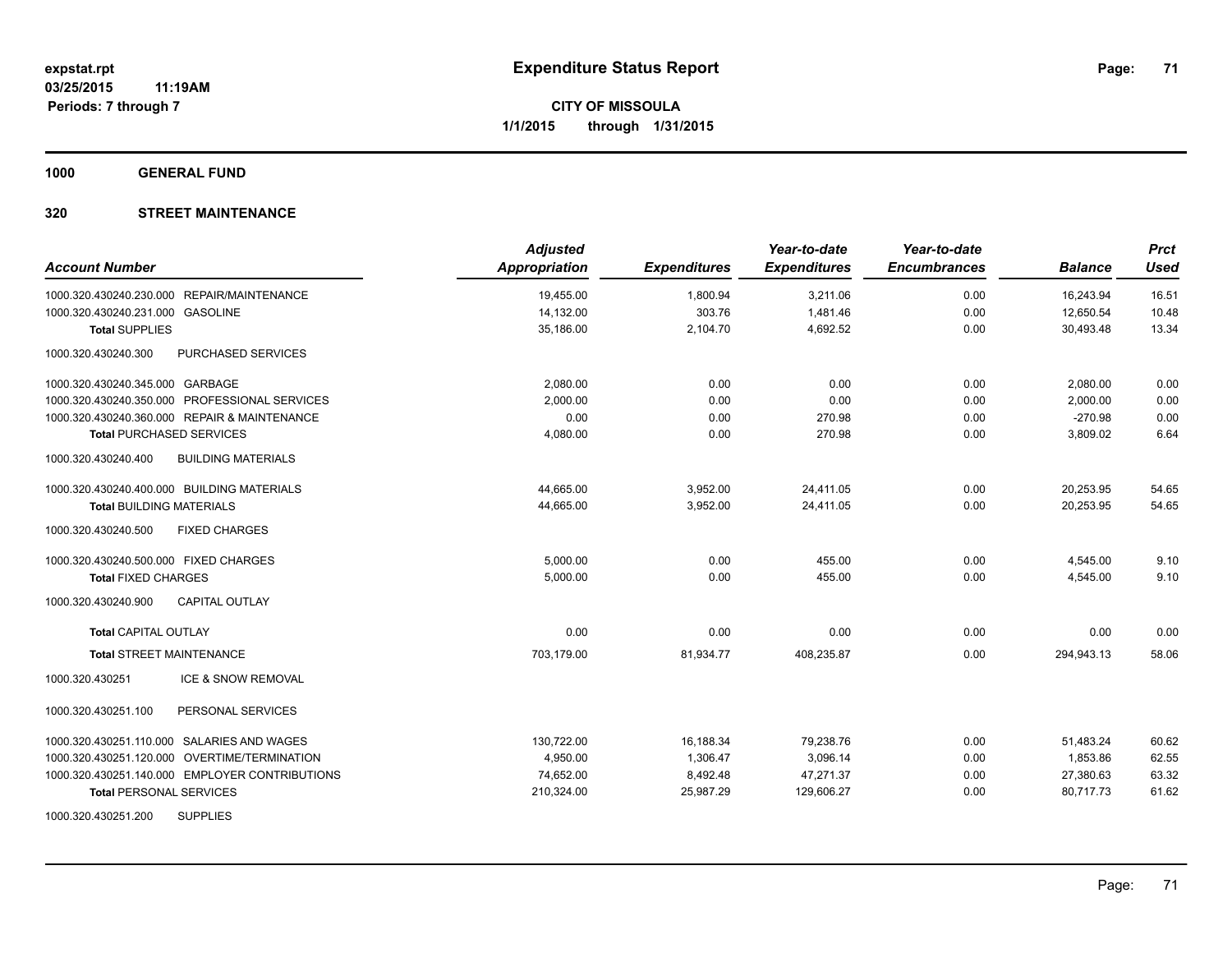**1000 GENERAL FUND**

| <b>Account Number</b>                            | <b>Adjusted</b><br><b>Appropriation</b> | <b>Expenditures</b> | Year-to-date<br><b>Expenditures</b> | Year-to-date<br><b>Encumbrances</b> | <b>Balance</b> | <b>Prct</b><br><b>Used</b> |
|--------------------------------------------------|-----------------------------------------|---------------------|-------------------------------------|-------------------------------------|----------------|----------------------------|
| 1000.320.430251.220.000 OPERATING SUPPLIES       | 148,547.00                              | 22,061.12           | 28,168.22                           | 0.00                                | 120.378.78     | 18.96                      |
| REPAIR/MAINTENANCE<br>1000.320.430251.230.000    | 14,315.00                               | 1,483.84            | 5,305.71                            | 0.00                                | 9,009.29       | 37.06                      |
| 1000.320.430251.231.000 GASOLINE                 | 86,170.00                               | 0.00                | 0.00                                | 0.00                                | 86,170.00      | 0.00                       |
| <b>Total SUPPLIES</b>                            | 249,032.00                              | 23,544.96           | 33,473.93                           | 0.00                                | 215,558.07     | 13.44                      |
| 1000.320.430251.300<br><b>PURCHASED SERVICES</b> |                                         |                     |                                     |                                     |                |                            |
| 1000.320.430251.360.000 REPAIR & MAINTENANCE     | 5,000.00                                | 43.00               | 43.00                               | 0.00                                | 4,957.00       | 0.86                       |
| <b>Total PURCHASED SERVICES</b>                  | 5,000.00                                | 43.00               | 43.00                               | 0.00                                | 4,957.00       | 0.86                       |
| <b>FIXED CHARGES</b><br>1000.320.430251.500      |                                         |                     |                                     |                                     |                |                            |
| 1000.320.430251.500.000 FIXED CHARGES            | 2,000.00                                | 0.00                | 0.00                                | 0.00                                | 2,000.00       | 0.00                       |
| <b>Total FIXED CHARGES</b>                       | 2,000.00                                | 0.00                | 0.00                                | 0.00                                | 2,000.00       | 0.00                       |
| 1000.320.430251.900<br><b>CAPITAL OUTLAY</b>     |                                         |                     |                                     |                                     |                |                            |
| <b>Total CAPITAL OUTLAY</b>                      | 0.00                                    | 0.00                | 0.00                                | 0.00                                | 0.00           | 0.00                       |
| Total ICE & SNOW REMOVAL                         | 466,356.00                              | 49,575.25           | 163,123.20                          | 0.00                                | 303,232.80     | 34.98                      |
| 1000.320.430252<br><b>STREET CLEANING</b>        |                                         |                     |                                     |                                     |                |                            |
| PERSONAL SERVICES<br>1000.320.430252.100         |                                         |                     |                                     |                                     |                |                            |
| 1000.320.430252.110.000 SALARIES AND WAGES       | 329,861.00                              | 40,283.67           | 197,180.82                          | 0.00                                | 132,680.18     | 59.78                      |
| 1000.320.430252.120.000 OVERTIME/TERMINATION     | 4,950.00                                | 3,251.04            | 7,704.47                            | 0.00                                | $-2,754.47$    | 155.65                     |
| 1000.320.430252.130.000 OTHER                    | 3,000.00                                | 0.00                | 0.00                                | 0.00                                | 3,000.00       | 0.00                       |
| 1000.320.430252.140.000 EMPLOYER CONTRIBUTIONS   | 185,877.00                              | 21,137.88           | 118,679.02                          | 0.00                                | 67,197.98      | 63.85                      |
| <b>Total PERSONAL SERVICES</b>                   | 523,688.00                              | 64,672.59           | 323,564.31                          | 0.00                                | 200,123.69     | 61.79                      |
| 1000.320.430252.200<br><b>SUPPLIES</b>           |                                         |                     |                                     |                                     |                |                            |
| 1000.320.430252.220.000 OPERATING SUPPLIES       | 2,132.00                                | 0.00                | 0.00                                | 0.00                                | 2,132.00       | 0.00                       |
| 1000.320.430252.230.000 REPAIR/MAINTENANCE       | 25,435.00                               | 0.00                | 14,009.31                           | 0.00                                | 11,425.69      | 55.08                      |
| 1000.320.430252.231.000 GASOLINE                 | 43,814.00                               | 0.00                | 0.00                                | 0.00                                | 43,814.00      | 0.00                       |
| <b>Total SUPPLIES</b>                            | 71,381.00                               | 0.00                | 14,009.31                           | 0.00                                | 57,371.69      | 19.63                      |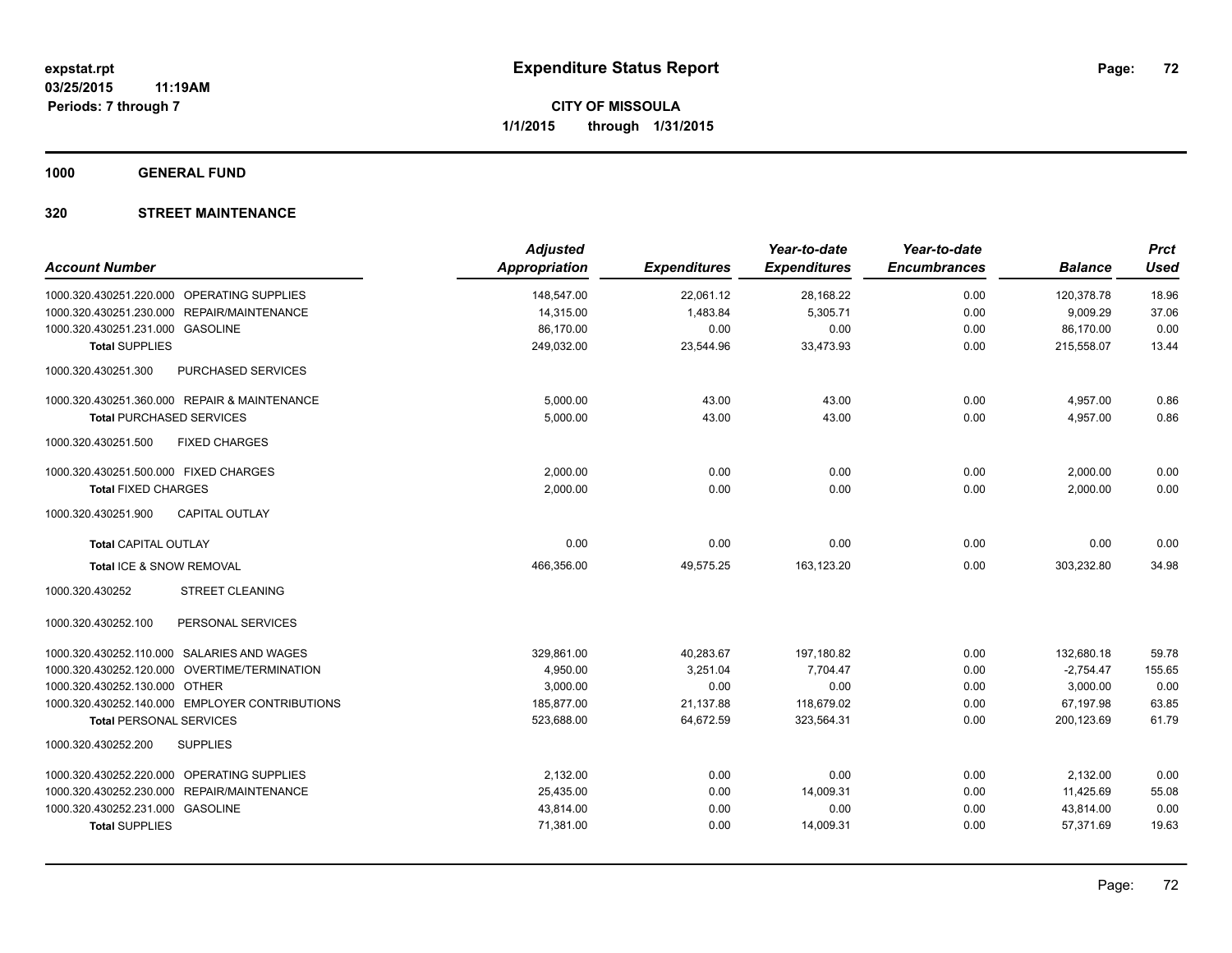**1000 GENERAL FUND**

## **320 STREET MAINTENANCE**

|                                       |                                               | <b>Adjusted</b>      |                     | Year-to-date        | Year-to-date        |                | <b>Prct</b> |
|---------------------------------------|-----------------------------------------------|----------------------|---------------------|---------------------|---------------------|----------------|-------------|
| <b>Account Number</b>                 |                                               | <b>Appropriation</b> | <b>Expenditures</b> | <b>Expenditures</b> | <b>Encumbrances</b> | <b>Balance</b> | <b>Used</b> |
| 1000.320.430252.300                   | <b>PURCHASED SERVICES</b>                     |                      |                     |                     |                     |                |             |
|                                       | 1000.320.430252.350.000 PROFESSIONAL SERVICES | 500.00               | 0.00                | 0.00                | 0.00                | 500.00         | 0.00        |
|                                       | 1000.320.430252.360.000 REPAIR & MAINTENANCE  | 14,000.00            | 0.00                | 1,578.53            | 0.00                | 12,421.47      | 11.28       |
|                                       | <b>Total PURCHASED SERVICES</b>               | 14,500.00            | 0.00                | 1,578.53            | 0.00                | 12,921.47      | 10.89       |
| 1000.320.430252.400                   | <b>BUILDING MATERIALS</b>                     |                      |                     |                     |                     |                |             |
|                                       | 1000.320.430252.400.000 BUILDING MATERIALS    | 9,000.00             | 0.00                | 0.00                | 0.00                | 9,000.00       | 0.00        |
| <b>Total BUILDING MATERIALS</b>       |                                               | 9,000.00             | 0.00                | 0.00                | 0.00                | 9,000.00       | 0.00        |
| 1000.320.430252.500                   | <b>FIXED CHARGES</b>                          |                      |                     |                     |                     |                |             |
| 1000.320.430252.500.000 FIXED CHARGES |                                               | 0.00                 | 0.00                | 2,405.00            | 0.00                | $-2,405.00$    | 0.00        |
| <b>Total FIXED CHARGES</b>            |                                               | 0.00                 | 0.00                | 2,405.00            | 0.00                | $-2,405.00$    | 0.00        |
| Total STREET CLEANING                 |                                               | 618,569.00           | 64,672.59           | 341,557.15          | 0.00                | 277,011.85     | 55.22       |
| 1000.320.430270                       | <b>COMMUNICATIONS MAINTENANCE</b>             |                      |                     |                     |                     |                |             |
| 1000.320.430270.100                   | PERSONAL SERVICES                             |                      |                     |                     |                     |                |             |
| <b>Total PERSONAL SERVICES</b>        |                                               | 0.00                 | 0.00                | 0.00                | 0.00                | 0.00           | 0.00        |
| 1000.320.430270.200                   | <b>SUPPLIES</b>                               |                      |                     |                     |                     |                |             |
| <b>Total SUPPLIES</b>                 |                                               | 0.00                 | 0.00                | 0.00                | 0.00                | 0.00           | 0.00        |
| 1000.320.430270.900                   | <b>CAPITAL OUTLAY</b>                         |                      |                     |                     |                     |                |             |
| 1000.320.430270.930.000 IMPROVEMENTS  |                                               | 196,558.00           | 0.00                | 150,254.62          | 0.00                | 46,303.38      | 76.44       |
|                                       | <b>Total COMMUNICATIONS MAINTENANCE</b>       | 196,558.00           | 0.00                | 150,254.62          | 0.00                | 46,303.38      | 76.44       |
| 1000.320.490504                       | <b>DEBT SERVICE</b>                           |                      |                     |                     |                     |                |             |
| 1000.320.490504.600                   | <b>DEBT SERVICE</b>                           |                      |                     |                     |                     |                |             |
| <b>Total DEBT SERVICE</b>             |                                               | 0.00                 | 0.00                | 0.00                | 0.00                | 0.00           | 0.00        |
|                                       |                                               |                      |                     |                     |                     |                |             |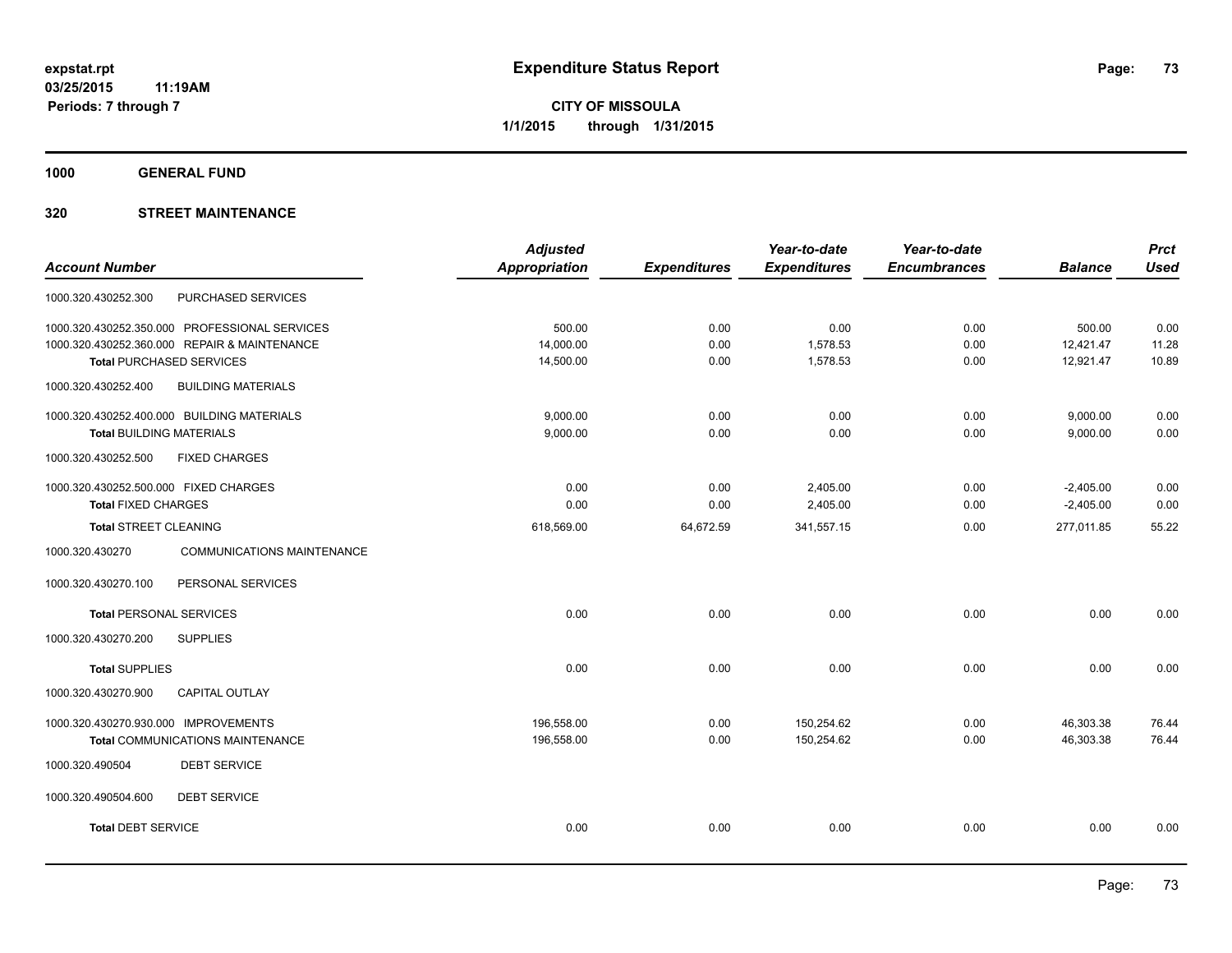**1000 GENERAL FUND**

## **320 STREET MAINTENANCE**

| <b>Account Number</b>           | <b>Adjusted</b><br>Appropriation | <b>Expenditures</b> | Year-to-date<br><b>Expenditures</b> | Year-to-date<br><i><b>Encumbrances</b></i> | Balance      | <b>Prct</b><br>Used |
|---------------------------------|----------------------------------|---------------------|-------------------------------------|--------------------------------------------|--------------|---------------------|
| <b>Total STREET MAINTENANCE</b> | 2,839,728.00                     | 287,710.85          | 1,621,602.72                        | 0.00                                       | 1,218,125.28 | 57.10               |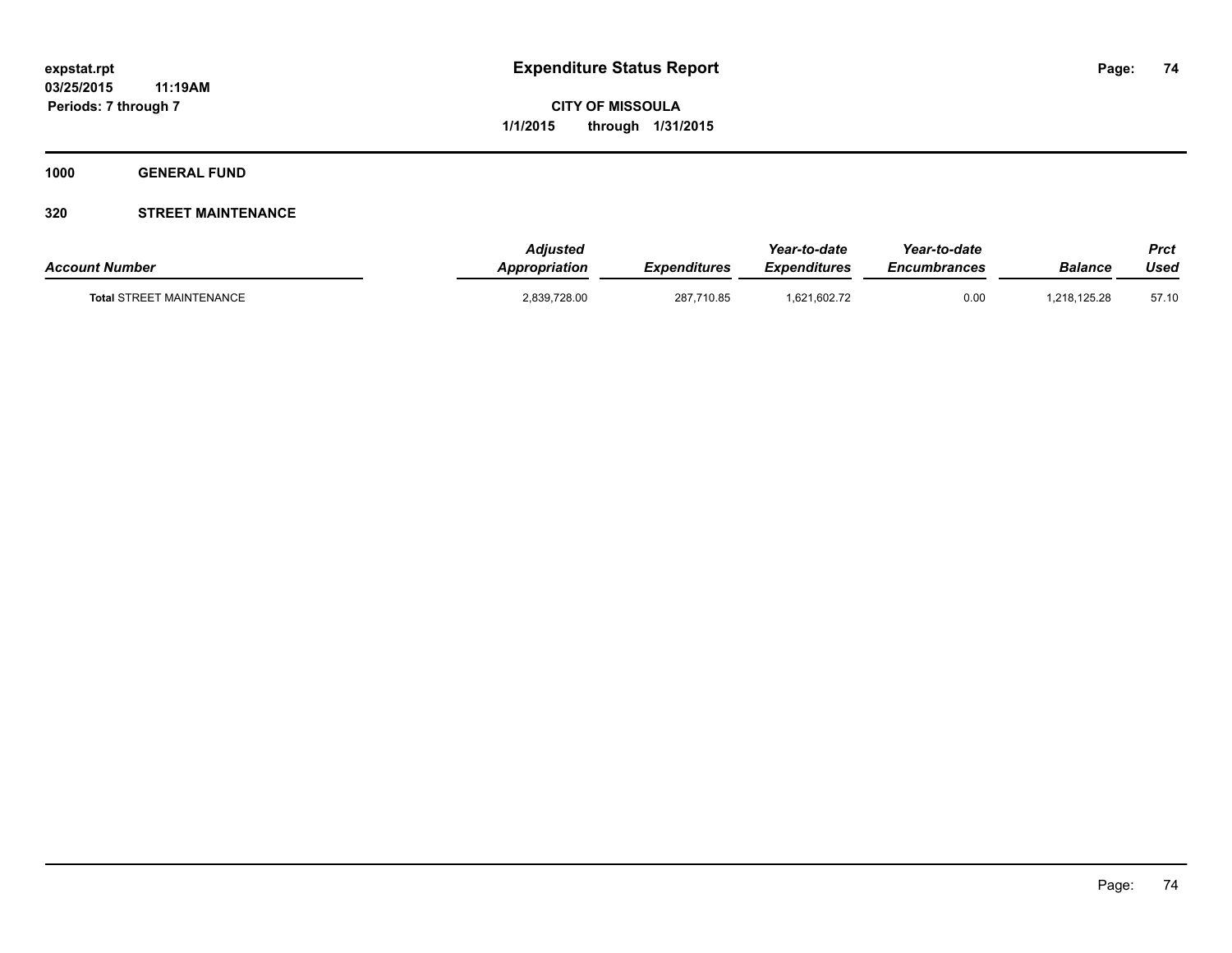**1000 GENERAL FUND**

| <b>Account Number</b>                             | <b>Adjusted</b><br><b>Appropriation</b> | <b>Expenditures</b> | Year-to-date<br><b>Expenditures</b> | Year-to-date<br><b>Encumbrances</b> | <b>Balance</b> | <b>Prct</b><br><b>Used</b> |
|---------------------------------------------------|-----------------------------------------|---------------------|-------------------------------------|-------------------------------------|----------------|----------------------------|
|                                                   |                                         |                     |                                     |                                     |                |                            |
| <b>ENERGY CONSERVATION</b><br>1000.321.411231     |                                         |                     |                                     |                                     |                |                            |
| 1000.321.411231.100<br>PERSONAL SERVICES          |                                         |                     |                                     |                                     |                |                            |
| 1000.321.411231.140.000 EMPLOYER CONTRIBUTIONS    | 0.00                                    | 0.00                | 1.534.00                            | 0.00                                | $-1,534.00$    | 0.00                       |
| <b>Total PERSONAL SERVICES</b>                    | 0.00                                    | 0.00                | 1,534.00                            | 0.00                                | $-1,534.00$    | 0.00                       |
| <b>SUPPLIES</b><br>1000.321.411231.200            |                                         |                     |                                     |                                     |                |                            |
| <b>Total SUPPLIES</b>                             | 0.00                                    | 0.00                | 0.00                                | 0.00                                | 0.00           | 0.00                       |
| 1000.321.411231.300<br><b>PURCHASED SERVICES</b>  |                                         |                     |                                     |                                     |                |                            |
| <b>Total PURCHASED SERVICES</b>                   | 0.00                                    | 0.00                | 0.00                                | 0.00                                | 0.00           | 0.00                       |
| <b>Total ENERGY CONSERVATION</b>                  | 0.00                                    | 0.00                | 1,534.00                            | 0.00                                | $-1,534.00$    | 0.00                       |
| <b>FACILITY MAINTENANCE</b><br>1000.321.411810    |                                         |                     |                                     |                                     |                |                            |
| 1000.321.411810.100<br>PERSONAL SERVICES          |                                         |                     |                                     |                                     |                |                            |
| 1000.321.411810.110.000 SALARIES AND WAGES        | 40.266.00                               | 4,574.05            | 22,708.34                           | 0.00                                | 17.557.66      | 56.40                      |
| 1000.321.411810.120.000 OVERTIME/TERMINATION      | 0.00                                    | 10.16               | 13.39                               | 0.00                                | $-13.39$       | 0.00                       |
| 1000.321.411810.140.000 EMPLOYER CONTRIBUTIONS    | 18,339.00                               | 1,713.97            | 9,940.20                            | 0.00                                | 8,398.80       | 54.20                      |
| <b>Total PERSONAL SERVICES</b>                    | 58,605.00                               | 6,298.18            | 32,661.93                           | 0.00                                | 25,943.07      | 55.73                      |
| 1000.321.411810.200<br><b>SUPPLIES</b>            |                                         |                     |                                     |                                     |                |                            |
| 1000.321.411810.220.000 OPERATING SUPPLIES        | 450.00                                  | 0.00                | 0.00                                | 0.00                                | 450.00         | 0.00                       |
| 1000.321.411810.231.000 GASOLINE                  | 198.00                                  | 0.00                | 0.00                                | 0.00                                | 198.00         | 0.00                       |
| 1000.321.411810.240.000 OTHER SUPPLIES            | 6,070.00                                | 0.00                | 0.00                                | 0.00                                | 6,070.00       | 0.00                       |
| <b>Total SUPPLIES</b>                             | 6,718.00                                | 0.00                | 0.00                                | 0.00                                | 6,718.00       | 0.00                       |
| 1000.321.411810.300<br>PURCHASED SERVICES         |                                         |                     |                                     |                                     |                |                            |
| 1000.321.411810.340.000 SEWER                     | 679.00                                  | 70.25               | 70.25                               | 0.00                                | 608.75         | 10.35                      |
| 1000.321.411810.341.000 ELECTRICITY & NATURAL GAS | 3,680.00                                | 1,515.49            | 4,510.94                            | 0.00                                | $-830.94$      | 122.58                     |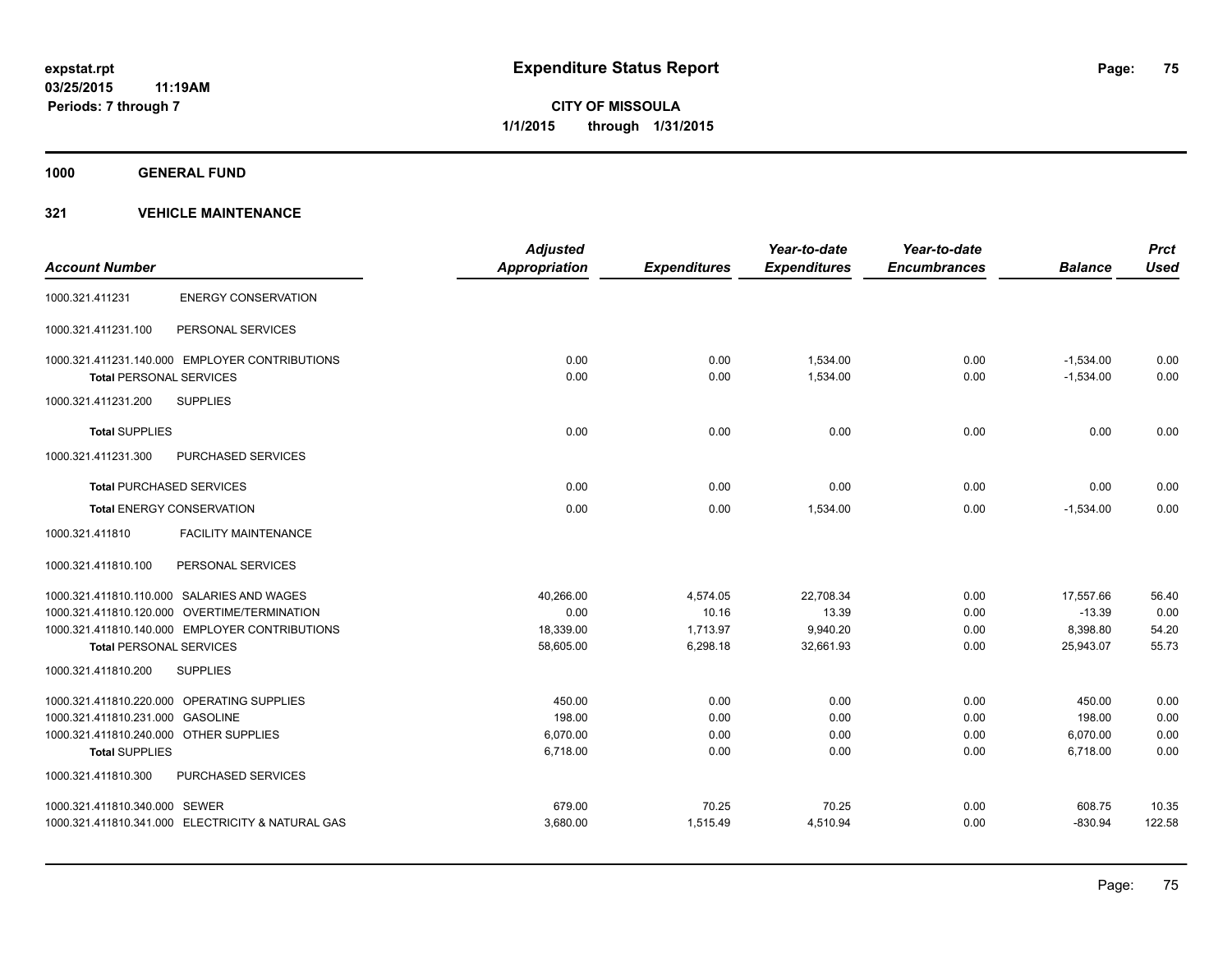**1000 GENERAL FUND**

| <b>Account Number</b>                                      | <b>Adjusted</b><br>Appropriation | <b>Expenditures</b> | Year-to-date<br><b>Expenditures</b> | Year-to-date<br><b>Encumbrances</b> | <b>Balance</b> | <b>Prct</b><br><b>Used</b> |
|------------------------------------------------------------|----------------------------------|---------------------|-------------------------------------|-------------------------------------|----------------|----------------------------|
| 1000.321.411810.343.000 WATER CHARGES                      | 957.00                           | 0.00                | 0.00                                | 0.00                                | 957.00         | 0.00                       |
| 1000.321.411810.360.000 REPAIR & MAINTENANCE               | 9,982.00                         | 0.00                | 0.00                                | 0.00                                | 9,982.00       | 0.00                       |
| 1000.321.411810.370.000 TRAVEL                             | 150.00                           | 0.00                | 0.00                                | 0.00                                | 150.00         | 0.00                       |
| <b>Total PURCHASED SERVICES</b>                            | 15,448.00                        | 1,585.74            | 4,581.19                            | 0.00                                | 10,866.81      | 29.66                      |
| <b>CAPITAL OUTLAY</b><br>1000.321.411810.900               |                                  |                     |                                     |                                     |                |                            |
| <b>Total CAPITAL OUTLAY</b>                                | 0.00                             | 0.00                | 0.00                                | 0.00                                | 0.00           | 0.00                       |
| <b>Total FACILITY MAINTENANCE</b>                          | 80,771.00                        | 7,883.92            | 37,243.12                           | 0.00                                | 43,527.88      | 46.11                      |
| <b>CITY HALL UTILITIES</b><br>1000.321.430220              |                                  |                     |                                     |                                     |                |                            |
| 1000.321.430220.200<br><b>SUPPLIES</b>                     |                                  |                     |                                     |                                     |                |                            |
| 1000.321.430220.240.000 CITY HALL UTILITIES/OTHER SUPPLIES | 2,340.00                         | 176.21              | 1,318.70                            | 0.00                                | 1,021.30       | 56.35                      |
| <b>Total SUPPLIES</b>                                      | 2,340.00                         | 176.21              | 1,318.70                            | 0.00                                | 1,021.30       | 56.35                      |
| 1000.321.430220.300<br><b>PURCHASED SERVICES</b>           |                                  |                     |                                     |                                     |                |                            |
| 1000.321.430220.340.000 CITY HALL/SEWER                    | 1,222.00                         | 507.18              | 1,084.61                            | 0.00                                | 137.39         | 88.76                      |
| 1000.321.430220.341.000 CITYHALL/ELECTRICITY & NATURAL GAS | 72,651.00                        | 10,387.55           | 69,122.25                           | 0.00                                | 3,528.75       | 95.14                      |
| 1000.321.430220.343.000 CITYHALL/WATER CHARGES             | 7,677.00                         | 341.20              | 2,308.01                            | 0.00                                | 5,368.99       | 30.06                      |
| 1000.321.430220.344.000 CITYHALL/TELEPHONE SERVICE         | 637.00                           | 0.00                | 0.00                                | 0.00                                | 637.00         | 0.00                       |
| 1000.321.430220.345.000 CITY HALL/GARBAGE                  | 5,747.00                         | 428.50              | 2,973.78                            | 0.00                                | 2,773.22       | 51.74                      |
| 1000.321.430220.350.000 PROFESSIONAL SERVICES              | 1,720.00                         | 283.00              | 1,393.00                            | 0.00                                | 327.00         | 80.99                      |
| 1000.321.430220.360.000 CITY HALL/REPAIR & MAINTENANCE     | 150,939.00                       | 19,570.75           | 89,004.75                           | 0.00                                | 61,934.25      | 58.97                      |
| <b>Total PURCHASED SERVICES</b>                            | 240,593.00                       | 31,518.18           | 165,886.40                          | 0.00                                | 74,706.60      | 68.95                      |
| 1000.321.430220.900<br><b>CAPITAL OUTLAY</b>               |                                  |                     |                                     |                                     |                |                            |
| 1000.321.430220.940.000 MACHINERY & EQUIPMENT              | 0.00                             | 21,560.00           | 21,560.00                           | 0.00                                | $-21,560.00$   | 0.00                       |
| <b>Total CAPITAL OUTLAY</b>                                | 0.00                             | 21,560.00           | 21,560.00                           | 0.00                                | $-21,560.00$   | 0.00                       |
| <b>Total CITY HALL UTILITIES</b>                           | 242,933.00                       | 53,254.39           | 188,765.10                          | 0.00                                | 54,167.90      | 77.70                      |
| <b>ADMINISTRATION</b><br>1000.321.431310                   |                                  |                     |                                     |                                     |                |                            |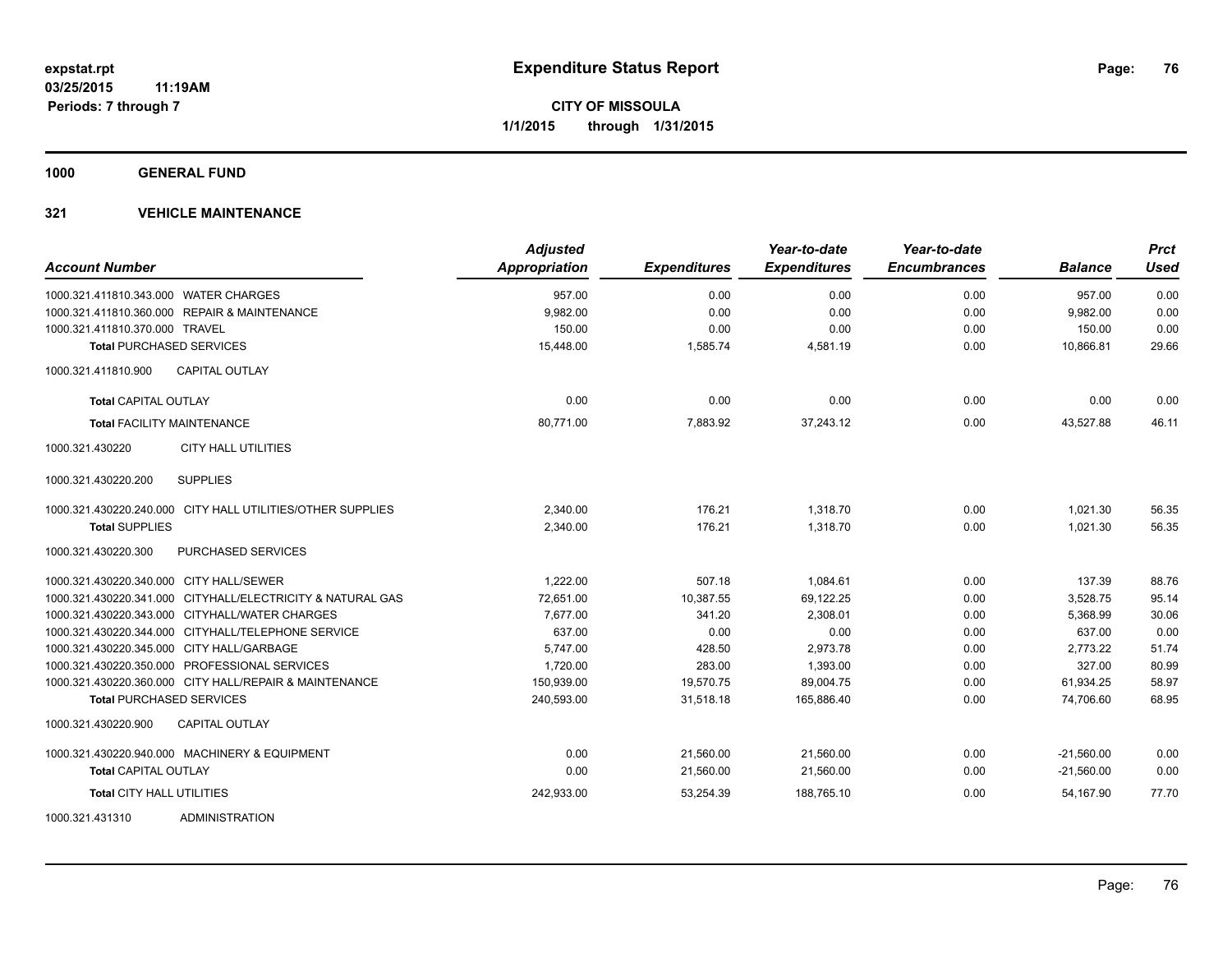**1000 GENERAL FUND**

|                                                         | <b>Adjusted</b> |                     | Year-to-date        | Year-to-date        |                | <b>Prct</b> |
|---------------------------------------------------------|-----------------|---------------------|---------------------|---------------------|----------------|-------------|
| <b>Account Number</b>                                   | Appropriation   | <b>Expenditures</b> | <b>Expenditures</b> | <b>Encumbrances</b> | <b>Balance</b> | <b>Used</b> |
| PERSONAL SERVICES<br>1000.321.431310.100                |                 |                     |                     |                     |                |             |
| 1000.321.431310.110.000 SALARIES AND WAGES              | 85,202.00       | 10,455.18           | 51,905.15           | 0.00                | 33,296.85      | 60.92       |
| 1000.321.431310.120.000 OVERTIME/TERMINATION            | 0.00            | 23.21               | 30.58               | 0.00                | $-30.58$       | 0.00        |
| 1000.321.431310.140.000 EMPLOYER CONTRIBUTIONS          | 34,864.00       | 3,919.23            | 22,724.50           | 0.00                | 12,139.50      | 65.18       |
| <b>Total PERSONAL SERVICES</b>                          | 120,066.00      | 14,397.62           | 74,660.23           | 0.00                | 45,405.77      | 62.18       |
| 1000.321.431310.200<br><b>SUPPLIES</b>                  |                 |                     |                     |                     |                |             |
| 1000.321.431310.210.000 OFFICE SUPPLIES                 | 1.000.00        | 372.73              | 510.14              | 0.00                | 489.86         | 51.01       |
| 1000.321.431310.220.000 OPERATING SUPPLIES              | 150.00          | 0.00                | 0.00                | 0.00                | 150.00         | 0.00        |
| <b>Total SUPPLIES</b>                                   | 1,150.00        | 372.73              | 510.14              | 0.00                | 639.86         | 44.36       |
| 1000.321.431310.300<br><b>PURCHASED SERVICES</b>        |                 |                     |                     |                     |                |             |
| 1000.321.431310.310.000 COMMUNICATIONS                  | 150.00          | 0.00                | 0.00                | 0.00                | 150.00         | 0.00        |
| 1000.321.431310.320.000 PRINTING & DUPLICATING          | 100.00          | 0.00                | 0.00                | 0.00                | 100.00         | 0.00        |
| 1000.321.431310.330.000 PUBLICITY, SUBSCRIPTIONS & DUES | 230.00          | 0.00                | 0.00                | 0.00                | 230.00         | 0.00        |
| <b>Total PURCHASED SERVICES</b>                         | 480.00          | 0.00                | 0.00                | 0.00                | 480.00         | 0.00        |
| OTHER OBJECTS<br>1000.321.431310.800                    |                 |                     |                     |                     |                |             |
| <b>Total OTHER OBJECTS</b>                              | 0.00            | 0.00                | 0.00                | 0.00                | 0.00           | 0.00        |
| <b>Total ADMINISTRATION</b>                             | 121.696.00      | 14,770.35           | 75.170.37           | 0.00                | 46.525.63      | 61.77       |
| <b>EQUIPMENT MAINTENANCE</b><br>1000.321.431330         |                 |                     |                     |                     |                |             |
| PERSONAL SERVICES<br>1000.321.431330.100                |                 |                     |                     |                     |                |             |
| 1000.321.431330.110.000 SALARIES AND WAGES              | 392,694.00      | 50,314.87           | 249.791.76          | 0.00                | 142,902.24     | 63.61       |
| 1000.321.431330.120.000 OVERTIME/TERMINATION            | 2,000.00        | 111.71              | 147.20              | 0.00                | 1,852.80       | 7.36        |
| 1000.321.431330.130.000 OTHER                           | 75,168.00       | 0.00                | 0.00                | 0.00                | 75,168.00      | 0.00        |
| 1000.321.431330.140.000 EMPLOYER CONTRIBUTIONS          | 190,116.00      | 18,859.90           | 109,829.03          | 0.00                | 80,286.97      | 57.77       |
| 1000.321.431330.141.000 STATE RETIREMENT CONTRIBUTIONS  | 0.00            | 65.34               | 385.88              | 0.00                | $-385.88$      | 0.00        |
| <b>Total PERSONAL SERVICES</b>                          | 659,978.00      | 69,351.82           | 360, 153.87         | 0.00                | 299,824.13     | 54.57       |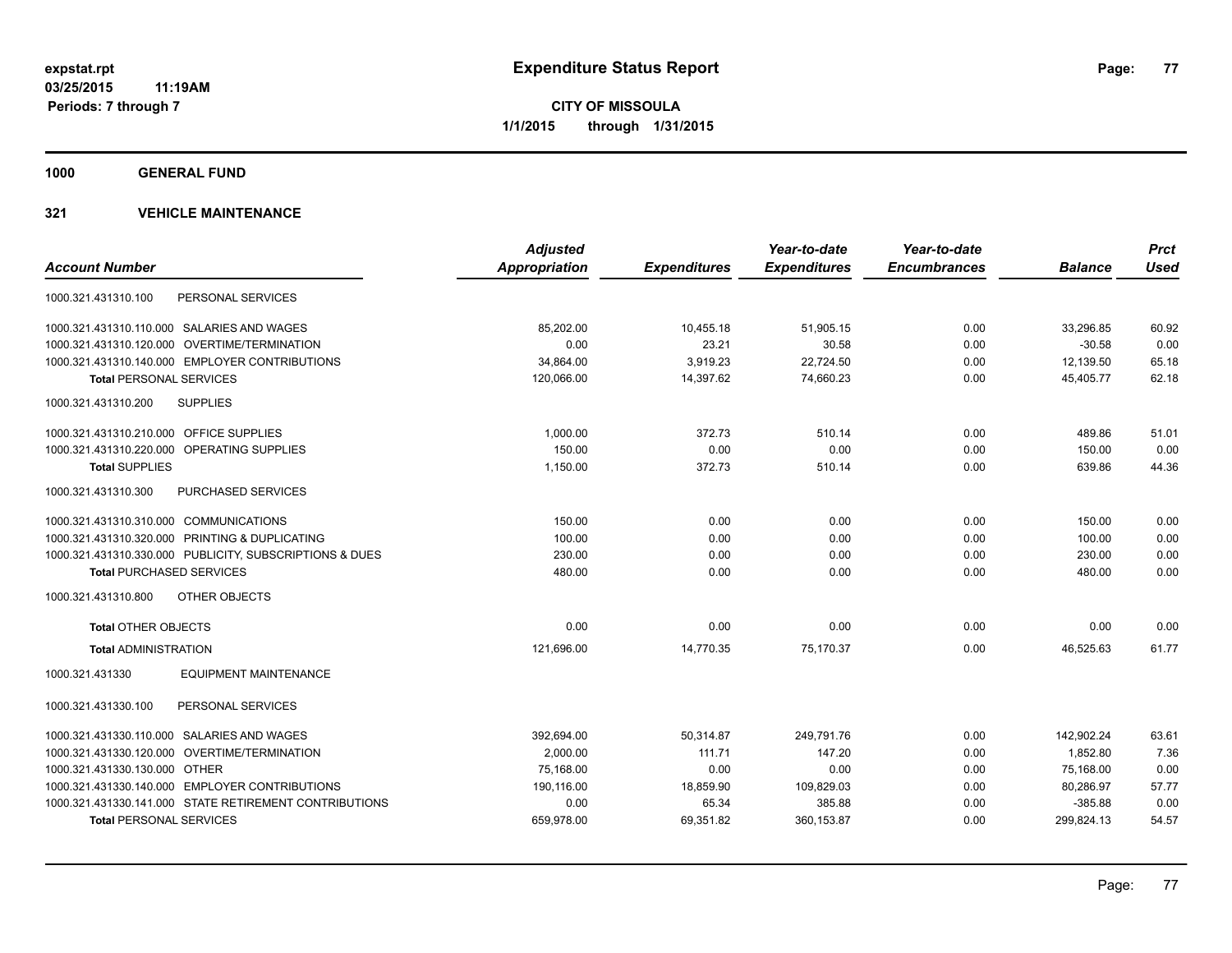**1000 GENERAL FUND**

| <b>Adjusted</b>      |                     | Year-to-date        | Year-to-date        |                | <b>Prct</b> |
|----------------------|---------------------|---------------------|---------------------|----------------|-------------|
| <b>Appropriation</b> | <b>Expenditures</b> | <b>Expenditures</b> | <b>Encumbrances</b> | <b>Balance</b> | <b>Used</b> |
|                      |                     |                     |                     |                |             |
| 17,600.00            | 913.20              | 9,401.35            | 0.00                | 8,198.65       | 53.42       |
| 34,631.00            | 5,343.01            | 26,269.50           | 0.00                | 8,361.50       | 75.86       |
| 4,615.00             | 194.45              | 2,368.32            | 0.00                | 2,246.68       | 51.32       |
| 2,600.00             | 0.00                | 2,280.90            | 0.00                | 319.10         | 87.73       |
| 59,446.00            | 6,450.66            | 40,320.07           | 0.00                | 19,125.93      | 67.83       |
|                      |                     |                     |                     |                |             |
| 250.00               | 0.00                | 0.00                | 0.00                | 250.00         | 0.00        |
| 5,980.00             | 0.00                | 2,098.00            | 0.00                | 3.882.00       | 35.08       |
| 15,735.00            | 489.77              | 2,969.01            | 0.00                | 12,765.99      | 18.87       |
| 900.00               | 0.00                | 0.00                | 0.00                | 900.00         | 0.00        |
| 850.00               | 0.00                | 746.70              | 0.00                | 103.30         | 87.85       |
| 23,715.00            | 489.77              | 5,813.71            | 0.00                | 17,901.29      | 24.51       |
|                      |                     |                     |                     |                |             |
| 0.00                 | 0.00                | 0.00                | 0.00                | 0.00           | 0.00        |
| 743,139.00           | 76,292.25           | 406,287.65          | 0.00                | 336,851.35     | 54.67       |
|                      |                     |                     |                     |                |             |
|                      |                     |                     |                     |                |             |
| 0.00                 | 21.68               | 183.99              | 0.00                | $-183.99$      | 0.00        |
| 10,106.00            | 0.00                | 36.76               | 0.00                | 10.069.24      | 0.36        |
| 10,106.00            | 21.68               | 220.75              | 0.00                | 9,885.25       | 2.18        |
|                      |                     |                     |                     |                |             |
| 679.00               | 187.26              | 358.92              | 0.00                | 320.08         | 52.86       |
| 85,671.00            | 4,843.22            | 15,655.08           | 0.00                | 70,015.92      | 18.27       |
| 3,722.00             | 217.38              | 805.07              | 0.00                | 2,916.93       | 21.63       |
|                      |                     |                     |                     |                |             |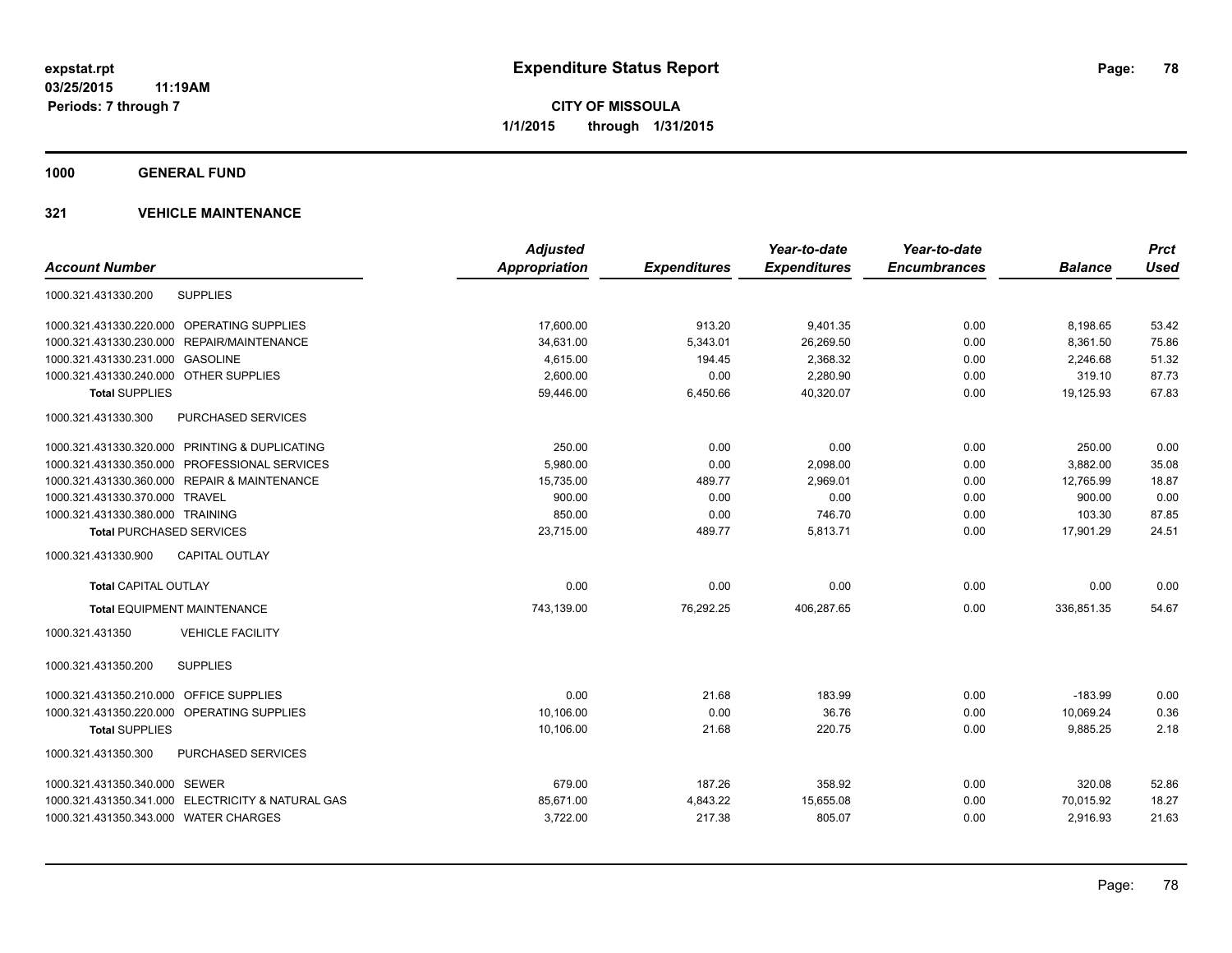**1000 GENERAL FUND**

|                                               | <b>Adjusted</b> |                            | Year-to-date        | Year-to-date        |                | <b>Prct</b> |
|-----------------------------------------------|-----------------|----------------------------|---------------------|---------------------|----------------|-------------|
| <b>Account Number</b>                         | Appropriation   | <i><b>Expenditures</b></i> | <b>Expenditures</b> | <b>Encumbrances</b> | <b>Balance</b> | Used        |
| 1000.321.431350.344.000 TELEPHONE SERVICE     | 1.953.00        | 305.00                     | 923.82              | 0.00                | 1.029.18       | 47.30       |
| 1000.321.431350.345.000 GARBAGE               | 4.068.00        | 181.80                     | 1.382.10            | 0.00                | 2.685.90       | 33.97       |
| 1000.321.431350.350.000 PROFESSIONAL SERVICES | 5,195.00        | 0.00                       | 1.087.06            | 0.00                | 4.107.94       | 20.93       |
| 1000.321.431350.360.000 REPAIR & MAINTENANCE  | 35.670.00       | 4.249.00                   | 21.130.46           | 0.00                | 14.539.54      | 59.24       |
| <b>Total PURCHASED SERVICES</b>               | 136.958.00      | 9,983.66                   | 41,342.51           | 0.00                | 95.615.49      | 30.19       |
| 1000.321.431350.900<br><b>CAPITAL OUTLAY</b>  |                 |                            |                     |                     |                |             |
| <b>Total CAPITAL OUTLAY</b>                   | 0.00            | 0.00                       | 0.00                | 0.00                | 0.00           | 0.00        |
| <b>Total VEHICLE FACILITY</b>                 | 147.064.00      | 10.005.34                  | 41.563.26           | 0.00                | 105.500.74     | 28.26       |
| <b>Total VEHICLE MAINTENANCE</b>              | .335.603.00     | 162.206.25                 | 750.563.50          | 0.00                | 585.039.50     | 56.20       |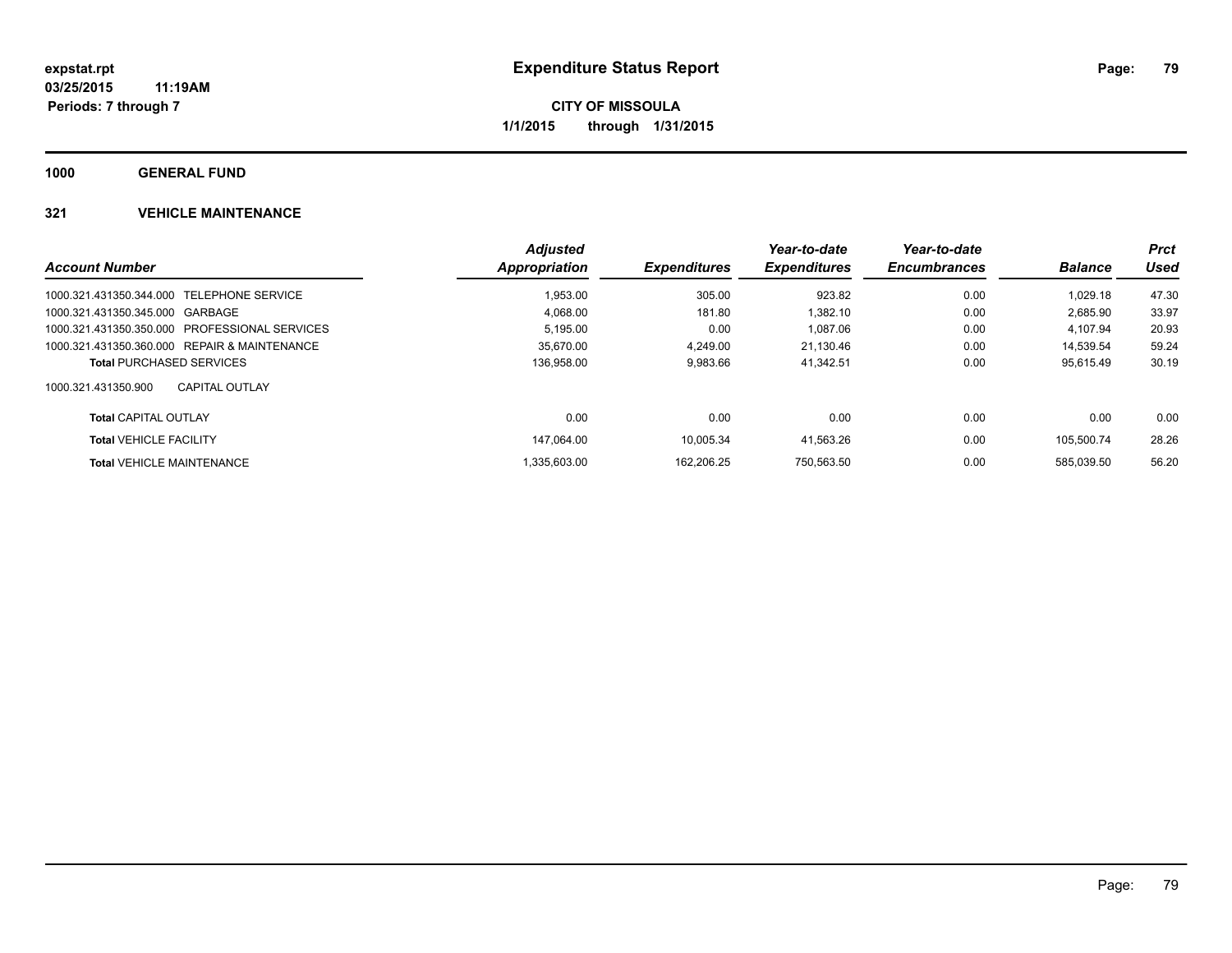**CITY OF MISSOULA 1/1/2015 through 1/31/2015**

**1000 GENERAL FUND**

**340 CEMETERY**

| <b>Account Number</b>                   |                                                         | <b>Adjusted</b><br>Appropriation | <b>Expenditures</b> | Year-to-date<br><b>Expenditures</b> | Year-to-date<br><b>Encumbrances</b> | <b>Balance</b> | <b>Prct</b><br><b>Used</b> |
|-----------------------------------------|---------------------------------------------------------|----------------------------------|---------------------|-------------------------------------|-------------------------------------|----------------|----------------------------|
|                                         |                                                         |                                  |                     |                                     |                                     |                |                            |
| 1000.340.430910                         | <b>ADMINISTRATION</b>                                   |                                  |                     |                                     |                                     |                |                            |
| 1000.340.430910.100                     | PERSONAL SERVICES                                       |                                  |                     |                                     |                                     |                |                            |
|                                         | 1000.340.430910.110.000 SALARIES AND WAGES              | 98,754.00                        | 13.735.67           | 68,250.22                           | 0.00                                | 30,503.78      | 69.11                      |
|                                         | 1000.340.430910.120.000 OVERTIME/TERMINATION            | 5,000.00                         | 0.00                | 1.022.16                            | 0.00                                | 3.977.84       | 20.44                      |
|                                         | 1000.340.430910.140.000 EMPLOYER CONTRIBUTIONS          | 36,292.00                        | 4,160.96            | 25,195.07                           | 0.00                                | 11,096.93      | 69.42                      |
|                                         | 1000.340.430910.141.000 STATE RETIREMENT CONTRIBUTIONS  | 0.00                             | 40.04               | 262.29                              | 0.00                                | $-262.29$      | 0.00                       |
| <b>Total PERSONAL SERVICES</b>          |                                                         | 140,046.00                       | 17,936.67           | 94,729.74                           | 0.00                                | 45,316.26      | 67.64                      |
| 1000.340.430910.200                     | <b>SUPPLIES</b>                                         |                                  |                     |                                     |                                     |                |                            |
| 1000.340.430910.210.000 OFFICE SUPPLIES |                                                         | 2,770.00                         | 0.00                | 587.17                              | 0.00                                | 2,182.83       | 21.20                      |
| <b>Total SUPPLIES</b>                   |                                                         | 2,770.00                         | 0.00                | 587.17                              | 0.00                                | 2,182.83       | 21.20                      |
| 1000.340.430910.300                     | PURCHASED SERVICES                                      |                                  |                     |                                     |                                     |                |                            |
| 1000.340.430910.310.000 COMMUNICATIONS  |                                                         | 1,933.00                         | 84.15               | 762.49                              | 0.00                                | 1,170.51       | 39.45                      |
|                                         | 1000.340.430910.320.000 PRINTING & DUPLICATING          | 775.00                           | 0.00                | 129.95                              | 0.00                                | 645.05         | 16.77                      |
|                                         | 1000.340.430910.330.000 PUBLICITY, SUBSCRIPTIONS & DUES | 814.00                           | 0.00                | 0.00                                | 0.00                                | 814.00         | 0.00                       |
|                                         | 1000.340.430910.344.000 TELEPHONE SERVICE               | 2,100.00                         | 149.66              | 565.89                              | 0.00                                | 1,534.11       | 26.95                      |
|                                         | 1000.340.430910.350.000 PROFESSIONAL SERVICES           | 600.00                           | 0.00                | 300.00                              | 0.00                                | 300.00         | 50.00                      |
|                                         | 1000.340.430910.360.000 REPAIR & MAINTENANCE            | 600.00                           | 15.98               | 330.97                              | 0.00                                | 269.03         | 55.16                      |
| 1000.340.430910.370.000 TRAVEL          |                                                         | 500.00                           | 0.00                | 0.00                                | 0.00                                | 500.00         | 0.00                       |
| 1000.340.430910.380.000 TRAINING        |                                                         | 1,006.00                         | 100.00              | 705.44                              | 0.00                                | 300.56         | 70.12                      |
| <b>Total PURCHASED SERVICES</b>         |                                                         | 8,328.00                         | 349.79              | 2,794.74                            | 0.00                                | 5,533.26       | 33.56                      |
| 1000.340.430910.900                     | <b>CAPITAL OUTLAY</b>                                   |                                  |                     |                                     |                                     |                |                            |
| <b>Total CAPITAL OUTLAY</b>             |                                                         | 0.00                             | 0.00                | 0.00                                | 0.00                                | 0.00           | 0.00                       |
| <b>Total ADMINISTRATION</b>             |                                                         | 151,144.00                       | 18,286.46           | 98,111.65                           | 0.00                                | 53,032.35      | 64.91                      |
| 1000.340.430920                         | <b>FACILITIES</b>                                       |                                  |                     |                                     |                                     |                |                            |

1000.340.430920.100 PERSONAL SERVICES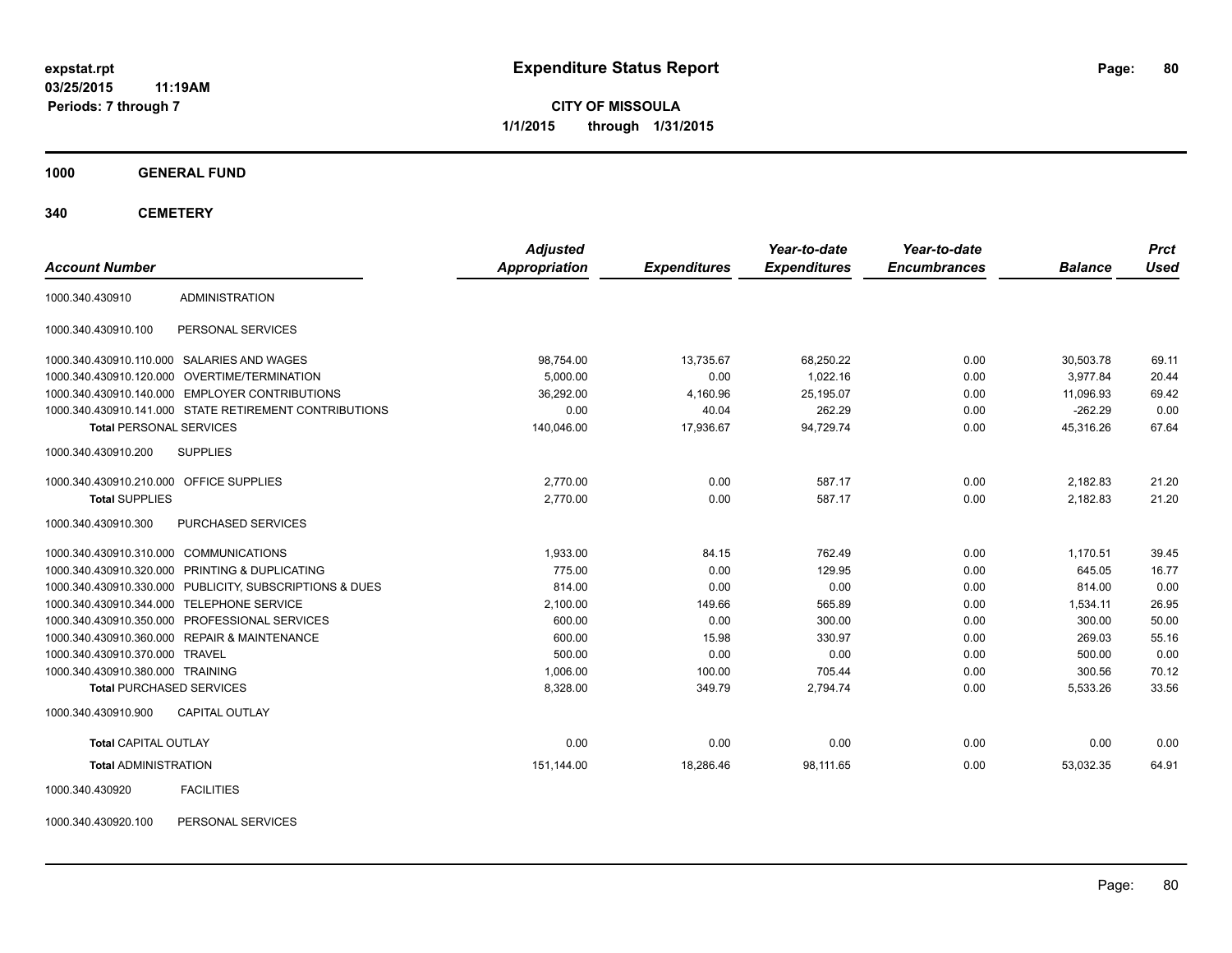**CITY OF MISSOULA 1/1/2015 through 1/31/2015**

**1000 GENERAL FUND**

**340 CEMETERY**

| <b>Account Number</b>                                | <b>Adjusted</b><br><b>Appropriation</b> | <b>Expenditures</b> | Year-to-date<br><b>Expenditures</b> | Year-to-date<br><b>Encumbrances</b> | <b>Balance</b> | <b>Prct</b><br><b>Used</b> |
|------------------------------------------------------|-----------------------------------------|---------------------|-------------------------------------|-------------------------------------|----------------|----------------------------|
| 1000.340.430920.110.000 SALARIES AND WAGES           | 11,890.00                               | 576.91              | 3,233.15                            | 0.00                                | 8,656.85       | 27.19                      |
| 1000.340.430920.120.000 OVERTIME/TERMINATION         | 0.00                                    | 8.93                | 23.78                               | 0.00                                | $-23.78$       | 0.00                       |
| 1000.340.430920.140.000 EMPLOYER CONTRIBUTIONS       | 4,867.00                                | 198.95              | 1,571.28                            | 0.00                                | 3,295.72       | 32.28                      |
| <b>Total PERSONAL SERVICES</b>                       | 16,757.00                               | 784.79              | 4,828.21                            | 0.00                                | 11,928.79      | 28.81                      |
| <b>SUPPLIES</b><br>1000.340.430920.200               |                                         |                     |                                     |                                     |                |                            |
| 1000.340.430920.220.000 OPERATING SUPPLIES           | 2.050.00                                | 0.00                | 658.10                              | 0.00                                | 1,391.90       | 32.10                      |
| <b>REPAIR/MAINTENANCE</b><br>1000.340.430920.230.000 | 500.00                                  | 0.00                | 110.39                              | 0.00                                | 389.61         | 22.08                      |
| <b>Total SUPPLIES</b>                                | 2,550.00                                | 0.00                | 768.49                              | 0.00                                | 1,781.51       | 30.14                      |
| PURCHASED SERVICES<br>1000.340.430920.300            |                                         |                     |                                     |                                     |                |                            |
| 1000.340.430920.341.000 ELECTRICITY & NATURAL GAS    | 10,208.00                               | 1,119.33            | 3,222.31                            | 0.00                                | 6,985.69       | 31.57                      |
| 1000.340.430920.343.000 WATER CHARGES                | 1,082.00                                | 65.36               | 432.35                              | 0.00                                | 649.65         | 39.96                      |
| 1000.340.430920.345.000 GARBAGE                      | 780.00                                  | 76.50               | 535.50                              | 0.00                                | 244.50         | 68.65                      |
| 1000.340.430920.350.000 PROFESSIONAL SERVICES        | 400.00                                  | 0.00                | 0.00                                | 0.00                                | 400.00         | 0.00                       |
| 1000.340.430920.360.000 REPAIR & MAINTENANCE         | 2,145.00                                | 254.50              | 961.50                              | 0.00                                | 1,183.50       | 44.83                      |
| <b>Total PURCHASED SERVICES</b>                      | 14,615.00                               | 1,515.69            | 5,151.66                            | 0.00                                | 9,463.34       | 35.25                      |
| 1000.340.430920.400<br><b>BUILDING MATERIALS</b>     |                                         |                     |                                     |                                     |                |                            |
| <b>Total BUILDING MATERIALS</b>                      | 0.00                                    | 0.00                | 0.00                                | 0.00                                | 0.00           | 0.00                       |
| 1000.340.430920.900<br><b>CAPITAL OUTLAY</b>         |                                         |                     |                                     |                                     |                |                            |
| <b>Total CAPITAL OUTLAY</b>                          | 0.00                                    | 0.00                | 0.00                                | 0.00                                | 0.00           | 0.00                       |
| <b>Total FACILITIES</b>                              | 33,922.00                               | 2,300.48            | 10,748.36                           | 0.00                                | 23,173.64      | 31.69                      |
| <b>GROUNDS MAINTENANCE</b><br>1000.340.430930        |                                         |                     |                                     |                                     |                |                            |
| PERSONAL SERVICES<br>1000.340.430930.100             |                                         |                     |                                     |                                     |                |                            |
| 1000.340.430930.110.000 SALARIES AND WAGES           | 189,613.00                              | 18,961.30           | 107,956.65                          | 0.00                                | 81,656.35      | 56.94                      |
| 1000.340.430930.120.000 OVERTIME/TERMINATION         | 0.00                                    | 334.93              | 892.04                              | 0.00                                | $-892.04$      | 0.00                       |
| 1000.340.430930.140.000 EMPLOYER CONTRIBUTIONS       | 85,314.00                               | 6,867.00            | 53,343.41                           | 0.00                                | 31,970.59      | 62.53                      |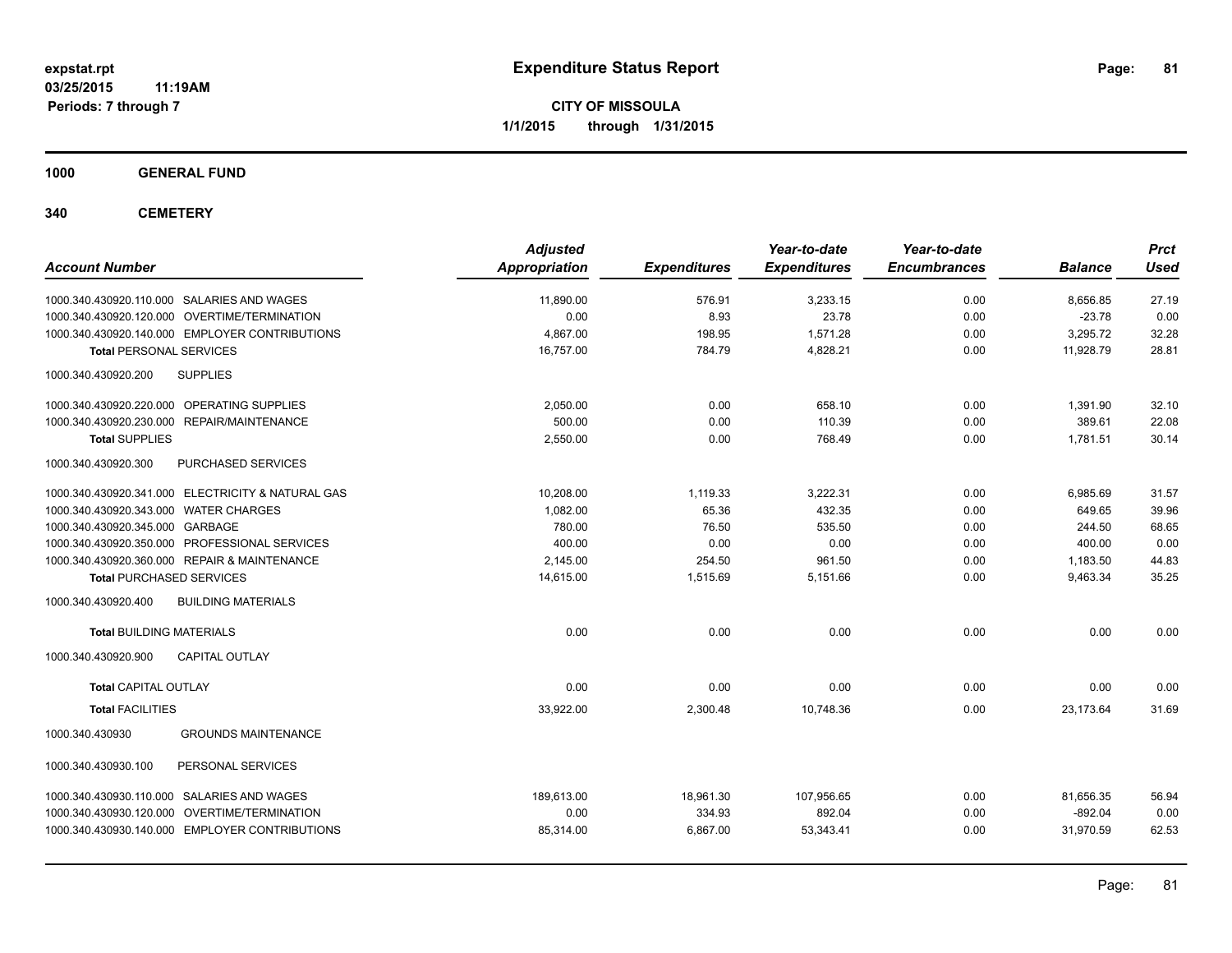**CITY OF MISSOULA 1/1/2015 through 1/31/2015**

**1000 GENERAL FUND**

**340 CEMETERY**

| 274,927.00 | 26,163.23 |            |      |            |        |
|------------|-----------|------------|------|------------|--------|
|            |           | 162,192.10 | 0.00 | 112,734.90 | 58.99  |
|            |           |            |      |            |        |
| 32,252.00  | 131.45    | 9,218.63   | 0.00 | 23,033.37  | 28.58  |
| 19,620.00  | 366.51    | 18,155.50  | 0.00 | 1,464.50   | 92.54  |
| 14,398.00  | 168.53    | 7,525.48   | 0.00 | 6,872.52   | 52.27  |
| 66,270.00  | 666.49    | 34,899.61  | 0.00 | 31,370.39  | 52.66  |
|            |           |            |      |            |        |
| 7,657.00   | 0.00      | 6,599.28   | 0.00 | 1,057.72   | 86.19  |
| 300.00     | 149.49    | 480.83     | 0.00 | $-180.83$  | 160.28 |
| 290.00     | 0.00      | 0.00       | 0.00 | 290.00     | 0.00   |
| 955.00     | 0.00      | 614.61     | 0.00 | 340.39     | 64.36  |
| 3,342.00   | 202.80    | 1,466.55   | 0.00 | 1,875.45   | 43.88  |
| 12,544.00  | 352.29    | 9,161.27   | 0.00 | 3,382.73   | 73.03  |
|            |           |            |      |            |        |
| 0.00       | 0.00      | 0.00       | 0.00 | 0.00       | 0.00   |
|            |           |            |      |            |        |
| 500.00     | 10.50     | 298.00     | 0.00 | 202.00     | 59.60  |
| 500.00     | 10.50     | 298.00     | 0.00 | 202.00     | 59.60  |
|            |           |            |      |            |        |
| 0.00       | 0.00      | 0.00       | 0.00 | 0.00       | 0.00   |
| 354,241.00 | 27,192.51 | 206,550.98 | 0.00 | 147,690.02 | 58.31  |
|            |           |            |      |            |        |
|            |           |            |      |            |        |
| 87,654.00  | 6,763.49  | 37,817.92  | 0.00 | 49,836.08  | 43.14  |
|            |           |            |      |            |        |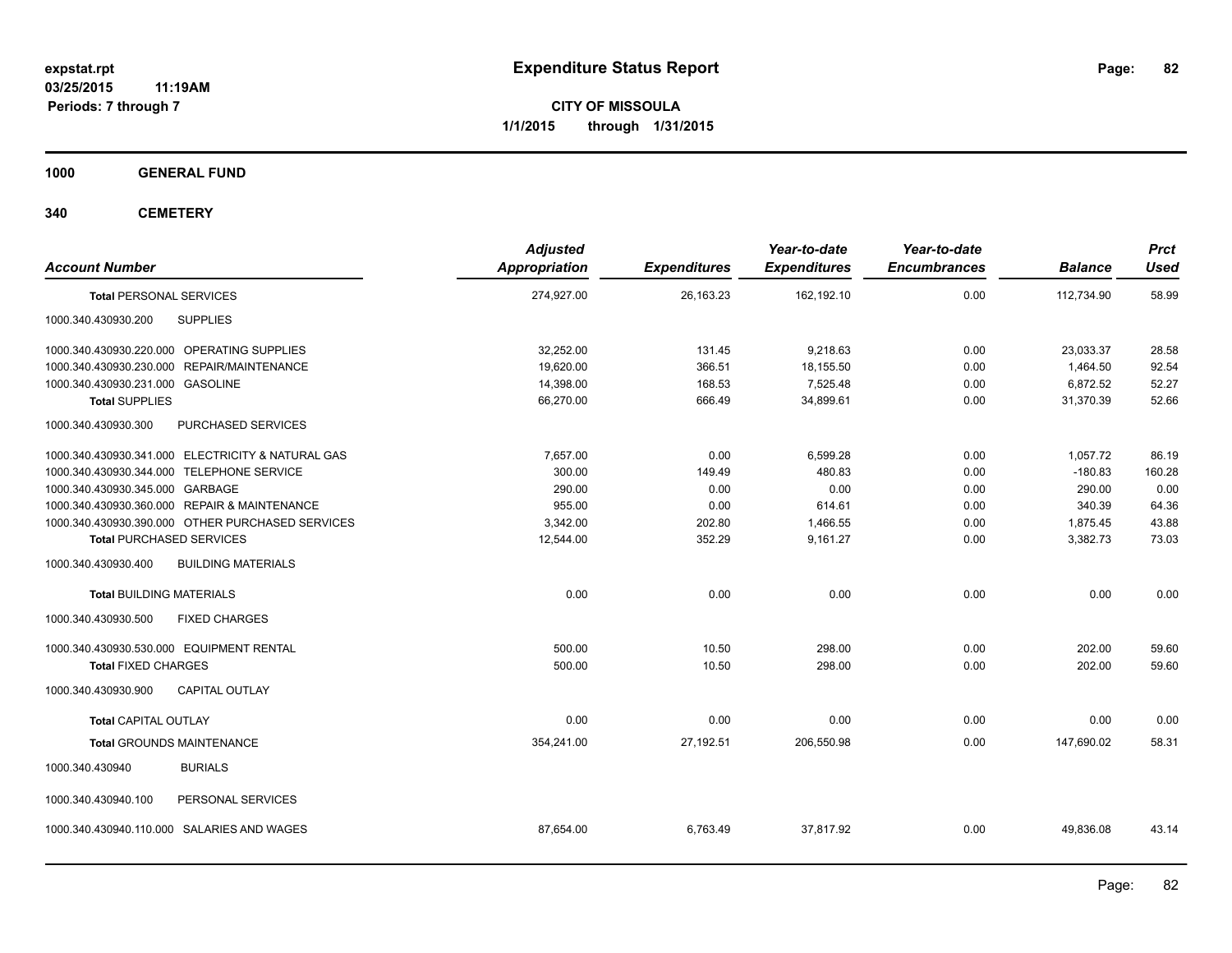**1000 GENERAL FUND**

**340 CEMETERY**

| <b>Account Number</b>                            | <b>Adjusted</b><br><b>Appropriation</b> | <b>Expenditures</b> | Year-to-date<br><b>Expenditures</b> | Year-to-date<br><b>Encumbrances</b> | <b>Balance</b> | <b>Prct</b><br><b>Used</b> |
|--------------------------------------------------|-----------------------------------------|---------------------|-------------------------------------|-------------------------------------|----------------|----------------------------|
| 1000.340.430940.120.000 OVERTIME/TERMINATION     | 0.00                                    | 102.71              | 273.56                              | 0.00                                | $-273.56$      | 0.00                       |
| 1000.340.430940.140.000 EMPLOYER CONTRIBUTIONS   | 36,980.00                               | 2,334.74            | 17,829.21                           | 0.00                                | 19,150.79      | 48.21                      |
| <b>Total PERSONAL SERVICES</b>                   | 124,634.00                              | 9,200.94            | 55,920.69                           | 0.00                                | 68,713.31      | 44.87                      |
| 1000.340.430940.200<br><b>SUPPLIES</b>           |                                         |                     |                                     |                                     |                |                            |
| 1000.340.430940.220.000 OPERATING SUPPLIES       | 1,500.00                                | 0.00                | 0.00                                | 0.00                                | 1,500.00       | 0.00                       |
| <b>Total SUPPLIES</b>                            | 1,500.00                                | 0.00                | 0.00                                | 0.00                                | 1,500.00       | 0.00                       |
| 1000.340.430940.300<br>PURCHASED SERVICES        |                                         |                     |                                     |                                     |                |                            |
| <b>Total PURCHASED SERVICES</b>                  | 0.00                                    | 0.00                | 0.00                                | 0.00                                | 0.00           | 0.00                       |
| <b>BUILDING MATERIALS</b><br>1000.340.430940.400 |                                         |                     |                                     |                                     |                |                            |
| <b>Total BUILDING MATERIALS</b>                  | 0.00                                    | 0.00                | 0.00                                | 0.00                                | 0.00           | 0.00                       |
| 1000.340.430940.800<br>OTHER OBJECTS             |                                         |                     |                                     |                                     |                |                            |
| 1000.340.430940.845.000 CONTINGENCY              | 8,185.00                                | 0.00                | 4.261.00                            | 0.00                                | 3,924.00       | 52.06                      |
| <b>Total OTHER OBJECTS</b>                       | 8,185.00                                | 0.00                | 4.261.00                            | 0.00                                | 3,924.00       | 52.06                      |
| 1000.340.430940.900<br><b>CAPITAL OUTLAY</b>     |                                         |                     |                                     |                                     |                |                            |
| <b>Total CAPITAL OUTLAY</b>                      | 0.00                                    | 0.00                | 0.00                                | 0.00                                | 0.00           | 0.00                       |
| <b>Total BURIALS</b>                             | 134,319.00                              | 9,200.94            | 60,181.69                           | 0.00                                | 74,137.31      | 44.81                      |
| <b>Total CEMETERY</b>                            | 673,626.00                              | 56,980.39           | 375,592.68                          | 0.00                                | 298,033.32     | 55.76                      |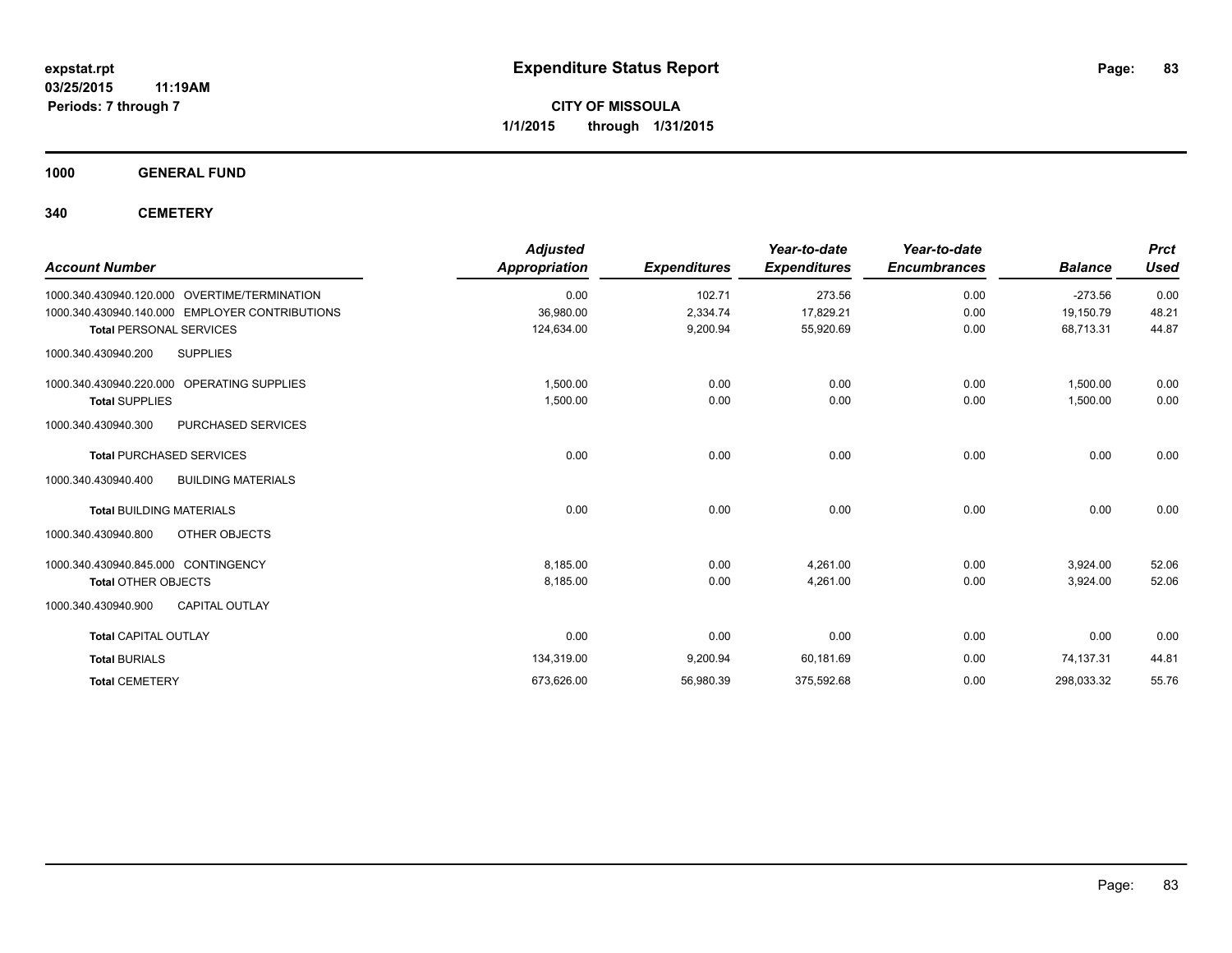**1000 GENERAL FUND**

## **370 PARKS & RECREATION**

| <b>Account Number</b>                   |                                                         | <b>Adjusted</b><br><b>Appropriation</b> | <b>Expenditures</b> | Year-to-date<br><b>Expenditures</b> | Year-to-date<br><b>Encumbrances</b> | <b>Balance</b> | <b>Prct</b><br><b>Used</b> |
|-----------------------------------------|---------------------------------------------------------|-----------------------------------------|---------------------|-------------------------------------|-------------------------------------|----------------|----------------------------|
| 1000.370.460410                         | PARKS & RECREATION ADMINISTRATION                       |                                         |                     |                                     |                                     |                |                            |
| 1000.370.460410.100                     | PERSONAL SERVICES                                       |                                         |                     |                                     |                                     |                |                            |
|                                         | 1000.370.460410.110.000 SALARIES AND WAGES              | 259,739.00                              | 28,406.27           | 141,219.24                          | 0.00                                | 118,519.76     | 54.37                      |
| 1000.370.460410.120.000                 | OVERTIME/TERMINATION                                    | 700.00                                  | 0.00                | 0.00                                | 0.00                                | 700.00         | 0.00                       |
| 1000.370.460410.140.000                 | <b>EMPLOYER CONTRIBUTIONS</b>                           | 84.446.00                               | 8,221.64            | 49,792.42                           | 0.00                                | 34,653.58      | 58.96                      |
|                                         | 1000.370.460410.141.000 STATE RETIREMENT CONTRIBUTIONS  | 0.00                                    | 178.27              | 1,448.57                            | 0.00                                | $-1,448.57$    | 0.00                       |
| <b>Total PERSONAL SERVICES</b>          |                                                         | 344.885.00                              | 36.806.18           | 192.460.23                          | 0.00                                | 152.424.77     | 55.80                      |
| 1000.370.460410.200                     | <b>SUPPLIES</b>                                         |                                         |                     |                                     |                                     |                |                            |
| 1000.370.460410.210.000 OFFICE SUPPLIES |                                                         | 2.095.00                                | 81.10               | 1.390.07                            | 0.00                                | 704.93         | 66.35                      |
|                                         | 1000.370.460410.220.000 OPERATING SUPPLIES              | 1.500.00                                | 0.00                | 0.00                                | 0.00                                | 1.500.00       | 0.00                       |
| <b>Total SUPPLIES</b>                   |                                                         | 3,595.00                                | 81.10               | 1,390.07                            | 0.00                                | 2,204.93       | 38.67                      |
| 1000.370.460410.300                     | <b>PURCHASED SERVICES</b>                               |                                         |                     |                                     |                                     |                |                            |
| 1000.370.460410.310.000                 | <b>COMMUNICATIONS</b>                                   | 3.464.00                                | 0.00                | 527.58                              | 0.00                                | 2.936.42       | 15.23                      |
| 1000.370.460410.320.000                 | PRINTING & DUPLICATING                                  | 900.00                                  | 0.00                | 0.00                                | 0.00                                | 900.00         | 0.00                       |
|                                         | 1000.370.460410.330.000 PUBLICITY, SUBSCRIPTIONS & DUES | 550.00                                  | 173.49              | 636.11                              | 0.00                                | $-86.11$       | 115.66                     |
| 1000.370.460410.341.000                 | <b>ELECTRICITY &amp; NATURAL GAS</b>                    | 15,225.00                               | 0.00                | 11.464.01                           | 0.00                                | 3.760.99       | 75.30                      |
| 1000.370.460410.343.000                 | <b>WATER CHARGES</b>                                    | 3.397.00                                | 0.00                | 0.00                                | 0.00                                | 3.397.00       | 0.00                       |
| 1000.370.460410.344.000                 | <b>TELEPHONE SERVICE</b>                                | 1,319.00                                | 73.03               | 367.05                              | 0.00                                | 951.95         | 27.83                      |
| 1000.370.460410.350.000                 | PROFESSIONAL SERVICES                                   | 19,725.00                               | 1,770.00            | 9,619.71                            | 0.00                                | 10,105.29      | 48.77                      |
|                                         | 1000.370.460410.360.000 REPAIR & MAINTENANCE            | 4,867.00                                | 244.56              | 1,659.59                            | 0.00                                | 3,207.41       | 34.10                      |
| 1000.370.460410.370.000 TRAVEL          |                                                         | 350.00                                  | 0.00                | 285.74                              | 0.00                                | 64.26          | 81.64                      |
| 1000.370.460410.380.000 TRAINING        |                                                         | 800.00                                  | 0.00                | 415.60                              | 0.00                                | 384.40         | 51.95                      |
|                                         | 1000.370.460410.390.000 OTHER PURCHASED SERVICES        | 0.00                                    | 0.00                | 199.00                              | 0.00                                | $-199.00$      | 0.00                       |
| <b>Total PURCHASED SERVICES</b>         |                                                         | 50,597.00                               | 2,261.08            | 25,174.39                           | 0.00                                | 25,422.61      | 49.75                      |
|                                         | <b>Total PARKS &amp; RECREATION ADMINISTRATION</b>      | 399,077.00                              | 39,148.36           | 219,024.69                          | 0.00                                | 180,052.31     | 54.88                      |

1000.370.460411 NMT ADMIN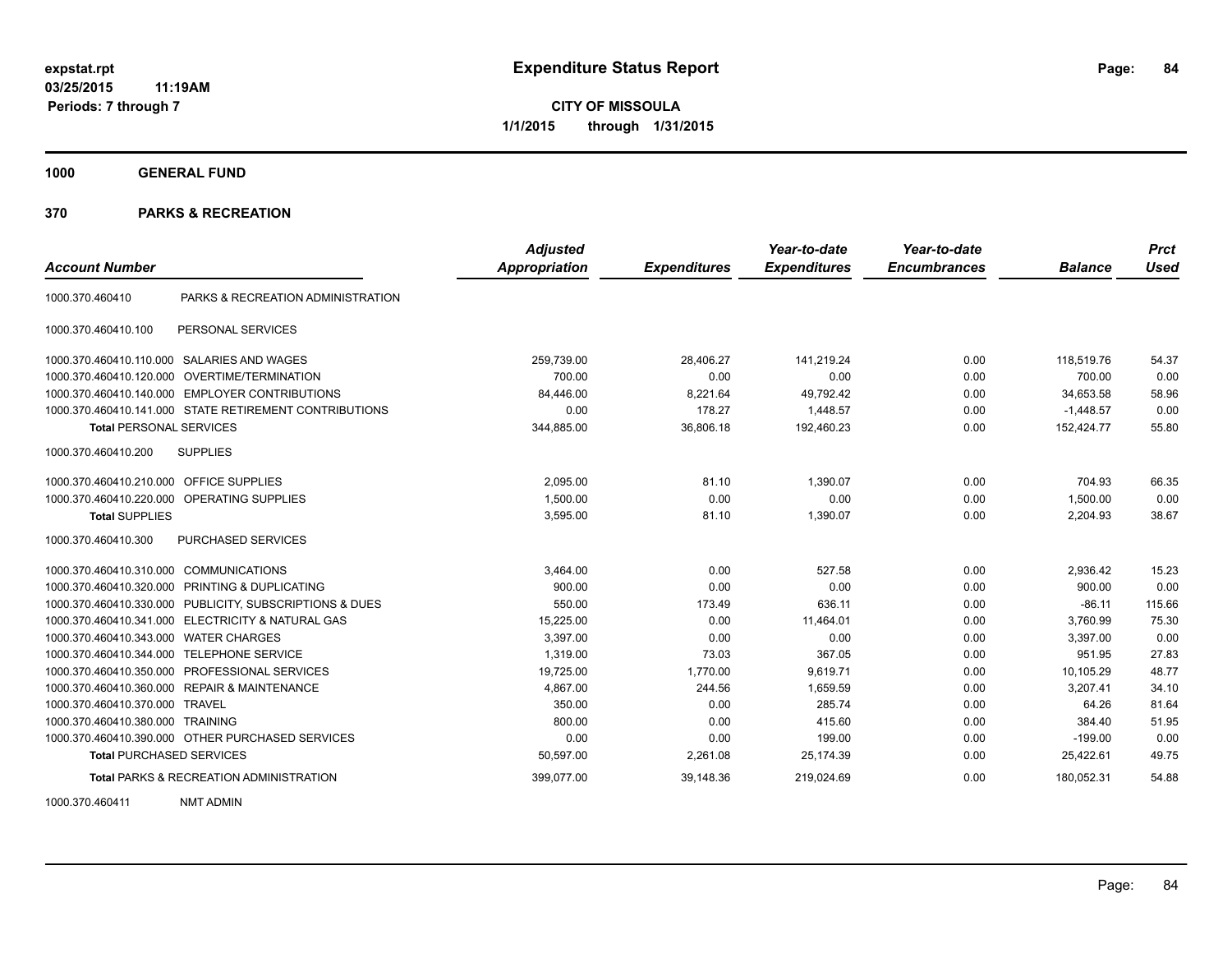**1000 GENERAL FUND**

|                                                         | <b>Adjusted</b>      |                     | Year-to-date        | Year-to-date        |                | <b>Prct</b> |
|---------------------------------------------------------|----------------------|---------------------|---------------------|---------------------|----------------|-------------|
| <b>Account Number</b>                                   | <b>Appropriation</b> | <b>Expenditures</b> | <b>Expenditures</b> | <b>Encumbrances</b> | <b>Balance</b> | <b>Used</b> |
| PERSONAL SERVICES<br>1000.370.460411.100                |                      |                     |                     |                     |                |             |
| 1000.370.460411.110.000 SALARIES AND WAGES              | 45,719.00            | 6,060.08            | 30,846.01           | 0.00                | 14,872.99      | 67.47       |
| 1000.370.460411.140.000 EMPLOYER CONTRIBUTIONS          | 16,908.00            | 1,758.35            | 11.075.93           | 0.00                | 5,832.07       | 65.51       |
| <b>Total PERSONAL SERVICES</b>                          | 62,627.00            | 7,818.43            | 41,921.94           | 0.00                | 20,705.06      | 66.94       |
| <b>SUPPLIES</b><br>1000.370.460411.200                  |                      |                     |                     |                     |                |             |
| 1000.370.460411.210.000 OFFICE SUPPLIES                 | 300.00               | 0.00                | 137.15              | 0.00                | 162.85         | 45.72       |
| 1000.370.460411.220.000 OPERATING SUPPLIES              | 400.00               | 0.00                | 95.63               | 0.00                | 304.37         | 23.91       |
| <b>Total SUPPLIES</b>                                   | 700.00               | 0.00                | 232.78              | 0.00                | 467.22         | 33.25       |
| 1000.370.460411.300<br>PURCHASED SERVICES               |                      |                     |                     |                     |                |             |
| 1000.370.460411.310.000 COMMUNICATIONS                  | 150.00               | 0.00                | 0.00                | 0.00                | 150.00         | 0.00        |
| 1000.370.460411.320.000 PRINTING & DUPLICATING          | 350.00               | 0.00                | 0.00                | 0.00                | 350.00         | 0.00        |
| 1000.370.460411.330.000 PUBLICITY, SUBSCRIPTIONS & DUES | 1,150.00             | 0.00                | 297.00              | 0.00                | 853.00         | 25.83       |
| 1000.370.460411.344.000 TELEPHONE SERVICE               | 795.00               | 42.83               | 297.84              | 0.00                | 497.16         | 37.46       |
| 1000.370.460411.350.000 PROFESSIONAL SERVICES           | 1,436.00             | 0.00                | 0.00                | 0.00                | 1,436.00       | 0.00        |
| 1000.370.460411.360.000 REPAIR & MAINTENANCE            | 1,346.00             | 0.00                | 0.00                | 0.00                | 1,346.00       | 0.00        |
| 1000.370.460411.370.000 TRAVEL                          | 300.00               | 0.00                | 285.64              | 0.00                | 14.36          | 95.21       |
| 1000.370.460411.380.000 TRAINING                        | 200.00               | 0.00                | 145.00              | 0.00                | 55.00          | 72.50       |
| 1000.370.460411.390.000 OTHER PURCHASED SERVICES        | 9,497.00             | 0.00                | 0.00                | 0.00                | 9,497.00       | 0.00        |
| <b>Total PURCHASED SERVICES</b>                         | 15,224.00            | 42.83               | 1,025.48            | 0.00                | 14,198.52      | 6.74        |
| <b>Total NMT ADMIN</b>                                  | 78,551.00            | 7,861.26            | 43,180.20           | 0.00                | 35,370.80      | 54.97       |
| <b>PARKS PROJECTS</b><br>1000.370.460413                |                      |                     |                     |                     |                |             |
| 1000.370.460413.100<br>PERSONAL SERVICES                |                      |                     |                     |                     |                |             |
| 1000.370.460413.110.000 SALARIES AND WAGES              | 55,322.00            | 6,349.81            | 31,006.22           | 0.00                | 24,315.78      | 56.05       |
| 1000.370.460413.140.000 EMPLOYER CONTRIBUTIONS          | 18,526.00            | 1,809.37            | 11,138.32           | 0.00                | 7,387.68       | 60.12       |
| <b>Total PERSONAL SERVICES</b>                          | 73,848.00            | 8,159.18            | 42,144.54           | 0.00                | 31,703.46      | 57.07       |
| <b>SUPPLIES</b><br>1000.370.460413.200                  |                      |                     |                     |                     |                |             |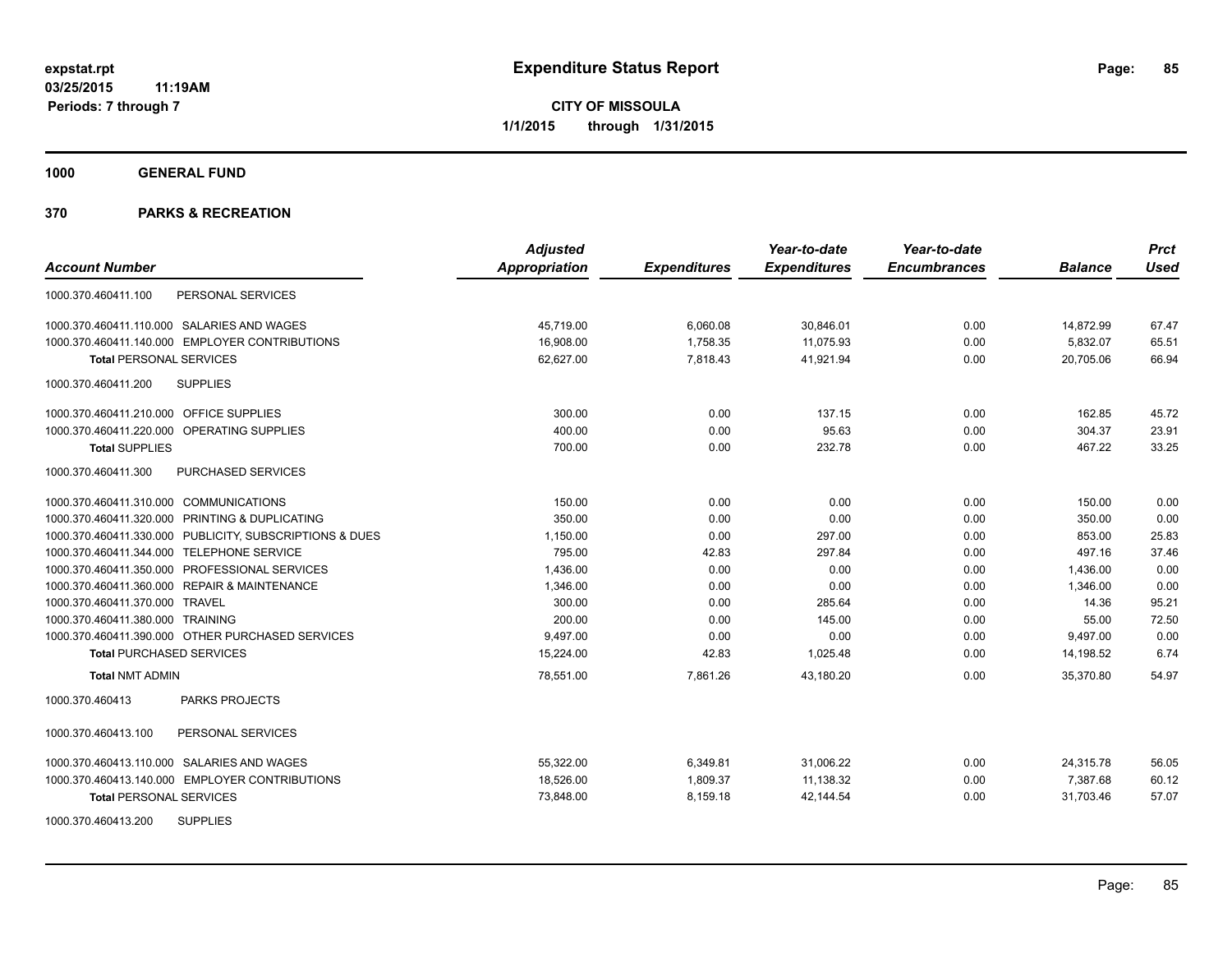**1000 GENERAL FUND**

| <b>Account Number</b>                                   | <b>Adjusted</b><br><b>Appropriation</b> | <b>Expenditures</b> | Year-to-date<br><b>Expenditures</b> | Year-to-date<br><b>Encumbrances</b> | <b>Balance</b> | <b>Prct</b><br><b>Used</b> |
|---------------------------------------------------------|-----------------------------------------|---------------------|-------------------------------------|-------------------------------------|----------------|----------------------------|
|                                                         |                                         |                     |                                     |                                     |                |                            |
| 1000.370.460413.210.000 OFFICE SUPPLIES                 | 100.00                                  | 0.00                | 0.00                                | 0.00                                | 100.00         | 0.00                       |
| 1000.370.460413.220.000 OPERATING SUPPLIES              | 550.00                                  | 0.00                | 0.00                                | 0.00                                | 550.00         | 0.00                       |
| <b>Total SUPPLIES</b>                                   | 650.00                                  | 0.00                | 0.00                                | 0.00                                | 650.00         | 0.00                       |
| PURCHASED SERVICES<br>1000.370.460413.300               |                                         |                     |                                     |                                     |                |                            |
| 1000.370.460413.320.000 PRINTING & DUPLICATING          | 150.00                                  | 0.00                | 0.00                                | 0.00                                | 150.00         | 0.00                       |
| 1000.370.460413.344.000 TELEPHONE SERVICE               | 700.00                                  | 58.19               | 406.97                              | 0.00                                | 293.03         | 58.14                      |
| 1000.370.460413.350.000 PROFESSIONAL SERVICES           | 150.00                                  | 0.00                | 0.00                                | 0.00                                | 150.00         | 0.00                       |
| 1000.370.460413.360.000 REPAIR & MAINTENANCE            | 1.500.00                                | 0.00                | 0.00                                | 0.00                                | 1,500.00       | 0.00                       |
| 1000.370.460413.370.000 TRAVEL                          | 300.00                                  | 0.00                | 0.00                                | 0.00                                | 300.00         | 0.00                       |
| 1000.370.460413.380.000 TRAINING                        | 200.00                                  | 0.00                | 0.00                                | 0.00                                | 200.00         | 0.00                       |
| 1000.370.460413.390.000 OTHER PURCHASED SERVICES        | 137.00                                  | 0.00                | 0.00                                | 0.00                                | 137.00         | 0.00                       |
| <b>Total PURCHASED SERVICES</b>                         | 3,137.00                                | 58.19               | 406.97                              | 0.00                                | 2,730.03       | 12.97                      |
| <b>Total PARKS PROJECTS</b>                             | 77,635.00                               | 8,217.37            | 42,551.51                           | 0.00                                | 35,083.49      | 54.81                      |
| <b>OPEN SPACE</b><br>1000.370.460431                    |                                         |                     |                                     |                                     |                |                            |
| 1000.370.460431.100<br>PERSONAL SERVICES                |                                         |                     |                                     |                                     |                |                            |
| 1000.370.460431.110.000 SALARIES AND WAGES              | 52,827.00                               | 6,422.98            | 31,883.06                           | 0.00                                | 20,943.94      | 60.35                      |
| 1000.370.460431.140.000 EMPLOYER CONTRIBUTIONS          | 18,106.00                               | 1,787.04            | 11,096.57                           | 0.00                                | 7,009.43       | 61.29                      |
| <b>Total PERSONAL SERVICES</b>                          | 70,933.00                               | 8,210.02            | 42,979.63                           | 0.00                                | 27,953.37      | 60.59                      |
| 1000.370.460431.200<br><b>SUPPLIES</b>                  |                                         |                     |                                     |                                     |                |                            |
| 1000.370.460431.210.000 OFFICE SUPPLIES                 | 200.00                                  | 0.00                | 33.83                               | 0.00                                | 166.17         | 16.92                      |
| 1000.370.460431.220.000 OPERATING SUPPLIES              | 300.00                                  | 101.00              | 101.00                              | 0.00                                | 199.00         | 33.67                      |
| <b>Total SUPPLIES</b>                                   | 500.00                                  | 101.00              | 134.83                              | 0.00                                | 365.17         | 26.97                      |
| 1000.370.460431.300<br>PURCHASED SERVICES               |                                         |                     |                                     |                                     |                |                            |
| 1000.370.460431.320.000 PRINTING & DUPLICATING          | 300.00                                  | 0.00                | 0.00                                | 0.00                                | 300.00         | 0.00                       |
| 1000.370.460431.330.000 PUBLICITY, SUBSCRIPTIONS & DUES | 400.00                                  | 0.00                | 0.00                                | 0.00                                | 400.00         | 0.00                       |
| 1000.370.460431.344.000 TELEPHONE SERVICE               | 425.00                                  | 0.00                | 0.00                                | 0.00                                | 425.00         | 0.00                       |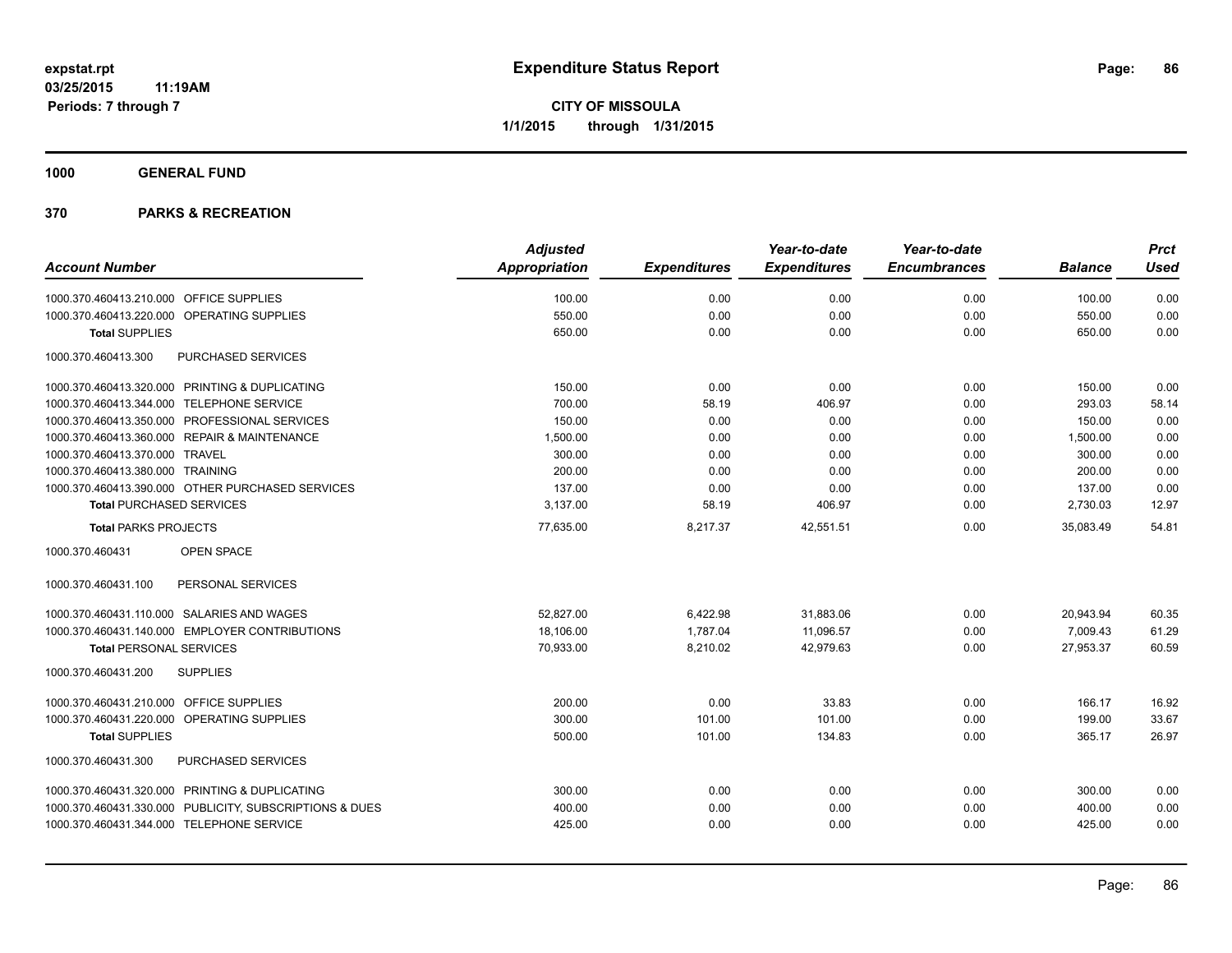**1000 GENERAL FUND**

|                                                         | <b>Adjusted</b> |                     | Year-to-date        | Year-to-date        |                | <b>Prct</b> |
|---------------------------------------------------------|-----------------|---------------------|---------------------|---------------------|----------------|-------------|
| <b>Account Number</b>                                   | Appropriation   | <b>Expenditures</b> | <b>Expenditures</b> | <b>Encumbrances</b> | <b>Balance</b> | <b>Used</b> |
| 1000.370.460431.350.000 PROFESSIONAL SERVICES           | 200.00          | 37.65               | 305.28              | 0.00                | $-105.28$      | 152.64      |
| 1000.370.460431.370.000 TRAVEL                          | 300.00          | 0.00                | 0.00                | 0.00                | 300.00         | 0.00        |
| 1000.370.460431.380.000 TRAINING                        | 200.00          | 269.00              | 269.00              | 0.00                | $-69.00$       | 134.50      |
| <b>Total PURCHASED SERVICES</b>                         | 1,825.00        | 306.65              | 574.28              | 0.00                | 1,250.72       | 31.47       |
| <b>Total OPEN SPACE</b>                                 | 73,258.00       | 8,617.67            | 43,688.74           | 0.00                | 29,569.26      | 59.64       |
| 1000.370.460432<br>PARK ADMIN                           |                 |                     |                     |                     |                |             |
| PERSONAL SERVICES<br>1000.370.460432.100                |                 |                     |                     |                     |                |             |
| 1000.370.460432.110.000 SALARIES AND WAGES              | 94.645.00       | 10.538.78           | 45.181.88           | 0.00                | 49,463.12      | 47.74       |
| 1000.370.460432.130.000 OTHER                           | 7,880.00        | 0.00                | 0.00                | 0.00                | 7,880.00       | 0.00        |
| 1000.370.460432.140.000 EMPLOYER CONTRIBUTIONS          | 46,217.00       | 4,095.01            | 19,828.76           | 0.00                | 26,388.24      | 42.90       |
| <b>Total PERSONAL SERVICES</b>                          | 148,742.00      | 14,633.79           | 65,010.64           | 0.00                | 83,731.36      | 43.71       |
| <b>SUPPLIES</b><br>1000.370.460432.200                  |                 |                     |                     |                     |                |             |
| 1000.370.460432.210.000 OFFICE SUPPLIES                 | 1,520.00        | 508.20              | 1,355.69            | 0.00                | 164.31         | 89.19       |
| 1000.370.460432.220.000 OPERATING SUPPLIES              | 6,650.00        | 122.08              | 3,290.63            | 0.00                | 3,359.37       | 49.48       |
| <b>Total SUPPLIES</b>                                   | 8,170.00        | 630.28              | 4,646.32            | 0.00                | 3,523.68       | 56.87       |
| PURCHASED SERVICES<br>1000.370.460432.300               |                 |                     |                     |                     |                |             |
| 1000.370.460432.310.000 COMMUNICATIONS                  | 100.00          | 0.00                | 86.89               | 0.00                | 13.11          | 86.89       |
| 1000.370.460432.320.000 PRINTING & DUPLICATING          | 150.00          | 0.00                | 305.90              | 0.00                | $-155.90$      | 203.93      |
| 1000.370.460432.330.000 PUBLICITY, SUBSCRIPTIONS & DUES | 500.00          | 0.00                | 0.00                | 0.00                | 500.00         | 0.00        |
| 1000.370.460432.340.000 SEWER                           | 2,154.00        | 1,038.36            | 2,092.11            | 0.00                | 61.89          | 97.13       |
| 1000.370.460432.344.000 TELEPHONE SERVICE               | 14,429.00       | 1,015.05            | 5,989.02            | 0.00                | 8,439.98       | 41.51       |
| 1000.370.460432.350.000 PROFESSIONAL SERVICES           | 20,112.00       | 0.00                | 2,269.36            | 0.00                | 17,842.64      | 11.28       |
| 1000.370.460432.390.000 OTHER PURCHASED SERVICES        | 2,345.00        | 0.00                | 0.00                | 0.00                | 2,345.00       | 0.00        |
| <b>Total PURCHASED SERVICES</b>                         | 39,790.00       | 2,053.41            | 10,743.28           | 0.00                | 29.046.72      | 27.00       |
| 1000.370.460432.900<br><b>CAPITAL OUTLAY</b>            |                 |                     |                     |                     |                |             |
| <b>Total CAPITAL OUTLAY</b>                             | 0.00            | 0.00                | 0.00                | 0.00                | 0.00           | 0.00        |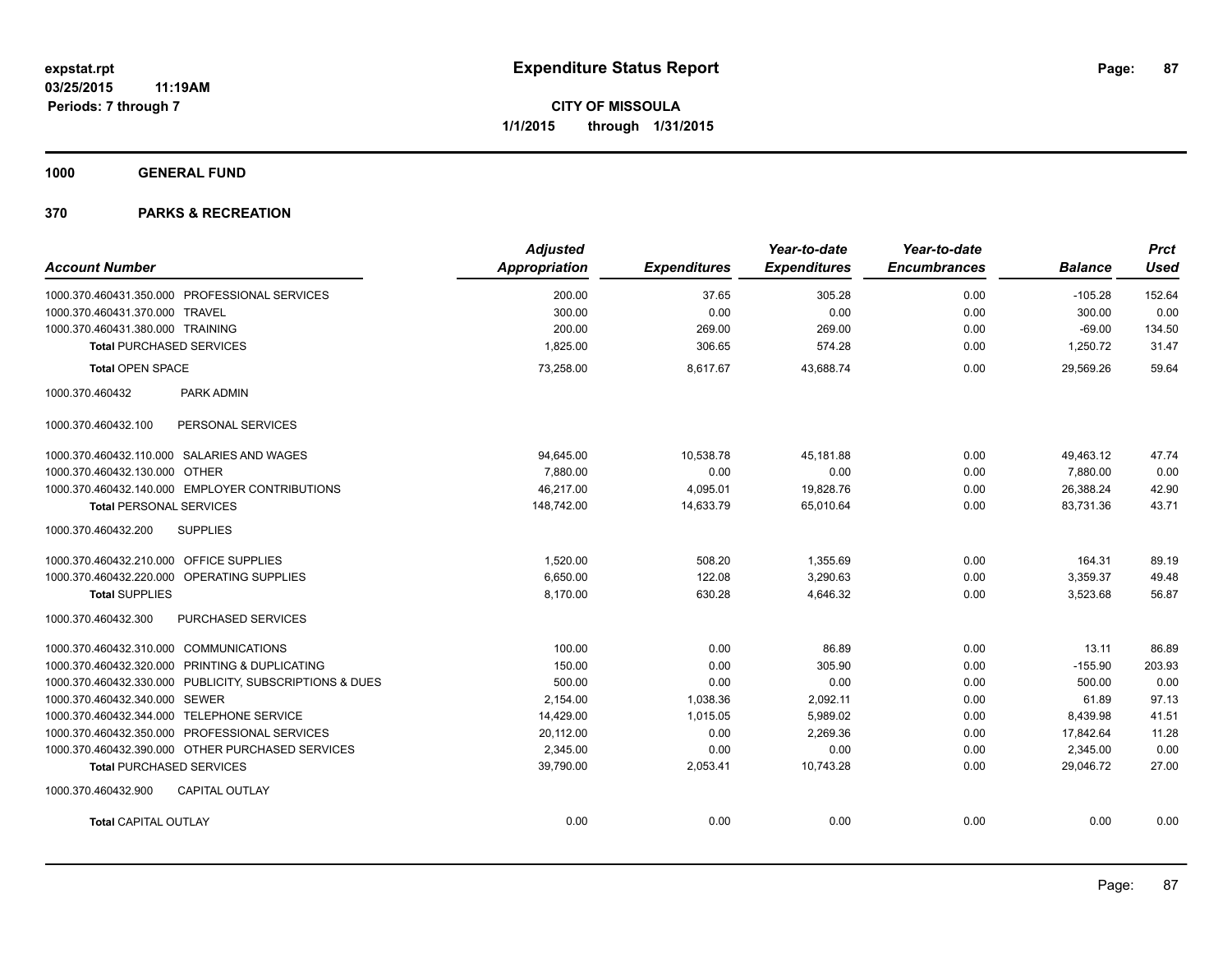**1000 GENERAL FUND**

| <b>Account Number</b>                  |                                                         | <b>Adjusted</b><br><b>Appropriation</b> | <b>Expenditures</b> | Year-to-date<br><b>Expenditures</b> | Year-to-date<br><b>Encumbrances</b> | <b>Balance</b> | <b>Prct</b><br><b>Used</b> |
|----------------------------------------|---------------------------------------------------------|-----------------------------------------|---------------------|-------------------------------------|-------------------------------------|----------------|----------------------------|
| <b>Total PARK ADMIN</b>                |                                                         | 196,702.00                              | 17.317.48           | 80,400.24                           | 0.00                                | 116,301.76     | 40.87                      |
| 1000.370.460434                        | <b>GREENWAYS &amp; HORTICULTURE</b>                     |                                         |                     |                                     |                                     |                |                            |
| 1000.370.460434.100                    | PERSONAL SERVICES                                       |                                         |                     |                                     |                                     |                |                            |
|                                        | 1000.370.460434.110.000 SALARIES AND WAGES              | 99,547.00                               | 5,384.11            | 56,917.69                           | 0.00                                | 42.629.31      | 57.18                      |
|                                        | 1000.370.460434.120.000 OVERTIME/TERMINATION            | 0.00                                    | 240.08              | 463.64                              | 0.00                                | $-463.64$      | 0.00                       |
|                                        | 1000.370.460434.140.000 EMPLOYER CONTRIBUTIONS          | 40,275.00                               | 2,030.59            | 22,162.59                           | 0.00                                | 18,112.41      | 55.03                      |
|                                        | Total GREENWAYS & HORTICULTURE                          | 139,822.00                              | 7,654.78            | 79,543.92                           | 0.00                                | 60,278.08      | 56.89                      |
| 1000.370.460439                        | <b>URBAN FORESTRY</b>                                   |                                         |                     |                                     |                                     |                |                            |
| 1000.370.460439.100                    | PERSONAL SERVICES                                       |                                         |                     |                                     |                                     |                |                            |
|                                        | 1000.370.460439.110.000 SALARIES AND WAGES              | 178,792.00                              | 15,710.40           | 93,915.72                           | 0.00                                | 84,876.28      | 52.53                      |
|                                        | 1000.370.460439.120.000 OVERTIME/TERMINATION            | 1,750.00                                | 274.55              | 274.55                              | 0.00                                | 1,475.45       | 15.69                      |
|                                        | 1000.370.460439.140.000 EMPLOYER CONTRIBUTIONS          | 77,057.00                               | 5,850.86            | 39,023.56                           | 0.00                                | 38,033.44      | 50.64                      |
| <b>Total PERSONAL SERVICES</b>         |                                                         | 257.599.00                              | 21.835.81           | 133.213.83                          | 0.00                                | 124.385.17     | 51.71                      |
| 1000.370.460439.200                    | <b>SUPPLIES</b>                                         |                                         |                     |                                     |                                     |                |                            |
|                                        | 1000.370.460439.220.000 OPERATING SUPPLIES              | 2,132.00                                | 0.00                | 0.00                                | 0.00                                | 2,132.00       | 0.00                       |
|                                        | 1000.370.460439.230.000 REPAIR/MAINTENANCE              | 581.00                                  | 0.00                | 0.00                                | 0.00                                | 581.00         | 0.00                       |
| <b>Total SUPPLIES</b>                  |                                                         | 2,713.00                                | 0.00                | 0.00                                | 0.00                                | 2,713.00       | 0.00                       |
| 1000.370.460439.300                    | PURCHASED SERVICES                                      |                                         |                     |                                     |                                     |                |                            |
| 1000.370.460439.310.000 COMMUNICATIONS |                                                         | 145.00                                  | 0.00                | 0.00                                | 0.00                                | 145.00         | 0.00                       |
|                                        | 1000.370.460439.320.000 PRINTING & DUPLICATING          | 100.00                                  | 0.00                | 0.00                                | 0.00                                | 100.00         | 0.00                       |
|                                        | 1000.370.460439.330.000 PUBLICITY, SUBSCRIPTIONS & DUES | 700.00                                  | 0.00                | 0.00                                | 0.00                                | 700.00         | 0.00                       |
|                                        | 1000.370.460439.350.000 PROFESSIONAL SERVICES           | 525.00                                  | 0.00                | 0.00                                | 0.00                                | 525.00         | 0.00                       |
|                                        | 1000.370.460439.360.000 REPAIR & MAINTENANCE            | 22,382.00                               | 0.00                | 0.00                                | 0.00                                | 22,382.00      | 0.00                       |
| <b>Total PURCHASED SERVICES</b>        |                                                         | 23,852.00                               | 0.00                | 0.00                                | 0.00                                | 23,852.00      | 0.00                       |
| <b>Total URBAN FORESTRY</b>            |                                                         | 284,164.00                              | 21,835.81           | 133,213.83                          | 0.00                                | 150,950.17     | 46.88                      |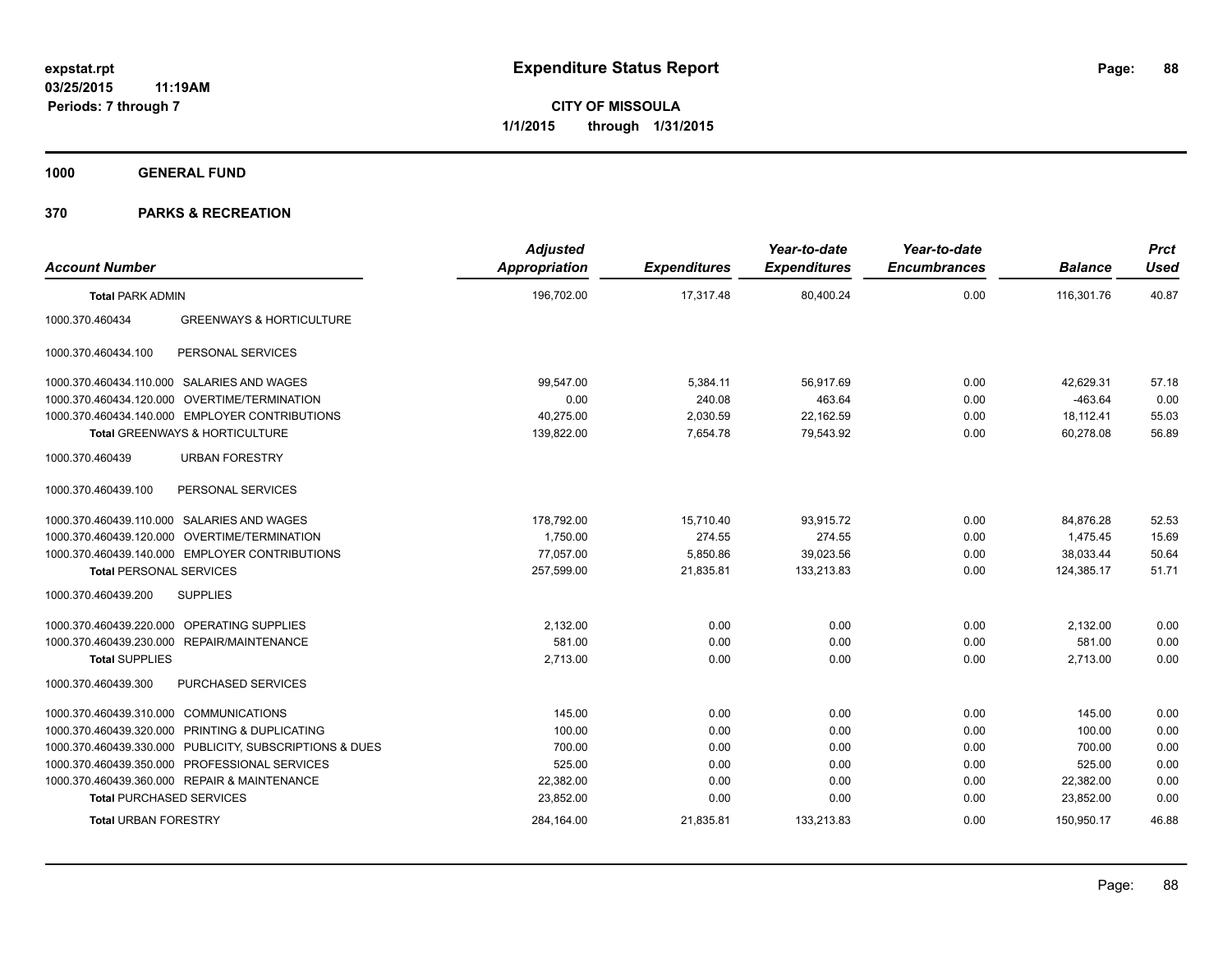**1000 GENERAL FUND**

|                                         |                                                         | <b>Adjusted</b>      |                     | Year-to-date        | Year-to-date        |                | <b>Prct</b> |
|-----------------------------------------|---------------------------------------------------------|----------------------|---------------------|---------------------|---------------------|----------------|-------------|
| <b>Account Number</b>                   |                                                         | <b>Appropriation</b> | <b>Expenditures</b> | <b>Expenditures</b> | <b>Encumbrances</b> | <b>Balance</b> | <b>Used</b> |
| 1000.370.460440                         | CITY LIFE GYM LEASE                                     |                      |                     |                     |                     |                |             |
| 1000.370.460440.200                     | <b>SUPPLIES</b>                                         |                      |                     |                     |                     |                |             |
|                                         | 1000.370.460440.220.000 OPERATING SUPPLIES              | 0.00                 | 0.00                | 131.90              | 0.00                | $-131.90$      | 0.00        |
| Total CITY LIFE GYM LEASE               |                                                         | 0.00                 | 0.00                | 131.90              | 0.00                | $-131.90$      | 0.00        |
| 1000.370.460441                         | <b>RECREATION</b>                                       |                      |                     |                     |                     |                |             |
| 1000.370.460441.100                     | PERSONAL SERVICES                                       |                      |                     |                     |                     |                |             |
|                                         | 1000.370.460441.110.000 SALARIES AND WAGES              | 130,631.00           | 15,291.58           | 75.940.30           | 0.00                | 54,690.70      | 58.13       |
|                                         | 1000.370.460441.120.000 OVERTIME/TERMINATION            | 700.00               | 0.00                | 0.00                | 0.00                | 700.00         | 0.00        |
| 1000.370.460441.130.000 OTHER           |                                                         | 4,880.00             | 0.00                | 0.00                | 0.00                | 4,880.00       | 0.00        |
|                                         | 1000.370.460441.140.000 EMPLOYER CONTRIBUTIONS          | 55,299.00            | 5,370.11            | 33,375.34           | 0.00                | 21,923.66      | 60.35       |
| <b>Total PERSONAL SERVICES</b>          |                                                         | 191,510.00           | 20,661.69           | 109,315.64          | 0.00                | 82,194.36      | 57.08       |
| 1000.370.460441.200                     | <b>SUPPLIES</b>                                         |                      |                     |                     |                     |                |             |
| 1000.370.460441.210.000 OFFICE SUPPLIES |                                                         | 300.00               | 0.00                | 65.40               | 0.00                | 234.60         | 21.80       |
| <b>Total SUPPLIES</b>                   |                                                         | 300.00               | 0.00                | 65.40               | 0.00                | 234.60         | 21.80       |
| 1000.370.460441.300                     | PURCHASED SERVICES                                      |                      |                     |                     |                     |                |             |
|                                         | 1000.370.460441.320.000 PRINTING & DUPLICATING          | 2,150.00             | 0.00                | 368.75              | 0.00                | 1,781.25       | 17.15       |
|                                         | 1000.370.460441.330.000 PUBLICITY, SUBSCRIPTIONS & DUES | 1,490.00             | 958.89              | 1,033.89            | 0.00                | 456.11         | 69.39       |
|                                         | 1000.370.460441.344.000 TELEPHONE SERVICE               | 696.00               | 40.55               | 276.96              | 0.00                | 419.04         | 39.79       |
|                                         | 1000.370.460441.350.000 PROFESSIONAL SERVICES           | 1,360.00             | 0.00                | 169.50              | 0.00                | 1,190.50       | 12.46       |
|                                         | 1000.370.460441.360.000 REPAIR & MAINTENANCE            | 1,200.00             | 0.00                | 472.98              | 0.00                | 727.02         | 39.42       |
| 1000.370.460441.370.000 TRAVEL          |                                                         | 1,200.00             | 0.00                | 94.62               | 0.00                | 1,105.38       | 7.89        |
| 1000.370.460441.380.000 TRAINING        |                                                         | 900.00               | 0.00                | 277.00              | 0.00                | 623.00         | 30.78       |
|                                         | <b>Total PURCHASED SERVICES</b>                         | 8,996.00             | 999.44              | 2,693.70            | 0.00                | 6,302.30       | 29.94       |
| 1000.370.460441.800                     | OTHER OBJECTS                                           |                      |                     |                     |                     |                |             |
|                                         | 1000.370.460441.820.000 TRANSFERS TO OTHER FUNDS        | 10,000.00            | 0.00                | 10,000.00           | 0.00                | 0.00           | 100.00      |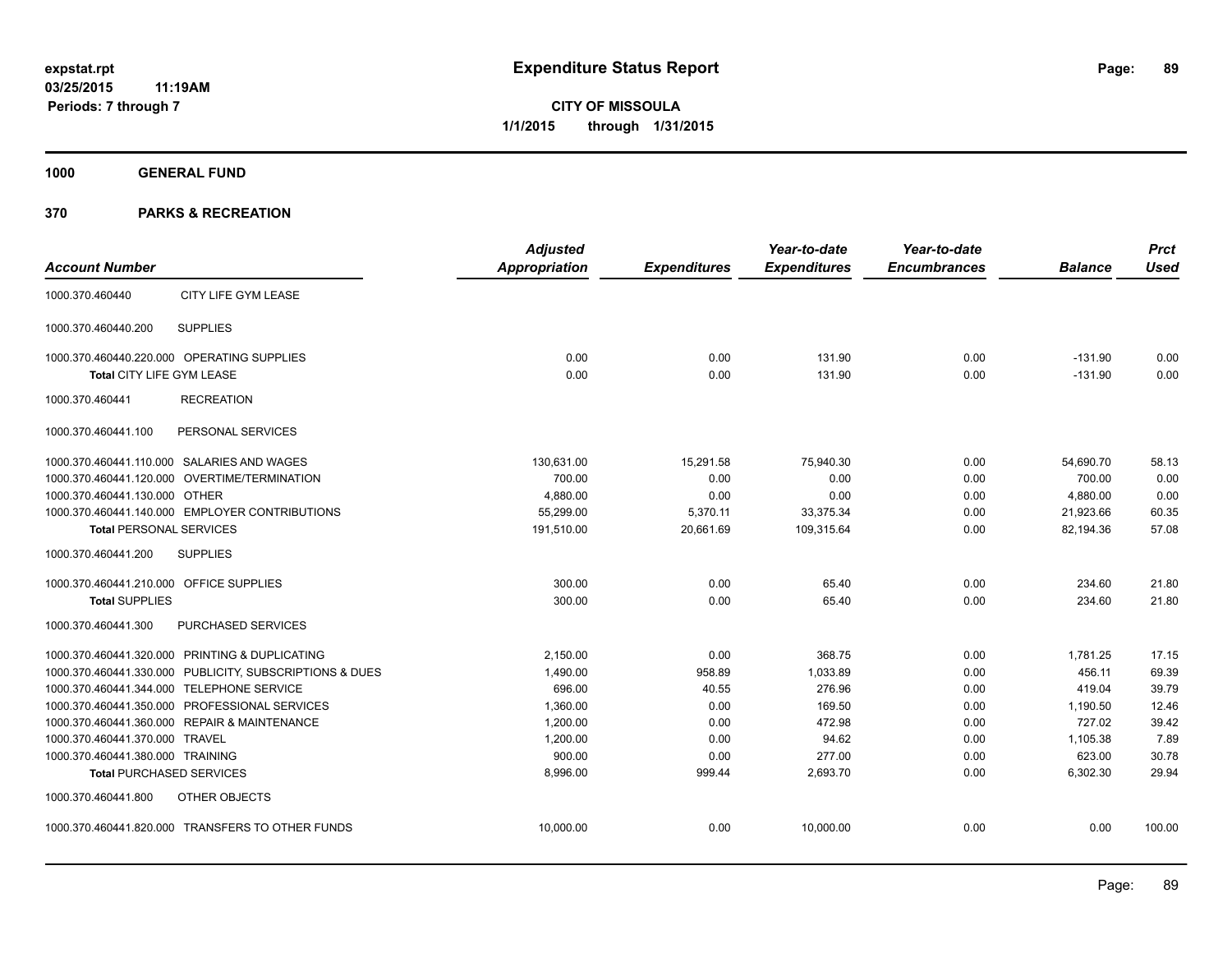**1000 GENERAL FUND**

#### **370 PARKS & RECREATION**

| <b>Account Number</b>                     |                                                         | <b>Adjusted</b><br><b>Appropriation</b> | <b>Expenditures</b> | Year-to-date<br><b>Expenditures</b> | Year-to-date<br><b>Encumbrances</b> | <b>Balance</b> | <b>Prct</b><br><b>Used</b> |
|-------------------------------------------|---------------------------------------------------------|-----------------------------------------|---------------------|-------------------------------------|-------------------------------------|----------------|----------------------------|
| <b>Total OTHER OBJECTS</b>                |                                                         | 10,000.00                               | 0.00                | 10,000.00                           | 0.00                                | 0.00           | 100.00                     |
| <b>Total RECREATION</b>                   |                                                         | 210,806.00                              | 21,661.13           | 122,074.74                          | 0.00                                | 88,731.26      | 57.91                      |
| 1000.370.460470                           | <b>RECREATION MORE</b>                                  |                                         |                     |                                     |                                     |                |                            |
| 1000.370.460470.100                       | PERSONAL SERVICES                                       |                                         |                     |                                     |                                     |                |                            |
|                                           | 1000.370.460470.110.000 SALARIES AND WAGES              | 138,863.00                              | 10,357.22           | 64,198.33                           | 0.00                                | 74,664.67      | 46.23                      |
|                                           | 1000.370.460470.120.000 OVERTIME/TERMINATION            | 0.00                                    | 27.15               | 136.29                              | 0.00                                | $-136.29$      | 0.00                       |
|                                           | 1000.370.460470.140.000 EMPLOYER CONTRIBUTIONS          | 38,553.00                               | 3,689.11            | 23,180.02                           | 0.00                                | 15,372.98      | 60.13                      |
| <b>Total PERSONAL SERVICES</b>            |                                                         | 177.416.00                              | 14.073.48           | 87.514.64                           | 0.00                                | 89.901.36      | 49.33                      |
| 1000.370.460470.200                       | <b>SUPPLIES</b>                                         |                                         |                     |                                     |                                     |                |                            |
| 1000.370.460470.210.000 OFFICE SUPPLIES   |                                                         | 100.00                                  | 0.00                | 99.36                               | 0.00                                | 0.64           | 99.36                      |
|                                           | 1000.370.460470.220.000 OPERATING SUPPLIES              | 8,567.00                                | 761.50              | 1,669.08                            | 0.00                                | 6,897.92       | 19.48                      |
|                                           | 1000.370.460470.220.155 OPERATING SUPPLIES              | 0.00                                    | 0.00                | 390.38                              | 0.00                                | $-390.38$      | 0.00                       |
|                                           | 1000.370.460470.220.156 OPERATING SUPPLIES              | 0.00                                    | 9.77                | 579.28                              | 0.00                                | $-579.28$      | 0.00                       |
|                                           | 1000.370.460470.220.159 OPERATING SUPPLIES              | 0.00                                    | 0.00                | 282.00                              | 0.00                                | $-282.00$      | 0.00                       |
| <b>Total SUPPLIES</b>                     |                                                         | 8,667.00                                | 771.27              | 3,020.10                            | 0.00                                | 5,646.90       | 34.85                      |
| 1000.370.460470.300                       | PURCHASED SERVICES                                      |                                         |                     |                                     |                                     |                |                            |
|                                           | 1000.370.460470.320.000 PRINTING & DUPLICATING          | 1,200.00                                | 0.00                | 368.75                              | 0.00                                | 831.25         | 30.73                      |
|                                           | 1000.370.460470.330.000 PUBLICITY, SUBSCRIPTIONS & DUES | 780.00                                  | 200.00              | 405.17                              | 0.00                                | 374.83         | 51.94                      |
| 1000.370.460470.344.000 TELEPHONE SERVICE |                                                         | 428.00                                  | 64.10               | 387.45                              | 0.00                                | 40.55          | 90.53                      |
|                                           | 1000.370.460470.390.000 OTHER PURCHASED SERVICES        | 21,372.00                               | 25.00               | 7,645.00                            | 0.00                                | 13,727.00      | 35.77                      |
|                                           | 1000.370.460470.390.154 OTHER PURCHASED SERVICES        | 0.00                                    | 0.00                | 97.50                               | 0.00                                | $-97.50$       | 0.00                       |
|                                           | 1000.370.460470.390.156 OTHER PURCHASED SERVICES        | 0.00                                    | 174.40              | 3,009.40                            | 0.00                                | $-3,009.40$    | 0.00                       |
| <b>Total PURCHASED SERVICES</b>           |                                                         | 23,780.00                               | 463.50              | 11,913.27                           | 0.00                                | 11,866.73      | 50.10                      |
| <b>Total RECREATION MORE</b>              |                                                         | 209,863.00                              | 15,308.25           | 102,448.01                          | 0.00                                | 107,414.99     | 48.82                      |
| 1000.370.460471                           | <b>RECREATION ADULTS</b>                                |                                         |                     |                                     |                                     |                |                            |

1000.370.460471.100 PERSONAL SERVICES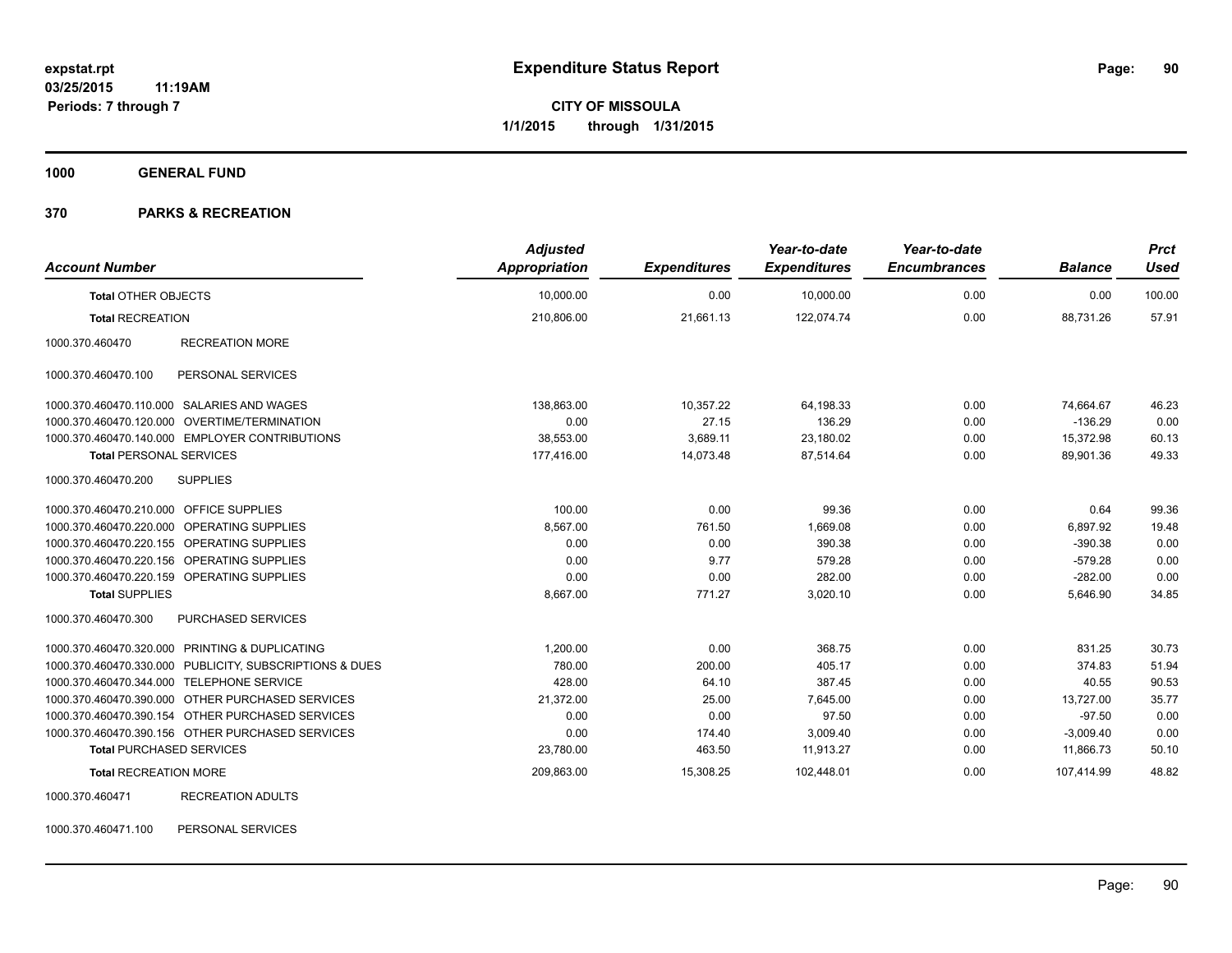#### **1000 GENERAL FUND**

|                                                         | <b>Adjusted</b>      |                     | Year-to-date        | Year-to-date        |                | <b>Prct</b> |
|---------------------------------------------------------|----------------------|---------------------|---------------------|---------------------|----------------|-------------|
| <b>Account Number</b>                                   | <b>Appropriation</b> | <b>Expenditures</b> | <b>Expenditures</b> | <b>Encumbrances</b> | <b>Balance</b> | <b>Used</b> |
| 1000.370.460471.110.000 SALARIES AND WAGES              | 107,130.00           | 7,479.07            | 51,737.02           | 0.00                | 55,392.98      | 48.29       |
| 1000.370.460471.140.000 EMPLOYER CONTRIBUTIONS          | 29,028.00            | 2,371.60            | 16,440.58           | 0.00                | 12,587.42      | 56.64       |
| <b>Total PERSONAL SERVICES</b>                          | 136,158.00           | 9,850.67            | 68.177.60           | 0.00                | 67.980.40      | 50.07       |
| <b>SUPPLIES</b><br>1000.370.460471.200                  |                      |                     |                     |                     |                |             |
| 1000.370.460471.210.000 OFFICE SUPPLIES                 | 600.00               | 69.98               | 256.70              | 0.00                | 343.30         | 42.78       |
| 1000.370.460471.210.147 OFFICE SUPPLIES                 | 0.00                 | 0.00                | 24.51               | 0.00                | $-24.51$       | 0.00        |
| 1000.370.460471.220.000 OPERATING SUPPLIES              | 8,892.00             | 0.00                | $-117.16$           | 0.00                | 9,009.16       | 1.32        |
| 1000.370.460471.220.142 OPERATING SUPPLIES              | 0.00                 | 0.00                | 143.35              | 0.00                | $-143.35$      | 0.00        |
| 1000.370.460471.220.143 OPERATING SUPPLIES              | 0.00                 | 0.00                | 1,145.00            | 0.00                | $-1,145.00$    | 0.00        |
| 1000.370.460471.220.144 OPERATING SUPPLIES              | 0.00                 | 0.00                | 1,530.56            | 0.00                | $-1,530.56$    | 0.00        |
| 1000.370.460471.220.146 OPERATING SUPPLIES              | 0.00                 | 0.00                | 509.02              | 0.00                | $-509.02$      | 0.00        |
| 1000.370.460471.220.147 OPERATING SUPPLIES              | 0.00                 | 0.00                | 2,835.09            | 0.00                | $-2,835.09$    | 0.00        |
| 1000.370.460471.220.192 OPERATING SUPPLIES              | 0.00                 | 0.00                | 11.65               | 0.00                | $-11.65$       | 0.00        |
| 1000.370.460471.220.193 OPERATING SUPPLIES              | 0.00                 | 0.00                | 97.49               | 0.00                | $-97.49$       | 0.00        |
| <b>Total SUPPLIES</b>                                   | 9,492.00             | 69.98               | 6,436.21            | 0.00                | 3,055.79       | 67.81       |
| PURCHASED SERVICES<br>1000.370.460471.300               |                      |                     |                     |                     |                |             |
| 1000.370.460471.310.000 COMMUNICATIONS                  | 460.00               | 0.00                | 0.00                | 0.00                | 460.00         | 0.00        |
| 1000.370.460471.320.000 PRINTING & DUPLICATING          | 1,800.00             | 0.00                | 221.25              | 0.00                | 1,578.75       | 12.29       |
| 1000.370.460471.320.147 PRINTING & DUPLICATING          | 0.00                 | 0.00                | 30.00               | 0.00                | $-30.00$       | 0.00        |
| 1000.370.460471.330.000 PUBLICITY, SUBSCRIPTIONS & DUES | 1,220.00             | 350.00              | 630.00              | 0.00                | 590.00         | 51.64       |
| 1000.370.460471.330.147 PUBLICITY, SUBSCRIPTIONS & DUES | 0.00                 | 0.00                | 25.00               | 0.00                | $-25.00$       | 0.00        |
| 1000.370.460471.344.000 TELEPHONE SERVICE               | 567.00               | 50.16               | 312.00              | 0.00                | 255.00         | 55.03       |
| 1000.370.460471.390.000 OTHER PURCHASED SERVICES        | 10,000.00            | 0.00                | 0.00                | 0.00                | 10,000.00      | 0.00        |
| 1000.370.460471.390.143 OTHER PURCHASED SERVICES        | 0.00                 | 300.00              | 975.00              | 0.00                | $-975.00$      | 0.00        |
| <b>Total PURCHASED SERVICES</b>                         | 14,047.00            | 700.16              | 2,193.25            | 0.00                | 11,853.75      | 15.61       |
| <b>Total RECREATION ADULTS</b>                          | 159,697.00           | 10,620.81           | 76,807.06           | 0.00                | 82,889.94      | 48.10       |
| <b>RECREATION YOUTH</b><br>1000.370.460472              |                      |                     |                     |                     |                |             |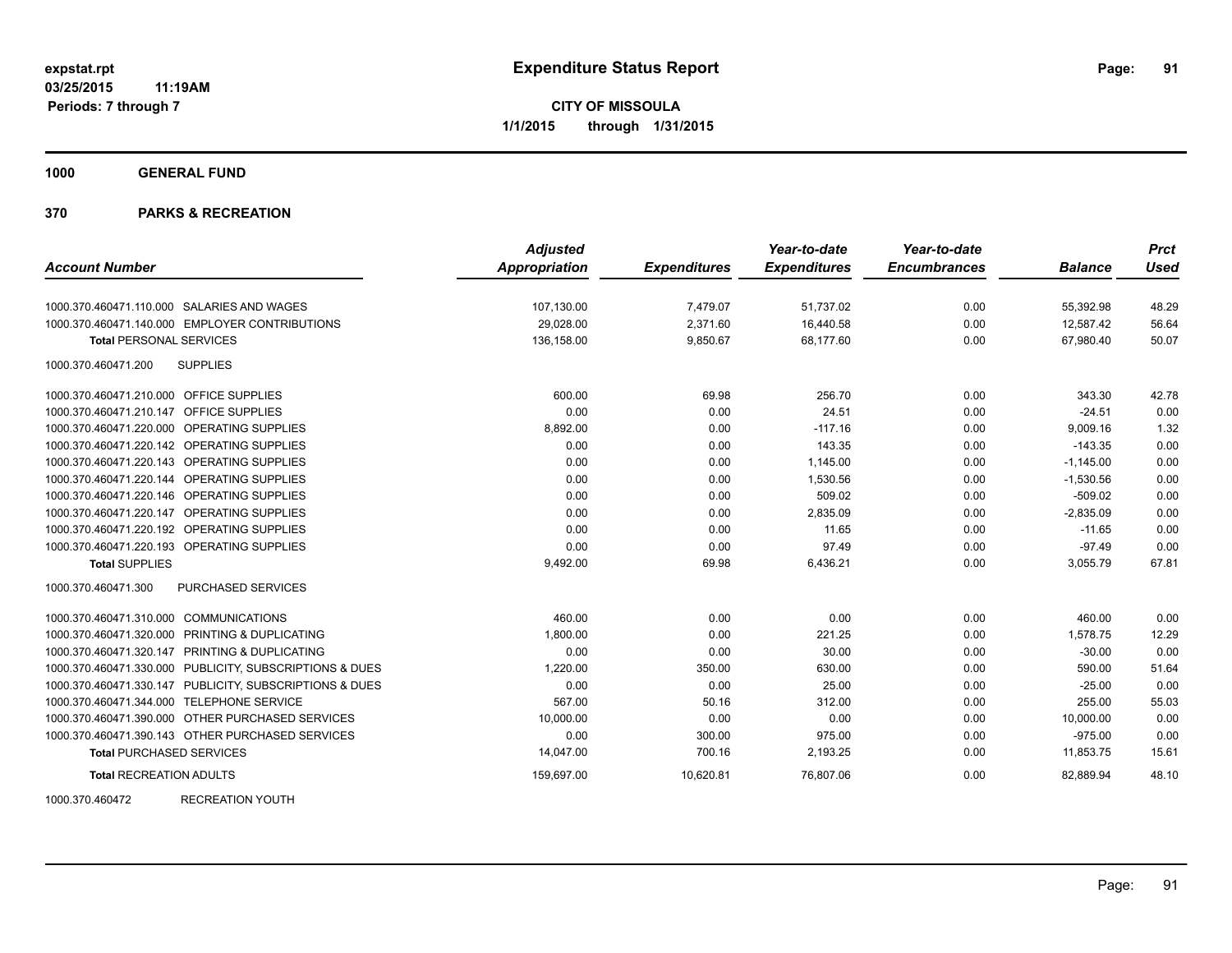**1000 GENERAL FUND**

|                                                         | <b>Adjusted</b> |                     | Year-to-date        | Year-to-date        |                | <b>Prct</b> |
|---------------------------------------------------------|-----------------|---------------------|---------------------|---------------------|----------------|-------------|
| <b>Account Number</b>                                   | Appropriation   | <b>Expenditures</b> | <b>Expenditures</b> | <b>Encumbrances</b> | <b>Balance</b> | <b>Used</b> |
| PERSONAL SERVICES<br>1000.370.460472.100                |                 |                     |                     |                     |                |             |
| 1000.370.460472.110.000 SALARIES AND WAGES              | 91,974.00       | 3,226.03            | 42,285.47           | 0.00                | 49,688.53      | 45.98       |
| 1000.370.460472.140.000 EMPLOYER CONTRIBUTIONS          | 17,686.00       | 1,440.21            | 11,848.46           | 0.00                | 5,837.54       | 66.99       |
| <b>Total PERSONAL SERVICES</b>                          | 109,660.00      | 4,666.24            | 54,133.93           | 0.00                | 55,526.07      | 49.37       |
| <b>SUPPLIES</b><br>1000.370.460472.200                  |                 |                     |                     |                     |                |             |
| 1000.370.460472.210.000 OFFICE SUPPLIES                 | 100.00          | 0.00                | 50.00               | 0.00                | 50.00          | 50.00       |
| 1000.370.460472.210.190 OFFICE SUPPLIES                 | 0.00            | 0.00                | 0.99                | 0.00                | $-0.99$        | 0.00        |
| 1000.370.460472.210.193 OFFICE SUPPLIES                 | 0.00            | 7.91                | 7.91                | 0.00                | $-7.91$        | 0.00        |
| 1000.370.460472.220.000 OPERATING SUPPLIES              | 16,006.00       | 187.25              | 369.75              | 0.00                | 15,636.25      | 2.31        |
| 1000.370.460472.220.145 OPERATING SUPPLIES              | 0.00            | 0.00                | 28.97               | 0.00                | $-28.97$       | 0.00        |
| 1000.370.460472.220.147 OPERATING SUPPLIES              | 0.00            | 0.00                | 258.13              | 0.00                | $-258.13$      | 0.00        |
| 1000.370.460472.220.190 OPERATING SUPPLIES              | 0.00            | 0.00                | 697.26              | 0.00                | $-697.26$      | 0.00        |
| 1000.370.460472.220.191 OPERATING SUPPLIES              | 0.00            | 1,729.00            | 8,733.96            | 0.00                | $-8,733.96$    | 0.00        |
| 1000.370.460472.220.192 OPERATING SUPPLIES              | 0.00            | 0.00                | 357.57              | 0.00                | $-357.57$      | 0.00        |
| 1000.370.460472.220.193 OPERATING SUPPLIES              | 0.00            | 20.83               | 86.58               | 0.00                | $-86.58$       | 0.00        |
| <b>Total SUPPLIES</b>                                   | 16,106.00       | 1,944.99            | 10,591.12           | 0.00                | 5,514.88       | 65.76       |
| 1000.370.460472.300<br>PURCHASED SERVICES               |                 |                     |                     |                     |                |             |
| 1000.370.460472.320.000 PRINTING & DUPLICATING          | 1,300.00        | 0.00                | 242.25              | 0.00                | 1,057.75       | 18.63       |
| 1000.370.460472.320.191 PRINTING & DUPLICATING~TENNIS   | 0.00            | 0.00                | 12.00               | 0.00                | $-12.00$       | 0.00        |
| 1000.370.460472.330.000 PUBLICITY, SUBSCRIPTIONS & DUES | 1,500.00        | 200.00              | 1,050.71            | 0.00                | 449.29         | 70.05       |
| 1000.370.460472.330.191 PUBLICITY, SUBSCRIPTIONS & DUES | 0.00            | 0.00                | 229.77              | 0.00                | $-229.77$      | 0.00        |
| 1000.370.460472.341.000 ELECTRICITY & NATURAL GAS       | 1.225.00        | 0.00                | 0.00                | 0.00                | 1.225.00       | 0.00        |
| 1000.370.460472.343.000 WATER CHARGES                   | 601.00          | 0.00                | 0.00                | 0.00                | 601.00         | 0.00        |
| 1000.370.460472.344.000 TELEPHONE SERVICE               | 662.00          | 20.55               | 127.05              | 0.00                | 534.95         | 19.19       |
| 1000.370.460472.345.000 GARBAGE                         | 450.00          | 0.00                | 635.41              | 0.00                | $-185.41$      | 141.20      |
| 1000.370.460472.350.000 PROFESSIONAL SERVICES           | 2,487.00        | 0.00                | 169.00              | 0.00                | 2,318.00       | 6.80        |
| 1000.370.460472.350.190 PROFESSIONAL SERVICES           | 0.00            | 380.00              | 1,652.25            | 0.00                | $-1,652.25$    | 0.00        |
| 1000.370.460472.350.191 PROFESSIONAL SERVICES-TENNIS    | 0.00            | 0.00                | 385.00              | 0.00                | $-385.00$      | 0.00        |
| 1000.370.460472.390.000 OTHER PURCHASED SERVICES        | 500.00          | 0.00                | 0.00                | 0.00                | 500.00         | 0.00        |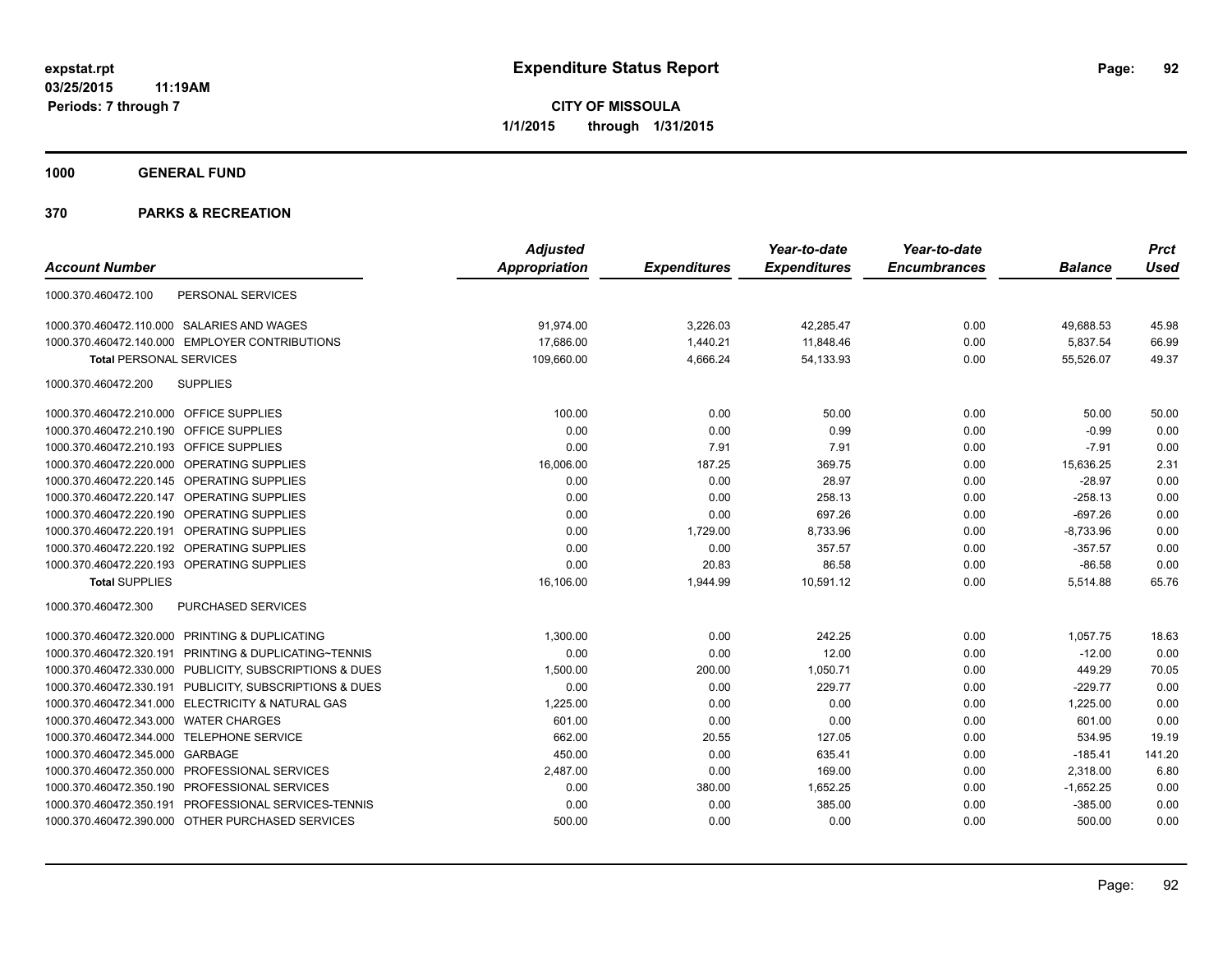**1000 GENERAL FUND**

| <b>Account Number</b>                                                               | <b>Adjusted</b><br><b>Appropriation</b> | <b>Expenditures</b>  | Year-to-date<br><b>Expenditures</b> | Year-to-date<br><b>Encumbrances</b> | <b>Balance</b>          | <b>Prct</b><br><b>Used</b> |
|-------------------------------------------------------------------------------------|-----------------------------------------|----------------------|-------------------------------------|-------------------------------------|-------------------------|----------------------------|
| 1000.370.460472.390.191 OTHER PURCHASED SERVICES<br><b>Total PURCHASED SERVICES</b> | 0.00<br>8,725.00                        | 1,490.00<br>2,090.55 | 1,640.00<br>6,143.44                | 0.00<br>0.00                        | $-1,640.00$<br>2,581.56 | 0.00<br>70.41              |
| <b>Total RECREATION YOUTH</b>                                                       | 134,491.00                              | 8,701.78             | 70,868.49                           | 0.00                                | 63,622.51               | 52.69                      |
| 1000.370.460473<br><b>RECREATION SPECIAL EVENTS</b>                                 |                                         |                      |                                     |                                     |                         |                            |
| <b>SUPPLIES</b><br>1000.370.460473.200                                              |                                         |                      |                                     |                                     |                         |                            |
| 1000.370.460473.220.000 OPERATING SUPPLIES                                          | 2,328.00                                | 86.63                | 1,012.31                            | 0.00                                | 1,315.69                | 43.48                      |
| 1000.370.460473.220.193 OPERATING SUPPLIES                                          | 0.00                                    | 0.00                 | 23.96                               | 0.00                                | $-23.96$                | 0.00                       |
| <b>Total SUPPLIES</b>                                                               | 2,328.00                                | 86.63                | 1,036.27                            | 0.00                                | 1,291.73                | 44.51                      |
| 1000.370.460473.300<br><b>PURCHASED SERVICES</b>                                    |                                         |                      |                                     |                                     |                         |                            |
| <b>Total PURCHASED SERVICES</b>                                                     | 0.00                                    | 0.00                 | 0.00                                | 0.00                                | 0.00                    | 0.00                       |
| <b>Total RECREATION SPECIAL EVENTS</b>                                              | 2,328.00                                | 86.63                | 1,036.27                            | 0.00                                | 1,291.73                | 44.51                      |
| <b>SPRAY DECKS</b><br>1000.370.460474                                               |                                         |                      |                                     |                                     |                         |                            |
| 1000.370.460474.100<br>PERSONAL SERVICES                                            |                                         |                      |                                     |                                     |                         |                            |
| 1000.370.460474.110.000 SALARIES AND WAGES                                          | 8,023.00                                | 0.00                 | 0.00                                | 0.00                                | 8,023.00                | 0.00                       |
| 1000.370.460474.140.000 EMPLOYER CONTRIBUTIONS                                      | 1,157.00                                | 0.00                 | 0.00                                | 0.00                                | 1,157.00                | 0.00                       |
| <b>Total PERSONAL SERVICES</b>                                                      | 9.180.00                                | 0.00                 | 0.00                                | 0.00                                | 9.180.00                | 0.00                       |
| 1000.370.460474.200<br><b>SUPPLIES</b>                                              |                                         |                      |                                     |                                     |                         |                            |
| 1000.370.460474.220.000 OPERATING SUPPLIES                                          | 1,535.00                                | 0.00                 | 0.00                                | 0.00                                | 1,535.00                | 0.00                       |
| 1000.370.460474.230.000 REPAIR/MAINTENANCE                                          | 5,424.00                                | 0.00                 | 1,048.10                            | 0.00                                | 4,375.90                | 19.32                      |
| <b>Total SUPPLIES</b>                                                               | 6,959.00                                | 0.00                 | 1,048.10                            | 0.00                                | 5,910.90                | 15.06                      |
| 1000.370.460474.300<br>PURCHASED SERVICES                                           |                                         |                      |                                     |                                     |                         |                            |
| 1000.370.460474.330.000 PUBLICITY, SUBSCRIPTIONS & DUES                             | 750.00                                  | 0.00                 | 609.00                              | 0.00                                | 141.00                  | 81.20                      |
| 1000.370.460474.360.000 REPAIR & MAINTENANCE                                        | 2,050.00                                | 0.00                 | 1,083.62                            | 0.00                                | 966.38                  | 52.86                      |
| <b>Total PURCHASED SERVICES</b>                                                     | 2,800.00                                | 0.00                 | 1,692.62                            | 0.00                                | 1,107.38                | 60.45                      |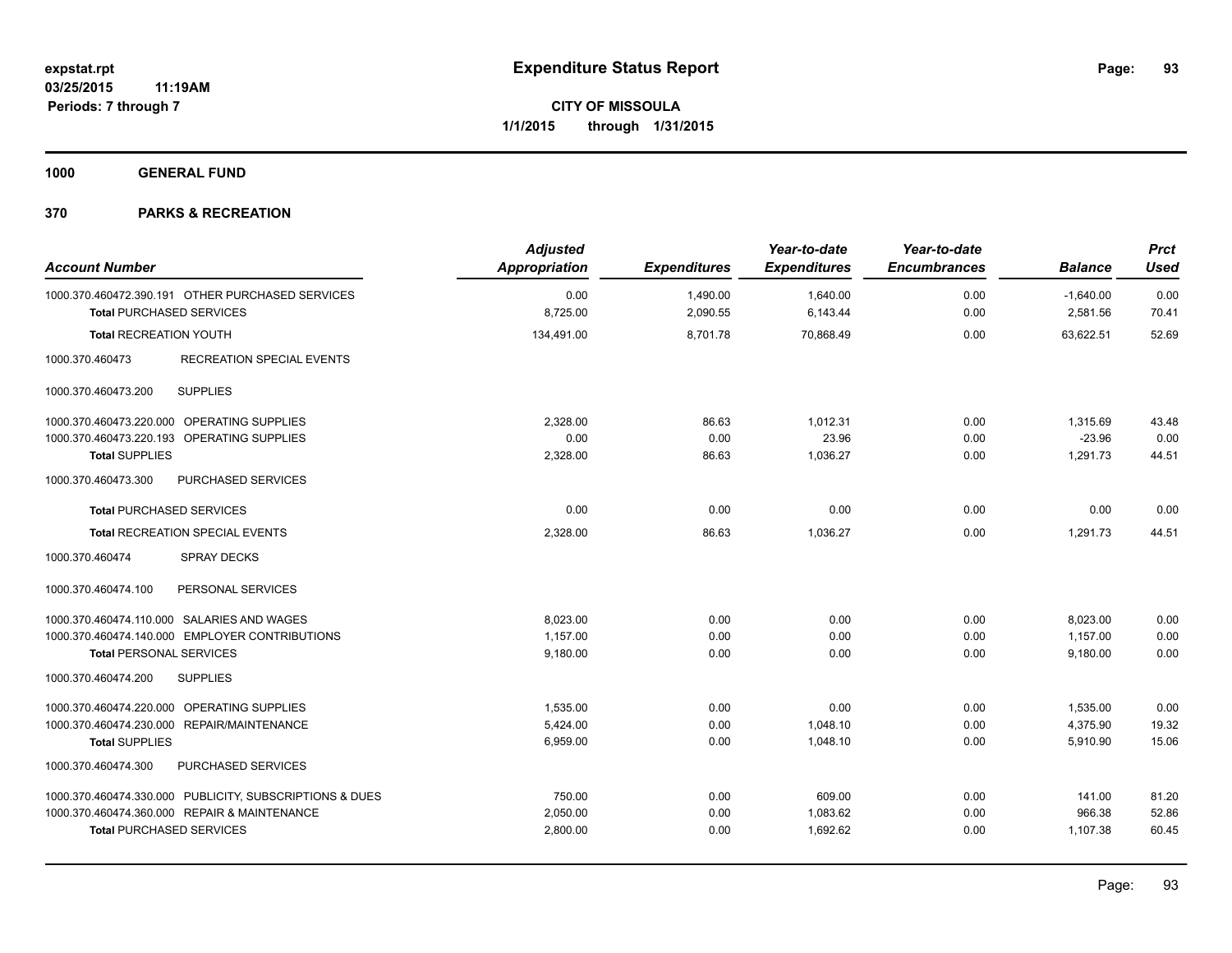**1000 GENERAL FUND**

|                                                         | <b>Adjusted</b>      |                     | Year-to-date        | Year-to-date        |                | <b>Prct</b> |
|---------------------------------------------------------|----------------------|---------------------|---------------------|---------------------|----------------|-------------|
| <b>Account Number</b>                                   | <b>Appropriation</b> | <b>Expenditures</b> | <b>Expenditures</b> | <b>Encumbrances</b> | <b>Balance</b> | <b>Used</b> |
| <b>CAPITAL OUTLAY</b><br>1000.370.460474.900            |                      |                     |                     |                     |                |             |
| 1000.370.460474.930.125 SACAJAWEA SPRAYDECKS            | 7.640.00             | 0.00                | 7.640.00            | 0.00                | 0.00           | 100.00      |
| 1000.370.460474.930.127 SOUTHSIDE LIONS SPRAYDECKS      | 7.640.00             | 0.00                | 7,640.00            | 0.00                | 0.00           | 100.00      |
| <b>Total CAPITAL OUTLAY</b>                             | 15.280.00            | 0.00                | 15.280.00           | 0.00                | 0.00           | 100.00      |
| <b>Total SPRAY DECKS</b>                                | 34,219.00            | 0.00                | 18,020.72           | 0.00                | 16,198.28      | 52.66       |
| 1000.370.460476<br>YOUTH DRUG                           |                      |                     |                     |                     |                |             |
| 1000.370.460476.100<br>PERSONAL SERVICES                |                      |                     |                     |                     |                |             |
| 1000.370.460476.110.000 SALARIES AND WAGES              | 8.922.00             | 0.00                | 0.00                | 0.00                | 8,922.00       | 0.00        |
| 1000.370.460476.140.000 EMPLOYER CONTRIBUTIONS          | 1,286.00             | 0.00                | 0.00                | 0.00                | 1,286.00       | 0.00        |
| <b>Total PERSONAL SERVICES</b>                          | 10.208.00            | 0.00                | 0.00                | 0.00                | 10.208.00      | 0.00        |
| <b>SUPPLIES</b><br>1000.370.460476.200                  |                      |                     |                     |                     |                |             |
| OFFICE SUPPLIES<br>1000.370.460476.210.000              | 150.00               | 0.00                | 0.00                | 0.00                | 150.00         | 0.00        |
| 1000.370.460476.220.000<br>OPERATING SUPPLIES           | 2,200.00             | 0.00                | 4.98                | 0.00                | 2,195.02       | 0.23        |
| <b>Total SUPPLIES</b>                                   | 2,350.00             | 0.00                | 4.98                | 0.00                | 2,345.02       | 0.21        |
| 1000.370.460476.300<br>PURCHASED SERVICES               |                      |                     |                     |                     |                |             |
| 1000.370.460476.320.000 PRINTING & DUPLICATING          | 250.00               | 0.00                | 0.00                | 0.00                | 250.00         | 0.00        |
| 1000.370.460476.330.000 PUBLICITY, SUBSCRIPTIONS & DUES | 100.00               | 100.00              | 100.00              | 0.00                | 0.00           | 100.00      |
| 1000.370.460476.350.000 PROFESSIONAL SERVICES           | 1,200.00             | 102.50              | 271.50              | 0.00                | 928.50         | 22.63       |
| <b>Total PURCHASED SERVICES</b>                         | 1.550.00             | 202.50              | 371.50              | 0.00                | 1.178.50       | 23.97       |
| <b>Total YOUTH DRUG</b>                                 | 14,108.00            | 202.50              | 376.48              | 0.00                | 13.731.52      | 2.67        |
| <b>GRILL VAN</b><br>1000.370.460477                     |                      |                     |                     |                     |                |             |
| <b>SUPPLIES</b><br>1000.370.460477.200                  |                      |                     |                     |                     |                |             |
| 1000.370.460477.220.000 OPERATING SUPPLIES              | 12,754.00            | 0.00                | 3,241.09            | 0.00                | 9,512.91       | 25.41       |
| 1000.370.460477.230.000 REPAIR/MAINTENANCE              | 29,102.00            | 2,596.55            | 23,404.17           | 0.00                | 5,697.83       | 80.42       |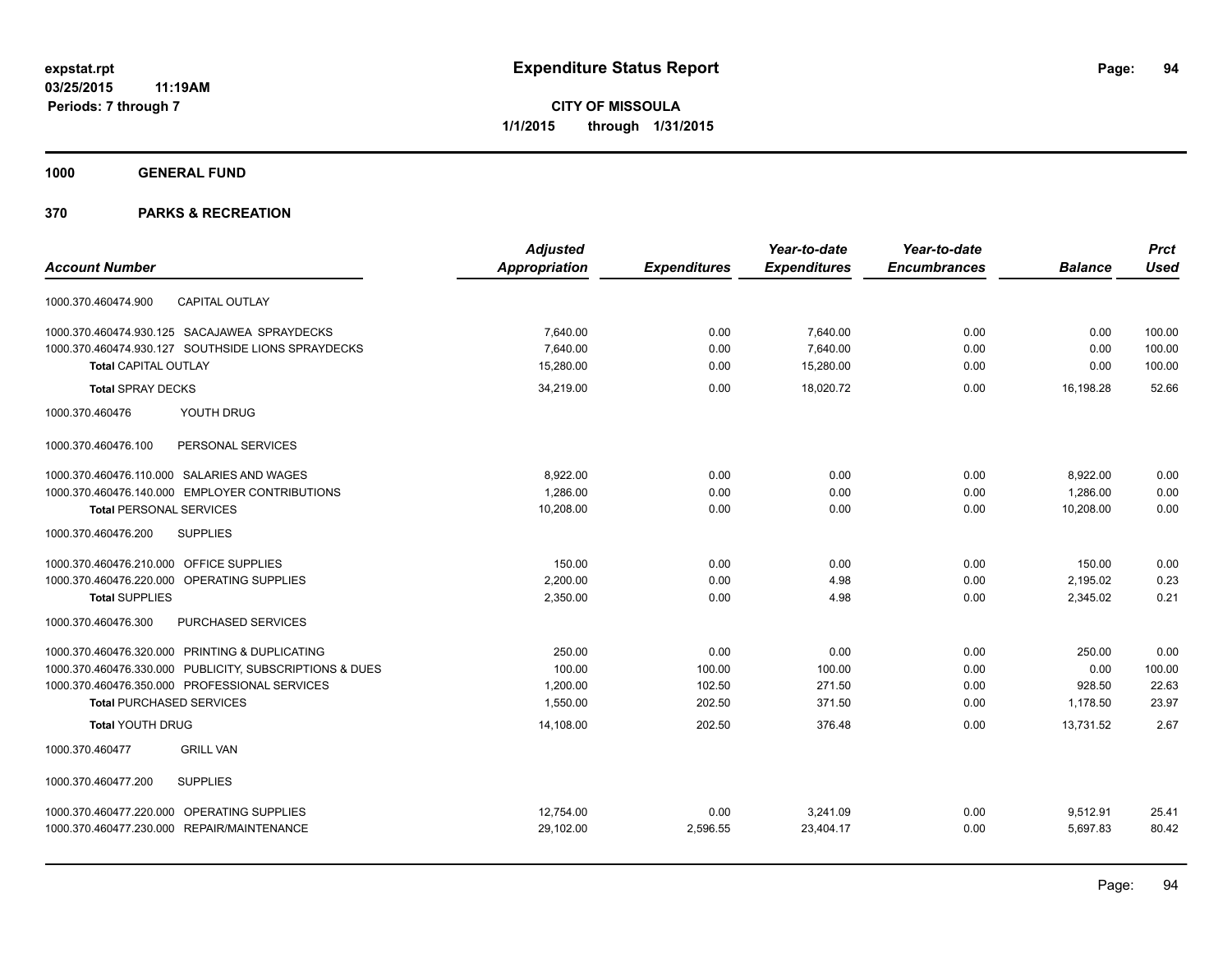**1000 GENERAL FUND**

| <b>Account Number</b>                             | <b>Adjusted</b><br><b>Appropriation</b> | <b>Expenditures</b> | Year-to-date<br><b>Expenditures</b> | Year-to-date<br><b>Encumbrances</b> | <b>Balance</b> | Prct<br><b>Used</b> |
|---------------------------------------------------|-----------------------------------------|---------------------|-------------------------------------|-------------------------------------|----------------|---------------------|
| <b>Total SUPPLIES</b>                             | 41,856.00                               | 2,596.55            | 26,645.26                           | 0.00                                | 15,210.74      | 63.66               |
| 1000.370.460477.300<br>PURCHASED SERVICES         |                                         |                     |                                     |                                     |                |                     |
| 1000.370.460477.350.000 PROFESSIONAL SERVICES     | 900.00                                  | 0.00                | 0.00                                | 0.00                                | 900.00         | 0.00                |
| 1000.370.460477.360.000 REPAIR & MAINTENANCE      | 5,228.00                                | 0.00                | 3,065.63                            | 0.00                                | 2,162.37       | 58.64               |
| <b>Total PURCHASED SERVICES</b>                   | 6,128.00                                | 0.00                | 3,065.63                            | 0.00                                | 3,062.37       | 50.03               |
| <b>Total GRILL VAN</b>                            | 47,984.00                               | 2,596.55            | 29,710.89                           | 0.00                                | 18,273.11      | 61.92               |
| 1000.370.460484<br><b>CONSERVATION LANDS MGMT</b> |                                         |                     |                                     |                                     |                |                     |
| 1000.370.460484.100<br>PERSONAL SERVICES          |                                         |                     |                                     |                                     |                |                     |
| 1000.370.460484.110.000 SALARIES AND WAGES        | 166,892.00                              | 15,845.15           | 105,977.41                          | 0.00                                | 60,914.59      | 63.50               |
| 1000.370.460484.120.000 OVERTIME/TERMINATION      | 1,750.00                                | 100.04              | 1,099.06                            | 0.00                                | 650.94         | 62.80               |
| 1000.370.460484.140.000 EMPLOYER CONTRIBUTIONS    | 61,048.00                               | 5,500.55            | 39,435.71                           | 0.00                                | 21,612.29      | 64.60               |
| <b>Total PERSONAL SERVICES</b>                    | 229,690.00                              | 21,445.74           | 146,512.18                          | 0.00                                | 83,177.82      | 63.79               |
| 1000.370.460484.200<br><b>SUPPLIES</b>            |                                         |                     |                                     |                                     |                |                     |
| 1000.370.460484.220.000 OPERATING SUPPLIES        | 6,337.00                                | 0.00                | 1,336.17                            | 0.00                                | 5,000.83       | 21.09               |
| 1000.370.460484.230.000 REPAIR/MAINTENANCE        | 10,364.00                               | 19.88               | 2,861.76                            | 0.00                                | 7,502.24       | 27.61               |
| <b>Total SUPPLIES</b>                             | 16,701.00                               | 19.88               | 4,197.93                            | 0.00                                | 12,503.07      | 25.14               |
| 1000.370.460484.300<br>PURCHASED SERVICES         |                                         |                     |                                     |                                     |                |                     |
| 1000.370.460484.350.000 PROFESSIONAL SERVICES     | 6,228.00                                | 0.00                | 0.00                                | 0.00                                | 6,228.00       | 0.00                |
| 1000.370.460484.390.000 OTHER PURCHASED SERVICES  | 520.00                                  | 0.00                | 0.00                                | 0.00                                | 520.00         | 0.00                |
| <b>Total PURCHASED SERVICES</b>                   | 6,748.00                                | 0.00                | 0.00                                | 0.00                                | 6,748.00       | 0.00                |
| <b>Total CONSERVATION LANDS MGMT</b>              | 253,139.00                              | 21,465.62           | 150,710.11                          | 0.00                                | 102,428.89     | 59.54               |
| 1000.370.460485<br><b>SAFETY &amp; TRAINING</b>   |                                         |                     |                                     |                                     |                |                     |
| 1000.370.460485.200<br><b>SUPPLIES</b>            |                                         |                     |                                     |                                     |                |                     |
| 1000.370.460485.220.000 OPERATING SUPPLIES        | 5,980.00                                | 1,051.00            | 2,191.04                            | 0.00                                | 3,788.96       | 36.64               |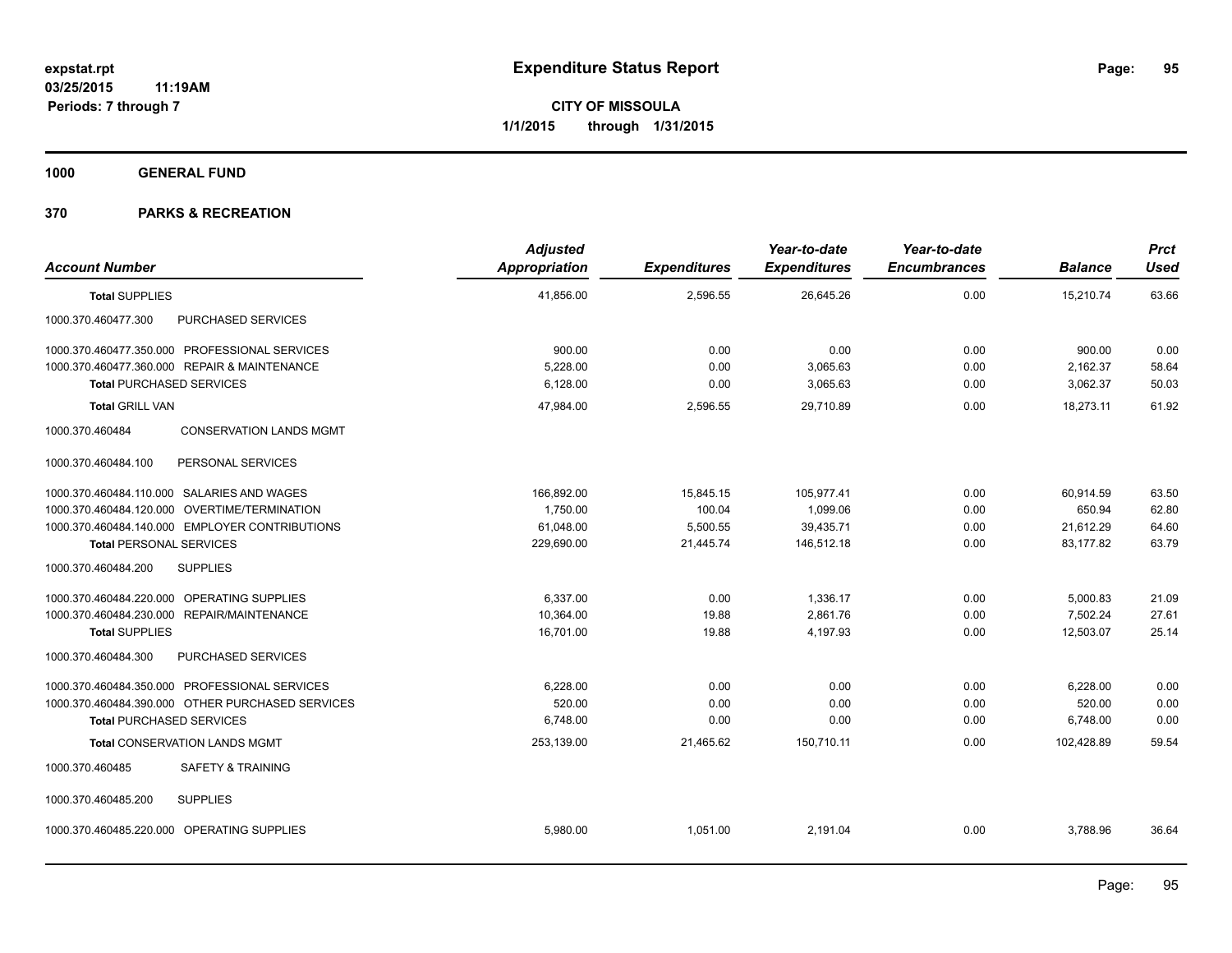**1000 GENERAL FUND**

| <b>Account Number</b>                  |                                                | <b>Adjusted</b><br><b>Appropriation</b> | <b>Expenditures</b> | Year-to-date<br><b>Expenditures</b> | Year-to-date<br><b>Encumbrances</b> | <b>Balance</b> | <b>Prct</b><br><b>Used</b> |
|----------------------------------------|------------------------------------------------|-----------------------------------------|---------------------|-------------------------------------|-------------------------------------|----------------|----------------------------|
| <b>Total SUPPLIES</b>                  |                                                | 5,980.00                                | 1,051.00            | 2,191.04                            | 0.00                                | 3,788.96       | 36.64                      |
| 1000.370.460485.300                    | PURCHASED SERVICES                             |                                         |                     |                                     |                                     |                |                            |
| 1000.370.460485.310.000 COMMUNICATIONS |                                                | 50.00                                   | 0.00                | 0.00                                | 0.00                                | 50.00          | 0.00                       |
|                                        | 1000.370.460485.320.000 PRINTING & DUPLICATING | 50.00                                   | 0.00                | 0.00                                | 0.00                                | 50.00          | 0.00                       |
| 1000.370.460485.370.000 TRAVEL         |                                                | 3,744.00                                | 0.00                | 819.93                              | 0.00                                | 2,924.07       | 21.90                      |
| 1000.370.460485.380.000 TRAINING       |                                                | 2,936.00                                | 0.00                | 3,742.08                            | 0.00                                | $-806.08$      | 127.46                     |
| <b>Total PURCHASED SERVICES</b>        |                                                | 6,780.00                                | 0.00                | 4,562.01                            | 0.00                                | 2,217.99       | 67.29                      |
| <b>Total SAFETY &amp; TRAINING</b>     |                                                | 12,760.00                               | 1,051.00            | 6,753.05                            | 0.00                                | 6,006.95       | 52.92                      |
| 1000.370.460490                        | <b>CURRENTS POOL EXPENSES</b>                  |                                         |                     |                                     |                                     |                |                            |
| 1000.370.460490.200                    | <b>SUPPLIES</b>                                |                                         |                     |                                     |                                     |                |                            |
| 1000.370.460490.240.175 OTHER SUPPLIES |                                                | 0.00                                    | 0.00                | 14.99                               | 0.00                                | $-14.99$       | 0.00                       |
|                                        | Total CURRENTS POOL EXPENSES                   | 0.00                                    | 0.00                | 14.99                               | 0.00                                | $-14.99$       | 0.00                       |
| 1000.370.460500                        | PARK MAINTENANCE CONTRACTS                     |                                         |                     |                                     |                                     |                |                            |
| 1000.370.460500.200                    | <b>SUPPLIES</b>                                |                                         |                     |                                     |                                     |                |                            |
|                                        | 1000.370.460500.220.000 OPERATING SUPPLIES     | 6,540.00                                | 0.00                | 0.00                                | 0.00                                | 6,540.00       | 0.00                       |
|                                        | 1000.370.460500.230.000 REPAIR/MAINTENANCE     | 3,939.00                                | 0.00                | 374.48                              | 0.00                                | 3,564.52       | 9.51                       |
| <b>Total SUPPLIES</b>                  |                                                | 10,479.00                               | 0.00                | 374.48                              | 0.00                                | 10,104.52      | 3.57                       |
| 1000.370.460500.300                    | PURCHASED SERVICES                             |                                         |                     |                                     |                                     |                |                            |
| <b>Total PURCHASED SERVICES</b>        |                                                | 0.00                                    | 0.00                | 0.00                                | 0.00                                | 0.00           | 0.00                       |
|                                        | <b>Total PARK MAINTENANCE CONTRACTS</b>        | 10,479.00                               | 0.00                | 374.48                              | 0.00                                | 10,104.52      | 3.57                       |
| 1000.370.460501                        | PARK MAINTENANCE ROUTINE                       |                                         |                     |                                     |                                     |                |                            |
| 1000.370.460501.100                    | PERSONAL SERVICES                              |                                         |                     |                                     |                                     |                |                            |
|                                        | 1000.370.460501.110.000 SALARIES AND WAGES     | 602,320.00                              | 41,812.75           | 345,559.79                          | 0.00                                | 256,760.21     | 57.37                      |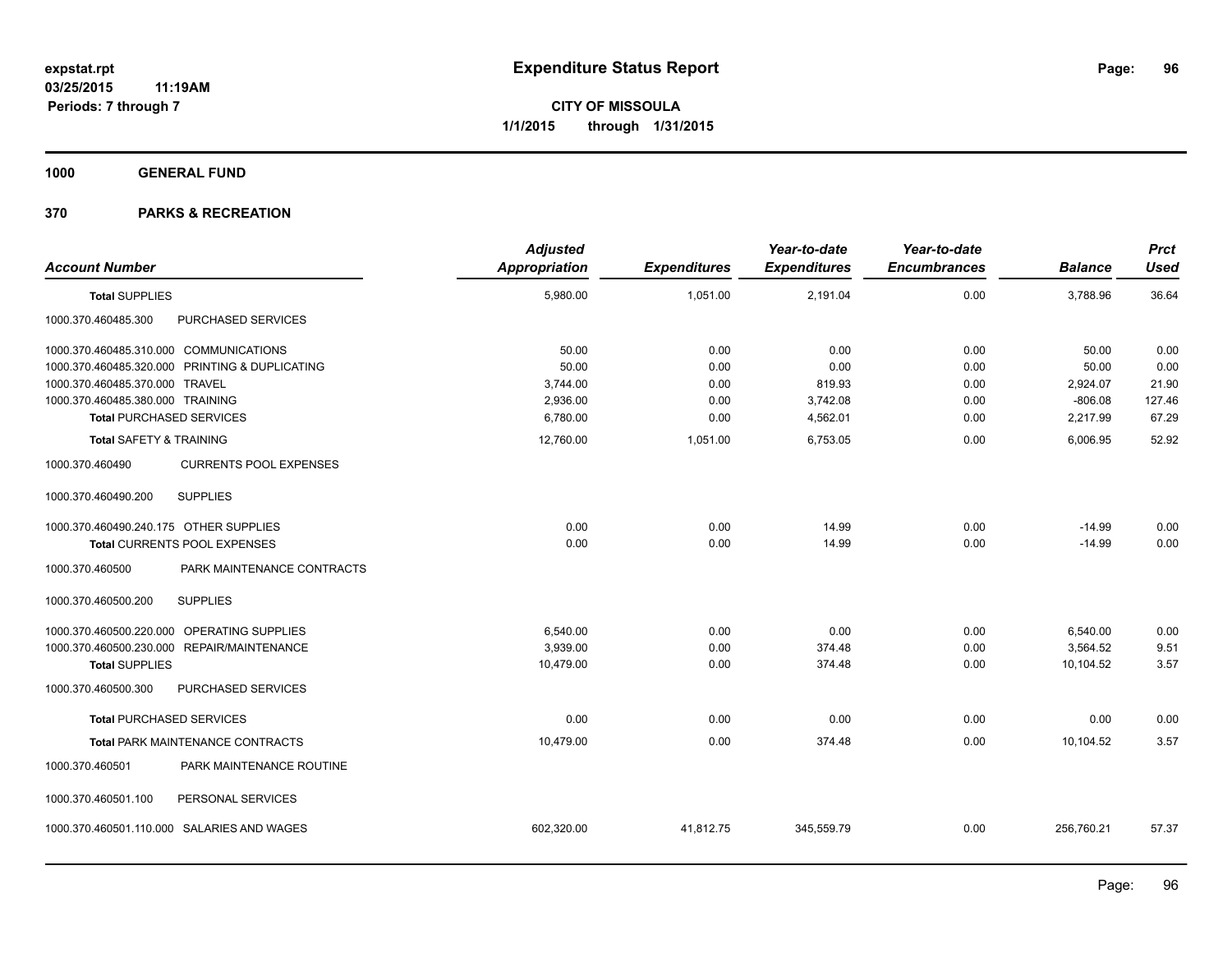**1000 GENERAL FUND**

| <b>Adjusted</b> |               | Year-to-date        | Year-to-date        |                     | <b>Prct</b>    |
|-----------------|---------------|---------------------|---------------------|---------------------|----------------|
|                 |               |                     |                     |                     | <b>Used</b>    |
| 2,100.00        | 209.41        | 1,213.19            | 0.00                | 886.81              | 57.77          |
| 230,451.00      | 16,818.25     | 139,418.72          | 0.00                | 91,032.28           | 60.50          |
| 834,871.00      | 58,840.41     | 486,191.70          | 0.00                | 348,679.30          | 58.24          |
|                 |               |                     |                     |                     |                |
| 5,319.00        | 0.00          | 0.00                | 0.00                | 5,319.00            | 0.00           |
| 5.275.00        | 0.00          | 7.98                | 0.00                | 5.267.02            | 0.15           |
| 79,836.00       | 0.00          | 45,998.27           | 0.00                | 33,837.73           | 57.62          |
| 90,430.00       | 0.00          | 46,006.25           | 0.00                | 44,423.75           | 50.87          |
|                 |               |                     |                     |                     |                |
| 89,012.00       | 6,502.39      | 24,174.12           | 0.00                | 64,837.88           | 27.16          |
| 152,803.00      | 117.28        | 129,811.81          | 0.00                | 22.991.19           | 84.95          |
| 27,833.00       | 691.87        | 15,096.07           | 0.00                | 12,736.93           | 54.24          |
| 2,347.00        | 375.00        | 375.00              | 0.00                | 1,972.00            | 15.98          |
| 3,183.00        | 793.00        | 2,379.00            | 0.00                | 804.00              | 74.74          |
| 275,178.00      | 8,479.54      | 171,836.00          | 0.00                | 103,342.00          | 62.45          |
|                 |               |                     |                     |                     |                |
| 0.00            | 0.00          | 0.00                | 0.00                | 0.00                | 0.00           |
| 1,200,479.00    | 67,319.95     | 704,033.95          | 0.00                | 496,445.05          | 58.65          |
|                 |               |                     |                     |                     |                |
|                 |               |                     |                     |                     |                |
| 0.00            | 0.00          | 0.00                | 0.00                | 0.00                | 0.00           |
|                 |               |                     |                     |                     |                |
| 3,200.00        | 104.00        | 104.00              | 0.00                | 3,096.00            | 3.25           |
| 1,500.00        | 0.00          | 0.00                | 0.00                | 1,500.00            | 0.00           |
| 4,700.00        | 104.00        | 104.00              | 0.00                | 4,596.00            | 2.21           |
|                 | Appropriation | <b>Expenditures</b> | <b>Expenditures</b> | <b>Encumbrances</b> | <b>Balance</b> |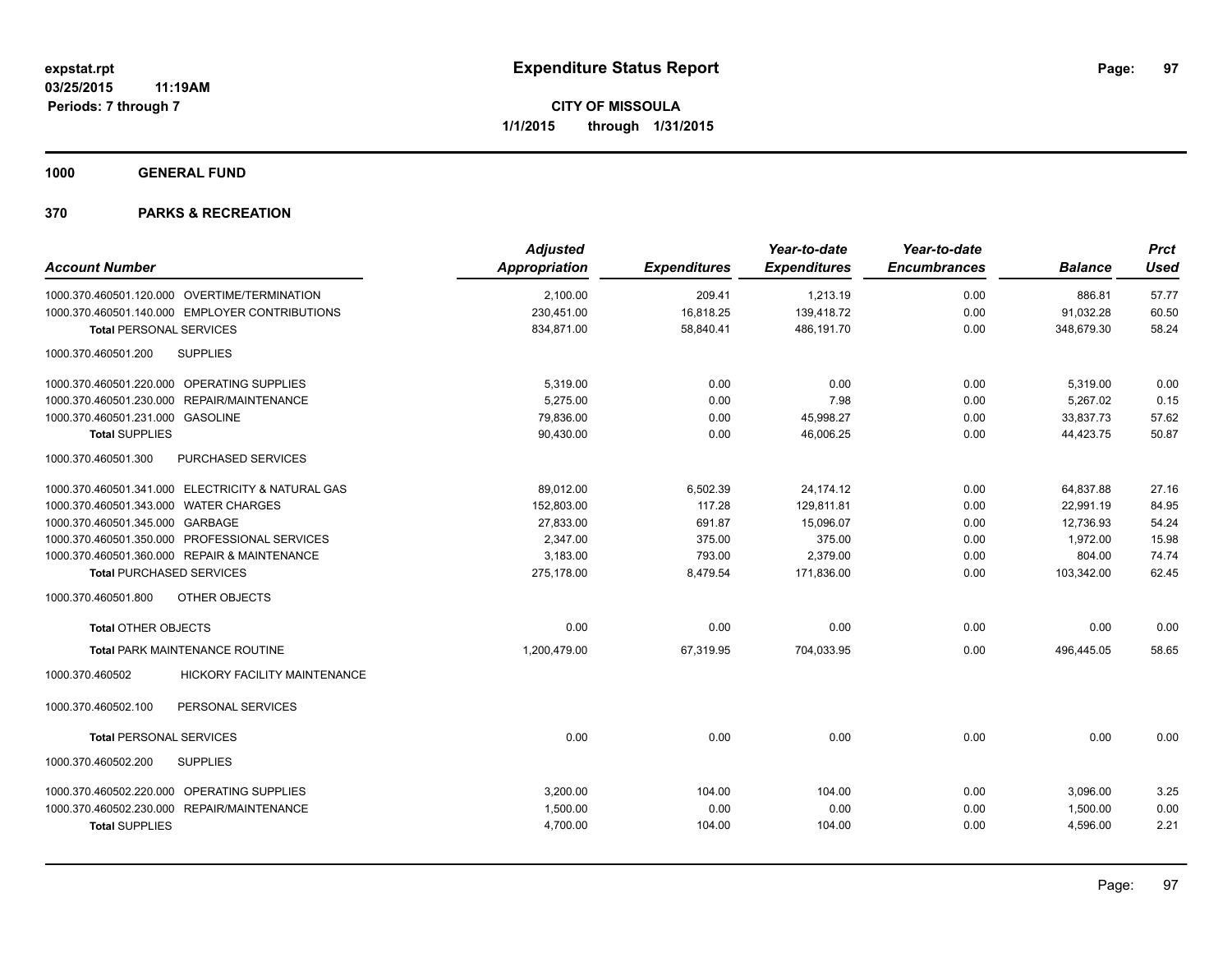**1000 GENERAL FUND**

|                                                  | <b>Adjusted</b>      |                     | Year-to-date        | Year-to-date        |                | <b>Prct</b> |
|--------------------------------------------------|----------------------|---------------------|---------------------|---------------------|----------------|-------------|
| <b>Account Number</b>                            | <b>Appropriation</b> | <b>Expenditures</b> | <b>Expenditures</b> | <b>Encumbrances</b> | <b>Balance</b> | <b>Used</b> |
| PURCHASED SERVICES<br>1000.370.460502.300        |                      |                     |                     |                     |                |             |
| 1000.370.460502.350.000 PROFESSIONAL SERVICES    | 3,080.00             | 0.00                | 0.00                | 0.00                | 3,080.00       | 0.00        |
| 1000.370.460502.360.000 REPAIR & MAINTENANCE     | 6,000.00             | 354.00              | 354.00              | 0.00                | 5,646.00       | 5.90        |
| <b>Total PURCHASED SERVICES</b>                  | 9,080.00             | 354.00              | 354.00              | 0.00                | 8,726.00       | 3.90        |
| Total HICKORY FACILITY MAINTENANCE               | 13,780.00            | 458.00              | 458.00              | 0.00                | 13,322.00      | 3.32        |
| 1000.370.460503<br>SPORTS FACILITIES MAINTENANCE |                      |                     |                     |                     |                |             |
| 1000.370.460503.100<br>PERSONAL SERVICES         |                      |                     |                     |                     |                |             |
| 1000.370.460503.110.000 SALARIES AND WAGES       | 62.722.00            | 5,385.00            | 37,447.50           | 0.00                | 25,274.50      | 59.70       |
| 1000.370.460503.140.000 EMPLOYER CONTRIBUTIONS   | 23,433.00            | 1,986.43            | 14,540.09           | 0.00                | 8,892.91       | 62.05       |
| <b>Total PERSONAL SERVICES</b>                   | 86,155.00            | 7,371.43            | 51,987.59           | 0.00                | 34, 167. 41    | 60.34       |
| 1000.370.460503.200<br><b>SUPPLIES</b>           |                      |                     |                     |                     |                |             |
| 1000.370.460503.220.000 OPERATING SUPPLIES       | 10.211.00            | 0.00                | 60.69               | 0.00                | 10,150.31      | 0.59        |
| 1000.370.460503.230.000 REPAIR/MAINTENANCE       | 12,464.00            | 0.00                | 9,080.68            | 0.00                | 3,383.32       | 72.86       |
| <b>Total SUPPLIES</b>                            | 22,675.00            | 0.00                | 9,141.37            | 0.00                | 13,533.63      | 40.31       |
| 1000.370.460503.300<br>PURCHASED SERVICES        |                      |                     |                     |                     |                |             |
| <b>Total PURCHASED SERVICES</b>                  | 0.00                 | 0.00                | 0.00                | 0.00                | 0.00           | 0.00        |
| <b>Total SPORTS FACILITIES MAINTENANCE</b>       | 108,830.00           | 7,371.43            | 61,128.96           | 0.00                | 47,701.04      | 56.17       |
| PARK SPECIAL DISTRICTS<br>1000.370.460504        |                      |                     |                     |                     |                |             |
| PERSONAL SERVICES<br>1000.370.460504.100         |                      |                     |                     |                     |                |             |
| <b>Total PERSONAL SERVICES</b>                   | 0.00                 | 0.00                | 0.00                | 0.00                | 0.00           | 0.00        |
| 1000.370.460504.200<br><b>SUPPLIES</b>           |                      |                     |                     |                     |                |             |
| <b>Total SUPPLIES</b>                            | 0.00                 | 0.00                | 0.00                | 0.00                | 0.00           | 0.00        |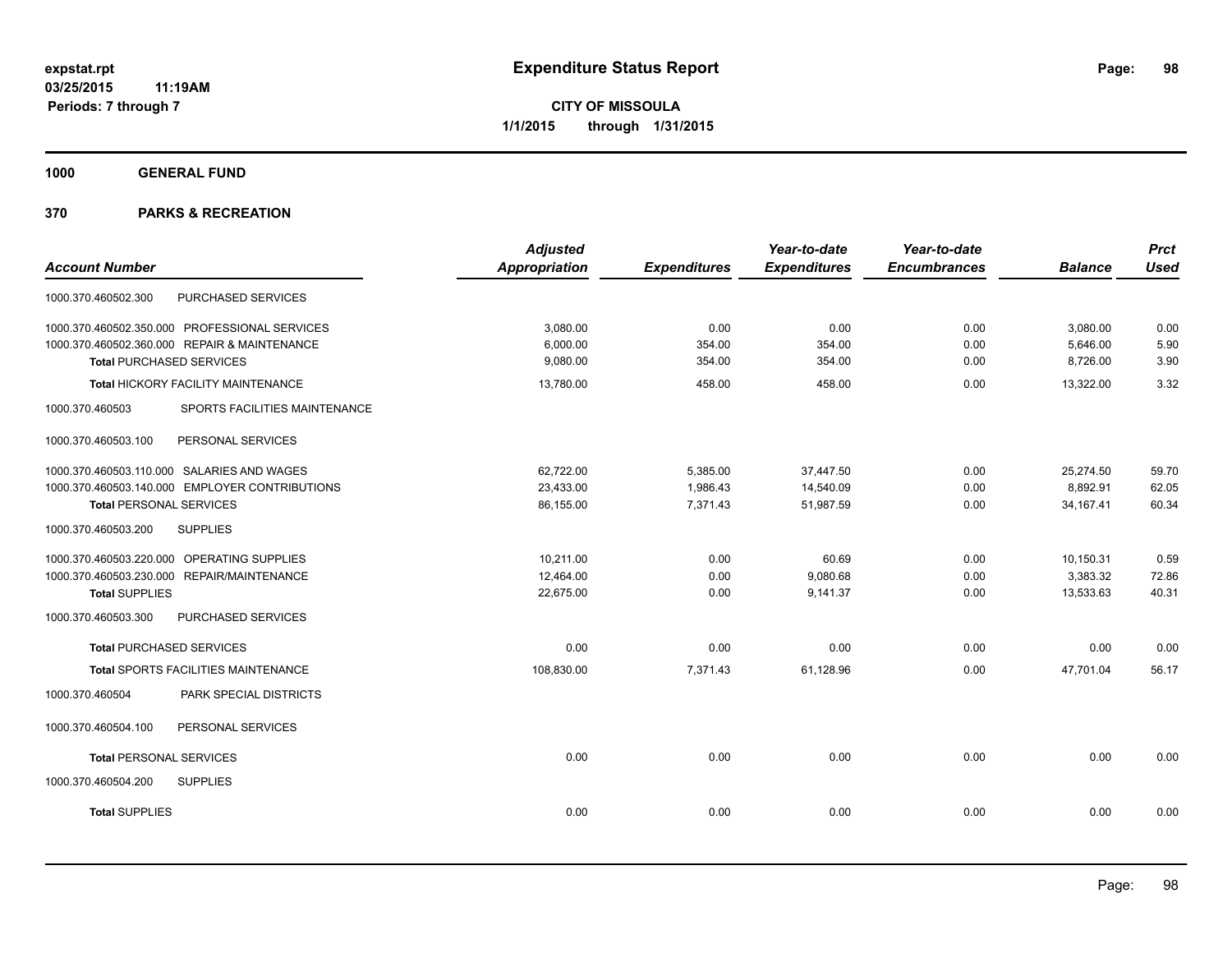**1000 GENERAL FUND**

| <b>Account Number</b>                     | <b>Adjusted</b><br>Appropriation | <b>Expenditures</b> | Year-to-date<br><b>Expenditures</b> | Year-to-date<br><b>Encumbrances</b> | <b>Balance</b> | Prct<br>Used |
|-------------------------------------------|----------------------------------|---------------------|-------------------------------------|-------------------------------------|----------------|--------------|
| PURCHASED SERVICES<br>1000.370.460504.300 |                                  |                     |                                     |                                     |                |              |
| <b>Total PARK SPECIAL DISTRICTS</b>       | 0.00                             | 0.00                | 0.00                                | 0.00                                | 0.00           | 0.00         |
| <b>Total PARKS &amp; RECREATION</b>       | 3,662,172.00                     | 267,496.38          | 1.986.551.23                        | 0.00                                | 1.675.620.77   | 54.25        |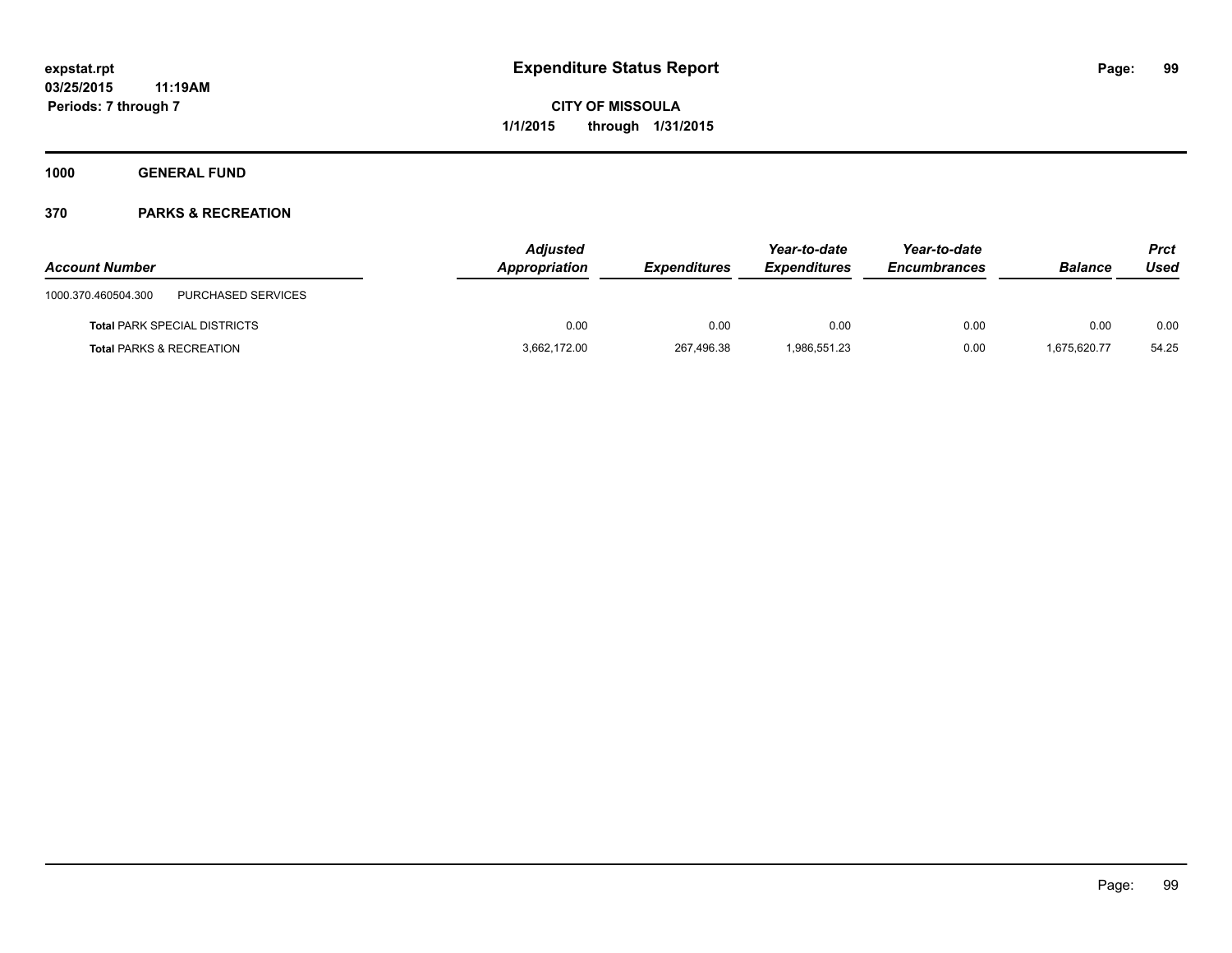**1000 GENERAL FUND**

| <b>Account Number</b>          |                                                      | <b>Adjusted</b><br><b>Appropriation</b> | <b>Expenditures</b> | Year-to-date<br><b>Expenditures</b> | Year-to-date<br><b>Encumbrances</b> | <b>Balance</b> | <b>Prct</b><br><b>Used</b> |
|--------------------------------|------------------------------------------------------|-----------------------------------------|---------------------|-------------------------------------|-------------------------------------|----------------|----------------------------|
| 1000.390.410000                | <b>GENERAL GOVERNMENT</b>                            |                                         |                     |                                     |                                     |                |                            |
| 1000.390.410000.200            | <b>SUPPLIES</b>                                      |                                         |                     |                                     |                                     |                |                            |
|                                | <b>Total GENERAL GOVERNMENT</b>                      | 0.00                                    | 0.00                | 0.00                                | 0.00                                | 0.00           | 0.00                       |
| 1000.390.410123                | <b>LEGISLATIVE PROGRAM</b>                           |                                         |                     |                                     |                                     |                |                            |
| 1000.390.410123.300            | PURCHASED SERVICES                                   |                                         |                     |                                     |                                     |                |                            |
|                                | 1000.390.410123.350.000 LEGISLATIVE PROGRAM/PROF SVS | 33,000.00                               | 0.00                | 2,500.00                            | 0.00                                | 30,500.00      | 7.58                       |
|                                | <b>Total LEGISLATIVE PROGRAM</b>                     | 33,000.00                               | 0.00                | 2,500.00                            | 0.00                                | 30,500.00      | 7.58                       |
| 1000.390.410230                | <b>WORK COMP CONSULTANT</b>                          |                                         |                     |                                     |                                     |                |                            |
| 1000.390.410230.100            | PERSONAL SERVICES                                    |                                         |                     |                                     |                                     |                |                            |
| <b>Total PERSONAL SERVICES</b> |                                                      | 0.00                                    | 0.00                | 0.00                                | 0.00                                | 0.00           | 0.00                       |
| 1000.390.410230.300            | PURCHASED SERVICES                                   |                                         |                     |                                     |                                     |                |                            |
|                                | Total WORK COMP CONSULTANT                           | 0.00                                    | 0.00                | 0.00                                | 0.00                                | 0.00           | 0.00                       |
| 1000.390.410360                | COMMUNITY DISPUTE RESOLUTION                         |                                         |                     |                                     |                                     |                |                            |
| 1000.390.410360.700            | <b>GRANTS &amp; CONTRIBUTIONS</b>                    |                                         |                     |                                     |                                     |                |                            |
|                                | 1000.390.410360.700.000 CDR GRANTS & CONTRIBUTION    | 7,200.00                                | 0.00                | 7,200.00                            | 0.00                                | 0.00           | 100.00                     |
|                                | Total COMMUNITY DISPUTE RESOLUTION                   | 7,200.00                                | 0.00                | 7,200.00                            | 0.00                                | 0.00           | 100.00                     |
| 1000.390.410371                | SEXUAL ASSUALT PREVENTION CAMPAIGN                   |                                         |                     |                                     |                                     |                |                            |
| 1000.390.410371.300            | PURCHASED SERVICES                                   |                                         |                     |                                     |                                     |                |                            |
|                                | 1000.390.410371.350.000 HEALTHY RELATIONSHIP PROJECT | 55,766.00                               | 13,941.50           | 19,699.01                           | 0.00                                | 36,066.99      | 35.32                      |
|                                | <b>Total SEXUAL ASSUALT PREVENTION CAMPAIGN</b>      | 55,766.00                               | 13,941.50           | 19,699.01                           | 0.00                                | 36,066.99      | 35.32                      |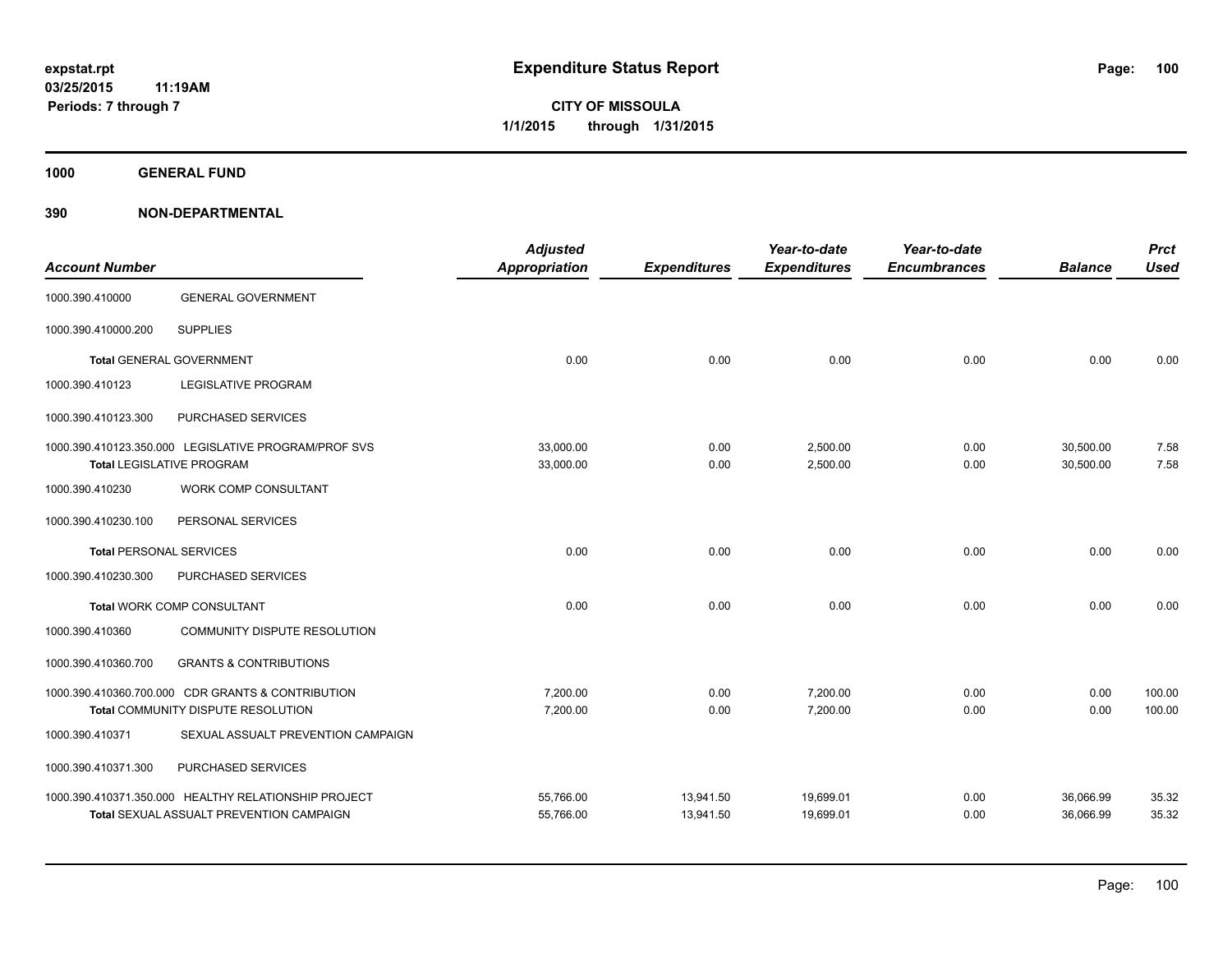**1000 GENERAL FUND**

| <b>Account Number</b>                  |                                                      | <b>Adjusted</b><br><b>Appropriation</b> | <b>Expenditures</b> | Year-to-date<br><b>Expenditures</b> | Year-to-date<br><b>Encumbrances</b> | <b>Balance</b> | <b>Prct</b><br><b>Used</b> |
|----------------------------------------|------------------------------------------------------|-----------------------------------------|---------------------|-------------------------------------|-------------------------------------|----------------|----------------------------|
| 1000.390.410550                        | <b>ACCOUNTING</b>                                    |                                         |                     |                                     |                                     |                |                            |
| 1000.390.410550.500                    | <b>FIXED CHARGES</b>                                 |                                         |                     |                                     |                                     |                |                            |
| <b>Total ACCOUNTING</b>                |                                                      | 0.00                                    | 0.00                | 0.00                                | 0.00                                | 0.00           | 0.00                       |
| 1000.390.410551                        | RESERVE FOR SALARY INCREASES                         |                                         |                     |                                     |                                     |                |                            |
| 1000.390.410551.100                    | PERSONAL SERVICES                                    |                                         |                     |                                     |                                     |                |                            |
| 1000.390.410551.110.000 SALARY RESERVE |                                                      | 44,976.00                               | 0.00                | $-2.85$                             | 0.00                                | 44,978.85      | 0.01                       |
|                                        | 1000.390.410551.140.000 EMPLOYER CONTRIBUTIONS       | $-22,556.00$                            | 23.84               | 419.17                              | 0.00                                | $-22,975.17$   | 1.86                       |
|                                        | Total RESERVE FOR SALARY INCREASES                   | 22,420.00                               | 23.84               | 416.32                              | 0.00                                | 22,003.68      | 1.86                       |
| 1000.390.411000                        | <b>MRTMA</b>                                         |                                         |                     |                                     |                                     |                |                            |
| 1000.390.411000.700                    | <b>GRANTS &amp; CONTRIBUTIONS</b>                    |                                         |                     |                                     |                                     |                |                            |
| 1000.390.411000.700.000 MRTMA          |                                                      | 10,780.00                               | 0.00                | 0.00                                | 0.00                                | 10,780.00      | 0.00                       |
| <b>Total MRTMA</b>                     |                                                      | 10,780.00                               | 0.00                | 0.00                                | 0.00                                | 10.780.00      | 0.00                       |
| 1000.390.411030                        | <b>PLANNING</b>                                      |                                         |                     |                                     |                                     |                |                            |
| 1000.390.411030.300                    | PURCHASED SERVICES                                   |                                         |                     |                                     |                                     |                |                            |
| 1000.390.411030.390.000                | <b>GRANTS &amp; COMMUNITY PROGRAMS</b>               | 261,796.00                              | 40,449.00           | 94,839.50                           | 0.00                                | 166,956.50     | 36.23                      |
| <b>Total PLANNING</b>                  |                                                      | 261,796.00                              | 40,449.00           | 94,839.50                           | 0.00                                | 166,956.50     | 36.23                      |
| 1000.390.411031                        | PLANNING SUBSIDY                                     |                                         |                     |                                     |                                     |                |                            |
| 1000.390.411031.800                    | OTHER OBJECTS                                        |                                         |                     |                                     |                                     |                |                            |
|                                        | 1000.390.411031.820.000 PLANNING SUBSIDY TRANSFER TO | 18.900.00                               | 0.00                | 0.00                                | 0.00                                | 18,900.00      | 0.00                       |
| <b>Total PLANNING SUBSIDY</b>          |                                                      | 18,900.00                               | 0.00                | 0.00                                | 0.00                                | 18,900.00      | 0.00                       |
| 1000.390.411071                        | MOUNTAIN LINE SUBSIDY                                |                                         |                     |                                     |                                     |                |                            |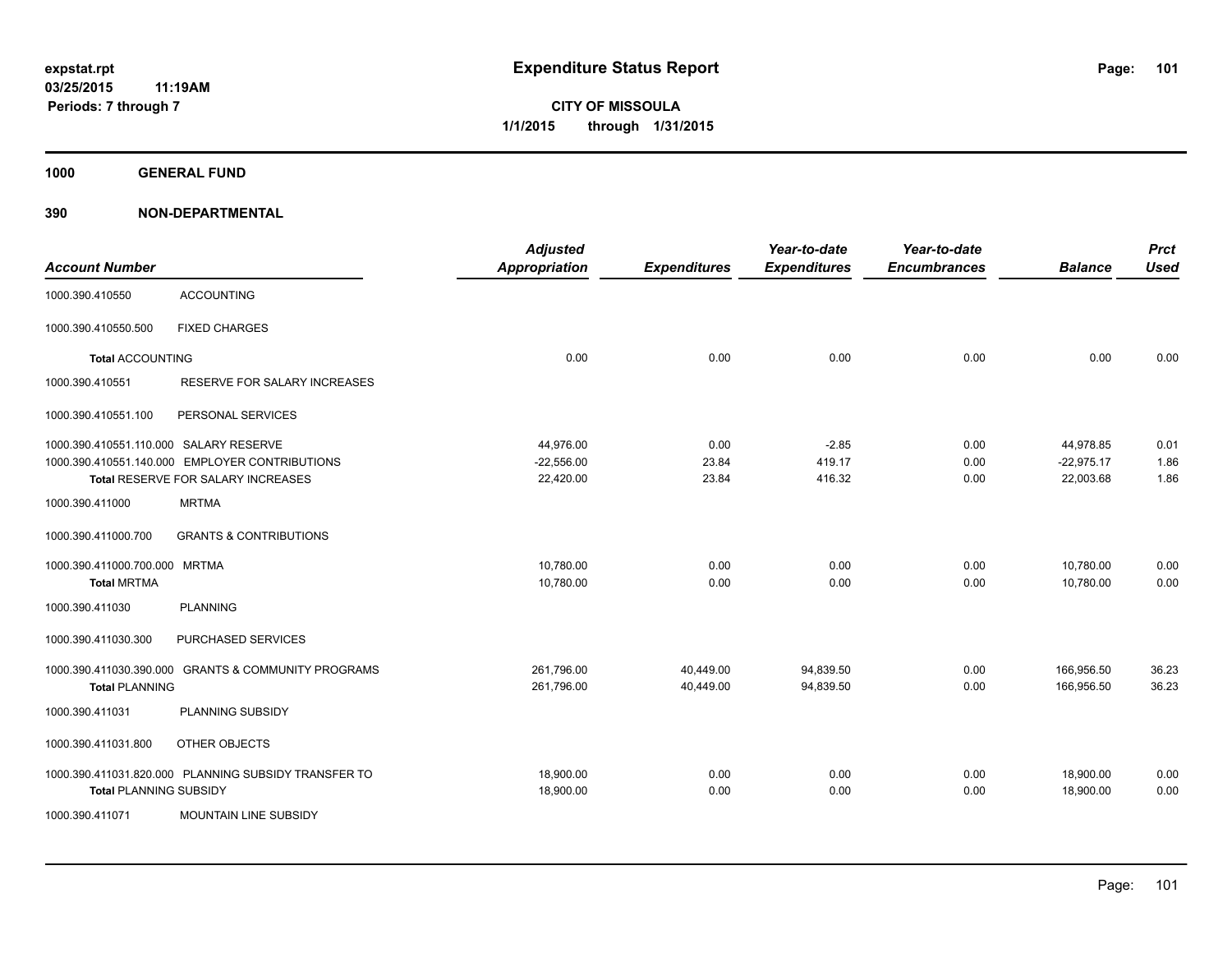**1000 GENERAL FUND**

|                                |                                                    | <b>Adjusted</b>      |                     | Year-to-date        | Year-to-date        |                | <b>Prct</b> |
|--------------------------------|----------------------------------------------------|----------------------|---------------------|---------------------|---------------------|----------------|-------------|
| <b>Account Number</b>          |                                                    | <b>Appropriation</b> | <b>Expenditures</b> | <b>Expenditures</b> | <b>Encumbrances</b> | <b>Balance</b> | <b>Used</b> |
| 1000.390.411071.700            | <b>GRANTS &amp; CONTRIBUTIONS</b>                  |                      |                     |                     |                     |                |             |
|                                | 1000.390.411071.700.000 MOUNTAIN LINE FARE SUBSIDY | 50,000.00            | 0.00                | 0.00                | 0.00                | 50,000.00      | 0.00        |
|                                | Total MOUNTAIN LINE SUBSIDY                        | 50,000.00            | 0.00                | 0.00                | 0.00                | 50,000.00      | 0.00        |
| 1000.390.411080                | <b>MIM MDT</b>                                     |                      |                     |                     |                     |                |             |
| 1000.390.411080.800            | <b>OTHER OBJECTS</b>                               |                      |                     |                     |                     |                |             |
| 1000.390.411080.820.000        | TRANSPORTATION-MIM SUBSIDY TRANSFER TO             | 9,900.00             | 0.00                | 0.00                | 0.00                | 9,900.00       | 0.00        |
| <b>Total MIM MDT</b>           |                                                    | 9,900.00             | 0.00                | 0.00                | 0.00                | 9,900.00       | 0.00        |
| 1000.390.411240                | OPG OFFICE REMODEL                                 |                      |                     |                     |                     |                |             |
| 1000.390.411240.400            | <b>BUILDING MATERIALS</b>                          |                      |                     |                     |                     |                |             |
| Total OPG OFFICE REMODEL       |                                                    | 0.00                 | 0.00                | 0.00                | 0.00                | 0.00           | 0.00        |
| 1000.390.411802                | <b>VOLUNTEER MISSOULA</b>                          |                      |                     |                     |                     |                |             |
| 1000.390.411802.700            | <b>GRANTS &amp; CONTRIBUTIONS</b>                  |                      |                     |                     |                     |                |             |
|                                | 1000.390.411802.700.000 VOLUNTEER MISSOULA         | 15,000.00            | 0.00                | 15,000.00           | 0.00                | 0.00           | 100.00      |
|                                | Total VOLUNTEER MISSOULA                           | 15,000.00            | 0.00                | 15,000.00           | 0.00                | 0.00           | 100.00      |
| 1000.390.411810                | <b>TERMINATION PAY</b>                             |                      |                     |                     |                     |                |             |
| 1000.390.411810.100            | PERSONAL SERVICES                                  |                      |                     |                     |                     |                |             |
|                                | 1000.390.411810.120.000 OVERTIME/TERMINATION       | 25,000.00            | 0.00                | 0.00                | 0.00                | 25,000.00      | 0.00        |
| <b>Total PERSONAL SERVICES</b> |                                                    | 25,000.00            | 0.00                | 0.00                | 0.00                | 25.000.00      | 0.00        |
| 1000.390.411810.300            | PURCHASED SERVICES                                 |                      |                     |                     |                     |                |             |
|                                | <b>Total PURCHASED SERVICES</b>                    | 0.00                 | 0.00                | 0.00                | 0.00                | 0.00           | 0.00        |
| <b>Total TERMINATION PAY</b>   |                                                    | 25,000.00            | 0.00                | 0.00                | 0.00                | 25,000.00      | 0.00        |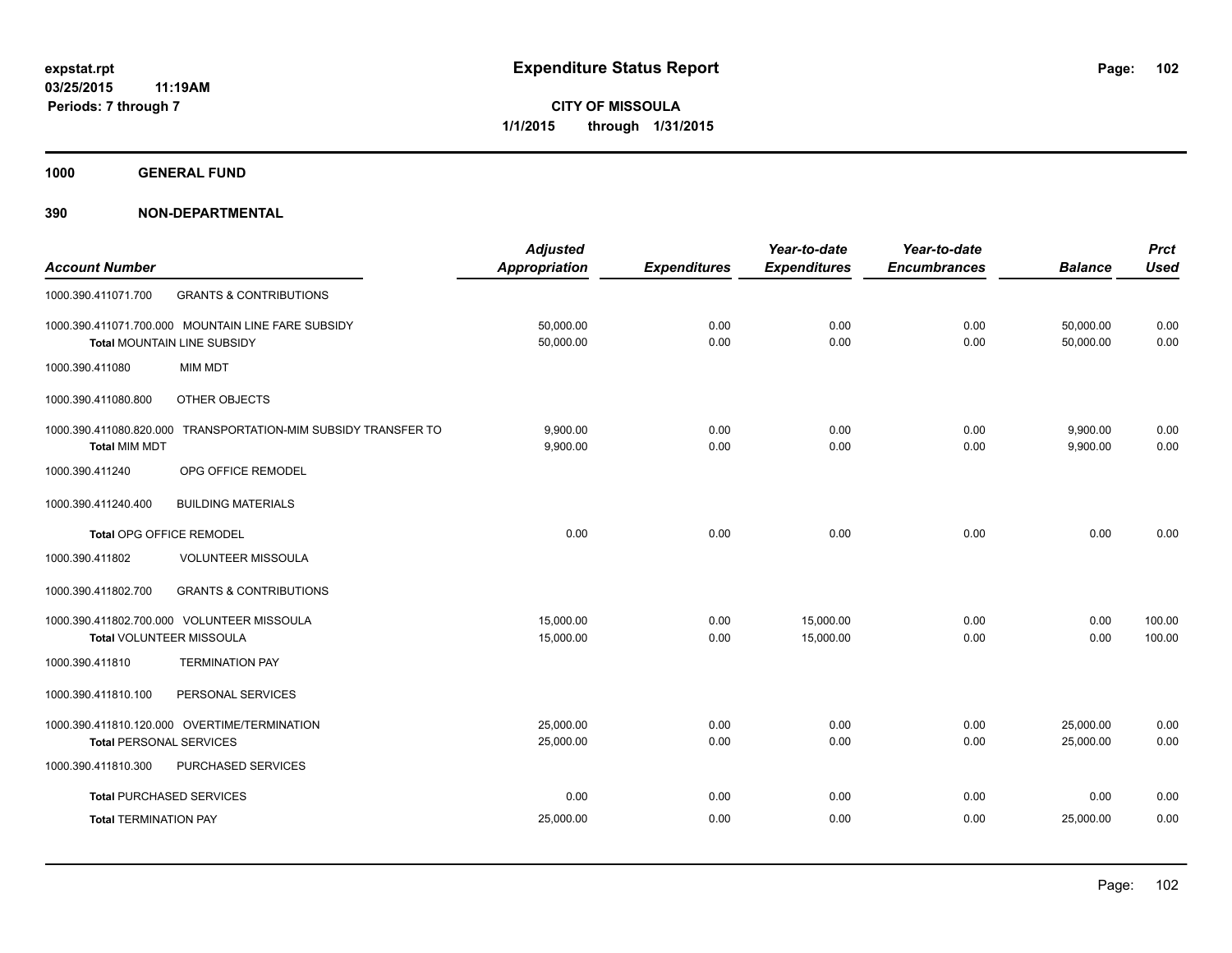**1000 GENERAL FUND**

|                                        |                                                       | <b>Adjusted</b>      |                     | Year-to-date        | Year-to-date        |                | <b>Prct</b> |
|----------------------------------------|-------------------------------------------------------|----------------------|---------------------|---------------------|---------------------|----------------|-------------|
| <b>Account Number</b>                  |                                                       | <b>Appropriation</b> | <b>Expenditures</b> | <b>Expenditures</b> | <b>Encumbrances</b> | <b>Balance</b> | <b>Used</b> |
| 1000.390.411850                        | ECONOMIC DEVELOPMENT                                  |                      |                     |                     |                     |                |             |
| 1000.390.411850.300                    | PURCHASED SERVICES                                    |                      |                     |                     |                     |                |             |
|                                        | <b>Total PURCHASED SERVICES</b>                       | 0.00                 | 0.00                | 0.00                | 0.00                | 0.00           | 0.00        |
| 1000.390.411850.700                    | <b>GRANTS &amp; CONTRIBUTIONS</b>                     |                      |                     |                     |                     |                |             |
|                                        | 1000.390.411850.700.000 ECONOMIC PARTNERSHIP          | 100,000.00           | 0.00                | 100,000.00          | 0.00                | 0.00           | 100.00      |
|                                        | Total ECONOMIC DEVELOPMENT                            | 100,000.00           | 0.00                | 100,000.00          | 0.00                | 0.00           | 100.00      |
| 1000.390.411853                        | <b>COMMUNITY SERVICE</b>                              |                      |                     |                     |                     |                |             |
| 1000.390.411853.300                    | PURCHASED SERVICES                                    |                      |                     |                     |                     |                |             |
|                                        | 1000.390.411853.390.000 COMMUNITY SERVICES(MCS)       | 68,401.00            | 17,100.00           | 34,200.00           | 0.00                | 34,201.00      | 50.00       |
| <b>Total COMMUNITY SERVICE</b>         |                                                       | 68,401.00            | 17,100.00           | 34,200.00           | 0.00                | 34,201.00      | 50.00       |
| 1000.390.411854                        | NEIGHBORHOOD AMBASSADOR                               |                      |                     |                     |                     |                |             |
| 1000.390.411854.700                    | <b>GRANTS &amp; CONTRIBUTIONS</b>                     |                      |                     |                     |                     |                |             |
|                                        | 1000.390.411854.700.000 NEIGHBORHOOD AMBASSADOR       | 9.950.00             | 0.00                | 9,950.00            | 0.00                | 0.00           | 100.00      |
|                                        | Total NEIGHBORHOOD AMBASSADOR                         | 9,950.00             | 0.00                | 9,950.00            | 0.00                | 0.00           | 100.00      |
| 1000.390.411860                        | SPECIAL IMPROVEMENT ASSESSMENTS                       |                      |                     |                     |                     |                |             |
| 1000.390.411860.500                    | <b>FIXED CHARGES</b>                                  |                      |                     |                     |                     |                |             |
|                                        | 1000.390.411860.500.000 SID ASSESSMENTS-FIXED CHARGES | 116,000.00           | 7,833.79            | 45,908.80           | 0.00                | 70,091.20      | 39.58       |
|                                        | Total SPECIAL IMPROVEMENT ASSESSMENTS                 | 116,000.00           | 7,833.79            | 45,908.80           | 0.00                | 70,091.20      | 39.58       |
| 1000.390.420183                        | CELL PHONE EDUCATION CAMPAIGN                         |                      |                     |                     |                     |                |             |
| 1000.390.420183.200                    | <b>SUPPLIES</b>                                       |                      |                     |                     |                     |                |             |
| 1000.390.420183.240.000 OTHER SUPPLIES |                                                       | 37.622.30            | 0.00                | 8.331.00            | 0.00                | 29.291.30      | 22.14       |
|                                        |                                                       |                      |                     |                     |                     |                |             |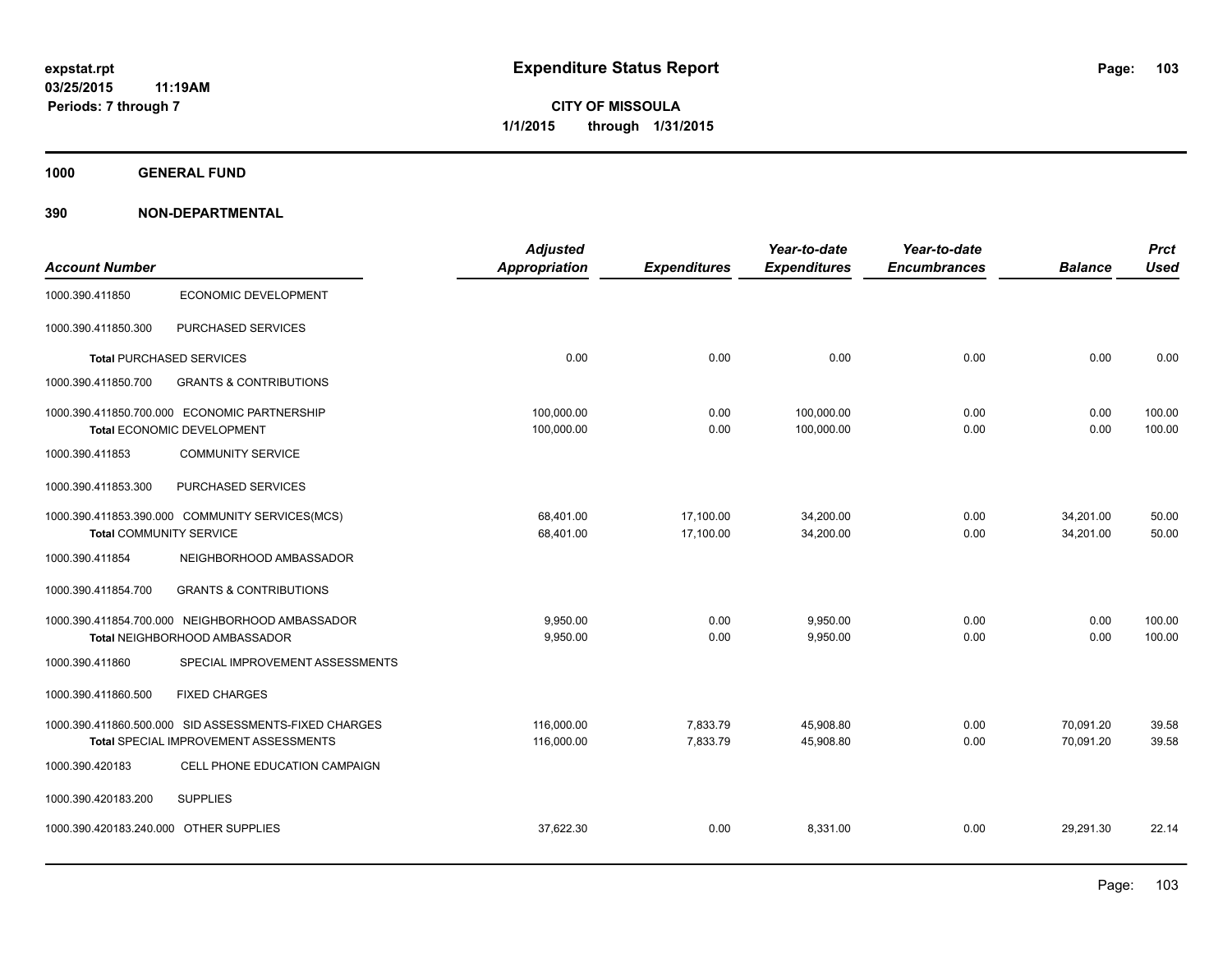**1000 GENERAL FUND**

| <b>Account Number</b>           |                                                                                                      | <b>Adjusted</b><br>Appropriation | <b>Expenditures</b>    | Year-to-date<br><b>Expenditures</b> | Year-to-date<br><b>Encumbrances</b> | <b>Balance</b>           | <b>Prct</b><br><b>Used</b> |
|---------------------------------|------------------------------------------------------------------------------------------------------|----------------------------------|------------------------|-------------------------------------|-------------------------------------|--------------------------|----------------------------|
|                                 | <b>Total CELL PHONE EDUCATION CAMPAIGN</b>                                                           | 37,622.30                        | 0.00                   | 8,331.00                            | 0.00                                | 29,291.30                | 22.14                      |
| 1000.390.420500                 | PROTECTIVE INSPECTIONS                                                                               |                                  |                        |                                     |                                     |                          |                            |
| 1000.390.420500.500             | <b>FIXED CHARGES</b>                                                                                 |                                  |                        |                                     |                                     |                          |                            |
|                                 | 1000.390.420500.500.000 BLDG DEPT REIMB FOR GENERAL FUND TIME<br><b>Total PROTECTIVE INSPECTIONS</b> | 5.000.00<br>5,000.00             | 0.00<br>0.00           | 0.00<br>0.00                        | 0.00<br>0.00                        | 5,000.00<br>5.000.00     | 0.00<br>0.00               |
| 1000.390.430255                 | <b>BIKE-PED PROGRAM</b>                                                                              |                                  |                        |                                     |                                     |                          |                            |
| 1000.390.430255.800             | OTHER OBJECTS                                                                                        |                                  |                        |                                     |                                     |                          |                            |
| Total BIKE-PED PROGRAM          | 1000.390.430255.820.000 BIKE PED SUBSIDY/TRANSFER TO                                                 | 74.718.00<br>74,718.00           | 0.00<br>0.00           | 0.00<br>0.00                        | 0.00<br>0.00                        | 74.718.00<br>74.718.00   | 0.00<br>0.00               |
| 1000.390.440190                 | <b>HEALTH DEPT CONTRIBUTIONS</b>                                                                     |                                  |                        |                                     |                                     |                          |                            |
| 1000.390.440190.700             | <b>GRANTS &amp; CONTRIBUTIONS</b>                                                                    |                                  |                        |                                     |                                     |                          |                            |
|                                 | 1000.390.440190.700.000 HEALTH DEPT CONTRIBUTIONS<br><b>Total HEALTH DEPT CONTRIBUTIONS</b>          | 1.314.264.00<br>1,314,264.00     | 0.00<br>0.00           | 642.318.00<br>642,318.00            | 0.00<br>0.00                        | 671.946.00<br>671,946.00 | 48.87<br>48.87             |
| 1000.390.440191                 | PARTNERSHIP HEALTH                                                                                   |                                  |                        |                                     |                                     |                          |                            |
| 1000.390.440191.700             | <b>GRANTS &amp; CONTRIBUTIONS</b>                                                                    |                                  |                        |                                     |                                     |                          |                            |
| <b>Total PARTNERSHIP HEALTH</b> | 1000.390.440191.700.000 PARTNERSHIP HEALTH - CONTRIBUTIONS                                           | 42,532.00<br>42,532.00           | 42,532.00<br>42,532.00 | 42,532.00<br>42,532.00              | 0.00<br>0.00                        | 0.00<br>0.00             | 100.00<br>100.00           |
| 1000.390.440600                 | ANIMAL CONTROL SERVICES                                                                              |                                  |                        |                                     |                                     |                          |                            |
| 1000.390.440600.700             | <b>GRANTS &amp; CONTRIBUTIONS</b>                                                                    |                                  |                        |                                     |                                     |                          |                            |
|                                 | 1000.390.440600.700.000 ANIMAL CONTROL TRANSFER<br><b>Total ANIMAL CONTROL SERVICES</b>              | 284,695.00<br>284,695.00         | 0.00<br>0.00           | 137,517.00<br>137,517.00            | 0.00<br>0.00                        | 147,178.00<br>147.178.00 | 48.30<br>48.30             |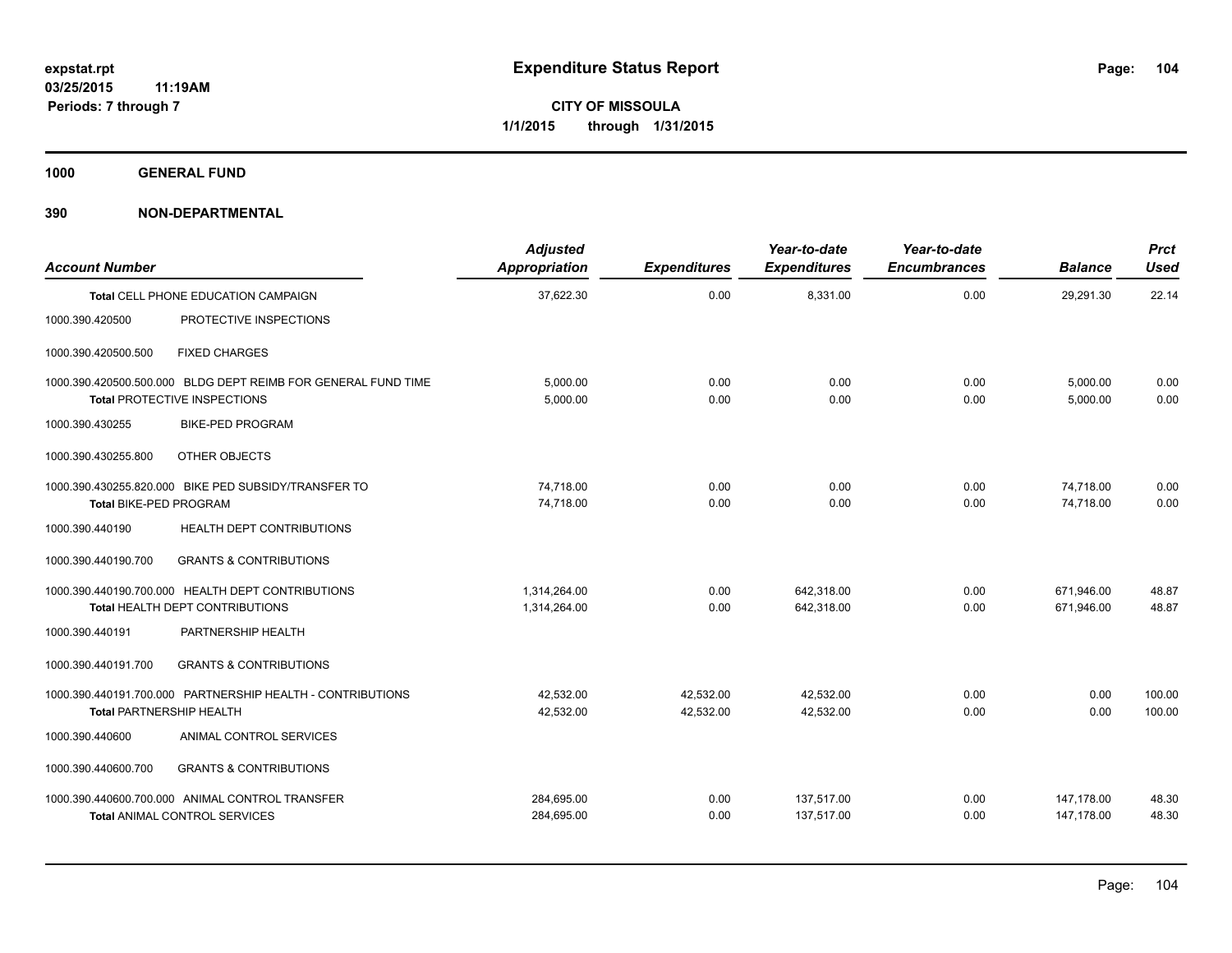**1000 GENERAL FUND**

| <b>Account Number</b>         |                                                                                                    | <b>Adjusted</b><br><b>Appropriation</b> | <b>Expenditures</b> | Year-to-date<br><b>Expenditures</b> | Year-to-date<br><b>Encumbrances</b> | <b>Balance</b>           | <b>Prct</b><br><b>Used</b> |
|-------------------------------|----------------------------------------------------------------------------------------------------|-----------------------------------------|---------------------|-------------------------------------|-------------------------------------|--------------------------|----------------------------|
| 1000.390.440700               | PEST MANAGEMENT CONTROL                                                                            |                                         |                     |                                     |                                     |                          |                            |
| 1000.390.440700.700           | <b>GRANTS &amp; CONTRIBUTIONS</b>                                                                  |                                         |                     |                                     |                                     |                          |                            |
|                               | 1000.390.440700.700.000 PEST MGMT EDUCATION- CONTRIBUTIONS<br><b>Total PEST MANAGEMENT CONTROL</b> | 2,940.00<br>2,940.00                    | 0.00<br>0.00        | 0.00<br>0.00                        | 0.00<br>0.00                        | 2,940.00<br>2,940.00     | 0.00<br>0.00               |
| 1000.390.450000               | <b>AGING SERVICES</b>                                                                              |                                         |                     |                                     |                                     |                          |                            |
| 1000.390.450000.700           | <b>GRANTS &amp; CONTRIBUTIONS</b>                                                                  |                                         |                     |                                     |                                     |                          |                            |
| <b>Total AGING SERVICES</b>   | 1000.390.450000.700.000 AGING SERVICES - GRANTS & CONTRIBUTIONS                                    | 175,000.00<br>175,000.00                | 0.00<br>0.00        | 0.00<br>0.00                        | 0.00<br>0.00                        | 175,000.00<br>175,000.00 | 0.00<br>0.00               |
| 1000.390.450131               | <b>GENERAL ASSISTANCE</b>                                                                          |                                         |                     |                                     |                                     |                          |                            |
| 1000.390.450131.700           | <b>GRANTS &amp; CONTRIBUTIONS</b>                                                                  |                                         |                     |                                     |                                     |                          |                            |
|                               | 1000.390.450131.700.000 10 YR PLAN TO END HOMELESSNESS<br><b>Total GENERAL ASSISTANCE</b>          | 35,000.00<br>35,000.00                  | 0.00<br>0.00        | 0.00<br>0.00                        | 0.00<br>0.00                        | 35,000.00<br>35,000.00   | 0.00<br>0.00               |
| 1000.390.460300               | OTHER COMMUNITY EVENTS                                                                             |                                         |                     |                                     |                                     |                          |                            |
| 1000.390.460300.700           | <b>GRANTS &amp; CONTRIBUTIONS</b>                                                                  |                                         |                     |                                     |                                     |                          |                            |
|                               | 1000.390.460300.700.000 CULTURAL COUNCIL-GRANTS & CONTRIBUTIONS<br>Total OTHER COMMUNITY EVENTS    | 62,500.00<br>62,500.00                  | 0.00<br>0.00        | 31,250.00<br>31,250.00              | 0.00<br>0.00                        | 31,250.00<br>31,250.00   | 50.00<br>50.00             |
| 1000.390.460433               | <b>AQUATICS SUBSIDY</b>                                                                            |                                         |                     |                                     |                                     |                          |                            |
| 1000.390.460433.800           | OTHER OBJECTS                                                                                      |                                         |                     |                                     |                                     |                          |                            |
| <b>Total AQUATICS SUBSIDY</b> | 1000.390.460433.820.000 AQUATICS SUBSIDY/TRANS TO OTHER FUNDS                                      | 203,000.00<br>203,000.00                | 0.00<br>0.00        | 0.00<br>0.00                        | 0.00<br>0.00                        | 203,000.00<br>203,000.00 | 0.00<br>0.00               |
| 1000.390.460451               | <b>CITY BAND</b>                                                                                   |                                         |                     |                                     |                                     |                          |                            |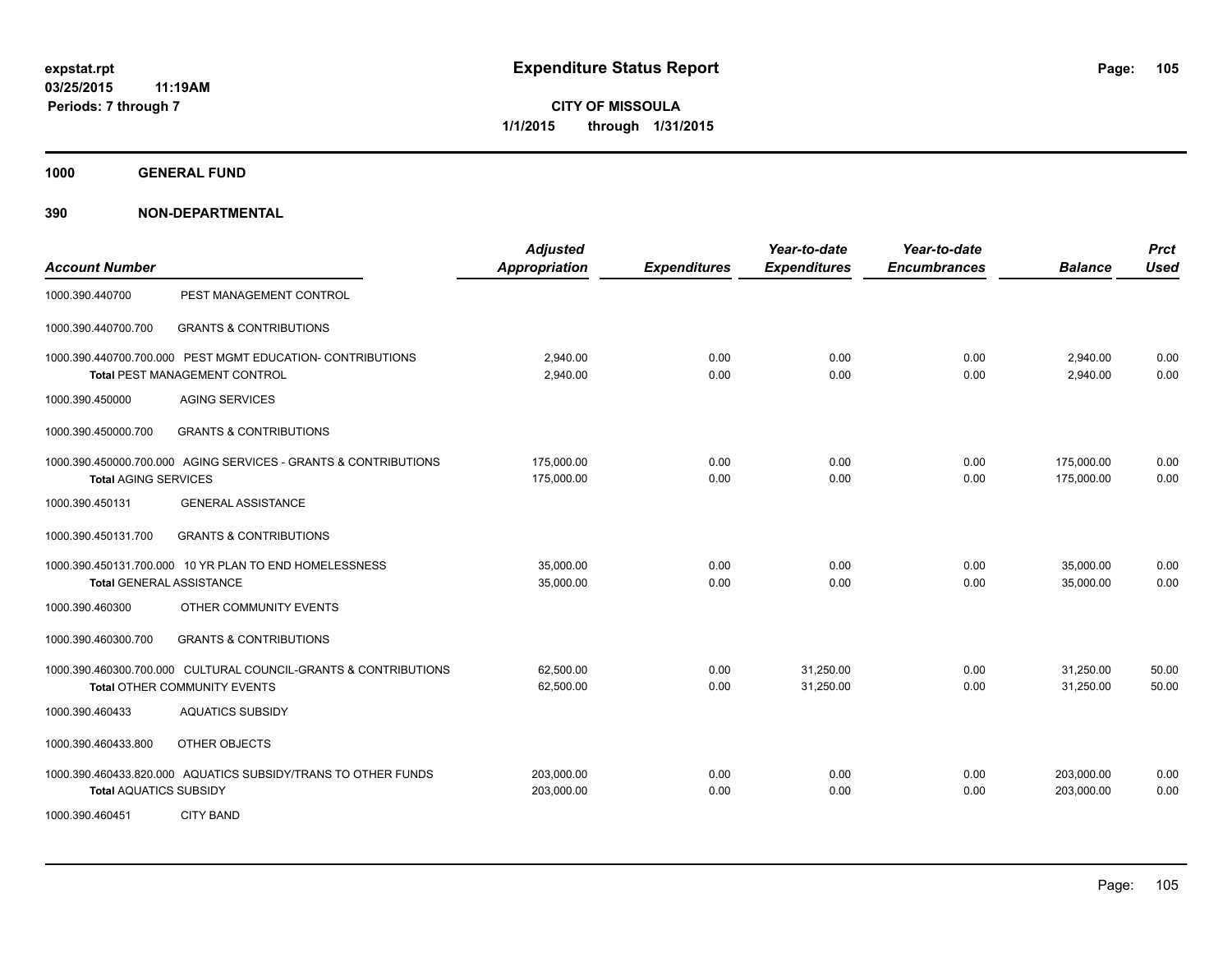**1000 GENERAL FUND**

| <b>Account Number</b>      |                                                                | <b>Adjusted</b><br><b>Appropriation</b> | <b>Expenditures</b> | Year-to-date<br><b>Expenditures</b> | Year-to-date<br><b>Encumbrances</b> | <b>Balance</b> | <b>Prct</b><br><b>Used</b> |
|----------------------------|----------------------------------------------------------------|-----------------------------------------|---------------------|-------------------------------------|-------------------------------------|----------------|----------------------------|
| 1000.390.460451.700        | <b>GRANTS &amp; CONTRIBUTIONS</b>                              |                                         |                     |                                     |                                     |                |                            |
| 1000.390.460451.700.000    | CITY BAND-GRANTS & CONTRIBUTIONS                               | 5,880.00                                | 0.00                | 5,781.97                            | 0.00                                | 98.03          | 98.33                      |
| <b>Total CITY BAND</b>     |                                                                | 5,880.00                                | 0.00                | 5,781.97                            | 0.00                                | 98.03          | 98.33                      |
| 1000.390.460452            | <b>ART MUSEUM</b>                                              |                                         |                     |                                     |                                     |                |                            |
| 1000.390.460452.700        | <b>GRANTS &amp; CONTRIBUTIONS</b>                              |                                         |                     |                                     |                                     |                |                            |
|                            | 1000.390.460452.700.000 ART MUSEUM-GRANTS & CONTRIBUTIONS      | 44,526.00                               | 3,835.00            | 25,675.51                           | 0.00                                | 18,850.49      | 57.66                      |
| <b>Total ART MUSEUM</b>    |                                                                | 44,526.00                               | 3,835.00            | 25,675.51                           | 0.00                                | 18,850.49      | 57.66                      |
| 1000.390.460453            | <b>INTL CHORAL FESTIVAL</b>                                    |                                         |                     |                                     |                                     |                |                            |
| 1000.390.460453.700        | <b>GRANTS &amp; CONTRIBUTIONS</b>                              |                                         |                     |                                     |                                     |                |                            |
|                            | 1000.390.460453.700.000 INT'L CHORAL FESTIVAL                  | 12,000.00                               | 6,000.00            | 12,000.00                           | 0.00                                | 0.00           | 100.00                     |
| Total INTL CHORAL FESTIVAL |                                                                | 12,000.00                               | 6,000.00            | 12,000.00                           | 0.00                                | 0.00           | 100.00                     |
| 1000.390.460455            | <b>MUSIC RIGHTS</b>                                            |                                         |                     |                                     |                                     |                |                            |
| 1000.390.460455.500        | <b>FIXED CHARGES</b>                                           |                                         |                     |                                     |                                     |                |                            |
|                            | 1000.390.460455.500.000 MUSIC RIGHTS/MUSICAL VENUES            | 1,300.00                                | 601.20              | 601.20                              | 0.00                                | 698.80         | 46.25                      |
| <b>Total MUSIC RIGHTS</b>  |                                                                | 1,300.00                                | 601.20              | 601.20                              | 0.00                                | 698.80         | 46.25                      |
| 1000.390.460460            | <b>HISTORIC PRESERVATION</b>                                   |                                         |                     |                                     |                                     |                |                            |
| 1000.390.460460.800        | OTHER OBJECTS                                                  |                                         |                     |                                     |                                     |                |                            |
|                            | 1000.390.460460.820.000 HISTORIC PRESERVATION SUBSIDY TRANSFER | 61.228.00                               | 0.00                | 0.00                                | 0.00                                | 61,228.00      | 0.00                       |
|                            | <b>Total HISTORIC PRESERVATION</b>                             | 61,228.00                               | 0.00                | 0.00                                | 0.00                                | 61,228.00      | 0.00                       |
| 1000.390.470324            | <b>BIG SKY TRUST FUND SUPPORT</b>                              |                                         |                     |                                     |                                     |                |                            |
| 1000.390.470324.700        | <b>GRANTS &amp; CONTRIBUTIONS</b>                              |                                         |                     |                                     |                                     |                |                            |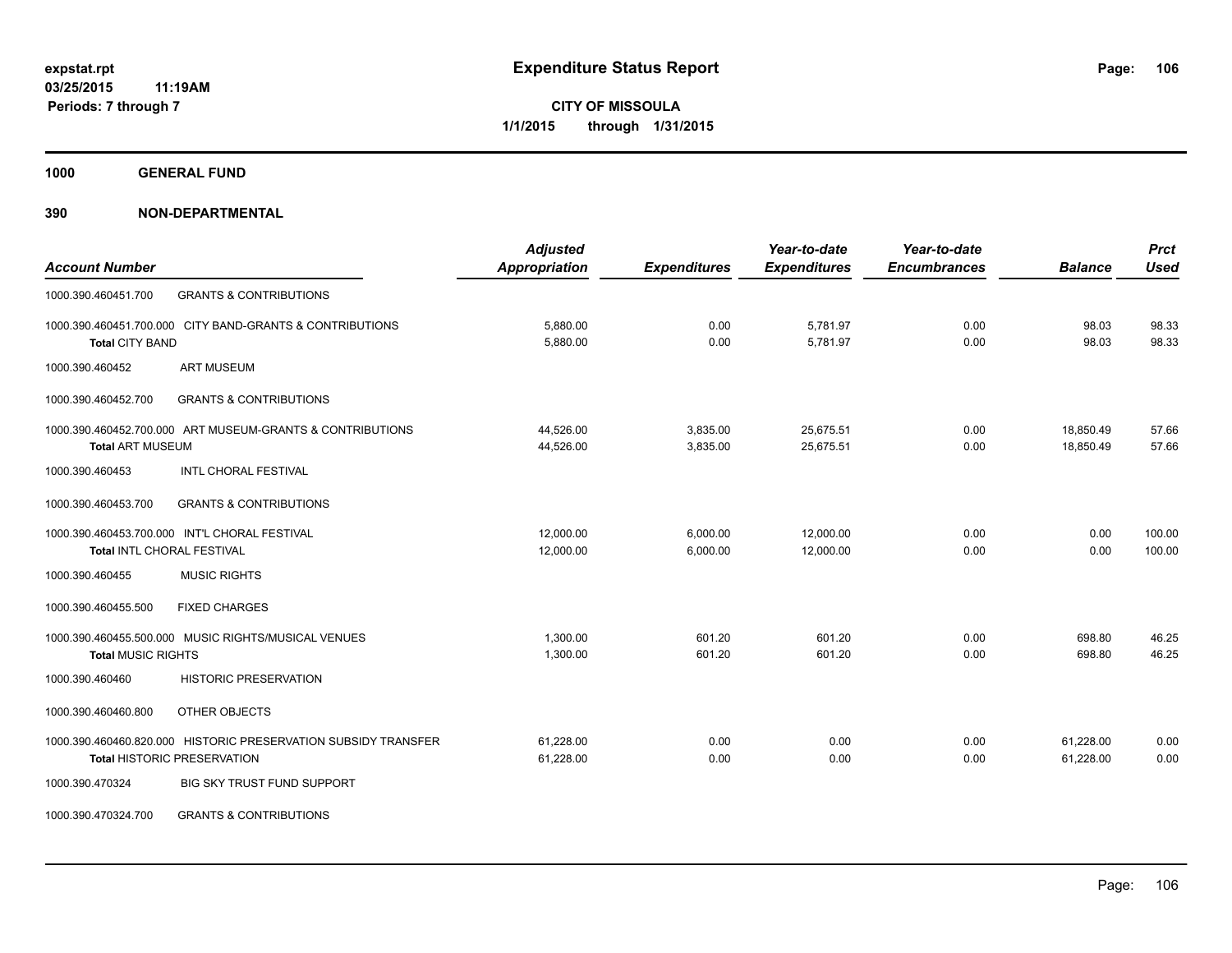**1000 GENERAL FUND**

| <b>Account Number</b>                    |                                                                                                                                                                   | <b>Adjusted</b><br><b>Appropriation</b> | <b>Expenditures</b>  | Year-to-date<br><b>Expenditures</b>  | Year-to-date<br><b>Encumbrances</b> | <b>Balance</b>                             | <b>Prct</b><br><b>Used</b> |
|------------------------------------------|-------------------------------------------------------------------------------------------------------------------------------------------------------------------|-----------------------------------------|----------------------|--------------------------------------|-------------------------------------|--------------------------------------------|----------------------------|
|                                          | 1000.390.470324.700.000 BIG SKY TRUST FUND SUPPORT<br>Total BIG SKY TRUST FUND SUPPORT                                                                            | 40,000.00<br>40,000.00                  | 0.00<br>0.00         | 0.00<br>0.00                         | 0.00<br>0.00                        | 40,000.00<br>40,000.00                     | 0.00<br>0.00               |
| 1000.390.480400                          | <b>REC/GREEN TAG PROGRAM</b>                                                                                                                                      |                                         |                      |                                      |                                     |                                            |                            |
| 1000.390.480400.300                      | PURCHASED SERVICES                                                                                                                                                |                                         |                      |                                      |                                     |                                            |                            |
|                                          | <b>Total REC/GREEN TAG PROGRAM</b>                                                                                                                                | 0.00                                    | 0.00                 | 0.00                                 | 0.00                                | 0.00                                       | 0.00                       |
| 1000.390.490504                          | OPERATING EQUIPMENT DEBT SERVICE                                                                                                                                  |                                         |                      |                                      |                                     |                                            |                            |
| 1000.390.490504.600                      | <b>DEBT SERVICE</b>                                                                                                                                               |                                         |                      |                                      |                                     |                                            |                            |
|                                          | 1000.390.490504.610.000 OPERATING EQUIP DEBT SVS-PRINCIPAL<br>1000.390.490504.620.000 OPERATING EQUIP DEBT SVS-INTEREST<br>Total OPERATING EQUIPMENT DEBT SERVICE | 365,154.00<br>9,617.00<br>374,771.00    | 0.00<br>0.00<br>0.00 | 494,995.63<br>6,095.93<br>501,091.56 | 0.00<br>0.00<br>0.00                | $-129,841.63$<br>3,521.07<br>$-126,320.56$ | 135.56<br>63.39<br>133.71  |
| 1000.390.490505                          | ACCELA LOAN DEBT SERVICE                                                                                                                                          |                                         |                      |                                      |                                     |                                            |                            |
| 1000.390.490505.600                      | <b>DEBT SERVICE</b>                                                                                                                                               |                                         |                      |                                      |                                     |                                            |                            |
| 1000.390.490505.610.000 ACCELA/PRINCIPAL | 1000.390.490505.620.000 INTEREST / SERVICE FEES<br>Total ACCELA LOAN DEBT SERVICE                                                                                 | 44,651.00<br>5,562.00<br>50,213.00      | 0.00<br>0.00<br>0.00 | 44,855.19<br>5,357.82<br>50,213.01   | 0.00<br>0.00<br>0.00                | $-204.19$<br>204.18<br>$-0.01$             | 100.46<br>96.33<br>100.00  |
| 1000.390.510000                          | <b>MISCELLANEOUS</b>                                                                                                                                              |                                         |                      |                                      |                                     |                                            |                            |
| 1000.390.510000.800                      | OTHER OBJECTS                                                                                                                                                     |                                         |                      |                                      |                                     |                                            |                            |
| Total MISCELLANEOUS                      |                                                                                                                                                                   | 0.00                                    | 0.00                 | 0.00                                 | 0.00                                | 0.00                                       | 0.00                       |
| 1000.390.510110                          | <b>MERCHANT SERVICES</b>                                                                                                                                          |                                         |                      |                                      |                                     |                                            |                            |
| 1000.390.510110.500                      | <b>FIXED CHARGES</b>                                                                                                                                              |                                         |                      |                                      |                                     |                                            |                            |
| <b>Total MERCHANT SERVICES</b>           | 1000.390.510110.550.000 MERCHANT SERVICE FEES                                                                                                                     | 29,700.00<br>29,700.00                  | 0.00<br>0.00         | 0.00<br>0.00                         | 0.00<br>0.00                        | 29,700.00<br>29,700.00                     | 0.00<br>0.00               |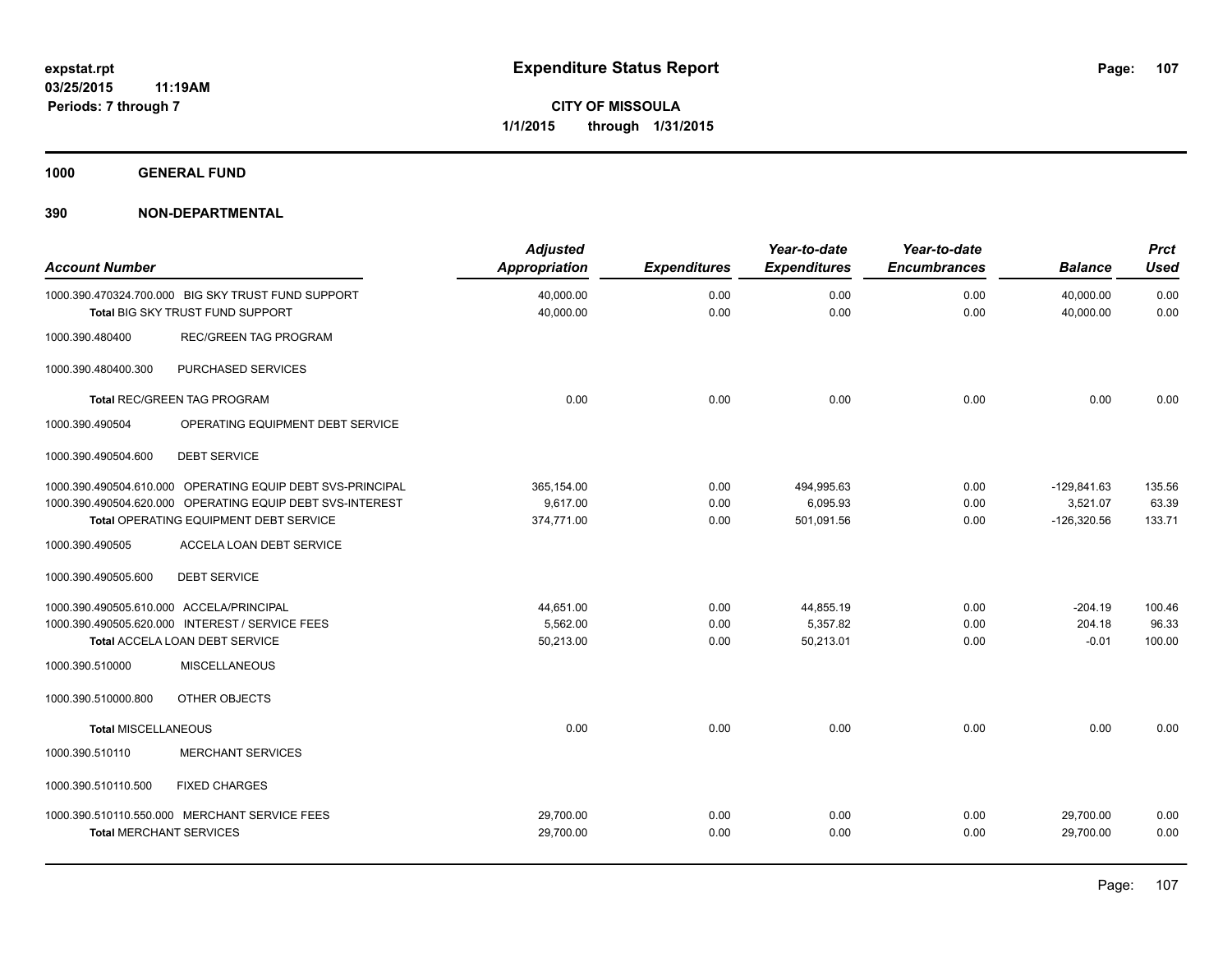**CITY OF MISSOULA 1/1/2015 through 1/31/2015**

**1000 GENERAL FUND**

| <b>Account Number</b>                                           |                                                                                 | <b>Adjusted</b><br><b>Appropriation</b> | <b>Expenditures</b> | Year-to-date<br><b>Expenditures</b> | Year-to-date<br><b>Encumbrances</b> | <b>Balance</b>                 | <b>Prct</b><br><b>Used</b> |
|-----------------------------------------------------------------|---------------------------------------------------------------------------------|-----------------------------------------|---------------------|-------------------------------------|-------------------------------------|--------------------------------|----------------------------|
| 1000.390.510250                                                 | <b>REIMBURSABLE LOSSES</b>                                                      |                                         |                     |                                     |                                     |                                |                            |
| 1000.390.510250.200                                             | <b>SUPPLIES</b>                                                                 |                                         |                     |                                     |                                     |                                |                            |
| <b>Total SUPPLIES</b>                                           | 1000.390.510250.230.000 REIMBURSEABLE LOSSES-REPAIR/MAINTENANCE                 | 50,000.00<br>50,000.00                  | 0.00<br>0.00        | 0.00<br>0.00                        | 0.00<br>0.00                        | 50,000.00<br>50,000.00         | 0.00<br>0.00               |
| 1000.390.510250.300                                             | PURCHASED SERVICES                                                              |                                         |                     |                                     |                                     |                                |                            |
|                                                                 | 1000.390.510250.360.000 REPAIR & MAINTENANCE<br><b>Total PURCHASED SERVICES</b> | 0.00<br>0.00                            | 0.00<br>0.00        | 1,004.90<br>1,004.90                | 0.00<br>0.00                        | $-1,004.90$<br>$-1,004.90$     | 0.00<br>0.00               |
|                                                                 | Total REIMBURSABLE LOSSES                                                       | 50,000.00                               | 0.00                | 1,004.90                            | 0.00                                | 48,995.10                      | 2.01                       |
| 1000.390.510300                                                 | <b>CONTINGENCY</b>                                                              |                                         |                     |                                     |                                     |                                |                            |
| 1000.390.510300.800                                             | OTHER OBJECTS                                                                   |                                         |                     |                                     |                                     |                                |                            |
| 1000.390.510300.845.000 CONTINGENCY<br><b>Total CONTINGENCY</b> |                                                                                 | 108,000.00<br>108,000.00                | 0.00<br>0.00        | 344,910.41<br>344,910.41            | 0.00<br>0.00                        | $-236,910.41$<br>$-236,910.41$ | 319.36<br>319.36           |
| 1000.390.510301                                                 | <b>EMERGENCY RESPONSE OVERTIME</b>                                              |                                         |                     |                                     |                                     |                                |                            |
| 1000.390.510301.800                                             | OTHER OBJECTS                                                                   |                                         |                     |                                     |                                     |                                |                            |
| 1000.390.510301.845.000 CONTINGENCY                             | Total EMERGENCY RESPONSE OVERTIME                                               | 50,000.00<br>50,000.00                  | 0.00<br>0.00        | 0.00<br>0.00                        | 0.00<br>0.00                        | 50,000.00<br>50,000.00         | 0.00<br>0.00               |
| 1000.390.510303                                                 | <b>VEHICLE TRANSFERS</b>                                                        |                                         |                     |                                     |                                     |                                |                            |
| 1000.390.510303.900                                             | <b>CAPITAL OUTLAY</b>                                                           |                                         |                     |                                     |                                     |                                |                            |
| <b>Total VEHICLE TRANSFERS</b>                                  |                                                                                 | 0.00                                    | 0.00                | 0.00                                | 0.00                                | 0.00                           | 0.00                       |
| 1000.390.510304                                                 | RESERVE-INSURANCE PREMIUM SAVINGS                                               |                                         |                     |                                     |                                     |                                |                            |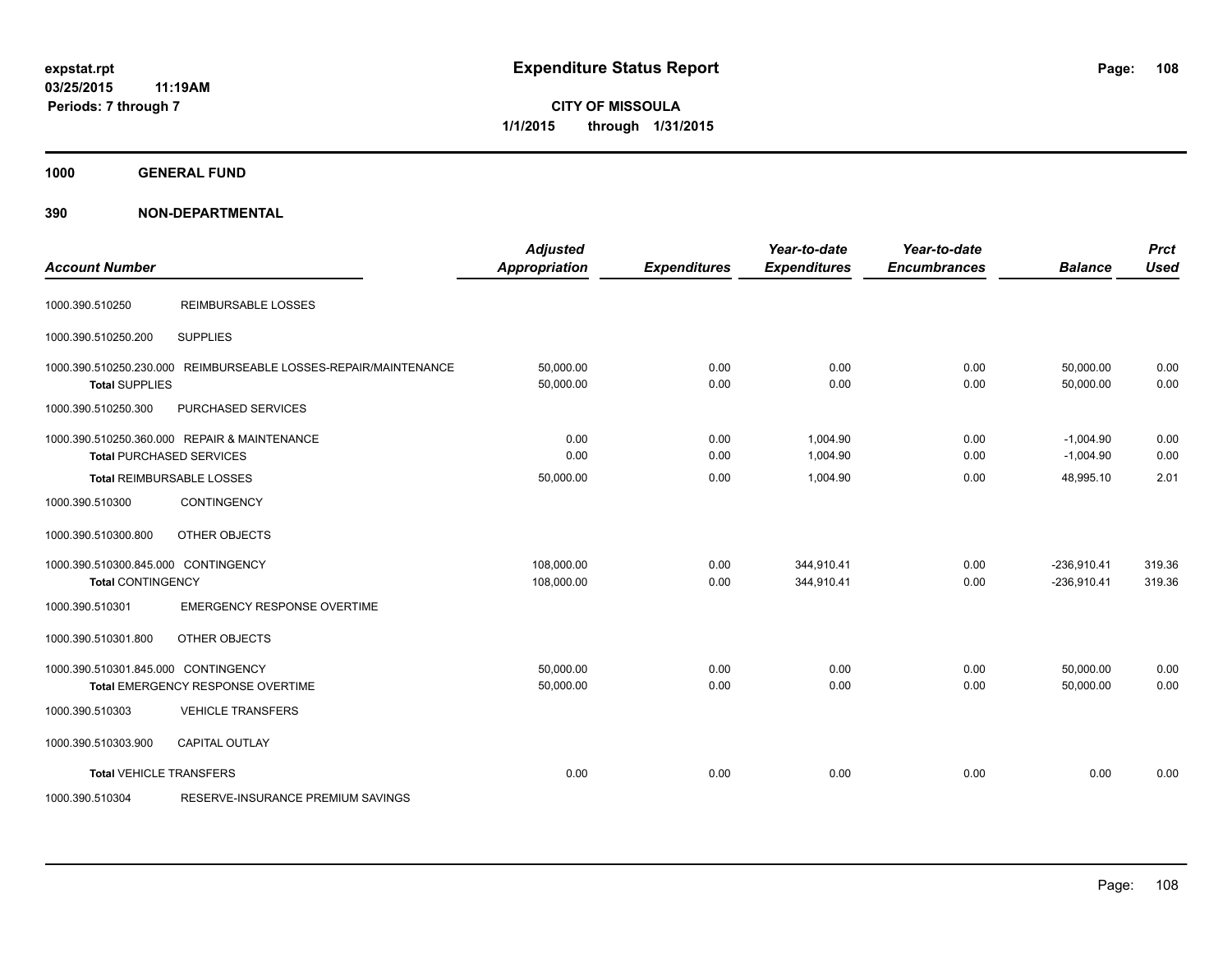**1000 GENERAL FUND**

| <b>Account Number</b>         |                                                       | <b>Adjusted</b><br><b>Appropriation</b> | <b>Expenditures</b> | Year-to-date<br><b>Expenditures</b> | Year-to-date<br><b>Encumbrances</b> | <b>Balance</b> | <b>Prct</b><br><b>Used</b> |
|-------------------------------|-------------------------------------------------------|-----------------------------------------|---------------------|-------------------------------------|-------------------------------------|----------------|----------------------------|
| 1000.390.510304.500           | <b>FIXED CHARGES</b>                                  |                                         |                     |                                     |                                     |                |                            |
|                               | Total RESERVE-INSURANCE PREMIUM SAVINGS               | 0.00                                    | 0.00                | 0.00                                | 0.00                                | 0.00           | 0.00                       |
| 1000.390.510305               | UTILITIES & GAS/DIESEL RESERVE                        |                                         |                     |                                     |                                     |                |                            |
| 1000.390.510305.200           | <b>SUPPLIES</b>                                       |                                         |                     |                                     |                                     |                |                            |
| <b>Total SUPPLIES</b>         |                                                       | 0.00                                    | 0.00                | 0.00                                | 0.00                                | 0.00           | 0.00                       |
| 1000.390.510305.300           | PURCHASED SERVICES                                    |                                         |                     |                                     |                                     |                |                            |
|                               | Total UTILITIES & GAS/DIESEL RESERVE                  | 0.00                                    | 0.00                | 0.00                                | 0.00                                | 0.00           | 0.00                       |
| 1000.390.510330               | COMPREHENSIVE LIABILITY INSURANCE                     |                                         |                     |                                     |                                     |                |                            |
| 1000.390.510330.500           | <b>FIXED CHARGES</b>                                  |                                         |                     |                                     |                                     |                |                            |
|                               | 1000.390.510330.500.000 COMPREHENSIVE INSURANCE-FIXED | 907,563.00                              | 1,507.00            | 674,834.67                          | 0.00                                | 232,728.33     | 74.36                      |
|                               | Total COMPREHENSIVE LIABILITY INSURANCE               | 907,563.00                              | 1,507.00            | 674,834.67                          | 0.00                                | 232,728.33     | 74.36                      |
| 1000.390.521001               | <b>TRANSFER TO CIP</b>                                |                                         |                     |                                     |                                     |                |                            |
| 1000.390.521001.800           | OTHER OBJECTS                                         |                                         |                     |                                     |                                     |                |                            |
|                               | 1000.390.521001.820.000 TRANSFERS TO CIP              | 913.831.00                              | 0.00                | 0.00                                | 0.00                                | 913.831.00     | 0.00                       |
| Total TRANSFER TO CIP         |                                                       | 913,831.00                              | 0.00                | 0.00                                | 0.00                                | 913,831.00     | 0.00                       |
| 1000.390.521006               | HEALTH INSURANCE TRANSFER                             |                                         |                     |                                     |                                     |                |                            |
| 1000.390.521006.800           | OTHER OBJECTS                                         |                                         |                     |                                     |                                     |                |                            |
|                               | 1000.390.521006.820.000 HEALTH INSURANCE TRANSFER     | 692,000.00                              | 6,549.18            | 53,614.39                           | 0.00                                | 638,385.61     | 7.75                       |
|                               | <b>Total HEALTH INSURANCE TRANSFER</b>                | 692,000.00                              | 6,549.18            | 53,614.39                           | 0.00                                | 638,385.61     | 7.75                       |
| <b>Total NON-DEPARTMENTAL</b> |                                                       | 6,382,396.30                            | 140,372.51          | 2,861,389.25                        | 0.00                                | 3,521,007.05   | 44.83                      |
| <b>Total GENERAL FUND</b>     |                                                       | 51,006,963.30                           | 4,568,831.70        | 28,212,492.90                       | 0.00                                | 22,794,470.40  | 55.31                      |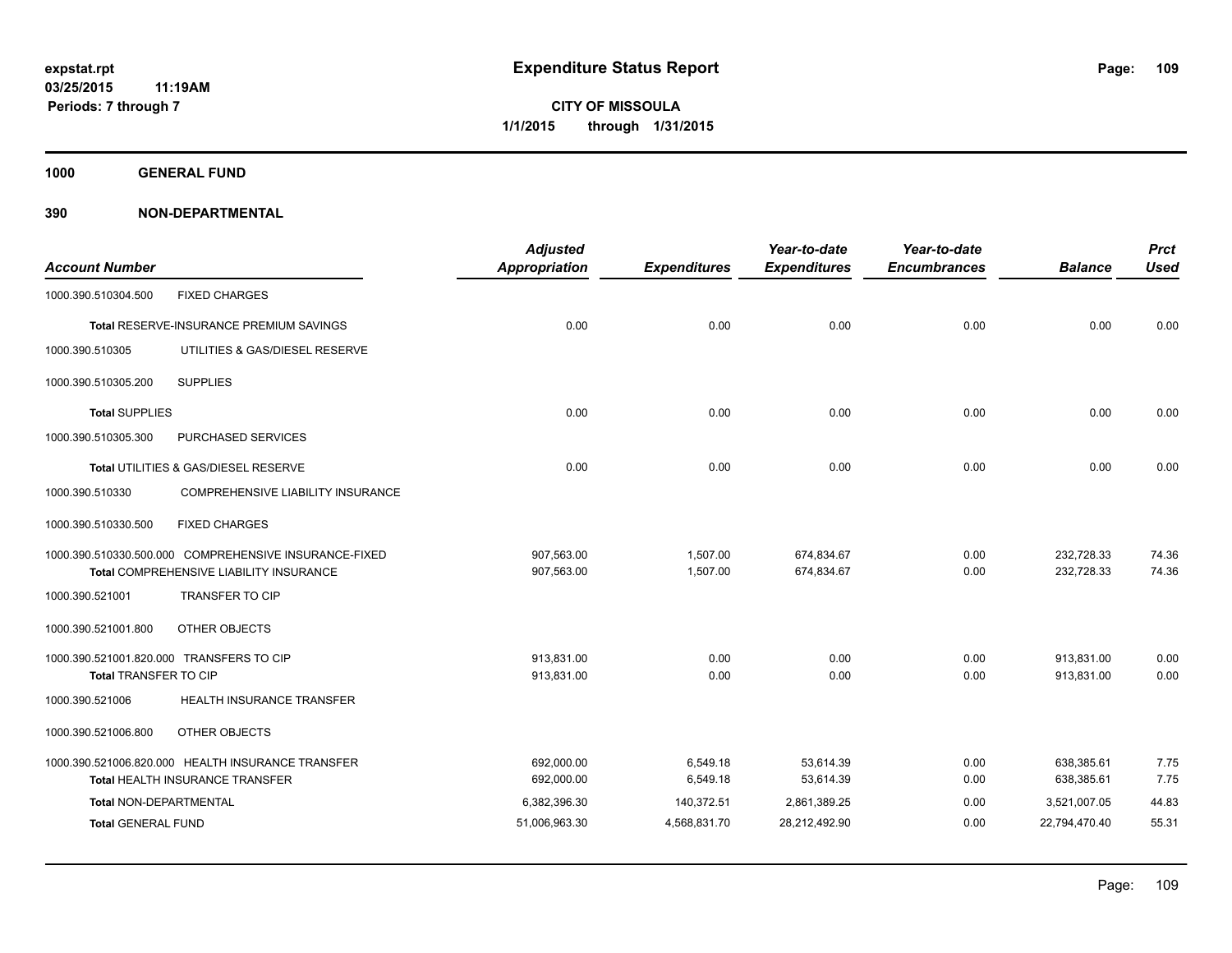## **1211 PARK ACQUISITION & DEVELOPMENT**

|                                                  | <b>Adjusted</b>      |                     | Year-to-date        | Year-to-date        |                | <b>Prct</b> |
|--------------------------------------------------|----------------------|---------------------|---------------------|---------------------|----------------|-------------|
| <b>Account Number</b>                            | <b>Appropriation</b> | <b>Expenditures</b> | <b>Expenditures</b> | <b>Encumbrances</b> | <b>Balance</b> | <b>Used</b> |
| *** Title Not Found ***<br>1211.370.460433       |                      |                     |                     |                     |                |             |
| <b>SUPPLIES</b><br>1211.370.460433.200           |                      |                     |                     |                     |                |             |
| <b>Total SUPPLIES</b>                            | 0.00                 | 0.00                | 0.00                | 0.00                | 0.00           | 0.00        |
| 1211.370.460433.300<br>PURCHASED SERVICES        |                      |                     |                     |                     |                |             |
| Total *** Title Not Found ***                    | 0.00                 | 0.00                | 0.00                | 0.00                | 0.00           | 0.00        |
| 1211.370.460510<br>PARK ACQUISITION & DEV        |                      |                     |                     |                     |                |             |
| <b>SUPPLIES</b><br>1211.370.460510.200           |                      |                     |                     |                     |                |             |
| 1211.370.460510.220.000 OPERATING SUPPLIES       | 10,000.00            | 0.00                | 0.00                | 0.00                | 10,000.00      | 0.00        |
| <b>Total SUPPLIES</b>                            | 10,000.00            | 0.00                | 0.00                | 0.00                | 10,000.00      | 0.00        |
| PURCHASED SERVICES<br>1211.370.460510.300        |                      |                     |                     |                     |                |             |
| 1211.370.460510.350.000 PROFESSIONAL SERVICES    | 25,000.00            | 0.00                | 0.00                | 0.00                | 25,000.00      | 0.00        |
| 1211.370.460510.390.000 OTHER PURCHASED SERVICES | 10,000.00            | 0.00                | 0.00                | 0.00                | 10,000.00      | 0.00        |
| <b>Total PURCHASED SERVICES</b>                  | 35,000.00            | 0.00                | 0.00                | 0.00                | 35,000.00      | 0.00        |
| 1211.370.460510.800<br>OTHER OBJECTS             |                      |                     |                     |                     |                |             |
| <b>Total OTHER OBJECTS</b>                       | 0.00                 | 0.00                | 0.00                | 0.00                | 0.00           | 0.00        |
| <b>CAPITAL OUTLAY</b><br>1211.370.460510.900     |                      |                     |                     |                     |                |             |
| 1211.370.460510.930.000 IMPROVEMENTS             | 243,120.00           | 0.00                | 0.00                | 0.00                | 243,120.00     | 0.00        |
| Total CAPITAL OUTLAY                             | 243,120.00           | 0.00                | 0.00                | 0.00                | 243,120.00     | 0.00        |
| Total PARK ACQUISITION & DEV                     | 288,120.00           | 0.00                | 0.00                | 0.00                | 288,120.00     | 0.00        |
| PARK ENTERPRISE<br>1211.370.460511               |                      |                     |                     |                     |                |             |
| 1211.370.460511.900<br><b>CAPITAL OUTLAY</b>     |                      |                     |                     |                     |                |             |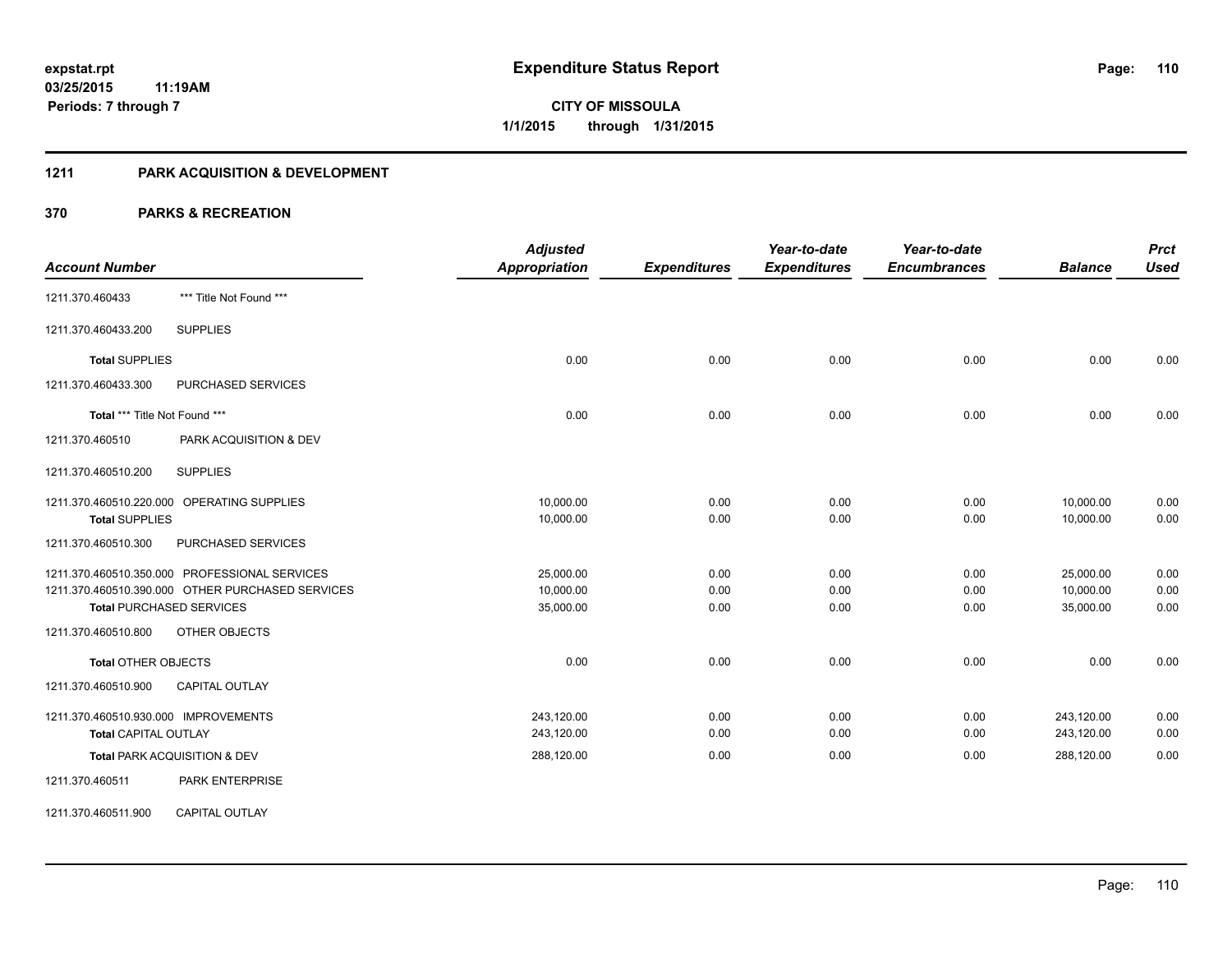## **1211 PARK ACQUISITION & DEVELOPMENT**

| <b>Account Number</b>                           | <b>Adjusted</b><br><b>Appropriation</b> | <b>Expenditures</b> | Year-to-date<br><b>Expenditures</b> | Year-to-date<br><b>Encumbrances</b> | Balance    | Prct<br>Used |
|-------------------------------------------------|-----------------------------------------|---------------------|-------------------------------------|-------------------------------------|------------|--------------|
| <b>Total PARK ENTERPRISE</b>                    | 0.00                                    | 0.00                | 0.00                                | 0.00                                | 0.00       | 0.00         |
| <b>Total PARK ACQUISITION &amp; DEVELOPMENT</b> | 288,120.00                              | 0.00                | 0.00                                | 0.00                                | 288,120.00 | 0.00         |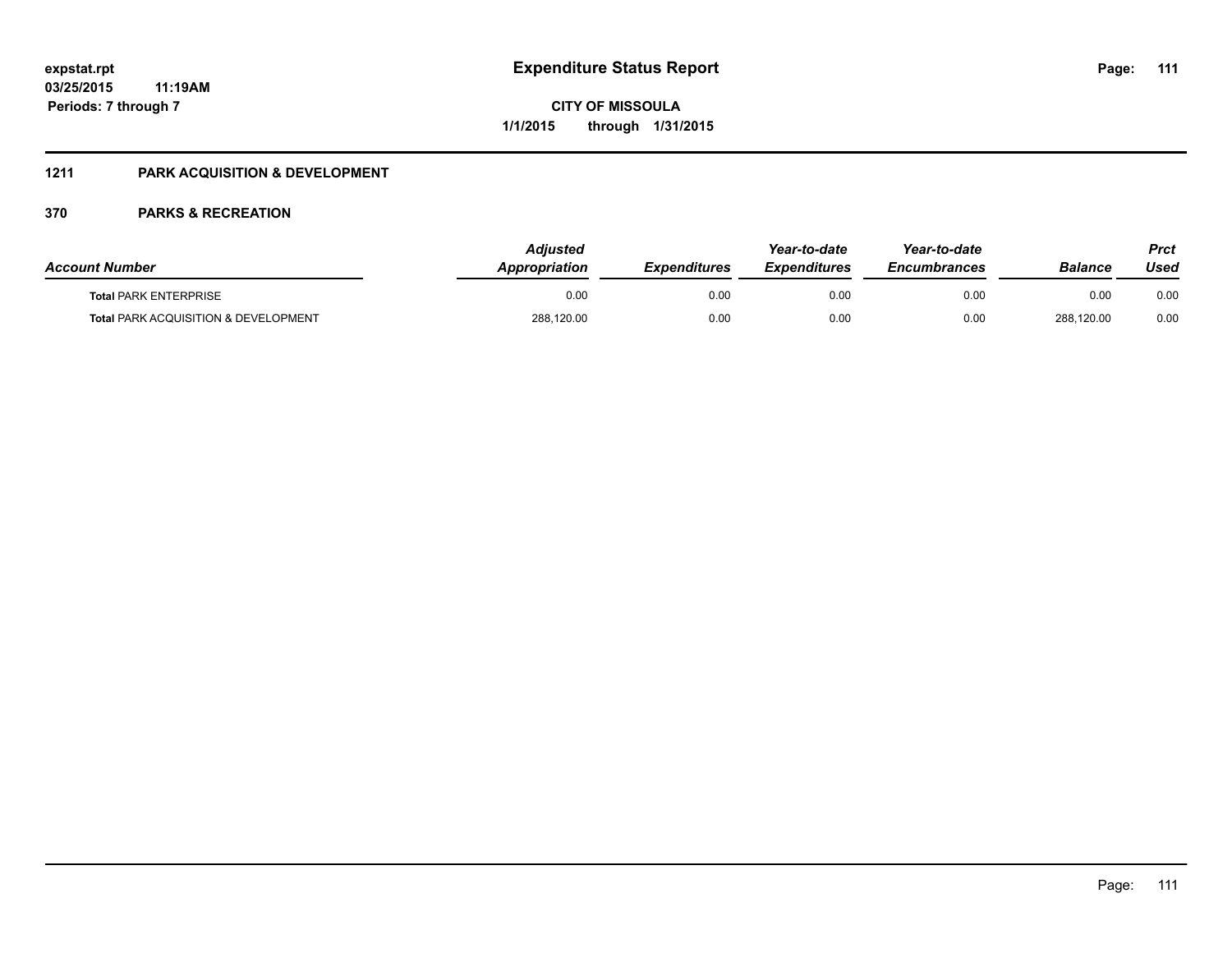#### **1212 PARK ENTERPRISE FUND**

| <b>Account Number</b>      |                                                  | <b>Adjusted</b><br><b>Appropriation</b> | <b>Expenditures</b> | Year-to-date<br><b>Expenditures</b> | Year-to-date<br><b>Encumbrances</b> | <b>Balance</b> | <b>Prct</b><br><b>Used</b> |
|----------------------------|--------------------------------------------------|-----------------------------------------|---------------------|-------------------------------------|-------------------------------------|----------------|----------------------------|
| 1212.370.460443            | <b>TRAINING</b>                                  |                                         |                     |                                     |                                     |                |                            |
| 1212.370.460443.200        | <b>SUPPLIES</b>                                  |                                         |                     |                                     |                                     |                |                            |
| <b>Total TRAINING</b>      |                                                  | 0.00                                    | 0.00                | 0.00                                | 0.00                                | 0.00           | 0.00                       |
| 1212.370.460510            | PARK ACQUISITION & DEV                           |                                         |                     |                                     |                                     |                |                            |
| 1212.370.460510.200        | <b>SUPPLIES</b>                                  |                                         |                     |                                     |                                     |                |                            |
| <b>Total SUPPLIES</b>      |                                                  | 0.00                                    | 0.00                | 0.00                                | 0.00                                | 0.00           | 0.00                       |
| 1212.370.460510.300        | PURCHASED SERVICES                               |                                         |                     |                                     |                                     |                |                            |
|                            | Total PARK ACQUISITION & DEV                     | 0.00                                    | 0.00                | 0.00                                | 0.00                                | 0.00           | 0.00                       |
| 1212.370.460511            | PARK ENTERPRISE                                  |                                         |                     |                                     |                                     |                |                            |
| 1212.370.460511.200        | <b>SUPPLIES</b>                                  |                                         |                     |                                     |                                     |                |                            |
|                            | 1212.370.460511.220.000 OPERATING SUPPLIES       | 20,000.00                               | 0.00                | 3,900.00                            | 0.00                                | 16,100.00      | 19.50                      |
|                            | 1212.370.460511.220.140 OPERATING SUPPLIES       | 0.00                                    | 1,000.00            | 1,000.00                            | 0.00                                | $-1,000.00$    | 0.00                       |
|                            | 1212.370.460511.230.000 REPAIR/MAINTENANCE       | 15,000.00                               | 0.00                | 0.00                                | 0.00                                | 15,000.00      | 0.00                       |
| <b>Total SUPPLIES</b>      |                                                  | 35,000.00                               | 1,000.00            | 4,900.00                            | 0.00                                | 30,100.00      | 14.00                      |
| 1212.370.460511.300        | PURCHASED SERVICES                               |                                         |                     |                                     |                                     |                |                            |
|                            | 1212.370.460511.350.000 PROFESSIONAL SERVICES    | 10,000.00                               | 0.00                | 102.98                              | 0.00                                | 9,897.02       | 1.03                       |
|                            | 1212.370.460511.390.000 OTHER PURCHASED SERVICES | 20,000.00                               | 0.00                | 0.00                                | 0.00                                | 20,000.00      | 0.00                       |
|                            | <b>Total PURCHASED SERVICES</b>                  | 30,000.00                               | 0.00                | 102.98                              | 0.00                                | 29,897.02      | 0.34                       |
| 1212.370.460511.800        | OTHER OBJECTS                                    |                                         |                     |                                     |                                     |                |                            |
| <b>Total OTHER OBJECTS</b> |                                                  | 0.00                                    | 0.00                | 0.00                                | 0.00                                | 0.00           | 0.00                       |
| 1212.370.460511.900        | <b>CAPITAL OUTLAY</b>                            |                                         |                     |                                     |                                     |                |                            |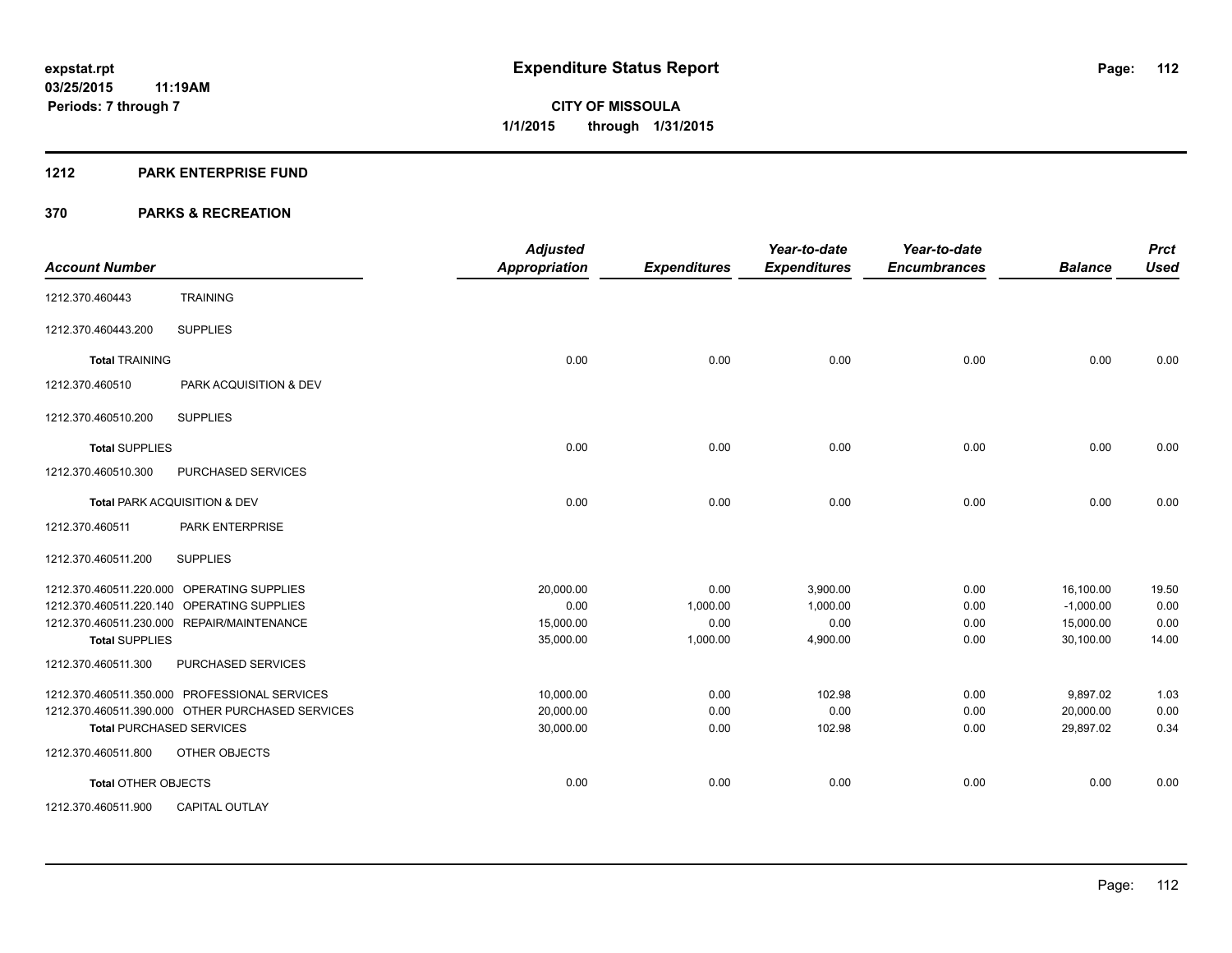#### **1212 PARK ENTERPRISE FUND**

|                                               | <b>Adjusted</b> |                     | Year-to-date        | Year-to-date        |                | <b>Prct</b> |
|-----------------------------------------------|-----------------|---------------------|---------------------|---------------------|----------------|-------------|
| <b>Account Number</b>                         | Appropriation   | <b>Expenditures</b> | <b>Expenditures</b> | <b>Encumbrances</b> | <b>Balance</b> | Used        |
| 1212.370.460511.930.000 IMPROVEMENTS          | 152,000.00      | 0.00                | 0.00                | 0.00                | 152.000.00     | 0.00        |
| 1212.370.460511.940.000 MACHINERY & EQUIPMENT | 30,000.00       | 0.00                | 0.00                | 0.00                | 30.000.00      | 0.00        |
| <b>Total CAPITAL OUTLAY</b>                   | 182,000.00      | 0.00                | 0.00                | 0.00                | 182.000.00     | 0.00        |
| <b>Total PARK ENTERPRISE</b>                  | 247,000.00      | 1.000.00            | 5.002.98            | 0.00                | 241.997.02     | 2.03        |
| <b>Total PARK ENTERPRISE FUND</b>             | 247,000.00      | 1,000.00            | 5.002.98            | 0.00                | 241.997.02     | 2.03        |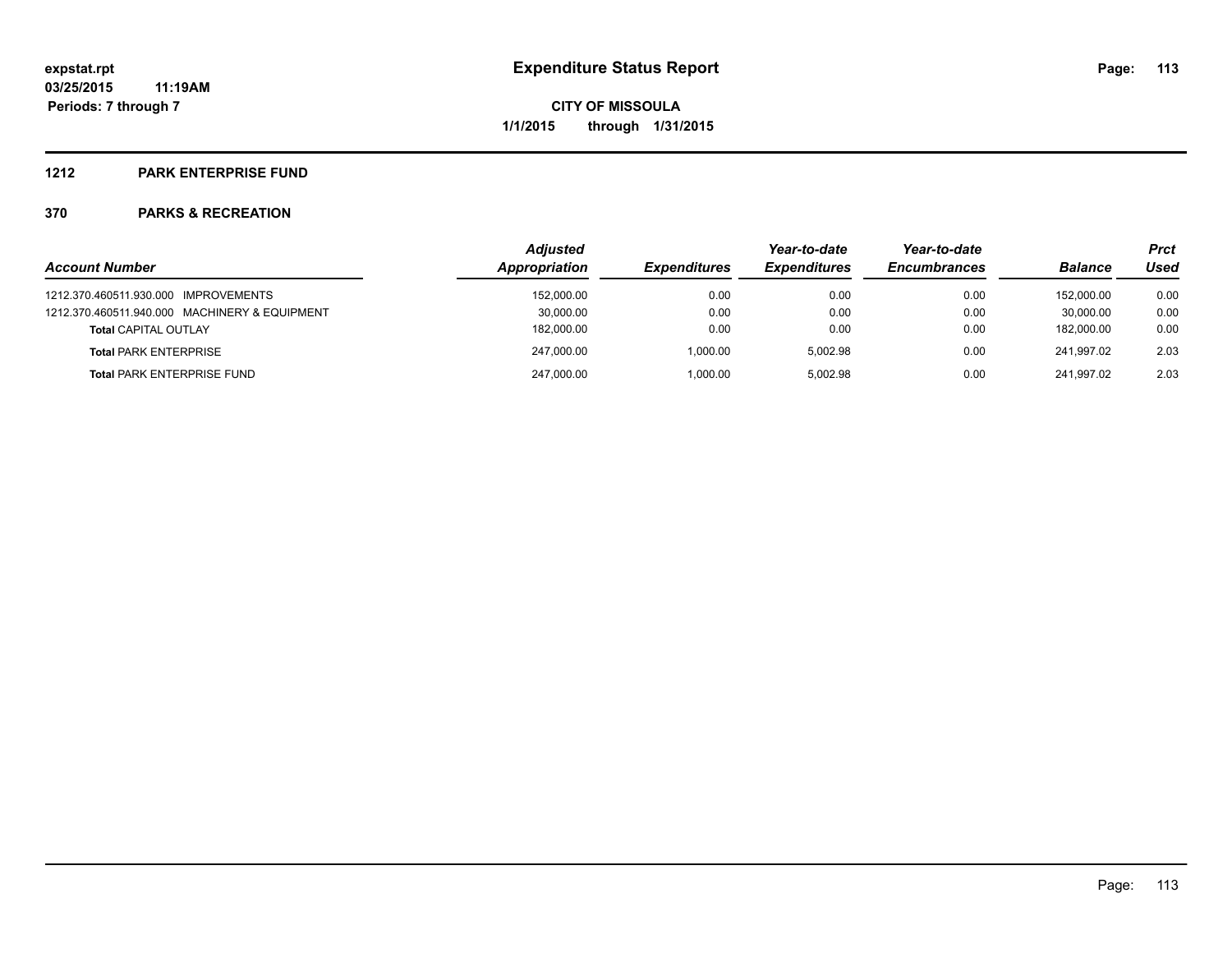# **1216 PARKS & REC TRAILS, DEV**

| <b>Account Number</b>       |                                                         | <b>Adjusted</b><br><b>Appropriation</b> | <b>Expenditures</b> | Year-to-date<br><b>Expenditures</b> | Year-to-date<br><b>Encumbrances</b> | <b>Balance</b> | <b>Prct</b><br><b>Used</b> |
|-----------------------------|---------------------------------------------------------|-----------------------------------------|---------------------|-------------------------------------|-------------------------------------|----------------|----------------------------|
| 1216.370.460403             | PARK DEVELOPMENT & EXPANSION                            |                                         |                     |                                     |                                     |                |                            |
| 1216.370.460403.900         | <b>CAPITAL OUTLAY</b>                                   |                                         |                     |                                     |                                     |                |                            |
|                             | Total PARK DEVELOPMENT & EXPANSION                      | 0.00                                    | 0.00                | 0.00                                | 0.00                                | 0.00           | 0.00                       |
| 1216.370.460434             | <b>GREENWAYS &amp; HORTICULTURE</b>                     |                                         |                     |                                     |                                     |                |                            |
| 1216.370.460434.200         | <b>SUPPLIES</b>                                         |                                         |                     |                                     |                                     |                |                            |
|                             | 1216.370.460434.220.000 OPERATING SUPPLIES              | 7,000.00                                | 0.00                | 0.00                                | 0.00                                | 7,000.00       | 0.00                       |
| <b>Total SUPPLIES</b>       |                                                         | 7,000.00                                | 0.00                | 0.00                                | 0.00                                | 7,000.00       | 0.00                       |
| 1216.370.460434.300         | PURCHASED SERVICES                                      |                                         |                     |                                     |                                     |                |                            |
|                             | 1216.370.460434.350.000 RECREATION TRAIL PROGRAM GRANT  | 18,000.00                               | 0.00                | 0.00                                | 0.00                                | 18,000.00      | 0.00                       |
|                             | <b>Total PURCHASED SERVICES</b>                         | 18,000.00                               | 0.00                | 0.00                                | 0.00                                | 18,000.00      | 0.00                       |
| 1216.370.460434.900         | CAPITAL OUTLAY                                          |                                         |                     |                                     |                                     |                |                            |
|                             | 1216.370.460434.930.000 RECREATION TRAILS PROGRAM GRANT | 65,000.00                               | 0.00                | 0.00                                | 0.00                                | 65,000.00      | 0.00                       |
| <b>Total CAPITAL OUTLAY</b> |                                                         | 65,000.00                               | 0.00                | 0.00                                | 0.00                                | 65,000.00      | 0.00                       |
|                             | Total GREENWAYS & HORTICULTURE                          | 90,000.00                               | 0.00                | 0.00                                | 0.00                                | 90.000.00      | 0.00                       |
| 1216.370.460437             | TREE INVENTORY DNRC GRANT                               |                                         |                     |                                     |                                     |                |                            |
| 1216.370.460437.100         | PERSONAL SERVICES                                       |                                         |                     |                                     |                                     |                |                            |
|                             | <b>Total PERSONAL SERVICES</b>                          | 0.00                                    | 0.00                | 0.00                                | 0.00                                | 0.00           | 0.00                       |
| 1216.370.460437.200         | <b>SUPPLIES</b>                                         |                                         |                     |                                     |                                     |                |                            |
|                             | Total TREE INVENTORY DNRC GRANT                         | 0.00                                    | 0.00                | 0.00                                | 0.00                                | 0.00           | 0.00                       |
| 1216.370.460438             | <b>MCCORMICK PARK SITE PLAN</b>                         |                                         |                     |                                     |                                     |                |                            |
| 1216.370.460438.200         | <b>SUPPLIES</b>                                         |                                         |                     |                                     |                                     |                |                            |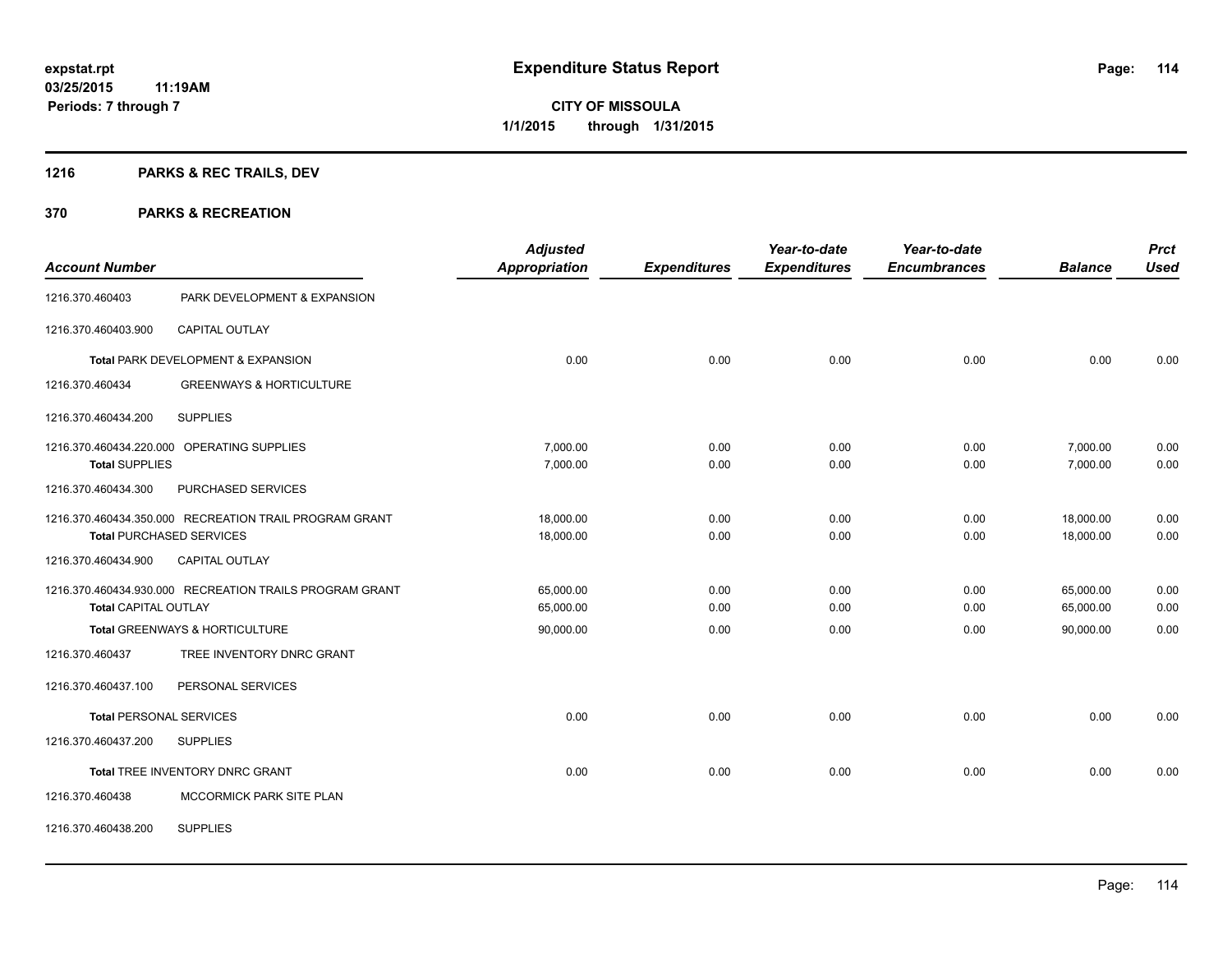# **1216 PARKS & REC TRAILS, DEV**

|                                                                                                                                                                            | <b>Adjusted</b>                           |                                  | Year-to-date                     | Year-to-date                 |                                               | <b>Prct</b>                  |
|----------------------------------------------------------------------------------------------------------------------------------------------------------------------------|-------------------------------------------|----------------------------------|----------------------------------|------------------------------|-----------------------------------------------|------------------------------|
| <b>Account Number</b>                                                                                                                                                      | <b>Appropriation</b>                      | <b>Expenditures</b>              | <b>Expenditures</b>              | <b>Encumbrances</b>          | <b>Balance</b>                                | <b>Used</b>                  |
| 1216.370.460438.220.000 OPERATING SUPPLIES                                                                                                                                 | 0.00                                      | 0.00                             | 1,800.00                         | 0.00                         | $-1,800.00$                                   | 0.00                         |
| <b>Total SUPPLIES</b>                                                                                                                                                      | 0.00                                      | 0.00                             | 1,800.00                         | 0.00                         | $-1,800.00$                                   | 0.00                         |
| 1216.370.460438.300<br>PURCHASED SERVICES                                                                                                                                  |                                           |                                  |                                  |                              |                                               |                              |
| <b>Total PURCHASED SERVICES</b>                                                                                                                                            | 0.00                                      | 0.00                             | 0.00                             | 0.00                         | 0.00                                          | 0.00                         |
| <b>Total MCCORMICK PARK SITE PLAN</b>                                                                                                                                      | 0.00                                      | 0.00                             | 1,800.00                         | 0.00                         | $-1,800.00$                                   | 0.00                         |
| <b>TRAINING</b><br>1216.370.460443                                                                                                                                         |                                           |                                  |                                  |                              |                                               |                              |
| 1216.370.460443.200<br><b>SUPPLIES</b>                                                                                                                                     |                                           |                                  |                                  |                              |                                               |                              |
| <b>Total SUPPLIES</b>                                                                                                                                                      | 0.00                                      | 0.00                             | 0.00                             | 0.00                         | 0.00                                          | 0.00                         |
| 1216.370.460443.300<br>PURCHASED SERVICES                                                                                                                                  |                                           |                                  |                                  |                              |                                               |                              |
| <b>Total TRAINING</b>                                                                                                                                                      | 0.00                                      | 0.00                             | 0.00                             | 0.00                         | 0.00                                          | 0.00                         |
| <b>PLAYGROUNDS</b><br>1216.370.460444                                                                                                                                      |                                           |                                  |                                  |                              |                                               |                              |
| 1216.370.460444.900<br><b>CAPITAL OUTLAY</b>                                                                                                                               |                                           |                                  |                                  |                              |                                               |                              |
| 1216.370.460444.930.000 LITTLE MCCORMICK PLAYGROUND/MPROVEMENTS<br><b>Total PLAYGROUNDS</b>                                                                                | 75,000.00<br>75,000.00                    | 0.00<br>0.00                     | 75,561.13<br>75,561.13           | 0.00<br>0.00                 | $-561.13$<br>$-561.13$                        | 100.75<br>100.75             |
| 1216.370.460470<br><b>RECREATION MORE</b>                                                                                                                                  |                                           |                                  |                                  |                              |                                               |                              |
| 1216.370.460470.200<br><b>SUPPLIES</b>                                                                                                                                     |                                           |                                  |                                  |                              |                                               |                              |
| 1216.370.460470.220.000 MORE/OPERATING SUPPLIES<br>1216.370.460470.220.020 OPERATING SUPPLIES<br>1216.370.460470.230.000 MORE/REPAI & MAINTENANCE<br><b>Total SUPPLIES</b> | 5,000.00<br>0.00<br>5,000.00<br>10,000.00 | 0.00<br>250.00<br>0.00<br>250.00 | 0.00<br>250.00<br>0.00<br>250.00 | 0.00<br>0.00<br>0.00<br>0.00 | 5,000.00<br>$-250.00$<br>5,000.00<br>9,750.00 | 0.00<br>0.00<br>0.00<br>2.50 |
| 1216.370.460470.300<br>PURCHASED SERVICES                                                                                                                                  |                                           |                                  |                                  |                              |                                               |                              |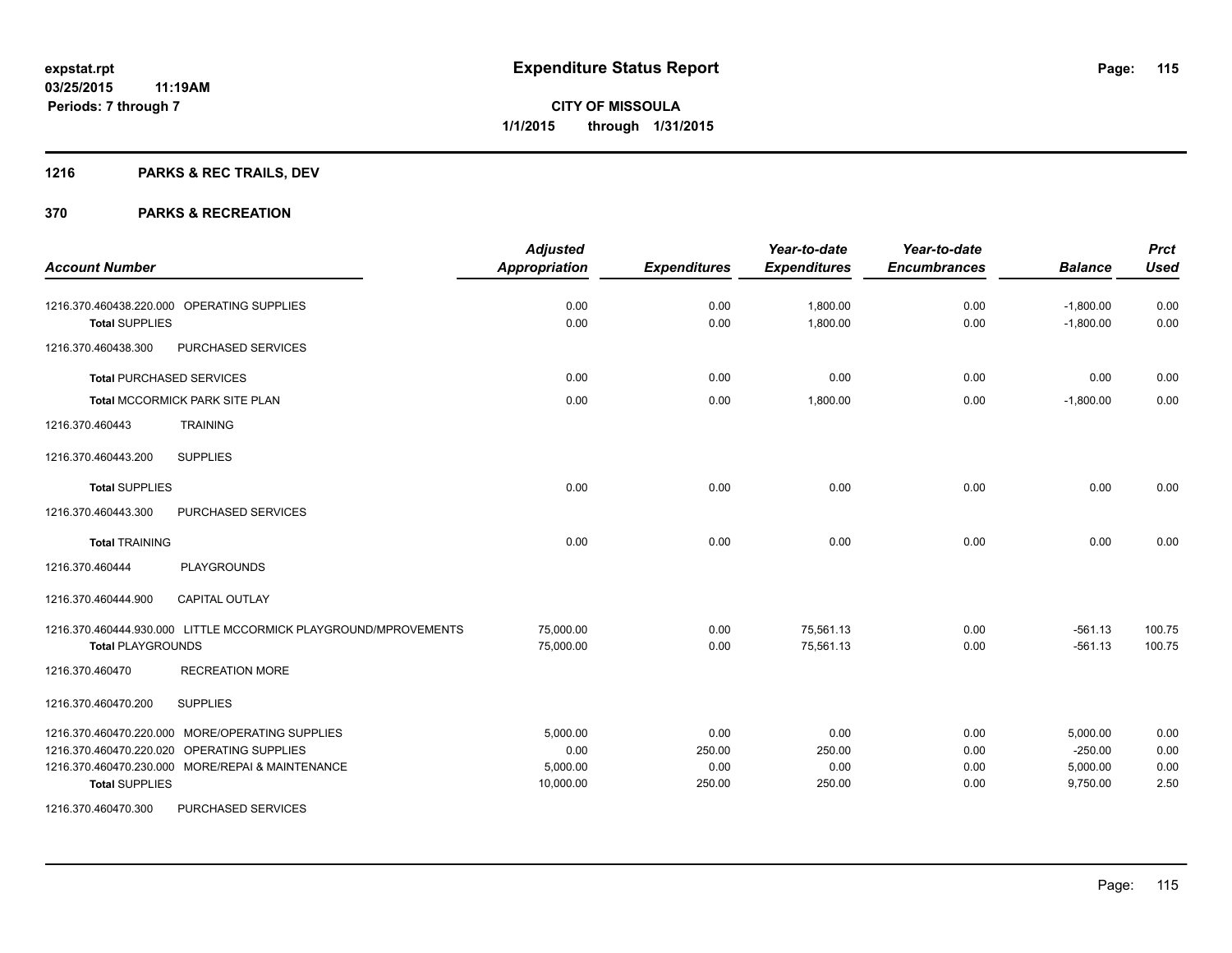# **1216 PARKS & REC TRAILS, DEV**

| <b>Account Number</b>          |                                                      | <b>Adjusted</b><br>Appropriation | <b>Expenditures</b> | Year-to-date<br><b>Expenditures</b> | Year-to-date<br><b>Encumbrances</b> | <b>Balance</b> | <b>Prct</b><br><b>Used</b> |
|--------------------------------|------------------------------------------------------|----------------------------------|---------------------|-------------------------------------|-------------------------------------|----------------|----------------------------|
|                                | 1216.370.460470.350.000 MORE/PROFESSIONAL SERVICES   | 10,000.00                        | 0.00                | 0.00                                | 0.00                                | 10,000.00      | 0.00                       |
|                                | 1216.370.460470.390.000 OTHER PURCHASED SERVICES     | 10,000.00                        | 0.00                | 0.00                                | 0.00                                | 10,000.00      | 0.00                       |
|                                | <b>Total PURCHASED SERVICES</b>                      | 20,000.00                        | 0.00                | 0.00                                | 0.00                                | 20,000.00      | 0.00                       |
| 1216.370.460470.900            | <b>CAPITAL OUTLAY</b>                                |                                  |                     |                                     |                                     |                |                            |
| <b>Total CAPITAL OUTLAY</b>    |                                                      | 0.00                             | 0.00                | 0.00                                | 0.00                                | 0.00           | 0.00                       |
| <b>Total RECREATION MORE</b>   |                                                      | 30,000.00                        | 250.00              | 250.00                              | 0.00                                | 29,750.00      | 0.83                       |
| 1216.370.460471                | <b>RECREATION ADULTS</b>                             |                                  |                     |                                     |                                     |                |                            |
| 1216.370.460471.200            | <b>SUPPLIES</b>                                      |                                  |                     |                                     |                                     |                |                            |
|                                | 1216.370.460471.220.000 REC ADULT/OPERATING SUPPLIES | 5.000.00                         | 0.00                | 0.00                                | 0.00                                | 5,000.00       | 0.00                       |
| <b>Total SUPPLIES</b>          |                                                      | 5,000.00                         | 0.00                | 0.00                                | 0.00                                | 5,000.00       | 0.00                       |
| 1216.370.460471.300            | PURCHASED SERVICES                                   |                                  |                     |                                     |                                     |                |                            |
|                                | <b>Total PURCHASED SERVICES</b>                      | 0.00                             | 0.00                | 0.00                                | 0.00                                | 0.00           | 0.00                       |
| 1216.370.460471.800            | OTHER OBJECTS                                        |                                  |                     |                                     |                                     |                |                            |
|                                | 1216.370.460471.820.000 TRANSFERS TO OTHER FUNDS     | 20.000.00                        | 0.00                | 0.00                                | 0.00                                | 20,000.00      | 0.00                       |
| <b>Total OTHER OBJECTS</b>     |                                                      | 20,000.00                        | 0.00                | 0.00                                | 0.00                                | 20,000.00      | 0.00                       |
| 1216.370.460471.900            | <b>CAPITAL OUTLAY</b>                                |                                  |                     |                                     |                                     |                |                            |
| <b>Total CAPITAL OUTLAY</b>    |                                                      | 0.00                             | 0.00                | 0.00                                | 0.00                                | 0.00           | 0.00                       |
| <b>Total RECREATION ADULTS</b> |                                                      | 25,000.00                        | 0.00                | 0.00                                | 0.00                                | 25.000.00      | 0.00                       |
| 1216.370.460472                | <b>RECREATION YOUTH</b>                              |                                  |                     |                                     |                                     |                |                            |
| 1216.370.460472.200            | <b>SUPPLIES</b>                                      |                                  |                     |                                     |                                     |                |                            |
|                                | 1216.370.460472.220.000 REC YOUTH/OPERATING SUPPLIES | 5,000.00                         | 0.00                | 0.00                                | 0.00                                | 5,000.00       | 0.00                       |
| <b>Total SUPPLIES</b>          |                                                      | 5,000.00                         | 0.00                | 0.00                                | 0.00                                | 5,000.00       | 0.00                       |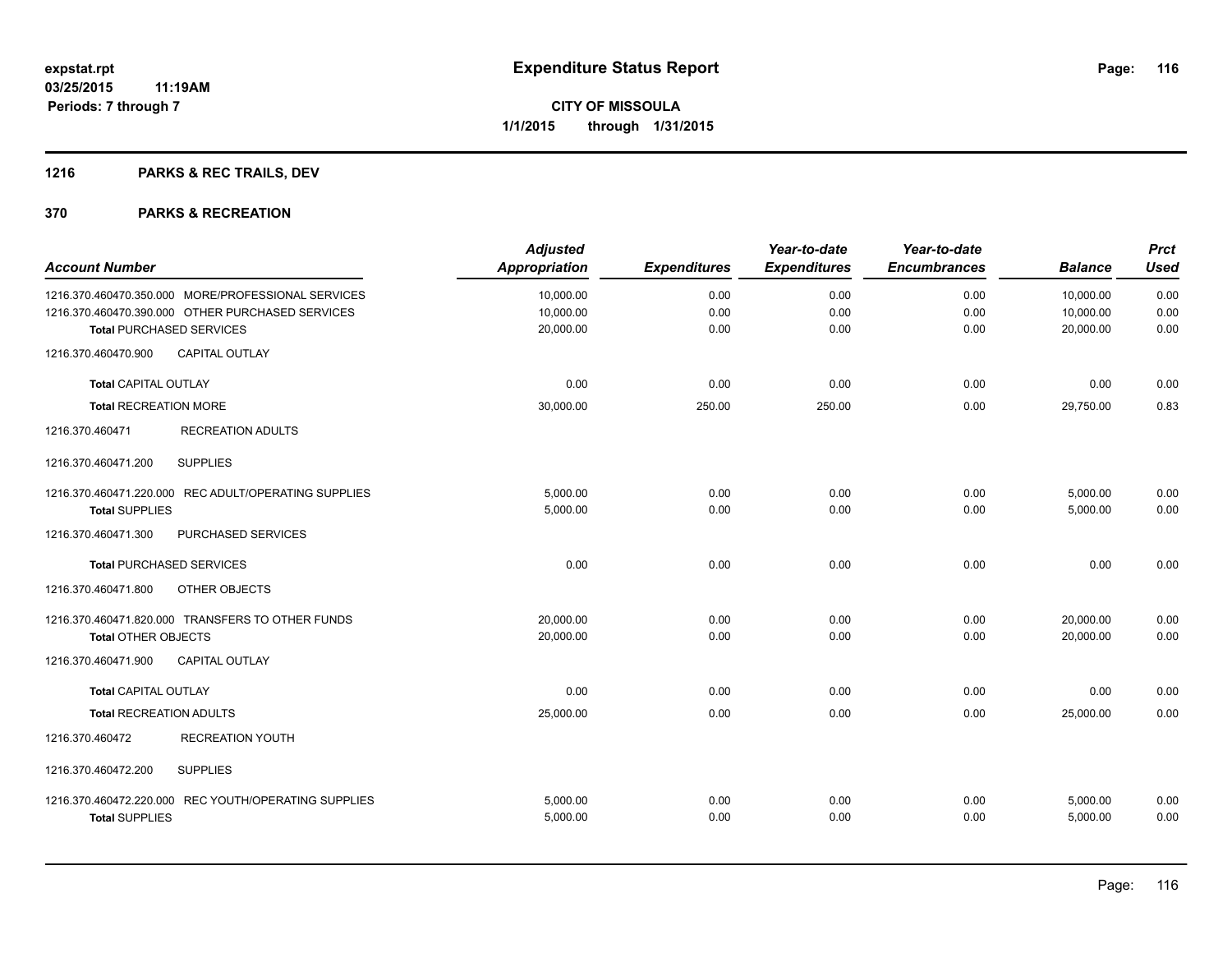# **1216 PARKS & REC TRAILS, DEV**

|                               |                                                                                                                  | <b>Adjusted</b>      |                     | Year-to-date        | Year-to-date        |                      | <b>Prct</b>   |
|-------------------------------|------------------------------------------------------------------------------------------------------------------|----------------------|---------------------|---------------------|---------------------|----------------------|---------------|
| <b>Account Number</b>         |                                                                                                                  | Appropriation        | <b>Expenditures</b> | <b>Expenditures</b> | <b>Encumbrances</b> | <b>Balance</b>       | <b>Used</b>   |
| 1216.370.460472.300           | PURCHASED SERVICES                                                                                               |                      |                     |                     |                     |                      |               |
|                               | <b>Total PURCHASED SERVICES</b>                                                                                  | 0.00                 | 0.00                | 0.00                | 0.00                | 0.00                 | 0.00          |
| 1216.370.460472.700           | <b>GRANTS &amp; CONTRIBUTIONS</b>                                                                                |                      |                     |                     |                     |                      |               |
|                               | <b>Total GRANTS &amp; CONTRIBUTIONS</b>                                                                          | 0.00                 | 0.00                | 0.00                | 0.00                | 0.00                 | 0.00          |
| 1216.370.460472.800           | OTHER OBJECTS                                                                                                    |                      |                     |                     |                     |                      |               |
|                               | 1216.370.460472.820.000 TRANSFERS TO OTHER FUNDS                                                                 | 30,000.00            | 0.00                | 0.00                | 0.00                | 30,000.00            | 0.00          |
| <b>Total OTHER OBJECTS</b>    |                                                                                                                  | 30,000.00            | 0.00                | 0.00                | 0.00                | 30,000.00            | 0.00          |
| 1216.370.460472.900           | CAPITAL OUTLAY                                                                                                   |                      |                     |                     |                     |                      |               |
| <b>Total CAPITAL OUTLAY</b>   |                                                                                                                  | 0.00                 | 0.00                | 0.00                | 0.00                | 0.00                 | 0.00          |
| <b>Total RECREATION YOUTH</b> |                                                                                                                  | 35,000.00            | 0.00                | 0.00                | 0.00                | 35,000.00            | 0.00          |
| 1216.370.460506               | <b>CARAS PARK</b>                                                                                                |                      |                     |                     |                     |                      |               |
| 1216.370.460506.200           | <b>SUPPLIES</b>                                                                                                  |                      |                     |                     |                     |                      |               |
| <b>Total SUPPLIES</b>         |                                                                                                                  | 0.00                 | 0.00                | 0.00                | 0.00                | 0.00                 | 0.00          |
| 1216.370.460506.300           | PURCHASED SERVICES                                                                                               |                      |                     |                     |                     |                      |               |
|                               | <b>Total PURCHASED SERVICES</b>                                                                                  | 0.00                 | 0.00                | 0.00                | 0.00                | 0.00                 | 0.00          |
| 1216.370.460506.900           | <b>CAPITAL OUTLAY</b>                                                                                            |                      |                     |                     |                     |                      |               |
| <b>Total CARAS PARK</b>       |                                                                                                                  | 0.00                 | 0.00                | 0.00                | 0.00                | 0.00                 | 0.00          |
| 1216.370.460507               | <b>COMMUNITY TRAILS</b>                                                                                          |                      |                     |                     |                     |                      |               |
| 1216.370.460507.200           | <b>SUPPLIES</b>                                                                                                  |                      |                     |                     |                     |                      |               |
|                               | 1216.370.460507.220.000 COMM TRAILS/OPERATING SUPPLIES<br>1216.370.460507.230.000 COMM TRAILS/REPAIR/MAINTENANCE | 5,000.00<br>5,000.00 | 1,648.00<br>0.00    | 2,034.00<br>0.00    | 0.00<br>0.00        | 2,966.00<br>5,000.00 | 40.68<br>0.00 |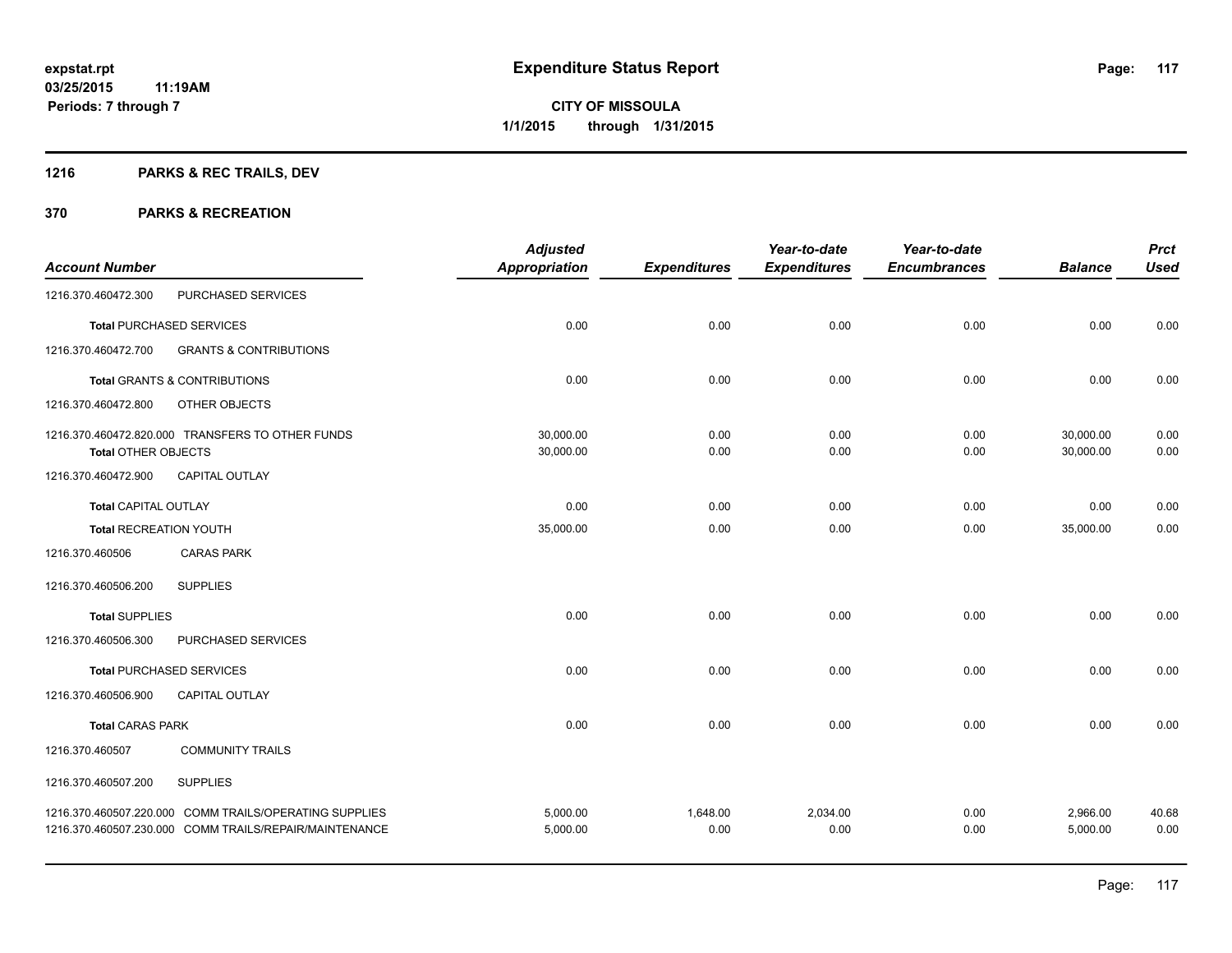# **1216 PARKS & REC TRAILS, DEV**

| <b>Account Number</b>                                        | <b>Adjusted</b><br><b>Appropriation</b> | <b>Expenditures</b> | Year-to-date<br><b>Expenditures</b> | Year-to-date<br><b>Encumbrances</b> | <b>Balance</b> | <b>Prct</b><br><b>Used</b> |
|--------------------------------------------------------------|-----------------------------------------|---------------------|-------------------------------------|-------------------------------------|----------------|----------------------------|
| 1216.370.460507.240.000 OTHER SUPPLIES                       | 1,100.00                                | 0.00                | 0.00                                | 0.00                                | 1,100.00       | 0.00                       |
| <b>Total SUPPLIES</b>                                        | 11,100.00                               | 1,648.00            | 2,034.00                            | 0.00                                | 9,066.00       | 18.32                      |
| 1216.370.460507.300<br>PURCHASED SERVICES                    |                                         |                     |                                     |                                     |                |                            |
| 1216.370.460507.350.000 COMM TRAILS/PROFESSIONAL SERVICES    | 10,000.00                               | 0.00                | 1,000.00                            | 0.00                                | 9,000.00       | 10.00                      |
| 1216.370.460507.360.000 COMM TRAILS/REPAIR & MAINTENANCE     | 10,000.00                               | 0.00                | 0.00                                | 0.00                                | 10,000.00      | 0.00                       |
| 1216.370.460507.390.000 COMM TRAILS/OTHER PURCHASED SERVICES | 40,000.00                               | 0.00                | 0.00                                | 0.00                                | 40,000.00      | 0.00                       |
| <b>Total PURCHASED SERVICES</b>                              | 60,000.00                               | 0.00                | 1,000.00                            | 0.00                                | 59,000.00      | 1.67                       |
| <b>CAPITAL OUTLAY</b><br>1216.370.460507.900                 |                                         |                     |                                     |                                     |                |                            |
| 1216.370.460507.930.000 COMM TRAILS/IMPROVEMENTS             | 50,000.00                               | 0.00                | 0.00                                | 0.00                                | 50,000.00      | 0.00                       |
| <b>Total CAPITAL OUTLAY</b>                                  | 50,000.00                               | 0.00                | 0.00                                | 0.00                                | 50,000.00      | 0.00                       |
| <b>Total COMMUNITY TRAILS</b>                                | 121,100.00                              | 1,648.00            | 3,034.00                            | 0.00                                | 118.066.00     | 2.51                       |
| 1216.370.460508<br><b>KIWANIS PARK</b>                       |                                         |                     |                                     |                                     |                |                            |
| 1216.370.460508.900<br><b>CAPITAL OUTLAY</b>                 |                                         |                     |                                     |                                     |                |                            |
| 1216.370.460508.930.000 KIWANIS PARK IMPROVEMENTS            | 170,000.00                              | 0.00                | 1,350.00                            | 0.00                                | 168,650.00     | 0.79                       |
| <b>Total KIWANIS PARK</b>                                    | 170,000.00                              | 0.00                | 1,350.00                            | 0.00                                | 168.650.00     | 0.79                       |
| 1216.370.460509<br><b>KIM WILLIAMS TRAIL</b>                 |                                         |                     |                                     |                                     |                |                            |
| <b>CAPITAL OUTLAY</b><br>1216.370.460509.900                 |                                         |                     |                                     |                                     |                |                            |
| 1216.370.460509.930.000 KIM WILLIAMS/IMPROVEMENTS            | 36,170.00                               | 0.00                | 0.00                                | 0.00                                | 36,170.00      | 0.00                       |
| <b>Total KIM WILLIAMS TRAIL</b>                              | 36,170.00                               | 0.00                | 0.00                                | 0.00                                | 36.170.00      | 0.00                       |
| 1216.370.460511<br>PARK ENTERPRISE                           |                                         |                     |                                     |                                     |                |                            |
| 1216.370.460511.200<br><b>SUPPLIES</b>                       |                                         |                     |                                     |                                     |                |                            |
| <b>Total SUPPLIES</b>                                        | 0.00                                    | 0.00                | 0.00                                | 0.00                                | 0.00           | 0.00                       |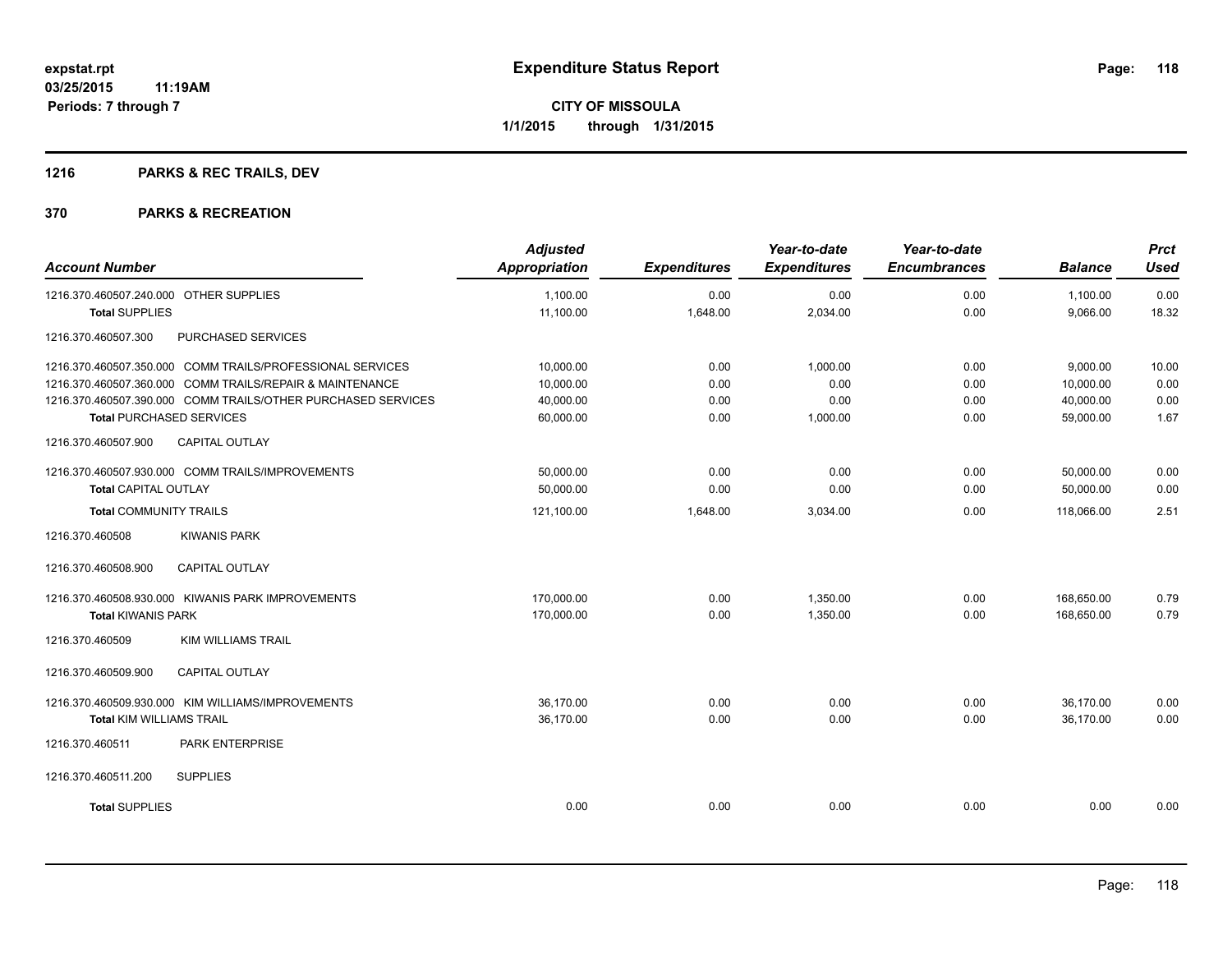# **1216 PARKS & REC TRAILS, DEV**

|                              |                                                             | <b>Adjusted</b>      |                     | Year-to-date        | Year-to-date        |                | <b>Prct</b> |
|------------------------------|-------------------------------------------------------------|----------------------|---------------------|---------------------|---------------------|----------------|-------------|
| <b>Account Number</b>        |                                                             | <b>Appropriation</b> | <b>Expenditures</b> | <b>Expenditures</b> | <b>Encumbrances</b> | <b>Balance</b> | <b>Used</b> |
| 1216.370.460511.300          | PURCHASED SERVICES                                          |                      |                     |                     |                     |                |             |
| <b>Total PARK ENTERPRISE</b> |                                                             | 0.00                 | 0.00                | 0.00                | 0.00                | 0.00           | 0.00        |
| 1216.370.460512              | <b>PARK MEMORIALS</b>                                       |                      |                     |                     |                     |                |             |
| 1216.370.460512.200          | <b>SUPPLIES</b>                                             |                      |                     |                     |                     |                |             |
|                              | 1216.370.460512.220.000 PARK MEMORIALS/OPERATING SUPPLIES   | 0.00                 | 0.00                | 30.00               | 0.00                | $-30.00$       | 0.00        |
| <b>Total SUPPLIES</b>        |                                                             | 0.00                 | 0.00                | 30.00               | 0.00                | $-30.00$       | 0.00        |
| 1216.370.460512.300          | PURCHASED SERVICES                                          |                      |                     |                     |                     |                |             |
|                              | <b>Total PURCHASED SERVICES</b>                             | 0.00                 | 0.00                | 0.00                | 0.00                | 0.00           | 0.00        |
| 1216.370.460512.800          | OTHER OBJECTS                                               |                      |                     |                     |                     |                |             |
| <b>Total OTHER OBJECTS</b>   |                                                             | 0.00                 | 0.00                | 0.00                | 0.00                | 0.00           | 0.00        |
| 1216.370.460512.900          | <b>CAPITAL OUTLAY</b>                                       |                      |                     |                     |                     |                |             |
|                              | 1216.370.460512.920.000 PARK MEMORIALS/BUILDINGS            | 100,000.00           | 0.00                | 0.00                | 0.00                | 100,000.00     | 0.00        |
|                              | 1216.370.460512.930.000 PARK MEMORIALS/IMPROVEMENTS         | 50,000.00            | 0.00                | 0.00                | 0.00                | 50,000.00      | 0.00        |
| <b>Total CAPITAL OUTLAY</b>  |                                                             | 150,000.00           | 0.00                | 0.00                | 0.00                | 150,000.00     | 0.00        |
| <b>Total PARK MEMORIALS</b>  |                                                             | 150,000.00           | 0.00                | 30.00               | 0.00                | 149.970.00     | 0.02        |
| 1216.370.460513              | RECREATIONAL DONATIONS SPEC EVENTS                          |                      |                     |                     |                     |                |             |
| 1216.370.460513.200          | <b>SUPPLIES</b>                                             |                      |                     |                     |                     |                |             |
|                              | 1216.370.460513.220.000 REC DONATIONS/OPERATING SUPPLIES    | 20,000.00            | 0.00                | 875.00              | 0.00                | 19,125.00      | 4.38        |
|                              | 1216.370.460513.230.000 REC DONATIONS-REPAIR/MAINTENANCE    | 5,000.00             | 0.00                | 0.00                | 0.00                | 5,000.00       | 0.00        |
| <b>Total SUPPLIES</b>        |                                                             | 25,000.00            | 0.00                | 875.00              | 0.00                | 24,125.00      | 3.50        |
| 1216.370.460513.300          | PURCHASED SERVICES                                          |                      |                     |                     |                     |                |             |
|                              | 1216.370.460513.350.000 REC DONATIONS/PROFESSIONAL SERVICES | 5,000.00             | 0.00                | 0.00                | 0.00                | 5,000.00       | 0.00        |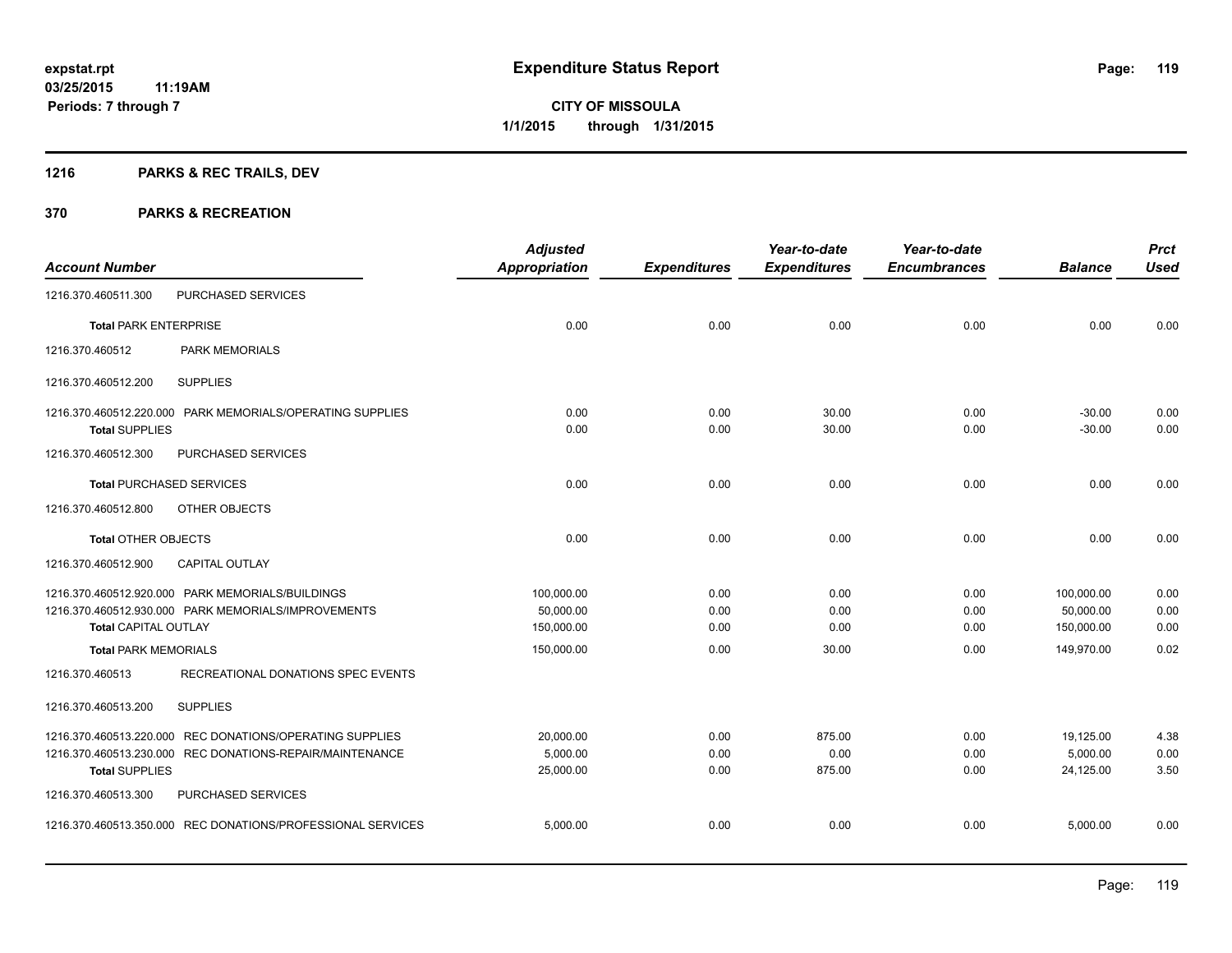# **1216 PARKS & REC TRAILS, DEV**

| <b>Account Number</b>                                                                             | <b>Adjusted</b><br><b>Appropriation</b> | <b>Expenditures</b> | Year-to-date<br><b>Expenditures</b> | Year-to-date<br><b>Encumbrances</b> | <b>Balance</b>         | <b>Prct</b><br><b>Used</b> |
|---------------------------------------------------------------------------------------------------|-----------------------------------------|---------------------|-------------------------------------|-------------------------------------|------------------------|----------------------------|
| 1216.370.460513.390.000 REC DONATIONS/OTHER PURCHASED SERVICES<br><b>Total PURCHASED SERVICES</b> | 40,000.00<br>45,000.00                  | 0.00<br>0.00        | 0.00<br>0.00                        | 0.00<br>0.00                        | 40,000.00<br>45,000.00 | 0.00<br>0.00               |
| OTHER OBJECTS<br>1216.370.460513.800                                                              |                                         |                     |                                     |                                     |                        |                            |
| <b>Total OTHER OBJECTS</b>                                                                        | 0.00                                    | 0.00                | 0.00                                | 0.00                                | 0.00                   | 0.00                       |
| 1216.370.460513.900<br><b>CAPITAL OUTLAY</b>                                                      |                                         |                     |                                     |                                     |                        |                            |
| <b>Total CAPITAL OUTLAY</b>                                                                       | 0.00                                    | 0.00                | 0.00                                | 0.00                                | 0.00                   | 0.00                       |
| Total RECREATIONAL DONATIONS SPEC EVENTS                                                          | 70,000.00                               | 0.00                | 875.00                              | 0.00                                | 69,125.00              | 1.25                       |
| 1216.370.460514<br><b>URBAN FORESTRY</b>                                                          |                                         |                     |                                     |                                     |                        |                            |
| 1216.370.460514.100<br>PERSONAL SERVICES                                                          |                                         |                     |                                     |                                     |                        |                            |
| <b>Total PERSONAL SERVICES</b>                                                                    | 0.00                                    | 0.00                | 0.00                                | 0.00                                | 0.00                   | 0.00                       |
| <b>SUPPLIES</b><br>1216.370.460514.200                                                            |                                         |                     |                                     |                                     |                        |                            |
| 1216.370.460514.220.000 URBAN FORESTRY/OPERATING SUPPLIES                                         | 10.000.00                               | 0.00                | 0.00                                | 0.00                                | 10,000.00              | 0.00                       |
| 1216.370.460514.230.000 URBAN FORESTRY-REPAIR/MAINTENANCE                                         | 5.000.00                                | 0.00                | 0.00                                | 0.00                                | 5.000.00               | 0.00                       |
| <b>Total SUPPLIES</b>                                                                             | 15,000.00                               | 0.00                | 0.00                                | 0.00                                | 15,000.00              | 0.00                       |
| PURCHASED SERVICES<br>1216.370.460514.300                                                         |                                         |                     |                                     |                                     |                        |                            |
| 1216.370.460514.350.000 URBAN FORESTRY/PROFESSIONAL SERVICES                                      | 20,000.00                               | 0.00                | 0.00                                | 0.00                                | 20,000.00              | 0.00                       |
| 1216.370.460514.350.085 FOREST HEALTH GRANT                                                       | 59,000.00                               | 0.00                | 0.00                                | 0.00                                | 59,000.00              | 0.00                       |
| <b>Total PURCHASED SERVICES</b>                                                                   | 79,000.00                               | 0.00                | 0.00                                | 0.00                                | 79,000.00              | 0.00                       |
| 1216.370.460514.900<br><b>CAPITAL OUTLAY</b>                                                      |                                         |                     |                                     |                                     |                        |                            |
| 1216.370.460514.930.000 IMPROVEMENTS                                                              | 20.000.00                               | 0.00                | 0.00                                | 0.00                                | 20,000.00              | 0.00                       |
| <b>Total CAPITAL OUTLAY</b>                                                                       | 20,000.00                               | 0.00                | 0.00                                | 0.00                                | 20,000.00              | 0.00                       |
| <b>Total URBAN FORESTRY</b>                                                                       | 114,000.00                              | 0.00                | 0.00                                | 0.00                                | 114,000.00             | 0.00                       |
| 1216.370.460516<br>PARK REVOLVING                                                                 |                                         |                     |                                     |                                     |                        |                            |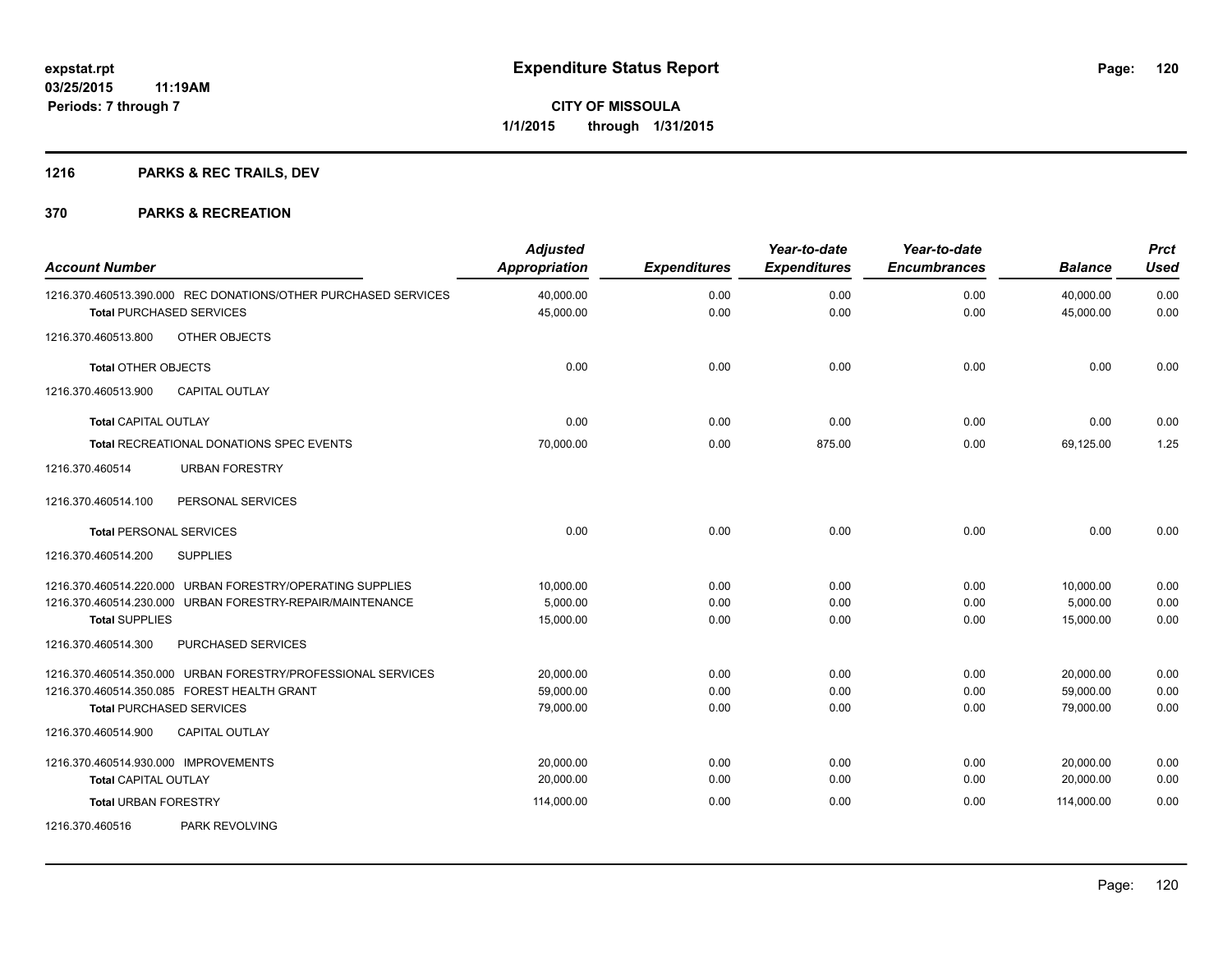# **1216 PARKS & REC TRAILS, DEV**

|                                     |                                                  | <b>Adjusted</b>      |                     | Year-to-date        | Year-to-date        |                | <b>Prct</b> |
|-------------------------------------|--------------------------------------------------|----------------------|---------------------|---------------------|---------------------|----------------|-------------|
| <b>Account Number</b>               |                                                  | <b>Appropriation</b> | <b>Expenditures</b> | <b>Expenditures</b> | <b>Encumbrances</b> | <b>Balance</b> | <b>Used</b> |
| 1216.370.460516.800                 | OTHER OBJECTS                                    |                      |                     |                     |                     |                |             |
| 1216.370.460516.845.000 CONTINGENCY |                                                  | 25,000.00            | 0.00                | 0.00                | 0.00                | 25,000.00      | 0.00        |
| <b>Total PARK REVOLVING</b>         |                                                  | 25,000.00            | 0.00                | 0.00                | 0.00                | 25,000.00      | 0.00        |
| 1216.370.460517                     | OPEN SPACE PURCHASE & DONATIONS                  |                      |                     |                     |                     |                |             |
| 1216.370.460517.200                 | <b>SUPPLIES</b>                                  |                      |                     |                     |                     |                |             |
| <b>Total SUPPLIES</b>               |                                                  | 0.00                 | 0.00                | 0.00                | 0.00                | 0.00           | 0.00        |
| 1216.370.460517.300                 | PURCHASED SERVICES                               |                      |                     |                     |                     |                |             |
|                                     | 1216.370.460517.390.000 OTHER PURCHASED SERVICES | 10,000.00            | 0.00                | 0.00                | 0.00                | 10,000.00      | 0.00        |
|                                     | <b>Total PURCHASED SERVICES</b>                  | 10,000.00            | 0.00                | 0.00                | 0.00                | 10,000.00      | 0.00        |
| 1216.370.460517.900                 | CAPITAL OUTLAY                                   |                      |                     |                     |                     |                |             |
| <b>Total CAPITAL OUTLAY</b>         |                                                  | 0.00                 | 0.00                | 0.00                | 0.00                | 0.00           | 0.00        |
|                                     | Total OPEN SPACE PURCHASE & DONATIONS            | 10,000.00            | 0.00                | 0.00                | 0.00                | 10,000.00      | 0.00        |
| 1216.370.460518                     | SILVERS LAGOON                                   |                      |                     |                     |                     |                |             |
| 1216.370.460518.900                 | CAPITAL OUTLAY                                   |                      |                     |                     |                     |                |             |
| <b>Total SILVERS LAGOON</b>         |                                                  | 0.00                 | 0.00                | 0.00                | 0.00                | 0.00           | 0.00        |
| 1216.370.460519                     | <b>AQUATICS CAPITAL</b>                          |                      |                     |                     |                     |                |             |
| 1216.370.460519.200                 | <b>SUPPLIES</b>                                  |                      |                     |                     |                     |                |             |
| <b>Total SUPPLIES</b>               |                                                  | 0.00                 | 0.00                | 0.00                | 0.00                | 0.00           | 0.00        |
| 1216.370.460519.300                 | PURCHASED SERVICES                               |                      |                     |                     |                     |                |             |
|                                     | <b>Total PURCHASED SERVICES</b>                  | 0.00                 | 0.00                | 0.00                | 0.00                | 0.00           | 0.00        |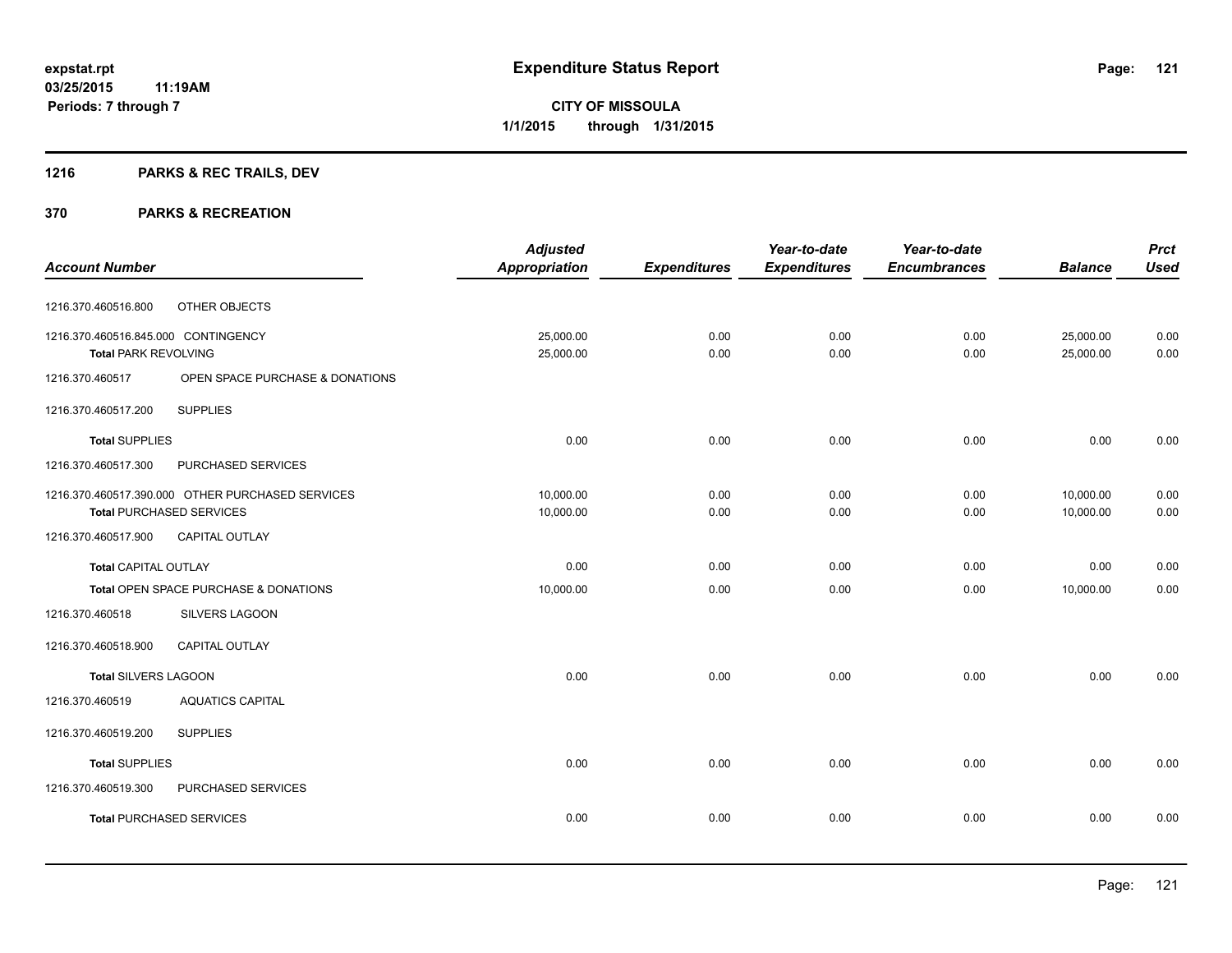# **1216 PARKS & REC TRAILS, DEV**

| <b>Account Number</b>           |                                                                 | <b>Adjusted</b><br>Appropriation | <b>Expenditures</b> | Year-to-date<br><b>Expenditures</b> | Year-to-date<br><b>Encumbrances</b> | <b>Balance</b> | <b>Prct</b><br><b>Used</b> |
|---------------------------------|-----------------------------------------------------------------|----------------------------------|---------------------|-------------------------------------|-------------------------------------|----------------|----------------------------|
| 1216.370.460519.900             | <b>CAPITAL OUTLAY</b>                                           |                                  |                     |                                     |                                     |                |                            |
| <b>Total AQUATICS CAPITAL</b>   |                                                                 | 0.00                             | 0.00                | 0.00                                | 0.00                                | 0.00           | 0.00                       |
| 1216.370.460520                 | *** Title Not Found ***                                         |                                  |                     |                                     |                                     |                |                            |
| 1216.370.460520.200             | <b>SUPPLIES</b>                                                 |                                  |                     |                                     |                                     |                |                            |
| <b>Total SUPPLIES</b>           |                                                                 | 0.00                             | 0.00                | 0.00                                | 0.00                                | 0.00           | 0.00                       |
| 1216.370.460520.300             | PURCHASED SERVICES                                              |                                  |                     |                                     |                                     |                |                            |
| <b>Total PURCHASED SERVICES</b> |                                                                 | 0.00                             | 0.00                | 0.00                                | 0.00                                | 0.00           | 0.00                       |
| 1216.370.460520.900             | <b>CAPITAL OUTLAY</b>                                           |                                  |                     |                                     |                                     |                |                            |
| Total *** Title Not Found ***   |                                                                 | 0.00                             | 0.00                | 0.00                                | 0.00                                | 0.00           | 0.00                       |
| 1216.370.460521                 | <b>CONSERVATION LANDS DONATIONS</b>                             |                                  |                     |                                     |                                     |                |                            |
| 1216.370.460521.100             | PERSONAL SERVICES                                               |                                  |                     |                                     |                                     |                |                            |
|                                 | 1216.370.460521.110.000 CONSV LANDS MGMT GRANTS                 | 11,291.00                        | 0.00                | 2,139.85                            | 0.00                                | 9,151.15       | 18.95                      |
|                                 | 1216.370.460521.110.106 SALARIES AND WAGES                      | 0.00                             | 166.97              | 1,410.16                            | 0.00                                | $-1,410.16$    | 0.00                       |
|                                 | 1216.370.460521.140.000 CONSERVATION LAND MGMT GRANT/EMP CONTRI | 1.909.00                         | 39.28               | 780.93                              | 0.00                                | 1,128.07       | 40.91                      |
|                                 | 1216.370.460521.141.000 STATE RETIREMENT CONTRIBUTIONS          | 0.00                             | 0.17                | 3.97                                | 0.00                                | $-3.97$        | 0.00                       |
| <b>Total PERSONAL SERVICES</b>  |                                                                 | 13,200.00                        | 206.42              | 4,334.91                            | 0.00                                | 8,865.09       | 32.84                      |
| 1216.370.460521.200             | <b>SUPPLIES</b>                                                 |                                  |                     |                                     |                                     |                |                            |
|                                 | 1216.370.460521.220.000 CONSVERVATION LANDS GRANT/OPER SUPPLIES | 10,000.00                        | 0.00                | 253.75                              | 0.00                                | 9,746.25       | 2.54                       |
|                                 | 1216.370.460521.230.000 CONSERVATION LANDS MGMT GRANT           | 5,000.00                         | 0.00                | 992.85                              | 0.00                                | 4,007.15       | 19.86                      |
|                                 | 1216.370.460521.230.086 REPAIR/MAINTENANCE                      | 13,200.00                        | 0.00                | 22,882.51                           | 0.00                                | $-9,682.51$    | 173.35                     |
| <b>Total SUPPLIES</b>           |                                                                 | 28,200.00                        | 0.00                | 24,129.11                           | 0.00                                | 4,070.89       | 85.56                      |
| 1216.370.460521.300             | <b>PURCHASED SERVICES</b>                                       |                                  |                     |                                     |                                     |                |                            |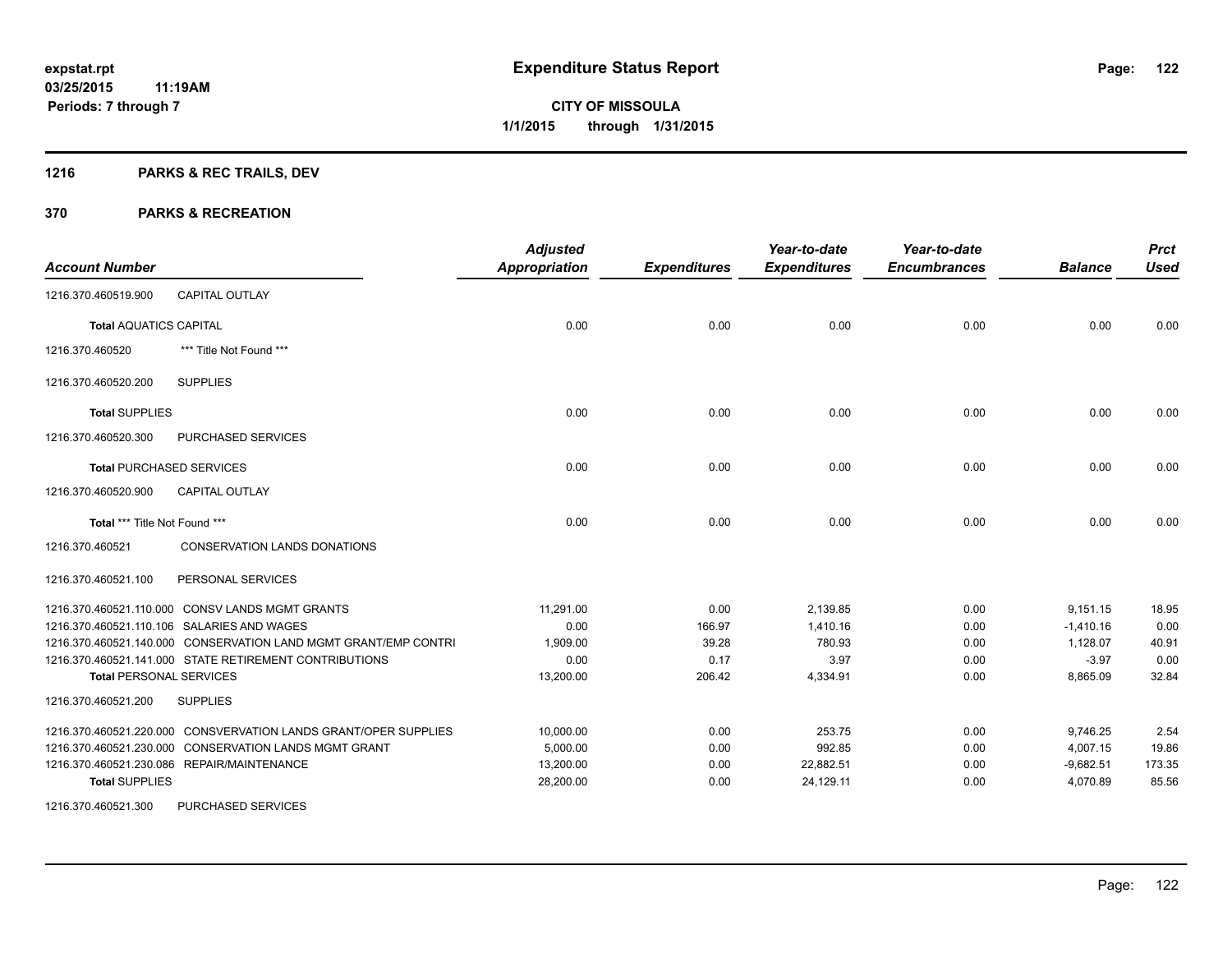# **1216 PARKS & REC TRAILS, DEV**

| <b>Account Number</b>                          | <b>Adjusted</b><br>Appropriation | <b>Expenditures</b> | Year-to-date<br><b>Expenditures</b> | Year-to-date<br><b>Encumbrances</b> | <b>Balance</b> | <b>Prct</b><br><b>Used</b> |
|------------------------------------------------|----------------------------------|---------------------|-------------------------------------|-------------------------------------|----------------|----------------------------|
| 1216.370.460521.350.000 CONSERVATION LANDS     | 24,700.00                        | 0.00                | 1,521.39                            | 0.00                                | 23,178.61      | 6.16                       |
| 1216.370.460521.370.000 TRAVEL                 | 150.00                           | 0.00                | 0.00                                | 0.00                                | 150.00         | 0.00                       |
| 1216.370.460521.380.000 TRAINING               | 150.00                           | 0.00                | 0.00                                | 0.00                                | 150.00         | 0.00                       |
| <b>Total PURCHASED SERVICES</b>                | 25,000.00                        | 0.00                | 1,521.39                            | 0.00                                | 23,478.61      | 6.09                       |
| CAPITAL OUTLAY<br>1216.370.460521.900          |                                  |                     |                                     |                                     |                |                            |
| 1216.370.460521.930.000 IMPROVEMENTS           | 6,800.00                         | 0.00                | 0.00                                | 0.00                                | 6,800.00       | 0.00                       |
| Total CAPITAL OUTLAY                           | 6,800.00                         | 0.00                | 0.00                                | 0.00                                | 6,800.00       | 0.00                       |
| Total CONSERVATION LANDS DONATIONS             | 73,200.00                        | 206.42              | 29,985.41                           | 0.00                                | 43,214.59      | 40.96                      |
| 1216.370.460522<br>CONVERSATION LAND DONATIONS |                                  |                     |                                     |                                     |                |                            |
| 1216.370.460522.200<br><b>SUPPLIES</b>         |                                  |                     |                                     |                                     |                |                            |
| 1216.370.460522.230.000 REPAIR/MAINTENANCE     | 10,000.00                        | 0.00                | 0.00                                | 0.00                                | 10,000.00      | 0.00                       |
| <b>Total SUPPLIES</b>                          | 10,000.00                        | 0.00                | 0.00                                | 0.00                                | 10,000.00      | 0.00                       |
| 1216.370.460522.900<br><b>CAPITAL OUTLAY</b>   |                                  |                     |                                     |                                     |                |                            |
| 1216.370.460522.930.000 IMPROVEMENTS           | 10.000.00                        | 0.00                | 0.00                                | 0.00                                | 10,000.00      | 0.00                       |
| <b>Total CAPITAL OUTLAY</b>                    | 10,000.00                        | 0.00                | 0.00                                | 0.00                                | 10,000.00      | 0.00                       |
| <b>Total CONVERSATION LAND DONATIONS</b>       | 20,000.00                        | 0.00                | 0.00                                | 0.00                                | 20,000.00      | 0.00                       |
| *** Title Not Found ***<br>1216.370.460523     |                                  |                     |                                     |                                     |                |                            |
| 1216.370.460523.100<br>PERSONAL SERVICES       |                                  |                     |                                     |                                     |                |                            |
| 1216.370.460523.120.000 OVERTIME/TERMINATION   | 0.00                             | 0.00                | 216.13                              | 0.00                                | $-216.13$      | 0.00                       |
| 1216.370.460523.140.000 EMPLOYER CONTRIBUTIONS | 0.00                             | 137.21              | 172.62                              | 0.00                                | $-172.62$      | 0.00                       |
| <b>Total PERSONAL SERVICES</b>                 | 0.00                             | 137.21              | 388.75                              | 0.00                                | $-388.75$      | 0.00                       |
| 1216.370.460523.300<br>PURCHASED SERVICES      |                                  |                     |                                     |                                     |                |                            |
| <b>Total PURCHASED SERVICES</b>                | 0.00                             | 0.00                | 0.00                                | 0.00                                | 0.00           | 0.00                       |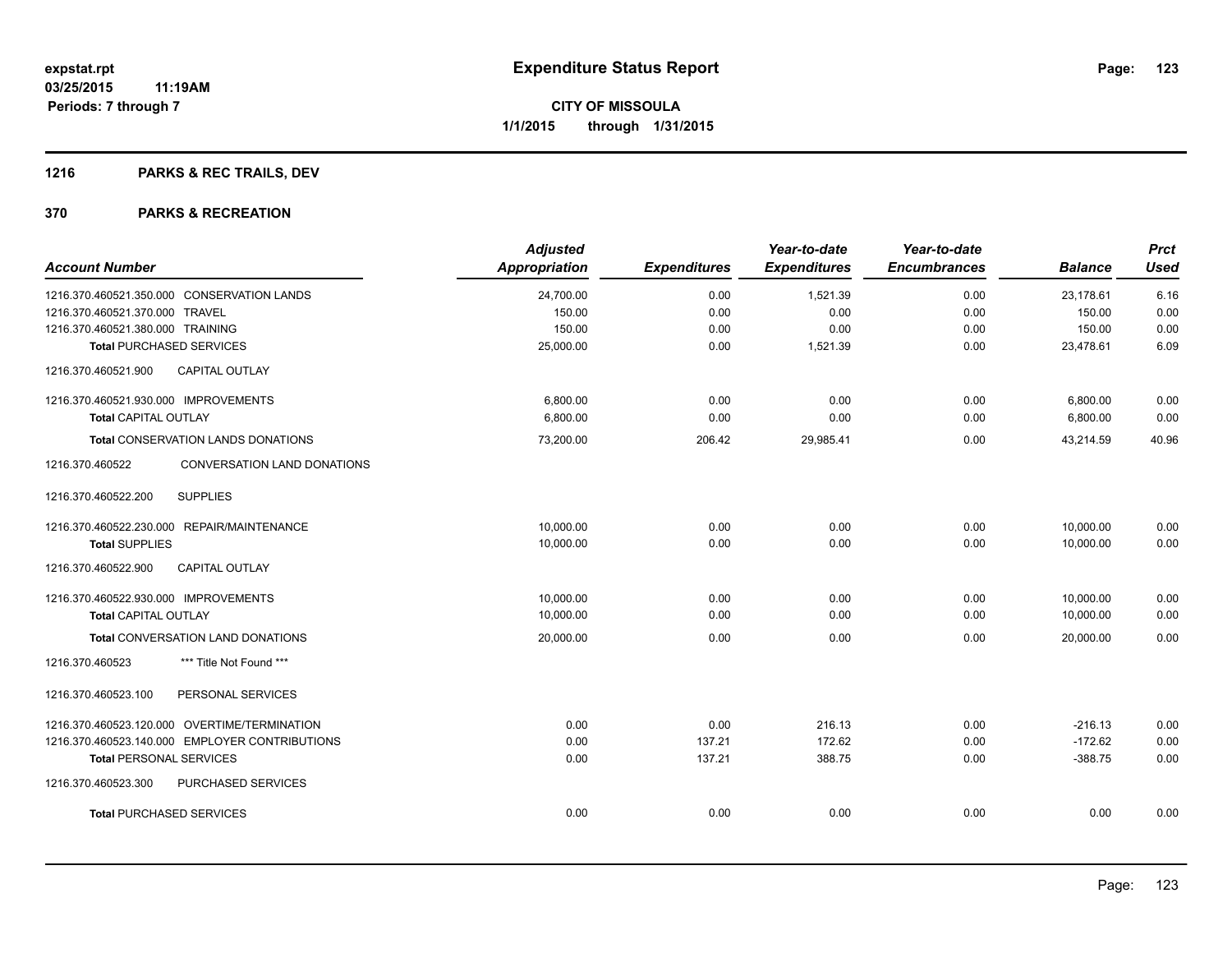# **1216 PARKS & REC TRAILS, DEV**

|                                                            | <b>Adjusted</b>      |                     | Year-to-date        | Year-to-date        |                | <b>Prct</b> |
|------------------------------------------------------------|----------------------|---------------------|---------------------|---------------------|----------------|-------------|
| <b>Account Number</b>                                      | <b>Appropriation</b> | <b>Expenditures</b> | <b>Expenditures</b> | <b>Encumbrances</b> | <b>Balance</b> | <b>Used</b> |
| <b>CAPITAL OUTLAY</b><br>1216.370.460523.900               |                      |                     |                     |                     |                |             |
| 1216.370.460523.930.000 WOOD RECLAMATION PH II/MPROVEMENTS | 223,123.00           | 8,158.00            | 150,547.00          | 0.00                | 72,576.00      | 67.47       |
| <b>Total CAPITAL OUTLAY</b>                                | 223,123.00           | 8,158.00            | 150,547.00          | 0.00                | 72,576.00      | 67.47       |
| Total *** Title Not Found ***                              | 223,123.00           | 8,295.21            | 150,935.75          | 0.00                | 72,187.25      | 67.65       |
| *** Title Not Found ***<br>1216.370.460524                 |                      |                     |                     |                     |                |             |
| 1216.370.460524.100<br>PERSONAL SERVICES                   |                      |                     |                     |                     |                |             |
| <b>Total PERSONAL SERVICES</b>                             | 0.00                 | 0.00                | 0.00                | 0.00                | 0.00           | 0.00        |
| 1216.370.460524.200<br><b>SUPPLIES</b>                     |                      |                     |                     |                     |                |             |
| <b>Total SUPPLIES</b>                                      | 0.00                 | 0.00                | 0.00                | 0.00                | 0.00           | 0.00        |
| 1216.370.460524.300<br>PURCHASED SERVICES                  |                      |                     |                     |                     |                |             |
| Total *** Title Not Found ***                              | 0.00                 | 0.00                | 0.00                | 0.00                | 0.00           | 0.00        |
| Total PARKS & REC TRAILS, DEV                              | 1,267,593.00         | 10,399.63           | 263,821.29          | 0.00                | 1,003,771.71   | 20.81       |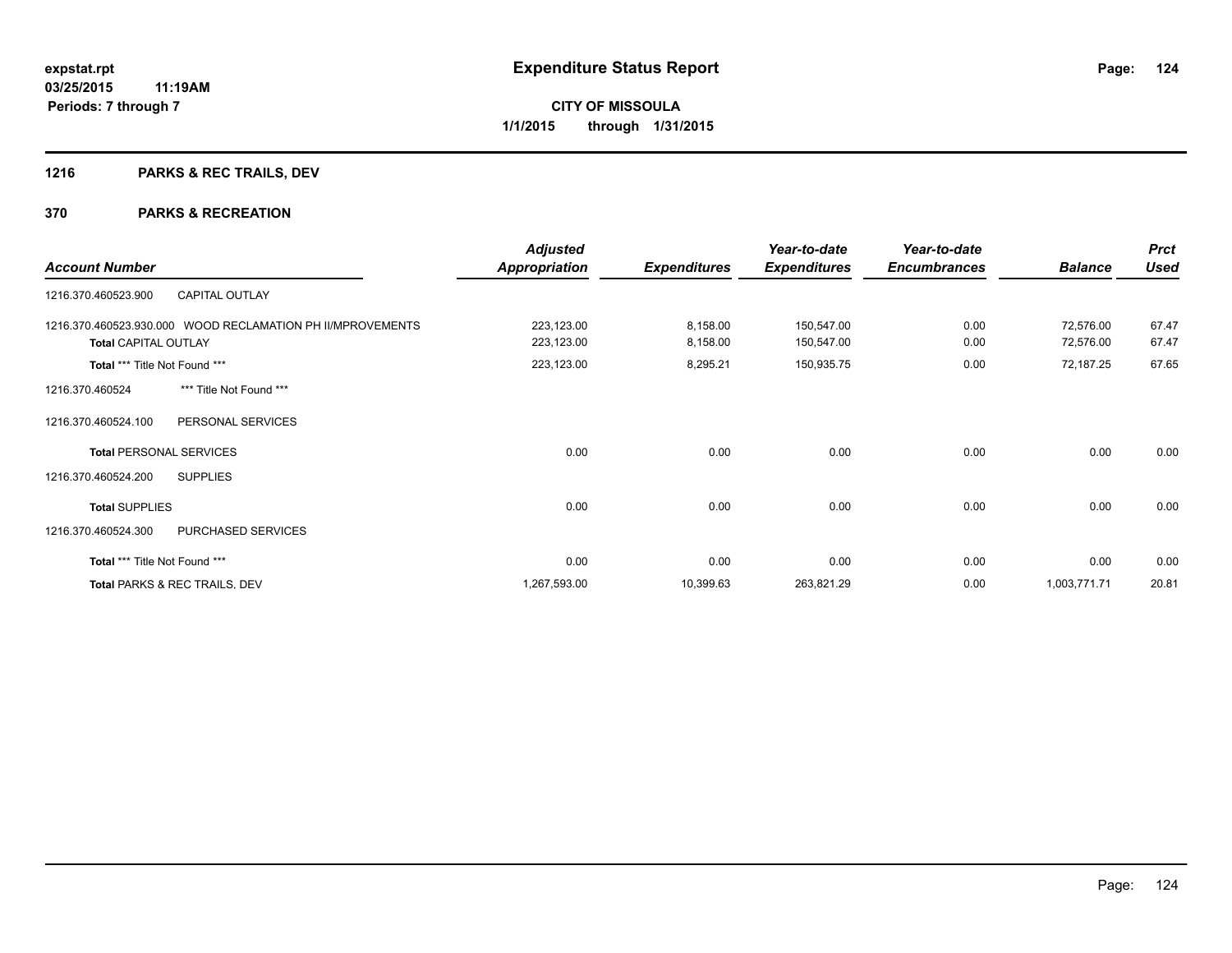## **1217 PARKS CITY LIFE GYM LEASE**

|                                                         | <b>Adjusted</b>      |                     | Year-to-date        | Year-to-date        |                | <b>Prct</b> |
|---------------------------------------------------------|----------------------|---------------------|---------------------|---------------------|----------------|-------------|
| <b>Account Number</b>                                   | <b>Appropriation</b> | <b>Expenditures</b> | <b>Expenditures</b> | <b>Encumbrances</b> | <b>Balance</b> | <b>Used</b> |
| CITY LIFE GYM LEASE<br>1217.370.460440                  |                      |                     |                     |                     |                |             |
| 1217.370.460440.100<br>PERSONAL SERVICES                |                      |                     |                     |                     |                |             |
| 1217.370.460440.110.000 SALARIES AND WAGES              | 12,000.00            | 0.00                | 0.00                | 0.00                | 12,000.00      | 0.00        |
| <b>Total PERSONAL SERVICES</b>                          | 12,000.00            | 0.00                | 0.00                | 0.00                | 12.000.00      | 0.00        |
| 1217.370.460440.200<br><b>SUPPLIES</b>                  |                      |                     |                     |                     |                |             |
| 1217.370.460440.220.000 OPERATING SUPPLIES              | 2,500.00             | 0.00                | 0.00                | 0.00                | 2,500.00       | 0.00        |
| OPERATING SUPPLIES<br>1217.370.460440.220.147           | 0.00                 | 0.00                | 12.87               | 0.00                | $-12.87$       | 0.00        |
| 1217.370.460440.230.000 REPAIR/MAINTENANCE              | 2,500.00             | 0.00                | 872.50              | 0.00                | 1,627.50       | 34.90       |
| <b>Total SUPPLIES</b>                                   | 5,000.00             | 0.00                | 885.37              | 0.00                | 4,114.63       | 17.71       |
| 1217.370.460440.300<br><b>PURCHASED SERVICES</b>        |                      |                     |                     |                     |                |             |
| 1217.370.460440.320.000 PRINTING & DUPLICATING          | 1,000.00             | 0.00                | 0.00                | 0.00                | 1.000.00       | 0.00        |
| 1217.370.460440.330.000 PUBLICITY, SUBSCRIPTIONS & DUES | 1,000.00             | 0.00                | 0.00                | 0.00                | 1,000.00       | 0.00        |
| <b>Total PURCHASED SERVICES</b>                         | 2,000.00             | 0.00                | 0.00                | 0.00                | 2,000.00       | 0.00        |
| 1217.370.460440.500<br><b>FIXED CHARGES</b>             |                      |                     |                     |                     |                |             |
| 1217.370.460440.500.000 LEASE/FIXED CHARGES             | 24,000.00            | 0.00                | 14,000.00           | 0.00                | 10,000.00      | 58.33       |
| <b>Total FIXED CHARGES</b>                              | 24,000.00            | 0.00                | 14,000.00           | 0.00                | 10,000.00      | 58.33       |
| <b>Total CITY LIFE GYM LEASE</b>                        | 43,000.00            | 0.00                | 14,885.37           | 0.00                | 28,114.63      | 34.62       |
| 1217.370.460471<br><b>RECREATION ADULTS</b>             |                      |                     |                     |                     |                |             |
| 1217.370.460471.200<br><b>SUPPLIES</b>                  |                      |                     |                     |                     |                |             |
| <b>Total RECREATION ADULTS</b>                          | 0.00                 | 0.00                | 0.00                | 0.00                | 0.00           | 0.00        |
| <b>Total PARKS CITY LIFE GYM LEASE</b>                  | 43,000.00            | 0.00                | 14,885.37           | 0.00                | 28,114.63      | 34.62       |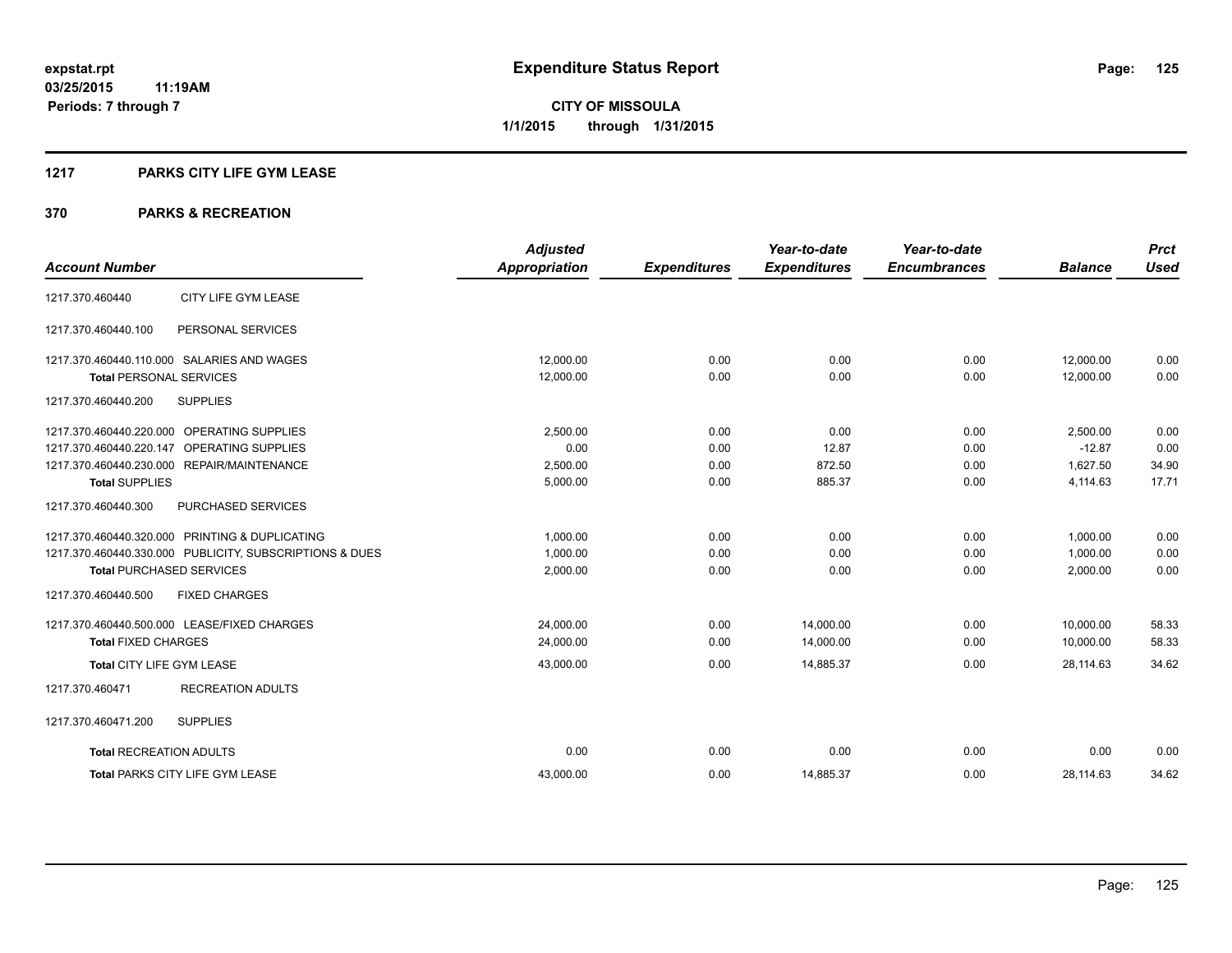## **1218 ALL ABILITIES PLAYGROUND**

|                                                  | <b>Adjusted</b>      |                     | Year-to-date        | Year-to-date        |                | <b>Prct</b> |
|--------------------------------------------------|----------------------|---------------------|---------------------|---------------------|----------------|-------------|
| <b>Account Number</b>                            | <b>Appropriation</b> | <b>Expenditures</b> | <b>Expenditures</b> | <b>Encumbrances</b> | <b>Balance</b> | <b>Used</b> |
| <b>PLAYGROUNDS</b><br>1218.370.460444            |                      |                     |                     |                     |                |             |
| <b>PURCHASED SERVICES</b><br>1218.370.460444.300 |                      |                     |                     |                     |                |             |
| 1218.370.460444.350.000 PROFESSIONAL SERVICES    | 50,000.00            | 0.00                | 213.713.71          | 0.00                | $-163.713.71$  | 427.43      |
| 1218.370.460444.360.000 REPAIR & MAINTENANCE     | 0.00                 | 0.00                | 340.80              | 0.00                | $-340.80$      | 0.00        |
| <b>Total PURCHASED SERVICES</b>                  | 50,000.00            | 0.00                | 214,054.51          | 0.00                | $-164,054.51$  | 428.11      |
| <b>CAPITAL OUTLAY</b><br>1218.370.460444.900     |                      |                     |                     |                     |                |             |
| 1218.370.460444.930.000 IMPROVEMENTS             | 736,092.00           | 0.00                | 0.00                | 0.00                | 736.092.00     | 0.00        |
| <b>Total CAPITAL OUTLAY</b>                      | 736,092.00           | 0.00                | 0.00                | 0.00                | 736,092.00     | 0.00        |
| <b>Total PLAYGROUNDS</b>                         | 786,092.00           | 0.00                | 214,054.51          | 0.00                | 572,037.49     | 27.23       |
| <b>Total ALL ABILITIES PLAYGROUND</b>            | 786,092.00           | 0.00                | 214,054.51          | 0.00                | 572,037.49     | 27.23       |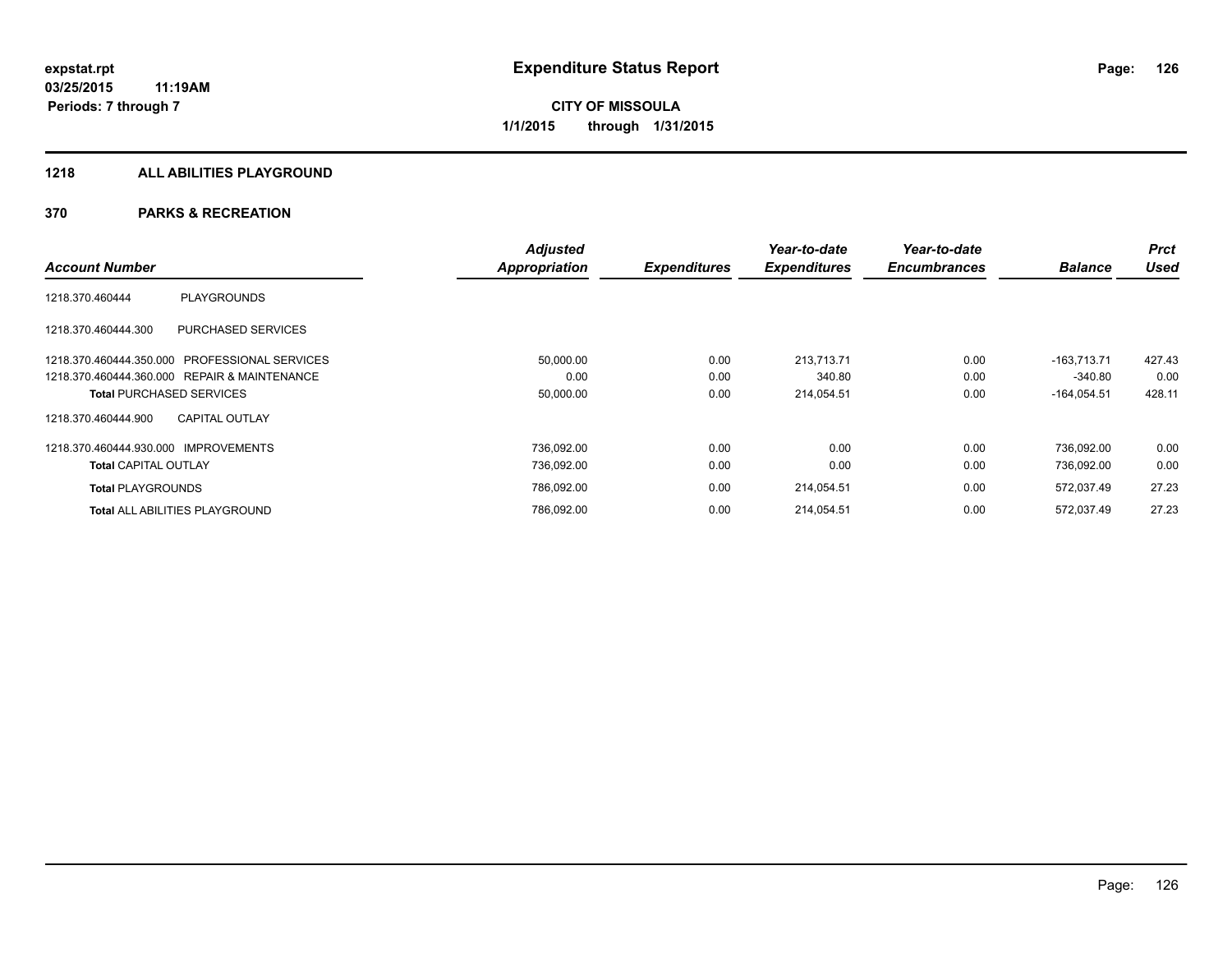## **1219 FY14 PARK & TRAIL BOND**

| <b>Account Number</b> |                                         | <b>Adjusted</b><br><b>Appropriation</b> | <b>Expenditures</b> | Year-to-date<br><b>Expenditures</b> | Year-to-date<br><b>Encumbrances</b> | <b>Balance</b> | Prct<br><b>Used</b> |
|-----------------------|-----------------------------------------|-----------------------------------------|---------------------|-------------------------------------|-------------------------------------|----------------|---------------------|
| 1219.370.460401       | FORT MSLA REGIONAL PARK                 |                                         |                     |                                     |                                     |                |                     |
| 1219.370.460401.300   | PURCHASED SERVICES                      |                                         |                     |                                     |                                     |                |                     |
|                       | <b>Total FORT MSLA REGIONAL PARK</b>    | 0.00                                    | 0.00                | 0.00                                | 0.00                                | 0.00           | 0.00                |
| 1219.370.460444       | <b>PLAYGROUNDS</b>                      |                                         |                     |                                     |                                     |                |                     |
| 1219.370.460444.300   | PURCHASED SERVICES                      |                                         |                     |                                     |                                     |                |                     |
|                       | <b>Total PURCHASED SERVICES</b>         | 0.00                                    | 0.00                | 0.00                                | 0.00                                | 0.00           | 0.00                |
| 1219.370.460444.900   | <b>CAPITAL OUTLAY</b>                   |                                         |                     |                                     |                                     |                |                     |
|                       | <b>Total FY14 PARK &amp; TRAIL BOND</b> | 0.00                                    | 0.00                | 0.00                                | 0.00                                | 0.00           | 0.00                |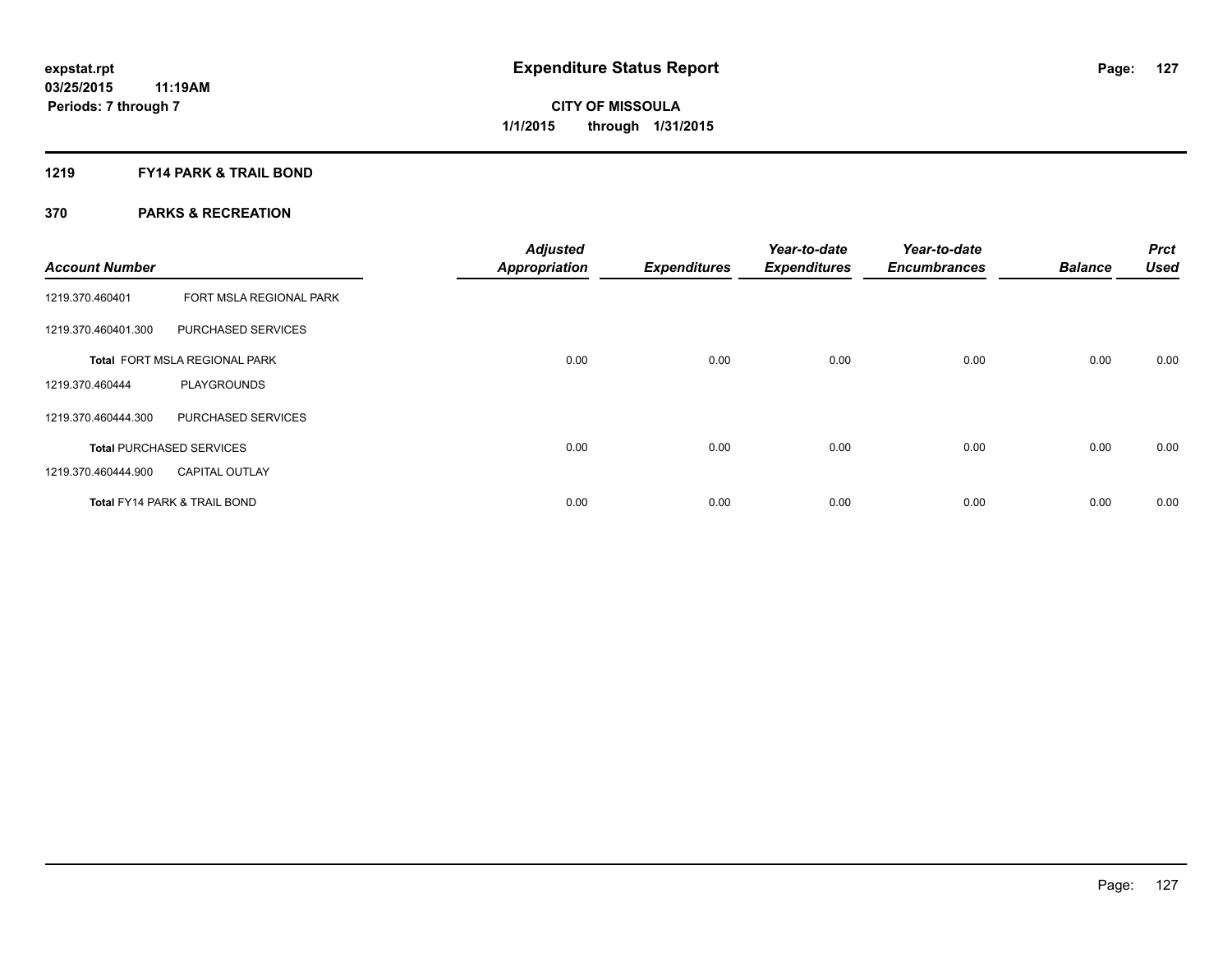**03/25/2015 11:19AM Periods: 7 through 7**

**CITY OF MISSOULA 1/1/2015 through 1/31/2015**

## **1241 CREMAIN WALL & CEMETERY DONATIONS FUND**

**340 CEMETERY**

|                                                    |                                              | <b>Adjusted</b>      |                     | Year-to-date        | Year-to-date        |                      | <b>Prct</b>  |
|----------------------------------------------------|----------------------------------------------|----------------------|---------------------|---------------------|---------------------|----------------------|--------------|
| <b>Account Number</b>                              |                                              | <b>Appropriation</b> | <b>Expenditures</b> | <b>Expenditures</b> | <b>Encumbrances</b> | <b>Balance</b>       | <b>Used</b>  |
| 1241.340.430920                                    | <b>FACILITIES</b>                            |                      |                     |                     |                     |                      |              |
| 1241.340.430920.900                                | <b>CAPITAL OUTLAY</b>                        |                      |                     |                     |                     |                      |              |
| 1241.340.430920.930.000<br><b>Total FACILITIES</b> | <b>IMPROVEMENTS</b>                          | 2,500.00<br>2,500.00 | 0.00<br>0.00        | 0.00<br>0.00        | 0.00<br>0.00        | 2,500.00<br>2,500.00 | 0.00<br>0.00 |
| 1241.340.430921                                    | <b>CEMETERY MEMORIAL</b>                     |                      |                     |                     |                     |                      |              |
| 1241.340.430921.900                                | <b>CAPITAL OUTLAY</b>                        |                      |                     |                     |                     |                      |              |
| <b>Total CEMETERY MEMORIAL</b>                     |                                              | 0.00                 | 0.00                | 0.00                | 0.00                | 0.00                 | 0.00         |
| 1241.340.430930                                    | <b>GROUNDS MAINTENANCE</b>                   |                      |                     |                     |                     |                      |              |
| 1241.340.430930.900                                | <b>CAPITAL OUTLAY</b>                        |                      |                     |                     |                     |                      |              |
| 1241.340.430930.930.000 IMPROVEMENTS               |                                              | 0.00                 | 71.00               | 890.00              | 0.00                | $-890.00$            | 0.00         |
|                                                    | <b>Total GROUNDS MAINTENANCE</b>             | 0.00                 | 71.00               | 890.00              | 0.00                | $-890.00$            | 0.00         |
|                                                    | Total CREMAIN WALL & CEMETERY DONATIONS FUND | 2,500.00             | 71.00               | 890.00              | 0.00                | 1,610.00             | 35.60        |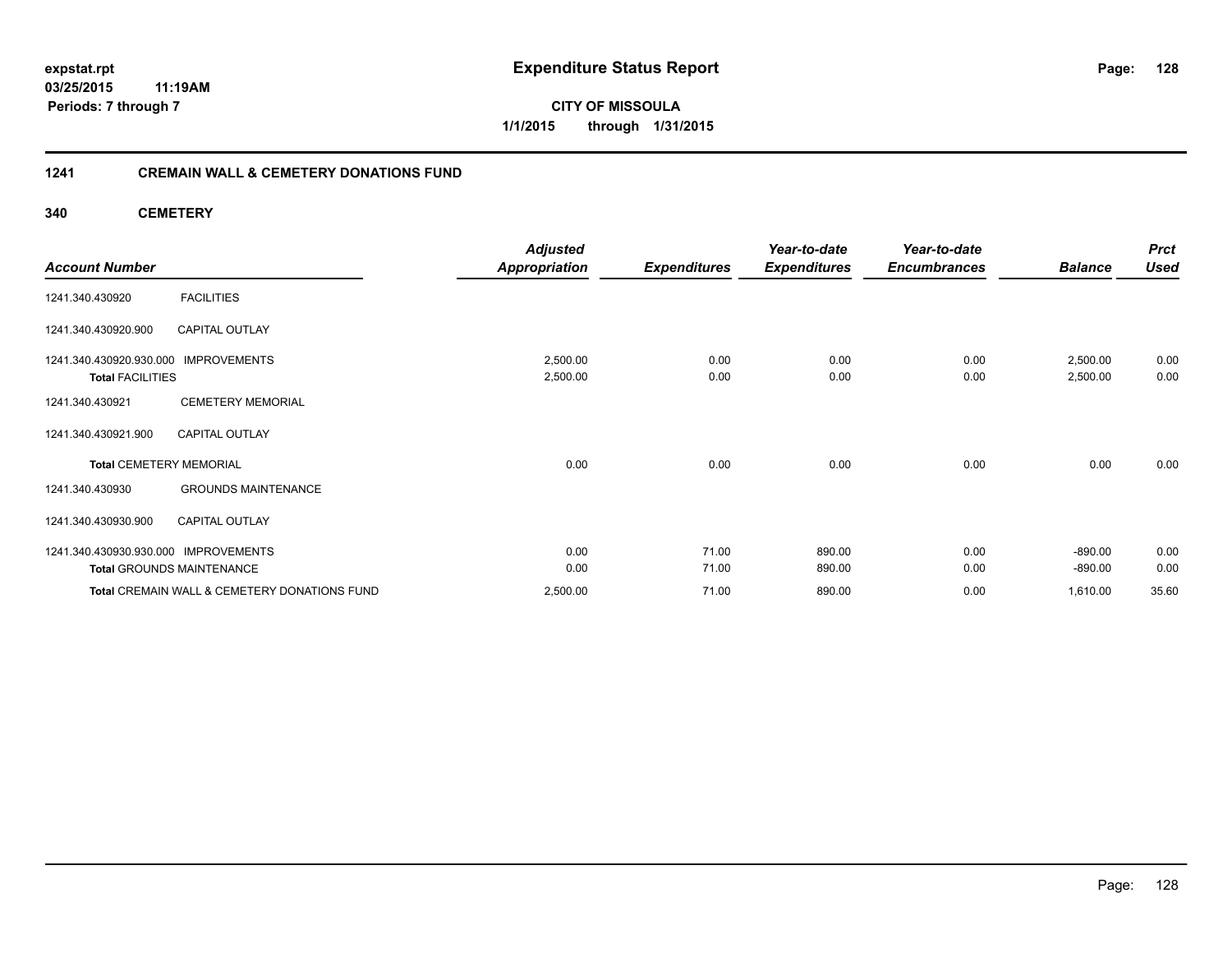## **1242 CEMETERY CARE FUND**

## **340 CEMETERY**

|                                     |                                               | <b>Adjusted</b>      |                     | Year-to-date        | Year-to-date        |                | <b>Prct</b> |
|-------------------------------------|-----------------------------------------------|----------------------|---------------------|---------------------|---------------------|----------------|-------------|
| <b>Account Number</b>               |                                               | <b>Appropriation</b> | <b>Expenditures</b> | <b>Expenditures</b> | <b>Encumbrances</b> | <b>Balance</b> | <b>Used</b> |
| 1242.340.430920                     | <b>FACILITIES</b>                             |                      |                     |                     |                     |                |             |
| 1242.340.430920.800                 | OTHER OBJECTS                                 |                      |                     |                     |                     |                |             |
| 1242.340.430920.845.000 CONTINGENCY |                                               | 10,000.00            | 0.00                | 0.00                | 0.00                | 10,000.00      | 0.00        |
| <b>Total OTHER OBJECTS</b>          |                                               | 10,000.00            | 0.00                | 0.00                | 0.00                | 10,000.00      | 0.00        |
| 1242.340.430920.900                 | <b>CAPITAL OUTLAY</b>                         |                      |                     |                     |                     |                |             |
|                                     | 1242.340.430920.940.000 MACHINERY & EQUIPMENT | 65,000.00            | 0.00                | 0.00                | 0.00                | 65,000.00      | 0.00        |
| <b>Total CAPITAL OUTLAY</b>         |                                               | 65,000.00            | 0.00                | 0.00                | 0.00                | 65,000.00      | 0.00        |
| <b>Total FACILITIES</b>             |                                               | 75,000.00            | 0.00                | 0.00                | 0.00                | 75,000.00      | 0.00        |
| 1242.340.430930                     | <b>GROUNDS MAINTENANCE</b>                    |                      |                     |                     |                     |                |             |
| 1242.340.430930.900                 | <b>CAPITAL OUTLAY</b>                         |                      |                     |                     |                     |                |             |
| <b>Total GROUNDS MAINTENANCE</b>    |                                               | 0.00                 | 0.00                | 0.00                | 0.00                | 0.00           | 0.00        |
| <b>Total CEMETERY CARE FUND</b>     |                                               | 75,000.00            | 0.00                | 0.00                | 0.00                | 75,000.00      | 0.00        |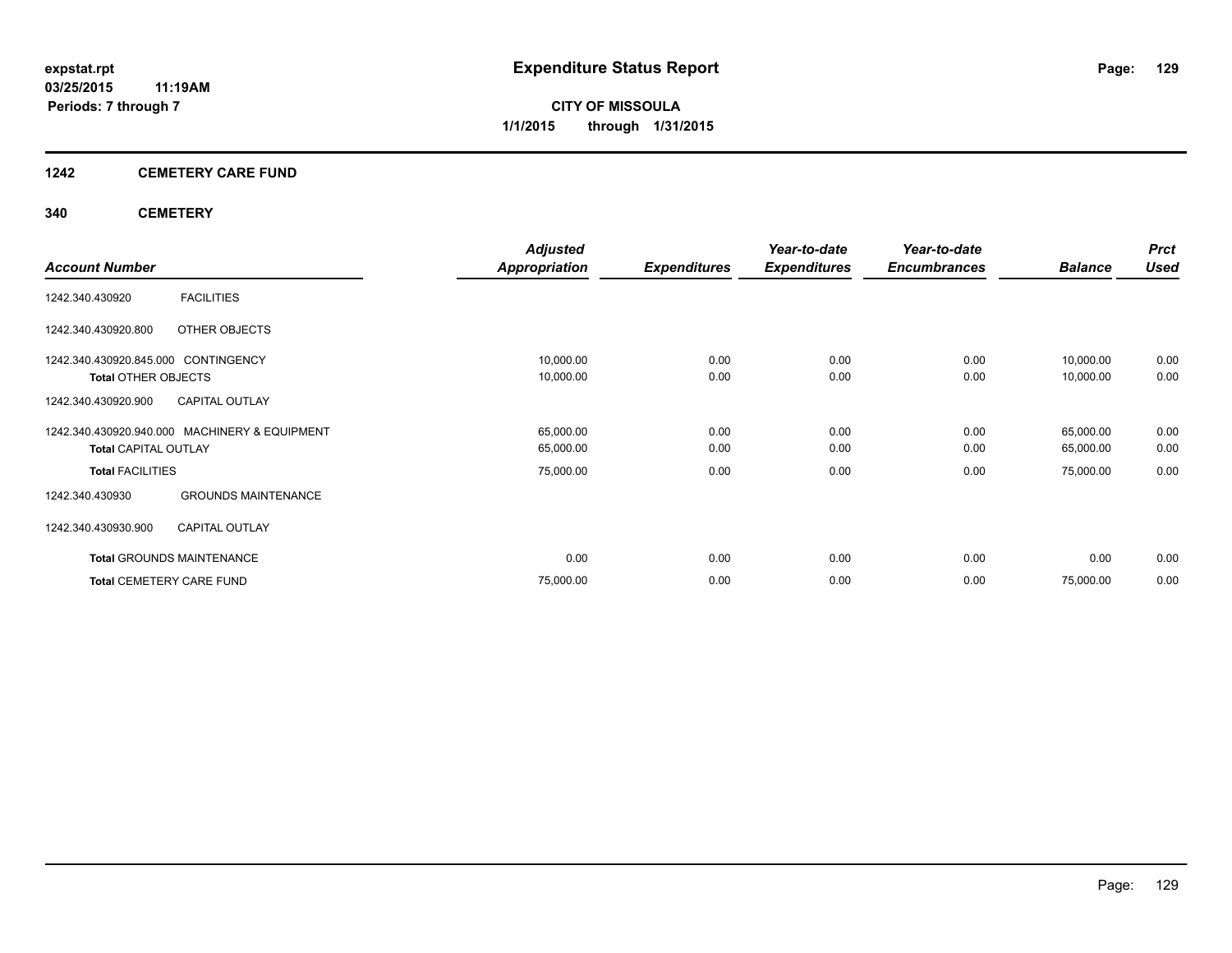## **1243 CEMETERY MEMORIAL FUND**

## **340 CEMETERY**

| <b>Account Number</b>                                                  |                                                                         | <b>Adjusted</b><br><b>Appropriation</b> | <b>Expenditures</b> | Year-to-date<br><b>Expenditures</b> | Year-to-date<br><b>Encumbrances</b> | <b>Balance</b>        | <b>Prct</b><br><b>Used</b> |
|------------------------------------------------------------------------|-------------------------------------------------------------------------|-----------------------------------------|---------------------|-------------------------------------|-------------------------------------|-----------------------|----------------------------|
| 1243.340.430921                                                        | <b>CEMETERY MEMORIAL</b>                                                |                                         |                     |                                     |                                     |                       |                            |
| 1243.340.430921.900                                                    | <b>CAPITAL OUTLAY</b>                                                   |                                         |                     |                                     |                                     |                       |                            |
| 1243.340.430921.930.000 IMPROVEMENTS<br><b>Total CEMETERY MEMORIAL</b> |                                                                         | 2,000.00<br>2,000.00                    | 0.00<br>0.00        | 0.00<br>0.00                        | 0.00<br>0.00                        | 2,000.00<br>2,000.00  | 0.00<br>0.00               |
| 1243.340.430930<br>1243.340.430930.900                                 | <b>GROUNDS MAINTENANCE</b><br><b>CAPITAL OUTLAY</b>                     |                                         |                     |                                     |                                     |                       |                            |
| 1243.340.430930.930.000 IMPROVEMENTS                                   |                                                                         | 0.00                                    | 0.00                | 189.42                              | 0.00                                | $-189.42$             | 0.00                       |
|                                                                        | <b>Total GROUNDS MAINTENANCE</b><br><b>Total CEMETERY MEMORIAL FUND</b> | 0.00<br>2,000.00                        | 0.00<br>0.00        | 189.42<br>189.42                    | 0.00<br>0.00                        | $-189.42$<br>1.810.58 | 0.00<br>9.47               |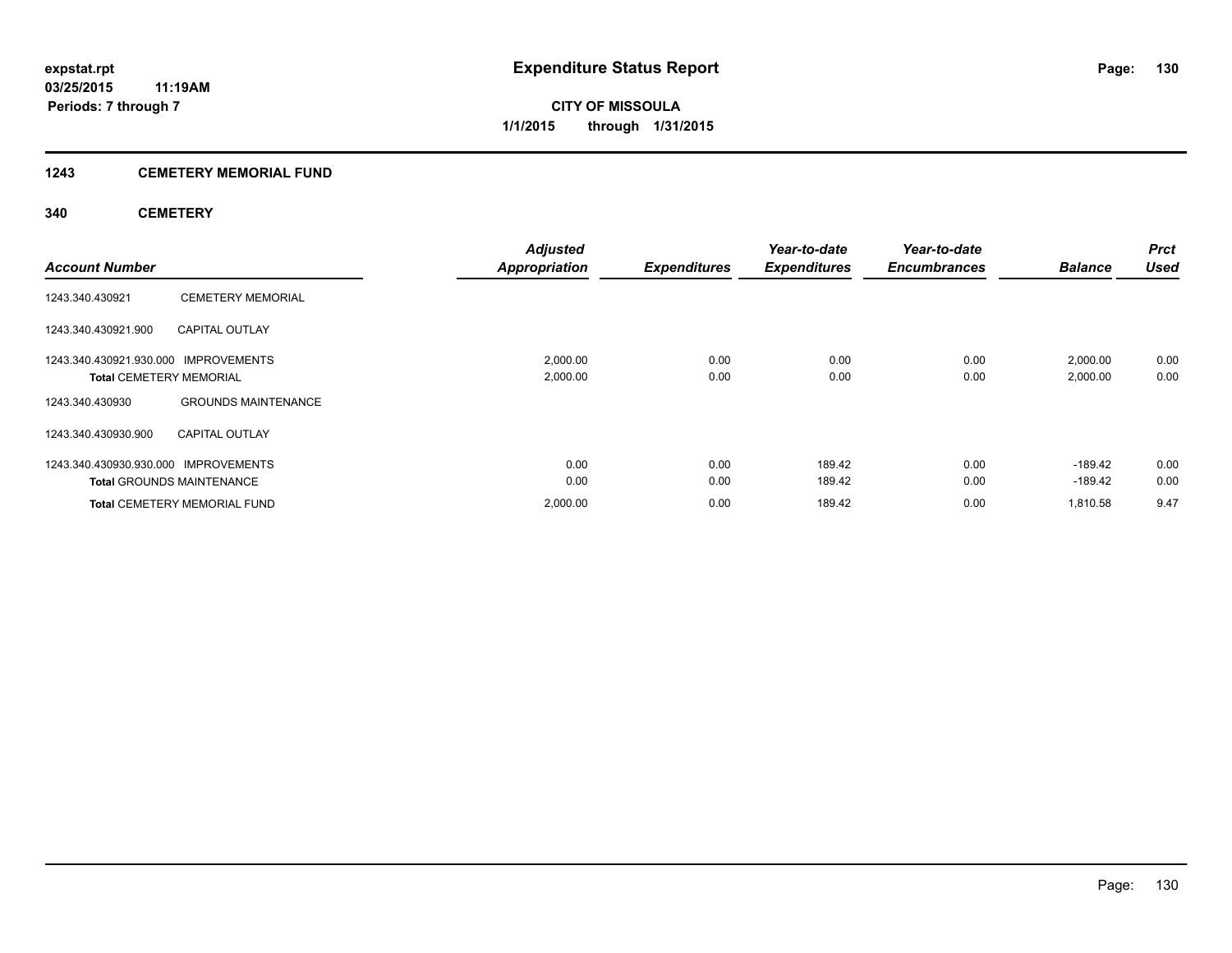## **1265 TITLE 1 PROJECTS FUND**

# **240 FINANCE**

| <b>Account Number</b>         |                                                                                           | <b>Adjusted</b><br><b>Appropriation</b> | <b>Expenditures</b> | Year-to-date<br><b>Expenditures</b> | Year-to-date<br><b>Encumbrances</b> | <b>Balance</b>         | <b>Prct</b><br><b>Used</b> |
|-------------------------------|-------------------------------------------------------------------------------------------|-----------------------------------------|---------------------|-------------------------------------|-------------------------------------|------------------------|----------------------------|
| 1265.240.411850               | ECONOMIC DEVELOPMENT                                                                      |                                         |                     |                                     |                                     |                        |                            |
| 1265.240.411850.500           | <b>FIXED CHARGES</b>                                                                      |                                         |                     |                                     |                                     |                        |                            |
| <b>Total FIXED CHARGES</b>    |                                                                                           | 0.00                                    | 0.00                | 0.00                                | 0.00                                | 0.00                   | 0.00                       |
| 1265.240.411850.700           | <b>GRANTS &amp; CONTRIBUTIONS</b>                                                         |                                         |                     |                                     |                                     |                        |                            |
|                               | 1265.240.411850.700.000 GRANTS & CONTRIBUTIONS<br><b>Total GRANTS &amp; CONTRIBUTIONS</b> | 59,088.00<br>59,088.00                  | 0.00<br>0.00        | 0.00<br>0.00                        | 0.00<br>0.00                        | 59,088.00<br>59,088.00 | 0.00<br>0.00               |
| 1265.240.411850.800           | <b>OTHER OBJECTS</b>                                                                      |                                         |                     |                                     |                                     |                        |                            |
| <b>Total OTHER OBJECTS</b>    |                                                                                           | 0.00                                    | 0.00                | 0.00                                | 0.00                                | 0.00                   | 0.00                       |
|                               | Total ECONOMIC DEVELOPMENT                                                                | 59,088.00                               | 0.00                | 0.00                                | 0.00                                | 59,088.00              | 0.00                       |
| 1265.240.440150               | *** Title Not Found ***                                                                   |                                         |                     |                                     |                                     |                        |                            |
| 1265.240.440150.800           | OTHER OBJECTS                                                                             |                                         |                     |                                     |                                     |                        |                            |
| Total *** Title Not Found *** |                                                                                           | 0.00                                    | 0.00                | 0.00                                | 0.00                                | 0.00                   | 0.00                       |
| 1265.240.470343               | MISSOULA HOUSING CORPORATION                                                              |                                         |                     |                                     |                                     |                        |                            |
| 1265.240.470343.700           | <b>GRANTS &amp; CONTRIBUTIONS</b>                                                         |                                         |                     |                                     |                                     |                        |                            |
|                               | <b>Total MISSOULA HOUSING CORPORATION</b>                                                 | 0.00                                    | 0.00                | 0.00                                | 0.00                                | 0.00                   | 0.00                       |
|                               | Total TITLE 1 PROJECTS FUND                                                               | 59,088.00                               | 0.00                | 0.00                                | 0.00                                | 59,088.00              | 0.00                       |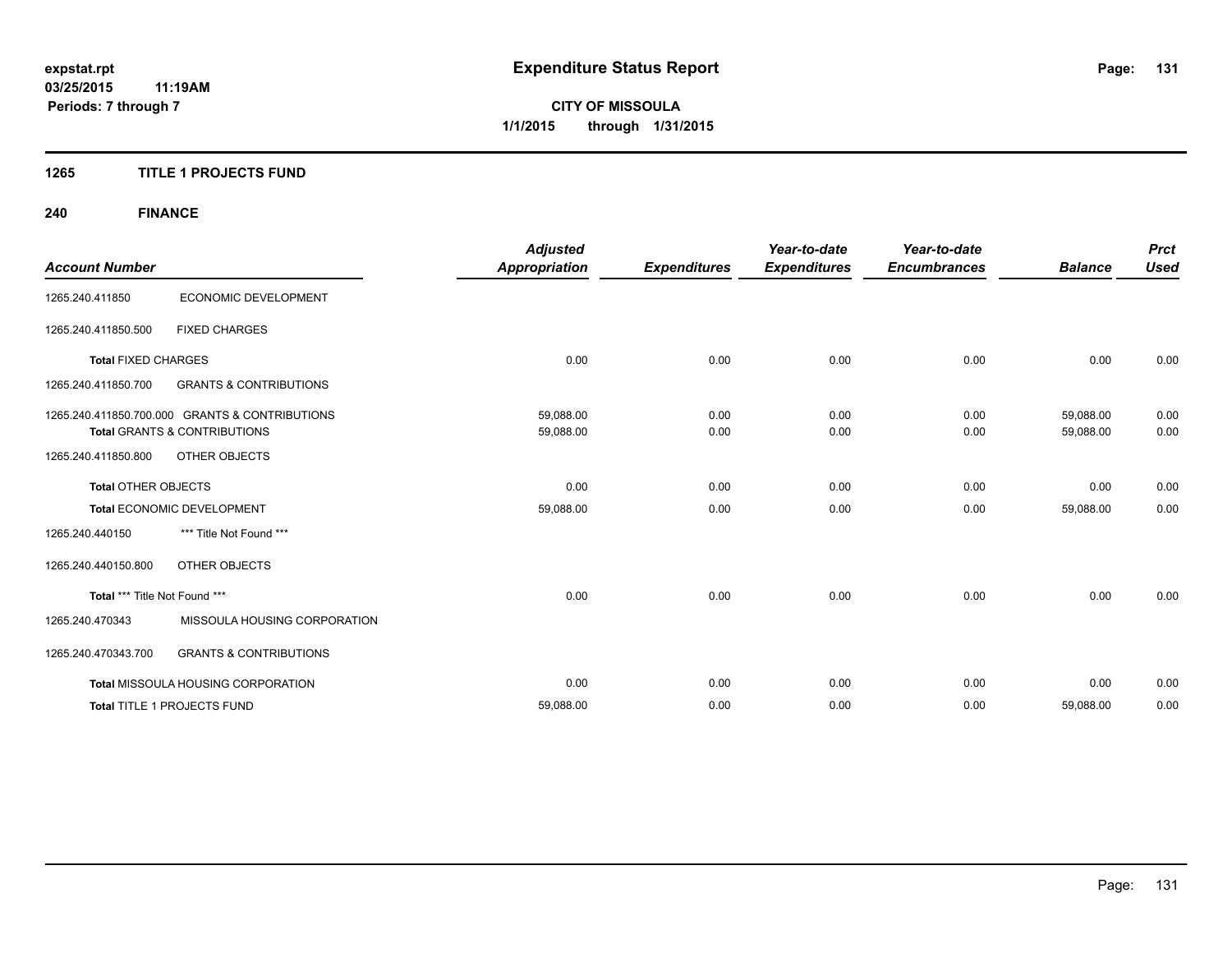## **1396 PROGRAM INCOME REVOLVING LOAN PROGRAM**

| <b>Account Number</b>      |                                                    | <b>Adjusted</b><br>Appropriation | <b>Expenditures</b> | Year-to-date<br><b>Expenditures</b> | Year-to-date<br><b>Encumbrances</b> | <b>Balance</b>         | <b>Prct</b><br><b>Used</b> |
|----------------------------|----------------------------------------------------|----------------------------------|---------------------|-------------------------------------|-------------------------------------|------------------------|----------------------------|
| 1396.390.470200            | <b>HOUSING REHAB</b>                               |                                  |                     |                                     |                                     |                        |                            |
| 1396.390.470200.700        | <b>GRANTS &amp; CONTRIBUTIONS</b>                  |                                  |                     |                                     |                                     |                        |                            |
| <b>Total HOUSING REHAB</b> | 1396.390.470200.700.000 RENTAL REHAB GRANTS        | 51,791.00<br>51,791.00           | 0.00<br>0.00        | 0.00<br>0.00                        | 0.00<br>0.00                        | 51.791.00<br>51,791.00 | 0.00<br>0.00               |
| 1396.390.470401            | <b>WORD GRANT</b>                                  |                                  |                     |                                     |                                     |                        |                            |
| 1396.390.470401.300        | PURCHASED SERVICES                                 |                                  |                     |                                     |                                     |                        |                            |
| <b>Total WORD GRANT</b>    |                                                    | 0.00                             | 0.00                | 0.00                                | 0.00                                | 0.00                   | 0.00                       |
|                            | <b>Total PROGRAM INCOME REVOLVING LOAN PROGRAM</b> | 51,791.00                        | 0.00                | 0.00                                | 0.00                                | 51,791.00              | 0.00                       |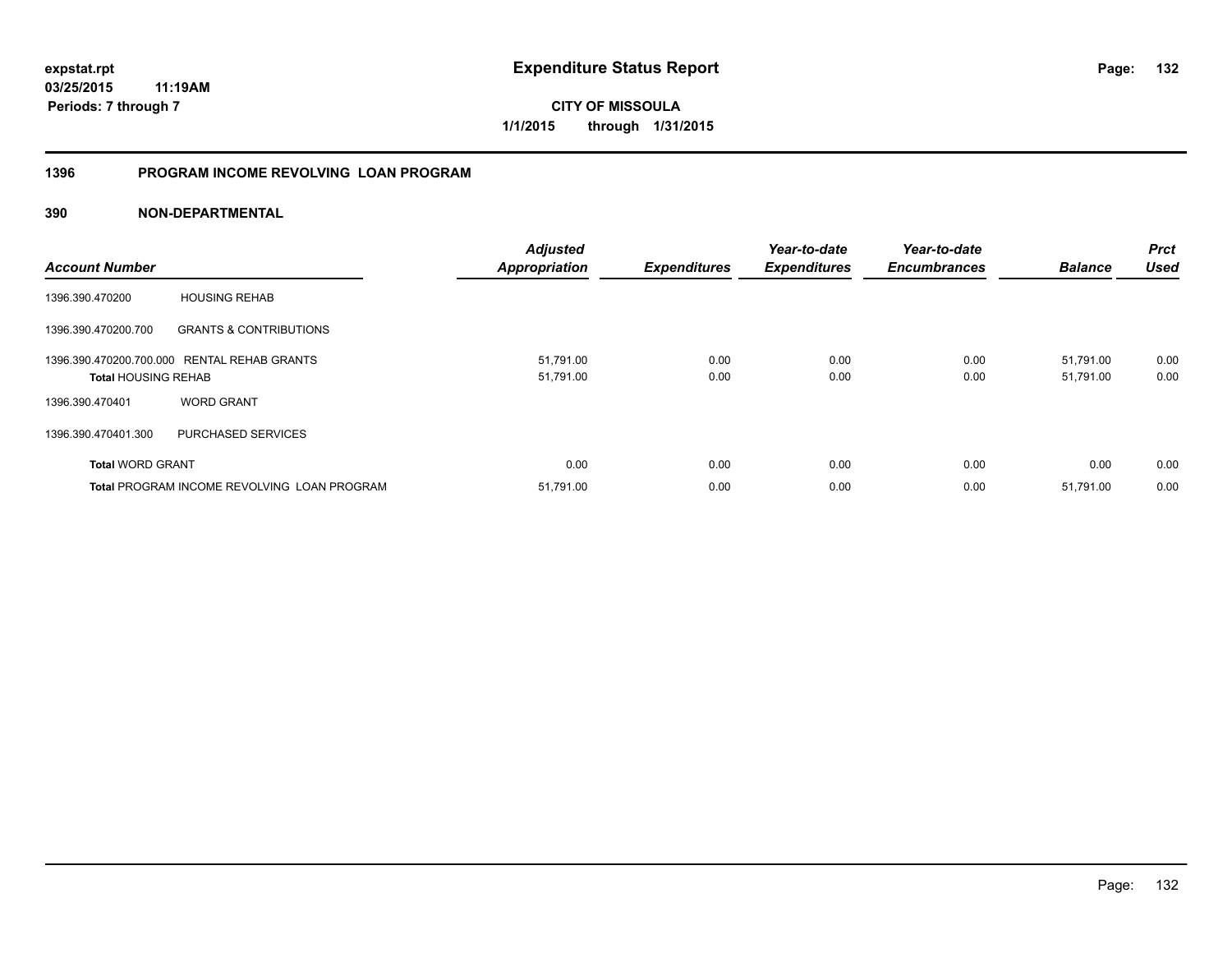## **1397 STATE HOME PROGRAM INCOME**

| <b>Account Number</b> |                                                                                                   | <b>Adjusted</b><br>Appropriation | <b>Expenditures</b> | Year-to-date<br><b>Expenditures</b> | Year-to-date<br><b>Encumbrances</b> | <b>Balance</b>           | <b>Prct</b><br>Used |
|-----------------------|---------------------------------------------------------------------------------------------------|----------------------------------|---------------------|-------------------------------------|-------------------------------------|--------------------------|---------------------|
| 1397.390.470200       | <b>HOUSING REHAB</b>                                                                              |                                  |                     |                                     |                                     |                          |                     |
| 1397.390.470200.300   | <b>PURCHASED SERVICES</b>                                                                         |                                  |                     |                                     |                                     |                          |                     |
|                       | 1397.390.470200.350.000 STATE HOME PROGRAM INCOME/CONTRACT SVS<br>Total STATE HOME PROGRAM INCOME | 600,000.00<br>600,000.00         | 0.00<br>0.00        | 0.00<br>0.00                        | 0.00<br>0.00                        | 600.000.00<br>600,000.00 | 0.00<br>0.00        |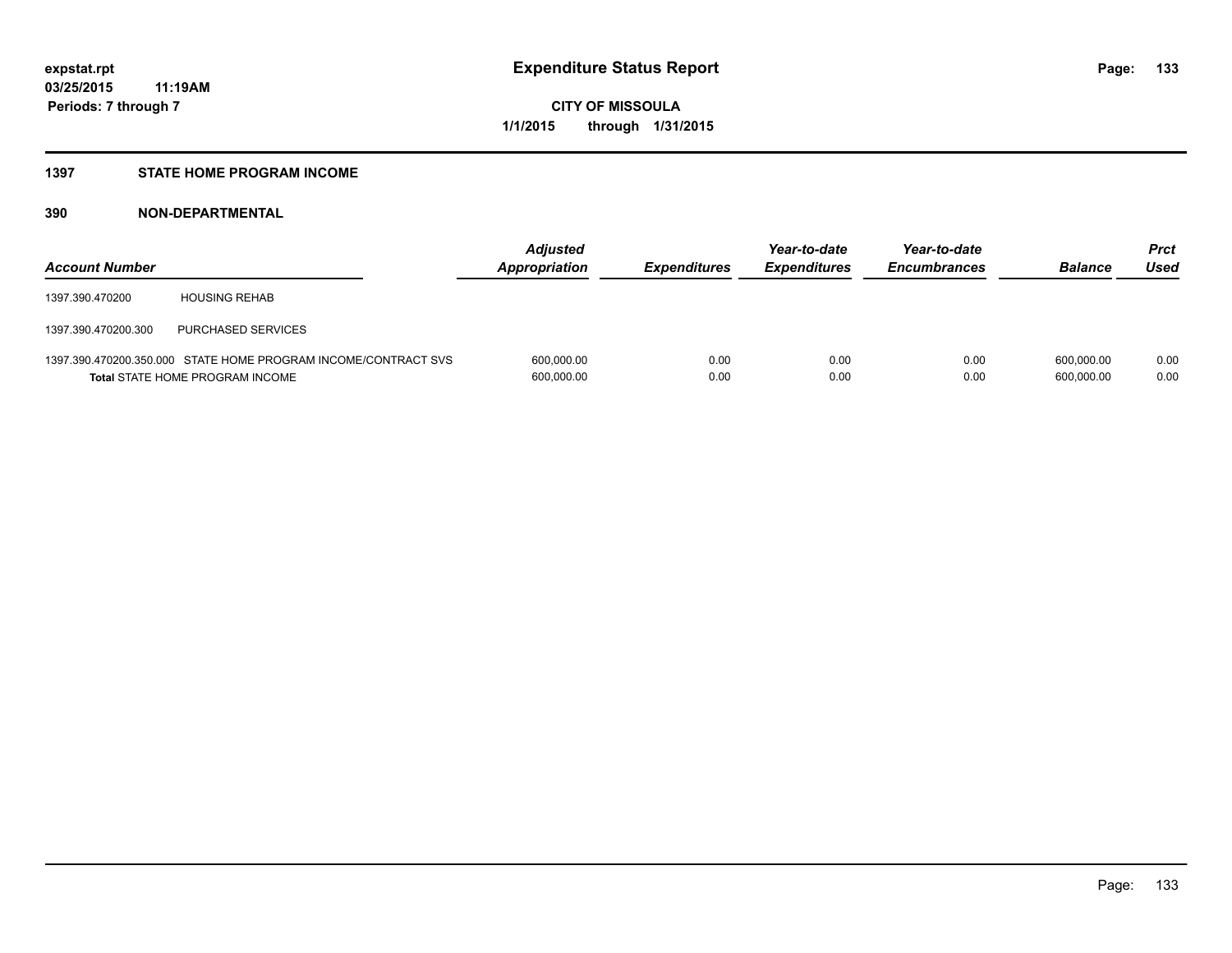**2250 PLANNING FUND**

## **250 DEVELOPMENT SERVICES**

| <b>Account Number</b>                     |                                                         | <b>Adjusted</b><br>Appropriation | <b>Expenditures</b> | Year-to-date<br><b>Expenditures</b> | Year-to-date<br><b>Encumbrances</b> | <b>Balance</b> | <b>Prct</b><br><b>Used</b> |
|-------------------------------------------|---------------------------------------------------------|----------------------------------|---------------------|-------------------------------------|-------------------------------------|----------------|----------------------------|
|                                           |                                                         |                                  |                     |                                     |                                     |                |                            |
| 2250.250.411030                           | <b>PLANNING</b>                                         |                                  |                     |                                     |                                     |                |                            |
| 2250.250.411030.100                       | PERSONAL SERVICES                                       |                                  |                     |                                     |                                     |                |                            |
|                                           | 2250.250.411030.110.000 SALARIES AND WAGES              | 296,680.00                       | 95,959.04           | 115,294.06                          | 0.00                                | 181,385.94     | 38.86                      |
|                                           | 2250.250.411030.140.000 EMPLOYER CONTRIBUTIONS          | 90,685.00                        | 31,726.80           | 38,044.25                           | 0.00                                | 52,640.75      | 41.95                      |
|                                           | 2250.250.411030.141.000 STATE RETIREMENT CONTRIBUTIONS  | 0.00                             | 95.96               | 117.56                              | 0.00                                | $-117.56$      | 0.00                       |
| <b>Total PERSONAL SERVICES</b>            |                                                         | 387,365.00                       | 127,781.80          | 153,455.87                          | 0.00                                | 233,909.13     | 39.62                      |
| 2250.250.411030.200                       | <b>SUPPLIES</b>                                         |                                  |                     |                                     |                                     |                |                            |
| 2250.250.411030.210.000 OFFICE SUPPLIES   |                                                         | 2,550.00                         | 0.00                | 354.44                              | 0.00                                | 2,195.56       | 13.90                      |
| 2250.250.411030.210.300 OFFICE SUPPLIES   |                                                         | 0.00                             | 41.89               | 450.19                              | 0.00                                | $-450.19$      | 0.00                       |
| 2250.250.411030.210.301 OFFICE SUPPLIES   |                                                         | 0.00                             | 21.49               | 284.88                              | 0.00                                | $-284.88$      | 0.00                       |
|                                           | 2250.250.411030.220.000 OPERATING SUPPLIES              | 1,300.00                         | 0.00                | 0.00                                | 0.00                                | 1,300.00       | 0.00                       |
|                                           | 2250.250.411030.220.300 OPERATING SUPPLIES              | 0.00                             | 13.97               | 13.97                               | 0.00                                | $-13.97$       | 0.00                       |
| 2250.250.411030.240.300 OTHER SUPPLIES    |                                                         | 0.00                             | 0.00                | 489.73                              | 0.00                                | $-489.73$      | 0.00                       |
| <b>Total SUPPLIES</b>                     |                                                         | 3,850.00                         | 77.35               | 1,593.21                            | 0.00                                | 2,256.79       | 41.38                      |
| 2250.250.411030.300                       | <b>PURCHASED SERVICES</b>                               |                                  |                     |                                     |                                     |                |                            |
| 2250.250.411030.310.000 COMMUNICATIONS    |                                                         | 1,100.00                         | 0.00                | 20.46                               | 0.00                                | 1,079.54       | 1.86                       |
| 2250.250.411030.310.351 COMMUNICATIONS    |                                                         | 0.00                             | 17.28               | 786.01                              | 0.00                                | $-786.01$      | 0.00                       |
|                                           | 2250.250.411030.320.000 PRINTING & DUPLICATING          | 9,300.00                         | 0.00                | 0.00                                | 0.00                                | 9,300.00       | 0.00                       |
|                                           | 2250.250.411030.320.300 PRINTING & DUPLICATING          | 0.00                             | 0.00                | 52.88                               | 0.00                                | $-52.88$       | 0.00                       |
|                                           | 2250.250.411030.330.000 PUBLICITY, SUBSCRIPTIONS & DUES | 3,306.00                         | 195.00              | 764.41                              | 0.00                                | 2,541.59       | 23.12                      |
|                                           | 2250.250.411030.330.300 PUBLICITY, SUBSCRIPTIONS & DUES | 0.00                             | 199.17              | 1.707.20                            | 0.00                                | $-1.707.20$    | 0.00                       |
|                                           | 2250.250.411030.330.377 PUBLICITY, SUBSCRIPTIONS & DUES | 0.00                             | 0.00                | 298.00                              | 0.00                                | $-298.00$      | 0.00                       |
| 2250.250.411030.344.000 TELEPHONE SERVICE |                                                         | 125.00                           | 34.78               | 88.17                               | 0.00                                | 36.83          | 70.54                      |
|                                           | 2250.250.411030.350.000 PROFESSIONAL SERVICES           | 100,000.00                       | 4,604.00            | 34,786.79                           | 0.00                                | 65,213.21      | 34.79                      |
|                                           | 2250.250.411030.360.000 REPAIR & MAINTENANCE            | 1,540.00                         | 0.00                | 300.00                              | 0.00                                | 1,240.00       | 19.48                      |
| 2250.250.411030.370.000 TRAVEL            |                                                         | 5,185.00                         | 0.00                | 666.77                              | 0.00                                | 4,518.23       | 12.86                      |
| 2250.250.411030.370.300 TRAVEL            |                                                         | 0.00                             | 0.00                | 298.31                              | 0.00                                | $-298.31$      | 0.00                       |
| 2250.250.411030.380.000 TRAINING          |                                                         | 3,595.00                         | 0.00                | 660.00                              | 0.00                                | 2,935.00       | 18.36                      |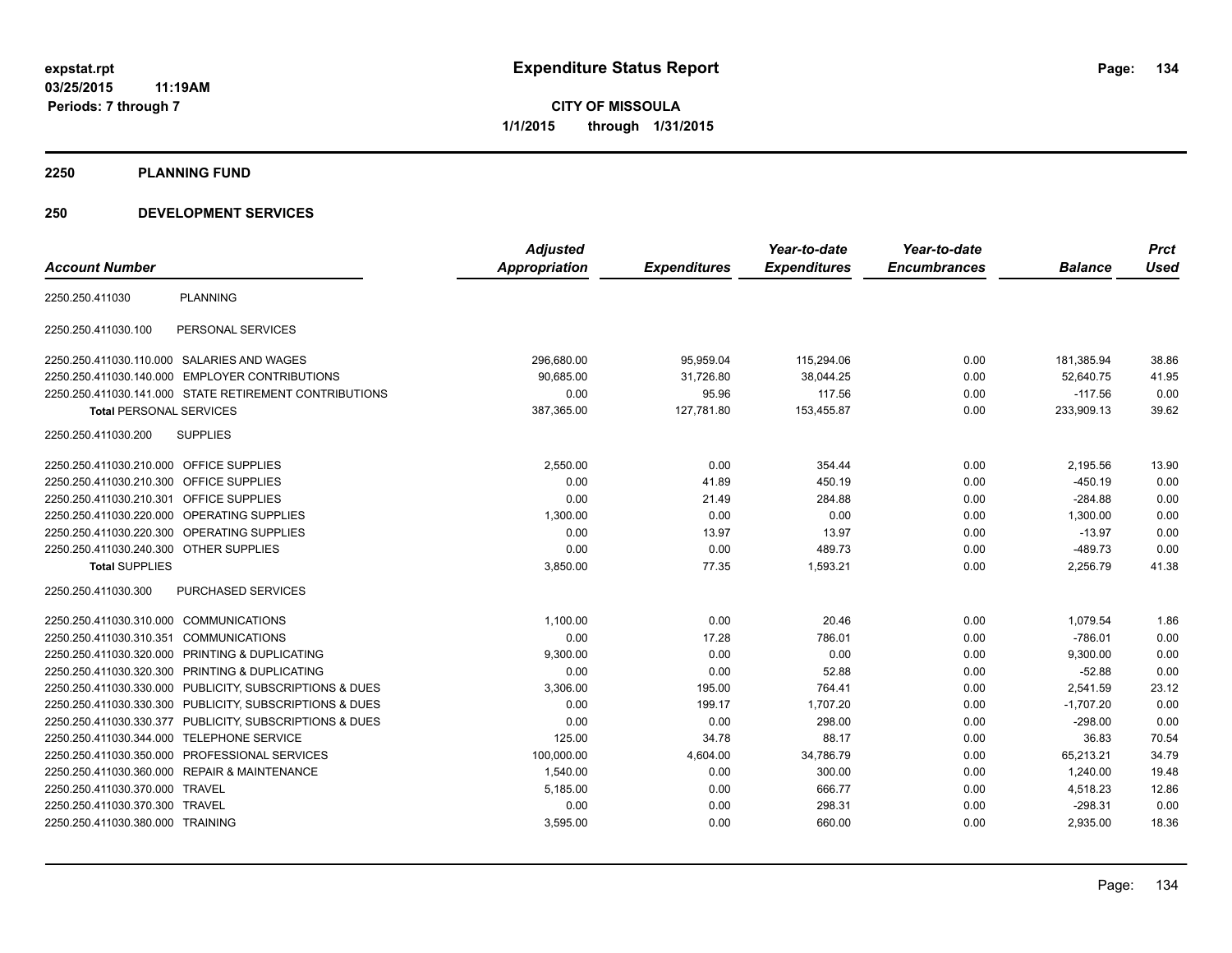**2250 PLANNING FUND**

## **250 DEVELOPMENT SERVICES**

| <b>Account Number</b>                 |                                                  | <b>Adjusted</b><br><b>Appropriation</b> | <b>Expenditures</b> | Year-to-date<br><b>Expenditures</b> | Year-to-date<br><b>Encumbrances</b> | <b>Balance</b> | <b>Prct</b><br><b>Used</b> |
|---------------------------------------|--------------------------------------------------|-----------------------------------------|---------------------|-------------------------------------|-------------------------------------|----------------|----------------------------|
| 2250.250.411030.380.300 TRAINING      |                                                  | 0.00                                    | 0.00                | 55.00                               | 0.00                                | $-55.00$       | 0.00                       |
|                                       | 2250.250.411030.390.000 OTHER PURCHASED SERVICES | 4,750.00                                | 0.00                | 1,244.85                            | 0.00                                | 3,505.15       | 26.21                      |
|                                       | <b>Total PURCHASED SERVICES</b>                  | 128,901.00                              | 5,050.23            | 41,728.85                           | 0.00                                | 87,172.15      | 32.37                      |
| 2250.250.411030.500                   | <b>FIXED CHARGES</b>                             |                                         |                     |                                     |                                     |                |                            |
| 2250.250.411030.500.000 FIXED CHARGES |                                                  | 24,000.00                               | 0.00                | 0.00                                | 0.00                                | 24,000.00      | 0.00                       |
| <b>Total FIXED CHARGES</b>            |                                                  | 24,000.00                               | 0.00                | 0.00                                | 0.00                                | 24,000.00      | 0.00                       |
| 2250.250.411030.800                   | OTHER OBJECTS                                    |                                         |                     |                                     |                                     |                |                            |
| 2250.250.411030.845.000 CONTINGENCY   |                                                  | 149,604.00                              | 0.00                | 0.00                                | 0.00                                | 149,604.00     | 0.00                       |
| <b>Total OTHER OBJECTS</b>            |                                                  | 149,604.00                              | 0.00                | 0.00                                | 0.00                                | 149,604.00     | 0.00                       |
| <b>Total PLANNING</b>                 |                                                  | 693,720.00                              | 132,909.38          | 196,777.93                          | 0.00                                | 496,942.07     | 28.37                      |
| 2250.250.411050                       | <b>DEVELOPMENT &amp; PERMIT REVIEWS</b>          |                                         |                     |                                     |                                     |                |                            |
| 2250.250.411050.200                   | <b>SUPPLIES</b>                                  |                                         |                     |                                     |                                     |                |                            |
|                                       | Total DEVELOPMENT & PERMIT REVIEWS               | 0.00                                    | 0.00                | 0.00                                | 0.00                                | 0.00           | 0.00                       |
| 2250.250.411070                       | <b>TRANSPORTATION</b>                            |                                         |                     |                                     |                                     |                |                            |
| 2250.250.411070.100                   | PERSONAL SERVICES                                |                                         |                     |                                     |                                     |                |                            |
| <b>Total TRANSPORTATION</b>           |                                                  | 0.00                                    | 0.00                | 0.00                                | 0.00                                | 0.00           | 0.00                       |
| 2250.250.430255                       | <b>BIKE-PED PROGRAM</b>                          |                                         |                     |                                     |                                     |                |                            |
| 2250.250.430255.300                   | PURCHASED SERVICES                               |                                         |                     |                                     |                                     |                |                            |
| Total BIKE-PED PROGRAM                |                                                  | 0.00                                    | 0.00                | 0.00                                | 0.00                                | 0.00           | 0.00                       |
| 2250.250.521000                       | INTERFUND OPERATING TRANSFERS                    |                                         |                     |                                     |                                     |                |                            |
| 2250.250.521000.800                   | OTHER OBJECTS                                    |                                         |                     |                                     |                                     |                |                            |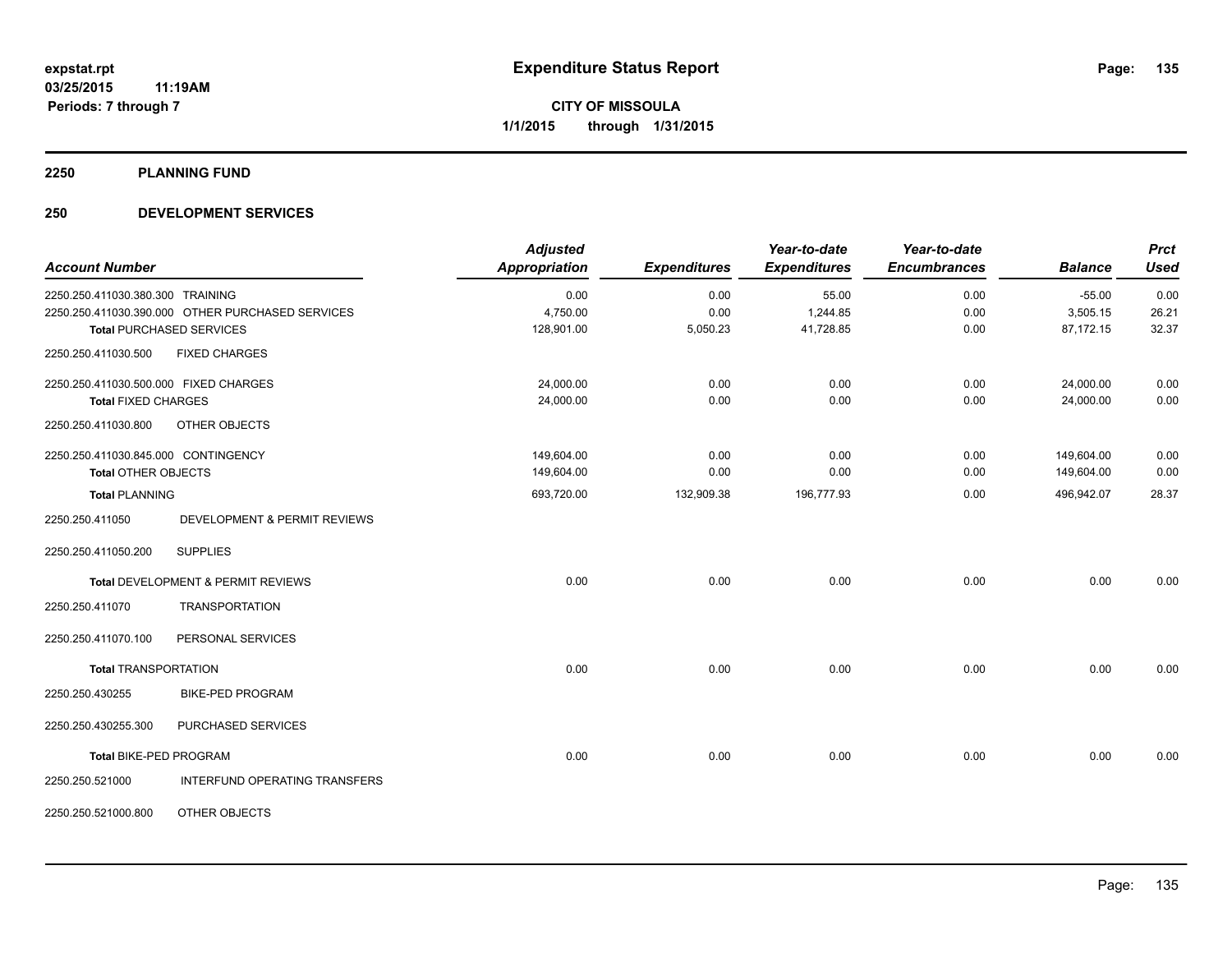## **2250 PLANNING FUND**

## **250 DEVELOPMENT SERVICES**

| <b>Account Number</b>                      | Adiusted<br><b>Appropriation</b> | <b>Expenditures</b> | Year-to-date<br><b>Expenditures</b> | Year-to-date<br><b>Encumbrances</b> | Balance    | Prct<br>Used |
|--------------------------------------------|----------------------------------|---------------------|-------------------------------------|-------------------------------------|------------|--------------|
| <b>Total INTERFUND OPERATING TRANSFERS</b> | 0.00                             | 0.00                | 0.00                                | 0.00                                | 0.00       | 0.00         |
| <b>Total PLANNING FUND</b>                 | 693,720.00                       | 132,909.38          | 196,777.93                          | 0.00                                | 496.942.07 | 28.37        |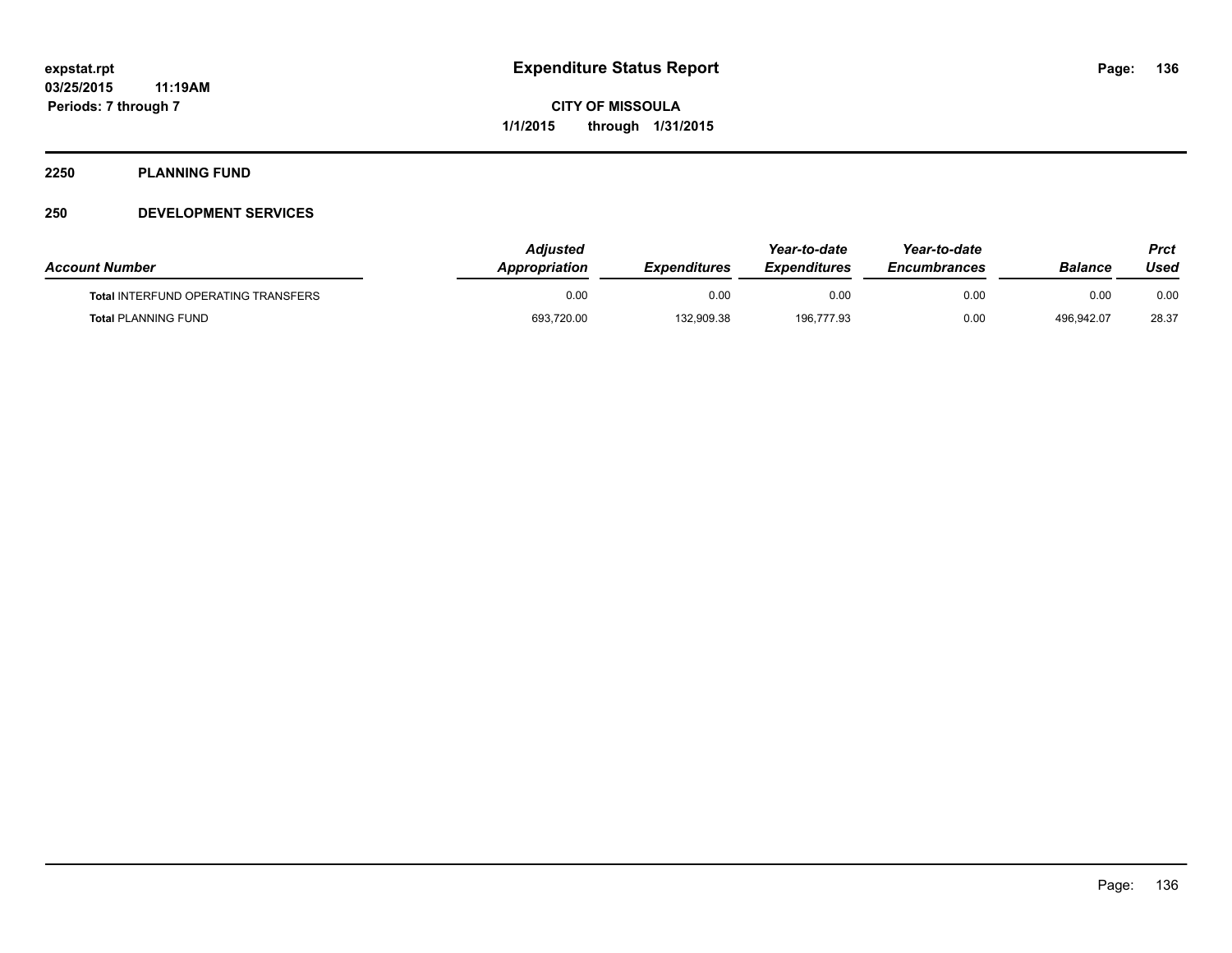## **2310 PUBLIC SAFETY INFORMATION SYSTEMS**

## **310 BUILDING INSPECTION**

| <b>Account Number</b> |                                                | <b>Appropriation</b> | <b>Adjusted</b> | <b>Expenditures</b> | Year-to-date<br><b>Expenditures</b> | Year-to-date<br><b>Encumbrances</b> | <b>Balance</b> | Prct<br><b>Used</b> |
|-----------------------|------------------------------------------------|----------------------|-----------------|---------------------|-------------------------------------|-------------------------------------|----------------|---------------------|
| 2310.310.420510       | ADMINISTRATION                                 |                      |                 |                     |                                     |                                     |                |                     |
| 2310.310.420510.800   | OTHER OBJECTS                                  |                      |                 |                     |                                     |                                     |                |                     |
|                       | <b>Total PUBLIC SAFETY INFORMATION SYSTEMS</b> |                      | 0.00            | 0.00                | 0.00                                | 0.00                                | 0.00           | 0.00                |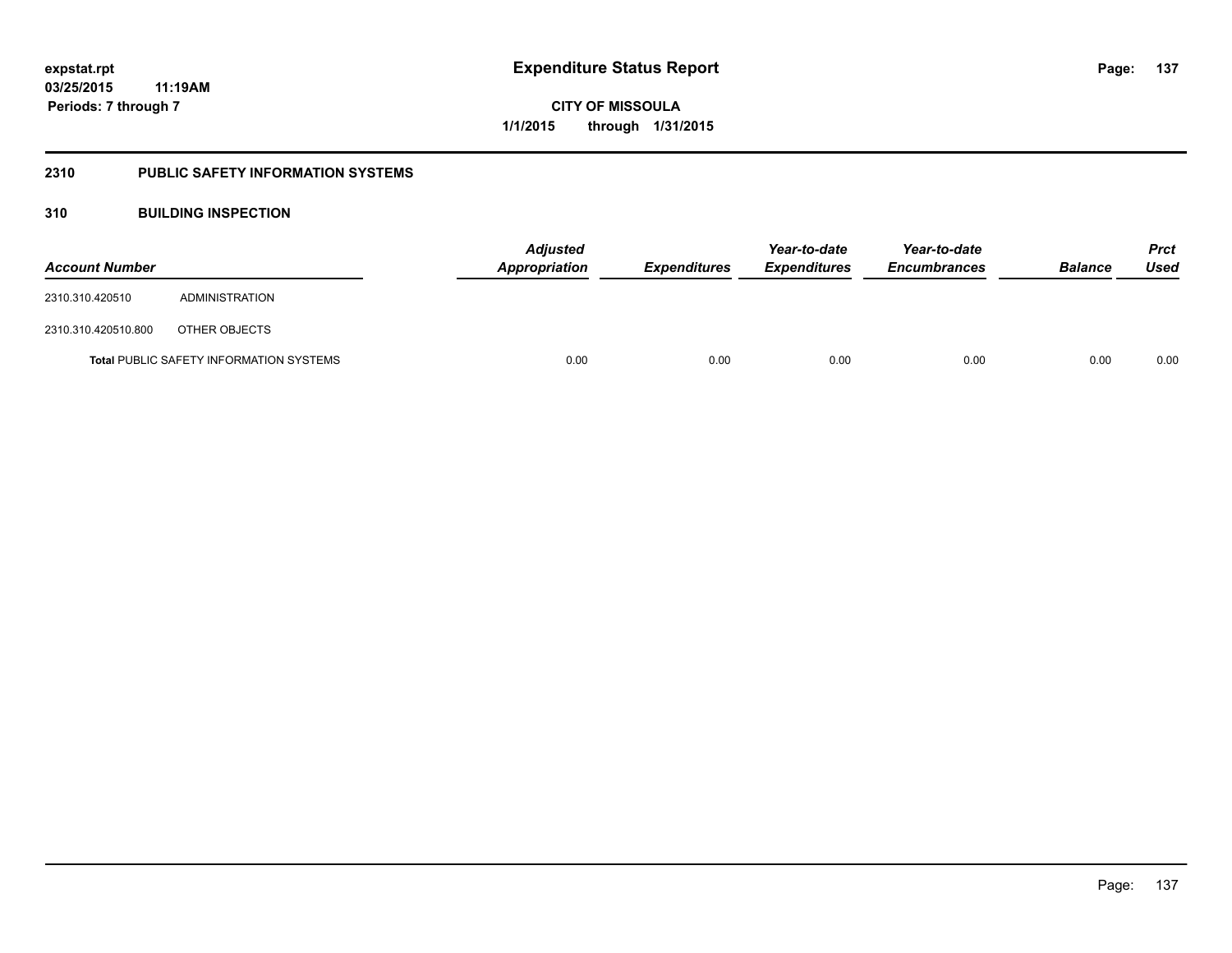## **2321 IMPACT FEE FUND**

| <b>Account Number</b>       |                                                                                                           | <b>Adjusted</b><br><b>Appropriation</b> | <b>Expenditures</b> | Year-to-date<br><b>Expenditures</b> | Year-to-date<br><b>Encumbrances</b> | <b>Balance</b>               | <b>Prct</b><br><b>Used</b> |
|-----------------------------|-----------------------------------------------------------------------------------------------------------|-----------------------------------------|---------------------|-------------------------------------|-------------------------------------|------------------------------|----------------------------|
| 2321.390.430247             | HILLVIEW WAY STREET IMPROVEMENTS                                                                          |                                         |                     |                                     |                                     |                              |                            |
| 2321.390.430247.900         | <b>CAPITAL OUTLAY</b>                                                                                     |                                         |                     |                                     |                                     |                              |                            |
|                             | 2321.390.430247.930.000 HILLVIEW WAY STREET IMPROVEMENTS<br><b>Total HILLVIEW WAY STREET IMPROVEMENTS</b> | 1,069,122.00<br>1,069,122.00            | 0.00<br>0.00        | 99.00<br>99.00                      | 0.00<br>0.00                        | 1,069,023.00<br>1.069.023.00 | 0.01<br>0.01               |
| 2321.390.430248             | <b>CREGG LN IMPROVEMENTS</b>                                                                              |                                         |                     |                                     |                                     |                              |                            |
| 2321.390.430248.900         | <b>CAPITAL OUTLAY</b>                                                                                     |                                         |                     |                                     |                                     |                              |                            |
|                             | 2321.390.430248.930.000 CREGG LN IMPROVEMENTS<br>Total CREGG LN IMPROVEMENTS                              | 225,480.00<br>225,480.00                | 0.00<br>0.00        | 0.00<br>0.00                        | 0.00<br>0.00                        | 225,480.00<br>225,480.00     | 0.00<br>0.00               |
| 2321.390.430249             | OLD US HWY 93 IMPROVEMENTS                                                                                |                                         |                     |                                     |                                     |                              |                            |
| 2321.390.430249.900         | <b>CAPITAL OUTLAY</b>                                                                                     |                                         |                     |                                     |                                     |                              |                            |
|                             | 2321.390.430249.930.000 OLD US HWY 93 IMPROVEMENTS<br>Total OLD US HWY 93 IMPROVEMENTS                    | 77.500.00<br>77,500.00                  | 0.00<br>0.00        | 0.00<br>0.00                        | 0.00<br>0.00                        | 77,500.00<br>77,500.00       | 0.00<br>0.00               |
| 2321.390.430260             | TRAFFIC & PEDESTRIAN SERVICES                                                                             |                                         |                     |                                     |                                     |                              |                            |
| 2321.390.430260.300         | PURCHASED SERVICES                                                                                        |                                         |                     |                                     |                                     |                              |                            |
|                             | 2321.390.430260.350.000 VAN BUREN ST RECONSTRUCTION<br><b>Total PURCHASED SERVICES</b>                    | 0.00<br>0.00                            | 0.00<br>0.00        | 1.772.25<br>1.772.25                | 0.00<br>0.00                        | $-1,772.25$<br>$-1.772.25$   | 0.00<br>0.00               |
| 2321.390.430260.900         | <b>CAPITAL OUTLAY</b>                                                                                     |                                         |                     |                                     |                                     |                              |                            |
| <b>Total CAPITAL OUTLAY</b> | 2321.390.430260.930.000 VAN BUREN ST RECONSTRUCTION                                                       | 85,000.00<br>85,000.00                  | 0.00<br>0.00        | 0.00<br>0.00                        | 0.00<br>0.00                        | 85,000.00<br>85,000.00       | 0.00<br>0.00               |
|                             | Total TRAFFIC & PEDESTRIAN SERVICES                                                                       | 85,000.00                               | 0.00                | 1,772.25                            | 0.00                                | 83,227.75                    | 2.09                       |
| 2321.390.430261             | *** Title Not Found ***                                                                                   |                                         |                     |                                     |                                     |                              |                            |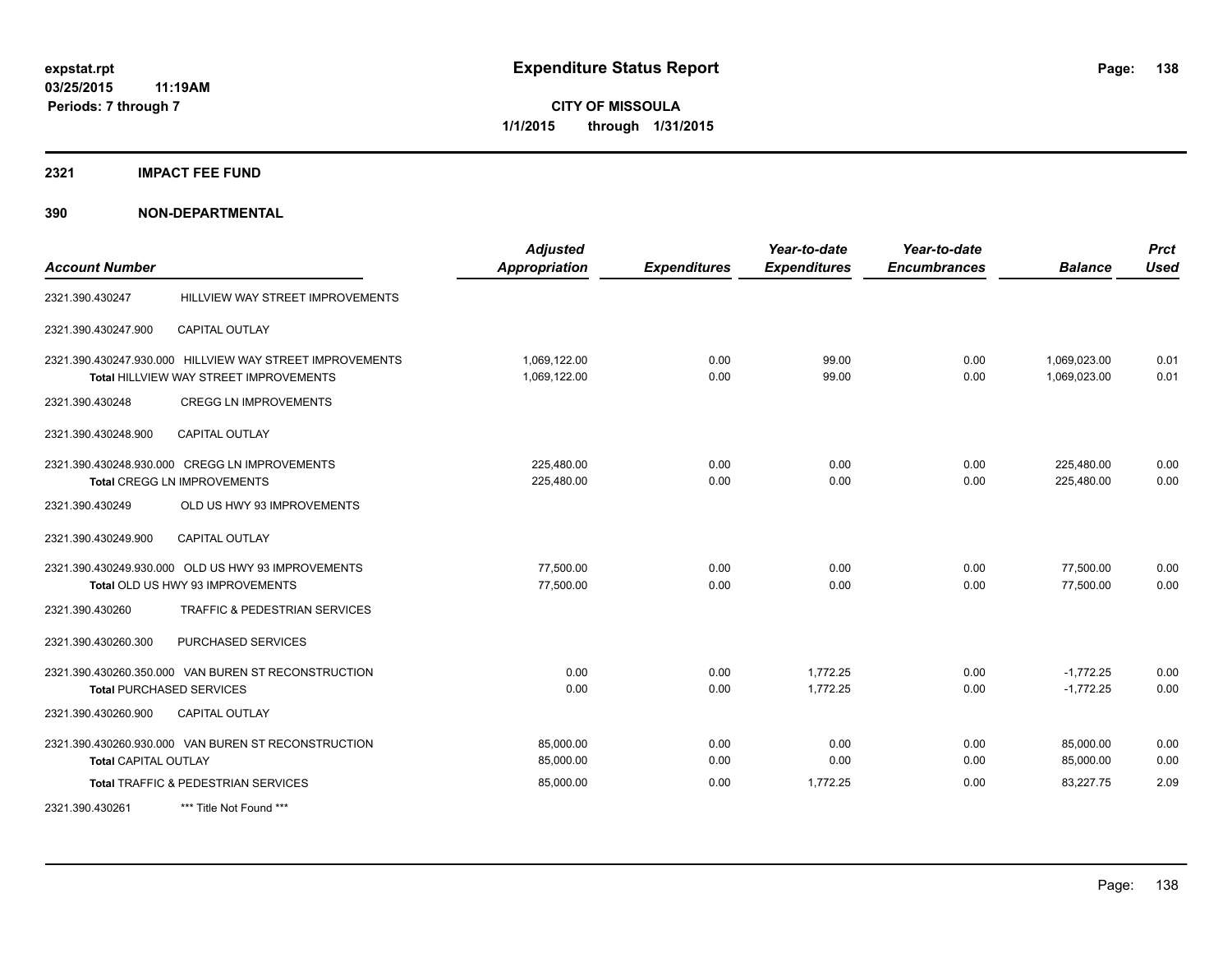**2321 IMPACT FEE FUND**

| <b>Account Number</b>                 |                                                | <b>Adjusted</b><br><b>Appropriation</b> | <b>Expenditures</b> | Year-to-date<br><b>Expenditures</b> | Year-to-date<br><b>Encumbrances</b> | <b>Balance</b> | <b>Prct</b><br><b>Used</b> |
|---------------------------------------|------------------------------------------------|-----------------------------------------|---------------------|-------------------------------------|-------------------------------------|----------------|----------------------------|
| 2321.390.430261.300                   | PURCHASED SERVICES                             |                                         |                     |                                     |                                     |                |                            |
|                                       | <b>Total PURCHASED SERVICES</b>                | 0.00                                    | 0.00                | 0.00                                | 0.00                                | 0.00           | 0.00                       |
| 2321.390.430261.800                   | OTHER OBJECTS                                  |                                         |                     |                                     |                                     |                |                            |
| <b>Total OTHER OBJECTS</b>            |                                                | 0.00                                    | 0.00                | 0.00                                | 0.00                                | 0.00           | 0.00                       |
| 2321.390.430261.900                   | CAPITAL OUTLAY                                 |                                         |                     |                                     |                                     |                |                            |
| Total *** Title Not Found ***         |                                                | 0.00                                    | 0.00                | 0.00                                | 0.00                                | 0.00           | 0.00                       |
| 2321.390.430280                       | MILLER CR: BRIGGS TO MOCKINGBIRD               |                                         |                     |                                     |                                     |                |                            |
| 2321.390.430280.900                   | <b>CAPITAL OUTLAY</b>                          |                                         |                     |                                     |                                     |                |                            |
|                                       | Total MILLER CR: BRIGGS TO MOCKINGBIRD         | 0.00                                    | 0.00                | 0.00                                | 0.00                                | 0.00           | 0.00                       |
| 2321.390.430281                       | SOUTH 3RD STREET PROJECT                       |                                         |                     |                                     |                                     |                |                            |
| 2321.390.430281.900                   | <b>CAPITAL OUTLAY</b>                          |                                         |                     |                                     |                                     |                |                            |
|                                       | 2321.390.430281.930.000 SO 3RD ST/IMPROVEMENTS | 785,000.00                              | 13,915.09           | 537,525.65                          | 0.00                                | 247,474.35     | 68.47                      |
|                                       | Total SOUTH 3RD STREET PROJECT                 | 785,000.00                              | 13,915.09           | 537,525.65                          | 0.00                                | 247,474.35     | 68.47                      |
| 2321.390.460401                       | FORT MSLA REGIONAL PARK                        |                                         |                     |                                     |                                     |                |                            |
| 2321.390.460401.900                   | CAPITAL OUTLAY                                 |                                         |                     |                                     |                                     |                |                            |
| 2321.390.460401.930.000 FORT MISSOULA |                                                | 150.000.00                              | 0.00                | 0.00                                | 0.00                                | 150,000.00     | 0.00                       |
|                                       | Total FORT MSLA REGIONAL PARK                  | 150,000.00                              | 0.00                | 0.00                                | 0.00                                | 150,000.00     | 0.00                       |
| 2321.390.460404                       | <b>EATON TRAIL</b>                             |                                         |                     |                                     |                                     |                |                            |
| 2321.390.460404.100                   | PERSONAL SERVICES                              |                                         |                     |                                     |                                     |                |                            |
| <b>Total PERSONAL SERVICES</b>        |                                                | 0.00                                    | 0.00                | 0.00                                | 0.00                                | 0.00           | 0.00                       |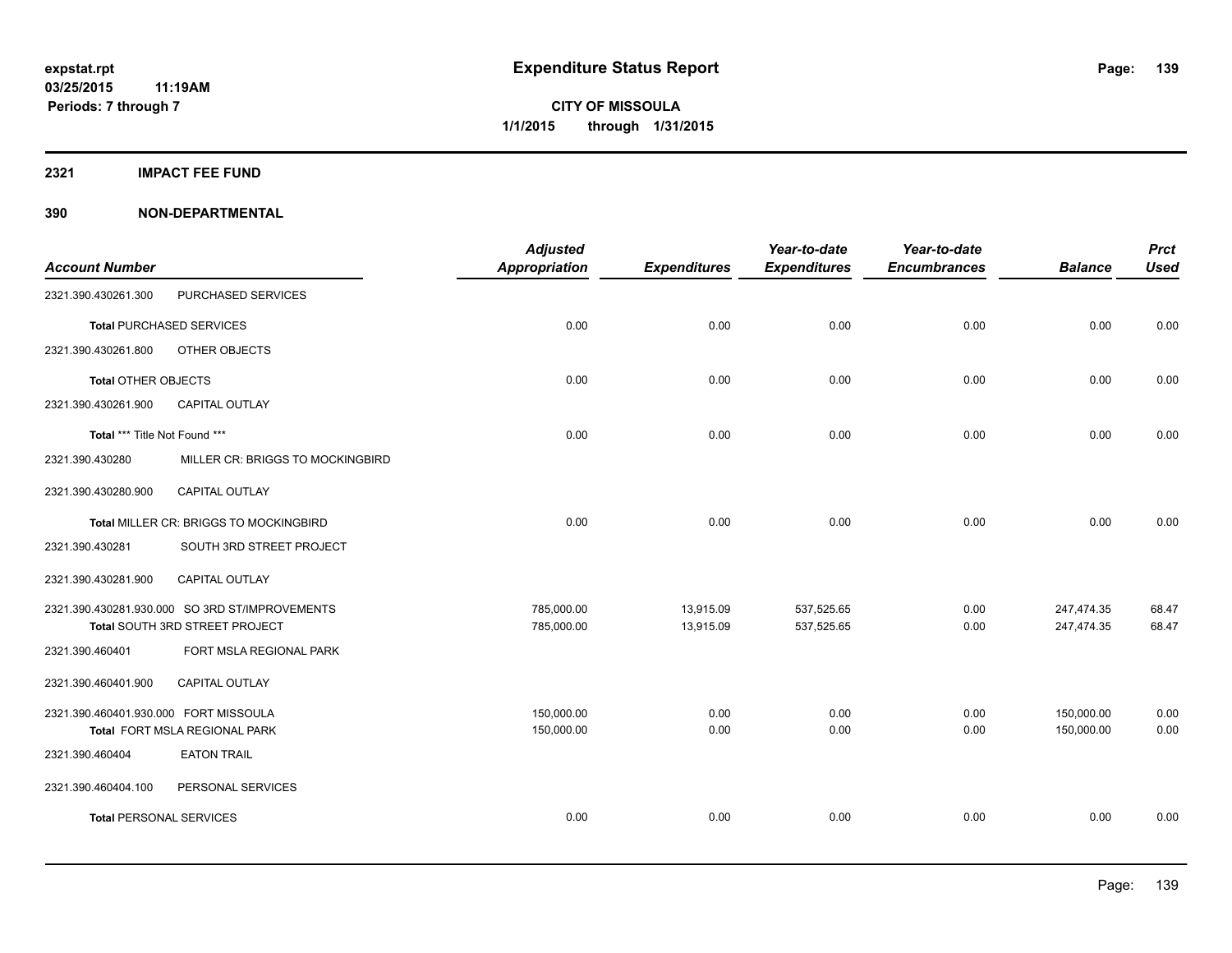**2321 IMPACT FEE FUND**

|                                |                                                                                | <b>Adjusted</b>        |                     | Year-to-date         | Year-to-date        |                        | <b>Prct</b>    |
|--------------------------------|--------------------------------------------------------------------------------|------------------------|---------------------|----------------------|---------------------|------------------------|----------------|
| <b>Account Number</b>          |                                                                                | <b>Appropriation</b>   | <b>Expenditures</b> | <b>Expenditures</b>  | <b>Encumbrances</b> | <b>Balance</b>         | <b>Used</b>    |
| 2321.390.460404.300            | PURCHASED SERVICES                                                             |                        |                     |                      |                     |                        |                |
|                                | <b>Total PURCHASED SERVICES</b>                                                | 0.00                   | 0.00                | 0.00                 | 0.00                | 0.00                   | 0.00           |
| 2321.390.460404.900            | <b>CAPITAL OUTLAY</b>                                                          |                        |                     |                      |                     |                        |                |
| <b>Total EATON TRAIL</b>       |                                                                                | 0.00                   | 0.00                | 0.00                 | 0.00                | 0.00                   | 0.00           |
| 2321.390.460406                | WHITE PINE PARK                                                                |                        |                     |                      |                     |                        |                |
| 2321.390.460406.100            | PERSONAL SERVICES                                                              |                        |                     |                      |                     |                        |                |
| <b>Total PERSONAL SERVICES</b> |                                                                                | 0.00                   | 0.00                | 0.00                 | 0.00                | 0.00                   | 0.00           |
| 2321.390.460406.300            | PURCHASED SERVICES                                                             |                        |                     |                      |                     |                        |                |
| <b>Total WHITE PINE PARK</b>   |                                                                                | 0.00                   | 0.00                | 0.00                 | 0.00                | 0.00                   | 0.00           |
| 2321.390.460408                | <b>CONSERVATION LAND MANAGEMENT PLAN</b>                                       |                        |                     |                      |                     |                        |                |
| 2321.390.460408.900            | CAPITAL OUTLAY                                                                 |                        |                     |                      |                     |                        |                |
|                                | Total CONSERVATION LAND MANAGEMENT PLAN                                        | 0.00                   | 0.00                | 0.00                 | 0.00                | 0.00                   | 0.00           |
| 2321.390.460409                | MISSOULA TO LOLO TRAIL                                                         |                        |                     |                      |                     |                        |                |
| 2321.390.460409.900            | CAPITAL OUTLAY                                                                 |                        |                     |                      |                     |                        |                |
|                                | 2321.390.460409.930.000 MISSOULA TO LOLO TRAIL<br>Total MISSOULA TO LOLO TRAIL | 24,465.00<br>24,465.00 | 0.00<br>0.00        | 8,120.83<br>8,120.83 | 0.00<br>0.00        | 16,344.17<br>16,344.17 | 33.19<br>33.19 |
| 2321.390.460411                | <b>NMT ADMIN</b>                                                               |                        |                     |                      |                     |                        |                |
| 2321.390.460411.900            | CAPITAL OUTLAY                                                                 |                        |                     |                      |                     |                        |                |
| <b>Total NMT ADMIN</b>         |                                                                                | 0.00                   | 0.00                | 0.00                 | 0.00                | 0.00                   | 0.00           |
| 2321.390.460412                | PLEASANT VIEW PARK                                                             |                        |                     |                      |                     |                        |                |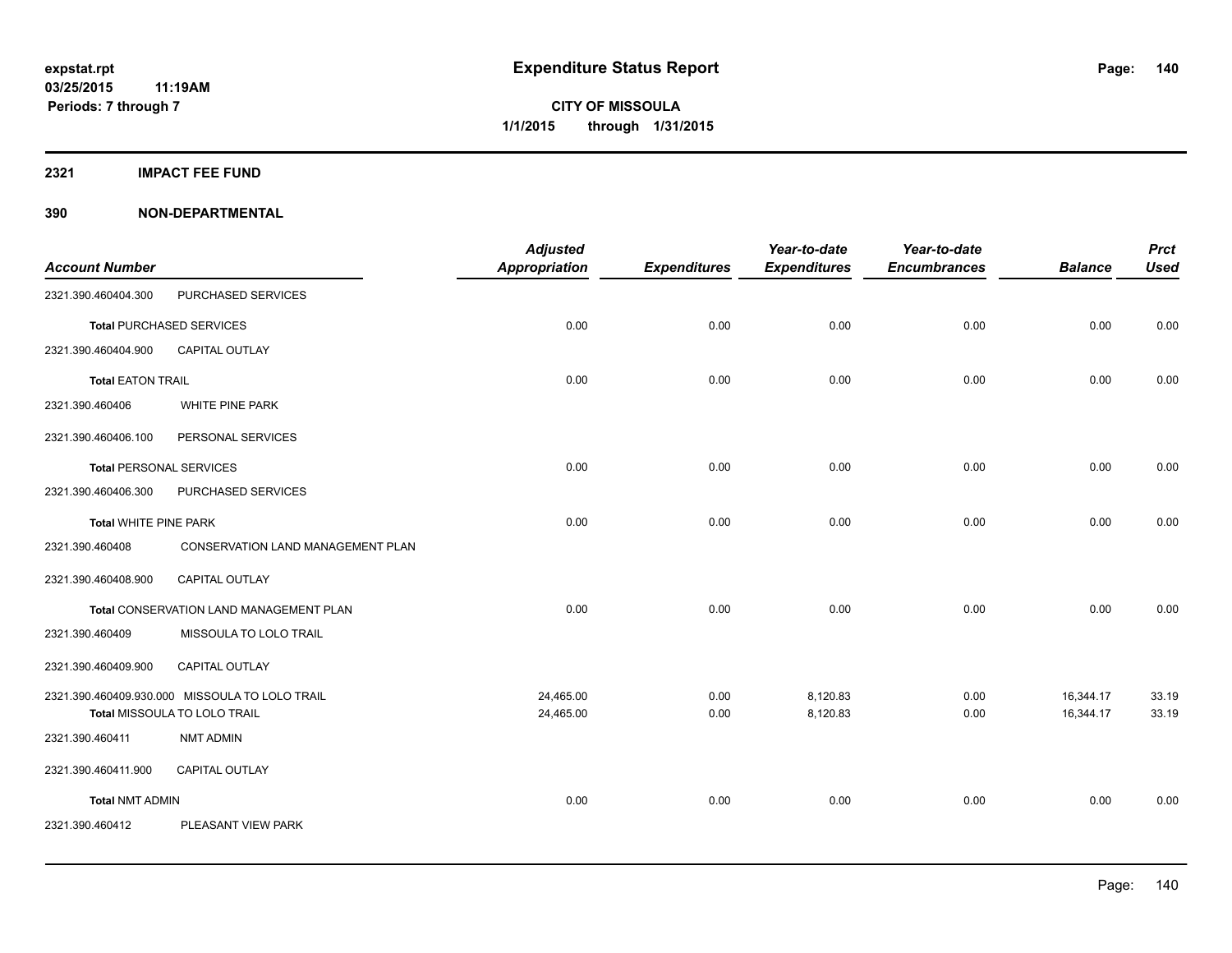## **2321 IMPACT FEE FUND**

| <b>Account Number</b>           |                                      | <b>Adjusted</b><br><b>Appropriation</b> | <b>Expenditures</b> | Year-to-date<br><b>Expenditures</b> | Year-to-date<br><b>Encumbrances</b> | <b>Balance</b> | <b>Prct</b><br><b>Used</b> |
|---------------------------------|--------------------------------------|-----------------------------------------|---------------------|-------------------------------------|-------------------------------------|----------------|----------------------------|
| 2321.390.460412.900             | <b>CAPITAL OUTLAY</b>                |                                         |                     |                                     |                                     |                |                            |
| <b>Total PLEASANT VIEW PARK</b> |                                      | 0.00                                    | 0.00                | 0.00                                | 0.00                                | 0.00           | 0.00                       |
| 2321.390.510000                 | UNALLOCATED IMPACT FEES              |                                         |                     |                                     |                                     |                |                            |
| 2321.390.510000.800             | OTHER OBJECTS                        |                                         |                     |                                     |                                     |                |                            |
| <b>Total OTHER OBJECTS</b>      |                                      | 0.00                                    | 0.00                | 0.00                                | 0.00                                | 0.00           | 0.00                       |
| 2321.390.510000.900             | <b>CAPITAL OUTLAY</b>                |                                         |                     |                                     |                                     |                |                            |
|                                 | <b>Total UNALLOCATED IMPACT FEES</b> | 0.00                                    | 0.00                | 0.00                                | 0.00                                | 0.00           | 0.00                       |
| <b>Total IMPACT FEE FUND</b>    |                                      | 2,416,567.00                            | 13,915.09           | 547,517.73                          | 0.00                                | 1,869,049.27   | 22.66                      |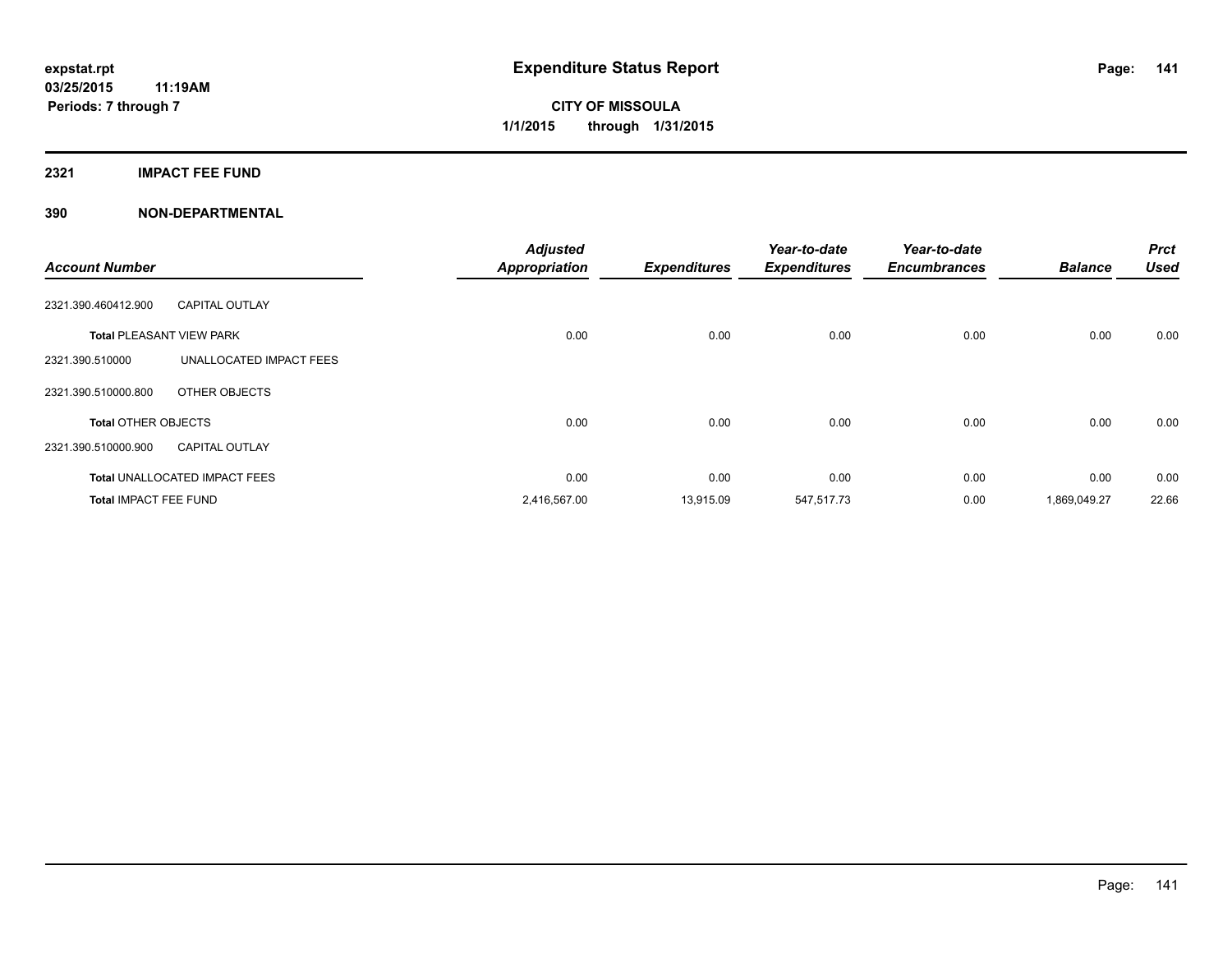## **2322 GEORGE ELMER/CATTLE DR INTERSECTION**

| <b>Account Number</b>                            | <b>Adjusted</b><br><b>Appropriation</b> | <b>Expenditures</b> | Year-to-date<br><b>Expenditures</b> | Year-to-date<br><b>Encumbrances</b> | <b>Balance</b> | <b>Prct</b><br><b>Used</b> |
|--------------------------------------------------|-----------------------------------------|---------------------|-------------------------------------|-------------------------------------|----------------|----------------------------|
|                                                  |                                         |                     |                                     |                                     |                |                            |
| <b>SPECIAL ASSESSMENTS</b><br>2322.390.510100    |                                         |                     |                                     |                                     |                |                            |
| PURCHASED SERVICES<br>2322.390.510100.300        |                                         |                     |                                     |                                     |                |                            |
| 2322.390.510100.350.000 PROFESSIONAL SERVICES    | 15,000.00                               | 0.00                | 0.00                                | 0.00                                | 15,000.00      | 0.00                       |
| <b>Total PURCHASED SERVICES</b>                  | 15,000.00                               | 0.00                | 0.00                                | 0.00                                | 15,000.00      | 0.00                       |
| OTHER OBJECTS<br>2322.390.510100.800             |                                         |                     |                                     |                                     |                |                            |
| <b>Total OTHER OBJECTS</b>                       | 0.00                                    | 0.00                | 0.00                                | 0.00                                | 0.00           | 0.00                       |
| 2322.390.510100.900<br><b>CAPITAL OUTLAY</b>     |                                         |                     |                                     |                                     |                |                            |
| <b>Total CAPITAL OUTLAY</b>                      | 0.00                                    | 0.00                | 0.00                                | 0.00                                | 0.00           | 0.00                       |
| <b>Total GEORGE ELMER/CATTLE DR INTERSECTION</b> | 15,000.00                               | 0.00                | 0.00                                | 0.00                                | 15,000.00      | 0.00                       |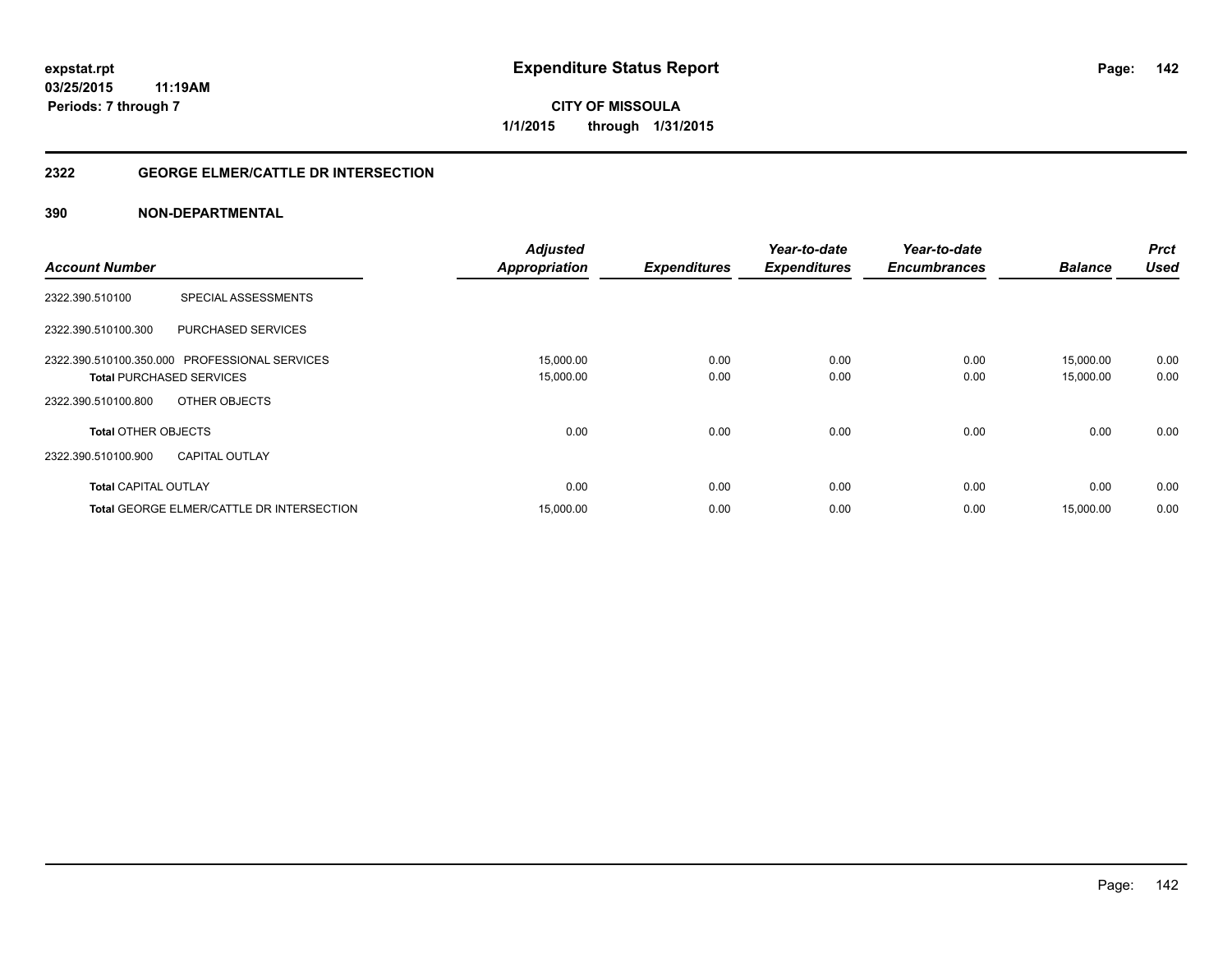**03/25/2015 11:19AM Periods: 7 through 7**

**CITY OF MISSOULA 1/1/2015 through 1/31/2015**

## **2365 PUBLIC ART FUND**

## **220 MAYOR**

|                                               | <b>Adjusted</b>      |                     | Year-to-date        | Year-to-date        |                | <b>Prct</b> |
|-----------------------------------------------|----------------------|---------------------|---------------------|---------------------|----------------|-------------|
| <b>Account Number</b>                         | <b>Appropriation</b> | <b>Expenditures</b> | <b>Expenditures</b> | <b>Encumbrances</b> | <b>Balance</b> | <b>Used</b> |
| PUBLIC ART PROJECTS<br>2365.220.460518        |                      |                     |                     |                     |                |             |
| 2365.220.460518.300<br>PURCHASED SERVICES     |                      |                     |                     |                     |                |             |
| 2365.220.460518.350.000 PROFESSIONAL SERVICES | 3,000.00             | 0.00                | 2,000.00            | 0.00                | 1,000.00       | 66.67       |
| <b>Total PURCHASED SERVICES</b>               | 3,000.00             | 0.00                | 2,000.00            | 0.00                | 1,000.00       | 66.67       |
| OTHER OBJECTS<br>2365.220.460518.800          |                      |                     |                     |                     |                |             |
| 2365.220.460518.845.000 CONTINGENCY           | 24,256.00            | 0.00                | 0.00                | 0.00                | 24,256.00      | 0.00        |
| <b>Total OTHER OBJECTS</b>                    | 24,256.00            | 0.00                | 0.00                | 0.00                | 24,256.00      | 0.00        |
| <b>CAPITAL OUTLAY</b><br>2365.220.460518.900  |                      |                     |                     |                     |                |             |
| 2365.220.460518.930.000 IMPROVEMENTS          | 5,615.00             | 0.00                | 5,000.00            | 0.00                | 615.00         | 89.05       |
| <b>Total CAPITAL OUTLAY</b>                   | 5,615.00             | 0.00                | 5,000.00            | 0.00                | 615.00         | 89.05       |
| <b>Total PUBLIC ART FUND</b>                  | 32,871.00            | 0.00                | 7,000.00            | 0.00                | 25,871.00      | 21.30       |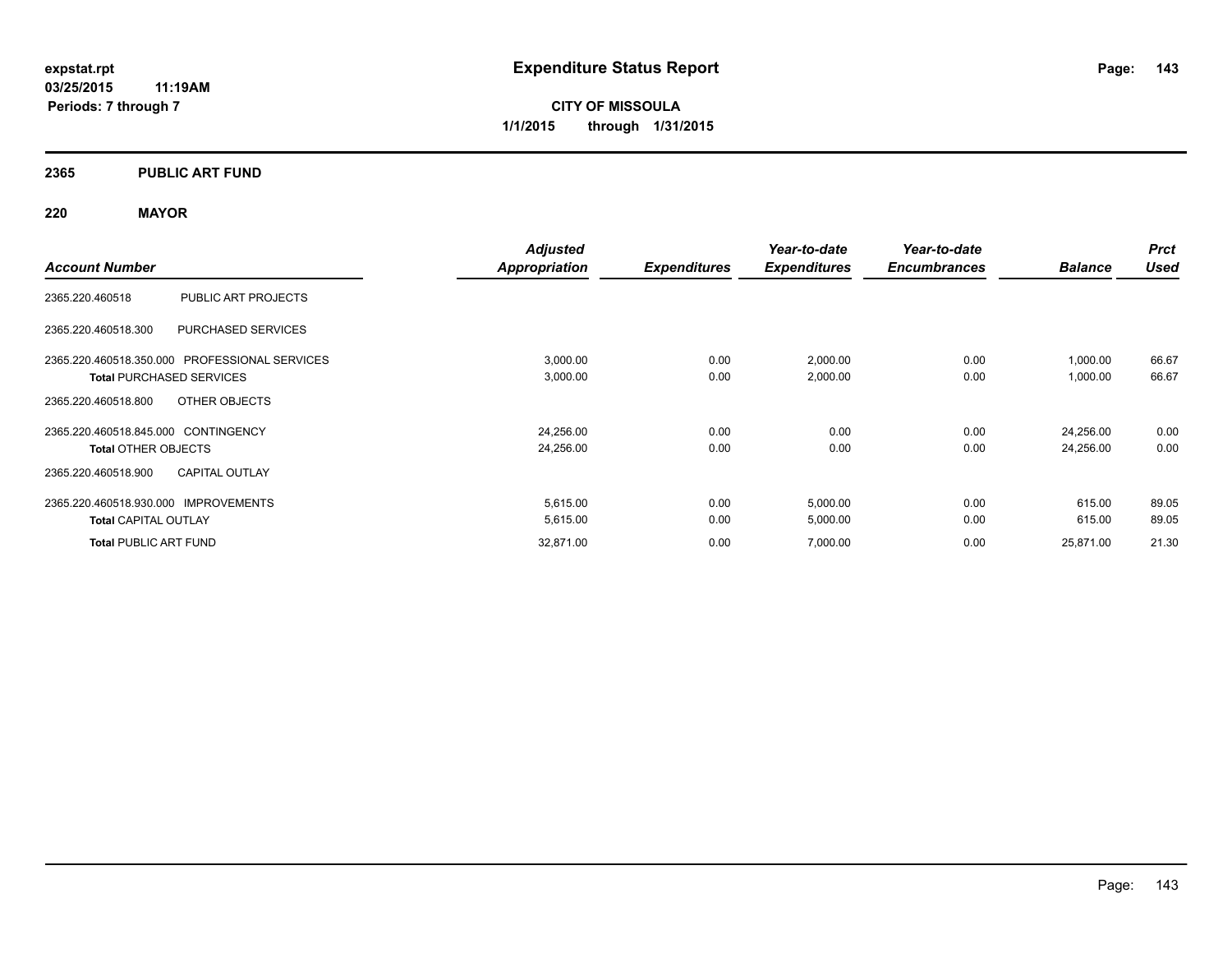## **2371 EMPLOYEE HEALTH INSURANCE LEVY FUND**

| <b>Account Number</b>      |                                                  | <b>Adjusted</b><br>Appropriation | <b>Expenditures</b> | Year-to-date<br><b>Expenditures</b> | Year-to-date<br><b>Encumbrances</b> | <b>Balance</b>           | <b>Prct</b><br>Used |
|----------------------------|--------------------------------------------------|----------------------------------|---------------------|-------------------------------------|-------------------------------------|--------------------------|---------------------|
| 2371.390.521000            | INTERFUND OPERATING TRANSFERS                    |                                  |                     |                                     |                                     |                          |                     |
| 2371.390.521000.800        | OTHER OBJECTS                                    |                                  |                     |                                     |                                     |                          |                     |
| <b>Total OTHER OBJECTS</b> | 2371.390.521000.820.000 TRANSFERS TO OTHER FUNDS | 1,324,945.00<br>1,324,945.00     | 0.00<br>0.00        | 662.472.50<br>662.472.50            | 0.00<br>0.00                        | 662.472.50<br>662.472.50 | 50.00<br>50.00      |
|                            | <b>Total INTERFUND OPERATING TRANSFERS</b>       | 324,945.00                       | 0.00                | 662.472.50                          | 0.00                                | 662.472.50               | 50.00               |
|                            | Total EMPLOYEE HEALTH INSURANCE LEVY FUND        | 1,324,945.00                     | 0.00                | 662.472.50                          | 0.00                                | 662.472.50               | 50.00               |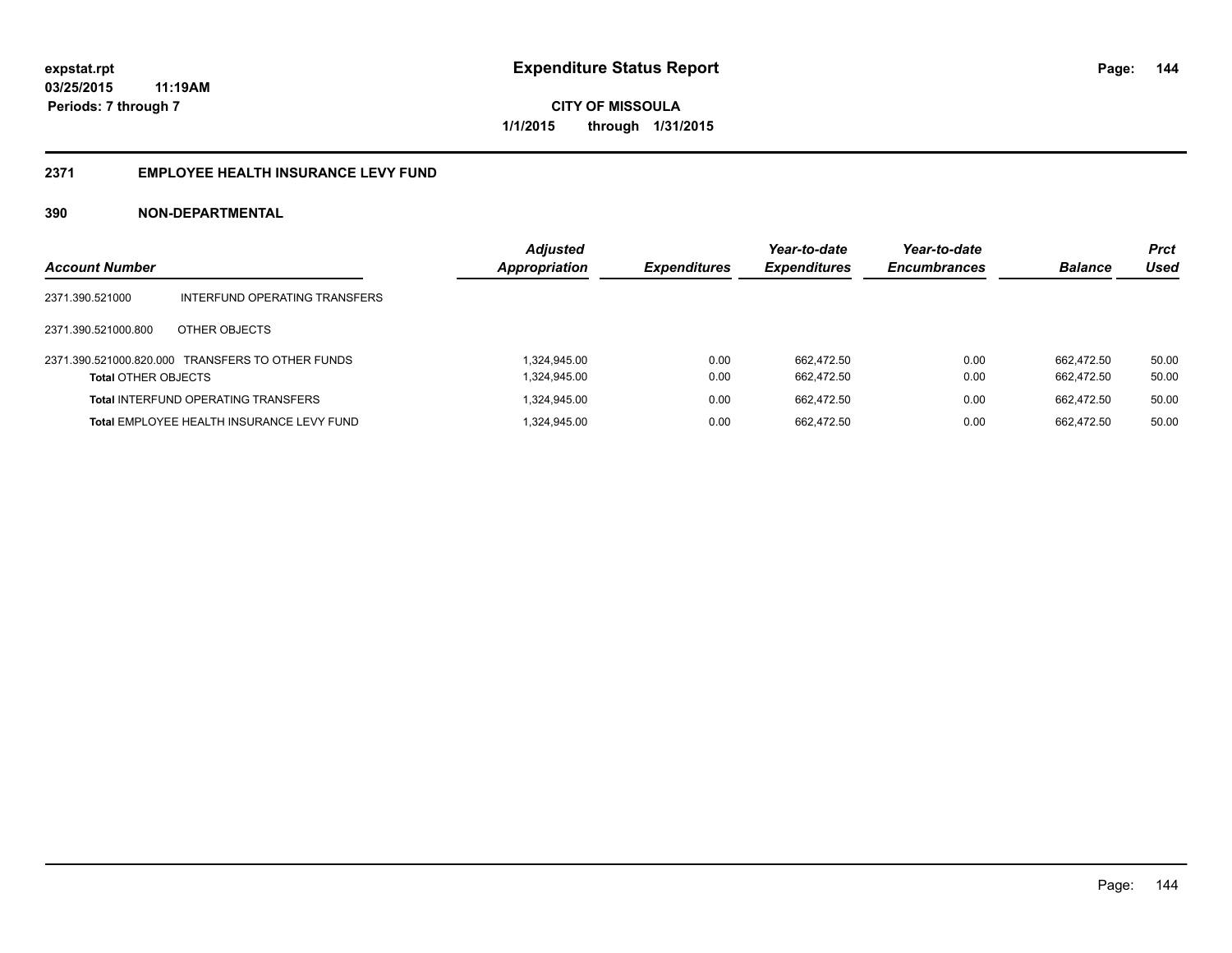# **2372 PERMISSIVE MEDICAL LEVY**

# **390 NON-DEPARTMENTAL**

| <b>Account Number</b> |                                                                                                | <b>Adjusted</b><br>Appropriation | <b>Expenditures</b> | Year-to-date<br><b>Expenditures</b> | Year-to-date<br><b>Encumbrances</b> | <b>Balance</b>               | <b>Prct</b><br>Used |
|-----------------------|------------------------------------------------------------------------------------------------|----------------------------------|---------------------|-------------------------------------|-------------------------------------|------------------------------|---------------------|
| 2372.390.521000       | INTERFUND OPERATING TRANSFERS                                                                  |                                  |                     |                                     |                                     |                              |                     |
| 2372.390.521000.800   | OTHER OBJECTS                                                                                  |                                  |                     |                                     |                                     |                              |                     |
|                       | 2372.390.521000.820.000 TRANSFERS TO OTHER FUNDS<br><b>Total INTERFUND OPERATING TRANSFERS</b> | 2,971,522.00<br>2,971,522.00     | 0.00<br>0.00        | 1.485.761.00<br>1,485,761.00        | 0.00<br>0.00                        | 1.485.761.00<br>1.485.761.00 | 50.00<br>50.00      |
|                       | <b>Total PERMISSIVE MEDICAL LEVY</b>                                                           | 2.971.522.00                     | 0.00                | 1.485.761.00                        | 0.00                                | 1.485.761.00                 | 50.00               |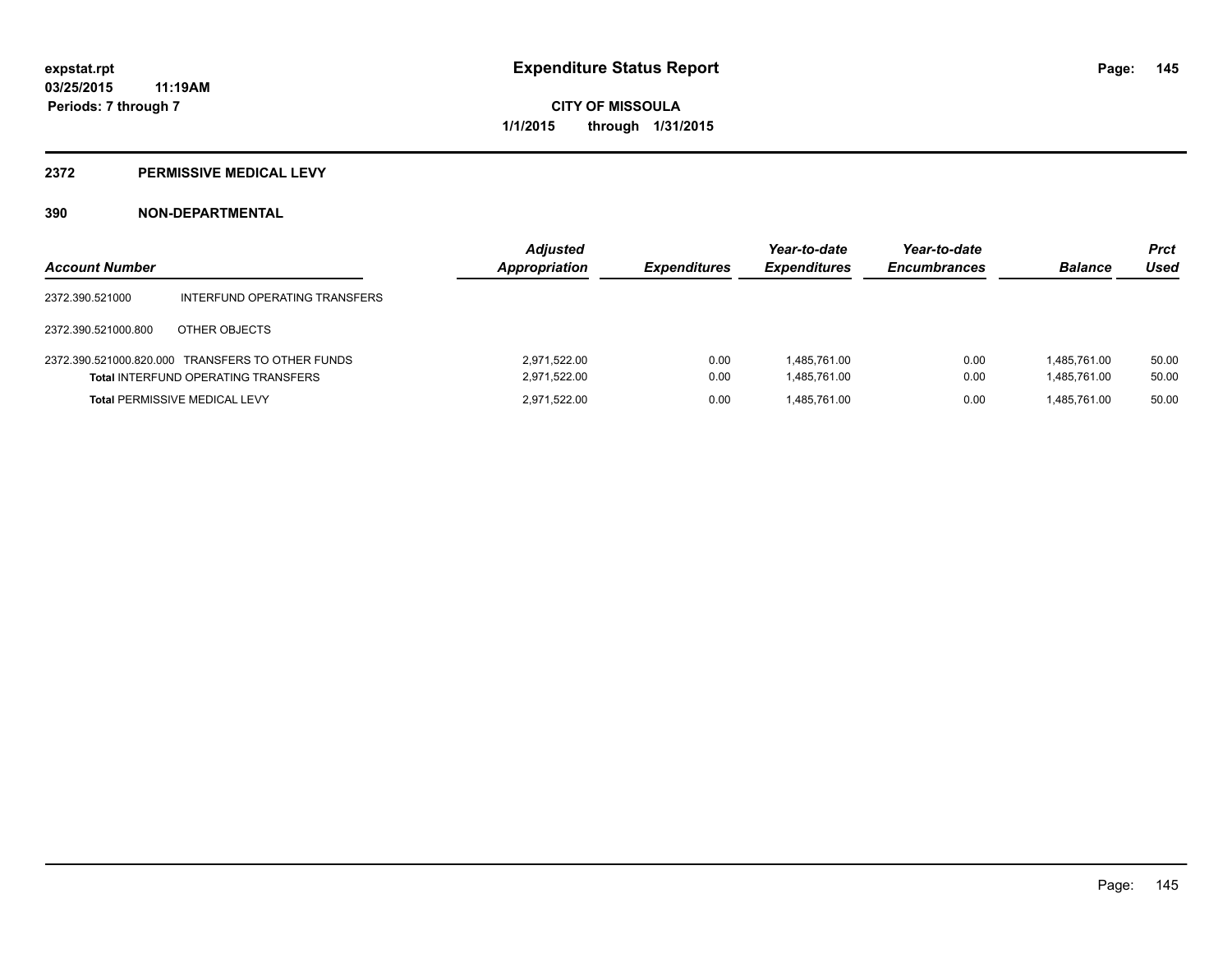# **CITY OF MISSOULA 1/1/2015 through 1/31/2015**

# **2389 CABLE TELEVISION FRANCHISE FUND**

# **390 NON-DEPARTMENTAL**

|                                                              | <b>Adjusted</b>      |                     | Year-to-date        | Year-to-date        |                | <b>Prct</b> |
|--------------------------------------------------------------|----------------------|---------------------|---------------------|---------------------|----------------|-------------|
| <b>Account Number</b>                                        | <b>Appropriation</b> | <b>Expenditures</b> | <b>Expenditures</b> | <b>Encumbrances</b> | <b>Balance</b> | <b>Used</b> |
| <b>CABLE TV FRANCHISE</b><br>2389.390.411810                 |                      |                     |                     |                     |                |             |
| 2389.390.411810.300<br><b>PURCHASED SERVICES</b>             |                      |                     |                     |                     |                |             |
| <b>PROFESSIONAL SERVICES</b><br>2389.390.411810.350.000      | 5,000.00             | 4,997.00            | 7,469.00            | 0.00                | $-2,469.00$    | 149.38      |
| 2389.390.411810.370.000<br><b>TRAVEL</b>                     | 1,000.00             | 0.00                | 0.00                | 0.00                | 1.000.00       | 0.00        |
| 2389.390.411810.380.000<br>TRAINING                          | 1,000.00             | 0.00                | 0.00                | 0.00                | 1,000.00       | 0.00        |
| <b>Total PURCHASED SERVICES</b>                              | 7,000.00             | 4,997.00            | 7,469.00            | 0.00                | $-469.00$      | 106.70      |
| <b>GRANTS &amp; CONTRIBUTIONS</b><br>2389.390.411810.700     |                      |                     |                     |                     |                |             |
| <b>GRANTS &amp; CONTRIBUTIONS</b><br>2389.390.411810.700.000 | 440,000.00           | 0.00                | 110,094.20          | 0.00                | 329,905.80     | 25.02       |
| <b>Total GRANTS &amp; CONTRIBUTIONS</b>                      | 440,000.00           | 0.00                | 110,094.20          | 0.00                | 329,905.80     | 25.02       |
| OTHER OBJECTS<br>2389.390.411810.800                         |                      |                     |                     |                     |                |             |
| 2389.390.411810.820.000 TRANSFERS TO OTHER FUNDS             | 244,110.00           | 0.00                | 122,055.00          | 0.00                | 122,055.00     | 50.00       |
| <b>Total OTHER OBJECTS</b>                                   | 244,110.00           | 0.00                | 122,055.00          | 0.00                | 122,055.00     | 50.00       |
| 2389.390.411810.900<br><b>CAPITAL OUTLAY</b>                 |                      |                     |                     |                     |                |             |
| 2389.390.411810.940.000 MACHINERY & EQUIPMENT                | 44,890.00            | 0.00                | 0.00                | 0.00                | 44,890.00      | 0.00        |
| <b>Total CAPITAL OUTLAY</b>                                  | 44,890.00            | 0.00                | 0.00                | 0.00                | 44,890.00      | 0.00        |
| <b>Total CABLE TELEVISION FRANCHISE FUND</b>                 | 736,000.00           | 4,997.00            | 239,618.20          | 0.00                | 496,381.80     | 32.56       |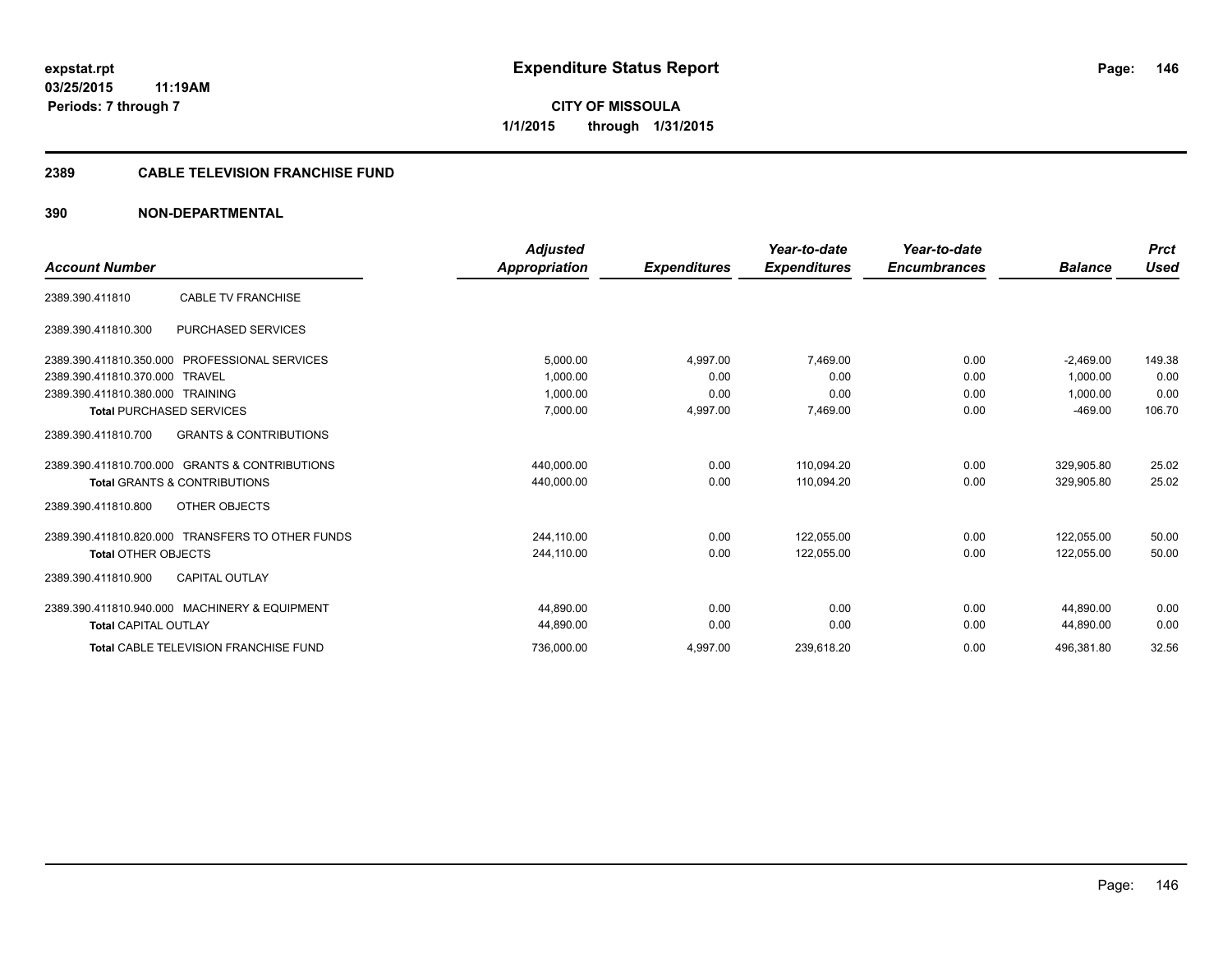**CITY OF MISSOULA 1/1/2015 through 1/31/2015**

# **2390 DRUG FORFEITURE FUND**

| <b>Account Number</b>                  |                                                  | <b>Adjusted</b><br>Appropriation |                     | Year-to-date<br><b>Expenditures</b> | Year-to-date<br><b>Encumbrances</b> | <b>Balance</b> | <b>Prct</b><br><b>Used</b> |
|----------------------------------------|--------------------------------------------------|----------------------------------|---------------------|-------------------------------------|-------------------------------------|----------------|----------------------------|
|                                        |                                                  |                                  | <b>Expenditures</b> |                                     |                                     |                |                            |
| 2390.290.420142                        | <b>NARCOTICS</b>                                 |                                  |                     |                                     |                                     |                |                            |
| 2390.290.420142.100                    | PERSONAL SERVICES                                |                                  |                     |                                     |                                     |                |                            |
| <b>Total PERSONAL SERVICES</b>         |                                                  | 0.00                             | 0.00                | 0.00                                | 0.00                                | 0.00           | 0.00                       |
| 2390.290.420142.200                    | <b>SUPPLIES</b>                                  |                                  |                     |                                     |                                     |                |                            |
|                                        | 2390.290.420142.220.000 OPERATING SUPPLIES       | 3,000.00                         | 1,416.34            | 15,548.05                           | 0.00                                | $-12,548.05$   | 518.27                     |
|                                        | 2390.290.420142.230.000 REPAIR/MAINTENANCE       | 3,000.00                         | 0.00                | 0.00                                | 0.00                                | 3.000.00       | 0.00                       |
| 2390.290.420142.231.000 GASOLINE       |                                                  | 500.00                           | 0.00                | 0.00                                | 0.00                                | 500.00         | 0.00                       |
| <b>Total SUPPLIES</b>                  |                                                  | 6,500.00                         | 1,416.34            | 15,548.05                           | 0.00                                | $-9,048.05$    | 239.20                     |
| 2390.290.420142.300                    | PURCHASED SERVICES                               |                                  |                     |                                     |                                     |                |                            |
| 2390.290.420142.310.000 COMMUNICATIONS |                                                  | 500.00                           | 0.00                | 0.00                                | 0.00                                | 500.00         | 0.00                       |
|                                        | 2390.290.420142.320.000 PRINTING & DUPLICATING   | 300.00                           | 0.00                | 0.00                                | 0.00                                | 300.00         | 0.00                       |
|                                        | 2390.290.420142.360.000 REPAIR & MAINTENANCE     | 1,000.00                         | 0.00                | 0.00                                | 0.00                                | 1,000.00       | 0.00                       |
| 2390.290.420142.370.000 TRAVEL         |                                                  | 4,000.00                         | $-349.20$           | $-278.01$                           | 0.00                                | 4,278.01       | 6.95                       |
| 2390.290.420142.380.000 TRAINING       |                                                  | 2,000.00                         | 0.00                | 0.00                                | 0.00                                | 2,000.00       | 0.00                       |
|                                        | 2390.290.420142.390.000 OTHER PURCHASED SERVICES | 500.00                           | 0.00                | 0.00                                | 0.00                                | 500.00         | 0.00                       |
| <b>Total PURCHASED SERVICES</b>        |                                                  | 8,300.00                         | $-349.20$           | $-278.01$                           | 0.00                                | 8,578.01       | 0.00                       |
| 2390.290.420142.500                    | <b>FIXED CHARGES</b>                             |                                  |                     |                                     |                                     |                |                            |
| 2390.290.420142.500.000 FIXED CHARGES  |                                                  | 1,000.00                         | 0.00                | 0.00                                | 0.00                                | 1,000.00       | 0.00                       |
| <b>Total FIXED CHARGES</b>             |                                                  | 1,000.00                         | 0.00                | 0.00                                | 0.00                                | 1,000.00       | 0.00                       |
| 2390.290.420142.700                    | <b>GRANTS &amp; CONTRIBUTIONS</b>                |                                  |                     |                                     |                                     |                |                            |
|                                        | <b>Total GRANTS &amp; CONTRIBUTIONS</b>          | 0.00                             | 0.00                | 0.00                                | 0.00                                | 0.00           | 0.00                       |
| 2390.290.420142.800                    | OTHER OBJECTS                                    |                                  |                     |                                     |                                     |                |                            |
| <b>Total OTHER OBJECTS</b>             |                                                  | 0.00                             | 0.00                | 0.00                                | 0.00                                | 0.00           | 0.00                       |
| 2390.290.420142.900                    | <b>CAPITAL OUTLAY</b>                            |                                  |                     |                                     |                                     |                |                            |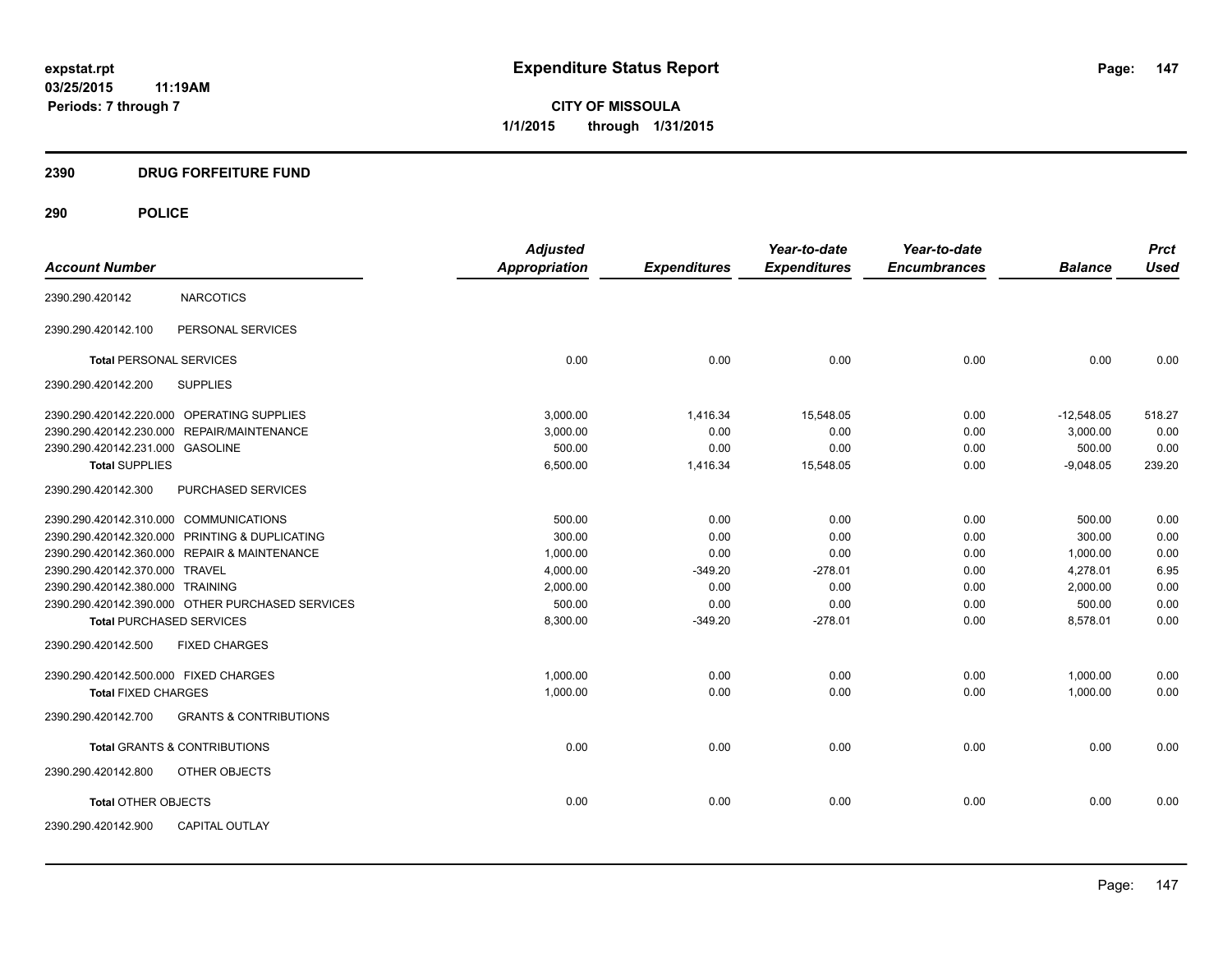# **2390 DRUG FORFEITURE FUND**

| <b>Account Number</b>                                                        | <b>Adjusted</b><br>Appropriation | <b>Expenditures</b> | Year-to-date<br><i><b>Expenditures</b></i> | Year-to-date<br><b>Encumbrances</b> | <b>Balance</b>         | Prct<br>Used |
|------------------------------------------------------------------------------|----------------------------------|---------------------|--------------------------------------------|-------------------------------------|------------------------|--------------|
| 2390.290.420142.940.000 MACHINERY & EQUIPMENT<br><b>Total CAPITAL OUTLAY</b> | 12,000.00<br>12,000.00           | 0.00<br>0.00        | 0.00<br>0.00                               | 0.00<br>0.00                        | 12,000.00<br>12.000.00 | 0.00<br>0.00 |
| <b>Total DRUG FORFEITURE FUND</b>                                            | 27,800.00                        | 1.067.14            | 15,270.04                                  | 0.00                                | 12.529.96              | 54.93        |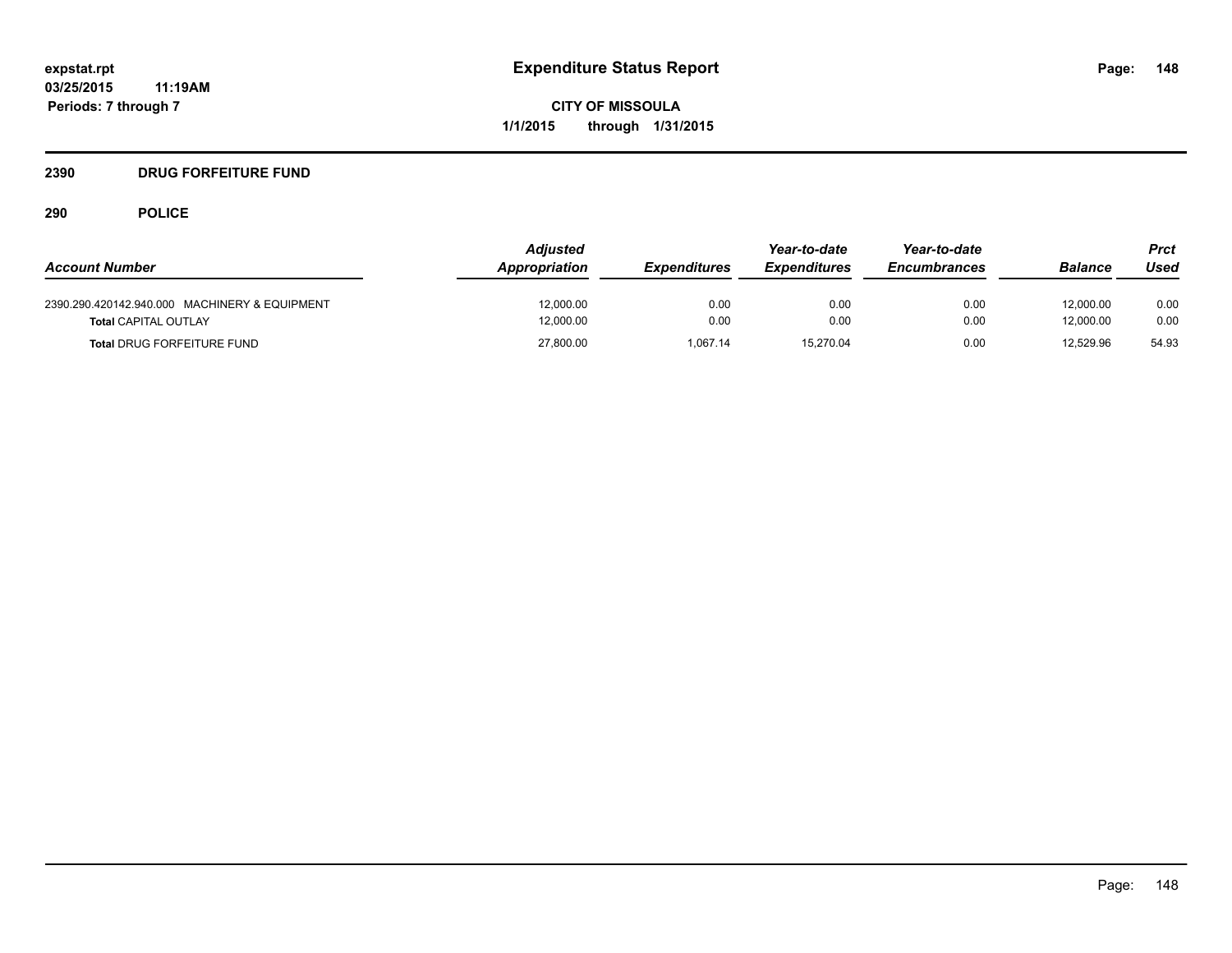## **2394 BUILDING INSPECTION FUND**

# **310 BUILDING INSPECTION**

|                                           |                                                         | <b>Adjusted</b>      |                     | Year-to-date        | Year-to-date        |                | <b>Prct</b> |
|-------------------------------------------|---------------------------------------------------------|----------------------|---------------------|---------------------|---------------------|----------------|-------------|
| <b>Account Number</b>                     |                                                         | <b>Appropriation</b> | <b>Expenditures</b> | <b>Expenditures</b> | <b>Encumbrances</b> | <b>Balance</b> | <b>Used</b> |
| 2394.310.420500                           | PROTECTIVE INSPECTIONS                                  |                      |                     |                     |                     |                |             |
| 2394.310.420500.100                       | PERSONAL SERVICES                                       |                      |                     |                     |                     |                |             |
|                                           | 2394.310.420500.110.000 SALARIES AND WAGES              | 635,518.00           | 99,361.10           | 282,913.44          | 0.00                | 352,604.56     | 44.52       |
|                                           | 2394.310.420500.120.000 OVERTIME/TERMINATION            | 500.00               | 0.00                | 0.00                | 0.00                | 500.00         | 0.00        |
| 2394.310.420500.130.000 OTHER             |                                                         | 19,836.00            | 0.00                | 0.00                | 0.00                | 19,836.00      | 0.00        |
|                                           | 2394.310.420500.140.000 EMPLOYER CONTRIBUTIONS          | 212,966.00           | 39,859.94           | 115,155.63          | 0.00                | 97,810.37      | 54.07       |
|                                           | 2394.310.420500.141.000 STATE RETIREMENT CONTRIBUTIONS  | 0.00                 | 13.32               | 241.38              | 0.00                | $-241.38$      | 0.00        |
| <b>Total PERSONAL SERVICES</b>            |                                                         | 868,820.00           | 139,234.36          | 398,310.45          | 0.00                | 470,509.55     | 45.84       |
| 2394.310.420500.200                       | <b>SUPPLIES</b>                                         |                      |                     |                     |                     |                |             |
| 2394.310.420500.210.000 OFFICE SUPPLIES   |                                                         | 2,200.00             | 740.12              | 2,694.52            | 0.00                | $-494.52$      | 122.48      |
| 2394.310.420500.210.300 OFFICE SUPPLIES   |                                                         | 0.00                 | 75.80               | 75.80               | 0.00                | $-75.80$       | 0.00        |
|                                           | 2394.310.420500.220.000 OPERATING SUPPLIES              | 10,500.00            | 0.00                | 5.631.03            | 0.00                | 4,868.97       | 53.63       |
|                                           | 2394.310.420500.230.000 REPAIR/MAINTENANCE              | 3.000.00             | 0.00                | 15.84               | 0.00                | 2,984.16       | 0.53        |
| 2394.310.420500.231.000 GASOLINE          |                                                         | 11,475.00            | 454.98              | 3,538.35            | 0.00                | 7,936.65       | 30.84       |
|                                           | 2394.310.420500.250.000 SUPPLIES FOR RESALE             | 500.00               | 0.00                | 0.00                | 0.00                | 500.00         | 0.00        |
| <b>Total SUPPLIES</b>                     |                                                         | 27,675.00            | 1,270.90            | 11,955.54           | 0.00                | 15.719.46      | 43.20       |
| 2394.310.420500.300                       | <b>PURCHASED SERVICES</b>                               |                      |                     |                     |                     |                |             |
| 2394.310.420500.310.000 COMMUNICATIONS    |                                                         | 1,000.00             | 91.77               | 91.77               | 0.00                | 908.23         | 9.18        |
|                                           | 2394.310.420500.320.000 PRINTING & DUPLICATING          | 7,600.00             | 124.79              | 1.654.59            | 0.00                | 5,945.41       | 21.77       |
|                                           | 2394.310.420500.330.000 PUBLICITY, SUBSCRIPTIONS & DUES | 2.100.00             | 225.00              | 1.345.76            | 0.00                | 754.24         | 64.08       |
| 2394.310.420500.344.000 TELEPHONE SERVICE |                                                         | 16,198.00            | 476.00              | 8,374.61            | 0.00                | 7,823.39       | 51.70       |
|                                           | 2394.310.420500.350.000 PROFESSIONAL SERVICES           | 5,300.00             | 2,239.42            | 12,210.92           | 0.00                | $-6,910.92$    | 230.39      |
|                                           | 2394.310.420500.360.000 REPAIR & MAINTENANCE            | 33,378.00            | 0.00                | 2,038.45            | 0.00                | 31,339.55      | 6.11        |
| 2394.310.420500.370.000 TRAVEL            |                                                         | 10,025.00            | 243.16              | 803.60              | 0.00                | 9,221.40       | 8.02        |
| 2394.310.420500.380.000 TRAINING          |                                                         | 6,500.00             | 757.00              | 1,556.40            | 0.00                | 4,943.60       | 23.94       |
| <b>Total PURCHASED SERVICES</b>           |                                                         | 82,101.00            | 4,157.14            | 28,076.10           | 0.00                | 54,024.90      | 34.20       |

2394.310.420500.500 FIXED CHARGES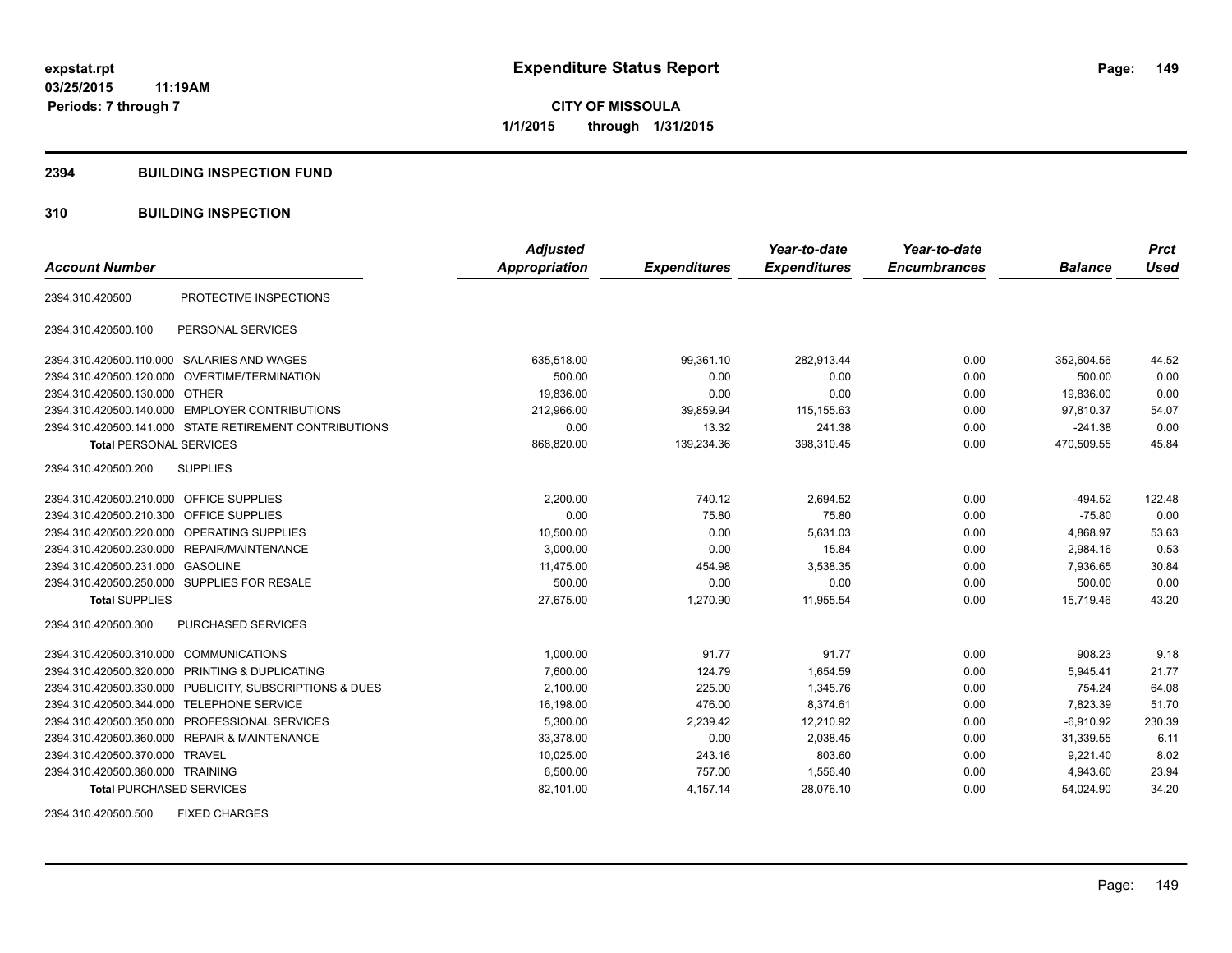# **2394 BUILDING INSPECTION FUND**

# **310 BUILDING INSPECTION**

| <b>Account Number</b>                         | <b>Adjusted</b><br>Appropriation | <b>Expenditures</b> | Year-to-date<br><b>Expenditures</b> | Year-to-date<br><b>Encumbrances</b> | <b>Balance</b> | <b>Prct</b><br><b>Used</b> |
|-----------------------------------------------|----------------------------------|---------------------|-------------------------------------|-------------------------------------|----------------|----------------------------|
| 2394.310.420500.500.000 FIXED CHARGES         | 259,008.00                       | 2,292.98            | 126,852.42                          | 0.00                                | 132,155.58     | 48.98                      |
| <b>Total FIXED CHARGES</b>                    | 259,008.00                       | 2,292.98            | 126,852.42                          | 0.00                                | 132,155.58     | 48.98                      |
| 2394.310.420500.600<br><b>DEBT SERVICE</b>    |                                  |                     |                                     |                                     |                |                            |
| <b>Total DEBT SERVICE</b>                     | 0.00                             | 0.00                | 0.00                                | 0.00                                | 0.00           | 0.00                       |
| <b>CAPITAL OUTLAY</b><br>2394.310.420500.900  |                                  |                     |                                     |                                     |                |                            |
| 2394.310.420500.940.000 MACHINERY & EQUIPMENT | 0.00                             | 0.00                | 20,219.00                           | 0.00                                | $-20,219.00$   | 0.00                       |
| <b>Total CAPITAL OUTLAY</b>                   | 0.00                             | 0.00                | 20,219.00                           | 0.00                                | $-20,219.00$   | 0.00                       |
| <b>Total PROTECTIVE INSPECTIONS</b>           | 1,237,604.00                     | 146,955.38          | 585,413.51                          | 0.00                                | 652,190.49     | 47.30                      |
| <b>MERCHANT SERVICES</b><br>2394.310.510110   |                                  |                     |                                     |                                     |                |                            |
| 2394.310.510110.500<br><b>FIXED CHARGES</b>   |                                  |                     |                                     |                                     |                |                            |
| 2394.310.510110.550.000 MERCHANT SERVICE FEES | 0.00                             | 1,315.02            | 7,379.78                            | 0.00                                | -7,379.78      | 0.00                       |
| <b>Total MERCHANT SERVICES</b>                | 0.00                             | 1,315.02            | 7,379.78                            | 0.00                                | $-7,379.78$    | 0.00                       |
| <b>Total BUILDING INSPECTION FUND</b>         | 1,237,604.00                     | 148,270.40          | 592,793.29                          | 0.00                                | 644,810.71     | 47.90                      |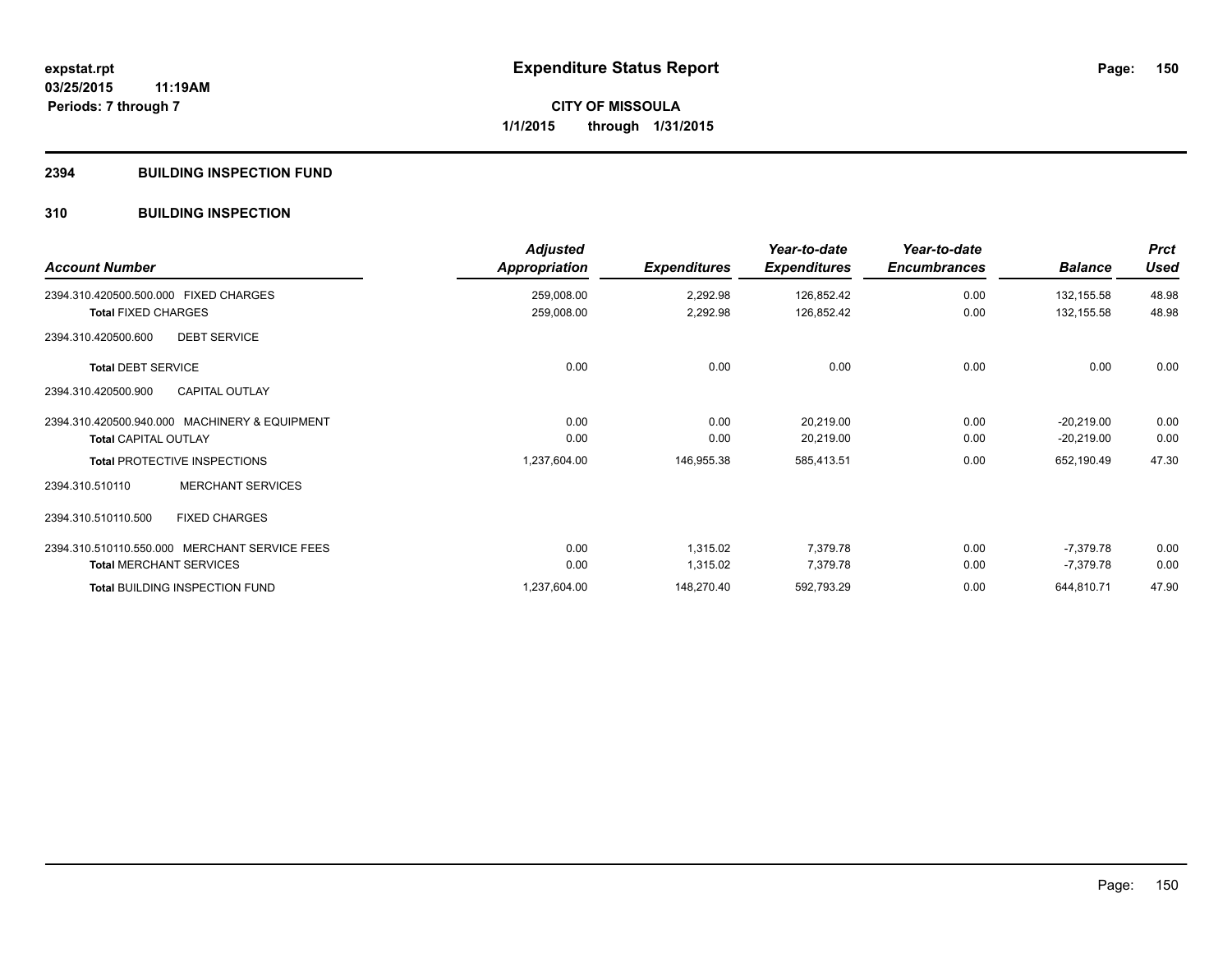# **2395 CITY GRANTS & PROGRAM INCOME FUND**

# **390 NON-DEPARTMENTAL**

| <b>Account Number</b>       |                                                                                  | <b>Adjusted</b><br><b>Appropriation</b> | <b>Expenditures</b> | Year-to-date<br><b>Expenditures</b> | Year-to-date<br><b>Encumbrances</b> | <b>Balance</b>       | <b>Prct</b><br><b>Used</b> |
|-----------------------------|----------------------------------------------------------------------------------|-----------------------------------------|---------------------|-------------------------------------|-------------------------------------|----------------------|----------------------------|
| 2395.390.470200             | <b>HOUSING REHAB</b>                                                             |                                         |                     |                                     |                                     |                      |                            |
| 2395.390.470200.700         | <b>GRANTS &amp; CONTRIBUTIONS</b>                                                |                                         |                     |                                     |                                     |                      |                            |
|                             | <b>Total GRANTS &amp; CONTRIBUTIONS</b>                                          | 0.00                                    | 0.00                | 0.00                                | 0.00                                | 0.00                 | 0.00                       |
| 2395.390.470200.800         | OTHER OBJECTS                                                                    |                                         |                     |                                     |                                     |                      |                            |
| <b>Total HOUSING REHAB</b>  |                                                                                  | 0.00                                    | 0.00                | 0.00                                | 0.00                                | 0.00                 | 0.00                       |
| 2395.390.470210             | <b>ADMINISTRATION</b>                                                            |                                         |                     |                                     |                                     |                      |                            |
| 2395.390.470210.300         | PURCHASED SERVICES                                                               |                                         |                     |                                     |                                     |                      |                            |
|                             | 2395.390.470210.350.000 PROFESSIONAL SERVICES<br><b>Total PURCHASED SERVICES</b> | 2,103.00<br>2,103.00                    | 0.00<br>0.00        | 0.00<br>0.00                        | 0.00<br>0.00                        | 2,103.00<br>2,103.00 | 0.00<br>0.00               |
| 2395.390.470210.800         | OTHER OBJECTS                                                                    |                                         |                     |                                     |                                     |                      |                            |
| <b>Total OTHER OBJECTS</b>  |                                                                                  | 0.00                                    | 0.00                | 0.00                                | 0.00                                | 0.00                 | 0.00                       |
| <b>Total ADMINISTRATION</b> |                                                                                  | 2,103.00                                | 0.00                | 0.00                                | 0.00                                | 2,103.00             | 0.00                       |
| 2395.390.470220             | <b>ACQUISITION OF PROPERTY</b>                                                   |                                         |                     |                                     |                                     |                      |                            |
| 2395.390.470220.300         | PURCHASED SERVICES                                                               |                                         |                     |                                     |                                     |                      |                            |
|                             | Total ACQUISITION OF PROPERTY                                                    | 0.00                                    | 0.00                | 0.00                                | 0.00                                | 0.00                 | 0.00                       |
| 2395.390.470300             | ECONOMIC DEVELOPMENT                                                             |                                         |                     |                                     |                                     |                      |                            |
| 2395.390.470300.700         | <b>GRANTS &amp; CONTRIBUTIONS</b>                                                |                                         |                     |                                     |                                     |                      |                            |
|                             | Total ECONOMIC DEVELOPMENT                                                       | 0.00                                    | 0.00                | 0.00                                | 0.00                                | 0.00                 | 0.00                       |
|                             | Total CITY GRANTS & PROGRAM INCOME FUND                                          | 2,103.00                                | 0.00                | 0.00                                | 0.00                                | 2,103.00             | 0.00                       |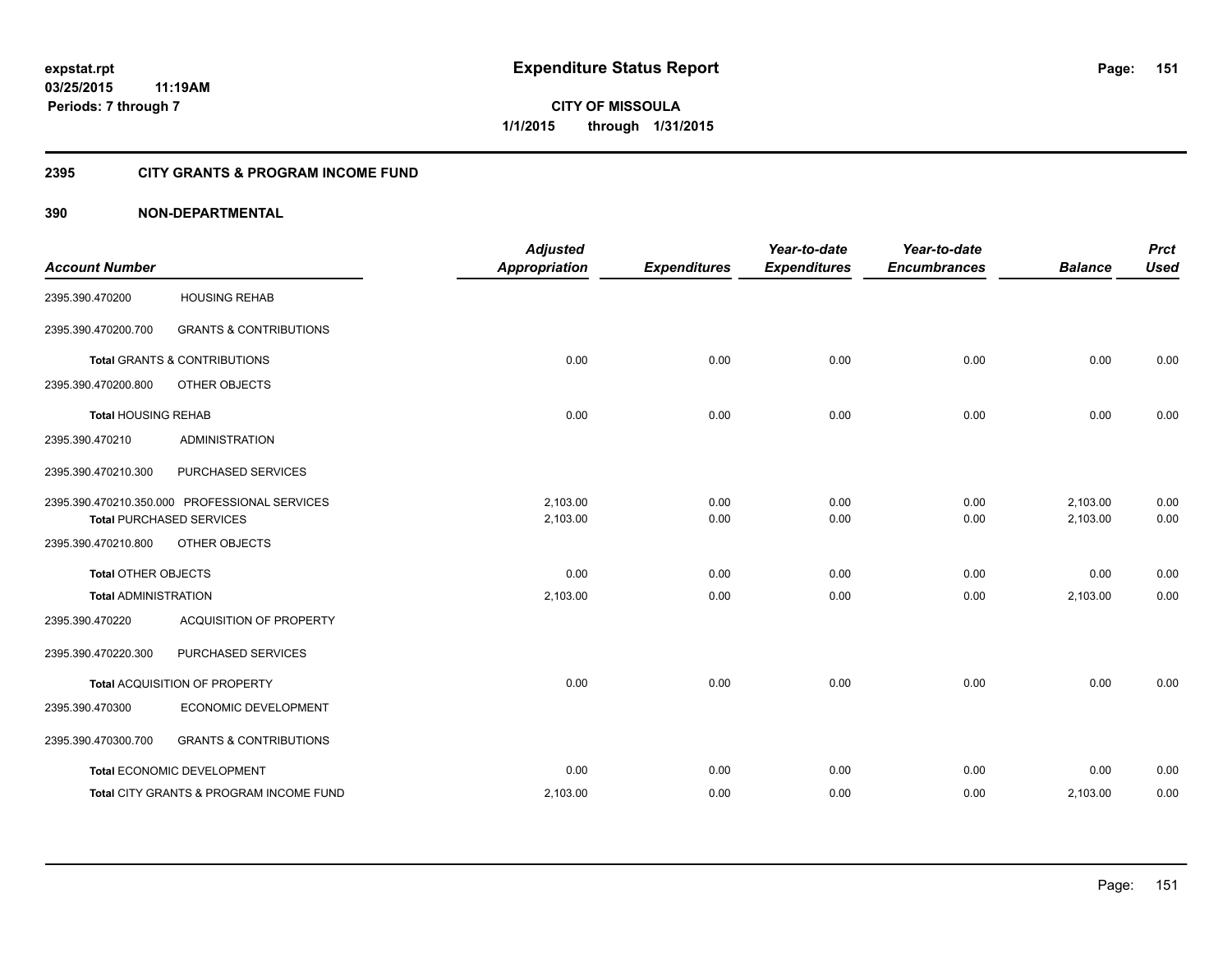**CITY OF MISSOULA 1/1/2015 through 1/31/2015**

# **2396 ENERGY EFFICIENCY REVOLVING LOAN FUND**

# **390 NON-DEPARTMENTAL**

| <b>Account Number</b> |                                             | <b>Adjusted</b><br><b>Appropriation</b> | <i><b>Expenditures</b></i> | Year-to-date<br><i><b>Expenditures</b></i> | Year-to-date<br><b>Encumbrances</b> | <b>Balance</b> | <b>Prct</b><br>Used |
|-----------------------|---------------------------------------------|-----------------------------------------|----------------------------|--------------------------------------------|-------------------------------------|----------------|---------------------|
| 2396.390.510001       | EECBG REVOLVING LOAN FUND                   |                                         |                            |                                            |                                     |                |                     |
| 2396.390.510001.700   | <b>GRANTS &amp; CONTRIBUTIONS</b>           |                                         |                            |                                            |                                     |                |                     |
|                       | Total ENERGY EFFICIENCY REVOLVING LOAN FUND | 0.00                                    | 0.00                       | 0.00                                       | 0.00                                | 0.00           | 0.00                |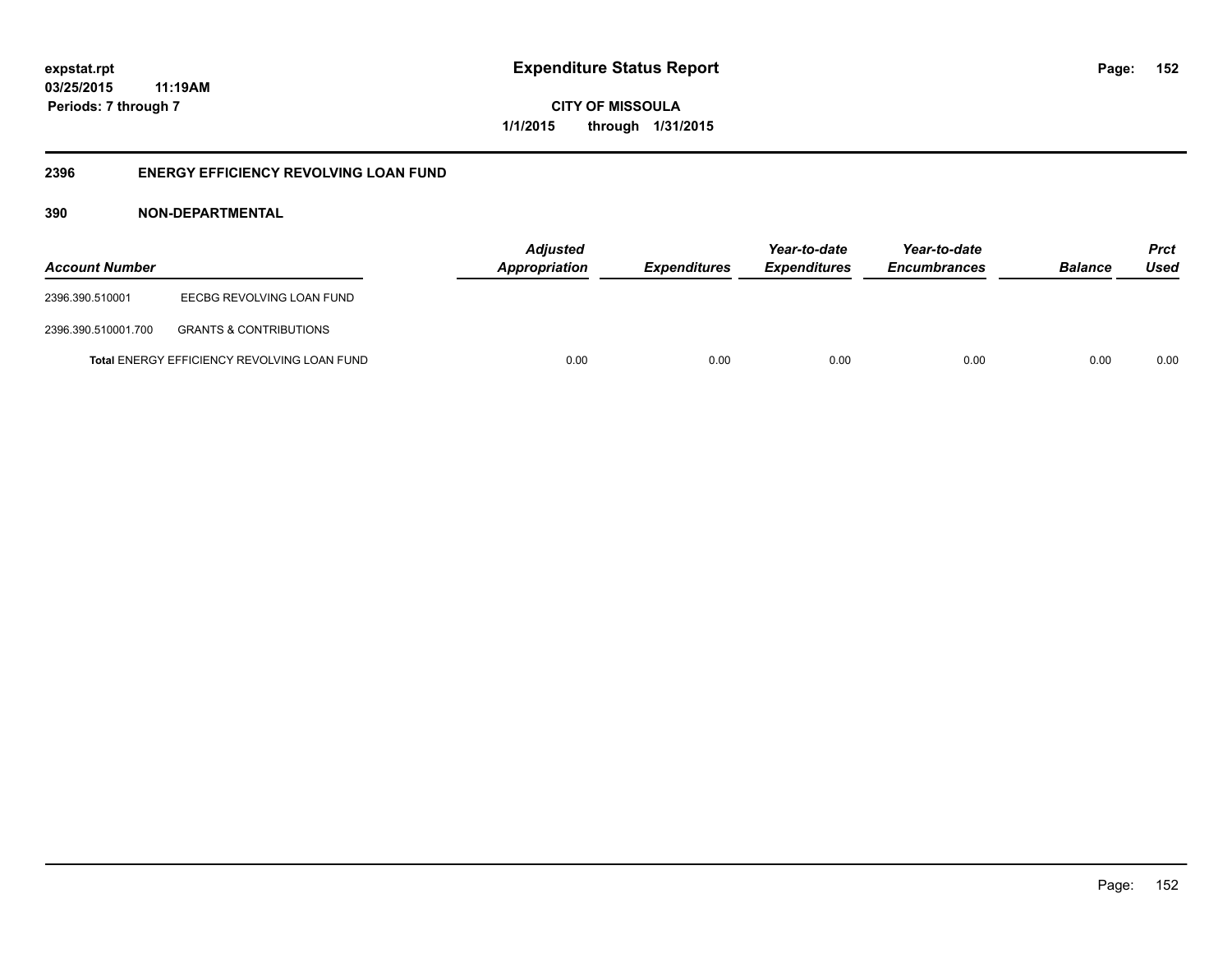**153**

**03/25/2015 11:19AM Periods: 7 through 7**

**CITY OF MISSOULA 1/1/2015 through 1/31/2015**

# **2399 DANGEROUS BUILDING DEMOLITION & REPAIR F**

# **310 BUILDING INSPECTION**

| <b>Account Number</b>               |                                                           | <b>Adjusted</b><br><b>Appropriation</b> | <i><b>Expenditures</b></i> | Year-to-date<br><b>Expenditures</b> | Year-to-date<br><b>Encumbrances</b> | <b>Balance</b>         | <b>Prct</b><br>Used |
|-------------------------------------|-----------------------------------------------------------|-----------------------------------------|----------------------------|-------------------------------------|-------------------------------------|------------------------|---------------------|
| 2399.310.420510                     | ADMINISTRATION                                            |                                         |                            |                                     |                                     |                        |                     |
| 2399.310.420510.800                 | OTHER OBJECTS                                             |                                         |                            |                                     |                                     |                        |                     |
| 2399.310.420510.845.000 CONTINGENCY | <b>Total DANGEROUS BUILDING DEMOLITION &amp; REPAIR F</b> | 15.000.00<br>15,000.00                  | 0.00<br>0.00               | 0.00<br>0.00                        | 0.00<br>0.00                        | 15.000.00<br>15.000.00 | 0.00<br>0.00        |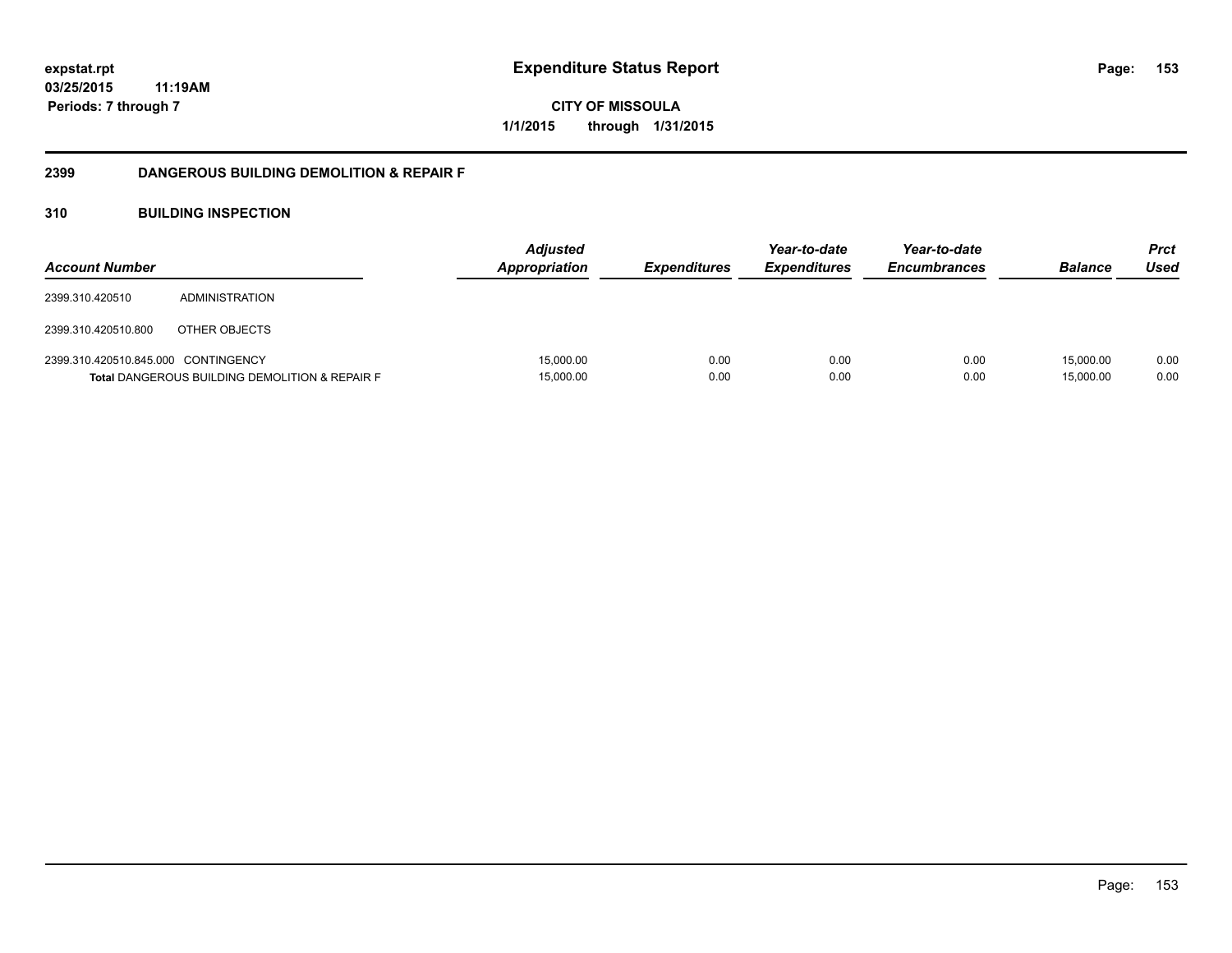**154**

**03/25/2015 11:19AM Periods: 7 through 7**

**CITY OF MISSOULA 1/1/2015 through 1/31/2015**

### **2400 STREET LIGHTING ASSESSMENTS FUND**

# **280 PUBLIC WORKS ADMIN/ENGINEERING**

| <b>Account Number</b> |                                                   | <b>Adjusted</b><br>Appropriation | <b>Expenditures</b> | Year-to-date<br><b>Expenditures</b> | Year-to-date<br><b>Encumbrances</b> | <b>Balance</b> | Prct<br>Used |
|-----------------------|---------------------------------------------------|----------------------------------|---------------------|-------------------------------------|-------------------------------------|----------------|--------------|
| 2400.280.430263       | <b>STREET LIGHTING</b>                            |                                  |                     |                                     |                                     |                |              |
| 2400.280.430263.300   | PURCHASED SERVICES                                |                                  |                     |                                     |                                     |                |              |
|                       | 2400.280.430263.341.000 ELECTRICITY & NATURAL GAS | 323.551.00                       | 27.213.41           | 159.547.20                          | 0.00                                | 164.003.80     | 49.31        |
|                       | 2400.280.430263.350.000 PROFESSIONAL SERVICES     | 21,806.00                        | 0.00                | 7,501.00                            | 0.00                                | 14.305.00      | 34.40        |
|                       | <b>Total STREET LIGHTING ASSESSMENTS FUND</b>     | 345.357.00                       | 27.213.41           | 167.048.20                          | 0.00                                | 178.308.80     | 48.37        |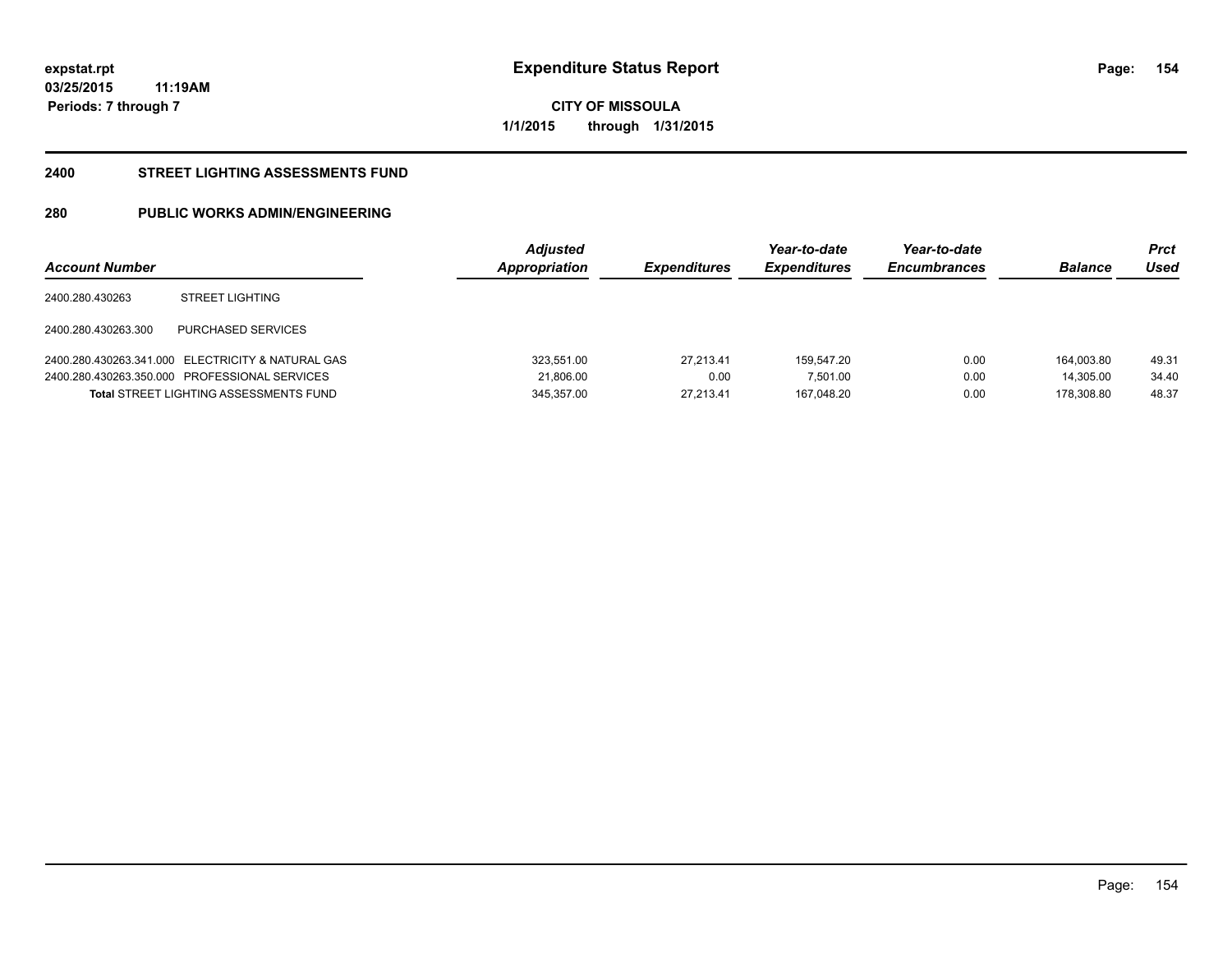**CITY OF MISSOULA 1/1/2015 through 1/31/2015**

# **2500 STREET MAINTENANCE ASSESSMENT FUND**

# **390 NON-DEPARTMENTAL**

| <b>Account Number</b>           |                                                  | <b>Adjusted</b><br><b>Appropriation</b> | <b>Expenditures</b> | Year-to-date<br><b>Expenditures</b> | Year-to-date<br><b>Encumbrances</b> | <b>Balance</b> | <b>Prct</b><br>Used |
|---------------------------------|--------------------------------------------------|-----------------------------------------|---------------------|-------------------------------------|-------------------------------------|----------------|---------------------|
|                                 |                                                  |                                         |                     |                                     |                                     |                |                     |
| 2500.390.521000                 | INTERFUND OPERATING TRANSFERS                    |                                         |                     |                                     |                                     |                |                     |
| 2500.390.521000.300             | <b>PURCHASED SERVICES</b>                        |                                         |                     |                                     |                                     |                |                     |
| 2500.390.521000.345.000 GARBAGE |                                                  | 32.014.00                               | 1.293.77            | 11,693.99                           | 0.00                                | 20,320.01      | 36.53               |
|                                 | <b>Total PURCHASED SERVICES</b>                  | 32,014.00                               | 1.293.77            | 11,693.99                           | 0.00                                | 20,320.01      | 36.53               |
| 2500.390.521000.800             | OTHER OBJECTS                                    |                                         |                     |                                     |                                     |                |                     |
|                                 | 2500.390.521000.820.000 TRANSFERS TO OTHER FUNDS | 27.281.00                               | 0.00                | 13.640.50                           | 0.00                                | 13.640.50      | 50.00               |
| <b>Total OTHER OBJECTS</b>      |                                                  | 27,281.00                               | 0.00                | 13,640.50                           | 0.00                                | 13,640.50      | 50.00               |
|                                 | <b>Total STREET MAINTENANCE ASSESSMENT FUND</b>  | 59.295.00                               | 1.293.77            | 25.334.49                           | 0.00                                | 33.960.51      | 42.73               |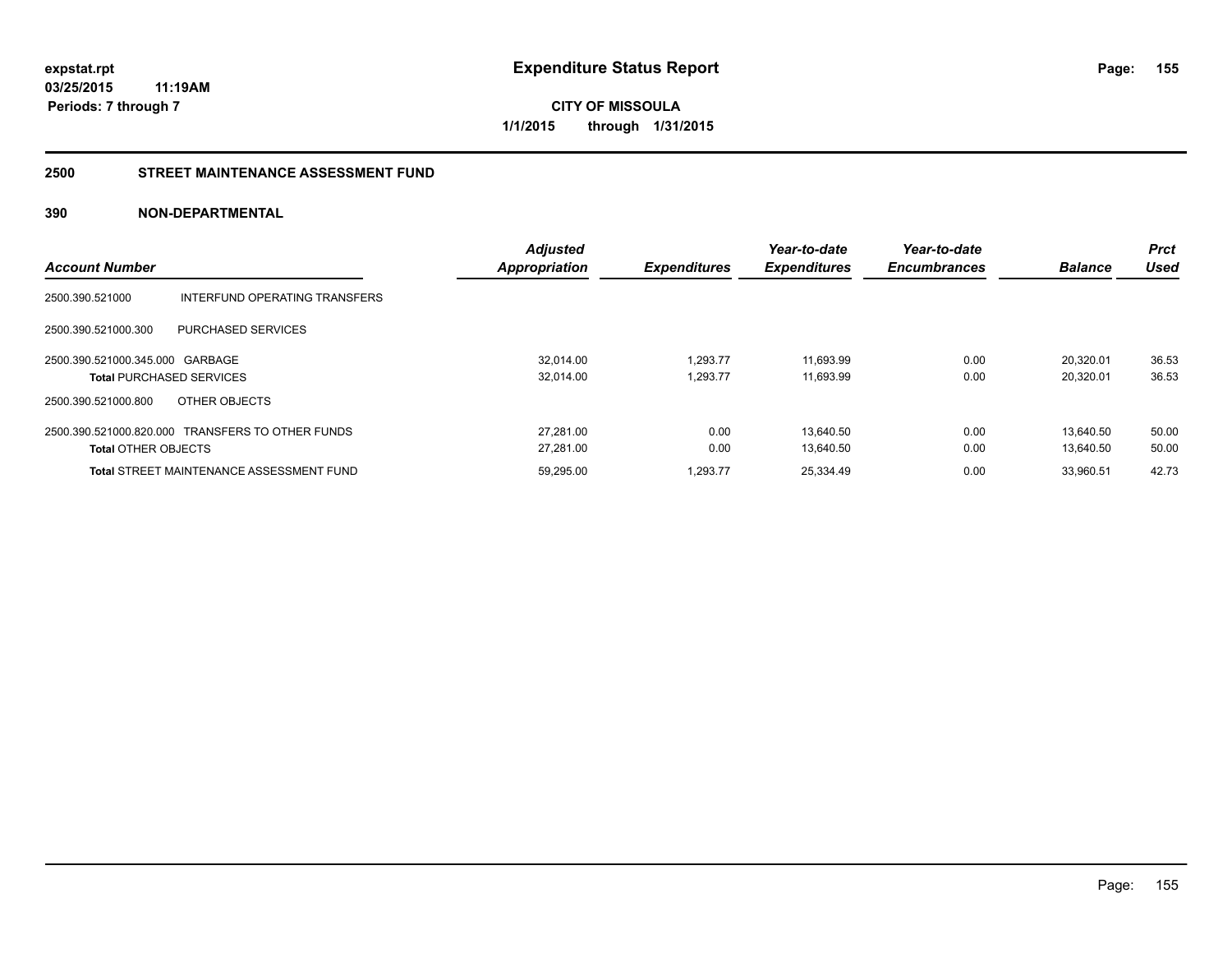**CITY OF MISSOULA 1/1/2015 through 1/31/2015**

# **2510 RUSSELL PARK MAINTENANCE ASSESSMENT FUND**

| <b>Account Number</b>      |                                                       | <b>Adjusted</b><br><b>Appropriation</b> | <b>Expenditures</b> | Year-to-date<br><b>Expenditures</b> | Year-to-date<br><b>Encumbrances</b> | <b>Balance</b> | <b>Prct</b><br>Used |
|----------------------------|-------------------------------------------------------|-----------------------------------------|---------------------|-------------------------------------|-------------------------------------|----------------|---------------------|
| 2510.370.460430            | <b>PARKS</b>                                          |                                         |                     |                                     |                                     |                |                     |
| 2510.370.460430.800        | OTHER OBJECTS                                         |                                         |                     |                                     |                                     |                |                     |
| <b>Total OTHER OBJECTS</b> |                                                       | 0.00                                    | 0.00                | 0.00                                | 0.00                                | 0.00           | 0.00                |
| <b>Total PARKS</b>         |                                                       | 0.00                                    | 0.00                | 0.00                                | 0.00                                | 0.00           | 0.00                |
|                            | <b>Total RUSSELL PARK MAINTENANCE ASSESSMENT FUND</b> | 0.00                                    | 0.00                | 0.00                                | 0.00                                | 0.00           | 0.00                |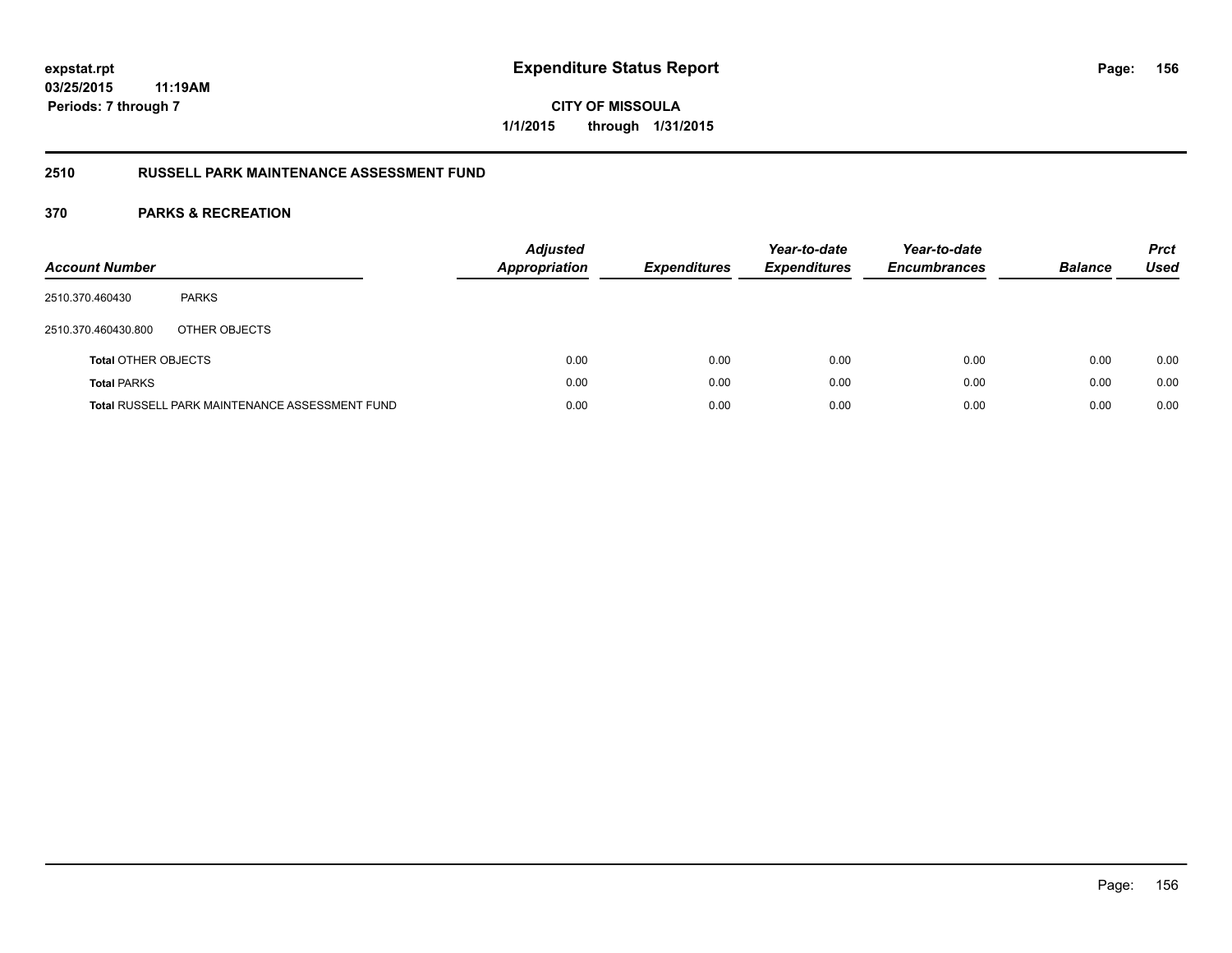# **2511 WILLOWWOOD PARK MAINTENANCE ASSESSMENT F**

| <b>Account Number</b>     |                                                       | <b>Adjusted</b><br><b>Appropriation</b> | <b>Expenditures</b> | Year-to-date<br><b>Expenditures</b> | Year-to-date<br><b>Encumbrances</b> | <b>Balance</b> | <b>Prct</b><br><b>Used</b> |
|---------------------------|-------------------------------------------------------|-----------------------------------------|---------------------|-------------------------------------|-------------------------------------|----------------|----------------------------|
| 2511.370.460430           | <b>PARKS</b>                                          |                                         |                     |                                     |                                     |                |                            |
| 2511.370.460430.600       | <b>DEBT SERVICE</b>                                   |                                         |                     |                                     |                                     |                |                            |
| <b>Total DEBT SERVICE</b> |                                                       | 0.00                                    | 0.00                | 0.00                                | 0.00                                | 0.00           | 0.00                       |
| 2511.370.460430.800       | OTHER OBJECTS                                         |                                         |                     |                                     |                                     |                |                            |
|                           | <b>Total WILLOWWOOD PARK MAINTENANCE ASSESSMENT F</b> | 0.00                                    | 0.00                | 0.00                                | 0.00                                | 0.00           | 0.00                       |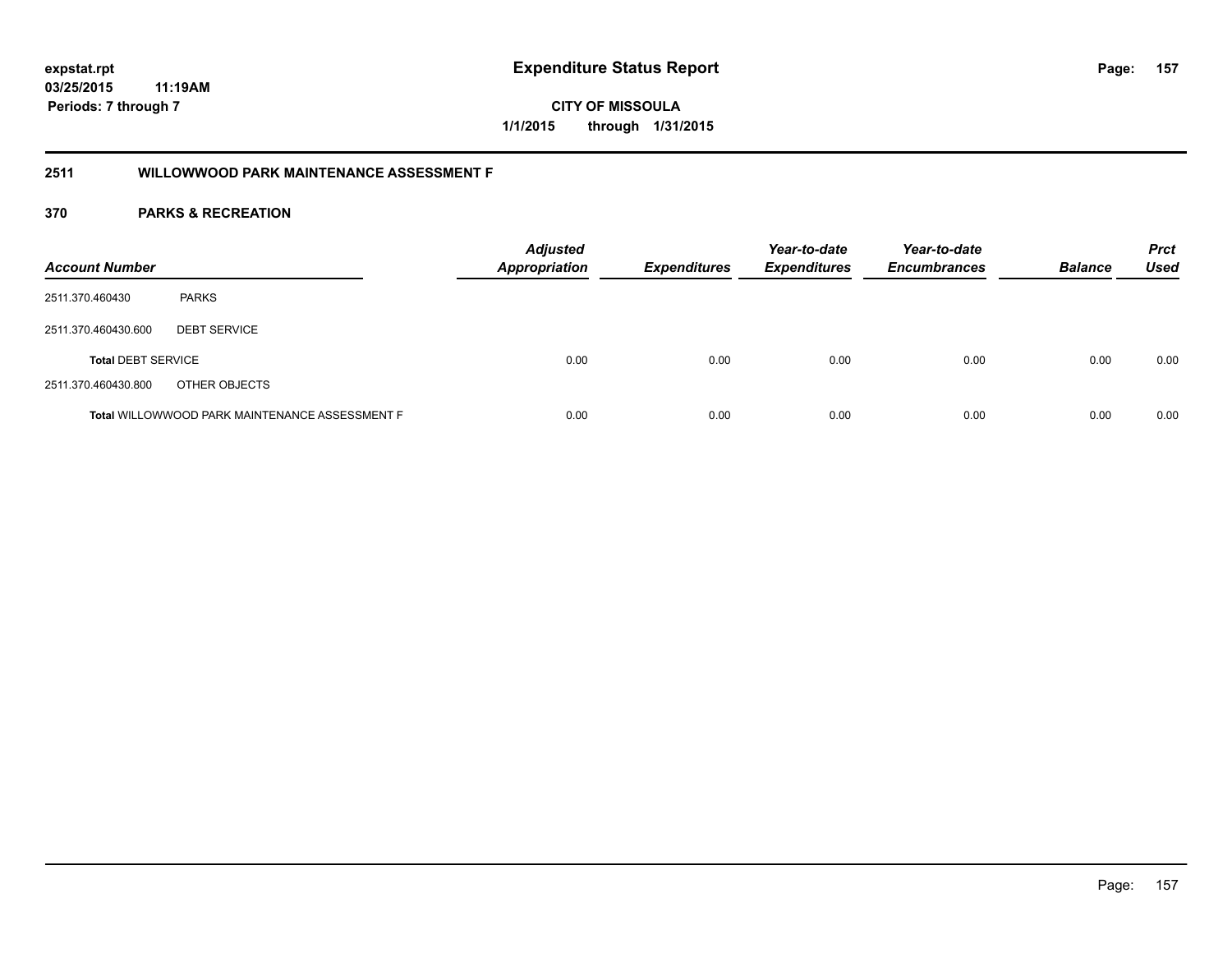# **2512 ROAD DISTRICT #1**

| <b>Account Number</b>                                     | <b>Adjusted</b><br>Appropriation | <b>Expenditures</b> | Year-to-date<br><b>Expenditures</b> | Year-to-date<br><b>Encumbrances</b> | <b>Balance</b> | <b>Prct</b><br><b>Used</b> |
|-----------------------------------------------------------|----------------------------------|---------------------|-------------------------------------|-------------------------------------|----------------|----------------------------|
| PUBLIC WORKS ADMINISTRATION<br>2512.320.430100            |                                  |                     |                                     |                                     |                |                            |
|                                                           |                                  |                     |                                     |                                     |                |                            |
| PERSONAL SERVICES<br>2512.320.430100.100                  |                                  |                     |                                     |                                     |                |                            |
| 2512.320.430100.110.000 SALARIES AND WAGES                | 14,940.00                        | 0.00                | 0.00                                | 0.00                                | 14,940.00      | 0.00                       |
| 2512.320.430100.140.000 EMPLOYER CONTRIBUTIONS            | 2,355.00                         | 0.00                | 0.00                                | 0.00                                | 2,355.00       | 0.00                       |
| <b>Total PERSONAL SERVICES</b>                            | 17,295.00                        | 0.00                | 0.00                                | 0.00                                | 17,295.00      | 0.00                       |
| PURCHASED SERVICES<br>2512.320.430100.300                 |                                  |                     |                                     |                                     |                |                            |
| 2512.320.430100.350.000 PROFESSIONAL SERVICES             | 20,000.00                        | 0.00                | 0.00                                | 0.00                                | 20,000.00      | 0.00                       |
| <b>Total PURCHASED SERVICES</b>                           | 20,000.00                        | 0.00                | 0.00                                | 0.00                                | 20,000.00      | 0.00                       |
| OTHER OBJECTS<br>2512.320.430100.800                      |                                  |                     |                                     |                                     |                |                            |
| 2512.320.430100.845.000 CONTINGENCY                       | 0.00                             | 7.288.93            | 7.288.93                            | 0.00                                | $-7,288.93$    | 0.00                       |
| <b>Total OTHER OBJECTS</b>                                | 0.00                             | 7,288.93            | 7,288.93                            | 0.00                                | $-7,288.93$    | 0.00                       |
| <b>Total PUBLIC WORKS ADMINISTRATION</b>                  | 37,295.00                        | 7,288.93            | 7,288.93                            | 0.00                                | 30,006.07      | 19.54                      |
| <b>FACILITY</b><br>2512.320.430220                        |                                  |                     |                                     |                                     |                |                            |
| 2512.320.430220.300<br>PURCHASED SERVICES                 |                                  |                     |                                     |                                     |                |                            |
| 2512.320.430220.343.000 WATER CHARGES                     | 0.00                             | 0.00                | 824.54                              | 0.00                                | $-824.54$      | 0.00                       |
| <b>Total FACILITY</b>                                     | 0.00                             | 0.00                | 824.54                              | 0.00                                | $-824.54$      | 0.00                       |
| 2512.320.430230<br><b>STREET RESTORATION</b>              |                                  |                     |                                     |                                     |                |                            |
| 2512.320.430230.200<br><b>SUPPLIES</b>                    |                                  |                     |                                     |                                     |                |                            |
| 2512.320.430230.220.000 STREET RESTORATION/OPERATING SUPP | 1,401.00                         | 0.00                | 1,391.34                            | 0.00                                | 9.66           | 99.31                      |
| 2512.320.430230.230.000 STREET RESTORATION/MAINT & REPAIR | 31,739.00                        | 0.00                | 22,044.24                           | 0.00                                | 9,694.76       | 69.45                      |
| <b>Total SUPPLIES</b>                                     | 33,140.00                        | 0.00                | 23,435.58                           | 0.00                                | 9,704.42       | 70.72                      |
| 2512.320.430230.400<br><b>BUILDING MATERIALS</b>          |                                  |                     |                                     |                                     |                |                            |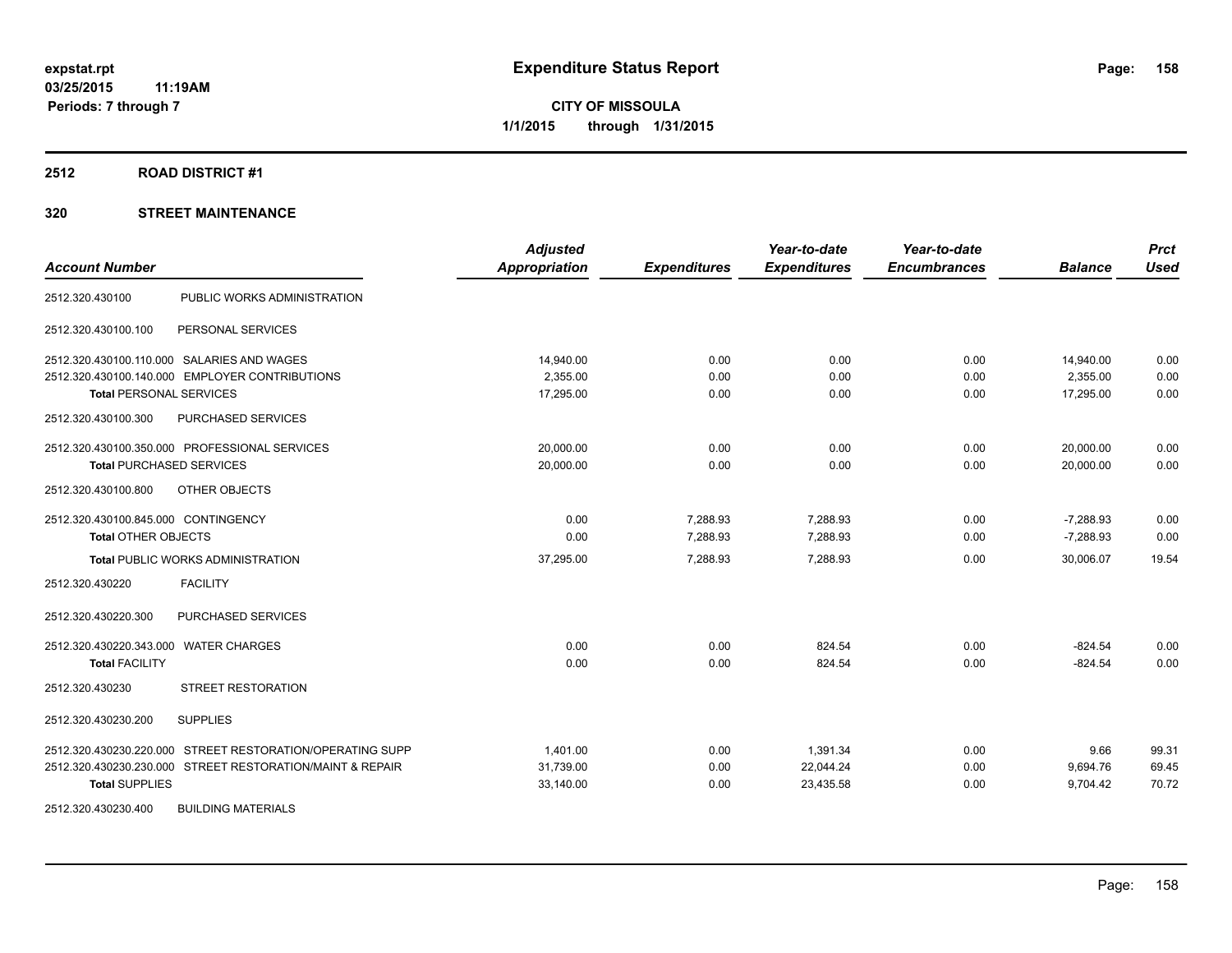# **2512 ROAD DISTRICT #1**

| <b>Account Number</b>                               | <b>Adjusted</b><br>Appropriation | <b>Expenditures</b> | Year-to-date<br><b>Expenditures</b> | Year-to-date<br><b>Encumbrances</b> | <b>Balance</b> | <b>Prct</b><br><b>Used</b> |
|-----------------------------------------------------|----------------------------------|---------------------|-------------------------------------|-------------------------------------|----------------|----------------------------|
| 2512.320.430230.400.000 BUILDING MATERIALS          | 115,418.00                       | 0.00                | 325.00                              | 0.00                                | 115,093.00     | 0.28                       |
| <b>Total BUILDING MATERIALS</b>                     | 115,418.00                       | 0.00                | 325.00                              | 0.00                                | 115,093.00     | 0.28                       |
| OTHER OBJECTS<br>2512.320.430230.800                |                                  |                     |                                     |                                     |                |                            |
| <b>Total OTHER OBJECTS</b>                          | 0.00                             | 0.00                | 0.00                                | 0.00                                | 0.00           | 0.00                       |
| 2512.320.430230.900<br><b>CAPITAL OUTLAY</b>        |                                  |                     |                                     |                                     |                |                            |
| 2512.320.430230.930.000 IMPROVEMENTS                | 527.303.00                       | 0.00                | 0.00                                | 0.00                                | 527,303.00     | 0.00                       |
| Total CAPITAL OUTLAY                                | 527,303.00                       | 0.00                | 0.00                                | 0.00                                | 527,303.00     | 0.00                       |
| <b>Total STREET RESTORATION</b>                     | 675,861.00                       | 0.00                | 23,760.58                           | 0.00                                | 652,100.42     | 3.52                       |
| 2512.320.430234<br><b>CURB &amp; GUTTERS</b>        |                                  |                     |                                     |                                     |                |                            |
| 2512.320.430234.900<br><b>CAPITAL OUTLAY</b>        |                                  |                     |                                     |                                     |                |                            |
| 2512.320.430234.930.000 ADA SIDEWALK ASSISTANCE     | 138,214.00                       | 0.00                | 17,667.40                           | 0.00                                | 120,546.60     | 12.78                      |
| <b>Total CURB &amp; GUTTERS</b>                     | 138,214.00                       | 0.00                | 17.667.40                           | 0.00                                | 120.546.60     | 12.78                      |
| <b>STREET MAINTENANCE</b><br>2512.320.430240        |                                  |                     |                                     |                                     |                |                            |
| <b>SUPPLIES</b><br>2512.320.430240.200              |                                  |                     |                                     |                                     |                |                            |
| 2512.320.430240.220.000 STREET MAINT/OPER SUPPLIES  | 1.401.00                         | 0.00                | 1,486.71                            | 0.00                                | $-85.71$       | 106.12                     |
| 2512.320.430240.230.000 STREET MAINT/REPAIR & MAINT | 17,045.00                        | 1,670.54            | 16,748.71                           | 0.00                                | 296.29         | 98.26                      |
| <b>Total SUPPLIES</b>                               | 18,446.00                        | 1,670.54            | 18,235.42                           | 0.00                                | 210.58         | 98.86                      |
| <b>BUILDING MATERIALS</b><br>2512.320.430240.400    |                                  |                     |                                     |                                     |                |                            |
| 2512.320.430240.400.000 BUILDING MATERIALS          | 59,783.00                        | 937.55              | 41,670.17                           | 0.00                                | 18,112.83      | 69.70                      |
| <b>Total BUILDING MATERIALS</b>                     | 59,783.00                        | 937.55              | 41,670.17                           | 0.00                                | 18,112.83      | 69.70                      |
| <b>Total STREET MAINTENANCE</b>                     | 78,229.00                        | 2,608.09            | 59,905.59                           | 0.00                                | 18,323.41      | 76.58                      |
| TRANSFER CENTER IMPROVEMENTS<br>2512.320.430247     |                                  |                     |                                     |                                     |                |                            |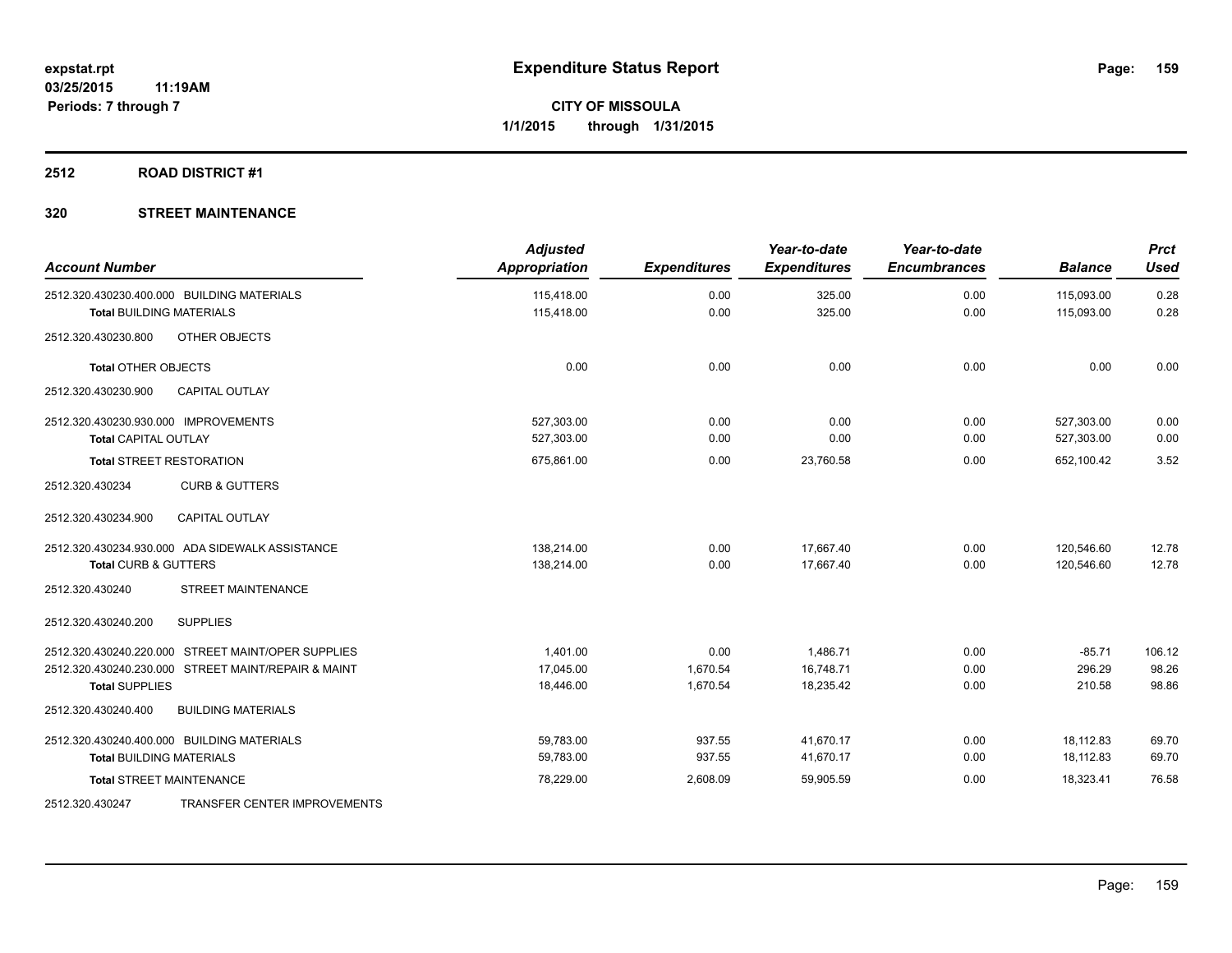# **2512 ROAD DISTRICT #1**

|                                                            | <b>Adjusted</b>      |                     | Year-to-date        | Year-to-date        |                | <b>Prct</b> |
|------------------------------------------------------------|----------------------|---------------------|---------------------|---------------------|----------------|-------------|
| <b>Account Number</b>                                      | <b>Appropriation</b> | <b>Expenditures</b> | <b>Expenditures</b> | <b>Encumbrances</b> | <b>Balance</b> | <b>Used</b> |
| <b>CAPITAL OUTLAY</b><br>2512.320.430247.900               |                      |                     |                     |                     |                |             |
| Total TRANSFER CENTER IMPROVEMENTS                         | 0.00                 | 0.00                | 0.00                | 0.00                | 0.00           | 0.00        |
| ICE & SNOW REMOVAL<br>2512.320.430251                      |                      |                     |                     |                     |                |             |
| PERSONAL SERVICES<br>2512.320.430251.100                   |                      |                     |                     |                     |                |             |
| 2512.320.430251.110.000 SALARIES AND WAGES                 | 10,680.00            | 0.00                | 0.00                | 0.00                | 10,680.00      | 0.00        |
| 2512.320.430251.140.000 EMPLOYER CONTRIBUTIONS             | 3,900.00             | 0.00                | 0.00                | 0.00                | 3,900.00       | 0.00        |
| <b>Total PERSONAL SERVICES</b>                             | 14,580.00            | 0.00                | 0.00                | 0.00                | 14,580.00      | 0.00        |
| 2512.320.430251.200<br><b>SUPPLIES</b>                     |                      |                     |                     |                     |                |             |
| 2512.320.430251.220.000 OPERATING SUPPLIES                 | 86,343.00            | 0.00                | 85,646.75           | 0.00                | 696.25         | 99.19       |
| 2512.320.430251.230.000 SNOW/ICE CTRL REPAIR & MAINT       | 12,544.00            | 1,799.23            | 11,016.57           | 0.00                | 1,527.43       | 87.82       |
| <b>Total SUPPLIES</b>                                      | 98,887.00            | 1,799.23            | 96,663.32           | 0.00                | 2,223.68       | 97.75       |
| Total ICE & SNOW REMOVAL                                   | 113,467.00           | 1,799.23            | 96,663.32           | 0.00                | 16,803.68      | 85.19       |
| 2512.320.430252<br><b>STREET CLEANING</b>                  |                      |                     |                     |                     |                |             |
| <b>SUPPLIES</b><br>2512.320.430252.200                     |                      |                     |                     |                     |                |             |
| 2512.320.430252.220.000 STREET CLEANING/OPERATING SUPPLIES | 1.869.00             | 0.00                | 2,054.01            | 0.00                | $-185.01$      | 109.90      |
| 2512.320.430252.230.000 STREET CLEANING/REPAIR & MAINT     | 22,285.00            | 1,038.61            | 4,949.99            | 0.00                | 17,335.01      | 22.21       |
| <b>Total SUPPLIES</b>                                      | 24,154.00            | 1,038.61            | 7,004.00            | 0.00                | 17,150.00      | 29.00       |
| <b>FIXED CHARGES</b><br>2512.320.430252.500                |                      |                     |                     |                     |                |             |
| 2512.320.430252.500.000 FIXED CHARGES                      | 10,000.00            | 0.00                | 10,000.00           | 0.00                | 0.00           | 100.00      |
| <b>Total FIXED CHARGES</b>                                 | 10,000.00            | 0.00                | 10,000.00           | 0.00                | 0.00           | 100.00      |
| <b>Total STREET CLEANING</b>                               | 34,154.00            | 1,038.61            | 17,004.00           | 0.00                | 17,150.00      | 49.79       |
| <b>SIGNING &amp; STRIPING</b><br>2512.320.430265           |                      |                     |                     |                     |                |             |
| <b>SUPPLIES</b><br>2512.320.430265.200                     |                      |                     |                     |                     |                |             |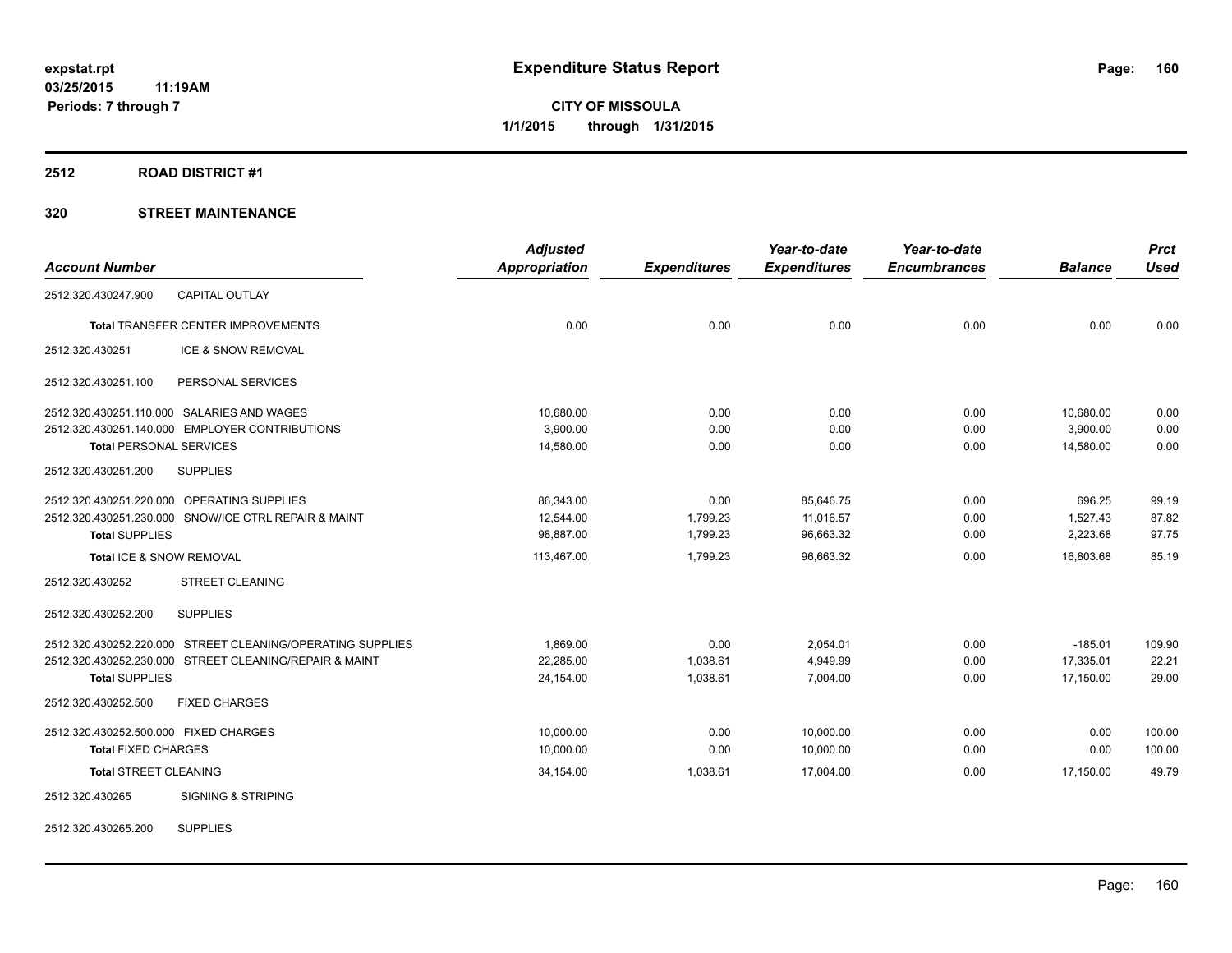# **2512 ROAD DISTRICT #1**

| <b>Account Number</b>                                         | <b>Adjusted</b><br><b>Appropriation</b> | <b>Expenditures</b> | Year-to-date<br><b>Expenditures</b> | Year-to-date<br><b>Encumbrances</b> | <b>Balance</b> | <b>Prct</b><br><b>Used</b> |
|---------------------------------------------------------------|-----------------------------------------|---------------------|-------------------------------------|-------------------------------------|----------------|----------------------------|
|                                                               |                                         |                     |                                     |                                     |                |                            |
| 2512.320.430265.230.000 SIGNING & STRIPING-REPAIR/MAINTENANCE | 8,865.00                                | 0.00                | 0.00                                | 0.00                                | 8,865.00       | 0.00                       |
| 2512.320.430265.231.000 SIGNING & STRIPING/GASOLINE           | 1,135.00                                | 0.00                | 0.00                                | 0.00                                | 1,135.00       | 0.00                       |
| <b>Total SIGNING &amp; STRIPING</b>                           | 10,000.00                               | 0.00                | 0.00                                | 0.00                                | 10,000.00      | 0.00                       |
| <b>FLOOD CONTROL</b><br>2512.320.431200                       |                                         |                     |                                     |                                     |                |                            |
| <b>CAPITAL OUTLAY</b><br>2512.320.431200.900                  |                                         |                     |                                     |                                     |                |                            |
| 2512.320.431200.930.000 FLOOD CONTROL MAINT/MPROVEMENTS       | 11,950.00                               | $-5,200.00$         | 20,816.61                           | 0.00                                | $-8,866.61$    | 174.20                     |
| <b>Total FLOOD CONTROL</b>                                    | 11,950.00                               | $-5,200.00$         | 20,816.61                           | 0.00                                | $-8,866.61$    | 174.20                     |
| <b>GREENWAYS &amp; HORTICULTURE</b><br>2512.320.460434        |                                         |                     |                                     |                                     |                |                            |
| <b>SUPPLIES</b><br>2512.320.460434.200                        |                                         |                     |                                     |                                     |                |                            |
| 2512.320.460434.230.000 ADOPT A TRAFFIC CIRCLE                | 2,710.00                                | 0.00                | 486.86                              | 0.00                                | 2,223.14       | 17.97                      |
| Total GREENWAYS & HORTICULTURE                                | 2,710.00                                | 0.00                | 486.86                              | 0.00                                | 2,223.14       | 17.97                      |
| <b>DEBT SERVICE</b><br>2512.320.490504                        |                                         |                     |                                     |                                     |                |                            |
| 2512.320.490504.600<br><b>DEBT SERVICE</b>                    |                                         |                     |                                     |                                     |                |                            |
| <b>PRINCIPAL</b><br>2512.320.490504.610.000                   | 218,771.00                              | 0.00                | 184,806.62                          | 0.00                                | 33.964.38      | 84.47                      |
| 2512.320.490504.620.000 INTEREST / SERVICE FEES               | 32,025.00                               | 0.00                | 5,883.00                            | 0.00                                | 26,142.00      | 18.37                      |
| <b>Total DEBT SERVICE</b>                                     | 250,796.00                              | 0.00                | 190,689.62                          | 0.00                                | 60,106.38      | 76.03                      |
| Total ROAD DISTRICT #1                                        | 1,352,676.00                            | 7,534.86            | 435,107.45                          | 0.00                                | 917,568.55     | 32.17                      |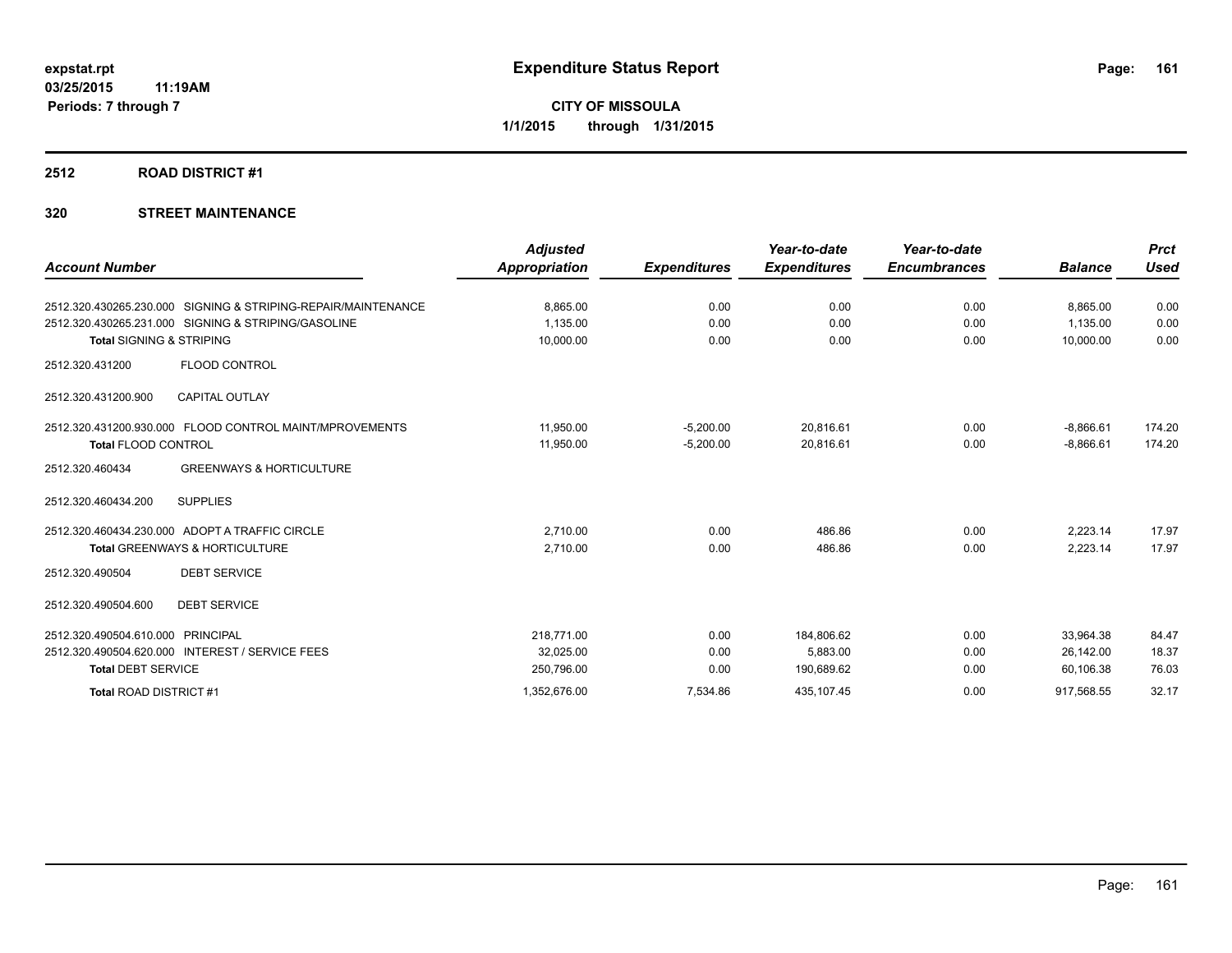**CITY OF MISSOULA 1/1/2015 through 1/31/2015**

# **2513 PARK DISTRICT #1**

# **270 CITY ATTORNEY**

| <b>Account Number</b>      |                                | <b>Adjusted</b><br><b>Appropriation</b> | Expenditures | Year-to-date<br><b>Expenditures</b> | Year-to-date<br><b>Encumbrances</b> | <b>Balance</b> | <b>Prct</b><br>Used |
|----------------------------|--------------------------------|-----------------------------------------|--------------|-------------------------------------|-------------------------------------|----------------|---------------------|
| 2513.270.460484            | <b>CONSERVATION LANDS MGMT</b> |                                         |              |                                     |                                     |                |                     |
| 2513.270.460484.100        | PERSONAL SERVICES              |                                         |              |                                     |                                     |                |                     |
| <b>Total CITY ATTORNEY</b> |                                | 0.00                                    | 0.00         | 0.00                                | 0.00                                | 0.00           | 0.00                |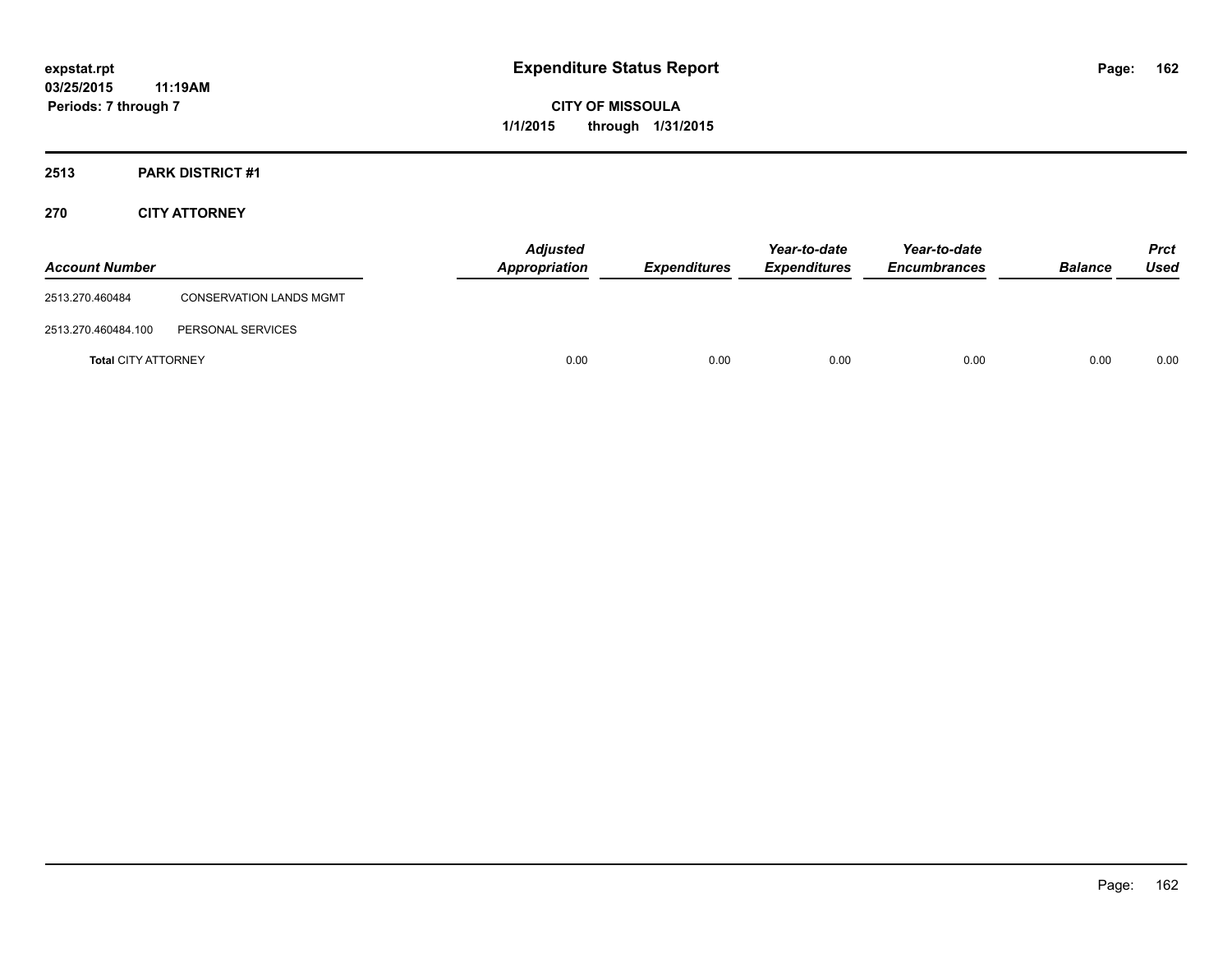# **2513 PARK DISTRICT #1**

|                                                        | <b>Adjusted</b> |                     | Year-to-date        | Year-to-date        |                | <b>Prct</b> |
|--------------------------------------------------------|-----------------|---------------------|---------------------|---------------------|----------------|-------------|
| <b>Account Number</b>                                  | Appropriation   | <b>Expenditures</b> | <b>Expenditures</b> | <b>Encumbrances</b> | <b>Balance</b> | <b>Used</b> |
| RENOVATE REPLACE IMPROV<br>2513.370.460400             |                 |                     |                     |                     |                |             |
| PURCHASED SERVICES<br>2513.370.460400.300              |                 |                     |                     |                     |                |             |
| 2513.370.460400.350.000 RENOVATE REPLACE IMPROVE       | 40,000.00       | 0.00                | 0.00                | 0.00                | 40,000.00      | 0.00        |
| <b>Total PURCHASED SERVICES</b>                        | 40,000.00       | 0.00                | 0.00                | 0.00                | 40,000.00      | 0.00        |
| <b>CAPITAL OUTLAY</b><br>2513.370.460400.900           |                 |                     |                     |                     |                |             |
| 2513.370.460400.930.000 RENOVATE REPLACE IMPROVE       | 30,000.00       | 4,218.75            | 22,794.75           | 0.00                | 7,205.25       | 75.98       |
| <b>Total CAPITAL OUTLAY</b>                            | 30,000.00       | 4,218.75            | 22,794.75           | 0.00                | 7,205.25       | 75.98       |
| <b>Total RENOVATE REPLACE IMPROV</b>                   | 70,000.00       | 4,218.75            | 22,794.75           | 0.00                | 47,205.25      | 32.56       |
| 2513.370.460432<br>PARK ADMIN                          |                 |                     |                     |                     |                |             |
| 2513.370.460432.100<br>PERSONAL SERVICES               |                 |                     |                     |                     |                |             |
| 2513.370.460432.141.000 STATE RETIREMENT CONTRIBUTIONS | 0.00            | 3.44                | 23.51               | 0.00                | $-23.51$       | 0.00        |
| <b>Total PERSONAL SERVICES</b>                         | 0.00            | 3.44                | 23.51               | 0.00                | $-23.51$       | 0.00        |
| PURCHASED SERVICES<br>2513.370.460432.300              |                 |                     |                     |                     |                |             |
| 2513.370.460432.350.000 PROFESSIONAL SERVICES          | 11,500.00       | 1,011.37            | 5,182.00            | 0.00                | 6,318.00       | 45.06       |
| 2513.370.460432.360.000 REPAIR & MAINTENANCE           | 3.000.00        | 0.00                | 0.00                | 0.00                | 3,000.00       | 0.00        |
| <b>Total PURCHASED SERVICES</b>                        | 14,500.00       | 1,011.37            | 5,182.00            | 0.00                | 9,318.00       | 35.74       |
| 2513.370.460432.600<br><b>DEBT SERVICE</b>             |                 |                     |                     |                     |                |             |
| <b>Total DEBT SERVICE</b>                              | 0.00            | 0.00                | 0.00                | 0.00                | 0.00           | 0.00        |
| <b>Total PARK ADMIN</b>                                | 14,500.00       | 1,014.81            | 5,205.51            | 0.00                | 9,294.49       | 35.90       |
| 2513.370.460434<br><b>GREENWAYS &amp; HORTICULTURE</b> |                 |                     |                     |                     |                |             |
| 2513.370.460434.100<br>PERSONAL SERVICES               |                 |                     |                     |                     |                |             |
| 2513.370.460434.110.000 GREENWAYS & HORTCULTURE        | 8,842.00        | 0.00                | 3,954.83            | 0.00                | 4,887.17       | 44.73       |
|                                                        |                 |                     |                     |                     |                |             |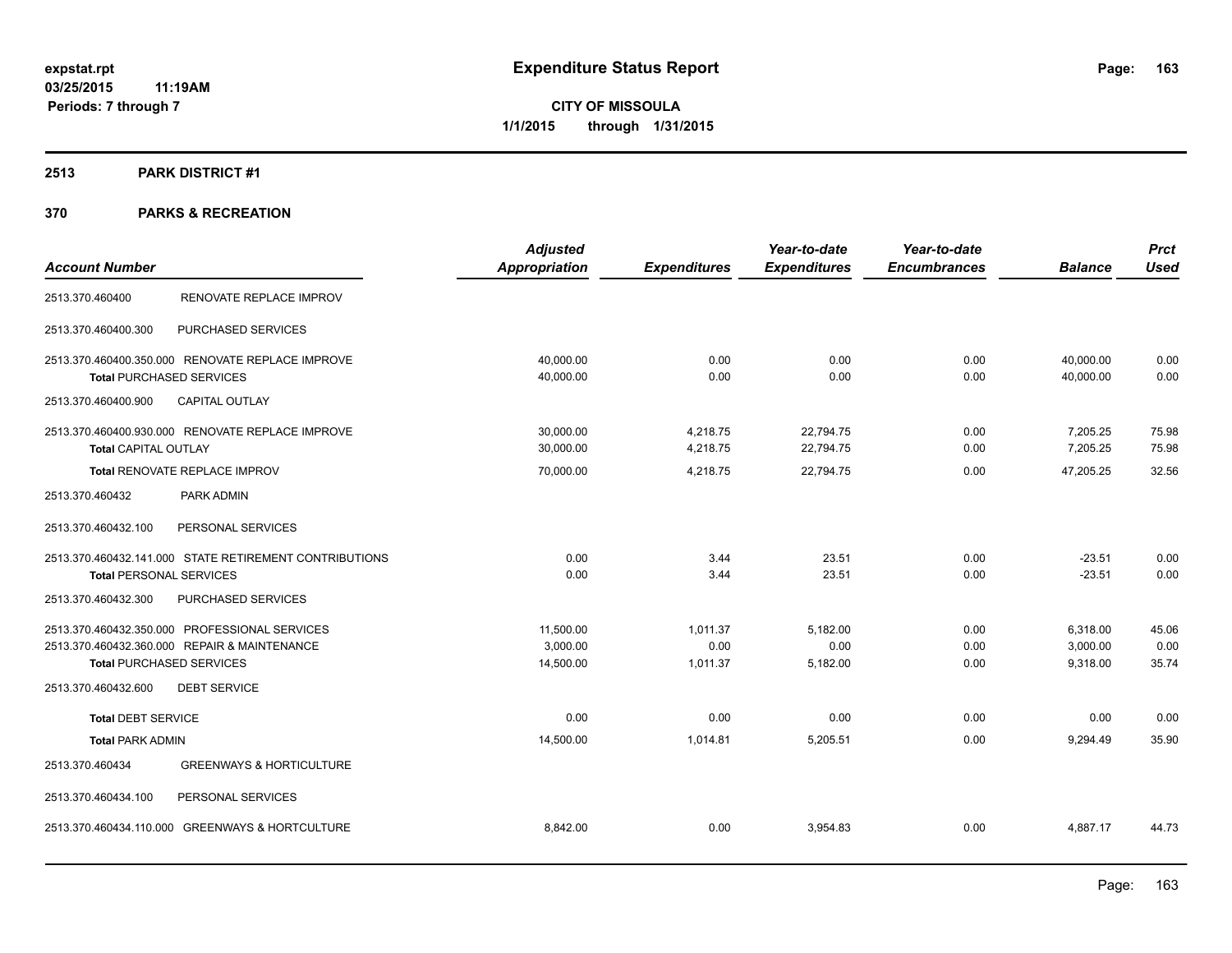# **2513 PARK DISTRICT #1**

| <b>Account Number</b>                             | <b>Adjusted</b><br><b>Appropriation</b> | <b>Expenditures</b> | Year-to-date<br><b>Expenditures</b> | Year-to-date<br><b>Encumbrances</b> | <b>Balance</b> | <b>Prct</b><br><b>Used</b> |
|---------------------------------------------------|-----------------------------------------|---------------------|-------------------------------------|-------------------------------------|----------------|----------------------------|
| 2513.370.460434.140.000 GREENWAYS & HORTICLTURE   | 1,356.00                                | 0.00                | 690.16                              | 0.00                                | 665.84         | 50.90                      |
| <b>Total PERSONAL SERVICES</b>                    | 10,198.00                               | 0.00                | 4,644.99                            | 0.00                                | 5,553.01       | 45.55                      |
| <b>SUPPLIES</b><br>2513.370.460434.200            |                                         |                     |                                     |                                     |                |                            |
| 2513.370.460434.220.000 OPERATING SUPPLIES        | 3,373.00                                | 0.00                | 1,414.65                            | 0.00                                | 1,958.35       | 41.94                      |
| 2513.370.460434.230.000 REPAIR/MAINTENANCE        | 7,134.00                                | 0.00                | 230.56                              | 0.00                                | 6,903.44       | 3.23                       |
| 2513.370.460434.231.000 GASOLINE                  | 2,000.00                                | 0.00                | 0.00                                | 0.00                                | 2,000.00       | 0.00                       |
| <b>Total SUPPLIES</b>                             | 12,507.00                               | 0.00                | 1,645.21                            | 0.00                                | 10,861.79      | 13.15                      |
| 2513.370.460434.300<br>PURCHASED SERVICES         |                                         |                     |                                     |                                     |                |                            |
| 2513.370.460434.341.000 ELECTRICITY & NATURAL GAS | 310.00                                  | 48.52               | 216.23                              | 0.00                                | 93.77          | 69.75                      |
| 2513.370.460434.343.000 WATER CHARGES             | 310.00                                  | 0.00                | 310.00                              | 0.00                                | 0.00           | 100.00                     |
| 2513.370.460434.345.000 GARBAGE                   | 136.00                                  | 0.00                | 238.78                              | 0.00                                | $-102.78$      | 175.57                     |
| 2513.370.460434.350.000 PROFESSIONAL SERVICES     | 0.00                                    | 0.00                | 1,185.00                            | 0.00                                | $-1,185.00$    | 0.00                       |
| 2513.370.460434.360.000 REPAIR & MAINTENANCE      | 2,589.00                                | 375.00              | 3,123.00                            | 0.00                                | $-534.00$      | 120.63                     |
| <b>Total PURCHASED SERVICES</b>                   | 3,345.00                                | 423.52              | 5,073.01                            | 0.00                                | $-1,728.01$    | 151.66                     |
| <b>Total GREENWAYS &amp; HORTICULTURE</b>         | 26,050.00                               | 423.52              | 11,363.21                           | 0.00                                | 14,686.79      | 43.62                      |
| <b>URBAN FORESTRY</b><br>2513.370.460439          |                                         |                     |                                     |                                     |                |                            |
| <b>SUPPLIES</b><br>2513.370.460439.200            |                                         |                     |                                     |                                     |                |                            |
| 2513.370.460439.220.000 OPERATING SUPPLIES        | 24,352.00                               | 360.39              | 4.358.98                            | 0.00                                | 19,993.02      | 17.90                      |
| 2513.370.460439.230.000 REPAIR/MAINTENANCE        | 3.952.00                                | 0.00                | 313.89                              | 0.00                                | 3.638.11       | 7.94                       |
| <b>Total SUPPLIES</b>                             | 28,304.00                               | 360.39              | 4,672.87                            | 0.00                                | 23,631.13      | 16.51                      |
| PURCHASED SERVICES<br>2513.370.460439.300         |                                         |                     |                                     |                                     |                |                            |
| 2513.370.460439.350.000 PROFESSIONAL SERVICES     | 2,660.00                                | 0.00                | 245.00                              | 0.00                                | 2,415.00       | 9.21                       |
| 2513.370.460439.360.000 REPAIR & MAINTENANCE      | 84,762.00                               | 9,835.76            | 31,009.14                           | 0.00                                | 53,752.86      | 36.58                      |
| <b>Total PURCHASED SERVICES</b>                   | 87,422.00                               | 9,835.76            | 31,254.14                           | 0.00                                | 56,167.86      | 35.75                      |
| <b>Total URBAN FORESTRY</b>                       | 115,726.00                              | 10,196.15           | 35,927.01                           | 0.00                                | 79.798.99      | 31.04                      |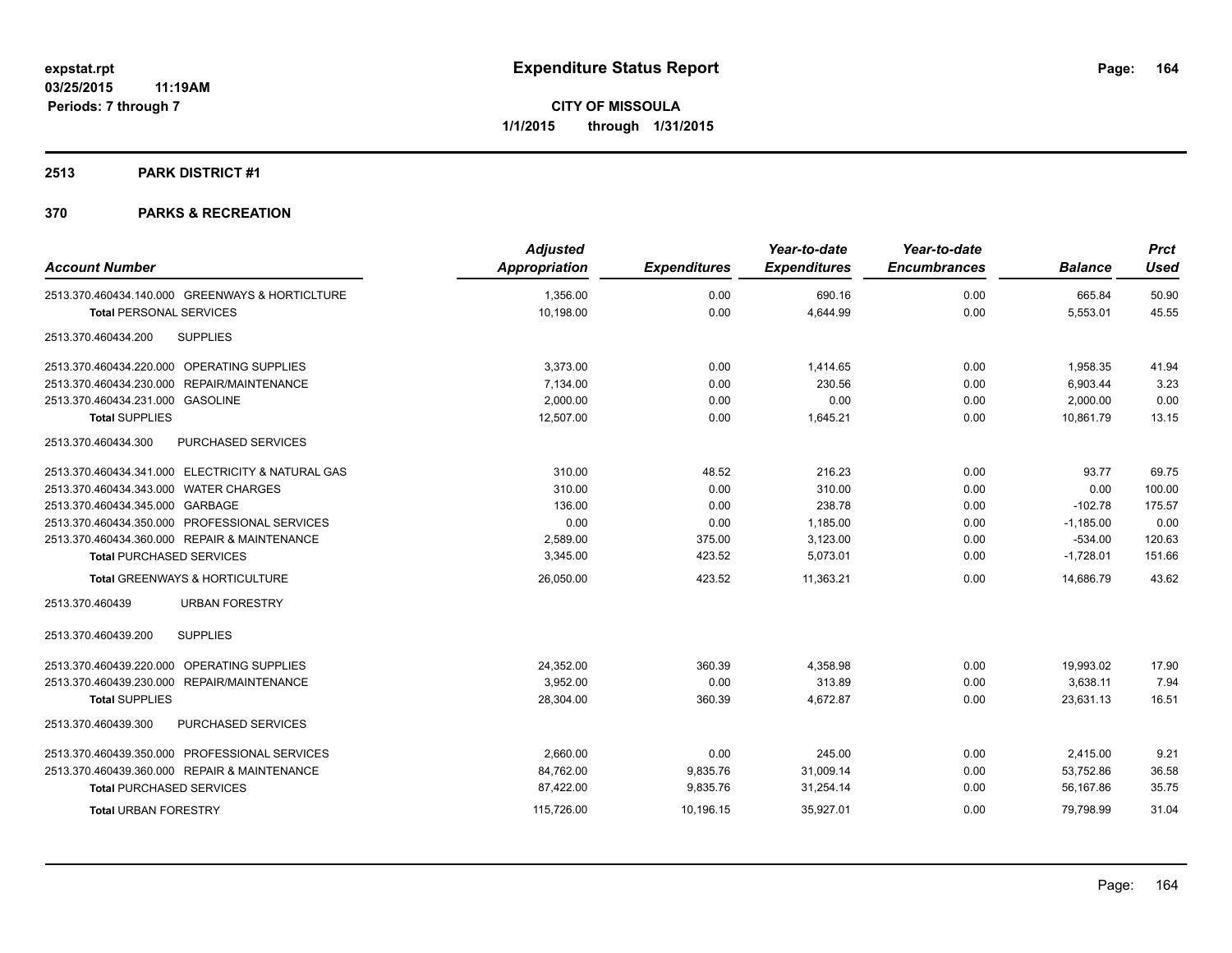# **2513 PARK DISTRICT #1**

|                                 |                                                              | <b>Adjusted</b>      |                     | Year-to-date        | Year-to-date        |                | <b>Prct</b> |
|---------------------------------|--------------------------------------------------------------|----------------------|---------------------|---------------------|---------------------|----------------|-------------|
| <b>Account Number</b>           |                                                              | <b>Appropriation</b> | <b>Expenditures</b> | <b>Expenditures</b> | <b>Encumbrances</b> | <b>Balance</b> | <b>Used</b> |
| 2513.370.460474                 | <b>SPRAY DECKS</b>                                           |                      |                     |                     |                     |                |             |
| 2513.370.460474.200             | <b>SUPPLIES</b>                                              |                      |                     |                     |                     |                |             |
|                                 | 2513.370.460474.230.000 SPRAY DECKS/REPAIR/MAINTENANCE       | 1,600.00             | 0.00                | 0.00                | 0.00                | 1,600.00       | 0.00        |
| <b>Total SUPPLIES</b>           |                                                              | 1,600.00             | 0.00                | 0.00                | 0.00                | 1,600.00       | 0.00        |
| 2513.370.460474.300             | PURCHASED SERVICES                                           |                      |                     |                     |                     |                |             |
|                                 | 2513.370.460474.341.000 ELECTRICITY & NATURAL GAS            | 2,100.00             | 0.00                | 0.00                | 0.00                | 2,100.00       | 0.00        |
|                                 | 2513.370.460474.360.000 REPAIR & MAINTENANCE                 | 6,300.00             | 0.00                | 0.00                | 0.00                | 6,300.00       | 0.00        |
| <b>Total PURCHASED SERVICES</b> |                                                              | 8,400.00             | 0.00                | 0.00                | 0.00                | 8,400.00       | 0.00        |
| <b>Total SPRAY DECKS</b>        |                                                              | 10,000.00            | 0.00                | 0.00                | 0.00                | 10.000.00      | 0.00        |
| 2513.370.460477                 | <b>GRILL VAN</b>                                             |                      |                     |                     |                     |                |             |
| 2513.370.460477.300             | PURCHASED SERVICES                                           |                      |                     |                     |                     |                |             |
| 2513.370.460477.345.000 GARBAGE |                                                              | 0.00                 | 0.00                | 198.75              | 0.00                | $-198.75$      | 0.00        |
| <b>Total GRILL VAN</b>          |                                                              | 0.00                 | 0.00                | 198.75              | 0.00                | $-198.75$      | 0.00        |
| 2513.370.460484                 | <b>CONSERVATION LANDS MGMT</b>                               |                      |                     |                     |                     |                |             |
| 2513.370.460484.100             | PERSONAL SERVICES                                            |                      |                     |                     |                     |                |             |
|                                 | 2513.370.460484.110.000 CONSRVTN LAND MGMT/WAGES             | 58,793.00            | 3,444.26            | 14,911.33           | 0.00                | 43,881.67      | 25.36       |
|                                 | 2513.370.460484.140.000 CONSRVTN LAND MGMT/EMP CONTRIBUTIONS | 31,394.00            | 1,294.62            | 4,366.57            | 0.00                | 27,027.43      | 13.91       |
| <b>Total PERSONAL SERVICES</b>  |                                                              | 90,187.00            | 4,738.88            | 19,277.90           | 0.00                | 70,909.10      | 21.38       |
| 2513.370.460484.200             | <b>SUPPLIES</b>                                              |                      |                     |                     |                     |                |             |
|                                 | 2513.370.460484.220.000 OPERATING SUPPLIES                   | 0.00                 | 0.00                | 59.96               | 0.00                | $-59.96$       | 0.00        |
|                                 | 2513.370.460484.230.000 REPAIR/MAINTENANCE                   | 0.00                 | 0.00                | 24.00               | 0.00                | $-24.00$       | 0.00        |
| <b>Total SUPPLIES</b>           |                                                              | 0.00                 | 0.00                | 83.96               | 0.00                | $-83.96$       | 0.00        |
| 2513.370.460484.300             | PURCHASED SERVICES                                           |                      |                     |                     |                     |                |             |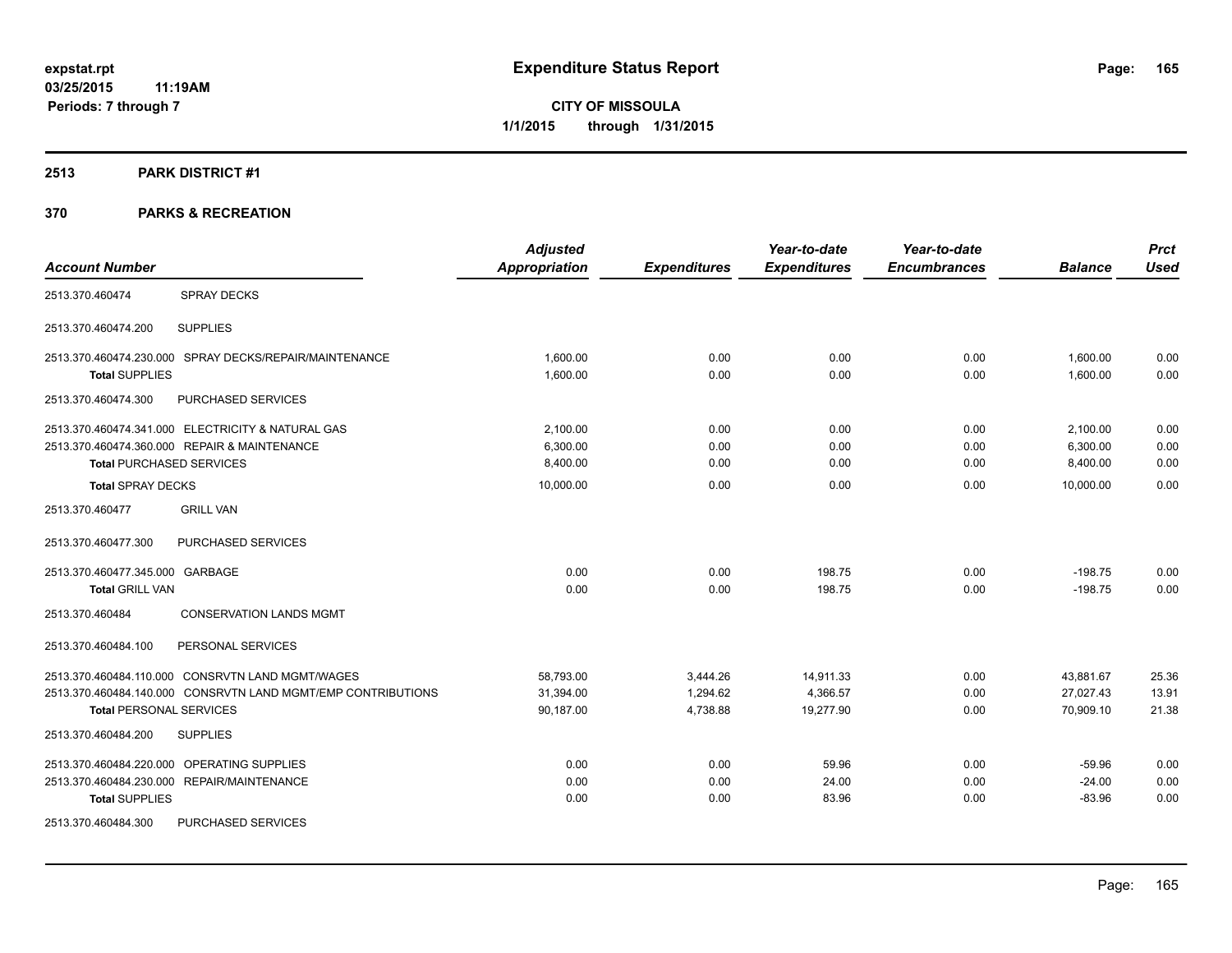# **2513 PARK DISTRICT #1**

| <b>Account Number</b>                                                            | <b>Adjusted</b><br>Appropriation | <b>Expenditures</b> | Year-to-date<br><b>Expenditures</b> | Year-to-date<br><b>Encumbrances</b> | <b>Balance</b>         | <b>Prct</b><br><b>Used</b> |
|----------------------------------------------------------------------------------|----------------------------------|---------------------|-------------------------------------|-------------------------------------|------------------------|----------------------------|
| 2513.370.460484.350.000 PROFESSIONAL SERVICES<br><b>Total PURCHASED SERVICES</b> | 37,127.00<br>37,127.00           | 0.00<br>0.00        | 10,952.60<br>10,952.60              | 0.00<br>0.00                        | 26,174.40<br>26,174.40 | 29.50<br>29.50             |
| <b>Total CONSERVATION LANDS MGMT</b>                                             | 127,314.00                       | 4,738.88            | 30,314.46                           | 0.00                                | 96.999.54              | 23.81                      |
| <b>SAFETY &amp; TRAINING</b><br>2513.370.460485                                  |                                  |                     |                                     |                                     |                        |                            |
| 2513.370.460485.100<br>PERSONAL SERVICES                                         |                                  |                     |                                     |                                     |                        |                            |
| <b>Total PERSONAL SERVICES</b>                                                   | 0.00                             | 0.00                | 0.00                                | 0.00                                | 0.00                   | 0.00                       |
| PURCHASED SERVICES<br>2513.370.460485.300                                        |                                  |                     |                                     |                                     |                        |                            |
| <b>Total SAFETY &amp; TRAINING</b>                                               | 0.00                             | 0.00                | 0.00                                | 0.00                                | 0.00                   | 0.00                       |
| PARK MAINTENANCE ROUTINE<br>2513.370.460501                                      |                                  |                     |                                     |                                     |                        |                            |
| PERSONAL SERVICES<br>2513.370.460501.100                                         |                                  |                     |                                     |                                     |                        |                            |
| 2513.370.460501.110.000 PARK MAINT ROUTINE/SALARIES AND WAGES                    | 10,402.00                        | 0.00                | 0.00                                | 0.00                                | 10,402.00              | 0.00                       |
| 2513.370.460501.140.000 PARK MAINT ROUTINE/WAGES                                 | 2,164.00                         | 0.00                | 0.00                                | 0.00                                | 2,164.00               | 0.00                       |
| <b>Total PERSONAL SERVICES</b>                                                   | 12,566.00                        | 0.00                | 0.00                                | 0.00                                | 12,566.00              | 0.00                       |
| <b>SUPPLIES</b><br>2513.370.460501.200                                           |                                  |                     |                                     |                                     |                        |                            |
| 2513.370.460501.220.000 OPERATING SUPPLIES                                       | 41,491.00                        | 201.08              | 31,560.82                           | 0.00                                | 9,930.18               | 76.07                      |
| 2513.370.460501.230.000 REPAIR/MAINTENANCE                                       | 77.580.00                        | 553.74              | 28.200.60                           | 0.00                                | 49.379.40              | 36.35                      |
| 2513.370.460501.231.000 GASOLINE                                                 | 8.144.00                         | 3,484.90            | 7,556.90                            | 0.00                                | 587.10                 | 92.79                      |
| <b>Total SUPPLIES</b>                                                            | 127,215.00                       | 4,239.72            | 67,318.32                           | 0.00                                | 59,896.68              | 52.92                      |
| 2513.370.460501.300<br><b>PURCHASED SERVICES</b>                                 |                                  |                     |                                     |                                     |                        |                            |
| 2513.370.460501.341.000 ELECTRICITY & NATURAL GAS                                | 26,212.00                        | 0.00                | 26,305.77                           | 0.00                                | $-93.77$               | 100.36                     |
| 2513.370.460501.343.000 WATER CHARGES                                            | 7,375.00                         | 0.00                | 7.375.00                            | 0.00                                | 0.00                   | 100.00                     |
| 2513.370.460501.345.000 GARBAGE                                                  | 2,954.00                         | 45.75               | 1,048.80                            | 0.00                                | 1,905.20               | 35.50                      |
| 2513.370.460501.350.000 PROFESSIONAL SERVICES                                    | 5,558.00                         | 0.00                | 5,363.34                            | 0.00                                | 194.66                 | 96.50                      |
| 2513.370.460501.360.000 REPAIR & MAINTENANCE                                     | 55,751.00                        | 2,825.00            | 28,765.22                           | 0.00                                | 26,985.78              | 51.60                      |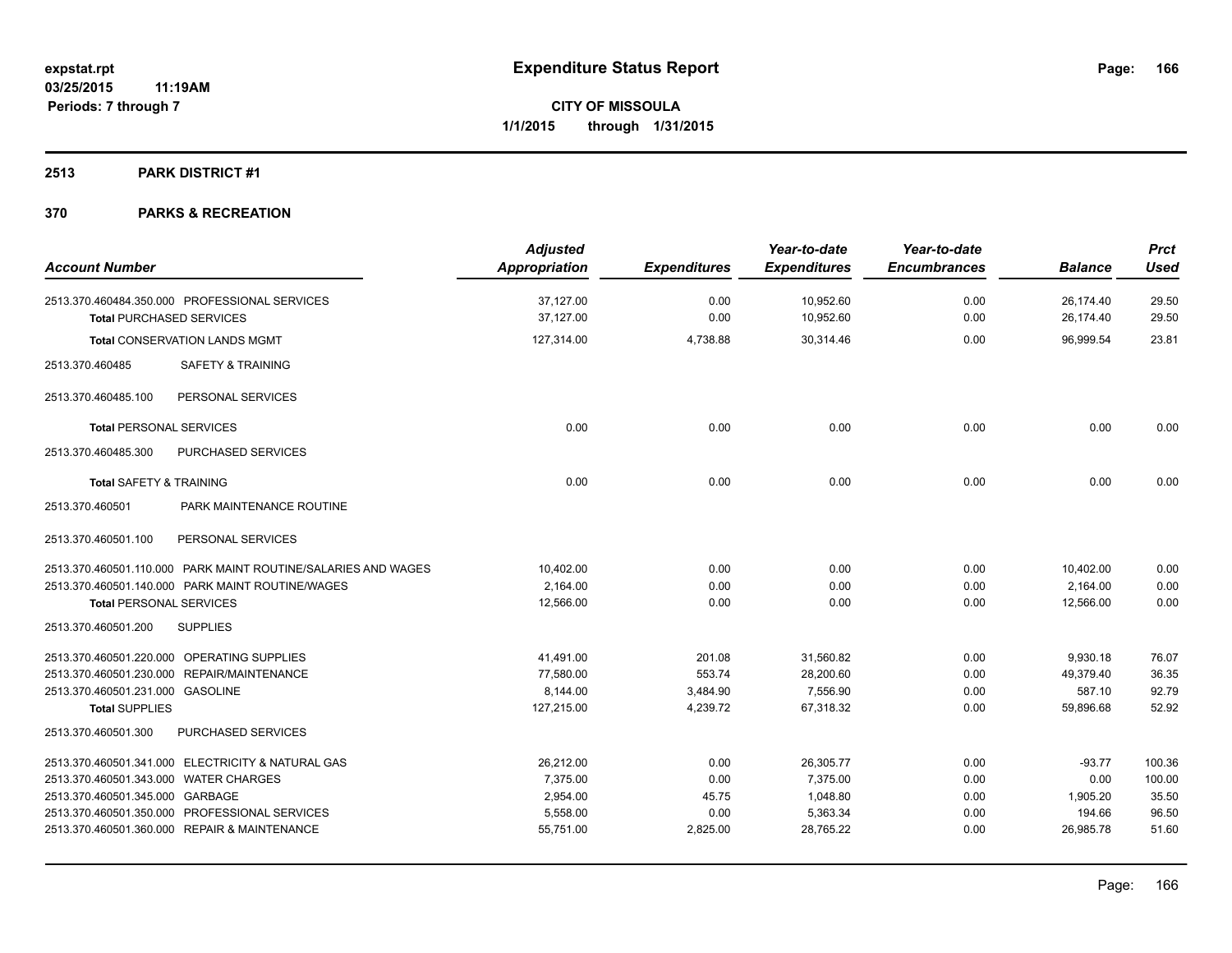# **2513 PARK DISTRICT #1**

| <b>Account Number</b>                             | <b>Adjusted</b><br>Appropriation | <b>Expenditures</b>  | Year-to-date<br><b>Expenditures</b> | Year-to-date<br><b>Encumbrances</b> | <b>Balance</b> | <b>Prct</b><br>Used |
|---------------------------------------------------|----------------------------------|----------------------|-------------------------------------|-------------------------------------|----------------|---------------------|
| <b>Total PURCHASED SERVICES</b>                   | 97,850.00                        | 2,870.75<br>7,110.47 | 68,858.13<br>136,176.45             | 0.00<br>0.00                        | 28,991.87      | 70.37               |
| <b>Total PARK MAINTENANCE ROUTINE</b>             | 237,631.00                       |                      |                                     |                                     | 101,454.55     | 57.31               |
| <b>CARAS PARK IMPROVEMENTS</b><br>2513.370.460506 |                                  |                      |                                     |                                     |                |                     |
| <b>CAPITAL OUTLAY</b><br>2513.370.460506.900      |                                  |                      |                                     |                                     |                |                     |
| <b>Total CARAS PARK IMPROVEMENTS</b>              | 0.00                             | 0.00                 | 0.00                                | 0.00                                | 0.00           | 0.00                |
| <b>DEBT SERVICE</b><br>2513.370.490504            |                                  |                      |                                     |                                     |                |                     |
| <b>DEBT SERVICE</b><br>2513.370.490504.600        |                                  |                      |                                     |                                     |                |                     |
| 2513.370.490504.610.000 PRINCIPAL                 | 57.511.00                        | 0.00                 | 163,612.73                          | 0.00                                | $-106, 101.73$ | 284.49              |
| 2513.370.490504.620.000 INTEREST / SERVICE FEES   | 487.00                           | 0.00                 | 1,946.27                            | 0.00                                | $-1,459.27$    | 399.64              |
| <b>Total DEBT SERVICE</b>                         | 57,998.00                        | 0.00                 | 165,559.00                          | 0.00                                | $-107,561.00$  | 285.46              |
| <b>Total PARK DISTRICT #1</b>                     | 659,219.00                       | 27,702.58            | 407,539.14                          | 0.00                                | 251,679.86     | 61.82               |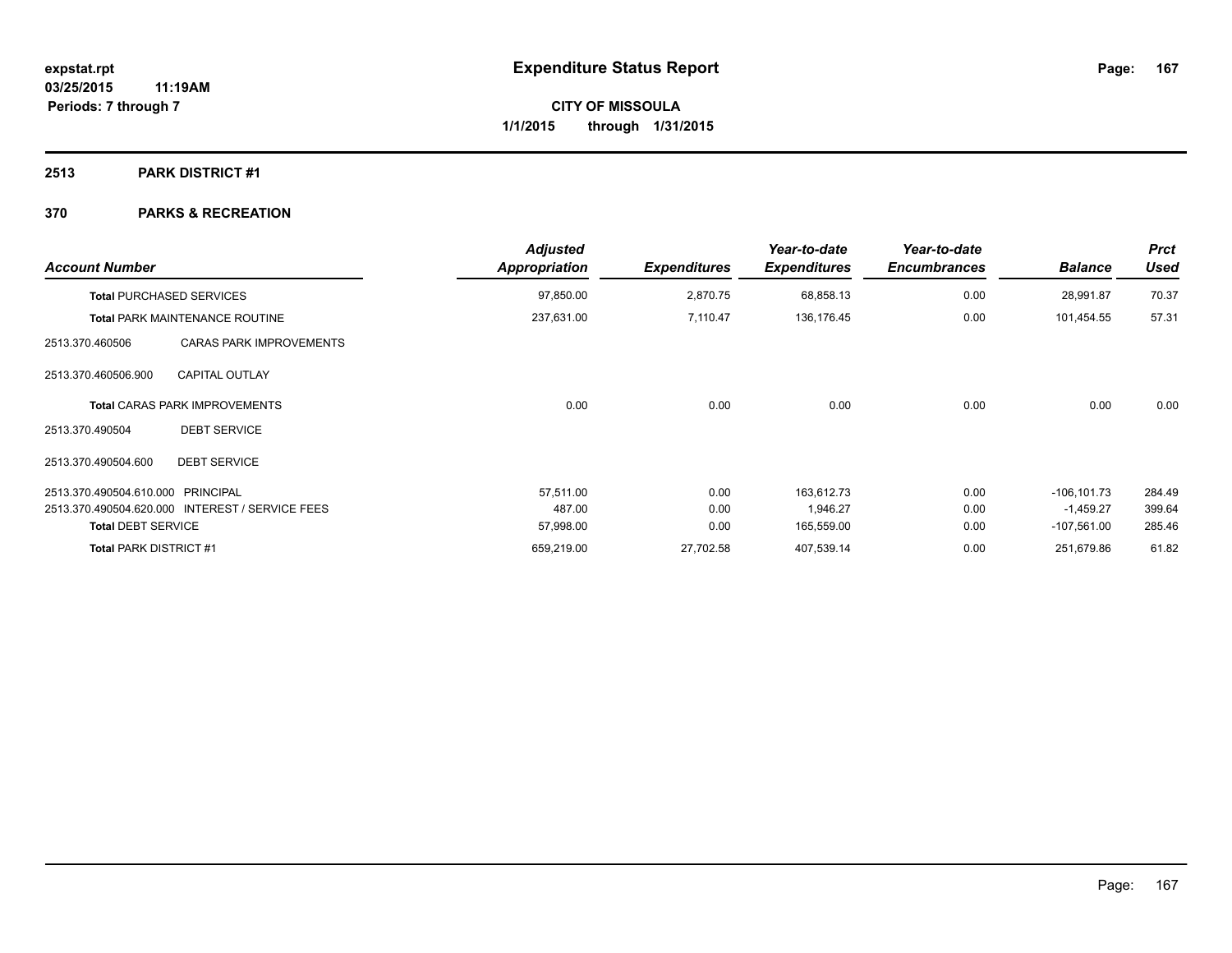# **2514 PUBLIC SAFETY & JUSTICE DISTRICT**

# **297 PUBLIC SAFETY/JUSTICE**

| <b>Account Number</b> |                                                   | <b>Adjusted</b><br>Appropriation | <b>Expenditures</b> | Year-to-date<br><b>Expenditures</b> | Year-to-date<br><b>Encumbrances</b> | <b>Balance</b> | <b>Prct</b><br><b>Used</b> |
|-----------------------|---------------------------------------------------|----------------------------------|---------------------|-------------------------------------|-------------------------------------|----------------|----------------------------|
| 2514.297.420000       | <b>PUBLIC SAFETY</b>                              |                                  |                     |                                     |                                     |                |                            |
| 2514.297.420000.300   | PURCHASED SERVICES                                |                                  |                     |                                     |                                     |                |                            |
|                       | <b>Total PUBLIC SAFETY &amp; JUSTICE DISTRICT</b> | 0.00                             | 0.00                | 0.00                                | 0.00                                | 0.00           | 0.00                       |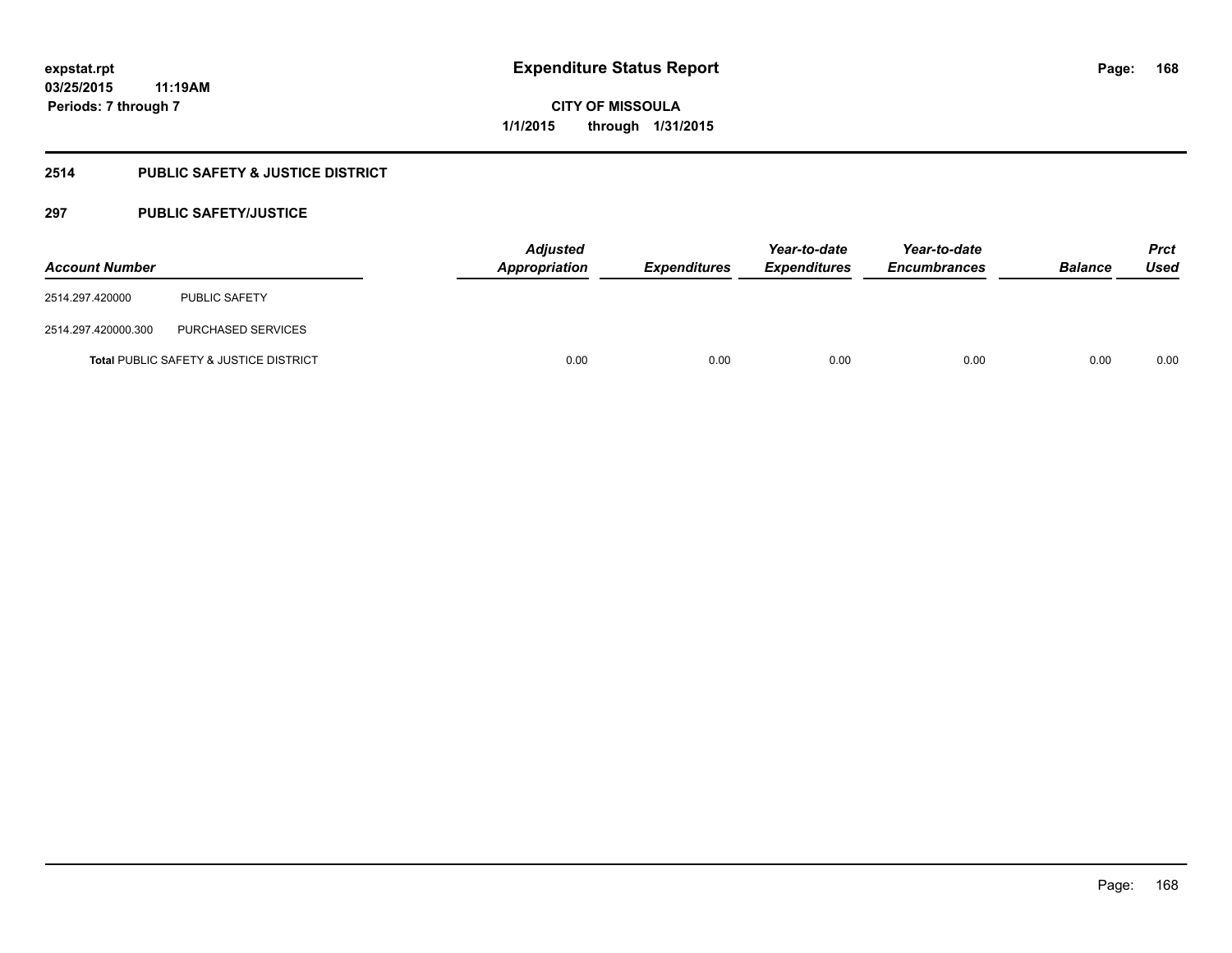# **2820 STATE GAS TAX FUND**

# **280 PUBLIC WORKS ADMIN/ENGINEERING**

|                                 |                                                  | <b>Adjusted</b>      |                     | Year-to-date        | Year-to-date        |                | <b>Prct</b> |
|---------------------------------|--------------------------------------------------|----------------------|---------------------|---------------------|---------------------|----------------|-------------|
| <b>Account Number</b>           |                                                  | <b>Appropriation</b> | <b>Expenditures</b> | <b>Expenditures</b> | <b>Encumbrances</b> | <b>Balance</b> | <b>Used</b> |
| 2820.280.430230                 | STREET RESTORATION                               |                      |                     |                     |                     |                |             |
| 2820.280.430230.300             | PURCHASED SERVICES                               |                      |                     |                     |                     |                |             |
| <b>Total PURCHASED SERVICES</b> |                                                  | 0.00                 | 0.00                | 0.00                | 0.00                | 0.00           | 0.00        |
| 2820.280.430230.500             | <b>FIXED CHARGES</b>                             |                      |                     |                     |                     |                |             |
| <b>Total FIXED CHARGES</b>      |                                                  | 0.00                 | 0.00                | 0.00                | 0.00                | 0.00           | 0.00        |
| 2820.280.430230.800             | OTHER OBJECTS                                    |                      |                     |                     |                     |                |             |
|                                 | 2820.280.430230.820.000 TRANSFERS TO OTHER FUNDS | 564,000.00           | 0.00                | 282,000.00          | 0.00                | 282,000.00     | 50.00       |
| <b>Total OTHER OBJECTS</b>      |                                                  | 564,000.00           | 0.00                | 282,000.00          | 0.00                | 282,000.00     | 50.00       |
| 2820.280.430230.900             | <b>CAPITAL OUTLAY</b>                            |                      |                     |                     |                     |                |             |
| 2820.280.430230.930.000         | <b>IMPROVEMENTS</b>                              | 373,100.00           | 16,332.89           | 179,029.00          | 0.00                | 194.071.00     | 47.98       |
| <b>Total CAPITAL OUTLAY</b>     |                                                  | 373,100.00           | 16,332.89           | 179,029.00          | 0.00                | 194,071.00     | 47.98       |
| <b>Total STATE GAS TAX FUND</b> |                                                  | 937,100.00           | 16,332.89           | 461,029.00          | 0.00                | 476,071.00     | 49.20       |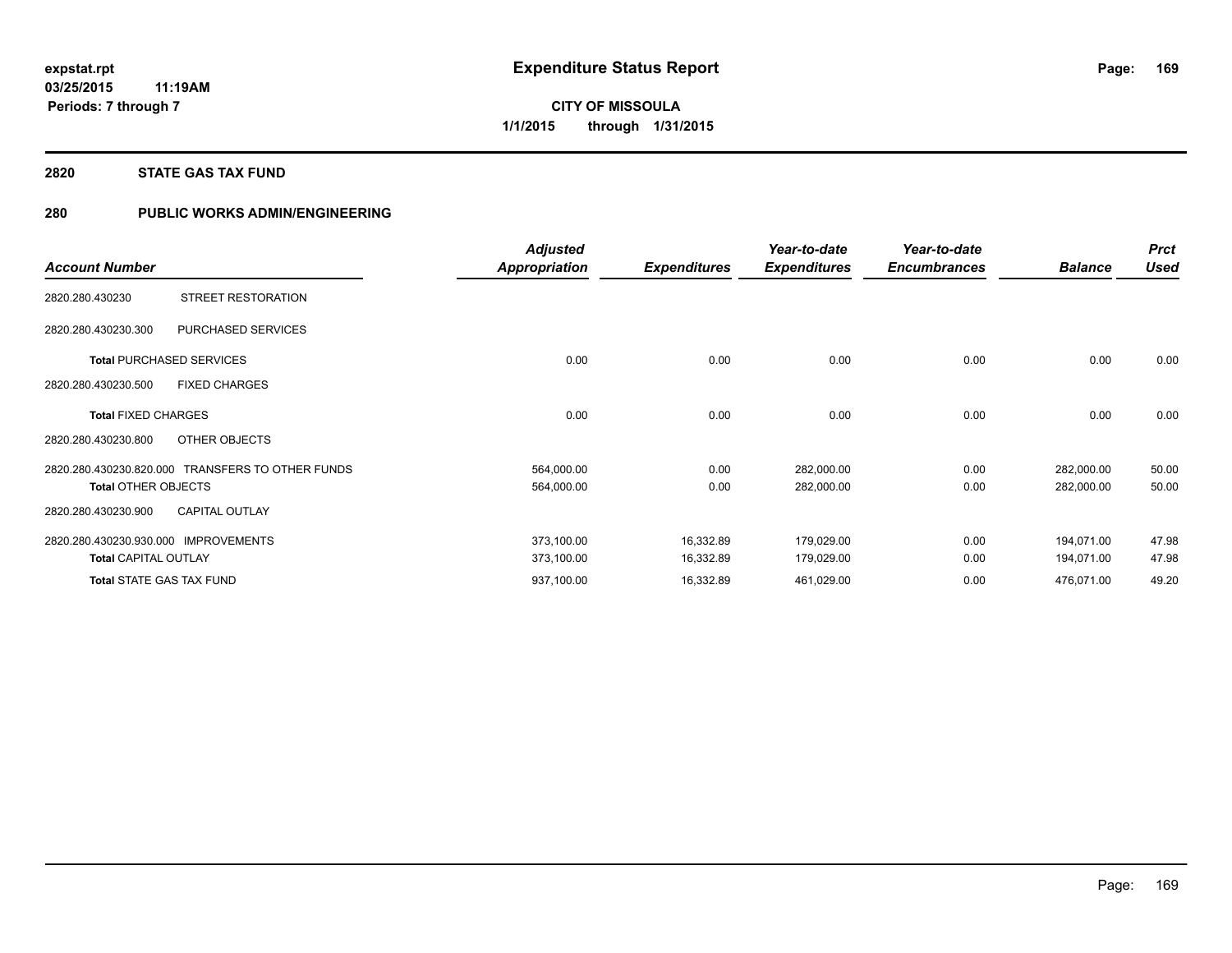**CITY OF MISSOULA 1/1/2015 through 1/31/2015**

# **2918 LAW ENFORCEMENT BLOCK GRANT FUND**

| <b>Account Number</b>          |                                            | <b>Adjusted</b><br><b>Appropriation</b> | <b>Expenditures</b> | Year-to-date<br><b>Expenditures</b> | Year-to-date<br><b>Encumbrances</b> | <b>Balance</b> | <b>Prct</b><br><b>Used</b> |
|--------------------------------|--------------------------------------------|-----------------------------------------|---------------------|-------------------------------------|-------------------------------------|----------------|----------------------------|
| 2918.290.420170                | <b>JAG VIII GRANT</b>                      |                                         |                     |                                     |                                     |                |                            |
| 2918.290.420170.200            | <b>SUPPLIES</b>                            |                                         |                     |                                     |                                     |                |                            |
| <b>Total SUPPLIES</b>          |                                            | 0.00                                    | 0.00                | 0.00                                | 0.00                                | 0.00           | 0.00                       |
| 2918.290.420170.300            | PURCHASED SERVICES                         |                                         |                     |                                     |                                     |                |                            |
|                                | <b>Total PURCHASED SERVICES</b>            | 0.00                                    | 0.00                | 0.00                                | 0.00                                | 0.00           | 0.00                       |
| 2918.290.420170.900            | CAPITAL OUTLAY                             |                                         |                     |                                     |                                     |                |                            |
| <b>Total JAG VIII GRANT</b>    |                                            | 0.00                                    | 0.00                | 0.00                                | 0.00                                | 0.00           | 0.00                       |
| 2918.290.420171                | <b>JAG IX GRANT</b>                        |                                         |                     |                                     |                                     |                |                            |
| 2918.290.420171.200            | <b>SUPPLIES</b>                            |                                         |                     |                                     |                                     |                |                            |
|                                | 2918.290.420171.220.000 OPERATING SUPPLIES | 0.00                                    | 0.00                | 1,726.00                            | 0.00                                | $-1,726.00$    | 0.00                       |
| <b>Total SUPPLIES</b>          |                                            | 0.00                                    | 0.00                | 1,726.00                            | 0.00                                | $-1,726.00$    | 0.00                       |
| 2918.290.420171.300            | PURCHASED SERVICES                         |                                         |                     |                                     |                                     |                |                            |
| 2918.290.420171.370.000 TRAVEL |                                            | 0.00                                    | 0.00                | 1.911.28                            | 0.00                                | $-1,911.28$    | 0.00                       |
|                                | <b>Total PURCHASED SERVICES</b>            | 0.00                                    | 0.00                | 1,911.28                            | 0.00                                | $-1,911.28$    | 0.00                       |
| 2918.290.420171.700            | <b>GRANTS &amp; CONTRIBUTIONS</b>          |                                         |                     |                                     |                                     |                |                            |
|                                | <b>Total GRANTS &amp; CONTRIBUTIONS</b>    | 0.00                                    | 0.00                | 0.00                                | 0.00                                | 0.00           | 0.00                       |
| <b>Total JAG IX GRANT</b>      |                                            | 0.00                                    | 0.00                | 3,637.28                            | 0.00                                | $-3,637.28$    | 0.00                       |
| 2918.290.420173                | <b>JAG XI</b>                              |                                         |                     |                                     |                                     |                |                            |
| 2918.290.420173.200            | <b>SUPPLIES</b>                            |                                         |                     |                                     |                                     |                |                            |
| 2918.290.420173.220.000        | JAG XI/OPERATING SUPPLIES                  | 16,920.00                               | 6,434.00            | 6,434.00                            | 0.00                                | 10,486.00      | 38.03                      |
| <b>Total SUPPLIES</b>          |                                            | 16,920.00                               | 6,434.00            | 6,434.00                            | 0.00                                | 10,486.00      | 38.03                      |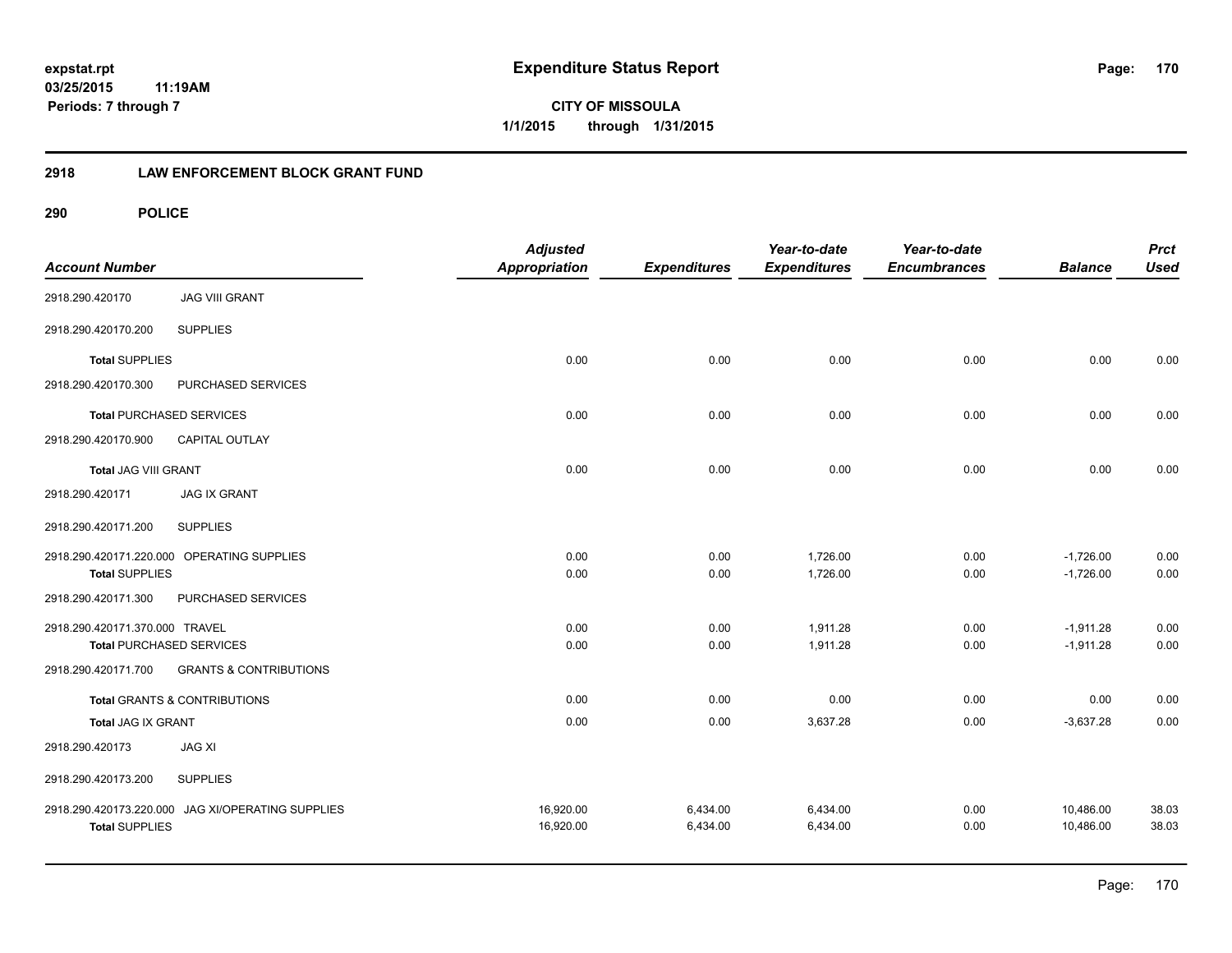**171**

**03/25/2015 11:19AM Periods: 7 through 7**

**CITY OF MISSOULA 1/1/2015 through 1/31/2015**

# **2918 LAW ENFORCEMENT BLOCK GRANT FUND**

| <b>Account Number</b>           |                                                                                         | <b>Adjusted</b><br><b>Appropriation</b> | <b>Expenditures</b> | Year-to-date<br><b>Expenditures</b> | Year-to-date<br><b>Encumbrances</b> | <b>Balance</b>         | <b>Prct</b><br><b>Used</b> |
|---------------------------------|-----------------------------------------------------------------------------------------|-----------------------------------------|---------------------|-------------------------------------|-------------------------------------|------------------------|----------------------------|
| 2918.290.420173.300             | PURCHASED SERVICES                                                                      |                                         |                     |                                     |                                     |                        |                            |
|                                 | 2918.290.420173.350.000 JAG XI/PROFESSIONAL SERVICES<br><b>Total PURCHASED SERVICES</b> | 17,887.00<br>17,887.00                  | 0.00<br>0.00        | 0.00<br>0.00                        | 0.00<br>0.00                        | 17,887.00<br>17,887.00 | 0.00<br>0.00               |
| 2918.290.420173.700             | <b>GRANTS &amp; CONTRIBUTIONS</b>                                                       |                                         |                     |                                     |                                     |                        |                            |
|                                 | Total GRANTS & CONTRIBUTIONS                                                            | 0.00                                    | 0.00                | 0.00                                | 0.00                                | 0.00                   | 0.00                       |
| 2918.290.420173.900             | CAPITAL OUTLAY                                                                          |                                         |                     |                                     |                                     |                        |                            |
| <b>Total CAPITAL OUTLAY</b>     | 2918.290.420173.940.000 JAGXI/MACHINERY & EQUIPMENT                                     | 27,899.00<br>27,899.00                  | 0.00<br>0.00        | 11,772.49<br>11,772.49              | 0.00<br>0.00                        | 16,126.51<br>16,126.51 | 42.20<br>42.20             |
| <b>Total JAG XI</b>             |                                                                                         | 62,706.00                               | 6,434.00            | 18,206.49                           | 0.00                                | 44,499.51              | 29.03                      |
| 2918.290.420174                 | <b>JAG V GRANT</b>                                                                      |                                         |                     |                                     |                                     |                        |                            |
| 2918.290.420174.200             | <b>SUPPLIES</b>                                                                         |                                         |                     |                                     |                                     |                        |                            |
| <b>Total SUPPLIES</b>           |                                                                                         | 0.00                                    | 0.00                | 0.00                                | 0.00                                | 0.00                   | 0.00                       |
| 2918.290.420174.300             | PURCHASED SERVICES                                                                      |                                         |                     |                                     |                                     |                        |                            |
| <b>Total PURCHASED SERVICES</b> |                                                                                         | 0.00                                    | 0.00                | 0.00                                | 0.00                                | 0.00                   | 0.00                       |
| 2918.290.420174.700             | <b>GRANTS &amp; CONTRIBUTIONS</b>                                                       |                                         |                     |                                     |                                     |                        |                            |
|                                 | Total GRANTS & CONTRIBUTIONS                                                            | 0.00                                    | 0.00                | 0.00                                | 0.00                                | 0.00                   | 0.00                       |
| 2918.290.420174.900             | <b>CAPITAL OUTLAY</b>                                                                   |                                         |                     |                                     |                                     |                        |                            |
| Total JAG V GRANT               |                                                                                         | 0.00                                    | 0.00                | 0.00                                | 0.00                                | 0.00                   | 0.00                       |
| 2918.290.420175                 | <b>JAG X GRANT</b>                                                                      |                                         |                     |                                     |                                     |                        |                            |
| 2918.290.420175.200             | <b>SUPPLIES</b>                                                                         |                                         |                     |                                     |                                     |                        |                            |
| <b>Total SUPPLIES</b>           |                                                                                         | 0.00                                    | 0.00                | 0.00                                | 0.00                                | 0.00                   | 0.00                       |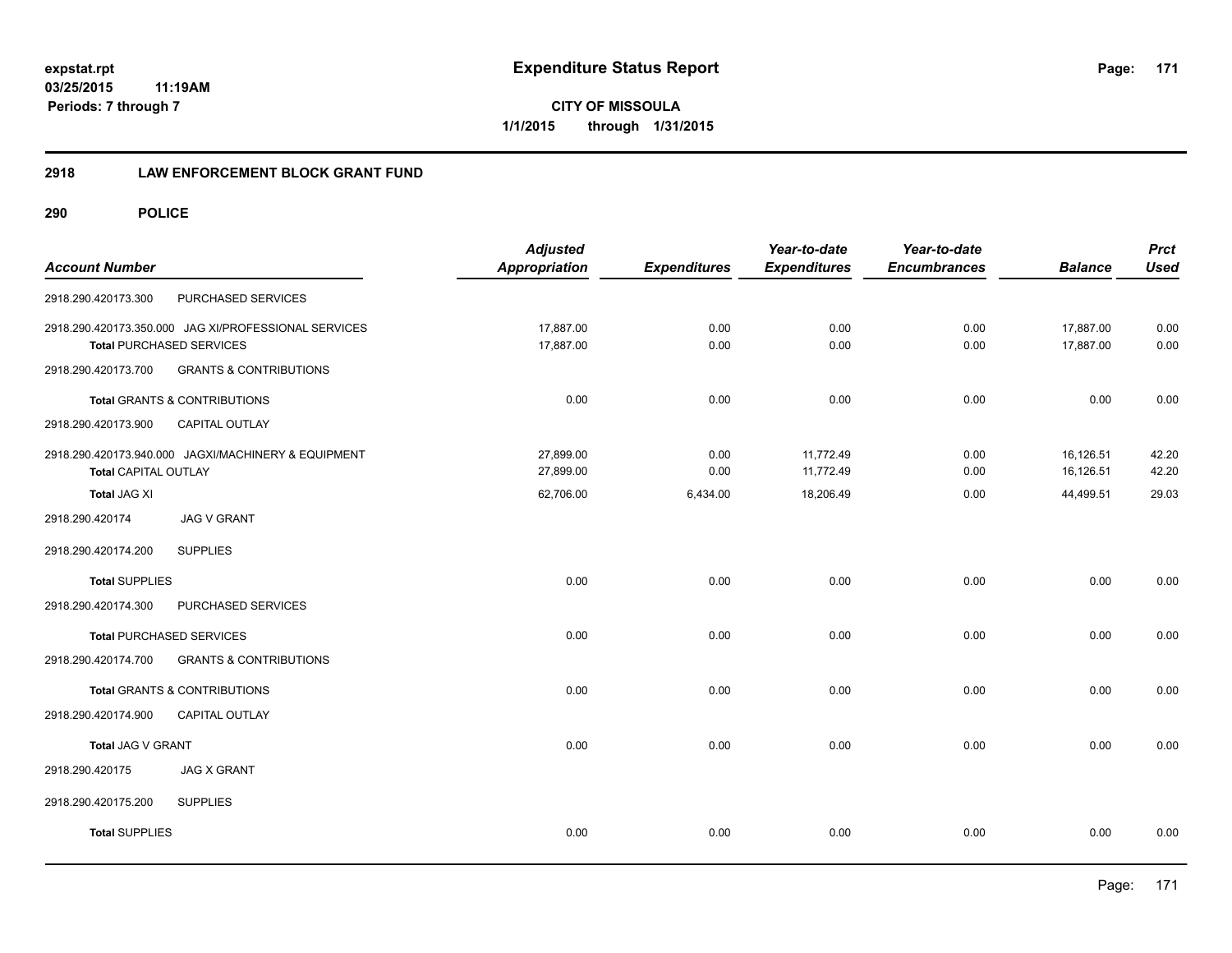**CITY OF MISSOULA 1/1/2015 through 1/31/2015**

# **2918 LAW ENFORCEMENT BLOCK GRANT FUND**

| <b>Account Number</b>          |                                               | <b>Adjusted</b><br><b>Appropriation</b> | <b>Expenditures</b> | Year-to-date<br><b>Expenditures</b> | Year-to-date<br><b>Encumbrances</b> | <b>Balance</b>         | <b>Prct</b><br><b>Used</b> |
|--------------------------------|-----------------------------------------------|-----------------------------------------|---------------------|-------------------------------------|-------------------------------------|------------------------|----------------------------|
| 2918.290.420175.300            | PURCHASED SERVICES                            |                                         |                     |                                     |                                     |                        |                            |
| <b>Total JAG X GRANT</b>       | 2918.290.420175.350.000 PROFESSIONAL SERVICES | 25,166.00<br>25,166.00                  | 0.00<br>0.00        | 6,257.01<br>6,257.01                | 0.00<br>0.00                        | 18,908.99<br>18,908.99 | 24.86<br>24.86             |
| 2918.290.420176                | <b>JAG VII GRANT</b>                          |                                         |                     |                                     |                                     |                        |                            |
| 2918.290.420176.100            | PERSONAL SERVICES                             |                                         |                     |                                     |                                     |                        |                            |
| <b>Total PERSONAL SERVICES</b> |                                               | 0.00                                    | 0.00                | 0.00                                | 0.00                                | 0.00                   | 0.00                       |
| 2918.290.420176.200            | <b>SUPPLIES</b>                               |                                         |                     |                                     |                                     |                        |                            |
| <b>Total SUPPLIES</b>          |                                               | 0.00                                    | 0.00                | 0.00                                | 0.00                                | 0.00                   | 0.00                       |
| 2918.290.420176.300            | PURCHASED SERVICES                            |                                         |                     |                                     |                                     |                        |                            |
|                                | <b>Total PURCHASED SERVICES</b>               | 0.00                                    | 0.00                | 0.00                                | 0.00                                | 0.00                   | 0.00                       |
| 2918.290.420176.700            | <b>GRANTS &amp; CONTRIBUTIONS</b>             |                                         |                     |                                     |                                     |                        |                            |
|                                | <b>Total GRANTS &amp; CONTRIBUTIONS</b>       | 0.00                                    | 0.00                | 0.00                                | 0.00                                | 0.00                   | 0.00                       |
| 2918.290.420176.900            | <b>CAPITAL OUTLAY</b>                         |                                         |                     |                                     |                                     |                        |                            |
| <b>Total JAG VII GRANT</b>     |                                               | 0.00                                    | 0.00                | 0.00                                | 0.00                                | 0.00                   | 0.00                       |
| 2918.290.420177                | <b>SMART POLICING</b>                         |                                         |                     |                                     |                                     |                        |                            |
| 2918.290.420177.700            | <b>GRANTS &amp; CONTRIBUTIONS</b>             |                                         |                     |                                     |                                     |                        |                            |
| <b>Total SMART POLICING</b>    |                                               | 0.00                                    | 0.00                | 0.00                                | 0.00                                | 0.00                   | 0.00                       |
| 2918.290.420178                | COPS HIRING FY2011                            |                                         |                     |                                     |                                     |                        |                            |
| 2918.290.420178.100            | PERSONAL SERVICES                             |                                         |                     |                                     |                                     |                        |                            |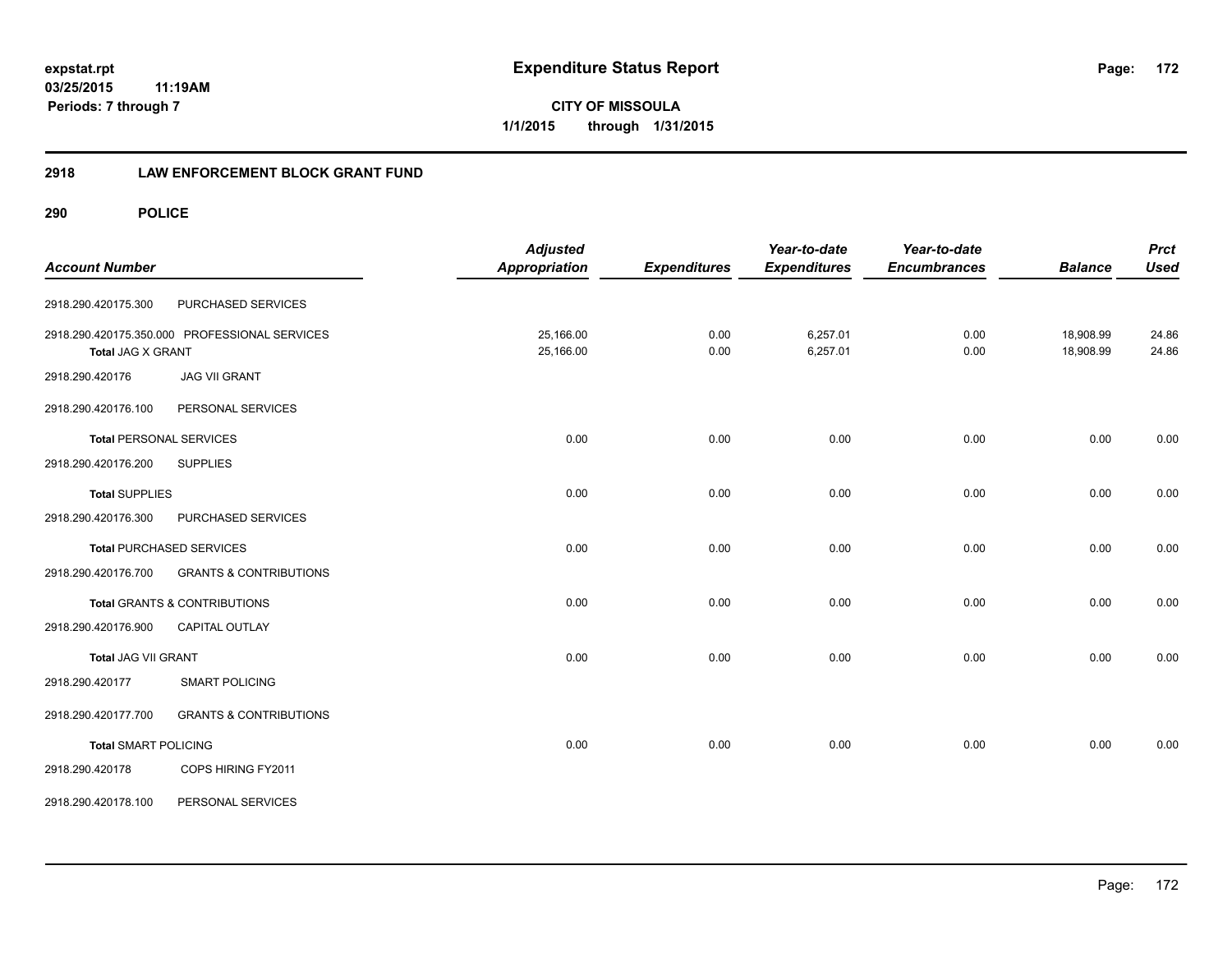**173**

**03/25/2015 11:19AM Periods: 7 through 7**

**CITY OF MISSOULA 1/1/2015 through 1/31/2015**

# **2918 LAW ENFORCEMENT BLOCK GRANT FUND**

| <b>Account Number</b>                        |                                                                  | <b>Adjusted</b><br><b>Appropriation</b> | <b>Expenditures</b> | Year-to-date<br><b>Expenditures</b> | Year-to-date<br><b>Encumbrances</b> | <b>Balance</b> | <b>Prct</b><br><b>Used</b> |
|----------------------------------------------|------------------------------------------------------------------|-----------------------------------------|---------------------|-------------------------------------|-------------------------------------|----------------|----------------------------|
|                                              | 2918.290.420178.110.000 COPS HIRING FY12/SALARIES AND WAGES      | 40,150.00                               | 6,327.69            | 31,233.49                           | 0.00                                | 8,916.51       | 77.79                      |
|                                              | 2918.290.420178.115.000 SALARIES/HEALTH INSURANCE BENEFIT        | 0.00                                    | 570.00              | 3.676.50                            | 0.00                                | $-3.676.50$    | 0.00                       |
| 2918.290.420178.120.000 OVERTIME/TERMINATION |                                                                  | 14,850.00                               | 0.00                | 0.00                                | 0.00                                | 14,850.00      | 0.00                       |
|                                              | 2918.290.420178.140.000 EMPLOYER CONTRIBUTIONS                   | 0.00                                    | 1,699.65            | 9,106.35                            | 0.00                                | $-9.106.35$    | 0.00                       |
|                                              | 2918.290.420178.141.000 STATE RETIREMENT CONTRIBUTIONS           | 0.00                                    | 2,025.85            | 10,253.06                           | 0.00                                | $-10,253.06$   | 0.00                       |
| <b>Total PERSONAL SERVICES</b>               |                                                                  | 55,000.00                               | 10,623.19           | 54,269.40                           | 0.00                                | 730.60         | 98.67                      |
| 2918.290.420178.200                          | <b>SUPPLIES</b>                                                  |                                         |                     |                                     |                                     |                |                            |
| <b>Total SUPPLIES</b>                        |                                                                  | 0.00                                    | 0.00                | 0.00                                | 0.00                                | 0.00           | 0.00                       |
| 2918.290.420178.300                          | PURCHASED SERVICES                                               |                                         |                     |                                     |                                     |                |                            |
| <b>Total PURCHASED SERVICES</b>              |                                                                  | 0.00                                    | 0.00                | 0.00                                | 0.00                                | 0.00           | 0.00                       |
| 2918.290.420178.900                          | <b>CAPITAL OUTLAY</b>                                            |                                         |                     |                                     |                                     |                |                            |
| <b>Total CAPITAL OUTLAY</b>                  |                                                                  | 0.00                                    | 0.00                | 0.00                                | 0.00                                | 0.00           | 0.00                       |
| Total COPS HIRING FY2011                     |                                                                  | 55,000.00                               | 10,623.19           | 54,269.40                           | 0.00                                | 730.60         | 98.67                      |
| 2918.290.420179                              | FY14 COPS HIRING GRANT                                           |                                         |                     |                                     |                                     |                |                            |
| 2918.290.420179.100                          | PERSONAL SERVICES                                                |                                         |                     |                                     |                                     |                |                            |
|                                              | 2918.290.420179.110.000 FY14COPS HIRING GRANT SALARIES AND WAGES | 31,390.00                               | 0.00                | 0.00                                | 0.00                                | 31,390.00      | 0.00                       |
|                                              | 2918.290.420179.140.000 EMPLOYER CONTRIBUTIONS                   | 11.610.00                               | 0.00                | 0.00                                | 0.00                                | 11,610.00      | 0.00                       |
| <b>Total FY14 COPS HIRING GRANT</b>          |                                                                  | 43,000.00                               | 0.00                | 0.00                                | 0.00                                | 43,000.00      | 0.00                       |
| 2918.290.420190                              | LAW ENFORCEMENT BLOCK GRANT                                      |                                         |                     |                                     |                                     |                |                            |
| 2918.290.420190.900                          | <b>CAPITAL OUTLAY</b>                                            |                                         |                     |                                     |                                     |                |                            |
|                                              | <b>Total LAW ENFORCEMENT BLOCK GRANT</b>                         | 0.00                                    | 0.00                | 0.00                                | 0.00                                | 0.00           | 0.00                       |
| <b>Total POLICE</b>                          |                                                                  | 185,872.00                              | 17,057.19           | 82,370.18                           | 0.00                                | 103,501.82     | 44.32                      |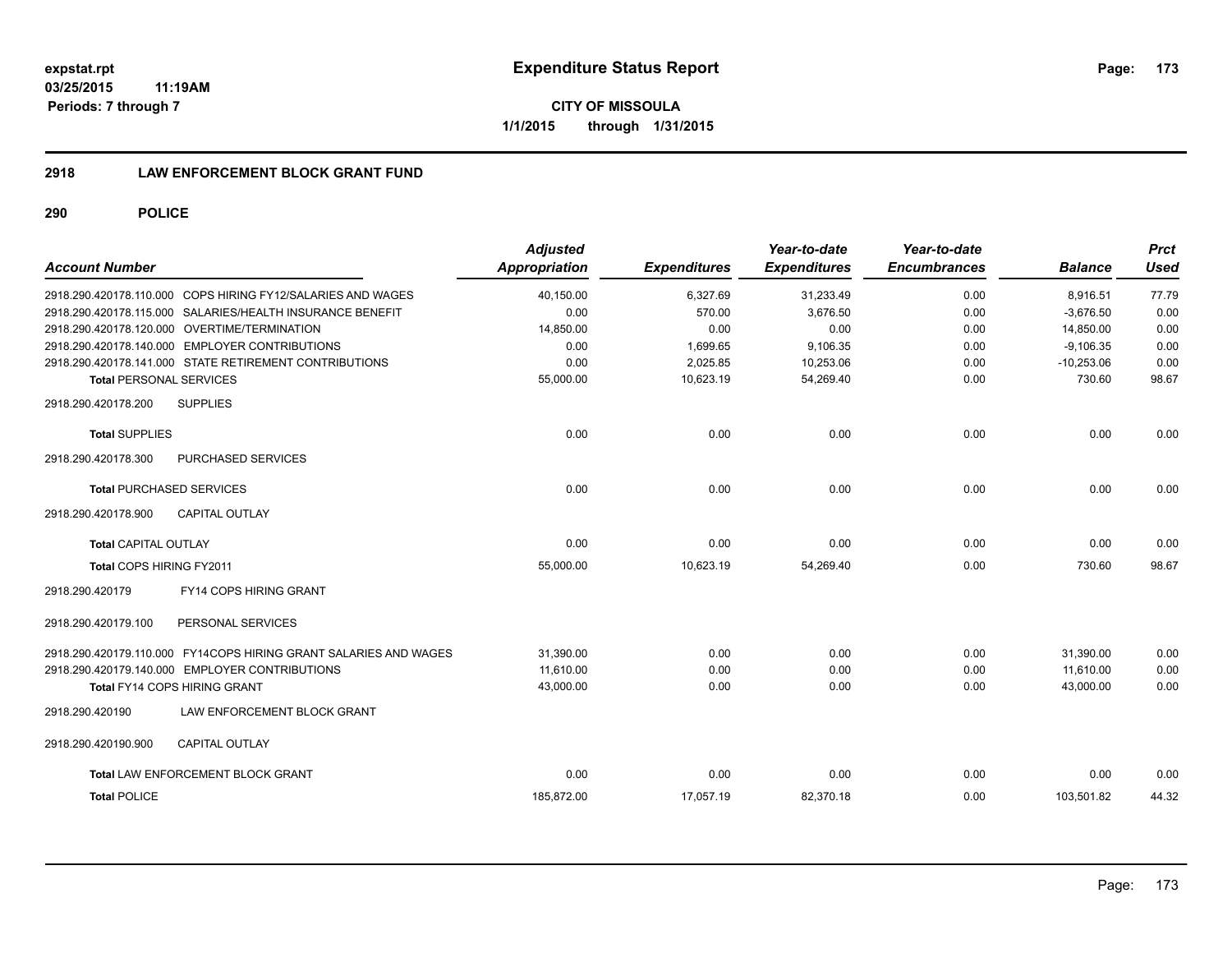# **2918 LAW ENFORCEMENT BLOCK GRANT FUND**

# **390 NON-DEPARTMENTAL**

| <b>Account Number</b>         |                                               | <b>Adjusted</b><br>Appropriation | <b>Expenditures</b> | Year-to-date<br><b>Expenditures</b> | Year-to-date<br><b>Encumbrances</b> | <b>Balance</b> | <b>Prct</b><br>Used |
|-------------------------------|-----------------------------------------------|----------------------------------|---------------------|-------------------------------------|-------------------------------------|----------------|---------------------|
| 2918.390.420191               | <b>COPS TECHNOLOGY</b>                        |                                  |                     |                                     |                                     |                |                     |
| 2918.390.420191.500           | <b>FIXED CHARGES</b>                          |                                  |                     |                                     |                                     |                |                     |
| <b>Total NON-DEPARTMENTAL</b> |                                               | 0.00                             | 0.00                | 0.00                                | 0.00                                | 0.00           | 0.00                |
|                               | <b>Total LAW ENFORCEMENT BLOCK GRANT FUND</b> | 185,872.00                       | 17,057.19           | 82,370.18                           | 0.00                                | 103.501.82     | 44.32               |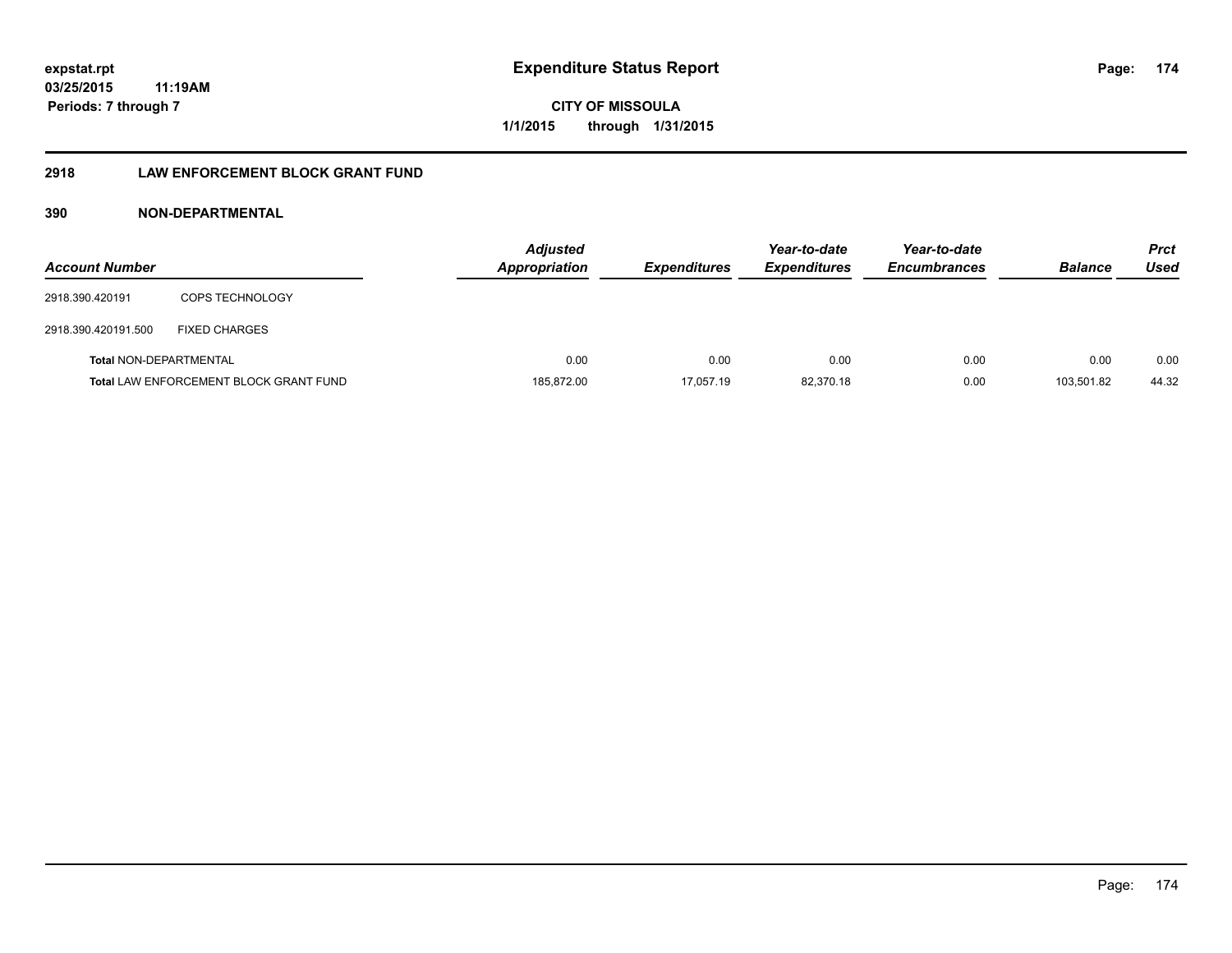**CITY OF MISSOULA 1/1/2015 through 1/31/2015**

# **2919 HIDTA FUND**

| <b>Account Number</b>                                    | <b>Adjusted</b><br><b>Appropriation</b> |                     | Year-to-date<br><b>Expenditures</b> | Year-to-date<br><b>Encumbrances</b> | <b>Balance</b> | <b>Prct</b><br><b>Used</b> |
|----------------------------------------------------------|-----------------------------------------|---------------------|-------------------------------------|-------------------------------------|----------------|----------------------------|
|                                                          |                                         | <b>Expenditures</b> |                                     |                                     |                |                            |
| <b>HIDTA STATE FORFEITURES</b><br>2919.290.420142        |                                         |                     |                                     |                                     |                |                            |
| PERSONAL SERVICES<br>2919.290.420142.100                 |                                         |                     |                                     |                                     |                |                            |
| 2919.290.420142.120.000 OVERTIME/TERMINATION             | 15,000.00                               | 0.00                | 0.00                                | 0.00                                | 15,000.00      | 0.00                       |
| 2919.290.420142.140.000 EMPLOYER CONTRIBUTIONS           | 1,350.00                                | 0.00                | 0.00                                | 0.00                                | 1,350.00       | 0.00                       |
| <b>Total PERSONAL SERVICES</b>                           | 16,350.00                               | 0.00                | 0.00                                | 0.00                                | 16,350.00      | 0.00                       |
| 2919.290.420142.200<br><b>SUPPLIES</b>                   |                                         |                     |                                     |                                     |                |                            |
| 2919.290.420142.210.000 OFFICE SUPPLIES                  | 500.00                                  | 0.00                | 0.00                                | 0.00                                | 500.00         | 0.00                       |
| 2919.290.420142.220.000 OPERATING SUPPLIES               | 500.00                                  | 8,898.92            | 9,701.61                            | 0.00                                | $-9,201.61$    | 1,940.32                   |
| <b>Total SUPPLIES</b>                                    | 1,000.00                                | 8,898.92            | 9,701.61                            | 0.00                                | $-8.701.61$    | 970.16                     |
| <b>PURCHASED SERVICES</b><br>2919.290.420142.300         |                                         |                     |                                     |                                     |                |                            |
| 2919.290.420142.341.000 ELECTRICITY & NATURAL GAS        | 4,600.00                                | 0.00                | 0.00                                | 0.00                                | 4,600.00       | 0.00                       |
| 2919.290.420142.344.000 TELEPHONE SERVICE                | 250.00                                  | 0.00                | 0.00                                | 0.00                                | 250.00         | 0.00                       |
| 2919.290.420142.350.000 PROFESSIONAL SERVICES            | 4,000.00                                | 67.50               | 335.50                              | 0.00                                | 3,664.50       | 8.39                       |
| 2919.290.420142.350.011 TOWING/PROFESSIONAL SERVICES     | 0.00                                    | 610.00              | 1,411.61                            | 0.00                                | $-1,411.61$    | 0.00                       |
| 2919.290.420142.360.000 REPAIR & MAINTENANCE             | 1,200.00                                | 0.00                | 0.00                                | 0.00                                | 1,200.00       | 0.00                       |
| 2919.290.420142.370.000 TRAVEL                           | 1,500.00                                | 0.00                | 0.00                                | 0.00                                | 1,500.00       | 0.00                       |
| 2919.290.420142.380.000 TRAINING                         | 1,500.00                                | 0.00                | 0.00                                | 0.00                                | 1.500.00       | 0.00                       |
| 2919.290.420142.390.000 OTHER PURCHASED SERVICES         | 200.00                                  | 0.00                | 0.00                                | 0.00                                | 200.00         | 0.00                       |
| <b>Total PURCHASED SERVICES</b>                          | 13.250.00                               | 677.50              | 1,747.11                            | 0.00                                | 11,502.89      | 13.19                      |
| <b>FIXED CHARGES</b><br>2919.290.420142.500              |                                         |                     |                                     |                                     |                |                            |
| 2919.290.420142.500.000 FIXED CHARGES                    | 11,700.00                               | 0.00                | 12,039.09                           | 0.00                                | $-339.09$      | 102.90                     |
| <b>Total FIXED CHARGES</b>                               | 11,700.00                               | 0.00                | 12.039.09                           | 0.00                                | $-339.09$      | 102.90                     |
| <b>GRANTS &amp; CONTRIBUTIONS</b><br>2919.290.420142.700 |                                         |                     |                                     |                                     |                |                            |
| 2919.290.420142.700.000 HIDTA STATE FORFEITURE           | 100,000.00                              | 176.39              | 18,739.46                           | 0.00                                | 81,260.54      | 18.74                      |
| 2919.290.420142.700.003 FEDERAL/GRANTS & CONTRIBUTIONS   | 0.00                                    | 700.00              | 8,134.17                            | 0.00                                | $-8,134.17$    | 0.00                       |
| <b>Total GRANTS &amp; CONTRIBUTIONS</b>                  | 100,000.00                              | 876.39              | 26,873.63                           | 0.00                                | 73,126.37      | 26.87                      |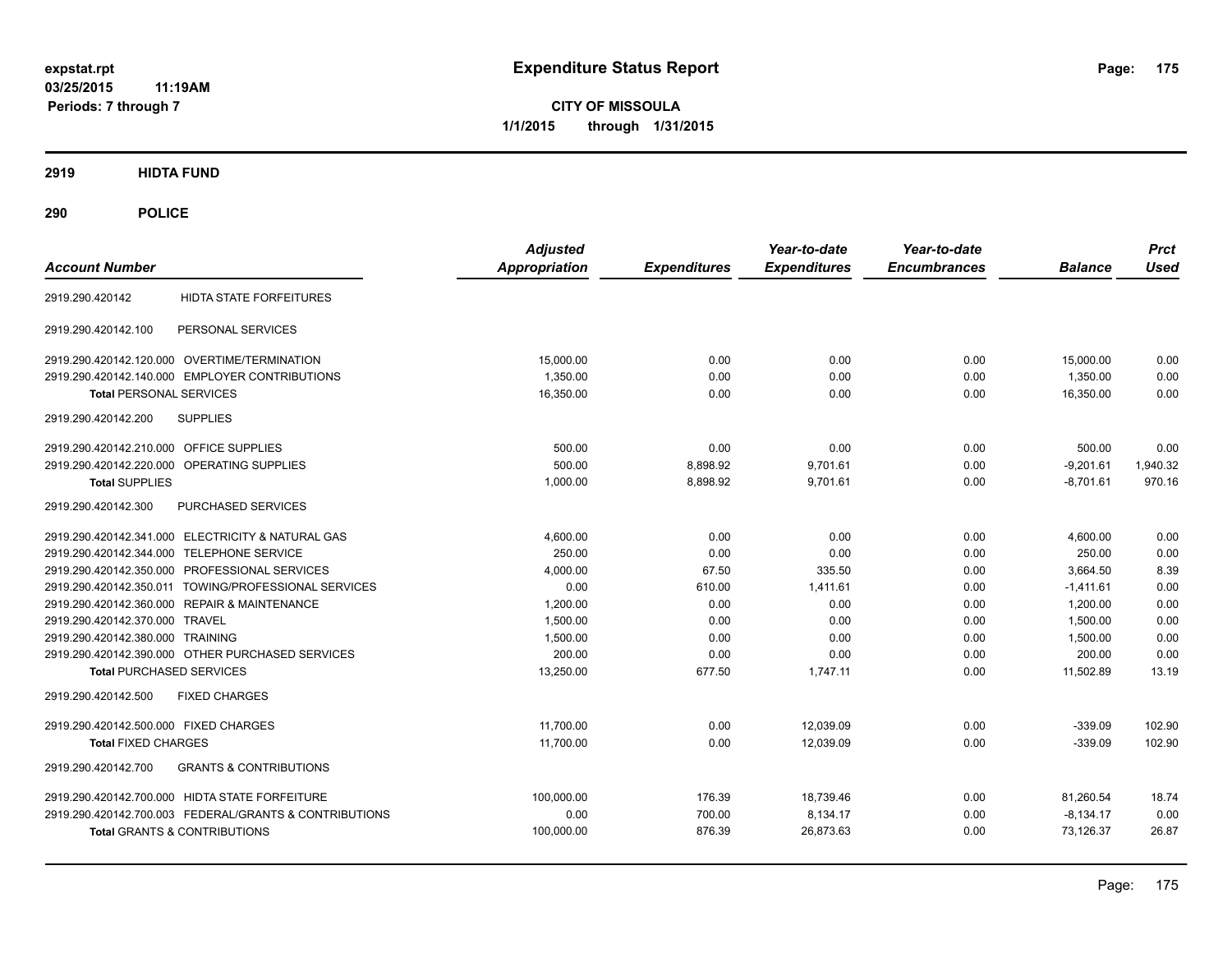**CITY OF MISSOULA 1/1/2015 through 1/31/2015**

**2919 HIDTA FUND**

| <b>Account Number</b>                        | <b>Adjusted</b><br>Appropriation | <b>Expenditures</b> | Year-to-date<br><b>Expenditures</b> | Year-to-date<br><b>Encumbrances</b> | <b>Balance</b> | <b>Prct</b><br>Used |
|----------------------------------------------|----------------------------------|---------------------|-------------------------------------|-------------------------------------|----------------|---------------------|
| 2919.290.420142.900<br><b>CAPITAL OUTLAY</b> |                                  |                     |                                     |                                     |                |                     |
| 2919.290.420142.920.000 BUILDINGS            | 50,000.00                        | 0.00                | 0.00                                | 0.00                                | 50.000.00      | 0.00                |
| <b>Total CAPITAL OUTLAY</b>                  | 50,000.00                        | 0.00                | 0.00                                | 0.00                                | 50.000.00      | 0.00                |
| <b>Total HIDTA FUND</b>                      | 192,300.00                       | 10.452.81           | 50.361.44                           | 0.00                                | 141.938.56     | 26.19               |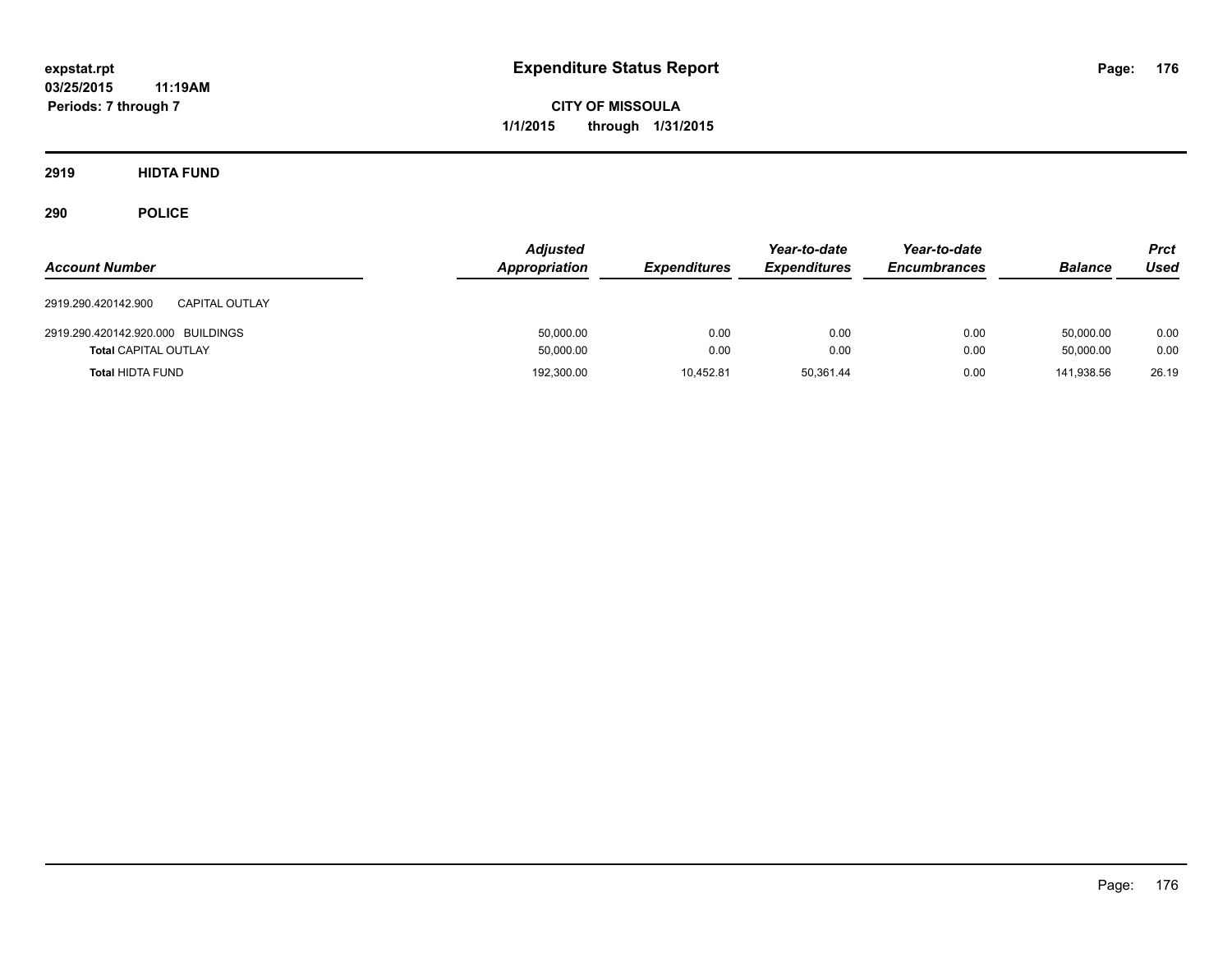**Periods: 7 through 7**

**CITY OF MISSOULA 1/1/2015 through 1/31/2015**

# **2939 CDBG PROGRAM INCOME ACCOUNT**

|                                 |                                                  | <b>Adjusted</b> |                     | Year-to-date        | Year-to-date        |                | <b>Prct</b> |
|---------------------------------|--------------------------------------------------|-----------------|---------------------|---------------------|---------------------|----------------|-------------|
| <b>Account Number</b>           |                                                  | Appropriation   | <b>Expenditures</b> | <b>Expenditures</b> | <b>Encumbrances</b> | <b>Balance</b> | <b>Used</b> |
| 2939.400.470000                 | <b>HOUSING &amp; COMMUNITY DEVELOPMENT</b>       |                 |                     |                     |                     |                |             |
| 2939.400.470000.300             | PURCHASED SERVICES                               |                 |                     |                     |                     |                |             |
|                                 | 2939.400.470000.350.000 PROFESSIONAL SERVICES    | 14.383.00       | 0.00                | 0.00                | 0.00                | 14.383.00      | 0.00        |
| <b>Total PURCHASED SERVICES</b> |                                                  | 14,383.00       | 0.00                | 0.00                | 0.00                | 14,383.00      | 0.00        |
| 2939.400.470000.800             | OTHER OBJECTS                                    |                 |                     |                     |                     |                |             |
|                                 | 2939.400.470000.820.000 TRANSFERS TO OTHER FUNDS | 0.00            | 0.00                | 13,083.00           | 0.00                | $-13.083.00$   | 0.00        |
| <b>Total OTHER OBJECTS</b>      |                                                  | 0.00            | 0.00                | 13,083.00           | 0.00                | $-13,083.00$   | 0.00        |
|                                 | <b>Total HOUSING &amp; COMMUNITY DEVELOPMENT</b> | 14,383.00       | 0.00                | 13,083.00           | 0.00                | 1,300.00       | 90.96       |
|                                 | <b>Total CDBG PROGRAM INCOME ACCOUNT</b>         | 14.383.00       | 0.00                | 13.083.00           | 0.00                | 1.300.00       | 90.96       |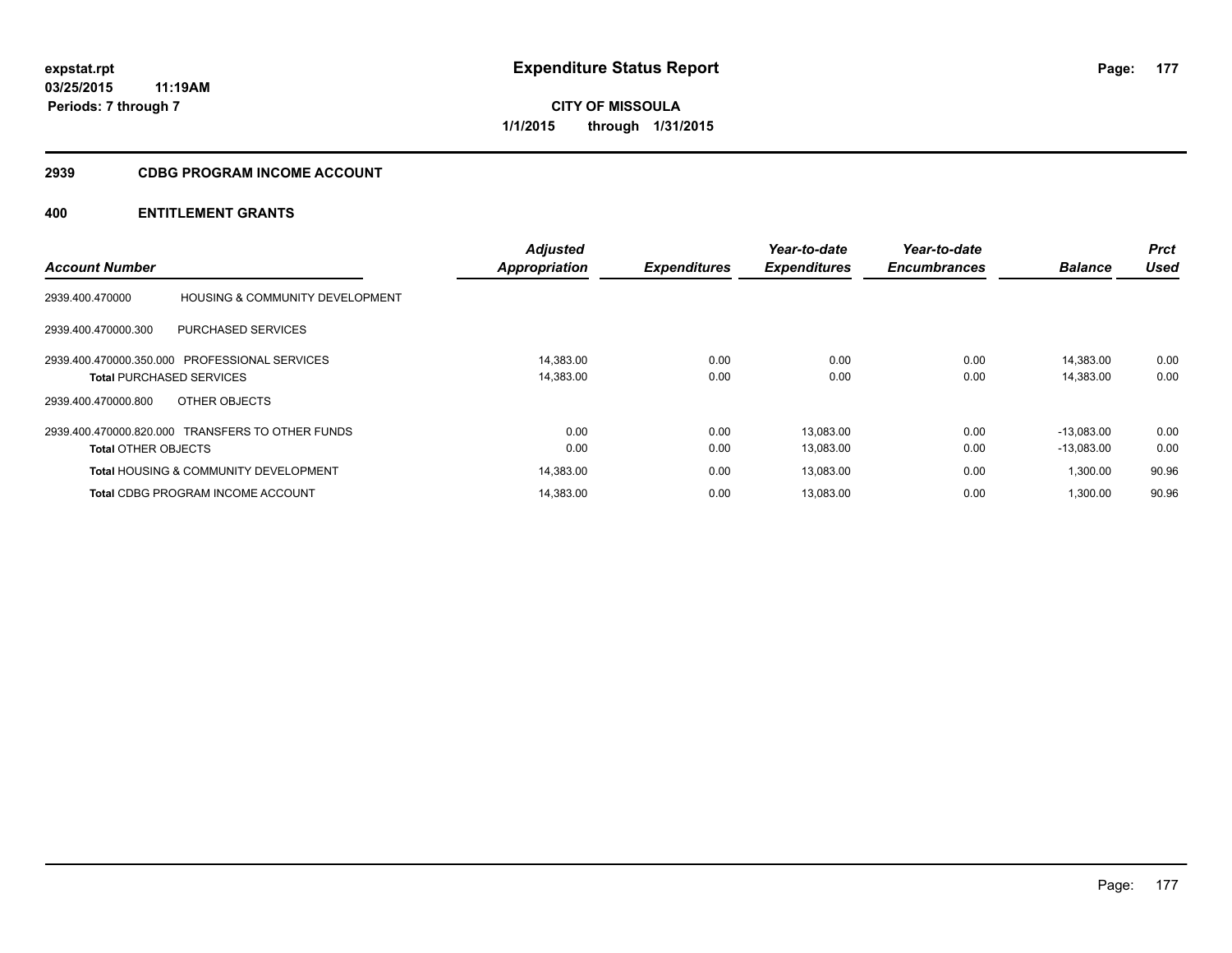**2940 CDBG FUND**

|                                   |                                                              | <b>Adjusted</b>      |                     | Year-to-date        | Year-to-date        |                | <b>Prct</b> |
|-----------------------------------|--------------------------------------------------------------|----------------------|---------------------|---------------------|---------------------|----------------|-------------|
| <b>Account Number</b>             |                                                              | <b>Appropriation</b> | <b>Expenditures</b> | <b>Expenditures</b> | <b>Encumbrances</b> | <b>Balance</b> | <b>Used</b> |
| 2940.400.470001                   | <b>FAIR HOUSING STUDY</b>                                    |                      |                     |                     |                     |                |             |
| 2940.400.470001.700               | <b>GRANTS &amp; CONTRIBUTIONS</b>                            |                      |                     |                     |                     |                |             |
| Total FAIR HOUSING STUDY          |                                                              | 0.00                 | 0.00                | 0.00                | 0.00                | 0.00           | 0.00        |
| 2940.400.470291                   | <b>YWCA</b>                                                  |                      |                     |                     |                     |                |             |
| 2940.400.470291.700               | <b>GRANTS &amp; CONTRIBUTIONS</b>                            |                      |                     |                     |                     |                |             |
| 2940.400.470291.700.000           | FY13 YWCA                                                    | 17,000.00            | 0.00                | 13,650.00           | 0.00                | 3,350.00       | 80.29       |
| <b>Total YWCA</b>                 |                                                              | 17,000.00            | 0.00                | 13,650.00           | 0.00                | 3,350.00       | 80.29       |
| 2940.400.470292                   | FY12 homeWORD                                                |                      |                     |                     |                     |                |             |
| 2940.400.470292.700               | <b>GRANTS &amp; CONTRIBUTIONS</b>                            |                      |                     |                     |                     |                |             |
|                                   | 2940.400.470292.700.000 FY13 homeWORD/GRANTS & CONTRIBUTIONS | 6,707.00             | 0.00                | 0.00                | 0.00                | 6,707.00       | 0.00        |
| Total FY12 homeWORD               |                                                              | 6,707.00             | 0.00                | 0.00                | 0.00                | 6,707.00       | 0.00        |
| 2940.400.470293                   | MISSOULA FOOD BANK                                           |                      |                     |                     |                     |                |             |
| 2940.400.470293.700               | <b>GRANTS &amp; CONTRIBUTIONS</b>                            |                      |                     |                     |                     |                |             |
|                                   | Total MISSOULA FOOD BANK                                     | 0.00                 | 0.00                | 0.00                | 0.00                | 0.00           | 0.00        |
| 2940.400.470294                   | FY12 WORD                                                    |                      |                     |                     |                     |                |             |
| 2940.400.470294.700               | <b>GRANTS &amp; CONTRIBUTIONS</b>                            |                      |                     |                     |                     |                |             |
| 2940.400.470294.700.000 FY13 WORD |                                                              | 17,000.00            | 2,606.60            | 2,606.60            | 0.00                | 14,393.40      | 15.33       |
| Total FY12 WORD                   |                                                              | 17,000.00            | 2,606.60            | 2,606.60            | 0.00                | 14,393.40      | 15.33       |
| 2940.400.470296                   | MISSOULA AGING SERVICES                                      |                      |                     |                     |                     |                |             |
| 2940.400.470296.700               | <b>GRANTS &amp; CONTRIBUTIONS</b>                            |                      |                     |                     |                     |                |             |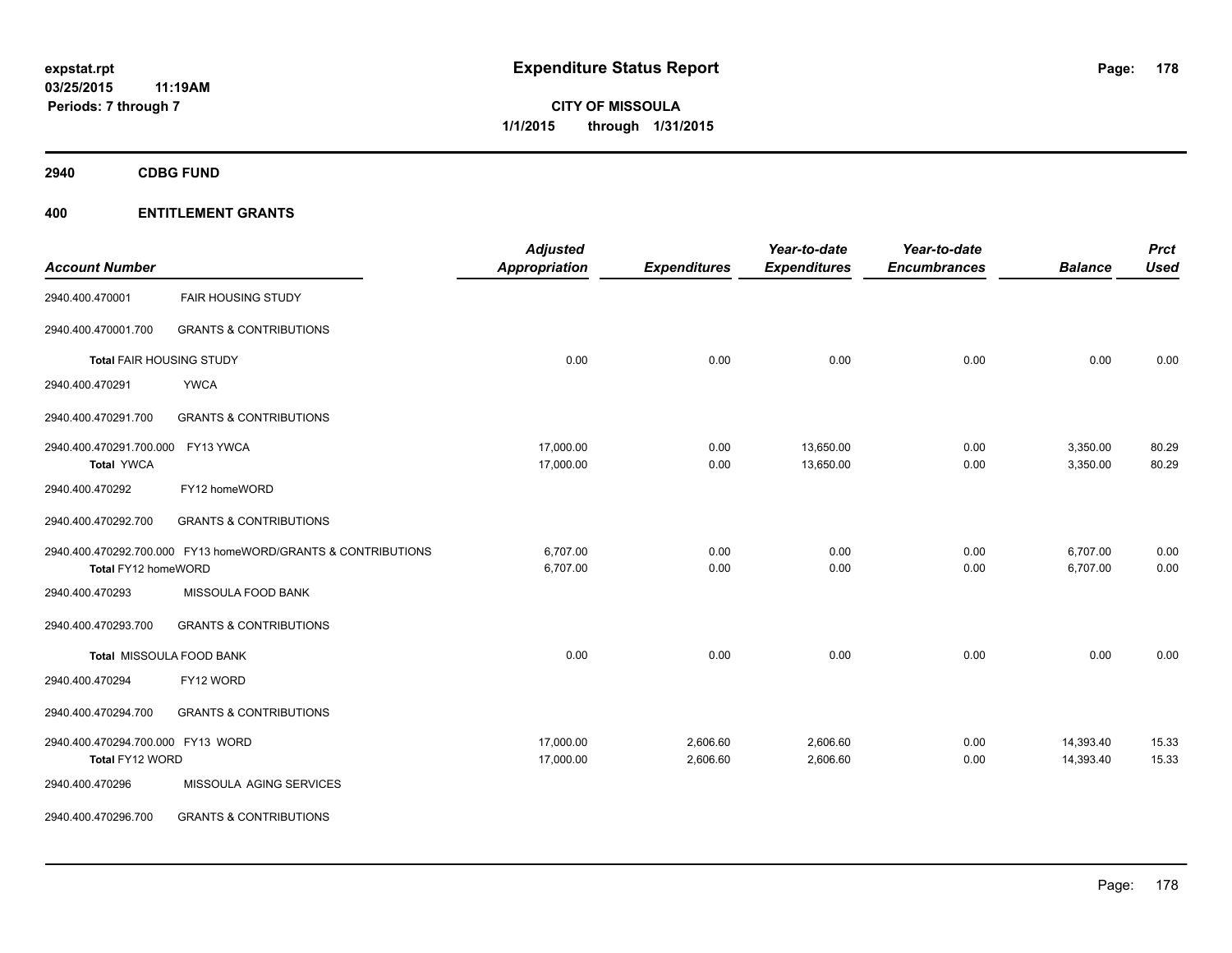**2940 CDBG FUND**

| <b>Account Number</b>                                |                                                                                        | <b>Adjusted</b><br>Appropriation | <b>Expenditures</b>    | Year-to-date<br><b>Expenditures</b> | Year-to-date<br><b>Encumbrances</b> | <b>Balance</b>         | <b>Prct</b><br><b>Used</b> |
|------------------------------------------------------|----------------------------------------------------------------------------------------|----------------------------------|------------------------|-------------------------------------|-------------------------------------|------------------------|----------------------------|
|                                                      | 2940.400.470296.700.000 GRANTS & CONTRIBUTIONS<br><b>Total MISSOULA AGING SERVICES</b> | 17,000.00<br>17,000.00           | 0.00<br>0.00           | 4,500.00<br>4,500.00                | 0.00<br>0.00                        | 12,500.00<br>12,500.00 | 26.47<br>26.47             |
| 2940.400.470298                                      | FY12 RAMP                                                                              |                                  |                        |                                     |                                     |                        |                            |
| 2940.400.470298.700                                  | <b>GRANTS &amp; CONTRIBUTIONS</b>                                                      |                                  |                        |                                     |                                     |                        |                            |
| 2940.400.470298.700.000 FY13 RAMP<br>Total FY12 RAMP |                                                                                        | 75,000.00<br>75,000.00           | 0.00<br>0.00           | 11,744.30<br>11,744.30              | 0.00<br>0.00                        | 63,255.70<br>63,255.70 | 15.66<br>15.66             |
| 2940.400.470313                                      | MISSOULA SENIOR CENTER                                                                 |                                  |                        |                                     |                                     |                        |                            |
| 2940.400.470313.700                                  | <b>GRANTS &amp; CONTRIBUTIONS</b>                                                      |                                  |                        |                                     |                                     |                        |                            |
|                                                      | Total MISSOULA SENIOR CENTER                                                           | 0.00                             | 0.00                   | 0.00                                | 0.00                                | 0.00                   | 0.00                       |
| 2940.400.470315                                      | MISSOULA PARKS & REC                                                                   |                                  |                        |                                     |                                     |                        |                            |
| 2940.400.470315.700                                  | <b>GRANTS &amp; CONTRIBUTIONS</b>                                                      |                                  |                        |                                     |                                     |                        |                            |
| 2940.400.470315.700.000 FY13 PARKS & REC             | Total MISSOULA PARKS & REC                                                             | 160,000.00<br>160,000.00         | 0.00<br>0.00           | 75,000.00<br>75,000.00              | 0.00<br>0.00                        | 85.000.00<br>85,000.00 | 46.88<br>46.88             |
| 2940.400.470318                                      | FY12 POVERELLO FACILITY REPAIRS                                                        |                                  |                        |                                     |                                     |                        |                            |
| 2940.400.470318.700                                  | <b>GRANTS &amp; CONTRIBUTIONS</b>                                                      |                                  |                        |                                     |                                     |                        |                            |
| 2940.400.470318.700.000 FY13 POVERELLO               | Total FY12 POVERELLO FACILITY REPAIRS                                                  | 12,000.00<br>12,000.00           | 0.00<br>0.00           | 2,228.50<br>2,228.50                | 0.00<br>0.00                        | 9,771.50<br>9,771.50   | 18.57<br>18.57             |
| 2940.400.470335                                      | <b>GRANT &amp; COMMUNITY PROGRAMS</b>                                                  |                                  |                        |                                     |                                     |                        |                            |
| 2940.400.470335.300                                  | PURCHASED SERVICES                                                                     |                                  |                        |                                     |                                     |                        |                            |
|                                                      | 2940.400.470335.350.000 PROFESSIONAL SERVICES<br>Total GRANT & COMMUNITY PROGRAMS      | 130,366.00<br>130,366.00         | 29,982.58<br>29,982.58 | 60,205.28<br>60,205.28              | 0.00<br>0.00                        | 70,160.72<br>70,160.72 | 46.18<br>46.18             |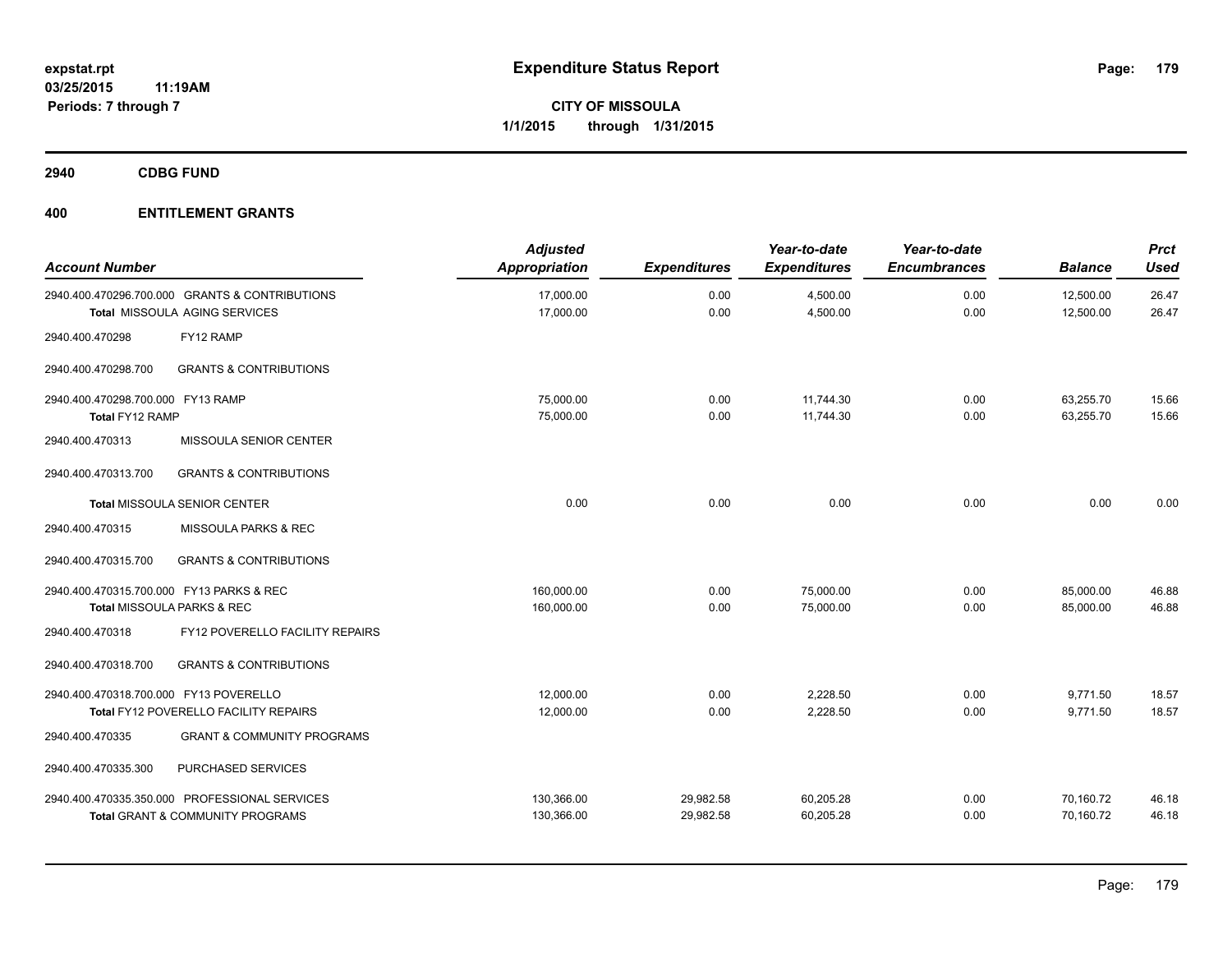**2940 CDBG FUND**

| <b>Account Number</b>  |                                                                                                       | <b>Adjusted</b><br><b>Appropriation</b> | <b>Expenditures</b> | Year-to-date<br><b>Expenditures</b> | Year-to-date<br><b>Encumbrances</b> | <b>Balance</b>         | <b>Prct</b><br>Used |
|------------------------|-------------------------------------------------------------------------------------------------------|-----------------------------------------|---------------------|-------------------------------------|-------------------------------------|------------------------|---------------------|
| 2940.400.470372        | WESTERN MT MENTAL HEALTH CENTER                                                                       |                                         |                     |                                     |                                     |                        |                     |
| 2940.400.470372.700    | <b>GRANTS &amp; CONTRIBUTIONS</b>                                                                     |                                         |                     |                                     |                                     |                        |                     |
|                        | 2940.400.470372.700.000 PY12 WESTERN MT MENTAL HEALTH CENTER<br>Total WESTERN MT MENTAL HEALTH CENTER | 175.000.00<br>175,000.00                | 0.00<br>0.00        | 175.000.00<br>175,000.00            | 0.00<br>0.00                        | 0.00<br>0.00           | 100.00<br>100.00    |
| 2940.400.470397        | FY12 GARDEN CITY HARVEST                                                                              |                                         |                     |                                     |                                     |                        |                     |
| 2940.400.470397.700    | <b>GRANTS &amp; CONTRIBUTIONS</b>                                                                     |                                         |                     |                                     |                                     |                        |                     |
|                        | 2940.400.470397.700.000 FY13 GARDEN CITY HARVEST<br>Total FY12 GARDEN CITY HARVEST                    | 10.000.00<br>10,000.00                  | 0.00<br>0.00        | 10.300.00<br>10,300.00              | 0.00<br>0.00                        | $-300.00$<br>$-300.00$ | 103.00<br>103.00    |
| 2940.400.470403        | FY12 PARKS & RECREATION GRANTS                                                                        |                                         |                     |                                     |                                     |                        |                     |
| 2940.400.470403.700    | <b>GRANTS &amp; CONTRIBUTIONS</b>                                                                     |                                         |                     |                                     |                                     |                        |                     |
|                        | Total FY12 PARKS & RECREATION GRANTS                                                                  | 0.00                                    | 0.00                | 0.00                                | 0.00                                | 0.00                   | 0.00                |
| 2940.400.470440        | FY10 DIST XI HRS/RESIDENCES REHAB                                                                     |                                         |                     |                                     |                                     |                        |                     |
| 2940.400.470440.700    | <b>GRANTS &amp; CONTRIBUTIONS</b>                                                                     |                                         |                     |                                     |                                     |                        |                     |
|                        | Total FY10 DIST XI HRS/RESIDENCES REHAB                                                               | 0.00                                    | 0.00                | 0.00                                | 0.00                                | 0.00                   | 0.00                |
| 2940.400.470520        | TENANT BASED RENTAL ASSISTANCE                                                                        |                                         |                     |                                     |                                     |                        |                     |
| 2940.400.470520.700    | <b>GRANTS &amp; CONTRIBUTIONS</b>                                                                     |                                         |                     |                                     |                                     |                        |                     |
|                        | Total TENANT BASED RENTAL ASSISTANCE                                                                  | 0.00                                    | 0.00                | 0.00                                | 0.00                                | 0.00                   | 0.00                |
| <b>Total CDBG FUND</b> |                                                                                                       | 620.073.00                              | 32,589.18           | 355,234.68                          | 0.00                                | 264,838.32             | 57.29               |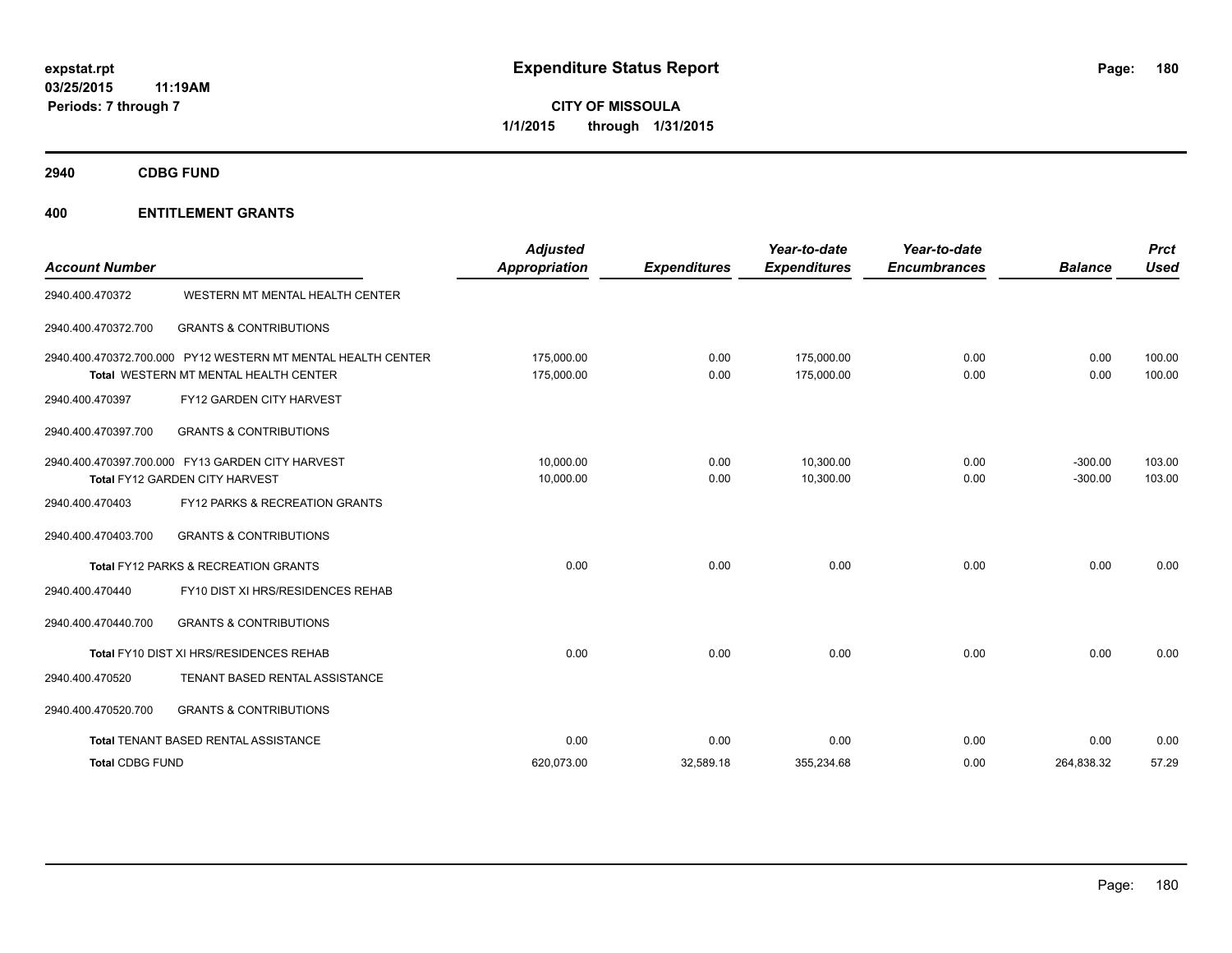**2941 HOME FUND**

| <b>Account Number</b>              |                                                   | <b>Adjusted</b><br>Appropriation | <b>Expenditures</b> | Year-to-date<br><b>Expenditures</b> | Year-to-date<br><b>Encumbrances</b> | <b>Balance</b> | <b>Prct</b><br><b>Used</b> |
|------------------------------------|---------------------------------------------------|----------------------------------|---------------------|-------------------------------------|-------------------------------------|----------------|----------------------------|
|                                    |                                                   |                                  |                     |                                     |                                     |                |                            |
| 2941.400.470327                    | *** Title Not Found ***                           |                                  |                     |                                     |                                     |                |                            |
| 2941.400.470327.700                | <b>GRANTS &amp; CONTRIBUTIONS</b>                 |                                  |                     |                                     |                                     |                |                            |
| Total *** Title Not Found ***      |                                                   | 0.00                             | 0.00                | 0.00                                | 0.00                                | 0.00           | 0.00                       |
| 2941.400.470335                    | <b>GRANT &amp; COMMUNITY PROGRAMS</b>             |                                  |                     |                                     |                                     |                |                            |
| 2941.400.470335.300                | PURCHASED SERVICES                                |                                  |                     |                                     |                                     |                |                            |
| 2941.400.470335.350.000 ADMIN FEES |                                                   | 352,009.00                       | 13,118.86           | 26,408.83                           | 0.00                                | 325,600.17     | 7.50                       |
|                                    | <b>Total PURCHASED SERVICES</b>                   | 352,009.00                       | 13,118.86           | 26,408.83                           | 0.00                                | 325,600.17     | 7.50                       |
| 2941.400.470335.800                | OTHER OBJECTS                                     |                                  |                     |                                     |                                     |                |                            |
| <b>Total OTHER OBJECTS</b>         |                                                   | 0.00                             | 0.00                | 0.00                                | 0.00                                | 0.00           | 0.00                       |
|                                    | <b>Total GRANT &amp; COMMUNITY PROGRAMS</b>       | 352,009.00                       | 13,118.86           | 26.408.83                           | 0.00                                | 325,600.17     | 7.50                       |
| 2941.400.470372                    | WESTERN MT MENTAL HEALTH CENTER                   |                                  |                     |                                     |                                     |                |                            |
| 2941.400.470372.700                | <b>GRANTS &amp; CONTRIBUTIONS</b>                 |                                  |                     |                                     |                                     |                |                            |
| 2941.400.470372.700.000            | WESTERN MT MENTAL HEALTH CENTER                   | 0.00                             | 0.00                | 448,493.56                          | 0.00                                | -448,493.56    | 0.00                       |
|                                    | Total WESTERN MT MENTAL HEALTH CENTER             | 0.00                             | 0.00                | 448,493.56                          | 0.00                                | -448,493.56    | 0.00                       |
| 2941.400.470385                    | FY14 DISTRICT XI HRC TBRA                         |                                  |                     |                                     |                                     |                |                            |
| 2941.400.470385.700                | <b>GRANTS &amp; CONTRIBUTIONS</b>                 |                                  |                     |                                     |                                     |                |                            |
|                                    | 2941.400.470385.700.000 FY14 DISTRICT XI HRC TBRA | 0.00                             | 0.00                | 1,995.02                            | 0.00                                | $-1,995.02$    | 0.00                       |
|                                    | Total FY14 DISTRICT XI HRC TBRA                   | 0.00                             | 0.00                | 1,995.02                            | 0.00                                | $-1,995.02$    | 0.00                       |
| 2941.400.470405                    | HOME PROGRAM INCOME                               |                                  |                     |                                     |                                     |                |                            |
| 2941.400.470405.700                | <b>GRANTS &amp; CONTRIBUTIONS</b>                 |                                  |                     |                                     |                                     |                |                            |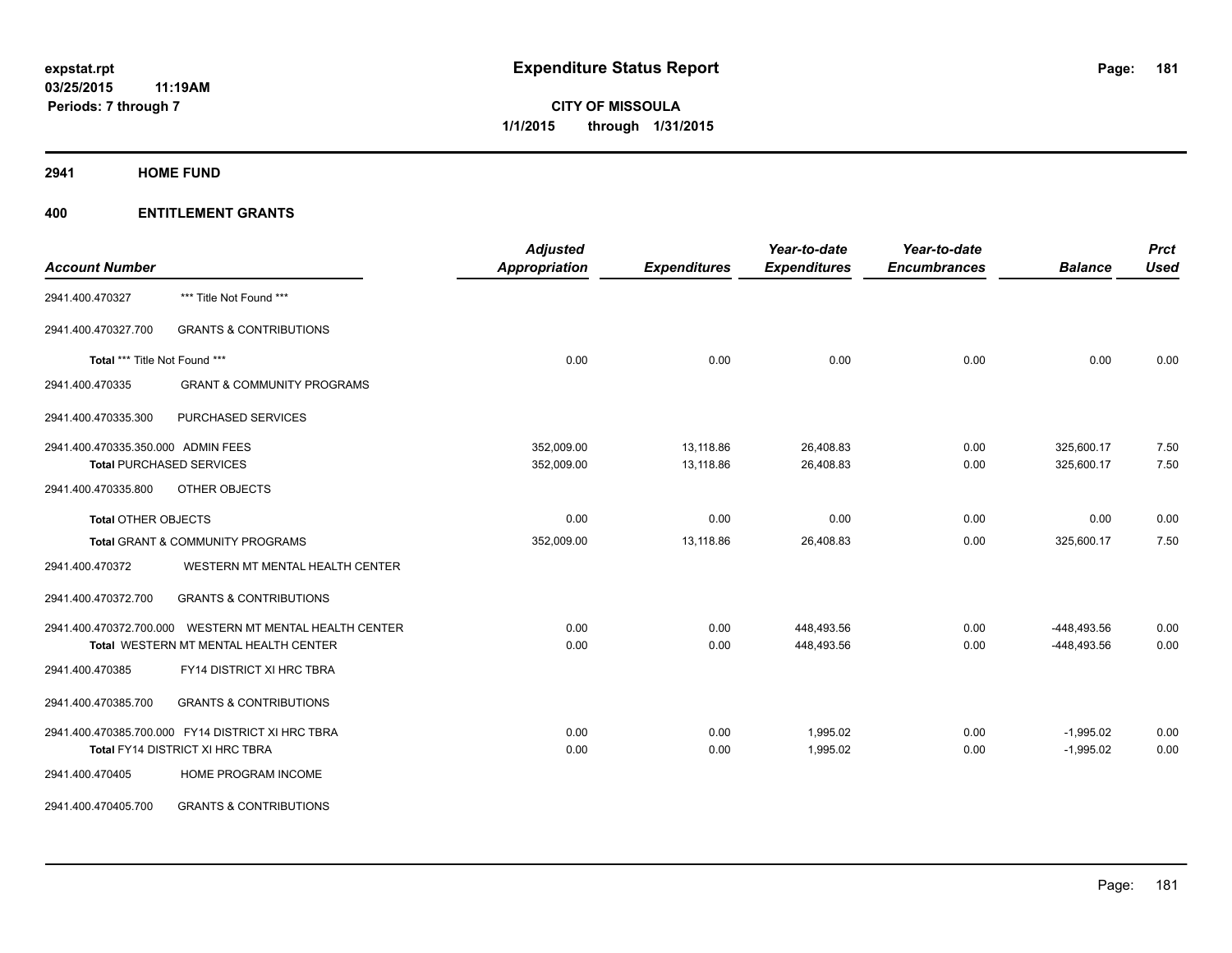**2941 HOME FUND**

| <b>Account Number</b>             |                                              | <b>Adjusted</b><br><b>Appropriation</b> | <b>Expenditures</b> | Year-to-date<br><b>Expenditures</b> | Year-to-date<br><b>Encumbrances</b> | <b>Balance</b> | <b>Prct</b><br><b>Used</b> |
|-----------------------------------|----------------------------------------------|-----------------------------------------|---------------------|-------------------------------------|-------------------------------------|----------------|----------------------------|
|                                   | <b>Total HOME PROGRAM INCOME</b>             | 0.00                                    | 0.00                | 0.00                                | 0.00                                | 0.00           | 0.00                       |
| 2941.400.470407                   | FY12 DIST XI HRC                             |                                         |                     |                                     |                                     |                |                            |
| 2941.400.470407.700               | <b>GRANTS &amp; CONTRIBUTIONS</b>            |                                         |                     |                                     |                                     |                |                            |
| Total FY12 DIST XI HRC            |                                              | 0.00                                    | 0.00                | 0.00                                | 0.00                                | 0.00           | 0.00                       |
| 2941.400.470408                   | FY12 homeWORD                                |                                         |                     |                                     |                                     |                |                            |
| 2941.400.470408.700               | <b>GRANTS &amp; CONTRIBUTIONS</b>            |                                         |                     |                                     |                                     |                |                            |
| Total FY12 homeWORD               |                                              | 0.00                                    | 0.00                | 0.00                                | 0.00                                | 0.00           | 0.00                       |
| 2941.400.470410                   | FY10-12 DIST XI HRC/1ST TIME HOMEBUYER       |                                         |                     |                                     |                                     |                |                            |
| 2941.400.470410.700               | <b>GRANTS &amp; CONTRIBUTIONS</b>            |                                         |                     |                                     |                                     |                |                            |
|                                   | Total FY10-12 DIST XI HRC/1ST TIME HOMEBUYER | 0.00                                    | 0.00                | 0.00                                | 0.00                                | 0.00           | 0.00                       |
| 2941.400.470520                   | TENANT BASED RENTAL ASSISTANCE               |                                         |                     |                                     |                                     |                |                            |
| 2941.400.470520.700               | <b>GRANTS &amp; CONTRIBUTIONS</b>            |                                         |                     |                                     |                                     |                |                            |
| 2941.400.470520.700.000 WORD TBRA |                                              | 0.00                                    | 0.00                | 39,089.43                           | 0.00                                | $-39,089.43$   | 0.00                       |
|                                   | <b>Total TENANT BASED RENTAL ASSISTANCE</b>  | 0.00                                    | 0.00                | 39,089.43                           | 0.00                                | $-39,089.43$   | 0.00                       |
| 2941.400.521000                   | INTERFUND OPERATING TRANSFERS                |                                         |                     |                                     |                                     |                |                            |
| 2941.400.521000.800               | OTHER OBJECTS                                |                                         |                     |                                     |                                     |                |                            |
|                                   | Total INTERFUND OPERATING TRANSFERS          | 0.00                                    | 0.00                | 0.00                                | 0.00                                | 0.00           | 0.00                       |
| <b>Total HOME FUND</b>            |                                              | 352,009.00                              | 13,118.86           | 515,986.84                          | 0.00                                | $-163,977.84$  | 146.58                     |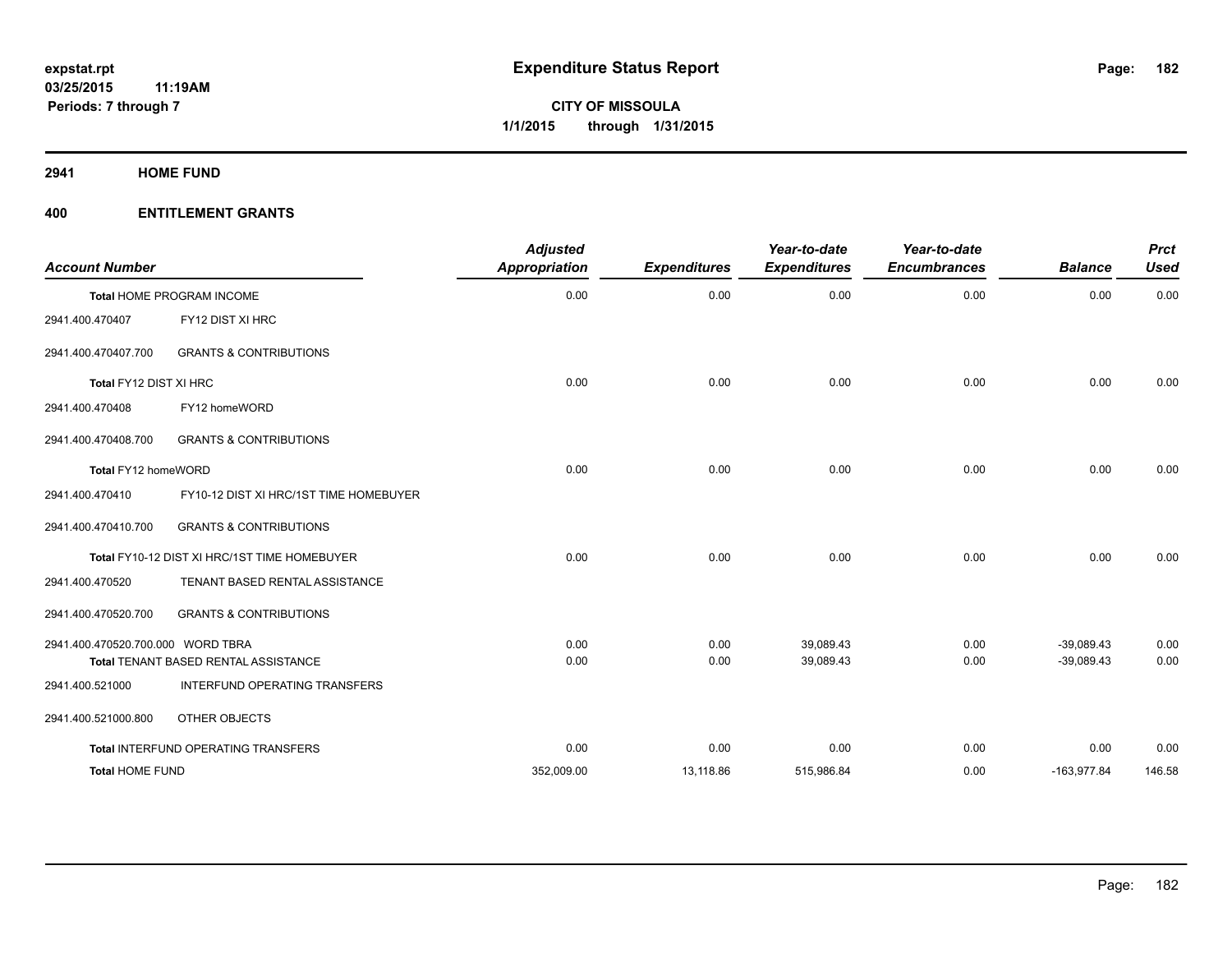**2942 ADDI PROGRAM**

| <b>Account Number</b>        |                                                             | <b>Adjusted</b><br><b>Appropriation</b> | <b>Expenditures</b> | Year-to-date<br><b>Expenditures</b> | Year-to-date<br><b>Encumbrances</b> | <b>Balance</b> | <b>Prct</b><br><b>Used</b> |
|------------------------------|-------------------------------------------------------------|-----------------------------------------|---------------------|-------------------------------------|-------------------------------------|----------------|----------------------------|
| 2942.400.470335              | <b>GRANT &amp; COMMUNITY PROGRAMS</b>                       |                                         |                     |                                     |                                     |                |                            |
| 2942.400.470335.300          | PURCHASED SERVICES                                          |                                         |                     |                                     |                                     |                |                            |
|                              | <b>Total GRANT &amp; COMMUNITY PROGRAMS</b>                 | 0.00                                    | 0.00                | 0.00                                | 0.00                                | 0.00           | 0.00                       |
| 2942.400.470370              | PARENTING PLACE                                             |                                         |                     |                                     |                                     |                |                            |
| 2942.400.470370.700          | <b>GRANTS &amp; CONTRIBUTIONS</b>                           |                                         |                     |                                     |                                     |                |                            |
|                              | 2942.400.470370.700.000 ADDI FUNDS-1ST TIME HOMEBUYERS FUND | 12,243.00                               | 0.00                | 0.00                                | 0.00                                | 12.243.00      | 0.00                       |
| <b>Total PARENTING PLACE</b> |                                                             | 12,243.00                               | 0.00                | 0.00                                | 0.00                                | 12.243.00      | 0.00                       |
| <b>Total ADDI PROGRAM</b>    |                                                             | 12,243.00                               | 0.00                | 0.00                                | 0.00                                | 12,243.00      | 0.00                       |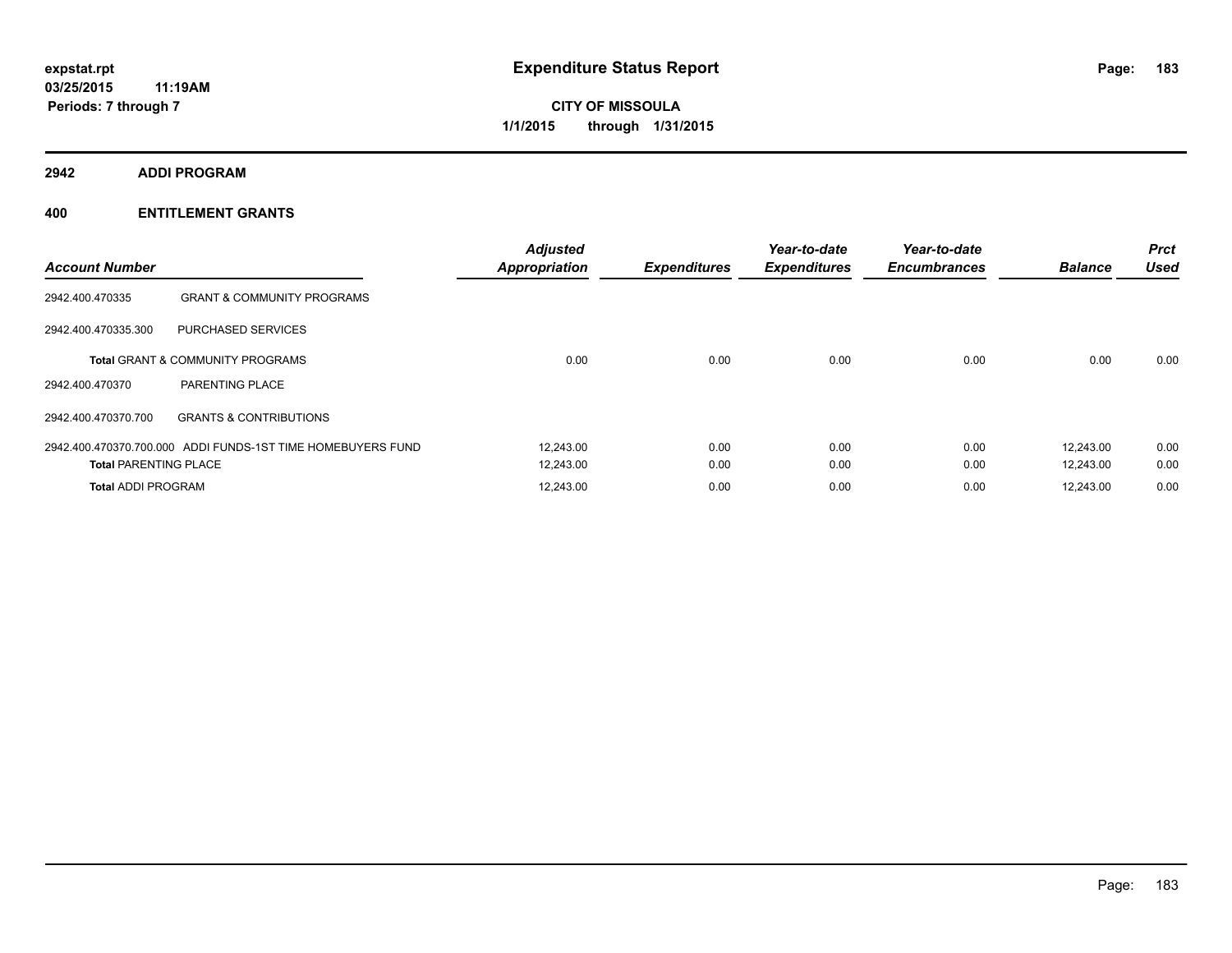## **2943 CITY HOME PROGRAM INCOME**

|                                                          | <b>Adjusted</b> |                     | Year-to-date        | Year-to-date        |                | <b>Prct</b> |
|----------------------------------------------------------|-----------------|---------------------|---------------------|---------------------|----------------|-------------|
| <b>Account Number</b>                                    | Appropriation   | <b>Expenditures</b> | <b>Expenditures</b> | <b>Encumbrances</b> | <b>Balance</b> | <b>Used</b> |
| *** Title Not Found ***<br>2943.400.470405               |                 |                     |                     |                     |                |             |
| 2943.400.470405.300<br>PURCHASED SERVICES                |                 |                     |                     |                     |                |             |
| 2943.400.470405.350.000 PROFESSIONAL SERVICES            | 35,000.00       | 0.00                | 0.00                | 0.00                | 35.000.00      | 0.00        |
| 2943.400.470405.390.000 OTHER PURCHASED SERVICES         | 500.00          | 0.00                | 0.00                | 0.00                | 500.00         | 0.00        |
| <b>Total PURCHASED SERVICES</b>                          | 35,500.00       | 0.00                | 0.00                | 0.00                | 35,500.00      | 0.00        |
| <b>GRANTS &amp; CONTRIBUTIONS</b><br>2943.400.470405.700 |                 |                     |                     |                     |                |             |
| <b>Total GRANTS &amp; CONTRIBUTIONS</b>                  | 0.00            | 0.00                | 0.00                | 0.00                | 0.00           | 0.00        |
| <b>Total *** Title Not Found ***</b>                     | 35,500.00       | 0.00                | 0.00                | 0.00                | 35,500.00      | 0.00        |
| <b>Total CITY HOME PROGRAM INCOME</b>                    | 35,500.00       | 0.00                | 0.00                | 0.00                | 35,500.00      | 0.00        |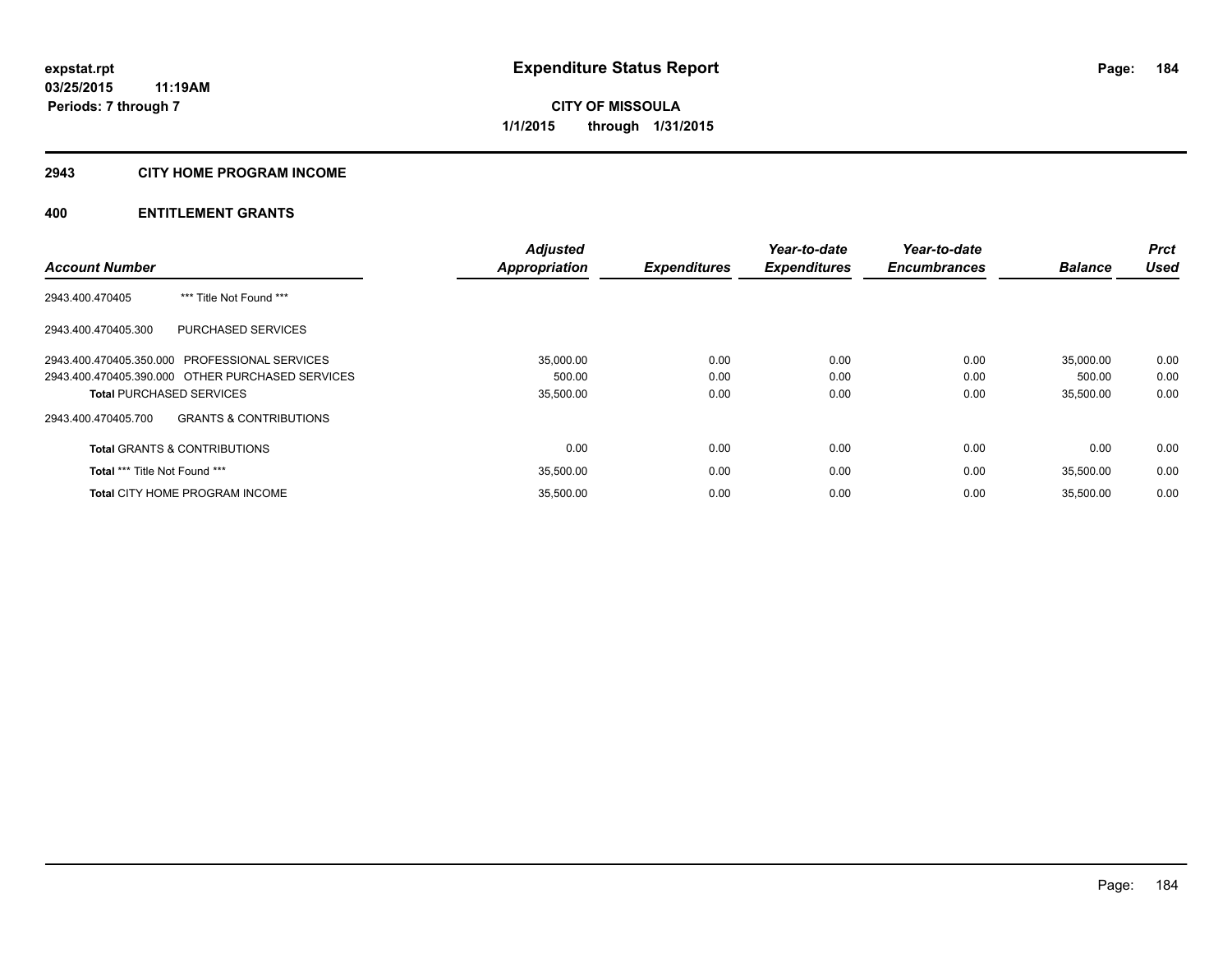## **2944 NEIGHBORHOOD STABILIZATION PROGRAM**

| <b>Account Number</b>           |                                 | <b>Adjusted</b><br><b>Appropriation</b> | <b>Expenditures</b> | Year-to-date<br><b>Expenditures</b> | Year-to-date<br><b>Encumbrances</b> | <b>Balance</b> | <b>Prct</b><br><b>Used</b> |
|---------------------------------|---------------------------------|-----------------------------------------|---------------------|-------------------------------------|-------------------------------------|----------------|----------------------------|
| 2944.400.470425                 | SILVERTIP APARTMENTS            |                                         |                     |                                     |                                     |                |                            |
| 2944.400.470425.300             | PURCHASED SERVICES              |                                         |                     |                                     |                                     |                |                            |
|                                 | <b>Total PURCHASED SERVICES</b> | 0.00                                    | 0.00                | 0.00                                | 0.00                                | 0.00           | 0.00                       |
| <b>Total ENTITLEMENT GRANTS</b> |                                 | 0.00                                    | 0.00                | 0.00                                | 0.00                                | 0.00           | 0.00                       |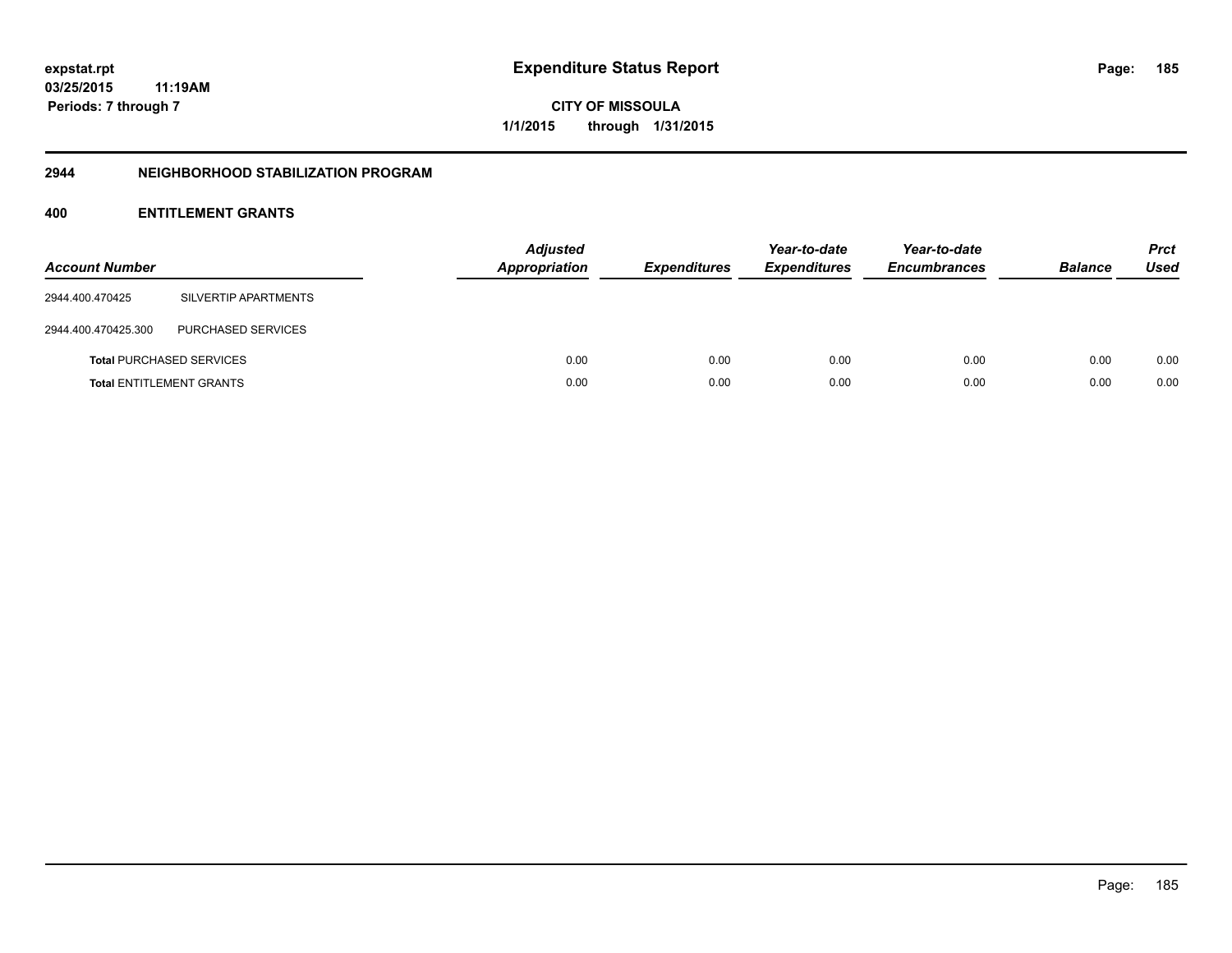# **03/25/2015 11:19AM Periods: 7 through 7**

**CITY OF MISSOULA 1/1/2015 through 1/31/2015**

## **2944 NEIGHBORHOOD STABILIZATION PROGRAM**

## **401 MHA/SILVERTIP**

| <b>Account Number</b>      |                                 | <b>Adjusted</b><br><b>Appropriation</b> | <b>Expenditures</b> | Year-to-date<br><b>Expenditures</b> | Year-to-date<br><b>Encumbrances</b> | <b>Balance</b> | <b>Prct</b><br><b>Used</b> |
|----------------------------|---------------------------------|-----------------------------------------|---------------------|-------------------------------------|-------------------------------------|----------------|----------------------------|
| 2944.401.470425            | *** Title Not Found ***         |                                         |                     |                                     |                                     |                |                            |
| 2944.401.470425.300        | PURCHASED SERVICES              |                                         |                     |                                     |                                     |                |                            |
|                            | <b>Total PURCHASED SERVICES</b> | 0.00                                    | 0.00                | 0.00                                | 0.00                                | 0.00           | 0.00                       |
| <b>Total MHA/SILVERTIP</b> |                                 | 0.00                                    | 0.00                | 0.00                                | 0.00                                | 0.00           | 0.00                       |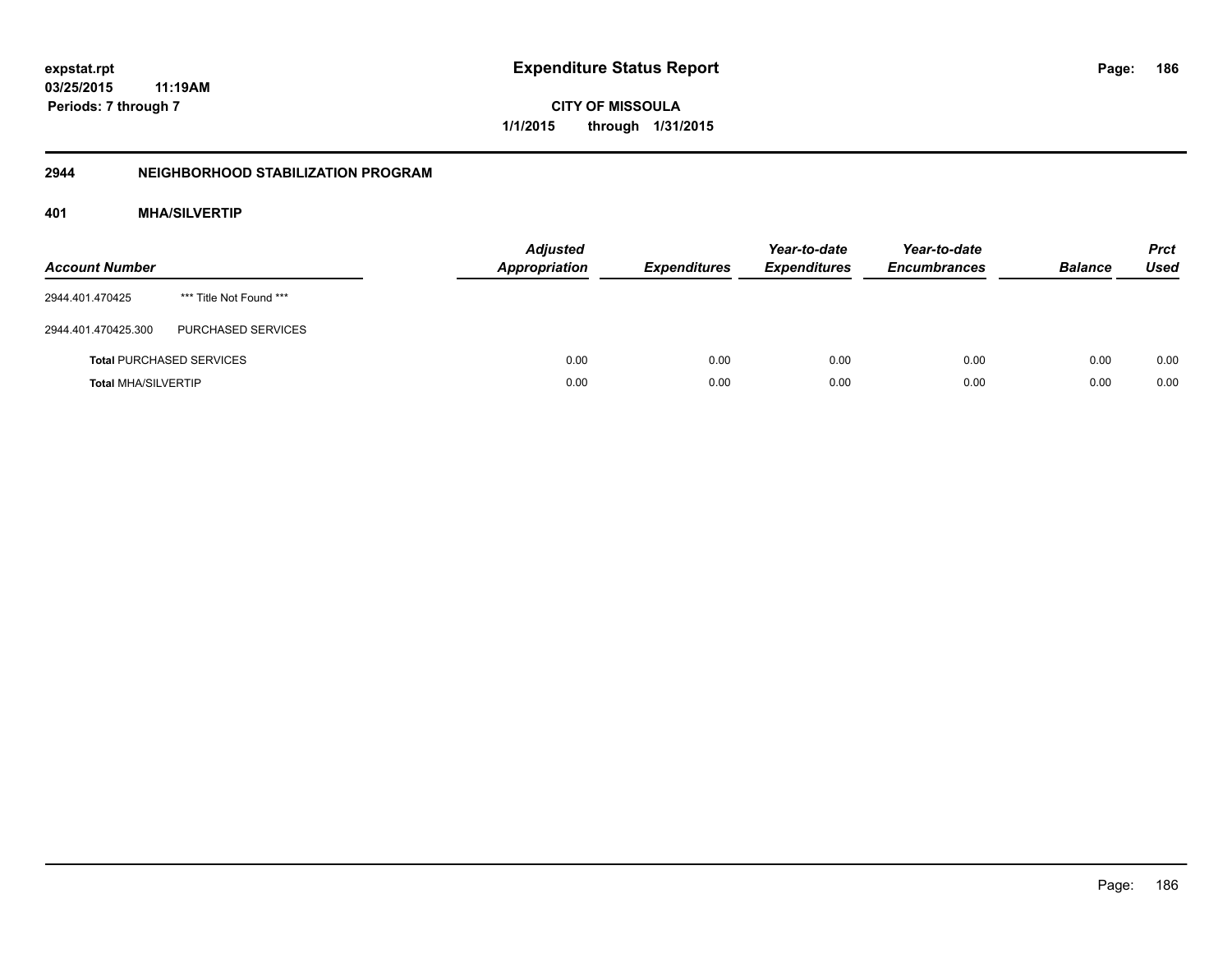**03/25/2015 11:19AM Periods: 7 through 7**

**CITY OF MISSOULA 1/1/2015 through 1/31/2015**

## **2944 NEIGHBORHOOD STABILIZATION PROGRAM**

## **402 HUD/SILVERTIP**

| <b>Account Number</b> |                                                 | <b>Adjusted</b><br><b>Appropriation</b> | <i><b>Expenditures</b></i> | Year-to-date<br><i><b>Expenditures</b></i> | Year-to-date<br><b>Encumbrances</b> | <b>Balance</b> | <b>Prct</b><br>Used |
|-----------------------|-------------------------------------------------|-----------------------------------------|----------------------------|--------------------------------------------|-------------------------------------|----------------|---------------------|
| 2944.402.470425       | *** Title Not Found ***                         |                                         |                            |                                            |                                     |                |                     |
| 2944.402.470425.300   | PURCHASED SERVICES                              |                                         |                            |                                            |                                     |                |                     |
|                       | <b>Total NEIGHBORHOOD STABILIZATION PROGRAM</b> | 0.00                                    | 0.00                       | 0.00                                       | 0.00                                | 0.00           | 0.00                |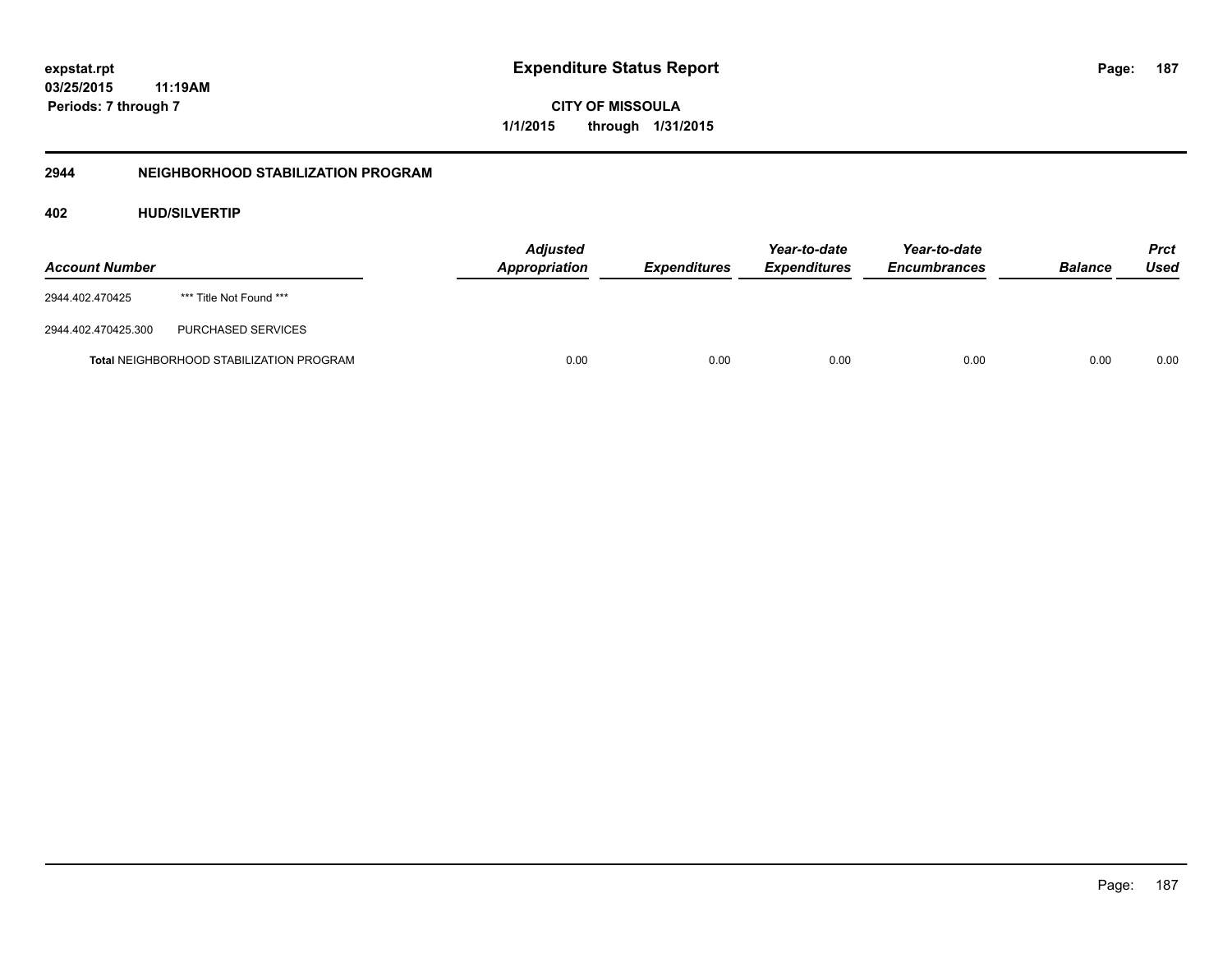#### **2955 TRANSPORTATION**

|                                                            | <b>Adjusted</b> |                     | Year-to-date        | Year-to-date        |                | <b>Prct</b> |
|------------------------------------------------------------|-----------------|---------------------|---------------------|---------------------|----------------|-------------|
| <b>Account Number</b>                                      | Appropriation   | <b>Expenditures</b> | <b>Expenditures</b> | <b>Encumbrances</b> | <b>Balance</b> | <b>Used</b> |
| <b>TRANSPORTATION</b><br>2955.250.411070                   |                 |                     |                     |                     |                |             |
| PERSONAL SERVICES<br>2955.250.411070.100                   |                 |                     |                     |                     |                |             |
| 2955.250.411070.110.000 SALARIES AND WAGES                 | 226,219.00      | 45,007.63           | 102,134.48          | 0.00                | 124,084.52     | 45.15       |
| 2955.250.411070.140.000 EMPLOYER CONTRIBUTIONS             | 73,575.00       | 13,735.46           | 37,521.31           | 0.00                | 36,053.69      | 51.00       |
| 2955.250.411070.141.000 STATE RETIREMENT CONTRIBUTIONS     | 0.00            | 79.40               | 254.98              | 0.00                | $-254.98$      | 0.00        |
| <b>Total PERSONAL SERVICES</b>                             | 299,794.00      | 58,822.49           | 139,910.77          | 0.00                | 159,883.23     | 46.67       |
| <b>SUPPLIES</b><br>2955.250.411070.200                     |                 |                     |                     |                     |                |             |
| 2955.250.411070.210.000 OFFICE SUPPLIES                    | 5,000.00        | 17.31               | 1,526.94            | 0.00                | 3,473.06       | 30.54       |
| <b>OFFICE SUPPLIES</b><br>2955.250.411070.210.301          | 0.00            | 0.00                | 19.78               | 0.00                | $-19.78$       | 0.00        |
| <b>OPERATING SUPPLIES</b><br>2955.250.411070.220.000       | 0.00            | 0.00                | 5,383.16            | 0.00                | $-5,383.16$    | 0.00        |
| REPAIR/MAINTENANCE<br>2955.250.411070.230.000              | 0.00            | 0.00                | 6.99                | 0.00                | $-6.99$        | 0.00        |
| 2955.250.411070.231.000<br><b>GASOLINE</b>                 | 0.00            | 0.00                | 163.24              | 0.00                | $-163.24$      | 0.00        |
| 2955.250.411070.240.000 OTHER SUPPLIES                     | 360.00          | 0.00                | 0.00                | 0.00                | 360.00         | 0.00        |
| <b>Total SUPPLIES</b>                                      | 5,360.00        | 17.31               | 7,100.11            | 0.00                | $-1,740.11$    | 132.46      |
| 2955.250.411070.300<br><b>PURCHASED SERVICES</b>           |                 |                     |                     |                     |                |             |
| 2955.250.411070.310.000 COMMUNICATIONS                     | 500.00          | 9.69                | 14.88               | 0.00                | 485.12         | 2.98        |
| 2955.250.411070.320.000 PRINTING & DUPLICATING             | 4,400.00        | 0.00                | 405.30              | 0.00                | 3,994.70       | 9.21        |
| 2955.250.411070.330.000 PUBLICITY, SUBSCRIPTIONS & DUES    | 5,050.00        | 0.00                | 1,509.68            | 0.00                | 3,540.32       | 29.89       |
| 2955.250.411070.341.000 ELECTRICITY & NATURAL GAS          | 0.00            | 0.00                | 50.01               | 0.00                | $-50.01$       | 0.00        |
| 2955.250.411070.344.000 TELEPHONE SERVICE                  | 880.00          | 106.61              | 596.21              | 0.00                | 283.79         | 67.75       |
| 2955.250.411070.350.000<br>PROFESSIONAL SERVICES           | 75,000.00       | 0.00                | 1,367.50            | 0.00                | 73,632.50      | 1.82        |
| <b>REPAIR &amp; MAINTENANCE</b><br>2955.250.411070.360.000 | 7,900.00        | 0.00                | 121.50              | 0.00                | 7,778.50       | 1.54        |
| 2955.250.411070.370.000<br><b>TRAVEL</b>                   | 7,500.00        | 0.00                | 1,533.54            | 0.00                | 5,966.46       | 20.45       |
| 2955.250.411070.380.000 TRAINING                           | 4,500.00        | 0.00                | 55.00               | 0.00                | 4,445.00       | 1.22        |
| <b>Total PURCHASED SERVICES</b>                            | 105,730.00      | 116.30              | 5,653.62            | 0.00                | 100,076.38     | 5.35        |
| 2955.250.411070.500<br><b>FIXED CHARGES</b>                |                 |                     |                     |                     |                |             |
| 2955.250.411070.500.000 FIXED CHARGES                      | 24,000.00       | 0.00                | 794.65              | 0.00                | 23,205.35      | 3.31        |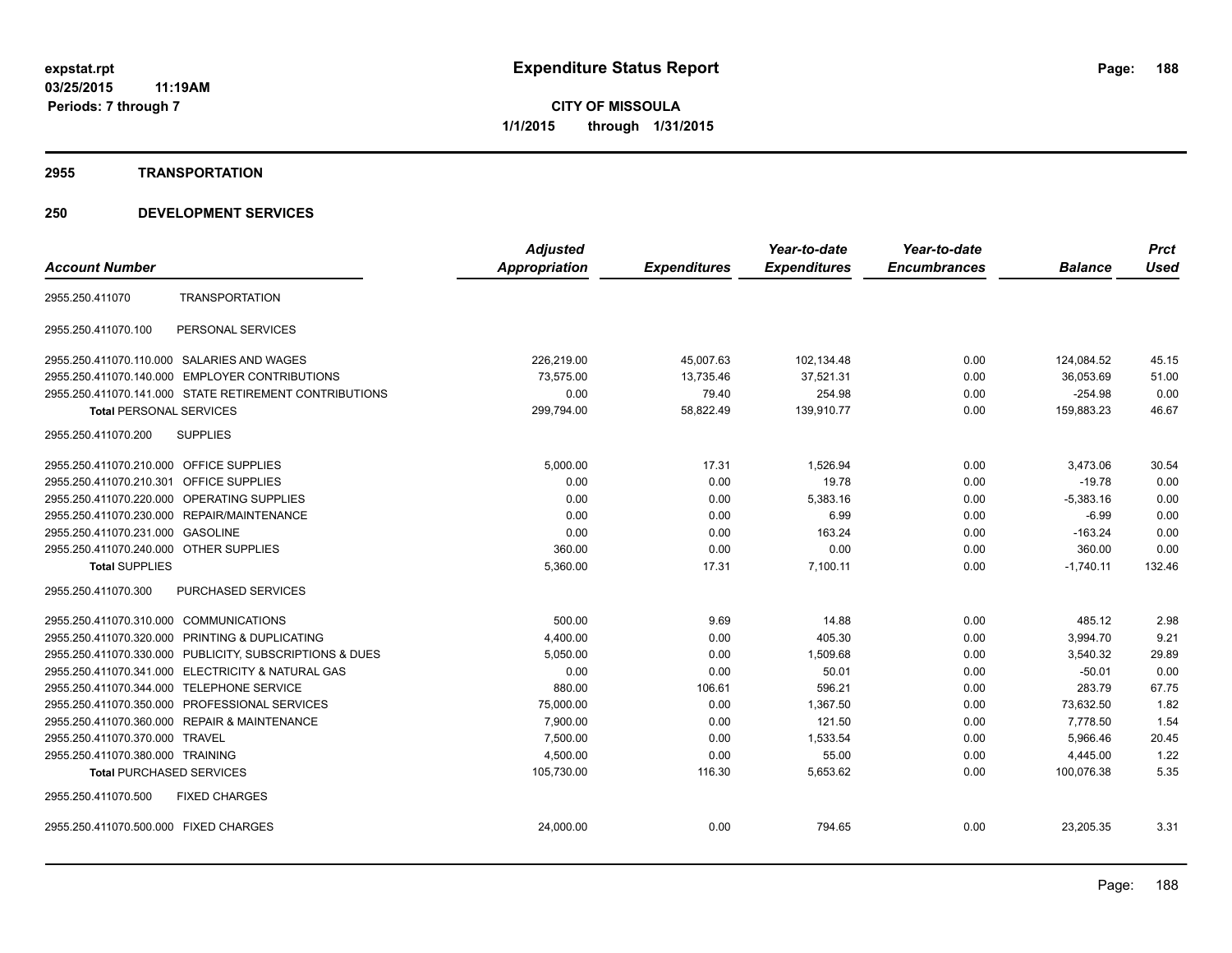#### **2955 TRANSPORTATION**

| <b>Account Number</b>                                           | <b>Adjusted</b><br>Appropriation | <b>Expenditures</b> | Year-to-date<br><b>Expenditures</b> | Year-to-date<br><b>Encumbrances</b> | <b>Balance</b>     | <b>Prct</b><br><b>Used</b> |
|-----------------------------------------------------------------|----------------------------------|---------------------|-------------------------------------|-------------------------------------|--------------------|----------------------------|
| <b>Total FIXED CHARGES</b>                                      | 24,000.00                        | 0.00                | 794.65                              | 0.00                                | 23,205.35          | 3.31                       |
| <b>GRANTS &amp; CONTRIBUTIONS</b><br>2955.250.411070.700        |                                  |                     |                                     |                                     |                    |                            |
| 2955.250.411070.700.000 GRANTS & CONTRIBUTIONS                  | 143.096.00                       | 0.00                | 0.00                                | 0.00                                | 143.096.00         | 0.00                       |
| <b>Total GRANTS &amp; CONTRIBUTIONS</b>                         | 143.096.00                       | 0.00                | 0.00                                | 0.00                                | 143.096.00         | 0.00                       |
| 2955.250.411070.800<br><b>OTHER OBJECTS</b>                     |                                  |                     |                                     |                                     |                    |                            |
| 2955.250.411070.845.000 CONTINGENCY                             | 32,825.00                        | 0.00                | 0.00                                | 0.00                                | 32,825.00          | 0.00                       |
| <b>Total OTHER OBJECTS</b>                                      | 32.825.00                        | 0.00                | 0.00                                | 0.00                                | 32,825.00          | 0.00                       |
| <b>Total TRANSPORTATION</b>                                     | 610,805.00                       | 58,956.10           | 153,459.15                          | 0.00                                | 457,345.85         | 25.12                      |
| <b>MIM MDT</b><br>2955.250.411080                               |                                  |                     |                                     |                                     |                    |                            |
| 2955.250.411080.100<br>PERSONAL SERVICES                        |                                  |                     |                                     |                                     |                    |                            |
| 2955.250.411080.110.000 SALARIES AND WAGES                      | 158,619.00                       | 17,849.42           | 36,512.96                           | 0.00                                | 122,106.04         | 23.02                      |
| 2955.250.411080.120.000 OVERTIME/TERMINATION                    | 0.00                             | 0.00                | 203.26                              | 0.00                                | $-203.26$          | 0.00                       |
| 2955.250.411080.140.000 EMPLOYER CONTRIBUTIONS                  | 64,185.00                        | 7,801.24            | 16,565.46                           | 0.00                                | 47,619.54          | 25.81                      |
| <b>Total PERSONAL SERVICES</b>                                  | 222,804.00                       | 25,650.66           | 53.281.68                           | 0.00                                | 169.522.32         | 23.91                      |
| <b>SUPPLIES</b><br>2955.250.411080.200                          |                                  |                     |                                     |                                     |                    |                            |
| 2955.250.411080.210.000 OFFICE SUPPLIES                         | 600.00                           | 52.26               | 1,622.09                            | 0.00                                | $-1,022.09$        | 270.35                     |
| 2955.250.411080.210.301 OFFICE SUPPLIES                         | 0.00                             | 0.00                | 62.39                               | 0.00                                | $-62.39$           | 0.00                       |
| 2955.250.411080.220.000 OPERATING SUPPLIES                      | 19.175.00                        | 1,278.86            | 8,355.34                            | 0.00                                | 10.819.66          | 43.57                      |
| 2955.250.411080.240.000 OTHER SUPPLIES<br><b>Total SUPPLIES</b> | 200.00<br>19,975.00              | 0.00<br>1,331.12    | 28.02<br>10,067.84                  | 0.00<br>0.00                        | 171.98<br>9,907.16 | 14.01<br>50.40             |
| <b>PURCHASED SERVICES</b><br>2955.250.411080.300                |                                  |                     |                                     |                                     |                    |                            |
|                                                                 |                                  |                     |                                     |                                     |                    |                            |
| 2955.250.411080.310.000 COMMUNICATIONS                          | 1,300.00                         | 0.76                | 830.35                              | 0.00                                | 469.65             | 63.87                      |
| 2955.250.411080.320.000 PRINTING & DUPLICATING                  | 8,150.00                         | 0.00                | 3,102.81                            | 0.00                                | 5.047.19           | 38.07                      |
| 2955.250.411080.330.000 PUBLICITY, SUBSCRIPTIONS & DUES         | 26,825.00                        | 2,255.00            | 10,345.00                           | 0.00                                | 16,480.00          | 38.56                      |
| 2955.250.411080.344.000 TELEPHONE SERVICE                       | 150.00                           | 3.26                | 12.11                               | 0.00                                | 137.89             | 8.07                       |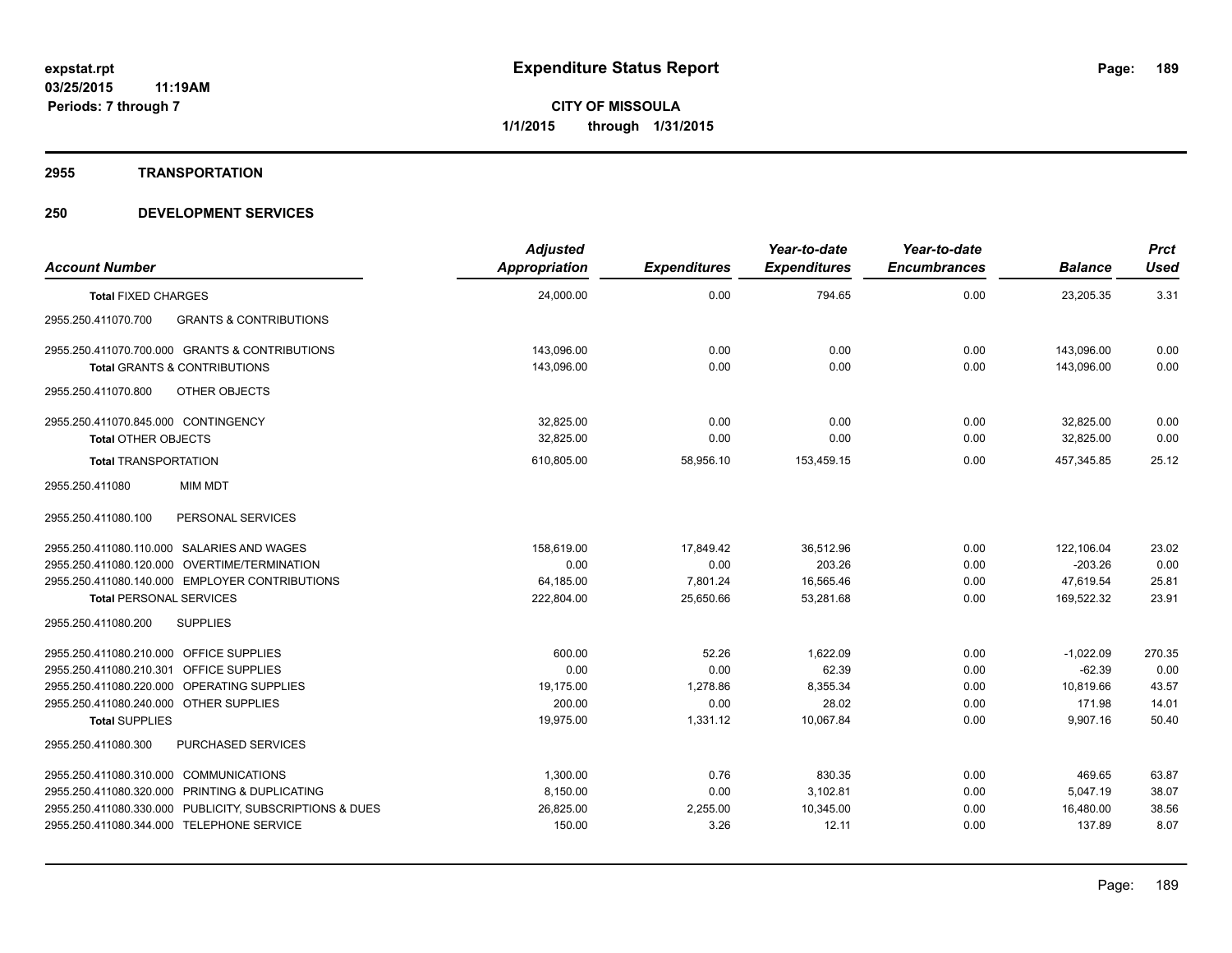#### **2955 TRANSPORTATION**

|                                                          | <b>Adjusted</b> |                     | Year-to-date        | Year-to-date        |                | <b>Prct</b> |
|----------------------------------------------------------|-----------------|---------------------|---------------------|---------------------|----------------|-------------|
| <b>Account Number</b>                                    | Appropriation   | <b>Expenditures</b> | <b>Expenditures</b> | <b>Encumbrances</b> | <b>Balance</b> | <b>Used</b> |
| 2955.250.411080.350.000 PROFESSIONAL SERVICES            | 7,150.00        | 1,155.00            | 2,710.00            | 0.00                | 4,440.00       | 37.90       |
| 2955.250.411080.360.000 REPAIR & MAINTENANCE             | 5,200.00        | 0.00                | 0.00                | 0.00                | 5,200.00       | 0.00        |
| 2955.250.411080.370.000 TRAVEL                           | 2,525.00        | 0.00                | 1,278.00            | 0.00                | 1,247.00       | 50.61       |
| 2955.250.411080.380.000 TRAINING                         | 9,500.00        | 0.00                | 625.00              | 0.00                | 8,875.00       | 6.58        |
| 2955.250.411080.390.000 OTHER PURCHASED SERVICES         | 60.149.00       | 500.00              | 8,100.08            | 0.00                | 52,048.92      | 13.47       |
| <b>Total PURCHASED SERVICES</b>                          | 120,949.00      | 3,914.02            | 27,003.35           | 0.00                | 93,945.65      | 22.33       |
| 2955.250.411080.500<br><b>FIXED CHARGES</b>              |                 |                     |                     |                     |                |             |
| 2955.250.411080.500.000 FIXED CHARGES                    | 10,000.00       | 0.00                | 0.00                | 0.00                | 10,000.00      | 0.00        |
| <b>Total FIXED CHARGES</b>                               | 10,000.00       | 0.00                | 0.00                | 0.00                | 10,000.00      | 0.00        |
| <b>GRANTS &amp; CONTRIBUTIONS</b><br>2955.250.411080.700 |                 |                     |                     |                     |                |             |
| 2955.250.411080.700.000 GRANTS & CONTRIBUTIONS           | 5.000.00        | 0.00                | 5,500.00            | 0.00                | $-500.00$      | 110.00      |
| <b>Total GRANTS &amp; CONTRIBUTIONS</b>                  | 5,000.00        | 0.00                | 5,500.00            | 0.00                | $-500.00$      | 110.00      |
| 2955.250.411080.800<br>OTHER OBJECTS                     |                 |                     |                     |                     |                |             |
| 2955.250.411080.820.000 TRANSFERS TO OTHER FUNDS         | 3.593.00        | 0.00                | 0.00                | 0.00                | 3,593.00       | 0.00        |
| <b>Total OTHER OBJECTS</b>                               | 3,593.00        | 0.00                | 0.00                | 0.00                | 3,593.00       | 0.00        |
| <b>Total MIM MDT</b>                                     | 382,321.00      | 30,895.80           | 95,852.87           | 0.00                | 286.468.13     | 25.07       |
| <b>MIM-TRANSIT</b><br>2955.250.411081                    |                 |                     |                     |                     |                |             |
| PERSONAL SERVICES<br>2955.250.411081.100                 |                 |                     |                     |                     |                |             |
| 2955.250.411081.110.000 SALARIES AND WAGES               | 0.00            | 0.00                | 9,437.20            | 0.00                | $-9,437.20$    | 0.00        |
| 2955.250.411081.120.000 OVERTIME/TERMINATION             | 0.00            | 0.00                | 187.62              | 0.00                | $-187.62$      | 0.00        |
| 2955.250.411081.140.000 EMPLOYER CONTRIBUTIONS           | 0.00            | 0.00                | 4,549.22            | 0.00                | $-4,549.22$    | 0.00        |
| <b>Total PERSONAL SERVICES</b>                           | 0.00            | 0.00                | 14.174.04           | 0.00                | $-14.174.04$   | 0.00        |
| 2955.250.411081.200<br><b>SUPPLIES</b>                   |                 |                     |                     |                     |                |             |
| <b>Total SUPPLIES</b>                                    | 0.00            | 0.00                | 0.00                | 0.00                | 0.00           | 0.00        |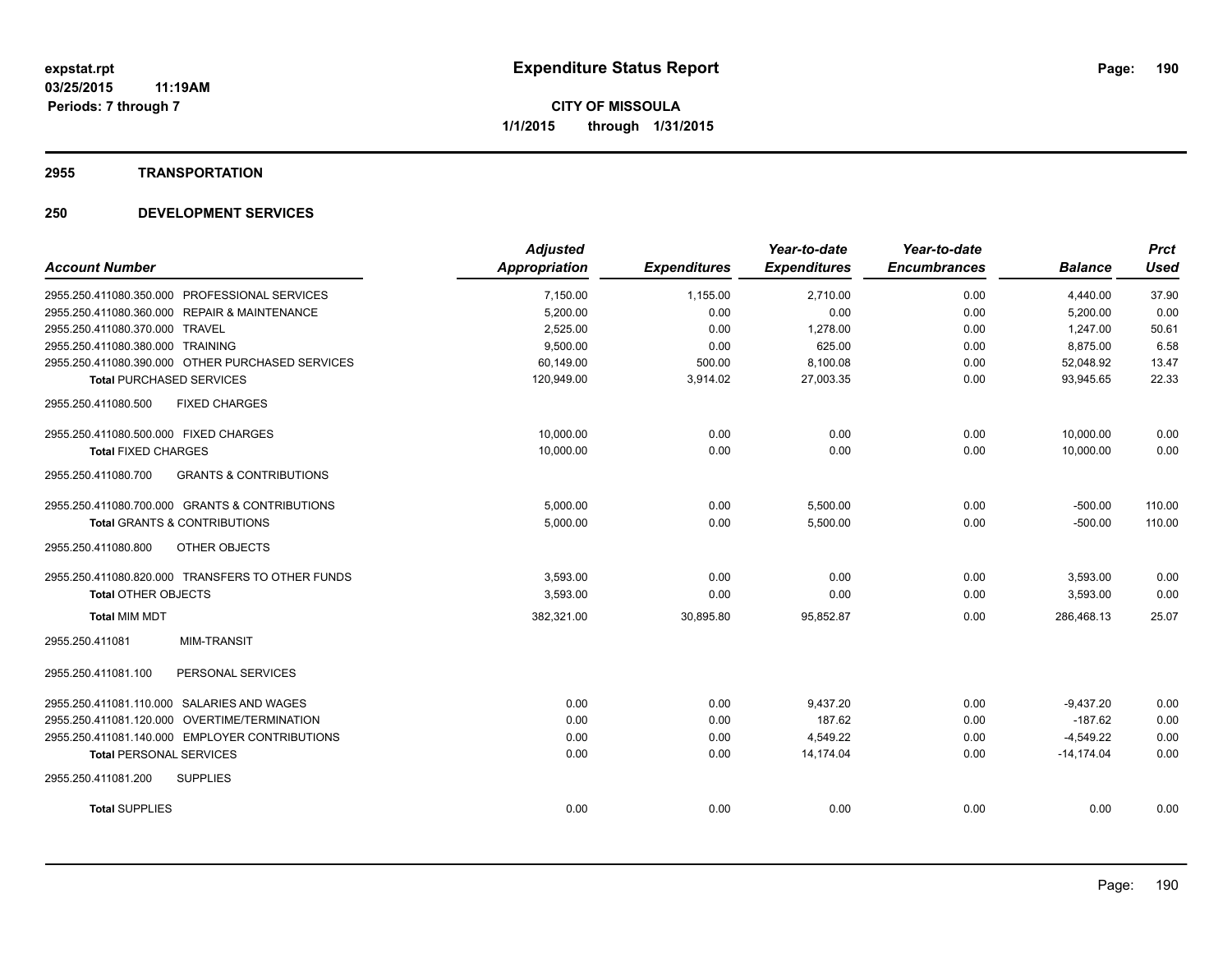#### **2955 TRANSPORTATION**

|                                                          | <b>Adjusted</b> |                     | Year-to-date        | Year-to-date        |                | <b>Prct</b>             |
|----------------------------------------------------------|-----------------|---------------------|---------------------|---------------------|----------------|-------------------------|
| <b>Account Number</b>                                    | Appropriation   | <b>Expenditures</b> | <b>Expenditures</b> | <b>Encumbrances</b> | <b>Balance</b> | <b>Used</b>             |
| <b>PURCHASED SERVICES</b><br>2955.250.411081.300         |                 |                     |                     |                     |                |                         |
| 2955.250.411081.330.000 PUBLICITY, SUBSCRIPTIONS & DUES  | 1.00            | 0.00                | 2.975.00            | 0.00                |                | -2,974.00 297,500.00    |
| <b>Total PURCHASED SERVICES</b>                          | 1.00            | 0.00                | 2,975.00            | 0.00                |                | -2,974.00 297,500.00    |
| 2955.250.411081.500<br><b>FIXED CHARGES</b>              |                 |                     |                     |                     |                |                         |
| <b>Total FIXED CHARGES</b>                               | 0.00            | 0.00                | 0.00                | 0.00                | 0.00           | 0.00                    |
| 2955.250.411081.700<br><b>GRANTS &amp; CONTRIBUTIONS</b> |                 |                     |                     |                     |                |                         |
| <b>Total GRANTS &amp; CONTRIBUTIONS</b>                  | 0.00            | 0.00                | 0.00                | 0.00                | 0.00           | 0.00                    |
| <b>Total MIM-TRANSIT</b>                                 | 1.00            | 0.00                | 17,149.04           | 0.00                |                | -17,148.04  ,714,904.00 |
| 2955.250.430255<br><b>BIKE-PED PROGRAM</b>               |                 |                     |                     |                     |                |                         |
| PERSONAL SERVICES<br>2955.250.430255.100                 |                 |                     |                     |                     |                |                         |
| 2955.250.430255.110.000 SALARIES AND WAGES               | 46,737.00       | 16,547.78           | 23,982.36           | 0.00                | 22,754.64      | 51.31                   |
| 2955.250.430255.140.000 EMPLOYER CONTRIBUTIONS           | 16,570.00       | 5,813.48            | 6,928.75            | 0.00                | 9,641.25       | 41.82                   |
| <b>Total PERSONAL SERVICES</b>                           | 63,307.00       | 22,361.26           | 30,911.11           | 0.00                | 32,395.89      | 48.83                   |
| 2955.250.430255.200<br><b>SUPPLIES</b>                   |                 |                     |                     |                     |                |                         |
| 2955.250.430255.210.000 OFFICE SUPPLIES                  | 200.00          | 0.00                | 0.00                | 0.00                | 200.00         | 0.00                    |
| <b>Total SUPPLIES</b>                                    | 200.00          | 0.00                | 0.00                | 0.00                | 200.00         | 0.00                    |
| PURCHASED SERVICES<br>2955.250.430255.300                |                 |                     |                     |                     |                |                         |
| 2955.250.430255.320.000 PRINTING & DUPLICATING           | 125.00          | 0.00                | 0.00                | 0.00                | 125.00         | 0.00                    |
| 2955.250.430255.330.000 PUBLICITY, SUBSCRIPTIONS & DUES  | 395.00          | 0.00                | 0.00                | 0.00                | 395.00         | 0.00                    |
| 2955.250.430255.344.000 TELEPHONE SERVICE                | 29.00           | 8.33                | 16.96               | 0.00                | 12.04          | 58.48                   |
| 2955.250.430255.350.000 PROFESSIONAL SERVICES            | 4,004.00        | 0.00                | 0.00                | 0.00                | 4,004.00       | 0.00                    |
| 2955.250.430255.370.000 TRAVEL                           | 1,000.00        | 0.00                | 1,126.20            | 0.00                | $-126.20$      | 112.62                  |
| 2955.250.430255.380.000 TRAINING                         | 700.00          | 0.00                | 565.00              | 0.00                | 135.00         | 80.71                   |
| 2955.250.430255.390.000 OTHER PURCHASED SERVICES         | 4,700.00        | 0.00                | 0.00                | 0.00                | 4,700.00       | 0.00                    |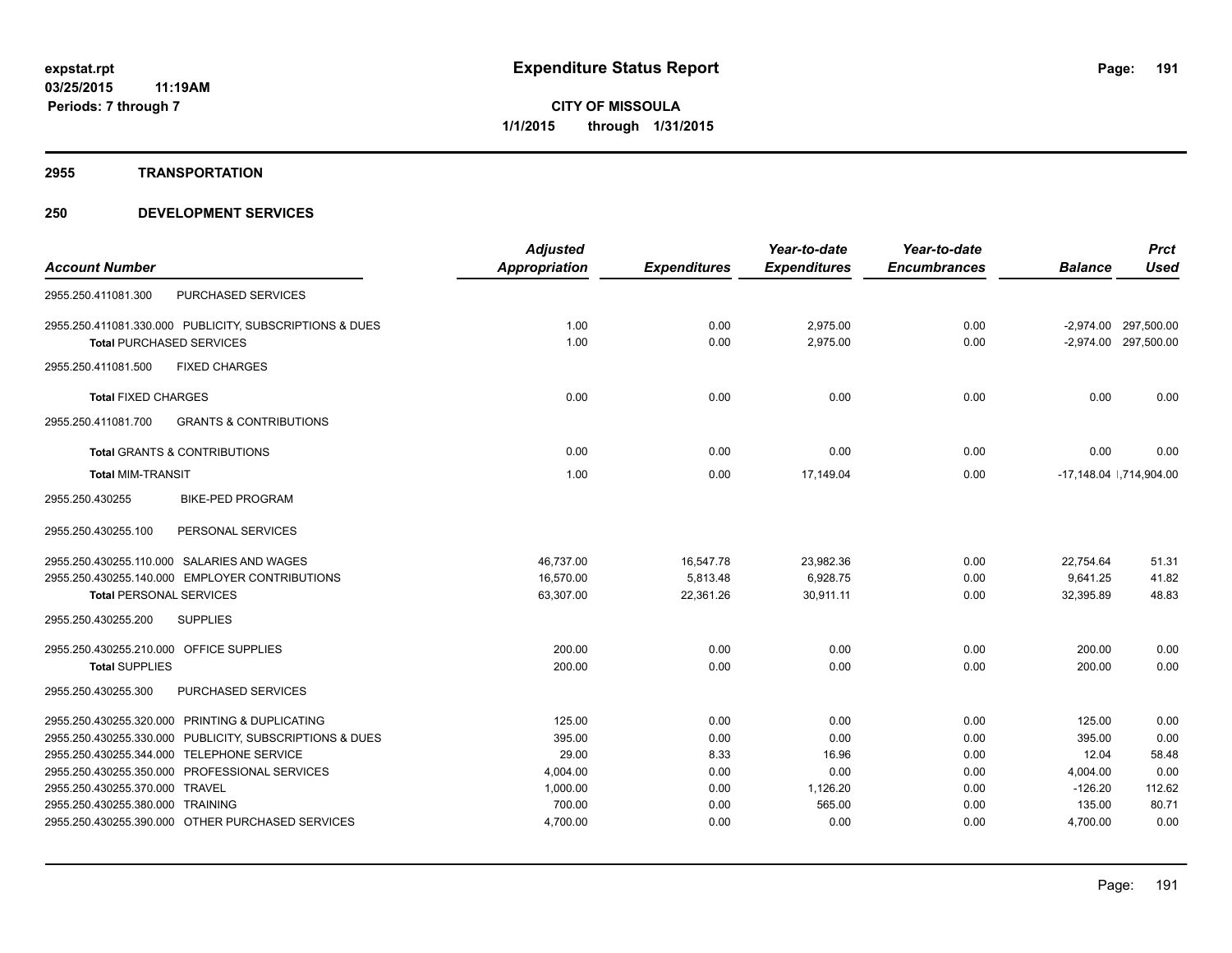## **2955 TRANSPORTATION**

| <b>Account Number</b>                                               |                                            | <b>Adjusted</b><br><b>Appropriation</b> | <b>Expenditures</b> | Year-to-date<br><b>Expenditures</b> | Year-to-date<br><b>Encumbrances</b> | <b>Balance</b>       | <b>Prct</b><br><b>Used</b> |
|---------------------------------------------------------------------|--------------------------------------------|-----------------------------------------|---------------------|-------------------------------------|-------------------------------------|----------------------|----------------------------|
| <b>Total PURCHASED SERVICES</b>                                     |                                            | 10,953.00                               | 8.33                | 1,708.16                            | 0.00                                | 9,244.84             | 15.60                      |
| 2955.250.430255.500                                                 | <b>FIXED CHARGES</b>                       |                                         |                     |                                     |                                     |                      |                            |
| 2955.250.430255.500.000 FIXED CHARGES<br><b>Total FIXED CHARGES</b> |                                            | 7.207.00<br>7,207.00                    | 0.00<br>0.00        | 0.00<br>0.00                        | 0.00<br>0.00                        | 7.207.00<br>7,207.00 | 0.00<br>0.00               |
| <b>Total BIKE-PED PROGRAM</b>                                       |                                            | 81,667.00                               | 22,369.59           | 32,619.27                           | 0.00                                | 49,047.73            | 39.94                      |
| 2955.250.521000                                                     | INTERFUND OPERATING TRANSFERS              |                                         |                     |                                     |                                     |                      |                            |
| 2955.250.521000.800                                                 | OTHER OBJECTS                              |                                         |                     |                                     |                                     |                      |                            |
|                                                                     | <b>Total INTERFUND OPERATING TRANSFERS</b> | 0.00                                    | 0.00                | 0.00                                | 0.00                                | 0.00                 | 0.00                       |
| <b>Total TRANSPORTATION</b>                                         |                                            | 1,074,794.00                            | 112,221.49          | 299,080.33                          | 0.00                                | 775.713.67           | 27.83                      |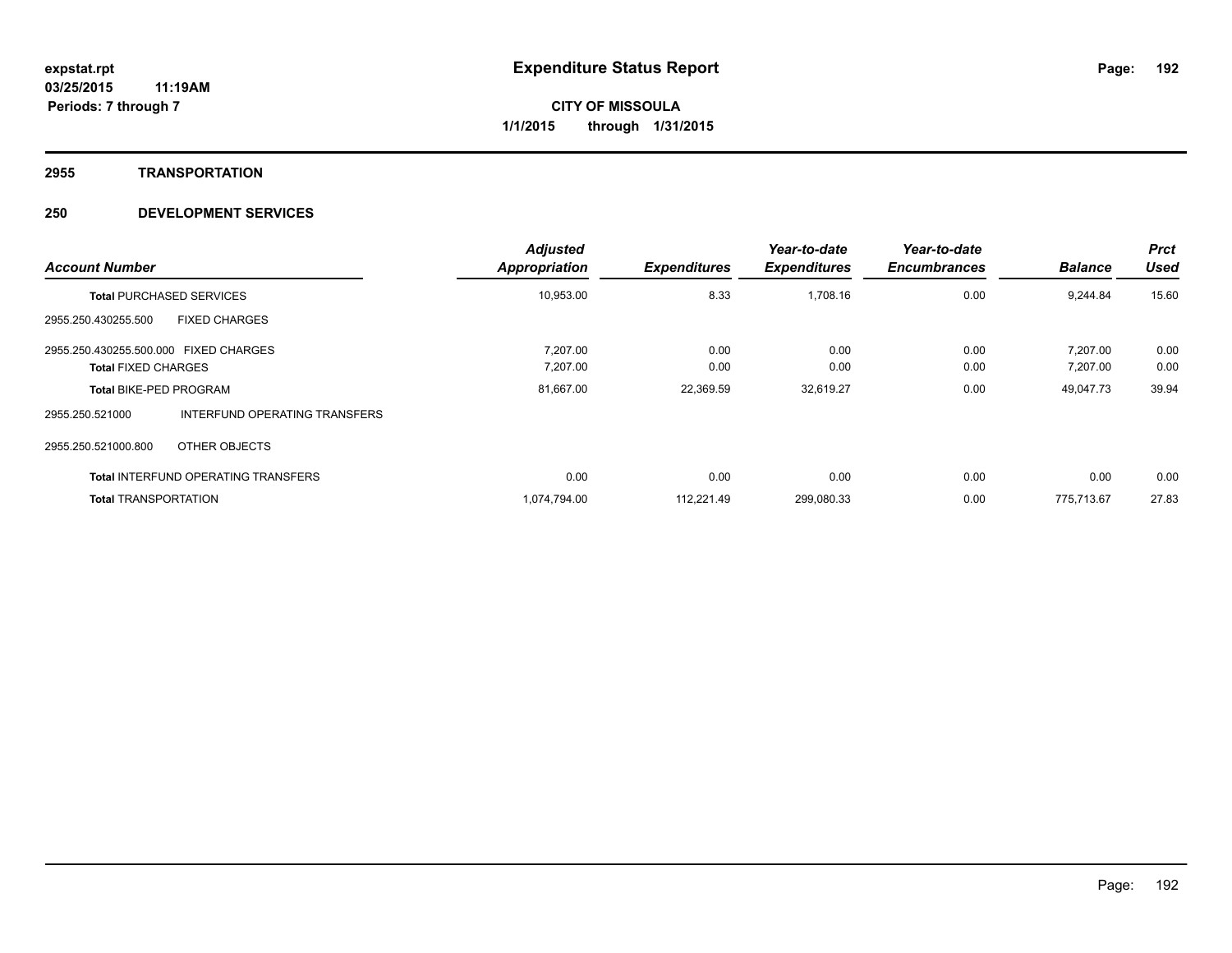## **2987 FEDERAL TRANSPORTATION FUND**

# **370 PARKS & RECREATION**

| <b>Account Number</b>                                                                                                                | <b>Adjusted</b><br><b>Appropriation</b> | <b>Expenditures</b>  | Year-to-date<br><b>Expenditures</b> | Year-to-date<br><b>Encumbrances</b> | <b>Balance</b>                          | <b>Prct</b><br><b>Used</b> |
|--------------------------------------------------------------------------------------------------------------------------------------|-----------------------------------------|----------------------|-------------------------------------|-------------------------------------|-----------------------------------------|----------------------------|
| DV ACCOUNTABILITY GRANT<br>2987.370.411121                                                                                           |                                         |                      |                                     |                                     |                                         |                            |
| PERSONAL SERVICES<br>2987.370.411121.100                                                                                             |                                         |                      |                                     |                                     |                                         |                            |
| 2987.370.411121.141.000 STATE RETIREMENT CONTRIBUTIONS<br><b>Total DV ACCOUNTABILITY GRANT</b>                                       | 0.00<br>0.00                            | 0.00<br>0.00         | 2.44<br>2.44                        | 0.00<br>0.00                        | $-2.44$<br>$-2.44$                      | 0.00<br>0.00               |
| *** Title Not Found ***<br>2987.370.430258                                                                                           |                                         |                      |                                     |                                     |                                         |                            |
| 2987.370.430258.100<br>PERSONAL SERVICES                                                                                             |                                         |                      |                                     |                                     |                                         |                            |
| 2987.370.430258.110.000 SALARIES AND WAGES<br>2987.370.430258.140.000 EMPLOYER CONTRIBUTIONS<br><b>Total *** Title Not Found ***</b> | 0.00<br>0.00<br>0.00                    | 0.00<br>0.00<br>0.00 | 1,470.30<br>333.41<br>1,803.71      | 0.00<br>0.00<br>0.00                | $-1.470.30$<br>$-333.41$<br>$-1,803.71$ | 0.00<br>0.00<br>0.00       |
| <b>Total PARKS &amp; RECREATION</b>                                                                                                  | 0.00                                    | 0.00                 | 1,806.15                            | 0.00                                | $-1,806.15$                             | 0.00                       |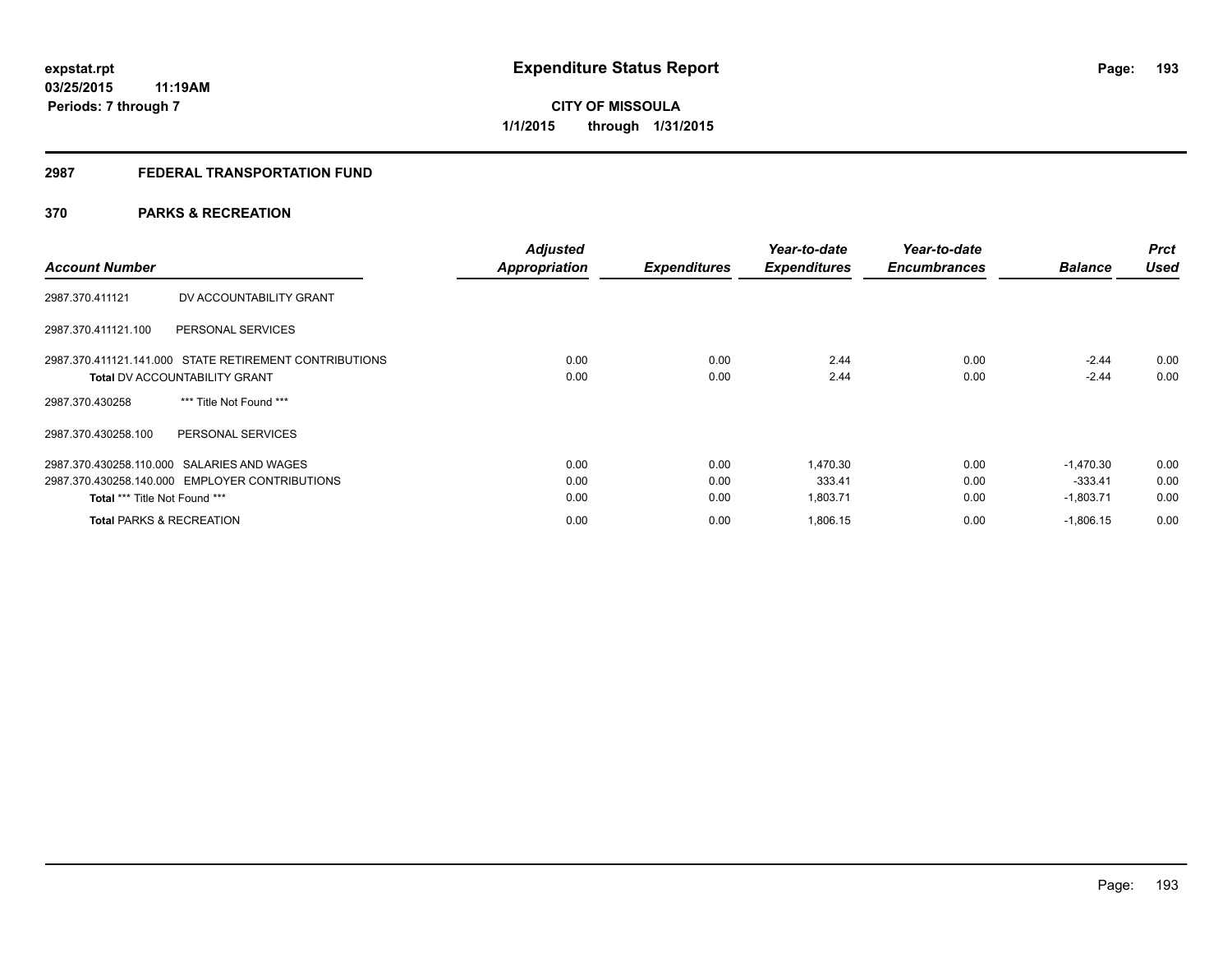## **2987 FEDERAL TRANSPORTATION FUND**

| <b>Account Number</b>          |                                                                                                 | <b>Adjusted</b><br><b>Appropriation</b> | <b>Expenditures</b>  | Year-to-date<br><b>Expenditures</b> | Year-to-date<br><b>Encumbrances</b> | <b>Balance</b>           | <b>Prct</b><br><b>Used</b> |
|--------------------------------|-------------------------------------------------------------------------------------------------|-----------------------------------------|----------------------|-------------------------------------|-------------------------------------|--------------------------|----------------------------|
| 2987.390.430233                | *** Title Not Found ***                                                                         |                                         |                      |                                     |                                     |                          |                            |
| 2987.390.430233.900            | <b>CAPITAL OUTLAY</b>                                                                           |                                         |                      |                                     |                                     |                          |                            |
| Total *** Title Not Found ***  |                                                                                                 | 0.00                                    | 0.00                 | 0.00                                | 0.00                                | 0.00                     | 0.00                       |
| 2987.390.430256                | SAFE ROUTES TO SCHOOLS                                                                          |                                         |                      |                                     |                                     |                          |                            |
| 2987.390.430256.900            | CAPITAL OUTLAY                                                                                  |                                         |                      |                                     |                                     |                          |                            |
|                                | Total SAFE ROUTES TO SCHOOLS                                                                    | 0.00                                    | 0.00                 | 0.00                                | 0.00                                | 0.00                     | 0.00                       |
| 2987.390.430257                | BICYCLE COMMUTER NETWORK                                                                        |                                         |                      |                                     |                                     |                          |                            |
| 2987.390.430257.900            | <b>CAPITAL OUTLAY</b>                                                                           |                                         |                      |                                     |                                     |                          |                            |
|                                | 2987.390.430257.930.000 BICYCLE COMMUTER NETWORK/IMPROVEMENTS<br>Total BICYCLE COMMUTER NETWORK | 762,189.00<br>762,189.00                | 0.00<br>0.00         | 0.00<br>0.00                        | 0.00<br>0.00                        | 762,189.00<br>762,189.00 | 0.00<br>0.00               |
| 2987.390.430258                | <b>GRANT CREEK TRAIL BCN</b>                                                                    |                                         |                      |                                     |                                     |                          |                            |
| 2987.390.430258.100            | PERSONAL SERVICES                                                                               |                                         |                      |                                     |                                     |                          |                            |
| <b>Total PERSONAL SERVICES</b> |                                                                                                 | 0.00                                    | 0.00                 | 0.00                                | 0.00                                | 0.00                     | 0.00                       |
| 2987.390.430258.900            | <b>CAPITAL OUTLAY</b>                                                                           |                                         |                      |                                     |                                     |                          |                            |
|                                | 2987.390.430258.930.000 GRANT CREEK TRAIL BCN<br>Total GRANT CREEK TRAIL BCN                    | 870,129.00<br>870,129.00                | 2,881.20<br>2,881.20 | 780,723.45<br>780,723.45            | 0.00<br>0.00                        | 89,405.55<br>89,405.55   | 89.73<br>89.73             |
| 2987.390.430259                | RTLSNK CR/BRDWAY CROSSING                                                                       |                                         |                      |                                     |                                     |                          |                            |
| 2987.390.430259.900            | <b>CAPITAL OUTLAY</b>                                                                           |                                         |                      |                                     |                                     |                          |                            |
|                                | Total RTLSNK CR/BRDWAY CROSSING                                                                 | 0.00                                    | 0.00                 | 0.00                                | 0.00                                | 0.00                     | 0.00                       |
| 2987.390.430262                | MASTER SIDEWALK PLAN                                                                            |                                         |                      |                                     |                                     |                          |                            |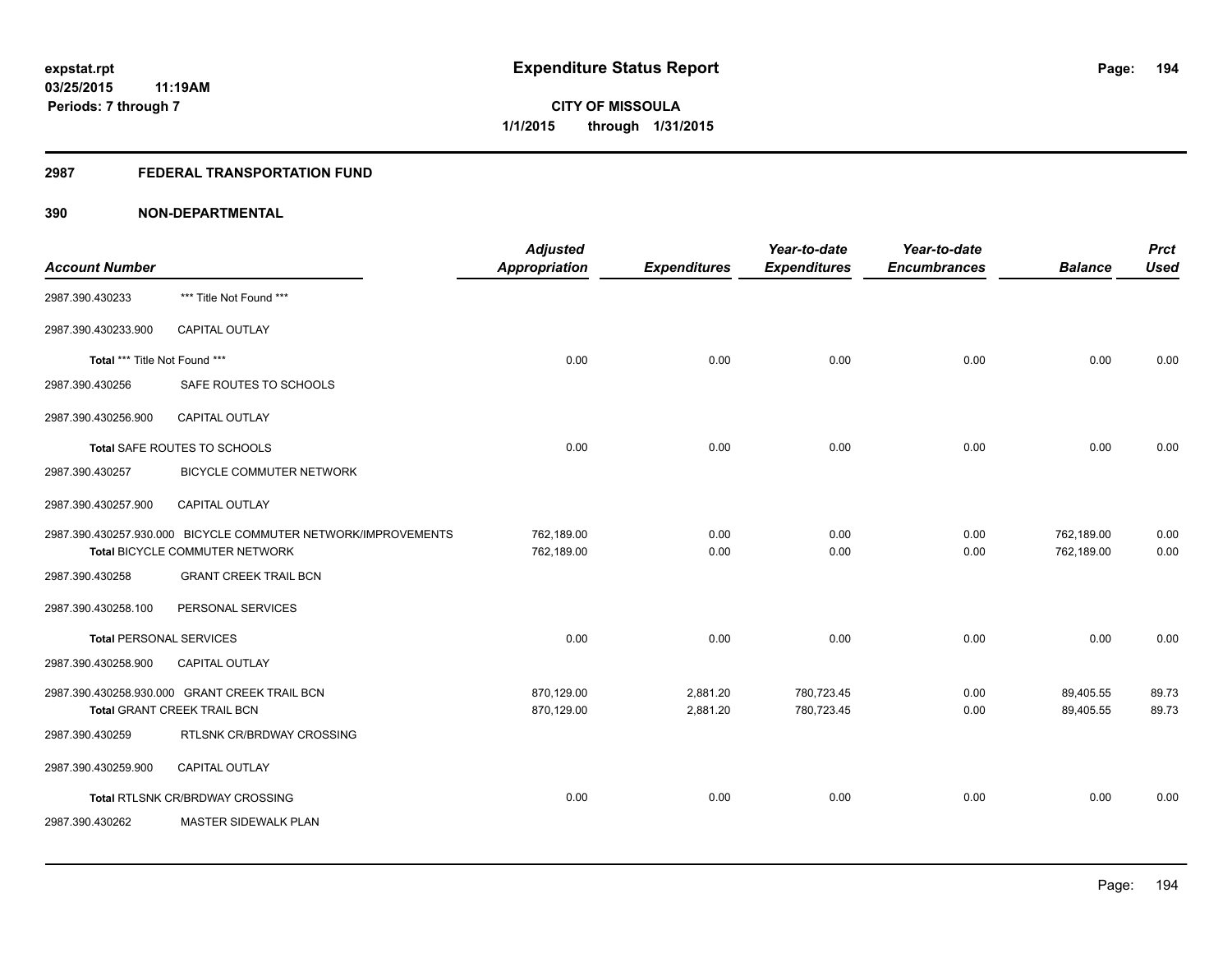### **2987 FEDERAL TRANSPORTATION FUND**

| <b>Account Number</b>      |                                            | <b>Adjusted</b><br><b>Appropriation</b> | <b>Expenditures</b> | Year-to-date<br><b>Expenditures</b> | Year-to-date<br><b>Encumbrances</b> | <b>Balance</b> | <b>Prct</b><br><b>Used</b> |
|----------------------------|--------------------------------------------|-----------------------------------------|---------------------|-------------------------------------|-------------------------------------|----------------|----------------------------|
|                            |                                            |                                         |                     |                                     |                                     |                |                            |
| 2987.390.430262.900        | CAPITAL OUTLAY                             |                                         |                     |                                     |                                     |                |                            |
|                            | <b>Total MASTER SIDEWALK PLAN</b>          | 0.00                                    | 0.00                | 0.00                                | 0.00                                | 0.00           | 0.00                       |
| 2987.390.430271            | HIGGINS HILL/BECKWITH RECONSTRUCTION       |                                         |                     |                                     |                                     |                |                            |
| 2987.390.430271.900        | <b>CAPITAL OUTLAY</b>                      |                                         |                     |                                     |                                     |                |                            |
|                            | Total HIGGINS HILL/BECKWITH RECONSTRUCTION | 0.00                                    | 0.00                | 0.00                                | 0.00                                | 0.00           | 0.00                       |
| 2987.390.430272            | SIGNALIZATION                              |                                         |                     |                                     |                                     |                |                            |
| 2987.390.430272.900        | <b>CAPITAL OUTLAY</b>                      |                                         |                     |                                     |                                     |                |                            |
| <b>Total SIGNALIZATION</b> |                                            | 0.00                                    | 0.00                | 0.00                                | 0.00                                | 0.00           | 0.00                       |
| 2987.390.430276            | RUSSELL S 3RD IMPROVEMENTS                 |                                         |                     |                                     |                                     |                |                            |
| 2987.390.430276.900        | <b>CAPITAL OUTLAY</b>                      |                                         |                     |                                     |                                     |                |                            |
|                            | Total RUSSELL S 3RD IMPROVEMENTS           | 0.00                                    | 0.00                | 0.00                                | 0.00                                | 0.00           | 0.00                       |
| 2987.390.430278            | LOLO ST-BRIDGE TO DUNCAN S/C               |                                         |                     |                                     |                                     |                |                            |
| 2987.390.430278.900        | CAPITAL OUTLAY                             |                                         |                     |                                     |                                     |                |                            |
|                            | Total LOLO ST-BRIDGE TO DUNCAN S/C         | 0.00                                    | 0.00                | 0.00                                | 0.00                                | 0.00           | 0.00                       |
| 2987.390.430279            | U OF M CROSSWALK PROJECT                   |                                         |                     |                                     |                                     |                |                            |
| 2987.390.430279.900        | CAPITAL OUTLAY                             |                                         |                     |                                     |                                     |                |                            |
|                            | Total U OF M CROSSWALK PROJECT             | 0.00                                    | 0.00                | 0.00                                | 0.00                                | 0.00           | 0.00                       |
| 2987.390.460405            | PLAYFAIR PARK - MINOR IMPROVEMENTS         |                                         |                     |                                     |                                     |                |                            |
| 2987.390.460405.900        | CAPITAL OUTLAY                             |                                         |                     |                                     |                                     |                |                            |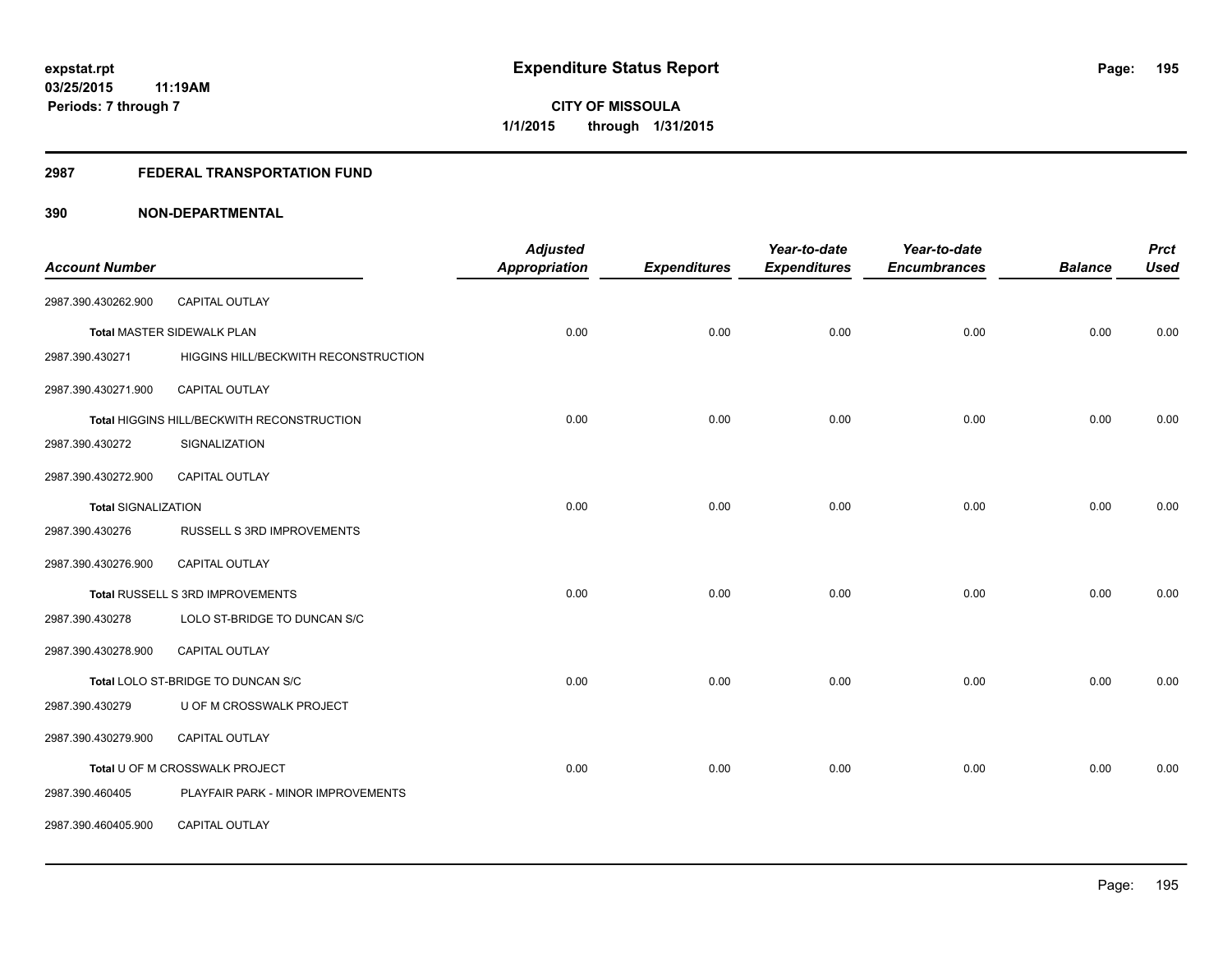## **2987 FEDERAL TRANSPORTATION FUND**

| <b>Account Number</b>           |                                                 | <b>Adjusted</b><br><b>Appropriation</b> | <b>Expenditures</b> | Year-to-date<br><b>Expenditures</b> | Year-to-date<br><b>Encumbrances</b> | <b>Balance</b> | <b>Prct</b><br><b>Used</b> |
|---------------------------------|-------------------------------------------------|-----------------------------------------|---------------------|-------------------------------------|-------------------------------------|----------------|----------------------------|
|                                 | <b>Total PLAYFAIR PARK - MINOR IMPROVEMENTS</b> | 0.00                                    | 0.00                | 0.00                                | 0.00                                | 0.00           | 0.00                       |
| 2987.390.460415                 | SOUTH HILLS TRAIL SYSTEM                        |                                         |                     |                                     |                                     |                |                            |
| 2987.390.460415.900             | <b>CAPITAL OUTLAY</b>                           |                                         |                     |                                     |                                     |                |                            |
|                                 | <b>Total SOUTH HILLS TRAIL SYSTEM</b>           | 0.00                                    | 0.00                | 0.00                                | 0.00                                | 0.00           | 0.00                       |
| 2987.390.460435                 | SILVER PARK MILL SITE                           |                                         |                     |                                     |                                     |                |                            |
| 2987.390.460435.900             | <b>CAPITAL OUTLAY</b>                           |                                         |                     |                                     |                                     |                |                            |
|                                 | <b>Total SILVER PARK MILL SITE</b>              | 0.00                                    | 0.00                | 0.00                                | 0.00                                | 0.00           | 0.00                       |
| 2987.390.460509                 | KIM WILLIAMS TRAIL                              |                                         |                     |                                     |                                     |                |                            |
| 2987.390.460509.900             | <b>CAPITAL OUTLAY</b>                           |                                         |                     |                                     |                                     |                |                            |
| <b>Total KIM WILLIAMS TRAIL</b> |                                                 | 0.00                                    | 0.00                | 0.00                                | 0.00                                | 0.00           | 0.00                       |
| 2987.390.510000                 | <b>MISCELLANEOUS</b>                            |                                         |                     |                                     |                                     |                |                            |
| 2987.390.510000.800             | OTHER OBJECTS                                   |                                         |                     |                                     |                                     |                |                            |
| <b>Total MISCELLANEOUS</b>      |                                                 | 0.00                                    | 0.00                | 0.00                                | 0.00                                | 0.00           | 0.00                       |
| Total NON-DEPARTMENTAL          |                                                 | 1,632,318.00                            | 2,881.20            | 780,723.45                          | 0.00                                | 851,594.55     | 47.83                      |
|                                 | <b>Total FEDERAL TRANSPORTATION FUND</b>        | 1,632,318.00                            | 2,881.20            | 782,529.60                          | 0.00                                | 849,788.40     | 47.94                      |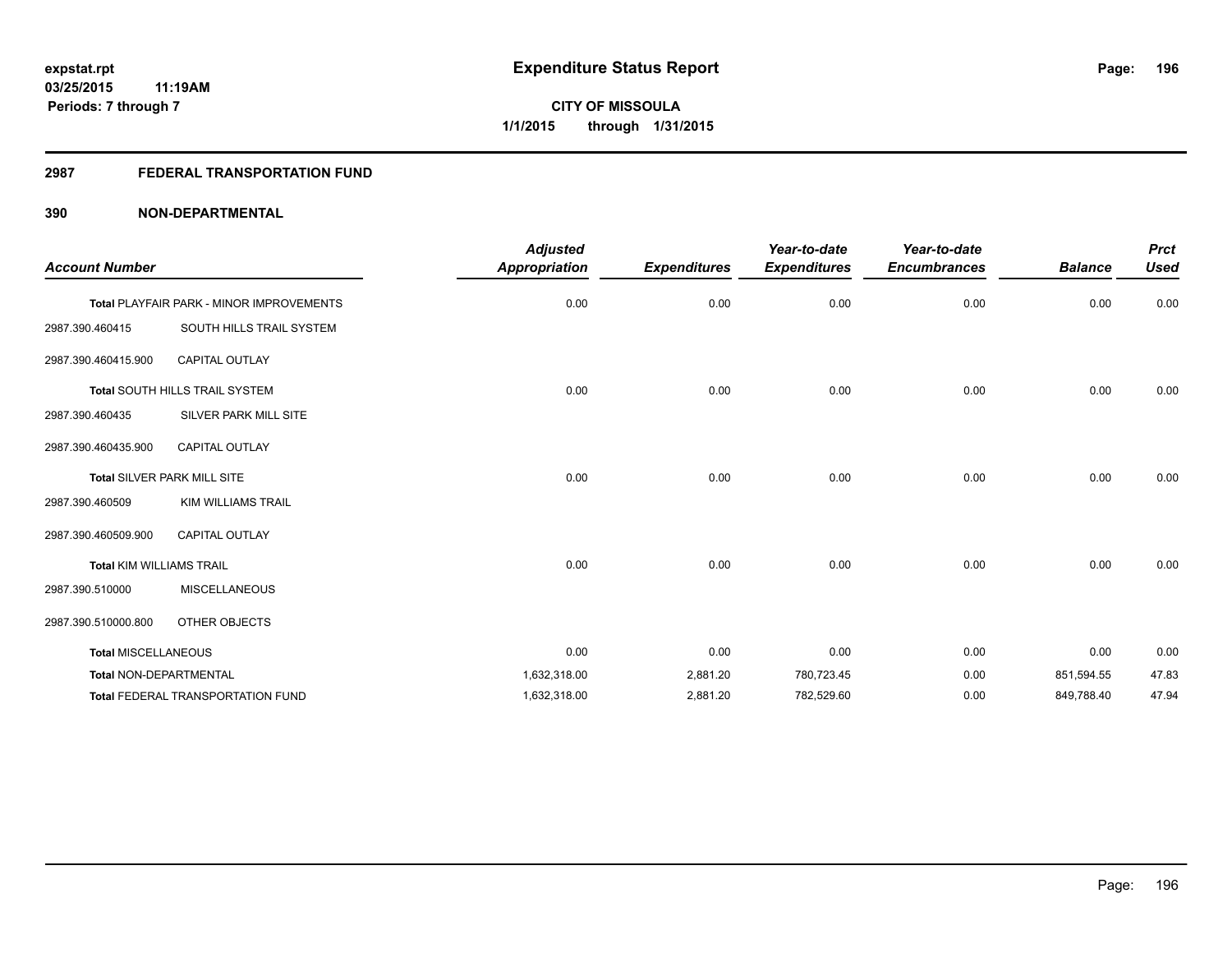## **2988 GRANTS & DONATIONS FUND**

## **223 CITY CLERK**

| <b>Account Number</b>   |                      | <b>Adjusted</b><br>Appropriation | <b>Expenditures</b> | Year-to-date<br><b>Expenditures</b> | Year-to-date<br><b>Encumbrances</b> | <b>Balance</b> | <b>Prct</b><br><b>Used</b> |
|-------------------------|----------------------|----------------------------------|---------------------|-------------------------------------|-------------------------------------|----------------|----------------------------|
| 2988.223.420000         | <b>PUBLIC SAFETY</b> |                                  |                     |                                     |                                     |                |                            |
| 2988.223.420000.200     | <b>SUPPLIES</b>      |                                  |                     |                                     |                                     |                |                            |
| <b>Total CITY CLERK</b> |                      | 0.00                             | 0.00                | 0.00                                | 0.00                                | 0.00           | 0.00                       |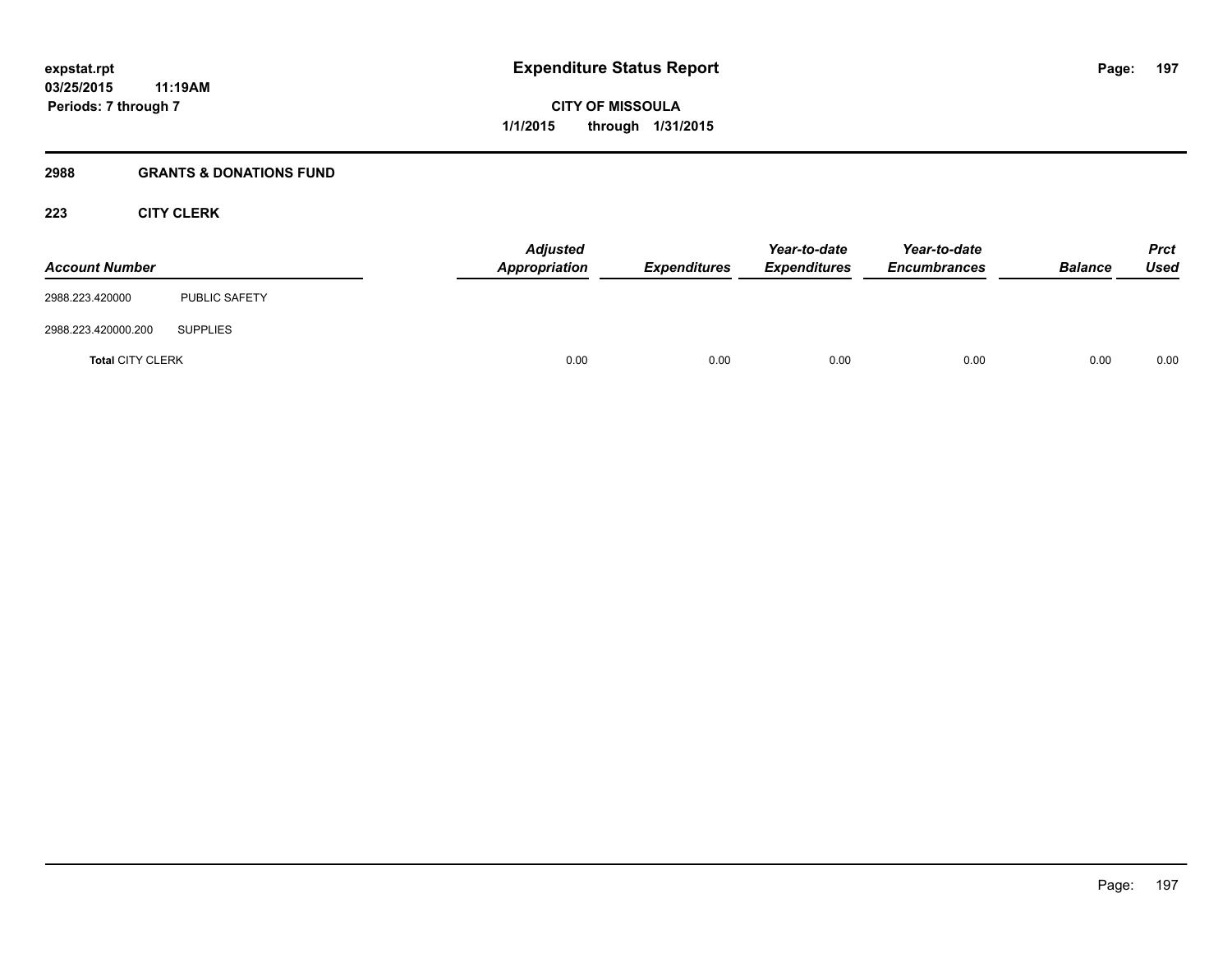### **2988 GRANTS & DONATIONS FUND**

## **270 CITY ATTORNEY**

| <b>Account Number</b>           |                                                        | <b>Adjusted</b><br><b>Appropriation</b> | <b>Expenditures</b> | Year-to-date<br><b>Expenditures</b> | Year-to-date<br><b>Encumbrances</b> | <b>Balance</b> | Prct<br><b>Used</b> |
|---------------------------------|--------------------------------------------------------|-----------------------------------------|---------------------|-------------------------------------|-------------------------------------|----------------|---------------------|
|                                 |                                                        |                                         |                     |                                     |                                     |                |                     |
| 2988.270.411121                 | DV ACCOUNTABILITY GRANT                                |                                         |                     |                                     |                                     |                |                     |
| 2988.270.411121.100             | PERSONAL SERVICES                                      |                                         |                     |                                     |                                     |                |                     |
|                                 | 2988.270.411121.110.000 DV GRANT/SALARIES AND WAGES    | 29,831.00                               | 3,378.69            | 16,784.91                           | 0.00                                | 13.046.09      | 56.27               |
|                                 | 2988.270.411121.140.000 EMPLOYER CONTRIBUTIONS         | 0.00                                    | 949.17              | 5,825.90                            | 0.00                                | $-5.825.90$    | 0.00                |
|                                 | 2988.270.411121.141.000 STATE RETIREMENT CONTRIBUTIONS | 0.00                                    | 3.38                | 20.18                               | 0.00                                | $-20.18$       | 0.00                |
| <b>Total PERSONAL SERVICES</b>  |                                                        | 29,831.00                               | 4.331.24            | 22,630.99                           | 0.00                                | 7,200.01       | 75.86               |
| 2988.270.411121.300             | <b>PURCHASED SERVICES</b>                              |                                         |                     |                                     |                                     |                |                     |
| <b>Total PURCHASED SERVICES</b> |                                                        | 0.00                                    | 0.00                | 0.00                                | 0.00                                | 0.00           | 0.00                |
| <b>Total CITY ATTORNEY</b>      |                                                        | 29.831.00                               | 4.331.24            | 22,630.99                           | 0.00                                | 7.200.01       | 75.86               |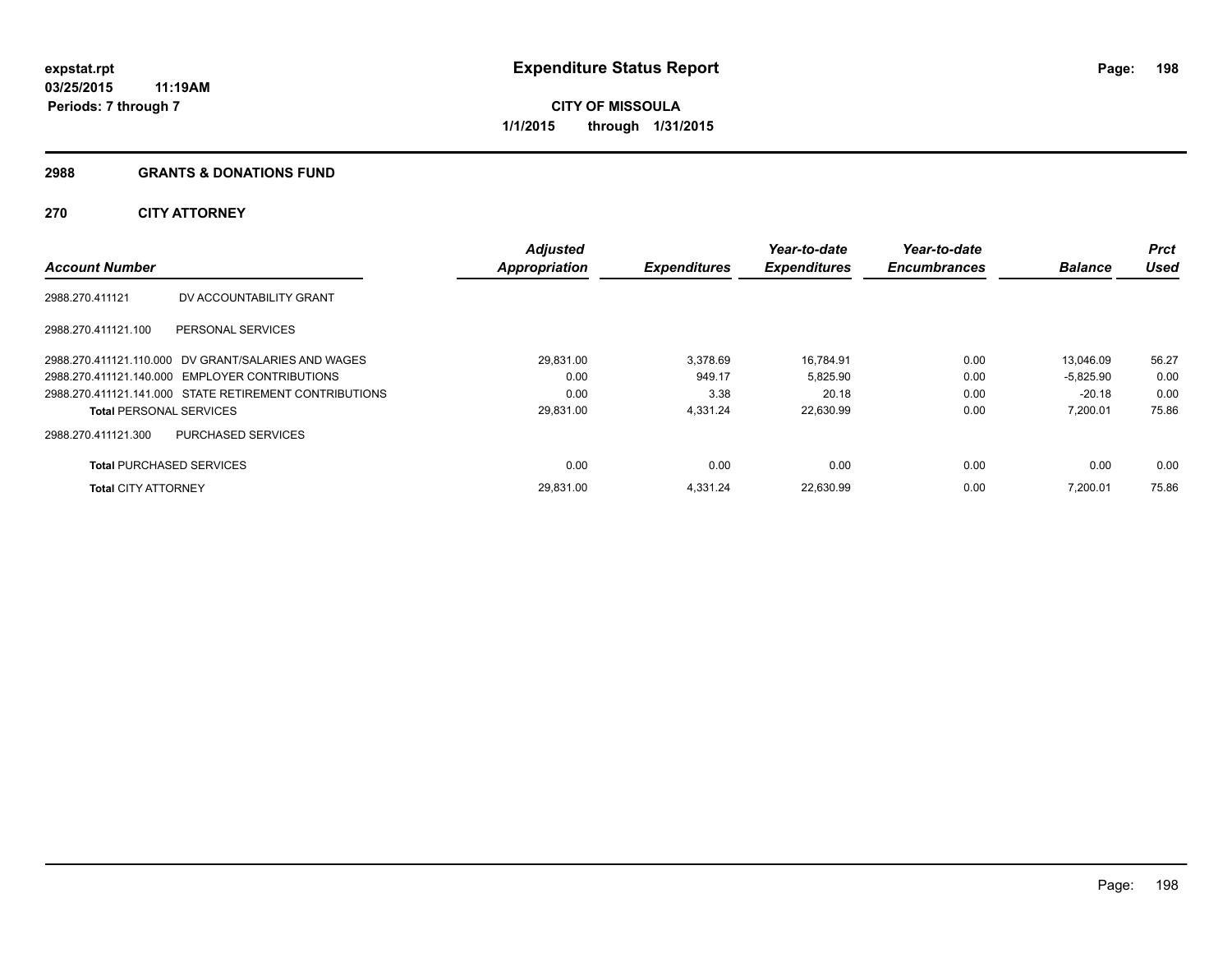## **2988 GRANTS & DONATIONS FUND**

## **290 POLICE**

| <b>Account Number</b> |                    | <b>Adjusted</b><br>Appropriation | <b>Expenditures</b> | Year-to-date<br><b>Expenditures</b> | Year-to-date<br><b>Encumbrances</b> | <b>Balance</b> | <b>Prct</b><br><b>Used</b> |
|-----------------------|--------------------|----------------------------------|---------------------|-------------------------------------|-------------------------------------|----------------|----------------------------|
| 2988.290.420186       | FY15 HITDA         |                                  |                     |                                     |                                     |                |                            |
| 2988.290.420186.200   | <b>SUPPLIES</b>    |                                  |                     |                                     |                                     |                |                            |
| <b>Total SUPPLIES</b> |                    | 0.00                             | 0.00                | 0.00                                | 0.00                                | 0.00           | 0.00                       |
| 2988.290.420186.300   | PURCHASED SERVICES |                                  |                     |                                     |                                     |                |                            |
| <b>Total POLICE</b>   |                    | 0.00                             | 0.00                | 0.00                                | 0.00                                | 0.00           | 0.00                       |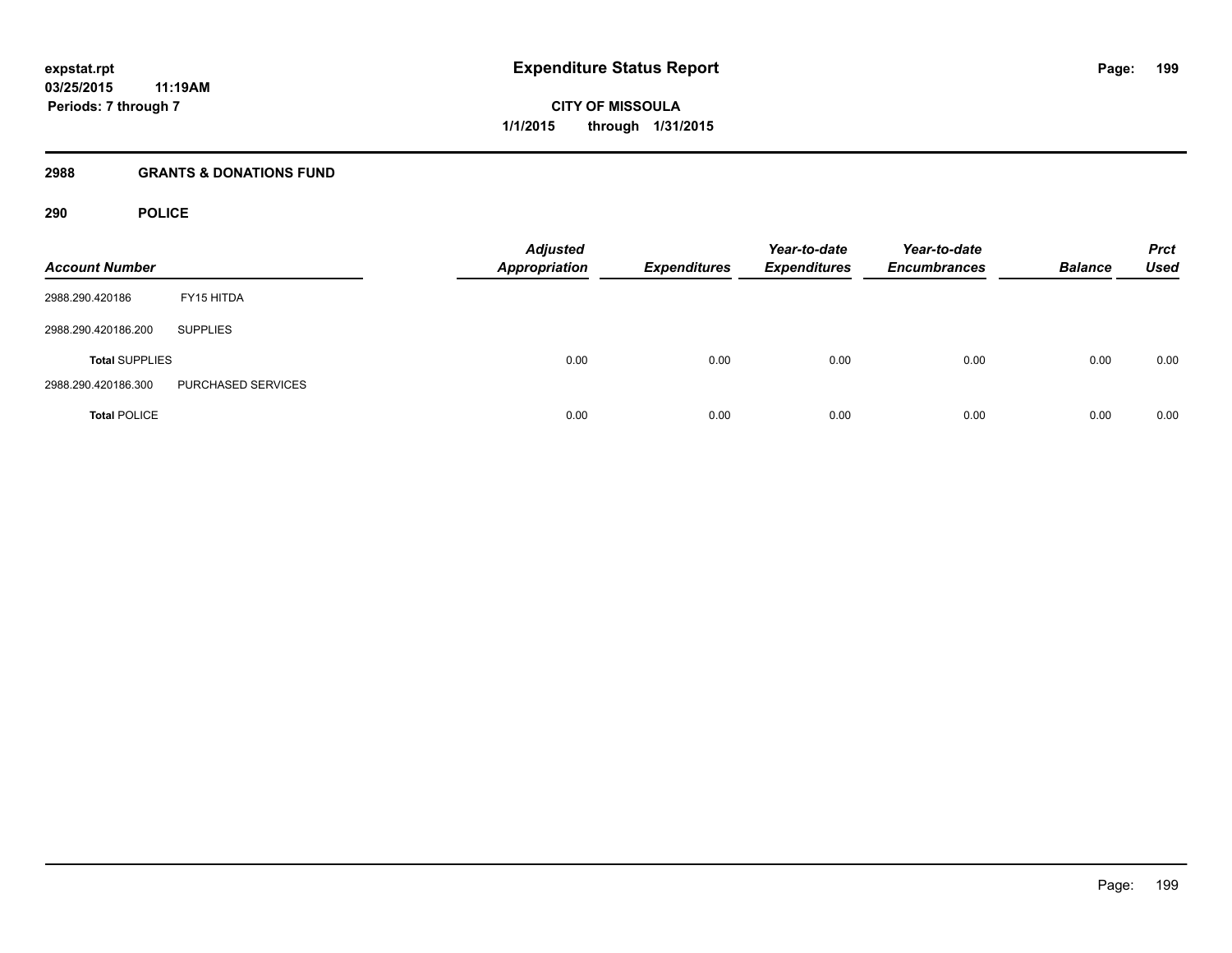#### **2988 GRANTS & DONATIONS FUND**

|                                                | <b>Adjusted</b>              |                                   | Year-to-date                | Year-to-date                    |                             | <b>Prct</b>                 |
|------------------------------------------------|------------------------------|-----------------------------------|-----------------------------|---------------------------------|-----------------------------|-----------------------------|
|                                                |                              |                                   |                             |                                 |                             | <b>Used</b>                 |
| *** Title Not Found ***                        |                              |                                   |                             |                                 |                             |                             |
| PURCHASED SERVICES                             |                              |                                   |                             |                                 |                             |                             |
| Total *** Title Not Found ***                  | 0.00                         | 0.00                              | 0.00                        | 0.00                            | 0.00                        | 0.00                        |
| WAPIKIYA HOMEOWNERS ASSN GRANT                 |                              |                                   |                             |                                 |                             |                             |
| <b>SUPPLIES</b>                                |                              |                                   |                             |                                 |                             |                             |
| Total WAPIKIYA HOMEOWNERS ASSN GRANT           | 0.00                         | 0.00                              | 0.00                        | 0.00                            | 0.00                        | 0.00                        |
| <b>MISC GRANTS</b>                             |                              |                                   |                             |                                 |                             |                             |
| <b>GRANTS &amp; CONTRIBUTIONS</b>              |                              |                                   |                             |                                 |                             |                             |
| 2988.390.420000.700.000 GRANTS & CONTRIBUTIONS | 46,000.00                    | 0.00                              | 1,332.85                    | 0.00                            | 44,667.15                   | 2.90                        |
|                                                |                              |                                   |                             |                                 |                             | 2.90                        |
| OTHER OBJECTS                                  |                              |                                   |                             |                                 |                             |                             |
| <b>Total OTHER OBJECTS</b>                     | 0.00                         | 0.00                              | 0.00                        | 0.00                            | 0.00                        | 0.00                        |
| <b>Total MISC GRANTS</b>                       | 46,000.00                    | 0.00                              | 1,332.85                    | 0.00                            | 44,667.15                   | 2.90                        |
| COPS TECHNOLOGY GRANT(D0J)                     |                              |                                   |                             |                                 |                             |                             |
| <b>CAPITAL OUTLAY</b>                          |                              |                                   |                             |                                 |                             |                             |
| Total COPS TECHNOLOGY GRANT(D0J)               | 0.00                         | 0.00                              | 0.00                        | 0.00                            | 0.00                        | 0.00                        |
| COPS TECH GRANT X2 \$750,000                   |                              |                                   |                             |                                 |                             |                             |
| PURCHASED SERVICES                             |                              |                                   |                             |                                 |                             |                             |
| <b>Total PURCHASED SERVICES</b>                | 0.00                         | 0.00                              | 0.00                        | 0.00                            | 0.00                        | 0.00                        |
| OTHER OBJECTS                                  |                              |                                   |                             |                                 |                             |                             |
|                                                | Total GRANTS & CONTRIBUTIONS | <b>Appropriation</b><br>46,000.00 | <b>Expenditures</b><br>0.00 | <b>Expenditures</b><br>1,332.85 | <b>Encumbrances</b><br>0.00 | <b>Balance</b><br>44,667.15 |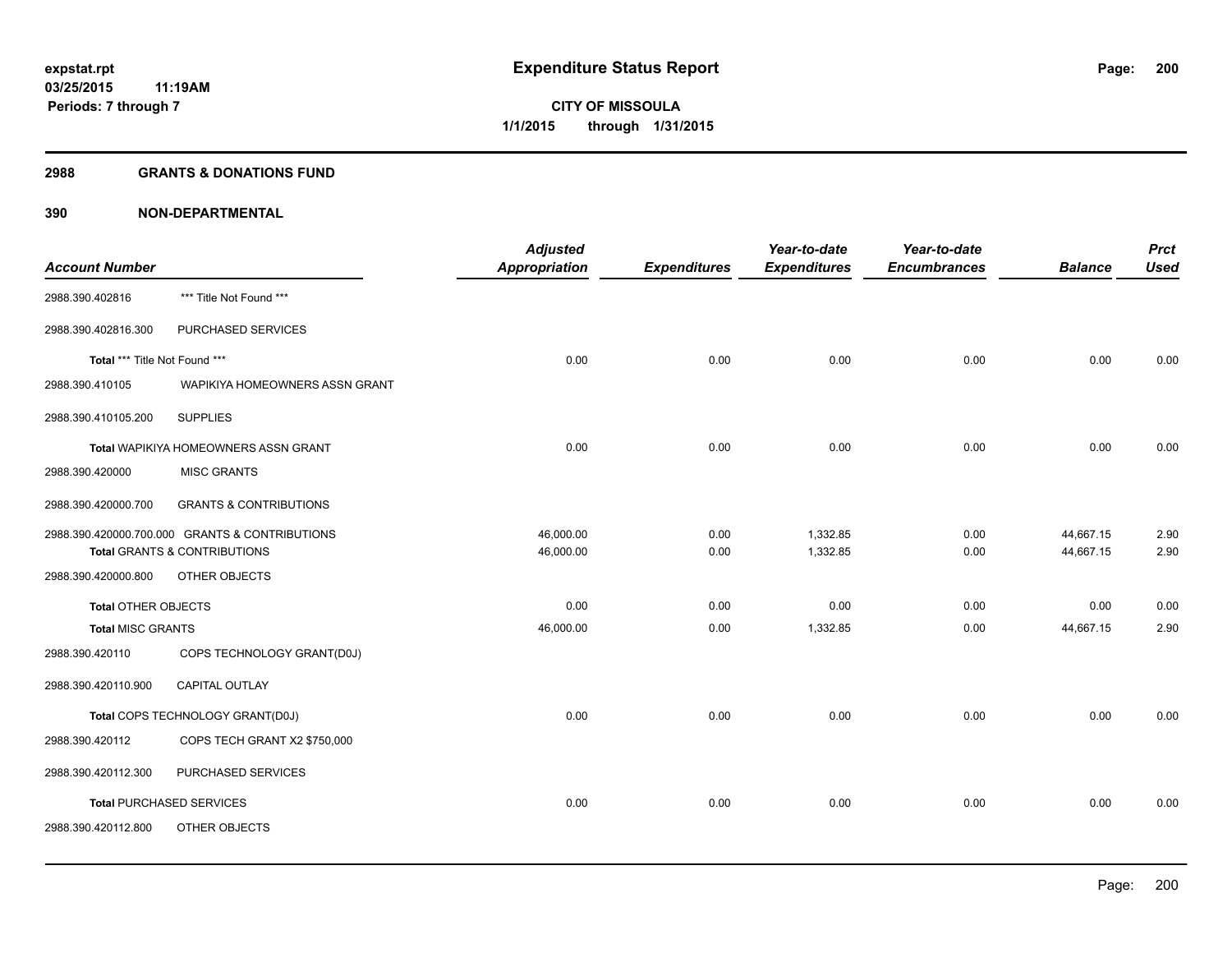### **2988 GRANTS & DONATIONS FUND**

|                                                                                     | <b>Adjusted</b>        |                     | Year-to-date        | Year-to-date        |                        | <b>Prct</b>  |
|-------------------------------------------------------------------------------------|------------------------|---------------------|---------------------|---------------------|------------------------|--------------|
| <b>Account Number</b>                                                               | Appropriation          | <b>Expenditures</b> | <b>Expenditures</b> | <b>Encumbrances</b> | <b>Balance</b>         | <b>Used</b>  |
| <b>Total OTHER OBJECTS</b>                                                          | 0.00                   | 0.00                | 0.00                | 0.00                | 0.00                   | 0.00         |
| <b>CAPITAL OUTLAY</b><br>2988.390.420112.900                                        |                        |                     |                     |                     |                        |              |
| 2988.390.420112.940.000 MACHINERY & EQUIPMENT<br>Total COPS TECH GRANT X2 \$750,000 | 34,000.00<br>34,000.00 | 0.00<br>0.00        | 0.00<br>0.00        | 0.00<br>0.00        | 34,000.00<br>34.000.00 | 0.00<br>0.00 |
|                                                                                     |                        |                     |                     |                     |                        |              |
| ANTI-GRAFFITI PROJECT<br>2988.390.420143                                            |                        |                     |                     |                     |                        |              |
| <b>SUPPLIES</b><br>2988.390.420143.200                                              |                        |                     |                     |                     |                        |              |
| 2988.390.420143.210.000 OFFICE SUPPLIES - ANTI-GRAFFITI PROJECT                     | 5.000.00               | 0.00                | 0.00                | 0.00                | 5,000.00               | 0.00         |
| 2988.390.420143.220.000 OPERATING SUPPLIES-ANTI GRAFITTI                            | 0.00                   | 0.00                | 118.89              | 0.00                | $-118.89$              | 0.00         |
| Total ANTI-GRAFFITI PROJECT                                                         | 5,000.00               | 0.00                | 118.89              | 0.00                | 4,881.11               | 2.38         |
| BIAS CRIME CONTROL CAMPAIGN<br>2988.390.420144                                      |                        |                     |                     |                     |                        |              |
| 2988.390.420144.300<br>PURCHASED SERVICES                                           |                        |                     |                     |                     |                        |              |
| 2988.390.420144.350.000 BIAS CAMPAIGN - PROFESSIONAL SERVICES                       | 10.000.00              | 0.00                | 0.00                | 0.00                | 10,000.00              | 0.00         |
| Total BIAS CRIME CONTROL CAMPAIGN                                                   | 10,000.00              | 0.00                | 0.00                | 0.00                | 10,000.00              | 0.00         |
| FY10 UNDERAGE DRINKING<br>2988.390.420145                                           |                        |                     |                     |                     |                        |              |
| 2988.390.420145.100<br>PERSONAL SERVICES                                            |                        |                     |                     |                     |                        |              |
| <b>Total PERSONAL SERVICES</b>                                                      | 0.00                   | 0.00                | 0.00                | 0.00                | 0.00                   | 0.00         |
| 2988.390.420145.200<br><b>SUPPLIES</b>                                              |                        |                     |                     |                     |                        |              |
| <b>Total SUPPLIES</b>                                                               | 0.00                   | 0.00                | 0.00                | 0.00                | 0.00                   | 0.00         |
| PURCHASED SERVICES<br>2988.390.420145.300                                           |                        |                     |                     |                     |                        |              |
| <b>Total FY10 UNDERAGE DRINKING</b>                                                 | 0.00                   | 0.00                | 0.00                | 0.00                | 0.00                   | 0.00         |
| 2988.390.420150<br>TRAFFIC POLICING-UNIFORM                                         |                        |                     |                     |                     |                        |              |
|                                                                                     |                        |                     |                     |                     |                        |              |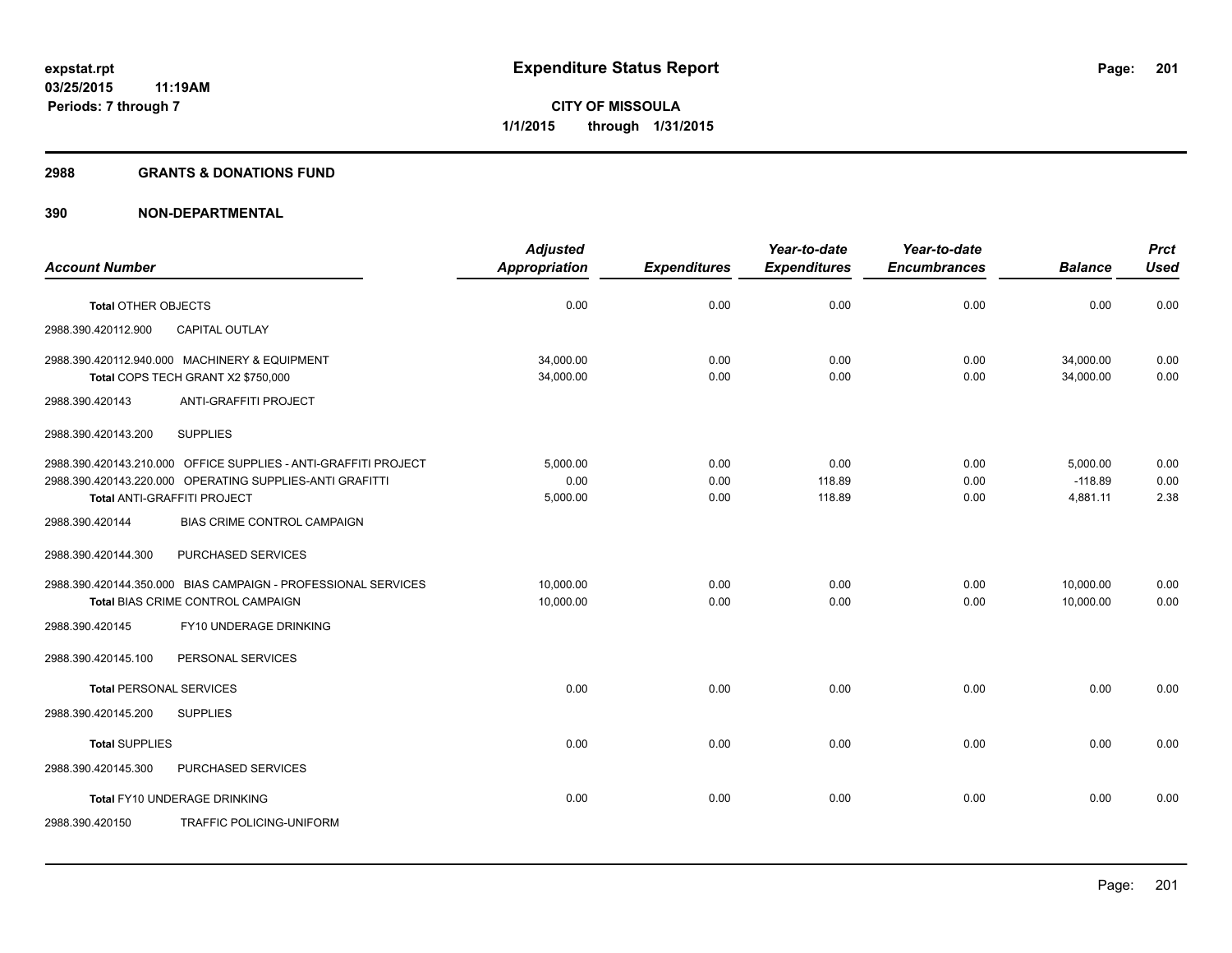#### **2988 GRANTS & DONATIONS FUND**

|                                            |                                                                  | <b>Adjusted</b>      |                     | Year-to-date        | Year-to-date        |                | <b>Prct</b> |
|--------------------------------------------|------------------------------------------------------------------|----------------------|---------------------|---------------------|---------------------|----------------|-------------|
| <b>Account Number</b>                      |                                                                  | <b>Appropriation</b> | <b>Expenditures</b> | <b>Expenditures</b> | <b>Encumbrances</b> | <b>Balance</b> | <b>Used</b> |
| 2988.390.420150.900                        | <b>CAPITAL OUTLAY</b>                                            |                      |                     |                     |                     |                |             |
|                                            | <b>Total TRAFFIC POLICING-UNIFORM</b>                            | 0.00                 | 0.00                | 0.00                | 0.00                | 0.00           | 0.00        |
|                                            |                                                                  |                      |                     |                     |                     |                |             |
| 2988.390.420160                            | FY09 POLICE ICAC FEDERAL GRANT                                   |                      |                     |                     |                     |                |             |
| 2988.390.420160.100                        | PERSONAL SERVICES                                                |                      |                     |                     |                     |                |             |
|                                            | 2988.390.420160.110.000 FY09 POLICE ICAC GRANT/SALARIES          | 59,584.00            | 7,546.87            | 37,448.85           | 0.00                | 22,135.15      | 62.85       |
|                                            | 2988.390.420160.115.000 SALARIES/HEALTH INSURANCE BENEFIT        | 0.00                 | 570.00              | 3,676.50            | 0.00                | $-3,676.50$    | 0.00        |
|                                            | 2988.390.420160.120.000 FY09 POLICE ICAC GRANT/OT & /TERMINATION | 0.00                 | 141.84              | 4,743.52            | 0.00                | $-4,743.52$    | 0.00        |
| 2988.390.420160.130.000 OTHER              |                                                                  | 675.00               | 0.00                | 0.00                | 0.00                | 675.00         | 0.00        |
|                                            | 2988.390.420160.140.000 FY09 POLICE ICAC GRANT                   | 19,070.00            | 1,971.28            | 10,554.26           | 0.00                | 8,515.74       | 55.34       |
|                                            | 2988.390.420160.141.000 STATE RETIREMENT CONTRIBUTIONS           | 0.00                 | 2,383.92            | 12,078.51           | 0.00                | $-12,078.51$   | 0.00        |
| <b>Total PERSONAL SERVICES</b>             |                                                                  | 79,329.00            | 12,613.91           | 68,501.64           | 0.00                | 10,827.36      | 86.35       |
| 2988.390.420160.200                        | <b>SUPPLIES</b>                                                  |                      |                     |                     |                     |                |             |
|                                            | 2988.390.420160.210.000 FY09 POLIC ICAC GRANT/SUPPLIES           | 620.00               | 0.00                | 0.00                | 0.00                | 620.00         | 0.00        |
|                                            | 2988.390.420160.220.000 OPERATING SUPPLIES                       | 7,570.00             | 0.00                | 160.50              | 0.00                | 7,409.50       | 2.12        |
|                                            | 2988.390.420160.230.000 REPAIR/MAINTENANCE                       | 3,000.00             | 0.00                | 0.00                | 0.00                | 3,000.00       | 0.00        |
| 2988.390.420160.231.000 GASOLINE           |                                                                  | 8,500.00             | 0.00                | 0.00                | 0.00                | 8,500.00       | 0.00        |
| <b>Total SUPPLIES</b>                      |                                                                  | 19,690.00            | 0.00                | 160.50              | 0.00                | 19,529.50      | 0.82        |
| 2988.390.420160.300                        | PURCHASED SERVICES                                               |                      |                     |                     |                     |                |             |
| 2988.390.420160.344.000 TELEPHONE SERVICE  |                                                                  | 979.00               | 0.00                | 0.00                | 0.00                | 979.00         | 0.00        |
|                                            | 2988.390.420160.370.000 Fy09 POLICE ICAC GRANT/TRAVEL            | 500.00               | 0.00                | 1,780.73            | 0.00                | $-1,280.73$    | 356.15      |
| 2988.390.420160.380.000 TRAINING           |                                                                  | 1.500.00             | 0.00                | 0.00                | 0.00                | 1.500.00       | 0.00        |
| <b>Total PURCHASED SERVICES</b>            |                                                                  | 2,979.00             | 0.00                | 1,780.73            | 0.00                | 1,198.27       | 59.78       |
| 2988.390.420160.400                        | <b>BUILDING MATERIALS</b>                                        |                      |                     |                     |                     |                |             |
| 2988.390.420160.400.000 BUILDING MATERIALS |                                                                  | 700.00               | 0.00                | 0.00                | 0.00                | 700.00         | 0.00        |
| <b>Total BUILDING MATERIALS</b>            |                                                                  | 700.00               | 0.00                | 0.00                | 0.00                | 700.00         | 0.00        |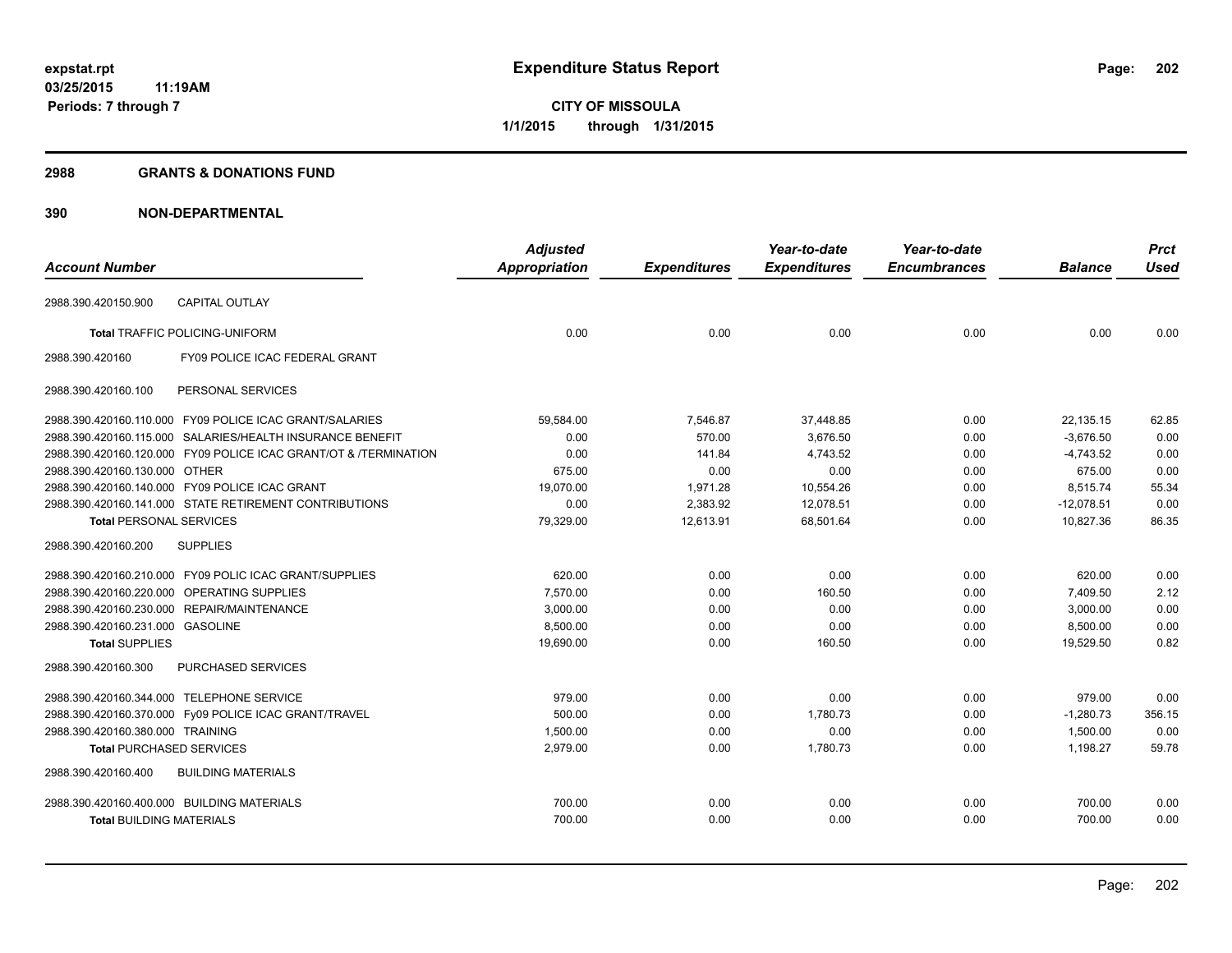#### **2988 GRANTS & DONATIONS FUND**

|                                |                                                                 | <b>Adjusted</b>      |                     | Year-to-date        | Year-to-date        |                | <b>Prct</b> |
|--------------------------------|-----------------------------------------------------------------|----------------------|---------------------|---------------------|---------------------|----------------|-------------|
| <b>Account Number</b>          |                                                                 | <b>Appropriation</b> | <b>Expenditures</b> | <b>Expenditures</b> | <b>Encumbrances</b> | <b>Balance</b> | <b>Used</b> |
| 2988.390.420160.500            | <b>FIXED CHARGES</b>                                            |                      |                     |                     |                     |                |             |
| <b>Total FIXED CHARGES</b>     |                                                                 | 0.00                 | 0.00                | 0.00                | 0.00                | 0.00           | 0.00        |
| 2988.390.420160.800            | OTHER OBJECTS                                                   |                      |                     |                     |                     |                |             |
| <b>Total OTHER OBJECTS</b>     |                                                                 | 0.00                 | 0.00                | 0.00                | 0.00                | 0.00           | 0.00        |
| 2988.390.420160.900            | <b>CAPITAL OUTLAY</b>                                           |                      |                     |                     |                     |                |             |
| <b>Total CAPITAL OUTLAY</b>    |                                                                 | 0.00                 | 0.00                | 0.00                | 0.00                | 0.00           | 0.00        |
|                                | Total FY09 POLICE ICAC FEDERAL GRANT                            | 102,698.00           | 12,613.91           | 70,442.87           | 0.00                | 32,255.13      | 68.59       |
| 2988.390.420180                | <b>BULLETPROOF VEST PROGRAM</b>                                 |                      |                     |                     |                     |                |             |
| 2988.390.420180.200            | <b>SUPPLIES</b>                                                 |                      |                     |                     |                     |                |             |
|                                | 2988.390.420180.220.000 OPERATING SUPPLIES-BULLETPROOF VEST GNT | 10,500.00            | 0.00                | 1,715.50            | 0.00                | 8,784.50       | 16.34       |
|                                | Total BULLETPROOF VEST PROGRAM                                  | 10,500.00            | 0.00                | 1,715.50            | 0.00                | 8,784.50       | 16.34       |
| 2988.390.420181                | FY12 HIDTA                                                      |                      |                     |                     |                     |                |             |
| 2988.390.420181.100            | PERSONAL SERVICES                                               |                      |                     |                     |                     |                |             |
| <b>Total PERSONAL SERVICES</b> |                                                                 | 0.00                 | 0.00                | 0.00                | 0.00                | 0.00           | 0.00        |
| 2988.390.420181.200            | <b>SUPPLIES</b>                                                 |                      |                     |                     |                     |                |             |
| <b>Total SUPPLIES</b>          |                                                                 | 0.00                 | 0.00                | 0.00                | 0.00                | 0.00           | 0.00        |
| 2988.390.420181.300            | PURCHASED SERVICES                                              |                      |                     |                     |                     |                |             |
|                                | <b>Total PURCHASED SERVICES</b>                                 | 0.00                 | 0.00                | 0.00                | 0.00                | 0.00           | 0.00        |
| 2988.390.420181.500            | <b>FIXED CHARGES</b>                                            |                      |                     |                     |                     |                |             |
| <b>Total FIXED CHARGES</b>     |                                                                 | 0.00                 | 0.00                | 0.00                | 0.00                | 0.00           | 0.00        |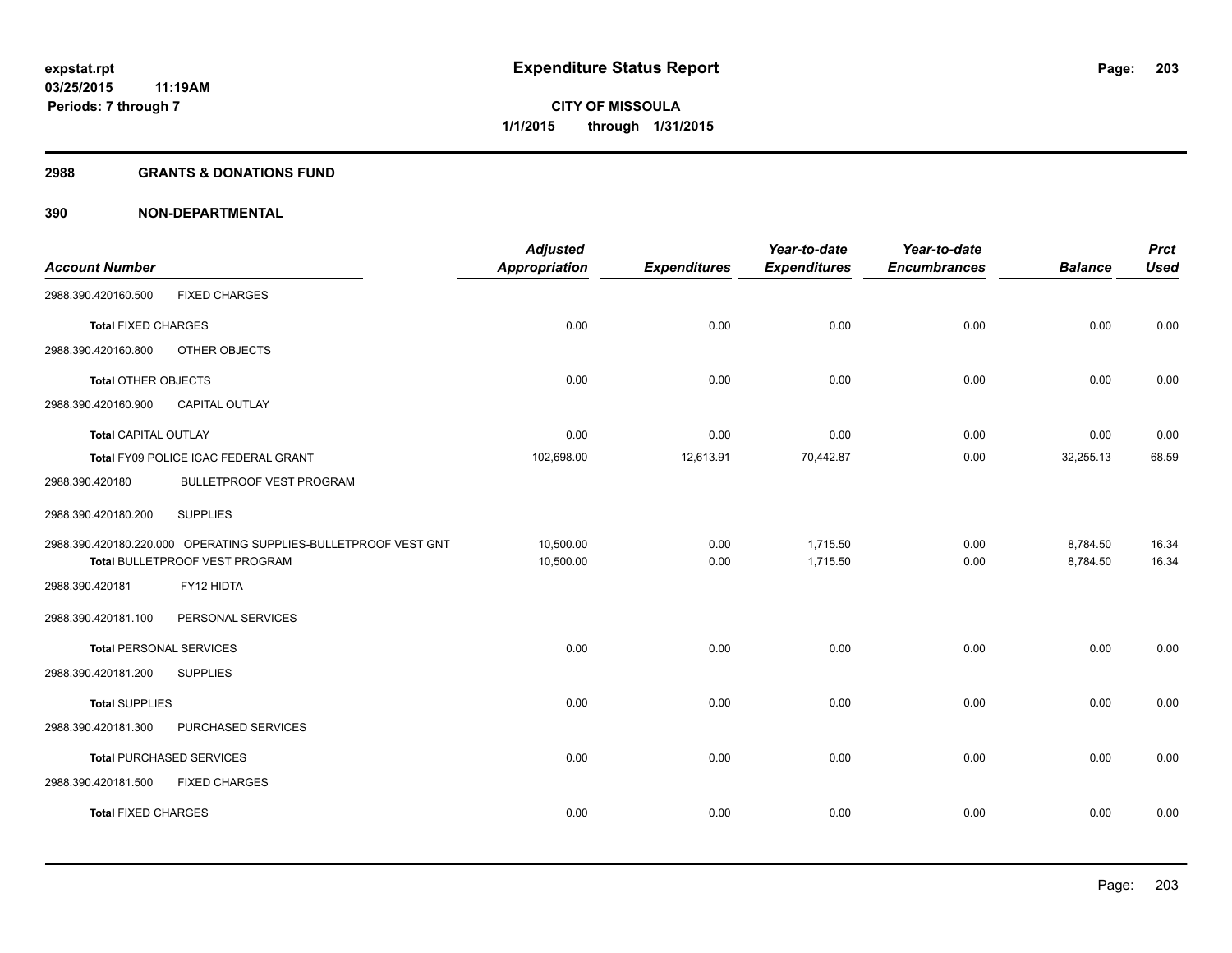#### **2988 GRANTS & DONATIONS FUND**

| <b>Account Number</b>          |                                                                                                           | <b>Adjusted</b><br><b>Appropriation</b> | <b>Expenditures</b>       | Year-to-date<br><b>Expenditures</b> | Year-to-date<br><b>Encumbrances</b> | <b>Balance</b>                     | <b>Prct</b><br><b>Used</b> |
|--------------------------------|-----------------------------------------------------------------------------------------------------------|-----------------------------------------|---------------------------|-------------------------------------|-------------------------------------|------------------------------------|----------------------------|
| 2988.390.420181.900            | <b>CAPITAL OUTLAY</b>                                                                                     |                                         |                           |                                     |                                     |                                    |                            |
| Total FY12 HIDTA               |                                                                                                           | 0.00                                    | 0.00                      | 0.00                                | 0.00                                | 0.00                               | 0.00                       |
| 2988.390.420184                | <b>DUI TASK FORCE GRANT</b>                                                                               |                                         |                           |                                     |                                     |                                    |                            |
| 2988.390.420184.100            | PERSONAL SERVICES                                                                                         |                                         |                           |                                     |                                     |                                    |                            |
|                                | 2988.390.420184.120.000 DUI TASK FORCE OVERTIME/TERMINATION                                               | 4,300.00                                | 296.01                    | 1,280.89                            | 0.00                                | 3,019.11                           | 29.79                      |
| <b>Total PERSONAL SERVICES</b> | 2988.390.420184.140.000 DUI TASK FORCE-EMPLOYER CONTRIBUTIONS                                             | 700.00<br>5,000.00                      | 21.06<br>317.07           | 91.09<br>1,371.98                   | 0.00<br>0.00                        | 608.91<br>3,628.02                 | 13.01<br>27.44             |
| 2988.390.420184.200            | <b>SUPPLIES</b>                                                                                           |                                         |                           |                                     |                                     |                                    |                            |
| <b>Total SUPPLIES</b>          |                                                                                                           | 0.00                                    | 0.00                      | 0.00                                | 0.00                                | 0.00                               | 0.00                       |
| Total DUI TASK FORCE GRANT     |                                                                                                           | 5,000.00                                | 317.07                    | 1,371.98                            | 0.00                                | 3,628.02                           | 27.44                      |
| 2988.390.420185                | DUI - COPS IN SHOPS                                                                                       |                                         |                           |                                     |                                     |                                    |                            |
| 2988.390.420185.100            | PERSONAL SERVICES                                                                                         |                                         |                           |                                     |                                     |                                    |                            |
| <b>Total PERSONAL SERVICES</b> |                                                                                                           | 0.00                                    | 0.00                      | 0.00                                | 0.00                                | 0.00                               | 0.00                       |
| 2988.390.420185.200            | <b>SUPPLIES</b>                                                                                           |                                         |                           |                                     |                                     |                                    |                            |
| Total DUI - COPS IN SHOPS      |                                                                                                           | 0.00                                    | 0.00                      | 0.00                                | 0.00                                | 0.00                               | 0.00                       |
| 2988.390.420186                | FY15 HITDA                                                                                                |                                         |                           |                                     |                                     |                                    |                            |
| 2988.390.420186.100            | PERSONAL SERVICES                                                                                         |                                         |                           |                                     |                                     |                                    |                            |
| <b>Total PERSONAL SERVICES</b> | 2988.390.420186.120.000 FY15 HIDTA/OVERTIME/TERMINATION<br>2988.390.420186.140.000 EMPLOYER CONTRIBUTIONS | 0.00<br>0.00<br>0.00                    | 779.80<br>56.19<br>835.99 | 779.80<br>56.19<br>835.99           | 0.00<br>0.00<br>0.00                | $-779.80$<br>$-56.19$<br>$-835.99$ | 0.00<br>0.00<br>0.00       |
| 2988.390.420186.200            | <b>SUPPLIES</b>                                                                                           |                                         |                           |                                     |                                     |                                    |                            |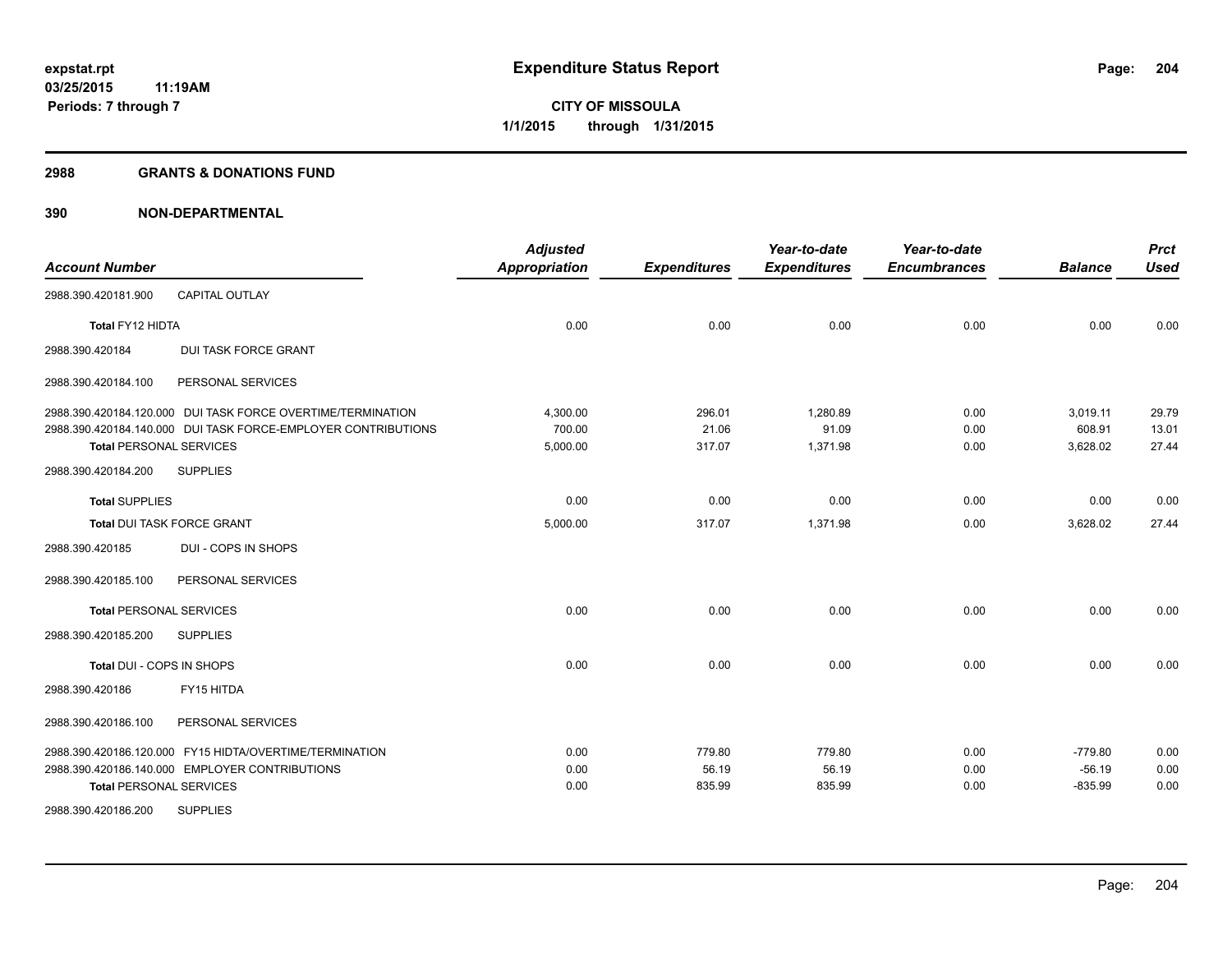#### **2988 GRANTS & DONATIONS FUND**

## **390 NON-DEPARTMENTAL**

| <b>Account Number</b>                                         | <b>Adjusted</b><br>Appropriation | <b>Expenditures</b> | Year-to-date<br><b>Expenditures</b> | Year-to-date<br><b>Encumbrances</b> | <b>Balance</b> | <b>Prct</b><br><b>Used</b> |
|---------------------------------------------------------------|----------------------------------|---------------------|-------------------------------------|-------------------------------------|----------------|----------------------------|
| <b>Total SUPPLIES</b>                                         | 0.00                             | 0.00                | 0.00                                | 0.00                                | 0.00           | 0.00                       |
| 2988.390.420186.300<br>PURCHASED SERVICES                     |                                  |                     |                                     |                                     |                |                            |
| 2988.390.420186.344.000 FY15 HIDTA/TELEPHONE SERVICE          | 0.00                             | 264.29              | 264.29                              | 0.00                                | $-264.29$      | 0.00                       |
| 2988.390.420186.350.000 PROFESSIONAL SERVICES                 | 0.00                             | 51.00               | 51.00                               | 0.00                                | $-51.00$       | 0.00                       |
| 2988.390.420186.350.013 FY15 HIDTA/PROFESSIONAL SERVICES      | 0.00                             | 1,369.63            | 1,369.63                            | 0.00                                | $-1,369.63$    | 0.00                       |
| <b>Total PURCHASED SERVICES</b>                               | 0.00                             | 1.684.92            | 1.684.92                            | 0.00                                | $-1.684.92$    | 0.00                       |
| 2988.390.420186.500<br><b>FIXED CHARGES</b>                   |                                  |                     |                                     |                                     |                |                            |
| <b>Total FIXED CHARGES</b>                                    | 0.00                             | 0.00                | 0.00                                | 0.00                                | 0.00           | 0.00                       |
| Total FY15 HITDA                                              | 0.00                             | 2,520.91            | 2,520.91                            | 0.00                                | $-2,520.91$    | 0.00                       |
| STATE OT SEAT BELT GRANT<br>2988.390.420190                   |                                  |                     |                                     |                                     |                |                            |
| PERSONAL SERVICES<br>2988.390.420190.100                      |                                  |                     |                                     |                                     |                |                            |
| 2988.390.420190.110.113 SALARIES AND WAGES                    | 30,000.00                        | 0.00                | 2,132.63                            | 0.00                                | 27,867.37      | 7.11                       |
| 2988.390.420190.120.000 OVERTIME/TERMINATION - MDOT/SEATBELT  | 0.00                             | 1,559.13            | 23.482.26                           | 0.00                                | $-23.482.26$   | 0.00                       |
| 2988.390.420190.120.113 STEP GRANT COORD/OVERTIME/TERMINATION | 0.00                             | 0.00                | 930.61                              | 0.00                                | $-930.61$      | 0.00                       |
| 2988.390.420190.140.000 EMPLOYER CONTRIBUTIONS-MDOT/SEATBELT  | 5,000.00                         | 109.89              | 1.849.02                            | 0.00                                | 3,150.98       | 36.98                      |
| <b>Total PERSONAL SERVICES</b>                                | 35,000.00                        | 1,669.02            | 28,394.52                           | 0.00                                | 6,605.48       | 81.13                      |
| <b>SUPPLIES</b><br>2988.390.420190.200                        |                                  |                     |                                     |                                     |                |                            |
| <b>Total SUPPLIES</b>                                         | 0.00                             | 0.00                | 0.00                                | 0.00                                | 0.00           | 0.00                       |
| PURCHASED SERVICES<br>2988.390.420190.300                     |                                  |                     |                                     |                                     |                |                            |
| <b>Total PURCHASED SERVICES</b>                               | 0.00                             | 0.00                | 0.00                                | 0.00                                | 0.00           | 0.00                       |
| <b>Total STATE OT SEAT BELT GRANT</b>                         | 35,000.00                        | 1,669.02            | 28,394.52                           | 0.00                                | 6,605.48       | 81.13                      |
| <b>HIDTA INITIATIVE</b><br>2988.390.420191                    |                                  |                     |                                     |                                     |                |                            |

2988.390.420191.100 PERSONAL SERVICES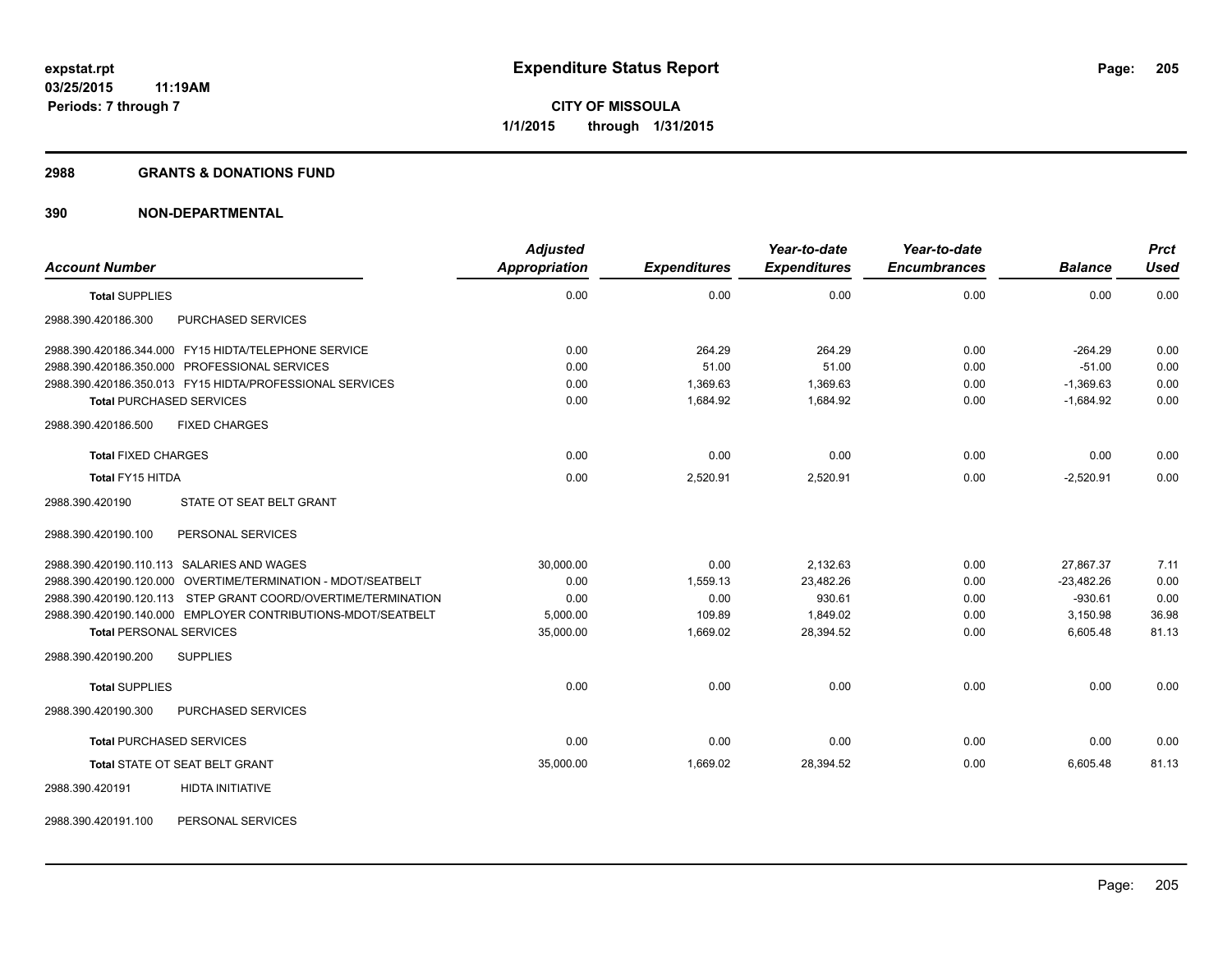### **2988 GRANTS & DONATIONS FUND**

| <b>Account Number</b>                                    | <b>Adjusted</b><br><b>Appropriation</b> | <b>Expenditures</b> | Year-to-date<br><b>Expenditures</b> | Year-to-date<br><b>Encumbrances</b> | <b>Balance</b> | <b>Prct</b><br><b>Used</b> |
|----------------------------------------------------------|-----------------------------------------|---------------------|-------------------------------------|-------------------------------------|----------------|----------------------------|
|                                                          |                                         |                     |                                     |                                     |                |                            |
| <b>Total HIDTA INITIATIVE</b>                            | 0.00                                    | 0.00                | 0.00                                | 0.00                                | 0.00           | 0.00                       |
| 2988.390.420192<br>UNDERAGE DRINKING GRANT               |                                         |                     |                                     |                                     |                |                            |
| PERSONAL SERVICES<br>2988.390.420192.100                 |                                         |                     |                                     |                                     |                |                            |
| Total UNDERAGE DRINKING GRANT                            | 0.00                                    | 0.00                | 0.00                                | 0.00                                | 0.00           | 0.00                       |
| FY13 HIDTA<br>2988.390.420193                            |                                         |                     |                                     |                                     |                |                            |
| PERSONAL SERVICES<br>2988.390.420193.100                 |                                         |                     |                                     |                                     |                |                            |
| 2988.390.420193.120.000 OVERTIME/TERMINATION-FY13 HIDTA  | 25,000.00                               | 0.00                | 0.00                                | 0.00                                | 25,000.00      | 0.00                       |
| 2988.390.420193.140.000 EMPLOYER CONTRIBUTIONS           | 2,250.00                                | 0.00                | 0.00                                | 0.00                                | 2,250.00       | 0.00                       |
| <b>Total PERSONAL SERVICES</b>                           | 27,250.00                               | 0.00                | 0.00                                | 0.00                                | 27,250.00      | 0.00                       |
| <b>SUPPLIES</b><br>2988.390.420193.200                   |                                         |                     |                                     |                                     |                |                            |
| 2988.390.420193.210.000 OFFICE SUPPLIES                  | 1,000.00                                | 0.00                | 0.00                                | 0.00                                | 1,000.00       | 0.00                       |
| 2988.390.420193.220.000 OPERATING SUPPLIES               | 35,000.00                               | 0.00                | 4,267.00                            | 0.00                                | 30,733.00      | 12.19                      |
| <b>Total SUPPLIES</b>                                    | 36,000.00                               | 0.00                | 4,267.00                            | 0.00                                | 31,733.00      | 11.85                      |
| 2988.390.420193.300<br>PURCHASED SERVICES                |                                         |                     |                                     |                                     |                |                            |
| 2988.390.420193.344.000 TELEPHONE SERVICE - FY13 HIDTA   | 1,800.00                                | 0.00                | 0.00                                | 0.00                                | 1,800.00       | 0.00                       |
| 2988.390.420193.350.000 PROFESSIONAL SERVICES-FY13 HIDTA | 48,000.00                               | 0.00                | 0.00                                | 0.00                                | 48,000.00      | 0.00                       |
| 2988.390.420193.360.000 REPAIR & MAINTENANCE             | 1,500.00                                | 0.00                | 0.00                                | 0.00                                | 1.500.00       | 0.00                       |
| 2988.390.420193.370.000 TRAVEL-FY13 HIDTA                | 3,000.00                                | 0.00                | 0.00                                | 0.00                                | 3,000.00       | 0.00                       |
| <b>Total PURCHASED SERVICES</b>                          | 54,300.00                               | 0.00                | 0.00                                | 0.00                                | 54,300.00      | 0.00                       |
| <b>FIXED CHARGES</b><br>2988.390.420193.500              |                                         |                     |                                     |                                     |                |                            |
| 2988.390.420193.500.000 FIXED CHARGES-FY13 HIDTA         | 55,000.00                               | 0.00                | 0.00                                | 0.00                                | 55.000.00      | 0.00                       |
| <b>Total FIXED CHARGES</b>                               | 55,000.00                               | 0.00                | 0.00                                | 0.00                                | 55,000.00      | 0.00                       |
| Total FY13 HIDTA                                         | 172,550.00                              | 0.00                | 4,267.00                            | 0.00                                | 168,283.00     | 2.47                       |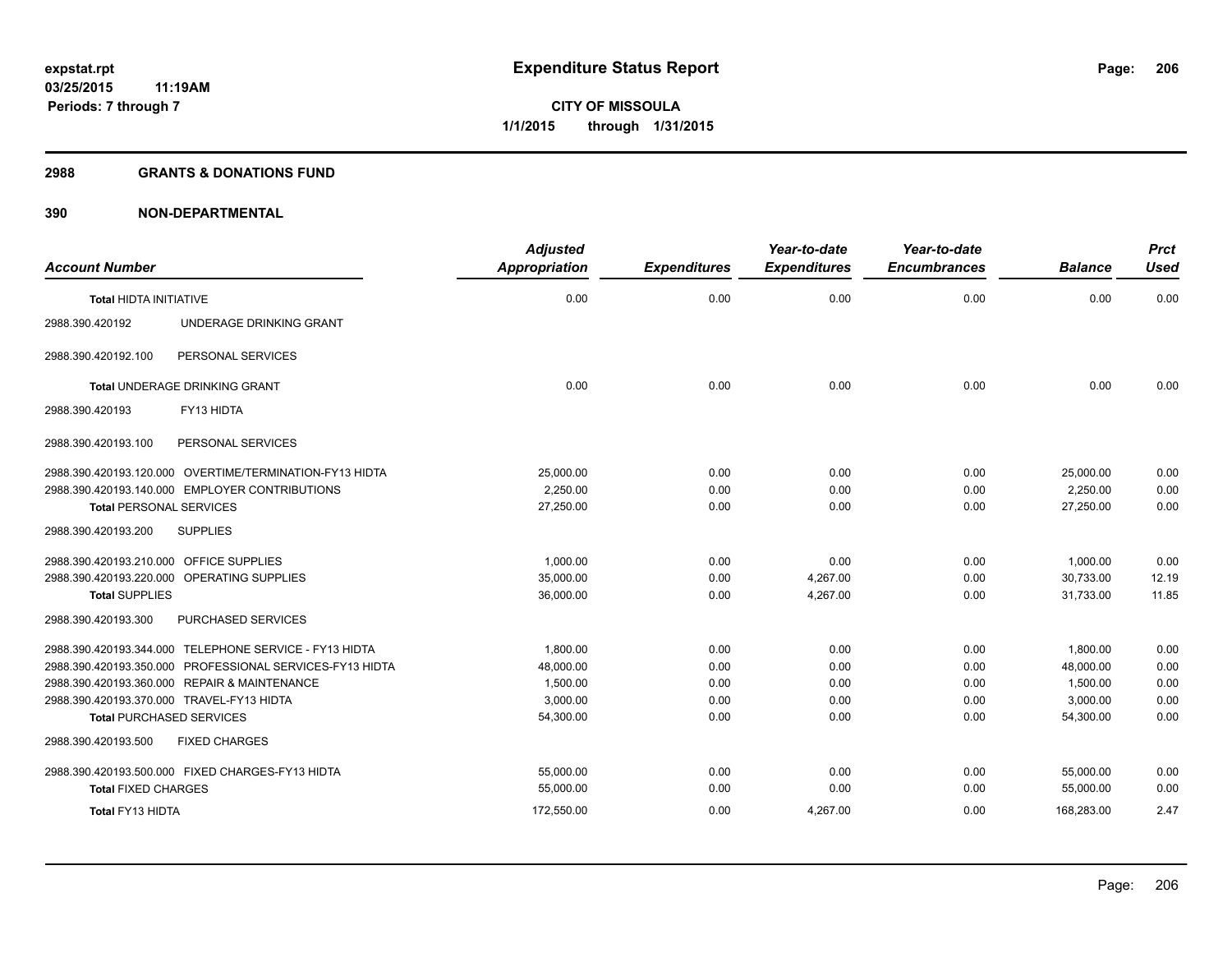#### **2988 GRANTS & DONATIONS FUND**

|                                                          | <b>Adjusted</b>      |                     | Year-to-date        | Year-to-date        |                | <b>Prct</b> |
|----------------------------------------------------------|----------------------|---------------------|---------------------|---------------------|----------------|-------------|
| <b>Account Number</b>                                    | <b>Appropriation</b> | <b>Expenditures</b> | <b>Expenditures</b> | <b>Encumbrances</b> | <b>Balance</b> | <b>Used</b> |
| 2988.390.420194<br>UNDERAGE DRINKING GRANT               |                      |                     |                     |                     |                |             |
| PERSONAL SERVICES<br>2988.390.420194.100                 |                      |                     |                     |                     |                |             |
| 2988.390.420194.120.000 OVERTIME/TERMINATION-FY08 EUDL   | 0.00                 | 0.00                | 4,588.32            | 0.00                | $-4,588.32$    | 0.00        |
| 2988.390.420194.140.000 EMPLOYER CONTRIBUTIONS-FY08 EUDL | 0.00                 | 0.00                | 324.53              | 0.00                | $-324.53$      | 0.00        |
| <b>Total PERSONAL SERVICES</b>                           | 0.00                 | 0.00                | 4,912.85            | 0.00                | $-4,912.85$    | 0.00        |
| <b>SUPPLIES</b><br>2988.390.420194.200                   |                      |                     |                     |                     |                |             |
| <b>Total SUPPLIES</b>                                    | 0.00                 | 0.00                | 0.00                | 0.00                | 0.00           | 0.00        |
| PURCHASED SERVICES<br>2988.390.420194.300                |                      |                     |                     |                     |                |             |
| <b>Total PURCHASED SERVICES</b>                          | 0.00                 | 0.00                | 0.00                | 0.00                | 0.00           | 0.00        |
| <b>Total UNDERAGE DRINKING GRANT</b>                     | 0.00                 | 0.00                | 4,912.85            | 0.00                | $-4,912.85$    | 0.00        |
| 2988.390.420195<br>FY09 HIDTA                            |                      |                     |                     |                     |                |             |
| 2988.390.420195.100<br>PERSONAL SERVICES                 |                      |                     |                     |                     |                |             |
| 2988.390.420195.120.000 OVERTIME/TERMINATION             | 0.00                 | 0.00                | 5,869.20            | 0.00                | $-5,869.20$    | 0.00        |
| 2988.390.420195.140.000 EMPLOYER CONTRIBUTIONS           | 0.00                 | 0.00                | 413.91              | 0.00                | $-413.91$      | 0.00        |
| <b>Total PERSONAL SERVICES</b>                           | 0.00                 | 0.00                | 6,283.11            | 0.00                | $-6,283.11$    | 0.00        |
| <b>SUPPLIES</b><br>2988.390.420195.200                   |                      |                     |                     |                     |                |             |
| 2988.390.420195.210.000 OFFICE SUPPLIES                  | 0.00                 | 0.00                | 1,301.56            | 0.00                | $-1,301.56$    | 0.00        |
| 2988.390.420195.220.000 OPERATING SUPPLIES               | 0.00                 | 0.00                | 5,151.50            | 0.00                | $-5,151.50$    | 0.00        |
| <b>Total SUPPLIES</b>                                    | 0.00                 | 0.00                | 6,453.06            | 0.00                | $-6.453.06$    | 0.00        |
| PURCHASED SERVICES<br>2988.390.420195.300                |                      |                     |                     |                     |                |             |
| 2988.390.420195.344.000 TELEPHONE SERVICE                | 0.00                 | 0.00                | 1,605.66            | 0.00                | $-1,605.66$    | 0.00        |
| 2988.390.420195.350.000 PROFESSIONAL SERVICES            | 0.00                 | 475.00              | 2,781.00            | 0.00                | $-2.781.00$    | 0.00        |
| 2988.390.420195.350.039 PROFESSIONAL SERVICES            | 0.00                 | 0.00                | 13,619.50           | 0.00                | $-13,619.50$   | 0.00        |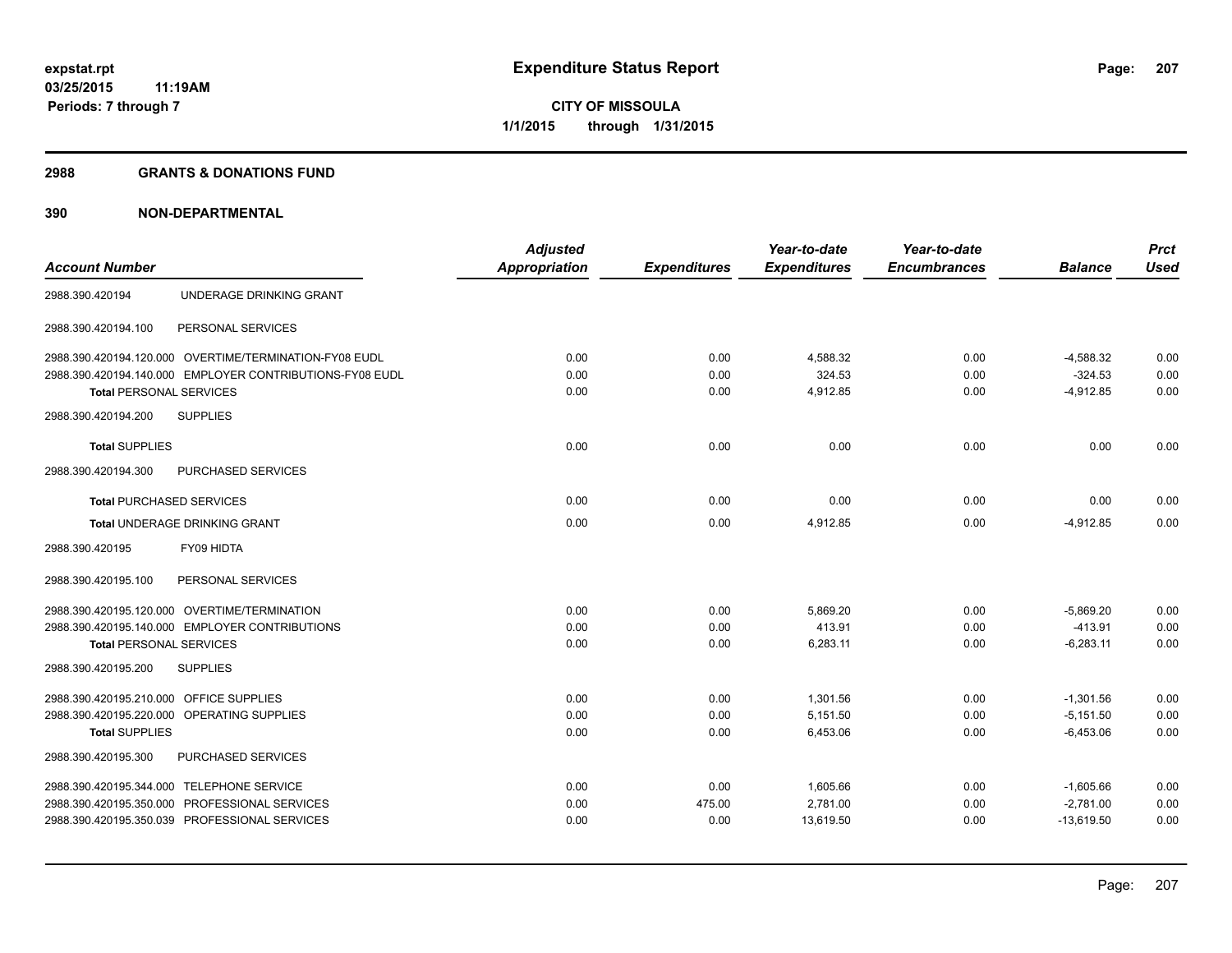## **2988 GRANTS & DONATIONS FUND**

|                                                           | <b>Adjusted</b>      |                     | Year-to-date        | Year-to-date        |                | <b>Prct</b> |
|-----------------------------------------------------------|----------------------|---------------------|---------------------|---------------------|----------------|-------------|
| <b>Account Number</b>                                     | <b>Appropriation</b> | <b>Expenditures</b> | <b>Expenditures</b> | <b>Encumbrances</b> | <b>Balance</b> | Used        |
| 2988.390.420195.350.040 PROFESSIONAL SERVICES-OT          | 0.00                 | 1,538.11            | 7,490.79            | 0.00                | $-7,490.79$    | 0.00        |
| 2988.390.420195.370.000 TRAVEL                            | 0.00                 | 0.00                | 32.00               | 0.00                | $-32.00$       | 0.00        |
| <b>Total PURCHASED SERVICES</b>                           | 0.00                 | 2,013.11            | 25,528.95           | 0.00                | $-25,528.95$   | 0.00        |
| <b>FIXED CHARGES</b><br>2988.390.420195.500               |                      |                     |                     |                     |                |             |
| 2988.390.420195.500.000 FIXED CHARGES                     | 0.00                 | 136.76              | 38,428.86           | 0.00                | $-38,428.86$   | 0.00        |
| <b>Total FIXED CHARGES</b>                                | 0.00                 | 136.76              | 38,428.86           | 0.00                | $-38,428.86$   | 0.00        |
| Total FY09 HIDTA                                          | 0.00                 | 2,149.87            | 76,693.98           | 0.00                | $-76,693.98$   | 0.00        |
| <b>HIDTA 2010</b><br>2988.390.420196                      |                      |                     |                     |                     |                |             |
| PERSONAL SERVICES<br>2988.390.420196.100                  |                      |                     |                     |                     |                |             |
| 2988.390.420196.120.000 HIDTA 2014-OVERTIME/TERMINATION   | 25,000.00            | 0.00                | 0.00                | 0.00                | 25,000.00      | 0.00        |
| 2988.390.420196.140.000 HIDTA 2014-EMPLOYER CONTRIBUTIONS | 2.250.00             | 0.00                | 0.00                | 0.00                | 2.250.00       | 0.00        |
| <b>Total PERSONAL SERVICES</b>                            | 27,250.00            | 0.00                | 0.00                | 0.00                | 27,250.00      | 0.00        |
| 2988.390.420196.200<br><b>SUPPLIES</b>                    |                      |                     |                     |                     |                |             |
| 2988.390.420196.210.000 HIDTA 2014 - OFFICE SUPPLIES      | 1,000.00             | 0.00                | 0.00                | 0.00                | 1,000.00       | 0.00        |
| 2988.390.420196.220.000 HIDTA 2014-OPERATING SUPPLIES     | 29.743.00            | 0.00                | 0.00                | 0.00                | 29,743.00      | 0.00        |
| <b>Total SUPPLIES</b>                                     | 30,743.00            | 0.00                | 0.00                | 0.00                | 30.743.00      | 0.00        |
| 2988.390.420196.300<br>PURCHASED SERVICES                 |                      |                     |                     |                     |                |             |
| 2988.390.420196.344.000 HIDTA 2014-TELEPHONE SERVICE      | 1.200.00             | 0.00                | 0.00                | 0.00                | 1.200.00       | 0.00        |
| 2988.390.420196.350.000 HIDTA 2014-PROFESSIONAL SERVICES  | 47,156.00            | 0.00                | 0.00                | 0.00                | 47,156.00      | 0.00        |
| 2988.390.420196.360.000 HIDTA2014-REPAIR & MAINTENANCE    | 1,000.00             | 0.00                | 0.00                | 0.00                | 1,000.00       | 0.00        |
| 2988.390.420196.370.000 TRAVEL                            | 3,250.00             | 0.00                | 0.00                | 0.00                | 3,250.00       | 0.00        |
| <b>Total PURCHASED SERVICES</b>                           | 52,606.00            | 0.00                | 0.00                | 0.00                | 52,606.00      | 0.00        |
| 2988.390.420196.500<br><b>FIXED CHARGES</b>               |                      |                     |                     |                     |                |             |
| 2988.390.420196.500.000 HIDTA 2014-FIXED CHARGES          | 39,150.00            | 0.00                | 0.00                | 0.00                | 39,150.00      | 0.00        |
| <b>Total FIXED CHARGES</b>                                | 39,150.00            | 0.00                | 0.00                | 0.00                | 39,150.00      | 0.00        |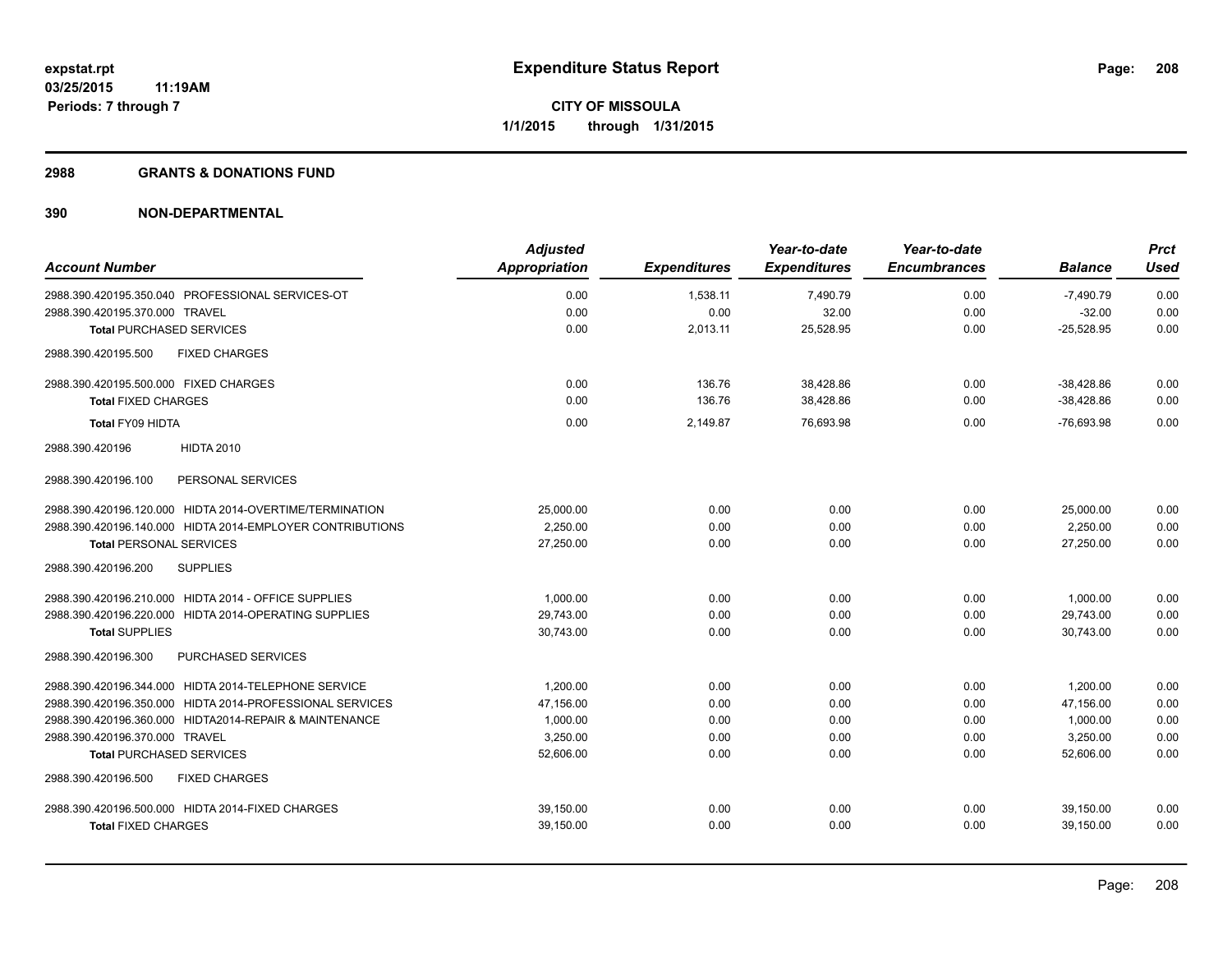### **2988 GRANTS & DONATIONS FUND**

|                                |                                 | <b>Adjusted</b>      |                     | Year-to-date        | Year-to-date        |                | <b>Prct</b> |
|--------------------------------|---------------------------------|----------------------|---------------------|---------------------|---------------------|----------------|-------------|
| <b>Account Number</b>          |                                 | <b>Appropriation</b> | <b>Expenditures</b> | <b>Expenditures</b> | <b>Encumbrances</b> | <b>Balance</b> | <b>Used</b> |
| 2988.390.420196.900            | CAPITAL OUTLAY                  |                      |                     |                     |                     |                |             |
| <b>Total CAPITAL OUTLAY</b>    |                                 | 0.00                 | 0.00                | 0.00                | 0.00                | 0.00           | 0.00        |
| Total HIDTA 2010               |                                 | 149,749.00           | 0.00                | 0.00                | 0.00                | 149,749.00     | 0.00        |
| 2988.390.420197                | *** Title Not Found ***         |                      |                     |                     |                     |                |             |
| 2988.390.420197.100            | PERSONAL SERVICES               |                      |                     |                     |                     |                |             |
| Total *** Title Not Found ***  |                                 | 0.00                 | 0.00                | 0.00                | 0.00                | 0.00           | 0.00        |
| 2988.390.420199                | FY11 UNDERAGE DRINKING          |                      |                     |                     |                     |                |             |
| 2988.390.420199.100            | PERSONAL SERVICES               |                      |                     |                     |                     |                |             |
| <b>Total PERSONAL SERVICES</b> |                                 | 0.00                 | 0.00                | 0.00                | 0.00                | 0.00           | 0.00        |
| 2988.390.420199.200            | <b>SUPPLIES</b>                 |                      |                     |                     |                     |                |             |
| <b>Total SUPPLIES</b>          |                                 | 0.00                 | 0.00                | 0.00                | 0.00                | 0.00           | 0.00        |
| 2988.390.420199.300            | PURCHASED SERVICES              |                      |                     |                     |                     |                |             |
|                                | Total FY11 UNDERAGE DRINKING    | 0.00                 | 0.00                | 0.00                | 0.00                | 0.00           | 0.00        |
| 2988.390.420200                | FY11 HIDTA                      |                      |                     |                     |                     |                |             |
| 2988.390.420200.100            | PERSONAL SERVICES               |                      |                     |                     |                     |                |             |
| <b>Total PERSONAL SERVICES</b> |                                 | 0.00                 | 0.00                | 0.00                | 0.00                | 0.00           | 0.00        |
| 2988.390.420200.200            | <b>SUPPLIES</b>                 |                      |                     |                     |                     |                |             |
| <b>Total SUPPLIES</b>          |                                 | 0.00                 | 0.00                | 0.00                | 0.00                | 0.00           | 0.00        |
| 2988.390.420200.300            | PURCHASED SERVICES              |                      |                     |                     |                     |                |             |
|                                | <b>Total PURCHASED SERVICES</b> | 0.00                 | 0.00                | 0.00                | 0.00                | 0.00           | 0.00        |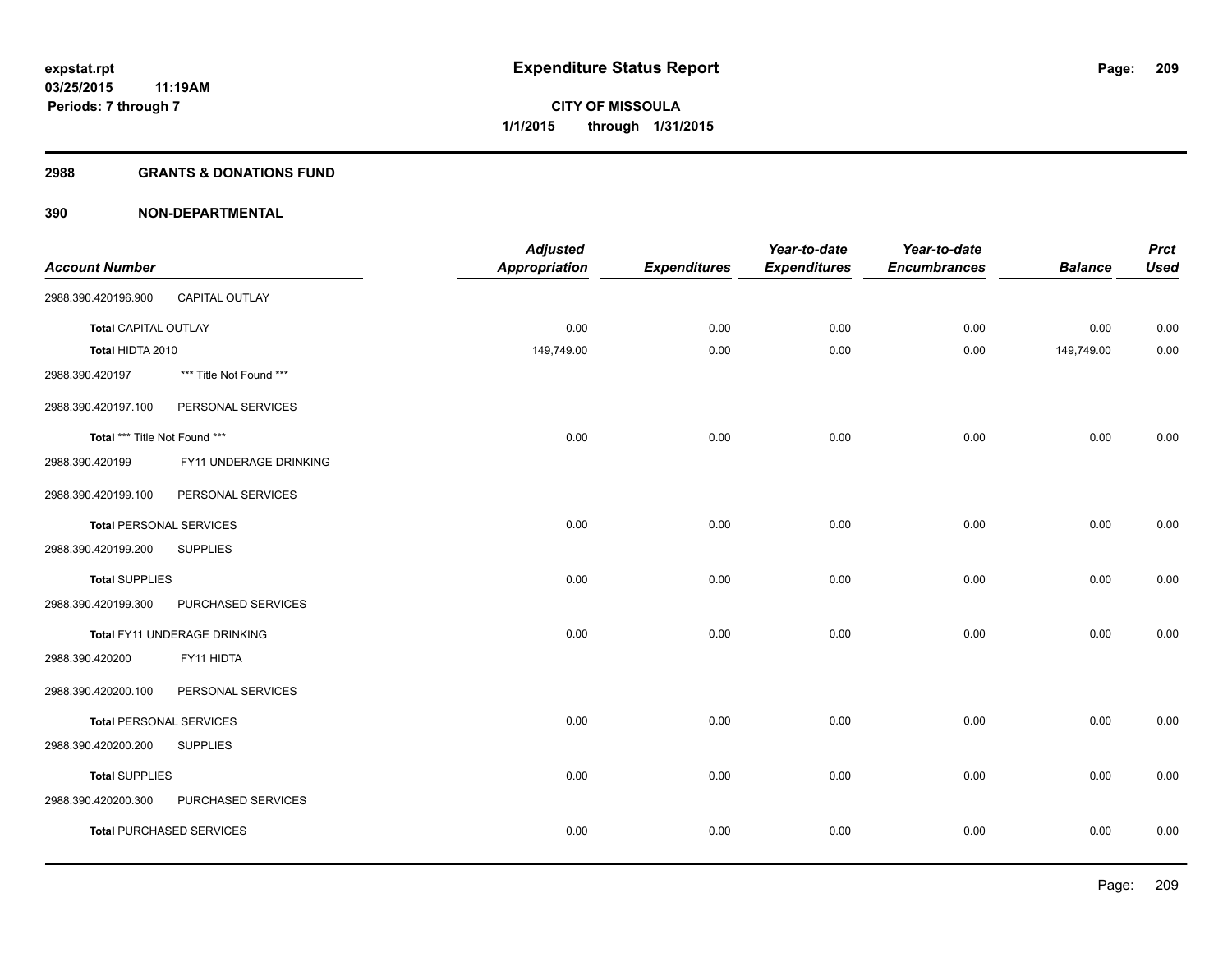## **2988 GRANTS & DONATIONS FUND**

|                               |                                   | <b>Adjusted</b>      |                     | Year-to-date        | Year-to-date        |                | <b>Prct</b> |
|-------------------------------|-----------------------------------|----------------------|---------------------|---------------------|---------------------|----------------|-------------|
| <b>Account Number</b>         |                                   | <b>Appropriation</b> | <b>Expenditures</b> | <b>Expenditures</b> | <b>Encumbrances</b> | <b>Balance</b> | <b>Used</b> |
| 2988.390.420200.500           | <b>FIXED CHARGES</b>              |                      |                     |                     |                     |                |             |
| Total FY11 HIDTA              |                                   | 0.00                 | 0.00                | 0.00                | 0.00                | 0.00           | 0.00        |
| 2988.390.420260               | *** Title Not Found ***           |                      |                     |                     |                     |                |             |
| 2988.390.420260.300           | PURCHASED SERVICES                |                      |                     |                     |                     |                |             |
| Total *** Title Not Found *** |                                   | 0.00                 | 0.00                | 0.00                | 0.00                | 0.00           | 0.00        |
| 2988.390.420432               | <b>FIRE EXPLORERS</b>             |                      |                     |                     |                     |                |             |
| 2988.390.420432.700           | <b>GRANTS &amp; CONTRIBUTIONS</b> |                      |                     |                     |                     |                |             |
| <b>Total FIRE EXPLORERS</b>   |                                   | 0.00                 | 0.00                | 0.00                | 0.00                | 0.00           | 0.00        |
| 2988.390.420433               | COMBAT CHALLENGE                  |                      |                     |                     |                     |                |             |
| 2988.390.420433.200           | <b>SUPPLIES</b>                   |                      |                     |                     |                     |                |             |
| <b>Total SUPPLIES</b>         |                                   | 0.00                 | 0.00                | 0.00                | 0.00                | 0.00           | 0.00        |
| 2988.390.420433.300           | PURCHASED SERVICES                |                      |                     |                     |                     |                |             |
|                               | <b>Total PURCHASED SERVICES</b>   | 0.00                 | 0.00                | 0.00                | 0.00                | 0.00           | 0.00        |
| 2988.390.420433.700           | <b>GRANTS &amp; CONTRIBUTIONS</b> |                      |                     |                     |                     |                |             |
| <b>Total COMBAT CHALLENGE</b> |                                   | 0.00                 | 0.00                | 0.00                | 0.00                | 0.00           | 0.00        |
| 2988.390.420434               | <b>THERMAL IMAGERS</b>            |                      |                     |                     |                     |                |             |
| 2988.390.420434.900           | CAPITAL OUTLAY                    |                      |                     |                     |                     |                |             |
| <b>Total THERMAL IMAGERS</b>  |                                   | 0.00                 | 0.00                | 0.00                | 0.00                | 0.00           | 0.00        |
| 2988.390.430100               | <b>GREEN BLOCKS PILOT PROJECT</b> |                      |                     |                     |                     |                |             |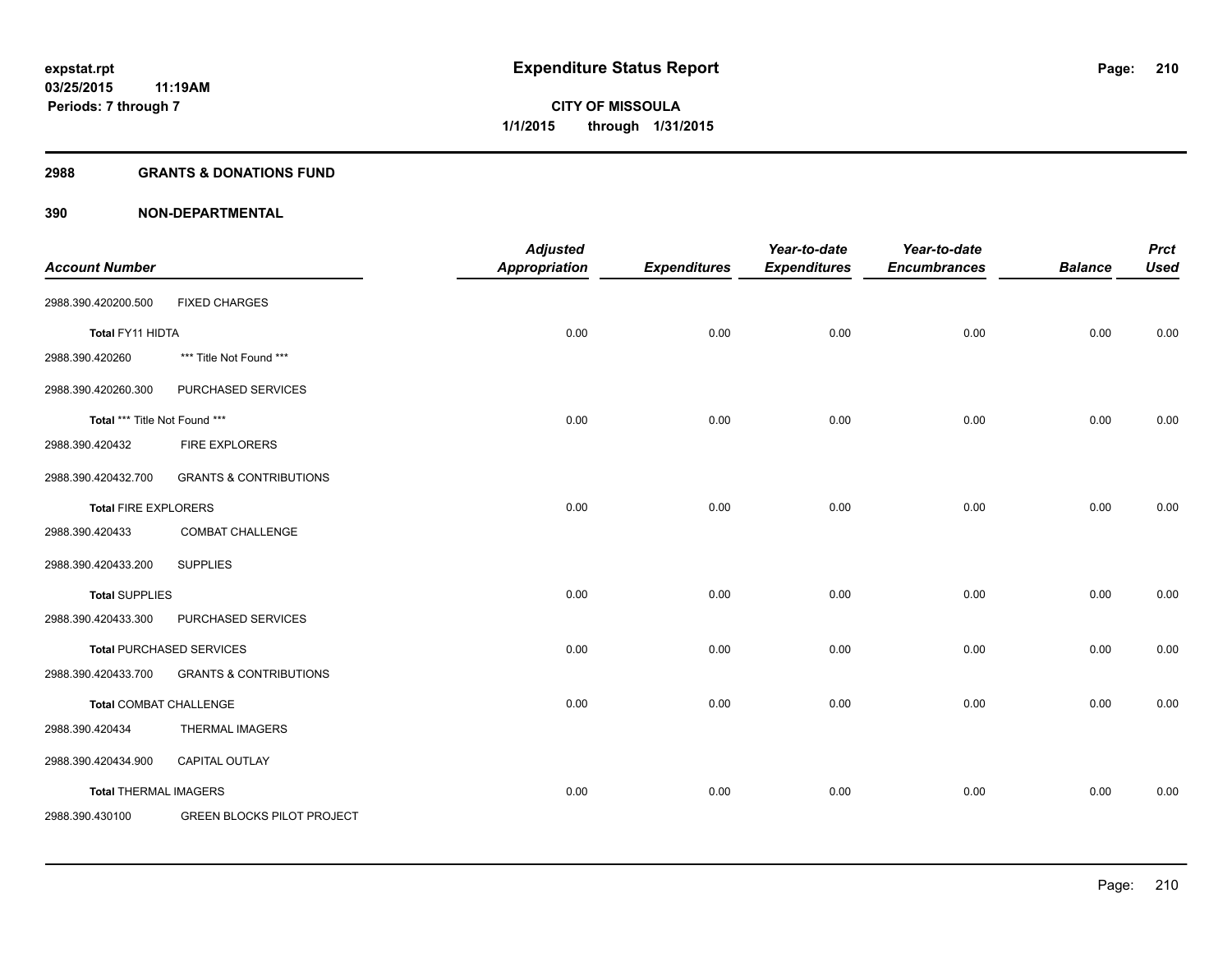### **2988 GRANTS & DONATIONS FUND**

|                                      |                                   | <b>Adjusted</b>      |                     | Year-to-date        | Year-to-date        |                | <b>Prct</b> |
|--------------------------------------|-----------------------------------|----------------------|---------------------|---------------------|---------------------|----------------|-------------|
| <b>Account Number</b>                |                                   | <b>Appropriation</b> | <b>Expenditures</b> | <b>Expenditures</b> | <b>Encumbrances</b> | <b>Balance</b> | <b>Used</b> |
| 2988.390.430100.300                  | PURCHASED SERVICES                |                      |                     |                     |                     |                |             |
|                                      | <b>Total PURCHASED SERVICES</b>   | 0.00                 | 0.00                | 0.00                | 0.00                | 0.00           | 0.00        |
| 2988.390.430100.700                  | <b>GRANTS &amp; CONTRIBUTIONS</b> |                      |                     |                     |                     |                |             |
|                                      | Total GREEN BLOCKS PILOT PROJECT  | 0.00                 | 0.00                | 0.00                | 0.00                | 0.00           | 0.00        |
| 2988.390.430230                      | STREET RESTORATION                |                      |                     |                     |                     |                |             |
| 2988.390.430230.900                  | CAPITAL OUTLAY                    |                      |                     |                     |                     |                |             |
| 2988.390.430230.930.000 IMPROVEMENTS |                                   | 24,822.00            | 0.00                | 0.00                | 0.00                | 24,822.00      | 0.00        |
|                                      | Total STREET RESTORATION          | 24,822.00            | 0.00                | 0.00                | 0.00                | 24,822.00      | 0.00        |
| 2988.390.430243                      | SCHILLING ST FOOT BRIDGE          |                      |                     |                     |                     |                |             |
| 2988.390.430243.200                  | <b>SUPPLIES</b>                   |                      |                     |                     |                     |                |             |
|                                      | Total SCHILLING ST FOOT BRIDGE    | 0.00                 | 0.00                | 0.00                | 0.00                | 0.00           | 0.00        |
| 2988.390.430264                      | PEDESTRIAN SAFETY                 |                      |                     |                     |                     |                |             |
| 2988.390.430264.900                  | CAPITAL OUTLAY                    |                      |                     |                     |                     |                |             |
| <b>Total PEDESTRIAN SAFETY</b>       |                                   | 0.00                 | 0.00                | 0.00                | 0.00                | 0.00           | 0.00        |
| 2988.390.430300                      | <b>EECBG</b>                      |                      |                     |                     |                     |                |             |
| 2988.390.430300.300                  | PURCHASED SERVICES                |                      |                     |                     |                     |                |             |
| <b>Total EECBG</b>                   |                                   | 0.00                 | 0.00                | 0.00                | 0.00                | 0.00           | 0.00        |
| 2988.390.431400                      | <b>ENGINEERING</b>                |                      |                     |                     |                     |                |             |
| 2988.390.431400.300                  | PURCHASED SERVICES                |                      |                     |                     |                     |                |             |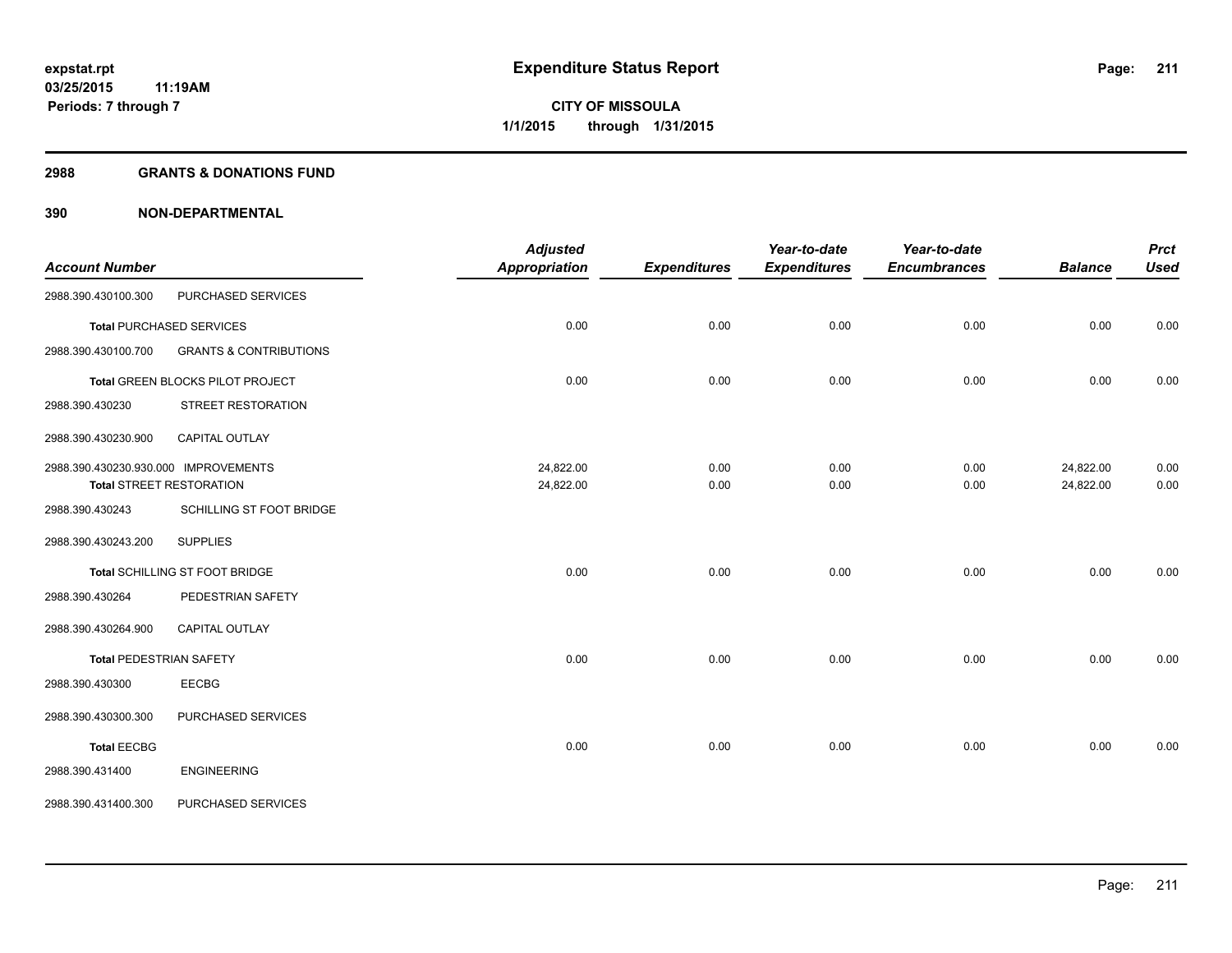#### **2988 GRANTS & DONATIONS FUND**

| <b>Account Number</b>      |                                                                                                         | <b>Adjusted</b><br><b>Appropriation</b> | <b>Expenditures</b> | Year-to-date<br><b>Expenditures</b> | Year-to-date<br><b>Encumbrances</b> | <b>Balance</b>       | <b>Prct</b><br><b>Used</b> |
|----------------------------|---------------------------------------------------------------------------------------------------------|-----------------------------------------|---------------------|-------------------------------------|-------------------------------------|----------------------|----------------------------|
| <b>Total ENGINEERING</b>   |                                                                                                         | 0.00                                    | 0.00                | 0.00                                | 0.00                                | 0.00                 | 0.00                       |
| 2988.390.460416            | PARKS GPS TRACKING GRANT(ARRA)                                                                          |                                         |                     |                                     |                                     |                      |                            |
| 2988.390.460416.300        | PURCHASED SERVICES                                                                                      |                                         |                     |                                     |                                     |                      |                            |
|                            | Total PARKS GPS TRACKING GRANT(ARRA)                                                                    | 0.00                                    | 0.00                | 0.00                                | 0.00                                | 0.00                 | 0.00                       |
| 2988.390.470402            | <b>BROWNFIELDS CLEANUP</b>                                                                              |                                         |                     |                                     |                                     |                      |                            |
| 2988.390.470402.700        | <b>GRANTS &amp; CONTRIBUTIONS</b>                                                                       |                                         |                     |                                     |                                     |                      |                            |
|                            | <b>Total BROWNFIELDS CLEANUP</b>                                                                        | 0.00                                    | 0.00                | 0.00                                | 0.00                                | 0.00                 | 0.00                       |
| 2988.390.470404            | <b>BROWNFIELDS CLEANUP RLF</b>                                                                          |                                         |                     |                                     |                                     |                      |                            |
| 2988.390.470404.300        | PURCHASED SERVICES                                                                                      |                                         |                     |                                     |                                     |                      |                            |
|                            | <b>Total PURCHASED SERVICES</b>                                                                         | 0.00                                    | 0.00                | 0.00                                | 0.00                                | 0.00                 | 0.00                       |
| 2988.390.470404.700        | <b>GRANTS &amp; CONTRIBUTIONS</b>                                                                       |                                         |                     |                                     |                                     |                      |                            |
|                            | 2988.390.470404.700.000 BROWNSFIELD RLF CLEANUP                                                         | 433.065.00                              | 0.00                | 0.00                                | 0.00                                | 433,065.00           | 0.00                       |
|                            | <b>Total GRANTS &amp; CONTRIBUTIONS</b>                                                                 | 433,065.00                              | 0.00                | 0.00                                | 0.00                                | 433,065.00           | 0.00                       |
| 2988.390.470404.800        | OTHER OBJECTS                                                                                           |                                         |                     |                                     |                                     |                      |                            |
| <b>Total OTHER OBJECTS</b> |                                                                                                         | 0.00                                    | 0.00                | 0.00                                | 0.00                                | 0.00                 | 0.00                       |
|                            | Total BROWNFIELDS CLEANUP RLF                                                                           | 433,065.00                              | 0.00                | 0.00                                | 0.00                                | 433,065.00           | 0.00                       |
| 2988.390.470405            | BROWNSFIELD AREA-WIDE PLANNING GRANT                                                                    |                                         |                     |                                     |                                     |                      |                            |
| 2988.390.470405.700        | <b>GRANTS &amp; CONTRIBUTIONS</b>                                                                       |                                         |                     |                                     |                                     |                      |                            |
|                            | 2988.390.470405.700.000 BROWNSFIELD AREA-WIDE PLANNING GRANT<br><b>Total GRANTS &amp; CONTRIBUTIONS</b> | 6,000.00<br>6,000.00                    | 0.00<br>0.00        | 0.00<br>0.00                        | 0.00<br>0.00                        | 6,000.00<br>6,000.00 | 0.00<br>0.00               |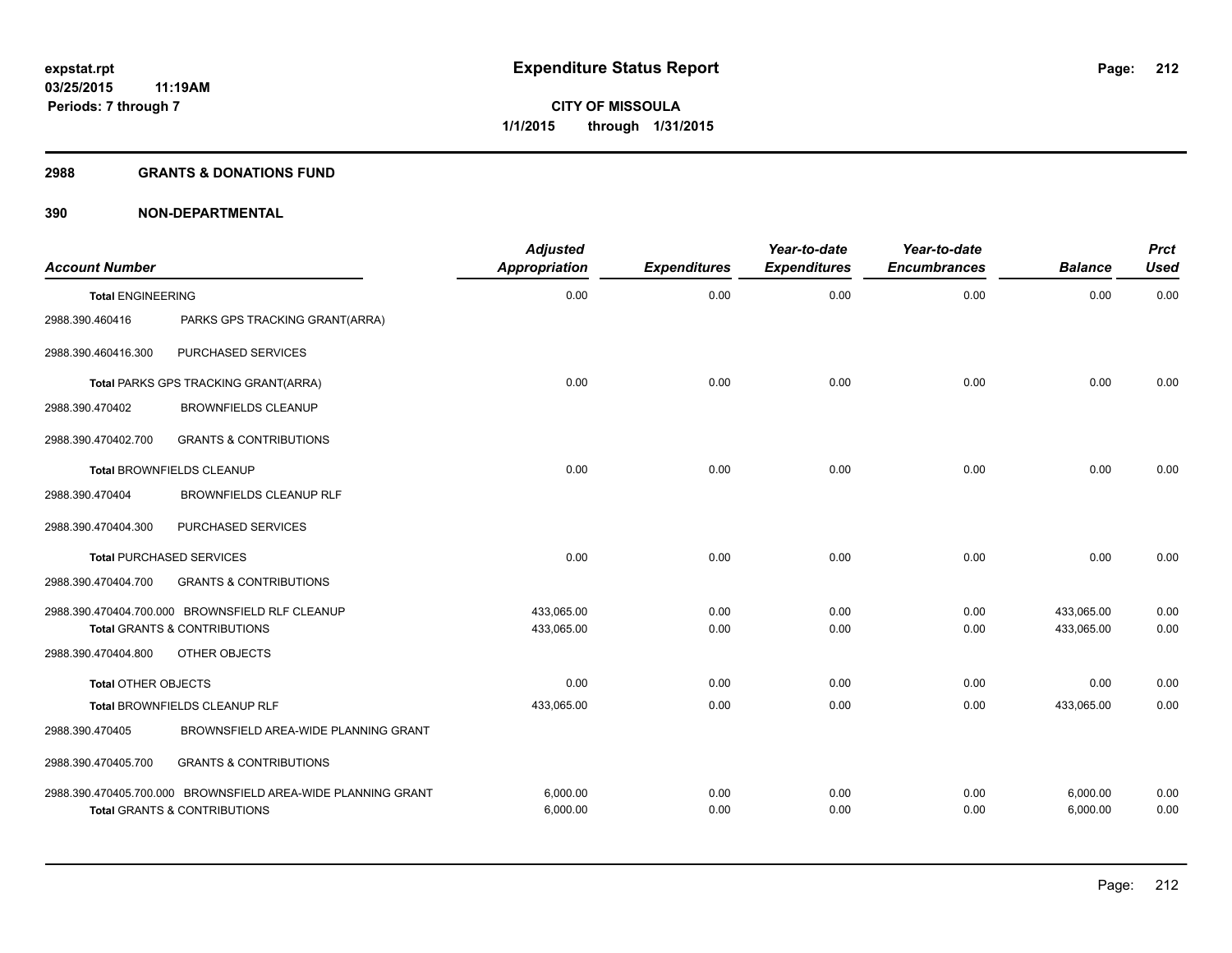#### **2988 GRANTS & DONATIONS FUND**

|                                                   | <b>Adjusted</b> |                     | Year-to-date        | Year-to-date        |                | <b>Prct</b> |
|---------------------------------------------------|-----------------|---------------------|---------------------|---------------------|----------------|-------------|
| <b>Account Number</b>                             | Appropriation   | <b>Expenditures</b> | <b>Expenditures</b> | <b>Encumbrances</b> | <b>Balance</b> | <b>Used</b> |
| OTHER OBJECTS<br>2988.390.470405.800              |                 |                     |                     |                     |                |             |
| <b>Total OTHER OBJECTS</b>                        | 0.00            | 0.00                | 0.00                | 0.00                | 0.00           | 0.00        |
| <b>Total BROWNSFIELD AREA-WIDE PLANNING GRANT</b> | 6,000.00        | 0.00                | 0.00                | 0.00                | 6,000.00       | 0.00        |
| DEPT OF AG INTERN<br>2988.390.480002              |                 |                     |                     |                     |                |             |
| 2988.390.480002.100<br>PERSONAL SERVICES          |                 |                     |                     |                     |                |             |
| <b>Total DEPT OF AG INTERN</b>                    | 0.00            | 0.00                | 0.00                | 0.00                | 0.00           | 0.00        |
| <b>Total NON-DEPARTMENTAL</b>                     | 1,034,384.00    | 19.270.78           | 191.771.35          | 0.00                | 842.612.65     | 18.54       |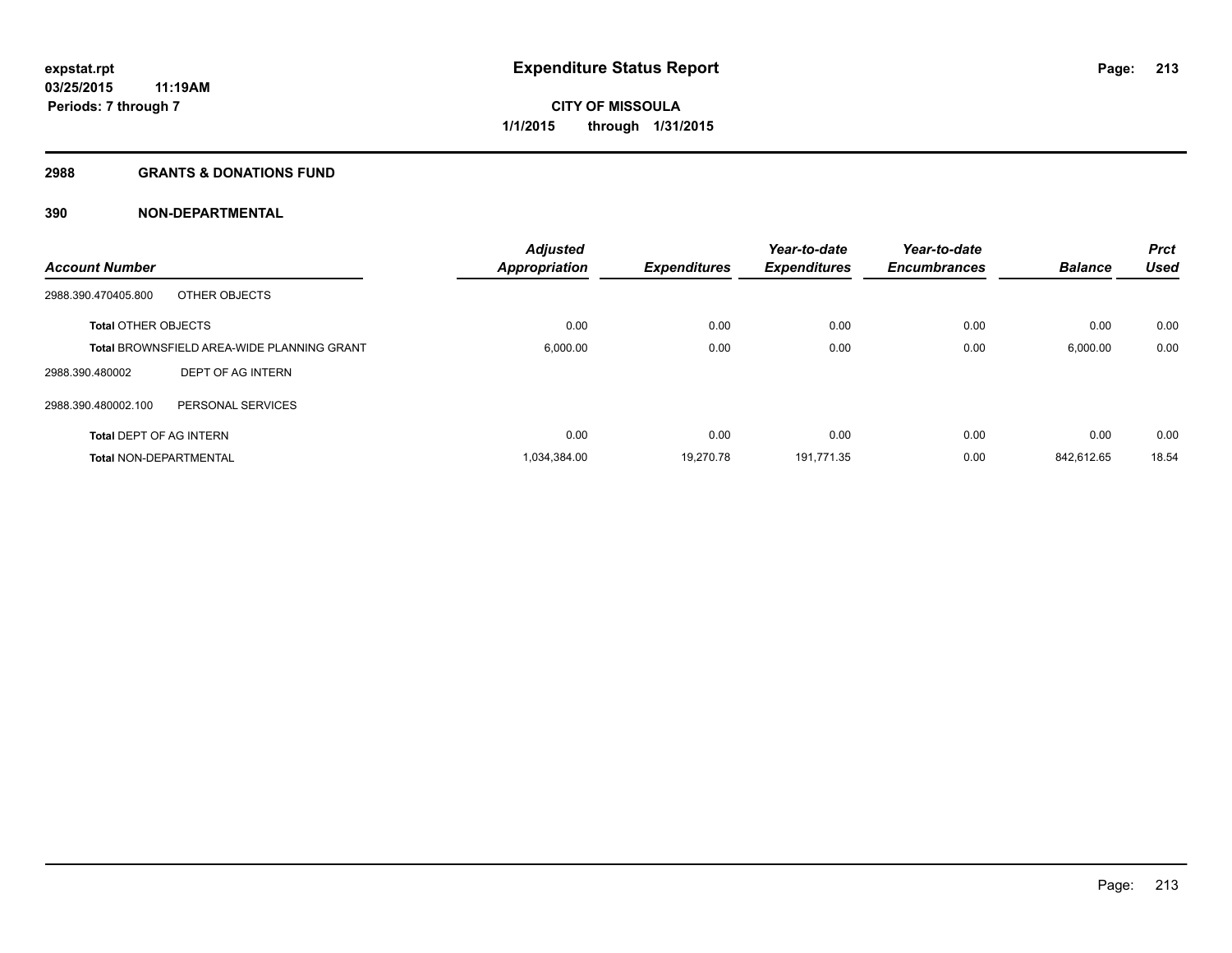#### **2988 GRANTS & DONATIONS FUND**

| <b>Account Number</b>          |                                                    | <b>Adjusted</b><br><b>Appropriation</b> | <b>Expenditures</b> | Year-to-date<br><b>Expenditures</b> | Year-to-date<br><b>Encumbrances</b> | <b>Balance</b> | <b>Prct</b><br><b>Used</b> |
|--------------------------------|----------------------------------------------------|-----------------------------------------|---------------------|-------------------------------------|-------------------------------------|----------------|----------------------------|
| 2988.400.470320                | <b>GOOMZEE INC BSTF GRANT</b>                      |                                         |                     |                                     |                                     |                |                            |
| 2988.400.470320.700            | <b>GRANTS &amp; CONTRIBUTIONS</b>                  |                                         |                     |                                     |                                     |                |                            |
| Total GOOMZEE INC BSTF GRANT   |                                                    | 0.00                                    | 0.00                | 0.00                                | 0.00                                | 0.00           | 0.00                       |
| 2988.400.470321                | ADVANCED TECHNOLOGY GROUP/ BSTF GRANT              |                                         |                     |                                     |                                     |                |                            |
| 2988.400.470321.700            | <b>GRANTS &amp; CONTRIBUTIONS</b>                  |                                         |                     |                                     |                                     |                |                            |
|                                | <b>Total ADVANCED TECHNOLOGY GROUP/ BSTF GRANT</b> | 0.00                                    | 0.00                | 0.00                                | 0.00                                | 0.00           | 0.00                       |
| 2988.400.470322                | <b>RIVERTOP RENEWABLES/BSTFG</b>                   |                                         |                     |                                     |                                     |                |                            |
| 2988.400.470322.700            | <b>GRANTS &amp; CONTRIBUTIONS</b>                  |                                         |                     |                                     |                                     |                |                            |
|                                | 2988.400.470322.700.000 RIVERTOP RENEWABLE/BSTFG   | 30,000.00                               | 0.00                | 90,000.00                           | 0.00                                | $-60,000.00$   | 300.00                     |
|                                | <b>Total RIVERTOP RENEWABLES/BSTFG</b>             | 30,000.00                               | 0.00                | 90,000.00                           | 0.00                                | $-60,000.00$   | 300.00                     |
| 2988.400.470323                | <b>TERRA ECHOS/BSTFG</b>                           |                                         |                     |                                     |                                     |                |                            |
| 2988.400.470323.700            | <b>GRANTS &amp; CONTRIBUTIONS</b>                  |                                         |                     |                                     |                                     |                |                            |
| <b>Total TERRA ECHOS/BSTFG</b> |                                                    | 0.00                                    | 0.00                | 0.00                                | 0.00                                | 0.00           | 0.00                       |
|                                | <b>Total ENTITLEMENT GRANTS</b>                    | 30,000.00                               | 0.00                | 90,000.00                           | 0.00                                | $-60,000.00$   | 300.00                     |
|                                | <b>Total GRANTS &amp; DONATIONS FUND</b>           | 1,094,215.00                            | 23,602.02           | 304,402.34                          | 0.00                                | 789,812.66     | 27.82                      |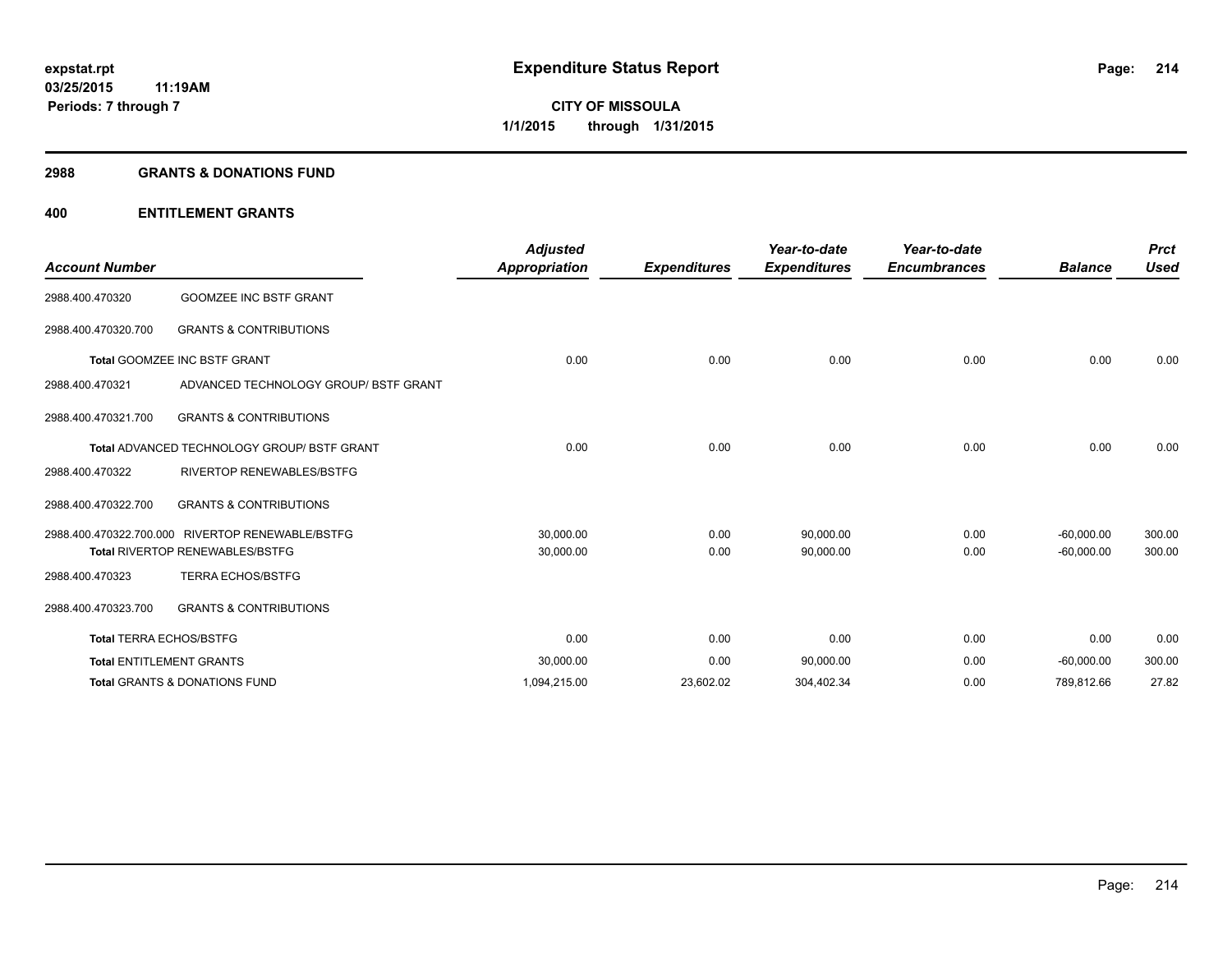**3000 SID REVOLVING FUND**

| <b>Account Number</b>           |                                                                                                | <b>Adjusted</b><br><b>Appropriation</b> | <b>Expenditures</b> | Year-to-date<br><b>Expenditures</b> | Year-to-date<br><b>Encumbrances</b> | <b>Balance</b>           | <b>Prct</b><br>Used |
|---------------------------------|------------------------------------------------------------------------------------------------|-----------------------------------------|---------------------|-------------------------------------|-------------------------------------|--------------------------|---------------------|
| 3000.390.521000                 | INTERFUND OPERATING TRANSFERS                                                                  |                                         |                     |                                     |                                     |                          |                     |
| 3000.390.521000.800             | OTHER OBJECTS                                                                                  |                                         |                     |                                     |                                     |                          |                     |
|                                 | 3000.390.521000.820.000 TRANSFERS TO OTHER FUNDS<br><b>Total INTERFUND OPERATING TRANSFERS</b> | 100,000.00<br>100,000.00                | 0.00<br>0.00        | 0.00<br>0.00                        | 0.00<br>0.00                        | 100.000.00<br>100.000.00 | 0.00<br>0.00        |
| <b>Total SID REVOLVING FUND</b> |                                                                                                | 100,000.00                              | 0.00                | 0.00                                | 0.00                                | 100.000.00               | 0.00                |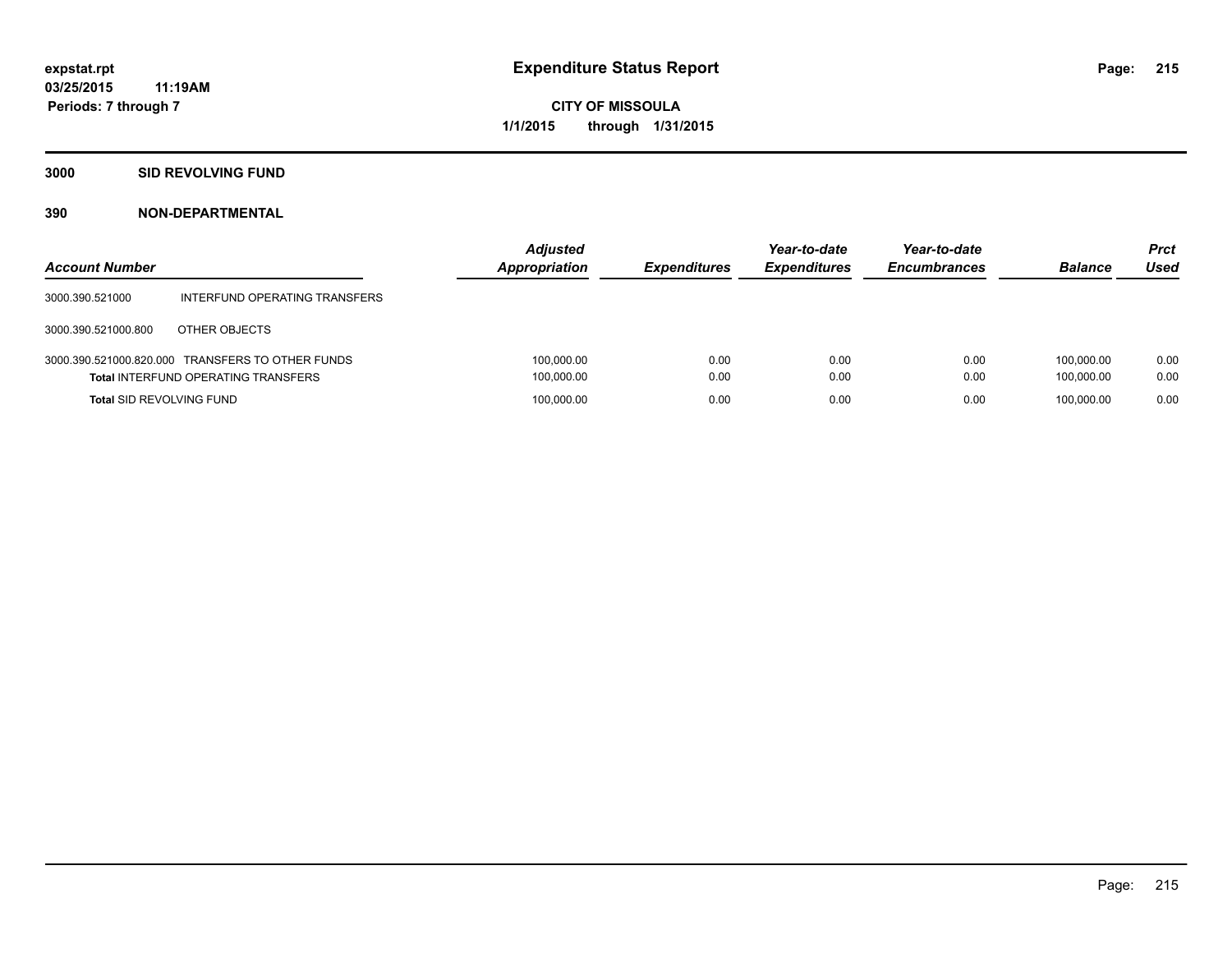## **3070 1996 OPEN SPACE GO BONDS**

| <b>Account Number</b>      |                                | <b>Adjusted</b><br>Appropriation | <b>Expenditures</b> | Year-to-date<br><b>Expenditures</b> | Year-to-date<br><b>Encumbrances</b> | <b>Balance</b> | <b>Prct</b><br>Used |
|----------------------------|--------------------------------|----------------------------------|---------------------|-------------------------------------|-------------------------------------|----------------|---------------------|
| 3070.390.490100            | <b>GO BONDS</b>                |                                  |                     |                                     |                                     |                |                     |
| 3070.390.490100.800        | OTHER OBJECTS                  |                                  |                     |                                     |                                     |                |                     |
| <b>Total OTHER OBJECTS</b> |                                | 0.00                             | 0.00                | 0.00                                | 0.00                                | 0.00           | 0.00                |
| <b>Total GO BONDS</b>      |                                | 0.00                             | 0.00                | 0.00                                | 0.00                                | 0.00           | 0.00                |
|                            | Total 1996 OPEN SPACE GO BONDS | 0.00                             | 0.00                | 0.00                                | 0.00                                | 0.00           | 0.00                |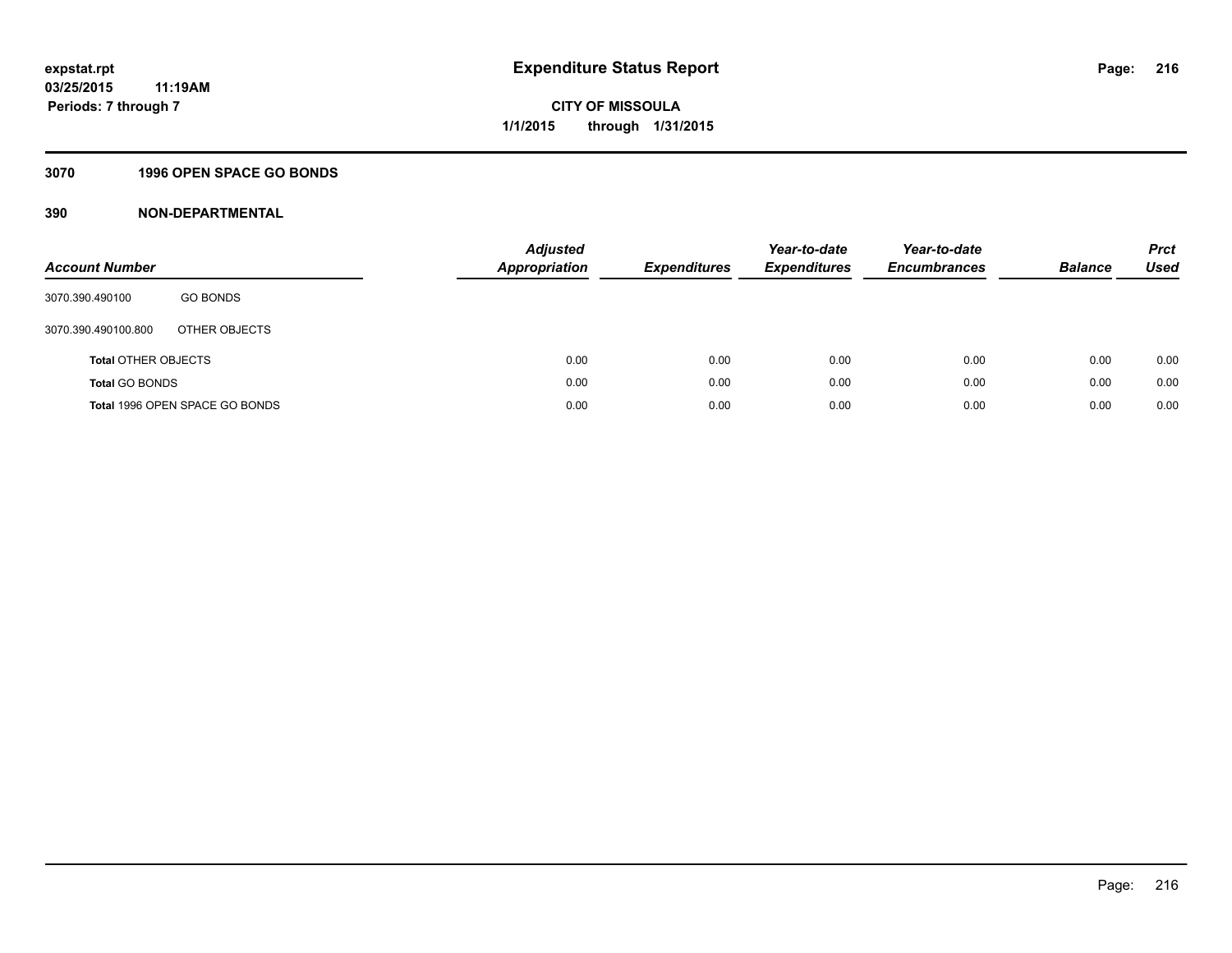## **3075 1997 OPEN SPACE G O BOND FUND**

| <b>Account Number</b>      |                                     | <b>Adjusted</b><br><b>Appropriation</b> |      | <b>Expenditures</b> | Year-to-date<br><b>Expenditures</b> | Year-to-date<br><b>Encumbrances</b> | <b>Balance</b> | <b>Prct</b><br>Used |
|----------------------------|-------------------------------------|-----------------------------------------|------|---------------------|-------------------------------------|-------------------------------------|----------------|---------------------|
| 3075.390.490100            | <b>GO BONDS</b>                     |                                         |      |                     |                                     |                                     |                |                     |
| 3075.390.490100.800        | OTHER OBJECTS                       |                                         |      |                     |                                     |                                     |                |                     |
| <b>Total OTHER OBJECTS</b> |                                     |                                         | 0.00 | 0.00                | 0.00                                | 0.00                                | 0.00           | 0.00                |
| <b>Total GO BONDS</b>      |                                     |                                         | 0.00 | 0.00                | 0.00                                | 0.00                                | 0.00           | 0.00                |
|                            | Total 1997 OPEN SPACE G O BOND FUND |                                         | 0.00 | 0.00                | 0.00                                | 0.00                                | 0.00           | 0.00                |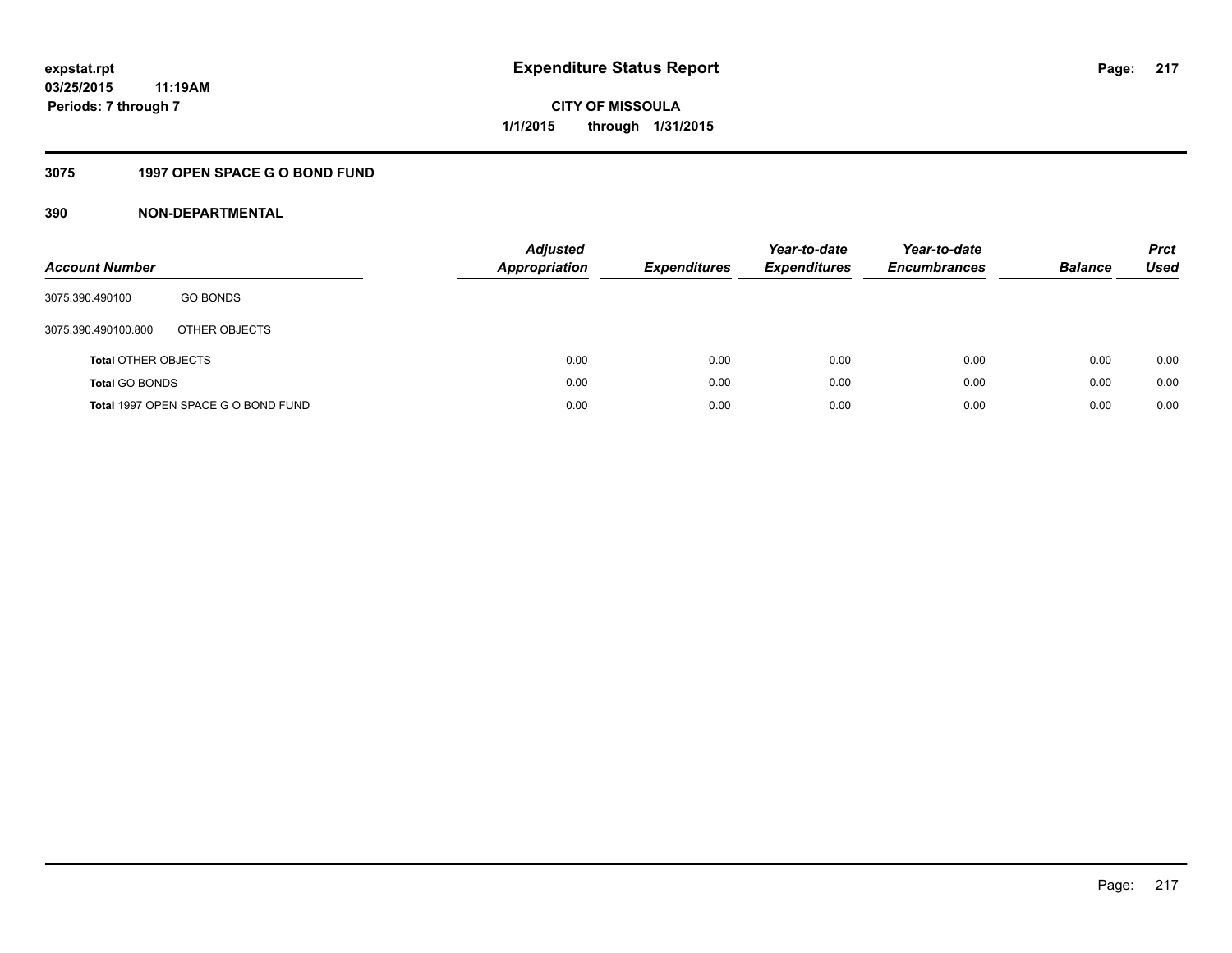## **03/25/2015 11:19AM Periods: 7 through 7**

**CITY OF MISSOULA 1/1/2015 through 1/31/2015**

## **3080 1994 FIRE EQUIP/CITY HALLS REFUND BOND F**

| <b>Account Number</b>      |                                                | <b>Adjusted</b><br><b>Appropriation</b> | <b>Expenditures</b> | Year-to-date<br><b>Expenditures</b> | Year-to-date<br><b>Encumbrances</b> | <b>Balance</b> | <b>Prct</b><br><b>Used</b> |
|----------------------------|------------------------------------------------|-----------------------------------------|---------------------|-------------------------------------|-------------------------------------|----------------|----------------------------|
| 3080.390.490100            | <b>GO BONDS</b>                                |                                         |                     |                                     |                                     |                |                            |
| 3080.390.490100.600        | <b>DEBT SERVICE</b>                            |                                         |                     |                                     |                                     |                |                            |
| <b>Total DEBT SERVICE</b>  |                                                | 0.00                                    | 0.00                | 0.00                                | 0.00                                | 0.00           | 0.00                       |
| 3080.390.490100.800        | OTHER OBJECTS                                  |                                         |                     |                                     |                                     |                |                            |
| <b>Total OTHER OBJECTS</b> |                                                | 0.00                                    | 0.00                | 0.00                                | 0.00                                | 0.00           | 0.00                       |
| <b>Total GO BONDS</b>      |                                                | 0.00                                    | 0.00                | 0.00                                | 0.00                                | 0.00           | 0.00                       |
|                            | Total 1994 FIRE EQUIP/CITY HALLS REFUND BOND F | 0.00                                    | 0.00                | 0.00                                | 0.00                                | 0.00           | 0.00                       |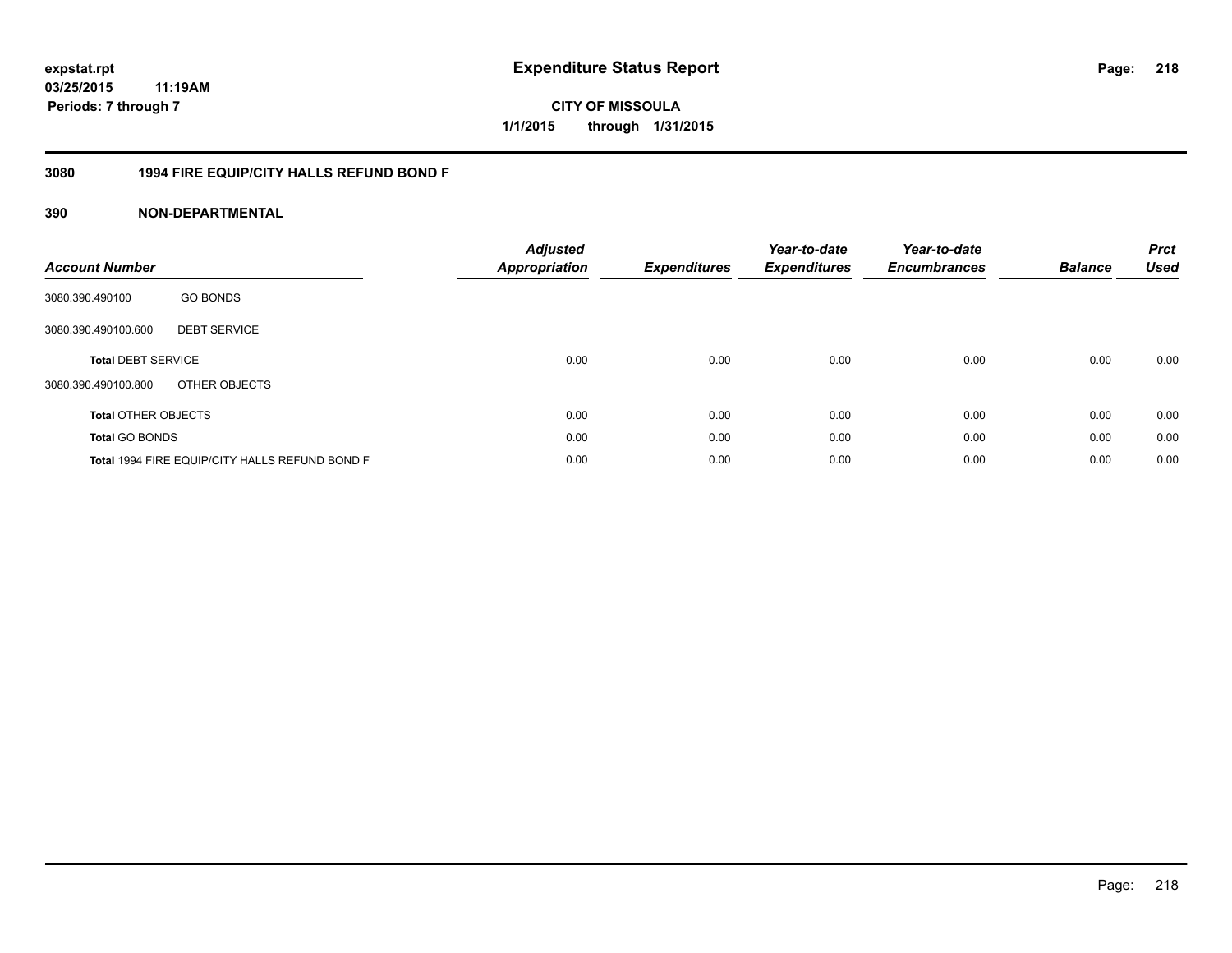## **3085 1993 FIRE STATION G O BOND FUND**

| <b>Account Number</b>      |                                       | <b>Adjusted</b><br>Appropriation | <b>Expenditures</b> | Year-to-date<br><b>Expenditures</b> | Year-to-date<br><b>Encumbrances</b> | <b>Balance</b> | <b>Prct</b><br>Used |
|----------------------------|---------------------------------------|----------------------------------|---------------------|-------------------------------------|-------------------------------------|----------------|---------------------|
| 3085.390.490100            | <b>GO BONDS</b>                       |                                  |                     |                                     |                                     |                |                     |
| 3085.390.490100.800        | OTHER OBJECTS                         |                                  |                     |                                     |                                     |                |                     |
| <b>Total OTHER OBJECTS</b> |                                       | 0.00                             | 0.00                | 0.00                                | 0.00                                | 0.00           | 0.00                |
| <b>Total GO BONDS</b>      |                                       | 0.00                             | 0.00                | 0.00                                | 0.00                                | 0.00           | 0.00                |
|                            | Total 1993 FIRE STATION G O BOND FUND | 0.00                             | 0.00                | 0.00                                | 0.00                                | 0.00           | 0.00                |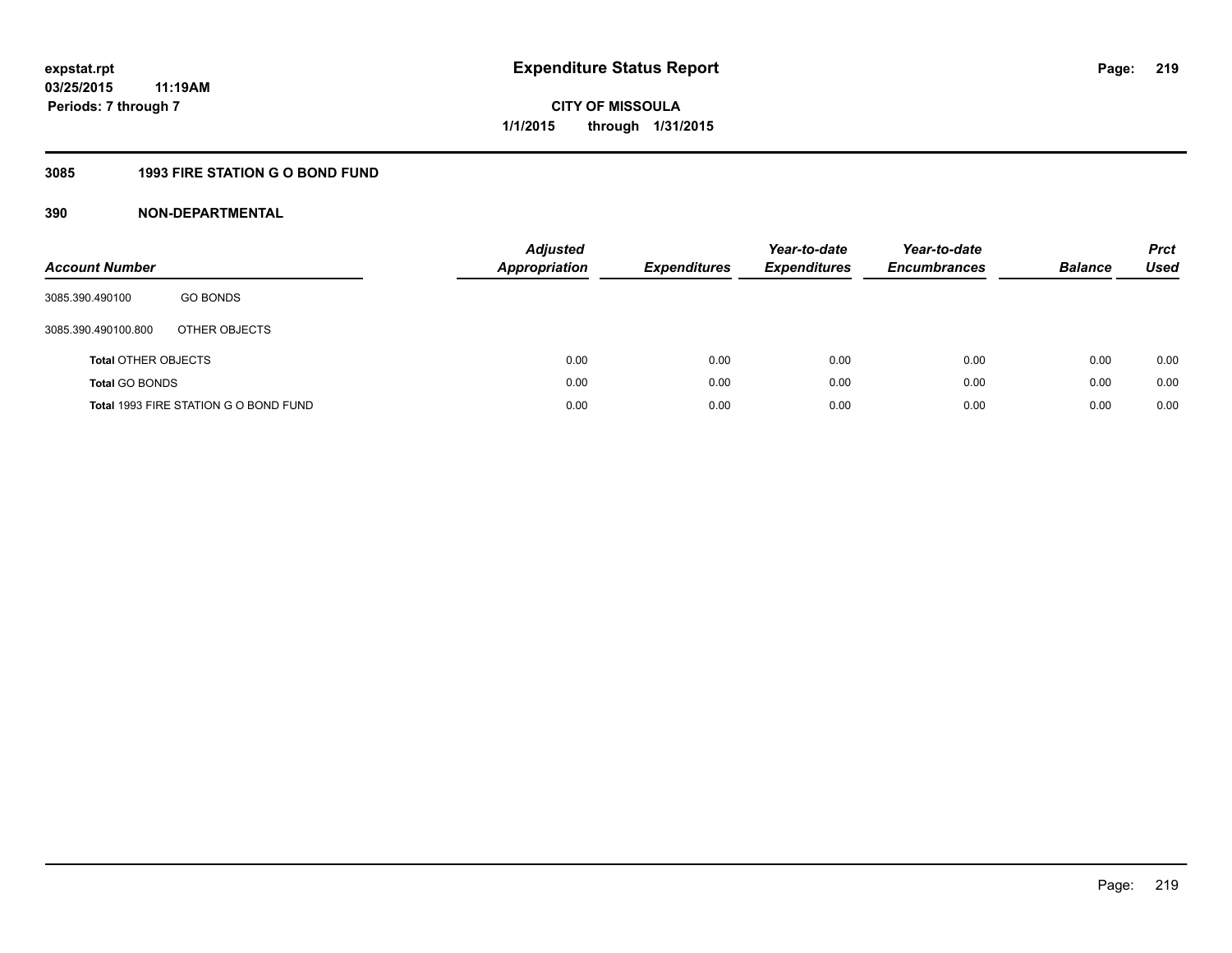## **3090 2004 AQUATICS BOND**

| <b>Account Number</b>                      | <b>Adjusted</b><br><b>Appropriation</b> | <b>Expenditures</b> | Year-to-date<br><b>Expenditures</b> | Year-to-date<br><b>Encumbrances</b> | <b>Balance</b> | <b>Prct</b><br><b>Used</b> |
|--------------------------------------------|-----------------------------------------|---------------------|-------------------------------------|-------------------------------------|----------------|----------------------------|
| <b>GO BONDS</b><br>3090.390.490100         |                                         |                     |                                     |                                     |                |                            |
| <b>DEBT SERVICE</b><br>3090.390.490100.600 |                                         |                     |                                     |                                     |                |                            |
| <b>Total DEBT SERVICE</b>                  | 0.00                                    | 0.00                | 0.00                                | 0.00                                | 0.00           | 0.00                       |
| OTHER OBJECTS<br>3090.390.490100.800       |                                         |                     |                                     |                                     |                |                            |
| <b>Total OTHER OBJECTS</b>                 | 0.00                                    | 0.00                | 0.00                                | 0.00                                | 0.00           | 0.00                       |
| <b>Total GO BONDS</b>                      | 0.00                                    | 0.00                | 0.00                                | 0.00                                | 0.00           | 0.00                       |
| <b>Total 2004 AQUATICS BOND</b>            | 0.00                                    | 0.00                | 0.00                                | 0.00                                | 0.00           | 0.00                       |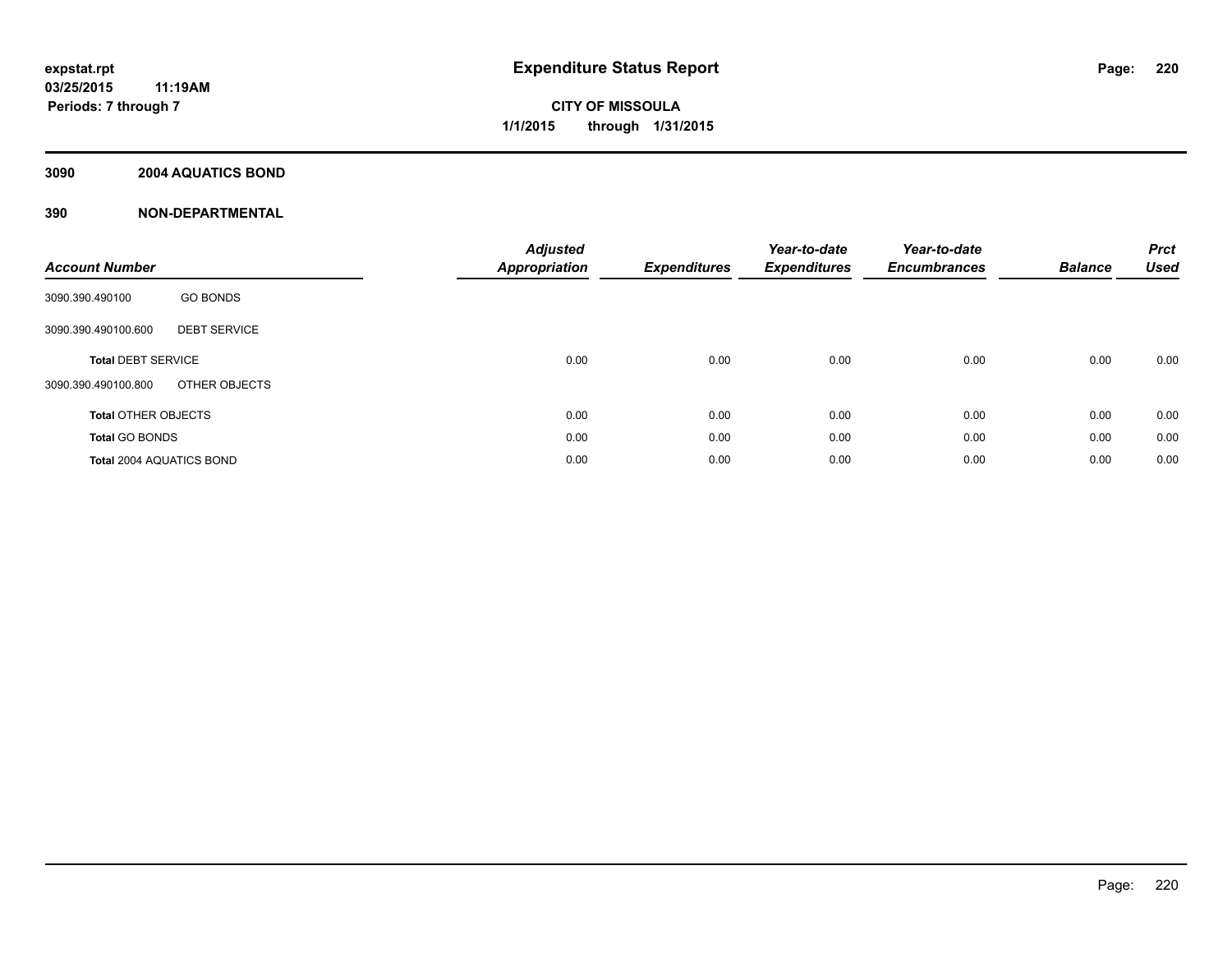**Periods: 7 through 7**

**CITY OF MISSOULA 1/1/2015 through 1/31/2015**

## **3091 SERIES 2012A AQUATICS REFUNDING BOND**

## **390 NON-DEPARTMENTAL**

**11:19AM**

|                                   |                                                   | <b>Adjusted</b>      |                     | Year-to-date        | Year-to-date        |                | Prct        |
|-----------------------------------|---------------------------------------------------|----------------------|---------------------|---------------------|---------------------|----------------|-------------|
| <b>Account Number</b>             |                                                   | <b>Appropriation</b> | <b>Expenditures</b> | <b>Expenditures</b> | <b>Encumbrances</b> | <b>Balance</b> | <b>Used</b> |
| 3091.390.490100                   | <b>GO BONDS</b>                                   |                      |                     |                     |                     |                |             |
| 3091.390.490100.600               | <b>DEBT SERVICE</b>                               |                      |                     |                     |                     |                |             |
| 3091.390.490100.610.000 PRINCIPAL |                                                   | 440,000.00           | 0.00                | 0.00                | 0.00                | 440.000.00     | 0.00        |
|                                   | 3091.390.490100.620.000 INTEREST / SERVICE FEES   | 99,698.00            | 0.00                | 50,198.75           | 0.00                | 49.499.25      | 50.35       |
| <b>Total DEBT SERVICE</b>         |                                                   | 539,698.00           | 0.00                | 50,198.75           | 0.00                | 489,499.25     | 9.30        |
| 3091.390.490100.800               | OTHER OBJECTS                                     |                      |                     |                     |                     |                |             |
| <b>Total OTHER OBJECTS</b>        |                                                   | 0.00                 | 0.00                | 0.00                | 0.00                | 0.00           | 0.00        |
| <b>Total GO BONDS</b>             |                                                   | 539,698.00           | 0.00                | 50,198.75           | 0.00                | 489,499.25     | 9.30        |
|                                   | <b>Total SERIES 2012A AQUATICS REFUNDING BOND</b> | 539,698.00           | 0.00                | 50,198.75           | 0.00                | 489.499.25     | 9.30        |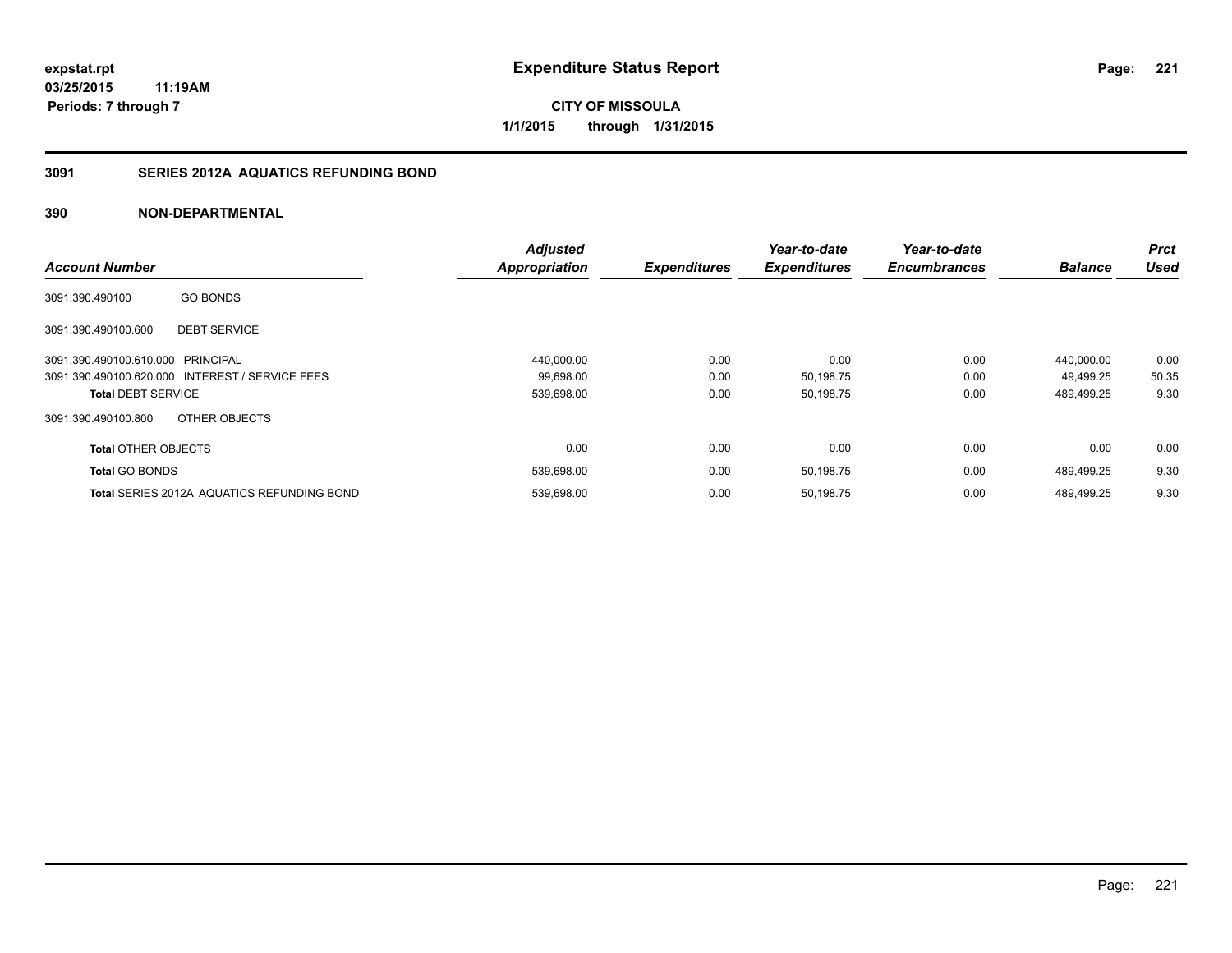## **3092 Series 2013A GO REFUNDING BONDS**

|                                   |                                                 | <b>Adjusted</b>      |                     | Year-to-date        | Year-to-date        |                | <b>Prct</b> |
|-----------------------------------|-------------------------------------------------|----------------------|---------------------|---------------------|---------------------|----------------|-------------|
| <b>Account Number</b>             |                                                 | <b>Appropriation</b> | <b>Expenditures</b> | <b>Expenditures</b> | <b>Encumbrances</b> | <b>Balance</b> | <b>Used</b> |
| 3092.390.490100                   | <b>GO BONDS</b>                                 |                      |                     |                     |                     |                |             |
| 3092.390.490100.600               | <b>DEBT SERVICE</b>                             |                      |                     |                     |                     |                |             |
| 3092.390.490100.610.000 PRINCIPAL |                                                 | 570,000.00           | 0.00                | 0.00                | 0.00                | 570,000.00     | 0.00        |
|                                   | 3092.390.490100.620.000 INTEREST / SERVICE FEES | 121,800.00           | 350.00              | 61,250.00           | 0.00                | 60,550.00      | 50.29       |
| <b>Total GO BONDS</b>             |                                                 | 691,800.00           | 350.00              | 61,250.00           | 0.00                | 630,550.00     | 8.85        |
| 3092.390.521000                   | INTERFUND OPERATING TRANSFERS                   |                      |                     |                     |                     |                |             |
| 3092.390.521000.800               | OTHER OBJECTS                                   |                      |                     |                     |                     |                |             |
|                                   | <b>Total INTERFUND OPERATING TRANSFERS</b>      | 0.00                 | 0.00                | 0.00                | 0.00                | 0.00           | 0.00        |
|                                   | <b>Total Series 2013A GO REFUNDING BONDS</b>    | 691,800.00           | 350.00              | 61,250.00           | 0.00                | 630,550.00     | 8.85        |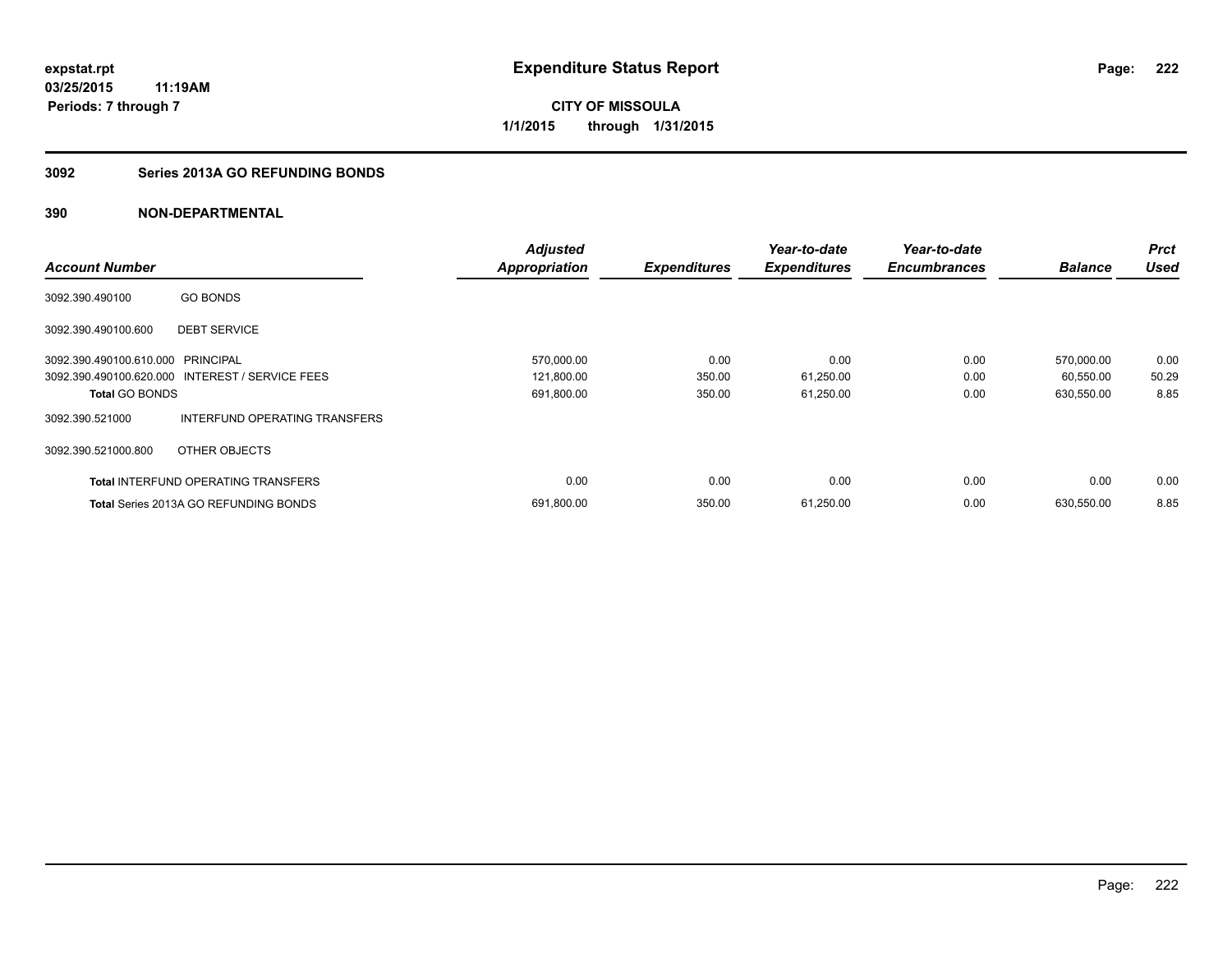#### **3095 2004 REFUNDING BONDS DEBT SERVICE**

| <b>Account Number</b>     |                                         | Adjusted<br><b>Appropriation</b> | <b>Expenditures</b> | Year-to-date<br><b>Expenditures</b> | Year-to-date<br><b>Encumbrances</b> | <b>Balance</b> | <b>Prct</b><br>Used |
|---------------------------|-----------------------------------------|----------------------------------|---------------------|-------------------------------------|-------------------------------------|----------------|---------------------|
| 3095.390.490100           | <b>GO BONDS</b>                         |                                  |                     |                                     |                                     |                |                     |
| 3095.390.490100.600       | <b>DEBT SERVICE</b>                     |                                  |                     |                                     |                                     |                |                     |
| <b>Total DEBT SERVICE</b> |                                         | 0.00                             | 0.00                | 0.00                                | 0.00                                | 0.00           | 0.00                |
| <b>Total GO BONDS</b>     |                                         | 0.00                             | 0.00                | 0.00                                | 0.00                                | 0.00           | 0.00                |
|                           | Total 2004 REFUNDING BONDS DEBT SERVICE | 0.00                             | 0.00                | 0.00                                | 0.00                                | 0.00           | 0.00                |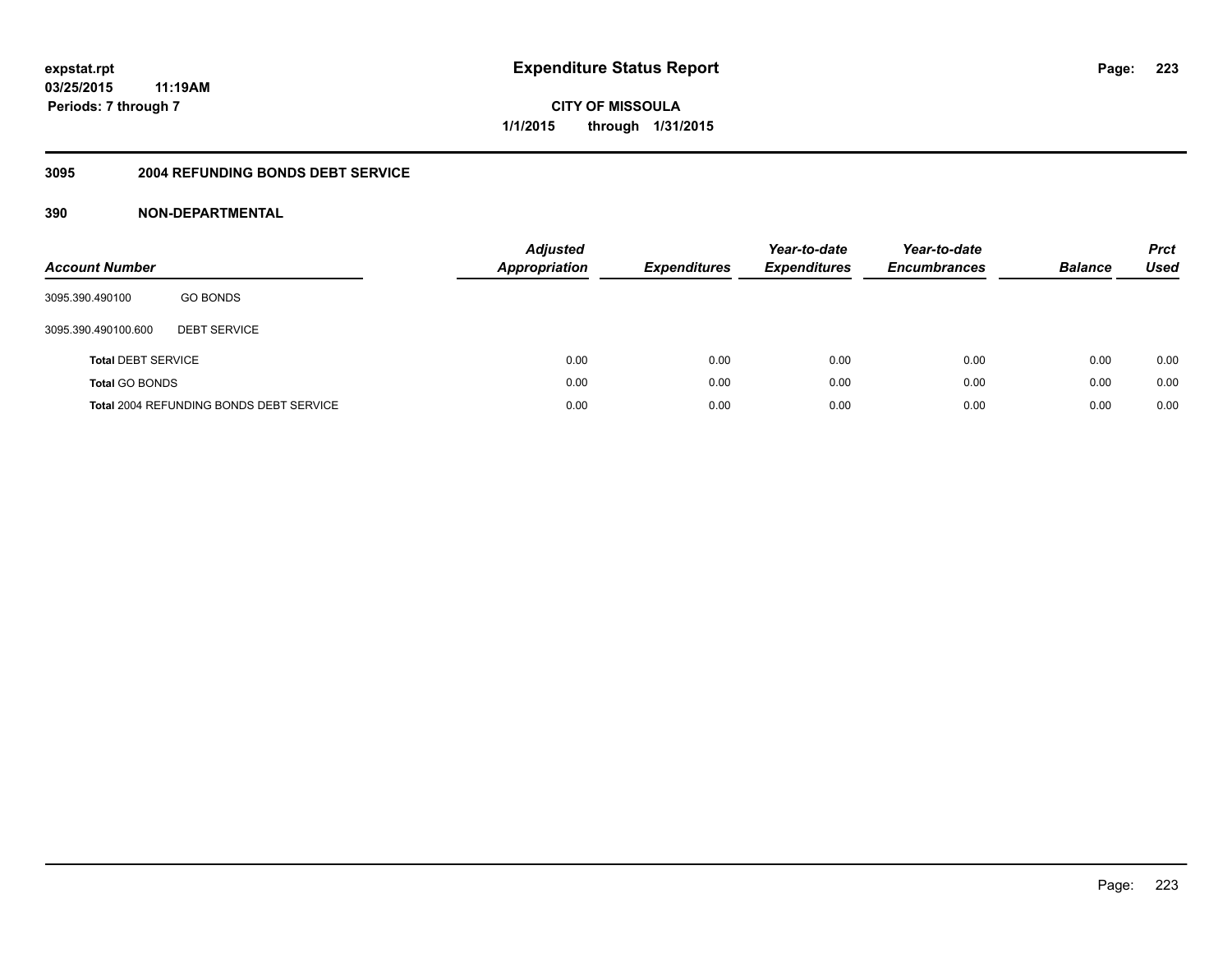## **3096 NEW FIRE STATION GO BOND**

| <b>Account Number</b>      |                                                 | <b>Adjusted</b><br><b>Appropriation</b> | <b>Expenditures</b> | Year-to-date<br><b>Expenditures</b> | Year-to-date<br><b>Encumbrances</b> | <b>Balance</b>               | Prct<br><b>Used</b> |
|----------------------------|-------------------------------------------------|-----------------------------------------|---------------------|-------------------------------------|-------------------------------------|------------------------------|---------------------|
| 3096.390.490100            | <b>GO BONDS</b>                                 |                                         |                     |                                     |                                     |                              |                     |
| 3096.390.490100.600        | <b>DEBT SERVICE</b>                             |                                         |                     |                                     |                                     |                              |                     |
| <b>Total DEBT SERVICE</b>  | 3096.390.490100.620.000 INTEREST / SERVICE FEES | 0.00<br>0.00                            | 0.00<br>0.00        | 11.950.02<br>11,950.02              | 0.00<br>0.00                        | $-11.950.02$<br>$-11,950.02$ | 0.00<br>0.00        |
| 3096.390.490100.800        | OTHER OBJECTS                                   |                                         |                     |                                     |                                     |                              |                     |
| <b>Total OTHER OBJECTS</b> |                                                 | 0.00                                    | 0.00                | 0.00                                | 0.00                                | 0.00                         | 0.00                |
| <b>Total GO BONDS</b>      |                                                 | 0.00                                    | 0.00                | 11,950.02                           | 0.00                                | $-11,950.02$                 | 0.00                |
|                            | <b>Total NEW FIRE STATION GO BOND</b>           | 0.00                                    | 0.00                | 11,950.02                           | 0.00                                | $-11,950.02$                 | 0.00                |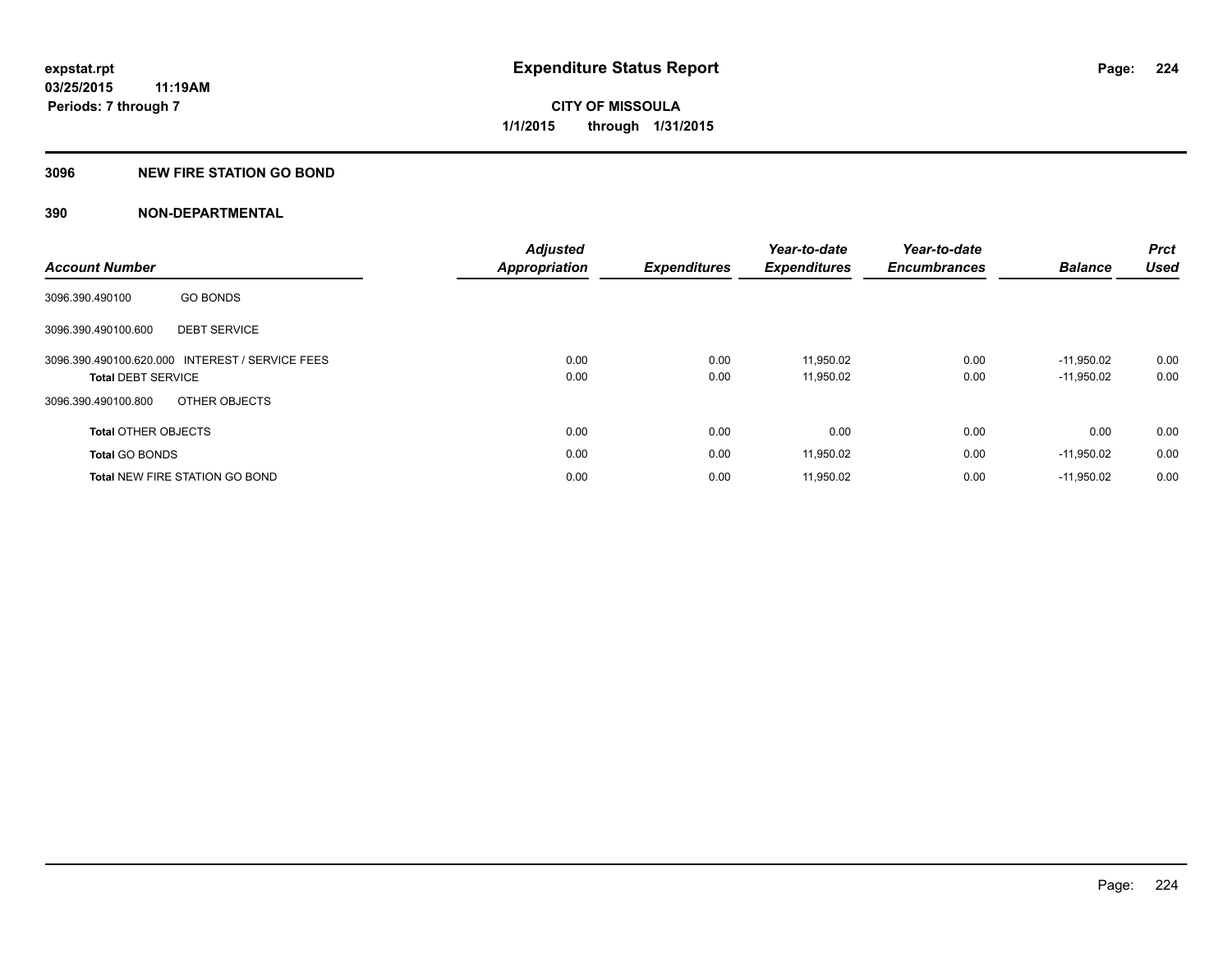## **3097 2007 REFUNDING BONDS**

| <b>Account Number</b>      |                            | <b>Adjusted</b><br><b>Appropriation</b> | <b>Expenditures</b> | Year-to-date<br><b>Expenditures</b> | Year-to-date<br><b>Encumbrances</b> | <b>Balance</b> | <b>Prct</b><br><b>Used</b> |
|----------------------------|----------------------------|-----------------------------------------|---------------------|-------------------------------------|-------------------------------------|----------------|----------------------------|
| 3097.390.490100            | <b>GO BONDS</b>            |                                         |                     |                                     |                                     |                |                            |
| 3097.390.490100.600        | <b>DEBT SERVICE</b>        |                                         |                     |                                     |                                     |                |                            |
| <b>Total GO BONDS</b>      |                            | 0.00                                    | 0.00                | 0.00                                | 0.00                                | 0.00           | 0.00                       |
| 3097.390.490500            | <b>DEBT PAYMENTS</b>       |                                         |                     |                                     |                                     |                |                            |
| 3097.390.490500.500        | <b>FIXED CHARGES</b>       |                                         |                     |                                     |                                     |                |                            |
| <b>Total DEBT PAYMENTS</b> |                            | 0.00                                    | 0.00                | 0.00                                | 0.00                                | 0.00           | 0.00                       |
|                            | Total 2007 REFUNDING BONDS | 0.00                                    | 0.00                | 0.00                                | 0.00                                | 0.00           | 0.00                       |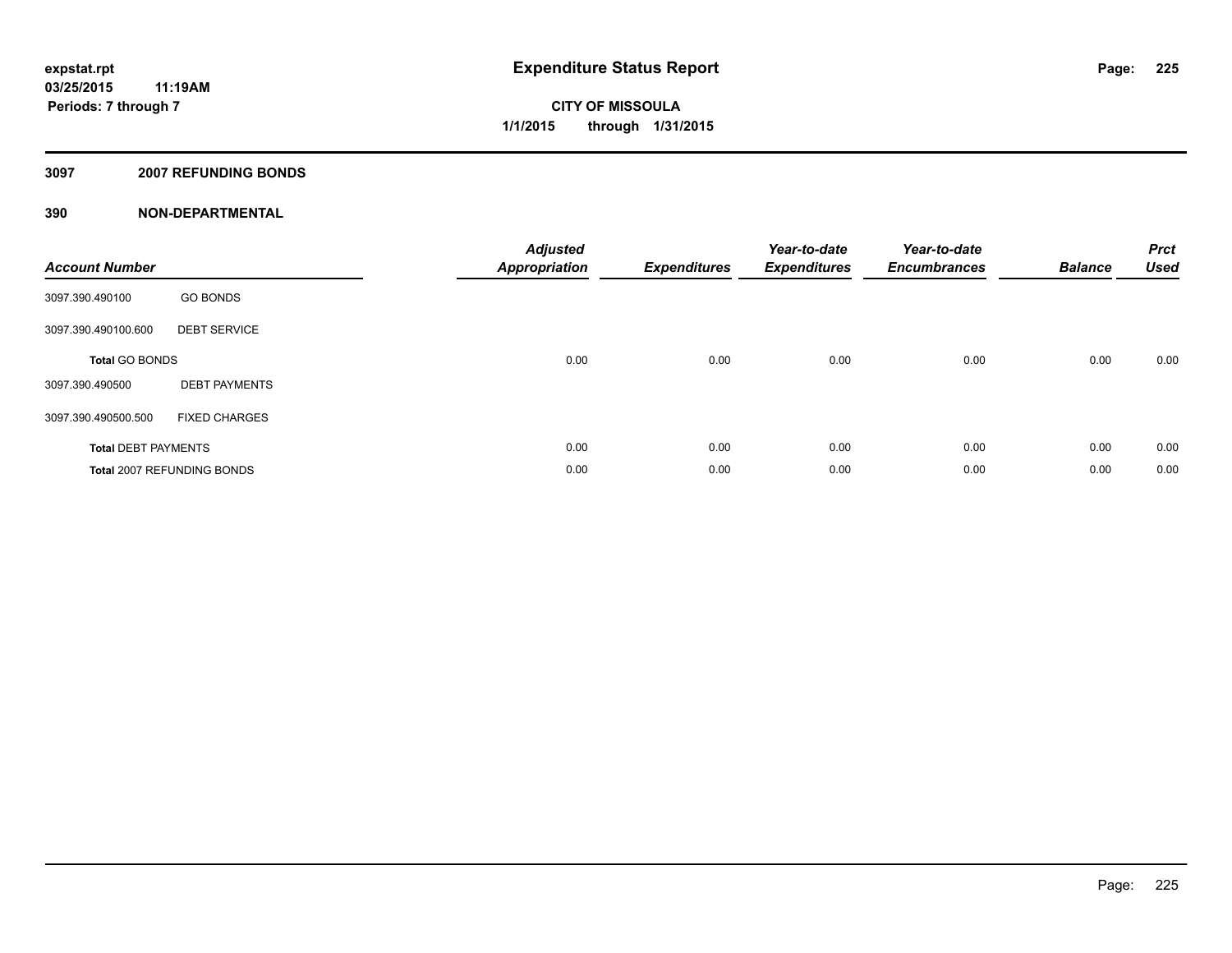## **3100 SIDEWALK & CURB WARRANTS FUND**

| <b>Account Number</b> |                                                | <b>Adjusted</b><br>Appropriation | <b>Expenditures</b> | Year-to-date<br><b>Expenditures</b> | Year-to-date<br><b>Encumbrances</b> | <b>Balance</b> | <b>Prct</b><br><b>Used</b> |
|-----------------------|------------------------------------------------|----------------------------------|---------------------|-------------------------------------|-------------------------------------|----------------|----------------------------|
| 3100.390.490300       | SPECIAL IMPROVEMENTS BONDS                     |                                  |                     |                                     |                                     |                |                            |
| 3100.390.490300.600   | <b>DEBT SERVICE</b>                            |                                  |                     |                                     |                                     |                |                            |
|                       | <b>Total SPECIAL IMPROVEMENTS BONDS</b>        | 0.00                             | 0.00                | 0.00                                | 0.00                                | 0.00           | 0.00                       |
| 3100.390.521000       | INTERFUND OPERATING TRANSFERS                  |                                  |                     |                                     |                                     |                |                            |
| 3100.390.521000.800   | OTHER OBJECTS                                  |                                  |                     |                                     |                                     |                |                            |
|                       | <b>Total INTERFUND OPERATING TRANSFERS</b>     | 0.00                             | 0.00                | 0.00                                | 0.00                                | 0.00           | 0.00                       |
|                       | <b>Total SIDEWALK &amp; CURB WARRANTS FUND</b> | 0.00                             | 0.00                | 0.00                                | 0.00                                | 0.00           | 0.00                       |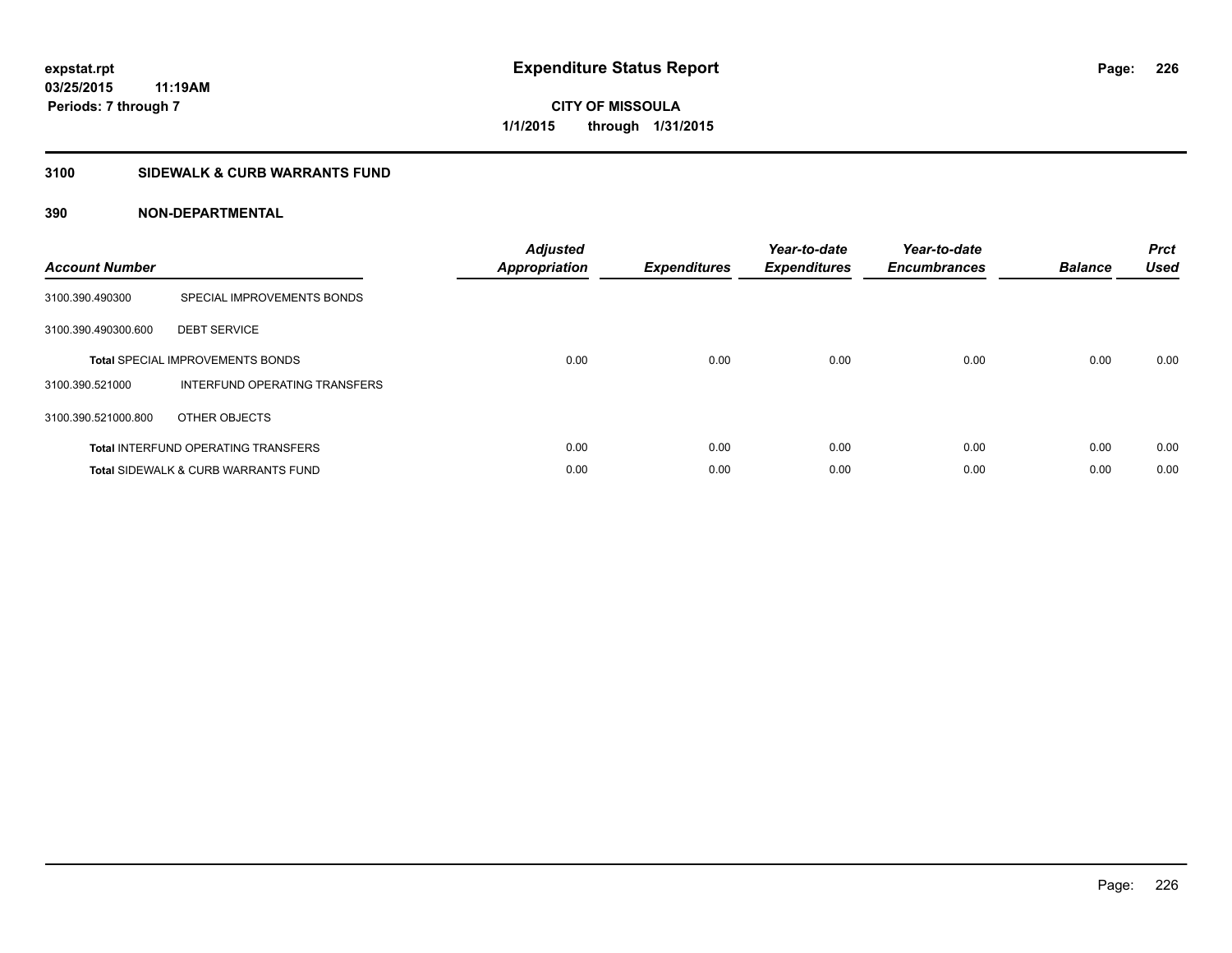**227**

**03/25/2015 11:19AM Periods: 7 through 7**

**CITY OF MISSOULA 1/1/2015 through 1/31/2015**

## **3200 FY99 SIDEWALK & CURB DEBT SERVICE FUND**

| <b>Account Number</b>      |                                              | <b>Adjusted</b><br><b>Appropriation</b> | <b>Expenditures</b> | Year-to-date<br><b>Expenditures</b> | Year-to-date<br><b>Encumbrances</b> | <b>Balance</b> | <b>Prct</b><br><b>Used</b> |
|----------------------------|----------------------------------------------|-----------------------------------------|---------------------|-------------------------------------|-------------------------------------|----------------|----------------------------|
| 3200.390.490300            | SPECIAL IMPROVEMENTS BONDS                   |                                         |                     |                                     |                                     |                |                            |
| 3200.390.490300.600        | <b>DEBT SERVICE</b>                          |                                         |                     |                                     |                                     |                |                            |
|                            | <b>Total SPECIAL IMPROVEMENTS BONDS</b>      | 0.00                                    | 0.00                | 0.00                                | 0.00                                | 0.00           | 0.00                       |
| 3200.390.510100            | SPECIAL ASSESSMENTS                          |                                         |                     |                                     |                                     |                |                            |
| 3200.390.510100.600        | <b>DEBT SERVICE</b>                          |                                         |                     |                                     |                                     |                |                            |
| <b>Total DEBT SERVICE</b>  |                                              | 0.00                                    | 0.00                | 0.00                                | 0.00                                | 0.00           | 0.00                       |
| 3200.390.510100.800        | OTHER OBJECTS                                |                                         |                     |                                     |                                     |                |                            |
| <b>Total OTHER OBJECTS</b> |                                              | 0.00                                    | 0.00                | 0.00                                | 0.00                                | 0.00           | 0.00                       |
|                            | <b>Total SPECIAL ASSESSMENTS</b>             | 0.00                                    | 0.00                | 0.00                                | 0.00                                | 0.00           | 0.00                       |
|                            | Total FY99 SIDEWALK & CURB DEBT SERVICE FUND | 0.00                                    | 0.00                | 0.00                                | 0.00                                | 0.00           | 0.00                       |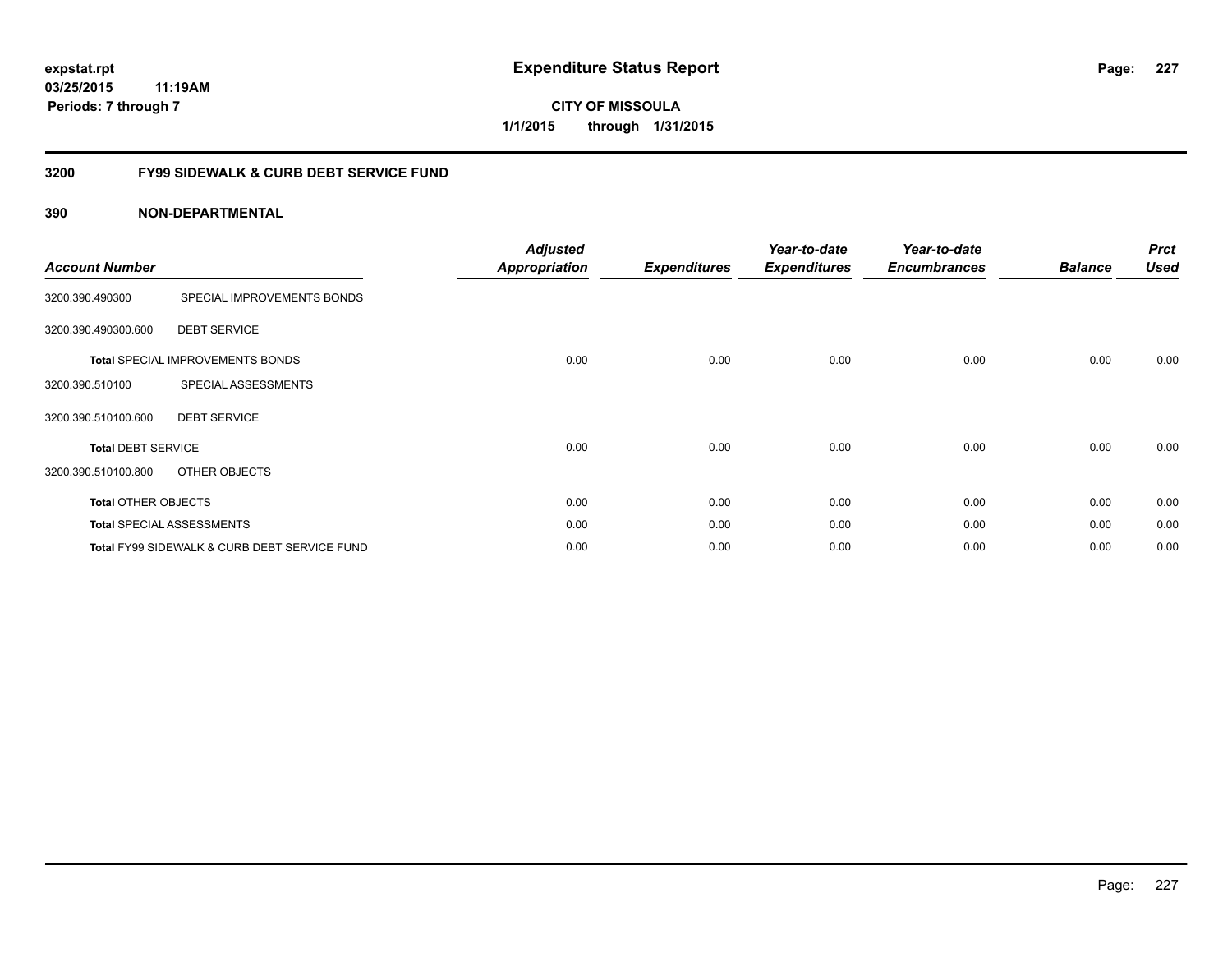**228**

**03/25/2015 11:19AM Periods: 7 through 7**

**CITY OF MISSOULA 1/1/2015 through 1/31/2015**

## **3300 FY00 SIDEWALK & CURB DEBT SERVICE FUND**

| <b>Account Number</b> |                                              | <b>Adjusted</b><br><b>Appropriation</b> | <b>Expenditures</b> | Year-to-date<br><b>Expenditures</b> | Year-to-date<br><b>Encumbrances</b> | <b>Balance</b> | <b>Prct</b><br>Used |
|-----------------------|----------------------------------------------|-----------------------------------------|---------------------|-------------------------------------|-------------------------------------|----------------|---------------------|
| 3300.390.510100       | SPECIAL ASSESSMENTS                          |                                         |                     |                                     |                                     |                |                     |
| 3300.390.510100.600   | <b>DEBT SERVICE</b>                          |                                         |                     |                                     |                                     |                |                     |
|                       | <b>Total SPECIAL ASSESSMENTS</b>             | 0.00                                    | 0.00                | 0.00                                | 0.00                                | 0.00           | 0.00                |
|                       | Total FY00 SIDEWALK & CURB DEBT SERVICE FUND | 0.00                                    | 0.00                | 0.00                                | 0.00                                | 0.00           | 0.00                |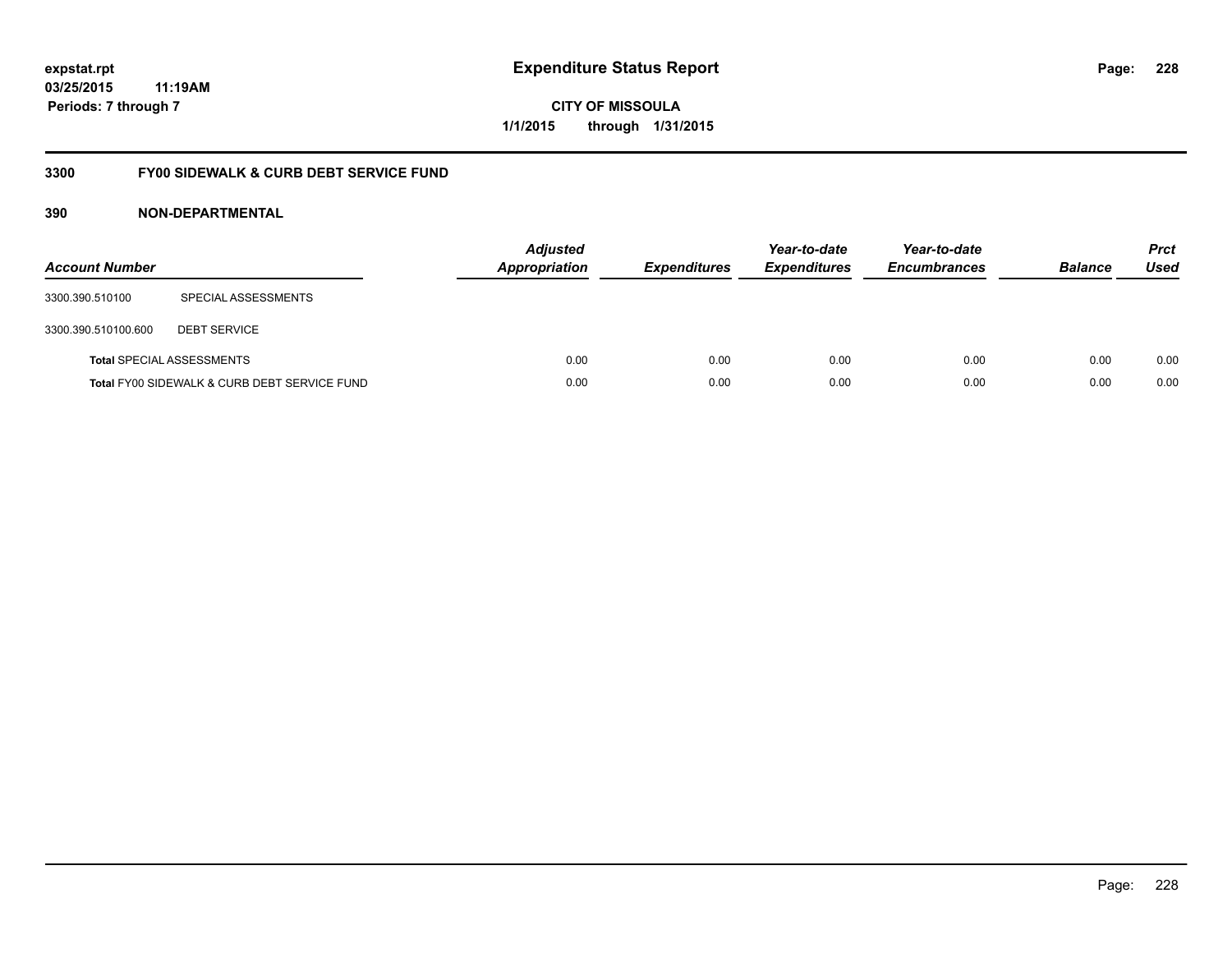**3305 JUDGMENT LEVIES**

| <b>Account Number</b>           |                           | <b>Adjusted</b><br>Appropriation | <b>Expenditures</b> | Year-to-date<br><b>Expenditures</b> | Year-to-date<br><b>Encumbrances</b> | <b>Balance</b> | <b>Prct</b><br><b>Used</b> |
|---------------------------------|---------------------------|----------------------------------|---------------------|-------------------------------------|-------------------------------------|----------------|----------------------------|
| 3305.390.490550                 | <b>JUDGMENT LEVY DEBT</b> |                                  |                     |                                     |                                     |                |                            |
| 3305.390.490550.600             | <b>DEBT SERVICE</b>       |                                  |                     |                                     |                                     |                |                            |
| <b>Total JUDGMENT LEVY DEBT</b> |                           | 0.00                             | 0.00                | 0.00                                | 0.00                                | 0.00           | 0.00                       |
| <b>Total JUDGMENT LEVIES</b>    |                           | 0.00                             | 0.00                | 0.00                                | 0.00                                | 0.00           | 0.00                       |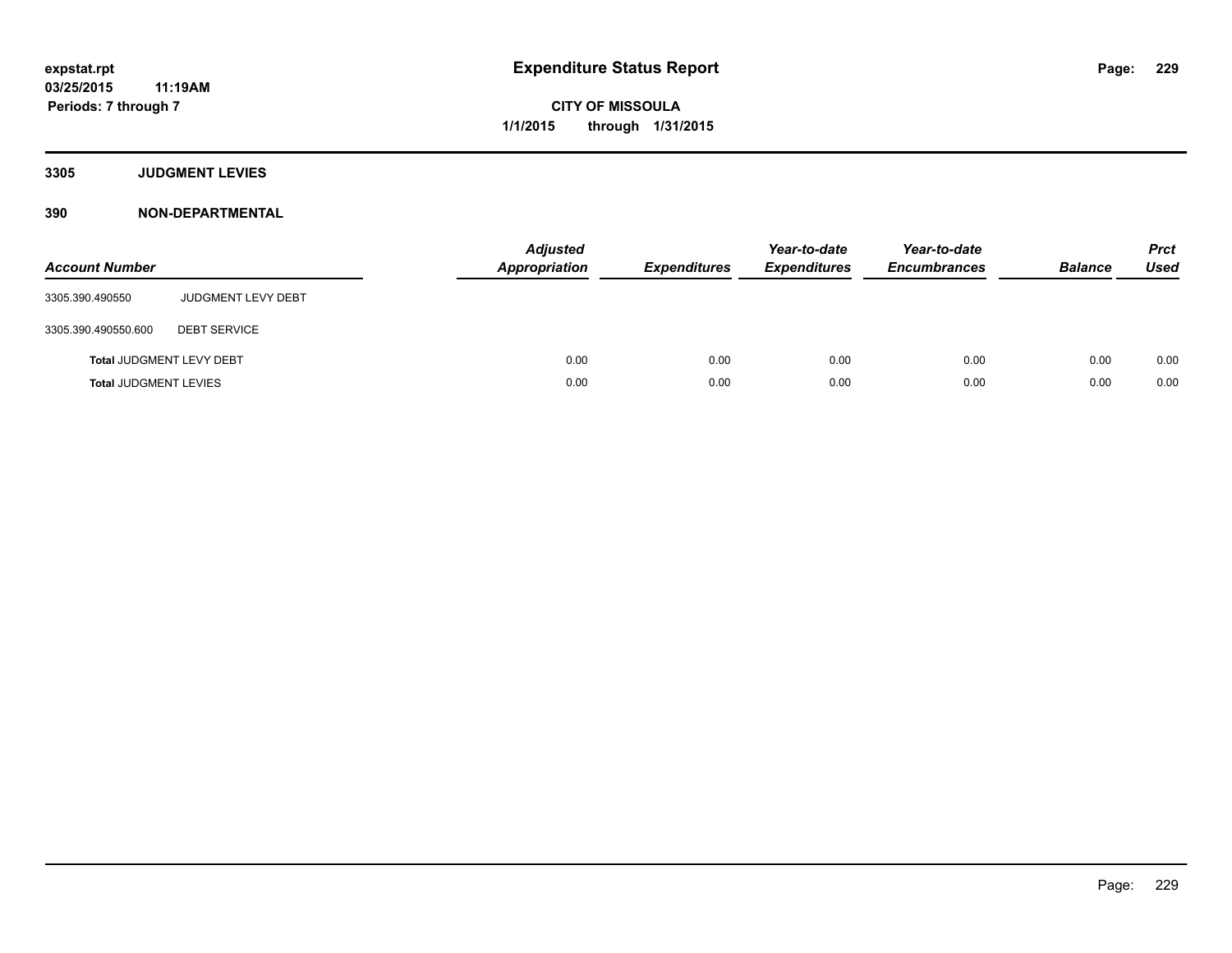**230**

**03/25/2015 11:19AM Periods: 7 through 7**

**CITY OF MISSOULA 1/1/2015 through 1/31/2015**

## **3400 FY01 SIDEWALK & CURB DEBT SERVICE FUND**

| <b>Account Number</b>     |                                              | <b>Adjusted</b><br><b>Appropriation</b> | <b>Expenditures</b> | Year-to-date<br><b>Expenditures</b> | Year-to-date<br><b>Encumbrances</b> | <b>Balance</b> | <b>Prct</b><br><b>Used</b> |
|---------------------------|----------------------------------------------|-----------------------------------------|---------------------|-------------------------------------|-------------------------------------|----------------|----------------------------|
| 3400.390.510100           | SPECIAL ASSESSMENTS                          |                                         |                     |                                     |                                     |                |                            |
| 3400.390.510100.600       | <b>DEBT SERVICE</b>                          |                                         |                     |                                     |                                     |                |                            |
| <b>Total DEBT SERVICE</b> |                                              | 0.00                                    | 0.00                | 0.00                                | 0.00                                | 0.00           | 0.00                       |
|                           | <b>Total SPECIAL ASSESSMENTS</b>             | 0.00                                    | 0.00                | 0.00                                | 0.00                                | 0.00           | 0.00                       |
|                           | Total FY01 SIDEWALK & CURB DEBT SERVICE FUND | 0.00                                    | 0.00                | 0.00                                | 0.00                                | 0.00           | 0.00                       |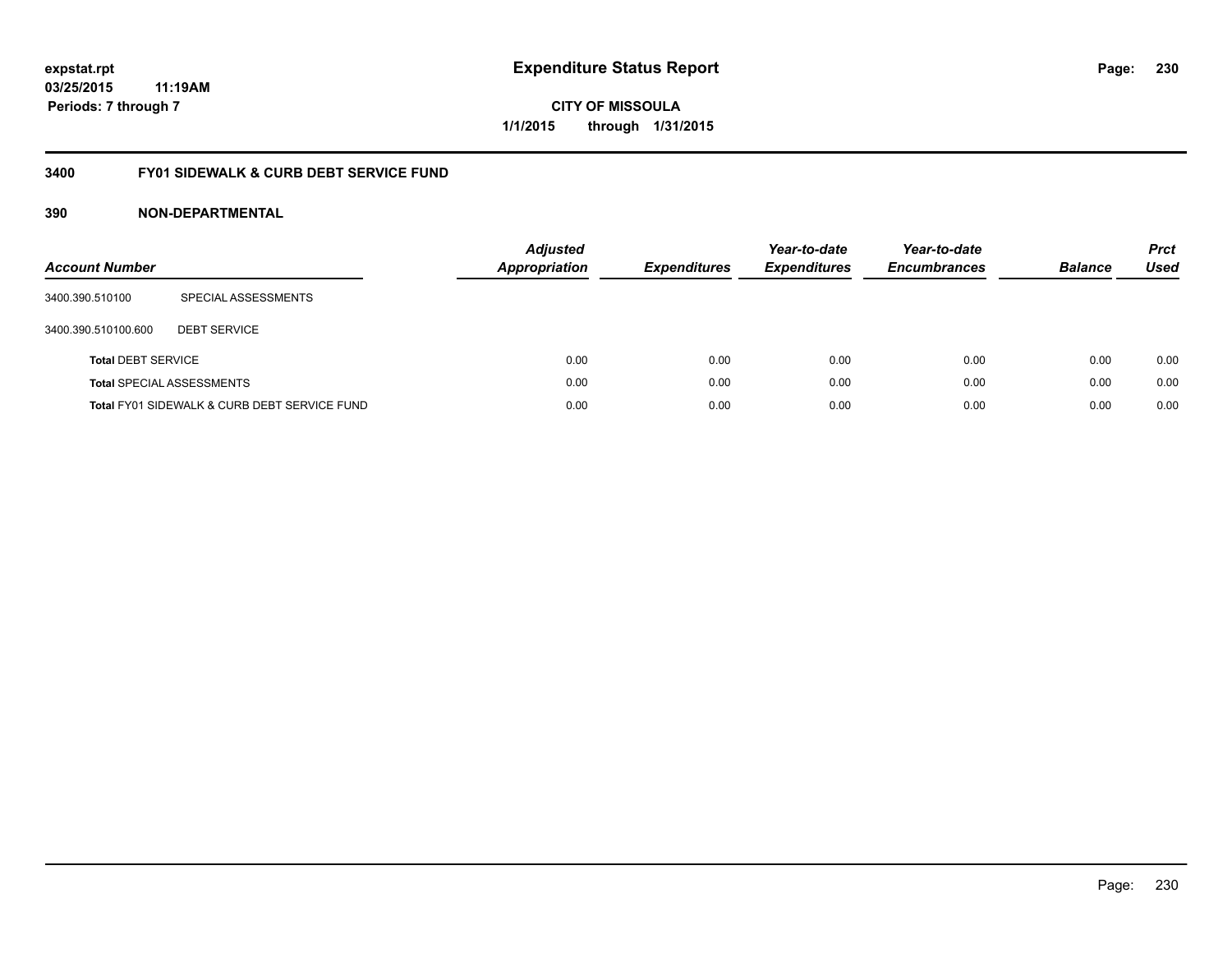**03/25/2015 11:19AM Periods: 7 through 7**

**CITY OF MISSOULA 1/1/2015 through 1/31/2015**

## **3410 FY02 SIDEWALK & CURB DEBT SERVICE FUND**

| <b>Account Number</b>            |                                                 | <b>Adjusted</b><br><b>Appropriation</b> | <b>Expenditures</b> | Year-to-date<br><b>Expenditures</b> | Year-to-date<br><b>Encumbrances</b> | <b>Balance</b> | <b>Prct</b><br>Used |
|----------------------------------|-------------------------------------------------|-----------------------------------------|---------------------|-------------------------------------|-------------------------------------|----------------|---------------------|
| 3410.390.510100                  | SPECIAL ASSESSMENTS                             |                                         |                     |                                     |                                     |                |                     |
| 3410.390.510100.600              | <b>DEBT SERVICE</b>                             |                                         |                     |                                     |                                     |                |                     |
|                                  | 3410.390.510100.620.000 INTEREST / SERVICE FEES | 0.00                                    | 0.00                | 350.00                              | 0.00                                | $-350.00$      | 0.00                |
| <b>Total DEBT SERVICE</b>        |                                                 | 0.00                                    | 0.00                | 350.00                              | 0.00                                | $-350.00$      | 0.00                |
| <b>Total SPECIAL ASSESSMENTS</b> |                                                 | 0.00                                    | 0.00                | 350.00                              | 0.00                                | $-350.00$      | 0.00                |
|                                  | Total FY02 SIDEWALK & CURB DEBT SERVICE FUND    | 0.00                                    | 0.00                | 350.00                              | 0.00                                | $-350.00$      | 0.00                |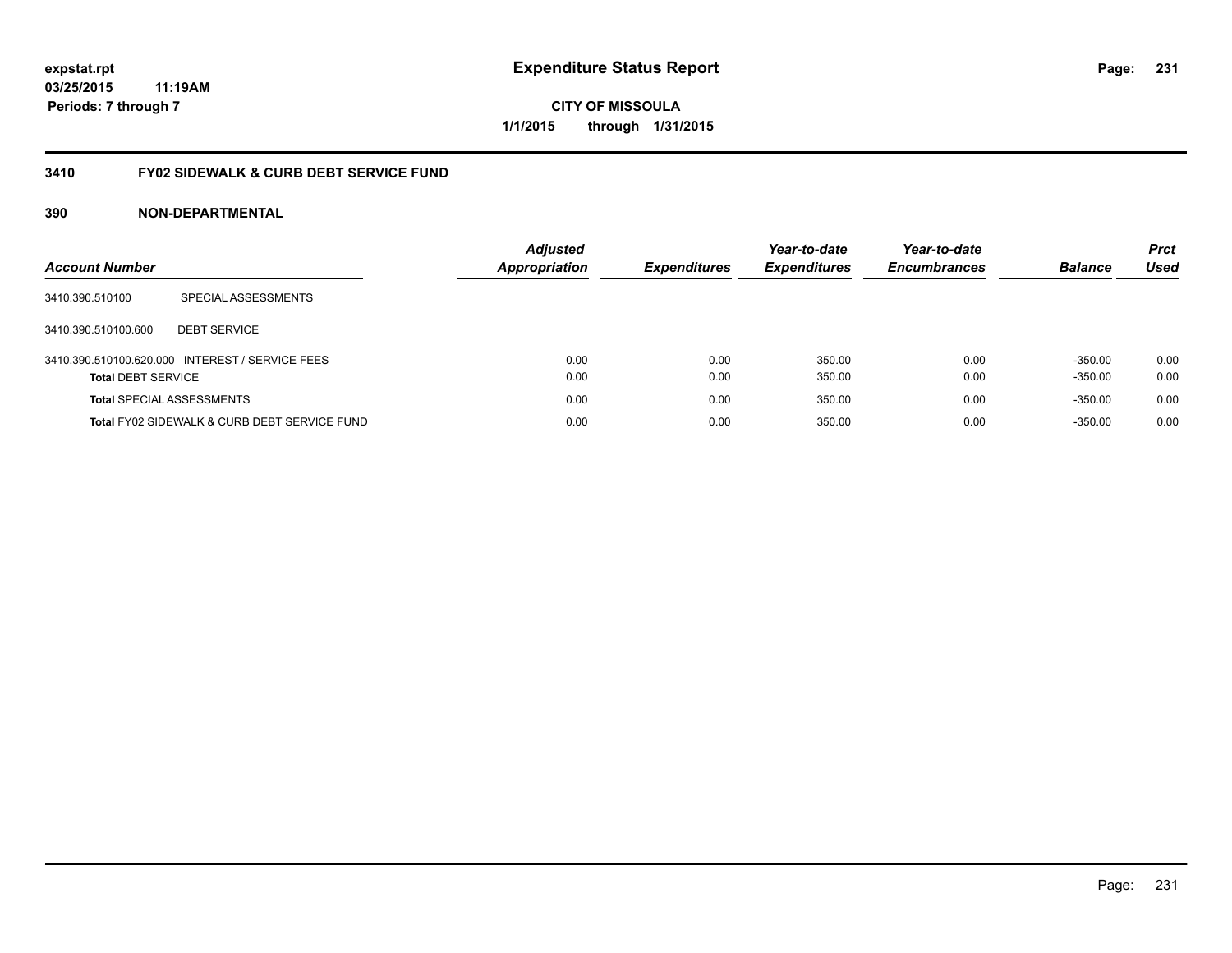**03/25/2015 11:19AM Periods: 7 through 7**

**CITY OF MISSOULA 1/1/2015 through 1/31/2015**

## **3420 FY03 SIDEWALK & CURB DEBT SERVICE**

|                                   |                                                    | <b>Adjusted</b>      |                     | Year-to-date        | Year-to-date        |                | <b>Prct</b> |
|-----------------------------------|----------------------------------------------------|----------------------|---------------------|---------------------|---------------------|----------------|-------------|
| <b>Account Number</b>             |                                                    | <b>Appropriation</b> | <b>Expenditures</b> | <b>Expenditures</b> | <b>Encumbrances</b> | <b>Balance</b> | <b>Used</b> |
| 3420.390.510100                   | SPECIAL ASSESSMENTS                                |                      |                     |                     |                     |                |             |
| 3420.390.510100.600               | <b>DEBT SERVICE</b>                                |                      |                     |                     |                     |                |             |
| 3420.390.510100.610.000 PRINCIPAL |                                                    | 25,000.00            | 0.00                | 0.00                | 0.00                | 25,000.00      | 0.00        |
|                                   | 3420.390.510100.620.000 INTEREST / SERVICE FEES    | 1,300.00             | 0.00                | 825.00              | 0.00                | 475.00         | 63.46       |
| <b>Total SPECIAL ASSESSMENTS</b>  |                                                    | 26,300.00            | 0.00                | 825.00              | 0.00                | 25,475.00      | 3.14        |
| 3420.390.510110                   | <b>MERCHANT SERVICES</b>                           |                      |                     |                     |                     |                |             |
| 3420.390.510110.500               | <b>FIXED CHARGES</b>                               |                      |                     |                     |                     |                |             |
| <b>Total MERCHANT SERVICES</b>    |                                                    | 0.00                 | 0.00                | 0.00                | 0.00                | 0.00           | 0.00        |
|                                   | <b>Total FY03 SIDEWALK &amp; CURB DEBT SERVICE</b> | 26.300.00            | 0.00                | 825.00              | 0.00                | 25.475.00      | 3.14        |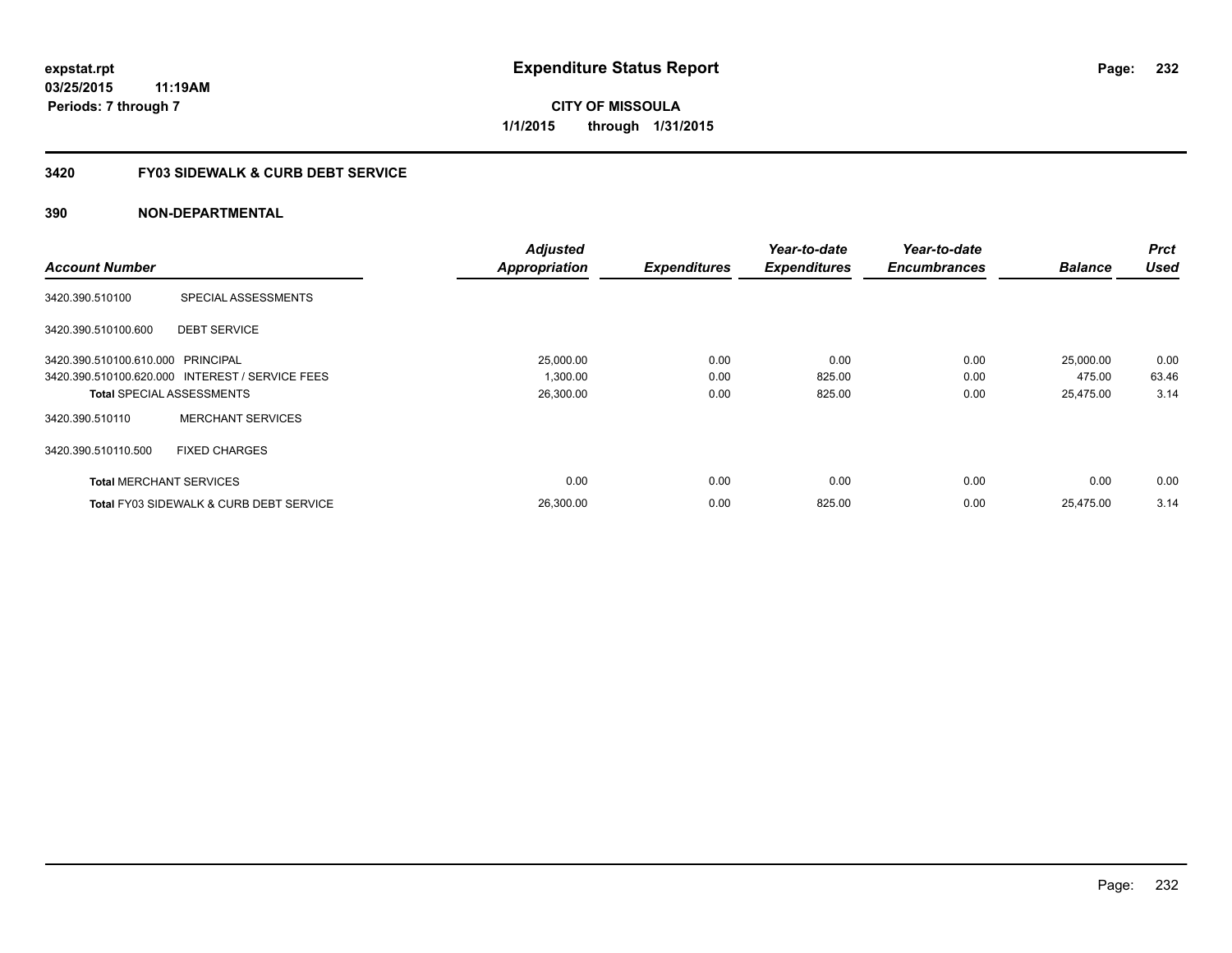**Periods: 7 through 7**

**CITY OF MISSOULA 1/1/2015 through 1/31/2015**

# **3430 FY04 SIDEWALK CURB DEBT SERVICE**

| <b>Account Number</b>             |                                                 | <b>Adjusted</b><br><b>Appropriation</b> | Expenditures | Year-to-date<br><b>Expenditures</b> | Year-to-date<br><b>Encumbrances</b> | <b>Balance</b> | <b>Prct</b><br>Used |
|-----------------------------------|-------------------------------------------------|-----------------------------------------|--------------|-------------------------------------|-------------------------------------|----------------|---------------------|
|                                   |                                                 |                                         |              |                                     |                                     |                |                     |
| 3430.390.510100                   | SPECIAL ASSESSMENTS                             |                                         |              |                                     |                                     |                |                     |
| 3430.390.510100.600               | <b>DEBT SERVICE</b>                             |                                         |              |                                     |                                     |                |                     |
| 3430.390.510100.610.000 PRINCIPAL |                                                 | 10.000.00                               | 0.00         | 0.00                                | 0.00                                | 10.000.00      | 0.00                |
|                                   | 3430.390.510100.620.000 INTEREST / SERVICE FEES | 1.295.00                                | 0.00         | 822.50                              | 0.00                                | 472.50         | 63.51               |
| <b>Total DEBT SERVICE</b>         |                                                 | 11.295.00                               | 0.00         | 822.50                              | 0.00                                | 10.472.50      | 7.28                |
|                                   | <b>Total SPECIAL ASSESSMENTS</b>                | 11.295.00                               | 0.00         | 822.50                              | 0.00                                | 10.472.50      | 7.28                |
|                                   | <b>Total FY04 SIDEWALK CURB DEBT SERVICE</b>    | 11.295.00                               | 0.00         | 822.50                              | 0.00                                | 10.472.50      | 7.28                |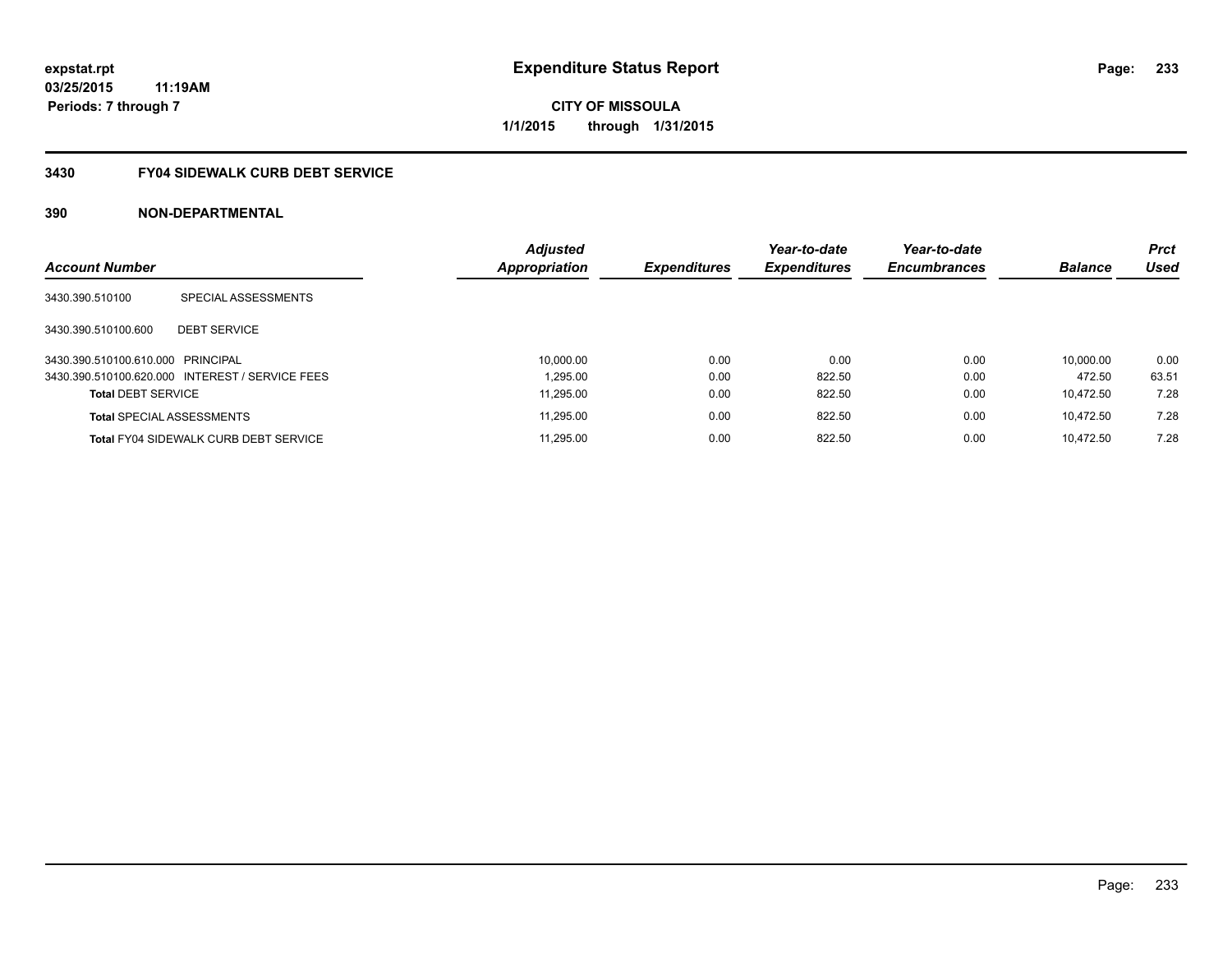## **3440 FY 05 SIDEWALK AND CURB**

|                                   |                                                 | <b>Adjusted</b> |                     | Year-to-date        | Year-to-date        |                | <b>Prct</b> |
|-----------------------------------|-------------------------------------------------|-----------------|---------------------|---------------------|---------------------|----------------|-------------|
| <b>Account Number</b>             |                                                 | Appropriation   | <b>Expenditures</b> | <b>Expenditures</b> | <b>Encumbrances</b> | <b>Balance</b> | <b>Used</b> |
| 3440.390.510100                   | SPECIAL ASSESSMENTS                             |                 |                     |                     |                     |                |             |
| 3440.390.510100.600               | <b>DEBT SERVICE</b>                             |                 |                     |                     |                     |                |             |
| 3440.390.510100.610.000 PRINCIPAL |                                                 | 35.000.00       | 0.00                | 0.00                | 0.00                | 35.000.00      | 0.00        |
|                                   | 3440.390.510100.620.000 INTEREST / SERVICE FEES | 5.163.00        | 0.00                | 2.756.25            | 0.00                | 2.406.75       | 53.38       |
| <b>Total DEBT SERVICE</b>         |                                                 | 40,163.00       | 0.00                | 2.756.25            | 0.00                | 37.406.75      | 6.86        |
|                                   | <b>Total SPECIAL ASSESSMENTS</b>                | 40.163.00       | 0.00                | 2.756.25            | 0.00                | 37.406.75      | 6.86        |
|                                   | Total FY 05 SIDEWALK AND CURB                   | 40.163.00       | 0.00                | 2.756.25            | 0.00                | 37.406.75      | 6.86        |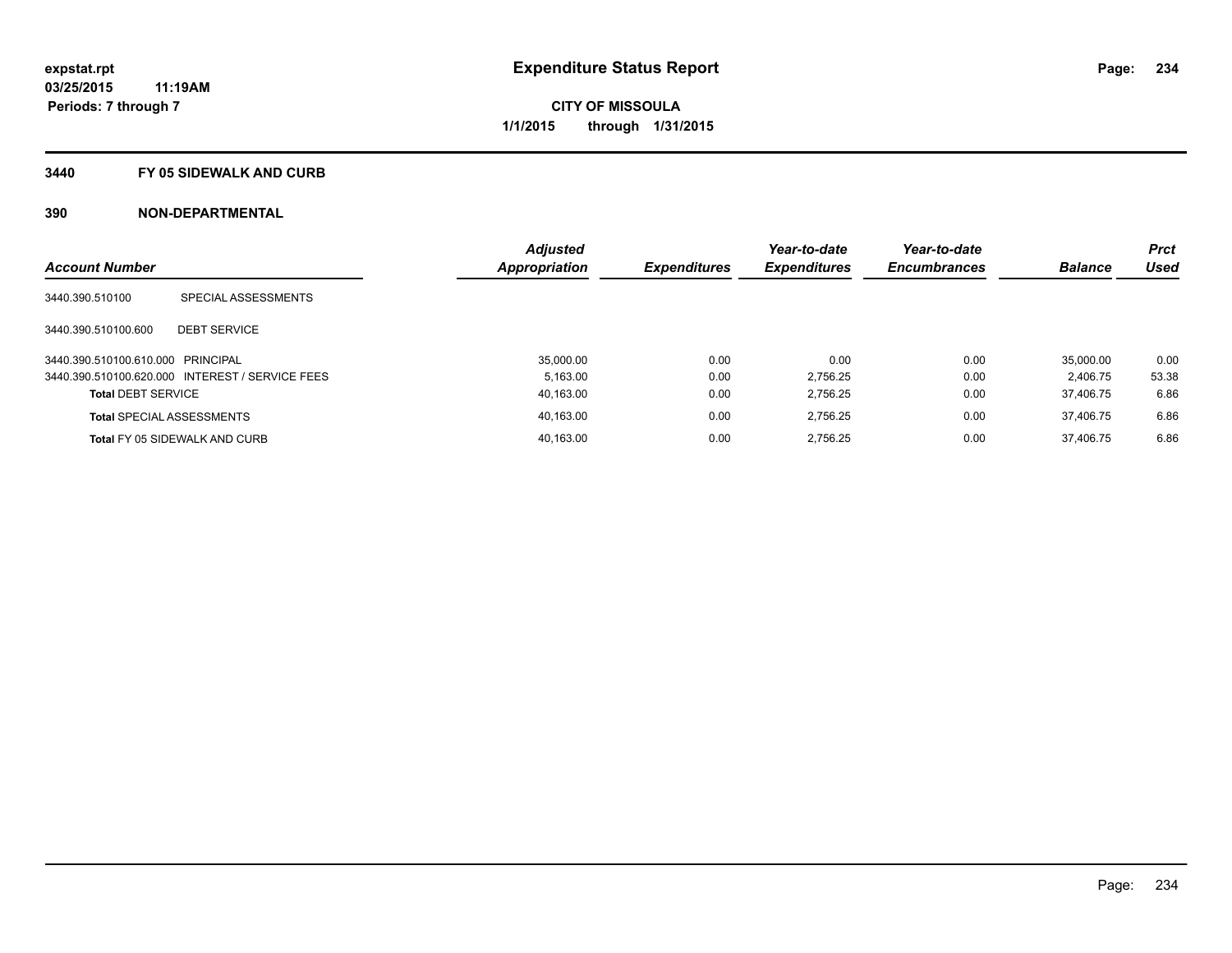## **3450 FY 06 SIDEWALK AND CURB**

|                                   |                                                 | <b>Adjusted</b> |                     | Year-to-date        | Year-to-date        |                | <b>Prct</b> |
|-----------------------------------|-------------------------------------------------|-----------------|---------------------|---------------------|---------------------|----------------|-------------|
| <b>Account Number</b>             |                                                 | Appropriation   | <b>Expenditures</b> | <b>Expenditures</b> | <b>Encumbrances</b> | <b>Balance</b> | <b>Used</b> |
| 3450.390.510100                   | SPECIAL ASSESSMENTS                             |                 |                     |                     |                     |                |             |
| 3450.390.510100.600               | <b>DEBT SERVICE</b>                             |                 |                     |                     |                     |                |             |
| 3450.390.510100.610.000 PRINCIPAL |                                                 | 25.000.00       | 0.00                | 0.00                | 0.00                | 25.000.00      | 0.00        |
|                                   | 3450.390.510100.620.000 INTEREST / SERVICE FEES | 4.569.00        | 0.00                | 2,109.38            | 0.00                | 2.459.62       | 46.17       |
| <b>Total DEBT SERVICE</b>         |                                                 | 29,569.00       | 0.00                | 2,109.38            | 0.00                | 27.459.62      | 7.13        |
|                                   | <b>Total SPECIAL ASSESSMENTS</b>                | 29.569.00       | 0.00                | 2,109.38            | 0.00                | 27.459.62      | 7.13        |
|                                   | <b>Total FY 06 SIDEWALK AND CURB</b>            | 29.569.00       | 0.00                | 2,109.38            | 0.00                | 27.459.62      | 7.13        |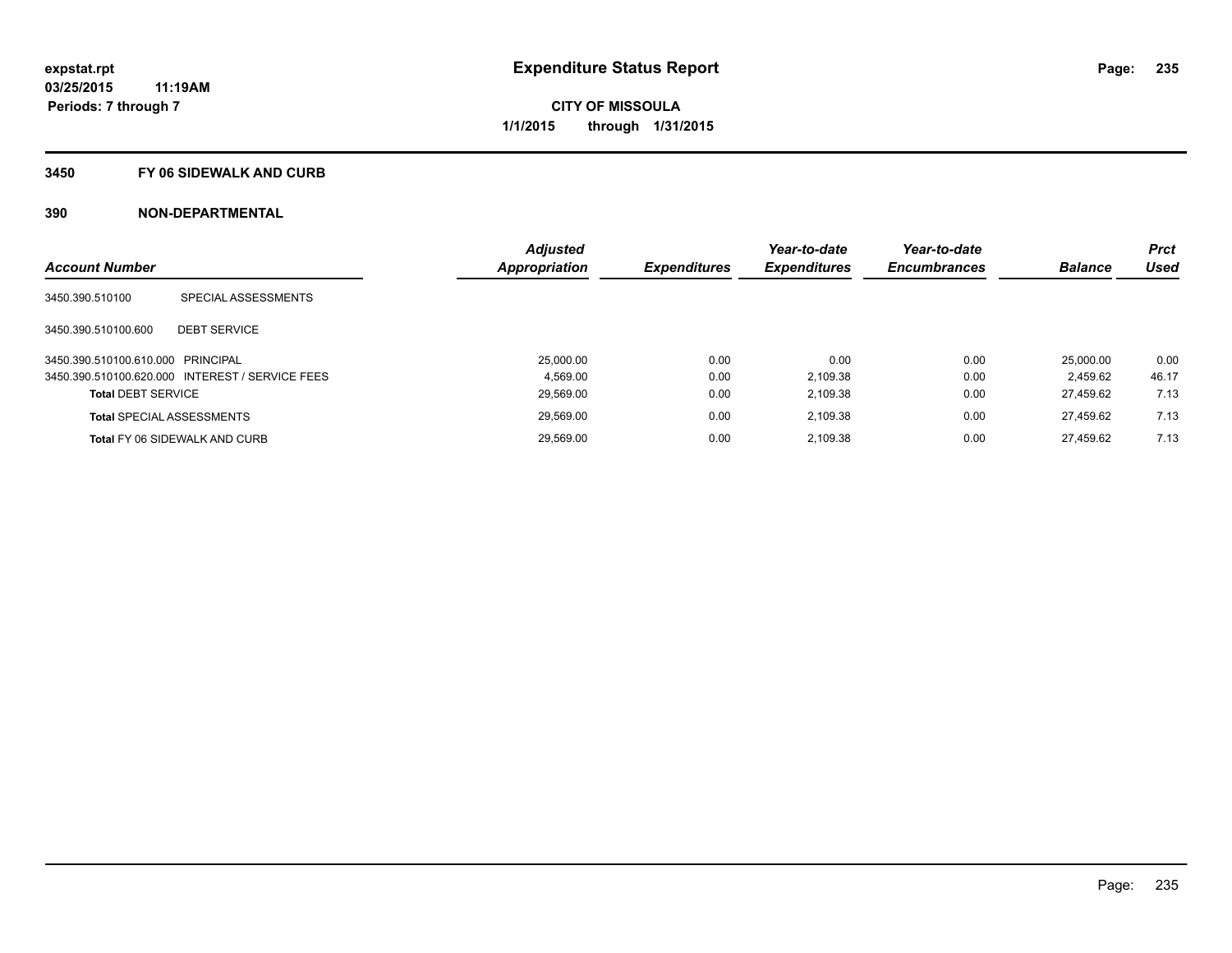## **3460 FY07 SIDEWALK AND CURB DEBT**

| <b>Account Number</b>             |                                                 | <b>Adjusted</b><br>Appropriation | <b>Expenditures</b> | Year-to-date<br><b>Expenditures</b> | Year-to-date<br><b>Encumbrances</b> | <b>Balance</b> | <b>Prct</b><br>Used |
|-----------------------------------|-------------------------------------------------|----------------------------------|---------------------|-------------------------------------|-------------------------------------|----------------|---------------------|
| 3460.390.510100                   | SPECIAL ASSESSMENTS                             |                                  |                     |                                     |                                     |                |                     |
| 3460.390.510100.600               | <b>DEBT SERVICE</b>                             |                                  |                     |                                     |                                     |                |                     |
| 3460.390.510100.610.000 PRINCIPAL |                                                 | 75,000.00                        | 0.00                | 0.00                                | 0.00                                | 75,000.00      | 0.00                |
|                                   | 3460.390.510100.620.000 INTEREST / SERVICE FEES | 17.110.00                        | 0.00                | 8.730.00                            | 0.00                                | 8.380.00       | 51.02               |
|                                   | <b>Total FY07 SIDEWALK AND CURB DEBT</b>        | 92.110.00                        | 0.00                | 8.730.00                            | 0.00                                | 83.380.00      | 9.48                |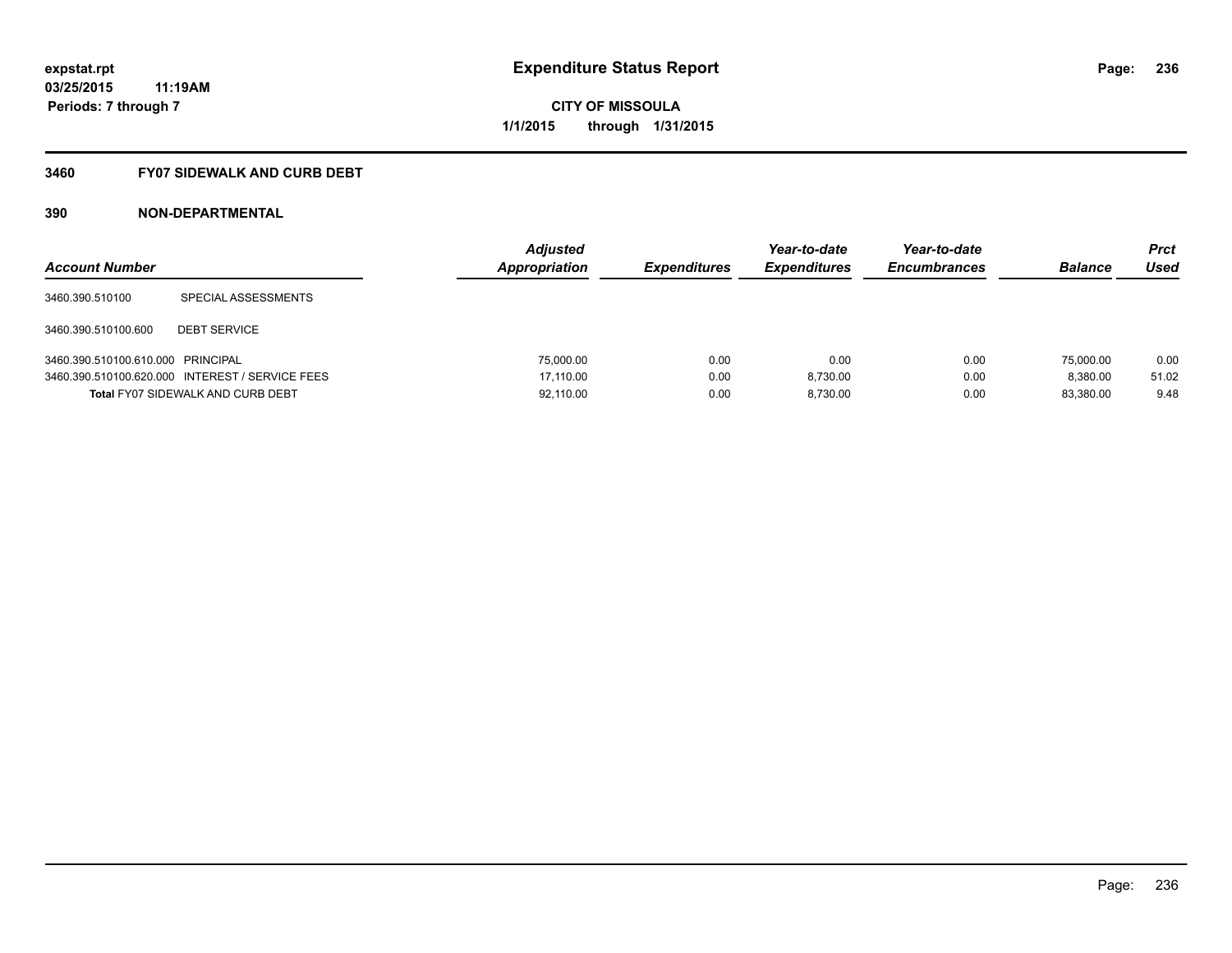**03/25/2015 11:19AM Periods: 7 through 7**

## **CITY OF MISSOULA 1/1/2015 through 1/31/2015**

## **3461 SERIES 2008A SIDEWALK AND CURB**

## **280 PUBLIC WORKS ADMIN/ENGINEERING**

| <b>Account Number</b> |                                             | <b>Adjusted</b><br>Appropriation | <b>Expenditures</b> | Year-to-date<br><b>Expenditures</b> | Year-to-date<br><b>Encumbrances</b> | <b>Balance</b> | <b>Prct</b><br>Used |
|-----------------------|---------------------------------------------|----------------------------------|---------------------|-------------------------------------|-------------------------------------|----------------|---------------------|
| 3461.280.521000       | INTERFUND OPERATING TRANSFERS               |                                  |                     |                                     |                                     |                |                     |
| 3461.280.521000.800   | OTHER OBJECTS                               |                                  |                     |                                     |                                     |                |                     |
|                       | <b>Total PUBLIC WORKS ADMIN/ENGINEERING</b> | 0.00                             | 0.00                | 0.00                                | 0.00                                | 0.00           | 0.00                |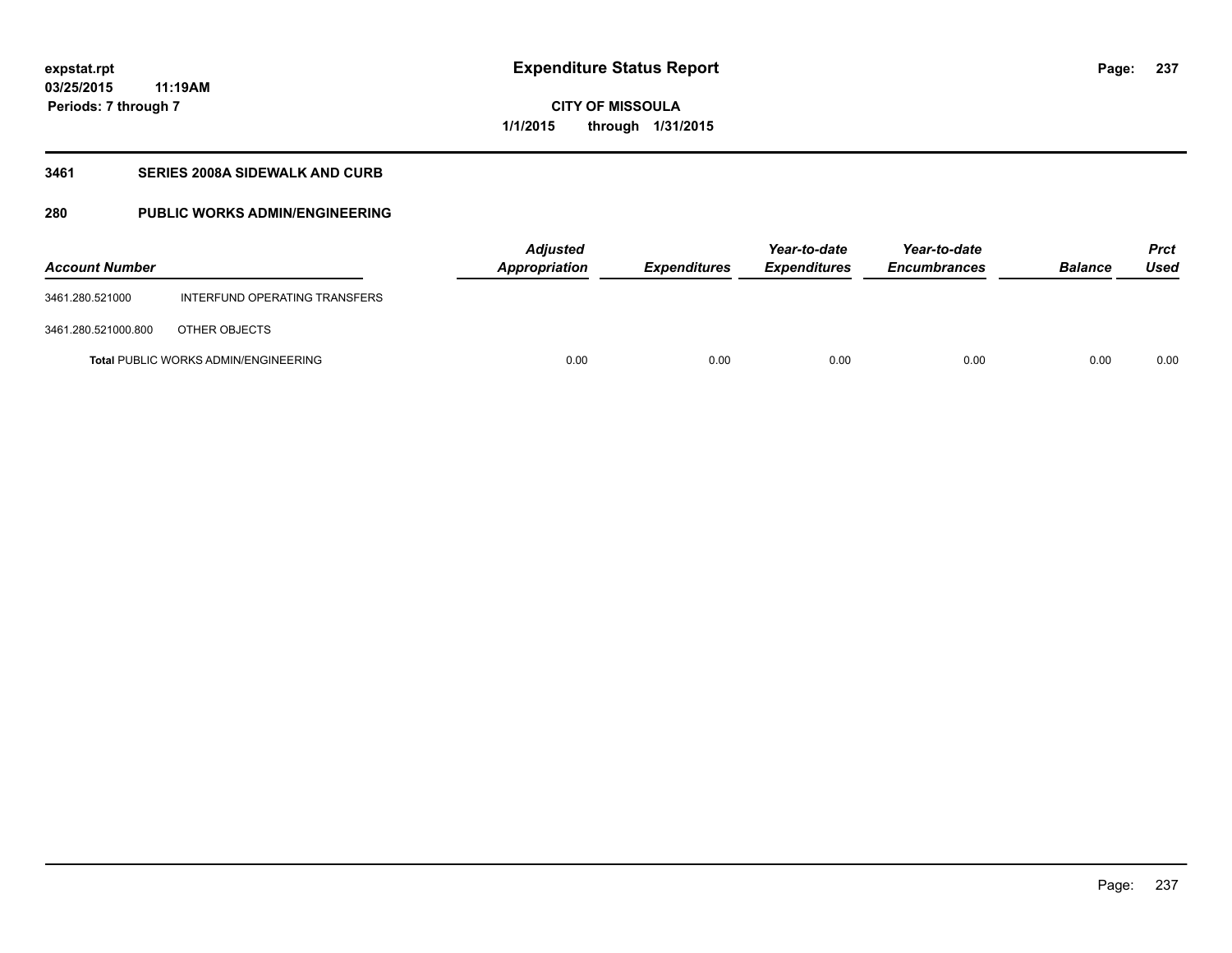## **3461 SERIES 2008A SIDEWALK AND CURB**

|                                   |                                                 | <b>Adjusted</b>      |                     | Year-to-date        | Year-to-date        |                | <b>Prct</b> |
|-----------------------------------|-------------------------------------------------|----------------------|---------------------|---------------------|---------------------|----------------|-------------|
| <b>Account Number</b>             |                                                 | <b>Appropriation</b> | <b>Expenditures</b> | <b>Expenditures</b> | <b>Encumbrances</b> | <b>Balance</b> | <b>Used</b> |
| 3461.390.510100                   | SPECIAL ASSESSMENTS                             |                      |                     |                     |                     |                |             |
| 3461.390.510100.600               | <b>DEBT SERVICE</b>                             |                      |                     |                     |                     |                |             |
| 3461.390.510100.610.000 PRINCIPAL |                                                 | 50,000.00            | 0.00                | 0.00                | 0.00                | 50,000.00      | 0.00        |
|                                   | 3461.390.510100.620.000 INTEREST / SERVICE FEES | 12,213.00            | 0.00                | 5,931.25            | 0.00                | 6,281.75       | 48.57       |
| <b>Total SPECIAL ASSESSMENTS</b>  |                                                 | 62,213.00            | 0.00                | 5,931.25            | 0.00                | 56,281.75      | 9.53        |
| 3461.390.521000                   | INTERFUND OPERATING TRANSFERS                   |                      |                     |                     |                     |                |             |
| 3461.390.521000.800               | OTHER OBJECTS                                   |                      |                     |                     |                     |                |             |
|                                   | <b>Total INTERFUND OPERATING TRANSFERS</b>      | 0.00                 | 0.00                | 0.00                | 0.00                | 0.00           | 0.00        |
|                                   | <b>Total SERIES 2008A SIDEWALK AND CURB</b>     | 62,213.00            | 0.00                | 5,931.25            | 0.00                | 56.281.75      | 9.53        |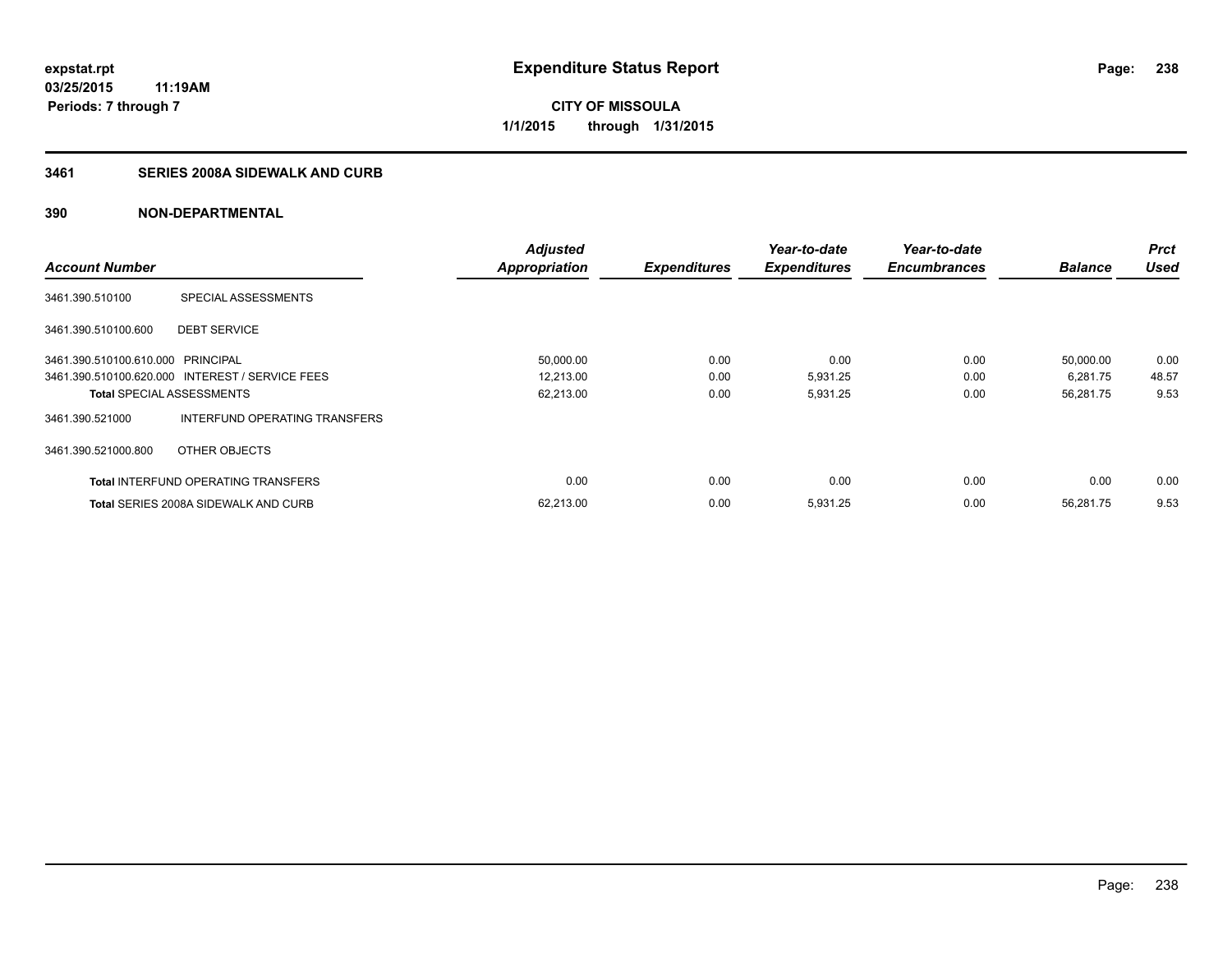## **3462 SERIES 2009 SIDEWALK AND CURB**

|                                   |                                                 | <b>Adjusted</b>      |                     | Year-to-date        | Year-to-date        |                | <b>Prct</b> |
|-----------------------------------|-------------------------------------------------|----------------------|---------------------|---------------------|---------------------|----------------|-------------|
| <b>Account Number</b>             |                                                 | <b>Appropriation</b> | <b>Expenditures</b> | <b>Expenditures</b> | <b>Encumbrances</b> | <b>Balance</b> | <b>Used</b> |
| 3462.390.510100                   | SPECIAL ASSESSMENTS                             |                      |                     |                     |                     |                |             |
| 3462.390.510100.600               | <b>DEBT SERVICE</b>                             |                      |                     |                     |                     |                |             |
| 3462.390.510100.610.000 PRINCIPAL |                                                 | 50,000.00            | 0.00                | 0.00                | 0.00                | 50,000.00      | 0.00        |
|                                   | 3462.390.510100.620.000 INTEREST / SERVICE FEES | 17,143.00            | 0.00                | 9,046.25            | 0.00                | 8,096.75       | 52.77       |
| <b>Total SPECIAL ASSESSMENTS</b>  |                                                 | 67,143.00            | 0.00                | 9,046.25            | 0.00                | 58,096.75      | 13.47       |
| 3462.390.521000                   | INTERFUND OPERATING TRANSFERS                   |                      |                     |                     |                     |                |             |
| 3462.390.521000.800               | OTHER OBJECTS                                   |                      |                     |                     |                     |                |             |
|                                   | <b>Total INTERFUND OPERATING TRANSFERS</b>      | 0.00                 | 0.00                | 0.00                | 0.00                | 0.00           | 0.00        |
|                                   | <b>Total SERIES 2009 SIDEWALK AND CURB</b>      | 67,143.00            | 0.00                | 9,046.25            | 0.00                | 58.096.75      | 13.47       |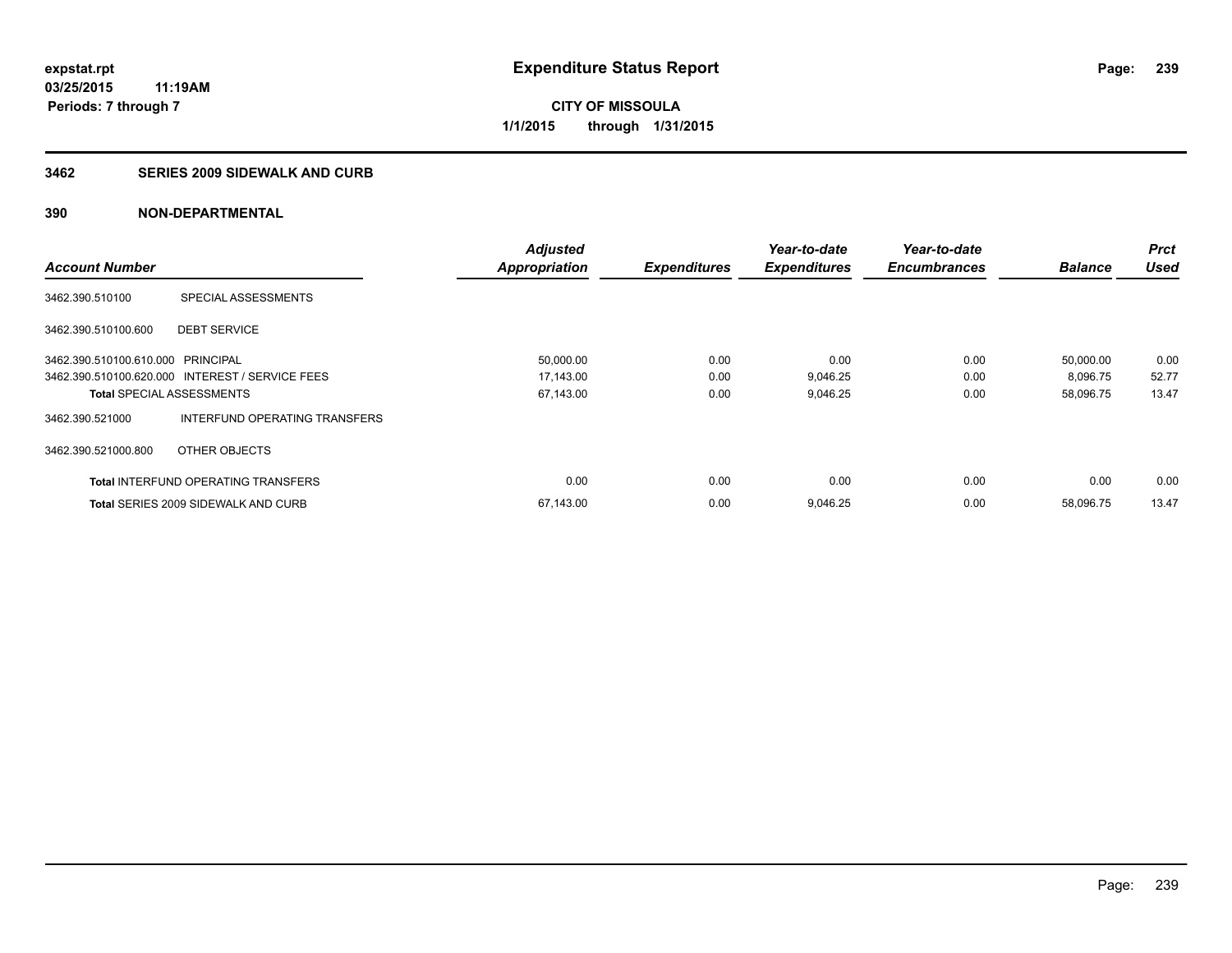## **3463 SERIES 2010 SIDEWALK AND CURB**

|                                   |                                                 | <b>Adjusted</b>      |                     | Year-to-date        | Year-to-date        |                | <b>Prct</b> |
|-----------------------------------|-------------------------------------------------|----------------------|---------------------|---------------------|---------------------|----------------|-------------|
| <b>Account Number</b>             |                                                 | <b>Appropriation</b> | <b>Expenditures</b> | <b>Expenditures</b> | <b>Encumbrances</b> | <b>Balance</b> | <b>Used</b> |
| 3463.390.510100                   | SPECIAL ASSESSMENTS                             |                      |                     |                     |                     |                |             |
| 3463.390.510100.600               | <b>DEBT SERVICE</b>                             |                      |                     |                     |                     |                |             |
| 3463.390.510100.610.000 PRINCIPAL |                                                 | 75,000.00            | 0.00                | 0.00                | 0.00                | 75,000.00      | 0.00        |
|                                   | 3463.390.510100.620.000 INTEREST / SERVICE FEES | 28,038.00            | 0.00                | 14,193.75           | 0.00                | 13,844.25      | 50.62       |
| <b>Total SPECIAL ASSESSMENTS</b>  |                                                 | 103,038.00           | 0.00                | 14,193.75           | 0.00                | 88.844.25      | 13.78       |
| 3463.390.510110                   | <b>MERCHANT SERVICES</b>                        |                      |                     |                     |                     |                |             |
| 3463.390.510110.500               | <b>FIXED CHARGES</b>                            |                      |                     |                     |                     |                |             |
| <b>Total MERCHANT SERVICES</b>    |                                                 | 0.00                 | 0.00                | 0.00                | 0.00                | 0.00           | 0.00        |
|                                   | <b>Total SERIES 2010 SIDEWALK AND CURB</b>      | 103.038.00           | 0.00                | 14.193.75           | 0.00                | 88.844.25      | 13.78       |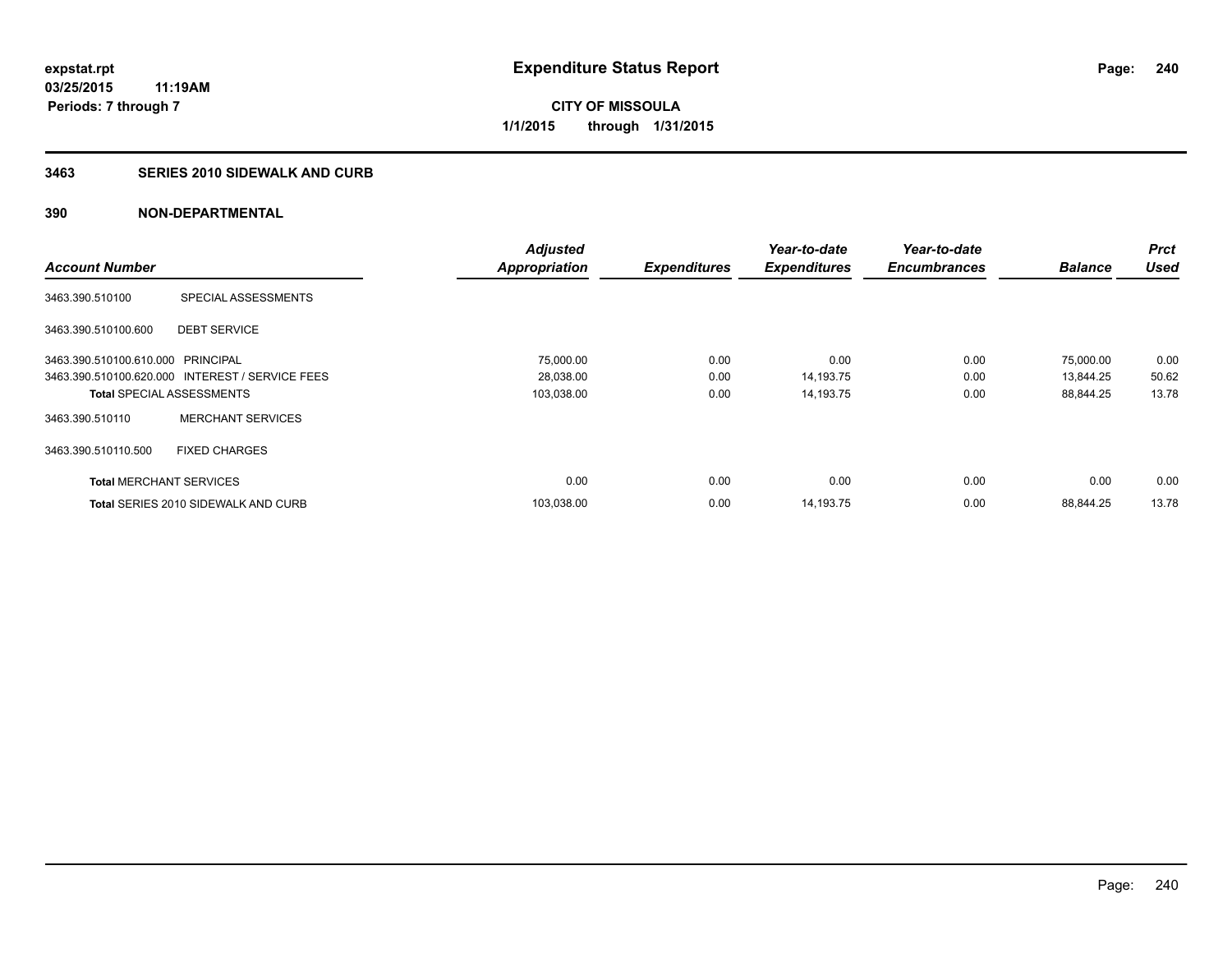## **3464 FY12 S/C DEBT SERVICE**

| <b>Account Number</b>             |                                                 | <b>Adjusted</b><br><b>Appropriation</b> | <b>Expenditures</b> | Year-to-date<br><b>Expenditures</b> | Year-to-date<br><b>Encumbrances</b> | <b>Balance</b> | <b>Prct</b><br>Used |
|-----------------------------------|-------------------------------------------------|-----------------------------------------|---------------------|-------------------------------------|-------------------------------------|----------------|---------------------|
| 3464.390.510100                   | SPECIAL ASSESSMENTS                             |                                         |                     |                                     |                                     |                |                     |
| 3464.390.510100.600               | <b>DEBT SERVICE</b>                             |                                         |                     |                                     |                                     |                |                     |
| 3464.390.510100.610.000 PRINCIPAL |                                                 | 50.000.00                               | 0.00                | 0.00                                | 0.00                                | 50.000.00      | 0.00                |
|                                   | 3464.390.510100.620.000 INTEREST / SERVICE FEES | 22.560.00                               | 0.00                | 11.455.00                           | 0.00                                | 11.105.00      | 50.78               |
| <b>Total DEBT SERVICE</b>         |                                                 | 72,560.00                               | 0.00                | 11,455.00                           | 0.00                                | 61.105.00      | 15.79               |
|                                   | <b>Total SPECIAL ASSESSMENTS</b>                | 72,560.00                               | 0.00                | 11.455.00                           | 0.00                                | 61.105.00      | 15.79               |
|                                   | Total FY12 S/C DEBT SERVICE                     | 72.560.00                               | 0.00                | 11.455.00                           | 0.00                                | 61.105.00      | 15.79               |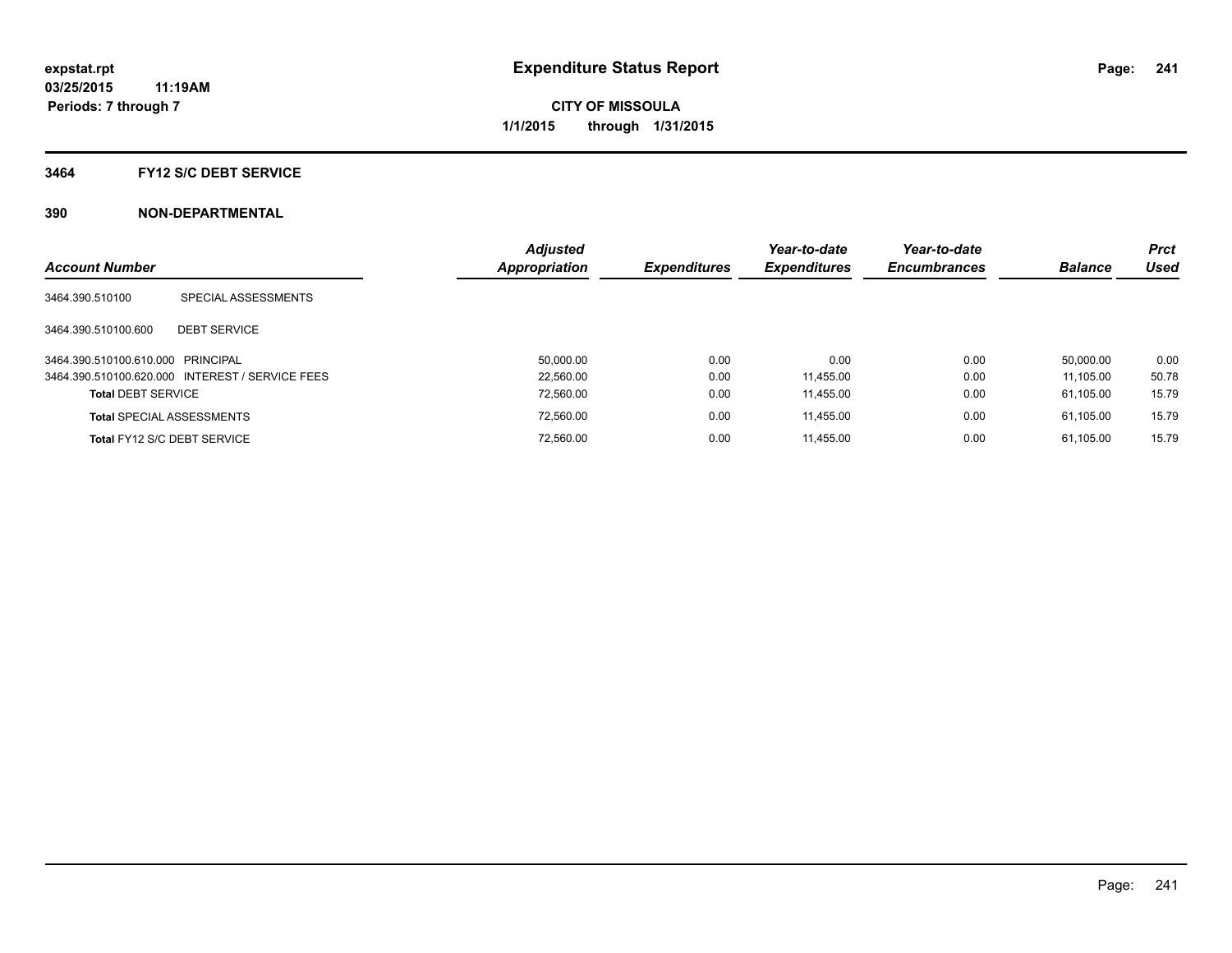**Periods: 7 through 7**

**CITY OF MISSOULA 1/1/2015 through 1/31/2015**

# **3465 FY13 SIDEWALK/CURB DEBT SERVICE**

| <b>Account Number</b>             |                                                 | <b>Adjusted</b><br><b>Appropriation</b> | <b>Expenditures</b> | Year-to-date<br><b>Expenditures</b> | Year-to-date<br><b>Encumbrances</b> | <b>Balance</b> | <b>Prct</b><br>Used |
|-----------------------------------|-------------------------------------------------|-----------------------------------------|---------------------|-------------------------------------|-------------------------------------|----------------|---------------------|
| 3465.390.510100                   | SPECIAL ASSESSMENTS                             |                                         |                     |                                     |                                     |                |                     |
| 3465.390.510100.600               | <b>DEBT SERVICE</b>                             |                                         |                     |                                     |                                     |                |                     |
| 3465.390.510100.610.000 PRINCIPAL |                                                 | 29.000.00                               | 0.00                | 0.00                                | 0.00                                | 29.000.00      | 0.00                |
|                                   | 3465.390.510100.620.000 INTEREST / SERVICE FEES | 11.976.00                               | 0.00                | 6.035.78                            | 0.00                                | 5.940.22       | 50.40               |
| <b>Total DEBT SERVICE</b>         |                                                 | 40.976.00                               | 0.00                | 6.035.78                            | 0.00                                | 34.940.22      | 14.73               |
|                                   | <b>Total SPECIAL ASSESSMENTS</b>                | 40.976.00                               | 0.00                | 6.035.78                            | 0.00                                | 34.940.22      | 14.73               |
|                                   | <b>Total FY13 SIDEWALK/CURB DEBT SERVICE</b>    | 40.976.00                               | 0.00                | 6.035.78                            | 0.00                                | 34.940.22      | 14.73               |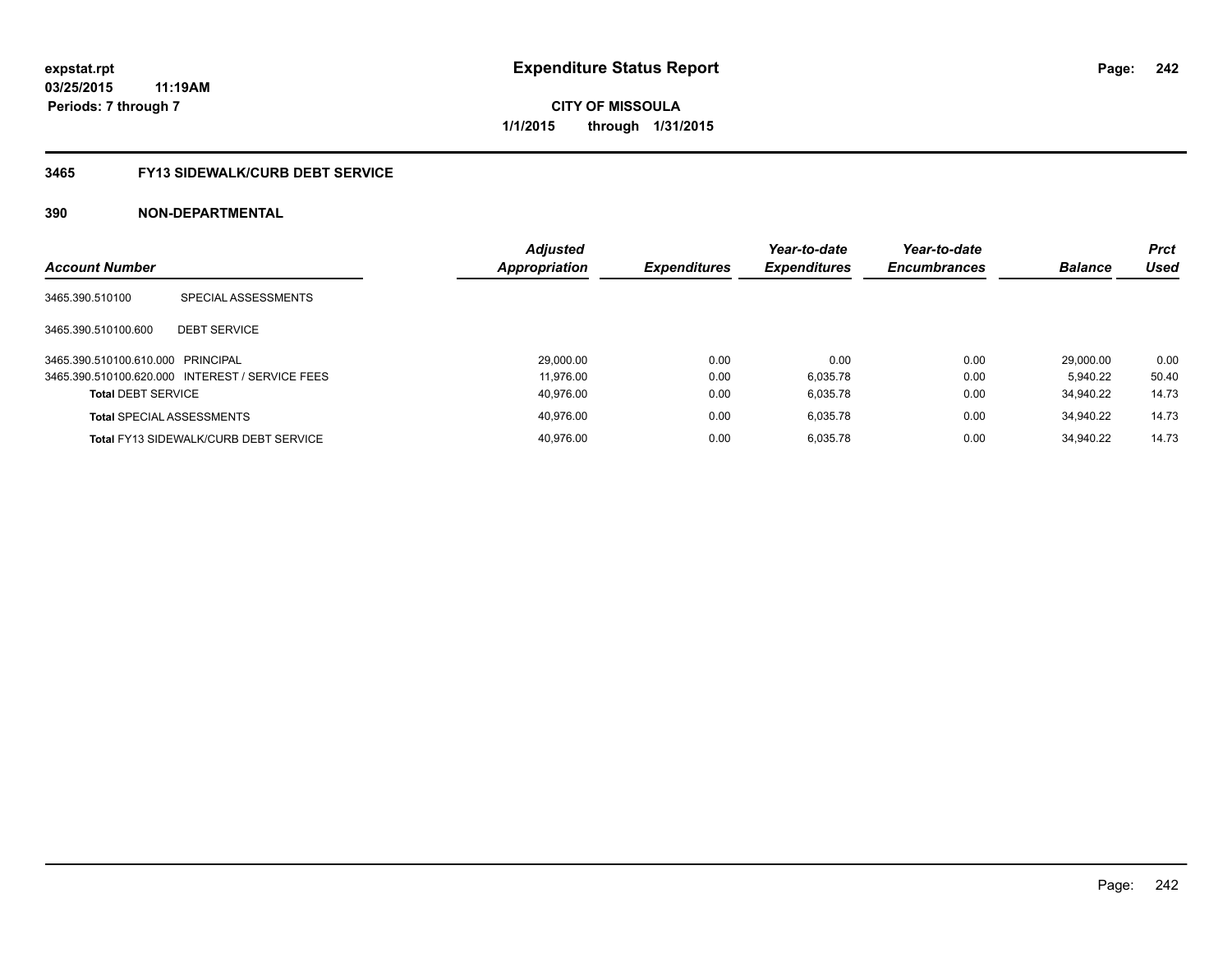## **3491 SID 491 DEBT SERVICE FUND**

| <b>Account Number</b>     |                                  | <b>Adjusted</b><br><b>Appropriation</b> | <b>Expenditures</b> | Year-to-date<br><b>Expenditures</b> | Year-to-date<br><b>Encumbrances</b> | <b>Balance</b> | <b>Prct</b><br>Used |
|---------------------------|----------------------------------|-----------------------------------------|---------------------|-------------------------------------|-------------------------------------|----------------|---------------------|
| 3491.390.510100           | SPECIAL ASSESSMENTS              |                                         |                     |                                     |                                     |                |                     |
| 3491.390.510100.600       | <b>DEBT SERVICE</b>              |                                         |                     |                                     |                                     |                |                     |
| <b>Total DEBT SERVICE</b> |                                  | 0.00                                    | 0.00                | 0.00                                | 0.00                                | 0.00           | 0.00                |
|                           | <b>Total SPECIAL ASSESSMENTS</b> | 0.00                                    | 0.00                | 0.00                                | 0.00                                | 0.00           | 0.00                |
|                           | Total SID 491 DEBT SERVICE FUND  | 0.00                                    | 0.00                | 0.00                                | 0.00                                | 0.00           | 0.00                |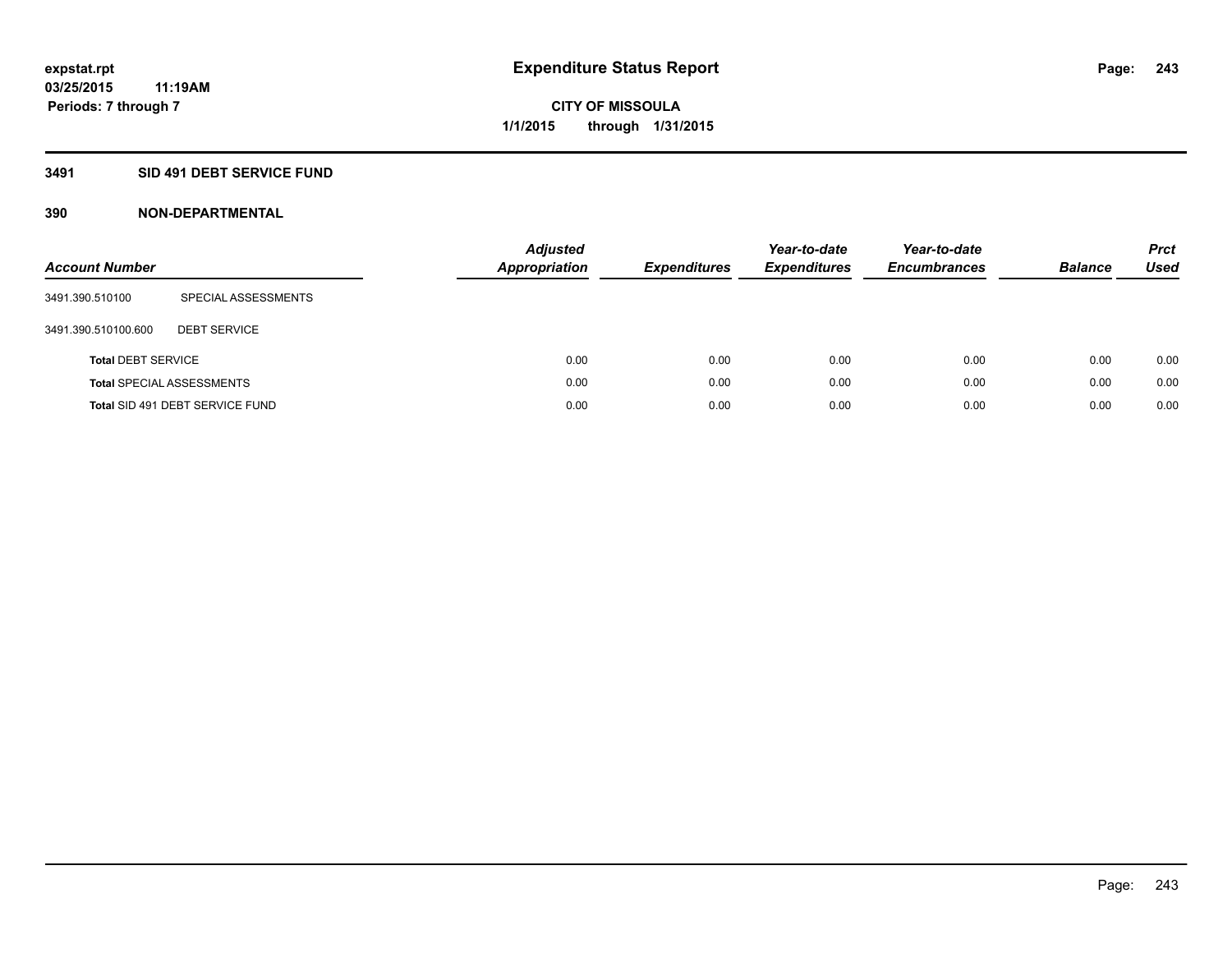## **3495 SID 495 DEBT SERVICE FUND**

| <b>Account Number</b> |                                  | <b>Adjusted</b><br><b>Appropriation</b> | <b>Expenditures</b> | Year-to-date<br><b>Expenditures</b> | Year-to-date<br><b>Encumbrances</b> | <b>Balance</b> | <b>Prct</b><br>Used |
|-----------------------|----------------------------------|-----------------------------------------|---------------------|-------------------------------------|-------------------------------------|----------------|---------------------|
| 3495.390.510100       | SPECIAL ASSESSMENTS              |                                         |                     |                                     |                                     |                |                     |
| 3495.390.510100.800   | OTHER OBJECTS                    |                                         |                     |                                     |                                     |                |                     |
|                       | <b>Total SPECIAL ASSESSMENTS</b> | 0.00                                    | 0.00                | 0.00                                | 0.00                                | 0.00           | 0.00                |
|                       | Total SID 495 DEBT SERVICE FUND  | 0.00                                    | 0.00                | 0.00                                | 0.00                                | 0.00           | 0.00                |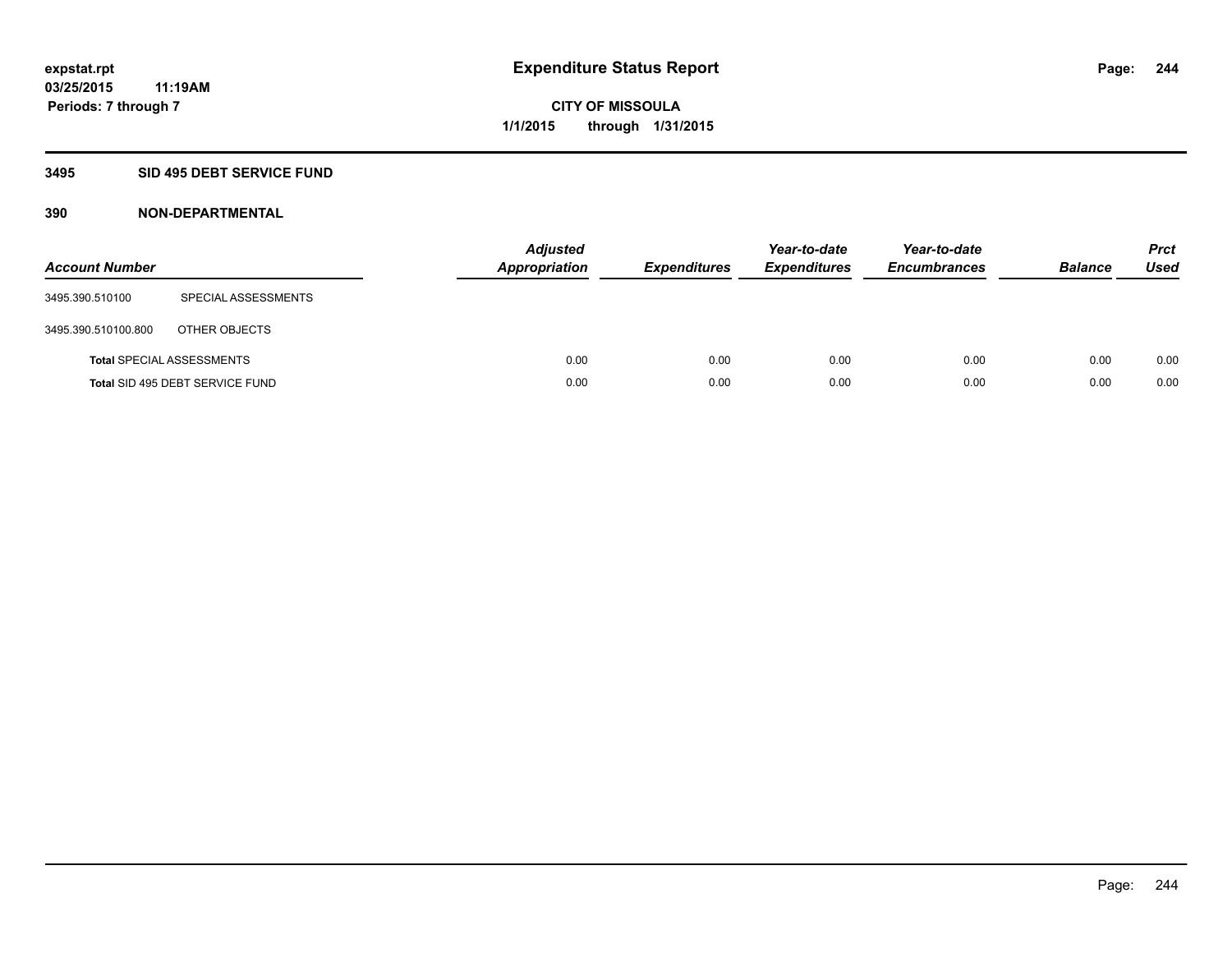## **3497 SID 497 DEBT SERVICE FUND**

| <b>Account Number</b>      |                                  | <b>Adjusted</b><br><b>Appropriation</b> | <b>Expenditures</b> | Year-to-date<br><b>Expenditures</b> | Year-to-date<br><b>Encumbrances</b> | <b>Balance</b> | <b>Prct</b><br><b>Used</b> |
|----------------------------|----------------------------------|-----------------------------------------|---------------------|-------------------------------------|-------------------------------------|----------------|----------------------------|
| 3497.390.510000            | <b>MISCELLANEOUS</b>             |                                         |                     |                                     |                                     |                |                            |
| 3497.390.510000.800        | OTHER OBJECTS                    |                                         |                     |                                     |                                     |                |                            |
| <b>Total MISCELLANEOUS</b> |                                  | 0.00                                    | 0.00                | 0.00                                | 0.00                                | 0.00           | 0.00                       |
| 3497.390.510100            | SPECIAL ASSESSMENTS              |                                         |                     |                                     |                                     |                |                            |
| 3497.390.510100.600        | <b>DEBT SERVICE</b>              |                                         |                     |                                     |                                     |                |                            |
| <b>Total DEBT SERVICE</b>  |                                  | 0.00                                    | 0.00                | 0.00                                | 0.00                                | 0.00           | 0.00                       |
| 3497.390.510100.800        | OTHER OBJECTS                    |                                         |                     |                                     |                                     |                |                            |
| <b>Total OTHER OBJECTS</b> |                                  | 0.00                                    | 0.00                | 0.00                                | 0.00                                | 0.00           | 0.00                       |
|                            | <b>Total SPECIAL ASSESSMENTS</b> | 0.00                                    | 0.00                | 0.00                                | 0.00                                | 0.00           | 0.00                       |
|                            | Total SID 497 DEBT SERVICE FUND  | 0.00                                    | 0.00                | 0.00                                | 0.00                                | 0.00           | 0.00                       |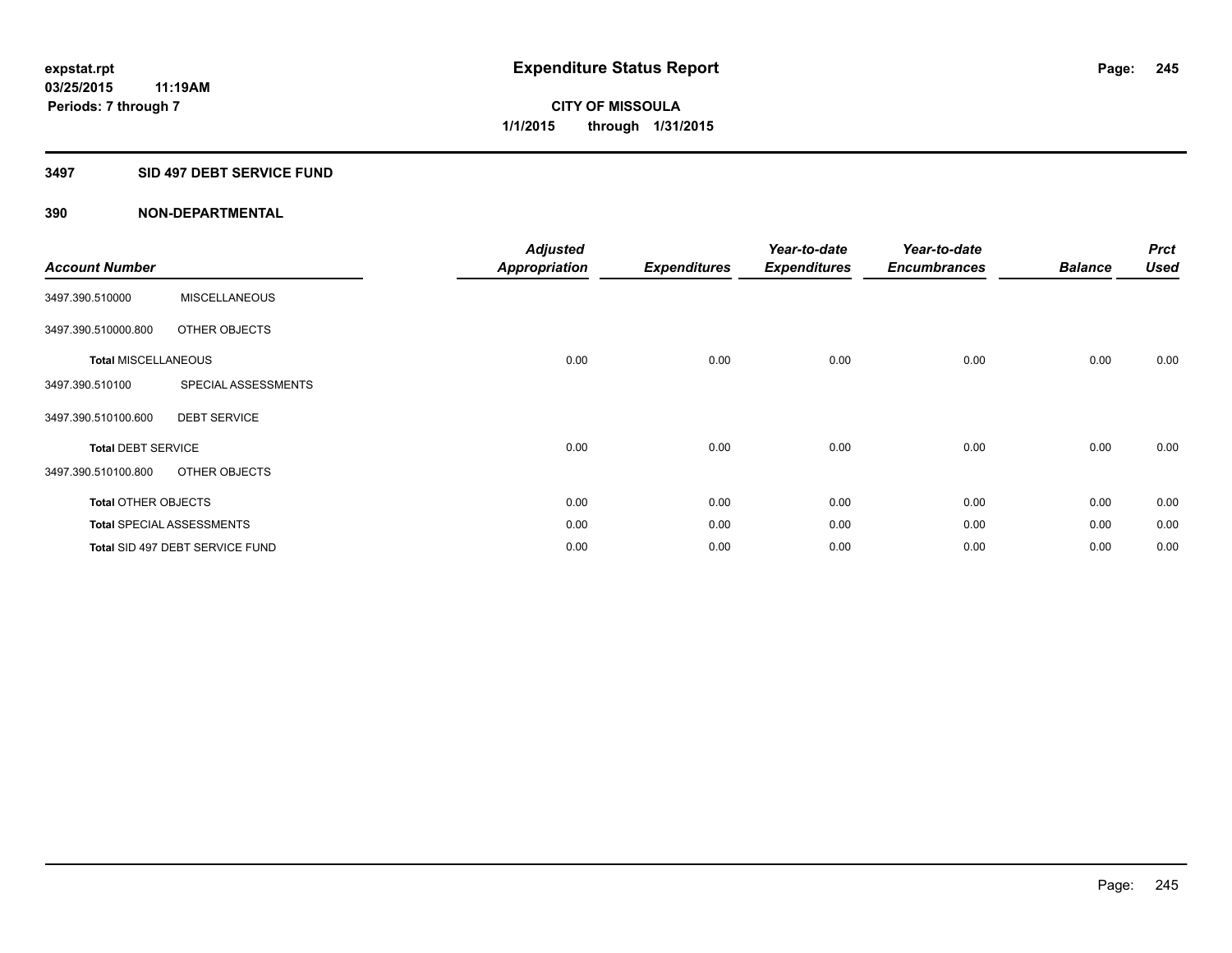## **3498 SID 498 DEBT SERVICE FUND**

| <b>Account Number</b>     |                                  | <b>Adjusted</b><br><b>Appropriation</b> | <b>Expenditures</b> | Year-to-date<br><b>Expenditures</b> | Year-to-date<br><b>Encumbrances</b> | <b>Balance</b> | <b>Prct</b><br><b>Used</b> |
|---------------------------|----------------------------------|-----------------------------------------|---------------------|-------------------------------------|-------------------------------------|----------------|----------------------------|
| 3498.390.510100           | SPECIAL ASSESSMENTS              |                                         |                     |                                     |                                     |                |                            |
| 3498.390.510100.600       | <b>DEBT SERVICE</b>              |                                         |                     |                                     |                                     |                |                            |
| <b>Total DEBT SERVICE</b> |                                  | 0.00                                    | 0.00                | 0.00                                | 0.00                                | 0.00           | 0.00                       |
|                           | <b>Total SPECIAL ASSESSMENTS</b> | 0.00                                    | 0.00                | 0.00                                | 0.00                                | 0.00           | 0.00                       |
|                           | Total SID 498 DEBT SERVICE FUND  | 0.00                                    | 0.00                | 0.00                                | 0.00                                | 0.00           | 0.00                       |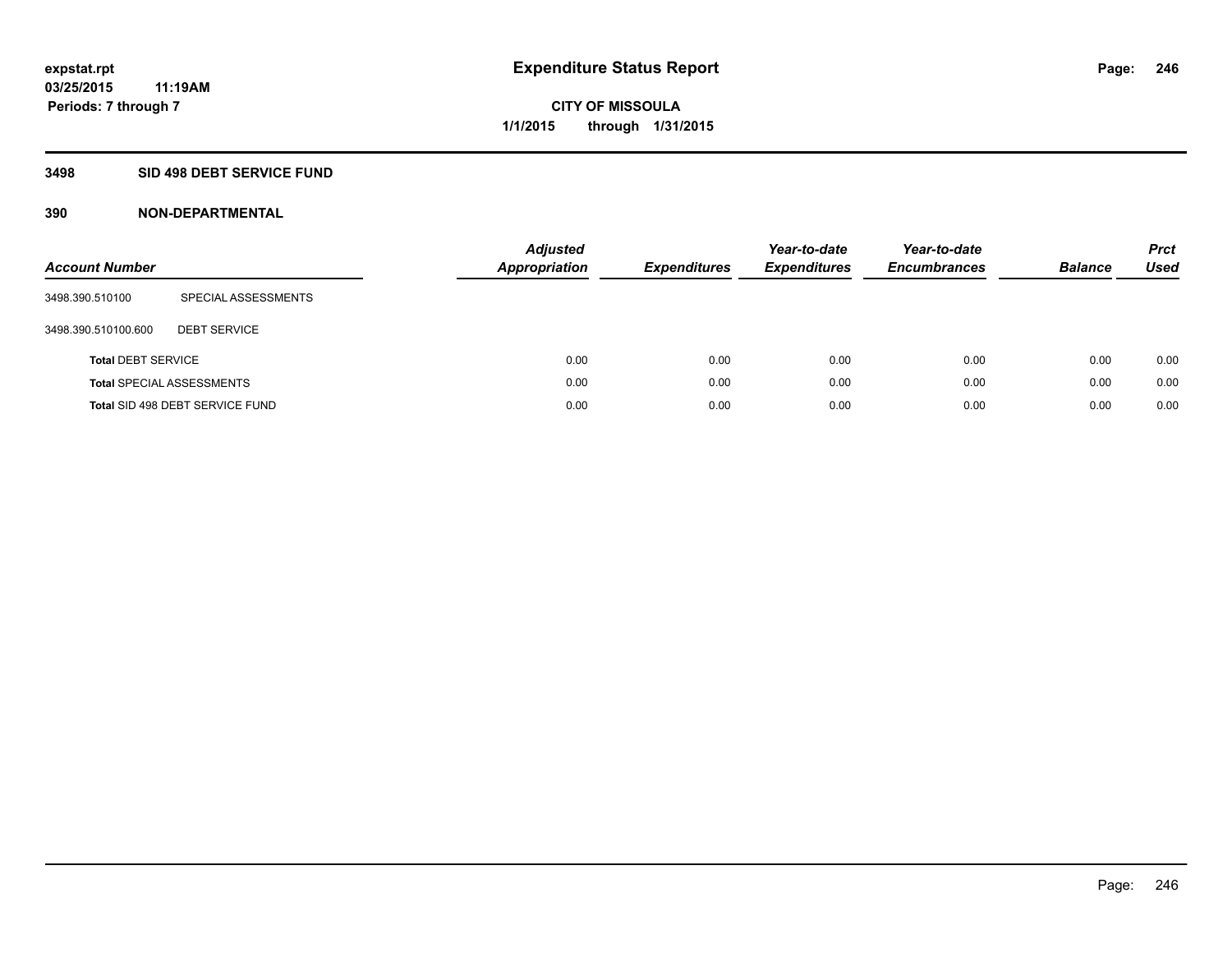## **3500 SID 500 DEBT SERVICE FUND**

| <b>Account Number</b>      |                                  | <b>Adjusted</b><br>Appropriation | <b>Expenditures</b> | Year-to-date<br><b>Expenditures</b> | Year-to-date<br><b>Encumbrances</b> | <b>Balance</b> | <b>Prct</b><br><b>Used</b> |
|----------------------------|----------------------------------|----------------------------------|---------------------|-------------------------------------|-------------------------------------|----------------|----------------------------|
| 3500.390.510100            | SPECIAL ASSESSMENTS              |                                  |                     |                                     |                                     |                |                            |
| 3500.390.510100.600        | <b>DEBT SERVICE</b>              |                                  |                     |                                     |                                     |                |                            |
| <b>Total DEBT SERVICE</b>  |                                  | 0.00                             | 0.00                | 0.00                                | 0.00                                | 0.00           | 0.00                       |
| 3500.390.510100.800        | OTHER OBJECTS                    |                                  |                     |                                     |                                     |                |                            |
| <b>Total OTHER OBJECTS</b> |                                  | 0.00                             | 0.00                | 0.00                                | 0.00                                | 0.00           | 0.00                       |
|                            | <b>Total SPECIAL ASSESSMENTS</b> | 0.00                             | 0.00                | 0.00                                | 0.00                                | 0.00           | 0.00                       |
|                            | Total SID 500 DEBT SERVICE FUND  | 0.00                             | 0.00                | 0.00                                | 0.00                                | 0.00           | 0.00                       |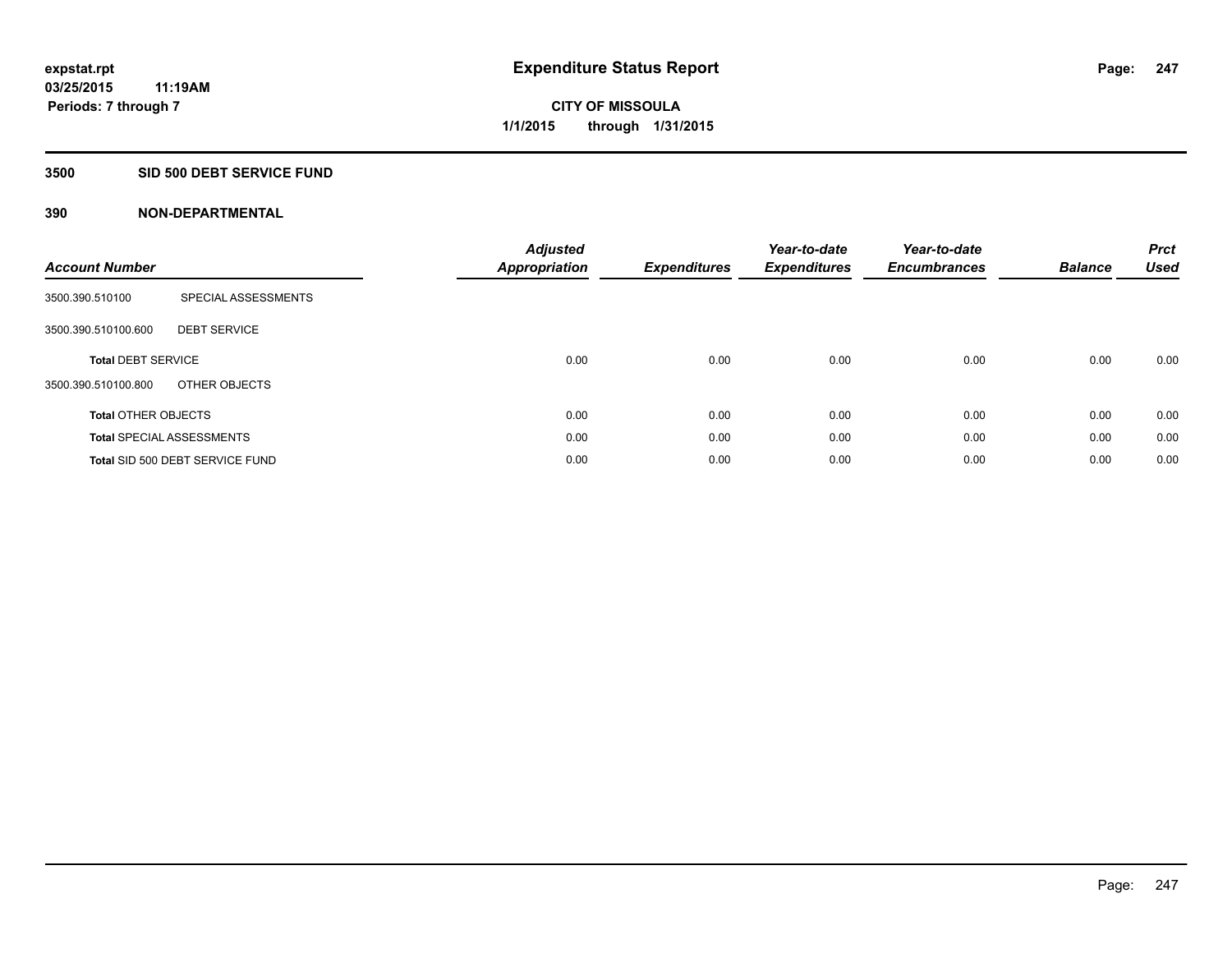## **3501 SID 501 DEBT SERVICE FUND**

| <b>Account Number</b>     |                                  | <b>Adjusted</b><br><b>Appropriation</b> | <b>Expenditures</b> | Year-to-date<br><b>Expenditures</b> | Year-to-date<br><b>Encumbrances</b> | <b>Balance</b> | <b>Prct</b><br>Used |
|---------------------------|----------------------------------|-----------------------------------------|---------------------|-------------------------------------|-------------------------------------|----------------|---------------------|
| 3501.390.510100           | SPECIAL ASSESSMENTS              |                                         |                     |                                     |                                     |                |                     |
| 3501.390.510100.600       | <b>DEBT SERVICE</b>              |                                         |                     |                                     |                                     |                |                     |
| <b>Total DEBT SERVICE</b> |                                  | 0.00                                    | 0.00                | 0.00                                | 0.00                                | 0.00           | 0.00                |
|                           | <b>Total SPECIAL ASSESSMENTS</b> | 0.00                                    | 0.00                | 0.00                                | 0.00                                | 0.00           | 0.00                |
|                           | Total SID 501 DEBT SERVICE FUND  | 0.00                                    | 0.00                | 0.00                                | 0.00                                | 0.00           | 0.00                |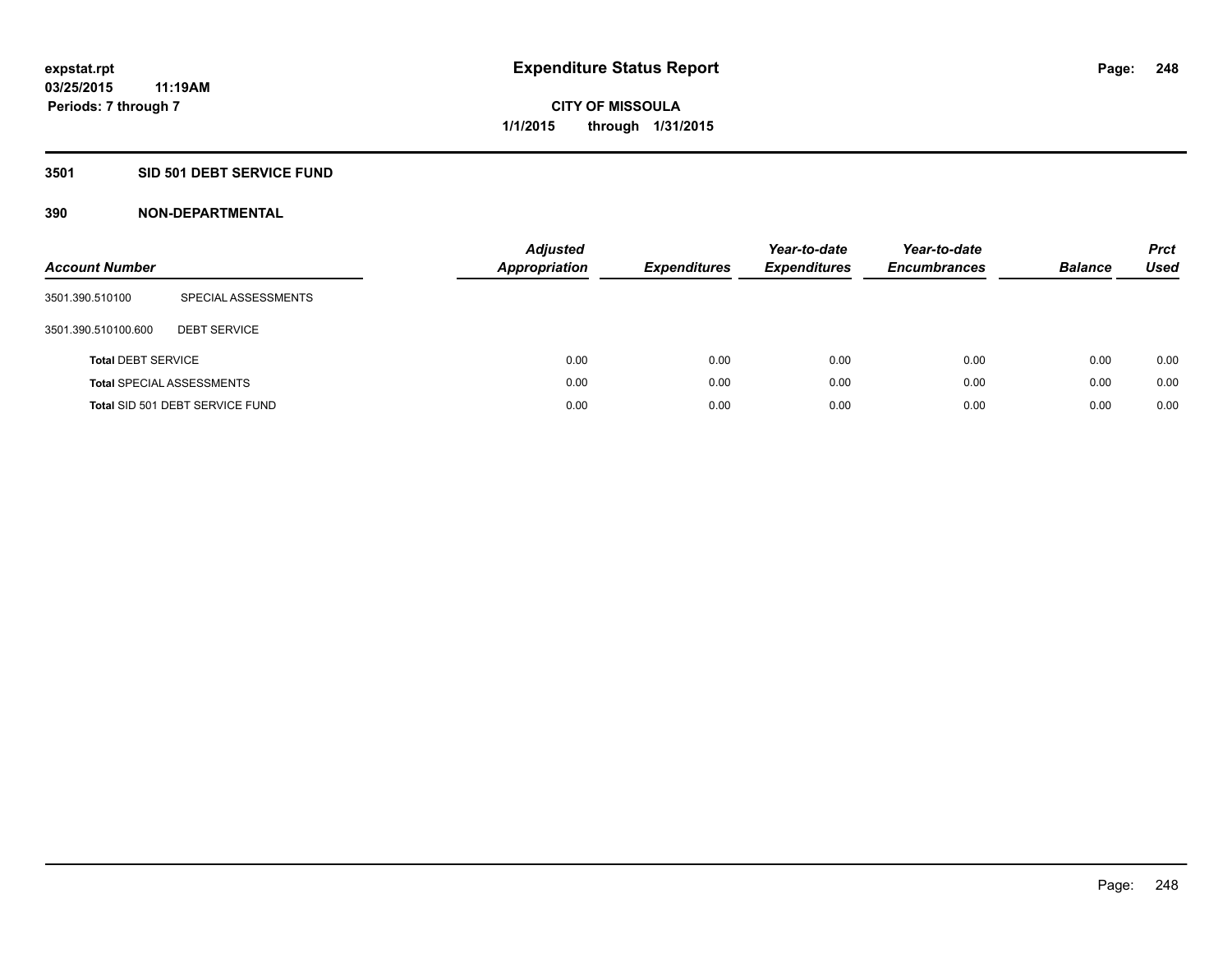## **3503 SID 503 DEBT SERVICE FUND**

| <b>Account Number</b>     |                                  | <b>Adjusted</b><br><b>Appropriation</b> | <b>Expenditures</b> | Year-to-date<br><b>Expenditures</b> | Year-to-date<br><b>Encumbrances</b> | <b>Balance</b> | <b>Prct</b><br>Used |
|---------------------------|----------------------------------|-----------------------------------------|---------------------|-------------------------------------|-------------------------------------|----------------|---------------------|
| 3503.390.510100           | SPECIAL ASSESSMENTS              |                                         |                     |                                     |                                     |                |                     |
| 3503.390.510100.600       | <b>DEBT SERVICE</b>              |                                         |                     |                                     |                                     |                |                     |
| <b>Total DEBT SERVICE</b> |                                  | 0.00                                    | 0.00                | 0.00                                | 0.00                                | 0.00           | 0.00                |
|                           | <b>Total SPECIAL ASSESSMENTS</b> | 0.00                                    | 0.00                | 0.00                                | 0.00                                | 0.00           | 0.00                |
|                           | Total SID 503 DEBT SERVICE FUND  | 0.00                                    | 0.00                | 0.00                                | 0.00                                | 0.00           | 0.00                |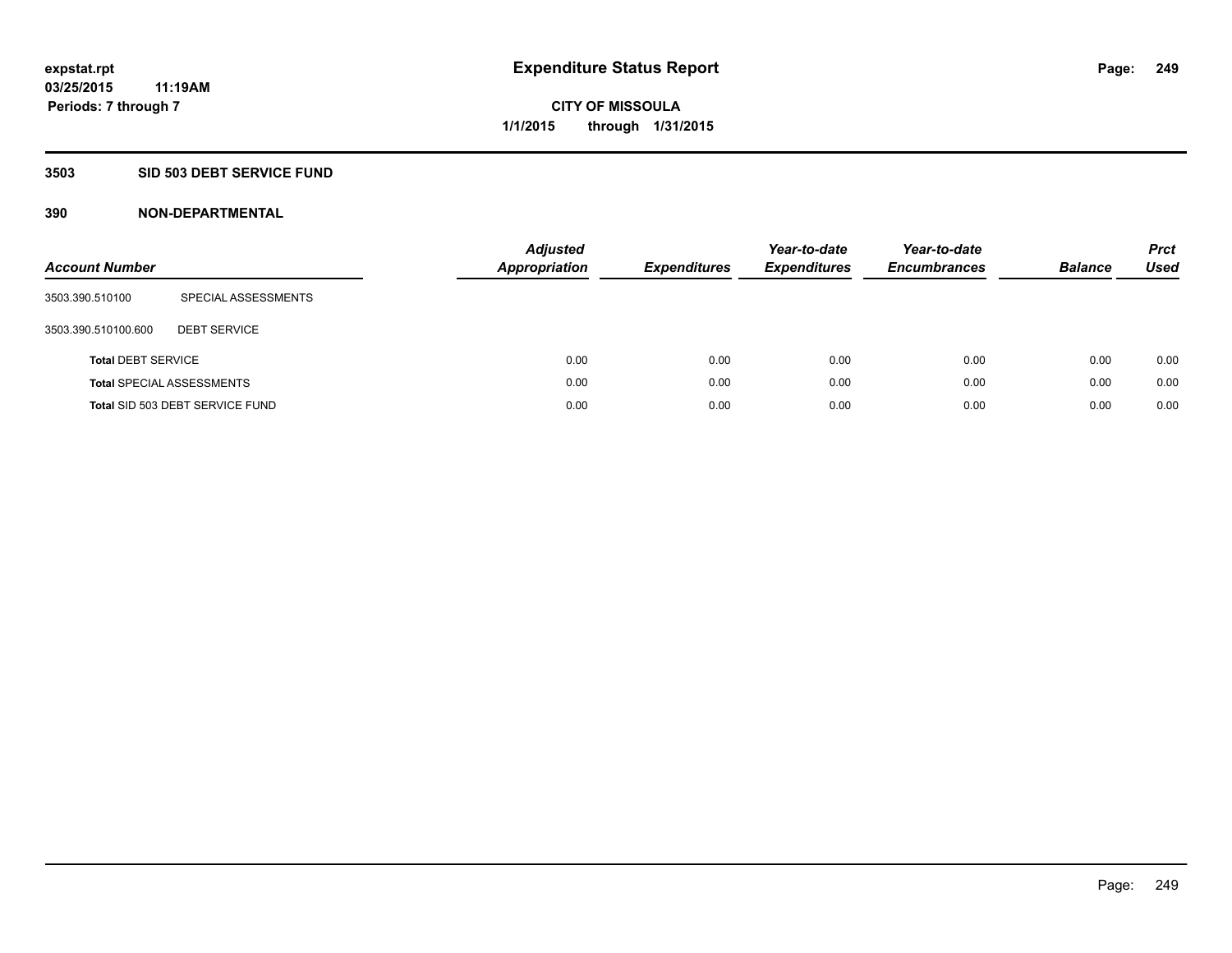## **3505 SID 505 DEBT SERVICE FUND**

| <b>Account Number</b>     |                                  | Adjusted<br><b>Appropriation</b> | <b>Expenditures</b> | Year-to-date<br><b>Expenditures</b> | Year-to-date<br><b>Encumbrances</b> | <b>Balance</b> | <b>Prct</b><br>Used |
|---------------------------|----------------------------------|----------------------------------|---------------------|-------------------------------------|-------------------------------------|----------------|---------------------|
| 3505.390.510100           | SPECIAL ASSESSMENTS              |                                  |                     |                                     |                                     |                |                     |
| 3505.390.510100.600       | <b>DEBT SERVICE</b>              |                                  |                     |                                     |                                     |                |                     |
| <b>Total DEBT SERVICE</b> |                                  |                                  | 0.00<br>0.00        | 0.00                                | 0.00                                | 0.00           | 0.00                |
|                           | <b>Total SPECIAL ASSESSMENTS</b> |                                  | 0.00<br>0.00        | 0.00                                | 0.00                                | 0.00           | 0.00                |
|                           | Total SID 505 DEBT SERVICE FUND  |                                  | 0.00<br>0.00        | 0.00                                | 0.00                                | 0.00           | 0.00                |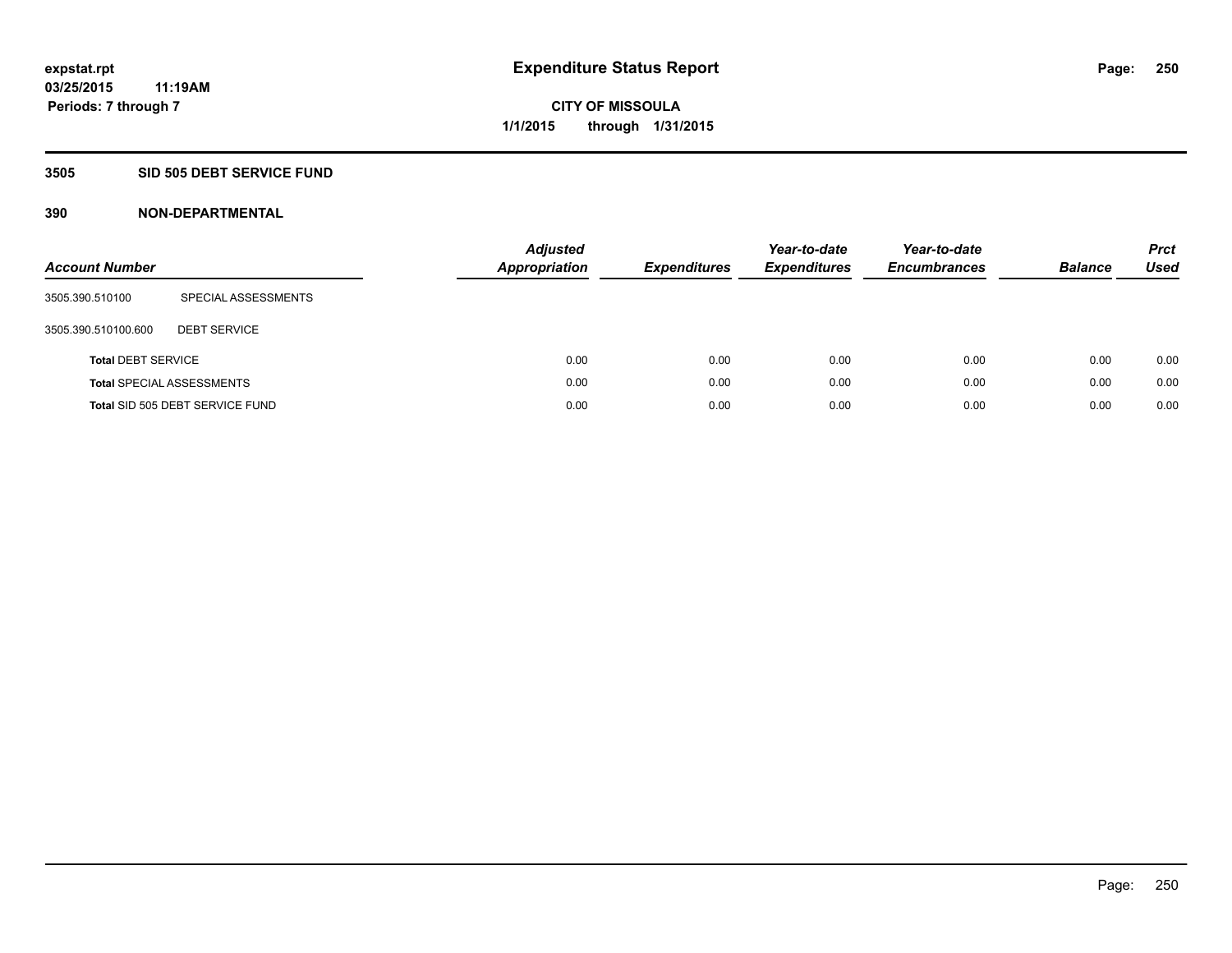## **3506 SID 506 DEBT SERVICE FUND**

| <b>Account Number</b>     |                                  | <b>Appropriation</b> | <b>Adjusted</b> | <b>Expenditures</b> | Year-to-date<br><b>Expenditures</b> | Year-to-date<br><b>Encumbrances</b> | <b>Balance</b> | <b>Prct</b><br>Used |
|---------------------------|----------------------------------|----------------------|-----------------|---------------------|-------------------------------------|-------------------------------------|----------------|---------------------|
| 3506.390.510100           | SPECIAL ASSESSMENTS              |                      |                 |                     |                                     |                                     |                |                     |
| 3506.390.510100.600       | <b>DEBT SERVICE</b>              |                      |                 |                     |                                     |                                     |                |                     |
| <b>Total DEBT SERVICE</b> |                                  |                      | 0.00            | 0.00                | 0.00                                | 0.00                                | 0.00           | 0.00                |
|                           | <b>Total SPECIAL ASSESSMENTS</b> |                      | 0.00            | 0.00                | 0.00                                | 0.00                                | 0.00           | 0.00                |
|                           | Total SID 506 DEBT SERVICE FUND  |                      | 0.00            | 0.00                | 0.00                                | 0.00                                | 0.00           | 0.00                |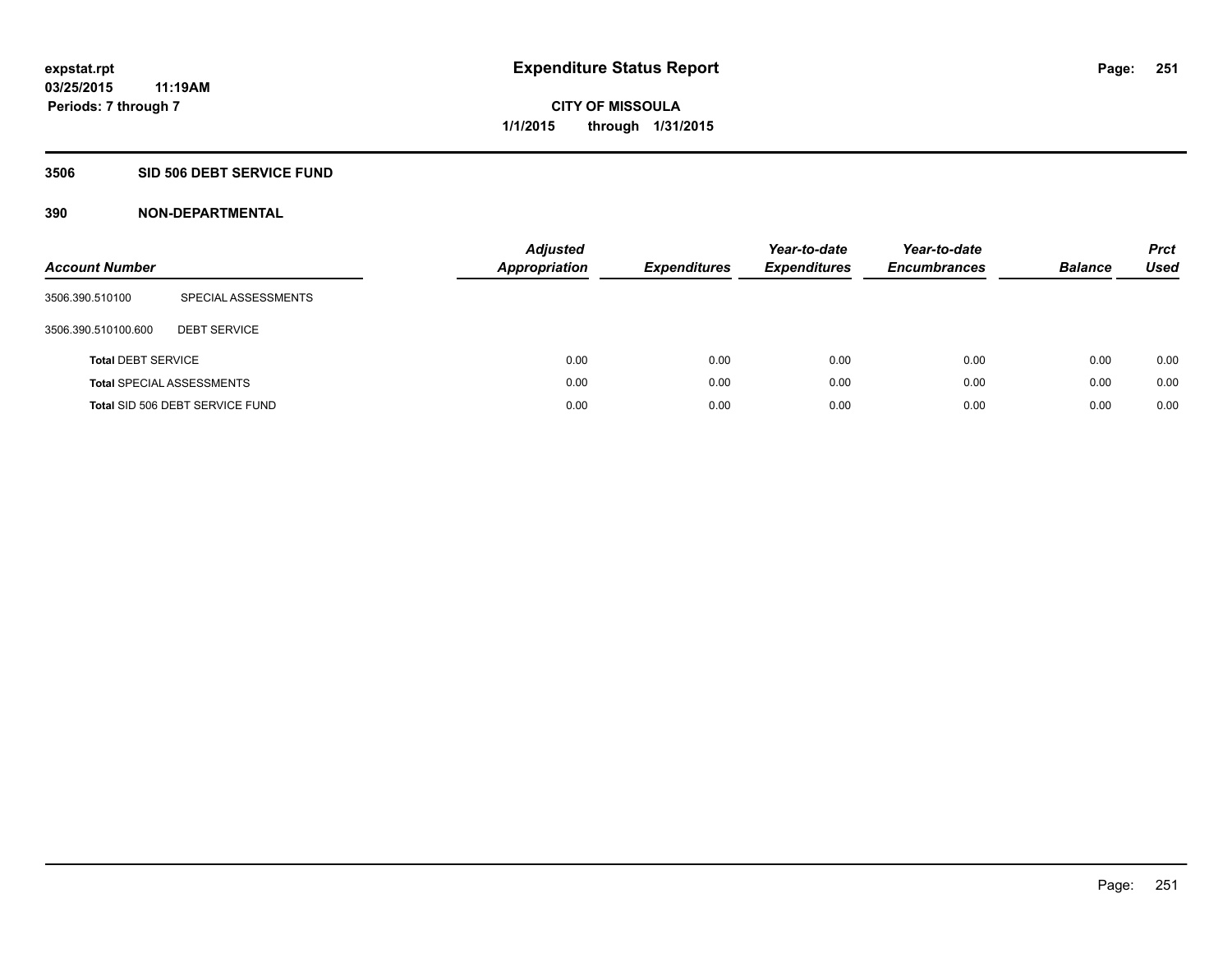## **3510 SID 510 DEBT SERVICE FUND**

| <b>Account Number</b>     |                                  | <b>Adjusted</b><br><b>Appropriation</b> | <b>Expenditures</b> | Year-to-date<br><b>Expenditures</b> | Year-to-date<br><b>Encumbrances</b> | <b>Balance</b> | <b>Prct</b><br>Used |
|---------------------------|----------------------------------|-----------------------------------------|---------------------|-------------------------------------|-------------------------------------|----------------|---------------------|
| 3510.390.510100           | SPECIAL ASSESSMENTS              |                                         |                     |                                     |                                     |                |                     |
| 3510.390.510100.600       | <b>DEBT SERVICE</b>              |                                         |                     |                                     |                                     |                |                     |
| <b>Total DEBT SERVICE</b> |                                  | 0.00                                    | 0.00                | 0.00                                | 0.00                                | 0.00           | 0.00                |
|                           | <b>Total SPECIAL ASSESSMENTS</b> | 0.00                                    | 0.00                | 0.00                                | 0.00                                | 0.00           | 0.00                |
|                           | Total SID 510 DEBT SERVICE FUND  | 0.00                                    | 0.00                | 0.00                                | 0.00                                | 0.00           | 0.00                |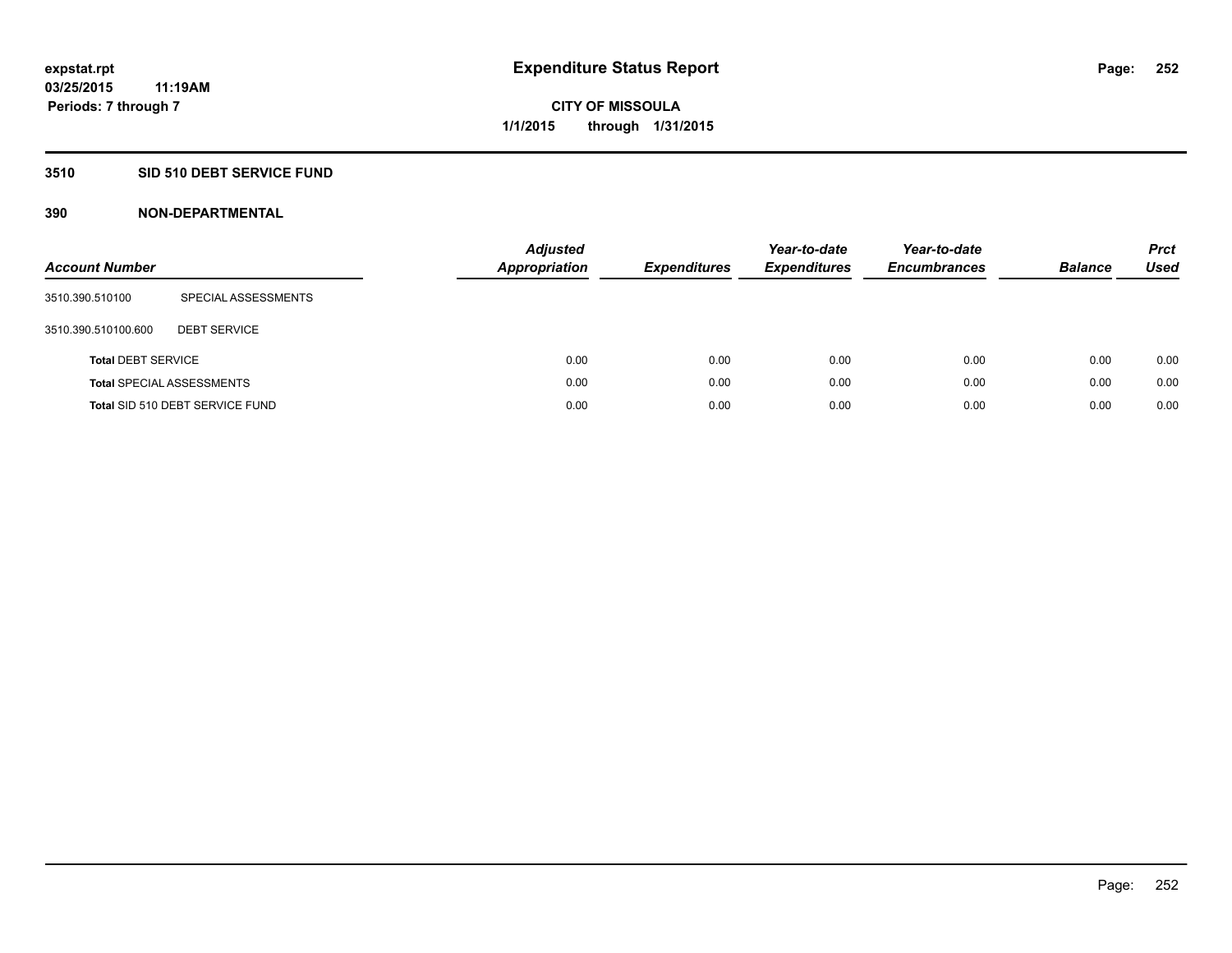### **3511 SID 511 DEBT SERVICE FUND**

| <b>Account Number</b>     |                                  | <b>Adjusted</b><br><b>Appropriation</b> | <b>Expenditures</b> | Year-to-date<br><b>Expenditures</b> | Year-to-date<br><b>Encumbrances</b> | <b>Balance</b> | <b>Prct</b><br>Used |
|---------------------------|----------------------------------|-----------------------------------------|---------------------|-------------------------------------|-------------------------------------|----------------|---------------------|
| 3511.390.510100           | SPECIAL ASSESSMENTS              |                                         |                     |                                     |                                     |                |                     |
| 3511.390.510100.600       | <b>DEBT SERVICE</b>              |                                         |                     |                                     |                                     |                |                     |
| <b>Total DEBT SERVICE</b> |                                  | 0.00                                    | 0.00                | 0.00                                | 0.00                                | 0.00           | 0.00                |
|                           | <b>Total SPECIAL ASSESSMENTS</b> | 0.00                                    | 0.00                | 0.00                                | 0.00                                | 0.00           | 0.00                |
|                           | Total SID 511 DEBT SERVICE FUND  | 0.00                                    | 0.00                | 0.00                                | 0.00                                | 0.00           | 0.00                |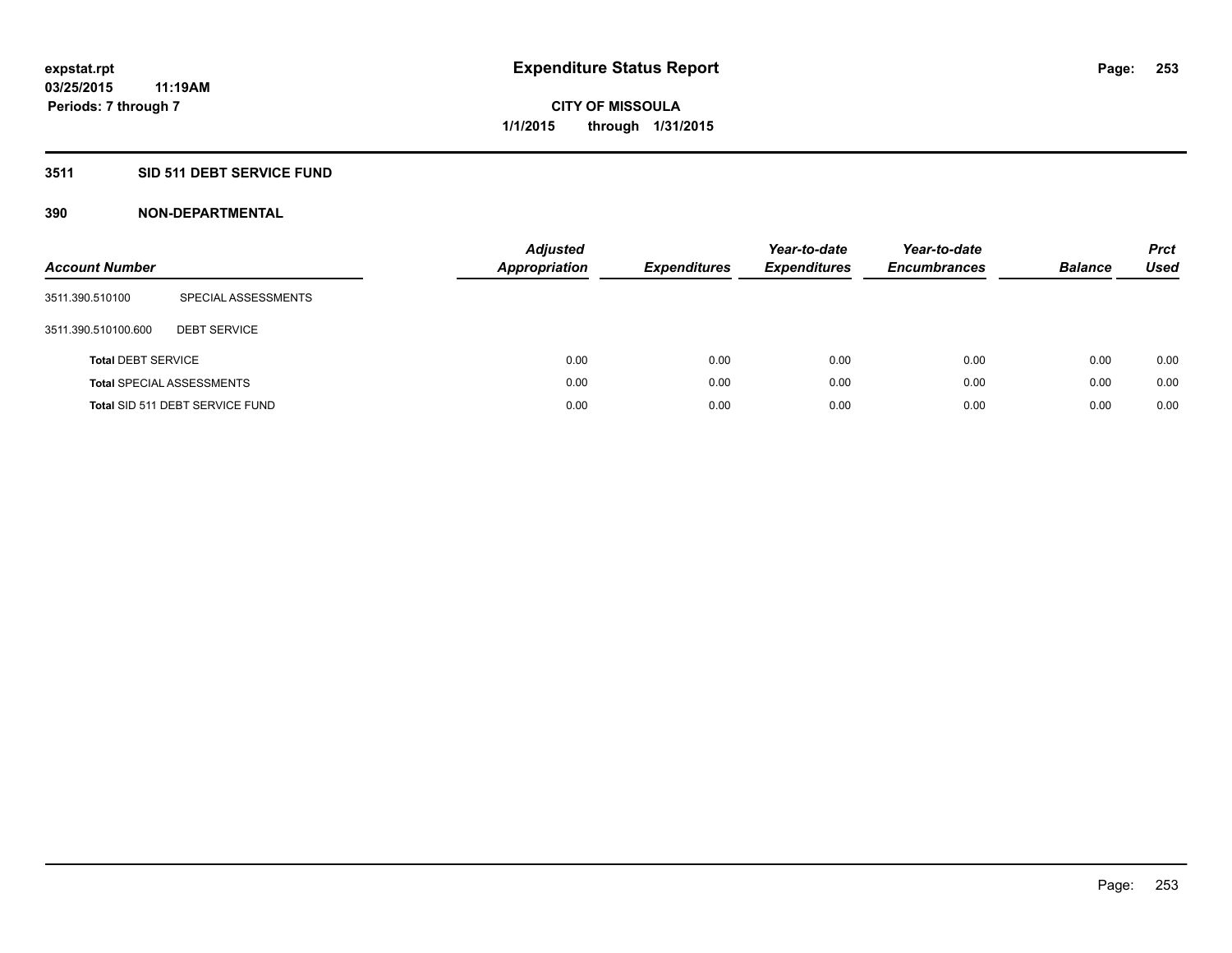### **3512 SID 512 DEBT SERVICE FUND**

| <b>Account Number</b>             |                                                 | <b>Adjusted</b><br>Appropriation | <b>Expenditures</b> | Year-to-date<br><b>Expenditures</b> | Year-to-date<br><b>Encumbrances</b> | <b>Balance</b> | Prct<br><b>Used</b> |
|-----------------------------------|-------------------------------------------------|----------------------------------|---------------------|-------------------------------------|-------------------------------------|----------------|---------------------|
| 3512.390.510100                   | SPECIAL ASSESSMENTS                             |                                  |                     |                                     |                                     |                |                     |
| 3512.390.510100.600               | <b>DEBT SERVICE</b>                             |                                  |                     |                                     |                                     |                |                     |
| 3512.390.510100.610.000 PRINCIPAL |                                                 | 74.175.00                        | 0.00                | 0.00                                | 0.00                                | 74.175.00      | 0.00                |
|                                   | 3512.390.510100.620.000 INTEREST / SERVICE FEES | 7.118.00                         | 0.00                | 3.909.16                            | 0.00                                | 3.208.84       | 54.92               |
|                                   | Total SID 512 DEBT SERVICE FUND                 | 81,293.00                        | 0.00                | 3.909.16                            | 0.00                                | 77.383.84      | 4.81                |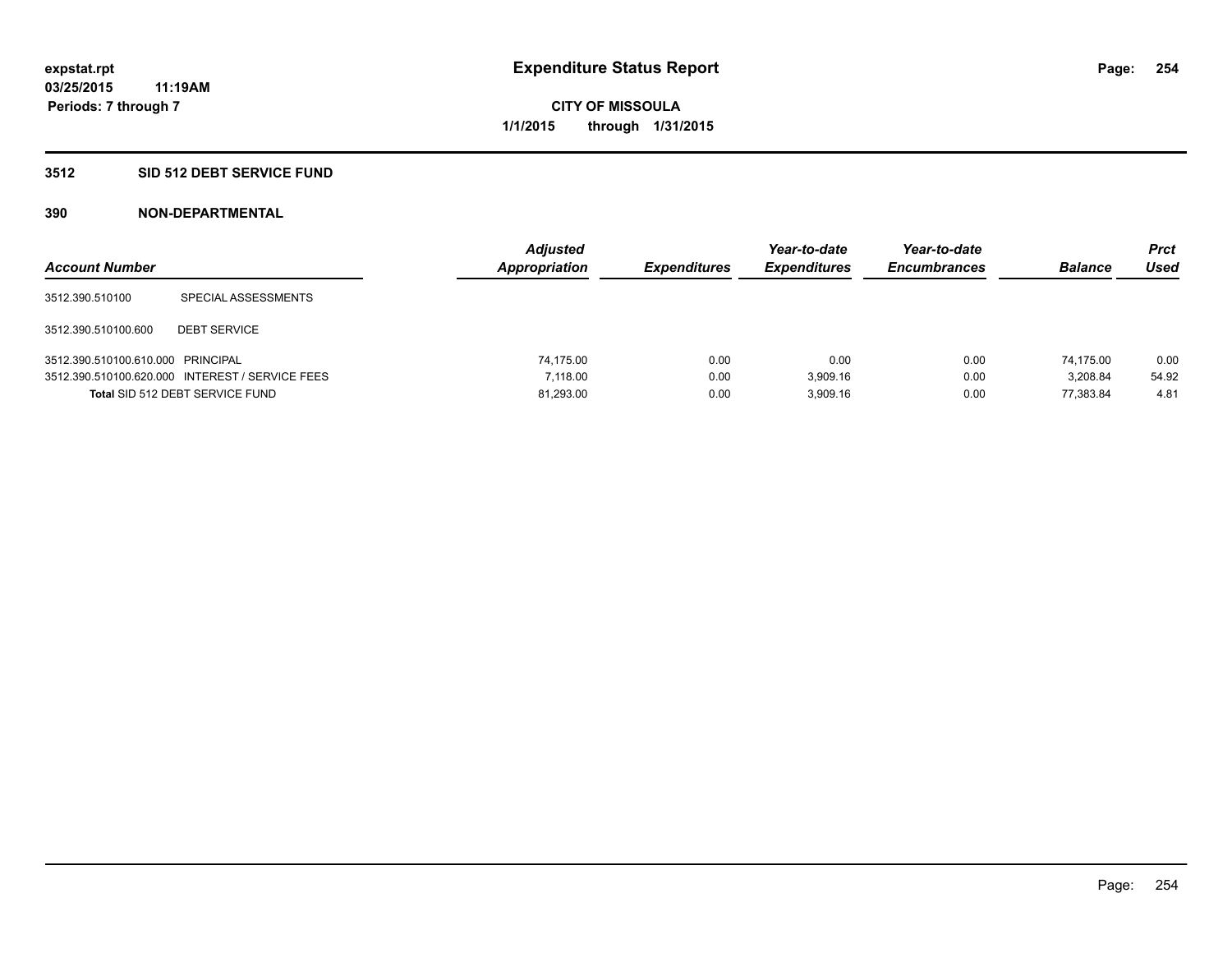#### **3513 SID 513 DEBT SERVICE FUND**

### **280 PUBLIC WORKS ADMIN/ENGINEERING**

| <b>Account Number</b> |                                             | <b>Adjusted</b><br>Appropriation | <b>Expenditures</b> | Year-to-date<br><b>Expenditures</b> | Year-to-date<br><b>Encumbrances</b> | <b>Balance</b> | <b>Prct</b><br>Used |
|-----------------------|---------------------------------------------|----------------------------------|---------------------|-------------------------------------|-------------------------------------|----------------|---------------------|
| 3513.280.521000       | INTERFUND OPERATING TRANSFERS               |                                  |                     |                                     |                                     |                |                     |
| 3513.280.521000.800   | OTHER OBJECTS                               |                                  |                     |                                     |                                     |                |                     |
|                       | <b>Total PUBLIC WORKS ADMIN/ENGINEERING</b> | 0.00                             | 0.00                | 0.00                                | 0.00                                | 0.00           | 0.00                |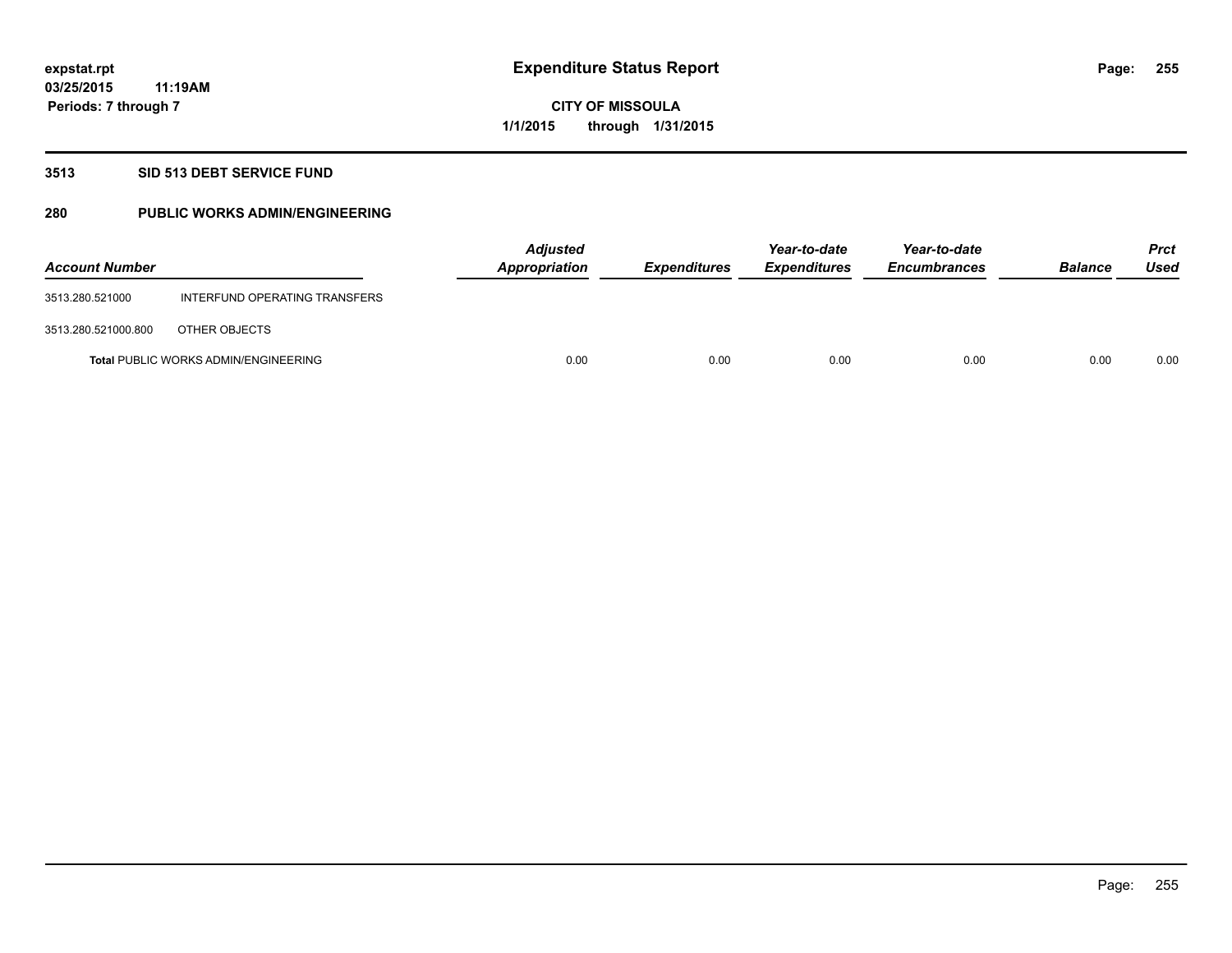### **3513 SID 513 DEBT SERVICE FUND**

| <b>Account Number</b>     |                                            | <b>Adjusted</b><br><b>Appropriation</b> | <b>Expenditures</b> | Year-to-date<br><b>Expenditures</b> | Year-to-date<br><b>Encumbrances</b> | <b>Balance</b> | <b>Prct</b><br><b>Used</b> |
|---------------------------|--------------------------------------------|-----------------------------------------|---------------------|-------------------------------------|-------------------------------------|----------------|----------------------------|
| 3513.390.510100           | SPECIAL ASSESSMENTS                        |                                         |                     |                                     |                                     |                |                            |
| 3513.390.510100.600       | <b>DEBT SERVICE</b>                        |                                         |                     |                                     |                                     |                |                            |
| <b>Total DEBT SERVICE</b> |                                            | 0.00                                    | 0.00                | 0.00                                | 0.00                                | 0.00           | 0.00                       |
| 3513.390.510100.800       | OTHER OBJECTS                              |                                         |                     |                                     |                                     |                |                            |
|                           | <b>Total SPECIAL ASSESSMENTS</b>           | 0.00                                    | 0.00                | 0.00                                | 0.00                                | 0.00           | 0.00                       |
| 3513.390.521000           | INTERFUND OPERATING TRANSFERS              |                                         |                     |                                     |                                     |                |                            |
| 3513.390.521000.800       | OTHER OBJECTS                              |                                         |                     |                                     |                                     |                |                            |
|                           | <b>Total INTERFUND OPERATING TRANSFERS</b> | 0.00                                    | 0.00                | 0.00                                | 0.00                                | 0.00           | 0.00                       |
|                           | <b>Total SID 513 DEBT SERVICE FUND</b>     | 0.00                                    | 0.00                | 0.00                                | 0.00                                | 0.00           | 0.00                       |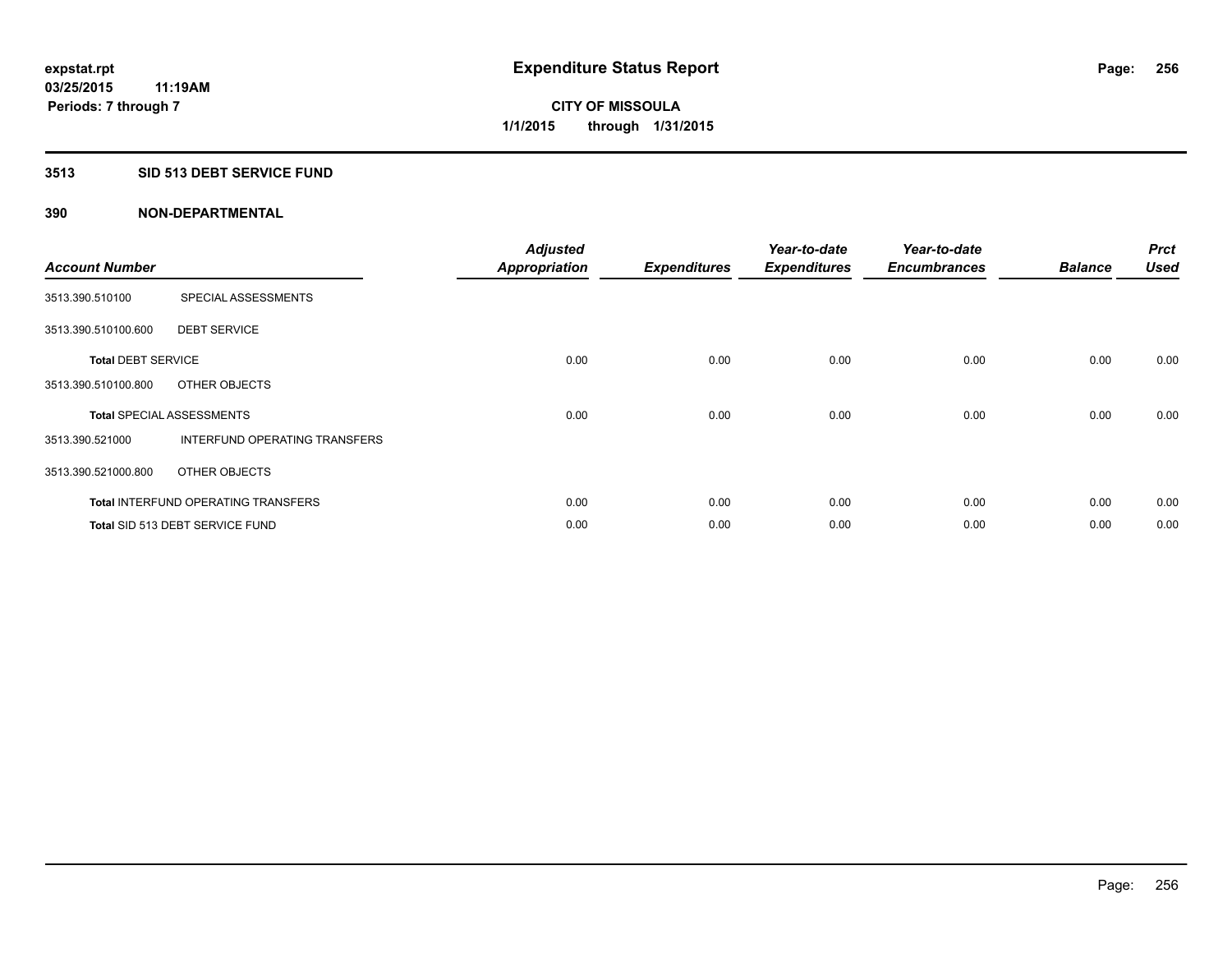### **3514 SID 514 DEBT SERVICE FUND**

| <b>Account Number</b>     |                                  | Adjusted<br><b>Appropriation</b> | <b>Expenditures</b> | Year-to-date<br><b>Expenditures</b> | Year-to-date<br><b>Encumbrances</b> | <b>Balance</b> | <b>Prct</b><br>Used |
|---------------------------|----------------------------------|----------------------------------|---------------------|-------------------------------------|-------------------------------------|----------------|---------------------|
| 3514.390.510100           | SPECIAL ASSESSMENTS              |                                  |                     |                                     |                                     |                |                     |
| 3514.390.510100.600       | <b>DEBT SERVICE</b>              |                                  |                     |                                     |                                     |                |                     |
| <b>Total DEBT SERVICE</b> |                                  | 0.00                             | 0.00                | 0.00                                | 0.00                                | 0.00           | 0.00                |
|                           | <b>Total SPECIAL ASSESSMENTS</b> | 0.00                             | 0.00                | 0.00                                | 0.00                                | 0.00           | 0.00                |
|                           | Total SID 514 DEBT SERVICE FUND  | 0.00                             | 0.00                | 0.00                                | 0.00                                | 0.00           | 0.00                |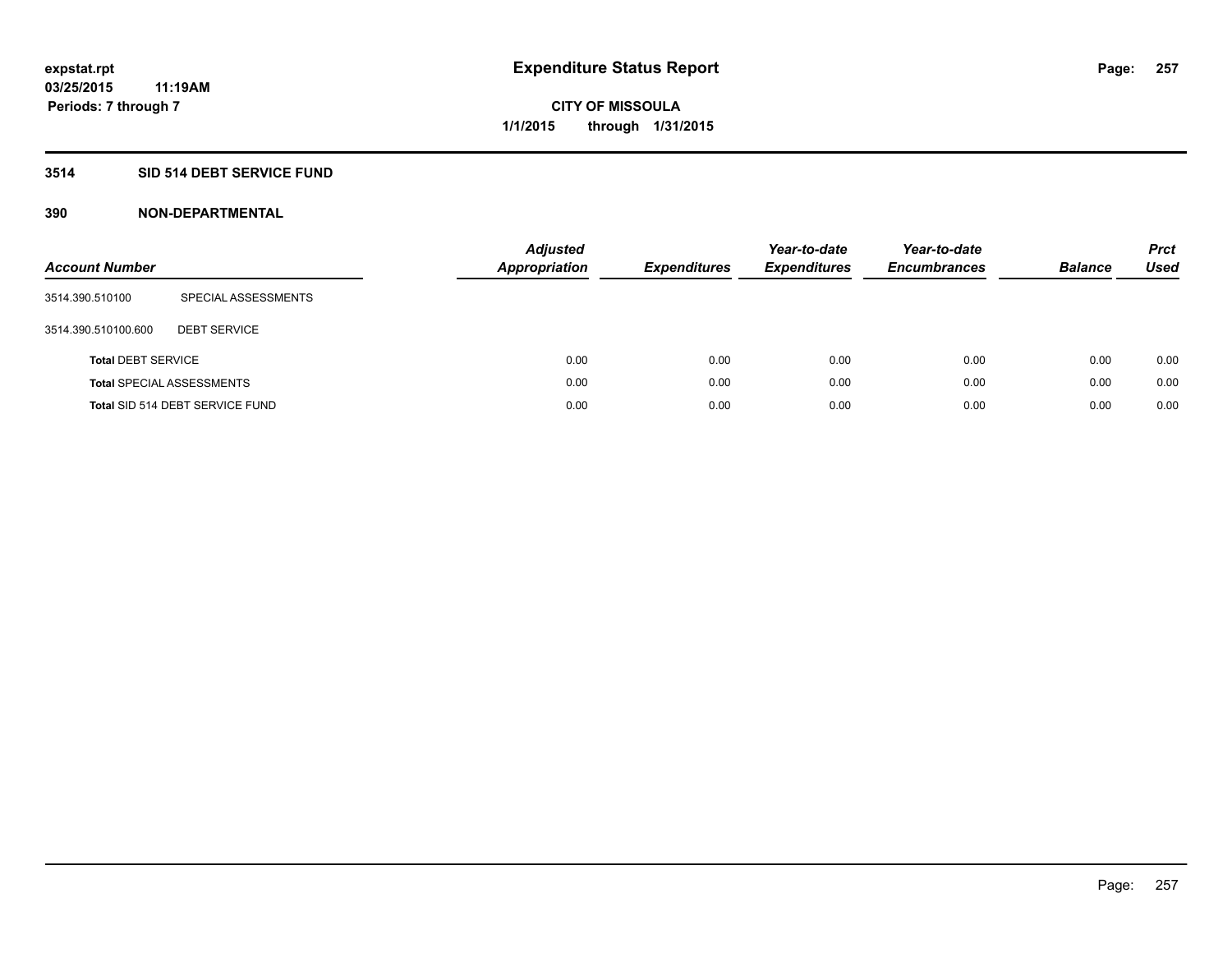### **3515 SID 515 DEBT SERVICE FUND**

| <b>Account Number</b>      |                                        | <b>Adjusted</b><br><b>Appropriation</b> | <b>Expenditures</b> | Year-to-date<br><b>Expenditures</b> | Year-to-date<br><b>Encumbrances</b> | <b>Balance</b> | <b>Prct</b><br><b>Used</b> |
|----------------------------|----------------------------------------|-----------------------------------------|---------------------|-------------------------------------|-------------------------------------|----------------|----------------------------|
| 3515.390.510100            | SPECIAL ASSESSMENTS                    |                                         |                     |                                     |                                     |                |                            |
| 3515.390.510100.600        | <b>DEBT SERVICE</b>                    |                                         |                     |                                     |                                     |                |                            |
| <b>Total DEBT SERVICE</b>  |                                        | 0.00                                    | 0.00                | 0.00                                | 0.00                                | 0.00           | 0.00                       |
| 3515.390.510100.800        | OTHER OBJECTS                          |                                         |                     |                                     |                                     |                |                            |
| <b>Total OTHER OBJECTS</b> |                                        | 0.00                                    | 0.00                | 0.00                                | 0.00                                | 0.00           | 0.00                       |
|                            | <b>Total SPECIAL ASSESSMENTS</b>       | 0.00                                    | 0.00                | 0.00                                | 0.00                                | 0.00           | 0.00                       |
|                            | <b>Total SID 515 DEBT SERVICE FUND</b> | 0.00                                    | 0.00                | 0.00                                | 0.00                                | 0.00           | 0.00                       |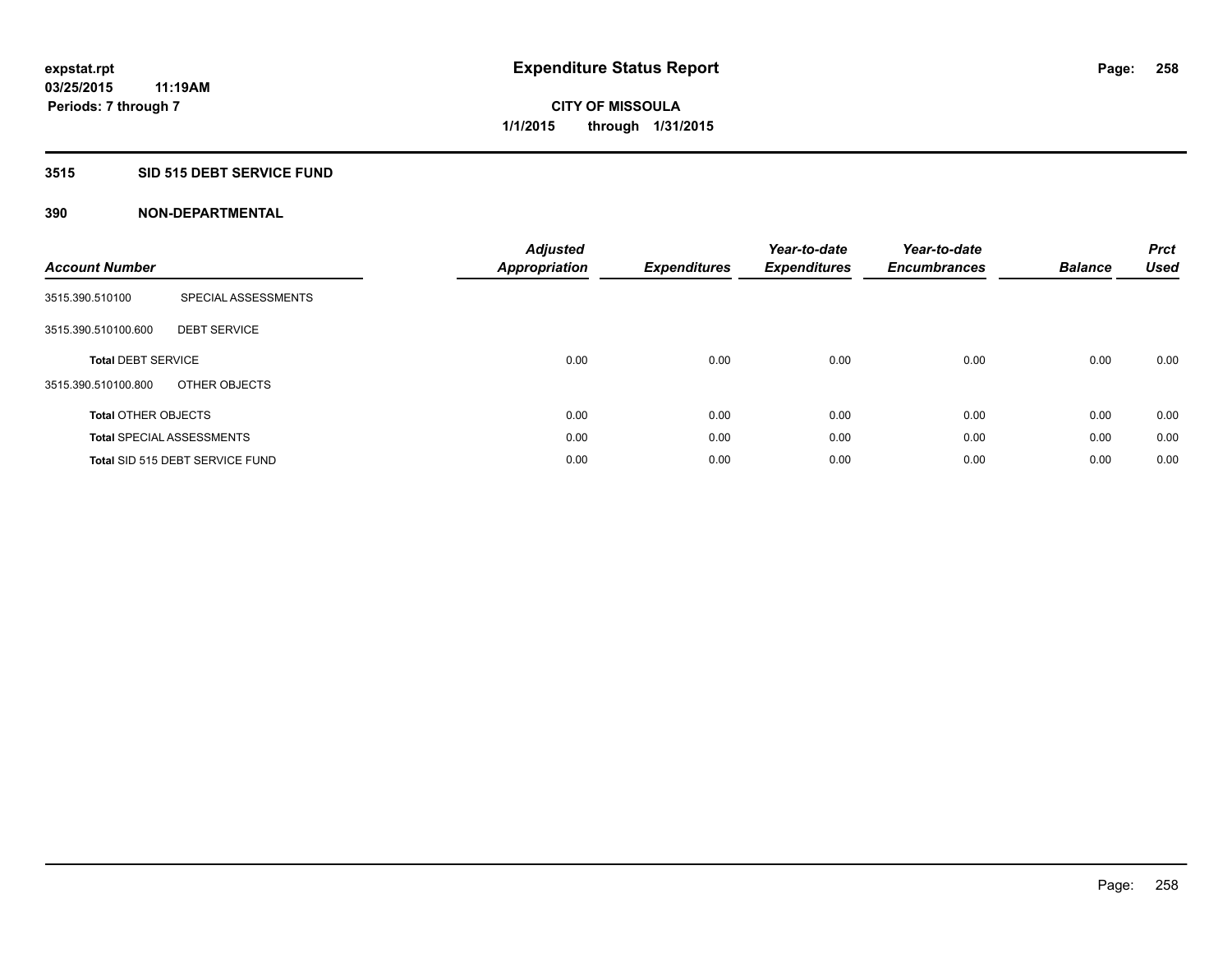### **3517 SID 517 DEBT SERVICE FUND**

| <b>Account Number</b>     |                                  | <b>Adjusted</b><br><b>Appropriation</b> | <b>Expenditures</b> | Year-to-date<br><b>Expenditures</b> | Year-to-date<br><b>Encumbrances</b> | <b>Balance</b> | <b>Prct</b><br>Used |
|---------------------------|----------------------------------|-----------------------------------------|---------------------|-------------------------------------|-------------------------------------|----------------|---------------------|
| 3517.390.510100           | SPECIAL ASSESSMENTS              |                                         |                     |                                     |                                     |                |                     |
| 3517.390.510100.600       | <b>DEBT SERVICE</b>              |                                         |                     |                                     |                                     |                |                     |
| <b>Total DEBT SERVICE</b> |                                  | 0.00                                    | 0.00                | 0.00                                | 0.00                                | 0.00           | 0.00                |
|                           | <b>Total SPECIAL ASSESSMENTS</b> | 0.00                                    | 0.00                | 0.00                                | 0.00                                | 0.00           | 0.00                |
|                           | Total SID 517 DEBT SERVICE FUND  | 0.00                                    | 0.00                | 0.00                                | 0.00                                | 0.00           | 0.00                |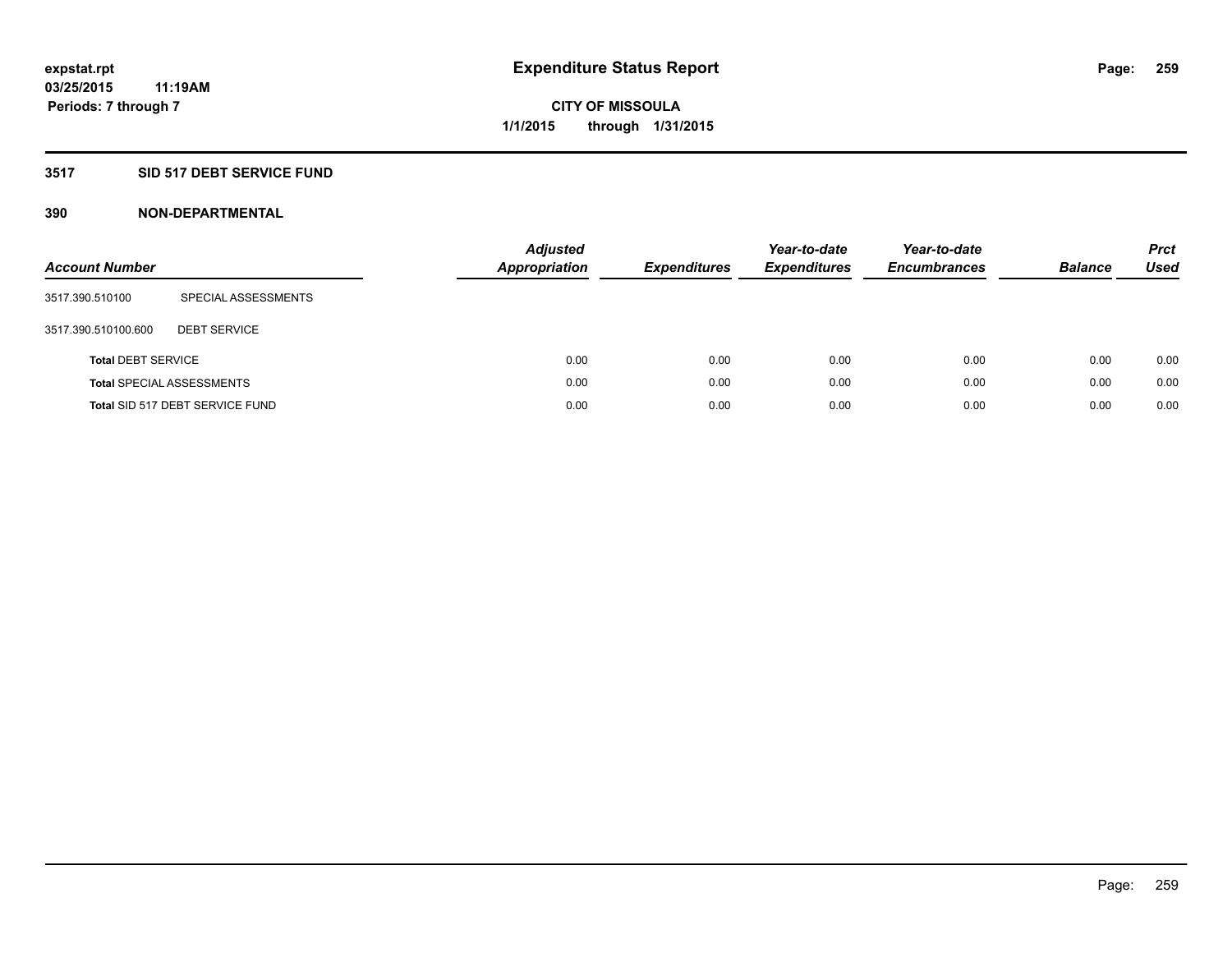#### **3518 SID 518 DEBT SERVICE FUND**

| <b>Account Number</b> |                                            | <b>Adjusted</b><br><b>Appropriation</b> | <b>Expenditures</b> | Year-to-date<br><b>Expenditures</b> | Year-to-date<br><b>Encumbrances</b> | <b>Balance</b> | <b>Prct</b><br><b>Used</b> |
|-----------------------|--------------------------------------------|-----------------------------------------|---------------------|-------------------------------------|-------------------------------------|----------------|----------------------------|
| 3518.390.510100       | SPECIAL ASSESSMENTS                        |                                         |                     |                                     |                                     |                |                            |
| 3518.390.510100.600   | <b>DEBT SERVICE</b>                        |                                         |                     |                                     |                                     |                |                            |
|                       | <b>Total SPECIAL ASSESSMENTS</b>           | 0.00                                    | 0.00                | 0.00                                | 0.00                                | 0.00           | 0.00                       |
| 3518.390.521000       | INTERFUND OPERATING TRANSFERS              |                                         |                     |                                     |                                     |                |                            |
| 3518.390.521000.800   | OTHER OBJECTS                              |                                         |                     |                                     |                                     |                |                            |
|                       | <b>Total INTERFUND OPERATING TRANSFERS</b> | 0.00                                    | 0.00                | 0.00                                | 0.00                                | 0.00           | 0.00                       |
|                       | Total SID 518 DEBT SERVICE FUND            | 0.00                                    | 0.00                | 0.00                                | 0.00                                | 0.00           | 0.00                       |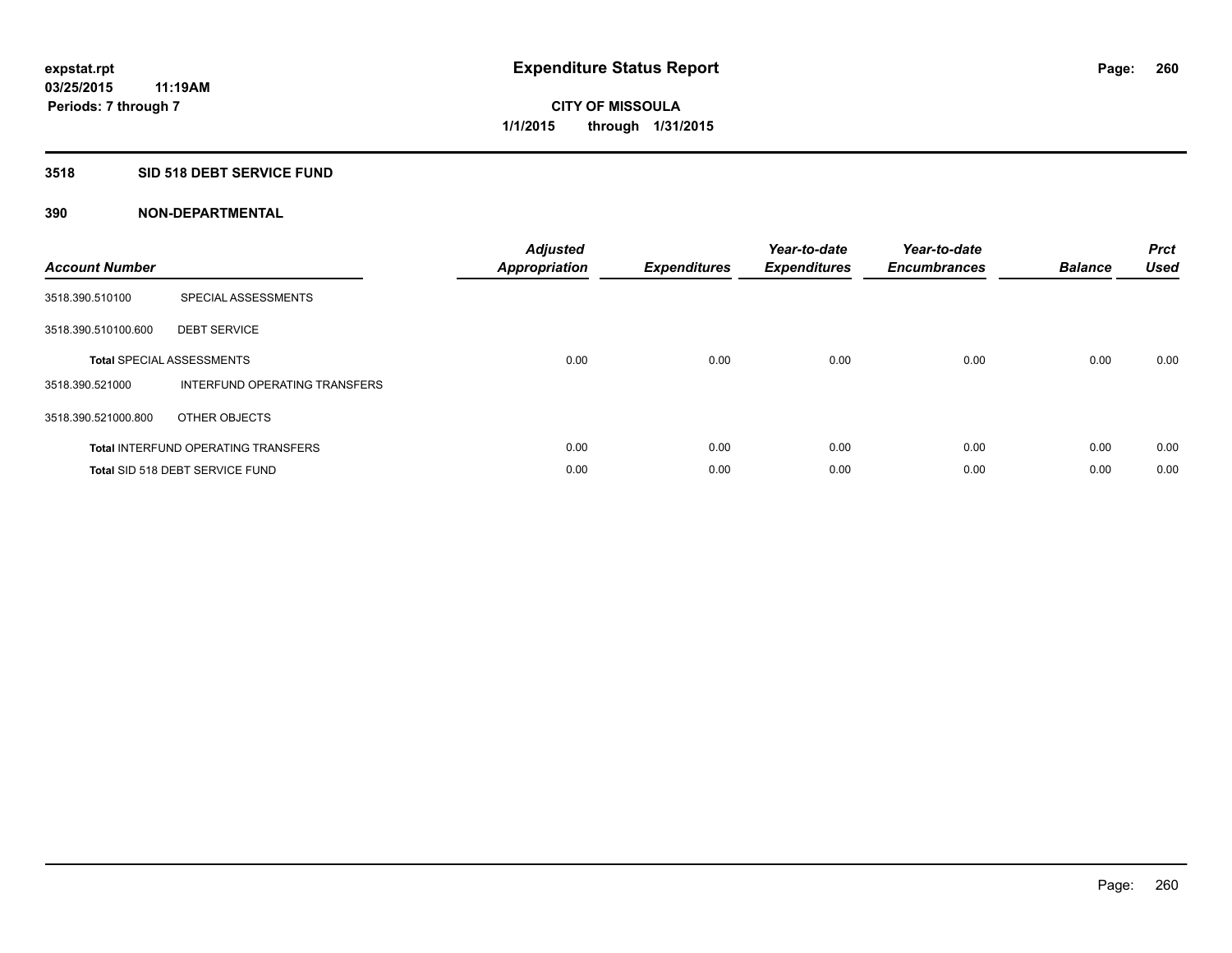#### **3519 SID 519 DEBT SERVICE FUND**

| <b>Account Number</b> |                                            | <b>Adjusted</b><br>Appropriation | <b>Expenditures</b> | Year-to-date<br><b>Expenditures</b> | Year-to-date<br><b>Encumbrances</b> | <b>Balance</b> | <b>Prct</b><br><b>Used</b> |
|-----------------------|--------------------------------------------|----------------------------------|---------------------|-------------------------------------|-------------------------------------|----------------|----------------------------|
| 3519.390.510100       | SPECIAL ASSESSMENTS                        |                                  |                     |                                     |                                     |                |                            |
| 3519.390.510100.600   | <b>DEBT SERVICE</b>                        |                                  |                     |                                     |                                     |                |                            |
|                       | <b>Total SPECIAL ASSESSMENTS</b>           | 0.00                             | 0.00                | 0.00                                | 0.00                                | 0.00           | 0.00                       |
| 3519.390.521000       | INTERFUND OPERATING TRANSFERS              |                                  |                     |                                     |                                     |                |                            |
| 3519.390.521000.800   | OTHER OBJECTS                              |                                  |                     |                                     |                                     |                |                            |
|                       | <b>Total INTERFUND OPERATING TRANSFERS</b> | 0.00                             | 0.00                | 0.00                                | 0.00                                | 0.00           | 0.00                       |
|                       | Total SID 519 DEBT SERVICE FUND            | 0.00                             | 0.00                | 0.00                                | 0.00                                | 0.00           | 0.00                       |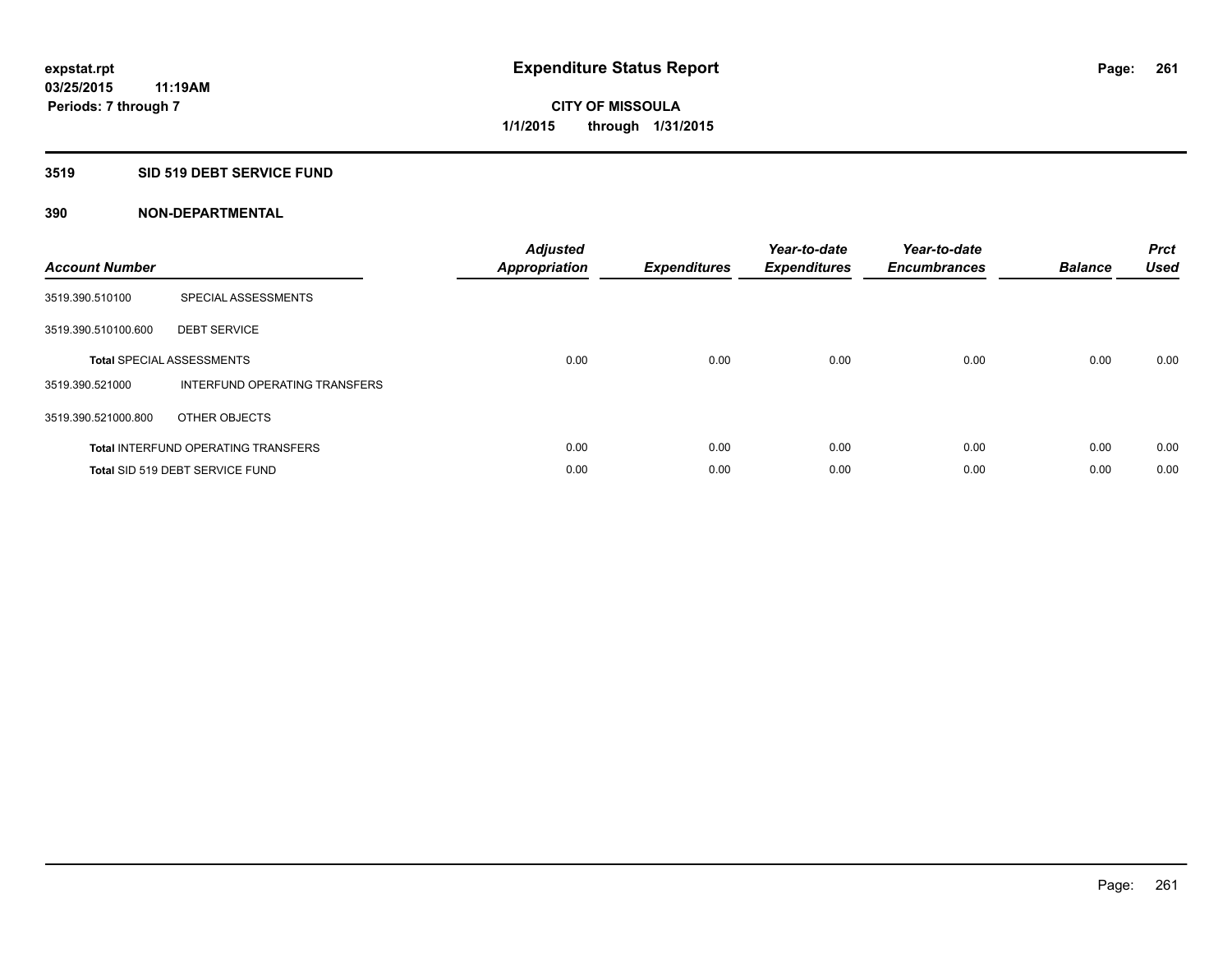#### **3520 SID 520 DEBT SERVICE FUND**

|                                   |                                                 | <b>Adjusted</b>      |                     | Year-to-date        | Year-to-date        |                | <b>Prct</b> |
|-----------------------------------|-------------------------------------------------|----------------------|---------------------|---------------------|---------------------|----------------|-------------|
| <b>Account Number</b>             |                                                 | <b>Appropriation</b> | <b>Expenditures</b> | <b>Expenditures</b> | <b>Encumbrances</b> | <b>Balance</b> | <b>Used</b> |
| 3520.390.510100                   | SPECIAL ASSESSMENTS                             |                      |                     |                     |                     |                |             |
| 3520.390.510100.600               | <b>DEBT SERVICE</b>                             |                      |                     |                     |                     |                |             |
| 3520.390.510100.610.000 PRINCIPAL |                                                 | 133,000.00           | 0.00                | 66,000.00           | 0.00                | 67,000.00      | 49.62       |
|                                   | 3520.390.510100.620.000 INTEREST / SERVICE FEES | 27,280.00            | 0.00                | 14,300.00           | 0.00                | 12,980.00      | 52.42       |
| <b>Total SPECIAL ASSESSMENTS</b>  |                                                 | 160,280.00           | 0.00                | 80,300.00           | 0.00                | 79,980.00      | 50.10       |
| 3520.390.510110                   | <b>MERCHANT SERVICES</b>                        |                      |                     |                     |                     |                |             |
| 3520.390.510110.500               | <b>FIXED CHARGES</b>                            |                      |                     |                     |                     |                |             |
| <b>Total MERCHANT SERVICES</b>    |                                                 | 0.00                 | 0.00                | 0.00                | 0.00                | 0.00           | 0.00        |
|                                   | Total SID 520 DEBT SERVICE FUND                 | 160,280.00           | 0.00                | 80,300.00           | 0.00                | 79.980.00      | 50.10       |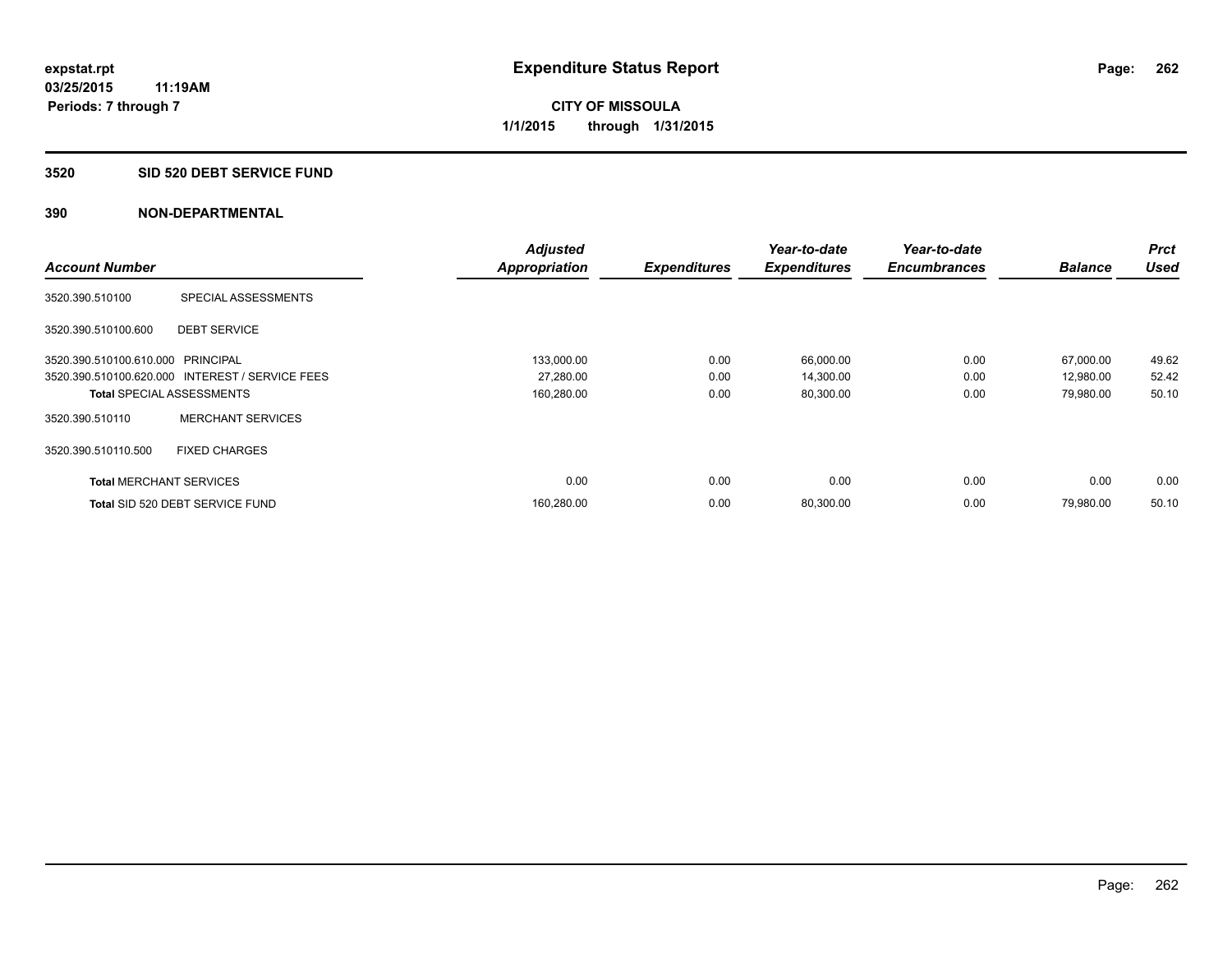### **3521 SID 521 DEBT SERVICE FUND**

| <b>Account Number</b>             |                                                 | <b>Adjusted</b><br>Appropriation | <b>Expenditures</b> | Year-to-date<br><b>Expenditures</b> | Year-to-date<br><b>Encumbrances</b> | <b>Balance</b> | <b>Prct</b><br><b>Used</b> |
|-----------------------------------|-------------------------------------------------|----------------------------------|---------------------|-------------------------------------|-------------------------------------|----------------|----------------------------|
|                                   |                                                 |                                  |                     |                                     |                                     |                |                            |
| 3521.390.510100                   | SPECIAL ASSESSMENTS                             |                                  |                     |                                     |                                     |                |                            |
| 3521.390.510100.600               | <b>DEBT SERVICE</b>                             |                                  |                     |                                     |                                     |                |                            |
| 3521.390.510100.610.000 PRINCIPAL |                                                 | 338.00                           | 0.00                | 0.00                                | 0.00                                | 338.00         | 0.00                       |
|                                   | 3521.390.510100.620.000 INTEREST / SERVICE FEES | 382.00                           | 0.00                | 16.20                               | 0.00                                | 365.80         | 4.24                       |
| <b>Total DEBT SERVICE</b>         |                                                 | 720.00                           | 0.00                | 16.20                               | 0.00                                | 703.80         | 2.25                       |
|                                   | <b>Total SPECIAL ASSESSMENTS</b>                | 720.00                           | 0.00                | 16.20                               | 0.00                                | 703.80         | 2.25                       |
|                                   | Total SID 521 DEBT SERVICE FUND                 | 720.00                           | 0.00                | 16.20                               | 0.00                                | 703.80         | 2.25                       |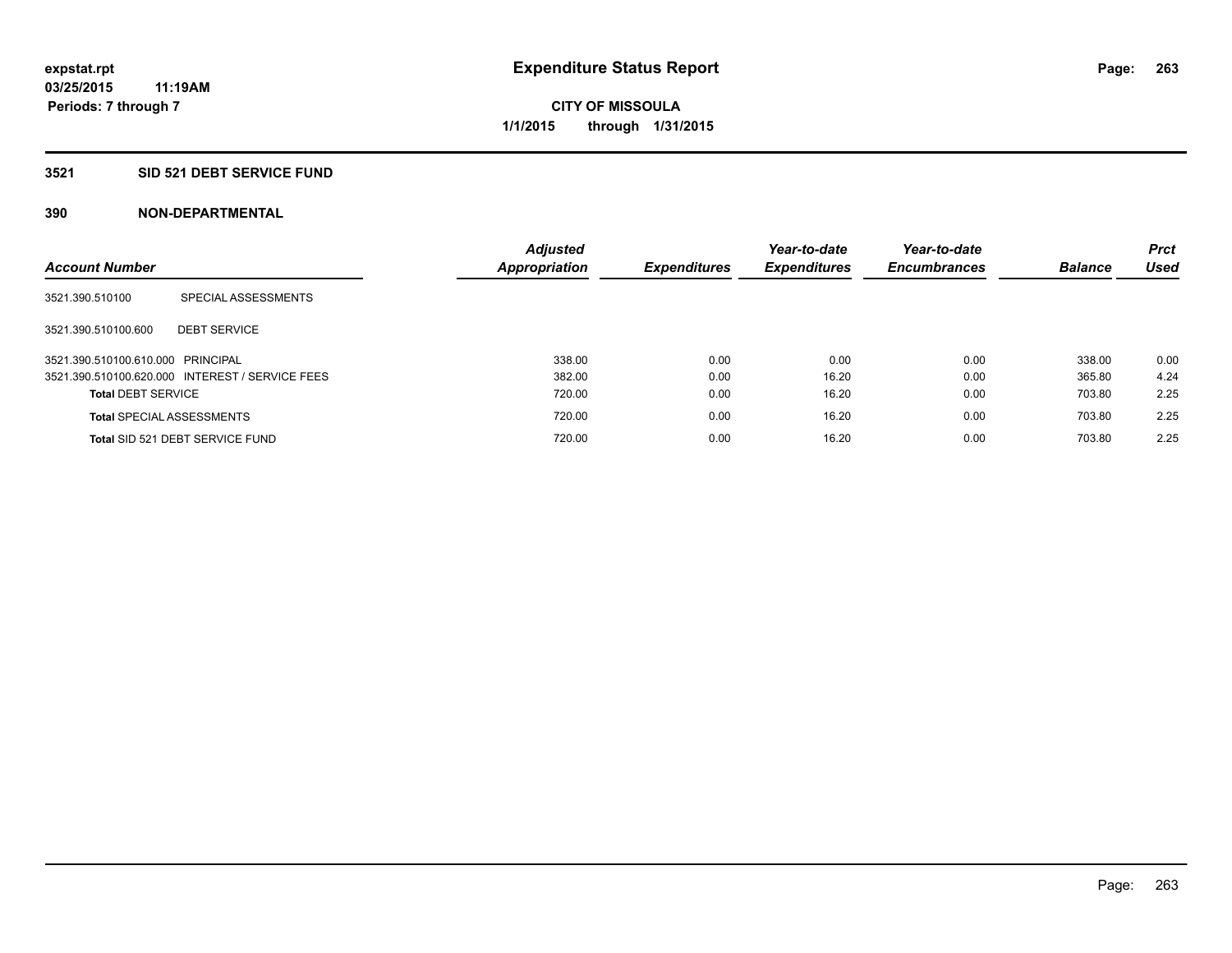#### **3522 SID 522 DEBT SERVICE FUND**

| <b>Account Number</b>             |                                                 | <b>Adjusted</b><br><b>Appropriation</b> | <b>Expenditures</b> | Year-to-date<br><b>Expenditures</b> | Year-to-date<br><b>Encumbrances</b> | <b>Balance</b> | <b>Prct</b><br><b>Used</b> |
|-----------------------------------|-------------------------------------------------|-----------------------------------------|---------------------|-------------------------------------|-------------------------------------|----------------|----------------------------|
| 3522.390.510100                   | SPECIAL ASSESSMENTS                             |                                         |                     |                                     |                                     |                |                            |
| 3522.390.510100.600               | <b>DEBT SERVICE</b>                             |                                         |                     |                                     |                                     |                |                            |
| 3522.390.510100.610.000 PRINCIPAL |                                                 | 488.00                                  | 0.00                | 0.00                                | 0.00                                | 488.00         | 0.00                       |
|                                   | 3522.390.510100.620.000 INTEREST / SERVICE FEES | 47.00                                   | 0.00                | 23.39                               | 0.00                                | 23.61          | 49.77                      |
| <b>Total DEBT SERVICE</b>         |                                                 | 535.00                                  | 0.00                | 23.39                               | 0.00                                | 511.61         | 4.37                       |
|                                   | <b>Total SPECIAL ASSESSMENTS</b>                | 535.00                                  | 0.00                | 23.39                               | 0.00                                | 511.61         | 4.37                       |
|                                   | Total SID 522 DEBT SERVICE FUND                 | 535.00                                  | 0.00                | 23.39                               | 0.00                                | 511.61         | 4.37                       |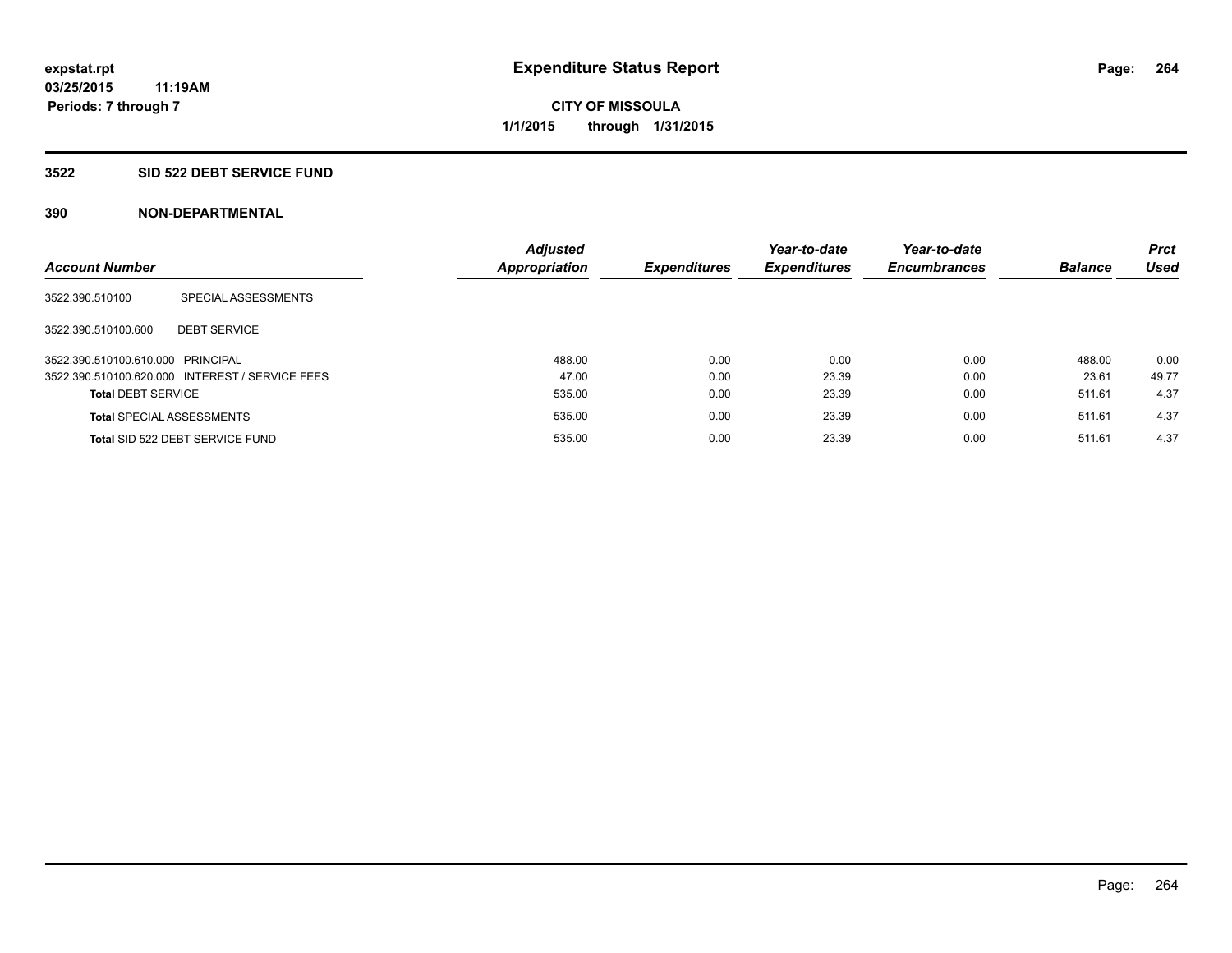#### **3524 SID 524 DEBT SERVICE FUND**

|                                   |                                                 | <b>Adjusted</b>      |                     | Year-to-date        | Year-to-date        |                | <b>Prct</b> |
|-----------------------------------|-------------------------------------------------|----------------------|---------------------|---------------------|---------------------|----------------|-------------|
| <b>Account Number</b>             |                                                 | <b>Appropriation</b> | <b>Expenditures</b> | <b>Expenditures</b> | <b>Encumbrances</b> | <b>Balance</b> | <b>Used</b> |
| 3524.390.510100                   | SPECIAL ASSESSMENTS                             |                      |                     |                     |                     |                |             |
| 3524.390.510100.600               | <b>DEBT SERVICE</b>                             |                      |                     |                     |                     |                |             |
| 3524.390.510100.610.000 PRINCIPAL |                                                 | 217,000.00           | 0.00                | 108,000.00          | 0.00                | 109,000.00     | 49.77       |
|                                   | 3524.390.510100.620.000 INTEREST / SERVICE FEES | 89,400.00            | 0.00                | 45,780.00           | 0.00                | 43,620.00      | 51.21       |
| <b>Total SPECIAL ASSESSMENTS</b>  |                                                 | 306,400.00           | 0.00                | 153,780.00          | 0.00                | 152,620.00     | 50.19       |
| 3524.390.510110                   | <b>MERCHANT SERVICES</b>                        |                      |                     |                     |                     |                |             |
| 3524.390.510110.500               | <b>FIXED CHARGES</b>                            |                      |                     |                     |                     |                |             |
| <b>Total MERCHANT SERVICES</b>    |                                                 | 0.00                 | 0.00                | 0.00                | 0.00                | 0.00           | 0.00        |
|                                   | Total SID 524 DEBT SERVICE FUND                 | 306,400.00           | 0.00                | 153,780.00          | 0.00                | 152.620.00     | 50.19       |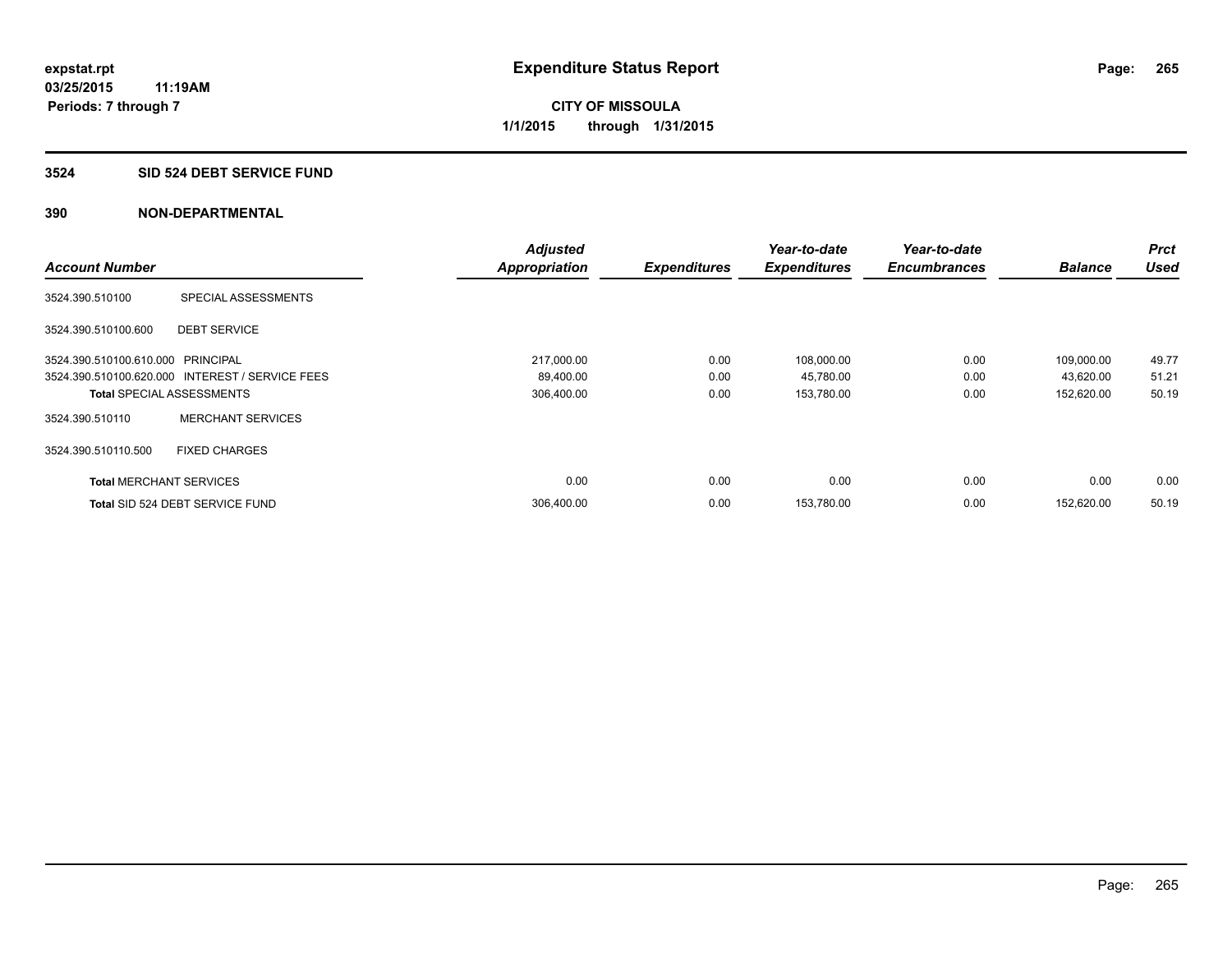#### **3525 SID 525 DEBT SERVICE FUND**

| <b>Account Number</b>             |                                                 | <b>Adjusted</b><br><b>Appropriation</b> | <b>Expenditures</b> | Year-to-date<br><b>Expenditures</b> | Year-to-date<br><b>Encumbrances</b> | <b>Balance</b> | <b>Prct</b><br>Used |
|-----------------------------------|-------------------------------------------------|-----------------------------------------|---------------------|-------------------------------------|-------------------------------------|----------------|---------------------|
| 3525.390.510100                   | SPECIAL ASSESSMENTS                             |                                         |                     |                                     |                                     |                |                     |
| 3525.390.510100.600               | <b>DEBT SERVICE</b>                             |                                         |                     |                                     |                                     |                |                     |
| 3525.390.510100.610.000 PRINCIPAL |                                                 | 25.000.00                               | 0.00                | 13.000.00                           | 0.00                                | 12.000.00      | 52.00               |
|                                   | 3525.390.510100.620.000 INTEREST / SERVICE FEES | 6.500.00                                | 0.00                | 3.380.00                            | 0.00                                | 3.120.00       | 52.00               |
| <b>Total DEBT SERVICE</b>         |                                                 | 31,500.00                               | 0.00                | 16.380.00                           | 0.00                                | 15.120.00      | 52.00               |
|                                   | <b>Total SPECIAL ASSESSMENTS</b>                | 31,500.00                               | 0.00                | 16.380.00                           | 0.00                                | 15.120.00      | 52.00               |
|                                   | Total SID 525 DEBT SERVICE FUND                 | 31.500.00                               | 0.00                | 16.380.00                           | 0.00                                | 15.120.00      | 52.00               |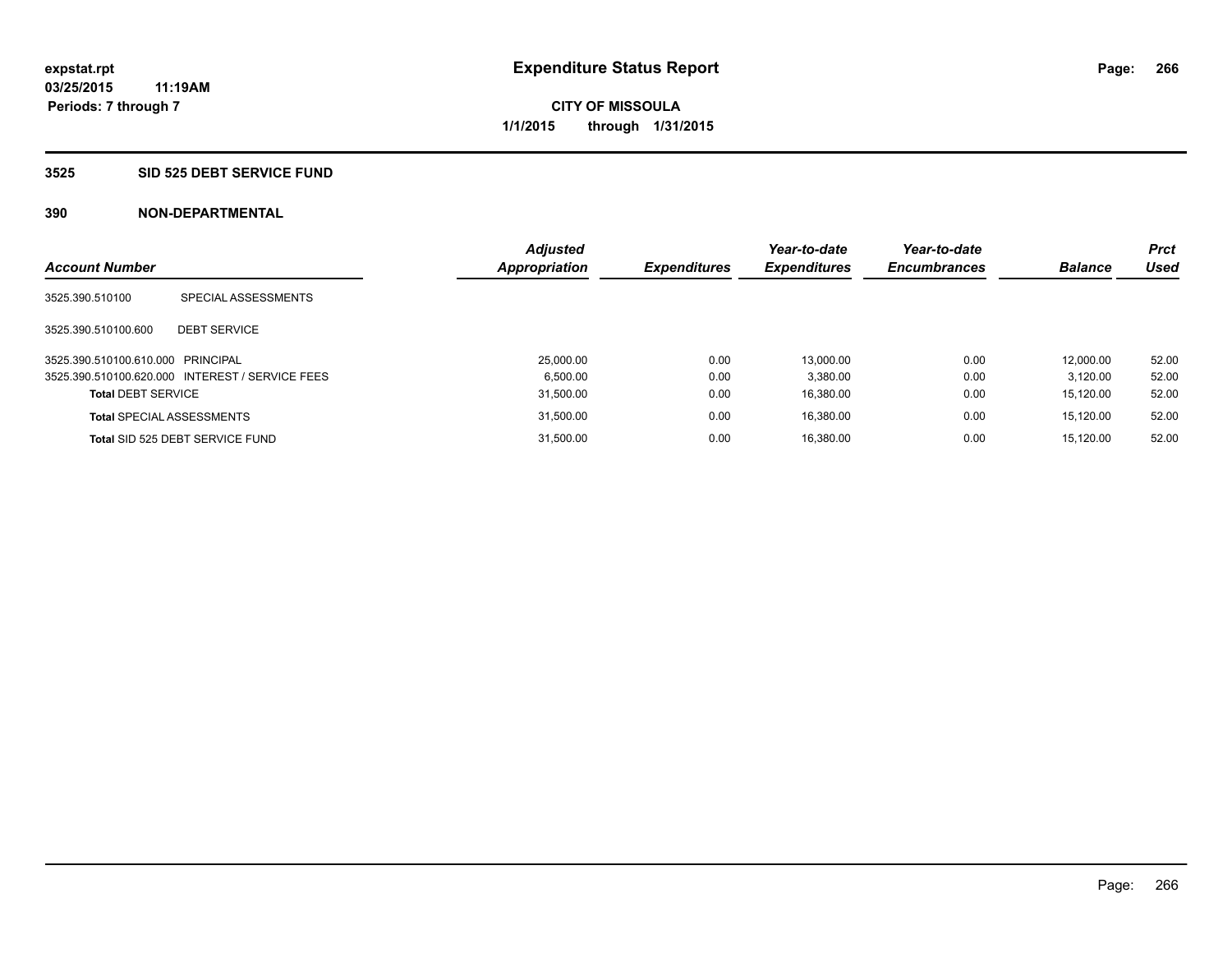#### **3526 SID 526 DEBT SERVICE FUND**

| <b>Account Number</b>             |                                                 | <b>Adjusted</b><br><b>Appropriation</b> | <b>Expenditures</b> | Year-to-date<br><b>Expenditures</b> | Year-to-date<br><b>Encumbrances</b> | <b>Balance</b> | <b>Prct</b><br>Used |
|-----------------------------------|-------------------------------------------------|-----------------------------------------|---------------------|-------------------------------------|-------------------------------------|----------------|---------------------|
| 3526.390.510100                   | SPECIAL ASSESSMENTS                             |                                         |                     |                                     |                                     |                |                     |
| 3526.390.510100.600               | <b>DEBT SERVICE</b>                             |                                         |                     |                                     |                                     |                |                     |
| 3526.390.510100.610.000 PRINCIPAL |                                                 | 148.000.00                              | 0.00                | 73.000.00                           | 0.00                                | 75.000.00      | 49.32               |
|                                   | 3526.390.510100.620.000 INTEREST / SERVICE FEES | 45.300.00                               | 0.00                | 23.380.00                           | 0.00                                | 21.920.00      | 51.61               |
| <b>Total DEBT SERVICE</b>         |                                                 | 193.300.00                              | 0.00                | 96.380.00                           | 0.00                                | 96.920.00      | 49.86               |
|                                   | <b>Total SPECIAL ASSESSMENTS</b>                | 193.300.00                              | 0.00                | 96.380.00                           | 0.00                                | 96.920.00      | 49.86               |
|                                   | Total SID 526 DEBT SERVICE FUND                 | 193.300.00                              | 0.00                | 96.380.00                           | 0.00                                | 96.920.00      | 49.86               |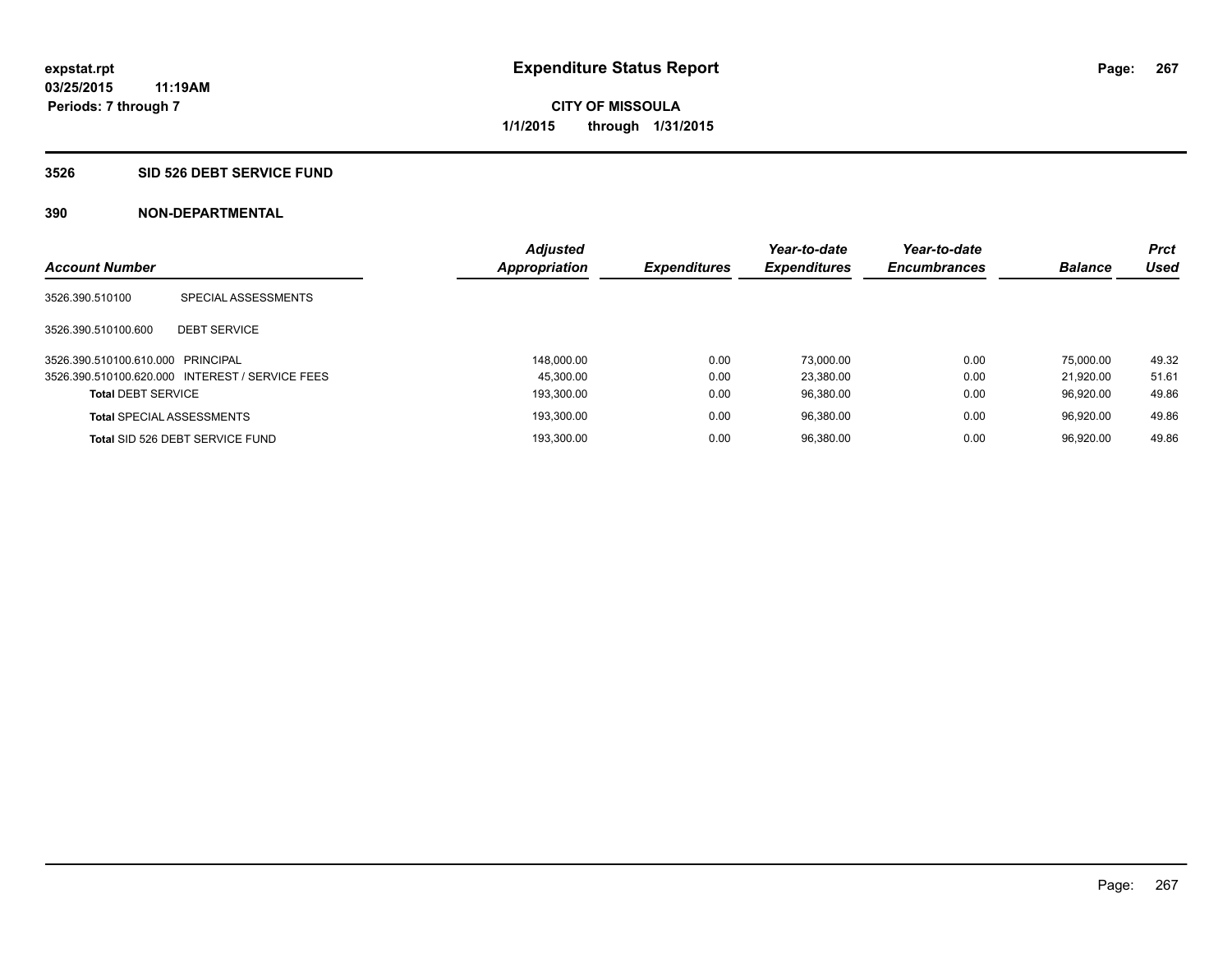### **3527 SID 527 DEBT SERVICE FUND**

| <b>Account Number</b>     |                                  | <b>Adjusted</b><br><b>Appropriation</b> | <b>Expenditures</b> | Year-to-date<br><b>Expenditures</b> | Year-to-date<br><b>Encumbrances</b> | <b>Balance</b> | <b>Prct</b><br>Used |
|---------------------------|----------------------------------|-----------------------------------------|---------------------|-------------------------------------|-------------------------------------|----------------|---------------------|
| 3527.390.510100           | SPECIAL ASSESSMENTS              |                                         |                     |                                     |                                     |                |                     |
| 3527.390.510100.600       | <b>DEBT SERVICE</b>              |                                         |                     |                                     |                                     |                |                     |
| <b>Total DEBT SERVICE</b> |                                  | 0.00                                    | 0.00                | 0.00                                | 0.00                                | 0.00           | 0.00                |
|                           | <b>Total SPECIAL ASSESSMENTS</b> | 0.00                                    | 0.00                | 0.00                                | 0.00                                | 0.00           | 0.00                |
|                           | Total SID 527 DEBT SERVICE FUND  | 0.00                                    | 0.00                | 0.00                                | 0.00                                | 0.00           | 0.00                |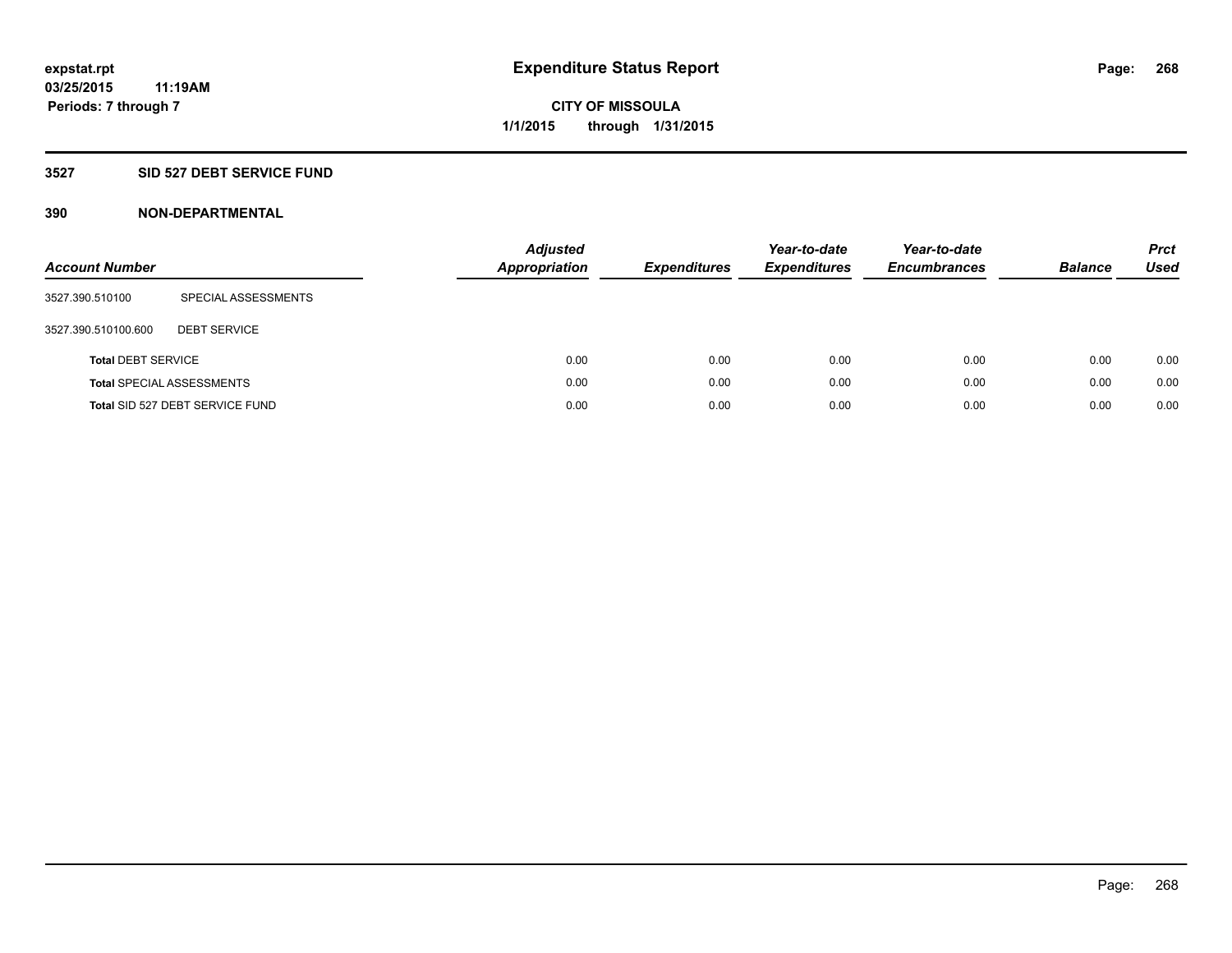#### **3530 SID 530 DEBT SERVICE FUND**

| <b>Account Number</b>             |                                                 | <b>Adjusted</b><br>Appropriation | <b>Expenditures</b> | Year-to-date<br><b>Expenditures</b> | Year-to-date<br><b>Encumbrances</b> | <b>Balance</b> | <b>Prct</b><br><b>Used</b> |
|-----------------------------------|-------------------------------------------------|----------------------------------|---------------------|-------------------------------------|-------------------------------------|----------------|----------------------------|
| 3530.390.510100                   | SPECIAL ASSESSMENTS                             |                                  |                     |                                     |                                     |                |                            |
| 3530.390.510100.600               | <b>DEBT SERVICE</b>                             |                                  |                     |                                     |                                     |                |                            |
| 3530.390.510100.610.000 PRINCIPAL |                                                 | 670.00                           | 0.00                | 670.00                              | 0.00                                | 0.00           | 100.00                     |
|                                   | 3530.390.510100.620.000 INTEREST / SERVICE FEES | 10.00                            | 0.00                | 6.68                                | 0.00                                | 3.32           | 66.80                      |
|                                   | <b>Total SPECIAL ASSESSMENTS</b>                | 680.00                           | 0.00                | 676.68                              | 0.00                                | 3.32           | 99.51                      |
| 3530.390.521000                   | INTERFUND OPERATING TRANSFERS                   |                                  |                     |                                     |                                     |                |                            |
| 3530.390.521000.800               | OTHER OBJECTS                                   |                                  |                     |                                     |                                     |                |                            |
| <b>Total OTHER OBJECTS</b>        |                                                 | 0.00                             | 0.00                | 0.00                                | 0.00                                | 0.00           | 0.00                       |
|                                   | <b>Total INTERFUND OPERATING TRANSFERS</b>      | 0.00                             | 0.00                | 0.00                                | 0.00                                | 0.00           | 0.00                       |
|                                   | Total SID 530 DEBT SERVICE FUND                 | 680.00                           | 0.00                | 676.68                              | 0.00                                | 3.32           | 99.51                      |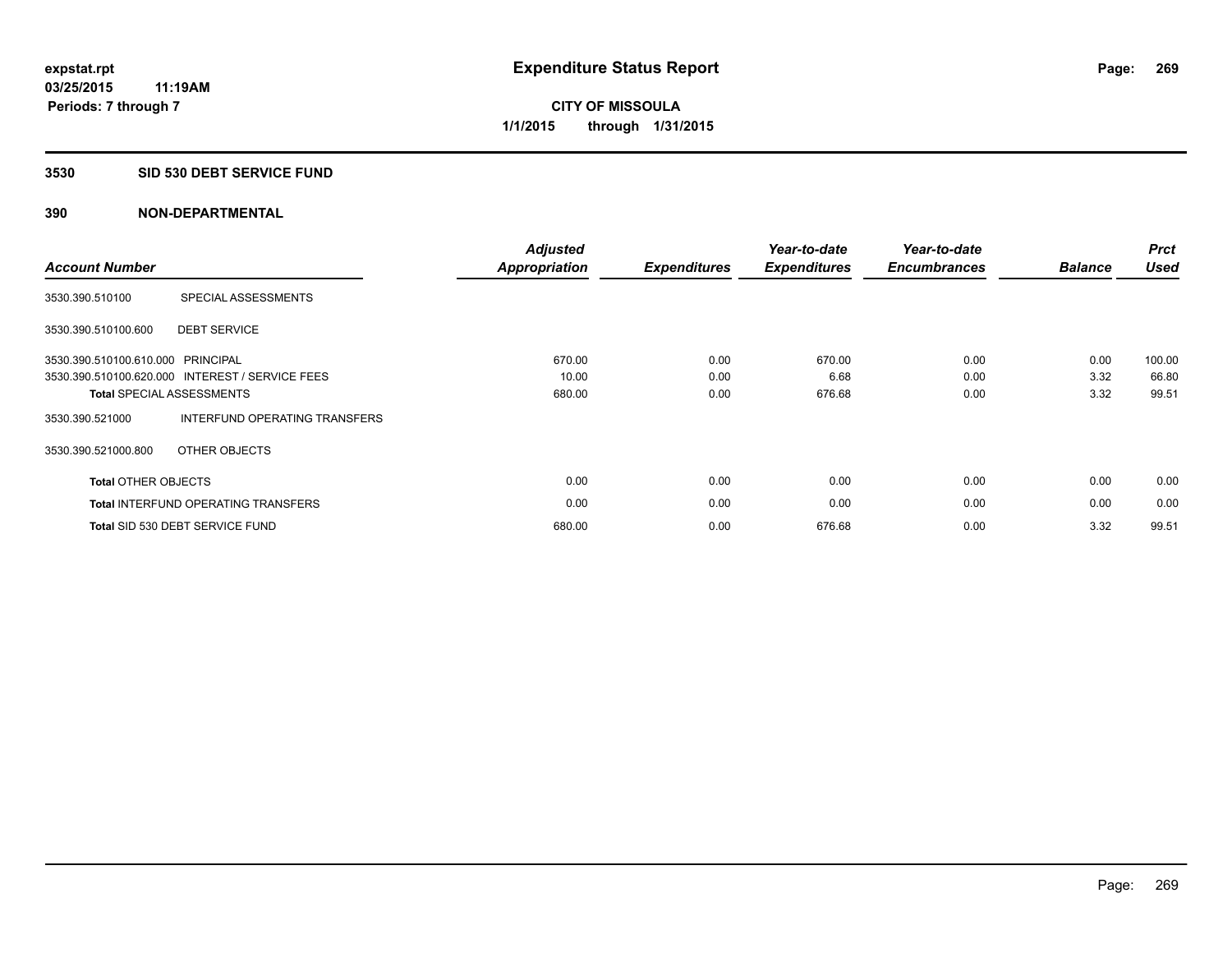#### **3531 SID 531 HICKORY ST CALMING**

| <b>Account Number</b> |                                            | <b>Adjusted</b><br>Appropriation | <b>Expenditures</b> | Year-to-date<br><b>Expenditures</b> | Year-to-date<br><b>Encumbrances</b> | <b>Balance</b> | <b>Prct</b><br>Used |
|-----------------------|--------------------------------------------|----------------------------------|---------------------|-------------------------------------|-------------------------------------|----------------|---------------------|
| 3531.390.521000       | INTERFUND OPERATING TRANSFERS              |                                  |                     |                                     |                                     |                |                     |
| 3531.390.521000.800   | OTHER OBJECTS                              |                                  |                     |                                     |                                     |                |                     |
|                       | <b>Total INTERFUND OPERATING TRANSFERS</b> | 0.00                             | 0.00                | 0.00                                | 0.00                                | 0.00           | 0.00                |
|                       | <b>Total SID 531 HICKORY ST CALMING</b>    | 0.00                             | 0.00                | 0.00                                | 0.00                                | 0.00           | 0.00                |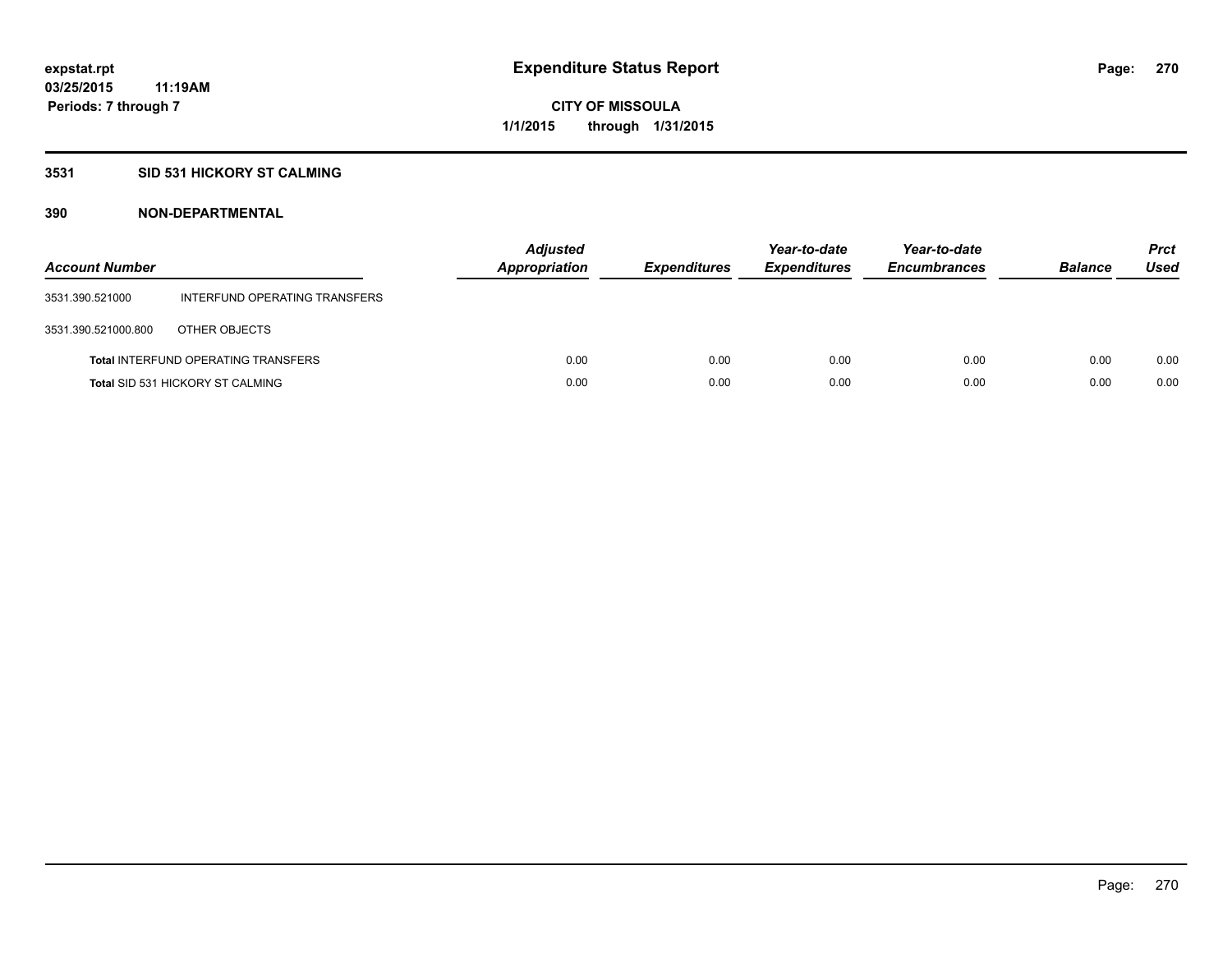#### **3532 SID 532 DEBT SERVICE FUND**

| <b>Account Number</b>             |                                                 | <b>Adjusted</b><br><b>Appropriation</b> | <b>Expenditures</b> | Year-to-date<br><b>Expenditures</b> | Year-to-date<br><b>Encumbrances</b> | <b>Balance</b> | <b>Prct</b><br>Used |
|-----------------------------------|-------------------------------------------------|-----------------------------------------|---------------------|-------------------------------------|-------------------------------------|----------------|---------------------|
| 3532.390.510100                   | SPECIAL ASSESSMENTS                             |                                         |                     |                                     |                                     |                |                     |
| 3532.390.510100.600               | <b>DEBT SERVICE</b>                             |                                         |                     |                                     |                                     |                |                     |
| 3532.390.510100.610.000 PRINCIPAL |                                                 | 30.000.00                               | 0.00                | 0.00                                | 0.00                                | 30.000.00      | 0.00                |
|                                   | 3532.390.510100.620.000 INTEREST / SERVICE FEES | 13.363.00                               | 0.00                | 7.031.25                            | 0.00                                | 6.331.75       | 52.62               |
| <b>Total DEBT SERVICE</b>         |                                                 | 43,363.00                               | 0.00                | 7.031.25                            | 0.00                                | 36.331.75      | 16.21               |
|                                   | <b>Total SPECIAL ASSESSMENTS</b>                | 43,363.00                               | 0.00                | 7.031.25                            | 0.00                                | 36.331.75      | 16.21               |
|                                   | Total SID 532 DEBT SERVICE FUND                 | 43.363.00                               | 0.00                | 7.031.25                            | 0.00                                | 36.331.75      | 16.21               |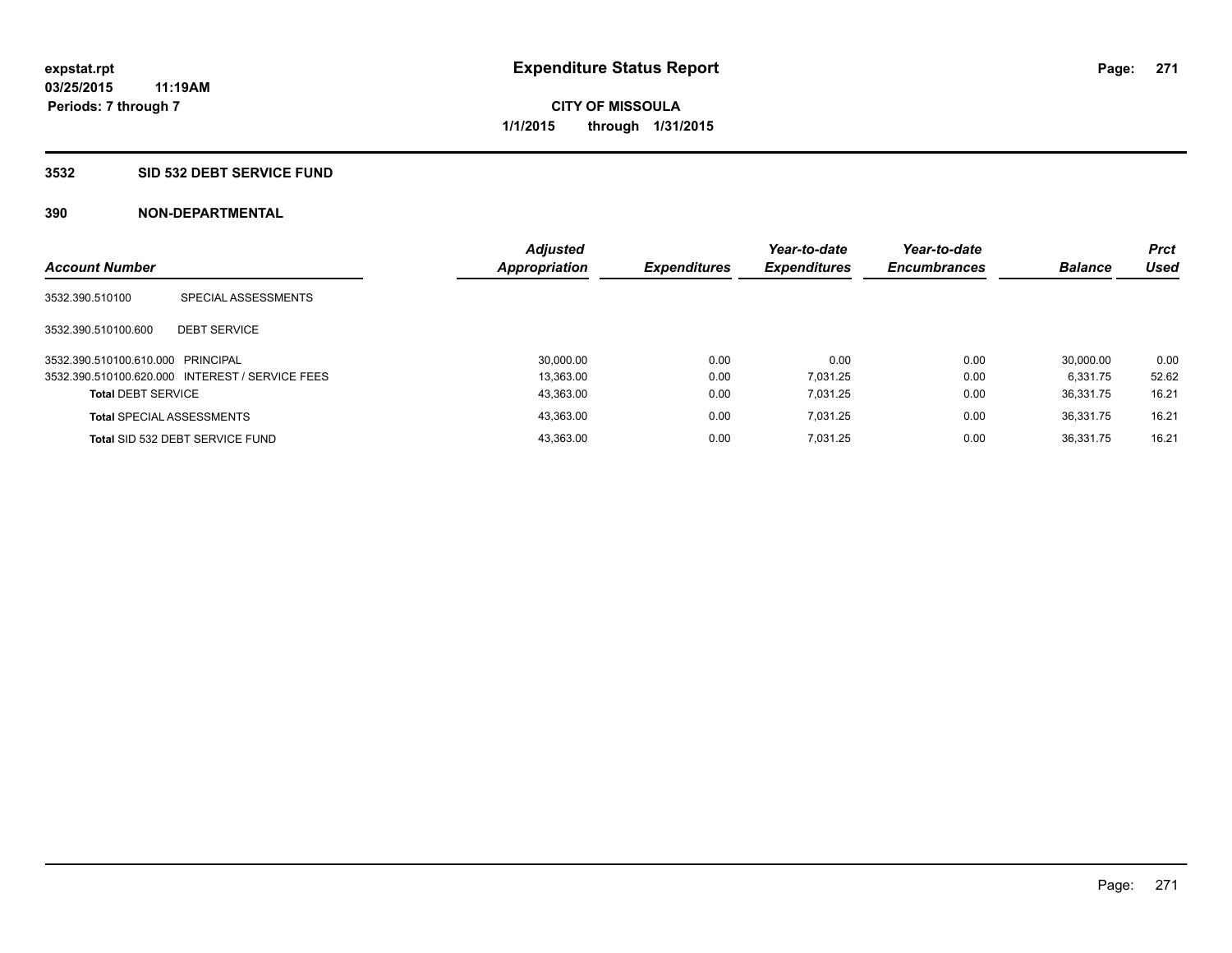### **3533 GILBERT ST SEWER SID DEBT FUND**

|                                   |                                                 | <b>Adjusted</b>      |                     | Year-to-date        | Year-to-date        |                | <b>Prct</b> |
|-----------------------------------|-------------------------------------------------|----------------------|---------------------|---------------------|---------------------|----------------|-------------|
| <b>Account Number</b>             |                                                 | <b>Appropriation</b> | <b>Expenditures</b> | <b>Expenditures</b> | <b>Encumbrances</b> | <b>Balance</b> | <b>Used</b> |
| 3533.390.510100                   | SPECIAL ASSESSMENTS                             |                      |                     |                     |                     |                |             |
| 3533.390.510100.500               | <b>FIXED CHARGES</b>                            |                      |                     |                     |                     |                |             |
| <b>Total FIXED CHARGES</b>        |                                                 | 0.00                 | 0.00                | 0.00                | 0.00                | 0.00           | 0.00        |
| 3533.390.510100.600               | <b>DEBT SERVICE</b>                             |                      |                     |                     |                     |                |             |
| 3533.390.510100.610.000 PRINCIPAL |                                                 | 12,000.00            | 0.00                | 6,000.00            | 0.00                | 6,000.00       | 50.00       |
|                                   | 3533.390.510100.620.000 INTEREST / SERVICE FEES | 5,775.00             | 0.00                | 2,943.75            | 0.00                | 2,831.25       | 50.97       |
|                                   | <b>Total SPECIAL ASSESSMENTS</b>                | 17,775.00            | 0.00                | 8,943.75            | 0.00                | 8,831.25       | 50.32       |
| 3533.390.521000                   | INTERFUND OPERATING TRANSFERS                   |                      |                     |                     |                     |                |             |
| 3533.390.521000.800               | OTHER OBJECTS                                   |                      |                     |                     |                     |                |             |
|                                   | <b>Total INTERFUND OPERATING TRANSFERS</b>      | 0.00                 | 0.00                | 0.00                | 0.00                | 0.00           | 0.00        |
|                                   | <b>Total GILBERT ST SEWER SID DEBT FUND</b>     | 17.775.00            | 0.00                | 8,943.75            | 0.00                | 8,831.25       | 50.32       |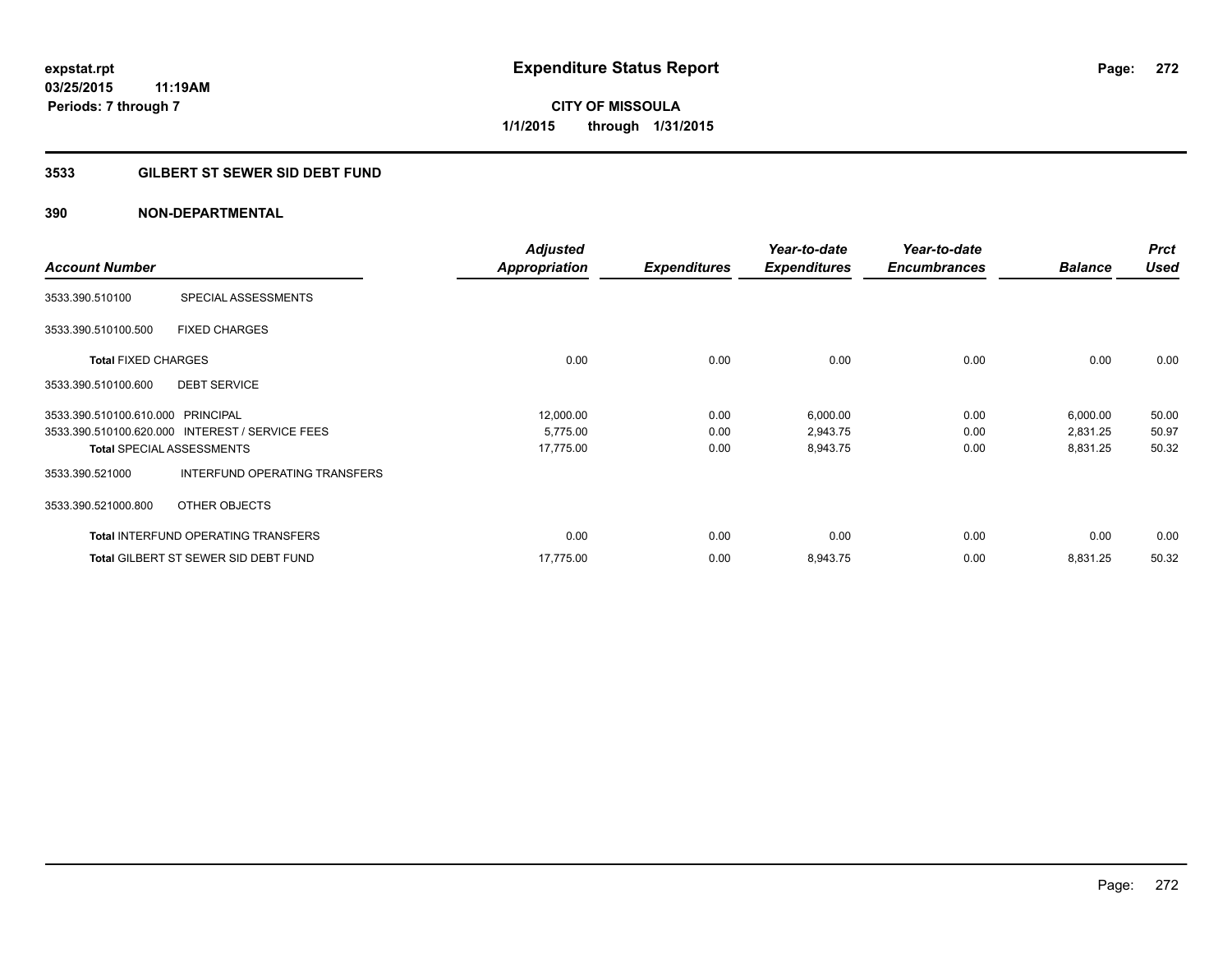### **3534 LINCOLNWOOD SEWER PHASE I**

| <b>Account Number</b>             |                                                 | <b>Adjusted</b><br><b>Appropriation</b> | <b>Expenditures</b> | Year-to-date<br><b>Expenditures</b> | Year-to-date<br><b>Encumbrances</b> | <b>Balance</b> | <b>Prct</b><br>Used |
|-----------------------------------|-------------------------------------------------|-----------------------------------------|---------------------|-------------------------------------|-------------------------------------|----------------|---------------------|
| 3534.390.510100                   | SPECIAL ASSESSMENTS                             |                                         |                     |                                     |                                     |                |                     |
| 3534.390.510100.600               | <b>DEBT SERVICE</b>                             |                                         |                     |                                     |                                     |                |                     |
| 3534.390.510100.610.000 PRINCIPAL |                                                 | 12,000.00                               | 0.00                | 6.000.00                            | 0.00                                | 6.000.00       | 50.00               |
|                                   | 3534.390.510100.620.000 INTEREST / SERVICE FEES | 6.413.00                                | 0.00                | 3.262.50                            | 0.00                                | 3.150.50       | 50.87               |
| <b>Total SPECIAL ASSESSMENTS</b>  |                                                 | 18,413.00                               | 0.00                | 9.262.50                            | 0.00                                | 9.150.50       | 50.30               |
|                                   | <b>Total LINCOLNWOOD SEWER PHASE I</b>          | 18.413.00                               | 0.00                | 9.262.50                            | 0.00                                | 9.150.50       | 50.30               |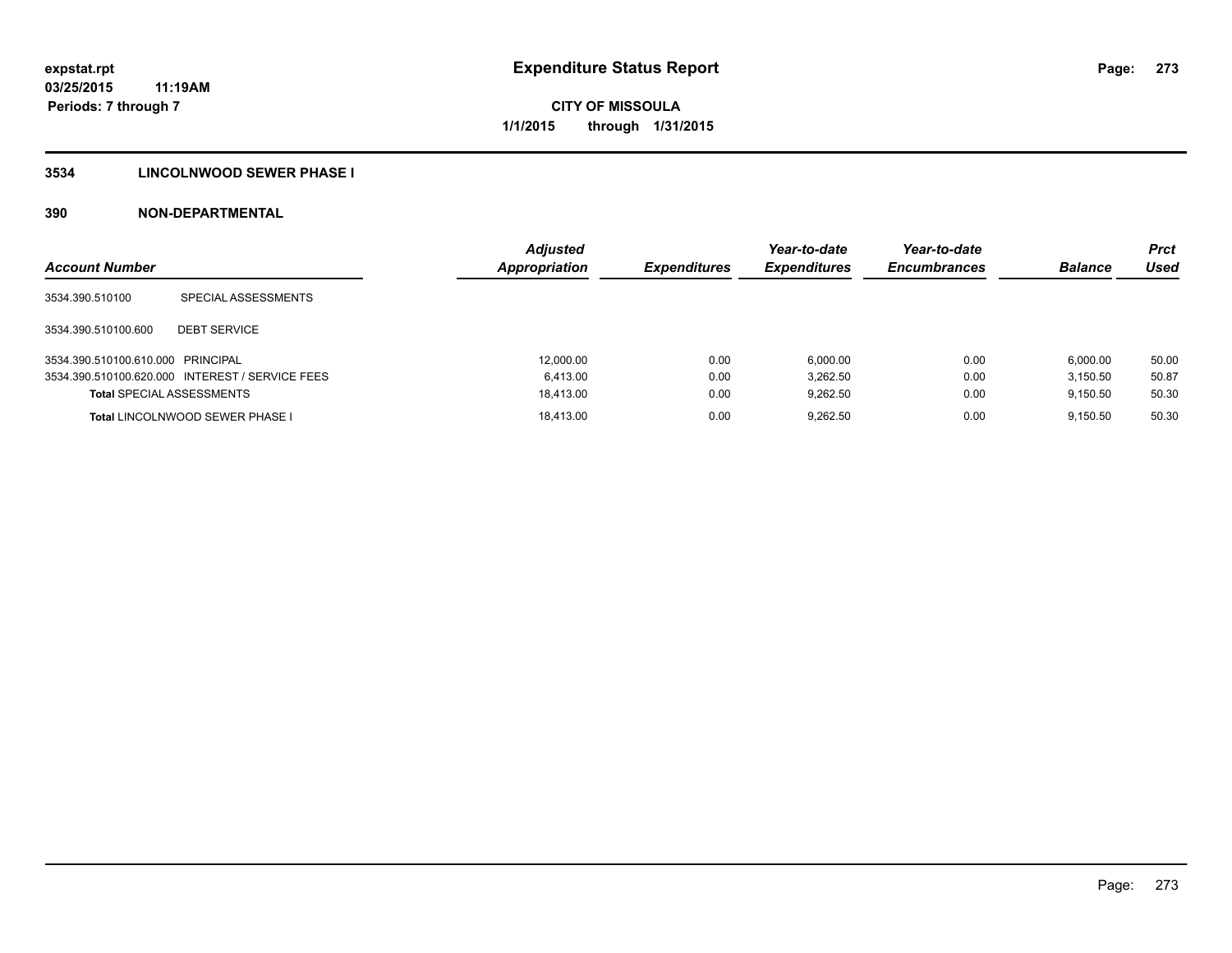### **3535 SLANT STREET TRAFFIC CALMING**

| <b>Account Number</b> |                                            | <b>Adjusted</b><br><b>Appropriation</b> | <b>Expenditures</b> | Year-to-date<br><b>Expenditures</b> | Year-to-date<br><b>Encumbrances</b> | <b>Balance</b> | <b>Prct</b><br>Used |
|-----------------------|--------------------------------------------|-----------------------------------------|---------------------|-------------------------------------|-------------------------------------|----------------|---------------------|
| 3535.390.510110       | <b>MERCHANT SERVICES</b>                   |                                         |                     |                                     |                                     |                |                     |
| 3535.390.510110.500   | <b>FIXED CHARGES</b>                       |                                         |                     |                                     |                                     |                |                     |
|                       | <b>Total MERCHANT SERVICES</b>             | 0.00                                    | 0.00                | 0.00                                | 0.00                                | 0.00           | 0.00                |
| 3535.390.521000       | INTERFUND OPERATING TRANSFERS              |                                         |                     |                                     |                                     |                |                     |
| 3535.390.521000.800   | OTHER OBJECTS                              |                                         |                     |                                     |                                     |                |                     |
|                       | <b>Total INTERFUND OPERATING TRANSFERS</b> | 0.00                                    | 0.00                | 0.00                                | 0.00                                | 0.00           | 0.00                |
|                       | <b>Total SLANT STREET TRAFFIC CALMING</b>  | 0.00                                    | 0.00                | 0.00                                | 0.00                                | 0.00           | 0.00                |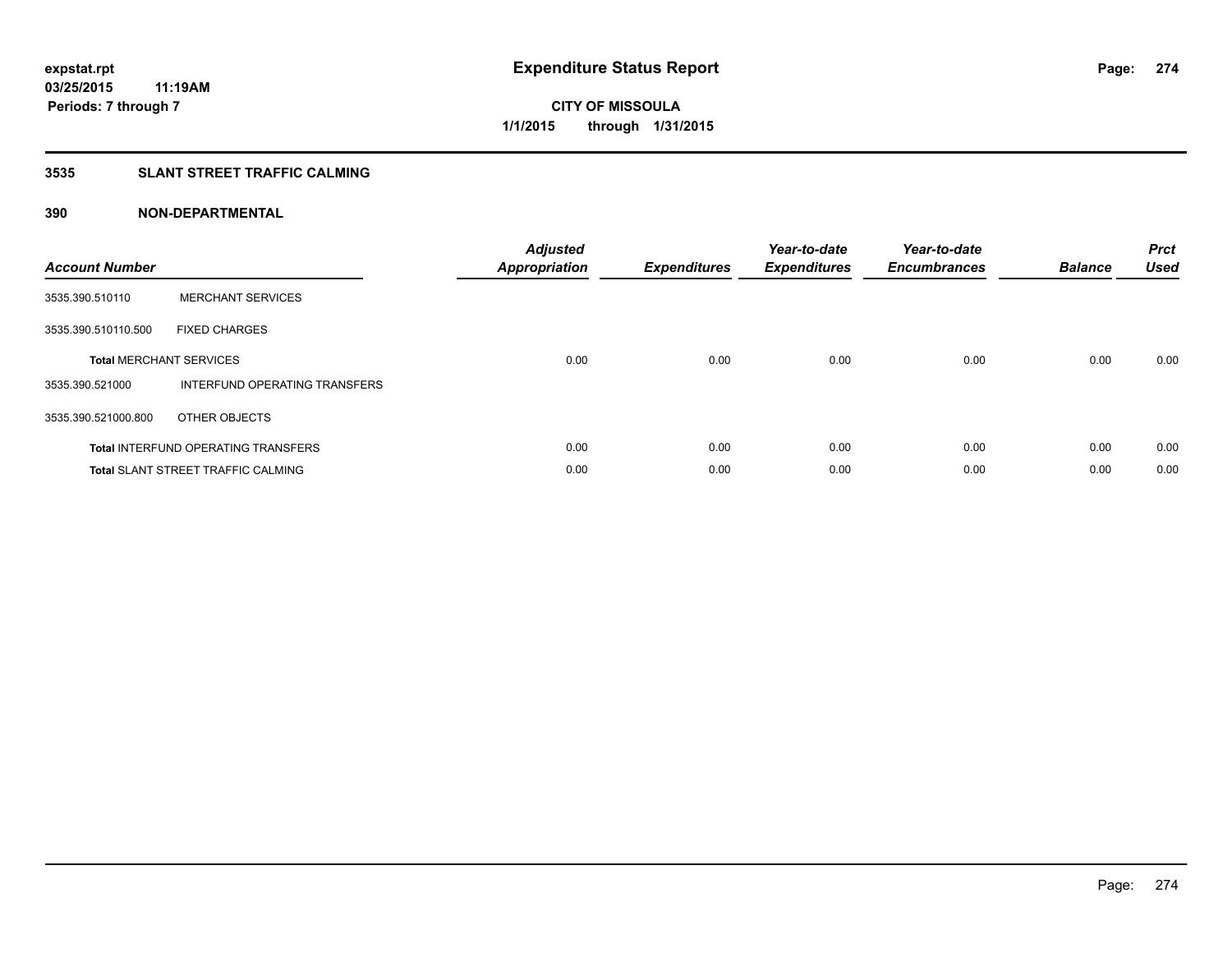### **3536 LINCOLNWOOD SEWER PHASE II**

| <b>Account Number</b>             |                                                 | <b>Adjusted</b><br>Appropriation | <b>Expenditures</b> | Year-to-date<br><b>Expenditures</b> | Year-to-date<br><b>Encumbrances</b> | <b>Balance</b> | <b>Prct</b><br>Used |
|-----------------------------------|-------------------------------------------------|----------------------------------|---------------------|-------------------------------------|-------------------------------------|----------------|---------------------|
| 3536.390.510100                   | SPECIAL ASSESSMENTS                             |                                  |                     |                                     |                                     |                |                     |
| 3536.390.510100.600               | <b>DEBT SERVICE</b>                             |                                  |                     |                                     |                                     |                |                     |
| 3536.390.510100.610.000 PRINCIPAL |                                                 | 20,000.00                        | 0.00                | 10.000.00                           | 0.00                                | 10.000.00      | 50.00               |
|                                   | 3536.390.510100.620.000 INTEREST / SERVICE FEES | 11,100.00                        | 0.00                | 5.643.75                            | 0.00                                | 5.456.25       | 50.84               |
| <b>Total SPECIAL ASSESSMENTS</b>  |                                                 | 31,100.00                        | 0.00                | 15.643.75                           | 0.00                                | 15.456.25      | 50.30               |
|                                   | <b>Total LINCOLNWOOD SEWER PHASE II</b>         | 31,100.00                        | 0.00                | 15.643.75                           | 0.00                                | 15.456.25      | 50.30               |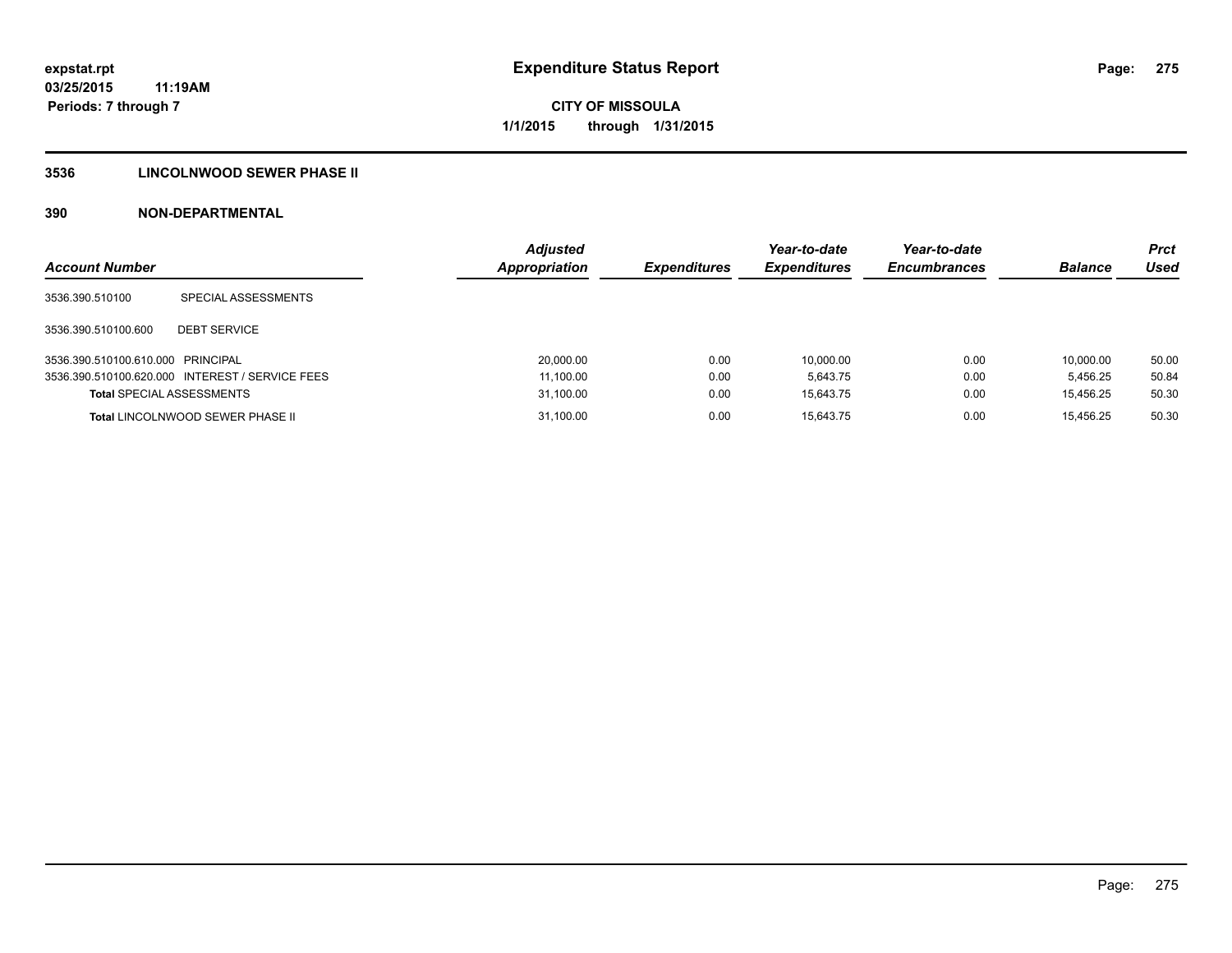### **3539 SOUTH 4TH STREET W TRAFFIC**

| <b>Account Number</b> |                                            | <b>Adjusted</b><br>Appropriation | <b>Expenditures</b> | Year-to-date<br><b>Expenditures</b> | Year-to-date<br><b>Encumbrances</b> | <b>Balance</b> | <b>Prct</b><br>Used |
|-----------------------|--------------------------------------------|----------------------------------|---------------------|-------------------------------------|-------------------------------------|----------------|---------------------|
| 3539.390.521000       | INTERFUND OPERATING TRANSFERS              |                                  |                     |                                     |                                     |                |                     |
| 3539.390.521000.800   | OTHER OBJECTS                              |                                  |                     |                                     |                                     |                |                     |
|                       | <b>Total INTERFUND OPERATING TRANSFERS</b> | 0.00                             | 0.00                | 0.00                                | 0.00                                | 0.00           | 0.00                |
|                       | <b>Total SOUTH 4TH STREET W TRAFFIC</b>    | 0.00                             | 0.00                | 0.00                                | 0.00                                | 0.00           | 0.00                |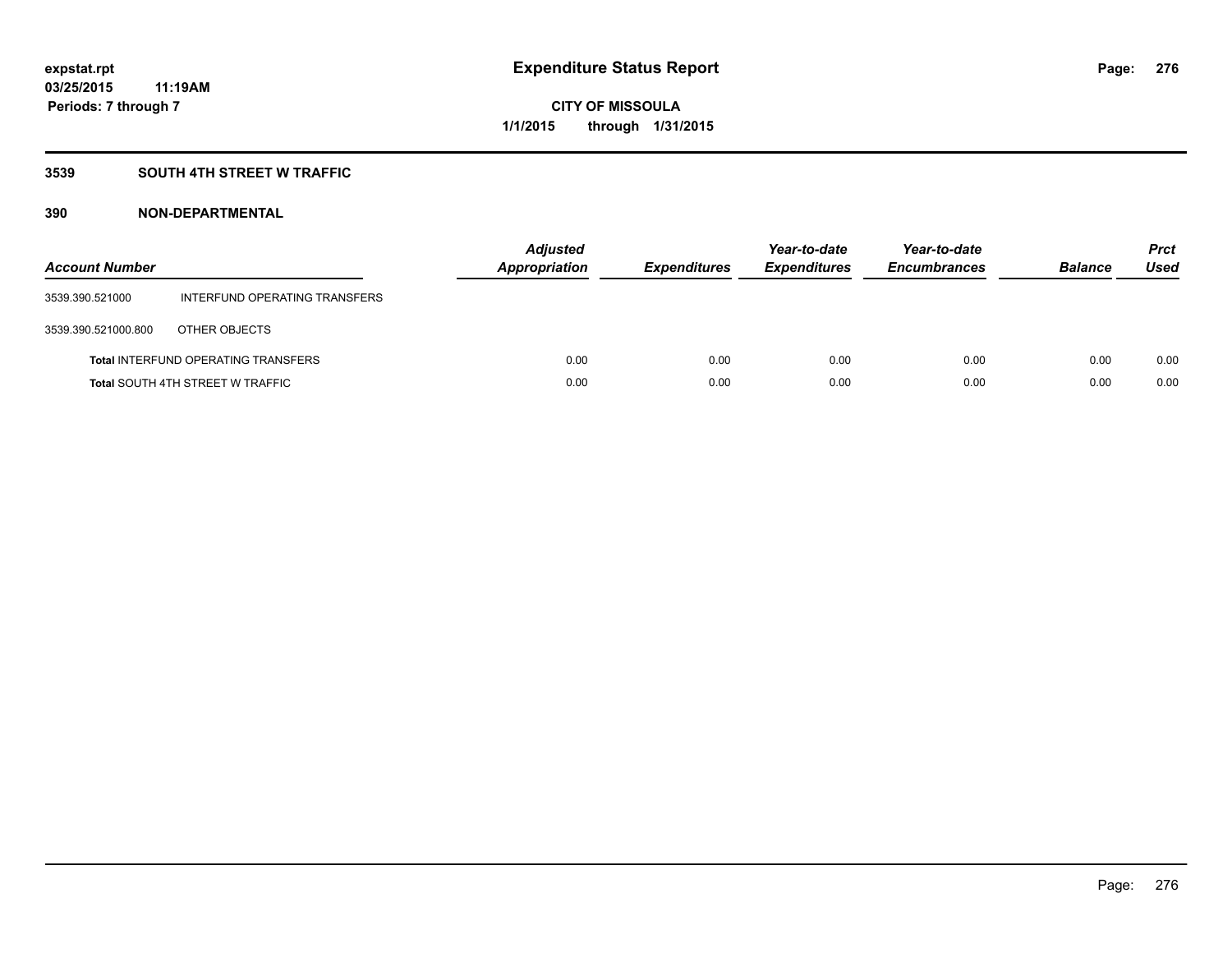#### **3540 SID 540 DEBT SERVICE FUND**

| <b>Account Number</b>             |                                                 | <b>Adjusted</b><br><b>Appropriation</b> | <b>Expenditures</b> | Year-to-date<br><b>Expenditures</b> | Year-to-date<br><b>Encumbrances</b> | <b>Balance</b> | <b>Prct</b><br>Used |
|-----------------------------------|-------------------------------------------------|-----------------------------------------|---------------------|-------------------------------------|-------------------------------------|----------------|---------------------|
| 3540.390.510100                   | SPECIAL ASSESSMENTS                             |                                         |                     |                                     |                                     |                |                     |
| 3540.390.510100.600               | <b>DEBT SERVICE</b>                             |                                         |                     |                                     |                                     |                |                     |
| 3540.390.510100.610.000 PRINCIPAL |                                                 | 70.000.00                               | 0.00                | 0.00                                | 0.00                                | 70.000.00      | 0.00                |
|                                   | 3540.390.510100.620.000 INTEREST / SERVICE FEES | 52.098.00                               | 0.00                | 26.223.75                           | 0.00                                | 25.874.25      | 50.34               |
| <b>Total DEBT SERVICE</b>         |                                                 | 122,098.00                              | 0.00                | 26.223.75                           | 0.00                                | 95.874.25      | 21.48               |
|                                   | <b>Total SPECIAL ASSESSMENTS</b>                | 122.098.00                              | 0.00                | 26.223.75                           | 0.00                                | 95.874.25      | 21.48               |
|                                   | Total SID 540 DEBT SERVICE FUND                 | 122,098.00                              | 0.00                | 26.223.75                           | 0.00                                | 95.874.25      | 21.48               |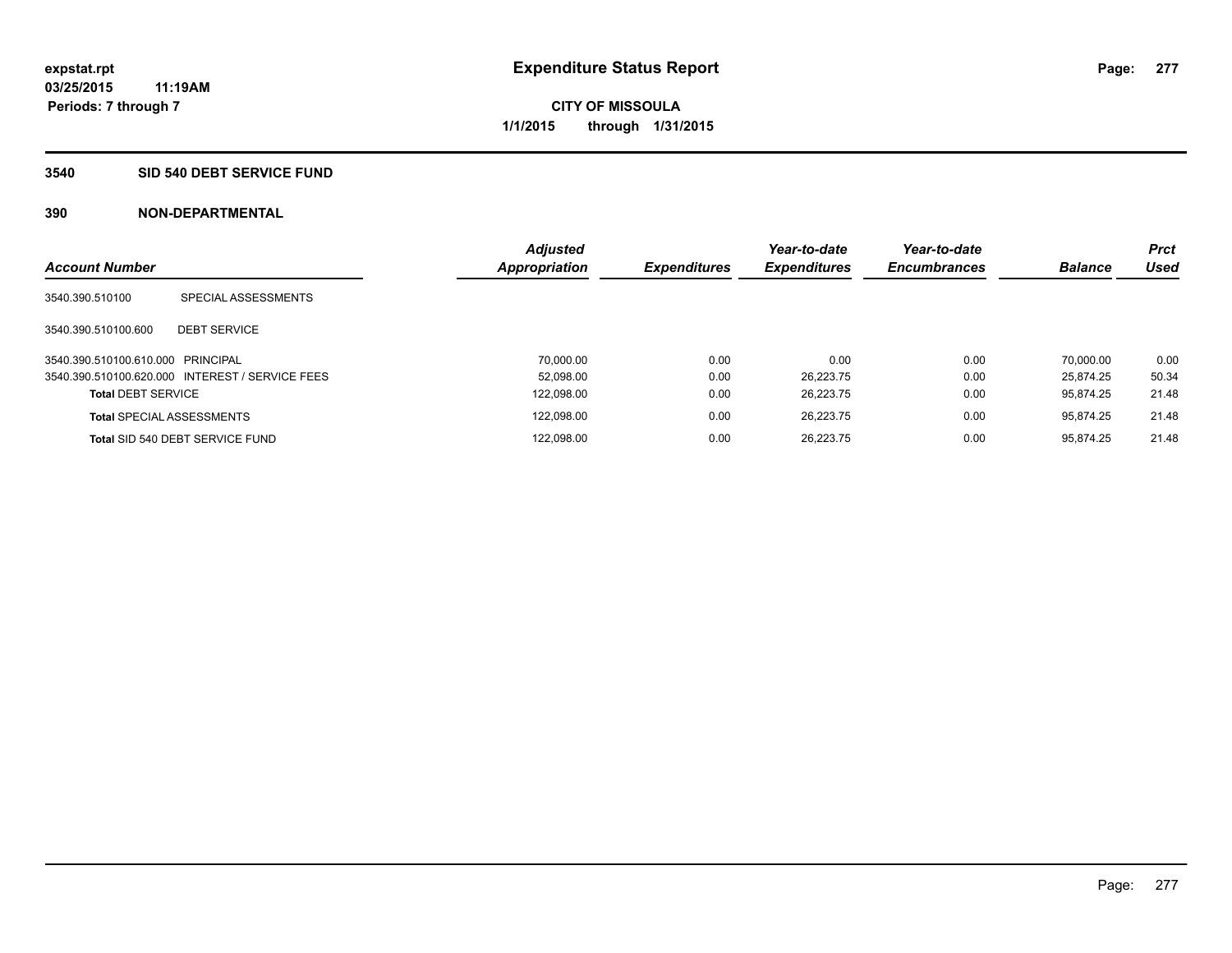#### **3541 SID 541 DEBT SERVICE**

|                                           |                                  | <b>Adjusted</b>      |                     | Year-to-date        | Year-to-date        |                | <b>Prct</b> |
|-------------------------------------------|----------------------------------|----------------------|---------------------|---------------------|---------------------|----------------|-------------|
| <b>Account Number</b>                     |                                  | <b>Appropriation</b> | <b>Expenditures</b> | <b>Expenditures</b> | <b>Encumbrances</b> | <b>Balance</b> | <b>Used</b> |
| 3541.390.510100                           | SPECIAL ASSESSMENTS              |                      |                     |                     |                     |                |             |
| 3541.390.510100.600                       | <b>DEBT SERVICE</b>              |                      |                     |                     |                     |                |             |
| 3541.390.510100.610.000 PRINCIPAL         |                                  | 30,000.00            | 0.00                | 0.00                | 0.00                | 30,000.00      | 0.00        |
| 3541.390.510100.620.000 PINEVIEW PARK/INT |                                  | 30,383.00            | 0.00                | 15,316.25           | 0.00                | 15,066.75      | 50.41       |
|                                           | <b>Total SPECIAL ASSESSMENTS</b> | 60,383.00            | 0.00                | 15,316.25           | 0.00                | 45,066.75      | 25.37       |
| 3541.390.510110                           | <b>MERCHANT SERVICES</b>         |                      |                     |                     |                     |                |             |
| 3541.390.510110.500                       | <b>FIXED CHARGES</b>             |                      |                     |                     |                     |                |             |
| <b>Total MERCHANT SERVICES</b>            |                                  | 0.00                 | 0.00                | 0.00                | 0.00                | 0.00           | 0.00        |
| Total SID 541 DEBT SERVICE                |                                  | 60,383.00            | 0.00                | 15,316.25           | 0.00                | 45,066.75      | 25.37       |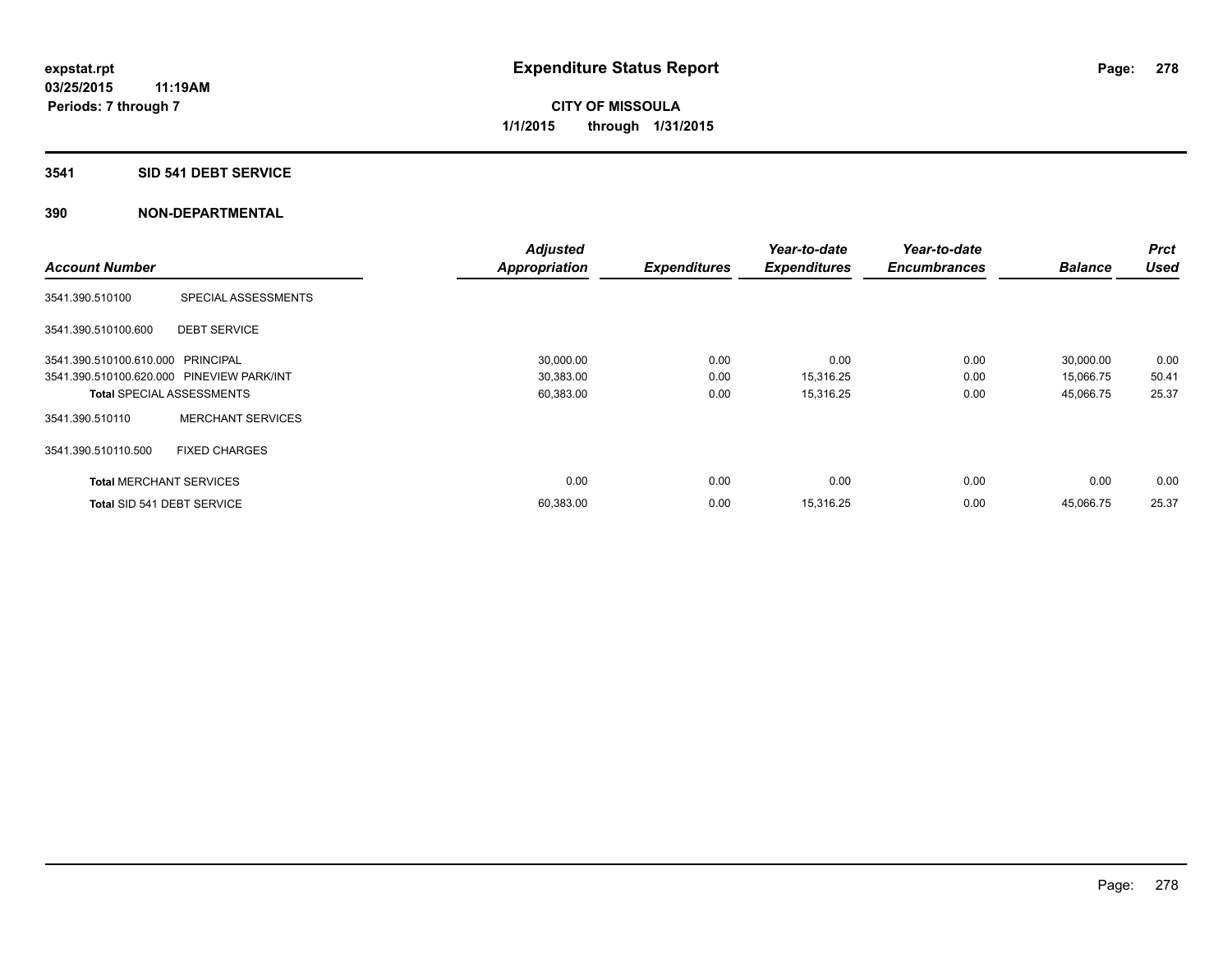#### **3543 SID 543 DEBT SERVICE**

| <b>Account Number</b>      |                                            | <b>Adjusted</b><br><b>Appropriation</b> | <b>Expenditures</b> | Year-to-date<br><b>Expenditures</b> | Year-to-date<br><b>Encumbrances</b> | <b>Balance</b> | <b>Prct</b><br><b>Used</b> |
|----------------------------|--------------------------------------------|-----------------------------------------|---------------------|-------------------------------------|-------------------------------------|----------------|----------------------------|
| 3543.390.510000            | <b>MISCELLANEOUS</b>                       |                                         |                     |                                     |                                     |                |                            |
| 3543.390.510000.800        | OTHER OBJECTS                              |                                         |                     |                                     |                                     |                |                            |
| <b>Total MISCELLANEOUS</b> |                                            | 0.00                                    | 0.00                | 0.00                                | 0.00                                | 0.00           | 0.00                       |
| 3543.390.510100            | SPECIAL ASSESSMENTS                        |                                         |                     |                                     |                                     |                |                            |
| 3543.390.510100.600        | <b>DEBT SERVICE</b>                        |                                         |                     |                                     |                                     |                |                            |
|                            | <b>Total SPECIAL ASSESSMENTS</b>           | 0.00                                    | 0.00                | 0.00                                | 0.00                                | 0.00           | 0.00                       |
| 3543.390.521000            | INTERFUND OPERATING TRANSFERS              |                                         |                     |                                     |                                     |                |                            |
| 3543.390.521000.800        | OTHER OBJECTS                              |                                         |                     |                                     |                                     |                |                            |
|                            | <b>Total INTERFUND OPERATING TRANSFERS</b> | 0.00                                    | 0.00                | 0.00                                | 0.00                                | 0.00           | 0.00                       |
|                            | Total SID 543 DEBT SERVICE                 | 0.00                                    | 0.00                | 0.00                                | 0.00                                | 0.00           | 0.00                       |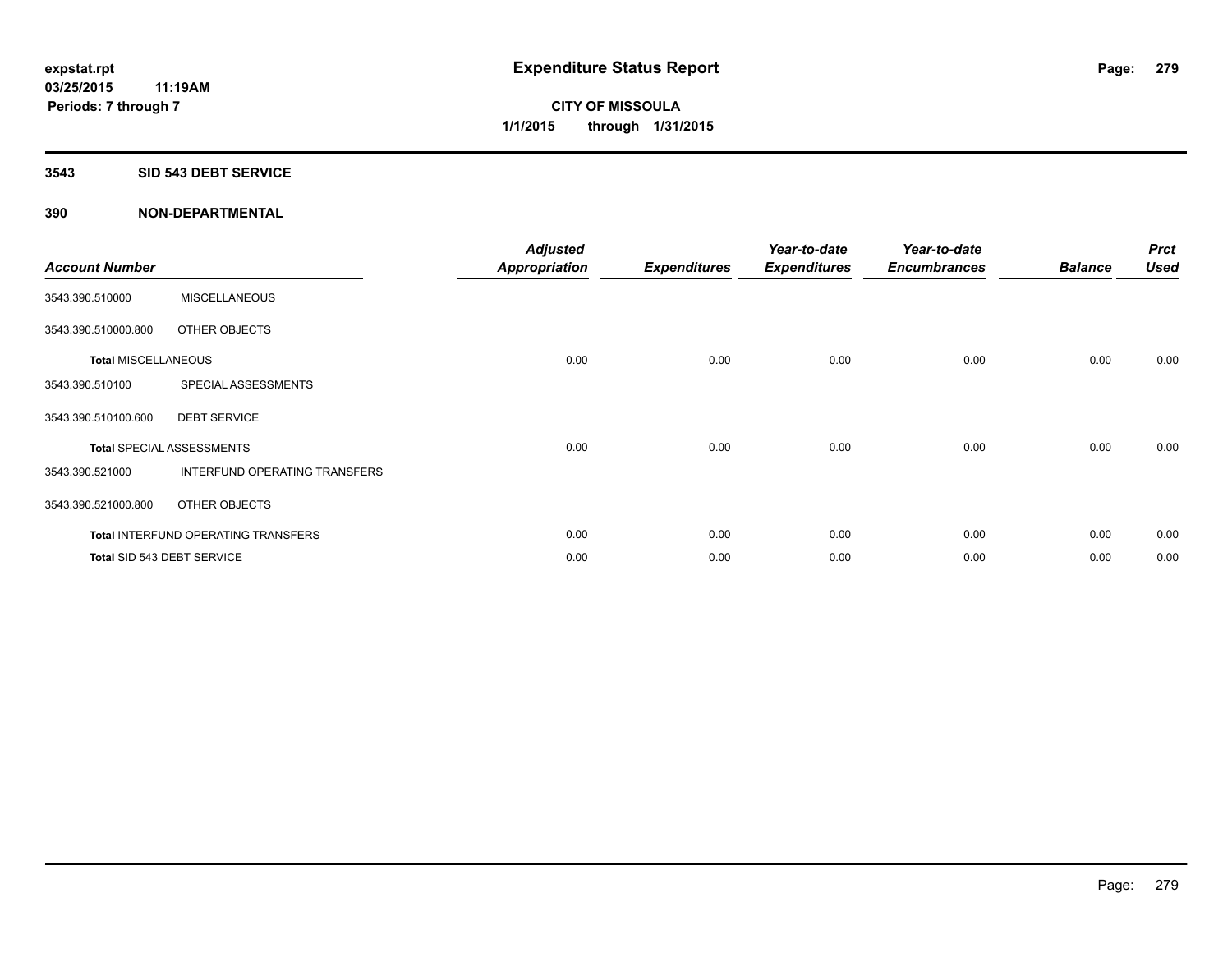### **3544 SID 544 RATTLESNAKE DEBT SERVICE**

| <b>Account Number</b>                      |                                                 | <b>Adjusted</b><br><b>Appropriation</b> | <b>Expenditures</b> | Year-to-date<br><b>Expenditures</b> | Year-to-date<br><b>Encumbrances</b> | <b>Balance</b> | <b>Prct</b><br>Used |
|--------------------------------------------|-------------------------------------------------|-----------------------------------------|---------------------|-------------------------------------|-------------------------------------|----------------|---------------------|
| 3544.390.510100                            | SPECIAL ASSESSMENTS                             |                                         |                     |                                     |                                     |                |                     |
| 3544.390.510100.600                        | <b>DEBT SERVICE</b>                             |                                         |                     |                                     |                                     |                |                     |
| 3544.390.510100.610.000 SID 544C/PRINCIPAL |                                                 | 65.000.00                               | 0.00                | 32,000.00                           | 0.00                                | 33.000.00      | 49.23               |
|                                            | 3544.390.510100.620.000 INTEREST / SERVICE FEES | 51,638.00                               | 0.00                | 26,118.75                           | 0.00                                | 25.519.25      | 50.58               |
| <b>Total DEBT SERVICE</b>                  |                                                 | 116,638.00                              | 0.00                | 58.118.75                           | 0.00                                | 58.519.25      | 49.83               |
| <b>Total NON-DEPARTMENTAL</b>              |                                                 | 116.638.00                              | 0.00                | 58.118.75                           | 0.00                                | 58.519.25      | 49.83               |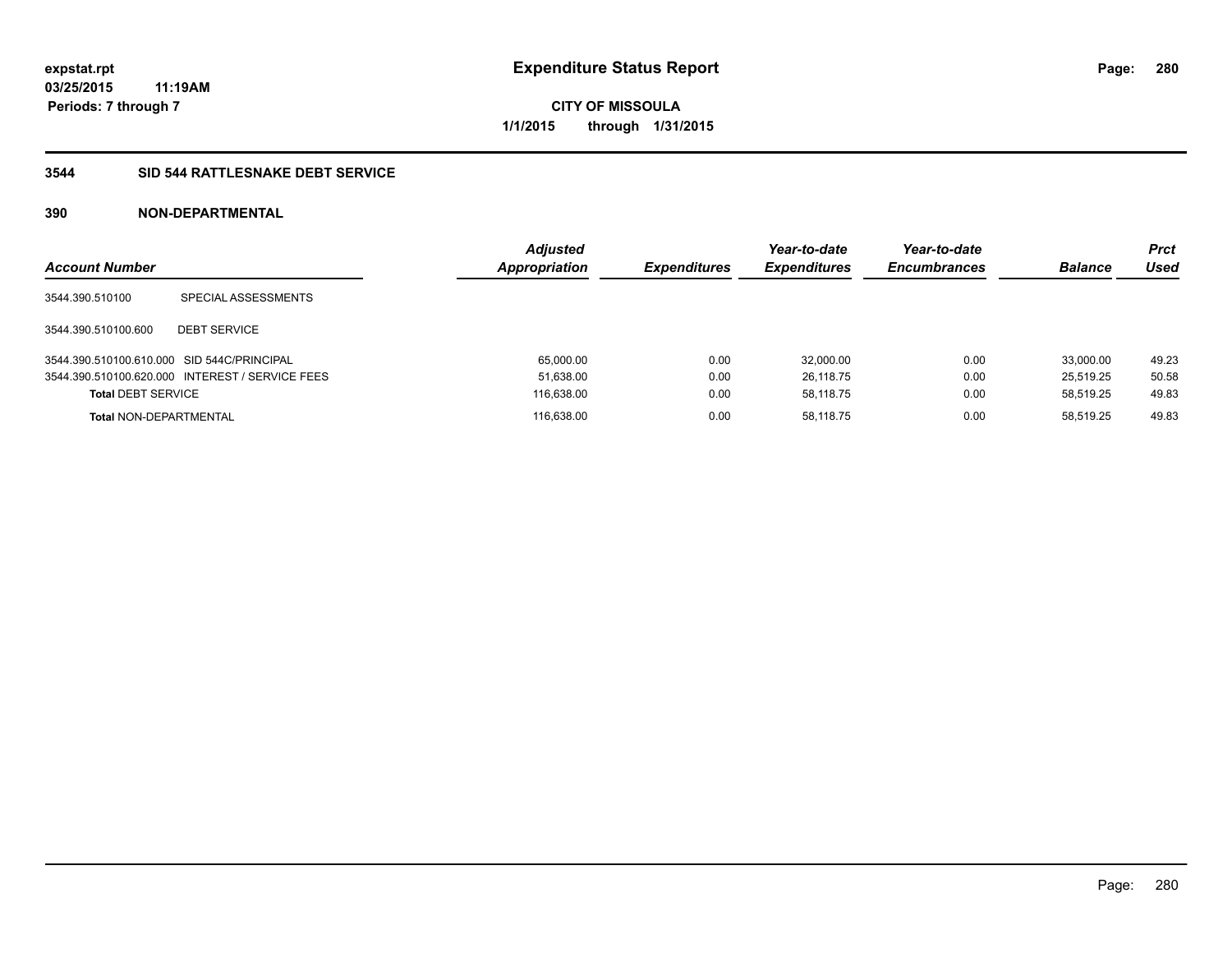**281**

**03/25/2015 11:19AM Periods: 7 through 7**

**CITY OF MISSOULA 1/1/2015 through 1/31/2015**

### **3544 SID 544 RATTLESNAKE DEBT SERVICE**

### **550 SID 544 PROJECT**

| <b>Account Number</b>     |                                                 | <b>Adjusted</b><br>Appropriation | <b>Expenditures</b> | Year-to-date<br><b>Expenditures</b> | Year-to-date<br><b>Encumbrances</b> | <b>Balance</b> | Prct<br>Used |
|---------------------------|-------------------------------------------------|----------------------------------|---------------------|-------------------------------------|-------------------------------------|----------------|--------------|
| 3544.550.510100           | SPECIAL ASSESSMENTS                             |                                  |                     |                                     |                                     |                |              |
| 3544.550.510100.600       | <b>DEBT SERVICE</b>                             |                                  |                     |                                     |                                     |                |              |
|                           | 3544.550.510100.610.000 SID 544B ARRA/PRINCIPAL | 16.000.00                        | 0.00                | 8.000.00                            | 0.00                                | 8.000.00       | 50.00        |
|                           | 3544.550.510100.620.000 INTEREST / SERVICE FEES | 5.110.00                         | 0.00                | 2.590.00                            | 0.00                                | 2.520.00       | 50.68        |
| <b>Total DEBT SERVICE</b> |                                                 | 21,110.00                        | 0.00                | 10,590.00                           | 0.00                                | 10.520.00      | 50.17        |
| Total SID 544 PROJECT     |                                                 | 21.110.00                        | 0.00                | 10.590.00                           | 0.00                                | 10.520.00      | 50.17        |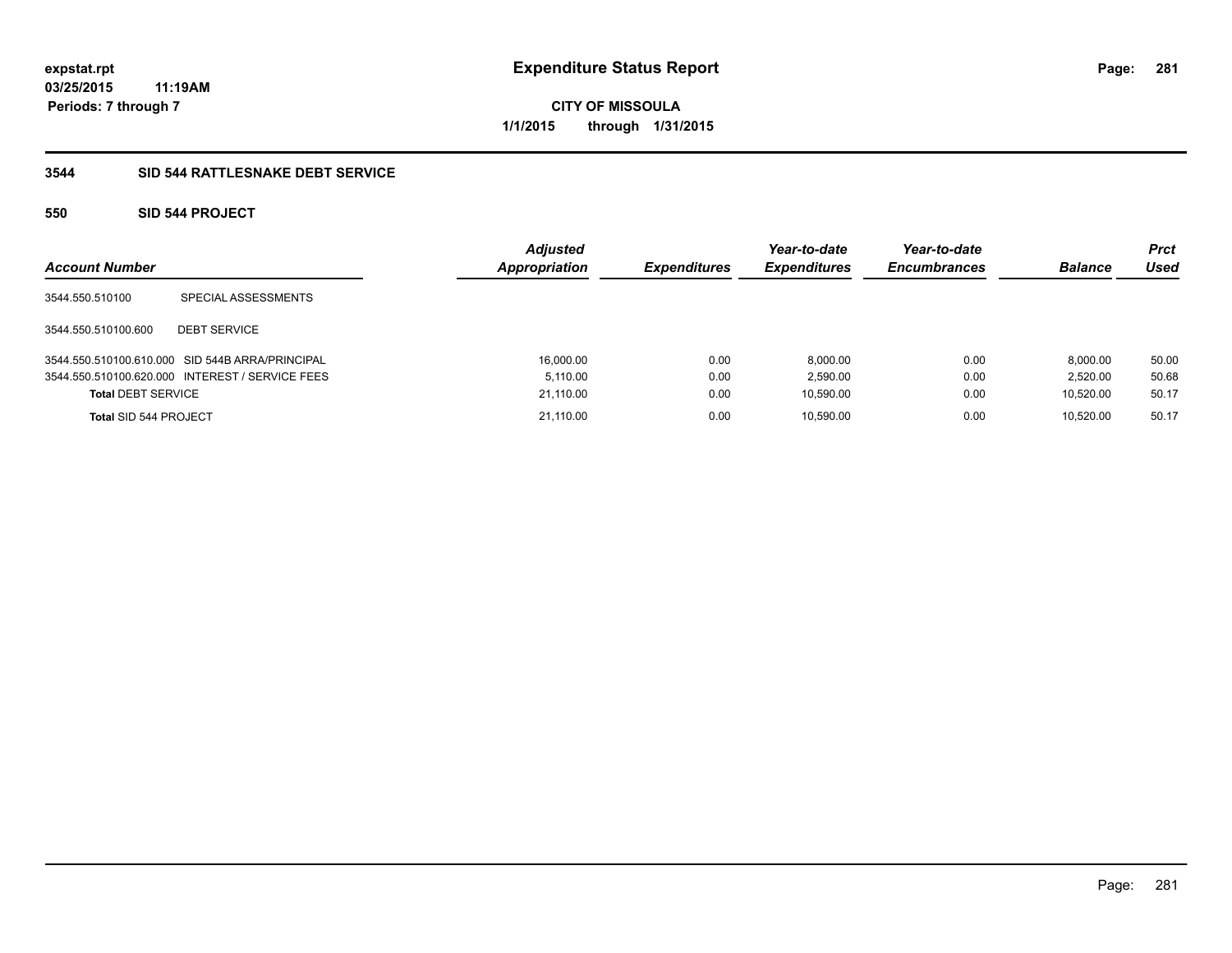**03/25/2015 11:19AM Periods: 7 through 7**

**CITY OF MISSOULA 1/1/2015 through 1/31/2015**

### **3544 SID 544 RATTLESNAKE DEBT SERVICE**

### **555 LOLO STREET PROJECT**

| <b>Account Number</b>            |                                                           | <b>Adjusted</b><br><b>Appropriation</b> | <b>Expenditures</b> | Year-to-date<br><b>Expenditures</b> | Year-to-date<br><b>Encumbrances</b> | <b>Balance</b> | <b>Prct</b><br><b>Used</b> |
|----------------------------------|-----------------------------------------------------------|-----------------------------------------|---------------------|-------------------------------------|-------------------------------------|----------------|----------------------------|
| 3544.555.510100                  | SPECIAL ASSESSMENTS                                       |                                         |                     |                                     |                                     |                |                            |
| 3544.555.510100.600              | <b>DEBT SERVICE</b>                                       |                                         |                     |                                     |                                     |                |                            |
|                                  | 3544.555.510100.610.000 SID 544D LOLOD/PRINCIPAL          | 1,500.00                                | 0.00                | 500.00                              | 0.00                                | 1,000.00       | 33.33                      |
|                                  | 3544.555.510100.620.000 SID 544 D INTEREST / SERVICE FEES | 928.00                                  | 0.00                | 468.75                              | 0.00                                | 459.25         | 50.51                      |
|                                  | <b>Total SPECIAL ASSESSMENTS</b>                          | 2,428.00                                | 0.00                | 968.75                              | 0.00                                | 1,459.25       | 39.90                      |
| 3544.555.510110                  | <b>MERCHANT SERVICES</b>                                  |                                         |                     |                                     |                                     |                |                            |
| 3544.555.510110.500              | <b>FIXED CHARGES</b>                                      |                                         |                     |                                     |                                     |                |                            |
| <b>Total MERCHANT SERVICES</b>   |                                                           | 0.00                                    | 0.00                | 0.00                                | 0.00                                | 0.00           | 0.00                       |
| <b>Total LOLO STREET PROJECT</b> |                                                           | 2,428.00                                | 0.00                | 968.75                              | 0.00                                | 1,459.25       | 39.90                      |
|                                  | <b>Total SID 544 RATTLESNAKE DEBT SERVICE</b>             | 140,176.00                              | 0.00                | 69,677.50                           | 0.00                                | 70.498.50      | 49.71                      |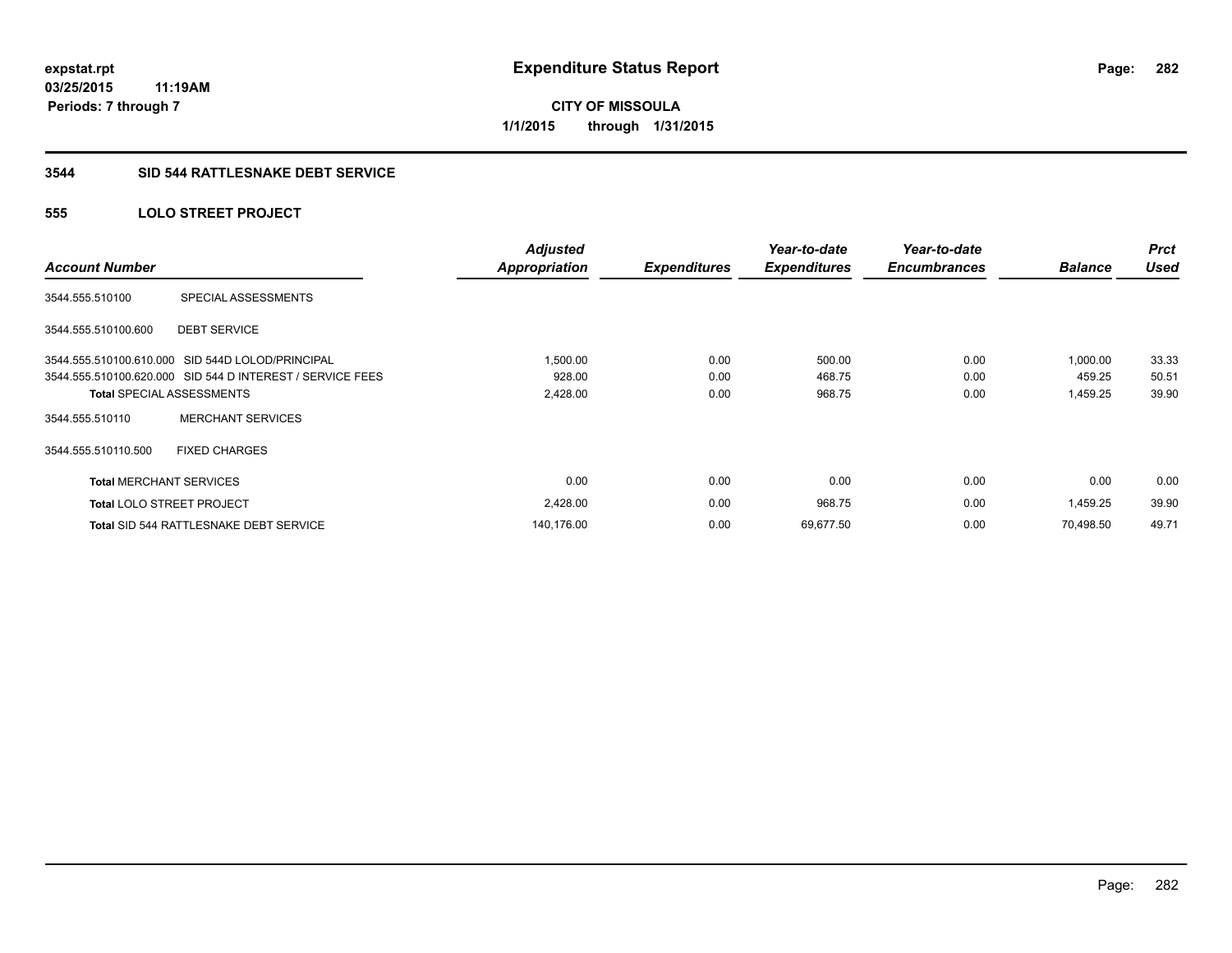### **3545 SID 545 DEBT SERVICE**

| <b>Account Number</b> |                                            | <b>Adjusted</b><br><b>Appropriation</b> | <b>Expenditures</b> | Year-to-date<br><b>Expenditures</b> | Year-to-date<br><b>Encumbrances</b> | <b>Balance</b> | <b>Prct</b><br><b>Used</b> |
|-----------------------|--------------------------------------------|-----------------------------------------|---------------------|-------------------------------------|-------------------------------------|----------------|----------------------------|
| 3545.390.510100       | SPECIAL ASSESSMENTS                        |                                         |                     |                                     |                                     |                |                            |
| 3545.390.510100.600   | <b>DEBT SERVICE</b>                        |                                         |                     |                                     |                                     |                |                            |
|                       | <b>Total SPECIAL ASSESSMENTS</b>           | 0.00                                    | 0.00                | 0.00                                | 0.00                                | 0.00           | 0.00                       |
| 3545.390.510110       | <b>MERCHANT SERVICES</b>                   |                                         |                     |                                     |                                     |                |                            |
| 3545.390.510110.500   | <b>FIXED CHARGES</b>                       |                                         |                     |                                     |                                     |                |                            |
|                       | <b>Total MERCHANT SERVICES</b>             | 0.00                                    | 0.00                | 0.00                                | 0.00                                | 0.00           | 0.00                       |
| 3545.390.521000       | INTERFUND OPERATING TRANSFERS              |                                         |                     |                                     |                                     |                |                            |
| 3545.390.521000.800   | OTHER OBJECTS                              |                                         |                     |                                     |                                     |                |                            |
|                       | <b>Total INTERFUND OPERATING TRANSFERS</b> | 0.00                                    | 0.00                | 0.00                                | 0.00                                | 0.00           | 0.00                       |
|                       | Total SID 545 DEBT SERVICE                 | 0.00                                    | 0.00                | 0.00                                | 0.00                                | 0.00           | 0.00                       |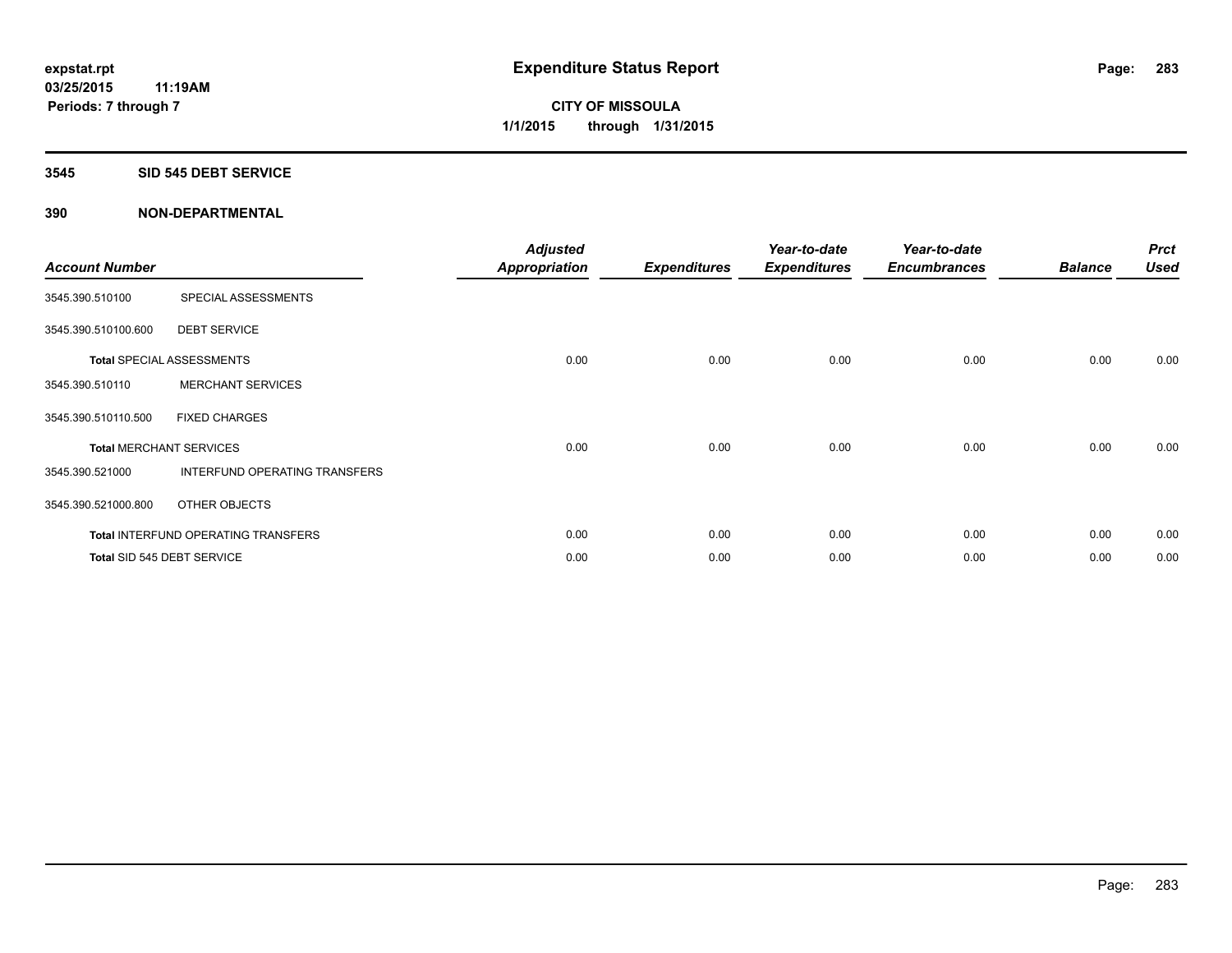### **3546 SID 546 DEBT SERVICE**

| <b>Account Number</b>      |                                  | <b>Adjusted</b><br>Appropriation | <b>Expenditures</b> | Year-to-date<br><b>Expenditures</b> | Year-to-date<br><b>Encumbrances</b> | <b>Balance</b> | <b>Prct</b><br><b>Used</b> |
|----------------------------|----------------------------------|----------------------------------|---------------------|-------------------------------------|-------------------------------------|----------------|----------------------------|
| 3546.390.510100            | SPECIAL ASSESSMENTS              |                                  |                     |                                     |                                     |                |                            |
| 3546.390.510100.600        | <b>DEBT SERVICE</b>              |                                  |                     |                                     |                                     |                |                            |
| <b>Total DEBT SERVICE</b>  |                                  | 0.00                             | 0.00                | 0.00                                | 0.00                                | 0.00           | 0.00                       |
|                            | <b>Total SPECIAL ASSESSMENTS</b> | 0.00                             | 0.00                | 0.00                                | 0.00                                | 0.00           | 0.00                       |
| Total SID 546 DEBT SERVICE |                                  | 0.00                             | 0.00                | 0.00                                | 0.00                                | 0.00           | 0.00                       |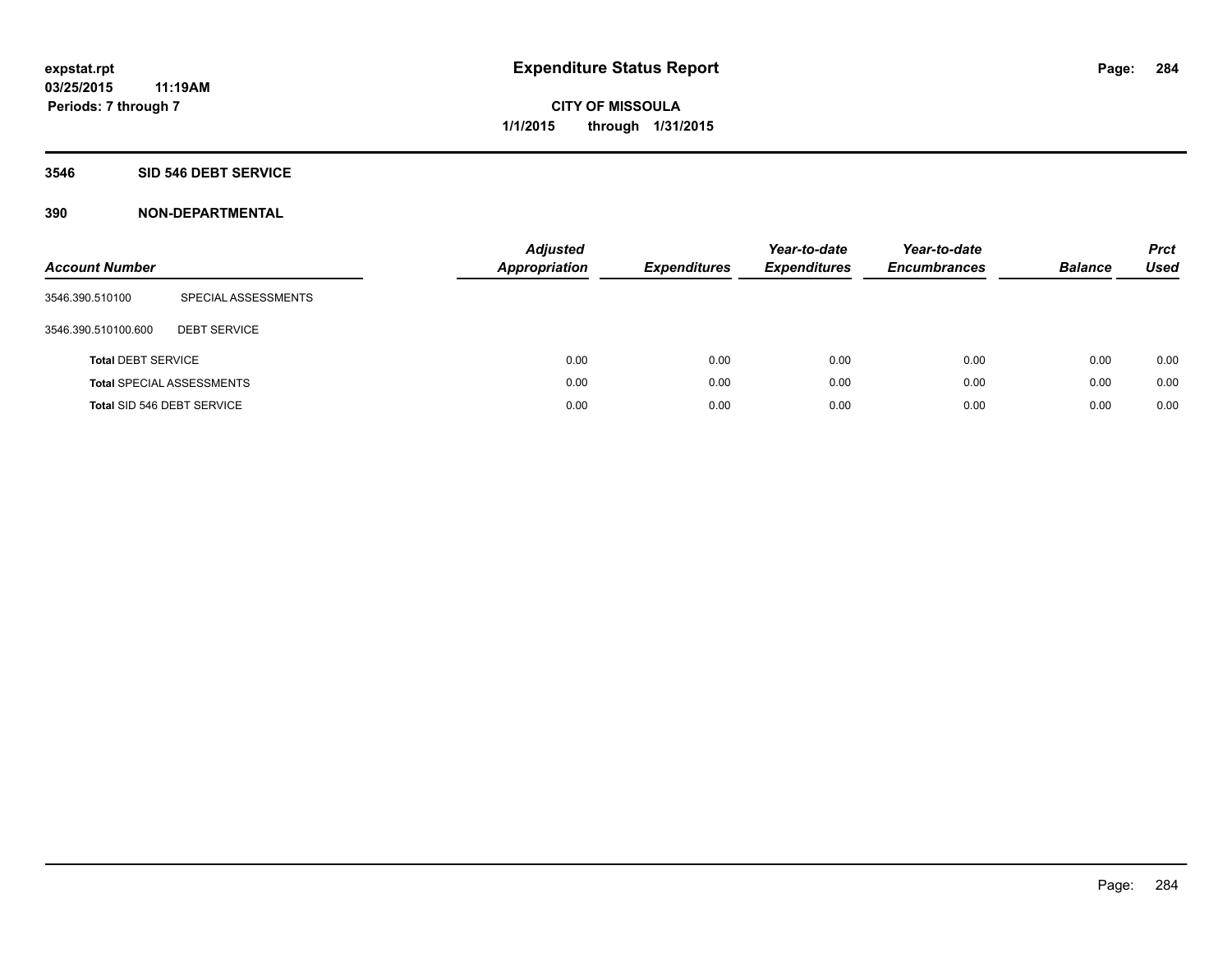### **3548 SID 548-5TH, 6TH & ARTHUR**

| <b>Account Number</b>                      |                                                 | <b>Adjusted</b><br><b>Appropriation</b> | <b>Expenditures</b> | Year-to-date<br><b>Expenditures</b> | Year-to-date<br><b>Encumbrances</b> | <b>Balance</b> | <b>Prct</b><br>Used |
|--------------------------------------------|-------------------------------------------------|-----------------------------------------|---------------------|-------------------------------------|-------------------------------------|----------------|---------------------|
| 3548.390.510100                            | SPECIAL ASSESSMENTS                             |                                         |                     |                                     |                                     |                |                     |
| 3548.390.510100.600                        | <b>DEBT SERVICE</b>                             |                                         |                     |                                     |                                     |                |                     |
| 3548.390.510100.610.000 SID 544C/PRINCIPAL |                                                 | 65.000.00                               | 0.00                | 0.00                                | 0.00                                | 65.000.00      | 0.00                |
|                                            | 3548.390.510100.620.000 INTEREST / SERVICE FEES | 48,475.00                               | 0.00                | 24,412.50                           | 0.00                                | 24.062.50      | 50.36               |
| <b>Total SPECIAL ASSESSMENTS</b>           |                                                 | 113.475.00                              | 0.00                | 24.412.50                           | 0.00                                | 89.062.50      | 21.51               |
|                                            | Total SID 548-5TH, 6TH & ARTHUR                 | 113.475.00                              | 0.00                | 24.412.50                           | 0.00                                | 89.062.50      | 21.51               |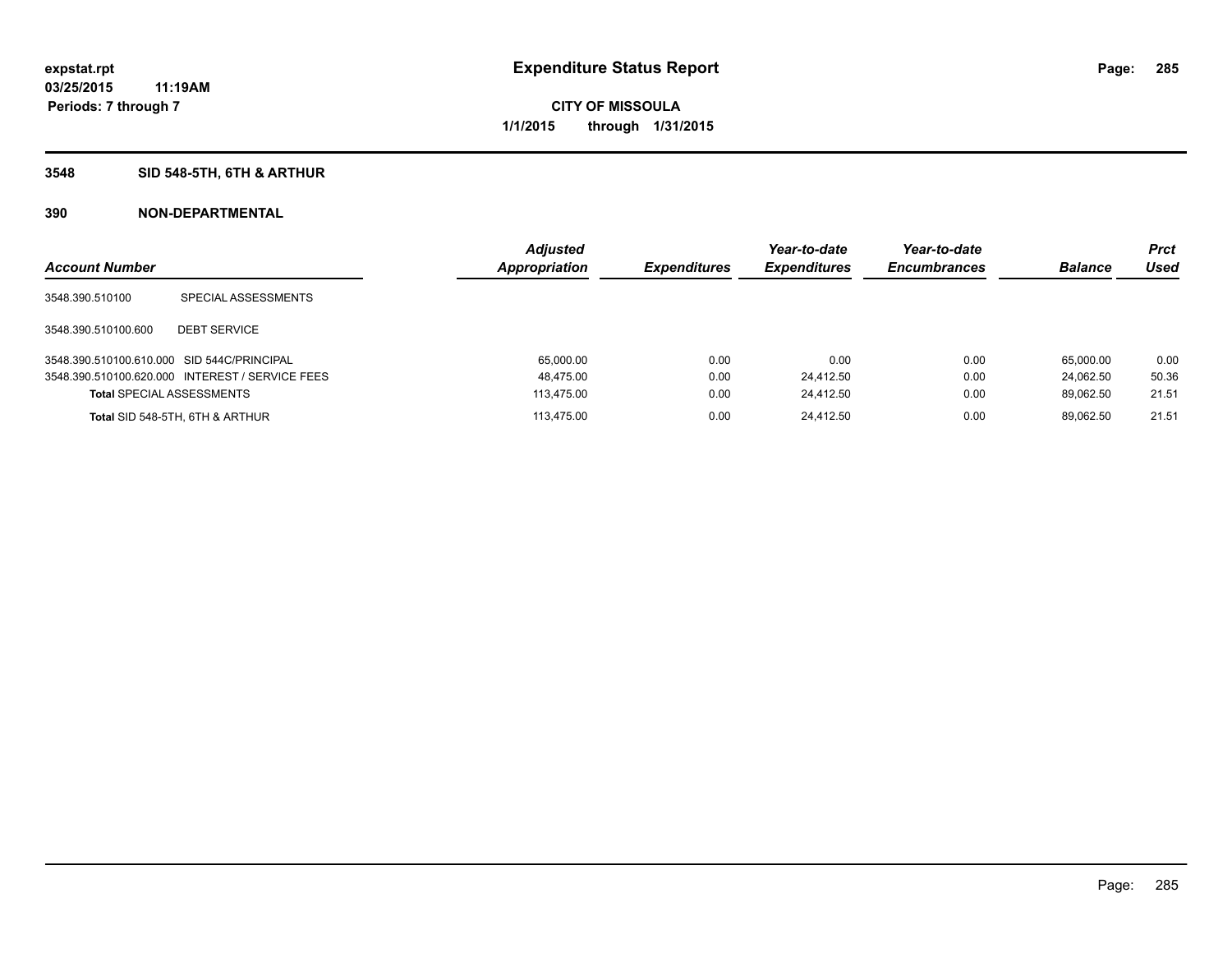#### **4060 CAPITAL IMPROVEMENT PROGRAM FUND**

| <b>Account Number</b>                   |                                                            | <b>Adjusted</b><br><b>Appropriation</b> | <b>Expenditures</b> | Year-to-date<br><b>Expenditures</b> | Year-to-date<br><b>Encumbrances</b> | <b>Balance</b> | <b>Prct</b><br><b>Used</b> |
|-----------------------------------------|------------------------------------------------------------|-----------------------------------------|---------------------|-------------------------------------|-------------------------------------|----------------|----------------------------|
| 4060.390.410000                         | <b>GENERAL GOVERNMENT</b>                                  |                                         |                     |                                     |                                     |                |                            |
| 4060.390.410000.600                     | <b>DEBT SERVICE</b>                                        |                                         |                     |                                     |                                     |                |                            |
|                                         | <b>Total GENERAL GOVERNMENT</b>                            | 0.00                                    | 0.00                | 0.00                                | 0.00                                | 0.00           | 0.00                       |
| 4060.390.410001                         | <b>CORE OPERATING LIGHT VEHICLES</b>                       |                                         |                     |                                     |                                     |                |                            |
| 4060.390.410001.900                     | <b>CAPITAL OUTLAY</b>                                      |                                         |                     |                                     |                                     |                |                            |
|                                         | 4060.390.410001.940.000 CORE OPERATING LIGHT VEHICLES      | 0.00                                    | 4,104.00            | 4,104.00                            | 0.00                                | $-4,104.00$    | 0.00                       |
|                                         | Total CORE OPERATING LIGHT VEHICLES                        | 0.00                                    | 4,104.00            | 4,104.00                            | 0.00                                | $-4,104.00$    | 0.00                       |
| 4060.390.410211                         | MAYORS NEIGHBORHOOD OFFICE REMODEL                         |                                         |                     |                                     |                                     |                |                            |
| 4060.390.410211.900                     | <b>CAPITAL OUTLAY</b>                                      |                                         |                     |                                     |                                     |                |                            |
|                                         | 4060.390.410211.930.000 MAYORS NEIGHBORHOOD OFFICE REMODEL | 0.00                                    | 322.30              | 32,163.11                           | 0.00                                | $-32,163.11$   | 0.00                       |
|                                         | Total MAYORS NEIGHBORHOOD OFFICE REMODEL                   | 0.00                                    | 322.30              | 32,163.11                           | 0.00                                | $-32,163.11$   | 0.00                       |
| 4060.390.410360                         | CITY HALL EXPANSION                                        |                                         |                     |                                     |                                     |                |                            |
| 4060.390.410360.800                     | OTHER OBJECTS                                              |                                         |                     |                                     |                                     |                |                            |
| Total CITY HALL EXPANSION               |                                                            | 0.00                                    | 0.00                | 0.00                                | 0.00                                | 0.00           | 0.00                       |
| 4060.390.410368                         | MUNI COURT EXPANSION DEBT SERVICE                          |                                         |                     |                                     |                                     |                |                            |
| 4060.390.410368.600                     | <b>DEBT SERVICE</b>                                        |                                         |                     |                                     |                                     |                |                            |
| 4060.390.410368.610.000 PRINCIPAL       |                                                            | 50,000.00                               | 0.00                | 0.00                                | 0.00                                | 50,000.00      | 0.00                       |
| 4060.390.410368.620.000 INTEREST & FEES |                                                            | 33,985.00                               | 0.00                | 17,342.50                           | 0.00                                | 16,642.50      | 51.03                      |
|                                         | Total MUNI COURT EXPANSION DEBT SERVICE                    | 83,985.00                               | 0.00                | 17,342.50                           | 0.00                                | 66,642.50      | 20.65                      |
| 4060.390.410550                         | <b>ACCOUNTING</b>                                          |                                         |                     |                                     |                                     |                |                            |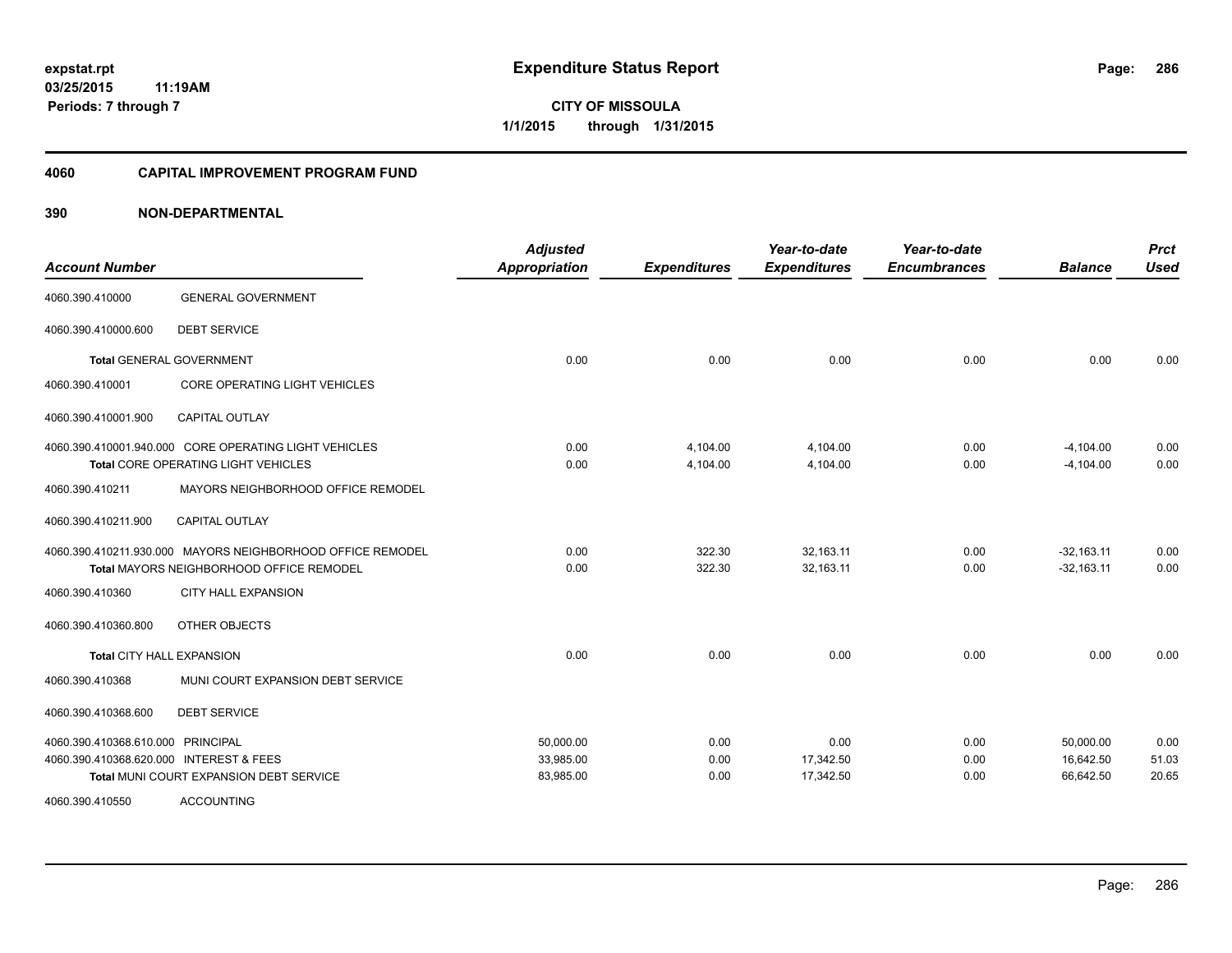#### **4060 CAPITAL IMPROVEMENT PROGRAM FUND**

|                         |                                                   | <b>Adjusted</b>      |                     | Year-to-date        | Year-to-date        |                | <b>Prct</b> |
|-------------------------|---------------------------------------------------|----------------------|---------------------|---------------------|---------------------|----------------|-------------|
| <b>Account Number</b>   |                                                   | <b>Appropriation</b> | <b>Expenditures</b> | <b>Expenditures</b> | <b>Encumbrances</b> | <b>Balance</b> | <b>Used</b> |
| 4060.390.410550.900     | <b>CAPITAL OUTLAY</b>                             |                      |                     |                     |                     |                |             |
| <b>Total ACCOUNTING</b> |                                                   | 0.00                 | 0.00                | 0.00                | 0.00                | 0.00           | 0.00        |
| 4060.390.410560         | COPIERS/COMPUTER EQUIP                            |                      |                     |                     |                     |                |             |
| 4060.390.410560.900     | <b>CAPITAL OUTLAY</b>                             |                      |                     |                     |                     |                |             |
|                         | 4060.390.410560.940.000 COPIERS/COMPUTER EQUIP    | 0.00                 | 26,511.00           | 120,045.69          | 0.00                | $-120,045.69$  | 0.00        |
|                         | Total COPIERS/COMPUTER EQUIP                      | 0.00                 | 26,511.00           | 120,045.69          | 0.00                | $-120,045.69$  | 0.00        |
| 4060.390.410587         | <b>CUSTOMER SERVICE REQUEST MODULE</b>            |                      |                     |                     |                     |                |             |
| 4060.390.410587.900     | CAPITAL OUTLAY                                    |                      |                     |                     |                     |                |             |
|                         | Total CUSTOMER SERVICE REQUEST MODULE             | 0.00                 | 0.00                | 0.00                | 0.00                | 0.00           | 0.00        |
| 4060.390.411011         | <b>DVS-COMPUTERS &amp; ACCESSORIES</b>            |                      |                     |                     |                     |                |             |
| 4060.390.411011.900     | <b>CAPITAL OUTLAY</b>                             |                      |                     |                     |                     |                |             |
|                         | Total DVS-COMPUTERS & ACCESSORIES                 | 0.00                 | 0.00                | 0.00                | 0.00                | 0.00           | 0.00        |
| 4060.390.411241         | ENERGY CONSERVATION CLIMATE ACTION                |                      |                     |                     |                     |                |             |
| 4060.390.411241.900     | <b>CAPITAL OUTLAY</b>                             |                      |                     |                     |                     |                |             |
|                         | Total ENERGY CONSERVATION CLIMATE ACTION          | 0.00                 | 0.00                | 0.00                | 0.00                | 0.00           | 0.00        |
| 4060.390.411242         | COUNCIL CHAMBERS HVAC                             |                      |                     |                     |                     |                |             |
| 4060.390.411242.900     | CAPITAL OUTLAY                                    |                      |                     |                     |                     |                |             |
|                         | 4060.390.411242.930.000 CITY HALL ELEVATOR REPAIR | 25,000.00            | 0.00                | 0.00                | 0.00                | 25,000.00      | 0.00        |
|                         | Total COUNCIL CHAMBERS HVAC                       | 25,000.00            | 0.00                | 0.00                | 0.00                | 25,000.00      | 0.00        |
| 4060.390.411300         | <b>VOIP</b>                                       |                      |                     |                     |                     |                |             |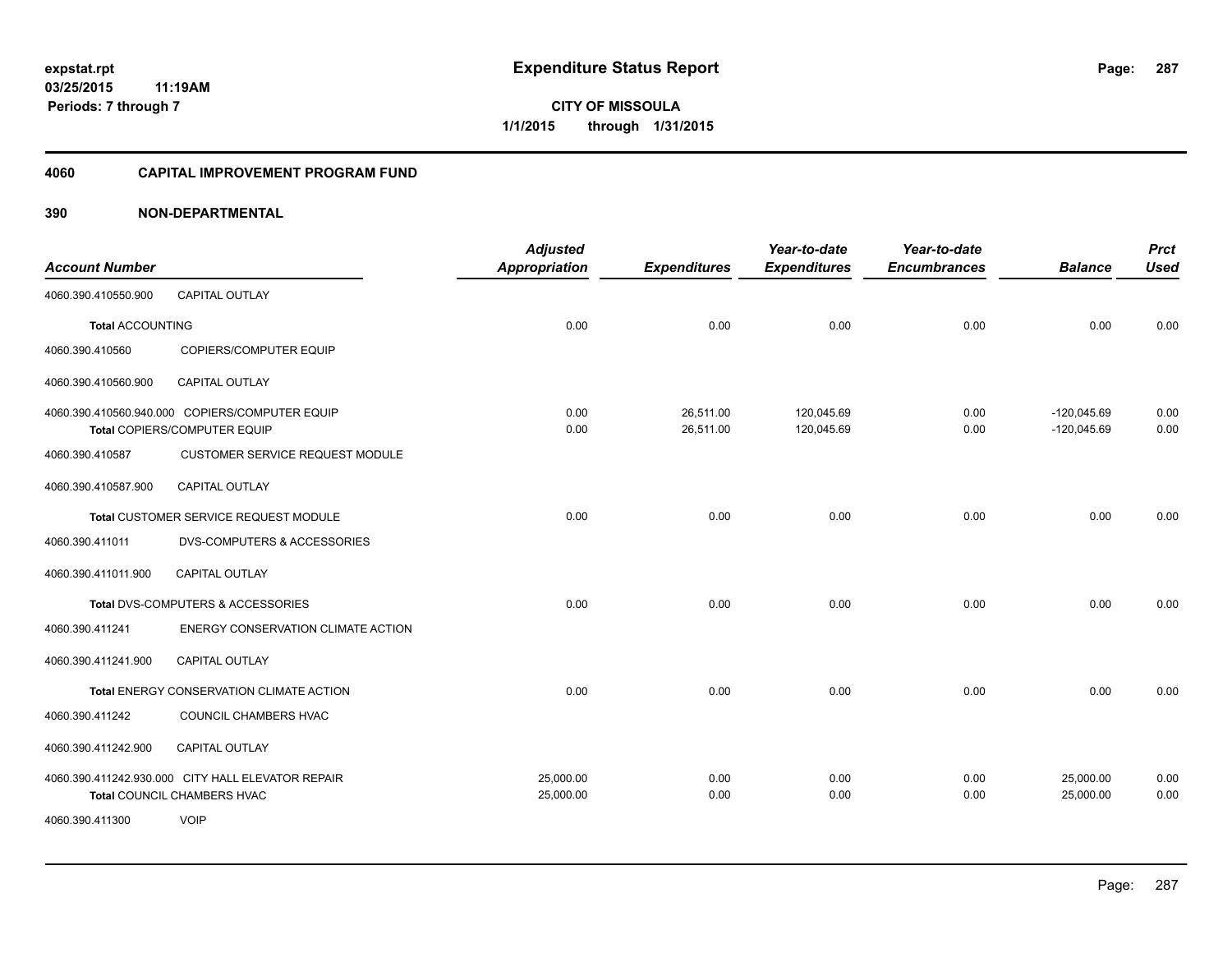**Periods: 7 through 7**

**CITY OF MISSOULA 1/1/2015 through 1/31/2015**

#### **4060 CAPITAL IMPROVEMENT PROGRAM FUND**

### **390 NON-DEPARTMENTAL**

**11:19AM**

|                                                 |                                                             | <b>Adjusted</b> |                     | Year-to-date        | Year-to-date        |                 | <b>Prct</b> |
|-------------------------------------------------|-------------------------------------------------------------|-----------------|---------------------|---------------------|---------------------|-----------------|-------------|
| <b>Account Number</b>                           |                                                             | Appropriation   | <b>Expenditures</b> | <b>Expenditures</b> | <b>Encumbrances</b> | <b>Balance</b>  | <b>Used</b> |
| 4060.390.411300.600                             | <b>DEBT SERVICE</b>                                         |                 |                     |                     |                     |                 |             |
|                                                 | 4060.390.411300.610.000 INTERNALLY FINANCED EQUIP/PRINCIPAL | 148,493.00      | 0.00                | 0.00                | 0.00                | 148,493.00      | 0.00        |
| 4060.390.411300.620.000 INTEREST / SERVICE FEES |                                                             | 11,184.00       | 0.00                | 0.00                | 0.00                | 11,184.00       | 0.00        |
| <b>Total VOIP</b>                               |                                                             | 159,677.00      | 0.00                | 0.00                | 0.00                | 159,677.00      | 0.00        |
| 4060.390.420001                                 | PUBLIC SAFETY OPERATING/LIGHT VEHICLES                      |                 |                     |                     |                     |                 |             |
| 4060.390.420001.900                             | <b>CAPITAL OUTLAY</b>                                       |                 |                     |                     |                     |                 |             |
|                                                 | 4060.390.420001.940.000 PS CORE OPERATING LIGHT VEHICLES    | 0.00            | 94,999.00           | 166,799.51          | 0.00                | $-166,799.51$   | 0.00        |
|                                                 | Total PUBLIC SAFETY OPERATING/LIGHT VEHICLES                | 0.00            | 94,999.00           | 166,799.51          | 0.00                | $-166,799.51$   | 0.00        |
| 4060.390.420002                                 | PUBLIC SAFETY CORE HEAVY EQUIP                              |                 |                     |                     |                     |                 |             |
| 4060.390.420002.900                             | <b>CAPITAL OUTLAY</b>                                       |                 |                     |                     |                     |                 |             |
| 4060.390.420002.940.000 PS CORE HEAVY EQUIPMENT |                                                             | 0.00            | 13,105.95           | 1,018,149.15        | 0.00                | $-1,018,149.15$ | 0.00        |
|                                                 | Total PUBLIC SAFETY CORE HEAVY EQUIP                        | 0.00            | 13,105.95           | 1,018,149.15        | 0.00                | $-1,018,149.15$ | 0.00        |
| 4060.390.430000                                 | <b>ADA IMPLEMENTATION</b>                                   |                 |                     |                     |                     |                 |             |
| 4060.390.430000.900                             | <b>CAPITAL OUTLAY</b>                                       |                 |                     |                     |                     |                 |             |
| <b>Total ADA IMPLEMENTATION</b>                 |                                                             | 0.00            | 0.00                | 0.00                | 0.00                | 0.00            | 0.00        |
| 4060.390.430001                                 | PW CORE OPERATING LIGHT VEHICLES                            |                 |                     |                     |                     |                 |             |
| 4060.390.430001.900                             | <b>CAPITAL OUTLAY</b>                                       |                 |                     |                     |                     |                 |             |
|                                                 | 4060.390.430001.940.000 PW CORE OPERATING LIGHT VEHICLES    | 0.00            | 8,738.42            | 73.962.94           | 0.00                | $-73.962.94$    | 0.00        |
|                                                 | Total PW CORE OPERATING LIGHT VEHICLES                      | 0.00            | 8,738.42            | 73,962.94           | 0.00                | $-73,962.94$    | 0.00        |
| 4060.390.430002                                 | PW CORE HEAVY EQUIPMENT                                     |                 |                     |                     |                     |                 |             |
| 4060.390.430002.900                             | <b>CAPITAL OUTLAY</b>                                       |                 |                     |                     |                     |                 |             |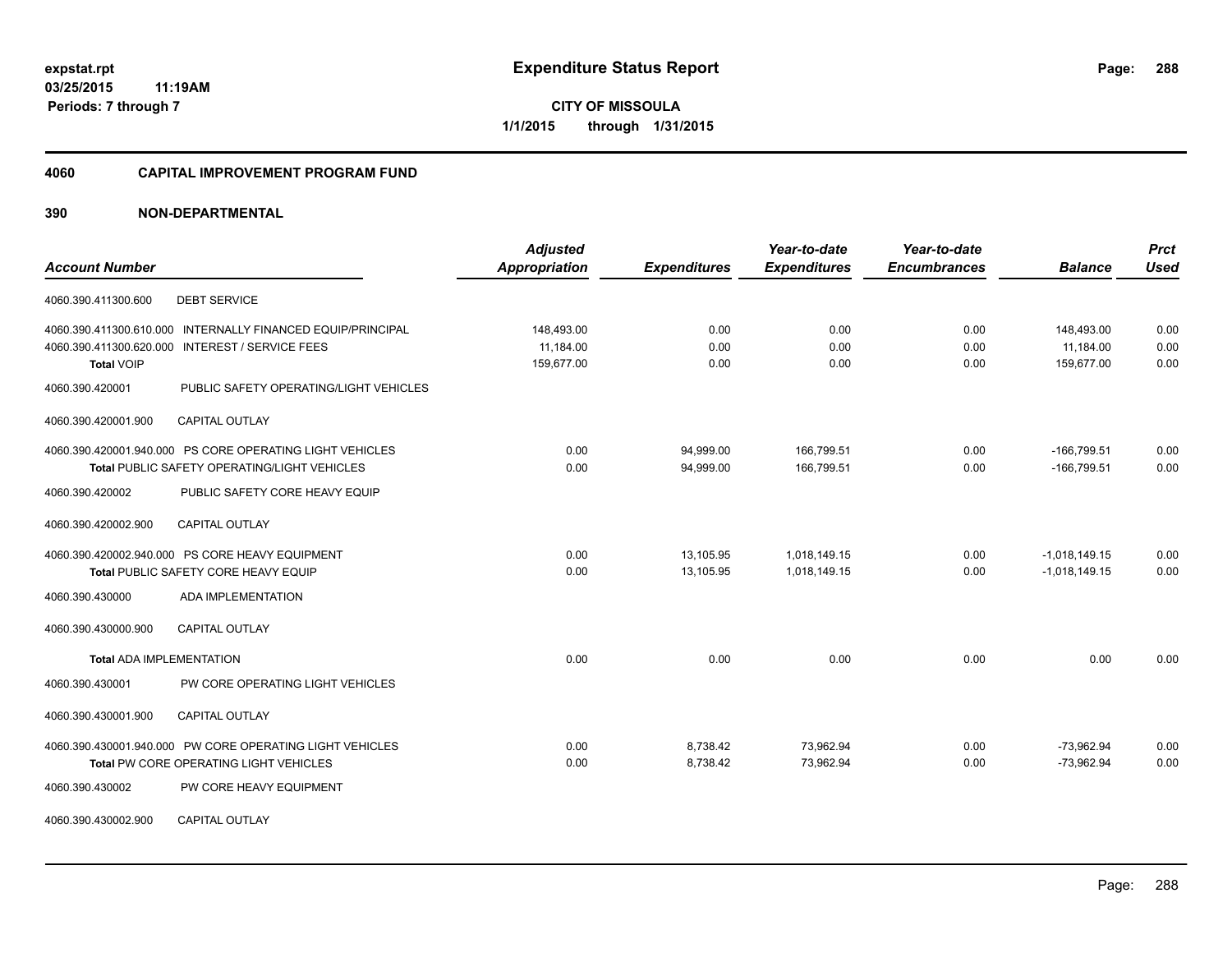#### **4060 CAPITAL IMPROVEMENT PROGRAM FUND**

| <b>Account Number</b>        |                                                                                                    | <b>Adjusted</b><br>Appropriation | <b>Expenditures</b>      | Year-to-date<br><b>Expenditures</b> | Year-to-date<br><b>Encumbrances</b> | <b>Balance</b>               | <b>Prct</b><br><b>Used</b> |
|------------------------------|----------------------------------------------------------------------------------------------------|----------------------------------|--------------------------|-------------------------------------|-------------------------------------|------------------------------|----------------------------|
|                              | 4060.390.430002.940.000 PW CORE HEAVY EQUIPMENT<br>Total PW CORE HEAVY EQUIPMENT                   | 0.00<br>0.00                     | 135,381.10<br>135,381.10 | 560,537.67<br>560,537.67            | 0.00<br>0.00                        | $-560,537.67$<br>-560,537.67 | 0.00<br>0.00               |
| 4060.390.430004              | TRAFFIC SIGNAL LED CONVERSION                                                                      |                                  |                          |                                     |                                     |                              |                            |
| 4060.390.430004.900          | <b>CAPITAL OUTLAY</b>                                                                              |                                  |                          |                                     |                                     |                              |                            |
|                              | <b>Total TRAFFIC SIGNAL LED CONVERSION</b>                                                         | 0.00                             | 0.00                     | 0.00                                | 0.00                                | 0.00                         | 0.00                       |
| 4060.390.430013              | MAINTENANCE MANAGEMENT SYSTEM                                                                      |                                  |                          |                                     |                                     |                              |                            |
| 4060.390.430013.900          | <b>CAPITAL OUTLAY</b>                                                                              |                                  |                          |                                     |                                     |                              |                            |
|                              | Total MAINTENANCE MANAGEMENT SYSTEM                                                                | 0.00                             | 0.00                     | 0.00                                | 0.00                                | 0.00                         | 0.00                       |
| 4060.390.430221              | CENTRALIZED MAINT, TOOLS & FENCE                                                                   |                                  |                          |                                     |                                     |                              |                            |
| 4060.390.430221.900          | <b>CAPITAL OUTLAY</b>                                                                              |                                  |                          |                                     |                                     |                              |                            |
|                              | 4060.390.430221.930.000 CENTRALIZED MAINT, TOOLS & FENCE<br>Total CENTRALIZED MAINT, TOOLS & FENCE | 0.00<br>0.00                     | 0.00<br>0.00             | 597,349.96<br>597,349.96            | 0.00<br>0.00                        | -597,349.96<br>-597,349.96   | 0.00<br>0.00               |
| 4060.390.430266              | <b>TRAFFIC CALMING</b>                                                                             |                                  |                          |                                     |                                     |                              |                            |
| 4060.390.430266.900          | <b>CAPITAL OUTLAY</b>                                                                              |                                  |                          |                                     |                                     |                              |                            |
| <b>Total TRAFFIC CALMING</b> |                                                                                                    | 0.00                             | 0.00                     | 0.00                                | 0.00                                | 0.00                         | 0.00                       |
| 4060.390.431401              | <b>GIS-AERIAL PHOTOGRAPHY</b>                                                                      |                                  |                          |                                     |                                     |                              |                            |
| 4060.390.431401.300          | PURCHASED SERVICES                                                                                 |                                  |                          |                                     |                                     |                              |                            |
|                              | Total GIS-AERIAL PHOTOGRAPHY                                                                       | 0.00                             | 0.00                     | 0.00                                | 0.00                                | 0.00                         | 0.00                       |
| 4060.390.460001              | PARKS CORE OPERATING/LIGHT VEHICLES                                                                |                                  |                          |                                     |                                     |                              |                            |
| 4060.390.460001.900          | <b>CAPITAL OUTLAY</b>                                                                              |                                  |                          |                                     |                                     |                              |                            |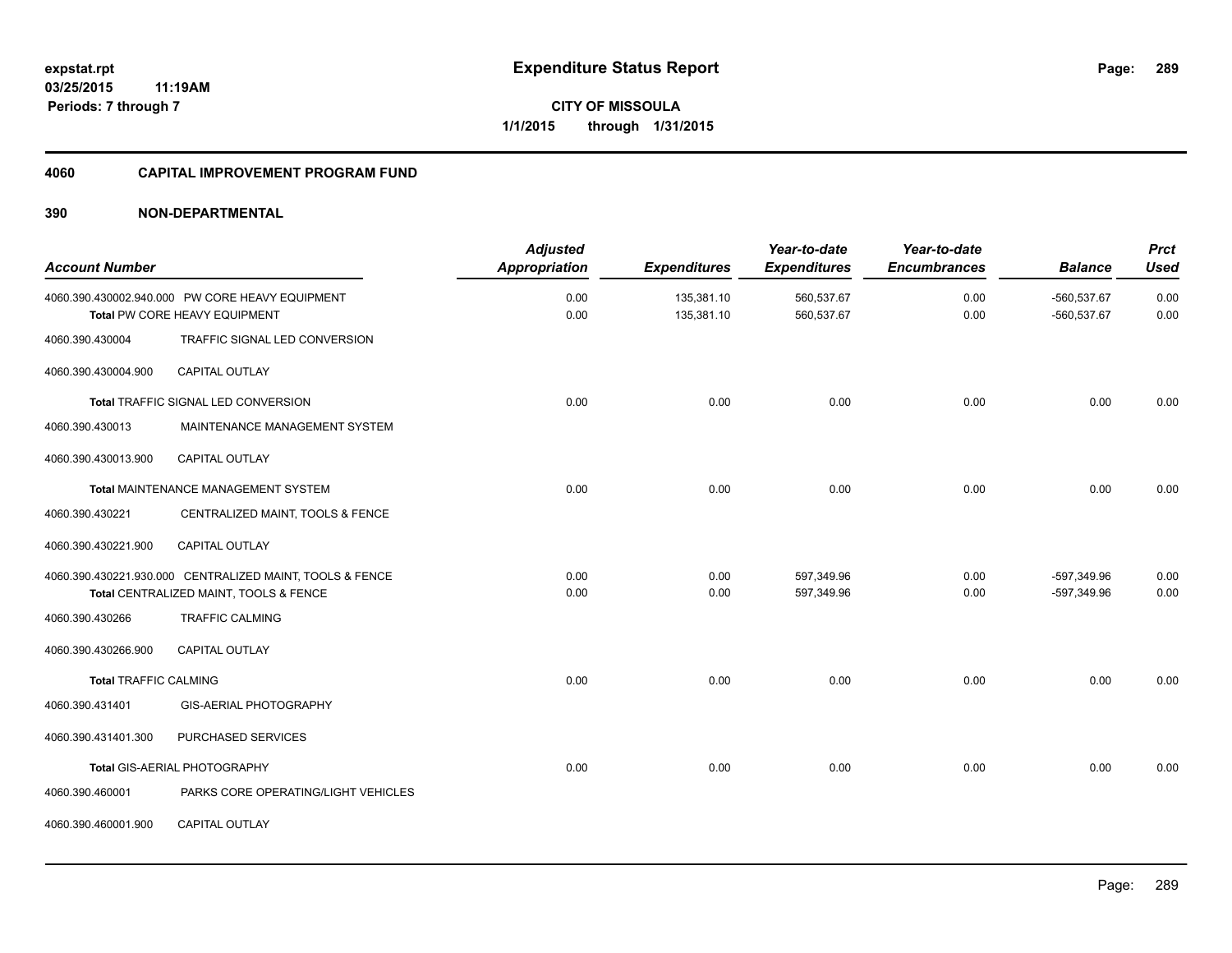#### **4060 CAPITAL IMPROVEMENT PROGRAM FUND**

|                                         |                                                           | <b>Adjusted</b>      |                     | Year-to-date        | Year-to-date        |                | <b>Prct</b> |
|-----------------------------------------|-----------------------------------------------------------|----------------------|---------------------|---------------------|---------------------|----------------|-------------|
| <b>Account Number</b>                   |                                                           | <b>Appropriation</b> | <b>Expenditures</b> | <b>Expenditures</b> | <b>Encumbrances</b> | <b>Balance</b> | <b>Used</b> |
|                                         | Total PARKS CORE OPERATING/LIGHT VEHICLES                 | 0.00                 | 0.00                | 0.00                | 0.00                | 0.00           | 0.00        |
| 4060.390.460002                         | PARKS CORE HEAVY EQUIPMENT                                |                      |                     |                     |                     |                |             |
| 4060.390.460002.900                     | CAPITAL OUTLAY                                            |                      |                     |                     |                     |                |             |
|                                         | Total PARKS CORE HEAVY EQUIPMENT                          | 0.00                 | 0.00                | 0.00                | 0.00                | 0.00           | 0.00        |
| 4060.390.460400                         | PARK MAINTENANCE & IMPROVEMENTS                           |                      |                     |                     |                     |                |             |
| 4060.390.460400.100                     | PERSONAL SERVICES                                         |                      |                     |                     |                     |                |             |
| <b>Total PERSONAL SERVICES</b>          |                                                           | 0.00                 | 0.00                | 0.00                | 0.00                | 0.00           | 0.00        |
| 4060.390.460400.900                     | CAPITAL OUTLAY                                            |                      |                     |                     |                     |                |             |
|                                         | 4060.390.460400.930.000 PARK MAINTENANCE AND IMPROVEMENTS | 0.00                 | 0.00                | 1.400.00            | 0.00                | $-1,400.00$    | 0.00        |
|                                         | Total PARK MAINTENANCE & IMPROVEMENTS                     | 0.00                 | 0.00                | 1,400.00            | 0.00                | $-1,400.00$    | 0.00        |
| 4060.390.460432                         | <b>AQUATICS SUPPORT</b>                                   |                      |                     |                     |                     |                |             |
| 4060.390.460432.900                     | CAPITAL OUTLAY                                            |                      |                     |                     |                     |                |             |
| <b>Total AQUATICS SUPPORT</b>           |                                                           | 0.00                 | 0.00                | 0.00                | 0.00                | 0.00           | 0.00        |
| 4060.390.460438                         | MCCORMICK PARK SITE PLAN                                  |                      |                     |                     |                     |                |             |
| 4060.390.460438.900                     | <b>CAPITAL OUTLAY</b>                                     |                      |                     |                     |                     |                |             |
|                                         | <b>Total MCCORMICK PARK SITE PLAN</b>                     | 0.00                 | 0.00                | 0.00                | 0.00                | 0.00           | 0.00        |
| 4060.390.460451                         | ART MUSEUM DEBT SERVICE                                   |                      |                     |                     |                     |                |             |
| 4060.390.460451.600                     | <b>DEBT SERVICE</b>                                       |                      |                     |                     |                     |                |             |
| 4060.390.460451.610.000 PRINCIPAL       |                                                           | 8,965.00             | 0.00                | 17,931.84           | 0.00                | $-8,966.84$    | 200.02      |
| 4060.390.460451.620.000 INTEREST & FEES |                                                           | 45.00                | 0.00                | 88.93               | 0.00                | $-43.93$       | 197.62      |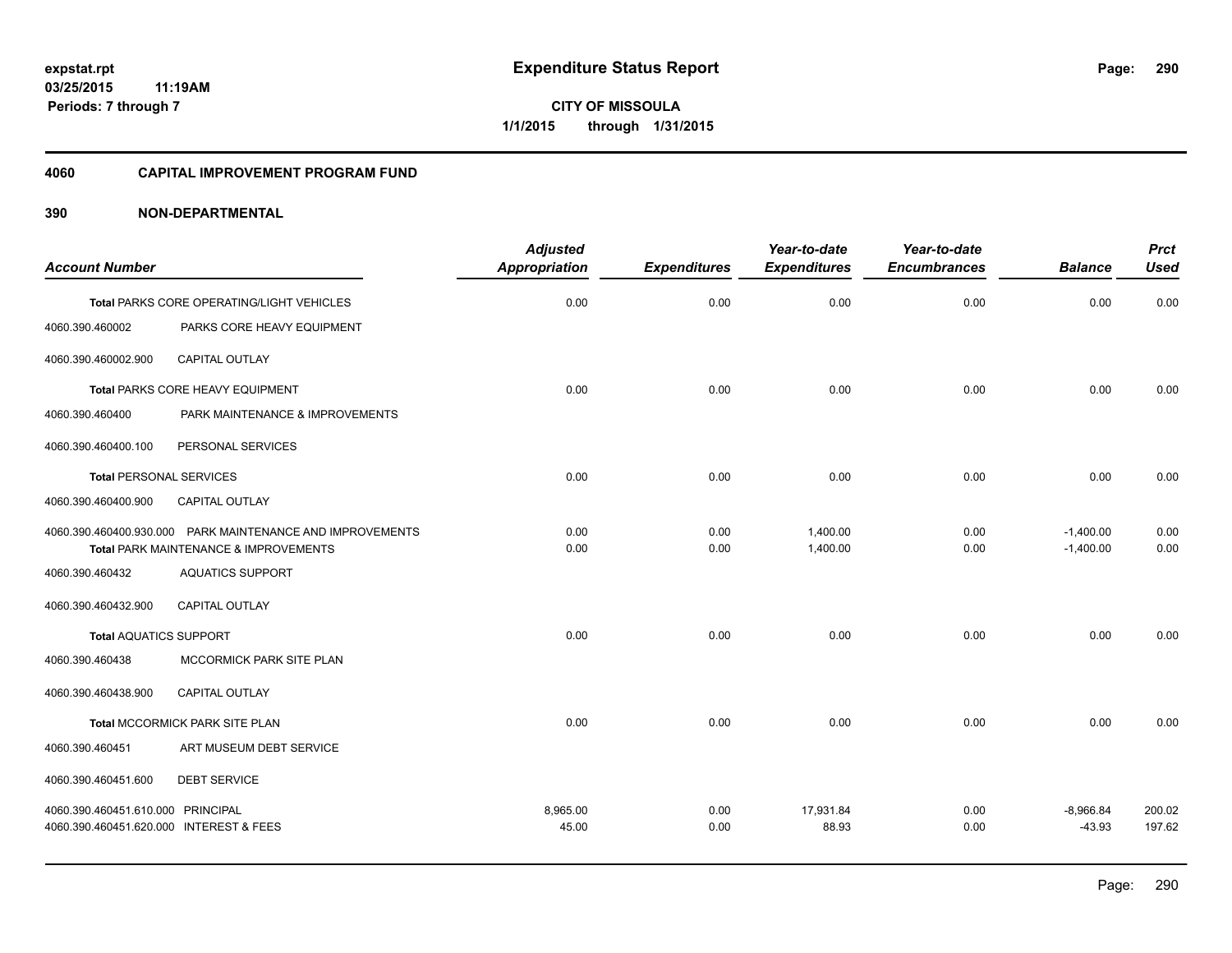#### **4060 CAPITAL IMPROVEMENT PROGRAM FUND**

| <b>Account Number</b>         |                                                                           | <b>Adjusted</b><br>Appropriation | <b>Expenditures</b> | Year-to-date<br><b>Expenditures</b> | Year-to-date<br><b>Encumbrances</b> | <b>Balance</b> | <b>Prct</b><br><b>Used</b> |
|-------------------------------|---------------------------------------------------------------------------|----------------------------------|---------------------|-------------------------------------|-------------------------------------|----------------|----------------------------|
|                               | <b>Total ART MUSEUM DEBT SERVICE</b>                                      | 9,010.00                         | 0.00                | 18,020.77                           | 0.00                                | $-9,010.77$    | 200.01                     |
| 4060.390.460452               | <b>ART MUSEUM</b>                                                         |                                  |                     |                                     |                                     |                |                            |
| 4060.390.460452.900           | <b>CAPITAL OUTLAY</b>                                                     |                                  |                     |                                     |                                     |                |                            |
| <b>Total ART MUSEUM</b>       |                                                                           | 0.00                             | 0.00                | 0.00                                | 0.00                                | 0.00           | 0.00                       |
| 4060.390.460485               | 50 METER POOL IMPROVEMENTS                                                |                                  |                     |                                     |                                     |                |                            |
| 4060.390.460485.900           | <b>CAPITAL OUTLAY</b>                                                     |                                  |                     |                                     |                                     |                |                            |
|                               | Total 50 METER POOL IMPROVEMENTS                                          | 0.00                             | 0.00                | 0.00                                | 0.00                                | 0.00           | 0.00                       |
| 4060.390.460507               | <b>METER CONVERSION</b>                                                   |                                  |                     |                                     |                                     |                |                            |
| 4060.390.460507.900           | <b>CAPITAL OUTLAY</b>                                                     |                                  |                     |                                     |                                     |                |                            |
| <b>Total METER CONVERSION</b> |                                                                           | 0.00                             | 0.00                | 0.00                                | 0.00                                | 0.00           | 0.00                       |
| 4060.390.490100               | AQUATICS GEN FUND DEBT SERVICE                                            |                                  |                     |                                     |                                     |                |                            |
| 4060.390.490100.600           | <b>DEBT SERVICE</b>                                                       |                                  |                     |                                     |                                     |                |                            |
|                               | 4060.390.490100.610.000 FY08 AQUATICS GEN FUND DEBT SVS/PRINCIPL          | 85,000.00                        | 0.00                | 0.00                                | 0.00                                | 85,000.00      | 0.00                       |
|                               | 4060.390.490100.620.000 FY08 AQUATICS GEN FUND DEBT SVS/INTEREST          | 48,723.00                        | 350.00              | 24,711.26                           | 0.00                                | 24,011.74      | 50.72<br>18.48             |
| 4060.390.490101               | <b>Total AQUATICS GEN FUND DEBT SERVICE</b><br>50 METER POOL DEBT SERVICE | 133,723.00                       | 350.00              | 24,711.26                           | 0.00                                | 109,011.74     |                            |
| 4060.390.490101.600           | <b>DEBT SERVICE</b>                                                       |                                  |                     |                                     |                                     |                |                            |
|                               | 4060.390.490101.610.000 50 METER POOL DEBT SERVICE                        | 35,000.00                        | 0.00                | 350.00                              | 0.00                                | 34,650.00      | 1.00                       |
|                               | 4060.390.490101.620.000 50 METER POOL DEBT SERVICE/INTEREST               | 25,138.00                        | 0.00                | 12,568.75                           | 0.00                                | 12,569.25      | 50.00                      |
|                               | Total 50 METER POOL DEBT SERVICE                                          | 60,138.00                        | 0.00                | 12,918.75                           | 0.00                                | 47,219.25      | 21.48                      |
| 4060.390.490102               | 2010C ENERGY BONDS DEBT SERVICE                                           |                                  |                     |                                     |                                     |                |                            |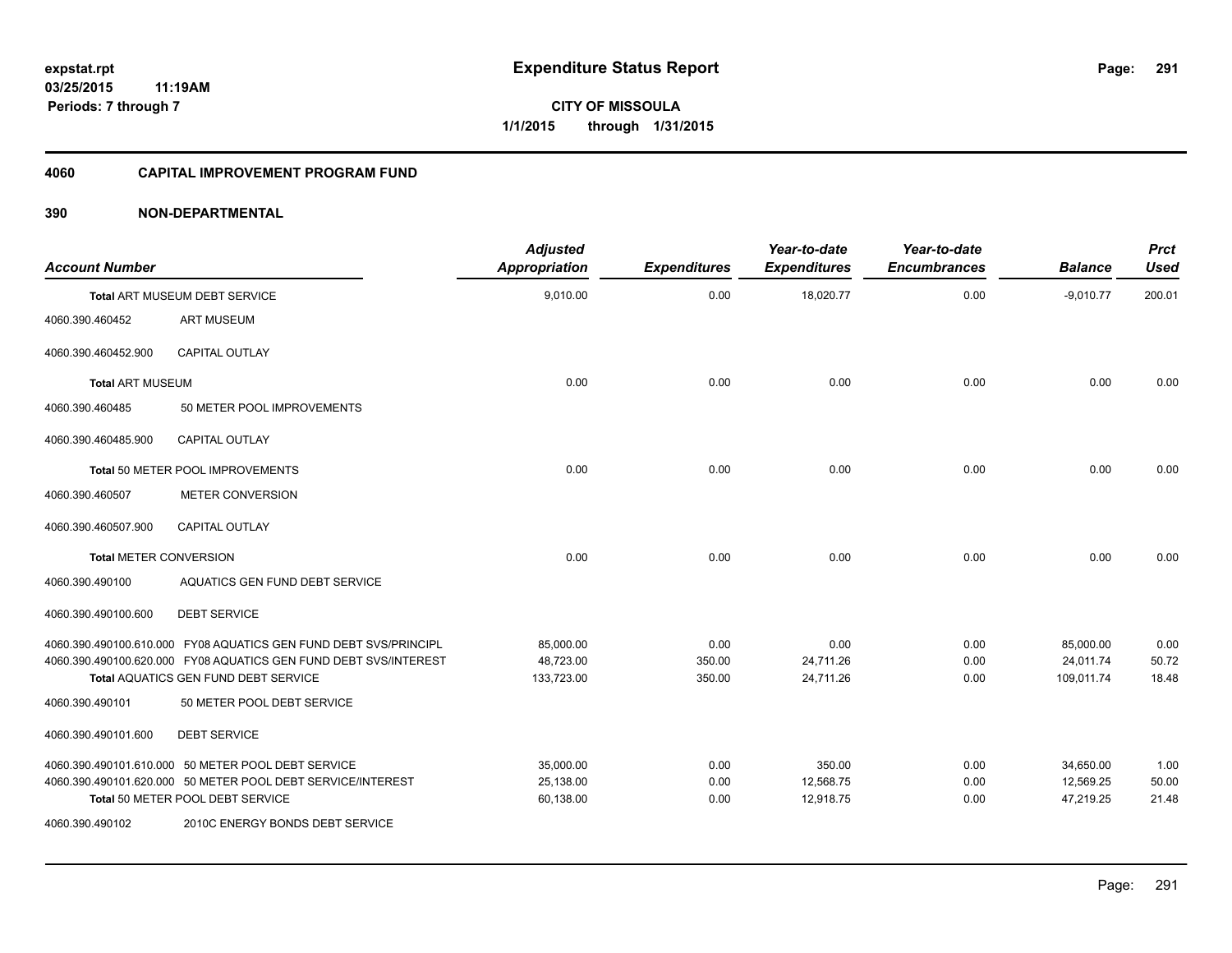**03/25/2015 11:19AM Periods: 7 through 7**

**CITY OF MISSOULA 1/1/2015 through 1/31/2015**

#### **4060 CAPITAL IMPROVEMENT PROGRAM FUND**

| <b>Account Number</b>                                       | <b>Adjusted</b><br><b>Appropriation</b> | <b>Expenditures</b> | Year-to-date<br><b>Expenditures</b> | Year-to-date<br><b>Encumbrances</b> | <b>Balance</b> | <b>Prct</b><br><b>Used</b> |
|-------------------------------------------------------------|-----------------------------------------|---------------------|-------------------------------------|-------------------------------------|----------------|----------------------------|
|                                                             |                                         |                     |                                     |                                     |                |                            |
| <b>DEBT SERVICE</b><br>4060.390.490102.600                  |                                         |                     |                                     |                                     |                |                            |
| 4060.390.490102.610.000 PRINCIPAL-2010C BONDS               | 60,000.00                               | 0.00                | 0.00                                | 0.00                                | 60,000.00      | 0.00                       |
| 4060.390.490102.620.000 INTEREST / SERVICE FEES-2010C BONDS | 24,125.00                               | 0.00                | 12,062.50                           | 0.00                                | 12,062.50      | 50.00                      |
| Total 2010C ENERGY BONDS DEBT SERVICE                       | 84,125.00                               | 0.00                | 12,062.50                           | 0.00                                | 72,062.50      | 14.34                      |
| 4060.390.490103<br>2010A REFUNDING DEBT SERVICE             |                                         |                     |                                     |                                     |                |                            |
| 4060.390.490103.600<br><b>DEBT SERVICE</b>                  |                                         |                     |                                     |                                     |                |                            |
| 4060.390.490103.610.000 PRINCIPAL                           | 105,000.00                              | 0.00                | 0.00                                | 0.00                                | 105,000.00     | 0.00                       |
| 4060.390.490103.620.000 INTEREST / SERVICE FEES             | 22,436.00                               | 0.00                | 11,568.75                           | 0.00                                | 10,867.25      | 51.56                      |
| <b>Total 2010A REFUNDING DEBT SERVICE</b>                   | 127,436.00                              | 0.00                | 11,568.75                           | 0.00                                | 115,867.25     | 9.08                       |
| 4060.390.490429<br>07 FIRE BOND DEBT SVS \$680,000          |                                         |                     |                                     |                                     |                |                            |
| <b>DEBT SERVICE</b><br>4060.390.490429.600                  |                                         |                     |                                     |                                     |                |                            |
| 4060.390.490429.610.000 PRINCIPAL                           | 30.000.00                               | 0.00                | 0.00                                | 0.00                                | 30.000.00      | 0.00                       |
| 4060.390.490429.620.000 INTEREST / SERVICE FEES             | 19,875.00                               | 0.00                | 10,287.50                           | 0.00                                | 9,587.50       | 51.76                      |
| Total 07 FIRE BOND DEBT SVS \$680,000                       | 49,875.00                               | 0.00                | 10,287.50                           | 0.00                                | 39,587.50      | 20.63                      |
| FY09 FINANCED CORE EQUIPMENT<br>4060.390.490504             |                                         |                     |                                     |                                     |                |                            |
| PURCHASED SERVICES<br>4060.390.490504.300                   |                                         |                     |                                     |                                     |                |                            |
| <b>Total PURCHASED SERVICES</b>                             | 0.00                                    | 0.00                | 0.00                                | 0.00                                | 0.00           | 0.00                       |
| 4060.390.490504.600<br><b>DEBT SERVICE</b>                  |                                         |                     |                                     |                                     |                |                            |
| 4060.390.490504.610.000 FY09 CORE FINANCED EQUIP-PRINCIPAL  | 150,331.00                              | 0.00                | 253,902.82                          | 0.00                                | $-103,571.82$  | 168.90                     |
| 4060.390.490504.620.000 FY09 FINANCED CORE EQUIP-INTEREST   | 30,531.00                               | 0.00                | 54,970.43                           | 0.00                                | $-24,439.43$   | 180.05                     |
| <b>Total FY09 FINANCED CORE EQUIPMENT</b>                   | 180,862.00                              | 0.00                | 308,873.25                          | 0.00                                | $-128,011.25$  | 170.78                     |
| <b>CORE FINANCED EQUIPMENT</b><br>4060.390.490506           |                                         |                     |                                     |                                     |                |                            |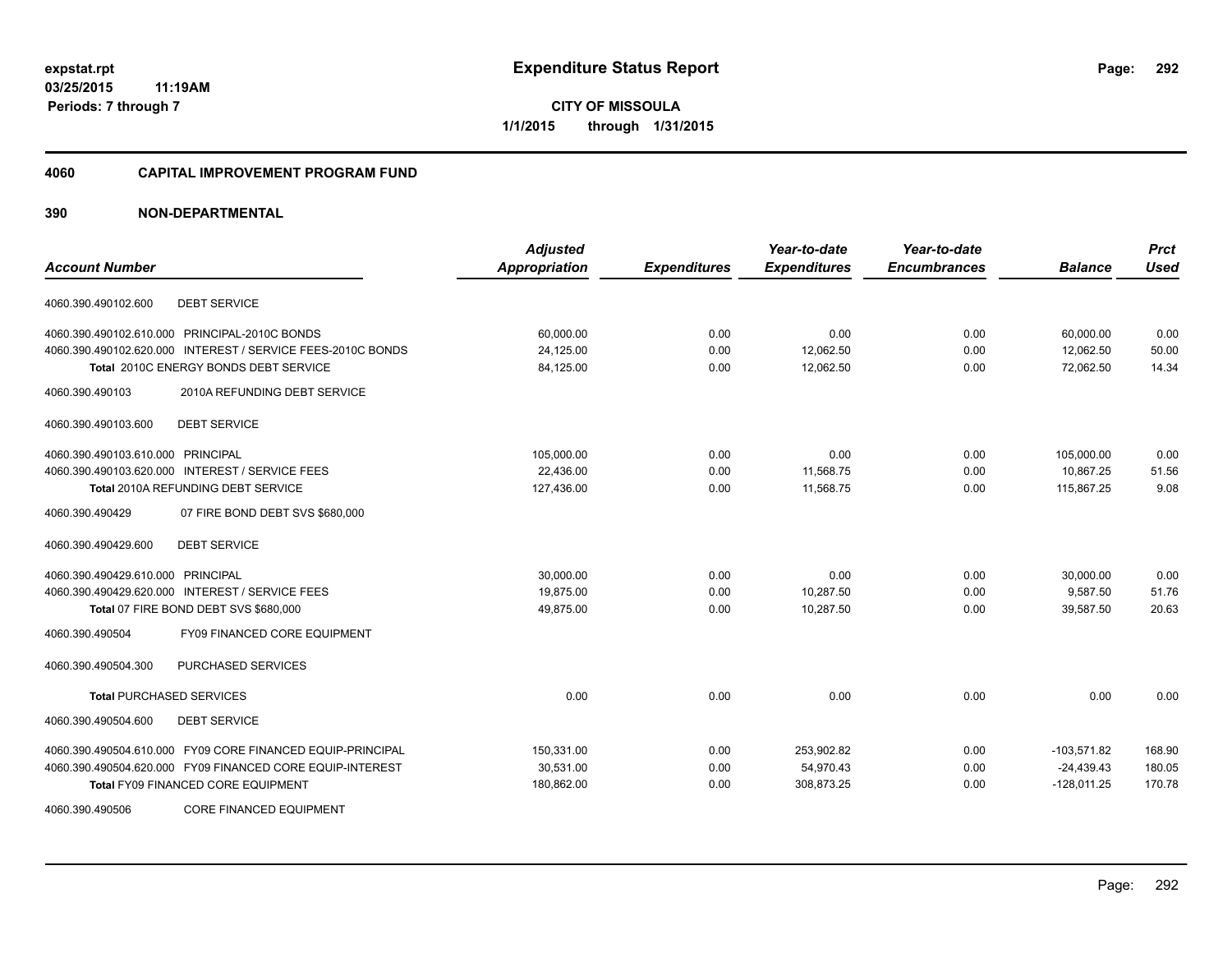#### **4060 CAPITAL IMPROVEMENT PROGRAM FUND**

| <b>Account Number</b>                                                                    | <b>Adjusted</b><br><b>Appropriation</b> | <b>Expenditures</b> | Year-to-date<br><b>Expenditures</b> | Year-to-date<br><b>Encumbrances</b> | <b>Balance</b>               | <b>Prct</b><br>Used |
|------------------------------------------------------------------------------------------|-----------------------------------------|---------------------|-------------------------------------|-------------------------------------|------------------------------|---------------------|
| <b>DEBT SERVICE</b><br>4060.390.490506.600                                               |                                         |                     |                                     |                                     |                              |                     |
| 4060.390.490506.610.000 FINANCED EQUIP-PRINCIPAL<br><b>Total CORE FINANCED EQUIPMENT</b> | 0.00<br>0.00                            | 0.00<br>0.00        | 145.967.06<br>145.967.06            | 0.00<br>0.00                        | $-145.967.06$<br>-145.967.06 | 0.00<br>0.00        |
| <b>TRANSFER TO CIP</b><br>4060.390.521001                                                |                                         |                     |                                     |                                     |                              |                     |
| 4060.390.521001.800<br>OTHER OBJECTS                                                     |                                         |                     |                                     |                                     |                              |                     |
| <b>Total TRANSFER TO CIP</b>                                                             | 0.00                                    | 0.00                | 0.00                                | 0.00                                | 0.00                         | 0.00                |
| <b>Total NON-DEPARTMENTAL</b>                                                            | 913.831.00                              | 283.511.77          | 3,136,264.37                        | 0.00                                | $-2.222.433.37$              | 343.20              |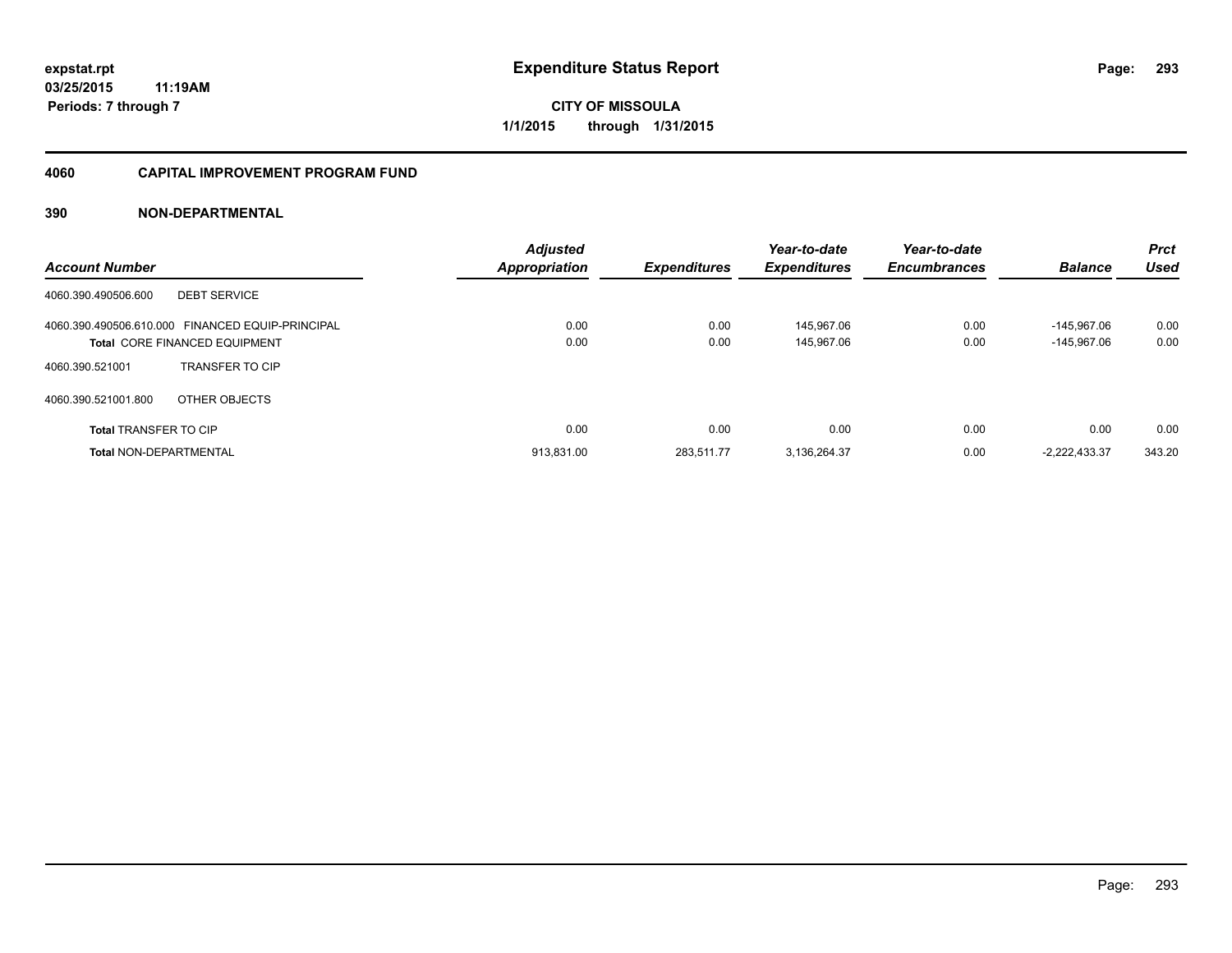#### **4060 CAPITAL IMPROVEMENT PROGRAM FUND**

#### **391 ENERGY PERFORMANCE PROJ.**

|                       |                                               | <b>Adjusted</b>      |                     | Year-to-date        | Year-to-date        |                 | <b>Prct</b> |
|-----------------------|-----------------------------------------------|----------------------|---------------------|---------------------|---------------------|-----------------|-------------|
| <b>Account Number</b> |                                               | <b>Appropriation</b> | <b>Expenditures</b> | <b>Expenditures</b> | <b>Encumbrances</b> | <b>Balance</b>  | <b>Used</b> |
| 4060.391.411242       | COUNCIL CHAMBERS HVAC                         |                      |                     |                     |                     |                 |             |
| 4060.391.411242.900   | <b>CAPITAL OUTLAY</b>                         |                      |                     |                     |                     |                 |             |
|                       | <b>Total COUNCIL CHAMBERS HVAC</b>            | 0.00                 | 0.00                | 0.00                | 0.00                | 0.00            | 0.00        |
| 4060.391.411257       | JCI-CONSTRUCTION AND M&V                      |                      |                     |                     |                     |                 |             |
| 4060.391.411257.300   | PURCHASED SERVICES                            |                      |                     |                     |                     |                 |             |
|                       | 4060.391.411257.350.000 PROFESSIONAL SERVICES | 0.00                 | 0.00                | 835.00              | 0.00                | $-835.00$       | 0.00        |
|                       | Total JCI-CONSTRUCTION AND M&V                | 0.00                 | 0.00                | 835.00              | 0.00                | $-835.00$       | 0.00        |
| 4060.391.411258       | PARKS EXTERIOR TRAIL LIGHTING(ARRA)           |                      |                     |                     |                     |                 |             |
| 4060.391.411258.900   | <b>CAPITAL OUTLAY</b>                         |                      |                     |                     |                     |                 |             |
|                       | Total PARKS EXTERIOR TRAIL LIGHTING(ARRA)     | 0.00                 | 0.00                | 0.00                | 0.00                | 0.00            | 0.00        |
| 4060.391.420421       | FIRE STATION #1 HVAC SYSTEM                   |                      |                     |                     |                     |                 |             |
| 4060.391.420421.900   | <b>CAPITAL OUTLAY</b>                         |                      |                     |                     |                     |                 |             |
|                       | Total FIRE STATION #1 HVAC SYSTEM             | 0.00                 | 0.00                | 0.00                | 0.00                | 0.00            | 0.00        |
|                       | <b>Total ENERGY PERFORMANCE PROJ.</b>         | 0.00                 | 0.00                | 835.00              | 0.00                | $-835.00$       | 0.00        |
|                       | <b>Total CAPITAL IMPROVEMENT PROGRAM FUND</b> | 913,831.00           | 283,511.77          | 3,137,099.37        | 0.00                | $-2,223,268.37$ | 343.29      |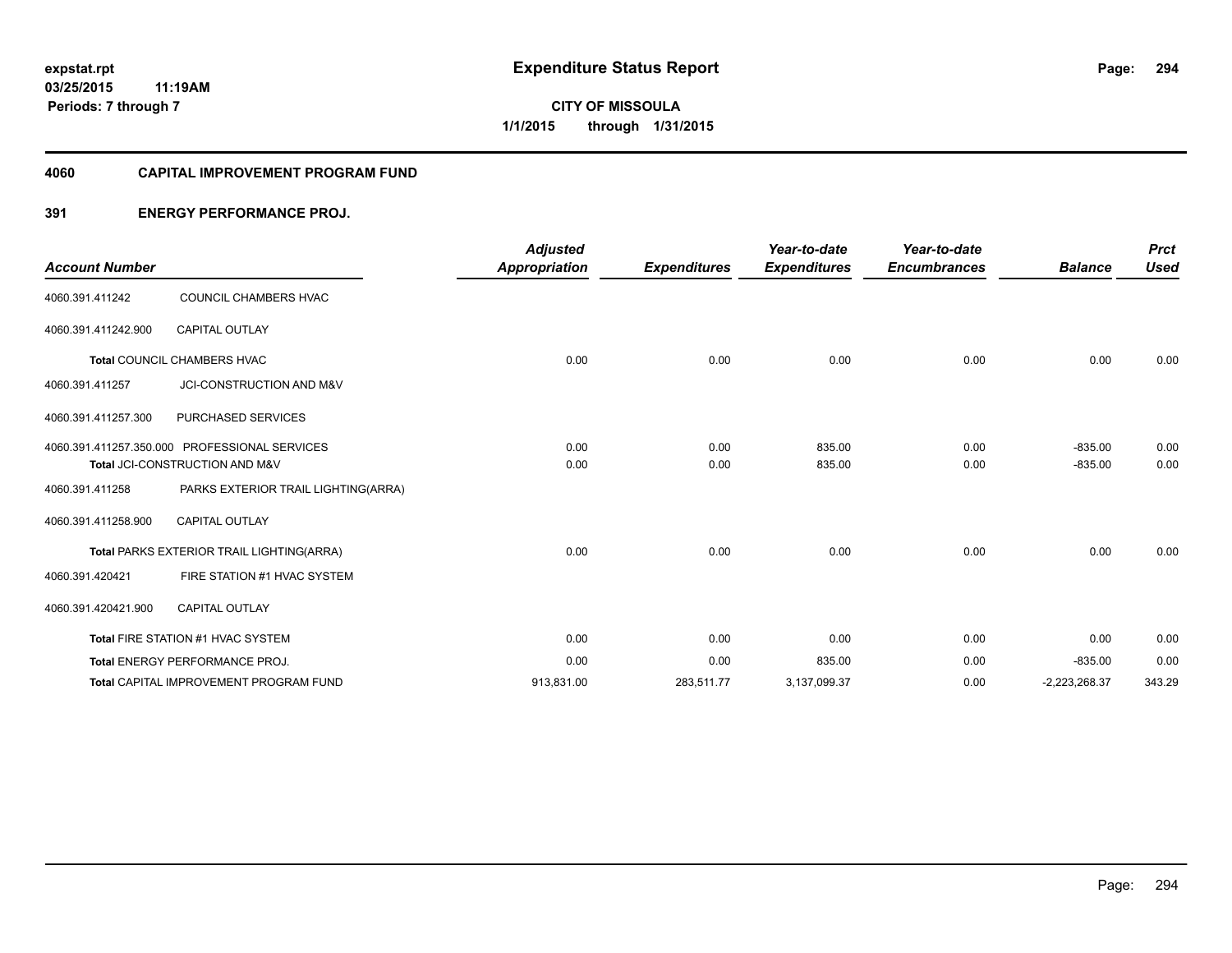**03/25/2015 11:19AM Periods: 7 through 7**

**CITY OF MISSOULA 1/1/2015 through 1/31/2015**

#### **4130 1997 G O BOND OPEN SPACE PURCHASE FUND**

| <b>Account Number</b>                |                                              | <b>Adjusted</b><br>Appropriation | <b>Expenditures</b> | Year-to-date<br><b>Expenditures</b> | Year-to-date<br><b>Encumbrances</b> | <b>Balance</b> | <b>Prct</b><br>Used |
|--------------------------------------|----------------------------------------------|----------------------------------|---------------------|-------------------------------------|-------------------------------------|----------------|---------------------|
| 4130.390.460480                      | VANDALISM                                    |                                  |                     |                                     |                                     |                |                     |
| 4130.390.460480.800                  | OTHER OBJECTS                                |                                  |                     |                                     |                                     |                |                     |
| <b>Total OTHER OBJECTS</b>           |                                              | 0.00                             | 0.00                | 0.00                                | 0.00                                | 0.00           | 0.00                |
| 4130.390.460480.900                  | <b>CAPITAL OUTLAY</b>                        |                                  |                     |                                     |                                     |                |                     |
| 4130.390.460480.930.000 IMPROVEMENTS |                                              | 375.602.00                       | 0.00                | 0.00                                | 0.00                                | 375.602.00     | 0.00                |
|                                      | Total 1997 G O BOND OPEN SPACE PURCHASE FUND | 375,602.00                       | 0.00                | 0.00                                | 0.00                                | 375.602.00     | 0.00                |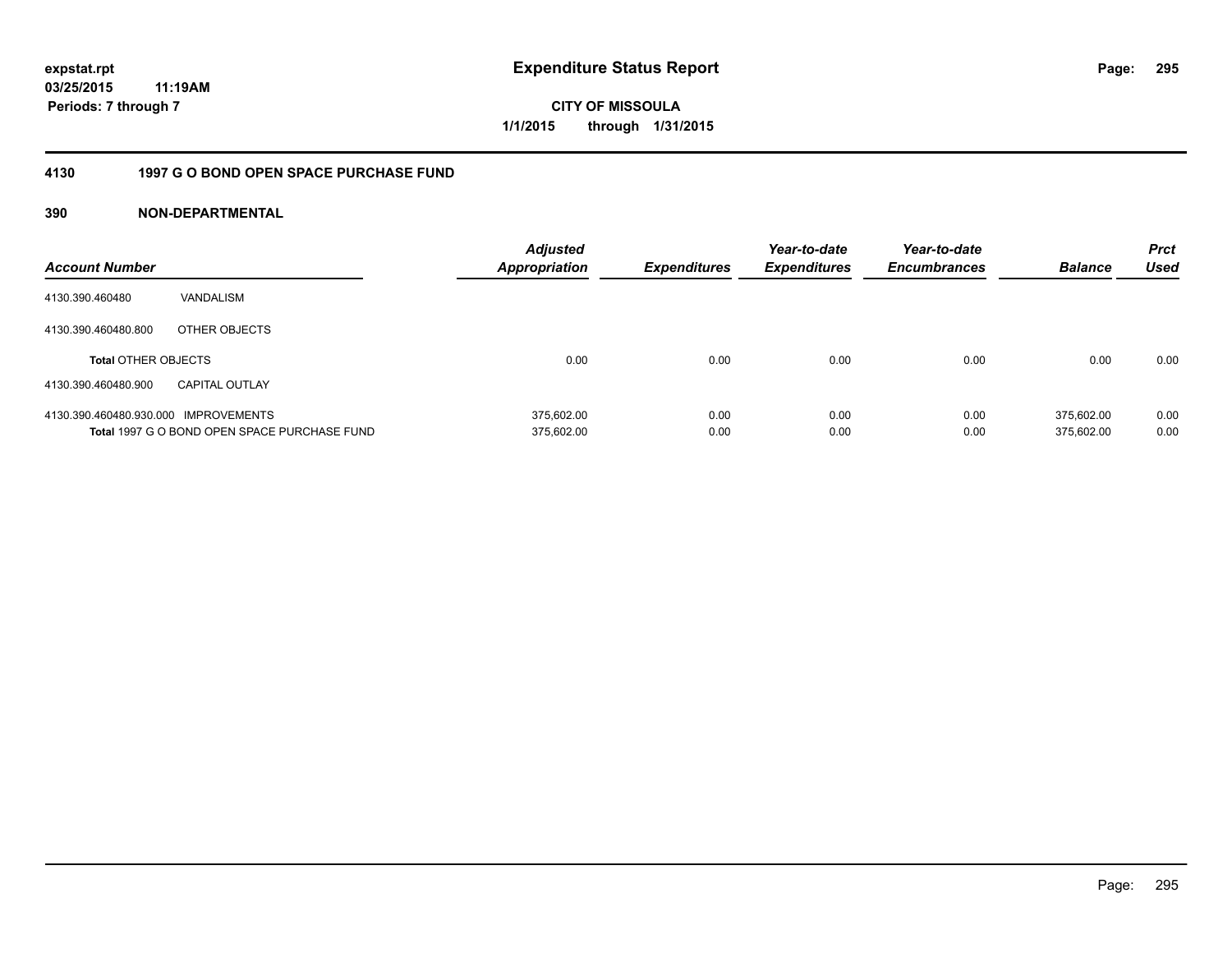#### **4196 NEW FIRE STATION GO BOND**

**300 FIRE**

|                                               | <b>Adjusted</b>      |                     | Year-to-date        | Year-to-date        |                | <b>Prct</b> |
|-----------------------------------------------|----------------------|---------------------|---------------------|---------------------|----------------|-------------|
| <b>Account Number</b>                         | <b>Appropriation</b> | <b>Expenditures</b> | <b>Expenditures</b> | <b>Encumbrances</b> | <b>Balance</b> | <b>Used</b> |
| <b>FACILITY</b><br>4196.300.420420            |                      |                     |                     |                     |                |             |
| OTHER OBJECTS<br>4196.300.420420.800          |                      |                     |                     |                     |                |             |
| <b>Total OTHER OBJECTS</b>                    | 0.00                 | 0.00                | 0.00                | 0.00                | 0.00           | 0.00        |
| 4196.300.420420.900<br><b>CAPITAL OUTLAY</b>  |                      |                     |                     |                     |                |             |
| 4196.300.420420.930.000 IMPROVEMENTS          | 3.020.00             | 0.00                | 0.00                | 0.00                | 3.020.00       | 0.00        |
| 4196.300.420420.940.000 MACHINERY & EQUIPMENT | 0.00                 | 1.840.33            | 4.211.33            | 0.00                | $-4.211.33$    | 0.00        |
| <b>Total NEW FIRE STATION GO BOND</b>         | 3.020.00             | 1,840.33            | 4.211.33            | 0.00                | $-1.191.33$    | 139.45      |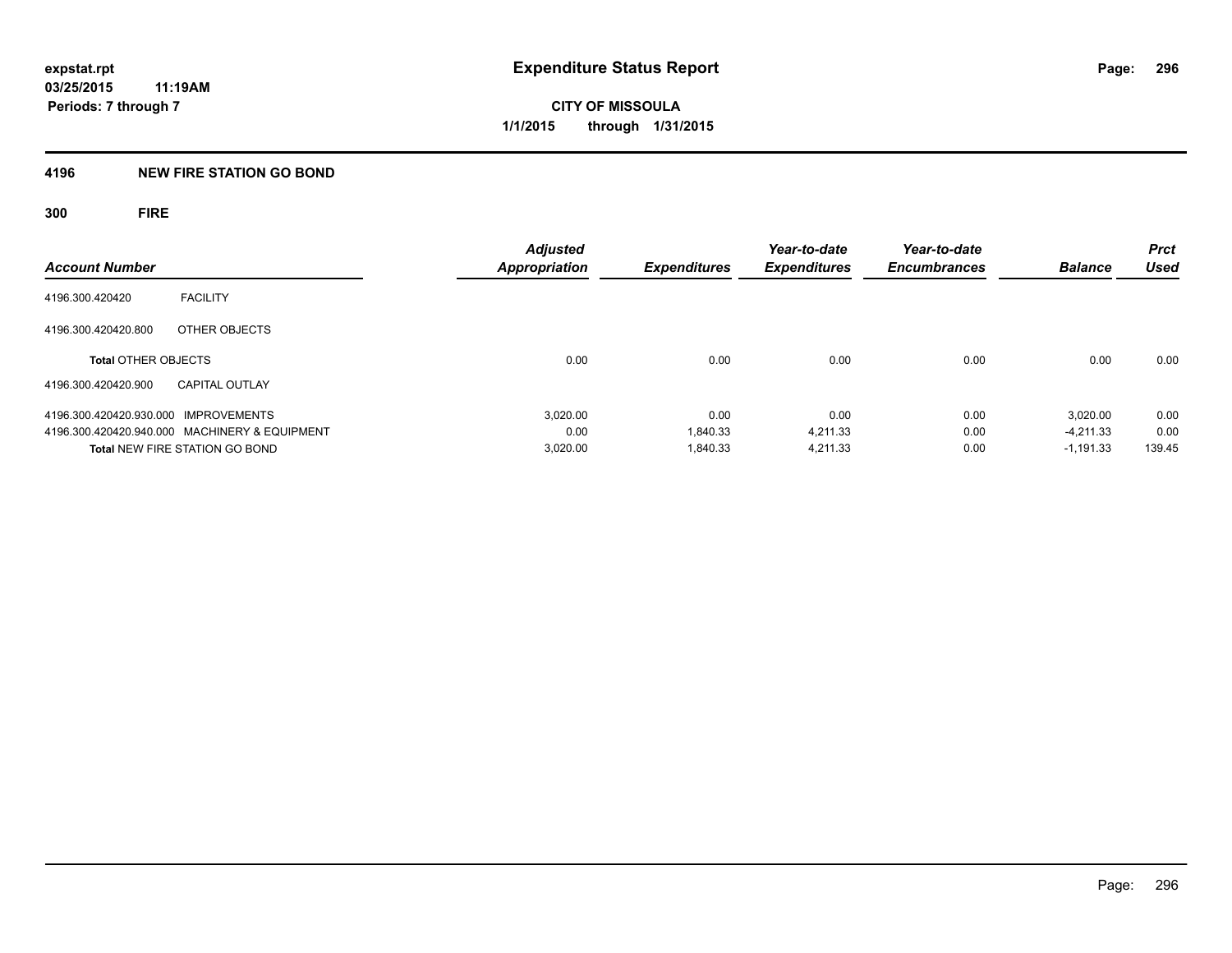**03/25/2015 11:19AM Periods: 7 through 7**

**CITY OF MISSOULA 1/1/2015 through 1/31/2015**

#### **4450 S/C CONSTRUCTION FUND FOR FY06**

| <b>Account Number</b>      |                                             | <b>Adjusted</b><br>Appropriation | <b>Expenditures</b> | Year-to-date<br><b>Expenditures</b> | Year-to-date<br><b>Encumbrances</b> | <b>Balance</b> | <b>Prct</b><br>Used |
|----------------------------|---------------------------------------------|----------------------------------|---------------------|-------------------------------------|-------------------------------------|----------------|---------------------|
| 4450.280.521000            | INTERFUND OPERATING TRANSFERS               |                                  |                     |                                     |                                     |                |                     |
| 4450.280.521000.800        | OTHER OBJECTS                               |                                  |                     |                                     |                                     |                |                     |
| <b>Total OTHER OBJECTS</b> |                                             | 0.00                             | 0.00                | 0.00                                | 0.00                                | 0.00           | 0.00                |
|                            | <b>Total INTERFUND OPERATING TRANSFERS</b>  | 0.00                             | 0.00                | 0.00                                | 0.00                                | 0.00           | 0.00                |
|                            | <b>Total S/C CONSTRUCTION FUND FOR FY06</b> | 0.00                             | 0.00                | 0.00                                | 0.00                                | 0.00           | 0.00                |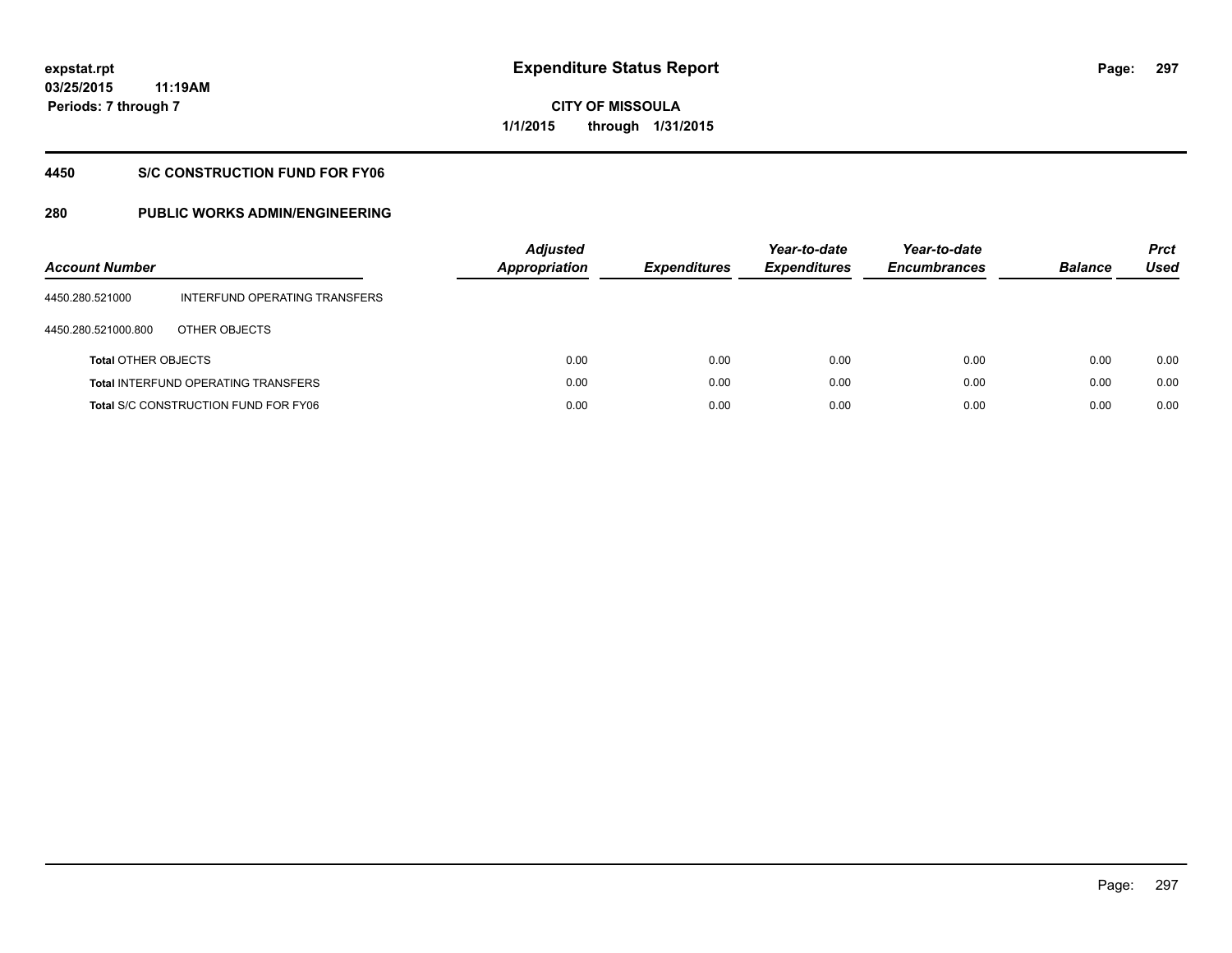#### **4451 FY07 S/C BOND FUND**

| <b>Account Number</b>    |                                            | <b>Adjusted</b><br><b>Appropriation</b> | <b>Expenditures</b> | Year-to-date<br><b>Expenditures</b> | Year-to-date<br><b>Encumbrances</b> | <b>Balance</b> | <b>Prct</b><br>Used |
|--------------------------|--------------------------------------------|-----------------------------------------|---------------------|-------------------------------------|-------------------------------------|----------------|---------------------|
| 4451.280.521000          | INTERFUND OPERATING TRANSFERS              |                                         |                     |                                     |                                     |                |                     |
| 4451.280.521000.800      | OTHER OBJECTS                              |                                         |                     |                                     |                                     |                |                     |
|                          | <b>Total INTERFUND OPERATING TRANSFERS</b> | 0.00                                    | 0.00                | 0.00                                | 0.00                                | 0.00           | 0.00                |
| Total FY07 S/C BOND FUND |                                            | 0.00                                    | 0.00                | 0.00                                | 0.00                                | 0.00           | 0.00                |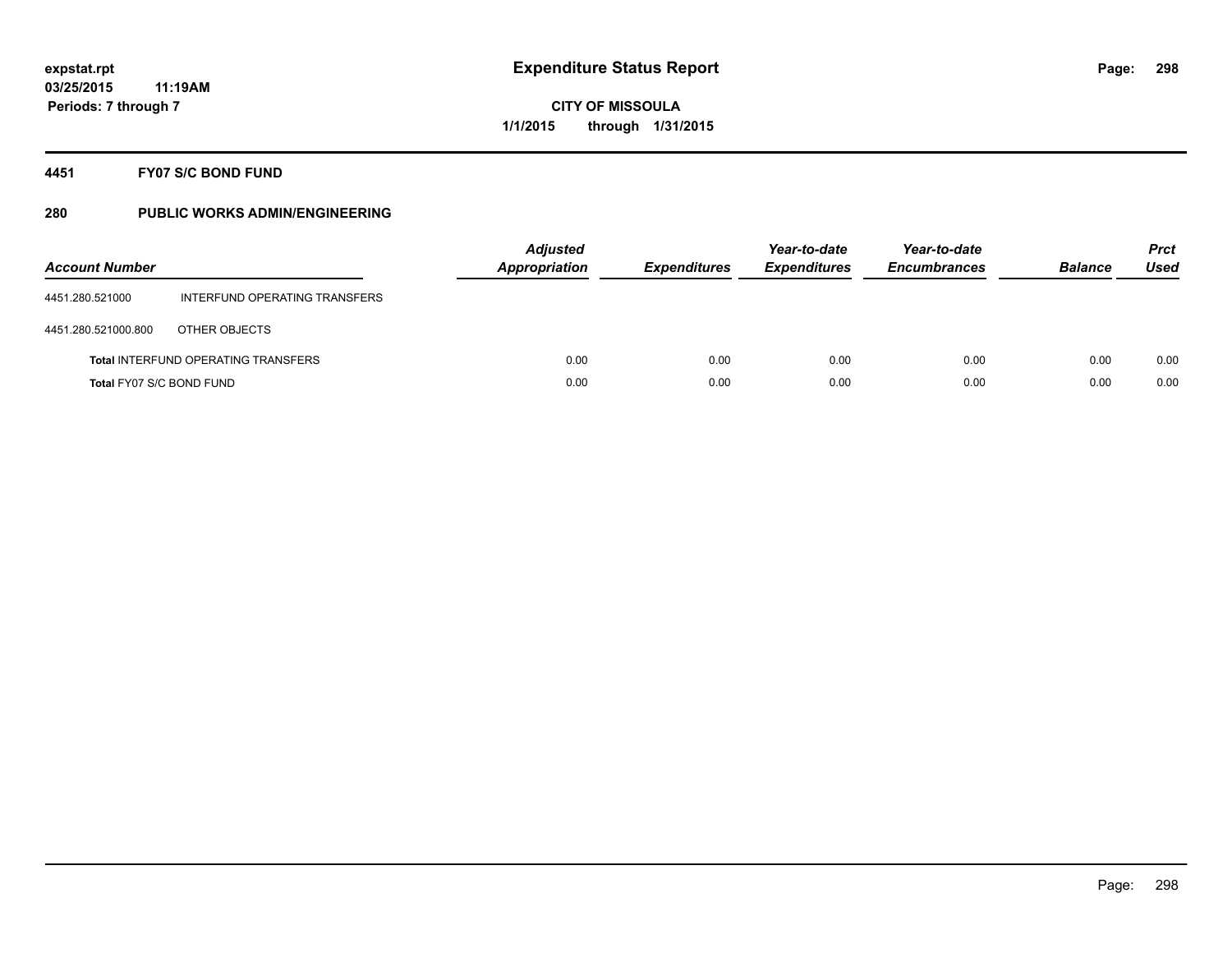**03/25/2015 11:19AM Periods: 7 through 7**

**CITY OF MISSOULA 1/1/2015 through 1/31/2015**

#### **4452 S/C CONSTRUCTION FUND FOR FY 08 BOND SAL**

| <b>Account Number</b>       |                                                       | <b>Adjusted</b><br>Appropriation | <b>Expenditures</b> | Year-to-date<br><b>Expenditures</b> | Year-to-date<br><b>Encumbrances</b> | <b>Balance</b> | <b>Prct</b><br><b>Used</b> |
|-----------------------------|-------------------------------------------------------|----------------------------------|---------------------|-------------------------------------|-------------------------------------|----------------|----------------------------|
| 4452.280.430262             | <b>SIDEWALKS</b>                                      |                                  |                     |                                     |                                     |                |                            |
| 4452.280.430262.900         | CAPITAL OUTLAY                                        |                                  |                     |                                     |                                     |                |                            |
| <b>Total CAPITAL OUTLAY</b> |                                                       | 0.00                             | 0.00                | 0.00                                | 0.00                                | 0.00           | 0.00                       |
| <b>Total SIDEWALKS</b>      |                                                       | 0.00                             | 0.00                | 0.00                                | 0.00                                | 0.00           | 0.00                       |
|                             | <b>Total S/C CONSTRUCTION FUND FOR FY 08 BOND SAL</b> | 0.00                             | 0.00                | 0.00                                | 0.00                                | 0.00           | 0.00                       |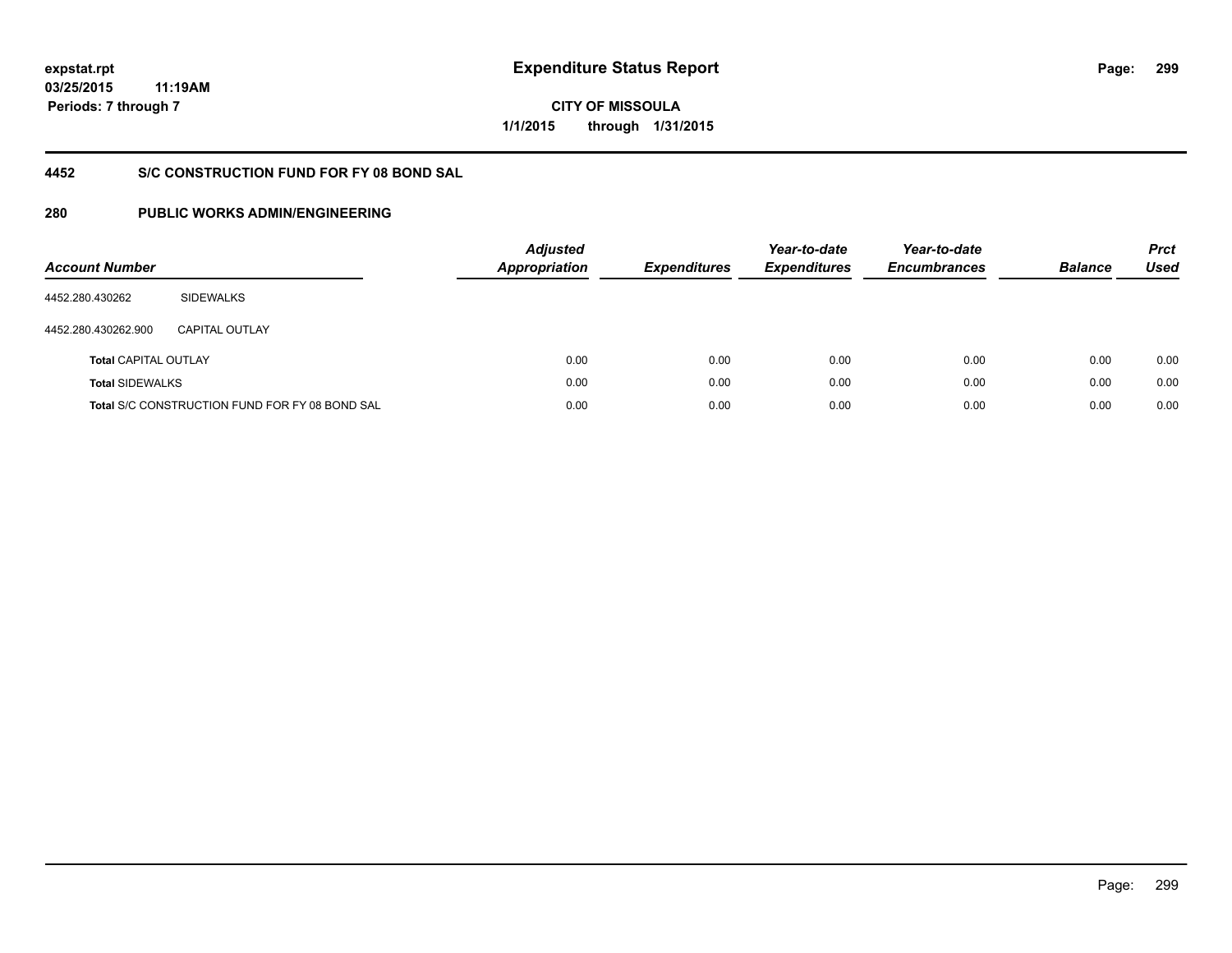**03/25/2015 11:19AM Periods: 7 through 7**

# **CITY OF MISSOULA 1/1/2015 through 1/31/2015**

#### **4453 S/C CONSTRUCTION FUND FY09 BOND**

| <b>Account Number</b>  |                                      | <b>Adjusted</b><br><b>Appropriation</b> | <b>Expenditures</b> | Year-to-date<br><b>Expenditures</b> | Year-to-date<br><b>Encumbrances</b> | <b>Balance</b> | <b>Prct</b><br><b>Used</b> |
|------------------------|--------------------------------------|-----------------------------------------|---------------------|-------------------------------------|-------------------------------------|----------------|----------------------------|
| 4453.280.430262        | <b>SIDEWALKS</b>                     |                                         |                     |                                     |                                     |                |                            |
| 4453.280.430262.900    | <b>CAPITAL OUTLAY</b>                |                                         |                     |                                     |                                     |                |                            |
| <b>Total SIDEWALKS</b> |                                      | 0.00                                    | 0.00                | 0.00                                | 0.00                                | 0.00           | 0.00                       |
| 4453.280.521000        | INTERFUND OPERATING TRANSFERS        |                                         |                     |                                     |                                     |                |                            |
| 4453.280.521000.800    | OTHER OBJECTS                        |                                         |                     |                                     |                                     |                |                            |
|                        | Total PUBLIC WORKS ADMIN/ENGINEERING | 0.00                                    | 0.00                | 0.00                                | 0.00                                | 0.00           | 0.00                       |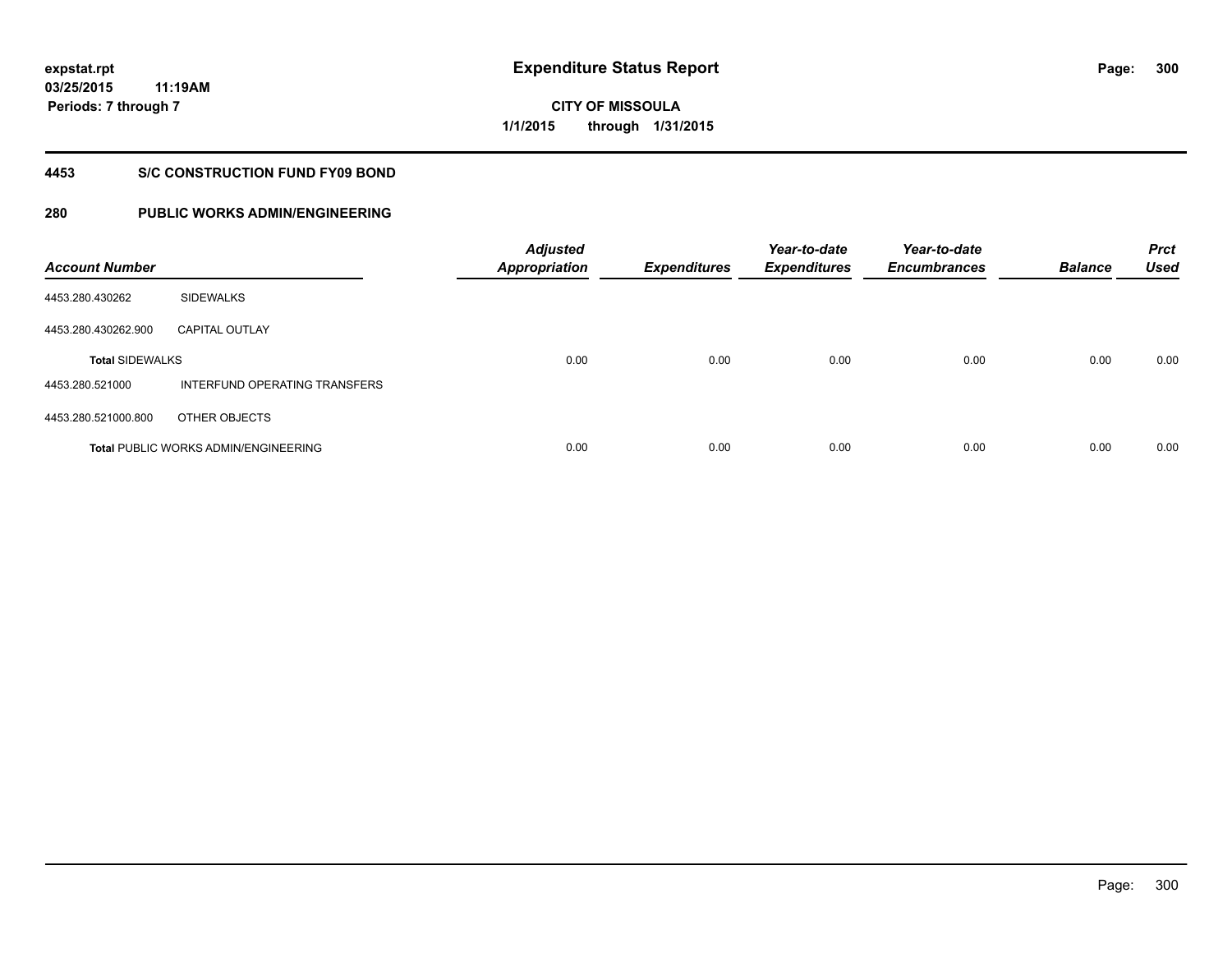### **03/25/2015 11:19AM Periods: 7 through 7**

**CITY OF MISSOULA 1/1/2015 through 1/31/2015**

### **4453 S/C CONSTRUCTION FUND FY09 BOND**

| <b>Account Number</b> |                                       | <b>Adjusted</b><br>Appropriation | <b>Expenditures</b> | Year-to-date<br><b>Expenditures</b> | Year-to-date<br><b>Encumbrances</b> | <b>Balance</b> | Prct<br><b>Used</b> |
|-----------------------|---------------------------------------|----------------------------------|---------------------|-------------------------------------|-------------------------------------|----------------|---------------------|
| 4453.390.410710       | *** Title Not Found ***               |                                  |                     |                                     |                                     |                |                     |
| 4453.390.410710.500   | <b>FIXED CHARGES</b>                  |                                  |                     |                                     |                                     |                |                     |
|                       | Total S/C CONSTRUCTION FUND FY09 BOND | 0.00                             | 0.00                | 0.00                                | 0.00                                | 0.00           | 0.00                |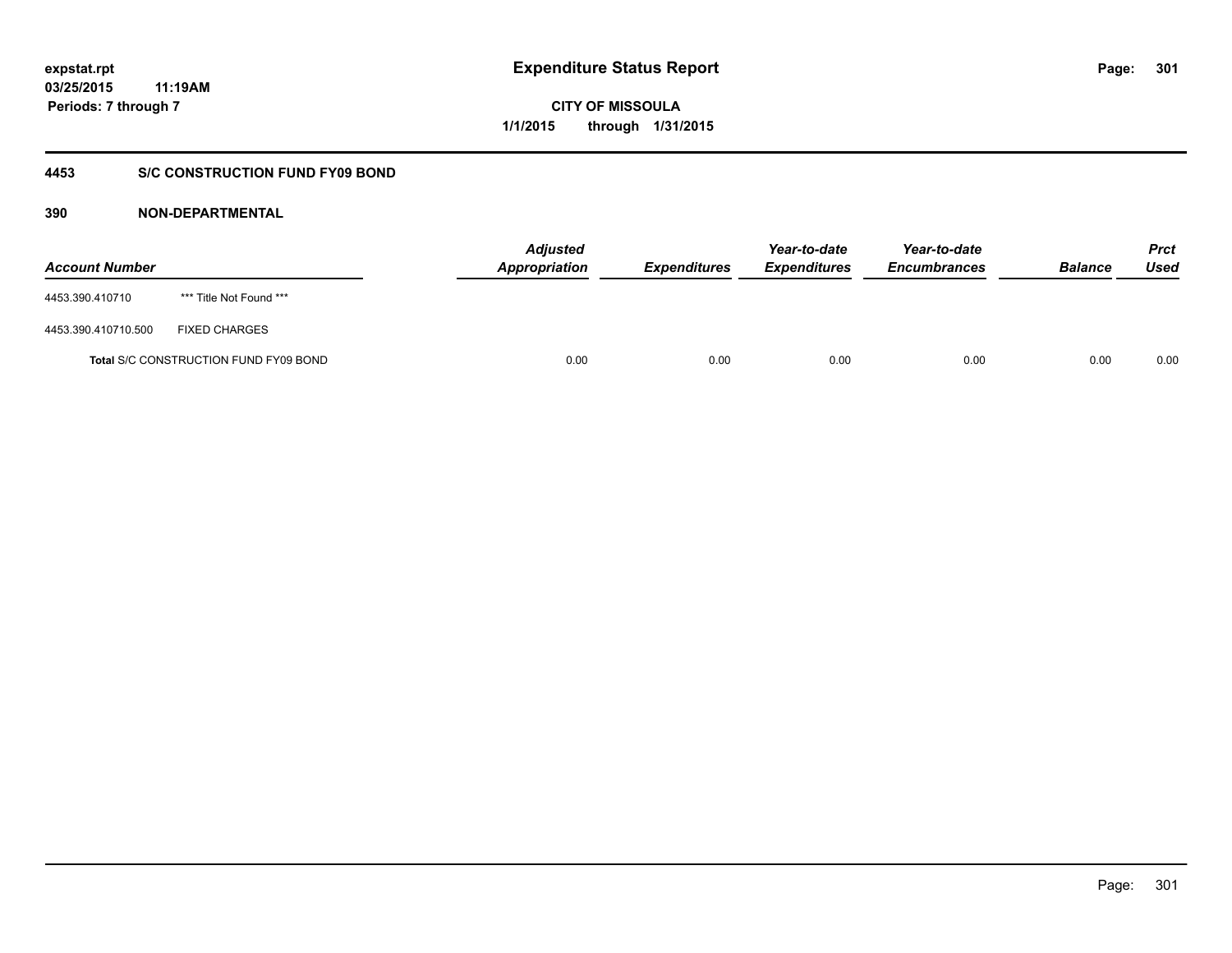**03/25/2015 11:19AM Periods: 7 through 7**

# **CITY OF MISSOULA 1/1/2015 through 1/31/2015**

### **4454 S/C CONSTRUCTION FUND FOR FY10**

| <b>Account Number</b>       |                                             | <b>Adjusted</b><br><b>Appropriation</b> | <b>Expenditures</b> | Year-to-date<br><b>Expenditures</b> | Year-to-date<br><b>Encumbrances</b> | <b>Balance</b> | <b>Prct</b><br>Used |
|-----------------------------|---------------------------------------------|-----------------------------------------|---------------------|-------------------------------------|-------------------------------------|----------------|---------------------|
| 4454.280.430262             | SIDEWALKS                                   |                                         |                     |                                     |                                     |                |                     |
| 4454.280.430262.900         | <b>CAPITAL OUTLAY</b>                       |                                         |                     |                                     |                                     |                |                     |
| <b>Total CAPITAL OUTLAY</b> |                                             | 0.00                                    | 0.00                | 0.00                                | 0.00                                | 0.00           | 0.00                |
| <b>Total SIDEWALKS</b>      |                                             | 0.00                                    | 0.00                | 0.00                                | 0.00                                | 0.00           | 0.00                |
|                             | <b>Total S/C CONSTRUCTION FUND FOR FY10</b> | 0.00                                    | 0.00                | 0.00                                | 0.00                                | 0.00           | 0.00                |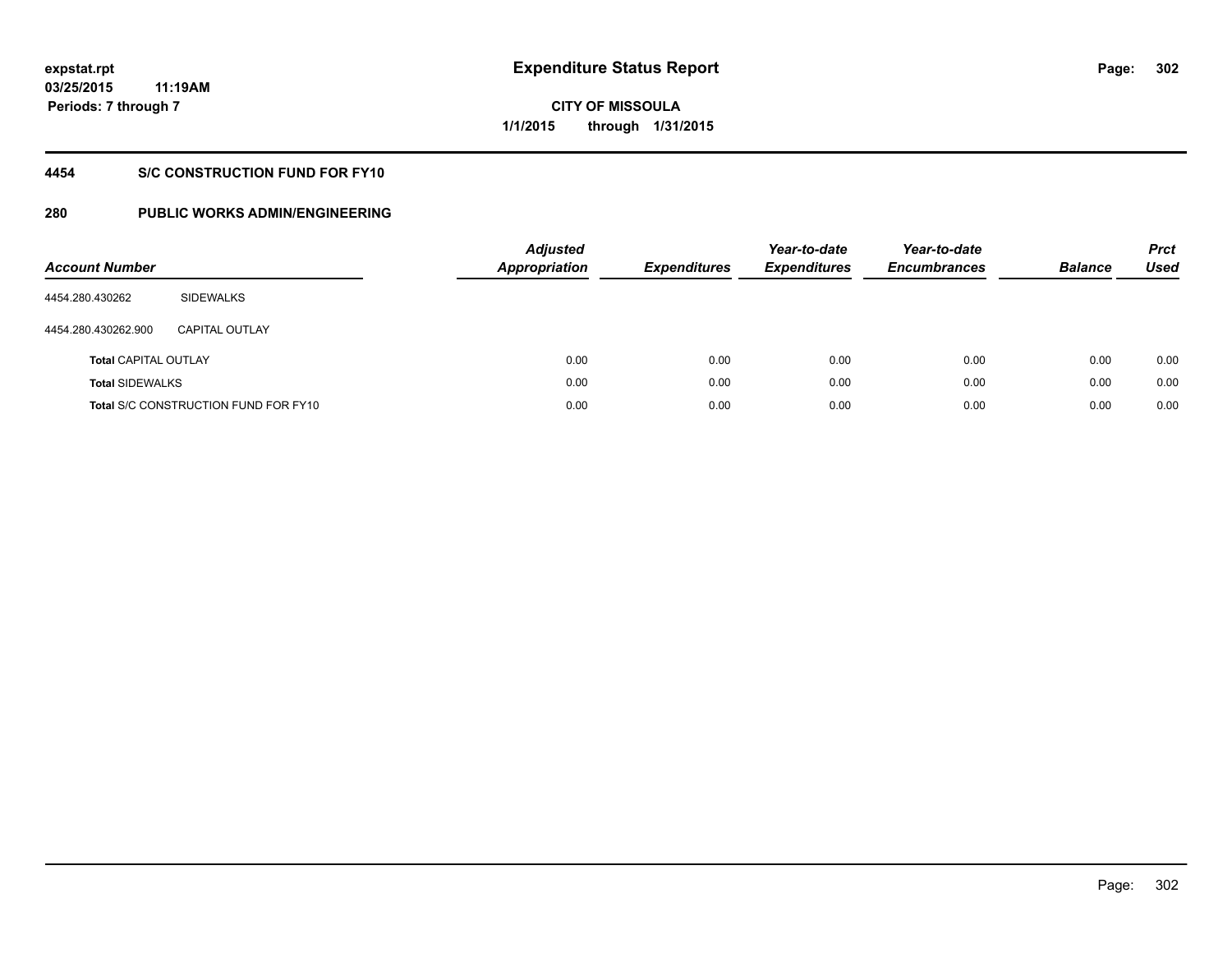#### **4455 FY11 S/C CONSTRUCTION FUND**

| <b>Account Number</b>       |                                         | <b>Adjusted</b><br><b>Appropriation</b> | <b>Expenditures</b> | Year-to-date<br><b>Expenditures</b> | Year-to-date<br><b>Encumbrances</b> | <b>Balance</b> | <b>Prct</b><br>Used |
|-----------------------------|-----------------------------------------|-----------------------------------------|---------------------|-------------------------------------|-------------------------------------|----------------|---------------------|
| 4455.280.430262             | SIDEWALKS                               |                                         |                     |                                     |                                     |                |                     |
| 4455.280.430262.900         | CAPITAL OUTLAY                          |                                         |                     |                                     |                                     |                |                     |
| <b>Total CAPITAL OUTLAY</b> |                                         | 0.00                                    | 0.00                | 0.00                                | 0.00                                | 0.00           | 0.00                |
| <b>Total SIDEWALKS</b>      |                                         | 0.00                                    | 0.00                | 0.00                                | 0.00                                | 0.00           | 0.00                |
|                             | <b>Total FY11 S/C CONSTRUCTION FUND</b> | 0.00                                    | 0.00                | 0.00                                | 0.00                                | 0.00           | 0.00                |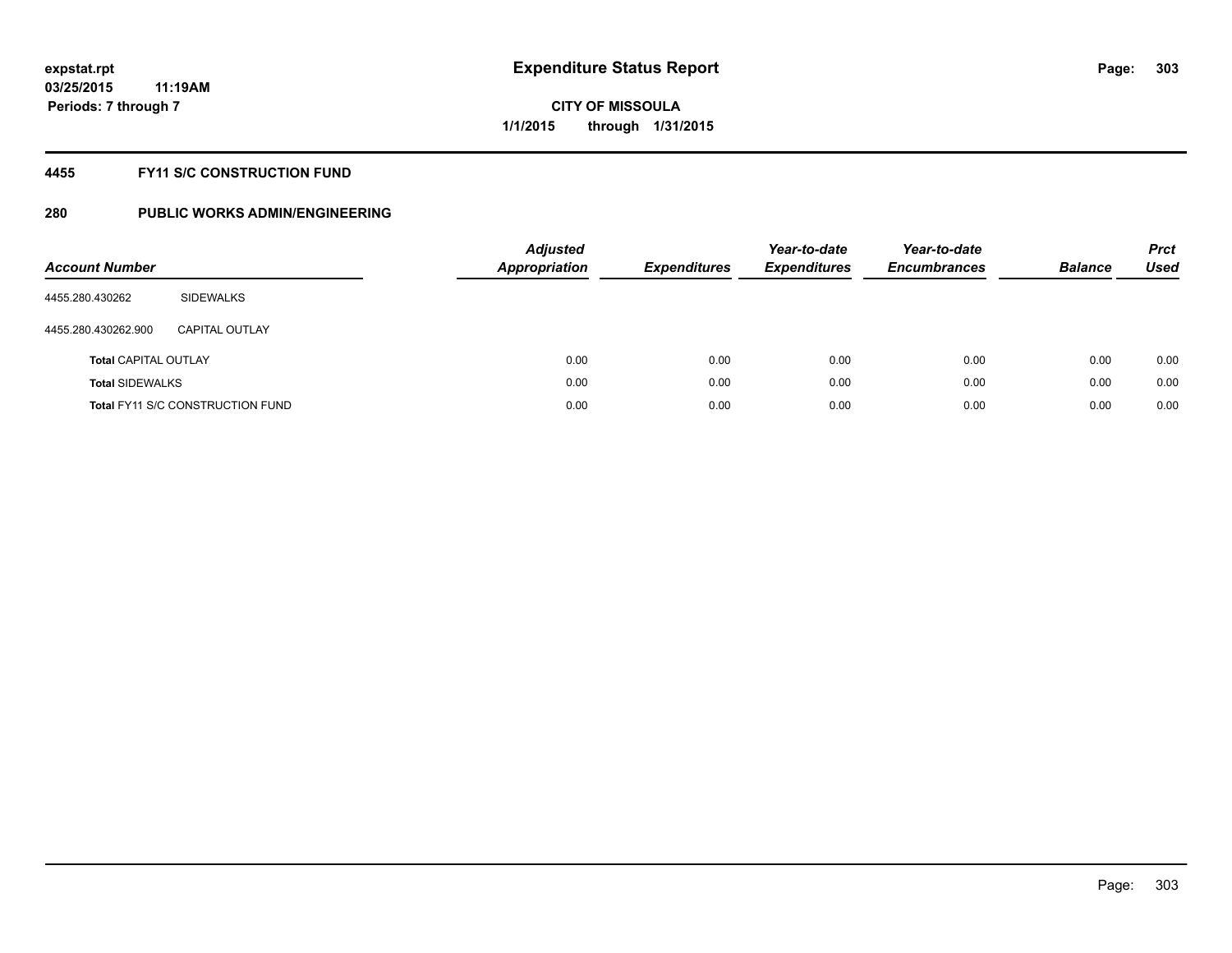#### **4456 FY12 S/C CONSTRUCTION FUND**

| <b>Account Number</b>  |                                            | <b>Adjusted</b><br><b>Appropriation</b> | <b>Expenditures</b> | Year-to-date<br><b>Expenditures</b> | Year-to-date<br><b>Encumbrances</b> | <b>Balance</b> | <b>Prct</b><br>Used |
|------------------------|--------------------------------------------|-----------------------------------------|---------------------|-------------------------------------|-------------------------------------|----------------|---------------------|
| 4456.280.430262        | <b>SIDEWALKS</b>                           |                                         |                     |                                     |                                     |                |                     |
| 4456.280.430262.900    | <b>CAPITAL OUTLAY</b>                      |                                         |                     |                                     |                                     |                |                     |
| <b>Total SIDEWALKS</b> |                                            | 0.00                                    | 0.00                | 0.00                                | 0.00                                | 0.00           | 0.00                |
| 4456.280.521000        | INTERFUND OPERATING TRANSFERS              |                                         |                     |                                     |                                     |                |                     |
| 4456.280.521000.800    | OTHER OBJECTS                              |                                         |                     |                                     |                                     |                |                     |
|                        | <b>Total INTERFUND OPERATING TRANSFERS</b> | 0.00                                    | 0.00                | 0.00                                | 0.00                                | 0.00           | 0.00                |
|                        | <b>Total FY12 S/C CONSTRUCTION FUND</b>    | 0.00                                    | 0.00                | 0.00                                | 0.00                                | 0.00           | 0.00                |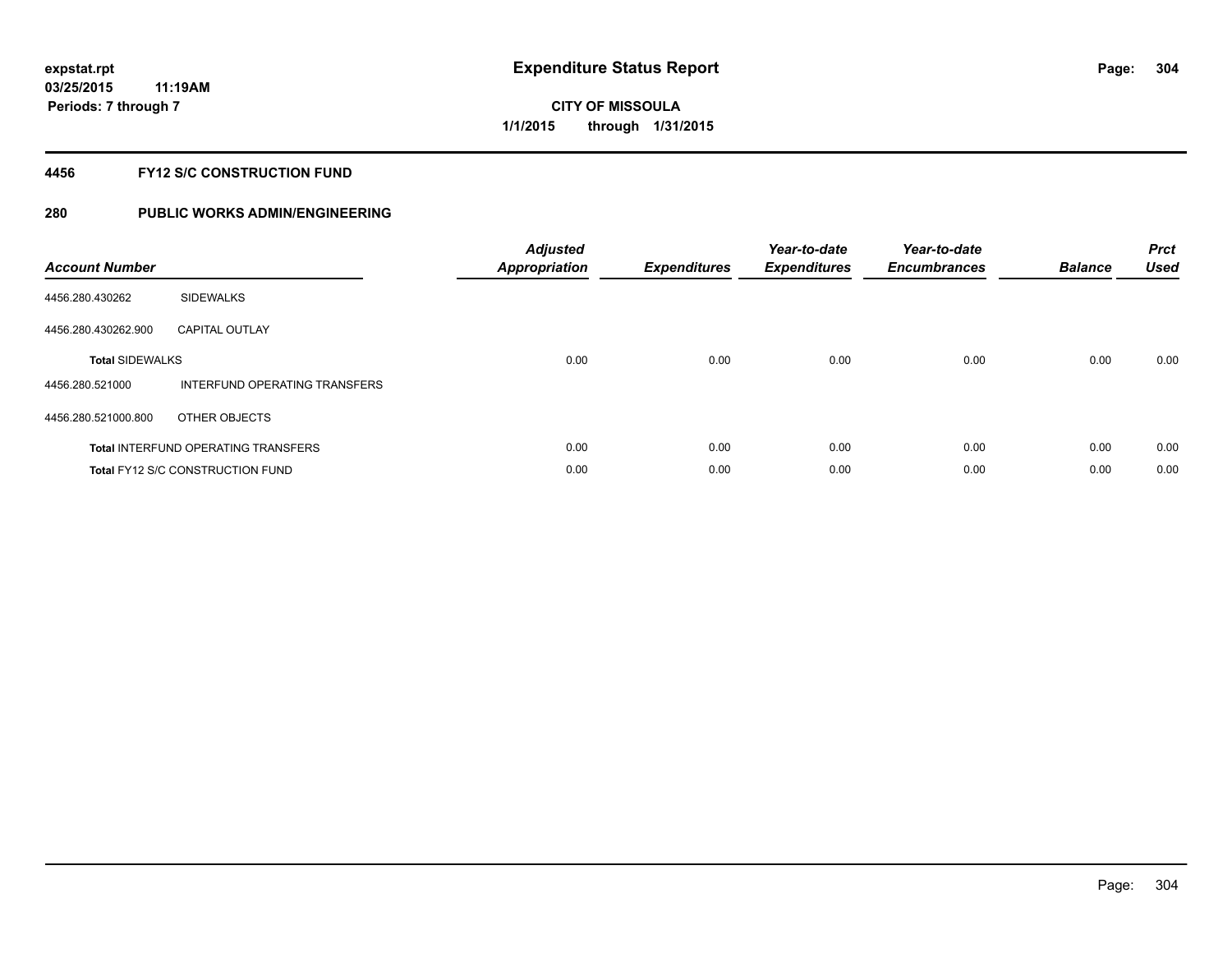**03/25/2015 11:19AM Periods: 7 through 7**

# **CITY OF MISSOULA 1/1/2015 through 1/31/2015**

#### **4457 FY13 SIDEWALK/CURB CONSTRUCTION**

| <b>Account Number</b>  |                                              | <b>Adjusted</b><br><b>Appropriation</b> | <b>Expenditures</b> | Year-to-date<br><b>Expenditures</b> | Year-to-date<br><b>Encumbrances</b> | <b>Balance</b> | <b>Prct</b><br><b>Used</b> |
|------------------------|----------------------------------------------|-----------------------------------------|---------------------|-------------------------------------|-------------------------------------|----------------|----------------------------|
| 4457.280.430262        | <b>SIDEWALKS</b>                             |                                         |                     |                                     |                                     |                |                            |
| 4457.280.430262.300    | PURCHASED SERVICES                           |                                         |                     |                                     |                                     |                |                            |
|                        | <b>Total PURCHASED SERVICES</b>              | 0.00                                    | 0.00                | 0.00                                | 0.00                                | 0.00           | 0.00                       |
| 4457.280.430262.900    | <b>CAPITAL OUTLAY</b>                        |                                         |                     |                                     |                                     |                |                            |
| <b>Total SIDEWALKS</b> |                                              | 0.00                                    | 0.00                | 0.00                                | 0.00                                | 0.00           | 0.00                       |
| 4457.280.521000        | INTERFUND OPERATING TRANSFERS                |                                         |                     |                                     |                                     |                |                            |
| 4457.280.521000.800    | OTHER OBJECTS                                |                                         |                     |                                     |                                     |                |                            |
|                        | <b>Total INTERFUND OPERATING TRANSFERS</b>   | 0.00                                    | 0.00                | 0.00                                | 0.00                                | 0.00           | 0.00                       |
|                        | <b>Total FY13 SIDEWALK/CURB CONSTRUCTION</b> | 0.00                                    | 0.00                | 0.00                                | 0.00                                | 0.00           | 0.00                       |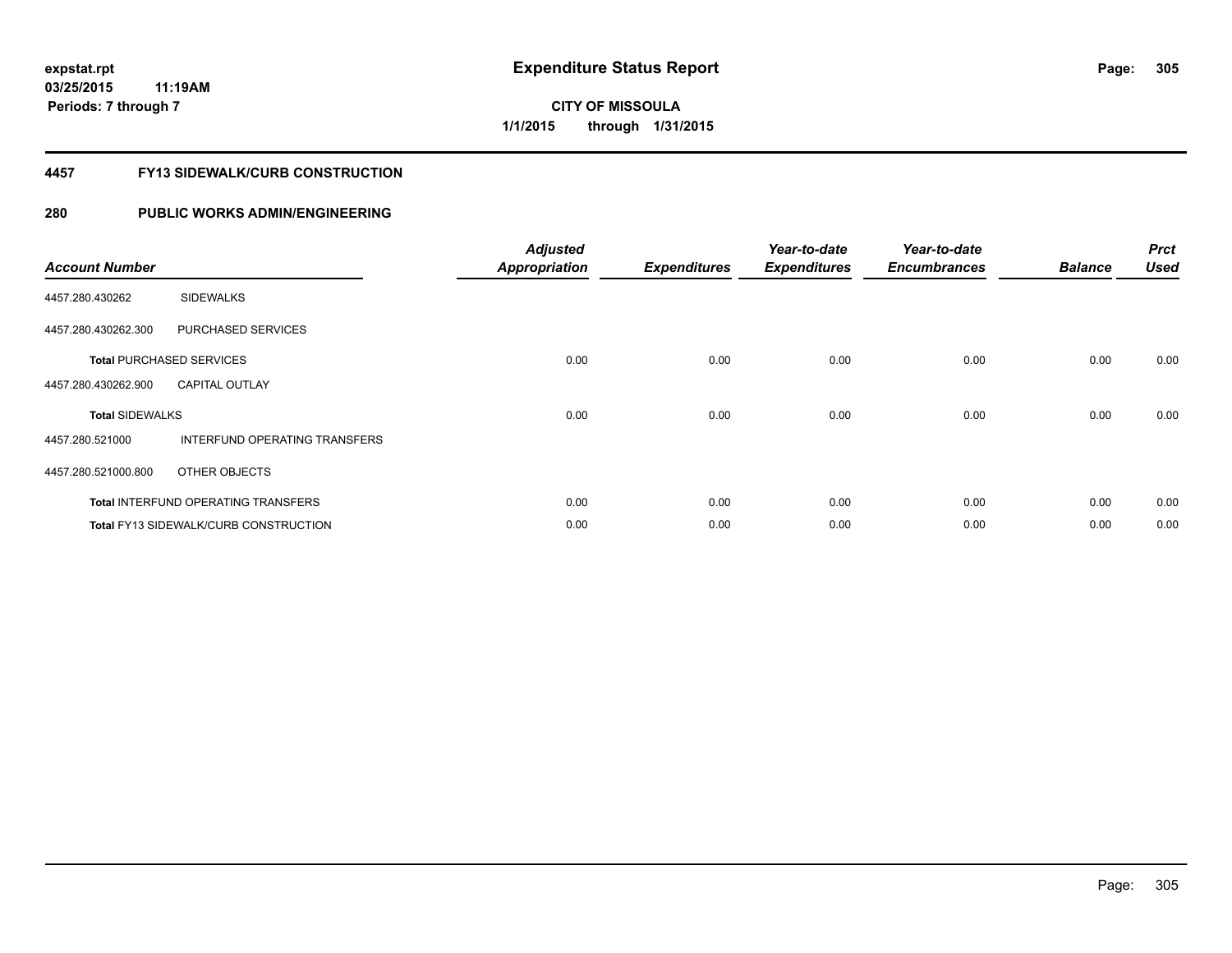**03/25/2015 11:19AM Periods: 7 through 7**

# **CITY OF MISSOULA 1/1/2015 through 1/31/2015**

#### **4458 FY14 SIDEWALK & CURB CONSTRUCTION**

| <b>Account Number</b>  |                                                    | <b>Adjusted</b><br>Appropriation | <b>Expenditures</b> | Year-to-date<br><b>Expenditures</b> | Year-to-date<br><b>Encumbrances</b> | <b>Balance</b> | <b>Prct</b><br><b>Used</b> |
|------------------------|----------------------------------------------------|----------------------------------|---------------------|-------------------------------------|-------------------------------------|----------------|----------------------------|
| 4458.280.430262        | <b>SIDEWALKS</b>                                   |                                  |                     |                                     |                                     |                |                            |
| 4458.280.430262.900    | <b>CAPITAL OUTLAY</b>                              |                                  |                     |                                     |                                     |                |                            |
| <b>Total SIDEWALKS</b> |                                                    | 0.00                             | 0.00                | 0.00                                | 0.00                                | 0.00           | 0.00                       |
| 4458.280.521000        | INTERFUND OPERATING TRANSFERS                      |                                  |                     |                                     |                                     |                |                            |
| 4458.280.521000.800    | OTHER OBJECTS                                      |                                  |                     |                                     |                                     |                |                            |
|                        | <b>Total INTERFUND OPERATING TRANSFERS</b>         | 0.00                             | 0.00                | 0.00                                | 0.00                                | 0.00           | 0.00                       |
|                        | <b>Total FY14 SIDEWALK &amp; CURB CONSTRUCTION</b> | 0.00                             | 0.00                | 0.00                                | 0.00                                | 0.00           | 0.00                       |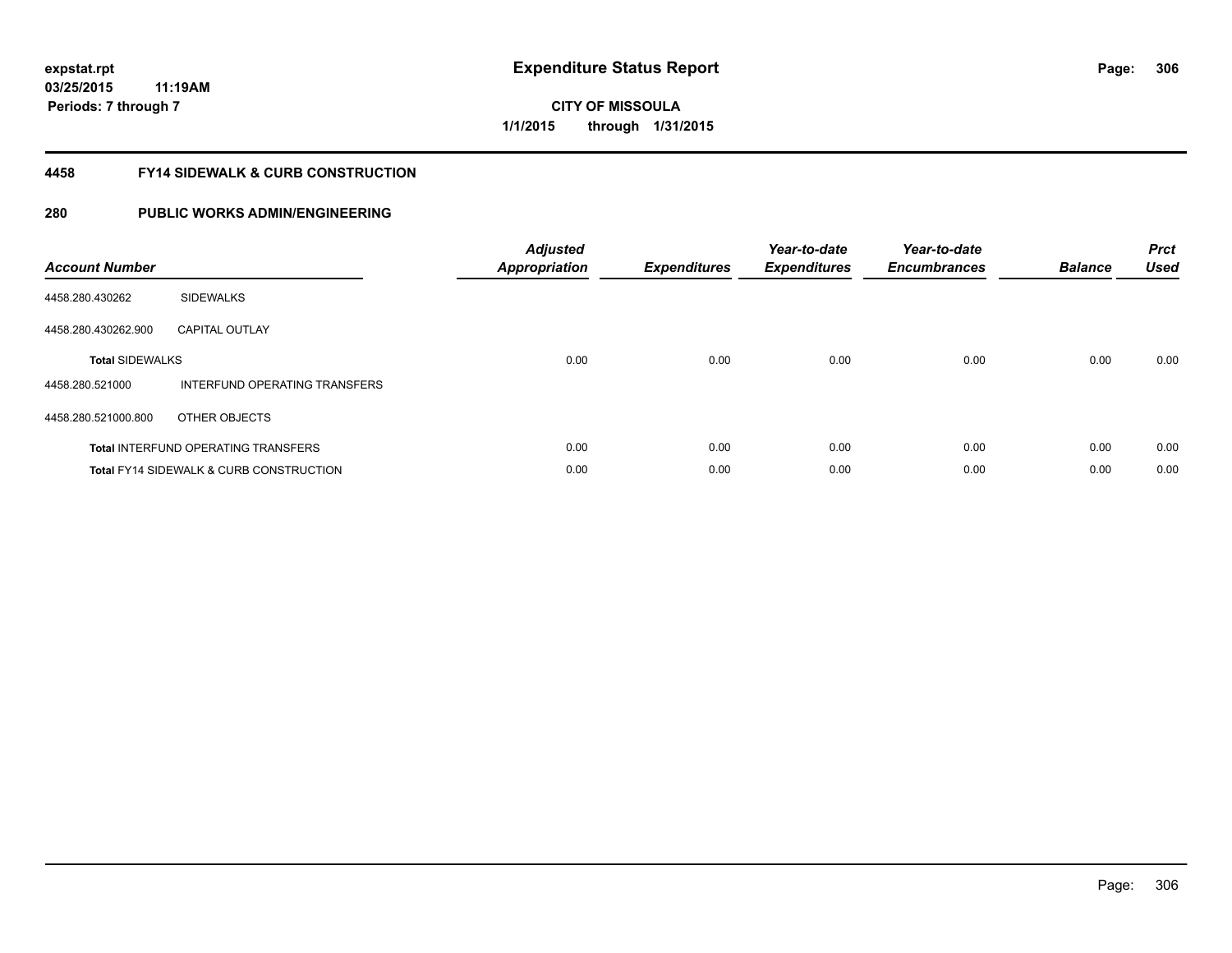**03/25/2015 11:19AM Periods: 7 through 7**

**CITY OF MISSOULA 1/1/2015 through 1/31/2015**

#### **4459 FY15 SIDEWALK/CURB CONSTRUCTION**

| <b>Account Number</b>                |                                              | <b>Adjusted</b><br><b>Appropriation</b> | <i><b>Expenditures</b></i> | Year-to-date<br><i><b>Expenditures</b></i> | Year-to-date<br><b>Encumbrances</b> | <b>Balance</b>             | <b>Prct</b><br>Used |
|--------------------------------------|----------------------------------------------|-----------------------------------------|----------------------------|--------------------------------------------|-------------------------------------|----------------------------|---------------------|
| 4459.280.430262                      | <b>SIDEWALKS</b>                             |                                         |                            |                                            |                                     |                            |                     |
| 4459.280.430262.900                  | <b>CAPITAL OUTLAY</b>                        |                                         |                            |                                            |                                     |                            |                     |
| 4459.280.430262.930.000 IMPROVEMENTS | <b>Total FY15 SIDEWALK/CURB CONSTRUCTION</b> | 0.00<br>0.00                            | 0.00<br>0.00               | 476.448.32<br>476,448.32                   | 0.00<br>0.00                        | -476.448.32<br>-476,448.32 | 0.00<br>0.00        |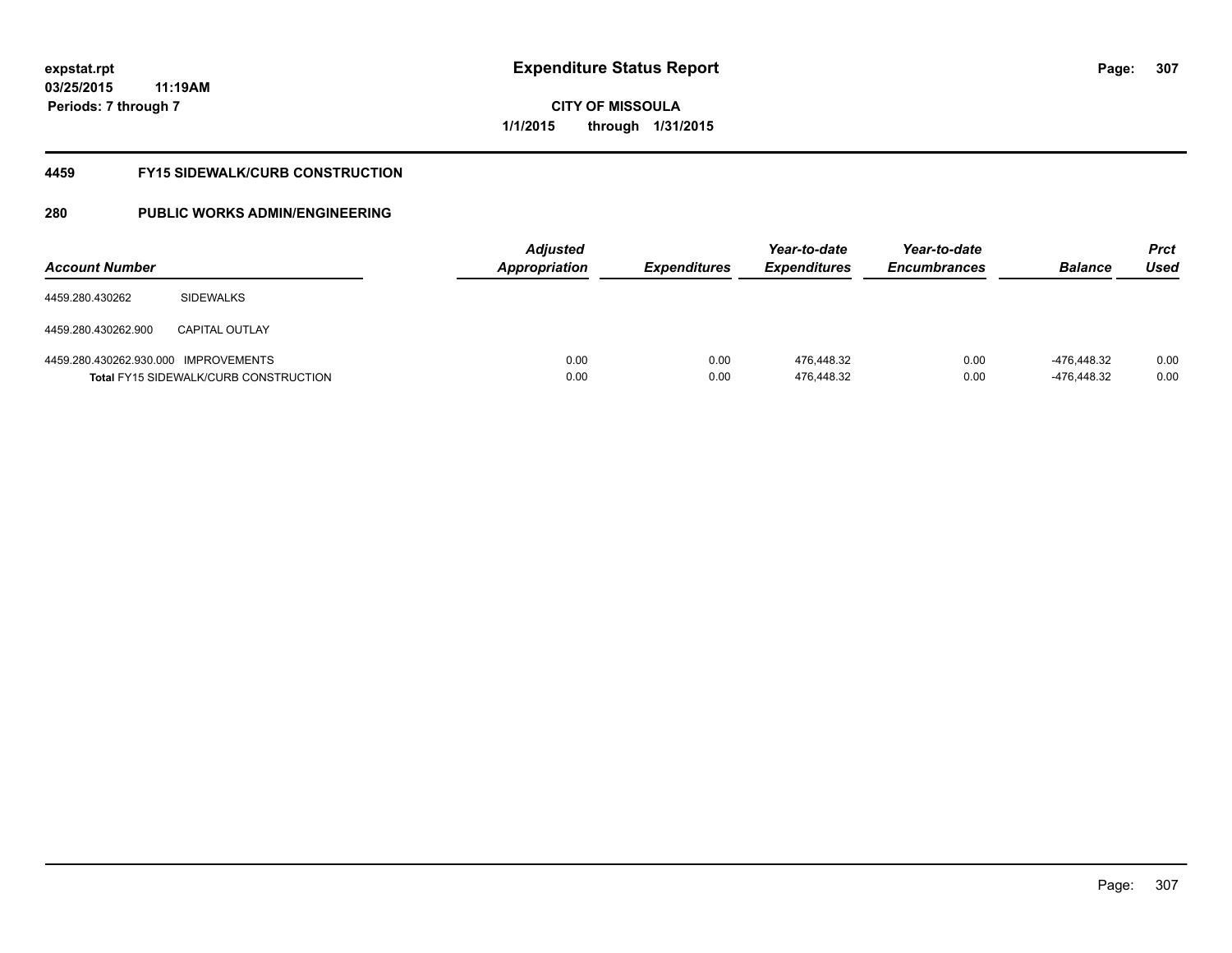#### **4531 SID 531 TRAFFIC CALMING**

| <b>Account Number</b>       |                                      | <b>Adjusted</b><br><b>Appropriation</b> | <b>Expenditures</b> | Year-to-date<br><b>Expenditures</b> | Year-to-date<br><b>Encumbrances</b> | <b>Balance</b> | <b>Prct</b><br>Used |
|-----------------------------|--------------------------------------|-----------------------------------------|---------------------|-------------------------------------|-------------------------------------|----------------|---------------------|
| 4531.390.510100             | SPECIAL ASSESSMENTS                  |                                         |                     |                                     |                                     |                |                     |
| 4531.390.510100.900         | CAPITAL OUTLAY                       |                                         |                     |                                     |                                     |                |                     |
| <b>Total CAPITAL OUTLAY</b> |                                      | 0.00                                    | 0.00                | 0.00                                | 0.00                                | 0.00           | 0.00                |
|                             | <b>Total SPECIAL ASSESSMENTS</b>     | 0.00                                    | 0.00                | 0.00                                | 0.00                                | 0.00           | 0.00                |
|                             | <b>Total SID 531 TRAFFIC CALMING</b> | 0.00                                    | 0.00                | 0.00                                | 0.00                                | 0.00           | 0.00                |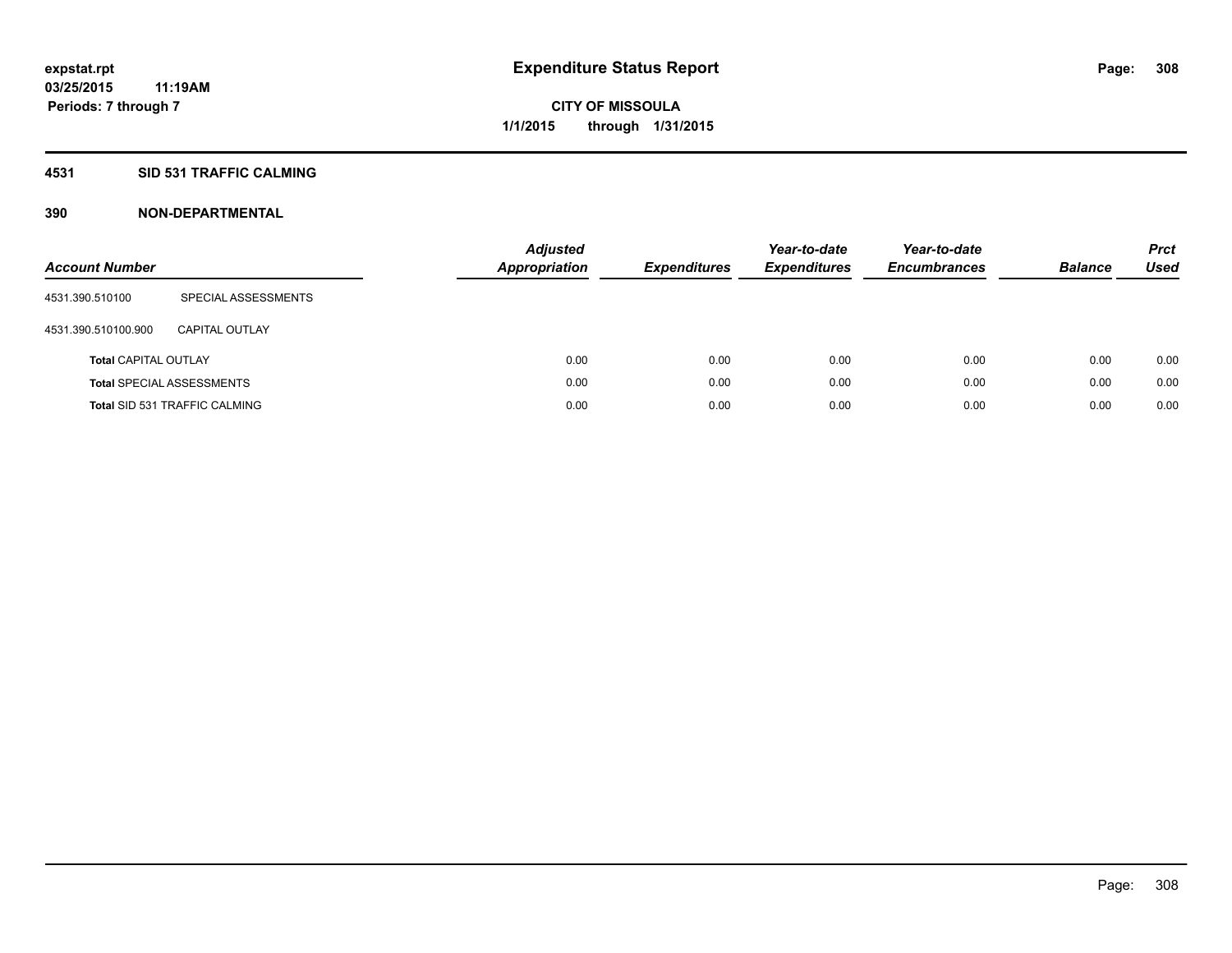### **4532 MALONEY RANCH SID**

| <b>Account Number</b>          |                                  | <b>Adjusted</b><br><b>Appropriation</b> | <b>Expenditures</b> | Year-to-date<br><b>Expenditures</b> | Year-to-date<br><b>Encumbrances</b> | <b>Balance</b> | <b>Prct</b><br><b>Used</b> |
|--------------------------------|----------------------------------|-----------------------------------------|---------------------|-------------------------------------|-------------------------------------|----------------|----------------------------|
| 4532.390.510100                | SPECIAL ASSESSMENTS              |                                         |                     |                                     |                                     |                |                            |
| 4532.390.510100.900            | <b>CAPITAL OUTLAY</b>            |                                         |                     |                                     |                                     |                |                            |
|                                | <b>Total SPECIAL ASSESSMENTS</b> | 0.00                                    | 0.00                | 0.00                                | 0.00                                | 0.00           | 0.00                       |
| <b>Total MALONEY RANCH SID</b> |                                  | 0.00                                    | 0.00                | 0.00                                | 0.00                                | 0.00           | 0.00                       |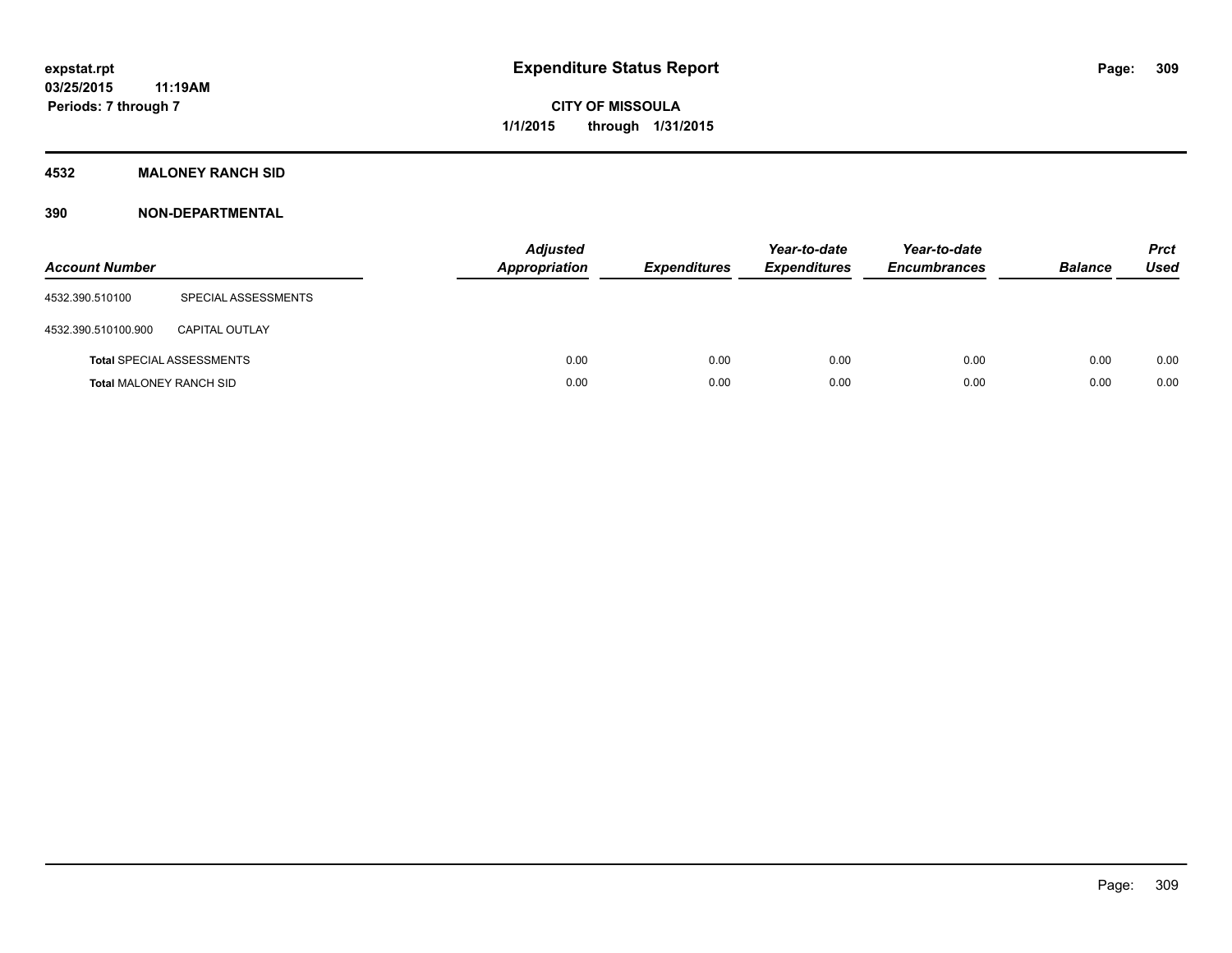#### **4534 SID 534 LINCOLNWOOD**

| <b>Account Number</b>      |                                            | <b>Adjusted</b><br>Appropriation | <b>Expenditures</b> | Year-to-date<br><b>Expenditures</b> | Year-to-date<br><b>Encumbrances</b> | <b>Balance</b> | <b>Prct</b><br>Used |
|----------------------------|--------------------------------------------|----------------------------------|---------------------|-------------------------------------|-------------------------------------|----------------|---------------------|
| 4534.390.521000            | INTERFUND OPERATING TRANSFERS              |                                  |                     |                                     |                                     |                |                     |
| 4534.390.521000.800        | OTHER OBJECTS                              |                                  |                     |                                     |                                     |                |                     |
| <b>Total OTHER OBJECTS</b> |                                            | 0.00                             | 0.00                | 0.00                                | 0.00                                | 0.00           | 0.00                |
|                            | <b>Total INTERFUND OPERATING TRANSFERS</b> | 0.00                             | 0.00                | 0.00                                | 0.00                                | 0.00           | 0.00                |
| Total SID 534 LINCOLNWOOD  |                                            | 0.00                             | 0.00                | 0.00                                | 0.00                                | 0.00           | 0.00                |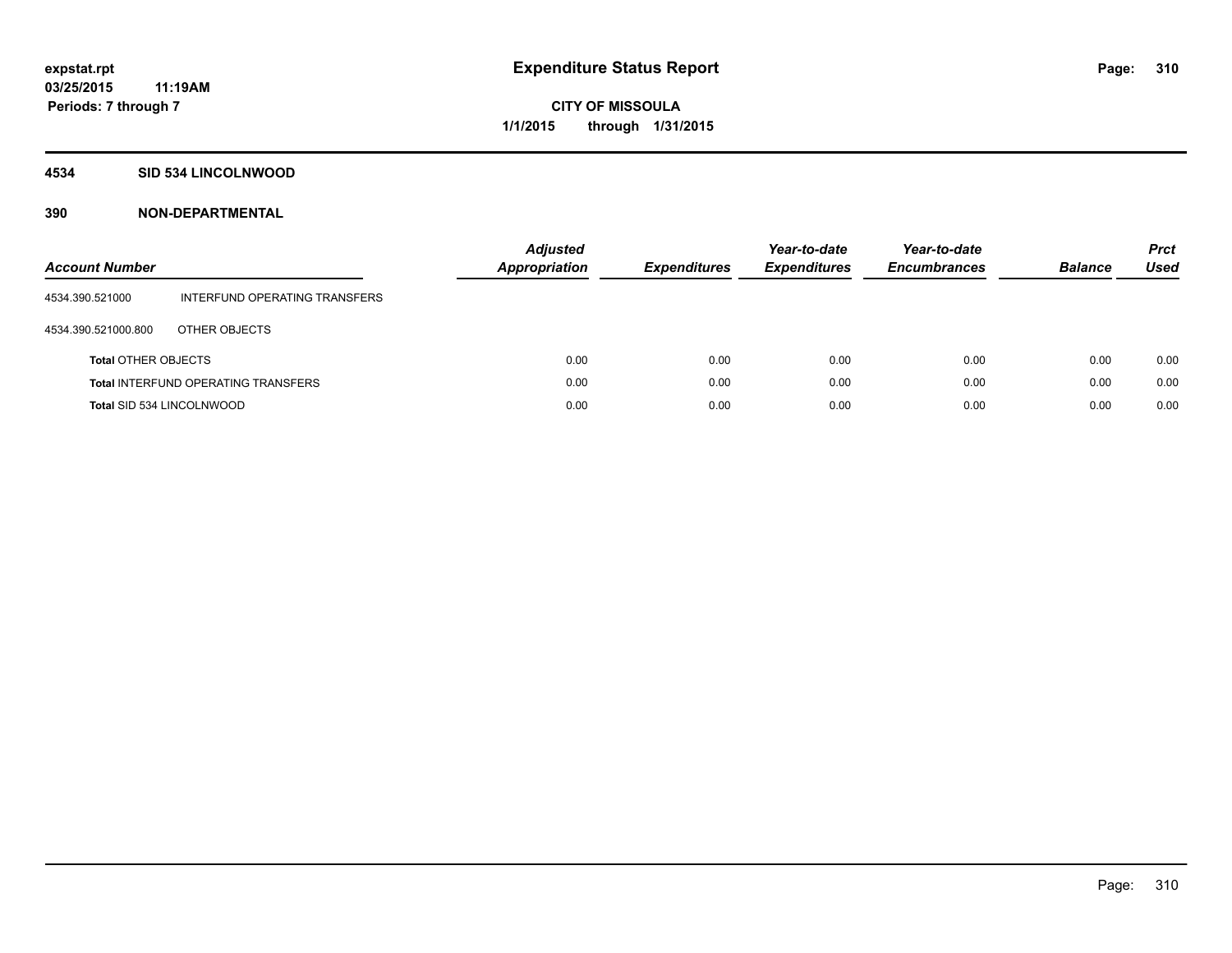#### **4540 SID 540 ENGLAND BLVD**

| <b>Account Number</b>      |                                            | <b>Adjusted</b><br><b>Appropriation</b> | <b>Expenditures</b> | Year-to-date<br><b>Expenditures</b> | Year-to-date<br><b>Encumbrances</b> | <b>Balance</b> | <b>Prct</b><br><b>Used</b> |
|----------------------------|--------------------------------------------|-----------------------------------------|---------------------|-------------------------------------|-------------------------------------|----------------|----------------------------|
| 4540.390.521000            | INTERFUND OPERATING TRANSFERS              |                                         |                     |                                     |                                     |                |                            |
| 4540.390.521000.800        | OTHER OBJECTS                              |                                         |                     |                                     |                                     |                |                            |
|                            | <b>Total INTERFUND OPERATING TRANSFERS</b> | 0.00                                    | 0.00                | 0.00                                | 0.00                                | 0.00           | 0.00                       |
| Total SID 540 ENGLAND BLVD |                                            | 0.00                                    | 0.00                | 0.00                                | 0.00                                | 0.00           | 0.00                       |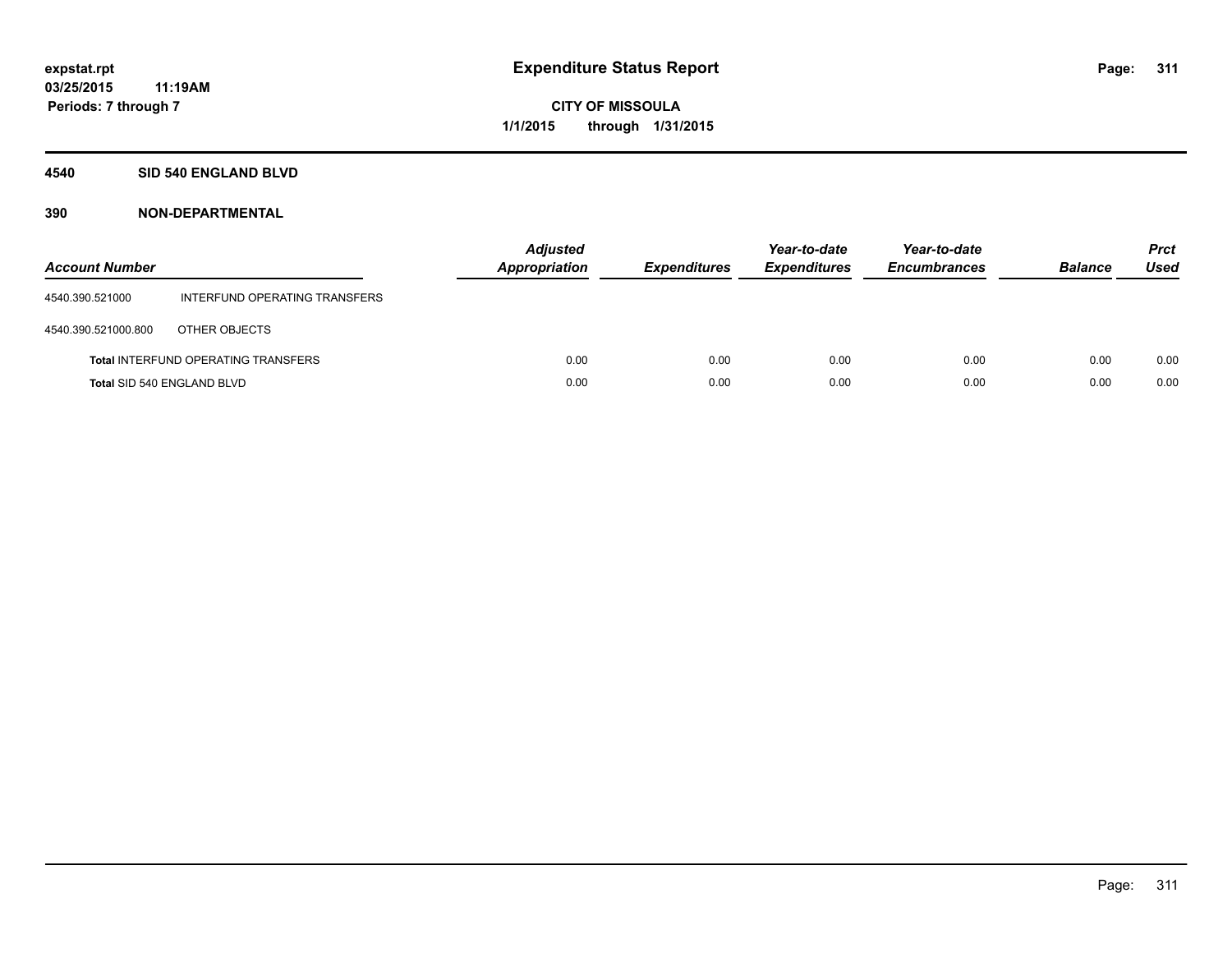#### **4541 SID 541 PINEVIEW PARK**

| <b>Account Number</b>         |                                    | <b>Adjusted</b><br><b>Appropriation</b> | <b>Expenditures</b> | Year-to-date<br><b>Expenditures</b> | Year-to-date<br><b>Encumbrances</b> | <b>Balance</b> | <b>Prct</b><br><b>Used</b> |
|-------------------------------|------------------------------------|-----------------------------------------|---------------------|-------------------------------------|-------------------------------------|----------------|----------------------------|
| 4541.390.410710               | *** Title Not Found ***            |                                         |                     |                                     |                                     |                |                            |
| 4541.390.410710.500           | <b>FIXED CHARGES</b>               |                                         |                     |                                     |                                     |                |                            |
| Total *** Title Not Found *** |                                    | 0.00                                    | 0.00                | 0.00                                | 0.00                                | 0.00           | 0.00                       |
| 4541.390.510100               | SPECIAL ASSESSMENTS                |                                         |                     |                                     |                                     |                |                            |
| 4541.390.510100.900           | <b>CAPITAL OUTLAY</b>              |                                         |                     |                                     |                                     |                |                            |
| <b>Total CAPITAL OUTLAY</b>   |                                    | 0.00                                    | 0.00                | 0.00                                | 0.00                                | 0.00           | 0.00                       |
|                               | <b>Total SPECIAL ASSESSMENTS</b>   | 0.00                                    | 0.00                | 0.00                                | 0.00                                | 0.00           | 0.00                       |
|                               | <b>Total SID 541 PINEVIEW PARK</b> | 0.00                                    | 0.00                | 0.00                                | 0.00                                | 0.00           | 0.00                       |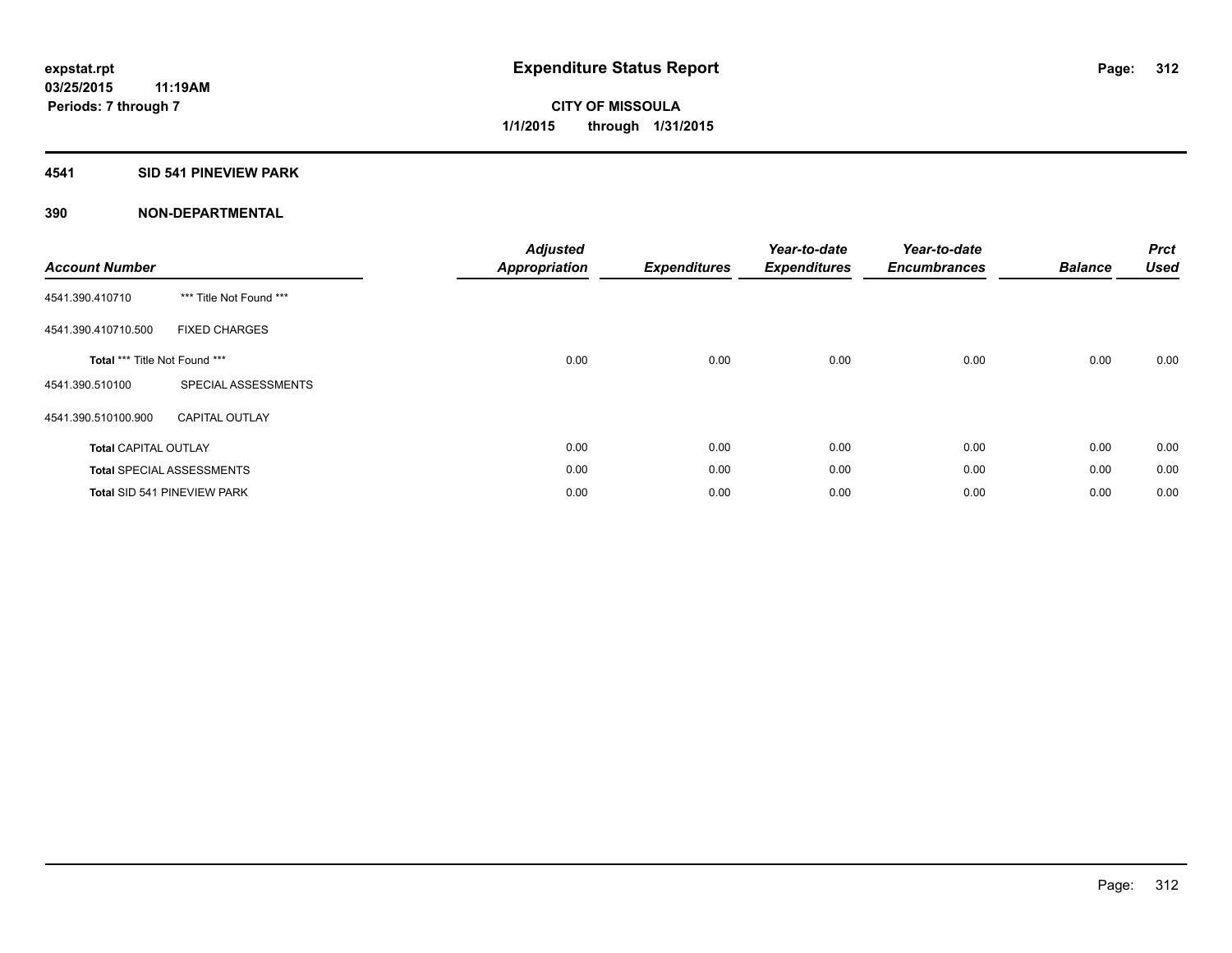### **4542 SID 542 HILLVIEW WAY**

| <b>Account Number</b>       |                                  | <b>Adjusted</b><br><b>Appropriation</b> | <b>Expenditures</b> | Year-to-date<br><b>Expenditures</b> | Year-to-date<br><b>Encumbrances</b> | <b>Balance</b> | <b>Prct</b><br>Used |
|-----------------------------|----------------------------------|-----------------------------------------|---------------------|-------------------------------------|-------------------------------------|----------------|---------------------|
| 4542.390.510100             | SPECIAL ASSESSMENTS              |                                         |                     |                                     |                                     |                |                     |
| 4542.390.510100.900         | CAPITAL OUTLAY                   |                                         |                     |                                     |                                     |                |                     |
| <b>Total CAPITAL OUTLAY</b> |                                  | 0.00                                    | 0.00                | 0.00                                | 0.00                                | 0.00           | 0.00                |
|                             | <b>Total SPECIAL ASSESSMENTS</b> | 0.00                                    | 0.00                | 0.00                                | 0.00                                | 0.00           | 0.00                |
| Total SID 542 HILLVIEW WAY  |                                  | 0.00                                    | 0.00                | 0.00                                | 0.00                                | 0.00           | 0.00                |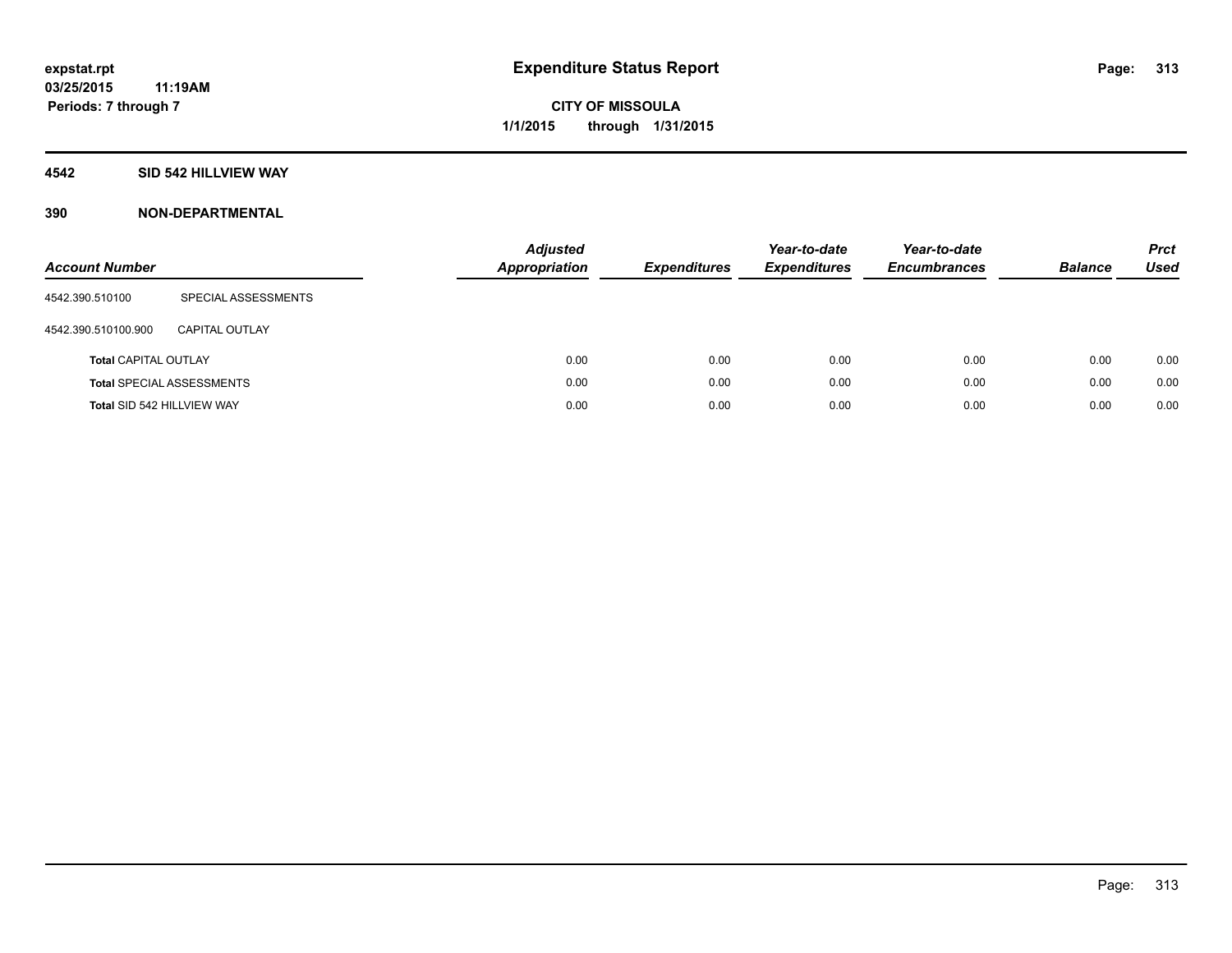#### **4543 SID 543 TRAFFIC CALMING**

| <b>Account Number</b>       |                                      | <b>Adjusted</b><br>Appropriation | <b>Expenditures</b> | Year-to-date<br><b>Expenditures</b> | Year-to-date<br><b>Encumbrances</b> | <b>Balance</b> | <b>Prct</b><br><b>Used</b> |
|-----------------------------|--------------------------------------|----------------------------------|---------------------|-------------------------------------|-------------------------------------|----------------|----------------------------|
| 4543.390.510100             | SPECIAL ASSESSMENTS                  |                                  |                     |                                     |                                     |                |                            |
| 4543.390.510100.300         | PURCHASED SERVICES                   |                                  |                     |                                     |                                     |                |                            |
|                             | <b>Total PURCHASED SERVICES</b>      | 0.00                             | 0.00                | 0.00                                | 0.00                                | 0.00           | 0.00                       |
| 4543.390.510100.900         | <b>CAPITAL OUTLAY</b>                |                                  |                     |                                     |                                     |                |                            |
| <b>Total CAPITAL OUTLAY</b> |                                      | 0.00                             | 0.00                | 0.00                                | 0.00                                | 0.00           | 0.00                       |
|                             | <b>Total SPECIAL ASSESSMENTS</b>     | 0.00                             | 0.00                | 0.00                                | 0.00                                | 0.00           | 0.00                       |
|                             | <b>Total SID 543 TRAFFIC CALMING</b> | 0.00                             | 0.00                | 0.00                                | 0.00                                | 0.00           | 0.00                       |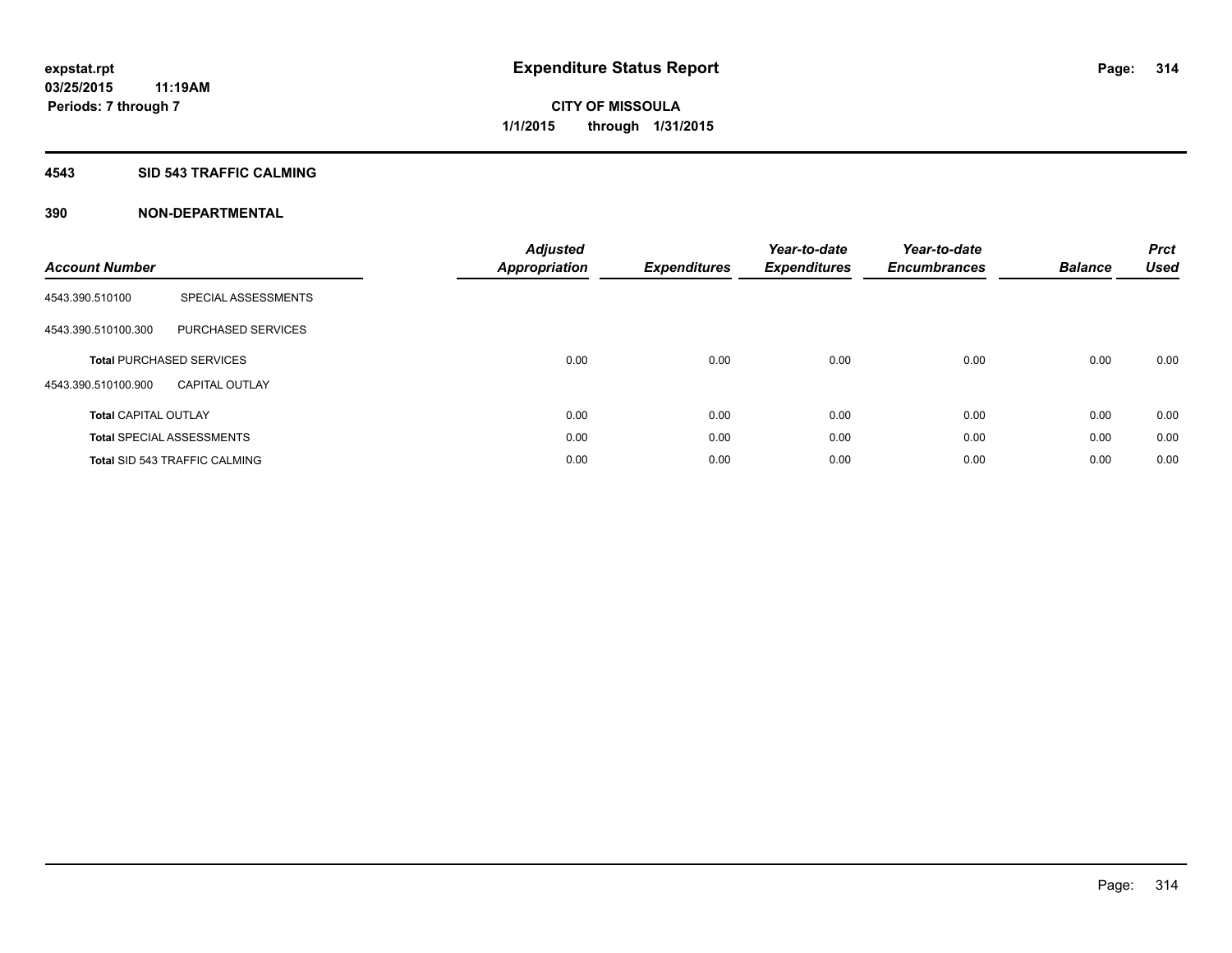### **4544 MILLER CREEK MITIGATION FUND**

| <b>Account Number</b>       |                                           | <b>Adjusted</b><br>Appropriation | <b>Expenditures</b> | Year-to-date<br><b>Expenditures</b> | Year-to-date<br><b>Encumbrances</b> | <b>Balance</b> | <b>Prct</b><br>Used |
|-----------------------------|-------------------------------------------|----------------------------------|---------------------|-------------------------------------|-------------------------------------|----------------|---------------------|
| 4544.390.510100             | SPECIAL ASSESSMENTS                       |                                  |                     |                                     |                                     |                |                     |
| 4544.390.510100.900         | CAPITAL OUTLAY                            |                                  |                     |                                     |                                     |                |                     |
| <b>Total CAPITAL OUTLAY</b> |                                           | 0.00                             | 0.00                | 0.00                                | 0.00                                | 0.00           | 0.00                |
|                             | <b>Total SPECIAL ASSESSMENTS</b>          | 0.00                             | 0.00                | 0.00                                | 0.00                                | 0.00           | 0.00                |
|                             | <b>Total MILLER CREEK MITIGATION FUND</b> | 0.00                             | 0.00                | 0.00                                | 0.00                                | 0.00           | 0.00                |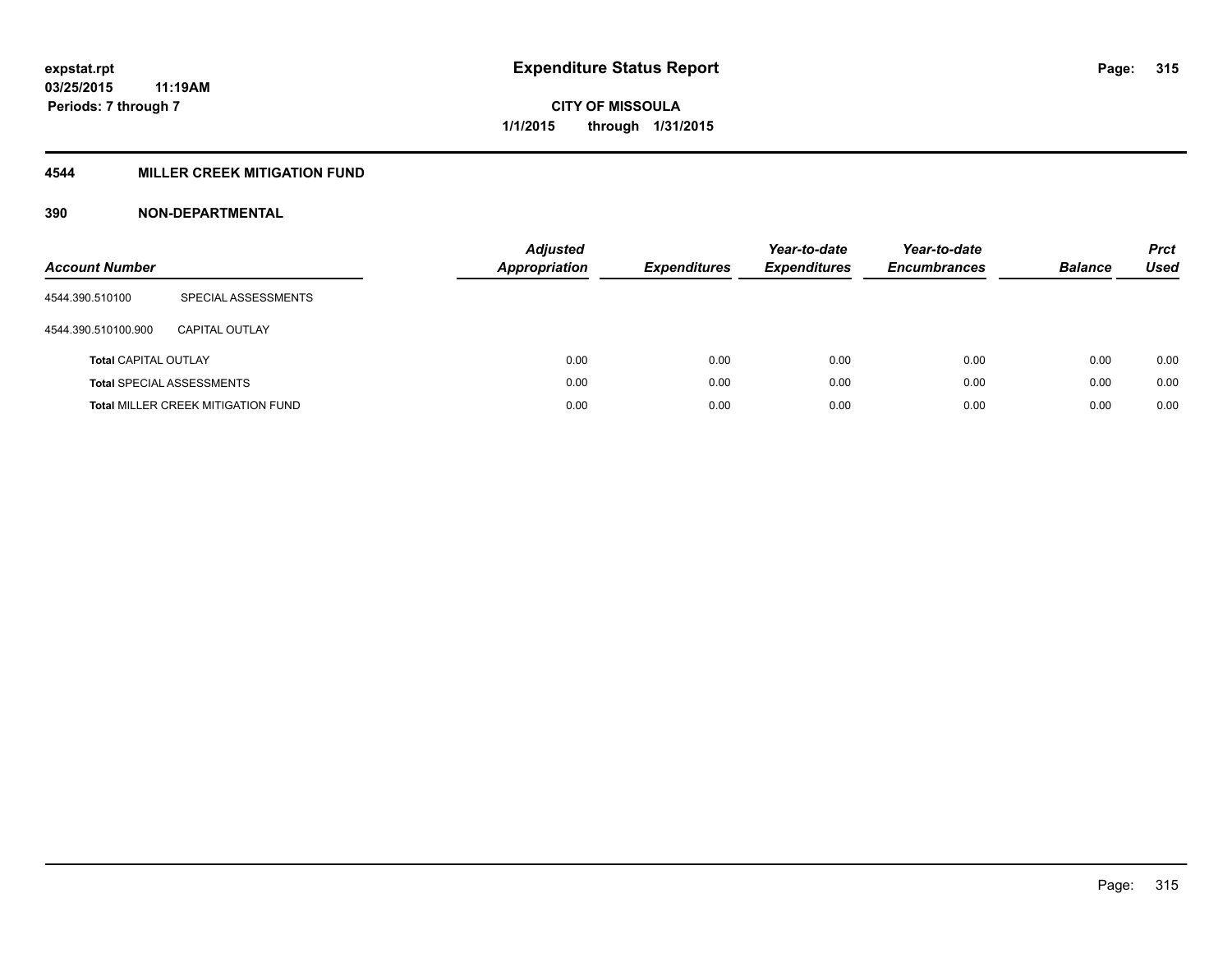#### **4545 MILLER CREEK TWITE CONSTRUCTION**

| <b>Account Number</b>       |                                              | <b>Adjusted</b><br>Appropriation | <b>Expenditures</b> | Year-to-date<br><b>Expenditures</b> | Year-to-date<br><b>Encumbrances</b> | <b>Balance</b> | <b>Prct</b><br><b>Used</b> |
|-----------------------------|----------------------------------------------|----------------------------------|---------------------|-------------------------------------|-------------------------------------|----------------|----------------------------|
| 4545.390.510100             | SPECIAL ASSESSMENTS                          |                                  |                     |                                     |                                     |                |                            |
| 4545.390.510100.300         | <b>PURCHASED SERVICES</b>                    |                                  |                     |                                     |                                     |                |                            |
|                             | <b>Total PURCHASED SERVICES</b>              | 0.00                             | 0.00                | 0.00                                | 0.00                                | 0.00           | 0.00                       |
| 4545.390.510100.900         | <b>CAPITAL OUTLAY</b>                        |                                  |                     |                                     |                                     |                |                            |
| <b>Total CAPITAL OUTLAY</b> |                                              | 0.00                             | 0.00                | 0.00                                | 0.00                                | 0.00           | 0.00                       |
|                             | <b>Total SPECIAL ASSESSMENTS</b>             | 0.00                             | 0.00                | 0.00                                | 0.00                                | 0.00           | 0.00                       |
|                             | <b>Total MILLER CREEK TWITE CONSTRUCTION</b> | 0.00                             | 0.00                | 0.00                                | 0.00                                | 0.00           | 0.00                       |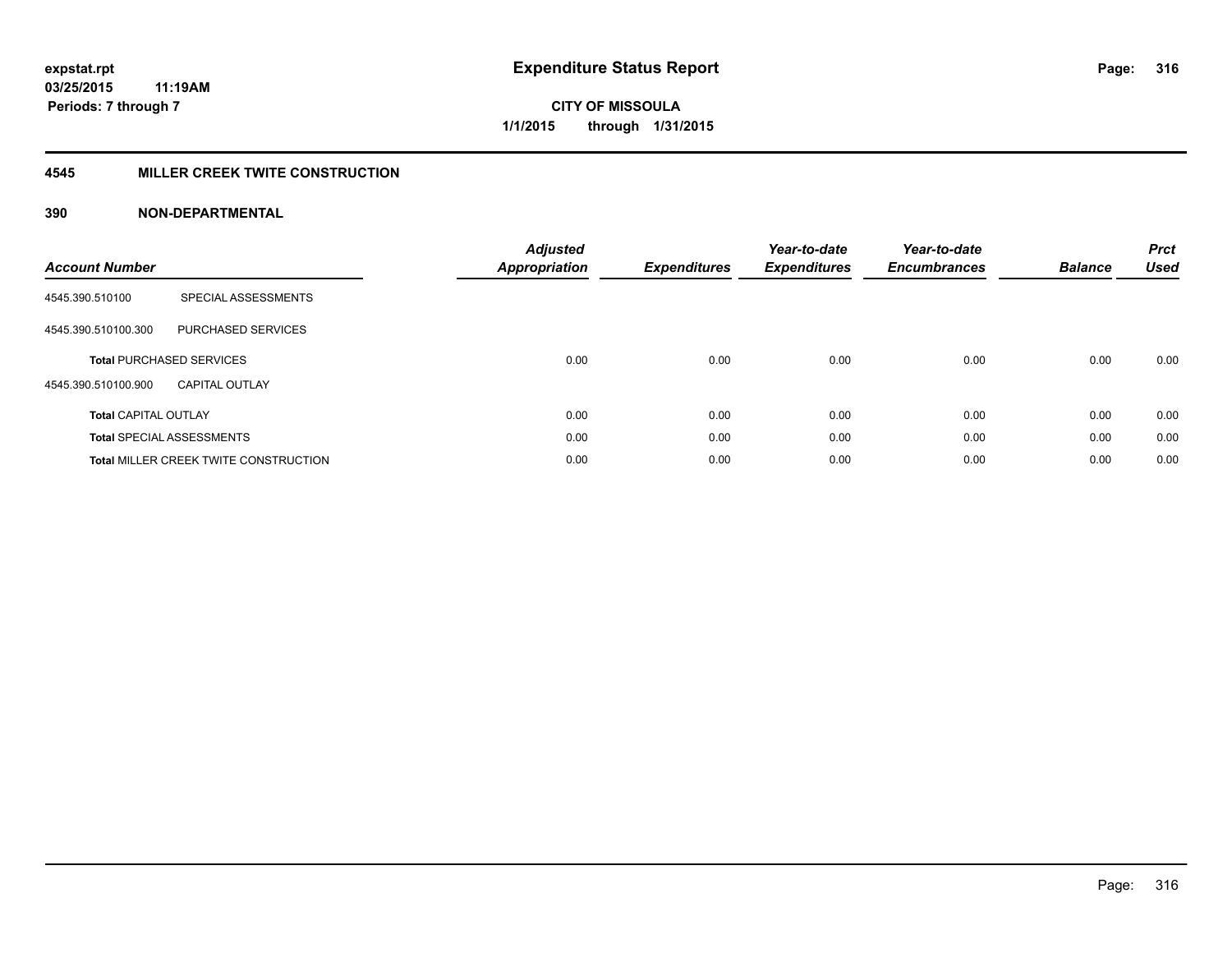#### **4546 MILLER CREEK MALOHNEY CONSTRUCTION**

| <b>Account Number</b>       |                                                 | <b>Adjusted</b><br><b>Appropriation</b> | <b>Expenditures</b> | Year-to-date<br><b>Expenditures</b> | Year-to-date<br><b>Encumbrances</b> | <b>Balance</b> | <b>Prct</b><br><b>Used</b> |
|-----------------------------|-------------------------------------------------|-----------------------------------------|---------------------|-------------------------------------|-------------------------------------|----------------|----------------------------|
| 4546.390.510100             | SPECIAL ASSESSMENTS                             |                                         |                     |                                     |                                     |                |                            |
| 4546.390.510100.300         | <b>PURCHASED SERVICES</b>                       |                                         |                     |                                     |                                     |                |                            |
|                             | <b>Total PURCHASED SERVICES</b>                 | 0.00                                    | 0.00                | 0.00                                | 0.00                                | 0.00           | 0.00                       |
| 4546.390.510100.900         | <b>CAPITAL OUTLAY</b>                           |                                         |                     |                                     |                                     |                |                            |
| <b>Total CAPITAL OUTLAY</b> |                                                 | 0.00                                    | 0.00                | 0.00                                | 0.00                                | 0.00           | 0.00                       |
|                             | <b>Total SPECIAL ASSESSMENTS</b>                | 0.00                                    | 0.00                | 0.00                                | 0.00                                | 0.00           | 0.00                       |
|                             | <b>Total MILLER CREEK MALOHNEY CONSTRUCTION</b> | 0.00                                    | 0.00                | 0.00                                | 0.00                                | 0.00           | 0.00                       |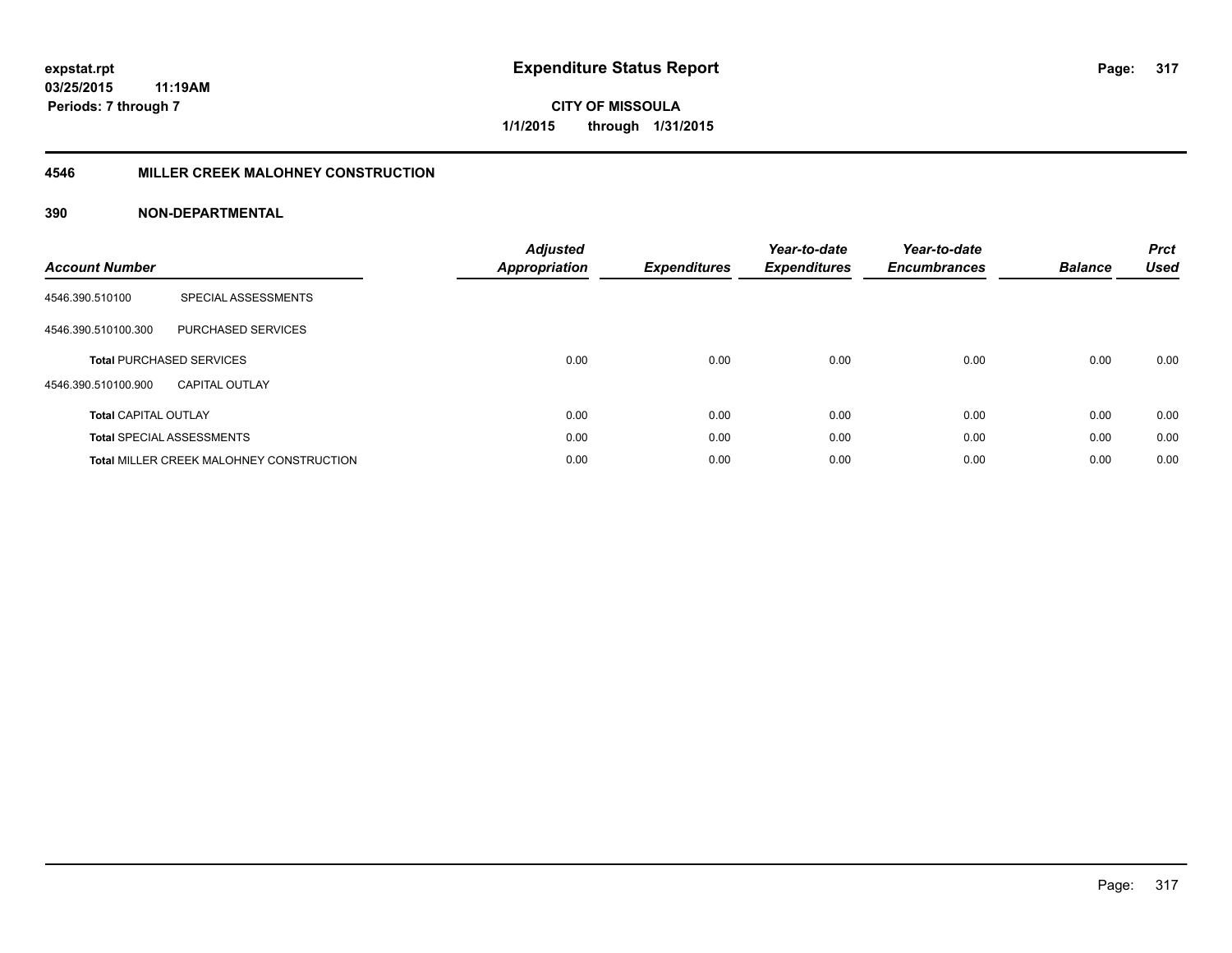#### **4547 MILLER CREEK MCCARTHY CONSTRUCTION**

| <b>Account Number</b>       |                                                 | <b>Adjusted</b><br><b>Appropriation</b> | <b>Expenditures</b> | Year-to-date<br><b>Expenditures</b> | Year-to-date<br><b>Encumbrances</b> | <b>Balance</b> | <b>Prct</b><br><b>Used</b> |
|-----------------------------|-------------------------------------------------|-----------------------------------------|---------------------|-------------------------------------|-------------------------------------|----------------|----------------------------|
| 4547.390.510100             | SPECIAL ASSESSMENTS                             |                                         |                     |                                     |                                     |                |                            |
| 4547.390.510100.300         | PURCHASED SERVICES                              |                                         |                     |                                     |                                     |                |                            |
|                             | <b>Total PURCHASED SERVICES</b>                 | 0.00                                    | 0.00                | 0.00                                | 0.00                                | 0.00           | 0.00                       |
| 4547.390.510100.900         | CAPITAL OUTLAY                                  |                                         |                     |                                     |                                     |                |                            |
| <b>Total CAPITAL OUTLAY</b> |                                                 | 0.00                                    | 0.00                | 0.00                                | 0.00                                | 0.00           | 0.00                       |
|                             | <b>Total SPECIAL ASSESSMENTS</b>                | 0.00                                    | 0.00                | 0.00                                | 0.00                                | 0.00           | 0.00                       |
|                             | <b>Total MILLER CREEK MCCARTHY CONSTRUCTION</b> | 0.00                                    | 0.00                | 0.00                                | 0.00                                | 0.00           | 0.00                       |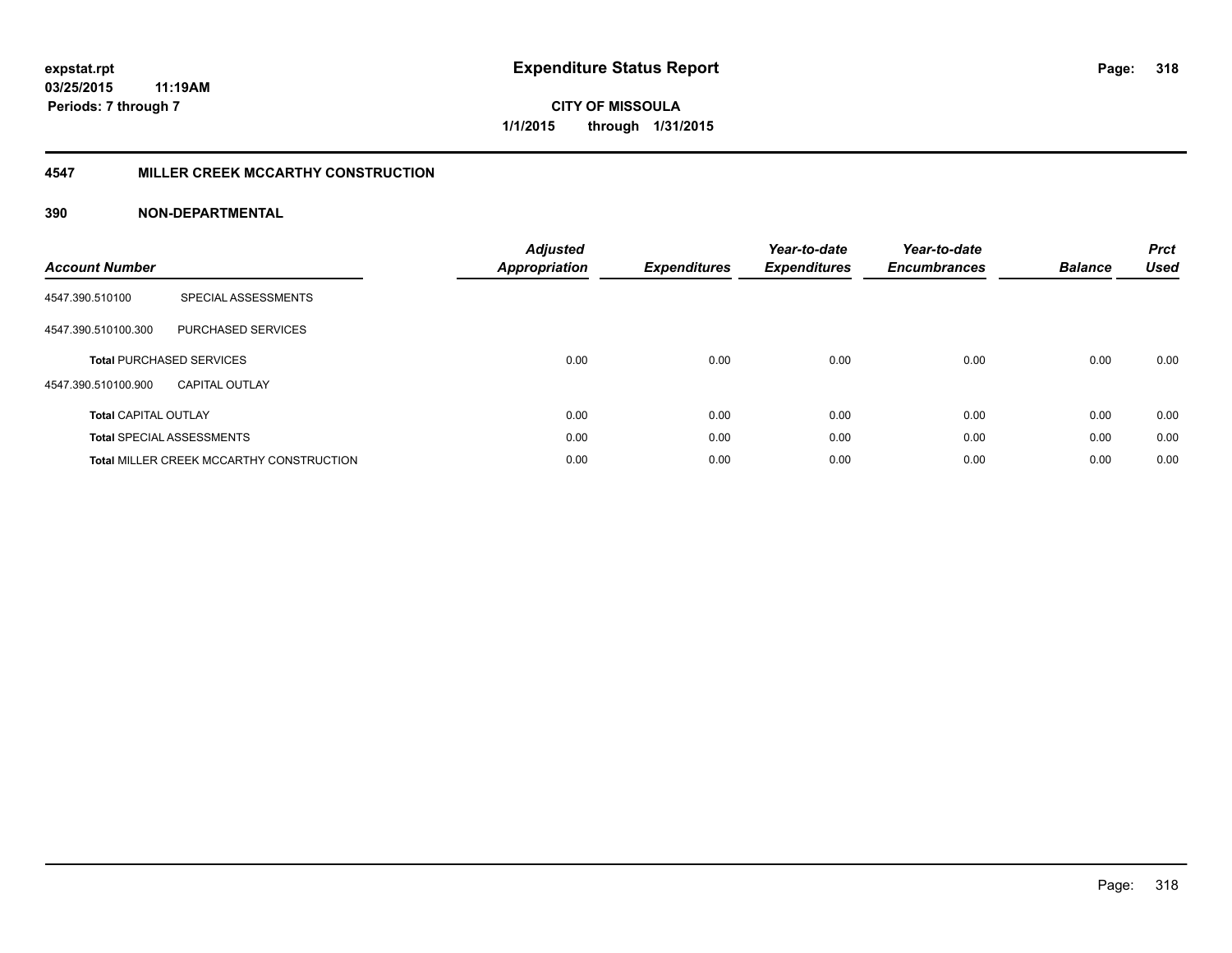# **4548 5TH,6TH & ARTHUR ROAD IMPROVEMENTS**

| <b>Account Number</b> |                                            | <b>Adjusted</b><br><b>Appropriation</b> | <b>Expenditures</b> | Year-to-date<br><b>Expenditures</b> | Year-to-date<br><b>Encumbrances</b> | <b>Balance</b> | <b>Prct</b><br><b>Used</b> |
|-----------------------|--------------------------------------------|-----------------------------------------|---------------------|-------------------------------------|-------------------------------------|----------------|----------------------------|
| 4548.390.510100       | SPECIAL ASSESSMENTS                        |                                         |                     |                                     |                                     |                |                            |
| 4548.390.510100.300   | PURCHASED SERVICES                         |                                         |                     |                                     |                                     |                |                            |
|                       | <b>Total PURCHASED SERVICES</b>            | 0.00                                    | 0.00                | 0.00                                | 0.00                                | 0.00           | 0.00                       |
| 4548.390.510100.900   | <b>CAPITAL OUTLAY</b>                      |                                         |                     |                                     |                                     |                |                            |
|                       | <b>Total SPECIAL ASSESSMENTS</b>           | 0.00                                    | 0.00                | 0.00                                | 0.00                                | 0.00           | 0.00                       |
| 4548.390.521000       | INTERFUND OPERATING TRANSFERS              |                                         |                     |                                     |                                     |                |                            |
| 4548.390.521000.800   | OTHER OBJECTS                              |                                         |                     |                                     |                                     |                |                            |
|                       | <b>Total INTERFUND OPERATING TRANSFERS</b> | 0.00                                    | 0.00                | 0.00                                | 0.00                                | 0.00           | 0.00                       |
|                       | Total 5TH.6TH & ARTHUR ROAD IMPROVEMENTS   | 0.00                                    | 0.00                | 0.00                                | 0.00                                | 0.00           | 0.00                       |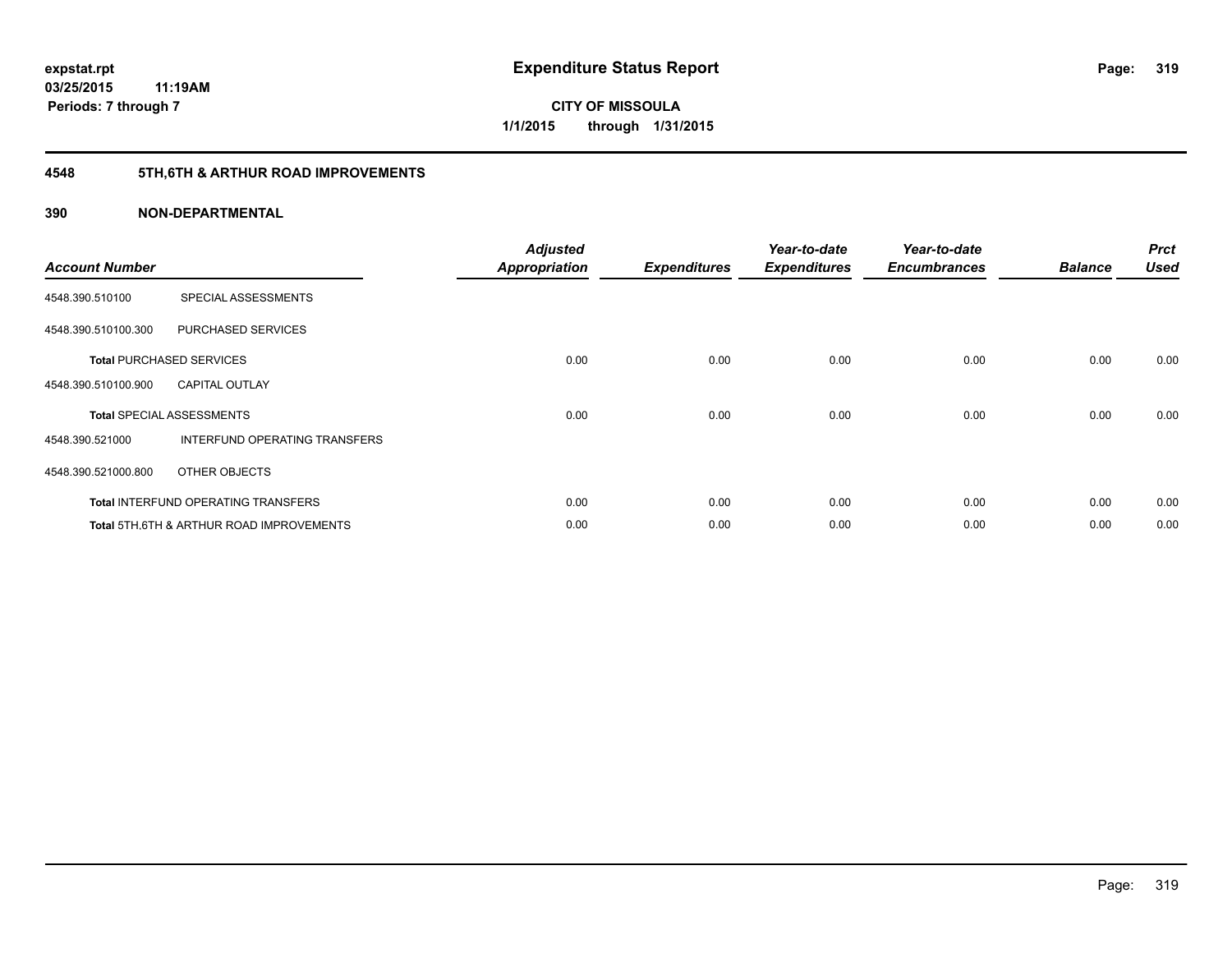#### **4745 MALONEY/TWITE MILLER CR \$1.2M CONTRIB**

| <b>Account Number</b>      |                                                     | <b>Adjusted</b><br>Appropriation | <b>Expenditures</b> | Year-to-date<br><b>Expenditures</b> | Year-to-date<br><b>Encumbrances</b> | <b>Balance</b> | <b>Prct</b><br><b>Used</b> |
|----------------------------|-----------------------------------------------------|----------------------------------|---------------------|-------------------------------------|-------------------------------------|----------------|----------------------------|
| 4745.390.510100            | SPECIAL ASSESSMENTS                                 |                                  |                     |                                     |                                     |                |                            |
| 4745.390.510100.300        | PURCHASED SERVICES                                  |                                  |                     |                                     |                                     |                |                            |
|                            | <b>Total PURCHASED SERVICES</b>                     | 0.00                             | 0.00                | 0.00                                | 0.00                                | 0.00           | 0.00                       |
| 4745.390.510100.800        | OTHER OBJECTS                                       |                                  |                     |                                     |                                     |                |                            |
| <b>Total OTHER OBJECTS</b> |                                                     | 0.00                             | 0.00                | 0.00                                | 0.00                                | 0.00           | 0.00                       |
| 4745.390.510100.900        | <b>CAPITAL OUTLAY</b>                               |                                  |                     |                                     |                                     |                |                            |
|                            | <b>Total MALONEY/TWITE MILLER CR \$1.2M CONTRIB</b> | 0.00                             | 0.00                | 0.00                                | 0.00                                | 0.00           | 0.00                       |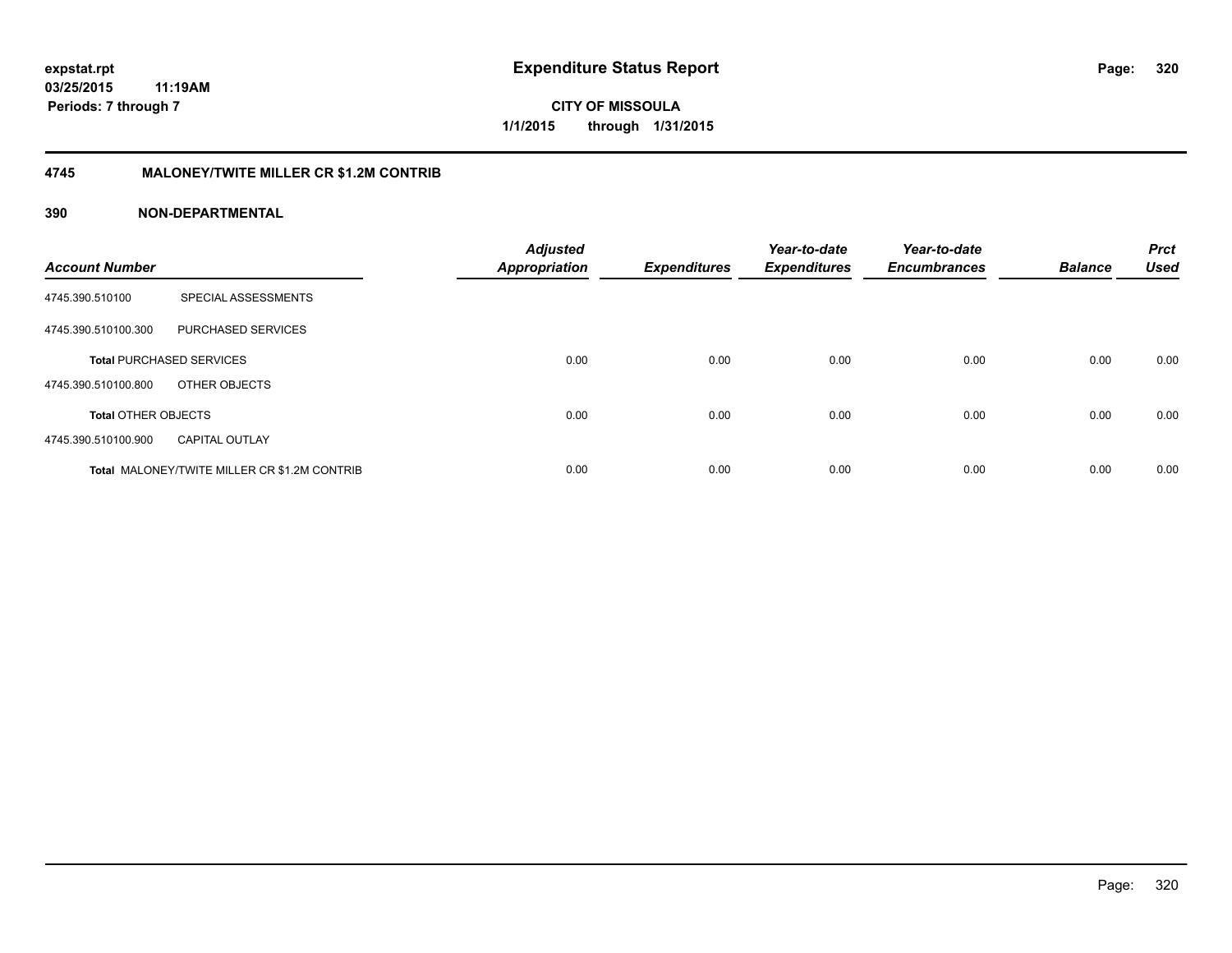**03/25/2015 11:19AM Periods: 7 through 7**

**CITY OF MISSOULA 1/1/2015 through 1/31/2015**

#### **4941 HILLVIEW WAY CONSTRUCTION**

|                                         |                                                | <b>Adjusted</b> |                     | Year-to-date        | Year-to-date        |                | <b>Prct</b> |
|-----------------------------------------|------------------------------------------------|-----------------|---------------------|---------------------|---------------------|----------------|-------------|
| <b>Account Number</b>                   |                                                | Appropriation   | <b>Expenditures</b> | <b>Expenditures</b> | <b>Encumbrances</b> | <b>Balance</b> | <b>Used</b> |
| 4941.280.430034                         | <b>CONSTRUCTION</b>                            |                 |                     |                     |                     |                |             |
| 4941.280.430034.200                     | <b>SUPPLIES</b>                                |                 |                     |                     |                     |                |             |
| 4941.280.430034.210.000 OFFICE SUPPLIES |                                                | 0.00            | 0.00                | 119.32              | 0.00                | $-119.32$      | 0.00        |
| <b>Total SUPPLIES</b>                   |                                                | 0.00            | 0.00                | 119.32              | 0.00                | $-119.32$      | 0.00        |
| 4941.280.430034.300                     | PURCHASED SERVICES                             |                 |                     |                     |                     |                |             |
| 4941.280.430034.310.000 COMMUNICATIONS  |                                                | 0.00            | 0.00                | 214.26              | 0.00                | $-214.26$      | 0.00        |
| 4941.280.430034.310.351                 | <b>COMMUNICATIONS</b>                          | 0.00            | 0.00                | 11,640.39           | 0.00                | $-11,640.39$   | 0.00        |
|                                         | 4941.280.430034.320.000 PRINTING & DUPLICATING | 0.00            | 0.00                | 370.73              | 0.00                | $-370.73$      | 0.00        |
|                                         | 4941.280.430034.350.000 PROFESSIONAL SERVICES  | 0.00            | 0.00                | 14,911.27           | 0.00                | $-14,911.27$   | 0.00        |
| <b>Total PURCHASED SERVICES</b>         |                                                | 0.00            | 0.00                | 27,136.65           | 0.00                | $-27,136.65$   | 0.00        |
| 4941.280.430034.900                     | <b>CAPITAL OUTLAY</b>                          |                 |                     |                     |                     |                |             |
| <b>Total CAPITAL OUTLAY</b>             |                                                | 0.00            | 0.00                | 0.00                | 0.00                | 0.00           | 0.00        |
|                                         | <b>Total HILLVIEW WAY CONSTRUCTION</b>         | 0.00            | 0.00                | 27,255.97           | 0.00                | $-27,255.97$   | 0.00        |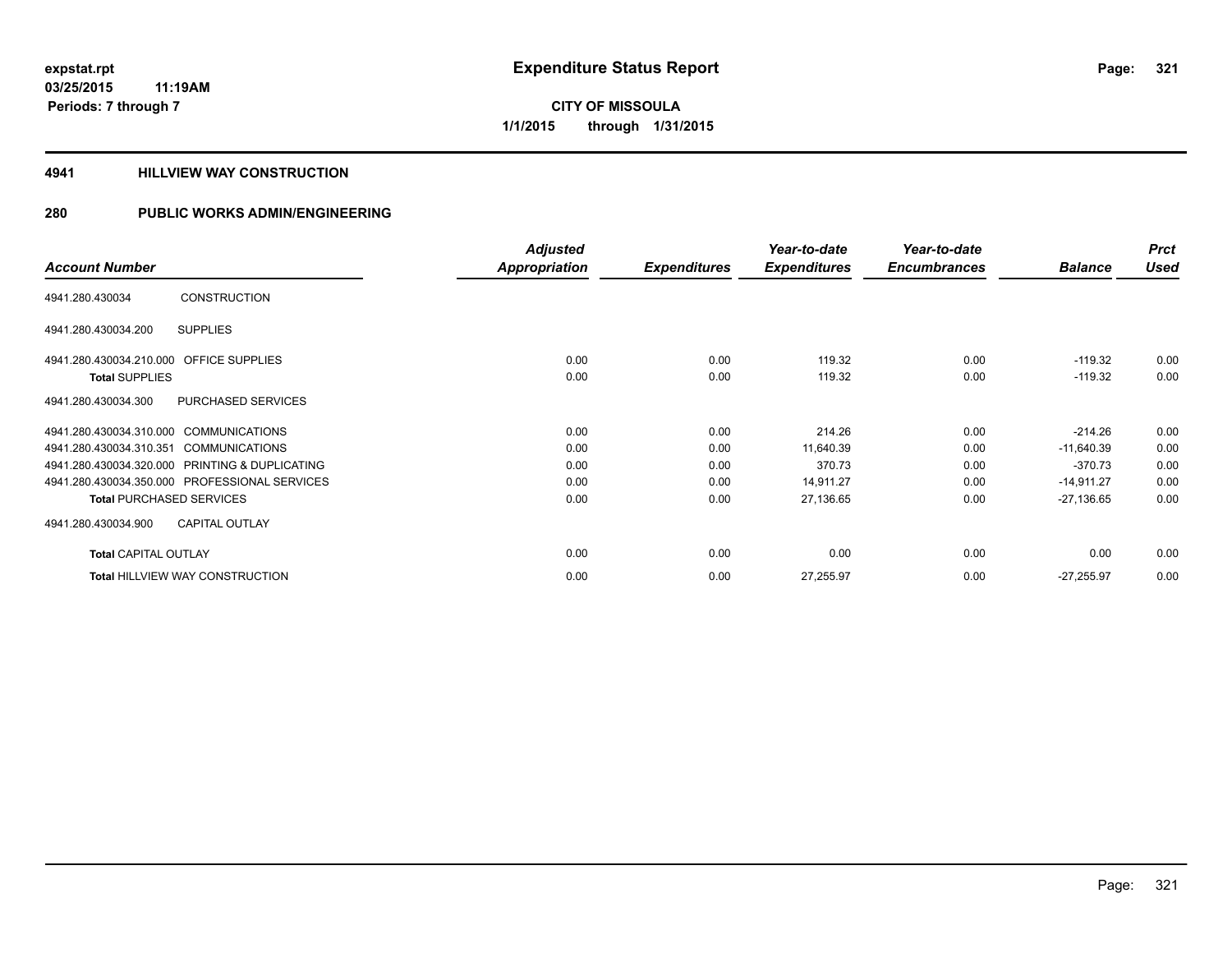# **4944 RATTLESNAKE SEWER COLLECTION (544)**

| <b>Account Number</b>         |                                 | <b>Adjusted</b><br><b>Appropriation</b> | <b>Expenditures</b> | Year-to-date<br><b>Expenditures</b> | Year-to-date<br><b>Encumbrances</b> | <b>Balance</b> | <b>Prct</b><br><b>Used</b> |
|-------------------------------|---------------------------------|-----------------------------------------|---------------------|-------------------------------------|-------------------------------------|----------------|----------------------------|
| 4944.390.510100               | SPECIAL ASSESSMENTS             |                                         |                     |                                     |                                     |                |                            |
| 4944.390.510100.300           | PURCHASED SERVICES              |                                         |                     |                                     |                                     |                |                            |
|                               | <b>Total PURCHASED SERVICES</b> | 0.00                                    | 0.00                | 0.00                                | 0.00                                | 0.00           | 0.00                       |
| 4944.390.510100.600           | <b>DEBT SERVICE</b>             |                                         |                     |                                     |                                     |                |                            |
| <b>Total DEBT SERVICE</b>     |                                 | 0.00                                    | 0.00                | 0.00                                | 0.00                                | 0.00           | 0.00                       |
| 4944.390.510100.900           | <b>CAPITAL OUTLAY</b>           |                                         |                     |                                     |                                     |                |                            |
| <b>Total NON-DEPARTMENTAL</b> |                                 | 0.00                                    | 0.00                | 0.00                                | 0.00                                | 0.00           | 0.00                       |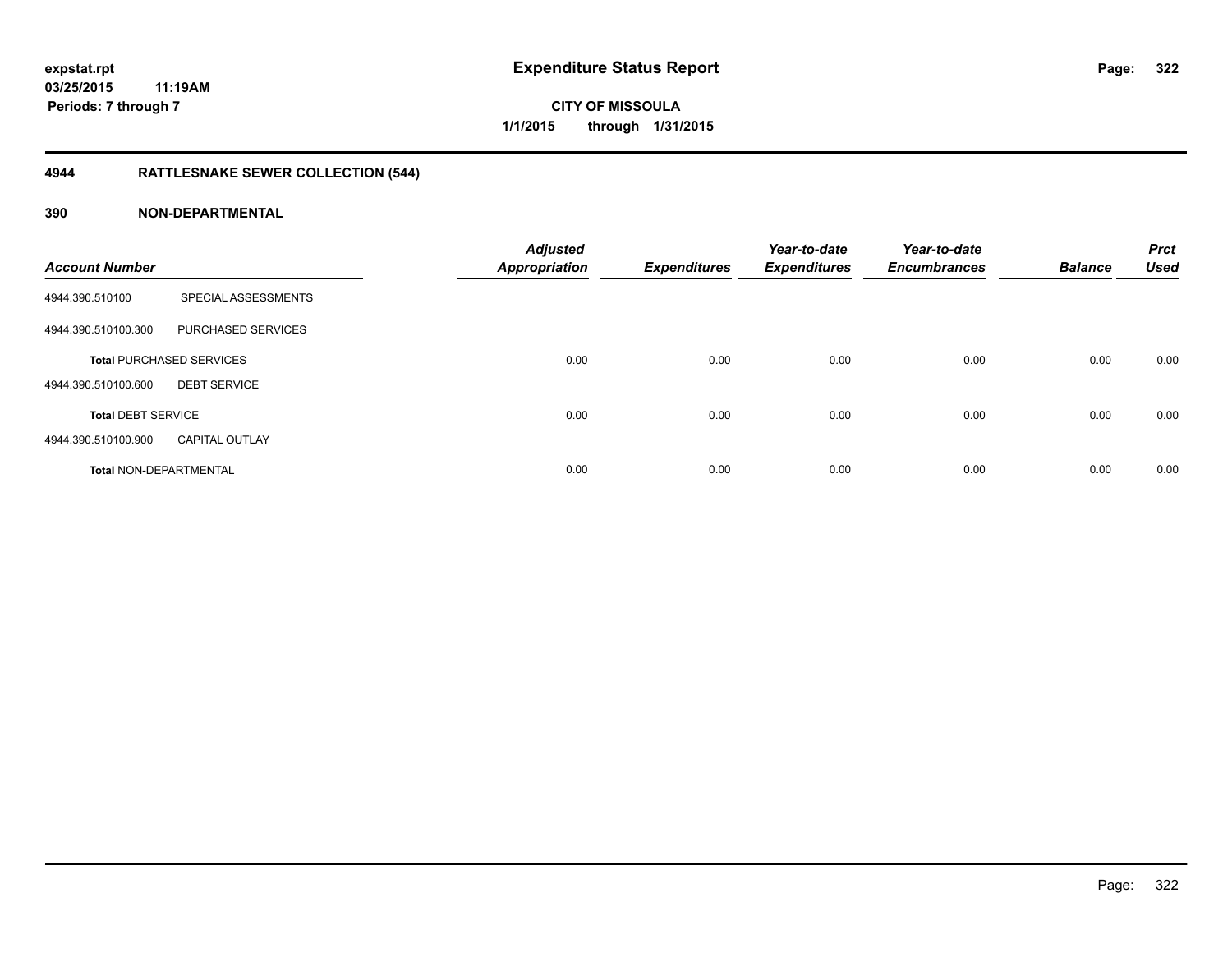# **03/25/2015**

**323**

**11:19AM Periods: 7 through 7**

**CITY OF MISSOULA 1/1/2015 through 1/31/2015**

# **4944 RATTLESNAKE SEWER COLLECTION (544)**

**550 SID 544 PROJECT**

| <b>Account Number</b>     |                                 | <b>Adjusted</b><br><b>Appropriation</b> | <b>Expenditures</b> | Year-to-date<br><b>Expenditures</b> | Year-to-date<br><b>Encumbrances</b> | <b>Balance</b> | <b>Prct</b><br><b>Used</b> |
|---------------------------|---------------------------------|-----------------------------------------|---------------------|-------------------------------------|-------------------------------------|----------------|----------------------------|
| 4944.550.430680           | ARRA GRANT                      |                                         |                     |                                     |                                     |                |                            |
| 4944.550.430680.900       | CAPITAL OUTLAY                  |                                         |                     |                                     |                                     |                |                            |
| <b>Total ARRA GRANT</b>   |                                 | 0.00                                    | 0.00                | 0.00                                | 0.00                                | 0.00           | 0.00                       |
| 4944.550.430681           | ARRA LOAN                       |                                         |                     |                                     |                                     |                |                            |
| 4944.550.430681.900       | CAPITAL OUTLAY                  |                                         |                     |                                     |                                     |                |                            |
| <b>Total ARRA LOAN</b>    |                                 | 0.00                                    | 0.00                | 0.00                                | 0.00                                | 0.00           | 0.00                       |
| 4944.550.430682           | <b>TSEP GRANT</b>               |                                         |                     |                                     |                                     |                |                            |
| 4944.550.430682.900       | CAPITAL OUTLAY                  |                                         |                     |                                     |                                     |                |                            |
| <b>Total TSEP GRANT</b>   |                                 | 0.00                                    | 0.00                | 0.00                                | 0.00                                | 0.00           | 0.00                       |
| 4944.550.430685           | SRF SID                         |                                         |                     |                                     |                                     |                |                            |
| 4944.550.430685.900       | CAPITAL OUTLAY                  |                                         |                     |                                     |                                     |                |                            |
| <b>Total SRF SID</b>      |                                 | 0.00                                    | 0.00                | 0.00                                | 0.00                                | 0.00           | 0.00                       |
| 4944.550.430686           | SRF REV BOND                    |                                         |                     |                                     |                                     |                |                            |
| 4944.550.430686.300       | PURCHASED SERVICES              |                                         |                     |                                     |                                     |                |                            |
|                           | <b>Total PURCHASED SERVICES</b> | 0.00                                    | 0.00                | 0.00                                | 0.00                                | 0.00           | 0.00                       |
| 4944.550.430686.900       | CAPITAL OUTLAY                  |                                         |                     |                                     |                                     |                |                            |
| <b>Total SRF REV BOND</b> |                                 | 0.00                                    | 0.00                | 0.00                                | 0.00                                | 0.00           | 0.00                       |
| 4944.550.430687           | ARRA LOAN SID                   |                                         |                     |                                     |                                     |                |                            |
| 4944.550.430687.900       | CAPITAL OUTLAY                  |                                         |                     |                                     |                                     |                |                            |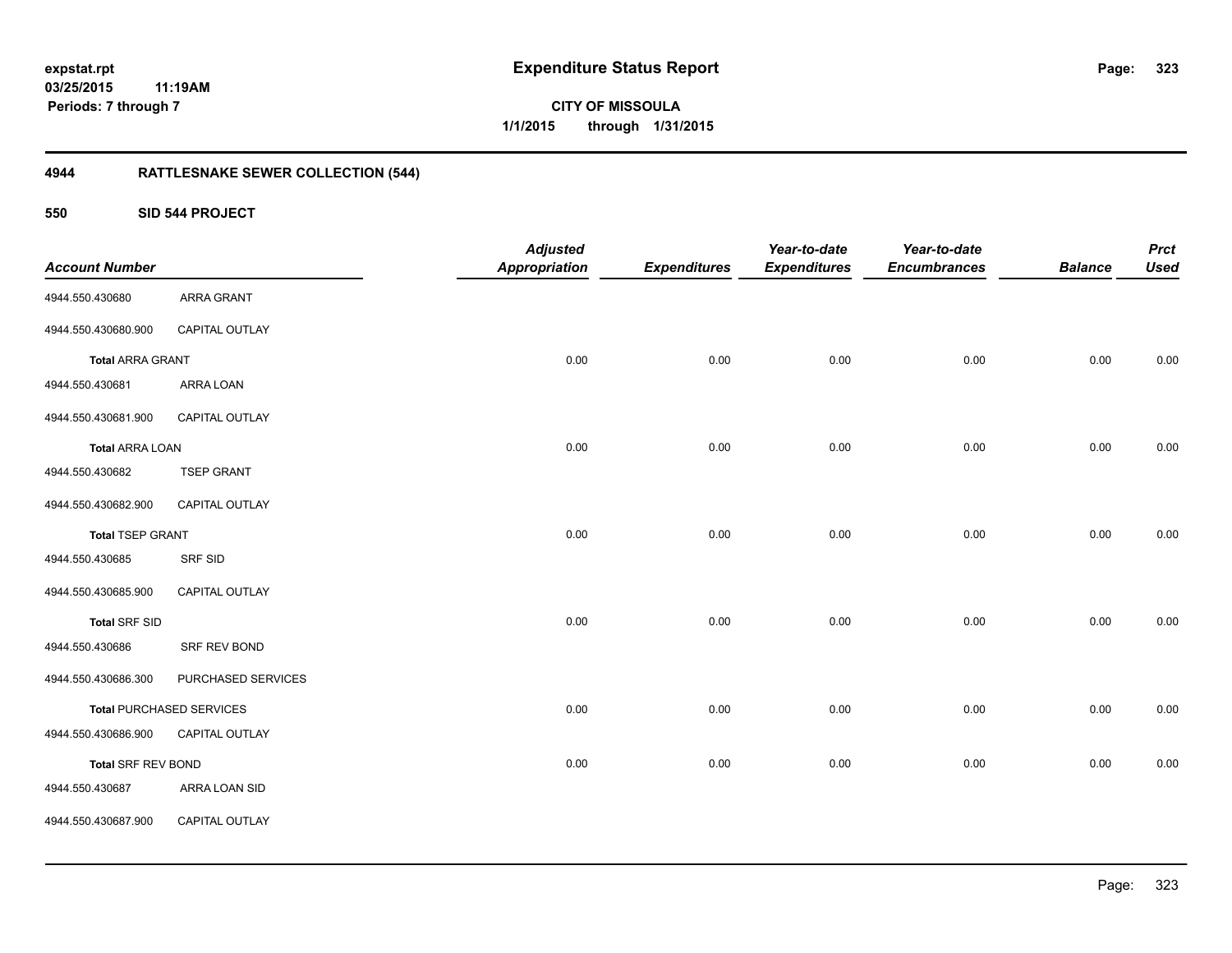### **03/25/2015 11:19AM Periods: 7 through 7**

**CITY OF MISSOULA 1/1/2015 through 1/31/2015**

# **4944 RATTLESNAKE SEWER COLLECTION (544)**

#### **550 SID 544 PROJECT**

| <b>Account Number</b> | <b>Adjusted</b><br>Appropriation | <b>Expenditures</b> | Year-to-date<br>Expenditures | Year-to-date<br>Encumbrances | Balance | <b>Prct</b><br>Used |
|-----------------------|----------------------------------|---------------------|------------------------------|------------------------------|---------|---------------------|
| Total SID 544 PROJECT | 0.00                             | 0.00                | 0.00                         | 0.00                         | 0.00    | 0.00                |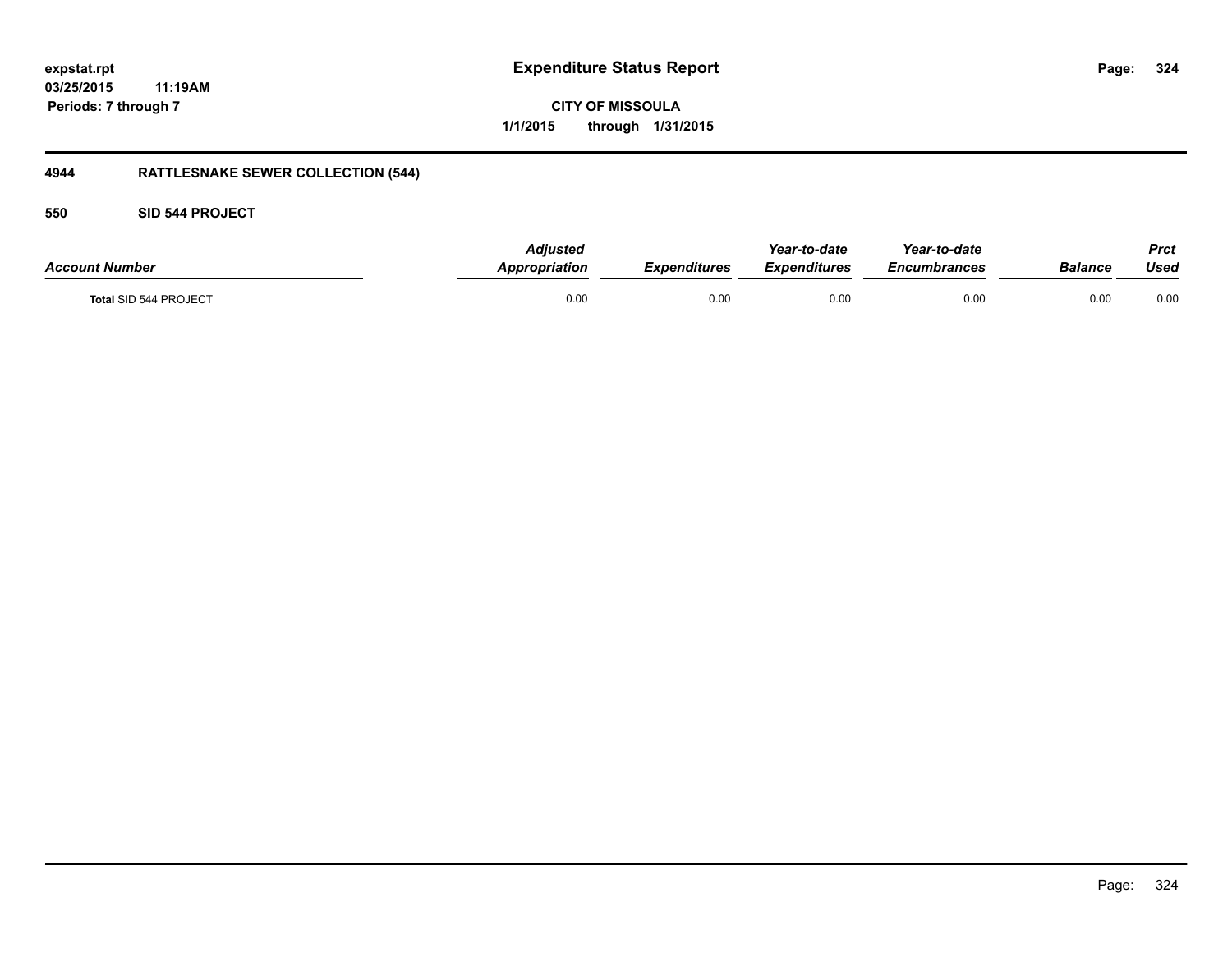## **4944 RATTLESNAKE SEWER COLLECTION (544)**

### **555 LOLO STREET PROJECT**

| <b>Account Number</b>   |                                          | <b>Adjusted</b><br><b>Appropriation</b> | <b>Expenditures</b> | Year-to-date<br><b>Expenditures</b> | Year-to-date<br><b>Encumbrances</b> | <b>Balance</b> | <b>Prct</b><br><b>Used</b> |
|-------------------------|------------------------------------------|-----------------------------------------|---------------------|-------------------------------------|-------------------------------------|----------------|----------------------------|
| 4944.555.430680         | ARRA GRANT                               |                                         |                     |                                     |                                     |                |                            |
| 4944.555.430680.900     | <b>CAPITAL OUTLAY</b>                    |                                         |                     |                                     |                                     |                |                            |
| <b>Total ARRA GRANT</b> |                                          | 0.00                                    | 0.00                | 0.00                                | 0.00                                | 0.00           | 0.00                       |
| 4944.555.430685         | SRF SID                                  |                                         |                     |                                     |                                     |                |                            |
| 4944.555.430685.900     | <b>CAPITAL OUTLAY</b>                    |                                         |                     |                                     |                                     |                |                            |
| <b>Total SRF SID</b>    |                                          | 0.00                                    | 0.00                | 0.00                                | 0.00                                | 0.00           | 0.00                       |
| 4944.555.430686         | SRF REV BOND                             |                                         |                     |                                     |                                     |                |                            |
| 4944.555.430686.900     | <b>CAPITAL OUTLAY</b>                    |                                         |                     |                                     |                                     |                |                            |
|                         | Total RATTLESNAKE SEWER COLLECTION (544) | 0.00                                    | 0.00                | 0.00                                | 0.00                                | 0.00           | 0.00                       |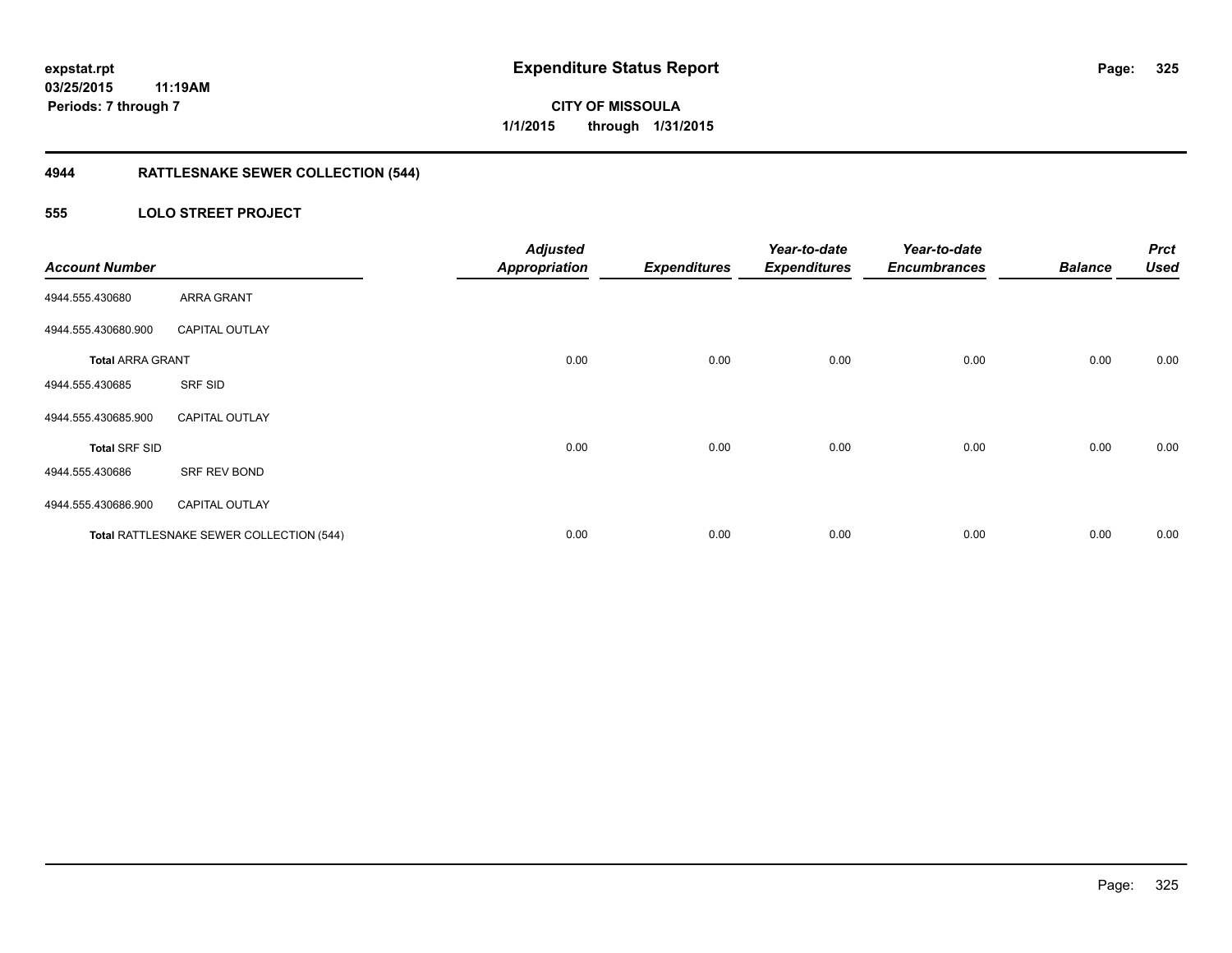### **4946 PATTEE CREEK DR. TRAFFIC CALMING**

### **390 NON-DEPARTMENTAL**

| <b>Account Number</b> |                                               | <b>Adjusted</b><br>Appropriation | <b>Expenditures</b> | Year-to-date<br><b>Expenditures</b> | Year-to-date<br><b>Encumbrances</b> | <b>Balance</b> | <b>Prct</b><br><b>Used</b> |
|-----------------------|-----------------------------------------------|----------------------------------|---------------------|-------------------------------------|-------------------------------------|----------------|----------------------------|
| 4946.390.510100       | SPECIAL ASSESSMENTS                           |                                  |                     |                                     |                                     |                |                            |
| 4946.390.510100.300   | <b>PURCHASED SERVICES</b>                     |                                  |                     |                                     |                                     |                |                            |
|                       | <b>Total PURCHASED SERVICES</b>               | 0.00                             | 0.00                | 0.00                                | 0.00                                | 0.00           | 0.00                       |
| 4946.390.510100.900   | <b>CAPITAL OUTLAY</b>                         |                                  |                     |                                     |                                     |                |                            |
|                       | <b>Total SPECIAL ASSESSMENTS</b>              | 0.00                             | 0.00                | 0.00                                | 0.00                                | 0.00           | 0.00                       |
|                       | <b>Total PATTEE CREEK DR. TRAFFIC CALMING</b> | 0.00                             | 0.00                | 0.00                                | 0.00                                | 0.00           | 0.00                       |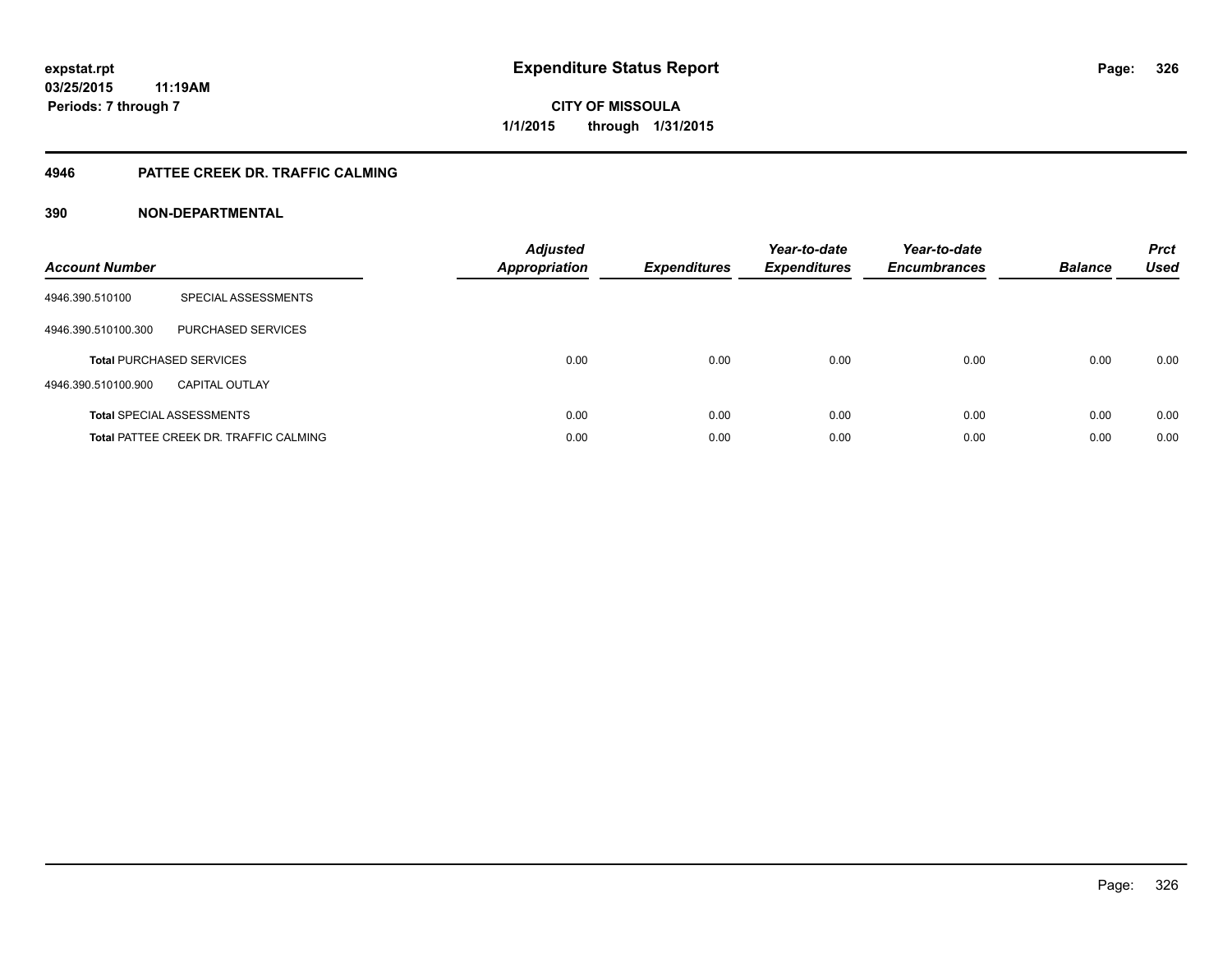### **4948 STORMWATER OUTFALL RETROFITS**

### **390 NON-DEPARTMENTAL**

| <b>Account Number</b> |                                               | <b>Adjusted</b><br><b>Appropriation</b> | <b>Expenditures</b> | Year-to-date<br><b>Expenditures</b> | Year-to-date<br><b>Encumbrances</b> | <b>Balance</b> | <b>Prct</b><br><b>Used</b> |
|-----------------------|-----------------------------------------------|-----------------------------------------|---------------------|-------------------------------------|-------------------------------------|----------------|----------------------------|
| 4948.390.431210       | CARAS PARK STORM WATER RETROFITS              |                                         |                     |                                     |                                     |                |                            |
| 4948.390.431210.300   | PURCHASED SERVICES                            |                                         |                     |                                     |                                     |                |                            |
|                       | <b>Total CARAS PARK STORM WATER RETROFITS</b> | 0.00                                    | 0.00                | 0.00                                | 0.00                                | 0.00           | 0.00                       |
| 4948.390.431212       | BUCKHOUSE BRIDGE STORM WATER RETROFIT         |                                         |                     |                                     |                                     |                |                            |
| 4948.390.431212.300   | PURCHASED SERVICES                            |                                         |                     |                                     |                                     |                |                            |
|                       | <b>Total STORMWATER OUTFALL RETROFITS</b>     | 0.00                                    | 0.00                | 0.00                                | 0.00                                | 0.00           | 0.00                       |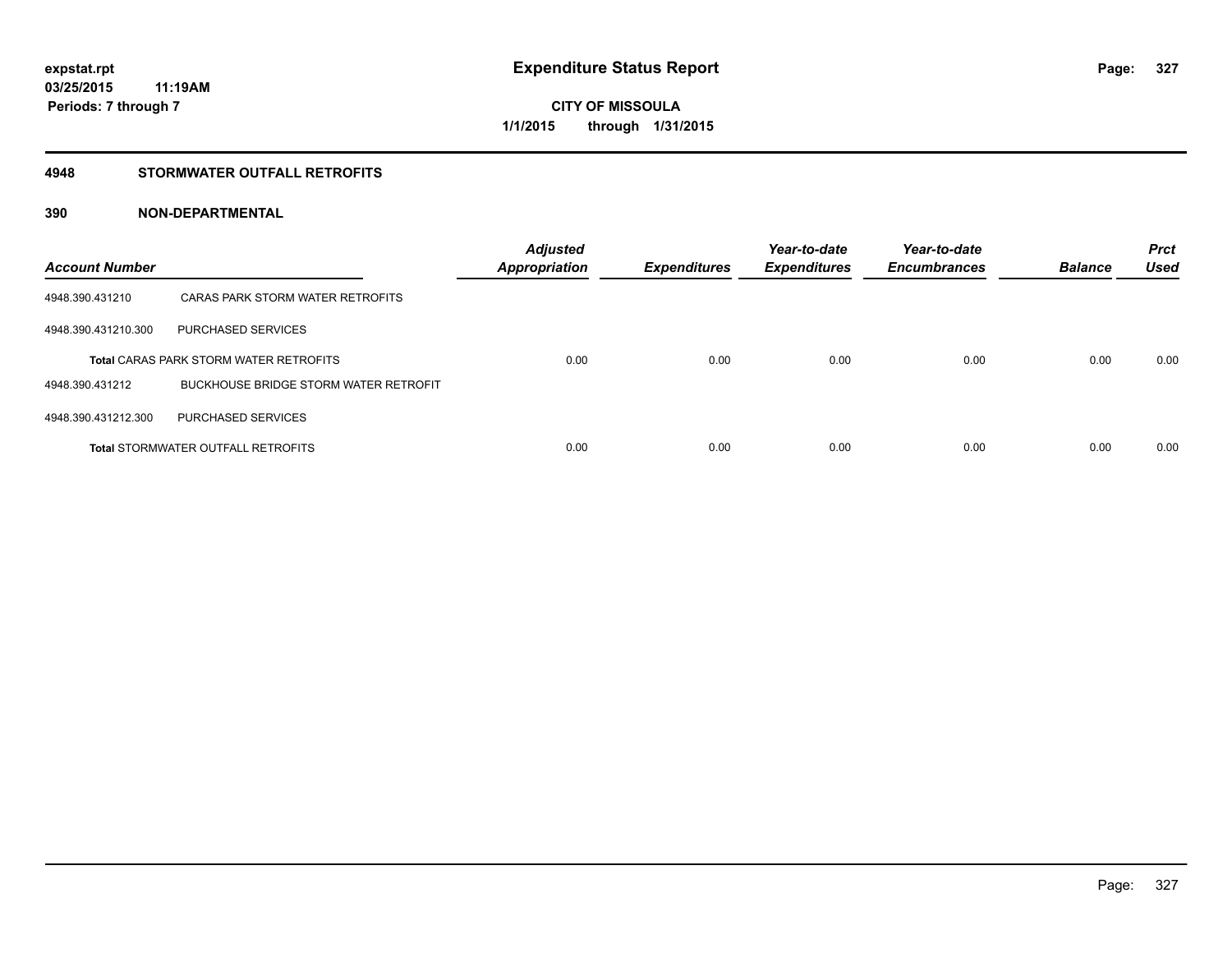#### **4990 ARRA ENHANCEMENTS**

### **500 N HIGGINS STREETSCAPE**

| <b>Account Number</b>       |                                      | <b>Adjusted</b><br><b>Appropriation</b> | <b>Expenditures</b> | Year-to-date<br><b>Expenditures</b> | Year-to-date<br><b>Encumbrances</b> | <b>Balance</b> | <b>Prct</b><br><b>Used</b> |
|-----------------------------|--------------------------------------|-----------------------------------------|---------------------|-------------------------------------|-------------------------------------|----------------|----------------------------|
| 4990.500.430030             | PRELIMINARY ENGINEERING              |                                         |                     |                                     |                                     |                |                            |
| 4990.500.430030.900         | <b>CAPITAL OUTLAY</b>                |                                         |                     |                                     |                                     |                |                            |
|                             | <b>Total PRELIMINARY ENGINEERING</b> | 0.00                                    | 0.00                | 0.00                                | 0.00                                | 0.00           | 0.00                       |
| 4990.500.430031             | <b>CONTRUCTION ENGINEERING</b>       |                                         |                     |                                     |                                     |                |                            |
| 4990.500.430031.900         | <b>CAPITAL OUTLAY</b>                |                                         |                     |                                     |                                     |                |                            |
|                             | <b>Total CONTRUCTION ENGINEERING</b> | 0.00                                    | 0.00                | 0.00                                | 0.00                                | 0.00           | 0.00                       |
| 4990.500.430032             | CONTRACTOR PAYMENTS-CONTSTRUCTION    |                                         |                     |                                     |                                     |                |                            |
| 4990.500.430032.900         | <b>CAPITAL OUTLAY</b>                |                                         |                     |                                     |                                     |                |                            |
| <b>Total CAPITAL OUTLAY</b> |                                      | 0.00                                    | 0.00                | 0.00                                | 0.00                                | 0.00           | 0.00                       |
|                             | Total N HIGGINS STREETSCAPE          | 0.00                                    | 0.00                | 0.00                                | 0.00                                | 0.00           | 0.00                       |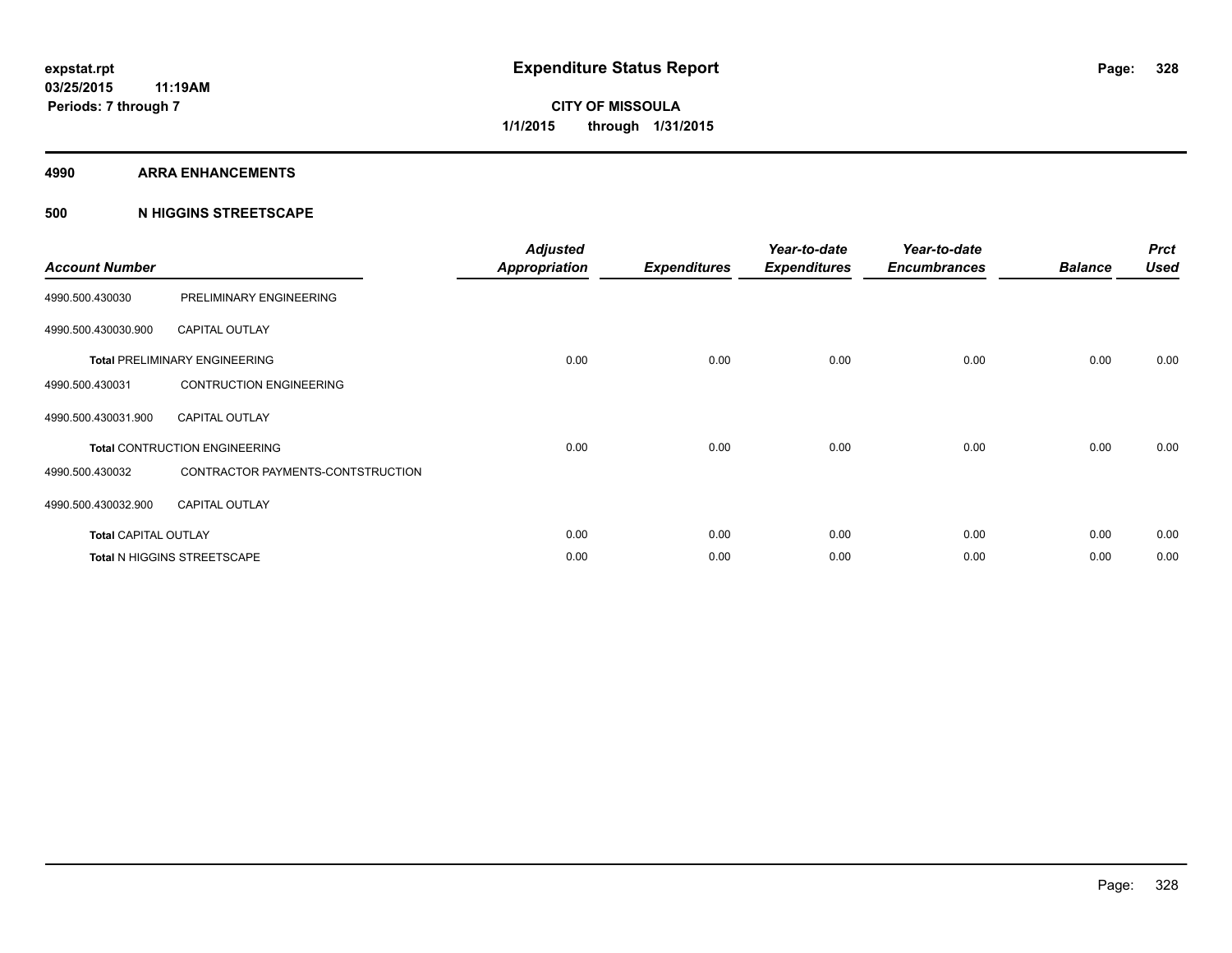### **4990 ARRA ENHANCEMENTS**

**510 CURB RAMPS**

| <b>Account Number</b>   |                                   | <b>Adjusted</b><br><b>Appropriation</b> | <b>Expenditures</b> | Year-to-date<br><b>Expenditures</b> | Year-to-date<br><b>Encumbrances</b> | <b>Balance</b> | <b>Prct</b><br><b>Used</b> |
|-------------------------|-----------------------------------|-----------------------------------------|---------------------|-------------------------------------|-------------------------------------|----------------|----------------------------|
| 4990.510.430032         | CONTRACTOR PAYMENTS-CONTSTRUCTION |                                         |                     |                                     |                                     |                |                            |
| 4990.510.430032.900     | <b>CAPITAL OUTLAY</b>             |                                         |                     |                                     |                                     |                |                            |
| <b>Total CURB RAMPS</b> |                                   | 0.00                                    | 0.00                | 0.00                                | 0.00                                | 0.00           | 0.00                       |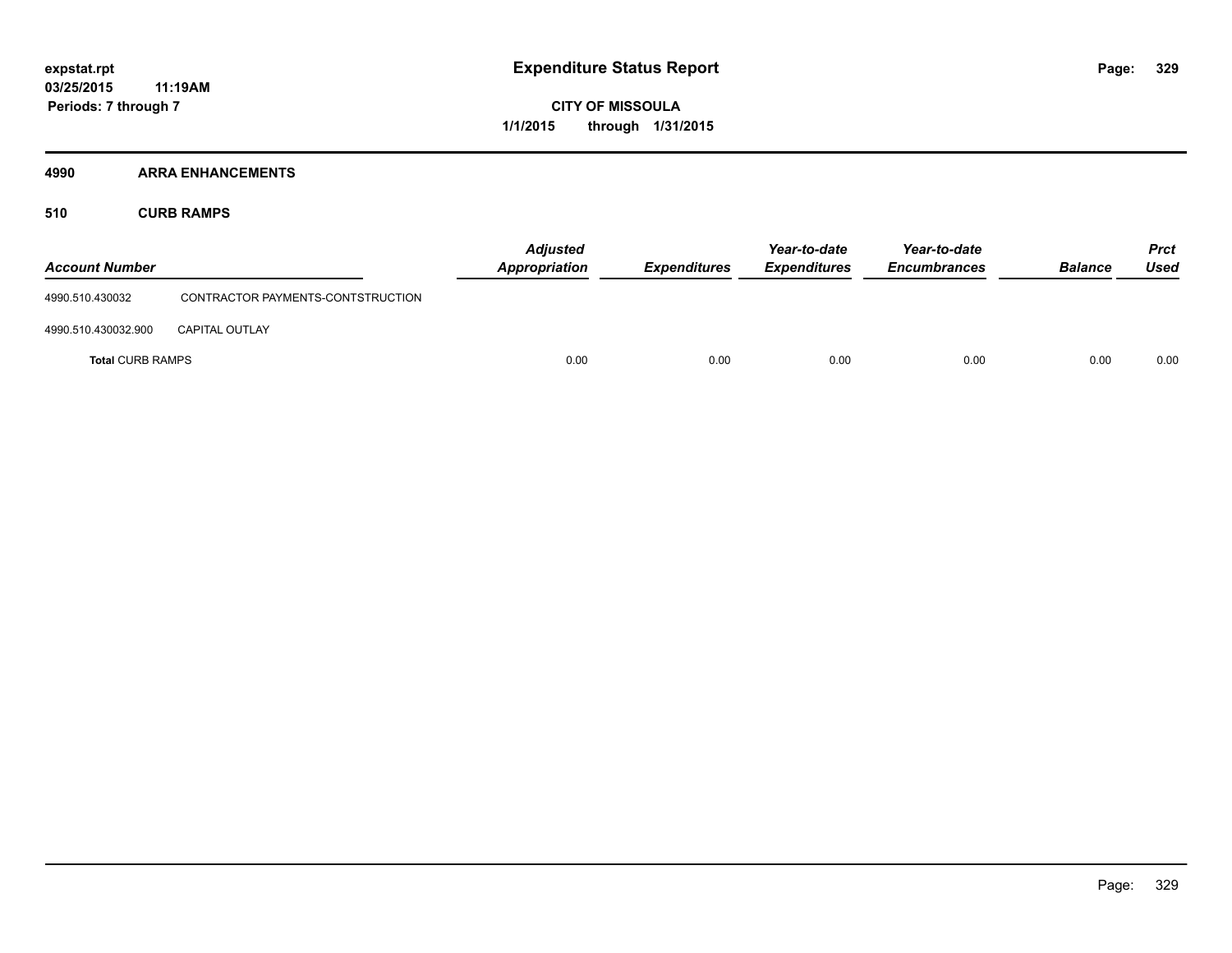**4990 ARRA ENHANCEMENTS**

### **515 RSNAKE GATEWAY GREENOUGH DRIVE**

| <b>Account Number</b> |                                      | <b>Adjusted</b><br><b>Appropriation</b> | <b>Expenditures</b> | Year-to-date<br><b>Expenditures</b> | Year-to-date<br><b>Encumbrances</b> | <b>Balance</b> | <b>Prct</b><br>Used |
|-----------------------|--------------------------------------|-----------------------------------------|---------------------|-------------------------------------|-------------------------------------|----------------|---------------------|
| 4990.515.430030       | PRELIMINARY ENGINEERING              |                                         |                     |                                     |                                     |                |                     |
| 4990.515.430030.900   | <b>CAPITAL OUTLAY</b>                |                                         |                     |                                     |                                     |                |                     |
|                       | <b>Total PRELIMINARY ENGINEERING</b> | 0.00                                    | 0.00                | 0.00                                | 0.00                                | 0.00           | 0.00                |
| 4990.515.430031       | <b>CONTRUCTION ENGINEERING</b>       |                                         |                     |                                     |                                     |                |                     |
| 4990.515.430031.900   | <b>CAPITAL OUTLAY</b>                |                                         |                     |                                     |                                     |                |                     |
|                       | <b>Total CONTRUCTION ENGINEERING</b> | 0.00                                    | 0.00                | 0.00                                | 0.00                                | 0.00           | 0.00                |
| 4990.515.430032       | CONTRACTOR PAYMENTS-CONTSTRUCTION    |                                         |                     |                                     |                                     |                |                     |
| 4990.515.430032.900   | <b>CAPITAL OUTLAY</b>                |                                         |                     |                                     |                                     |                |                     |
|                       | <b>Total ARRA ENHANCEMENTS</b>       | 0.00                                    | 0.00                | 0.00                                | 0.00                                | 0.00           | 0.00                |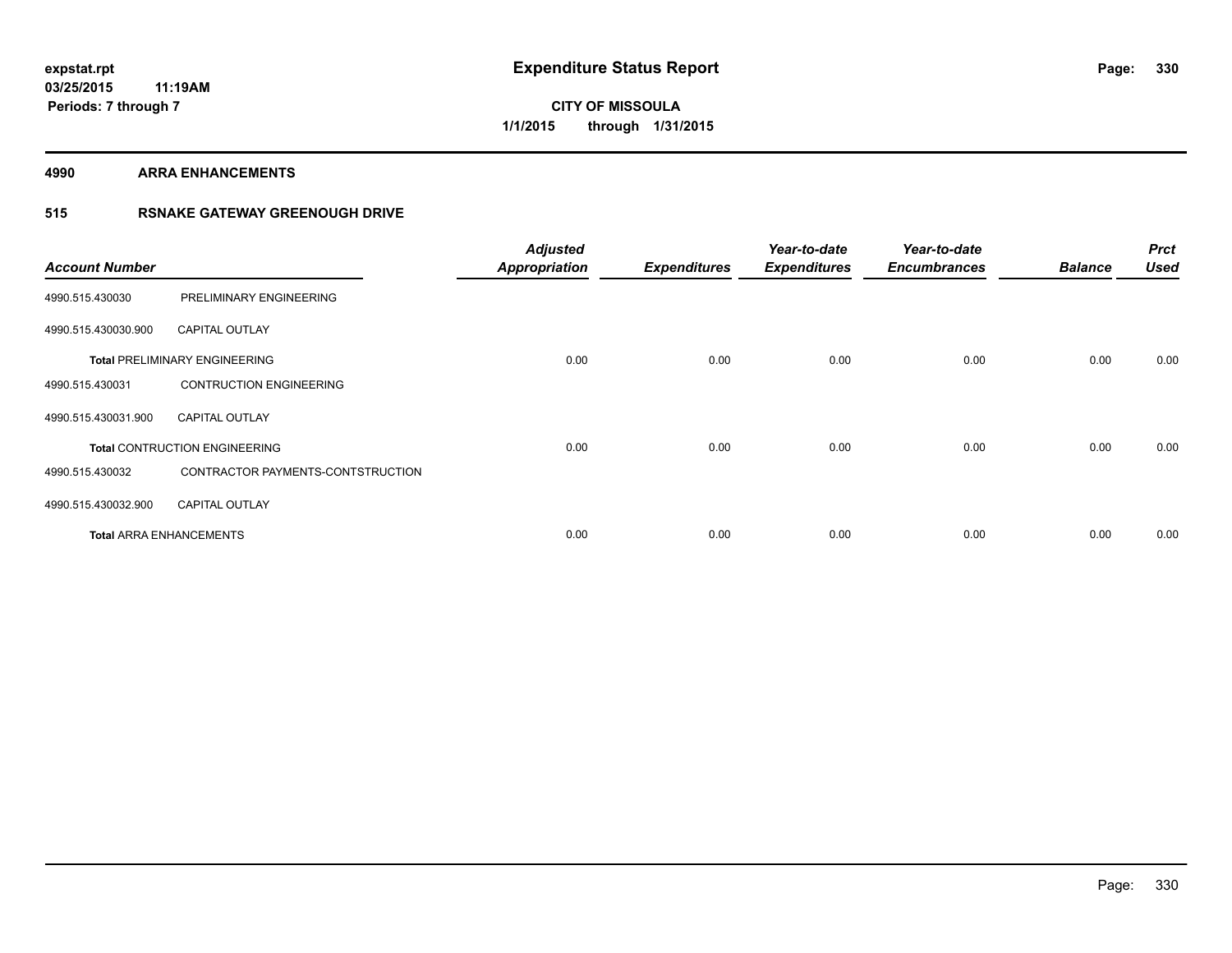**4991 ARRA HB645**

### **500 N HIGGINS STREETSCAPE**

| <b>Account Number</b> |                                    | <b>Adjusted</b><br><b>Appropriation</b> | <b>Expenditures</b> | Year-to-date<br><b>Expenditures</b> | Year-to-date<br><b>Encumbrances</b> | <b>Balance</b> | <b>Prct</b><br>Used |
|-----------------------|------------------------------------|-----------------------------------------|---------------------|-------------------------------------|-------------------------------------|----------------|---------------------|
| 4991.500.430033       | N.HIGGINS/MTN WATER                |                                         |                     |                                     |                                     |                |                     |
| 4991.500.430033.900   | <b>CAPITAL OUTLAY</b>              |                                         |                     |                                     |                                     |                |                     |
|                       | <b>Total N HIGGINS STREETSCAPE</b> | 0.00                                    | 0.00                | 0.00                                | 0.00                                | 0.00           | 0.00                |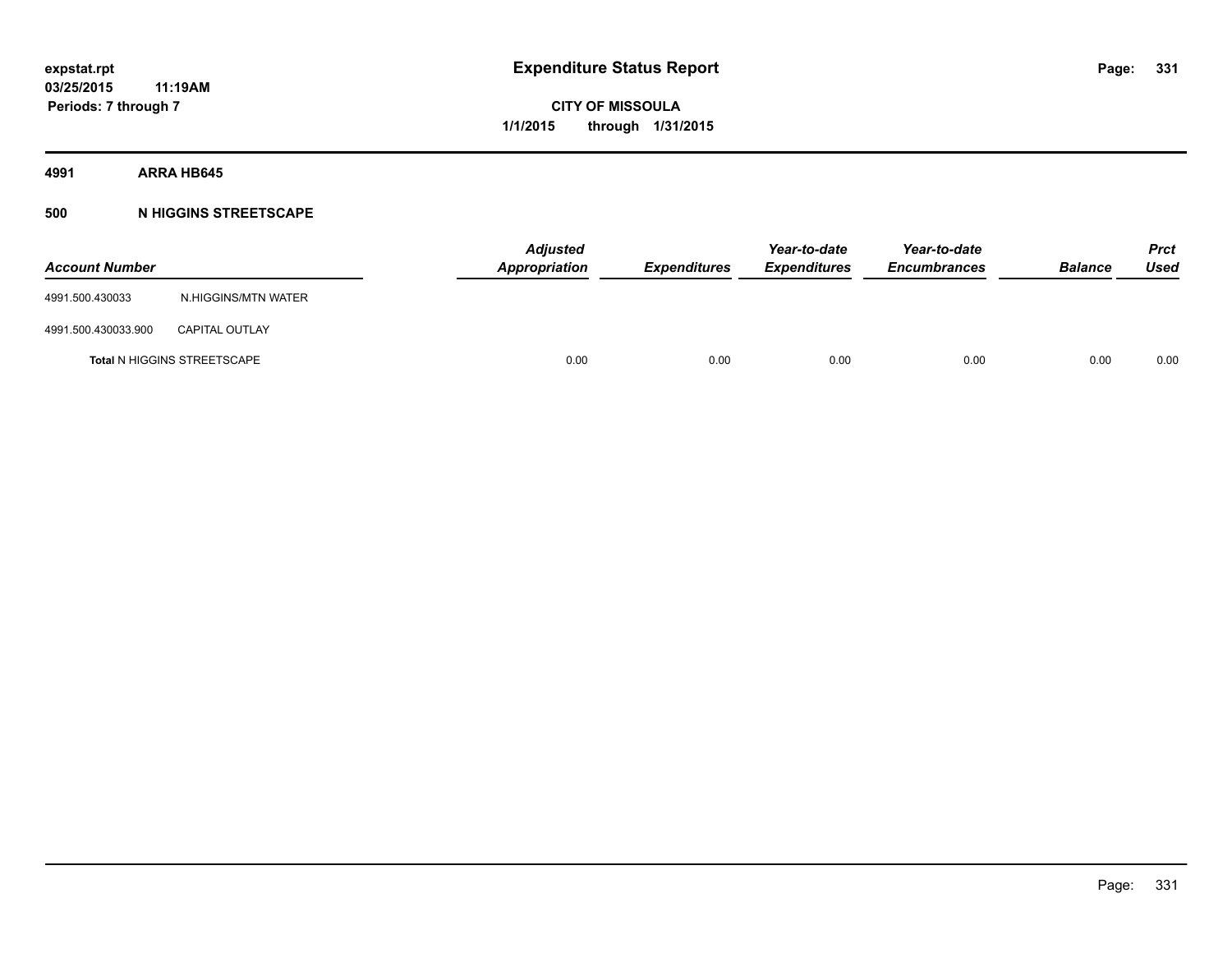**4991 ARRA HB645**

### **520 N HIGGINS PAVING**

| <b>Account Number</b>         |                                      | <b>Adjusted</b><br><b>Appropriation</b> | <b>Expenditures</b> | Year-to-date<br><b>Expenditures</b> | Year-to-date<br><b>Encumbrances</b> | <b>Balance</b> | <b>Prct</b><br><b>Used</b> |
|-------------------------------|--------------------------------------|-----------------------------------------|---------------------|-------------------------------------|-------------------------------------|----------------|----------------------------|
| 4991.520.430030               | PRELIMINARY ENGINEERING              |                                         |                     |                                     |                                     |                |                            |
| 4991.520.430030.900           | <b>CAPITAL OUTLAY</b>                |                                         |                     |                                     |                                     |                |                            |
|                               | <b>Total PRELIMINARY ENGINEERING</b> | 0.00                                    | 0.00                | 0.00                                | 0.00                                | 0.00           | 0.00                       |
| 4991.520.430031               | <b>CONTRUCTION ENGINEERING</b>       |                                         |                     |                                     |                                     |                |                            |
| 4991.520.430031.900           | <b>CAPITAL OUTLAY</b>                |                                         |                     |                                     |                                     |                |                            |
|                               | <b>Total CONTRUCTION ENGINEERING</b> | 0.00                                    | 0.00                | 0.00                                | 0.00                                | 0.00           | 0.00                       |
| 4991.520.430032               | CONTRACTOR PAYMENTS-CONTSTRUCTION    |                                         |                     |                                     |                                     |                |                            |
| 4991.520.430032.900           | <b>CAPITAL OUTLAY</b>                |                                         |                     |                                     |                                     |                |                            |
| <b>Total N HIGGINS PAVING</b> |                                      | 0.00                                    | 0.00                | 0.00                                | 0.00                                | 0.00           | 0.00                       |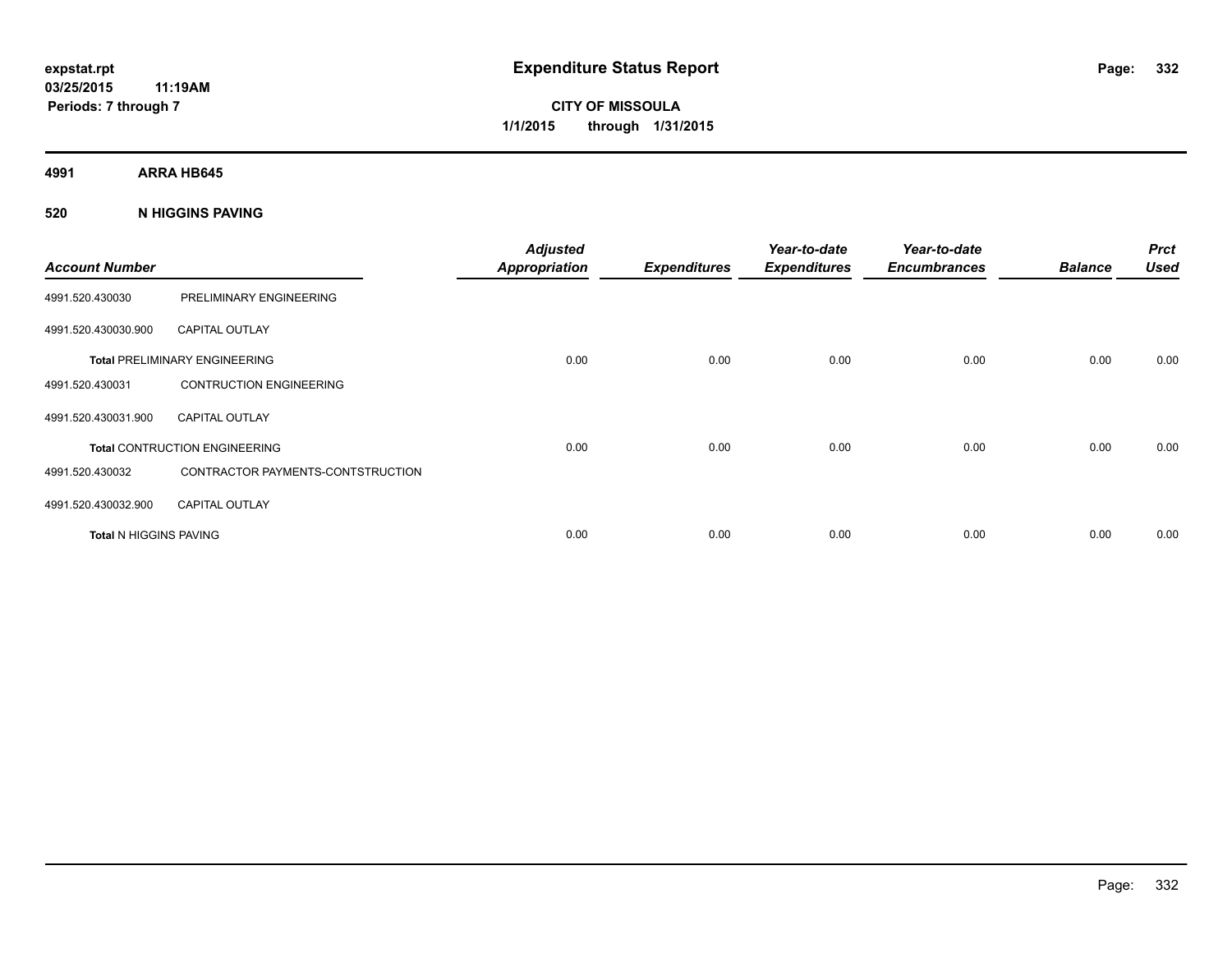**4991 ARRA HB645**

### **525 BROOKS ST CURB & SW IMPROVEMENTS**

| <b>Account Number</b> |                                                   | <b>Adjusted</b><br><b>Appropriation</b> | <b>Expenditures</b> | Year-to-date<br><b>Expenditures</b> | Year-to-date<br><b>Encumbrances</b> | <b>Balance</b> | <b>Prct</b><br><b>Used</b> |
|-----------------------|---------------------------------------------------|-----------------------------------------|---------------------|-------------------------------------|-------------------------------------|----------------|----------------------------|
| 4991.525.430030       | PRELIMINARY ENGINEERING                           |                                         |                     |                                     |                                     |                |                            |
| 4991.525.430030.900   | <b>CAPITAL OUTLAY</b>                             |                                         |                     |                                     |                                     |                |                            |
|                       | <b>Total PRELIMINARY ENGINEERING</b>              | 0.00                                    | 0.00                | 0.00                                | 0.00                                | 0.00           | 0.00                       |
| 4991.525.430031       | <b>CONTRUCTION ENGINEERING</b>                    |                                         |                     |                                     |                                     |                |                            |
| 4991.525.430031.900   | <b>CAPITAL OUTLAY</b>                             |                                         |                     |                                     |                                     |                |                            |
|                       | <b>Total CONTRUCTION ENGINEERING</b>              | 0.00                                    | 0.00                | 0.00                                | 0.00                                | 0.00           | 0.00                       |
| 4991.525.430032       | CONTRACTOR PAYMENTS-CONTSTRUCTION                 |                                         |                     |                                     |                                     |                |                            |
| 4991.525.430032.900   | <b>CAPITAL OUTLAY</b>                             |                                         |                     |                                     |                                     |                |                            |
|                       | <b>Total BROOKS ST CURB &amp; SW IMPROVEMENTS</b> | 0.00                                    | 0.00                | 0.00                                | 0.00                                | 0.00           | 0.00                       |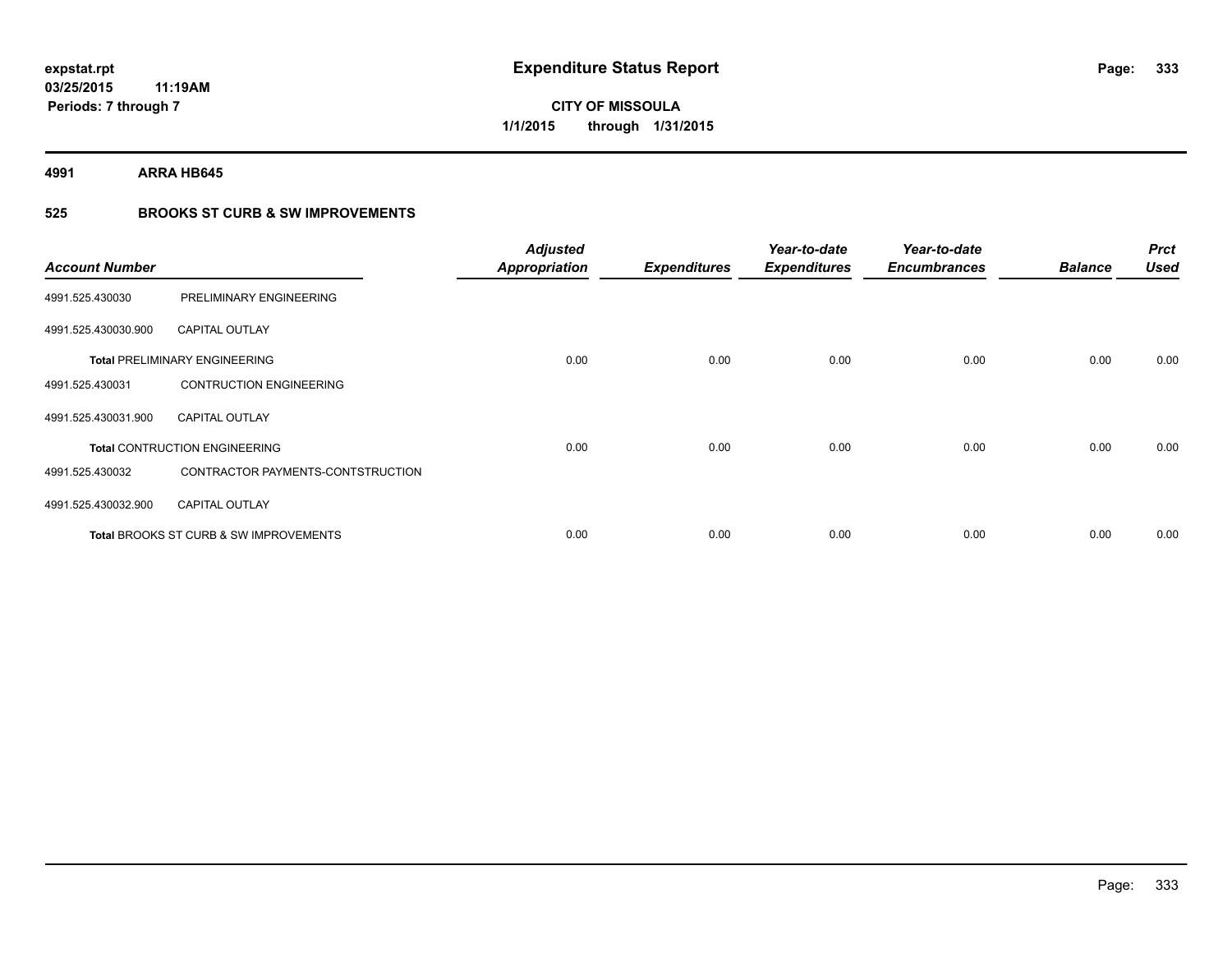**CITY OF MISSOULA 1/1/2015 through 1/31/2015**

**4991 ARRA HB645**

**530 CURB RAMPS**

| <b>Account Number</b>          |                                      | <b>Adjusted</b><br><b>Appropriation</b> | <b>Expenditures</b> | Year-to-date<br><b>Expenditures</b> | Year-to-date<br><b>Encumbrances</b> | <b>Balance</b> | <b>Prct</b><br><b>Used</b> |
|--------------------------------|--------------------------------------|-----------------------------------------|---------------------|-------------------------------------|-------------------------------------|----------------|----------------------------|
| 4991.530.430030                | PRELIMINARY ENGINEERING              |                                         |                     |                                     |                                     |                |                            |
| 4991.530.430030.100            | PERSONAL SERVICES                    |                                         |                     |                                     |                                     |                |                            |
| <b>Total PERSONAL SERVICES</b> |                                      | 0.00                                    | 0.00                | 0.00                                | 0.00                                | 0.00           | 0.00                       |
| 4991.530.430030.900            | CAPITAL OUTLAY                       |                                         |                     |                                     |                                     |                |                            |
|                                | <b>Total PRELIMINARY ENGINEERING</b> | 0.00                                    | 0.00                | 0.00                                | 0.00                                | 0.00           | 0.00                       |
| 4991.530.430031                | <b>CONTRUCTION ENGINEERING</b>       |                                         |                     |                                     |                                     |                |                            |
| 4991.530.430031.900            | <b>CAPITAL OUTLAY</b>                |                                         |                     |                                     |                                     |                |                            |
|                                | <b>Total CONTRUCTION ENGINEERING</b> | 0.00                                    | 0.00                | 0.00                                | 0.00                                | 0.00           | 0.00                       |
| 4991.530.430032                | CONTRACTOR PAYMENTS-CONTSTRUCTION    |                                         |                     |                                     |                                     |                |                            |
| 4991.530.430032.900            | <b>CAPITAL OUTLAY</b>                |                                         |                     |                                     |                                     |                |                            |
| <b>Total CURB RAMPS</b>        |                                      | 0.00                                    | 0.00                | 0.00                                | 0.00                                | 0.00           | 0.00                       |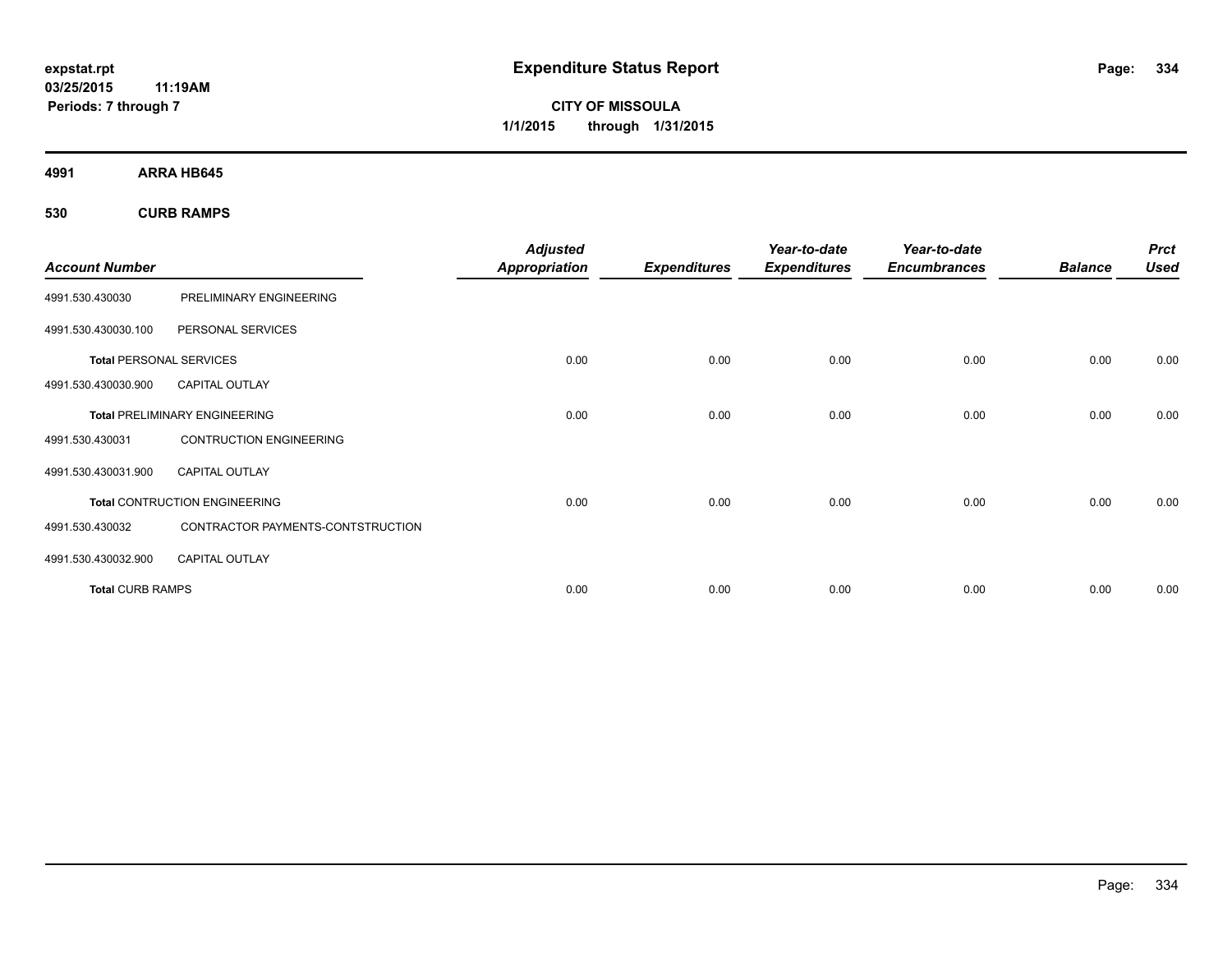**4991 ARRA HB645**

### **535 PARKS PLAYGROUND INSTALLS**

| <b>Account Number</b>          |                                        | <b>Adjusted</b><br><b>Appropriation</b> | <b>Expenditures</b> | Year-to-date<br><b>Expenditures</b> | Year-to-date<br><b>Encumbrances</b> | <b>Balance</b> | <b>Prct</b><br><b>Used</b> |
|--------------------------------|----------------------------------------|-----------------------------------------|---------------------|-------------------------------------|-------------------------------------|----------------|----------------------------|
| 4991.535.430030                | PRELIMINARY ENGINEERING                |                                         |                     |                                     |                                     |                |                            |
| 4991.535.430030.100            | PERSONAL SERVICES                      |                                         |                     |                                     |                                     |                |                            |
| <b>Total PERSONAL SERVICES</b> |                                        | 0.00                                    | 0.00                | 0.00                                | 0.00                                | 0.00           | 0.00                       |
| 4991.535.430030.900            | <b>CAPITAL OUTLAY</b>                  |                                         |                     |                                     |                                     |                |                            |
|                                | <b>Total PRELIMINARY ENGINEERING</b>   | 0.00                                    | 0.00                | 0.00                                | 0.00                                | 0.00           | 0.00                       |
| 4991.535.430031                | <b>CONTRUCTION ENGINEERING</b>         |                                         |                     |                                     |                                     |                |                            |
| 4991.535.430031.900            | <b>CAPITAL OUTLAY</b>                  |                                         |                     |                                     |                                     |                |                            |
|                                | <b>Total CONTRUCTION ENGINEERING</b>   | 0.00                                    | 0.00                | 0.00                                | 0.00                                | 0.00           | 0.00                       |
| 4991.535.430032                | CONTRACTOR PAYMENTS-CONTSTRUCTION      |                                         |                     |                                     |                                     |                |                            |
| 4991.535.430032.900            | <b>CAPITAL OUTLAY</b>                  |                                         |                     |                                     |                                     |                |                            |
|                                | <b>Total PARKS PLAYGROUND INSTALLS</b> | 0.00                                    | 0.00                | 0.00                                | 0.00                                | 0.00           | 0.00                       |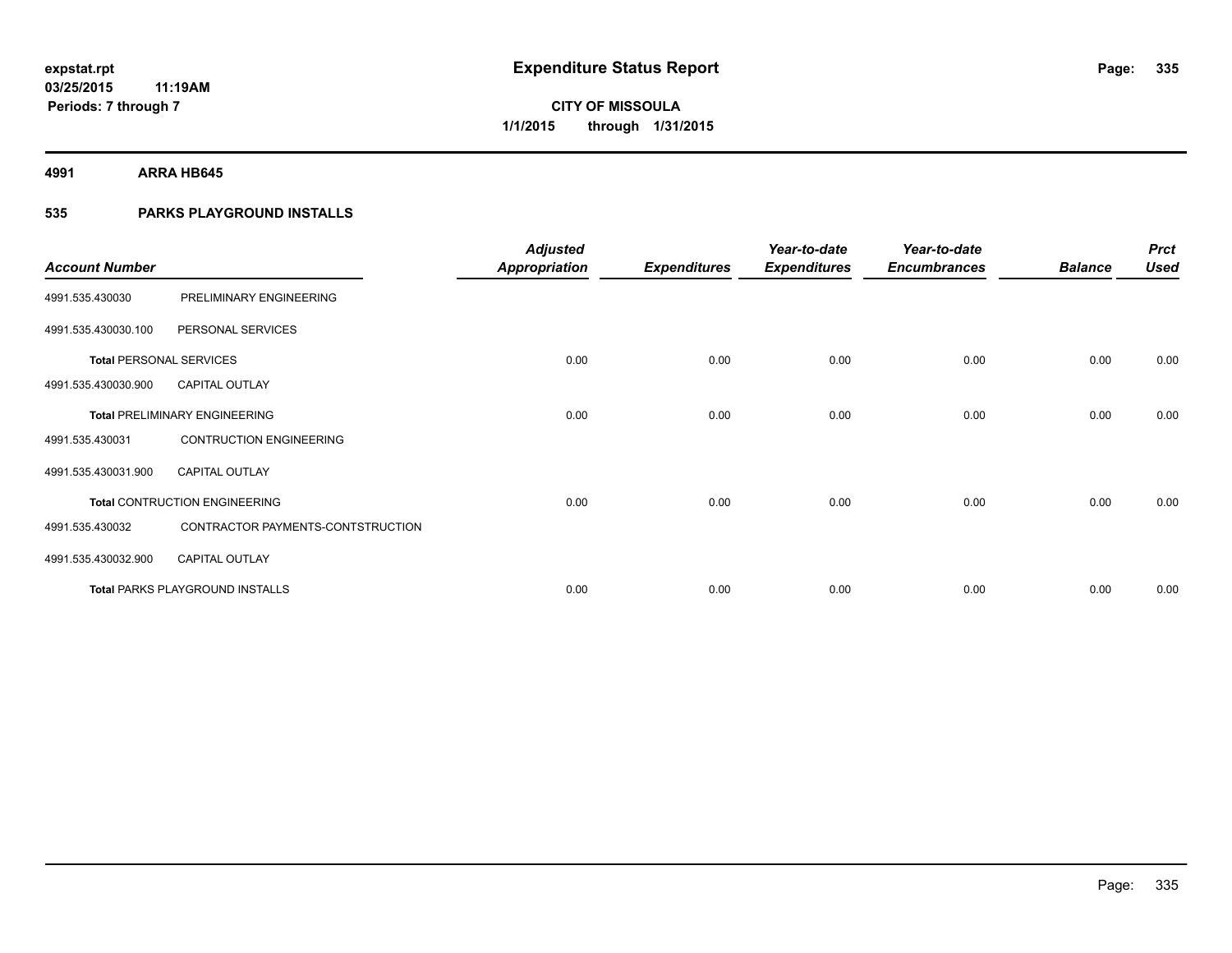**4991 ARRA HB645**

### **540 GREENOUGH PARK BRIDGE**

| <b>Account Number</b>          |                                      | <b>Adjusted</b><br><b>Appropriation</b> | <b>Expenditures</b> | Year-to-date<br><b>Expenditures</b> | Year-to-date<br><b>Encumbrances</b> | <b>Balance</b> | <b>Prct</b><br><b>Used</b> |
|--------------------------------|--------------------------------------|-----------------------------------------|---------------------|-------------------------------------|-------------------------------------|----------------|----------------------------|
| 4991.540.430030                | PRELIMINARY ENGINEERING              |                                         |                     |                                     |                                     |                |                            |
| 4991.540.430030.900            | <b>CAPITAL OUTLAY</b>                |                                         |                     |                                     |                                     |                |                            |
|                                | <b>Total PRELIMINARY ENGINEERING</b> | 0.00                                    | 0.00                | 0.00                                | 0.00                                | 0.00           | 0.00                       |
| 4991.540.430031                | <b>CONTRUCTION ENGINEERING</b>       |                                         |                     |                                     |                                     |                |                            |
| 4991.540.430031.900            | <b>CAPITAL OUTLAY</b>                |                                         |                     |                                     |                                     |                |                            |
|                                | <b>Total CONTRUCTION ENGINEERING</b> | 0.00                                    | 0.00                | 0.00                                | 0.00                                | 0.00           | 0.00                       |
| 4991.540.430032                | CONTRACTOR PAYMENTS-CONTSTRUCTION    |                                         |                     |                                     |                                     |                |                            |
| 4991.540.430032.100            | PERSONAL SERVICES                    |                                         |                     |                                     |                                     |                |                            |
| <b>Total PERSONAL SERVICES</b> |                                      | 0.00                                    | 0.00                | 0.00                                | 0.00                                | 0.00           | 0.00                       |
| 4991.540.430032.900            | <b>CAPITAL OUTLAY</b>                |                                         |                     |                                     |                                     |                |                            |
| Total ARRA HB645               |                                      | 0.00                                    | 0.00                | 0.00                                | 0.00                                | 0.00           | 0.00                       |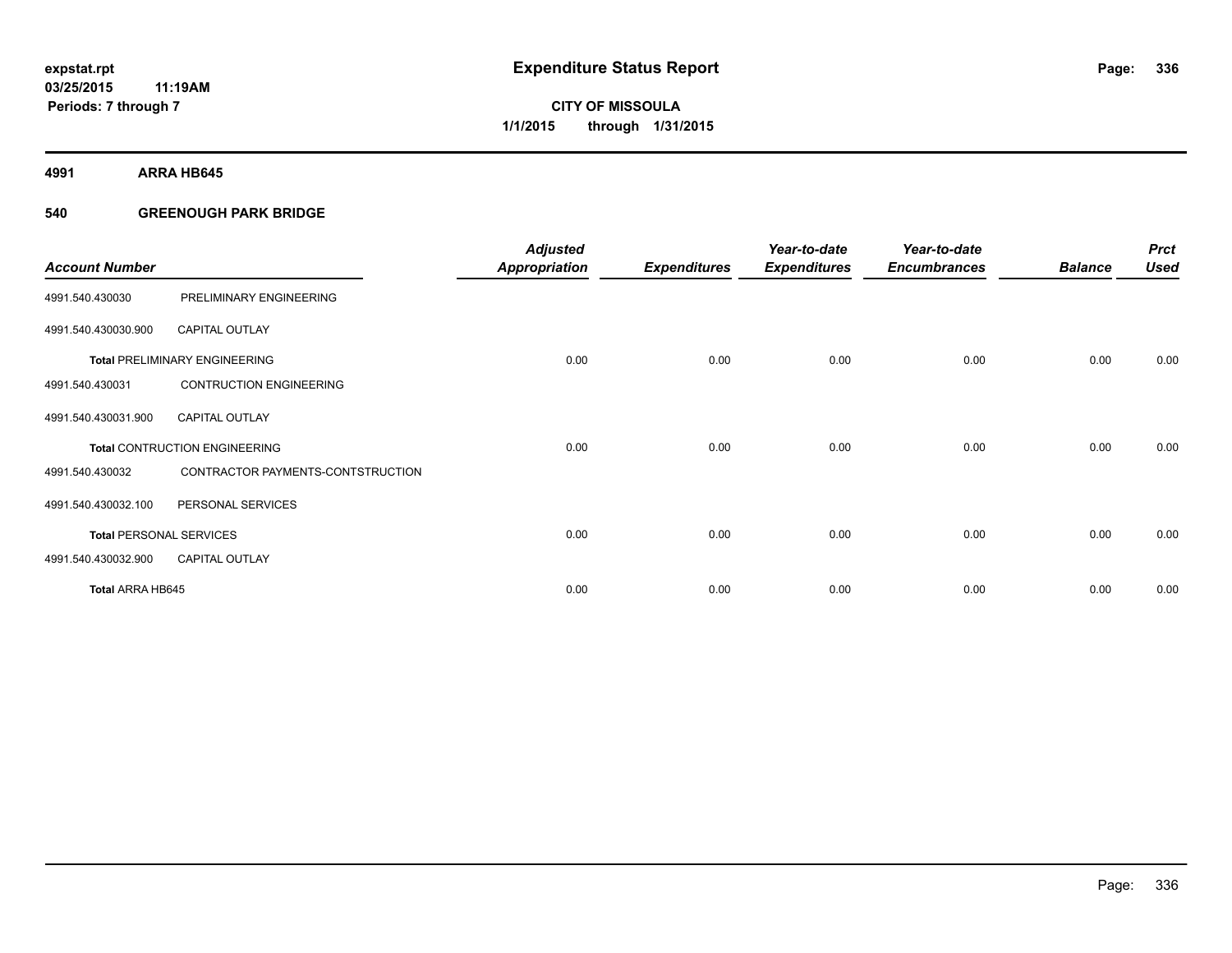#### **4992 WFL MILLER CREEK ROAD**

### **390 NON-DEPARTMENTAL**

| <b>Account Number</b> |                             | Adjusted<br><b>Appropriation</b> | <b>Expenditures</b> | Year-to-date<br><b>Expenditures</b> | Year-to-date<br><b>Encumbrances</b> | <b>Balance</b> | <b>Prct</b><br><b>Used</b> |
|-----------------------|-----------------------------|----------------------------------|---------------------|-------------------------------------|-------------------------------------|----------------|----------------------------|
| 4992.390.430230       | STREET RESTORATION          |                                  |                     |                                     |                                     |                |                            |
| 4992.390.430230.900   | <b>CAPITAL OUTLAY</b>       |                                  |                     |                                     |                                     |                |                            |
|                       | Total WFL MILLER CREEK ROAD | 0.00                             | 0.00                | 0.00                                | 0.00                                | 0.00           | 0.00                       |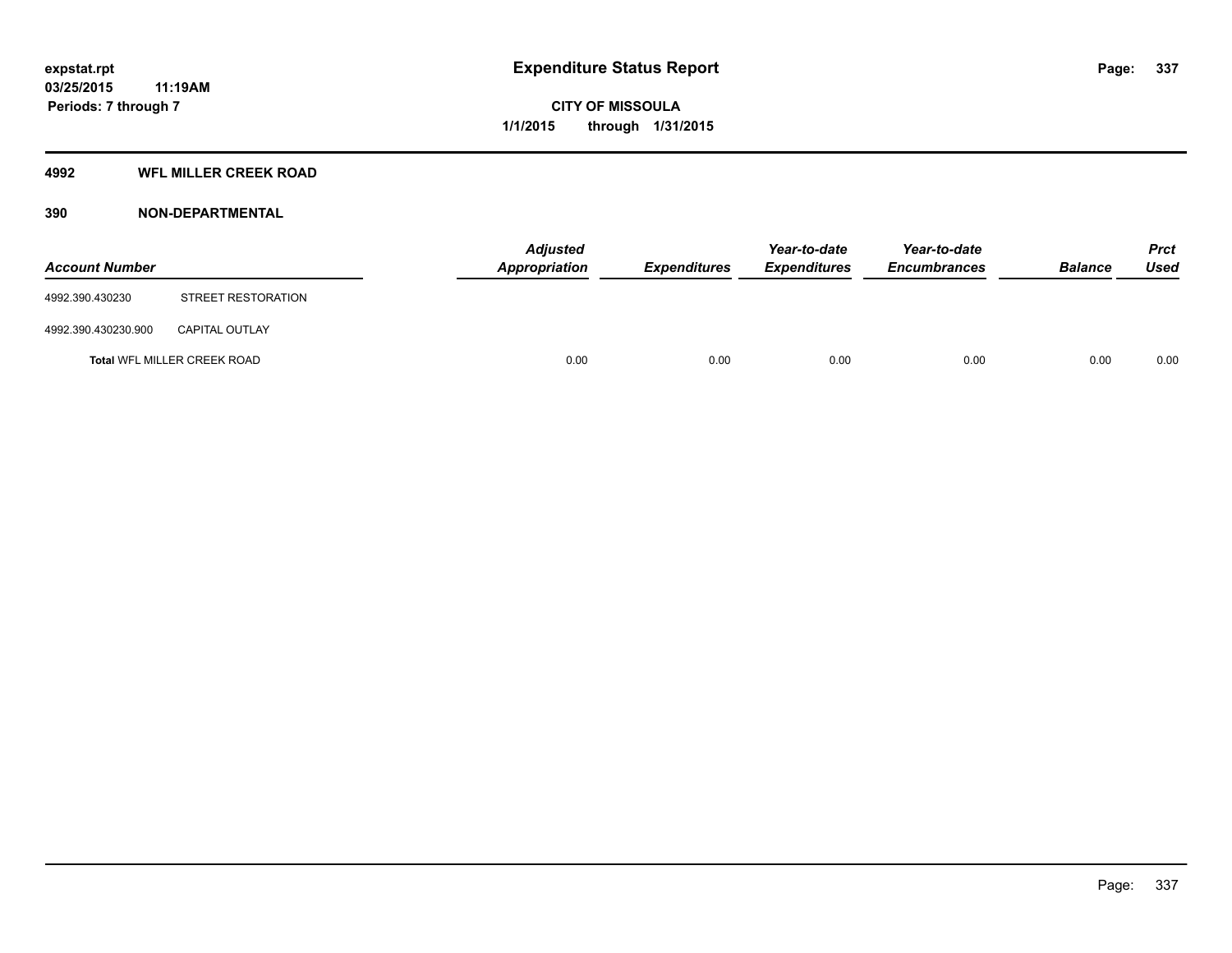#### **4993 WESTERN FEDERAL LANDS**

### **280 PUBLIC WORKS ADMIN/ENGINEERING**

| <b>Account Number</b>          |                                                                                         | <b>Adjusted</b><br>Appropriation | <b>Expenditures</b> | Year-to-date<br><b>Expenditures</b> | Year-to-date<br><b>Encumbrances</b> | <b>Balance</b>               | <b>Prct</b><br><b>Used</b> |
|--------------------------------|-----------------------------------------------------------------------------------------|----------------------------------|---------------------|-------------------------------------|-------------------------------------|------------------------------|----------------------------|
| 4993.280.430022                | RATTLESNAKE UNIVERSITY CROSSING                                                         |                                  |                     |                                     |                                     |                              |                            |
| 4993.280.430022.300            | <b>PURCHASED SERVICES</b>                                                               |                                  |                     |                                     |                                     |                              |                            |
|                                | <b>Total PURCHASED SERVICES</b>                                                         | 0.00                             | 0.00                | 0.00                                | 0.00                                | 0.00                         | 0.00                       |
| 4993.280.430022.900            | <b>CAPITAL OUTLAY</b>                                                                   |                                  |                     |                                     |                                     |                              |                            |
|                                | Total RATTLESNAKE UNIVERSITY CROSSING                                                   | 0.00                             | 0.00                | 0.00                                | 0.00                                | 0.00                         | 0.00                       |
| 4993.280.430024                | RUX PH 11/PROJ 2010-022(B)                                                              |                                  |                     |                                     |                                     |                              |                            |
| 4993.280.430024.100            | PERSONAL SERVICES                                                                       |                                  |                     |                                     |                                     |                              |                            |
| <b>Total PERSONAL SERVICES</b> |                                                                                         | 0.00                             | 0.00                | 0.00                                | 0.00                                | 0.00                         | 0.00                       |
| 4993.280.430024.900            | <b>CAPITAL OUTLAY</b>                                                                   |                                  |                     |                                     |                                     |                              |                            |
|                                | 4993.280.430024.930.000 RUX PHASE 2-PROJ 2010-022(B<br>Total RUX PH 11/PROJ 2010-022(B) | 0.00<br>0.00                     | 0.00<br>0.00        | 60,691.21<br>60,691.21              | 0.00<br>0.00                        | $-60,691.21$<br>$-60,691.21$ | 0.00<br>0.00               |
| 4993.280.430223                | <b>FACILITY MAINT ENERGY CONSERVATION</b>                                               |                                  |                     |                                     |                                     |                              |                            |
| 4993.280.430223.900            | <b>CAPITAL OUTLAY</b>                                                                   |                                  |                     |                                     |                                     |                              |                            |
|                                | <b>Total FACILITY MAINT ENERGY CONSERVATION</b>                                         | 0.00                             | 0.00                | 0.00                                | 0.00                                | 0.00                         | 0.00                       |
|                                | <b>Total WESTERN FEDERAL LANDS</b>                                                      | 0.00                             | 0.00                | 60,691.21                           | 0.00                                | $-60,691.21$                 | 0.00                       |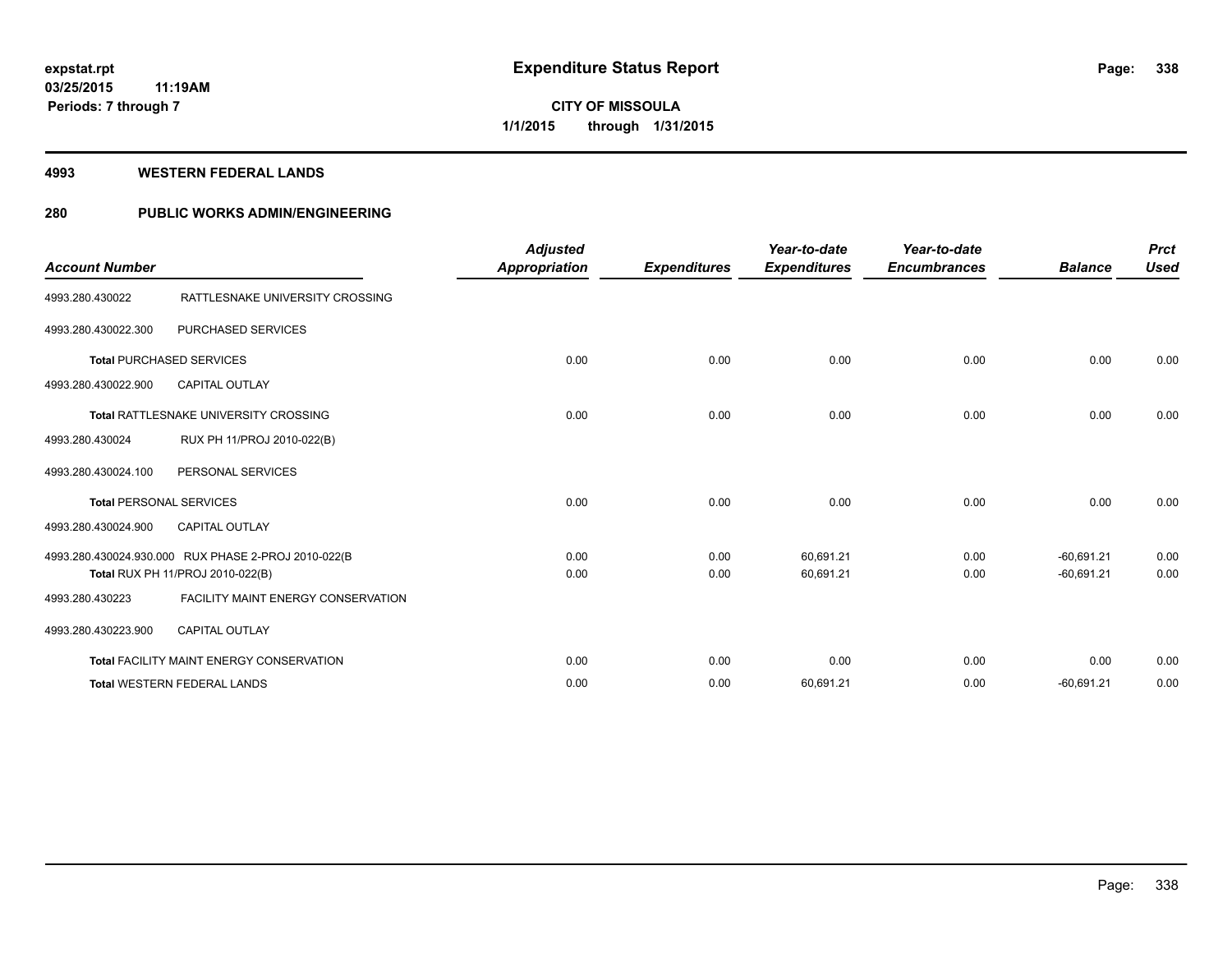**5020 CIVIC STADIUM**

### **395 PARKING COMMISSION**

| <b>Account Number</b>      |                                                     | <b>Adjusted</b><br><b>Appropriation</b> | <b>Expenditures</b> | Year-to-date<br><b>Expenditures</b> | Year-to-date<br><b>Encumbrances</b> | <b>Balance</b> | <b>Prct</b><br><b>Used</b> |
|----------------------------|-----------------------------------------------------|-----------------------------------------|---------------------|-------------------------------------|-------------------------------------|----------------|----------------------------|
|                            |                                                     |                                         |                     |                                     |                                     |                |                            |
| 5020.395.460000            | <b>CULTURE &amp; RECREATION</b>                     |                                         |                     |                                     |                                     |                |                            |
| 5020.395.460000.500        | <b>FIXED CHARGES</b>                                |                                         |                     |                                     |                                     |                |                            |
|                            | 5020.395.460000.500.000 CIVIC STADIUM/FIXED CHARGES | 3,000.00                                | 0.00                | 0.00                                | 0.00                                | 3,000.00       | 0.00                       |
|                            | Total CULTURE & RECREATION                          | 3,000.00                                | 0.00                | 0.00                                | 0.00                                | 3,000.00       | 0.00                       |
| 5020.395.490200            | REVENUE BOND DEBT SERVICE                           |                                         |                     |                                     |                                     |                |                            |
| 5020.395.490200.600        | <b>DEBT SERVICE</b>                                 |                                         |                     |                                     |                                     |                |                            |
| 5020.395.490200.610.000    | PRINCIPAL                                           | 33,420.00                               | 0.00                | 0.00                                | 0.00                                | 33,420.00      | 0.00                       |
| 5020.395.490200.620.000    | <b>INTEREST / SERVICE FEES</b>                      | 83,580.00                               | 0.00                | 0.00                                | 0.00                                | 83,580.00      | 0.00                       |
|                            | Total REVENUE BOND DEBT SERVICE                     | 117,000.00                              | 0.00                | 0.00                                | 0.00                                | 117,000.00     | 0.00                       |
| 5020.395.510000            | <b>MISCELLANEOUS</b>                                |                                         |                     |                                     |                                     |                |                            |
| 5020.395.510000.800        | OTHER OBJECTS                                       |                                         |                     |                                     |                                     |                |                            |
| <b>Total MISCELLANEOUS</b> |                                                     | 0.00                                    | 0.00                | 0.00                                | 0.00                                | 0.00           | 0.00                       |
| <b>Total CIVIC STADIUM</b> |                                                     | 120,000.00                              | 0.00                | 0.00                                | 0.00                                | 120,000.00     | 0.00                       |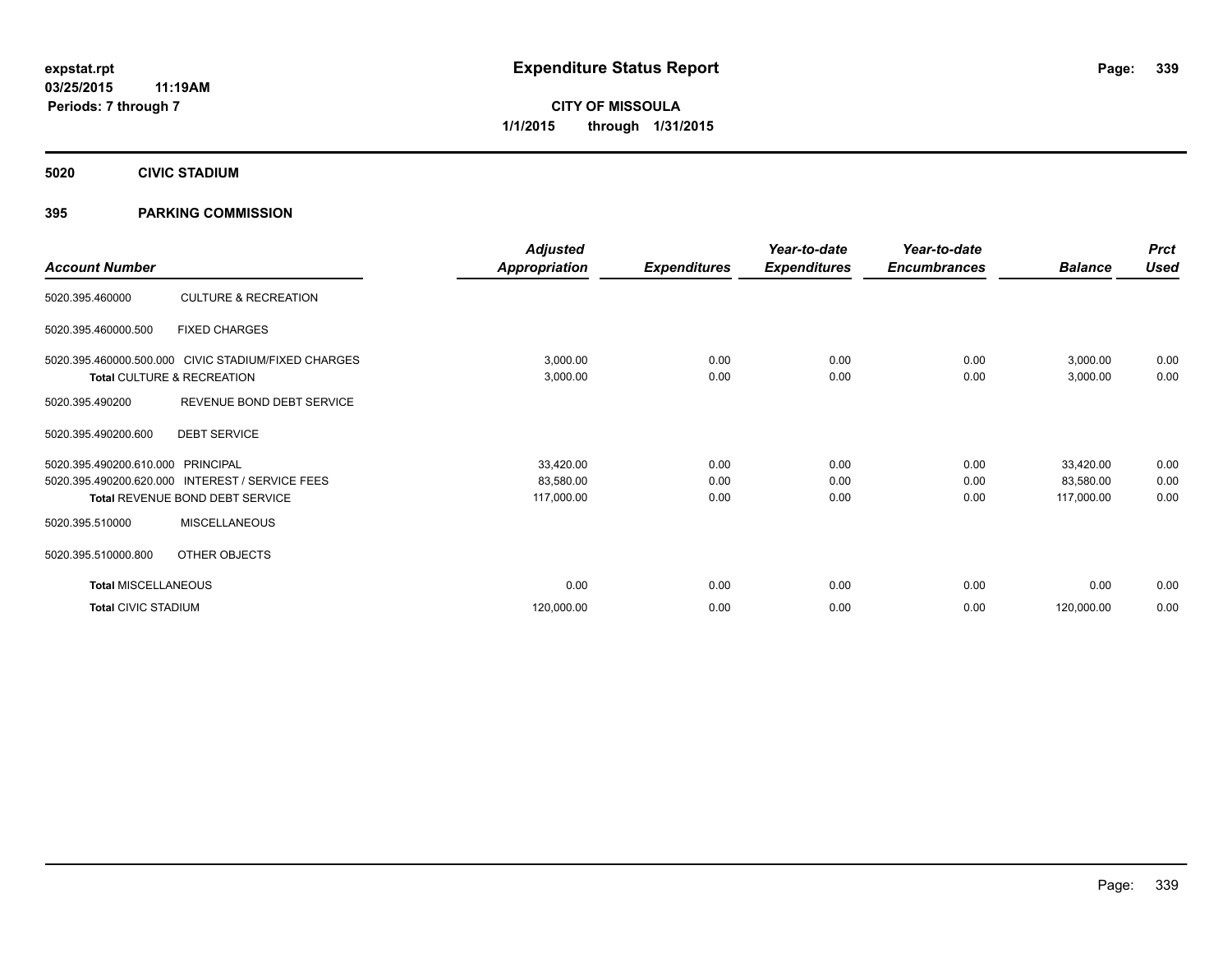# **CITY OF MISSOULA 1/1/2015 through 1/31/2015**

**5210 WATER**

## **335 WATER**

| <b>Account Number</b>           |                                                              | <b>Adjusted</b><br>Appropriation | <b>Expenditures</b> | Year-to-date<br><b>Expenditures</b> | Year-to-date<br><b>Encumbrances</b> | <b>Balance</b>  | <b>Prct</b><br>Used |
|---------------------------------|--------------------------------------------------------------|----------------------------------|---------------------|-------------------------------------|-------------------------------------|-----------------|---------------------|
| 5210.335.430590                 | OTHER ACTIVITIES                                             |                                  |                     |                                     |                                     |                 |                     |
| 5210.335.430590.300             | <b>PURCHASED SERVICES</b>                                    |                                  |                     |                                     |                                     |                 |                     |
|                                 | 5210.335.430590.350.000 ACQUISITION/PROFESSIONAL SERVICES    | 0.00                             | 430.287.94          | 1.335.243.50                        | 0.00                                | $-1.335.243.50$ | 0.00                |
|                                 | 5210.335.430590.390.000 ACQUISITION/OTHER PURCHASED SERVICES | 0.00                             | 0.00                | 370.43                              | 0.00                                | $-370.43$       | 0.00                |
| <b>Total PURCHASED SERVICES</b> |                                                              | 0.00                             | 430.287.94          | 1,335,613.93                        | 0.00                                | $-1.335.613.93$ | 0.00                |
| 5210.335.430590.900             | <b>CAPITAL OUTLAY</b>                                        |                                  |                     |                                     |                                     |                 |                     |
| <b>Total CAPITAL OUTLAY</b>     |                                                              | 0.00                             | 0.00                | 0.00                                | 0.00                                | 0.00            | 0.00                |
| <b>Total WATER</b>              |                                                              | 0.00                             | 430.287.94          | 1.335.613.93                        | 0.00                                | $-1.335.613.93$ | 0.00                |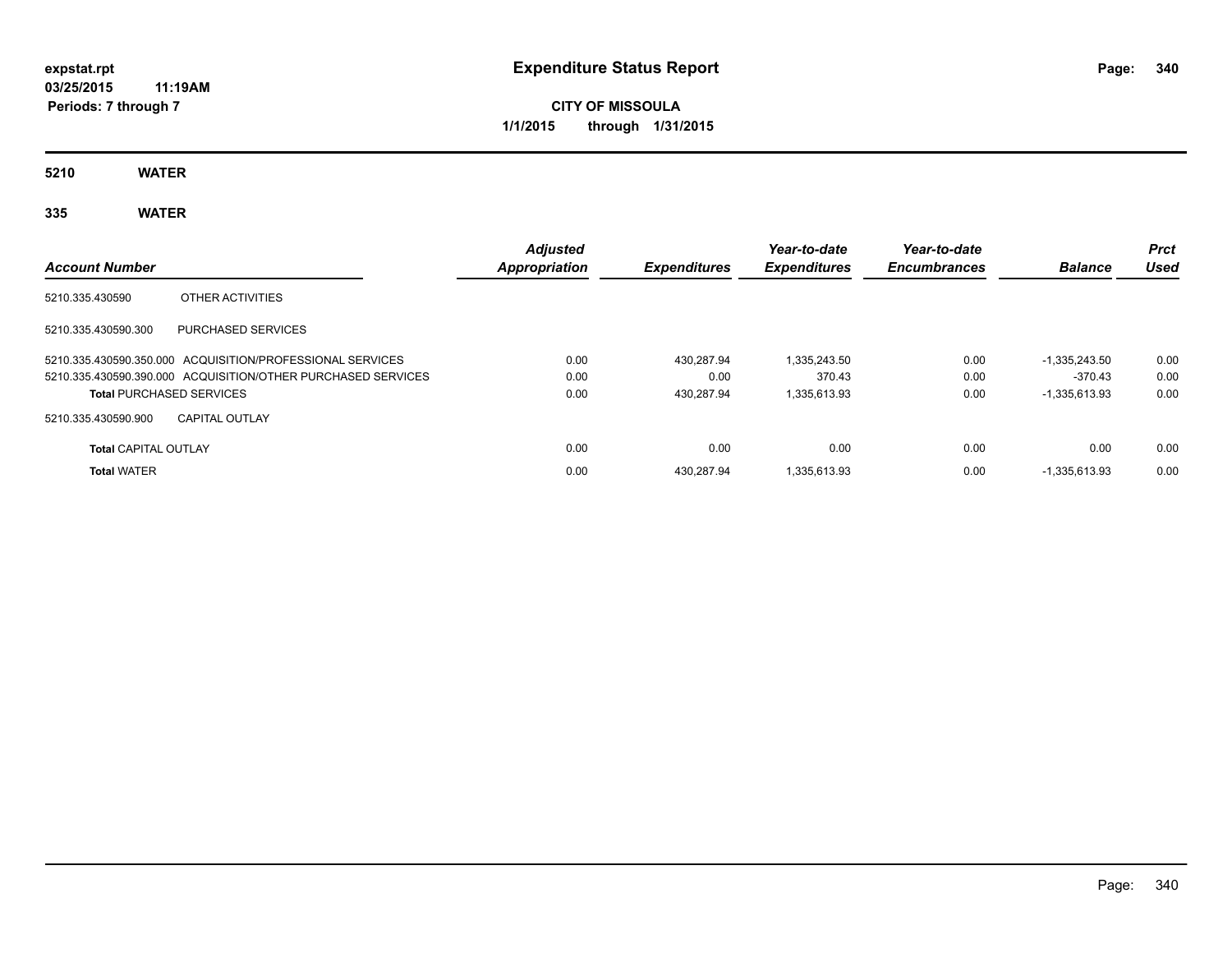### **5310 SEWER OPERATING BUDGET FUND**

### **330 WASTEWATER**

|                                         |                                                         | <b>Adjusted</b>      |                     | Year-to-date        | Year-to-date        |                | <b>Prct</b> |
|-----------------------------------------|---------------------------------------------------------|----------------------|---------------------|---------------------|---------------------|----------------|-------------|
| <b>Account Number</b>                   |                                                         | <b>Appropriation</b> | <b>Expenditures</b> | <b>Expenditures</b> | <b>Encumbrances</b> | <b>Balance</b> | <b>Used</b> |
| 5310.330.410400                         | <b>DEPRECIATION</b>                                     |                      |                     |                     |                     |                |             |
| 5310.330.410400.800                     | OTHER OBJECTS                                           |                      |                     |                     |                     |                |             |
| <b>Total DEPRECIATION</b>               |                                                         | 0.00                 | 0.00                | 0.00                | 0.00                | 0.00           | 0.00        |
| 5310.330.430610                         | <b>ADMINISTRATION</b>                                   |                      |                     |                     |                     |                |             |
| 5310.330.430610.100                     | PERSONAL SERVICES                                       |                      |                     |                     |                     |                |             |
|                                         | 5310.330.430610.110.000 SALARIES AND WAGES              | 118,720.00           | 12,901.03           | 63,999.34           | 0.00                | 54,720.66      | 53.91       |
|                                         | 5310.330.430610.120.000 OVERTIME/TERMINATION            | 0.00                 | 306.76              | 306.76              | 0.00                | $-306.76$      | 0.00        |
|                                         | 5310.330.430610.140.000 EMPLOYER CONTRIBUTIONS          | 37,856.00            | 3.779.35            | 23,015.60           | 0.00                | 14,840.40      | 60.80       |
| <b>Total PERSONAL SERVICES</b>          |                                                         | 156,576.00           | 16,987.14           | 87,321.70           | 0.00                | 69,254.30      | 55.77       |
| 5310.330.430610.200                     | <b>SUPPLIES</b>                                         |                      |                     |                     |                     |                |             |
| 5310.330.430610.210.000 OFFICE SUPPLIES |                                                         | 3,400.00             | 44.77               | 1,138.95            | 0.00                | 2,261.05       | 33.50       |
|                                         | 5310.330.430610.220.000 OPERATING SUPPLIES              | 1,000.00             | 112.82              | 607.09              | 0.00                | 392.91         | 60.71       |
| 5310.330.430610.231.000 GASOLINE        |                                                         | 60,000.00            | 3,599.04            | 22,951.24           | 0.00                | 37,048.76      | 38.25       |
| <b>Total SUPPLIES</b>                   |                                                         | 64,400.00            | 3,756.63            | 24,697.28           | 0.00                | 39,702.72      | 38.35       |
| 5310.330.430610.300                     | PURCHASED SERVICES                                      |                      |                     |                     |                     |                |             |
| 5310.330.430610.310.000 COMMUNICATIONS  |                                                         | 86.00                | 6.32                | 39.48               | 0.00                | 46.52          | 45.91       |
|                                         | 5310.330.430610.320.000 PRINTING & DUPLICATING          | 1,000.00             | 0.00                | 300.93              | 0.00                | 699.07         | 30.09       |
|                                         | 5310.330.430610.330.000 PUBLICITY, SUBSCRIPTIONS & DUES | 1,836.00             | 0.00                | 5,857.74            | 0.00                | $-4,021.74$    | 319.05      |
|                                         | 5310.330.430610.344.000 TELEPHONE SERVICE               | 16,337.00            | 1,537.24            | 12,980.37           | 0.00                | 3,356.63       | 79.45       |
|                                         | 5310.330.430610.350.000 PROFESSIONAL SERVICES           | 38,000.00            | 1,809.48            | 29,486.37           | 0.00                | 8,513.63       | 77.60       |
|                                         | 5310.330.430610.360.000 REPAIR & MAINTENANCE            | 5,794.00             | 636.50              | 4,052.27            | 0.00                | 1,741.73       | 69.94       |
| 5310.330.430610.370.000 TRAVEL          |                                                         | 3,000.00             | 0.00                | 4,363.65            | 0.00                | $-1,363.65$    | 145.46      |
| 5310.330.430610.380.000 TRAINING        |                                                         | 1,100.00             | 0.00                | 416.83              | 0.00                | 683.17         | 37.89       |
| <b>Total PURCHASED SERVICES</b>         |                                                         | 67,153.00            | 3,989.54            | 57,497.64           | 0.00                | 9,655.36       | 85.62       |

5310.330.430610.500 FIXED CHARGES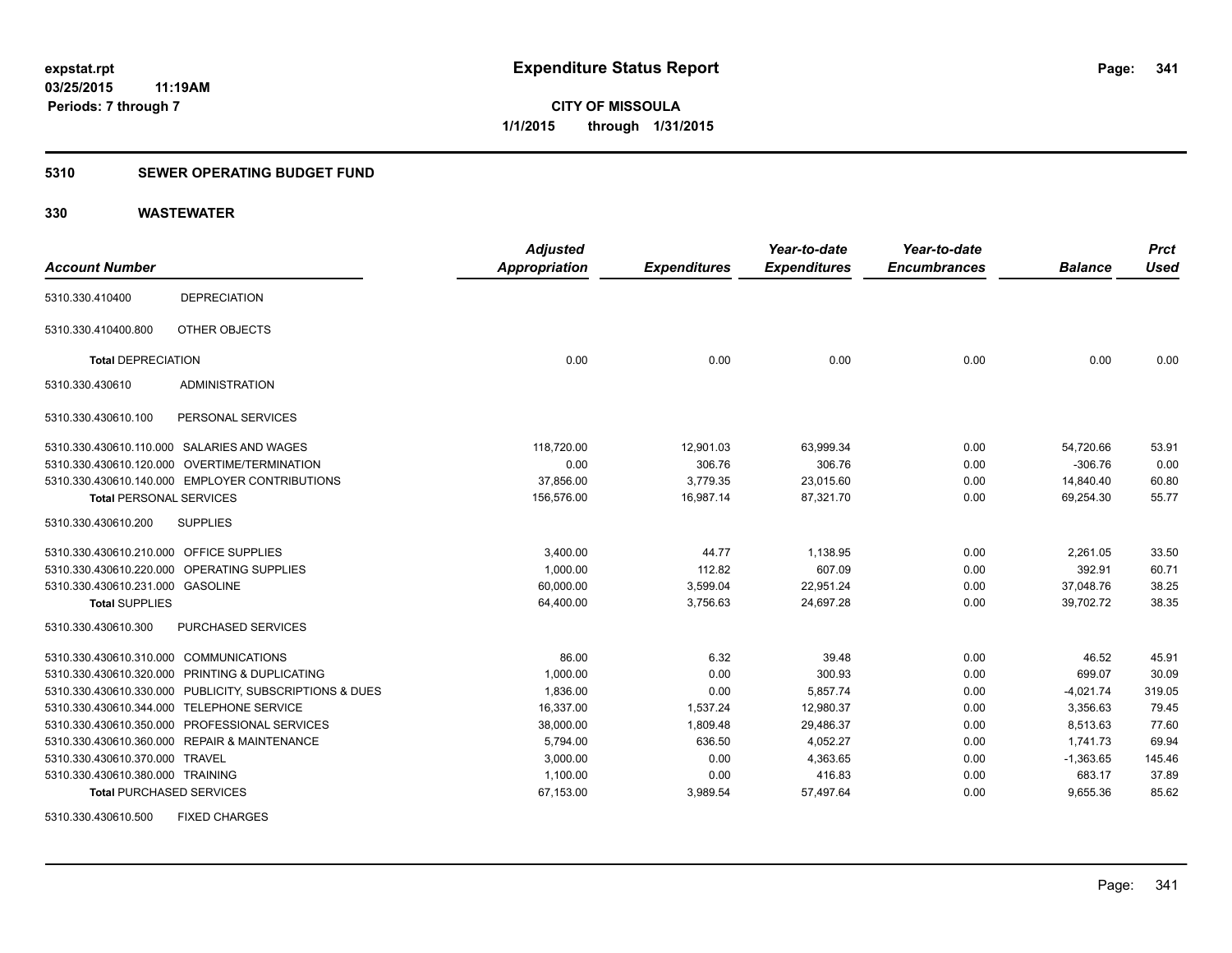### **5310 SEWER OPERATING BUDGET FUND**

| <b>Account Number</b>                                    | <b>Adjusted</b><br><b>Appropriation</b> | <b>Expenditures</b> | Year-to-date<br><b>Expenditures</b> | Year-to-date<br><b>Encumbrances</b> | <b>Balance</b>          | <b>Prct</b><br><b>Used</b> |
|----------------------------------------------------------|-----------------------------------------|---------------------|-------------------------------------|-------------------------------------|-------------------------|----------------------------|
| 5310.330.430610.500.000 FIXED CHARGES                    | 1,173,327.00                            | 200.00              | 587,324.28                          | 0.00                                | 586,002.72              | 50.06                      |
| <b>Total FIXED CHARGES</b>                               | 1,173,327.00                            | 200.00              | 587,324.28                          | 0.00                                | 586,002.72              | 50.06                      |
| <b>GRANTS &amp; CONTRIBUTIONS</b><br>5310.330.430610.700 |                                         |                     |                                     |                                     |                         |                            |
| 5310.330.430610.700.000 GRANTS & CONTRIBUTIONS           | 1,500.00                                | 0.00                | 0.00                                | 0.00                                | 1,500.00                | 0.00                       |
| <b>Total GRANTS &amp; CONTRIBUTIONS</b>                  | 1,500.00                                | 0.00                | 0.00                                | 0.00                                | 1,500.00                | 0.00                       |
| 5310.330.430610.800<br>OTHER OBJECTS                     |                                         |                     |                                     |                                     |                         |                            |
| <b>Total OTHER OBJECTS</b>                               | 0.00                                    | 0.00                | 0.00                                | 0.00                                | 0.00                    | 0.00                       |
| <b>CAPITAL OUTLAY</b><br>5310.330.430610.900             |                                         |                     |                                     |                                     |                         |                            |
| <b>Total CAPITAL OUTLAY</b>                              | 0.00                                    | 0.00                | 0.00                                | 0.00                                | 0.00                    | 0.00                       |
| <b>Total ADMINISTRATION</b>                              | 1,462,956.00                            | 24,933.31           | 756,840.90                          | 0.00                                | 706,115.10              | 51.73                      |
| <b>COLLECTIONS</b><br>5310.330.430630                    |                                         |                     |                                     |                                     |                         |                            |
| 5310.330.430630.100<br>PERSONAL SERVICES                 |                                         |                     |                                     |                                     |                         |                            |
| 5310.330.430630.110.000 SALARIES AND WAGES               | 438,675.00                              | 75,572.88           | 292,303.44                          | 0.00                                | 146,371.56              | 66.63                      |
| 5310.330.430630.120.000 OVERTIME/TERMINATION             | 12,000.00                               | 1,405.66            | 6,878.17                            | 0.00                                | 5,121.83                | 57.32                      |
| 5310.330.430630.130.000 OTHER                            | 5,417.00                                | 0.00                | 0.00                                | 0.00                                | 5,417.00                | 0.00                       |
| 5310.330.430630.140.000 EMPLOYER CONTRIBUTIONS           | 186,970.00                              | 25,511.78           | 125,120.37                          | 0.00                                | 61,849.63               | 66.92                      |
| 5310.330.430630.141.000 STATE RETIREMENT CONTRIBUTIONS   | 0.00                                    | 153.23              | 822.21<br>425,124.19                | 0.00                                | $-822.21$<br>217,937.81 | 0.00<br>66.11              |
| <b>Total PERSONAL SERVICES</b>                           | 643,062.00                              | 102,643.55          |                                     | 0.00                                |                         |                            |
| 5310.330.430630.200<br><b>SUPPLIES</b>                   |                                         |                     |                                     |                                     |                         |                            |
| 5310.330.430630.220.000 OPERATING SUPPLIES               | 20.000.00                               | 1,053.95            | 8,357.52                            | 0.00                                | 11,642.48               | 41.79                      |
| 5310.330.430630.230.000 REPAIR/MAINTENANCE               | 77,050.00                               | 8,284.03            | 50,834.36                           | 0.00                                | 26,215.64               | 65.98                      |
| 5310.330.430630.240.000 OTHER SUPPLIES                   | 2,000.00                                | 0.00                | 217.35                              | 0.00                                | 1,782.65                | 10.87                      |
| <b>Total SUPPLIES</b>                                    | 99,050.00                               | 9,337.98            | 59,409.23                           | 0.00                                | 39,640.77               | 59.98                      |
| PURCHASED SERVICES<br>5310.330.430630.300                |                                         |                     |                                     |                                     |                         |                            |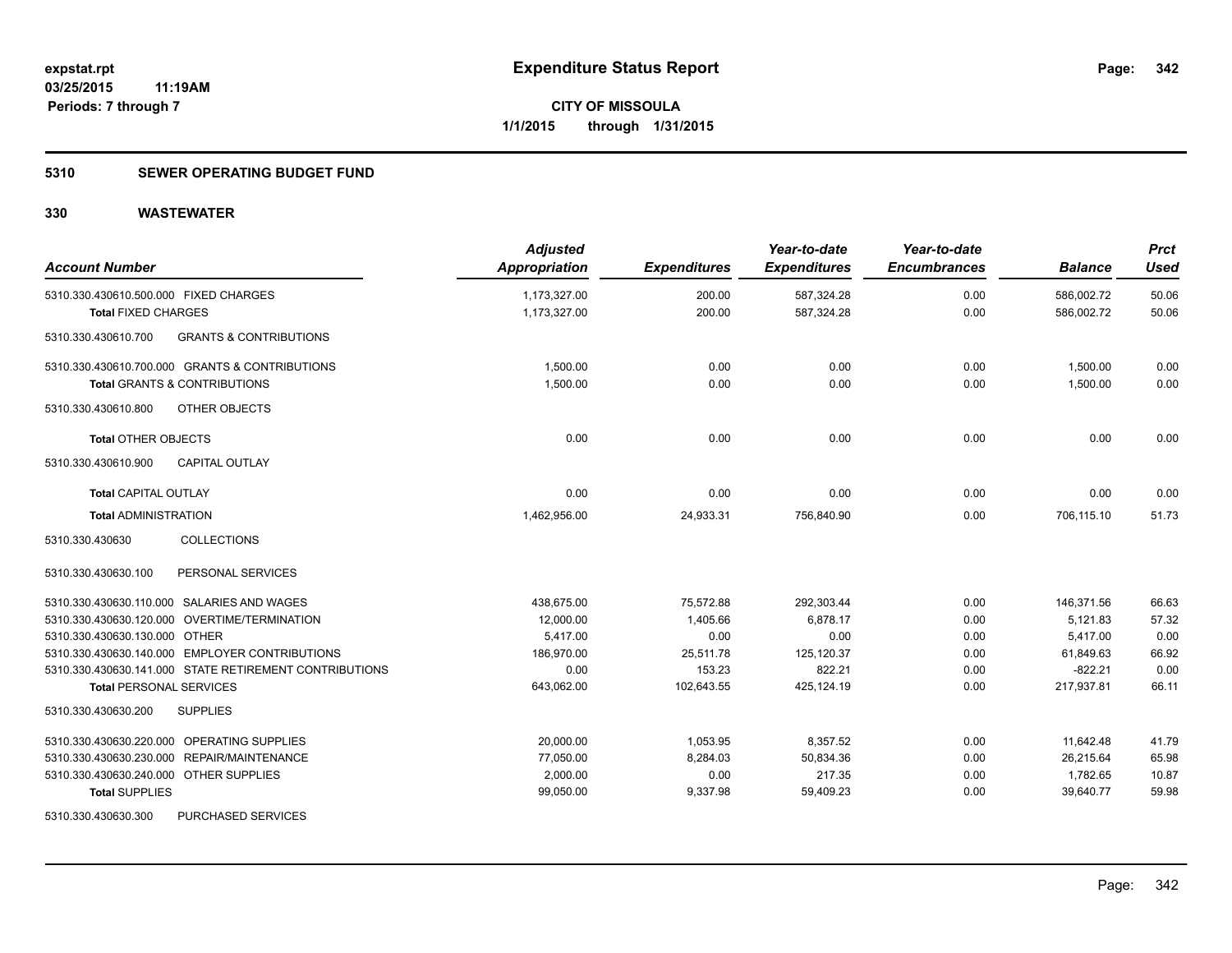#### **5310 SEWER OPERATING BUDGET FUND**

| <b>Account Number</b>                             | <b>Adjusted</b><br><b>Appropriation</b> | <b>Expenditures</b> | Year-to-date<br><b>Expenditures</b> | Year-to-date<br><b>Encumbrances</b> | <b>Balance</b> | <b>Prct</b><br><b>Used</b> |
|---------------------------------------------------|-----------------------------------------|---------------------|-------------------------------------|-------------------------------------|----------------|----------------------------|
| 5310.330.430630.310.000 COMMUNICATIONS            | 984.00                                  | 315.41              | 315.41                              | 0.00                                | 668.59         | 32.05                      |
| 5310.330.430630.341.000 ELECTRICITY & NATURAL GAS | 61,017.00                               | 6,520.34            | 34,127.25                           | 0.00                                | 26,889.75      | 55.93                      |
| 5310.330.430630.343.000 WATER CHARGES             | 6,468.00                                | 341.16              | 2,508.00                            | 0.00                                | 3,960.00       | 38.78                      |
| 5310.330.430630.350.000 PROFESSIONAL SERVICES     | 2,000.00                                | 0.00                | 214.62                              | 0.00                                | 1,785.38       | 10.73                      |
| 5310.330.430630.360.000 REPAIR & MAINTENANCE      | 104,360.00                              | 1,005.65            | 62.776.52                           | 0.00                                | 41,583.48      | 60.15                      |
| 5310.330.430630.370.000 TRAVEL                    | 3,000.00                                | 0.00                | 0.00                                | 0.00                                | 3,000.00       | 0.00                       |
| 5310.330.430630.380.000 TRAINING                  | 2.500.00                                | 0.00                | 0.00                                | 0.00                                | 2,500.00       | 0.00                       |
| <b>Total PURCHASED SERVICES</b>                   | 180,329.00                              | 8,182.56            | 99,941.80                           | 0.00                                | 80,387.20      | 55.42                      |
| <b>FIXED CHARGES</b><br>5310.330.430630.500       |                                         |                     |                                     |                                     |                |                            |
| 5310.330.430630.500.000 FIXED CHARGES             | 60,000.00                               | 0.00                | 0.00                                | 0.00                                | 60,000.00      | 0.00                       |
| <b>Total FIXED CHARGES</b>                        | 60,000.00                               | 0.00                | 0.00                                | 0.00                                | 60,000.00      | 0.00                       |
| 5310.330.430630.900<br><b>CAPITAL OUTLAY</b>      |                                         |                     |                                     |                                     |                |                            |
| <b>Total CAPITAL OUTLAY</b>                       | 0.00                                    | 0.00                | 0.00                                | 0.00                                | 0.00           | 0.00                       |
| <b>Total COLLECTIONS</b>                          | 982,441.00                              | 120,164.09          | 584,475.22                          | 0.00                                | 397,965.78     | 59.49                      |
| <b>TREATMENT AND DISPOSAL</b><br>5310.330.430640  |                                         |                     |                                     |                                     |                |                            |
| PERSONAL SERVICES<br>5310.330.430640.100          |                                         |                     |                                     |                                     |                |                            |
| 5310.330.430640.110.000 SALARIES AND WAGES        | 407,242.00                              | 49,278.73           | 245,932.89                          | 0.00                                | 161,309.11     | 60.39                      |
| 5310.330.430640.120.000 OVERTIME/TERMINATION      | 7,000.00                                | 1,180.45            | 5,114.71                            | 0.00                                | 1,885.29       | 73.07                      |
| 5310.330.430640.130.000 OTHER                     | 9,223.00                                | 0.00                | 0.00                                | 0.00                                | 9,223.00       | 0.00                       |
| 5310.330.430640.140.000 EMPLOYER CONTRIBUTIONS    | 169,880.00                              | 17,725.99           | 107,142.43                          | 0.00                                | 62,737.57      | 63.07                      |
| <b>Total PERSONAL SERVICES</b>                    | 593,345.00                              | 68.185.17           | 358.190.03                          | 0.00                                | 235.154.97     | 60.37                      |
| 5310.330.430640.200<br><b>SUPPLIES</b>            |                                         |                     |                                     |                                     |                |                            |
| 5310.330.430640.210.000 OFFICE SUPPLIES           | 0.00                                    | 0.00                | 54.99                               | 0.00                                | $-54.99$       | 0.00                       |
| 5310.330.430640.220.000 OPERATING SUPPLIES        | 170,170.00                              | 12,689.22           | 73,444.68                           | 0.00                                | 96,725.32      | 43.16                      |
| 5310.330.430640.230.000 REPAIR/MAINTENANCE        | 73,000.00                               | 7,158.22            | 61,805.47                           | 0.00                                | 11,194.53      | 84.67                      |
| 5310.330.430640.240.000 OTHER SUPPLIES            | 2,000.00                                | 138.95              | 422.40                              | 0.00                                | 1,577.60       | 21.12                      |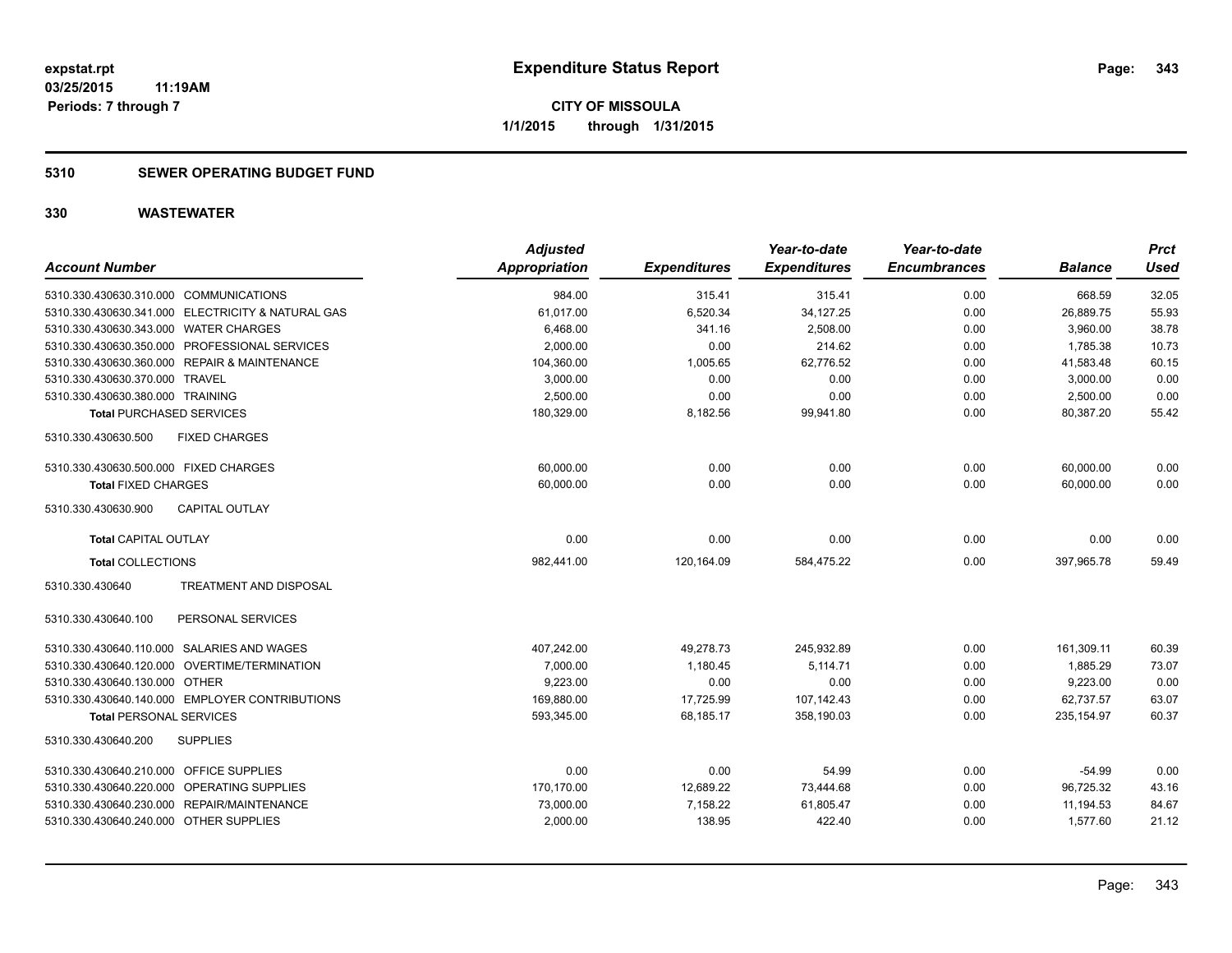#### **5310 SEWER OPERATING BUDGET FUND**

| <b>Account Number</b>                             | <b>Adjusted</b><br><b>Appropriation</b> | <b>Expenditures</b> | Year-to-date<br><b>Expenditures</b> | Year-to-date<br><b>Encumbrances</b> | <b>Balance</b> | <b>Prct</b><br><b>Used</b> |
|---------------------------------------------------|-----------------------------------------|---------------------|-------------------------------------|-------------------------------------|----------------|----------------------------|
| <b>Total SUPPLIES</b>                             | 245,170.00                              | 19,986.39           | 135,727.54                          | 0.00                                | 109,442.46     | 55.36                      |
| 5310.330.430640.300<br>PURCHASED SERVICES         |                                         |                     |                                     |                                     |                |                            |
| 5310.330.430640.310.000 COMMUNICATIONS            | 1,500.00                                | 0.00                | 18.87                               | 0.00                                | 1,481.13       | 1.26                       |
| 5310.330.430640.341.000 ELECTRICITY & NATURAL GAS | 439,563.00                              | 50,645.00           | 277,451.29                          | 0.00                                | 162,111.71     | 63.12                      |
| 5310.330.430640.343.000 WATER CHARGES             | 3,780.00                                | 268.60              | 1,646.01                            | 0.00                                | 2,133.99       | 43.55                      |
| 5310.330.430640.345.000 GARBAGE                   | 20,804.00                               | 2,141.30            | 13,825.90                           | 0.00                                | 6,978.10       | 66.46                      |
| 5310.330.430640.350.000 PROFESSIONAL SERVICES     | 1,000.00                                | 0.00                | 0.00                                | 0.00                                | 1,000.00       | 0.00                       |
| 5310.330.430640.360.000 REPAIR & MAINTENANCE      | 57,000.00                               | 4,669.95            | 63,051.90                           | 0.00                                | $-6,051.90$    | 110.62                     |
| 5310.330.430640.370.000 TRAVEL                    | 6,000.00                                | 0.00                | 1,883.77                            | 0.00                                | 4,116.23       | 31.40                      |
| 5310.330.430640.380.000 TRAINING                  | 3,000.00                                | 0.00                | 1,149.00                            | 0.00                                | 1,851.00       | 38.30                      |
| 5310.330.430640.390.000 OTHER PURCHASED SERVICES  | 403,075.00                              | 34,669.00           | 225,885.00                          | 0.00                                | 177,190.00     | 56.04                      |
| <b>Total PURCHASED SERVICES</b>                   | 935,722.00                              | 92,393.85           | 584,911.74                          | 0.00                                | 350,810.26     | 62.51                      |
| CAPITAL OUTLAY<br>5310.330.430640.900             |                                         |                     |                                     |                                     |                |                            |
| <b>Total CAPITAL OUTLAY</b>                       | 0.00                                    | 0.00                | 0.00                                | 0.00                                | 0.00           | 0.00                       |
| <b>Total TREATMENT AND DISPOSAL</b>               | 1,774,237.00                            | 180,565.41          | 1,078,829.31                        | 0.00                                | 695,407.69     | 60.81                      |
| 5310.330.430650<br><b>LAB &amp; TESTING</b>       |                                         |                     |                                     |                                     |                |                            |
| 5310.330.430650.100<br>PERSONAL SERVICES          |                                         |                     |                                     |                                     |                |                            |
| 5310.330.430650.110.000 SALARIES AND WAGES        | 156.694.00                              | 15,478.06           | 82,766.42                           | 0.00                                | 73,927.58      | 52.82                      |
| 5310.330.430650.120.000 OVERTIME/TERMINATION      | 0.00                                    | 0.00                | 212.22                              | 0.00                                | $-212.22$      | 0.00                       |
| 5310.330.430650.140.000 EMPLOYER CONTRIBUTIONS    | 62,137.00                               | 5,006.73            | 34,458.33                           | 0.00                                | 27,678.67      | 55.46                      |
| <b>Total PERSONAL SERVICES</b>                    | 218,831.00                              | 20,484.79           | 117,436.97                          | 0.00                                | 101,394.03     | 53.67                      |
| 5310.330.430650.200<br><b>SUPPLIES</b>            |                                         |                     |                                     |                                     |                |                            |
| 5310.330.430650.220.000 OPERATING SUPPLIES        | 23,000.00                               | 4,032.97            | 12,246.14                           | 0.00                                | 10,753.86      | 53.24                      |
| 5310.330.430650.230.000 REPAIR/MAINTENANCE        | 2,000.00                                | 333.98              | 1,897.39                            | 0.00                                | 102.61         | 94.87                      |
| <b>Total SUPPLIES</b>                             | 25,000.00                               | 4,366.95            | 14, 143.53                          | 0.00                                | 10,856.47      | 56.57                      |
| <b>PURCHASED SERVICES</b><br>5310.330.430650.300  |                                         |                     |                                     |                                     |                |                            |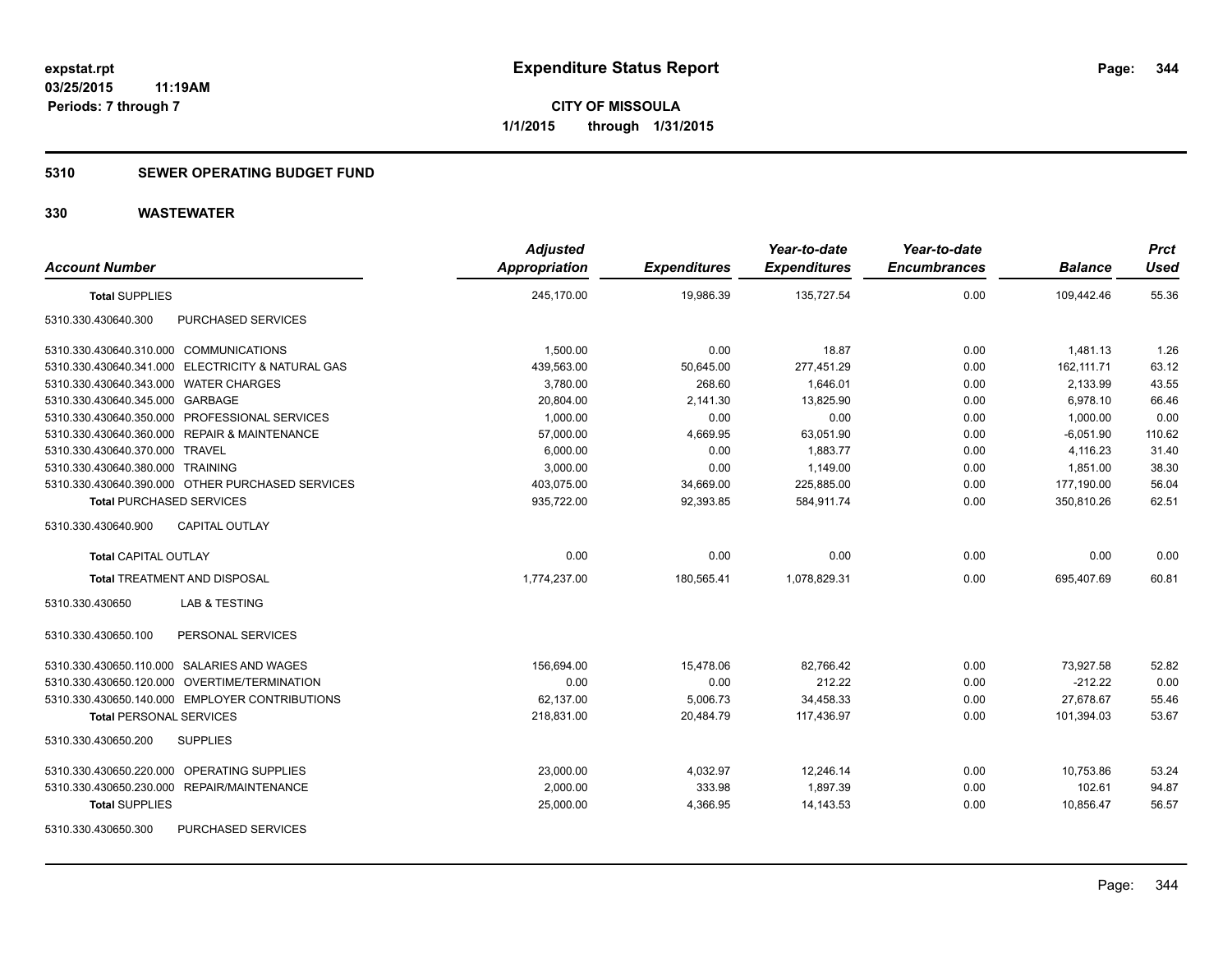### **5310 SEWER OPERATING BUDGET FUND**

|                                        |                                                 | <b>Adjusted</b>      |                     | Year-to-date        | Year-to-date        |                | <b>Prct</b> |
|----------------------------------------|-------------------------------------------------|----------------------|---------------------|---------------------|---------------------|----------------|-------------|
| <b>Account Number</b>                  |                                                 | <b>Appropriation</b> | <b>Expenditures</b> | <b>Expenditures</b> | <b>Encumbrances</b> | <b>Balance</b> | <b>Used</b> |
|                                        |                                                 |                      |                     |                     |                     |                |             |
| 5310.330.430650.310.000 COMMUNICATIONS |                                                 | 1,000.00             | 0.00                | 362.73              | 0.00                | 637.27         | 36.27       |
|                                        | 5310.330.430650.350.000 PROFESSIONAL SERVICES   | 29,000.00            | 0.00                | 18,638.00           | 0.00                | 10,362.00      | 64.27       |
|                                        | 5310.330.430650.360.000 REPAIR & MAINTENANCE    | 4,000.00             | 0.00                | 1,671.65            | 0.00                | 2,328.35       | 41.79       |
| 5310.330.430650.370.000 TRAVEL         |                                                 | 2,000.00             | 0.00                | 0.00                | 0.00                | 2,000.00       | 0.00        |
| 5310.330.430650.380.000 TRAINING       |                                                 | 1,000.00             | 0.00                | 0.00                | 0.00                | 1,000.00       | 0.00        |
|                                        | <b>Total PURCHASED SERVICES</b>                 | 37,000.00            | 0.00                | 20,672.38           | 0.00                | 16,327.62      | 55.87       |
| 5310.330.430650.500                    | <b>FIXED CHARGES</b>                            |                      |                     |                     |                     |                |             |
| <b>Total FIXED CHARGES</b>             |                                                 | 0.00                 | 0.00                | 0.00                | 0.00                | 0.00           | 0.00        |
| 5310.330.430650.900                    | <b>CAPITAL OUTLAY</b>                           |                      |                     |                     |                     |                |             |
| <b>Total CAPITAL OUTLAY</b>            |                                                 | 0.00                 | 0.00                | 0.00                | 0.00                | 0.00           | 0.00        |
| <b>Total LAB &amp; TESTING</b>         |                                                 | 280,831.00           | 24,851.74           | 152,252.88          | 0.00                | 128,578.12     | 54.22       |
| 5310.330.430660                        | <b>ENGINEEERING</b>                             |                      |                     |                     |                     |                |             |
| 5310.330.430660.300                    | PURCHASED SERVICES                              |                      |                     |                     |                     |                |             |
|                                        | <b>Total PURCHASED SERVICES</b>                 | 0.00                 | 0.00                | 0.00                | 0.00                | 0.00           | 0.00        |
| 5310.330.430660.500                    | <b>FIXED CHARGES</b>                            |                      |                     |                     |                     |                |             |
| <b>Total FIXED CHARGES</b>             |                                                 | 0.00                 | 0.00                | 0.00                | 0.00                | 0.00           | 0.00        |
| 5310.330.430660.900                    | <b>CAPITAL OUTLAY</b>                           |                      |                     |                     |                     |                |             |
| <b>Total ENGINEEERING</b>              |                                                 | 0.00                 | 0.00                | 0.00                | 0.00                | 0.00           | 0.00        |
| 5310.330.490504                        | <b>DEBT SERVICE</b>                             |                      |                     |                     |                     |                |             |
| 5310.330.490504.600                    | <b>DEBT SERVICE</b>                             |                      |                     |                     |                     |                |             |
| 5310.330.490504.610.000 PRINCIPAL      |                                                 | 0.00                 | 0.00                | 7,788.03            | 0.00                | $-7,788.03$    | 0.00        |
|                                        | 5310.330.490504.620.000 INTEREST / SERVICE FEES | 0.00                 | 0.00                | 117.57              | 0.00                | $-117.57$      | 0.00        |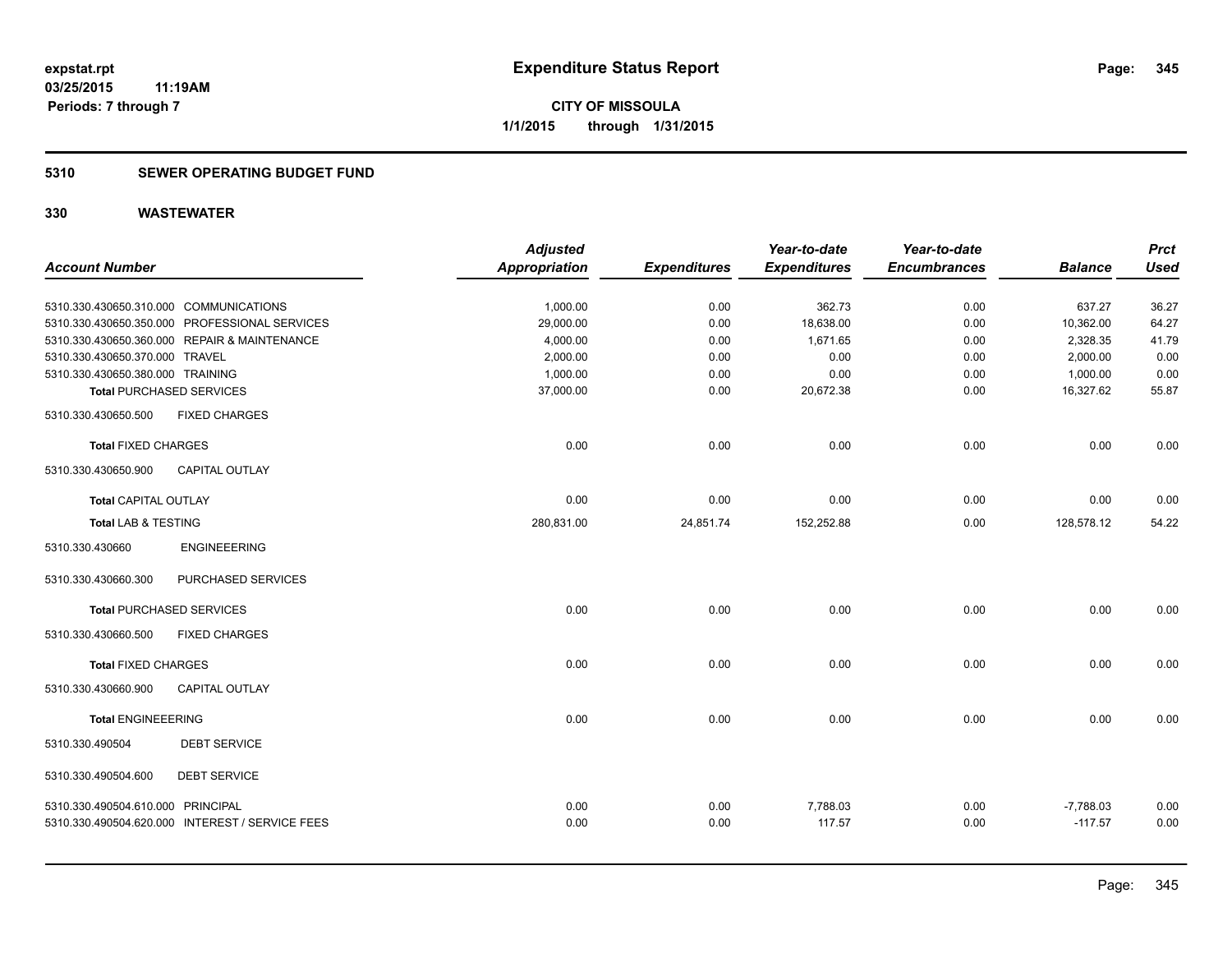### **5310 SEWER OPERATING BUDGET FUND**

| <b>Account Number</b>          |                                                              | <b>Adjusted</b><br><b>Appropriation</b> | <b>Expenditures</b> | Year-to-date<br><b>Expenditures</b> | Year-to-date<br><b>Encumbrances</b> | <b>Balance</b> | <b>Prct</b><br><b>Used</b> |
|--------------------------------|--------------------------------------------------------------|-----------------------------------------|---------------------|-------------------------------------|-------------------------------------|----------------|----------------------------|
| <b>Total DEBT SERVICE</b>      |                                                              | 0.00                                    | 0.00                | 7,905.60                            | 0.00                                | $-7,905.60$    | 0.00                       |
| 5310.330.499999                | <b>NEW REQUESTS</b>                                          |                                         |                     |                                     |                                     |                |                            |
| 5310.330.499999.100            | PERSONAL SERVICES                                            |                                         |                     |                                     |                                     |                |                            |
| <b>Total PERSONAL SERVICES</b> |                                                              | 0.00                                    | 0.00                | 0.00                                | 0.00                                | 0.00           | 0.00                       |
| 5310.330.499999.900            | <b>CAPITAL OUTLAY</b>                                        |                                         |                     |                                     |                                     |                |                            |
| Total NEW REQUESTS             |                                                              | 0.00                                    | 0.00                | 0.00                                | 0.00                                | 0.00           | 0.00                       |
| 5310.330.510000                | <b>MISCELLANEOUS</b>                                         |                                         |                     |                                     |                                     |                |                            |
| 5310.330.510000.900            | <b>CAPITAL OUTLAY</b>                                        |                                         |                     |                                     |                                     |                |                            |
| <b>Total MISCELLANEOUS</b>     |                                                              | 0.00                                    | 0.00                | 0.00                                | 0.00                                | 0.00           | 0.00                       |
| 5310.330.510110                | <b>MERCHANT SERVICES</b>                                     |                                         |                     |                                     |                                     |                |                            |
| 5310.330.510110.500            | <b>FIXED CHARGES</b>                                         |                                         |                     |                                     |                                     |                |                            |
|                                | 5310.330.510110.500.000 MERCHANT SERVICE FEES/FIIXED CHARGES | 34,500.00                               | 0.00                | 0.00                                | 0.00                                | 34,500.00      | 0.00                       |
|                                | <b>Total MERCHANT SERVICES</b>                               | 34,500.00                               | 0.00                | 0.00                                | 0.00                                | 34.500.00      | 0.00                       |
| 5310.330.521000                | INTERFUND OPERATING TRANSFERS                                |                                         |                     |                                     |                                     |                |                            |
| 5310.330.521000.800            | OTHER OBJECTS                                                |                                         |                     |                                     |                                     |                |                            |
|                                | Total INTERFUND OPERATING TRANSFERS                          | 0.00                                    | 0.00                | 0.00                                | 0.00                                | 0.00           | 0.00                       |
| <b>Total WASTEWATER</b>        |                                                              | 4.534.965.00                            | 350,514.55          | 2,580,303.91                        | 0.00                                | 1,954,661.09   | 56.90                      |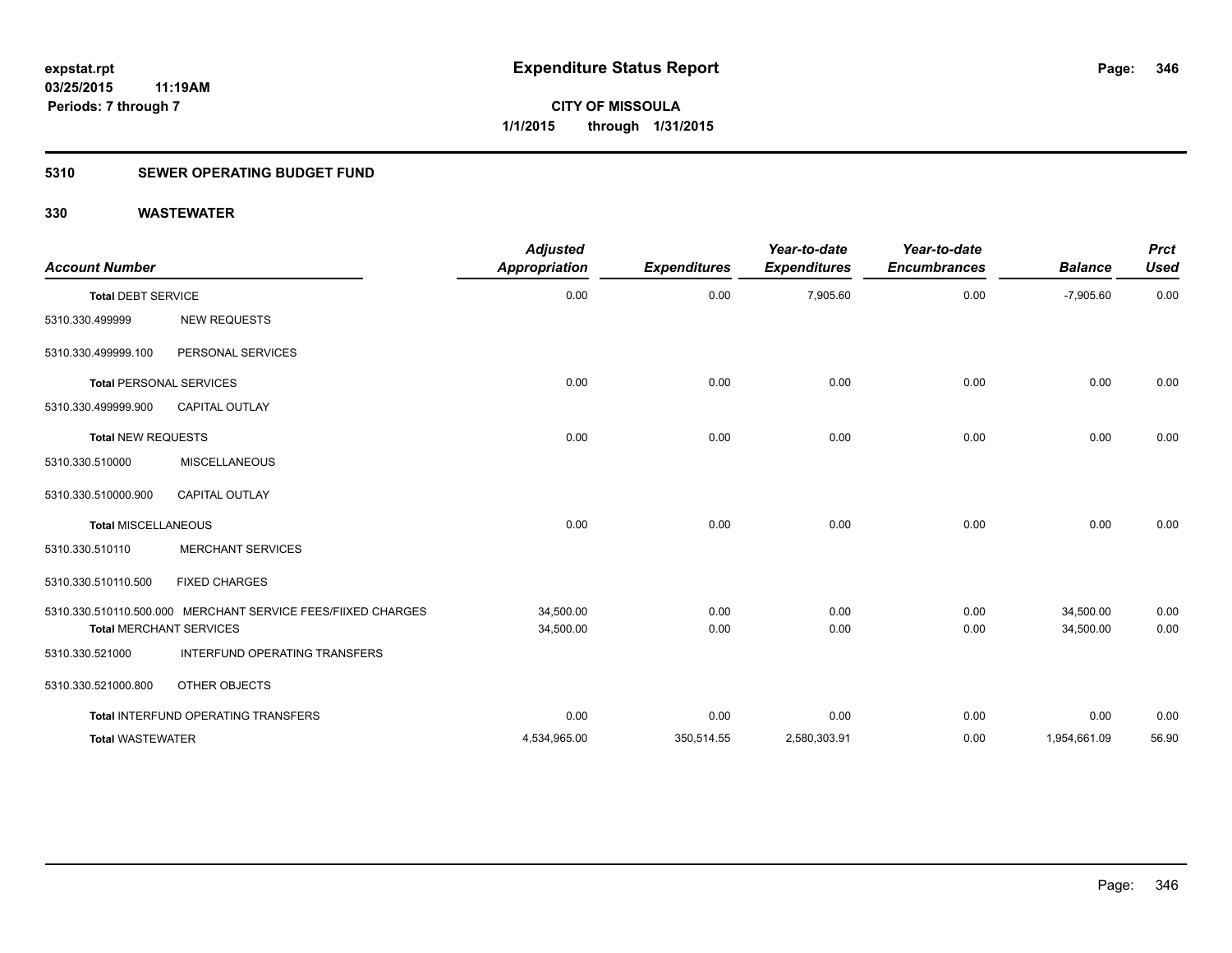### **5310 SEWER OPERATING BUDGET FUND**

### **900 DEPRECIATION**

| <b>Account Number</b>     |                                          | <b>Adjusted</b><br><b>Appropriation</b> | <b>Expenditures</b> | Year-to-date<br><b>Expenditures</b> | Year-to-date<br><b>Encumbrances</b> | <b>Balance</b> | <b>Prct</b><br>Used |
|---------------------------|------------------------------------------|-----------------------------------------|---------------------|-------------------------------------|-------------------------------------|----------------|---------------------|
| 5310.900.510000           | <b>MISCELLANEOUS</b>                     |                                         |                     |                                     |                                     |                |                     |
| 5310.900.510000.800       | OTHER OBJECTS                            |                                         |                     |                                     |                                     |                |                     |
| <b>Total DEPRECIATION</b> |                                          | 0.00                                    | 0.00                | 0.00                                | 0.00                                | 0.00           | 0.00                |
|                           | <b>Total SEWER OPERATING BUDGET FUND</b> | 4,534,965.00                            | 350,514.55          | 2,580,303.91                        | 0.00                                | 1,954,661.09   | 56.90               |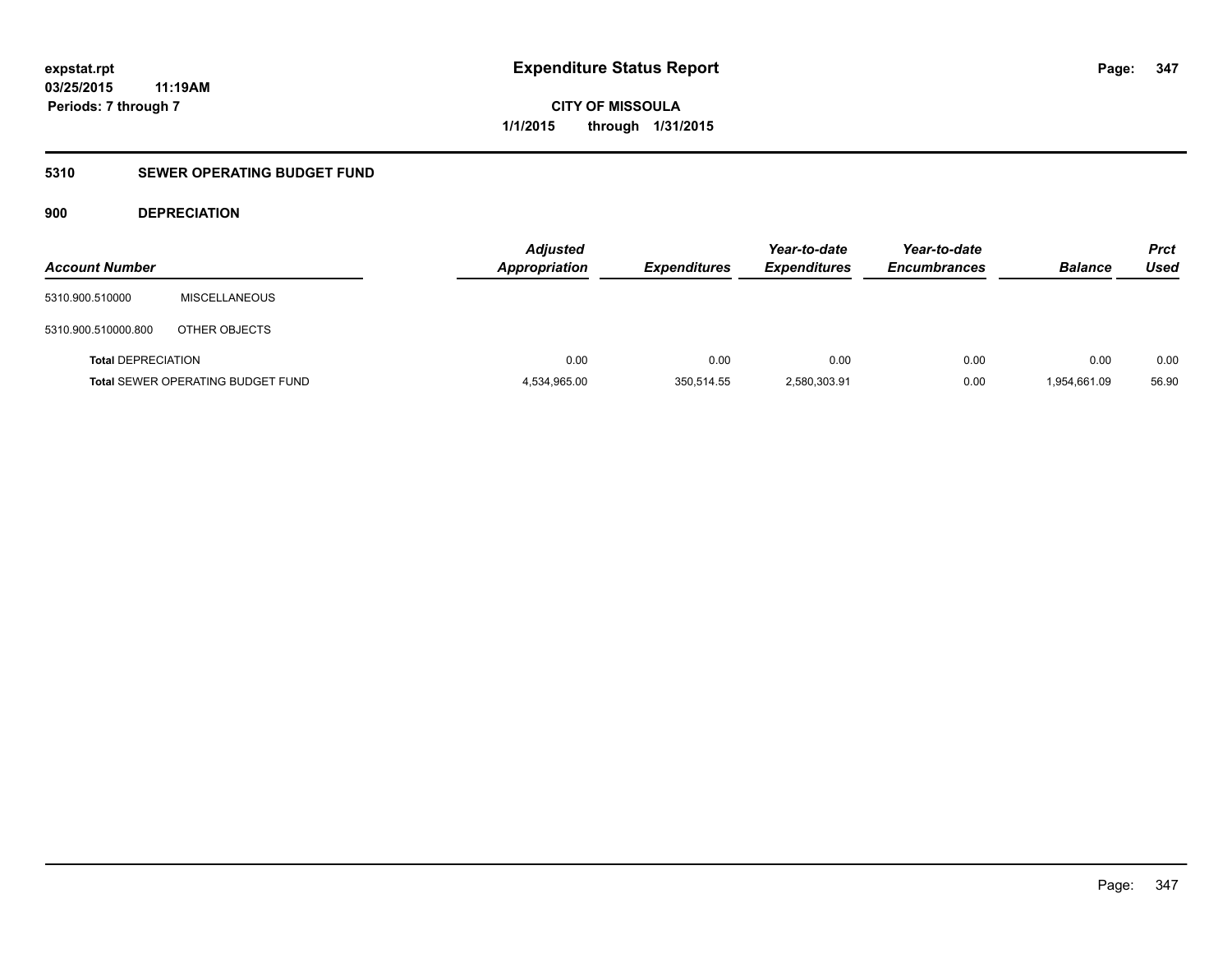**CITY OF MISSOULA 1/1/2015 through 1/31/2015**

### **5311 SEWER REVENUE COLLECTION & CLEARING FUND**

| <b>Account Number</b>      |                                                  | <b>Adjusted</b><br><b>Appropriation</b> | <b>Expenditures</b> | Year-to-date<br><b>Expenditures</b> | Year-to-date<br><b>Encumbrances</b> | <b>Balance</b> | <b>Prct</b><br><b>Used</b> |
|----------------------------|--------------------------------------------------|-----------------------------------------|---------------------|-------------------------------------|-------------------------------------|----------------|----------------------------|
| 5311.330.430670            | <b>CUSTOMER ACCOUNTING &amp; COLLECTION</b>      |                                         |                     |                                     |                                     |                |                            |
| 5311.330.430670.800        | <b>OTHER OBJECTS</b>                             |                                         |                     |                                     |                                     |                |                            |
|                            | Total CUSTOMER ACCOUNTING & COLLECTION           | 0.00                                    | 0.00                | 0.00                                | 0.00                                | 0.00           | 0.00                       |
| 5311.330.510000            | <b>MISCELLANEOUS</b>                             |                                         |                     |                                     |                                     |                |                            |
| 5311.330.510000.800        | <b>OTHER OBJECTS</b>                             |                                         |                     |                                     |                                     |                |                            |
| <b>Total MISCELLANEOUS</b> |                                                  | 0.00                                    | 0.00                | 0.00                                | 0.00                                | 0.00           | 0.00                       |
| 5311.330.510110            | <b>MERCHANT SERVICES</b>                         |                                         |                     |                                     |                                     |                |                            |
| 5311.330.510110.500        | <b>FIXED CHARGES</b>                             |                                         |                     |                                     |                                     |                |                            |
|                            | <b>Total MERCHANT SERVICES</b>                   | 0.00                                    | 0.00                | 0.00                                | 0.00                                | 0.00           | 0.00                       |
| 5311.330.521000            | SEWER REVENUE CLEARING                           |                                         |                     |                                     |                                     |                |                            |
| 5311.330.521000.500        | <b>FIXED CHARGES</b>                             |                                         |                     |                                     |                                     |                |                            |
| <b>Total FIXED CHARGES</b> |                                                  | 0.00                                    | 0.00                | 0.00                                | 0.00                                | 0.00           | 0.00                       |
| 5311.330.521000.600        | <b>DEBT SERVICE</b>                              |                                         |                     |                                     |                                     |                |                            |
| <b>Total DEBT SERVICE</b>  |                                                  | 0.00                                    | 0.00                | 0.00                                | 0.00                                | 0.00           | 0.00                       |
| 5311.330.521000.800        | OTHER OBJECTS                                    |                                         |                     |                                     |                                     |                |                            |
|                            | 5311.330.521000.820.000 TRANSFERS TO OTHER FUNDS | 7,200,001.00                            | 0.00                | 0.00                                | 0.00                                | 7,200,001.00   | 0.00                       |
|                            | Total SEWER REVENUE CLEARING                     | 7,200,001.00                            | 0.00                | 0.00                                | 0.00                                | 7,200,001.00   | 0.00                       |
|                            | Total SEWER REVENUE COLLECTION & CLEARING FUND   | 7,200,001.00                            | 0.00                | 0.00                                | 0.00                                | 7,200,001.00   | 0.00                       |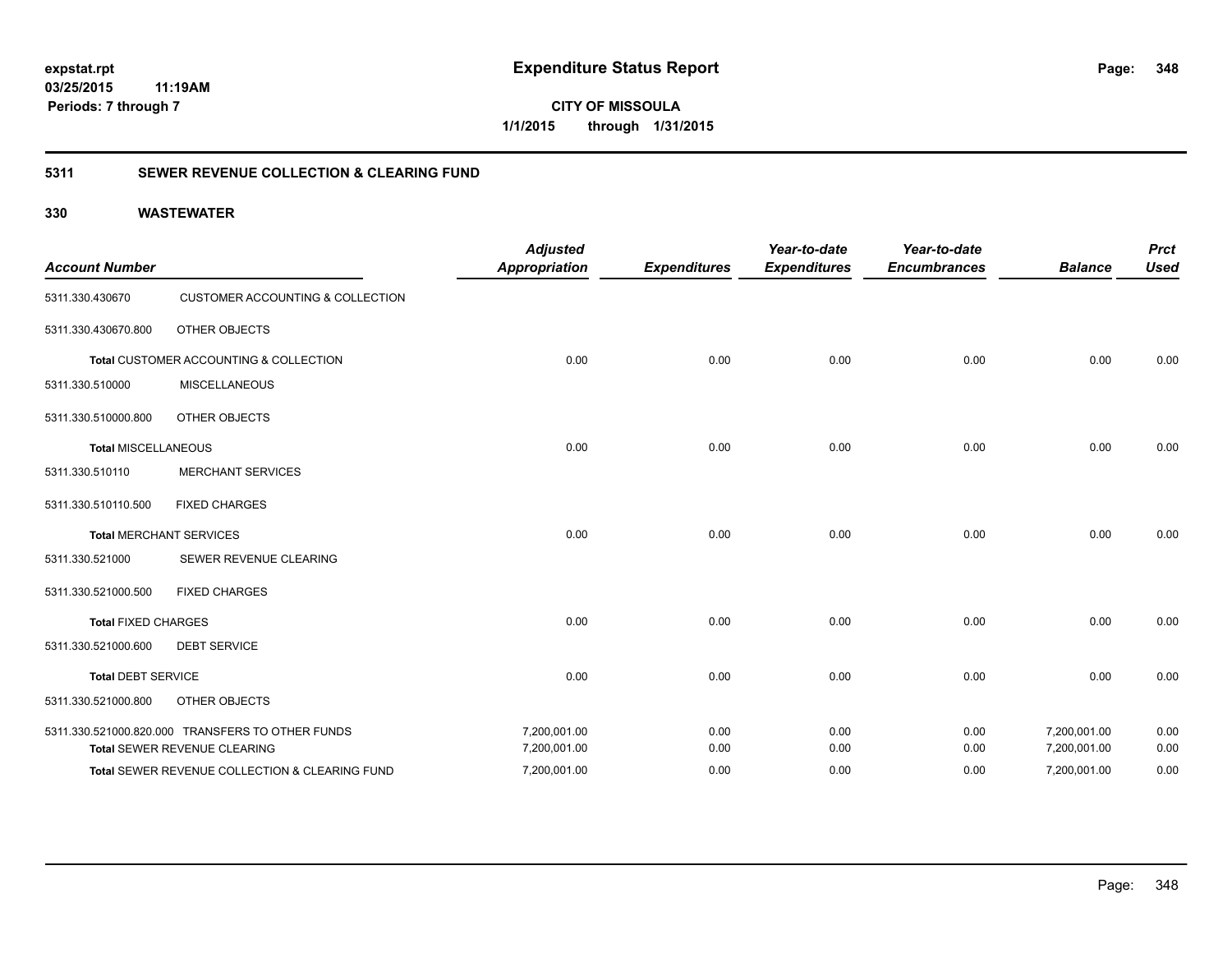### **5315 SEWER LOAN FUND**

| <b>Account Number</b>         |                                                                                                       | <b>Adjusted</b><br>Appropriation | <b>Expenditures</b> | Year-to-date<br><b>Expenditures</b> | Year-to-date<br><b>Encumbrances</b> | <b>Balance</b>               | <b>Prct</b><br><b>Used</b> |
|-------------------------------|-------------------------------------------------------------------------------------------------------|----------------------------------|---------------------|-------------------------------------|-------------------------------------|------------------------------|----------------------------|
| 5315.330.430607               | *** Title Not Found ***                                                                               |                                  |                     |                                     |                                     |                              |                            |
| 5315.330.430607.300           | PURCHASED SERVICES                                                                                    |                                  |                     |                                     |                                     |                              |                            |
| Total *** Title Not Found *** | 5315.330.430607.390.000 OTHER PURCHASED SERVICES                                                      | 0.00<br>0.00                     | 0.00<br>0.00        | 22,518.62<br>22,518.62              | 0.00<br>0.00                        | $-22,518.62$<br>$-22,518.62$ | 0.00<br>0.00               |
| 5315.330.430670               | <b>CUSTOMER ACCOUNTING &amp; COLLECTION</b>                                                           |                                  |                     |                                     |                                     |                              |                            |
| 5315.330.430670.300           | PURCHASED SERVICES                                                                                    |                                  |                     |                                     |                                     |                              |                            |
|                               | <b>Total PURCHASED SERVICES</b>                                                                       | 0.00                             | 0.00                | 0.00                                | 0.00                                | 0.00                         | 0.00                       |
| 5315.330.430670.600           | <b>DEBT SERVICE</b>                                                                                   |                                  |                     |                                     |                                     |                              |                            |
| <b>Total DEBT SERVICE</b>     |                                                                                                       | 0.00                             | 0.00                | 0.00                                | 0.00                                | 0.00                         | 0.00                       |
| 5315.330.430670.800           | OTHER OBJECTS                                                                                         |                                  |                     |                                     |                                     |                              |                            |
|                               | 5315.330.430670.820.000 TRANSFERS TO OTHER FUNDS<br><b>Total CUSTOMER ACCOUNTING &amp; COLLECTION</b> | 20,000.00<br>20,000.00           | 0.00<br>0.00        | 0.00<br>0.00                        | 0.00<br>0.00                        | 20,000.00<br>20,000.00       | 0.00<br>0.00               |
| <b>Total SEWER LOAN FUND</b>  |                                                                                                       | 20,000.00                        | 0.00                | 22,518.62                           | 0.00                                | $-2,518.62$                  | 112.59                     |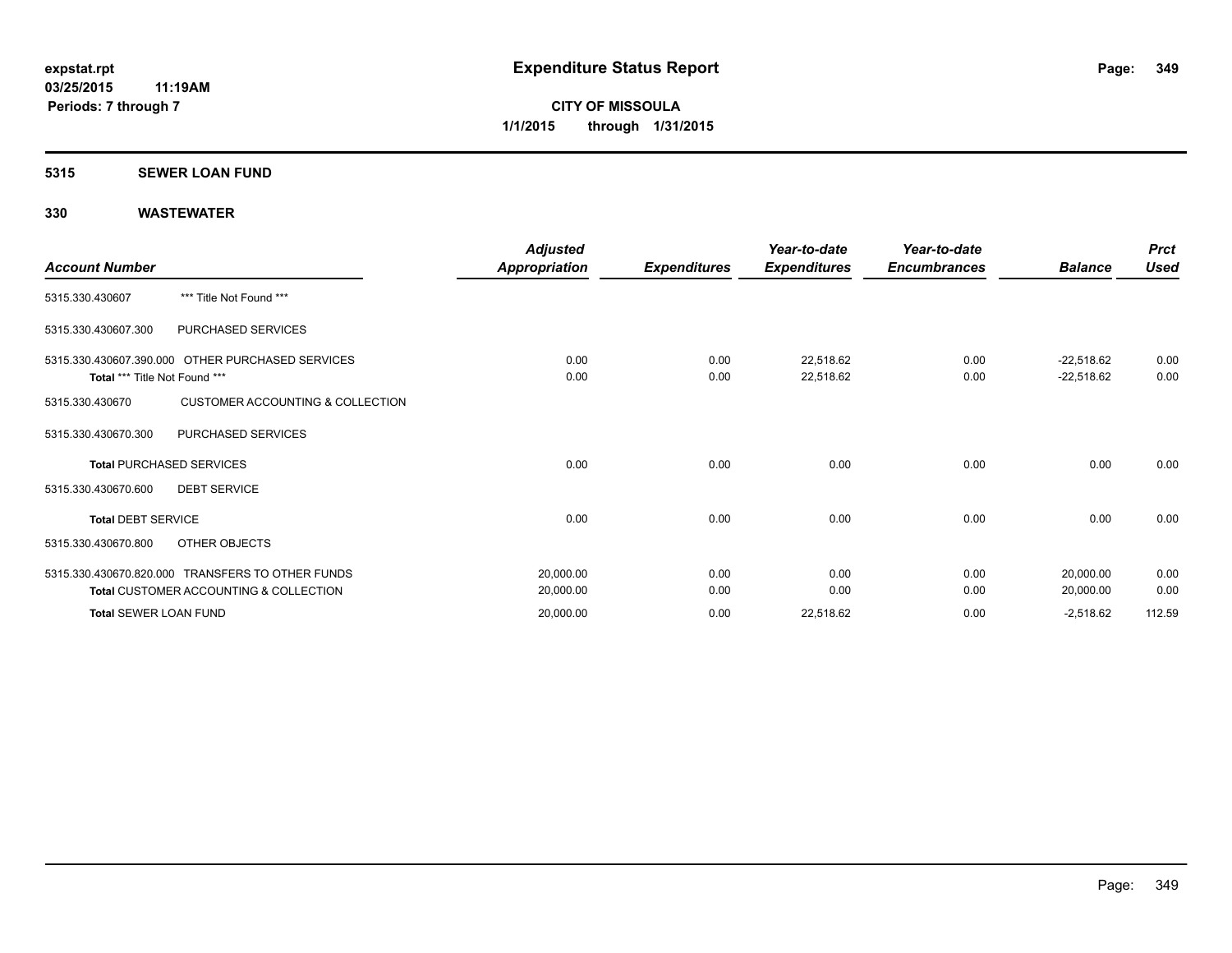**350**

**CITY OF MISSOULA 1/1/2015 through 1/31/2015**

### **5320 SEWER REPLACEMENT & DEPRECIATION FUND**

|                                 |                                        | <b>Adjusted</b>      |                     | Year-to-date        | Year-to-date        |                | <b>Prct</b> |
|---------------------------------|----------------------------------------|----------------------|---------------------|---------------------|---------------------|----------------|-------------|
| <b>Account Number</b>           |                                        | <b>Appropriation</b> | <b>Expenditures</b> | <b>Expenditures</b> | <b>Encumbrances</b> | <b>Balance</b> | <b>Used</b> |
| 5320.330.410400                 | <b>DEPRECIATION</b>                    |                      |                     |                     |                     |                |             |
| 5320.330.410400.800             | OTHER OBJECTS                          |                      |                     |                     |                     |                |             |
| <b>Total DEPRECIATION</b>       |                                        | 0.00                 | 0.00                | 0.00                | 0.00                | 0.00           | 0.00        |
| 5320.330.410551                 | FINANCIAL SOFTWARE                     |                      |                     |                     |                     |                |             |
| 5320.330.410551.800             | OTHER OBJECTS                          |                      |                     |                     |                     |                |             |
| <b>Total FINANCIAL SOFTWARE</b> |                                        | 0.00                 | 0.00                | 0.00                | 0.00                | 0.00           | 0.00        |
| 5320.330.430611                 | FLOW BASED STUDY/CONSULTING            |                      |                     |                     |                     |                |             |
| 5320.330.430611.300             | PURCHASED SERVICES                     |                      |                     |                     |                     |                |             |
|                                 | Total FLOW BASED STUDY/CONSULTING      | 0.00                 | 0.00                | 0.00                | 0.00                | 0.00           | 0.00        |
| 5320.330.430612                 | STATE COMPLIANCE EDEN UPDATE           |                      |                     |                     |                     |                |             |
| 5320.330.430612.300             | PURCHASED SERVICES                     |                      |                     |                     |                     |                |             |
|                                 | Total STATE COMPLIANCE EDEN UPDATE     | 0.00                 | 0.00                | 0.00                | 0.00                | 0.00           | 0.00        |
| 5320.330.430613                 | <b>EQUIPMENT-TRUCKS</b>                |                      |                     |                     |                     |                |             |
| 5320.330.430613.900             | <b>CAPITAL OUTLAY</b>                  |                      |                     |                     |                     |                |             |
| <b>Total EQUIPMENT-TRUCKS</b>   |                                        | 0.00                 | 0.00                | 0.00                | 0.00                | 0.00           | 0.00        |
| 5320.330.430614                 | WW DEVELOPMENT FEE RECALCULATION       |                      |                     |                     |                     |                |             |
| 5320.330.430614.300             | PURCHASED SERVICES                     |                      |                     |                     |                     |                |             |
|                                 | Total WW DEVELOPMENT FEE RECALCULATION | 0.00                 | 0.00                | 0.00                | 0.00                | 0.00           | 0.00        |
| 5320.330.430615                 | <b>WWTP OPTIMIZATION STUDY</b>         |                      |                     |                     |                     |                |             |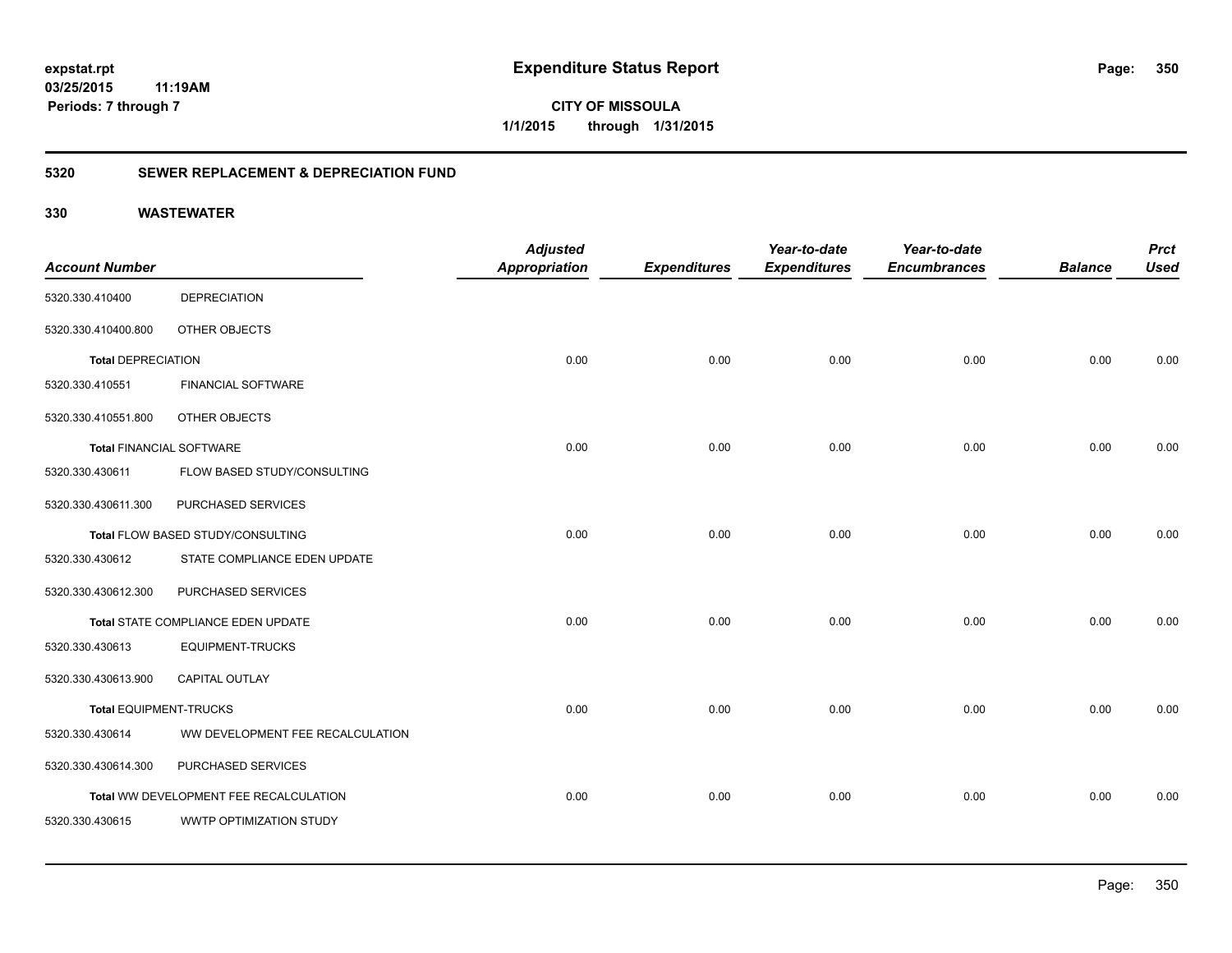**CITY OF MISSOULA 1/1/2015 through 1/31/2015**

### **5320 SEWER REPLACEMENT & DEPRECIATION FUND**

| <b>Account Number</b>                |                                                 | <b>Adjusted</b><br><b>Appropriation</b> | <b>Expenditures</b> | Year-to-date<br><b>Expenditures</b> | Year-to-date<br><b>Encumbrances</b> | <b>Balance</b> | <b>Prct</b><br><b>Used</b> |
|--------------------------------------|-------------------------------------------------|-----------------------------------------|---------------------|-------------------------------------|-------------------------------------|----------------|----------------------------|
| 5320.330.430615.300                  | PURCHASED SERVICES                              |                                         |                     |                                     |                                     |                |                            |
|                                      | 5320.330.430615.350.000 WWTP OPTIMIZATION STUDY | 0.00                                    | 546.59              | 12,682.27                           | 0.00                                | $-12,682.27$   | 0.00                       |
|                                      | Total WWTP OPTIMIZATION STUDY                   | 0.00                                    | 546.59              | 12,682.27                           | 0.00                                | $-12,682.27$   | 0.00                       |
| 5320.330.430622                      | TREATMENT PLANT SOFTWARE UPGRADE                |                                         |                     |                                     |                                     |                |                            |
| 5320.330.430622.900                  | CAPITAL OUTLAY                                  |                                         |                     |                                     |                                     |                |                            |
|                                      | Total TREATMENT PLANT SOFTWARE UPGRADE          | 0.00                                    | 0.00                | 0.00                                | 0.00                                | 0.00           | 0.00                       |
| 5320.330.430623                      | LATERAL SWR MAIN EXT                            |                                         |                     |                                     |                                     |                |                            |
| 5320.330.430623.300                  | PURCHASED SERVICES                              |                                         |                     |                                     |                                     |                |                            |
|                                      | <b>Total PURCHASED SERVICES</b>                 | 0.00                                    | 0.00                | 0.00                                | 0.00                                | 0.00           | 0.00                       |
| 5320.330.430623.900                  | CAPITAL OUTLAY                                  |                                         |                     |                                     |                                     |                |                            |
| 5320.330.430623.930.000 IMPROVEMENTS |                                                 | 10,000.00                               | 0.00                | 0.00                                | 0.00                                | 10,000.00      | 0.00                       |
|                                      | <b>Total LATERAL SWR MAIN EXT</b>               | 10,000.00                               | 0.00                | 0.00                                | 0.00                                | 10,000.00      | 0.00                       |
| 5320.330.430624                      | <b>SEWER LINE REHAB</b>                         |                                         |                     |                                     |                                     |                |                            |
| 5320.330.430624.300                  | PURCHASED SERVICES                              |                                         |                     |                                     |                                     |                |                            |
|                                      | 5320.330.430624.360.000 REPAIR & MAINTENANCE    | 100,000.00                              | 1,705.00            | 5,834.75                            | 0.00                                | 94,165.25      | 5.83                       |
| <b>Total SEWER LINE REHAB</b>        |                                                 | 100,000.00                              | 1,705.00            | 5,834.75                            | 0.00                                | 94,165.25      | 5.83                       |
| 5320.330.430625                      | SWR MAIN MASTER PLANS                           |                                         |                     |                                     |                                     |                |                            |
| 5320.330.430625.300                  | PURCHASED SERVICES                              |                                         |                     |                                     |                                     |                |                            |
|                                      | <b>Total SWR MAIN MASTER PLANS</b>              | 0.00                                    | 0.00                | 0.00                                | 0.00                                | 0.00           | 0.00                       |
| 5320.330.430627                      | <b>BIOREACTOR NUTRIENT MONITORING</b>           |                                         |                     |                                     |                                     |                |                            |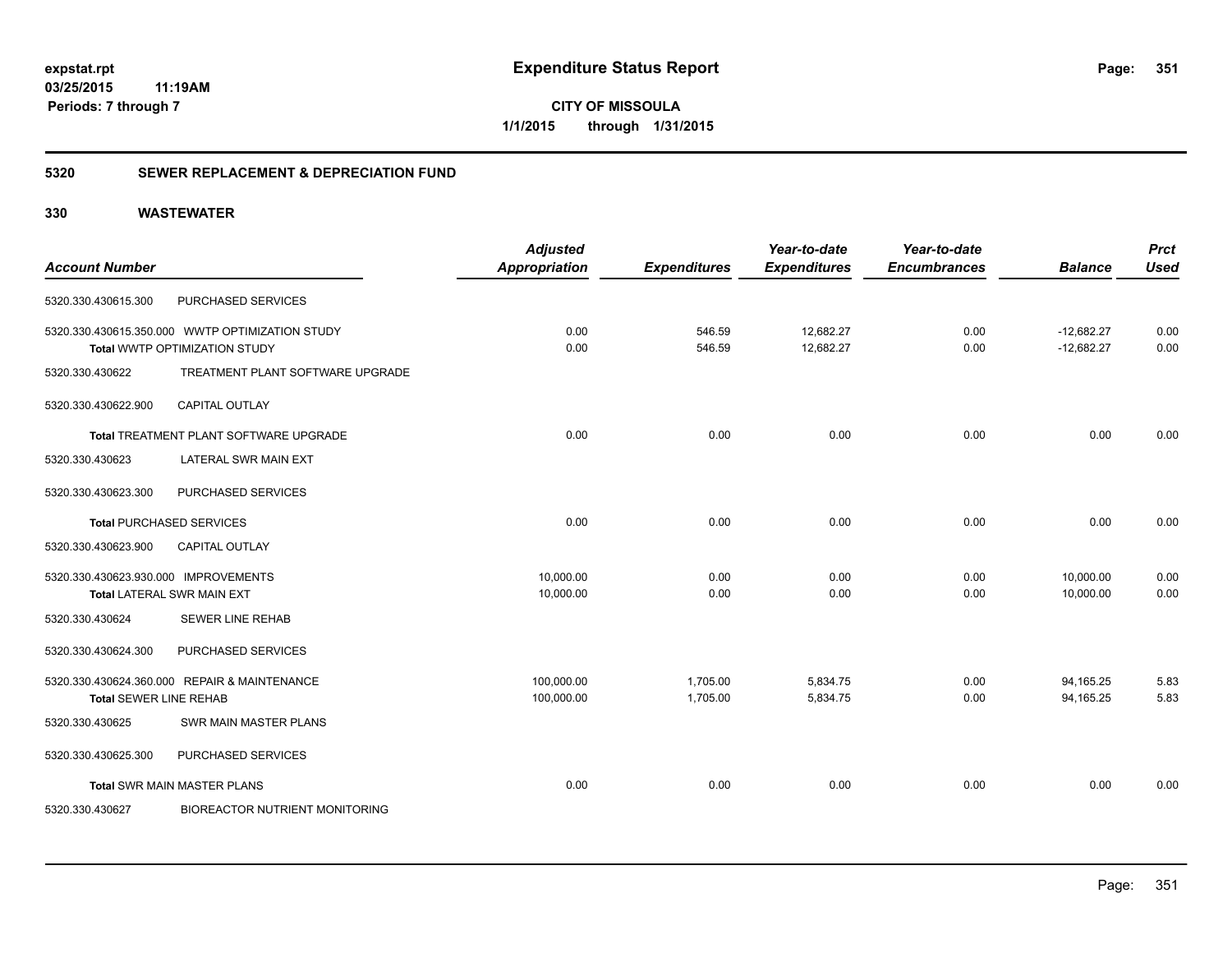**CITY OF MISSOULA 1/1/2015 through 1/31/2015**

### **5320 SEWER REPLACEMENT & DEPRECIATION FUND**

|                                      |                                                | <b>Adjusted</b>      |                     | Year-to-date        | Year-to-date        |                | <b>Prct</b> |
|--------------------------------------|------------------------------------------------|----------------------|---------------------|---------------------|---------------------|----------------|-------------|
| <b>Account Number</b>                |                                                | <b>Appropriation</b> | <b>Expenditures</b> | <b>Expenditures</b> | <b>Encumbrances</b> | <b>Balance</b> | <b>Used</b> |
| 5320.330.430627.900                  | <b>CAPITAL OUTLAY</b>                          |                      |                     |                     |                     |                |             |
|                                      | Total BIOREACTOR NUTRIENT MONITORING           | 0.00                 | 0.00                | 0.00                | 0.00                | 0.00           | 0.00        |
| 5320.330.430628                      | STEP ELEC RETROFIT                             |                      |                     |                     |                     |                |             |
| 5320.330.430628.300                  | PURCHASED SERVICES                             |                      |                     |                     |                     |                |             |
| <b>Total STEP ELEC RETROFIT</b>      |                                                | 0.00                 | 0.00                | 0.00                | 0.00                | 0.00           | 0.00        |
| 5320.330.430630                      | <b>MISC PLANT REPAIRS</b>                      |                      |                     |                     |                     |                |             |
| 5320.330.430630.300                  | PURCHASED SERVICES                             |                      |                     |                     |                     |                |             |
|                                      | 5320.330.430630.360.000 REPAIR & MAINTENANCE   | 0.00                 | 4,593.75            | 30,281.55           | 0.00                | $-30,281.55$   | 0.00        |
|                                      | <b>Total PURCHASED SERVICES</b>                | 0.00                 | 4,593.75            | 30,281.55           | 0.00                | $-30,281.55$   | 0.00        |
| 5320.330.430630.900                  | CAPITAL OUTLAY                                 |                      |                     |                     |                     |                |             |
| 5320.330.430630.930.000 IMPROVEMENTS |                                                | 150,000.00           | 0.00                | 0.00                | 0.00                | 150,000.00     | 0.00        |
| <b>Total CAPITAL OUTLAY</b>          |                                                | 150,000.00           | 0.00                | 0.00                | 0.00                | 150,000.00     | 0.00        |
| <b>Total MISC PLANT REPAIRS</b>      |                                                | 150,000.00           | 4,593.75            | 30,281.55           | 0.00                | 119,718.45     | 20.19       |
| 5320.330.430631                      | MISC SWR MAIN REPAIRS                          |                      |                     |                     |                     |                |             |
| 5320.330.430631.300                  | PURCHASED SERVICES                             |                      |                     |                     |                     |                |             |
|                                      | 5320.330.430631.360.000 MISC SEWER LINE REPAIR | 100,000.00           | 0.00                | 35,722.87           | 0.00                | 64,277.13      | 35.72       |
|                                      | <b>Total MISC SWR MAIN REPAIRS</b>             | 100,000.00           | 0.00                | 35,722.87           | 0.00                | 64,277.13      | 35.72       |
| 5320.330.430632                      | <b>HYBRID POPLAR EFFLUENT APP</b>              |                      |                     |                     |                     |                |             |
| 5320.330.430632.900                  | <b>CAPITAL OUTLAY</b>                          |                      |                     |                     |                     |                |             |
|                                      | Total HYBRID POPLAR EFFLUENT APP               | 0.00                 | 0.00                | 0.00                | 0.00                | 0.00           | 0.00        |
| 5320.330.430637                      | SEWAGE LIFT STATION UPGRADE/REHAB              |                      |                     |                     |                     |                |             |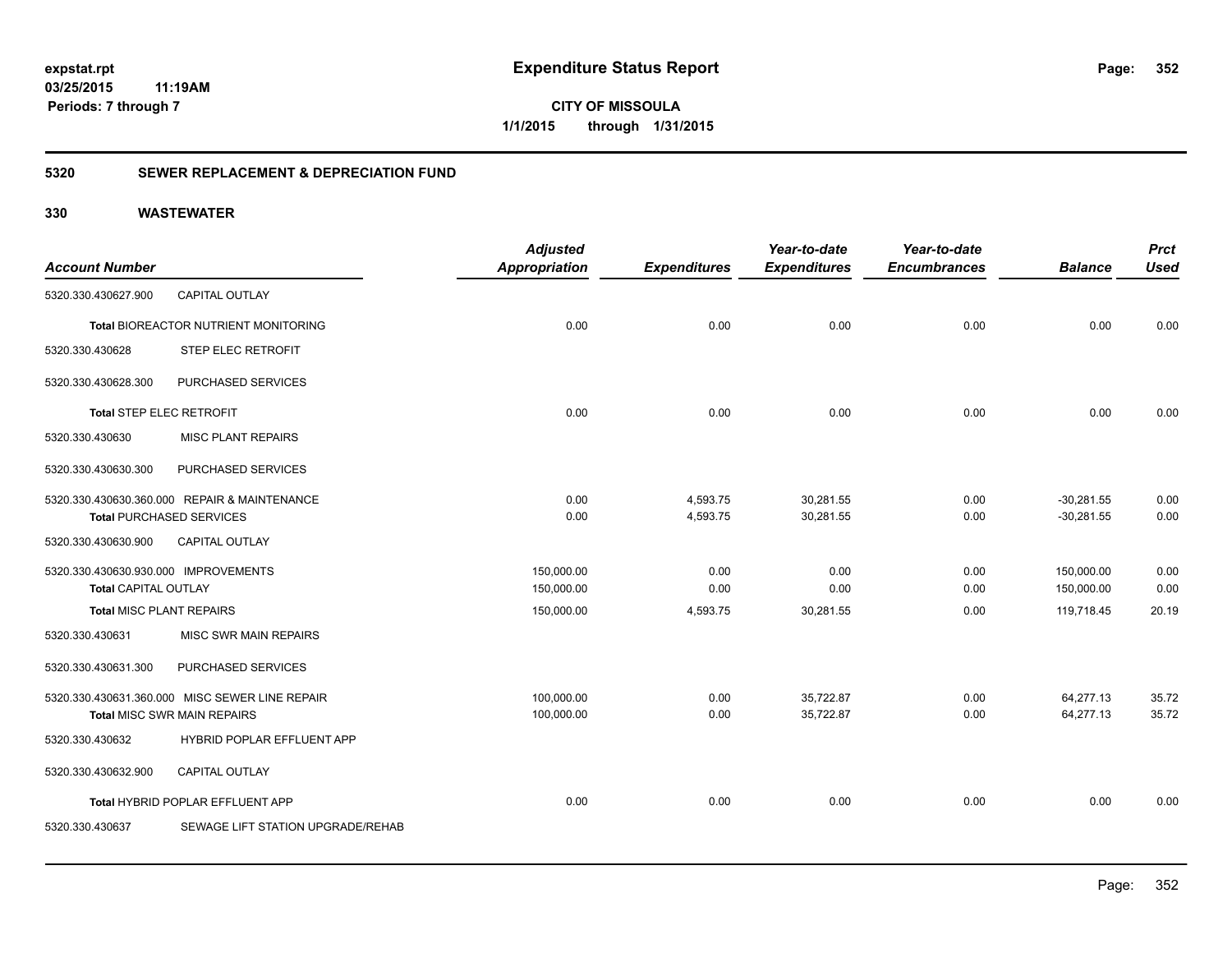**CITY OF MISSOULA 1/1/2015 through 1/31/2015**

### **5320 SEWER REPLACEMENT & DEPRECIATION FUND**

|                             |                                               | <b>Adjusted</b>      |                     | Year-to-date        | Year-to-date        |                | <b>Prct</b> |
|-----------------------------|-----------------------------------------------|----------------------|---------------------|---------------------|---------------------|----------------|-------------|
| <b>Account Number</b>       |                                               | <b>Appropriation</b> | <b>Expenditures</b> | <b>Expenditures</b> | <b>Encumbrances</b> | <b>Balance</b> | <b>Used</b> |
| 5320.330.430637.300         | PURCHASED SERVICES                            |                      |                     |                     |                     |                |             |
|                             | Total SEWAGE LIFT STATION UPGRADE/REHAB       | 0.00                 | 0.00                | 0.00                | 0.00                | 0.00           | 0.00        |
| 5320.330.430643             | WWTP TELEMETRY UPGRADE PROJECT                |                      |                     |                     |                     |                |             |
| 5320.330.430643.300         | PURCHASED SERVICES                            |                      |                     |                     |                     |                |             |
|                             | 5320.330.430643.350.000 PROFESSIONAL SERVICES | 0.00                 | 0.00                | 1,524.11            | 0.00                | $-1,524.11$    | 0.00        |
|                             | <b>Total PURCHASED SERVICES</b>               | 0.00                 | 0.00                | 1,524.11            | 0.00                | $-1,524.11$    | 0.00        |
| 5320.330.430643.900         | <b>CAPITAL OUTLAY</b>                         |                      |                     |                     |                     |                |             |
| <b>Total CAPITAL OUTLAY</b> |                                               | 0.00                 | 0.00                | 0.00                | 0.00                | 0.00           | 0.00        |
|                             | Total WWTP TELEMETRY UPGRADE PROJECT          | 0.00                 | 0.00                | 1,524.11            | 0.00                | $-1,524.11$    | 0.00        |
| 5320.330.430650             | LAB & TESTING                                 |                      |                     |                     |                     |                |             |
| 5320.330.430650.300         | PURCHASED SERVICES                            |                      |                     |                     |                     |                |             |
|                             | <b>Total PURCHASED SERVICES</b>               | 0.00                 | 0.00                | 0.00                | 0.00                | 0.00           | 0.00        |
| 5320.330.430650.900         | <b>CAPITAL OUTLAY</b>                         |                      |                     |                     |                     |                |             |
| Total LAB & TESTING         |                                               | 0.00                 | 0.00                | 0.00                | 0.00                | 0.00           | 0.00        |
| 5320.330.430651             | TRANSFER TO SEWER LOAN                        |                      |                     |                     |                     |                |             |
| 5320.330.430651.800         | OTHER OBJECTS                                 |                      |                     |                     |                     |                |             |
|                             | Total TRANSFER TO SEWER LOAN                  | 0.00                 | 0.00                | 0.00                | 0.00                | 0.00           | 0.00        |
| 5320.330.430660             | <b>ENGINEEERING</b>                           |                      |                     |                     |                     |                |             |
| 5320.330.430660.900         | CAPITAL OUTLAY                                |                      |                     |                     |                     |                |             |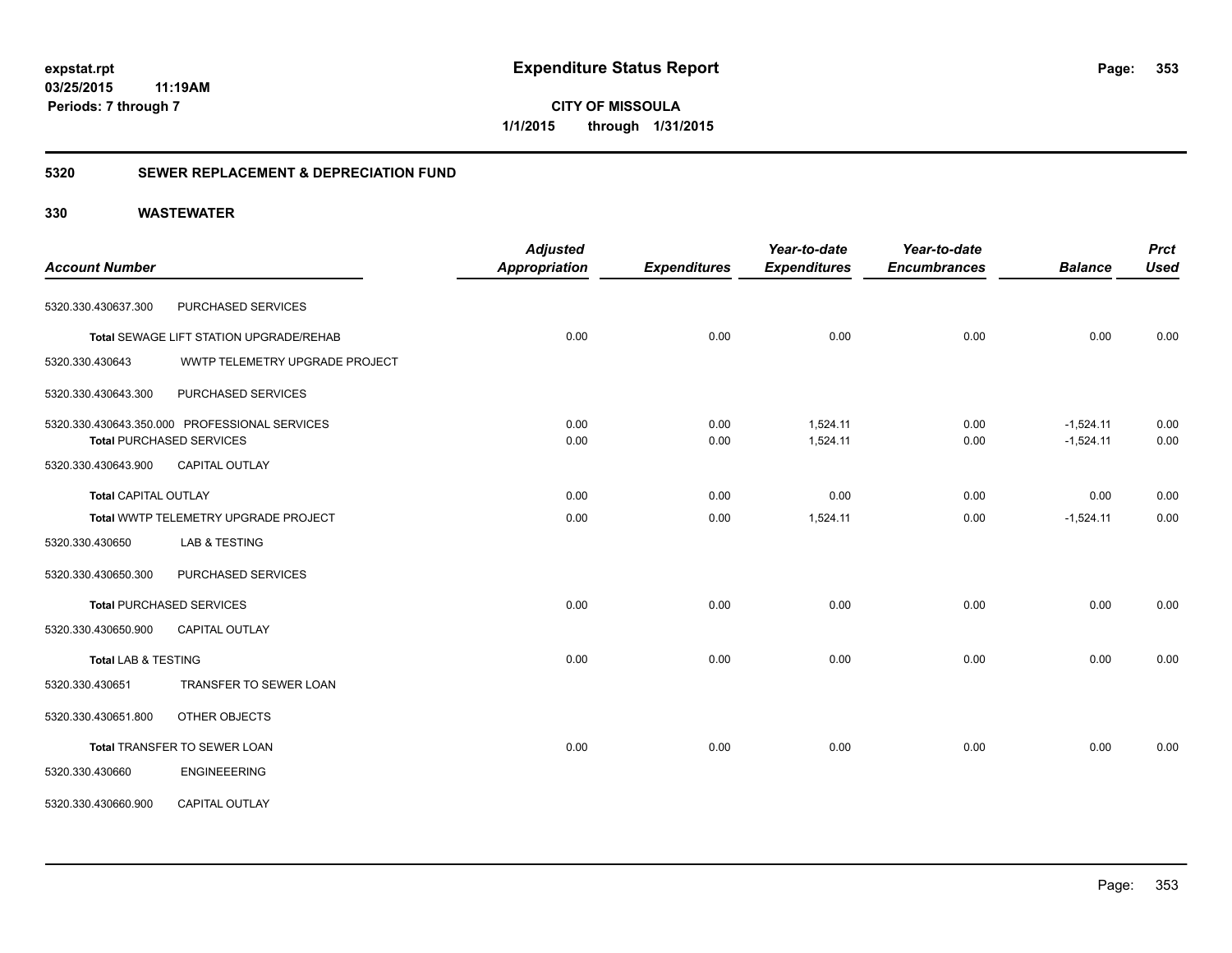**CITY OF MISSOULA 1/1/2015 through 1/31/2015**

### **5320 SEWER REPLACEMENT & DEPRECIATION FUND**

| <b>Account Number</b>                                             |                                                                                  | <b>Adjusted</b><br><b>Appropriation</b> | <b>Expenditures</b> | Year-to-date<br><b>Expenditures</b> | Year-to-date<br><b>Encumbrances</b> | <b>Balance</b>               | <b>Prct</b><br><b>Used</b> |
|-------------------------------------------------------------------|----------------------------------------------------------------------------------|-----------------------------------------|---------------------|-------------------------------------|-------------------------------------|------------------------------|----------------------------|
| 5320.330.430660.930.000 IMPROVEMENTS<br><b>Total ENGINEEERING</b> |                                                                                  | 50,000.00<br>50,000.00                  | 0.00<br>0.00        | 130,149.88<br>130,149.88            | 0.00<br>0.00                        | $-80,149.88$<br>$-80,149.88$ | 260.30<br>260.30           |
| 5320.330.430680                                                   | <b>WWTP REHAB</b>                                                                |                                         |                     |                                     |                                     |                              |                            |
| 5320.330.430680.300                                               | PURCHASED SERVICES                                                               |                                         |                     |                                     |                                     |                              |                            |
| <b>Total WWTP REHAB</b>                                           |                                                                                  | 0.00                                    | 0.00                | 0.00                                | 0.00                                | 0.00                         | 0.00                       |
| 5320.330.430681                                                   | EAST BROADWAY LIFT STATION                                                       |                                         |                     |                                     |                                     |                              |                            |
| 5320.330.430681.300                                               | PURCHASED SERVICES                                                               |                                         |                     |                                     |                                     |                              |                            |
|                                                                   | <b>Total PURCHASED SERVICES</b>                                                  | 0.00                                    | 0.00                | 0.00                                | 0.00                                | 0.00                         | 0.00                       |
| 5320.330.430681.900                                               | <b>CAPITAL OUTLAY</b>                                                            |                                         |                     |                                     |                                     |                              |                            |
| 5320.330.430681.930.000 IMPROVEMENTS                              | Total EAST BROADWAY LIFT STATION                                                 | 0.00<br>0.00                            | 0.00<br>0.00        | 10,853.98<br>10,853.98              | 0.00<br>0.00                        | $-10,853.98$<br>$-10,853.98$ | 0.00<br>0.00               |
| 5320.330.430682                                                   | <b>RESERVE ST LIFT STATION</b>                                                   |                                         |                     |                                     |                                     |                              |                            |
| 5320.330.430682.300                                               | PURCHASED SERVICES                                                               |                                         |                     |                                     |                                     |                              |                            |
|                                                                   | <b>Total PURCHASED SERVICES</b>                                                  | 0.00                                    | 0.00                | 0.00                                | 0.00                                | 0.00                         | 0.00                       |
| 5320.330.430682.900                                               | <b>CAPITAL OUTLAY</b>                                                            |                                         |                     |                                     |                                     |                              |                            |
|                                                                   | 5320.330.430682.930.000 RESERVE ST LIFT STATION<br>Total RESERVE ST LIFT STATION | 0.00<br>0.00                            | 0.00<br>0.00        | 10,542.33<br>10,542.33              | 0.00<br>0.00                        | $-10,542.33$<br>$-10,542.33$ | 0.00<br>0.00               |
| 5320.330.430683                                                   | DICKENS ST LIFT STATION                                                          |                                         |                     |                                     |                                     |                              |                            |
| 5320.330.430683.900                                               | <b>CAPITAL OUTLAY</b>                                                            |                                         |                     |                                     |                                     |                              |                            |
|                                                                   | <b>Total DICKENS ST LIFT STATION</b>                                             | 0.00                                    | 0.00                | 0.00                                | 0.00                                | 0.00                         | 0.00                       |
| 5320.330.430684                                                   | MILLER CREEK SEWER INTERCEPTOR                                                   |                                         |                     |                                     |                                     |                              |                            |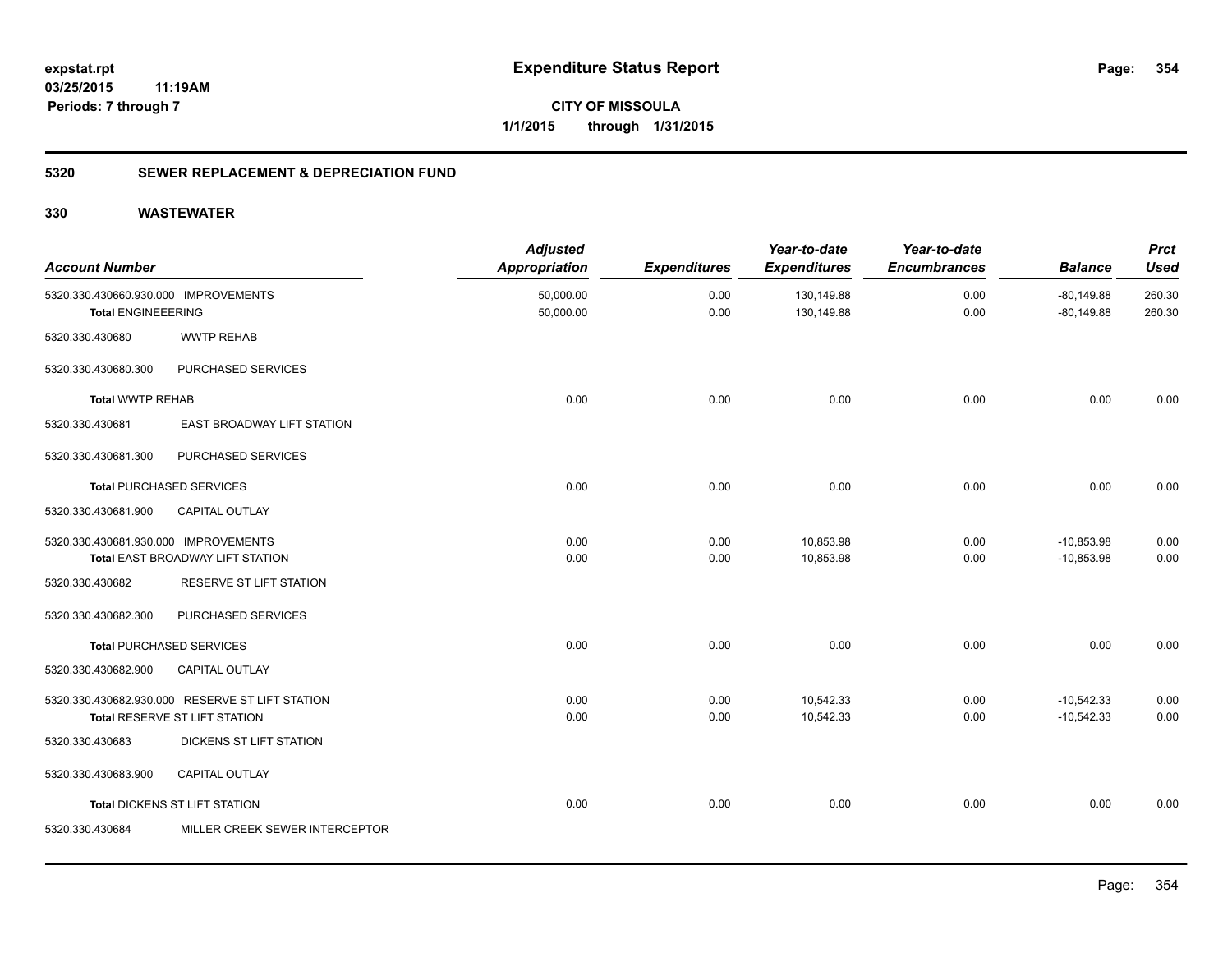**CITY OF MISSOULA 1/1/2015 through 1/31/2015**

### **5320 SEWER REPLACEMENT & DEPRECIATION FUND**

| <b>Account Number</b>         |                                            | <b>Adjusted</b><br><b>Appropriation</b> | <b>Expenditures</b> | Year-to-date<br><b>Expenditures</b> | Year-to-date<br><b>Encumbrances</b> | <b>Balance</b> | <b>Prct</b><br><b>Used</b> |
|-------------------------------|--------------------------------------------|-----------------------------------------|---------------------|-------------------------------------|-------------------------------------|----------------|----------------------------|
|                               |                                            |                                         |                     |                                     |                                     |                |                            |
| 5320.330.430684.300           | PURCHASED SERVICES                         |                                         |                     |                                     |                                     |                |                            |
|                               | <b>Total PURCHASED SERVICES</b>            | 0.00                                    | 0.00                | 0.00                                | 0.00                                | 0.00           | 0.00                       |
| 5320.330.430684.800           | OTHER OBJECTS                              |                                         |                     |                                     |                                     |                |                            |
|                               | Total MILLER CREEK SEWER INTERCEPTOR       | 0.00                                    | 0.00                | 0.00                                | 0.00                                | 0.00           | 0.00                       |
| 5320.330.430685               | <b>TWAS ODOR CONTROL</b>                   |                                         |                     |                                     |                                     |                |                            |
| 5320.330.430685.300           | PURCHASED SERVICES                         |                                         |                     |                                     |                                     |                |                            |
|                               | Total TWAS ODOR CONTROL                    | 0.00                                    | 0.00                | 0.00                                | 0.00                                | 0.00           | 0.00                       |
| 5320.330.430688               | *** Title Not Found ***                    |                                         |                     |                                     |                                     |                |                            |
| 5320.330.430688.300           | PURCHASED SERVICES                         |                                         |                     |                                     |                                     |                |                            |
| Total *** Title Not Found *** |                                            | 0.00                                    | 0.00                | 0.00                                | 0.00                                | 0.00           | 0.00                       |
| 5320.330.430689               | FY11 \$1.29M Sewer Bond Construction       |                                         |                     |                                     |                                     |                |                            |
| 5320.330.430689.800           | OTHER OBJECTS                              |                                         |                     |                                     |                                     |                |                            |
|                               | Total FY11 \$1.29M Sewer Bond Construction | 0.00                                    | 0.00                | 0.00                                | 0.00                                | 0.00           | 0.00                       |
| 5320.330.430690               | OTHER ACTIVITIES                           |                                         |                     |                                     |                                     |                |                            |
| 5320.330.430690.300           | PURCHASED SERVICES                         |                                         |                     |                                     |                                     |                |                            |
| <b>Total OTHER ACTIVITIES</b> |                                            | 0.00                                    | 0.00                | 0.00                                | 0.00                                | 0.00           | 0.00                       |
| 5320.330.430691               | HYBRID POPLAR SEWER PROJECT                |                                         |                     |                                     |                                     |                |                            |
| 5320.330.430691.900           | CAPITAL OUTLAY                             |                                         |                     |                                     |                                     |                |                            |
|                               | Total HYBRID POPLAR SEWER PROJECT          | 0.00                                    | 0.00                | 0.00                                | 0.00                                | 0.00           | 0.00                       |
|                               |                                            |                                         |                     |                                     |                                     |                |                            |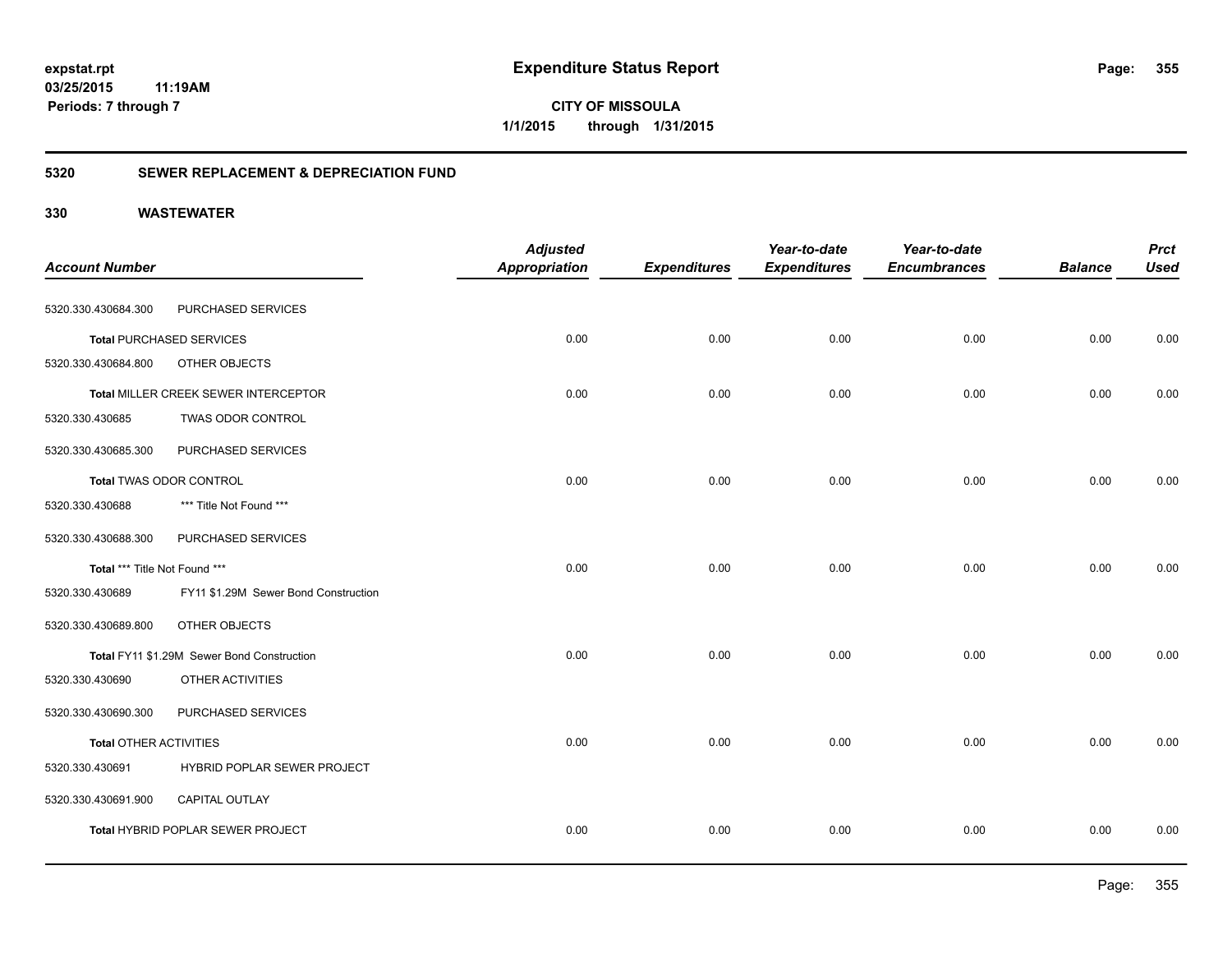**356**

**CITY OF MISSOULA 1/1/2015 through 1/31/2015**

### **5320 SEWER REPLACEMENT & DEPRECIATION FUND**

|                             |                                                | <b>Adjusted</b>      |                     | Year-to-date        | Year-to-date        |                | <b>Prct</b> |
|-----------------------------|------------------------------------------------|----------------------|---------------------|---------------------|---------------------|----------------|-------------|
| <b>Account Number</b>       |                                                | <b>Appropriation</b> | <b>Expenditures</b> | <b>Expenditures</b> | <b>Encumbrances</b> | <b>Balance</b> | <b>Used</b> |
| 5320.330.430695             | FY13 SEWER REFUNDING                           |                      |                     |                     |                     |                |             |
| 5320.330.430695.300         | PURCHASED SERVICES                             |                      |                     |                     |                     |                |             |
|                             | Total FY13 SEWER REFUNDING                     | 0.00                 | 0.00                | 0.00                | 0.00                | 0.00           | 0.00        |
| 5320.330.430697             | <b>ALLEY PAVING</b>                            |                      |                     |                     |                     |                |             |
| 5320.330.430697.300         | PURCHASED SERVICES                             |                      |                     |                     |                     |                |             |
| <b>Total ALLEY PAVING</b>   |                                                | 0.00                 | 0.00                | 0.00                | 0.00                | 0.00           | 0.00        |
| 5320.330.430700             | LINDA VISTA/MALONEY RANCH CAPACITY CONST       |                      |                     |                     |                     |                |             |
| 5320.330.430700.900         | CAPITAL OUTLAY                                 |                      |                     |                     |                     |                |             |
|                             | 5320.330.430700.930.000 LINDA VISTA BLVD SEWER | 0.00                 | 0.00                | 7,008.04            | 0.00                | $-7,008.04$    | 0.00        |
|                             | Total LINDA VISTA/MALONEY RANCH CAPACITY CONST | 0.00                 | 0.00                | 7,008.04            | 0.00                | $-7,008.04$    | 0.00        |
| 5320.330.430701             | <b>HEADWORKS PROJECT</b>                       |                      |                     |                     |                     |                |             |
| 5320.330.430701.900         | CAPITAL OUTLAY                                 |                      |                     |                     |                     |                |             |
|                             | Total HEADWORKS PROJECT                        | 0.00                 | 0.00                | 0.00                | 0.00                | 0.00           | 0.00        |
| 5320.330.430702             | COUNTY RSID WYE SEWER PROJECT                  |                      |                     |                     |                     |                |             |
| 5320.330.430702.300         | PURCHASED SERVICES                             |                      |                     |                     |                     |                |             |
|                             | 5320.330.430702.360.000 REPAIR & MAINTENANCE   | 0.00                 | 0.00                | 1,599.95            | 0.00                | $-1,599.95$    | 0.00        |
|                             | <b>Total PURCHASED SERVICES</b>                | 0.00                 | 0.00                | 1,599.95            | 0.00                | $-1,599.95$    | 0.00        |
| 5320.330.430702.900         | <b>CAPITAL OUTLAY</b>                          |                      |                     |                     |                     |                |             |
| <b>Total CAPITAL OUTLAY</b> |                                                | 0.00                 | 0.00                | 0.00                | 0.00                | 0.00           | 0.00        |
|                             | Total COUNTY RSID WYE SEWER PROJECT            | 0.00                 | 0.00                | 1,599.95            | 0.00                | $-1,599.95$    | 0.00        |
|                             |                                                |                      |                     |                     |                     |                |             |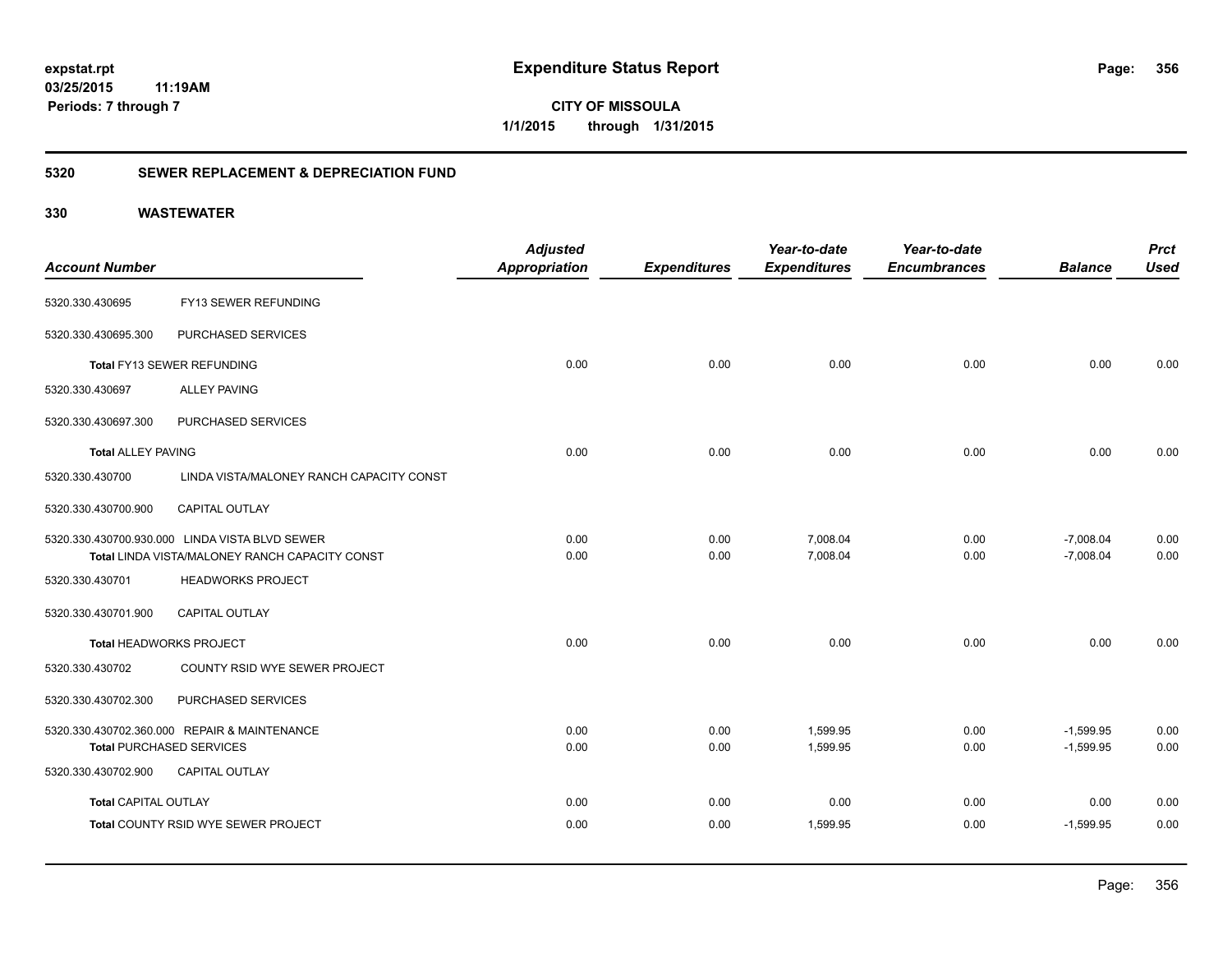**CITY OF MISSOULA 1/1/2015 through 1/31/2015**

### **5320 SEWER REPLACEMENT & DEPRECIATION FUND**

| <b>Account Number</b>     |                                                      | <b>Adjusted</b><br><b>Appropriation</b> | <b>Expenditures</b> | Year-to-date<br><b>Expenditures</b> | Year-to-date<br><b>Encumbrances</b> | <b>Balance</b> | <b>Prct</b><br><b>Used</b> |
|---------------------------|------------------------------------------------------|-----------------------------------------|---------------------|-------------------------------------|-------------------------------------|----------------|----------------------------|
| 5320.330.430706           | <b>RUSSELL ST INTERCEPTOR</b>                        |                                         |                     |                                     |                                     |                |                            |
| 5320.330.430706.300       | PURCHASED SERVICES                                   |                                         |                     |                                     |                                     |                |                            |
|                           | Total RUSSELL ST INTERCEPTOR                         | 0.00                                    | 0.00                | 0.00                                | 0.00                                | 0.00           | 0.00                       |
| 5320.330.430707           | RATTLESNAKE COLLECTION SYSTEM                        |                                         |                     |                                     |                                     |                |                            |
| 5320.330.430707.900       | <b>CAPITAL OUTLAY</b>                                |                                         |                     |                                     |                                     |                |                            |
|                           | Total RATTLESNAKE COLLECTION SYSTEM                  | 0.00                                    | 0.00                | 0.00                                | 0.00                                | 0.00           | 0.00                       |
| 5320.330.490505           | ACCELA LOAN DEBT SERVICE                             |                                         |                     |                                     |                                     |                |                            |
| 5320.330.490505.600       | <b>DEBT SERVICE</b>                                  |                                         |                     |                                     |                                     |                |                            |
|                           | 5320.330.490505.610.000 ACCELA LOAN DEBT/PRINCIPAL   | 50,213.00                               | 0.00                | 44,446.63                           | 0.00                                | 5,766.37       | 88.52                      |
|                           | 5320.330.490505.620.000 ACCELA LOAN DEBT/INTEREST    | 0.00                                    | 0.00                | 5,766.38                            | 0.00                                | $-5,766.38$    | 0.00                       |
|                           | Total ACCELA LOAN DEBT SERVICE                       | 50,213.00                               | 0.00                | 50,213.01                           | 0.00                                | $-0.01$        | 100.00                     |
| 5320.330.490506           | <b>CORE FINANCED EQUIPMENT</b>                       |                                         |                     |                                     |                                     |                |                            |
| 5320.330.490506.600       | <b>DEBT SERVICE</b>                                  |                                         |                     |                                     |                                     |                |                            |
|                           | 5320.330.490506.610.000 FINANCED EQUIPMENT/PRINCIPAL | 83,015.00                               | 0.00                | 33,431.82                           | 0.00                                | 49,583.18      | 40.27                      |
|                           | 5320.330.490506.620.000 INTEREST / SERVICE FEES      | 6,363.00                                | 0.00                | 3,351.47                            | 0.00                                | 3,011.53       | 52.67                      |
|                           | <b>Total CORE FINANCED EQUIPMENT</b>                 | 89,378.00                               | 0.00                | 36,783.29                           | 0.00                                | 52,594.71      | 41.15                      |
| 5320.330.499999           | <b>NEW REQUESTS</b>                                  |                                         |                     |                                     |                                     |                |                            |
| 5320.330.499999.900       | CAPITAL OUTLAY                                       |                                         |                     |                                     |                                     |                |                            |
| <b>Total NEW REQUESTS</b> |                                                      | 0.00                                    | 0.00                | 0.00                                | 0.00                                | 0.00           | 0.00                       |
| 5320.330.521000           | <b>INTERFUND OPERATING TRANSFERS</b>                 |                                         |                     |                                     |                                     |                |                            |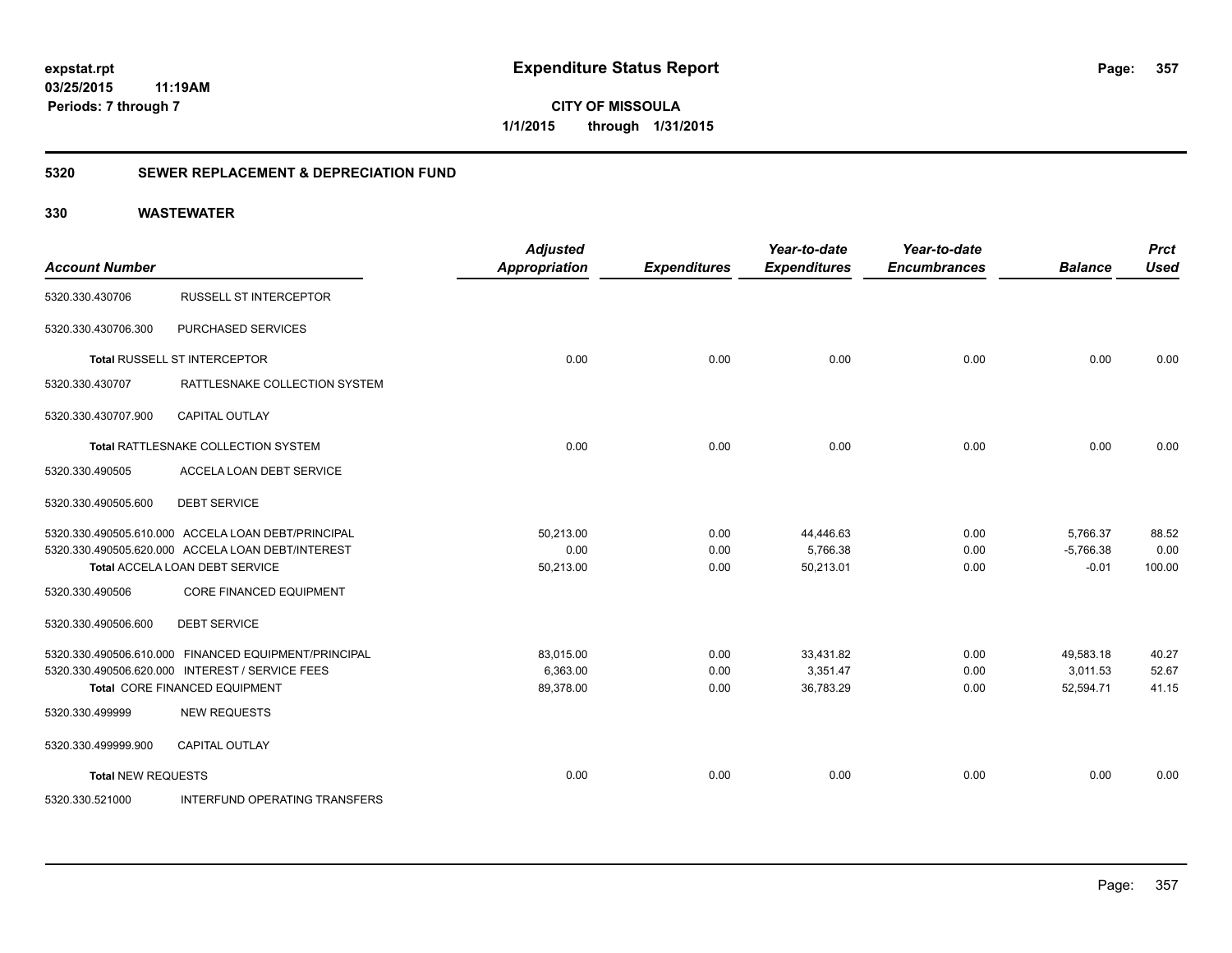**CITY OF MISSOULA 1/1/2015 through 1/31/2015**

### **5320 SEWER REPLACEMENT & DEPRECIATION FUND**

| <b>Account Number</b> |                                             | <b>Adjusted</b><br>Appropriation | <b>Expenditures</b> | Year-to-date<br><b>Expenditures</b> | Year-to-date<br><b>Encumbrances</b> | <b>Balance</b> | <b>Prct</b><br>Used |
|-----------------------|---------------------------------------------|----------------------------------|---------------------|-------------------------------------|-------------------------------------|----------------|---------------------|
| 5320.330.521000.800   | OTHER OBJECTS                               |                                  |                     |                                     |                                     |                |                     |
|                       | <b>Total INTERFUND OPERATING TRANSFERS</b>  | 0.00                             | 0.00                | 0.00                                | 0.00                                | 0.00           | 0.00                |
|                       | Total SEWER REPLACEMENT & DEPRECIATION FUND | 549,591.00                       | 6,845.34            | 333.196.03                          | 0.00                                | 216,394.97     | 60.63               |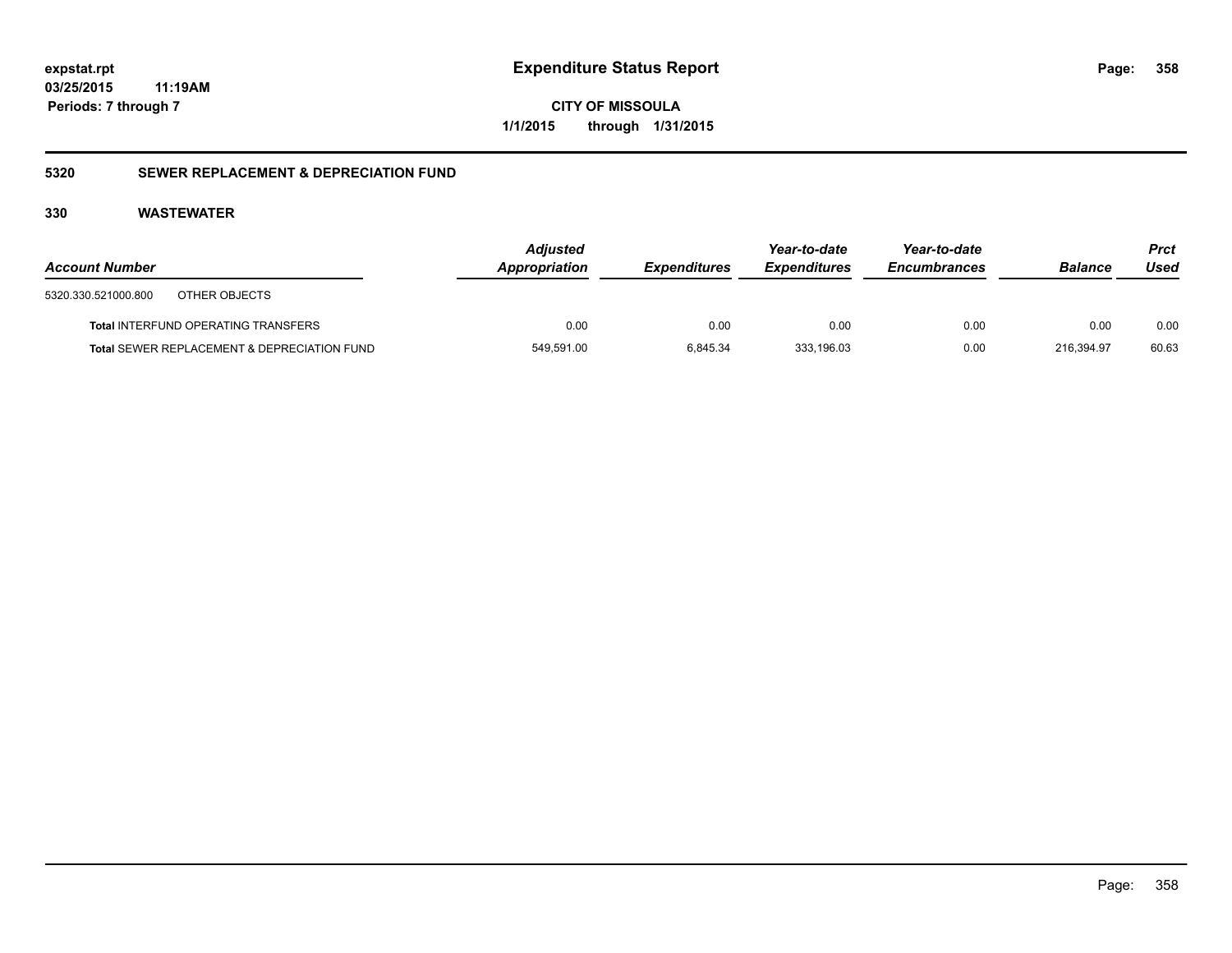### **5325 SEWER DEVELOPMENT FEE FUND**

| <b>Account Number</b>             |                                                            | <b>Adjusted</b><br>Appropriation | <b>Expenditures</b> | Year-to-date<br><b>Expenditures</b> | Year-to-date<br><b>Encumbrances</b> | <b>Balance</b> | <b>Prct</b><br><b>Used</b> |
|-----------------------------------|------------------------------------------------------------|----------------------------------|---------------------|-------------------------------------|-------------------------------------|----------------|----------------------------|
| 5325.330.430620                   | <b>FACILITIES</b>                                          |                                  |                     |                                     |                                     |                |                            |
| 5325.330.430620.900               | <b>CAPITAL OUTLAY</b>                                      |                                  |                     |                                     |                                     |                |                            |
| <b>Total FACILITIES</b>           |                                                            | 0.00                             | 0.00                | 0.00                                | 0.00                                | 0.00           | 0.00                       |
| 5325.330.430630                   | <b>COLLECTIONS</b>                                         |                                  |                     |                                     |                                     |                |                            |
| 5325.330.430630.300               | PURCHASED SERVICES                                         |                                  |                     |                                     |                                     |                |                            |
|                                   | <b>Total PURCHASED SERVICES</b>                            | 0.00                             | 0.00                | 0.00                                | 0.00                                | 0.00           | 0.00                       |
| 5325.330.430630.800               | OTHER OBJECTS                                              |                                  |                     |                                     |                                     |                |                            |
| <b>Total OTHER OBJECTS</b>        |                                                            | 0.00                             | 0.00                | 0.00                                | 0.00                                | 0.00           | 0.00                       |
| 5325.330.430630.900               | <b>CAPITAL OUTLAY</b>                                      |                                  |                     |                                     |                                     |                |                            |
| <b>Total COLLECTIONS</b>          |                                                            | 0.00                             | 0.00                | 0.00                                | 0.00                                | 0.00           | 0.00                       |
| 5325.330.430632                   | HYBRID POPLAR EFFLUENT APP                                 |                                  |                     |                                     |                                     |                |                            |
| 5325.330.430632.300               | PURCHASED SERVICES                                         |                                  |                     |                                     |                                     |                |                            |
|                                   | 5325.330.430632.360.000 HYBRID POPLAR EFFLUENT APPLICATION | 60,000.00                        | 0.00                | 10,302.16                           | 0.00                                | 49,697.84      | 17.17                      |
|                                   | <b>Total PURCHASED SERVICES</b>                            | 60,000.00                        | 0.00                | 10,302.16                           | 0.00                                | 49,697.84      | 17.17                      |
| 5325.330.430632.900               | <b>CAPITAL OUTLAY</b>                                      |                                  |                     |                                     |                                     |                |                            |
| 5325.330.430632.920.000 BUILDINGS |                                                            | 242,000.00                       | 0.00                | 252,618.30                          | 0.00                                | $-10,618.30$   | 104.39                     |
| <b>Total CAPITAL OUTLAY</b>       |                                                            | 242,000.00                       | 0.00                | 252,618.30                          | 0.00                                | $-10,618.30$   | 104.39                     |
|                                   | Total HYBRID POPLAR EFFLUENT APP                           | 302,000.00                       | 0.00                | 262,920.46                          | 0.00                                | 39,079.54      | 87.06                      |
| 5325.330.430636                   | OVERSIZING ASSISTANCE                                      |                                  |                     |                                     |                                     |                |                            |
| 5325.330.430636.900               | CAPITAL OUTLAY                                             |                                  |                     |                                     |                                     |                |                            |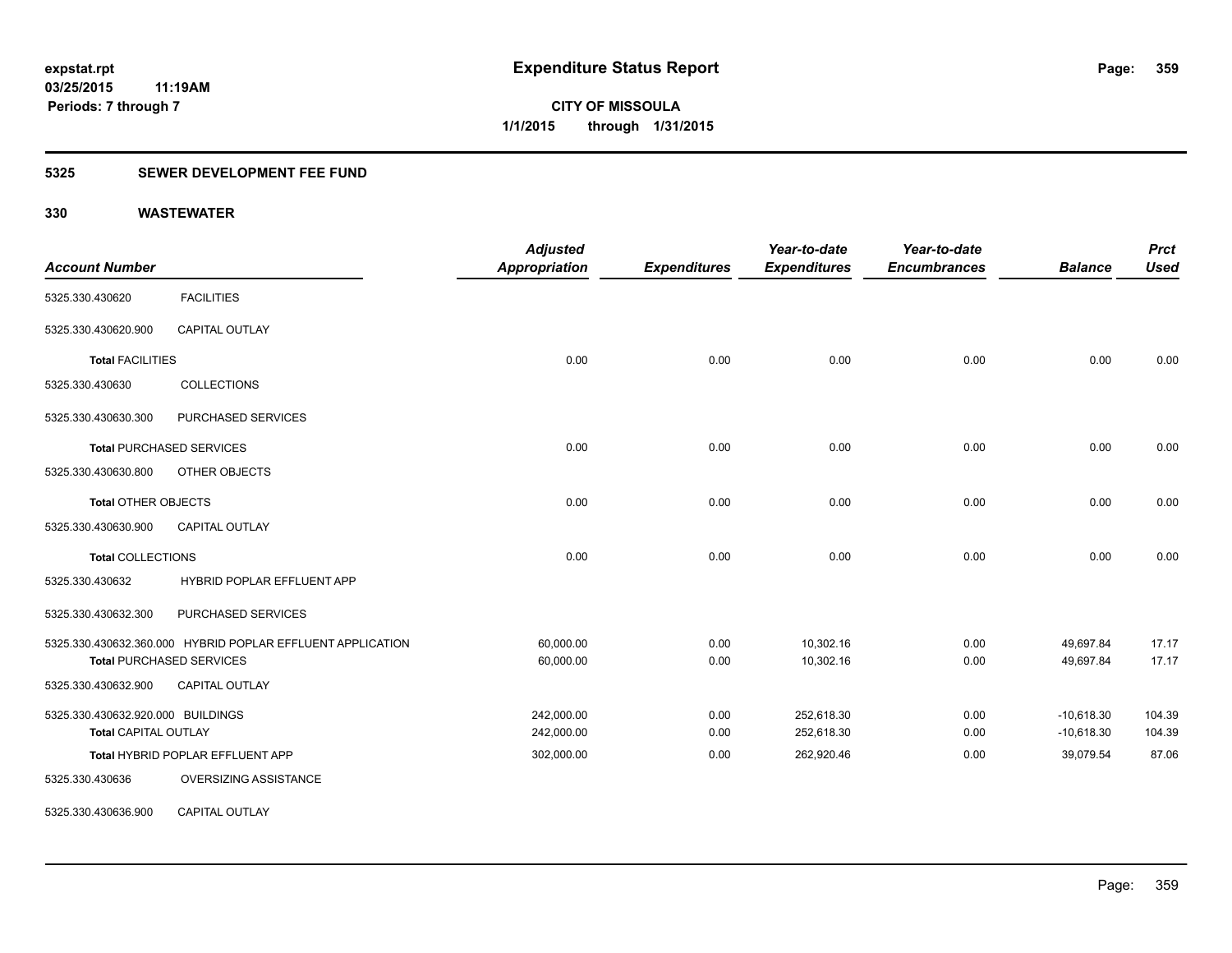### **5325 SEWER DEVELOPMENT FEE FUND**

| <b>Account Number</b>           |                                                                              | <b>Adjusted</b><br><b>Appropriation</b> | <b>Expenditures</b> | Year-to-date<br><b>Expenditures</b> | Year-to-date<br><b>Encumbrances</b> | <b>Balance</b>         | <b>Prct</b><br><b>Used</b> |
|---------------------------------|------------------------------------------------------------------------------|-----------------------------------------|---------------------|-------------------------------------|-------------------------------------|------------------------|----------------------------|
|                                 | 5325.330.430636.930.000 OVERSIZING ASSISTANCE<br>Total OVERSIZING ASSISTANCE | 50,000.00<br>50,000.00                  | 0.00<br>0.00        | 0.00<br>0.00                        | 0.00<br>0.00                        | 50,000.00<br>50,000.00 | 0.00<br>0.00               |
| 5325.330.430637                 | SEWAGE LIFT STATION UPGRADE/REHAB                                            |                                         |                     |                                     |                                     |                        |                            |
| 5325.330.430637.300             | PURCHASED SERVICES                                                           |                                         |                     |                                     |                                     |                        |                            |
|                                 | Total SEWAGE LIFT STATION UPGRADE/REHAB                                      | 0.00                                    | 0.00                | 0.00                                | 0.00                                | 0.00                   | 0.00                       |
| 5325.330.430660                 | <b>ENGINEEERING</b>                                                          |                                         |                     |                                     |                                     |                        |                            |
| 5325.330.430660.300             | PURCHASED SERVICES                                                           |                                         |                     |                                     |                                     |                        |                            |
| <b>Total ENGINEEERING</b>       |                                                                              | 0.00                                    | 0.00                | 0.00                                | 0.00                                | 0.00                   | 0.00                       |
| 5325.330.430663                 | AIRPORT INTECEPTOR                                                           |                                         |                     |                                     |                                     |                        |                            |
| 5325.330.430663.300             | PURCHASED SERVICES                                                           |                                         |                     |                                     |                                     |                        |                            |
|                                 | <b>Total PURCHASED SERVICES</b>                                              | 0.00                                    | 0.00                | 0.00                                | 0.00                                | 0.00                   | 0.00                       |
| 5325.330.430663.900             | <b>CAPITAL OUTLAY</b>                                                        |                                         |                     |                                     |                                     |                        |                            |
| <b>Total AIRPORT INTECEPTOR</b> |                                                                              | 0.00                                    | 0.00                | 0.00                                | 0.00                                | 0.00                   | 0.00                       |
| 5325.330.430683                 | TWITE PUMP STATION                                                           |                                         |                     |                                     |                                     |                        |                            |
| 5325.330.430683.900             | CAPITAL OUTLAY                                                               |                                         |                     |                                     |                                     |                        |                            |
| <b>Total TWITE PUMP STATION</b> | 5325.330.430683.930.000 TWITE PUMP STATION                                   | 58,559.00<br>58,559.00                  | 0.00<br>0.00        | 0.00<br>0.00                        | 0.00<br>0.00                        | 58,559.00<br>58,559.00 | 0.00<br>0.00               |
| 5325.330.430684                 | MILLER CREEK INTERCEPTOR                                                     |                                         |                     |                                     |                                     |                        |                            |
| 5325.330.430684.900             | CAPITAL OUTLAY                                                               |                                         |                     |                                     |                                     |                        |                            |
|                                 | <b>Total MILLER CREEK INTERCEPTOR</b>                                        | 0.00                                    | 0.00                | 0.00                                | 0.00                                | 0.00                   | 0.00                       |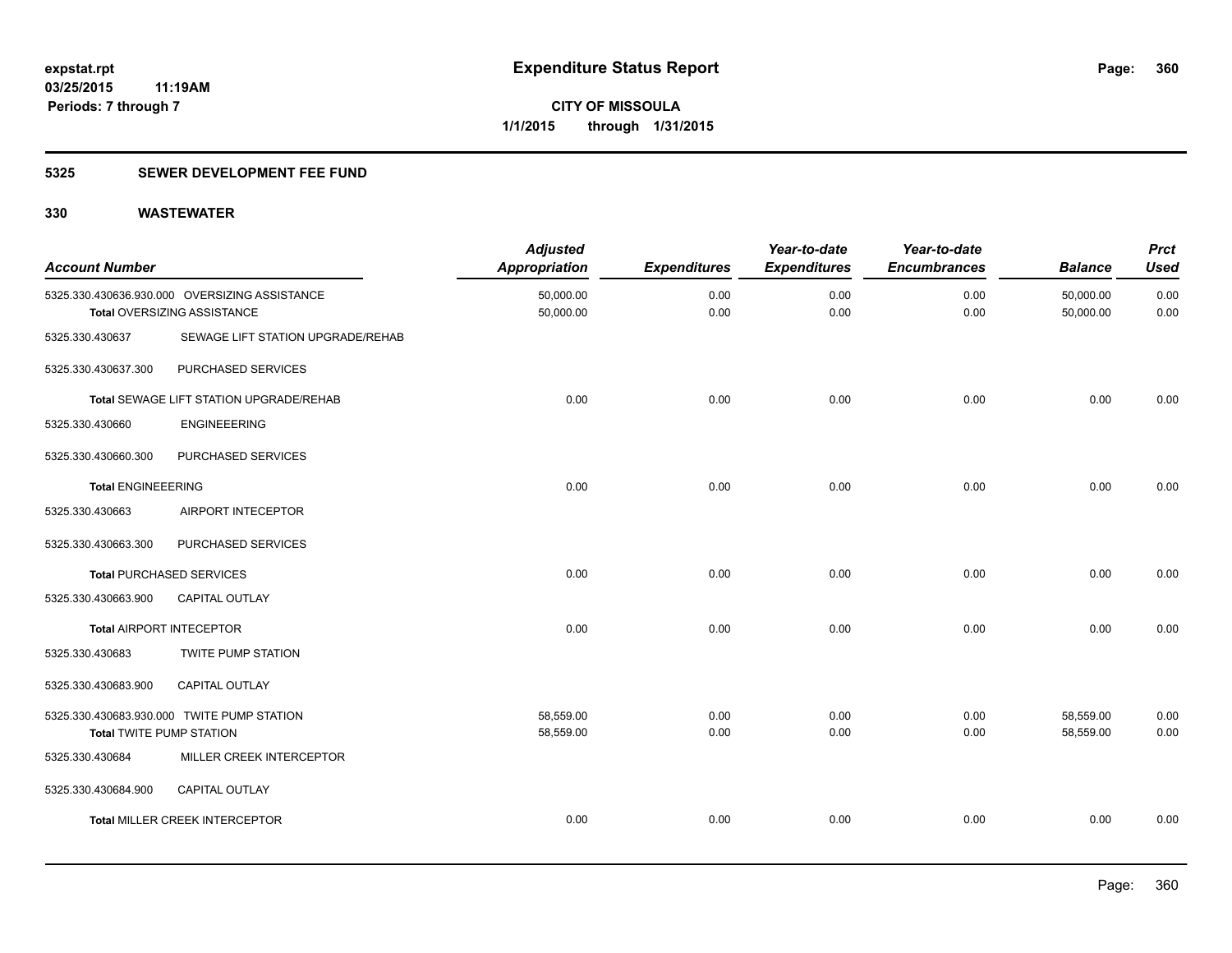## **5325 SEWER DEVELOPMENT FEE FUND**

|                               |                                                    | <b>Adjusted</b>      |                     | Year-to-date        | Year-to-date        |                | <b>Prct</b> |
|-------------------------------|----------------------------------------------------|----------------------|---------------------|---------------------|---------------------|----------------|-------------|
| <b>Account Number</b>         |                                                    | <b>Appropriation</b> | <b>Expenditures</b> | <b>Expenditures</b> | <b>Encumbrances</b> | <b>Balance</b> | <b>Used</b> |
| 5325.330.430690               | OTHER ACTIVITIES                                   |                      |                     |                     |                     |                |             |
| 5325.330.430690.300           | PURCHASED SERVICES                                 |                      |                     |                     |                     |                |             |
|                               | <b>Total PURCHASED SERVICES</b>                    | 0.00                 | 0.00                | 0.00                | 0.00                | 0.00           | 0.00        |
| 5325.330.430690.800           | OTHER OBJECTS                                      |                      |                     |                     |                     |                |             |
| Total OTHER OBJECTS           |                                                    | 0.00                 | 0.00                | 0.00                | 0.00                | 0.00           | 0.00        |
| 5325.330.430690.900           | CAPITAL OUTLAY                                     |                      |                     |                     |                     |                |             |
| <b>Total OTHER ACTIVITIES</b> |                                                    | 0.00                 | 0.00                | 0.00                | 0.00                | 0.00           | 0.00        |
| 5325.330.430706               | <b>RUSSELL ST INTERCEPTOR</b>                      |                      |                     |                     |                     |                |             |
| 5325.330.430706.300           | PURCHASED SERVICES                                 |                      |                     |                     |                     |                |             |
|                               | Total RUSSELL ST INTERCEPTOR                       | 0.00                 | 0.00                | 0.00                | 0.00                | 0.00           | 0.00        |
| 5325.330.430711               | *** Title Not Found ***                            |                      |                     |                     |                     |                |             |
| 5325.330.430711.900           | <b>CAPITAL OUTLAY</b>                              |                      |                     |                     |                     |                |             |
| Total *** Title Not Found *** |                                                    | 0.00                 | 0.00                | 0.00                | 0.00                | 0.00           | 0.00        |
| 5325.330.490508               | EKO COMPOST LAND PURCHASE                          |                      |                     |                     |                     |                |             |
| 5325.330.490508.300           | PURCHASED SERVICES                                 |                      |                     |                     |                     |                |             |
|                               | 5325.330.490508.360.000 REPAIR & MAINTENANCE       | 5,000.00             | 0.00                | 0.00                | 0.00                | 5,000.00       | 0.00        |
|                               | <b>Total PURCHASED SERVICES</b>                    | 5,000.00             | 0.00                | 0.00                | 0.00                | 5,000.00       | 0.00        |
| 5325.330.490508.600           | <b>DEBT SERVICE</b>                                |                      |                     |                     |                     |                |             |
|                               | 5325.330.490508.610.000 EKO LAND/PRINCIPAL         | 247,185.00           | 0.00                | 120,869.69          | 0.00                | 126,315.31     | 48.90       |
|                               | 5325.330.490508.620.000 EKO LAND PURCHASE-INTEREST | 12,162.00            | 0.00                | 9,353.83            | 0.00                | 2,808.17       | 76.91       |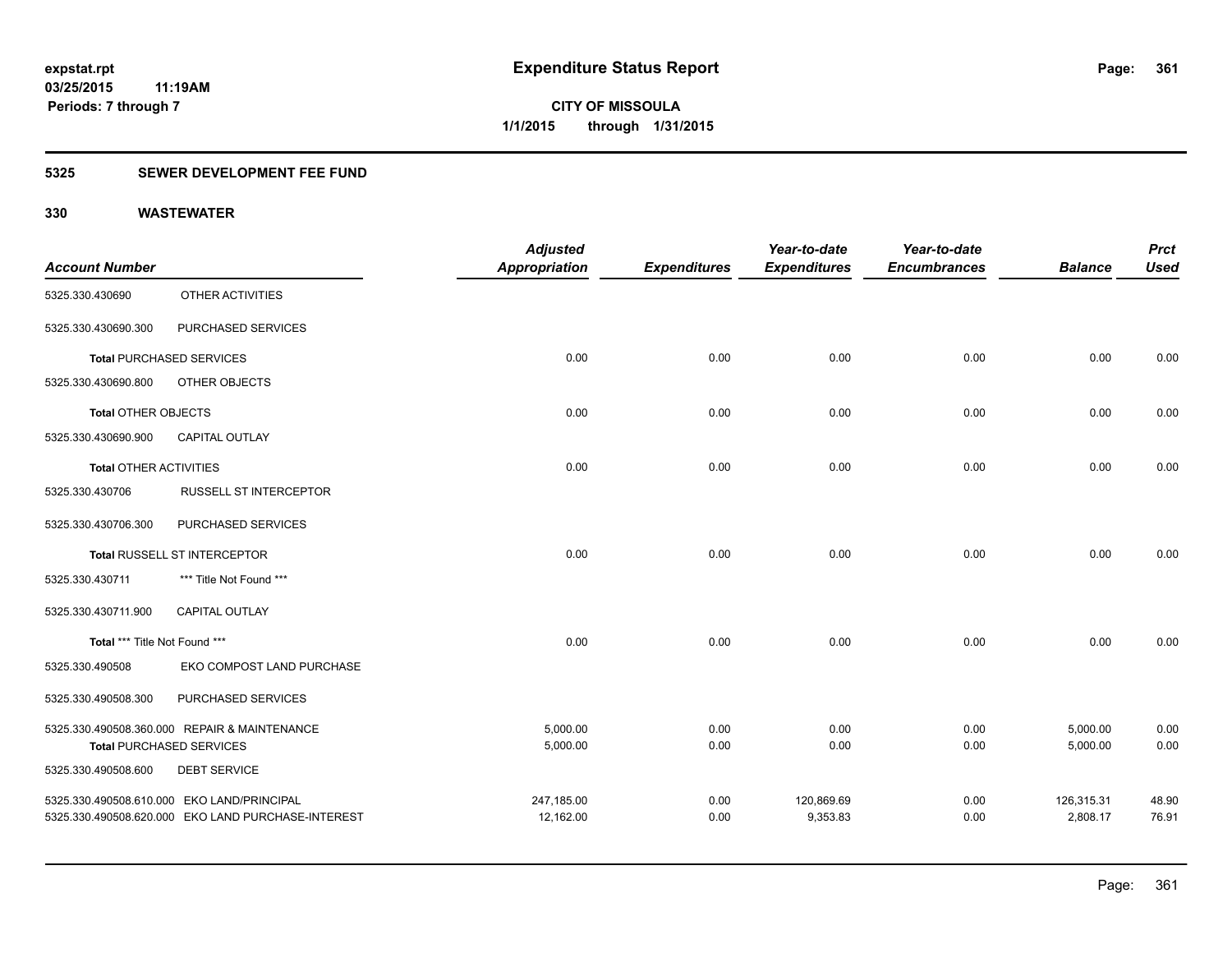## **5325 SEWER DEVELOPMENT FEE FUND**

| <b>Account Number</b>       |                                         | <b>Adjusted</b><br><b>Appropriation</b> | <b>Expenditures</b> | Year-to-date<br><b>Expenditures</b> | Year-to-date<br><b>Encumbrances</b> | <b>Balance</b> | <b>Prct</b><br><b>Used</b> |
|-----------------------------|-----------------------------------------|-----------------------------------------|---------------------|-------------------------------------|-------------------------------------|----------------|----------------------------|
| <b>Total DEBT SERVICE</b>   |                                         | 259,347.00                              | 0.00                | 130,223.52                          | 0.00                                | 129,123.48     | 50.21                      |
| 5325.330.490508.900         | <b>CAPITAL OUTLAY</b>                   |                                         |                     |                                     |                                     |                |                            |
| <b>Total CAPITAL OUTLAY</b> |                                         | 0.00                                    | 0.00                | 0.00                                | 0.00                                | 0.00           | 0.00                       |
|                             | <b>Total EKO COMPOST LAND PURCHASE</b>  | 264,347.00                              | 0.00                | 130,223.52                          | 0.00                                | 134,123.48     | 49.26                      |
| 5325.330.499999             | <b>NEW REQUESTS</b>                     |                                         |                     |                                     |                                     |                |                            |
| 5325.330.499999.900         | <b>CAPITAL OUTLAY</b>                   |                                         |                     |                                     |                                     |                |                            |
| <b>Total NEW REQUESTS</b>   |                                         | 0.00                                    | 0.00                | 0.00                                | 0.00                                | 0.00           | 0.00                       |
|                             | <b>Total SEWER DEVELOPMENT FEE FUND</b> | 674,906.00                              | 0.00                | 393,143.98                          | 0.00                                | 281.762.02     | 58.25                      |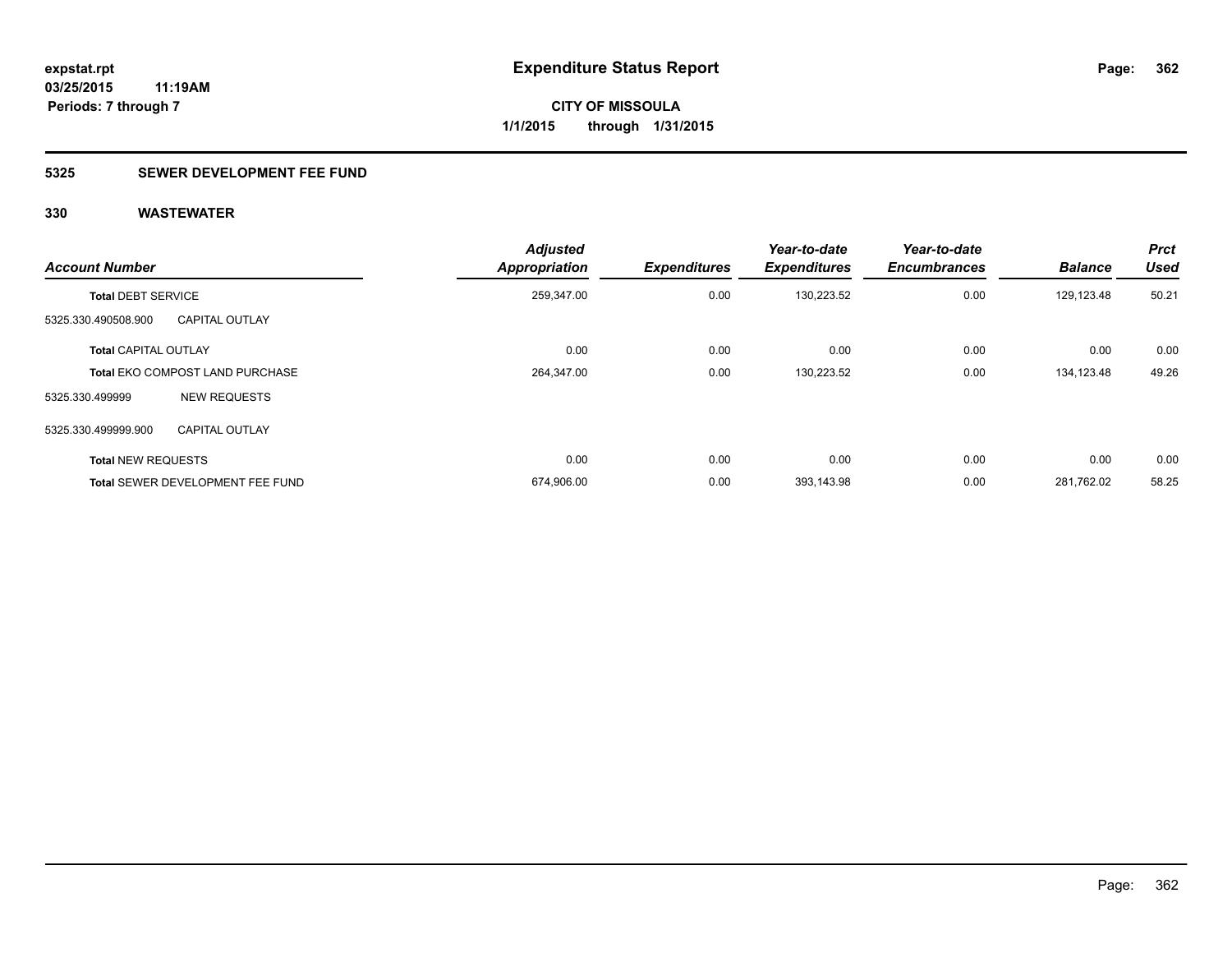### **5340 SEWER CONSTRUCTION FUND**

| <b>Account Number</b>      |                                                                                           | <b>Adjusted</b><br><b>Appropriation</b> | <b>Expenditures</b> | Year-to-date<br><b>Expenditures</b> | Year-to-date<br><b>Encumbrances</b> | <b>Balance</b>           | <b>Prct</b><br><b>Used</b> |
|----------------------------|-------------------------------------------------------------------------------------------|-----------------------------------------|---------------------|-------------------------------------|-------------------------------------|--------------------------|----------------------------|
| 5340.330.430632            | HYBRID POPLAR EFFLUENT APP                                                                |                                         |                     |                                     |                                     |                          |                            |
| 5340.330.430632.900        | <b>CAPITAL OUTLAY</b>                                                                     |                                         |                     |                                     |                                     |                          |                            |
|                            | 5340.330.430632.930.000 SOLIDS DEWATERING SCREW PRESS<br>Total HYBRID POPLAR EFFLUENT APP | 900,000.00<br>900,000.00                | 0.00<br>0.00        | 0.00<br>0.00                        | 0.00<br>0.00                        | 900,000.00<br>900,000.00 | 0.00<br>0.00               |
| 5340.330.430697            | <b>ALLEY PAVING</b>                                                                       |                                         |                     |                                     |                                     |                          |                            |
| 5340.330.430697.300        | PURCHASED SERVICES                                                                        |                                         |                     |                                     |                                     |                          |                            |
| <b>Total ALLEY PAVING</b>  | 5340.330.430697.350.000 BROAWAY INTECEPTOR                                                | 20.000.00<br>20,000.00                  | 0.00<br>0.00        | 0.00<br>0.00                        | 0.00<br>0.00                        | 20,000.00<br>20.000.00   | 0.00<br>0.00               |
| 5340.330.430701            | E RESERVE ST COLLECTOR                                                                    |                                         |                     |                                     |                                     |                          |                            |
| 5340.330.430701.800        | OTHER OBJECTS                                                                             |                                         |                     |                                     |                                     |                          |                            |
| <b>Total OTHER OBJECTS</b> |                                                                                           | 0.00                                    | 0.00                | 0.00                                | 0.00                                | 0.00                     | 0.00                       |
| 5340.330.430701.900        | <b>CAPITAL OUTLAY</b>                                                                     |                                         |                     |                                     |                                     |                          |                            |
|                            | Total E RESERVE ST COLLECTOR                                                              | 0.00                                    | 0.00                | 0.00                                | 0.00                                | 0.00                     | 0.00                       |
| 5340.330.430707            | RATTLESNAKE COLLECTION SYSTEM                                                             |                                         |                     |                                     |                                     |                          |                            |
| 5340.330.430707.800        | OTHER OBJECTS                                                                             |                                         |                     |                                     |                                     |                          |                            |
|                            | Total RATTLESNAKE COLLECTION SYSTEM                                                       | 0.00                                    | 0.00                | 0.00                                | 0.00                                | 0.00                     | 0.00                       |
| <b>Total WASTEWATER</b>    |                                                                                           | 920,000.00                              | 0.00                | 0.00                                | 0.00                                | 920,000.00               | 0.00                       |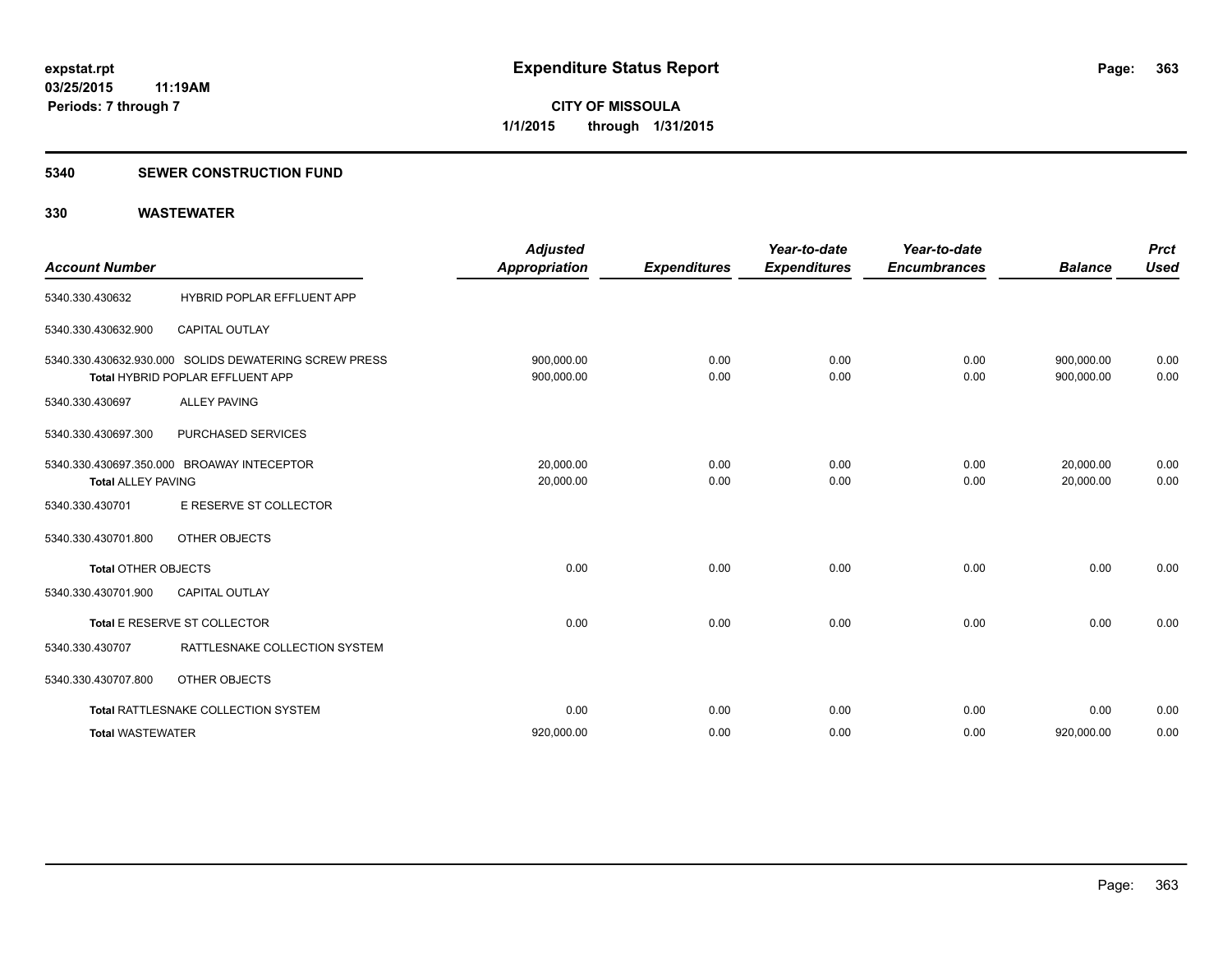## **5340 SEWER CONSTRUCTION FUND**

## **390 NON-DEPARTMENTAL**

| <b>Account Number</b>         |                                      | <b>Adjusted</b><br><b>Appropriation</b> | <b>Expenditures</b> | Year-to-date<br><b>Expenditures</b> | Year-to-date<br><b>Encumbrances</b> | <b>Balance</b> | <b>Prct</b><br><b>Used</b> |
|-------------------------------|--------------------------------------|-----------------------------------------|---------------------|-------------------------------------|-------------------------------------|----------------|----------------------------|
| 5340.390.430963               | BIOGAS ELECTRICAL GENERATION         |                                         |                     |                                     |                                     |                |                            |
| 5340.390.430963.900           | <b>CAPITAL OUTLAY</b>                |                                         |                     |                                     |                                     |                |                            |
| <b>Total NON-DEPARTMENTAL</b> |                                      | 0.00                                    | 0.00                | 0.00                                | 0.00                                | 0.00           | 0.00                       |
|                               | <b>Total SEWER CONSTRUCTION FUND</b> | 920,000.00                              | 0.00                | 0.00                                | 0.00                                | 920.000.00     | 0.00                       |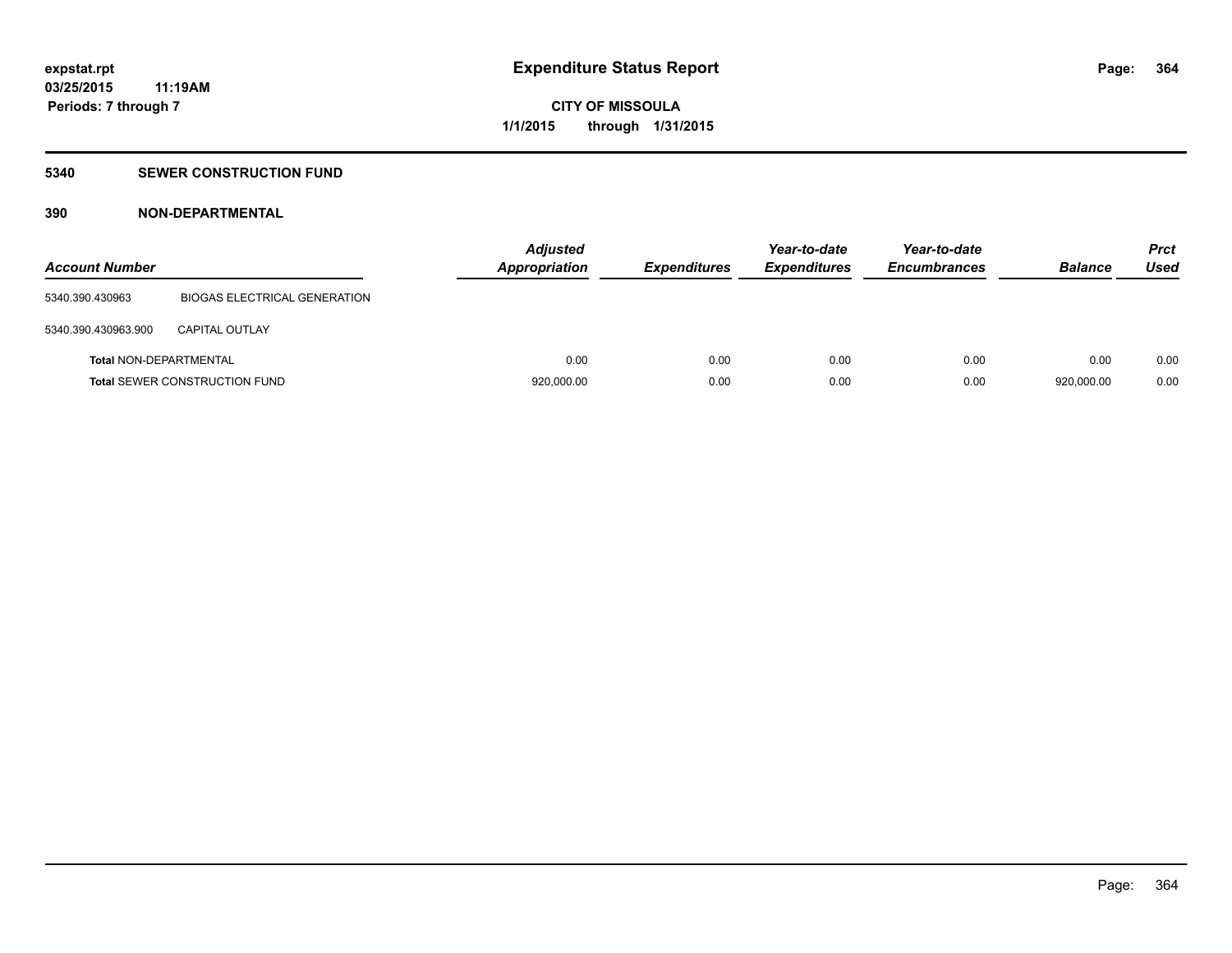**CITY OF MISSOULA 1/1/2015 through 1/31/2015**

## **5361 2001 SEWER REVENUE BONDS-DEBT SERVICE**

| <b>Account Number</b>             |                                                    | <b>Adjusted</b><br>Appropriation | <b>Expenditures</b> | Year-to-date<br><b>Expenditures</b> | Year-to-date<br><b>Encumbrances</b> | <b>Balance</b> | <b>Prct</b><br>Used |
|-----------------------------------|----------------------------------------------------|----------------------------------|---------------------|-------------------------------------|-------------------------------------|----------------|---------------------|
| 5361.330.490200                   | REVENUE BOND DEBT SERVICE                          |                                  |                     |                                     |                                     |                |                     |
| 5361.330.490200.600               | <b>DEBT SERVICE</b>                                |                                  |                     |                                     |                                     |                |                     |
| 5361.330.490200.610.000 PRINCIPAL |                                                    | 27,000.00                        | 0.00                | 13.000.00                           | 0.00                                | 14.000.00      | 48.15               |
|                                   | 5361.330.490200.620.000 INTEREST / SERVICE FEES    | 3.590.00                         | 0.00                | 1.860.00                            | 0.00                                | 1.730.00       | 51.81               |
| <b>Total DEBT SERVICE</b>         |                                                    | 30.590.00                        | 0.00                | 14.860.00                           | 0.00                                | 15.730.00      | 48.58               |
|                                   | <b>Total REVENUE BOND DEBT SERVICE</b>             | 30.590.00                        | 0.00                | 14.860.00                           | 0.00                                | 15.730.00      | 48.58               |
|                                   | <b>Total 2001 SEWER REVENUE BONDS-DEBT SERVICE</b> | 30.590.00                        | 0.00                | 14.860.00                           | 0.00                                | 15.730.00      | 48.58               |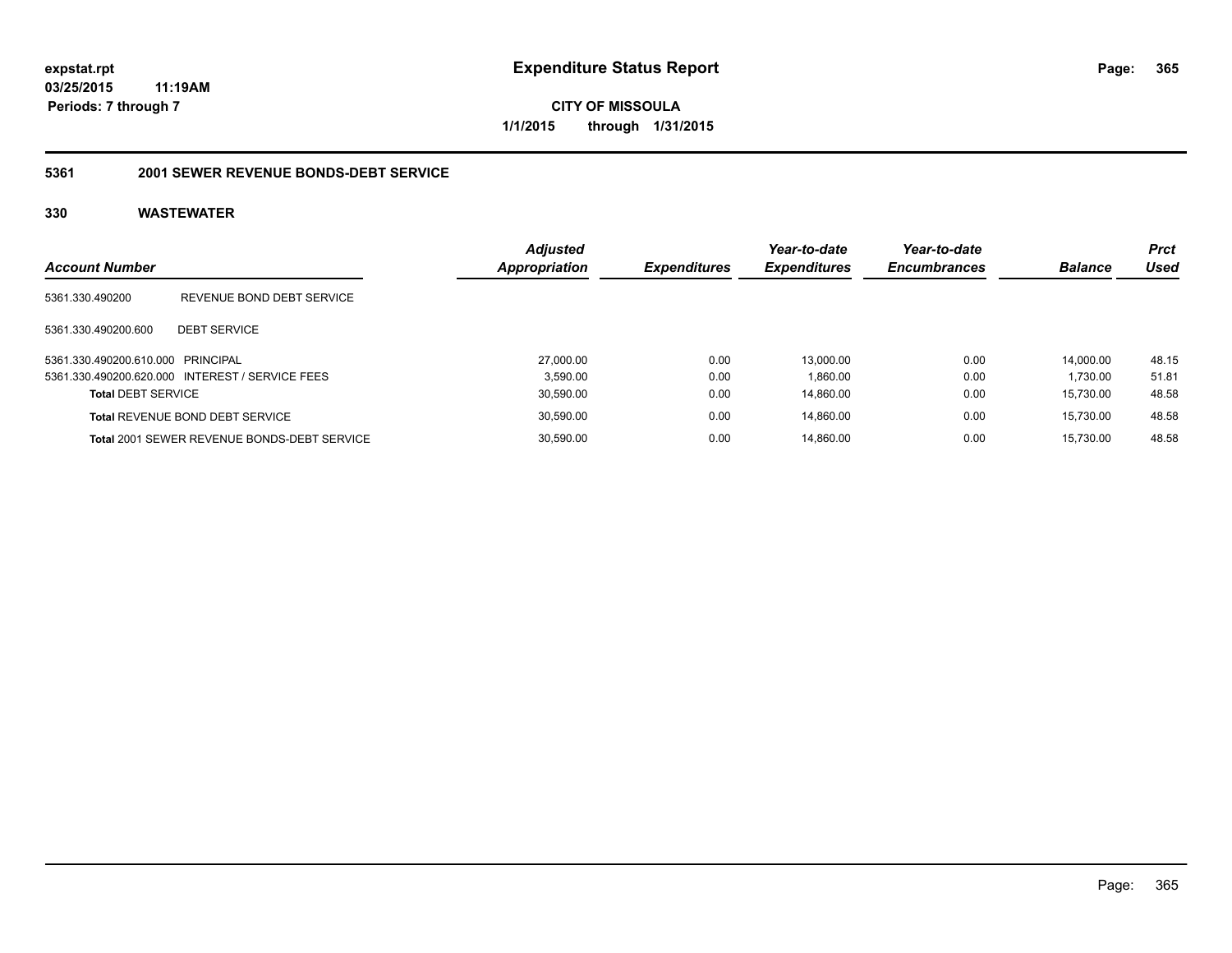**CITY OF MISSOULA 1/1/2015 through 1/31/2015**

## **5362 00 SEWER REVENUE BOND - SERIES B DEBT SE**

| <b>Account Number</b>             |                                                 | <b>Adjusted</b><br>Appropriation | <b>Expenditures</b> | Year-to-date<br><b>Expenditures</b> | Year-to-date<br><b>Encumbrances</b> | <b>Balance</b> | <b>Prct</b><br><b>Used</b> |
|-----------------------------------|-------------------------------------------------|----------------------------------|---------------------|-------------------------------------|-------------------------------------|----------------|----------------------------|
|                                   |                                                 |                                  |                     |                                     |                                     |                |                            |
| 5362.330.490200                   | REVENUE BOND DEBT SERVICE                       |                                  |                     |                                     |                                     |                |                            |
| 5362.330.490200.600               | <b>DEBT SERVICE</b>                             |                                  |                     |                                     |                                     |                |                            |
| 5362.330.490200.610.000 PRINCIPAL |                                                 | 44,000.00                        | 0.00                | 22,000.00                           | 0.00                                | 22.000.00      | 50.00                      |
|                                   | 5362.330.490200.620.000 INTEREST / SERVICE FEES | 5,240.00                         | 0.00                | 2,730.00                            | 0.00                                | 2,510.00       | 52.10                      |
| <b>Total DEBT SERVICE</b>         |                                                 | 49,240.00                        | 0.00                | 24,730.00                           | 0.00                                | 24,510.00      | 50.22                      |
| 5362.330.490200.800               | OTHER OBJECTS                                   |                                  |                     |                                     |                                     |                |                            |
| <b>Total OTHER OBJECTS</b>        |                                                 | 0.00                             | 0.00                | 0.00                                | 0.00                                | 0.00           | 0.00                       |
|                                   | <b>Total REVENUE BOND DEBT SERVICE</b>          | 49,240.00                        | 0.00                | 24,730.00                           | 0.00                                | 24,510.00      | 50.22                      |
|                                   | Total 00 SEWER REVENUE BOND - SERIES B DEBT SE  | 49.240.00                        | 0.00                | 24.730.00                           | 0.00                                | 24.510.00      | 50.22                      |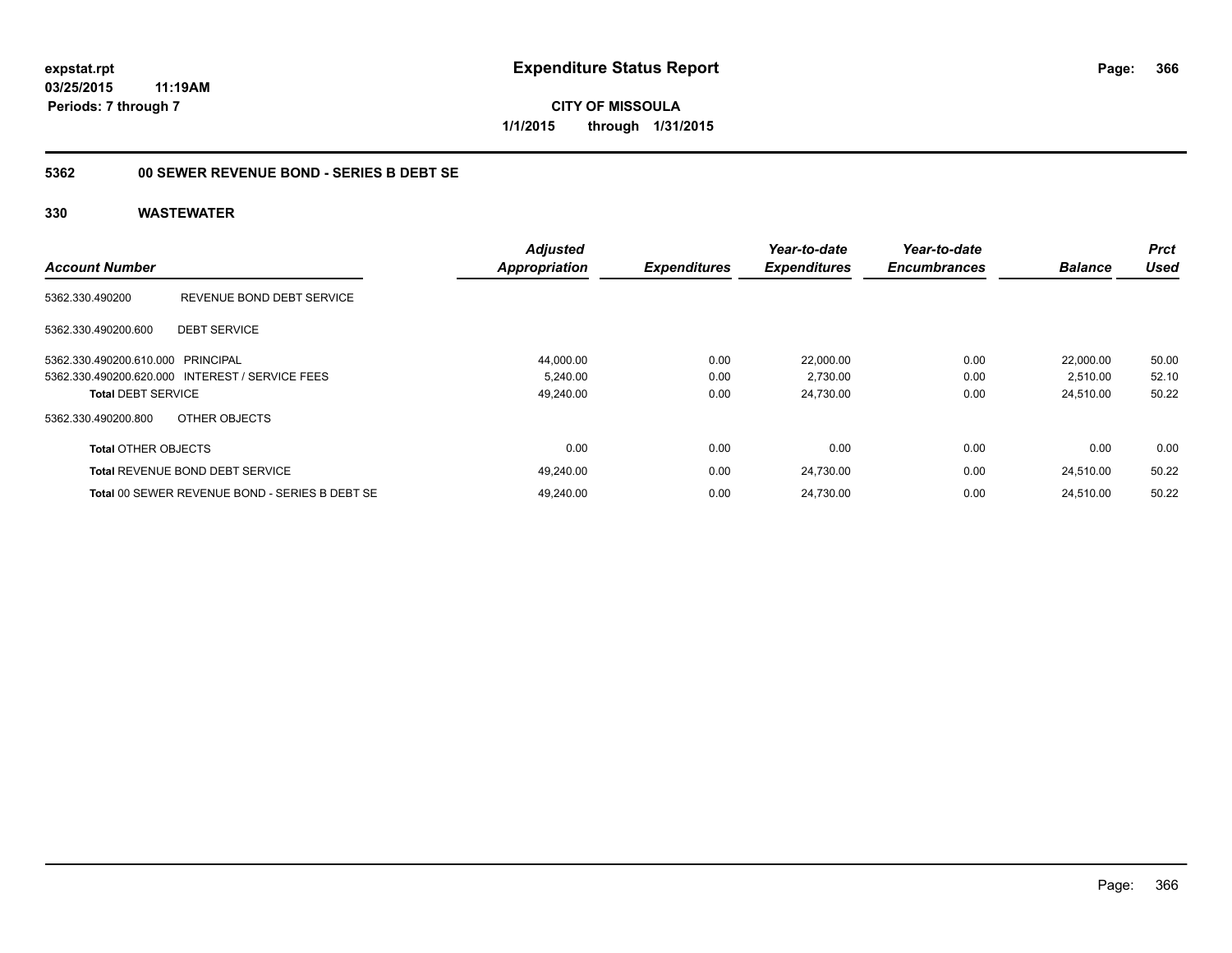**CITY OF MISSOULA 1/1/2015 through 1/31/2015**

## **5363 92 SEWER REVENUE BOND SERIES A DEBT SERV**

| <b>Account Number</b>     |                                                       | <b>Adjusted</b><br>Appropriation | <b>Expenditures</b> | Year-to-date<br><b>Expenditures</b> | Year-to-date<br><b>Encumbrances</b> | <b>Balance</b> | <b>Prct</b><br>Used |
|---------------------------|-------------------------------------------------------|----------------------------------|---------------------|-------------------------------------|-------------------------------------|----------------|---------------------|
| 5363.330.490200           | REVENUE BOND DEBT SERVICE                             |                                  |                     |                                     |                                     |                |                     |
| 5363.330.490200.600       | <b>DEBT SERVICE</b>                                   |                                  |                     |                                     |                                     |                |                     |
| <b>Total DEBT SERVICE</b> |                                                       | 0.00                             | 0.00                | 0.00                                | 0.00                                | 0.00           | 0.00                |
|                           | Total REVENUE BOND DEBT SERVICE                       | 0.00                             | 0.00                | 0.00                                | 0.00                                | 0.00           | 0.00                |
|                           | <b>Total 92 SEWER REVENUE BOND SERIES A DEBT SERV</b> | 0.00                             | 0.00                | 0.00                                | 0.00                                | 0.00           | 0.00                |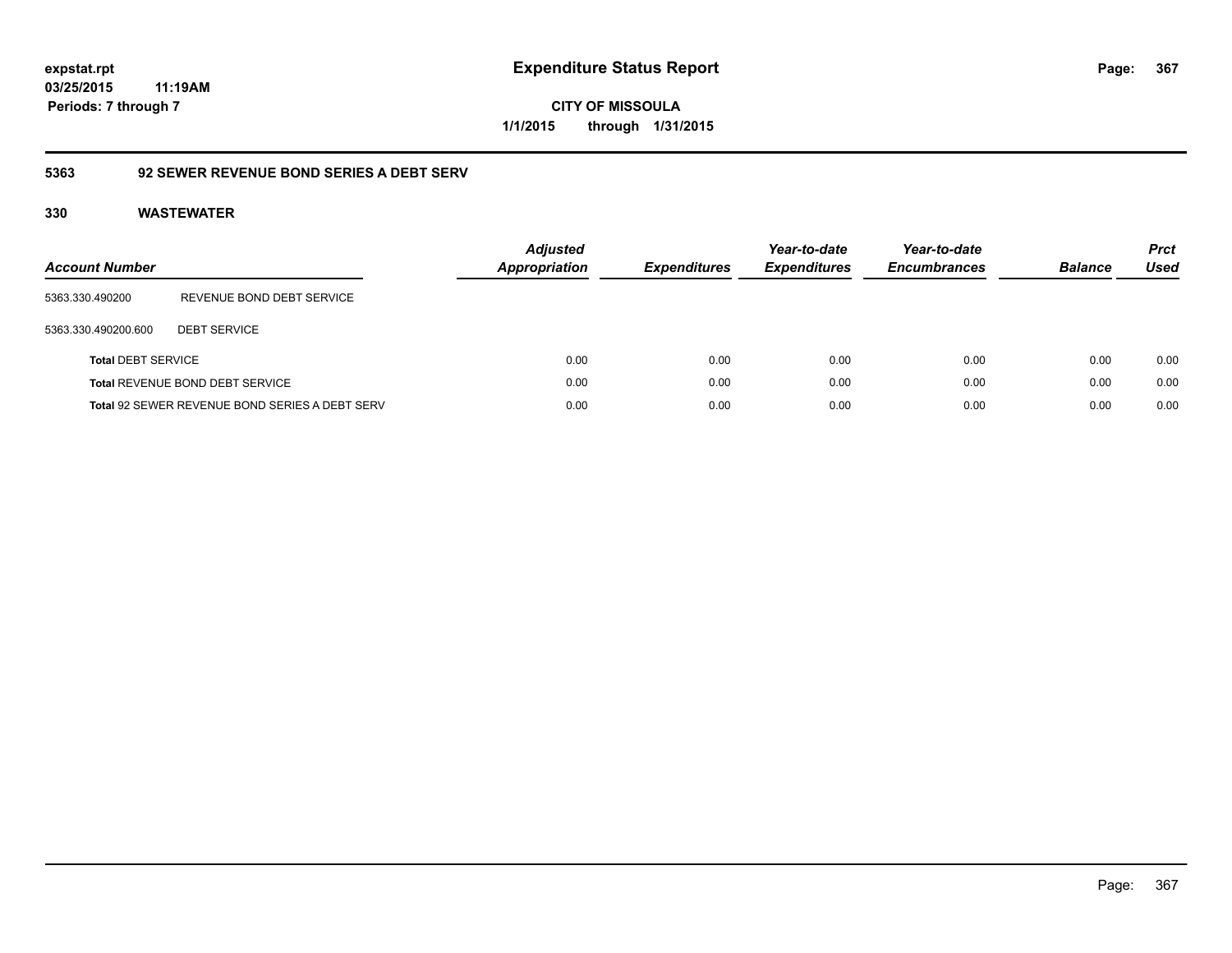**CITY OF MISSOULA 1/1/2015 through 1/31/2015**

## **5364 92 SEWER REVENUE BOND - SERIES B DEBT S**

| <b>Account Number</b>     |                                               | <b>Adjusted</b><br><b>Appropriation</b> | <b>Expenditures</b> | Year-to-date<br><b>Expenditures</b> | Year-to-date<br><b>Encumbrances</b> | <b>Balance</b> | <b>Prct</b><br>Used |
|---------------------------|-----------------------------------------------|-----------------------------------------|---------------------|-------------------------------------|-------------------------------------|----------------|---------------------|
| 5364.330.490200           | REVENUE BOND DEBT SERVICE                     |                                         |                     |                                     |                                     |                |                     |
| 5364.330.490200.600       | <b>DEBT SERVICE</b>                           |                                         |                     |                                     |                                     |                |                     |
| <b>Total DEBT SERVICE</b> |                                               | 0.00                                    | 0.00                | 0.00                                | 0.00                                | 0.00           | 0.00                |
|                           | Total REVENUE BOND DEBT SERVICE               | 0.00                                    | 0.00                | 0.00                                | 0.00                                | 0.00           | 0.00                |
|                           | Total 92 SEWER REVENUE BOND - SERIES B DEBT S | 0.00                                    | 0.00                | 0.00                                | 0.00                                | 0.00           | 0.00                |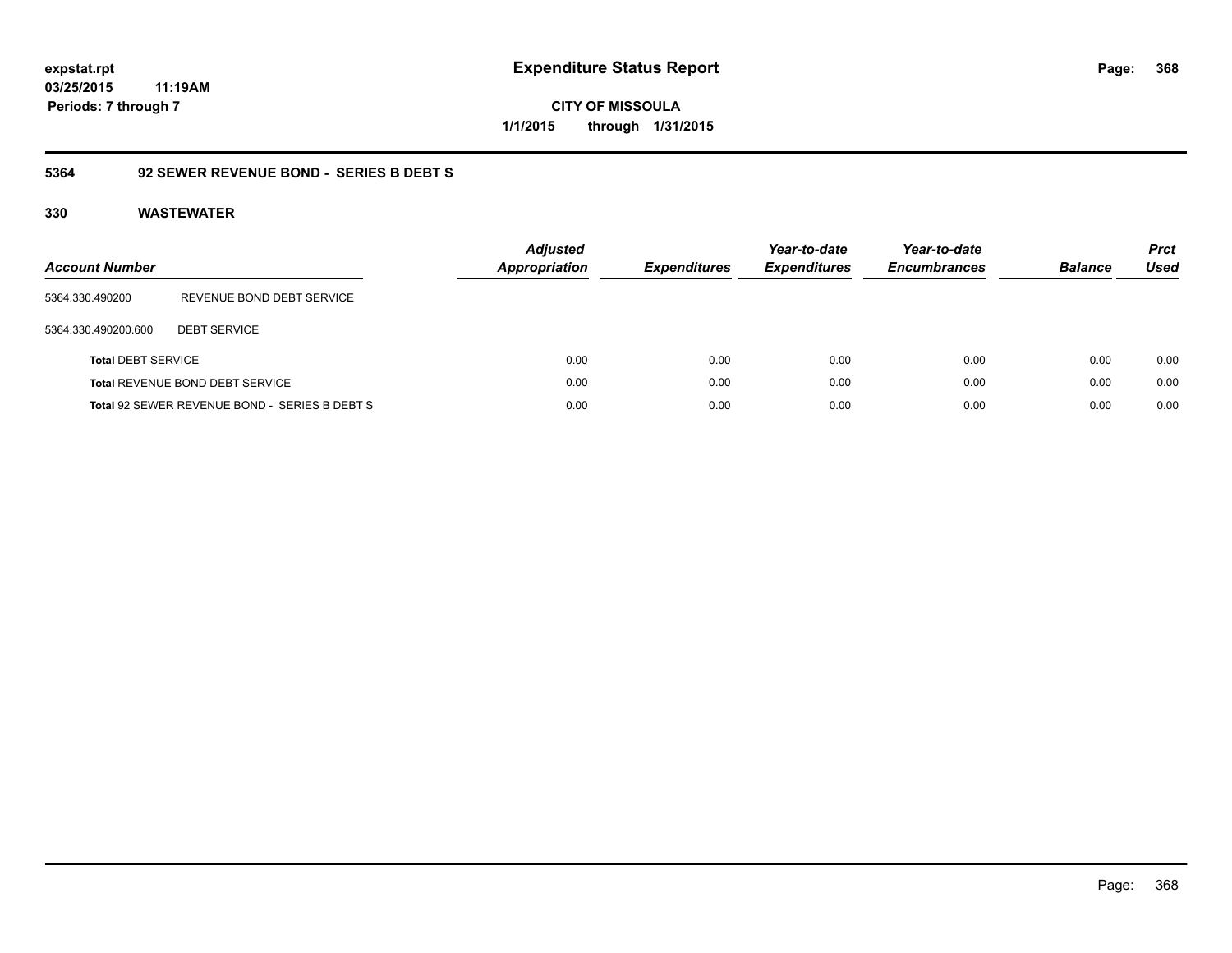**CITY OF MISSOULA 1/1/2015 through 1/31/2015**

## **5365 99 SEWER REVENUE BONDS DEBT SERVICE FUND**

| <b>Account Number</b>             |                                                 | <b>Adjusted</b><br>Appropriation | <b>Expenditures</b> | Year-to-date<br><b>Expenditures</b> | Year-to-date<br><b>Encumbrances</b> | <b>Balance</b> | <b>Prct</b><br>Used |
|-----------------------------------|-------------------------------------------------|----------------------------------|---------------------|-------------------------------------|-------------------------------------|----------------|---------------------|
| 5365.330.490200                   | REVENUE BOND DEBT SERVICE                       |                                  |                     |                                     |                                     |                |                     |
| 5365.330.490200.600               | <b>DEBT SERVICE</b>                             |                                  |                     |                                     |                                     |                |                     |
| 5365.330.490200.610.000 PRINCIPAL |                                                 | 113,000.00                       | 0.00                | 57.000.00                           | 0.00                                | 56.000.00      | 50.44               |
|                                   | 5365.330.490200.620.000 INTEREST / SERVICE FEES | 11,180.00                        | 0.00                | 4.870.00                            | 0.00                                | 6.310.00       | 43.56               |
|                                   | <b>Total REVENUE BOND DEBT SERVICE</b>          | 124,180.00                       | 0.00                | 61.870.00                           | 0.00                                | 62.310.00      | 49.82               |
|                                   | Total 99 SEWER REVENUE BONDS DEBT SERVICE FUND  | 124.180.00                       | 0.00                | 61.870.00                           | 0.00                                | 62.310.00      | 49.82               |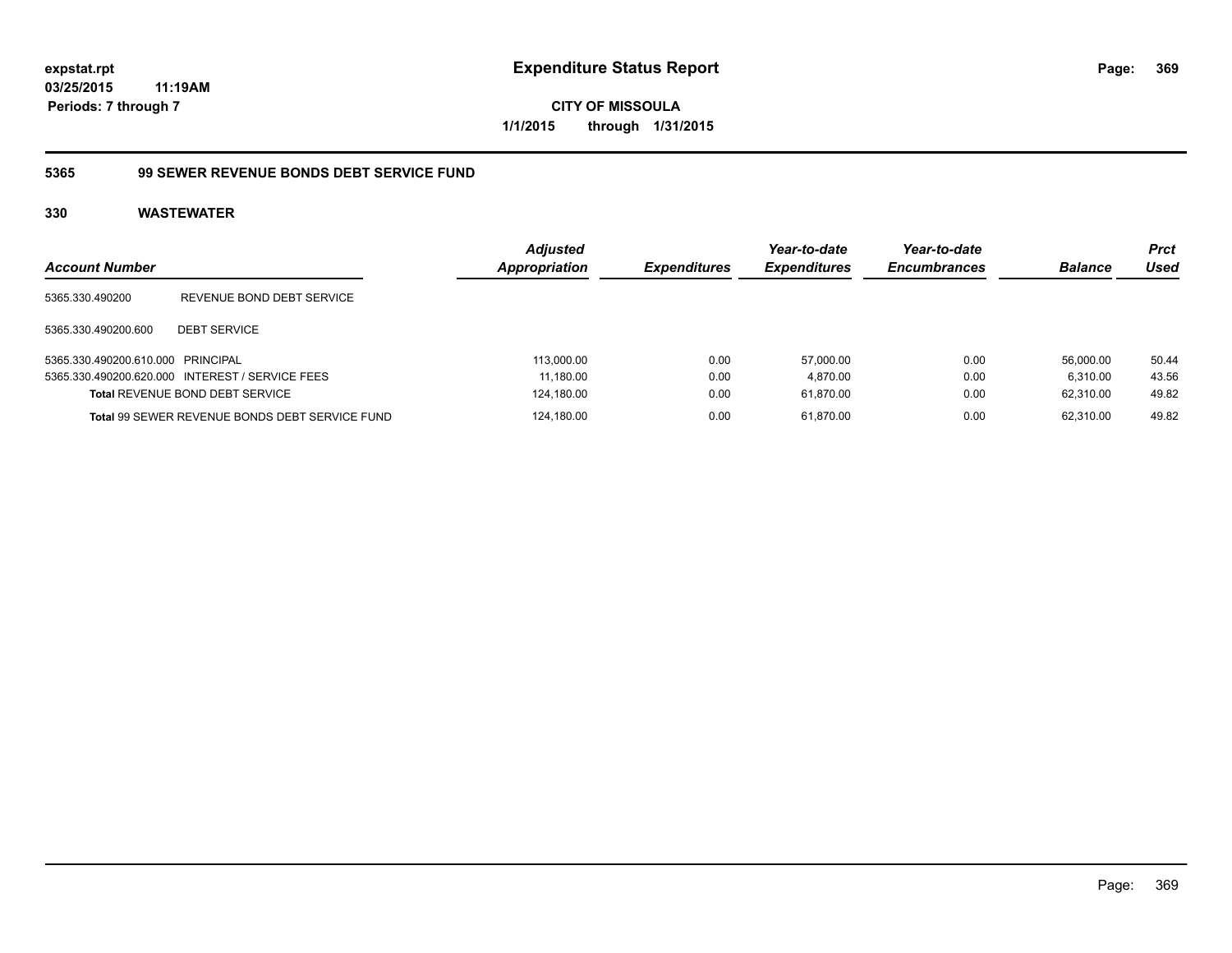**CITY OF MISSOULA 1/1/2015 through 1/31/2015**

## **5366 92 SEWER REVENUE BOND - SERIES A BOND RE**

| Account Number              |                                                | <b>Adjusted</b><br><b>Appropriation</b> | <b>Expenditures</b> | Year-to-date<br><b>Expenditures</b> | Year-to-date<br><b>Encumbrances</b> | <b>Balance</b> | <b>Prct</b><br>Used |
|-----------------------------|------------------------------------------------|-----------------------------------------|---------------------|-------------------------------------|-------------------------------------|----------------|---------------------|
| 5366.330.430610             | ADMINISTRATION                                 |                                         |                     |                                     |                                     |                |                     |
| 5366.330.430610.800         | OTHER OBJECTS                                  |                                         |                     |                                     |                                     |                |                     |
| <b>Total OTHER OBJECTS</b>  |                                                | 0.00                                    | 0.00                | 0.00                                | 0.00                                | 0.00           | 0.00                |
| <b>Total ADMINISTRATION</b> |                                                | 0.00                                    | 0.00                | 0.00                                | 0.00                                | 0.00           | 0.00                |
|                             | Total 92 SEWER REVENUE BOND - SERIES A BOND RE | 0.00                                    | 0.00                | 0.00                                | 0.00                                | 0.00           | 0.00                |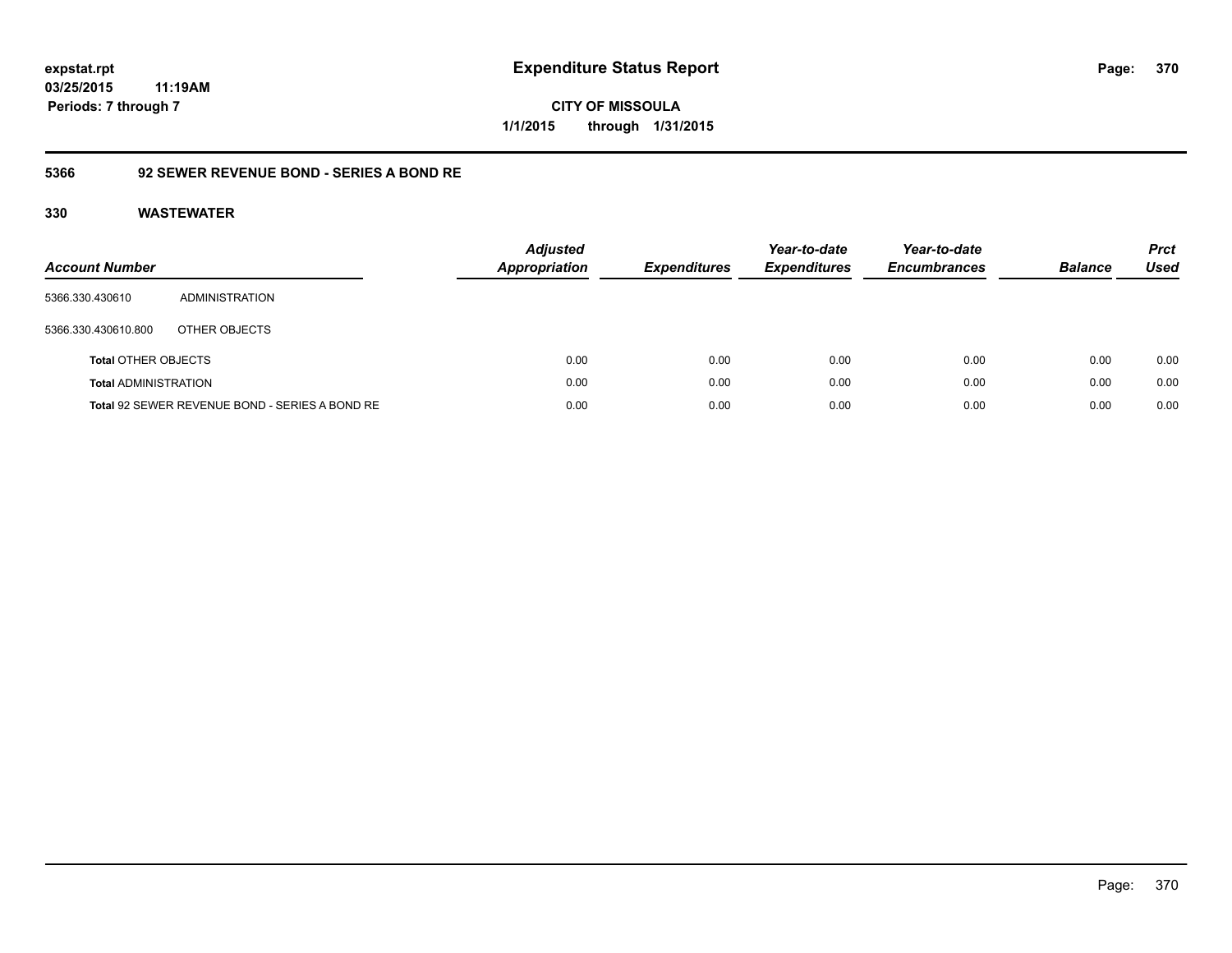**CITY OF MISSOULA 1/1/2015 through 1/31/2015**

## **5367 92 SEWER REVENUE BOND - SERIES B BOND RE**

| <b>Account Number</b>       |                                                | <b>Adjusted</b><br><b>Appropriation</b> | <b>Expenditures</b> | Year-to-date<br><b>Expenditures</b> | Year-to-date<br><b>Encumbrances</b> | <b>Balance</b> | <b>Prct</b><br>Used |
|-----------------------------|------------------------------------------------|-----------------------------------------|---------------------|-------------------------------------|-------------------------------------|----------------|---------------------|
| 5367.330.430610             | ADMINISTRATION                                 |                                         |                     |                                     |                                     |                |                     |
| 5367.330.430610.800         | OTHER OBJECTS                                  |                                         |                     |                                     |                                     |                |                     |
| <b>Total OTHER OBJECTS</b>  |                                                | 0.00                                    | 0.00                | 0.00                                | 0.00                                | 0.00           | 0.00                |
| <b>Total ADMINISTRATION</b> |                                                | 0.00                                    | 0.00                | 0.00                                | 0.00                                | 0.00           | 0.00                |
|                             | Total 92 SEWER REVENUE BOND - SERIES B BOND RE | 0.00                                    | 0.00                | 0.00                                | 0.00                                | 0.00           | 0.00                |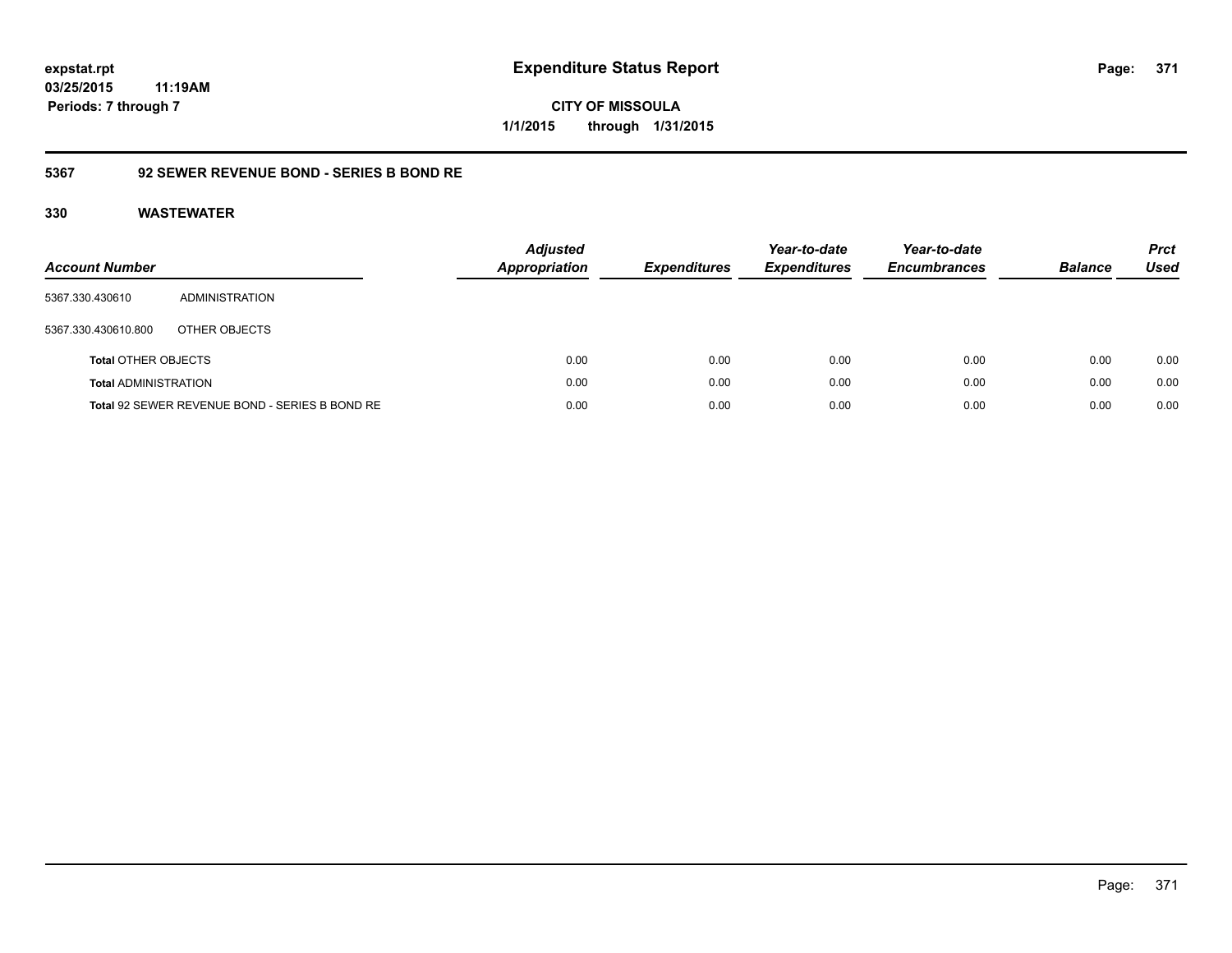**CITY OF MISSOULA 1/1/2015 through 1/31/2015**

### **5368 00 SEWER REVENUE BOND RESERVE FUND**

|                             |                                                  | <b>Adjusted</b>      |                     | Year-to-date        | Year-to-date        |                | <b>Prct</b> |
|-----------------------------|--------------------------------------------------|----------------------|---------------------|---------------------|---------------------|----------------|-------------|
| <b>Account Number</b>       |                                                  | <b>Appropriation</b> | <b>Expenditures</b> | <b>Expenditures</b> | <b>Encumbrances</b> | <b>Balance</b> | Used        |
| 5368.330.430610             | <b>ADMINISTRATION</b>                            |                      |                     |                     |                     |                |             |
| 5368.330.430610.800         | OTHER OBJECTS                                    |                      |                     |                     |                     |                |             |
|                             | 5368.330.430610.820.000 TRANSFERS TO OTHER FUNDS | 4.280.00             | 0.00                | 0.00                | 0.00                | 4.280.00       | 0.00        |
| <b>Total OTHER OBJECTS</b>  |                                                  | 4,280.00             | 0.00                | 0.00                | 0.00                | 4.280.00       | 0.00        |
| <b>Total ADMINISTRATION</b> |                                                  | 4.280.00             | 0.00                | 0.00                | 0.00                | 4.280.00       | 0.00        |
|                             | Total 00 SEWER REVENUE BOND RESERVE FUND         | 4,280.00             | 0.00                | 0.00                | 0.00                | 4.280.00       | 0.00        |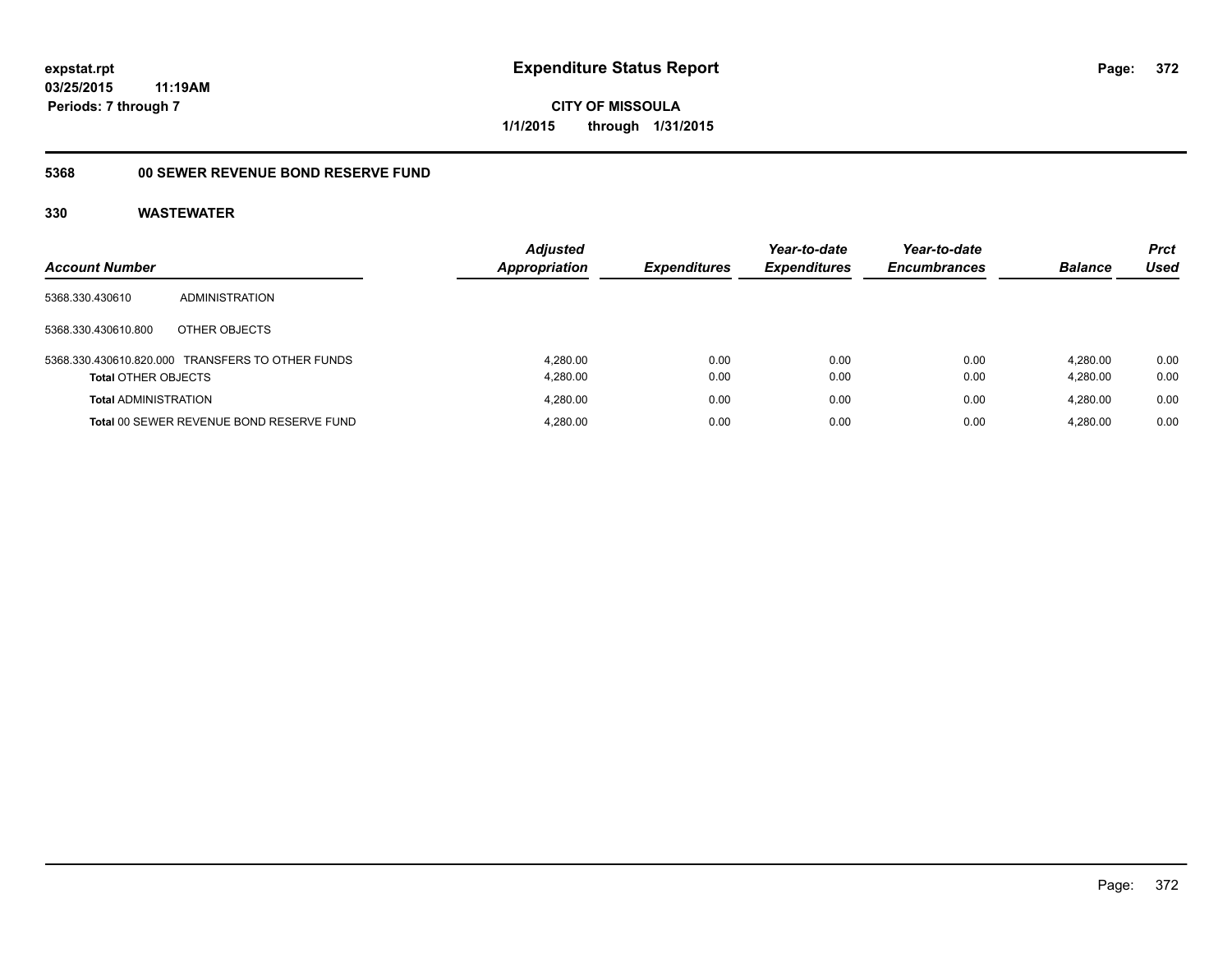## **5369 2001 SEWER REVENUE BOND**

| <b>Account Number</b>       |                                                  | <b>Adjusted</b><br>Appropriation | <b>Expenditures</b> | Year-to-date<br><b>Expenditures</b> | Year-to-date<br><b>Encumbrances</b> | <b>Balance</b>       | <b>Prct</b><br>Used |
|-----------------------------|--------------------------------------------------|----------------------------------|---------------------|-------------------------------------|-------------------------------------|----------------------|---------------------|
| 5369.330.430610             | ADMINISTRATION                                   |                                  |                     |                                     |                                     |                      |                     |
| 5369.330.430610.800         | OTHER OBJECTS                                    |                                  |                     |                                     |                                     |                      |                     |
| <b>Total OTHER OBJECTS</b>  | 5369.330.430610.820.000 TRANSFERS TO OTHER FUNDS | 2.290.00<br>2,290.00             | 0.00<br>0.00        | 0.00<br>0.00                        | 0.00<br>0.00                        | 2.290.00<br>2,290.00 | 0.00<br>0.00        |
| <b>Total ADMINISTRATION</b> |                                                  | 2.290.00                         | 0.00                | 0.00                                | 0.00                                | 2.290.00             | 0.00                |
|                             | Total 2001 SEWER REVENUE BOND                    | 2.290.00                         | 0.00                | 0.00                                | 0.00                                | 2.290.00             | 0.00                |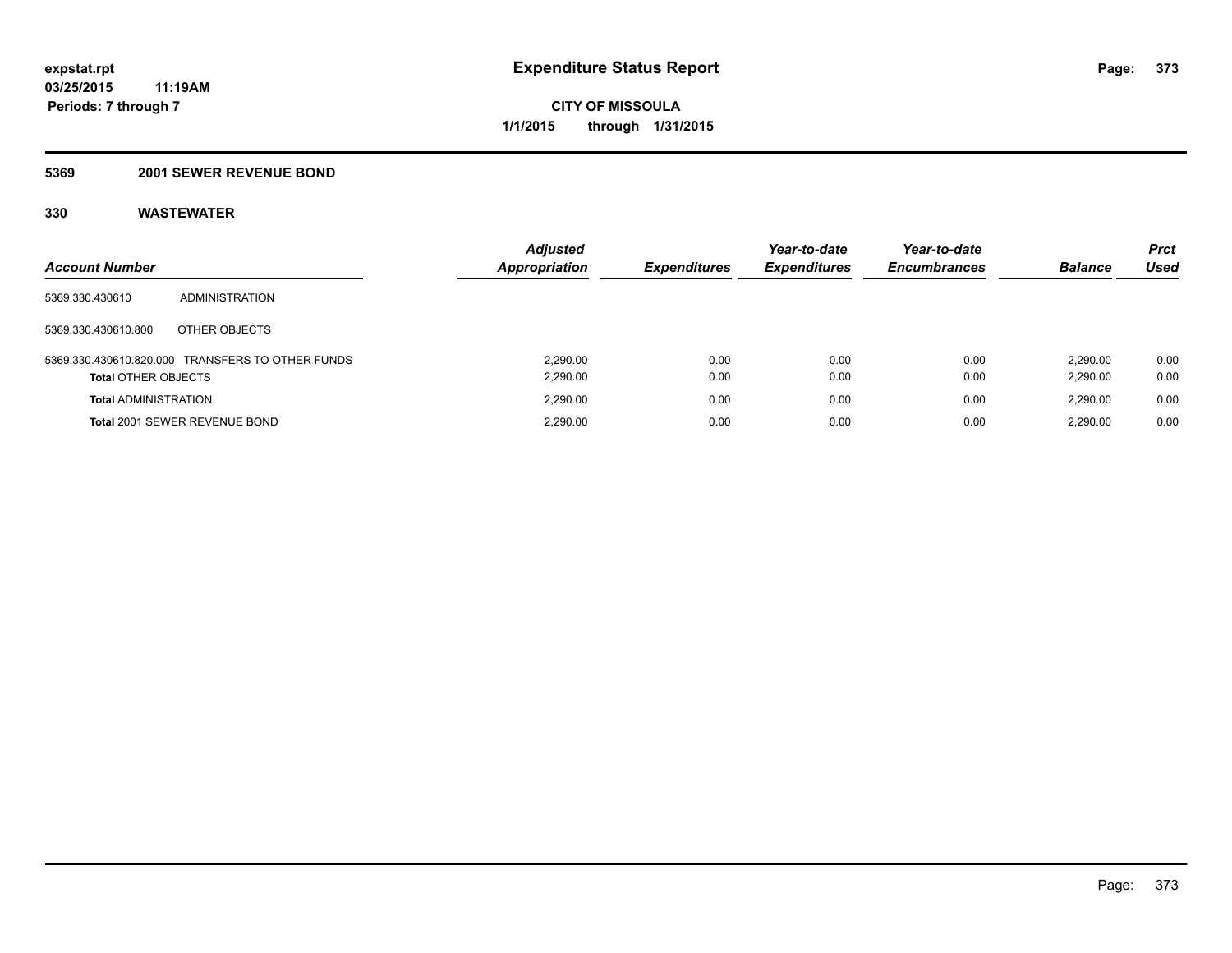**expstat.rpt Expenditure Status Report** 

**03/25/2015 11:19AM Periods: 7 through 7**

**CITY OF MISSOULA 1/1/2015 through 1/31/2015**

## **5370 99 SEWER REVENUE BOND RESERVE FUND**

| <b>Account Number</b>       |                                                  | <b>Adjusted</b><br><b>Appropriation</b> | <b>Expenditures</b> | Year-to-date<br><b>Expenditures</b> | Year-to-date<br><b>Encumbrances</b> | <b>Balance</b>       | <b>Prct</b><br>Used |
|-----------------------------|--------------------------------------------------|-----------------------------------------|---------------------|-------------------------------------|-------------------------------------|----------------------|---------------------|
| 5370.330.430610             | ADMINISTRATION                                   |                                         |                     |                                     |                                     |                      |                     |
| 5370.330.430610.800         | OTHER OBJECTS                                    |                                         |                     |                                     |                                     |                      |                     |
| <b>Total ADMINISTRATION</b> | 5370.330.430610.820.000 TRANSFERS TO OTHER FUNDS | 8.970.00<br>8.970.00                    | 0.00<br>0.00        | 0.00<br>0.00                        | 0.00<br>0.00                        | 8.970.00<br>8.970.00 | 0.00<br>0.00        |
|                             | Total 99 SEWER REVENUE BOND RESERVE FUND         | 8.970.00                                | 0.00                | 0.00                                | 0.00                                | 8.970.00             | 0.00                |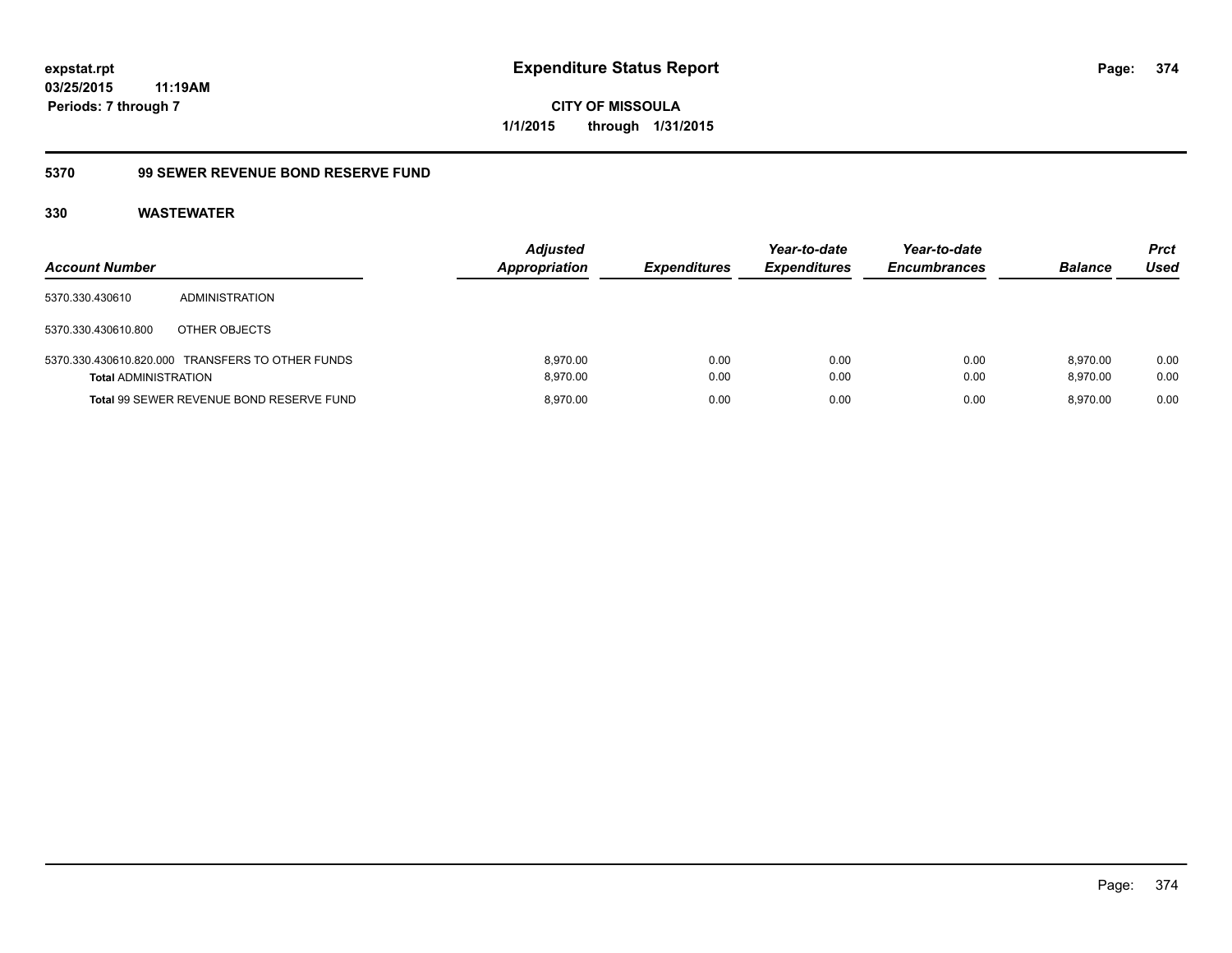### **5371 2002 SEWER BONDS**

| <b>Account Number</b>             |                                                 | <b>Adjusted</b><br>Appropriation | <b>Expenditures</b> | Year-to-date<br><b>Expenditures</b> | Year-to-date<br><b>Encumbrances</b> | <b>Balance</b> | <b>Prct</b><br>Used |
|-----------------------------------|-------------------------------------------------|----------------------------------|---------------------|-------------------------------------|-------------------------------------|----------------|---------------------|
| 5371.330.490200                   | REVENUE BOND DEBT SERVICE                       |                                  |                     |                                     |                                     |                |                     |
| 5371.330.490200.600               | <b>DEBT SERVICE</b>                             |                                  |                     |                                     |                                     |                |                     |
| 5371.330.490200.610.000 PRINCIPAL |                                                 | 74.000.00                        | 0.00                | 37,000.00                           | 0.00                                | 37,000.00      | 50.00               |
|                                   | 5371.330.490200.620.000 INTEREST / SERVICE FEES | 11.410.00                        | 0.00                | 5.890.00                            | 0.00                                | 5.520.00       | 51.62               |
|                                   | <b>Total REVENUE BOND DEBT SERVICE</b>          | 85,410.00                        | 0.00                | 42.890.00                           | 0.00                                | 42,520.00      | 50.22               |
| Total 2002 SEWER BONDS            |                                                 | 85,410.00                        | 0.00                | 42.890.00                           | 0.00                                | 42.520.00      | 50.22               |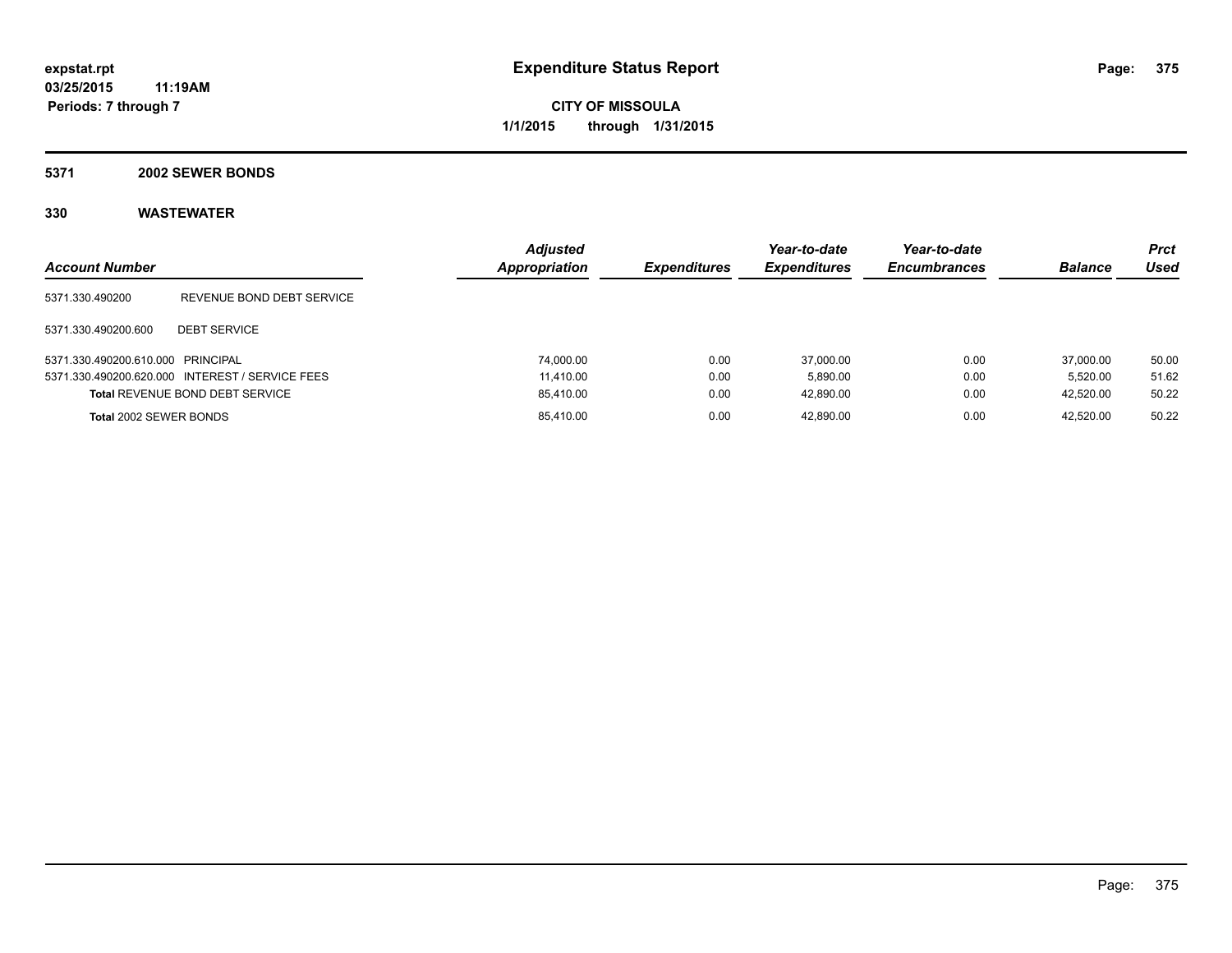### **5372 2002 SEWER REVENUE BOND**

| <b>Account Number</b>       |                                                  | <b>Adjusted</b><br><b>Appropriation</b> | <b>Expenditures</b> | Year-to-date<br><b>Expenditures</b> | Year-to-date<br><b>Encumbrances</b> | <b>Balance</b>       | Prct<br>Used |
|-----------------------------|--------------------------------------------------|-----------------------------------------|---------------------|-------------------------------------|-------------------------------------|----------------------|--------------|
| 5372.330.430610             | ADMINISTRATION                                   |                                         |                     |                                     |                                     |                      |              |
| 5372.330.430610.800         | OTHER OBJECTS                                    |                                         |                     |                                     |                                     |                      |              |
| <b>Total ADMINISTRATION</b> | 5372.330.430610.820.000 TRANSFERS TO OTHER FUNDS | 8.840.00<br>8.840.00                    | 0.00<br>0.00        | 0.00<br>0.00                        | 0.00<br>0.00                        | 8.840.00<br>8.840.00 | 0.00<br>0.00 |
|                             | <b>Total 2002 SEWER REVENUE BOND</b>             | 8.840.00                                | 0.00                | 0.00                                | 0.00                                | 8.840.00             | 0.00         |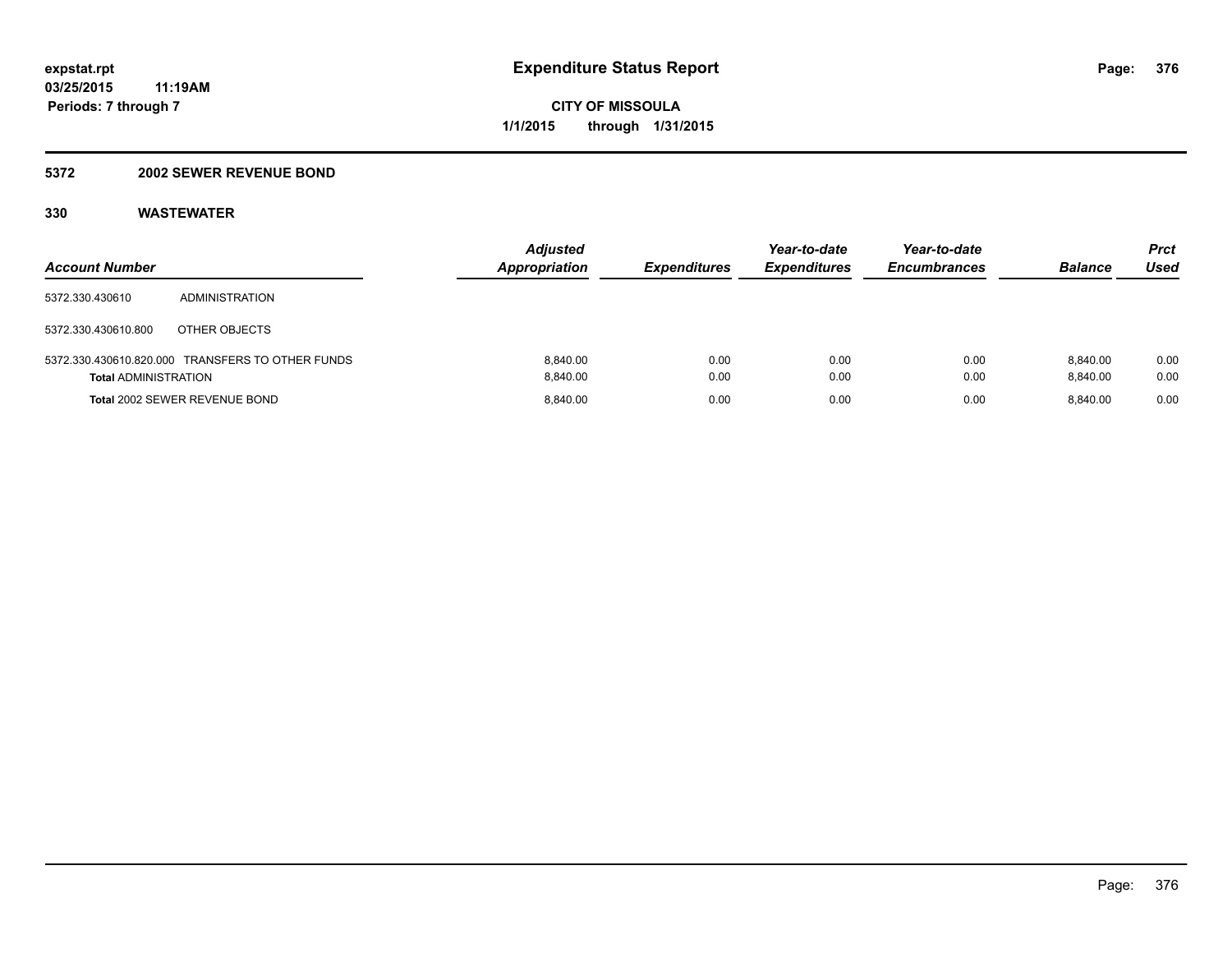**377**

**03/25/2015 11:19AM Periods: 7 through 7**

**CITY OF MISSOULA 1/1/2015 through 1/31/2015**

## **5373 2002 WWTP UPGRADE REVENUE BOND**

| <b>Account Number</b>             |                                                 | <b>Adjusted</b><br>Appropriation | <b>Expenditures</b> | Year-to-date<br><b>Expenditures</b> | Year-to-date<br><b>Encumbrances</b> | <b>Balance</b> | <b>Prct</b><br>Used |
|-----------------------------------|-------------------------------------------------|----------------------------------|---------------------|-------------------------------------|-------------------------------------|----------------|---------------------|
| 5373.330.490200                   | REVENUE BOND DEBT SERVICE                       |                                  |                     |                                     |                                     |                |                     |
| 5373.330.490200.600               | <b>DEBT SERVICE</b>                             |                                  |                     |                                     |                                     |                |                     |
| 5373.330.490200.610.000 PRINCIPAL |                                                 | 284,000.00                       | 0.00                | 141.000.00                          | 0.00                                | 143.000.00     | 49.65               |
|                                   | 5373.330.490200.620.000 INTEREST / SERVICE FEES | 47,350.00                        | 0.00                | 24.380.00                           | 0.00                                | 22.970.00      | 51.49               |
|                                   | <b>Total REVENUE BOND DEBT SERVICE</b>          | 331,350.00                       | 0.00                | 165,380.00                          | 0.00                                | 165.970.00     | 49.91               |
|                                   | Total 2002 WWTP UPGRADE REVENUE BOND            | 331,350.00                       | 0.00                | 165.380.00                          | 0.00                                | 165.970.00     | 49.91               |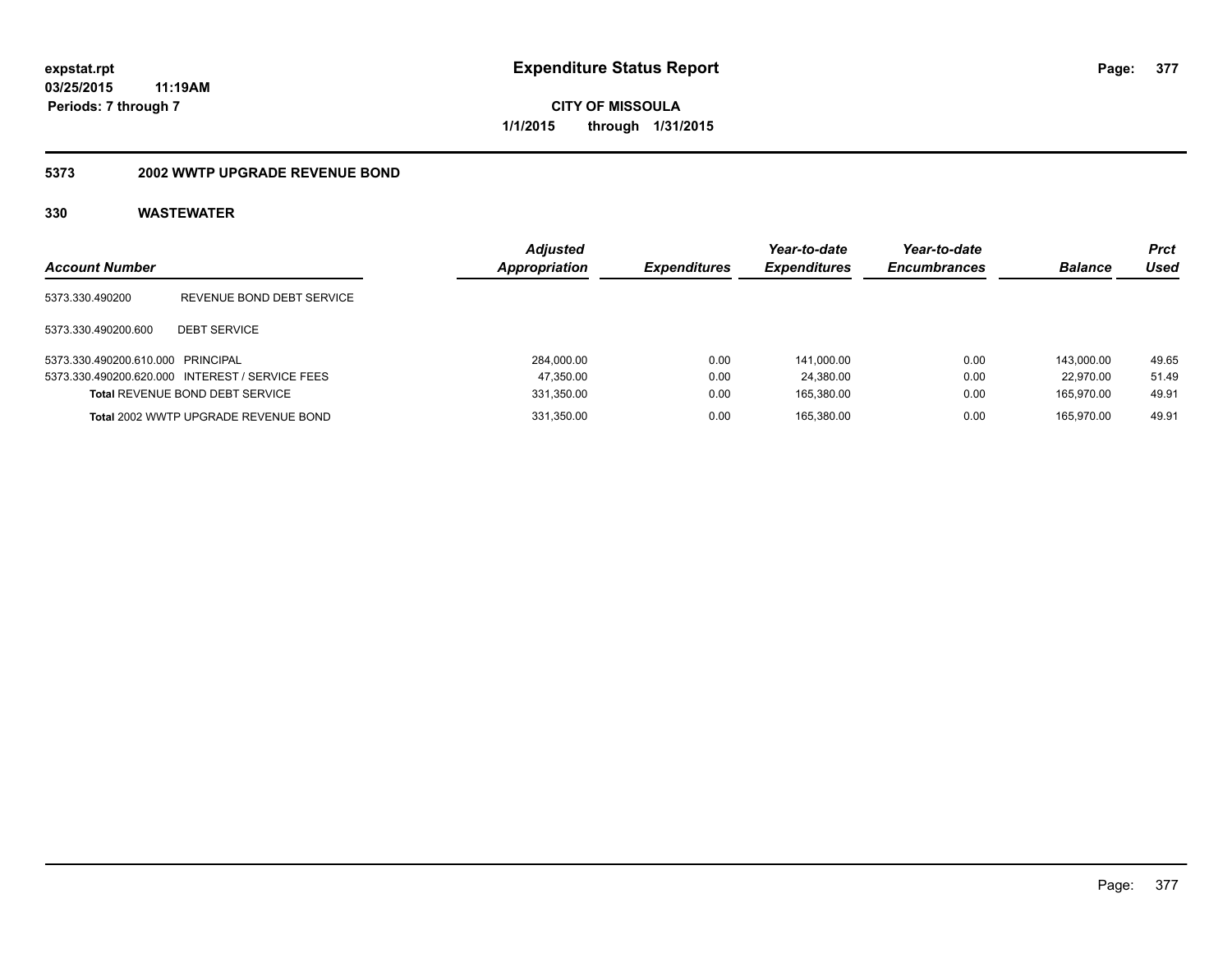### **5374 2002 WWTP UPGRADE RESERVE**

| <b>Account Number</b>       |                                                  | <b>Adjusted</b><br><b>Appropriation</b> | <b>Expenditures</b> | Year-to-date<br><b>Expenditures</b> | Year-to-date<br><b>Encumbrances</b> | <b>Balance</b>         | <b>Prct</b><br><b>Used</b> |
|-----------------------------|--------------------------------------------------|-----------------------------------------|---------------------|-------------------------------------|-------------------------------------|------------------------|----------------------------|
| 5374.330.430610             | <b>ADMINISTRATION</b>                            |                                         |                     |                                     |                                     |                        |                            |
| 5374.330.430610.800         | OTHER OBJECTS                                    |                                         |                     |                                     |                                     |                        |                            |
| <b>Total ADMINISTRATION</b> | 5374.330.430610.820.000 TRANSFERS TO OTHER FUNDS | 30,132.00<br>30,132.00                  | 0.00<br>0.00        | 0.00<br>0.00                        | 0.00<br>0.00                        | 30,132.00<br>30,132.00 | 0.00<br>0.00               |
| 5374.330.490200             | REVENUE BOND DEBT SERVICE                        |                                         |                     |                                     |                                     |                        |                            |
| 5374.330.490200.600         | <b>DEBT SERVICE</b>                              |                                         |                     |                                     |                                     |                        |                            |
| <b>Total DEBT SERVICE</b>   |                                                  | 0.00                                    | 0.00                | 0.00                                | 0.00                                | 0.00                   | 0.00                       |
|                             | <b>Total REVENUE BOND DEBT SERVICE</b>           | 0.00                                    | 0.00                | 0.00                                | 0.00                                | 0.00                   | 0.00                       |
|                             | Total 2002 WWTP UPGRADE RESERVE                  | 30,132.00                               | 0.00                | 0.00                                | 0.00                                | 30.132.00              | 0.00                       |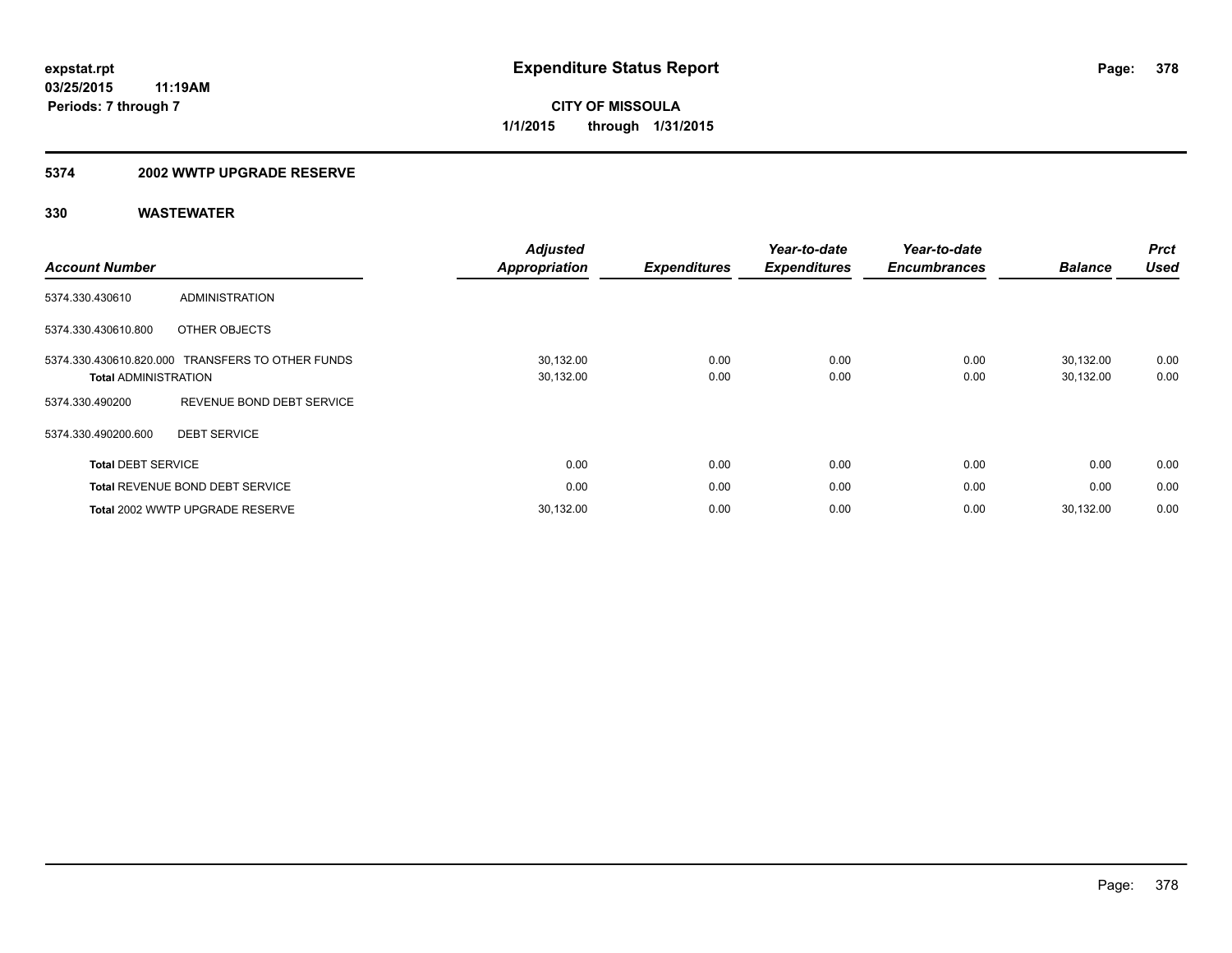## **5375 2003 WWTP SRF \$3.8M EPA DEBT**

| <b>Account Number</b>             |                                                 | <b>Adjusted</b><br>Appropriation | <b>Expenditures</b> | Year-to-date<br><b>Expenditures</b> | Year-to-date<br><b>Encumbrances</b> | <b>Balance</b> | Prct<br>Used |
|-----------------------------------|-------------------------------------------------|----------------------------------|---------------------|-------------------------------------|-------------------------------------|----------------|--------------|
| 5375.330.490200                   | REVENUE BOND DEBT SERVICE                       |                                  |                     |                                     |                                     |                |              |
| 5375.330.490200.600               | <b>DEBT SERVICE</b>                             |                                  |                     |                                     |                                     |                |              |
| 5375.330.490200.610.000 PRINCIPAL |                                                 | 206,000.00                       | 0.00                | 102.000.00                          | 0.00                                | 104.000.00     | 49.51        |
|                                   | 5375.330.490200.620.000 INTEREST / SERVICE FEES | 44,595.00                        | 0.00                | 22.871.25                           | 0.00                                | 21.723.75      | 51.29        |
|                                   | <b>Total REVENUE BOND DEBT SERVICE</b>          | 250,595.00                       | 0.00                | 124.871.25                          | 0.00                                | 125.723.75     | 49.83        |
|                                   | Total 2003 WWTP SRF \$3.8M EPA DEBT             | 250.595.00                       | 0.00                | 124.871.25                          | 0.00                                | 125.723.75     | 49.83        |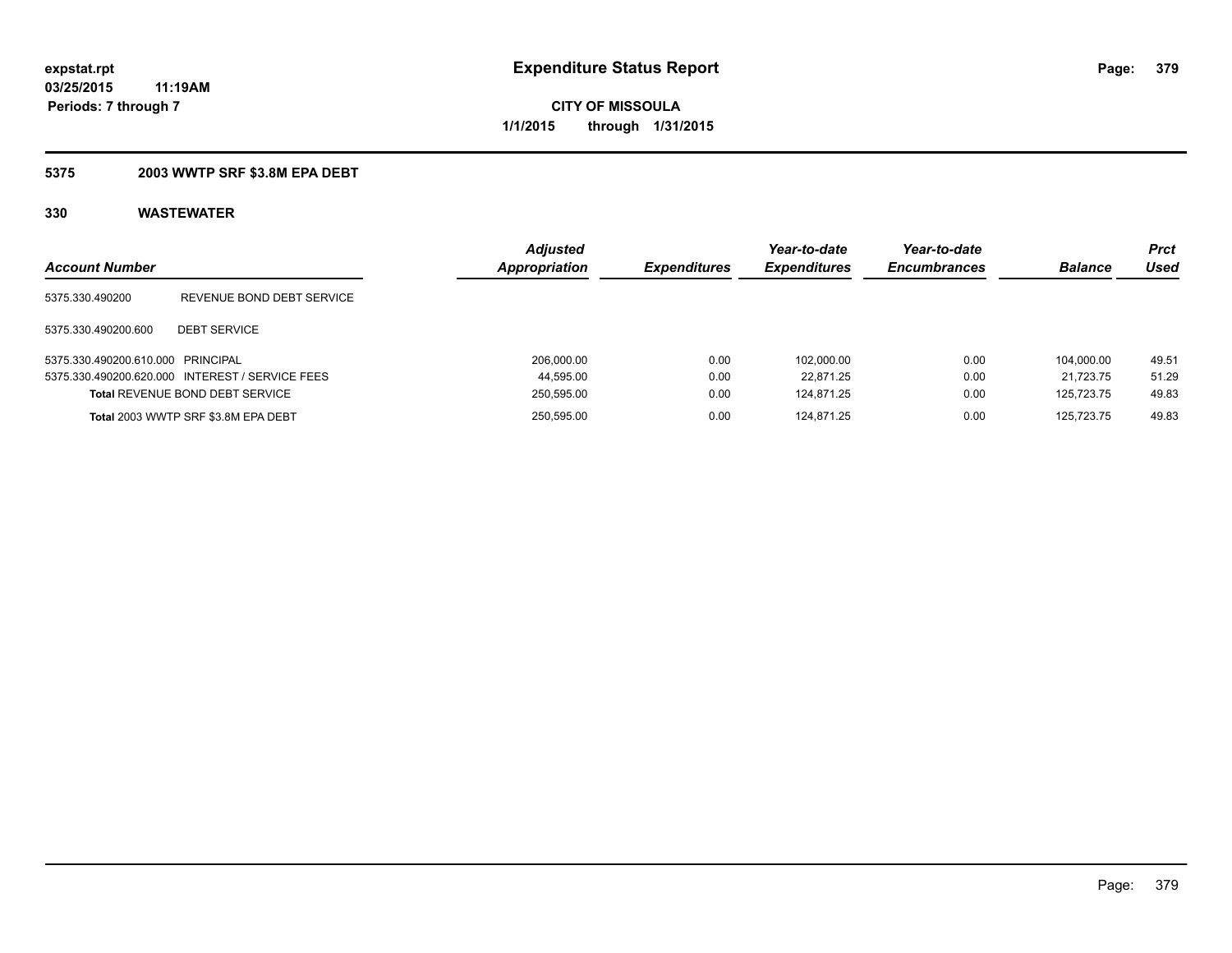## **5376 2003 WWTP SRF \$3.8M EPA RESERVE**

| <b>Account Number</b>       |                                                  | <b>Adjusted</b><br><b>Appropriation</b> | <b>Expenditures</b> | Year-to-date<br><b>Expenditures</b> | Year-to-date<br><b>Encumbrances</b> | <b>Balance</b>         | Prct<br>Used |
|-----------------------------|--------------------------------------------------|-----------------------------------------|---------------------|-------------------------------------|-------------------------------------|------------------------|--------------|
| 5376.330.430610             | ADMINISTRATION                                   |                                         |                     |                                     |                                     |                        |              |
| 5376.330.430610.800         | OTHER OBJECTS                                    |                                         |                     |                                     |                                     |                        |              |
| <b>Total ADMINISTRATION</b> | 5376.330.430610.820.000 TRANSFERS TO OTHER FUNDS | 21,190.00<br>21,190.00                  | 0.00<br>0.00        | 0.00<br>0.00                        | 0.00<br>0.00                        | 21.190.00<br>21.190.00 | 0.00<br>0.00 |
|                             | Total 2003 WWTP SRF \$3.8M EPA RESERVE           | 21,190.00                               | 0.00                | 0.00                                | 0.00                                | 21.190.00              | 0.00         |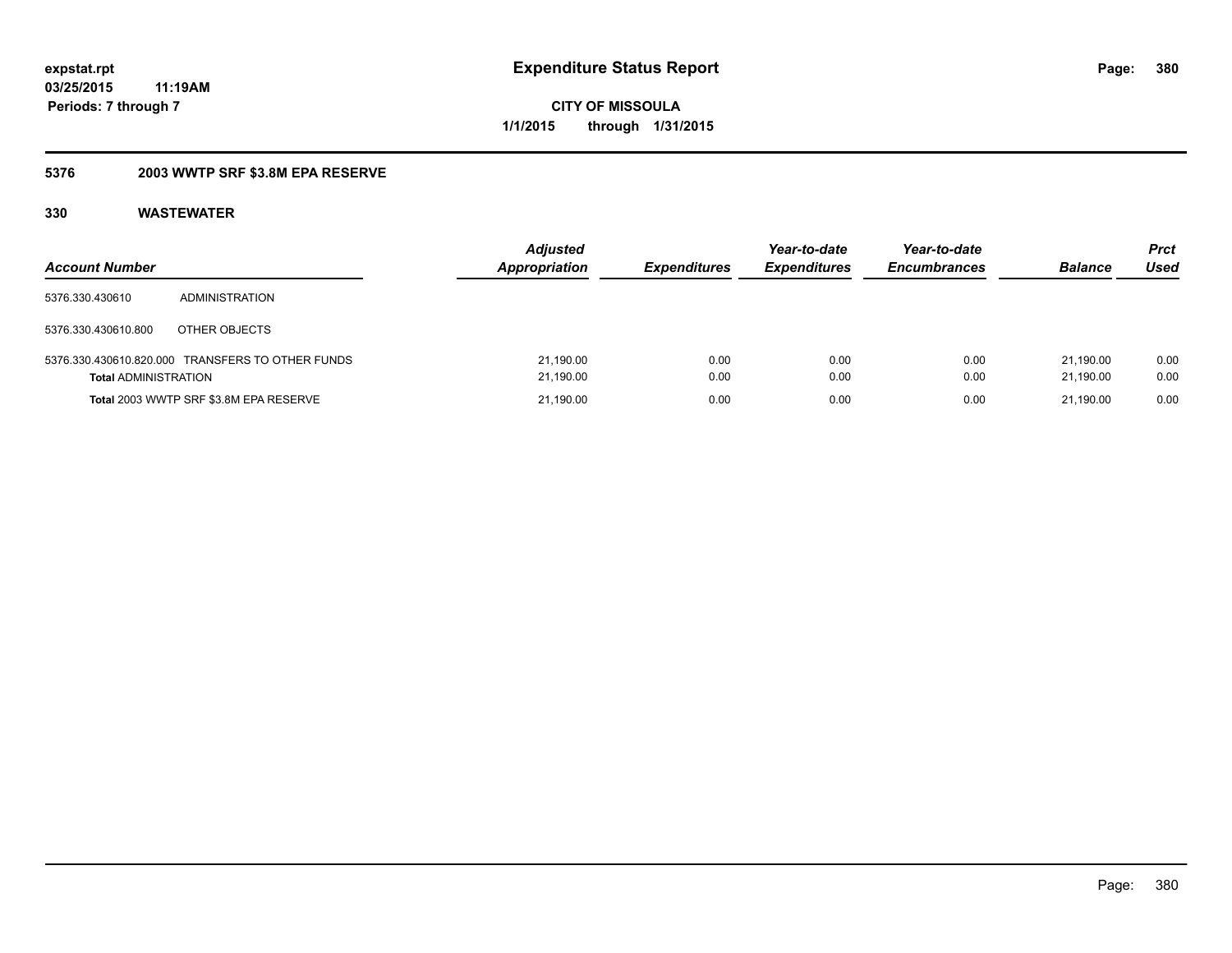**CITY OF MISSOULA 1/1/2015 through 1/31/2015**

## **5377 2004 WWTP \$3.023 LOAN DEBT SERVICE**

| <b>Account Number</b>             |                                                 | <b>Adjusted</b><br>Appropriation | <b>Expenditures</b> | Year-to-date<br><b>Expenditures</b> | Year-to-date<br><b>Encumbrances</b> | <b>Balance</b> | <b>Prct</b><br>Used |
|-----------------------------------|-------------------------------------------------|----------------------------------|---------------------|-------------------------------------|-------------------------------------|----------------|---------------------|
| 5377.330.490200                   | REVENUE BOND DEBT SERVICE                       |                                  |                     |                                     |                                     |                |                     |
| 5377.330.490200.600               | <b>DEBT SERVICE</b>                             |                                  |                     |                                     |                                     |                |                     |
| 5377.330.490200.610.000 PRINCIPAL |                                                 | 197,000.00                       | 0.00                | 98,000.00                           | 0.00                                | 99.000.00      | 49.75               |
|                                   | 5377.330.490200.620.000 INTEREST / SERVICE FEES | 45,473.00                        | 0.00                | 23,287.50                           | 0.00                                | 22.185.50      | 51.21               |
|                                   | <b>Total REVENUE BOND DEBT SERVICE</b>          | 242,473.00                       | 0.00                | 121.287.50                          | 0.00                                | 121.185.50     | 50.02               |
|                                   | Total 2004 WWTP \$3.023 LOAN DEBT SERVICE       | 242.473.00                       | 0.00                | 121.287.50                          | 0.00                                | 121.185.50     | 50.02               |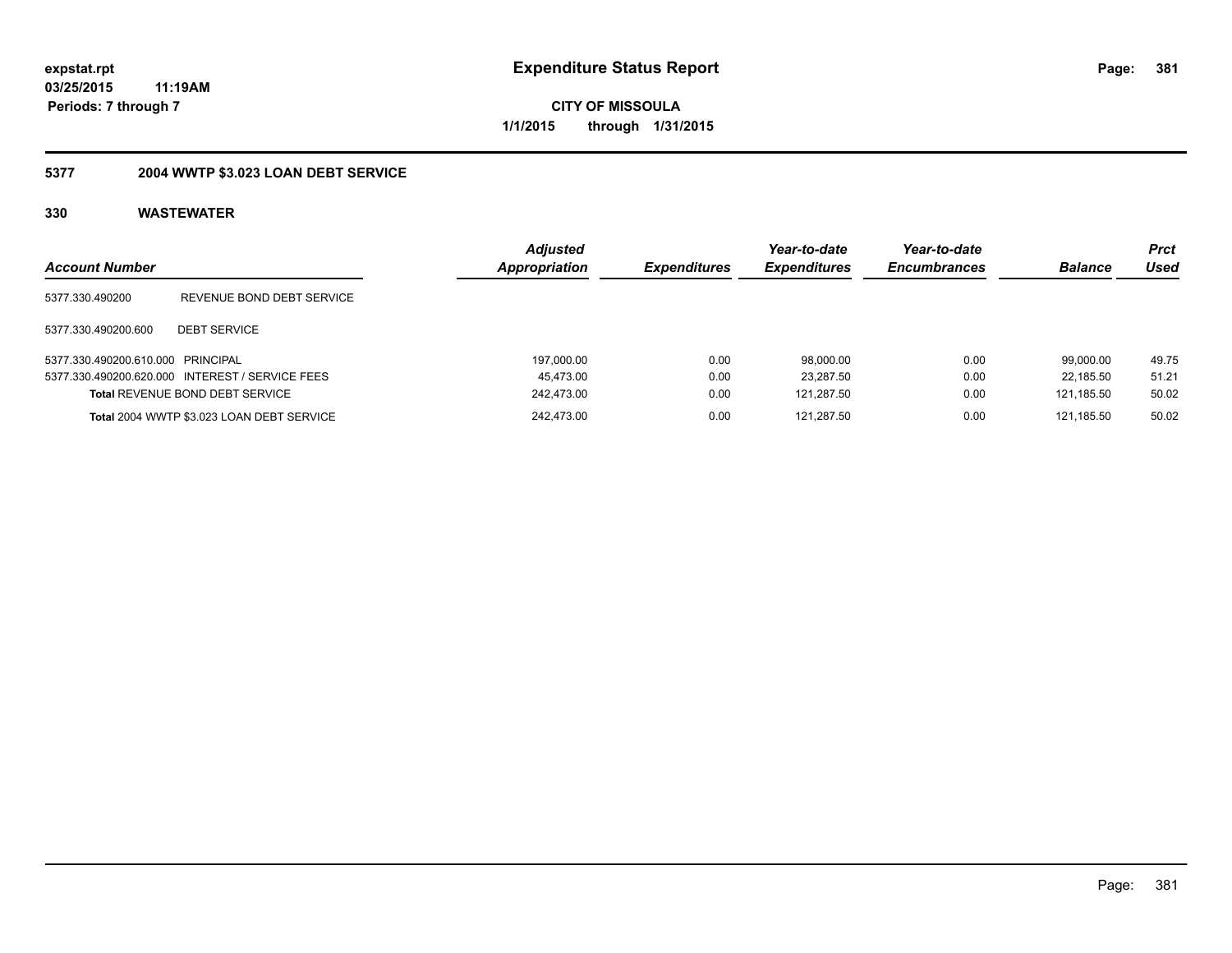## **5378 2004 WWTP \$3.023 LOAN RESERVE**

| <b>Account Number</b>       |                                                  | <b>Adjusted</b><br><b>Appropriation</b> | <b>Expenditures</b> | Year-to-date<br><b>Expenditures</b> | Year-to-date<br><b>Encumbrances</b> | <b>Balance</b>         | <b>Prct</b><br><b>Used</b> |
|-----------------------------|--------------------------------------------------|-----------------------------------------|---------------------|-------------------------------------|-------------------------------------|------------------------|----------------------------|
| 5378.330.430610             | ADMINISTRATION                                   |                                         |                     |                                     |                                     |                        |                            |
| 5378.330.430610.800         | OTHER OBJECTS                                    |                                         |                     |                                     |                                     |                        |                            |
| <b>Total ADMINISTRATION</b> | 5378.330.430610.820.000 TRANSFERS TO OTHER FUNDS | 21,200.00<br>21,200.00                  | 0.00<br>0.00        | 0.00<br>0.00                        | 0.00<br>0.00                        | 21.200.00<br>21,200.00 | 0.00<br>0.00               |
| 5378.330.490200             | REVENUE BOND DEBT SERVICE                        |                                         |                     |                                     |                                     |                        |                            |
| 5378.330.490200.600         | <b>DEBT SERVICE</b>                              |                                         |                     |                                     |                                     |                        |                            |
|                             | <b>Total REVENUE BOND DEBT SERVICE</b>           | 0.00                                    | 0.00                | 0.00                                | 0.00                                | 0.00                   | 0.00                       |
|                             | Total 2004 WWTP \$3.023 LOAN RESERVE             | 21,200.00                               | 0.00                | 0.00                                | 0.00                                | 21,200.00              | 0.00                       |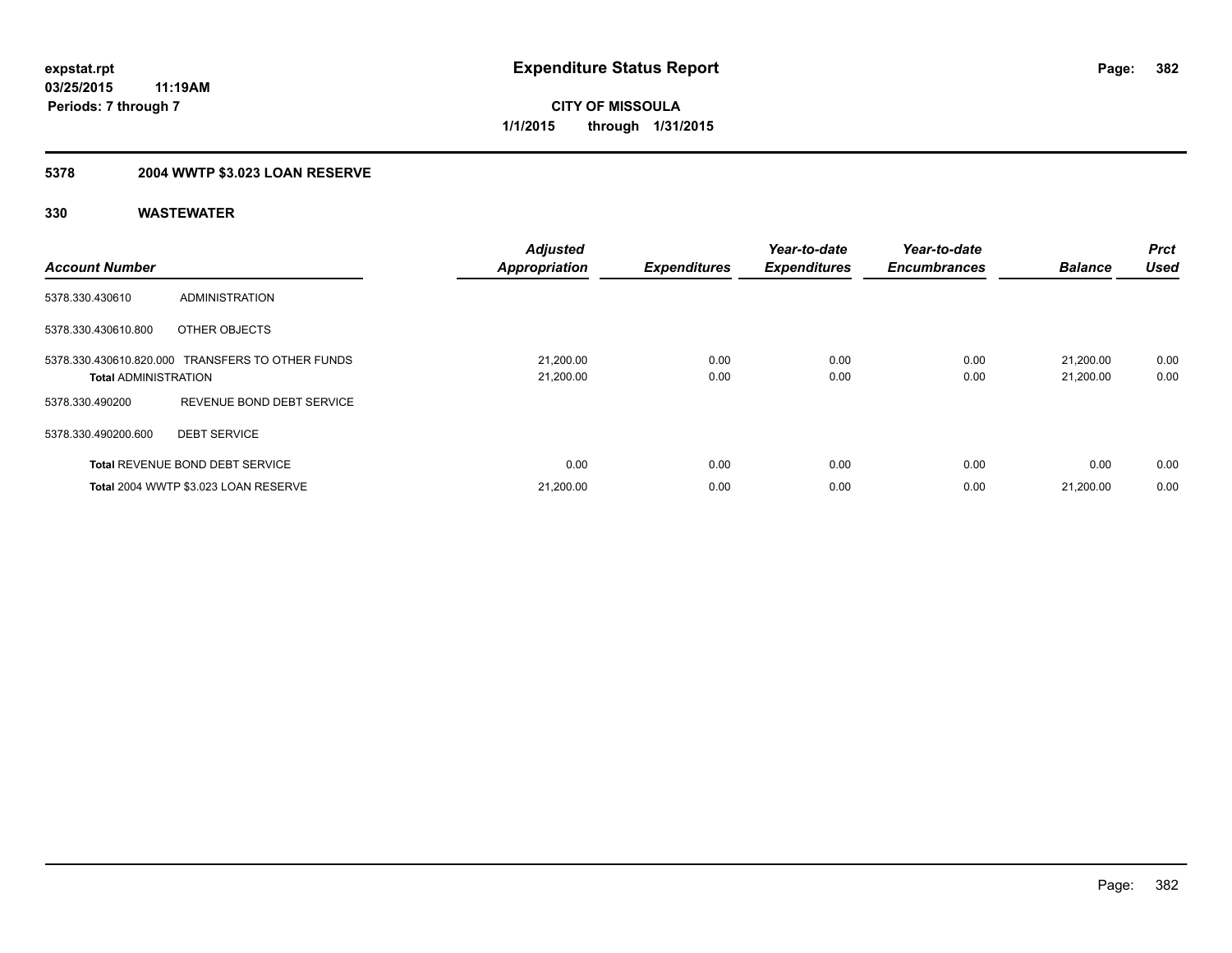**Periods: 7 through 7**

**CITY OF MISSOULA 1/1/2015 through 1/31/2015**

## **5379 2005 BRICH/BRDY/LIN/GIL SRF DEBT**

| <b>Account Number</b>             |                                                 | <b>Adjusted</b><br><b>Appropriation</b> | <b>Expenditures</b> | Year-to-date<br><b>Expenditures</b> | Year-to-date<br><b>Encumbrances</b> | <b>Balance</b> | <b>Prct</b><br><b>Used</b> |
|-----------------------------------|-------------------------------------------------|-----------------------------------------|---------------------|-------------------------------------|-------------------------------------|----------------|----------------------------|
| 5379.330.430610                   | ADMINISTRATION                                  |                                         |                     |                                     |                                     |                |                            |
| 5379.330.430610.800               | OTHER OBJECTS                                   |                                         |                     |                                     |                                     |                |                            |
| <b>Total ADMINISTRATION</b>       |                                                 | 0.00                                    | 0.00                | 0.00                                | 0.00                                | 0.00           | 0.00                       |
| 5379.330.490200                   | REVENUE BOND DEBT SERVICE                       |                                         |                     |                                     |                                     |                |                            |
| 5379.330.490200.600               | <b>DEBT SERVICE</b>                             |                                         |                     |                                     |                                     |                |                            |
| 5379.330.490200.610.000 PRINCIPAL |                                                 | 86,000.00                               | 0.00                | 43,000.00                           | 0.00                                | 43,000.00      | 50.00                      |
|                                   | 5379.330.490200.620.000 INTEREST / SERVICE FEES | 23,389.00                               | 0.00                | 11,936.25                           | 0.00                                | 11.452.75      | 51.03                      |
|                                   | <b>Total REVENUE BOND DEBT SERVICE</b>          | 109,389.00                              | 0.00                | 54,936.25                           | 0.00                                | 54,452.75      | 50.22                      |
|                                   | Total 2005 BRICH/BRDY/LIN/GIL SRF DEBT          | 109,389.00                              | 0.00                | 54,936.25                           | 0.00                                | 54,452.75      | 50.22                      |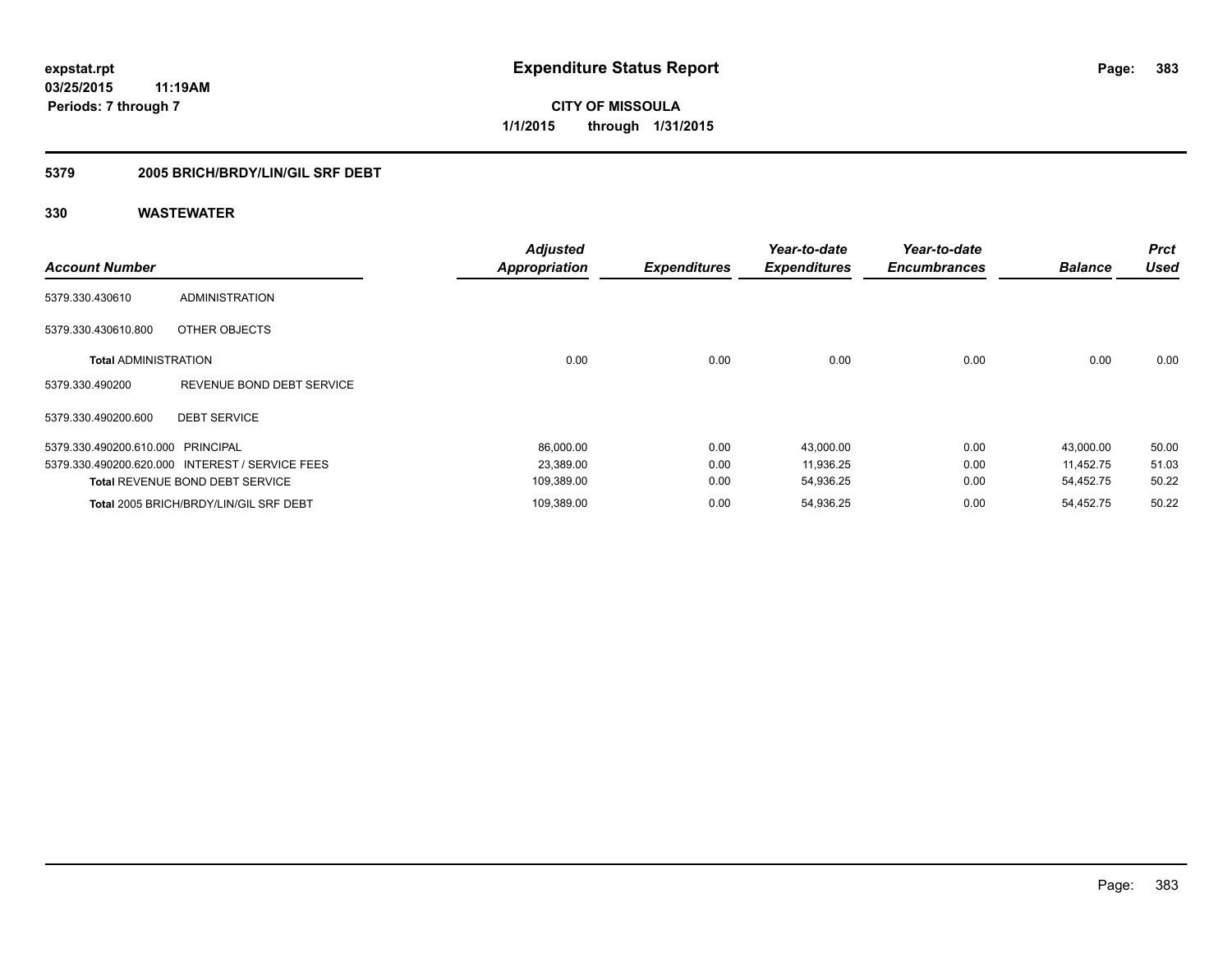## **5380 BRDWY/BIRCH/GILBERT/LINCOLNWOOD**

| <b>Account Number</b>       |                                                  | <b>Adjusted</b><br><b>Appropriation</b> | <b>Expenditures</b> | Year-to-date<br><b>Expenditures</b> | Year-to-date<br><b>Encumbrances</b> | <b>Balance</b>         | <b>Prct</b><br><b>Used</b> |
|-----------------------------|--------------------------------------------------|-----------------------------------------|---------------------|-------------------------------------|-------------------------------------|------------------------|----------------------------|
| 5380.330.430610             | ADMINISTRATION                                   |                                         |                     |                                     |                                     |                        |                            |
| 5380.330.430610.800         | OTHER OBJECTS                                    |                                         |                     |                                     |                                     |                        |                            |
| <b>Total ADMINISTRATION</b> | 5380.330.430610.820.000 TRANSFERS TO OTHER FUNDS | 10,840.00<br>10,840.00                  | 0.00<br>0.00        | 0.00<br>0.00                        | 0.00<br>0.00                        | 10.840.00<br>10,840.00 | 0.00<br>0.00               |
| 5380.330.490200             | REVENUE BOND DEBT SERVICE                        |                                         |                     |                                     |                                     |                        |                            |
| 5380.330.490200.600         | <b>DEBT SERVICE</b>                              |                                         |                     |                                     |                                     |                        |                            |
|                             | <b>Total REVENUE BOND DEBT SERVICE</b>           | 0.00                                    | 0.00                | 0.00                                | 0.00                                | 0.00                   | 0.00                       |
|                             | Total BRDWY/BIRCH/GILBERT/LINCOLNWOOD            | 10.840.00                               | 0.00                | 0.00                                | 0.00                                | 10.840.00              | 0.00                       |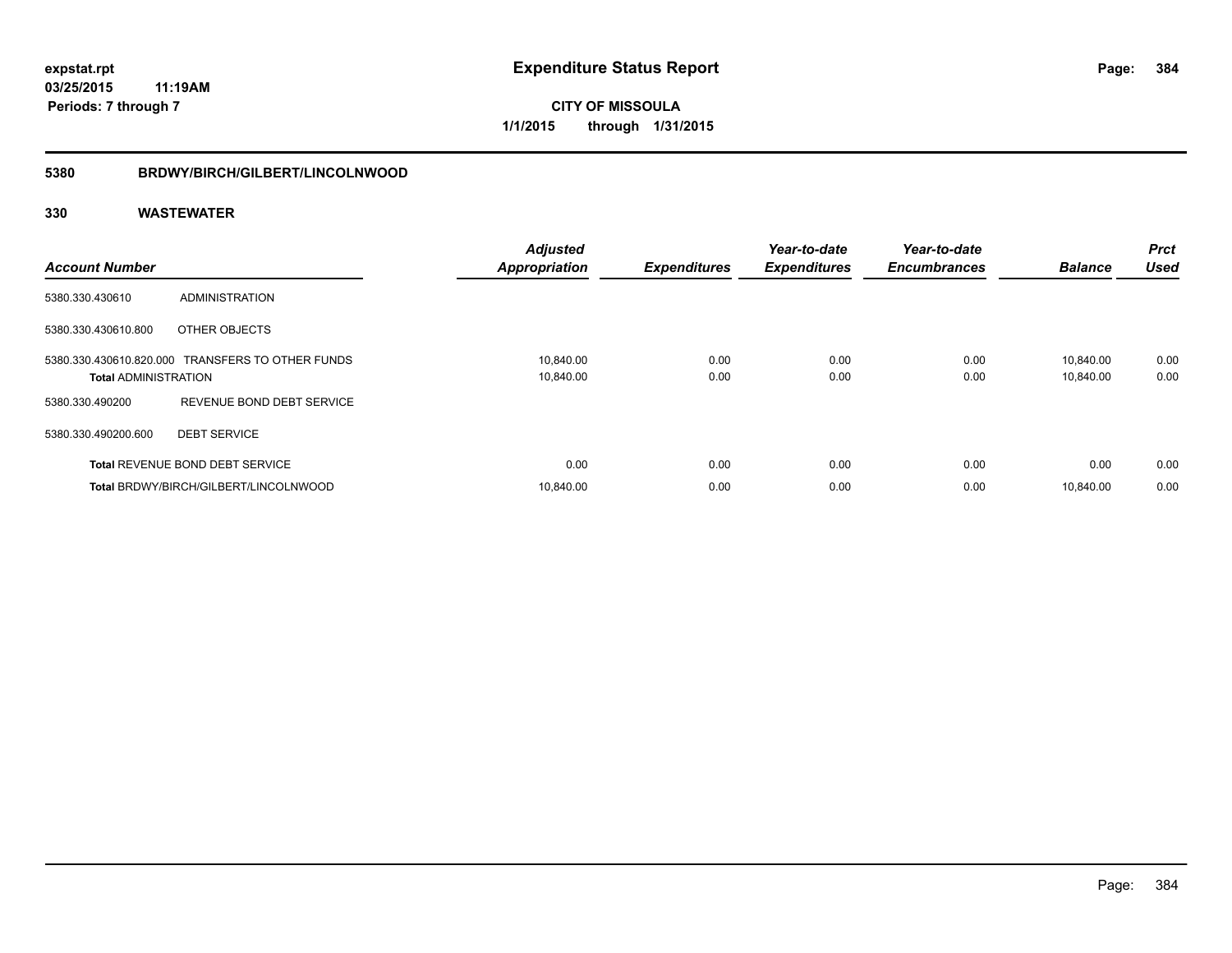## **5381 LINCOLNWOOD PH2 DEBT SERVICE**

| <b>Account Number</b>       |                                        | <b>Adjusted</b><br><b>Appropriation</b> | <b>Expenditures</b> | Year-to-date<br><b>Expenditures</b> | Year-to-date<br><b>Encumbrances</b> | <b>Balance</b> | <b>Prct</b><br><b>Used</b> |
|-----------------------------|----------------------------------------|-----------------------------------------|---------------------|-------------------------------------|-------------------------------------|----------------|----------------------------|
| 5381.330.430610             | ADMINISTRATION                         |                                         |                     |                                     |                                     |                |                            |
| 5381.330.430610.800         | OTHER OBJECTS                          |                                         |                     |                                     |                                     |                |                            |
| <b>Total ADMINISTRATION</b> |                                        | 0.00                                    | 0.00                | 0.00                                | 0.00                                | 0.00           | 0.00                       |
| 5381.330.490200             | REVENUE BOND DEBT SERVICE              |                                         |                     |                                     |                                     |                |                            |
| 5381.330.490200.600         | <b>DEBT SERVICE</b>                    |                                         |                     |                                     |                                     |                |                            |
|                             | <b>Total REVENUE BOND DEBT SERVICE</b> | 0.00                                    | 0.00                | 0.00                                | 0.00                                | 0.00           | 0.00                       |
|                             | Total LINCOLNWOOD PH2 DEBT SERVICE     | 0.00                                    | 0.00                | 0.00                                | 0.00                                | 0.00           | 0.00                       |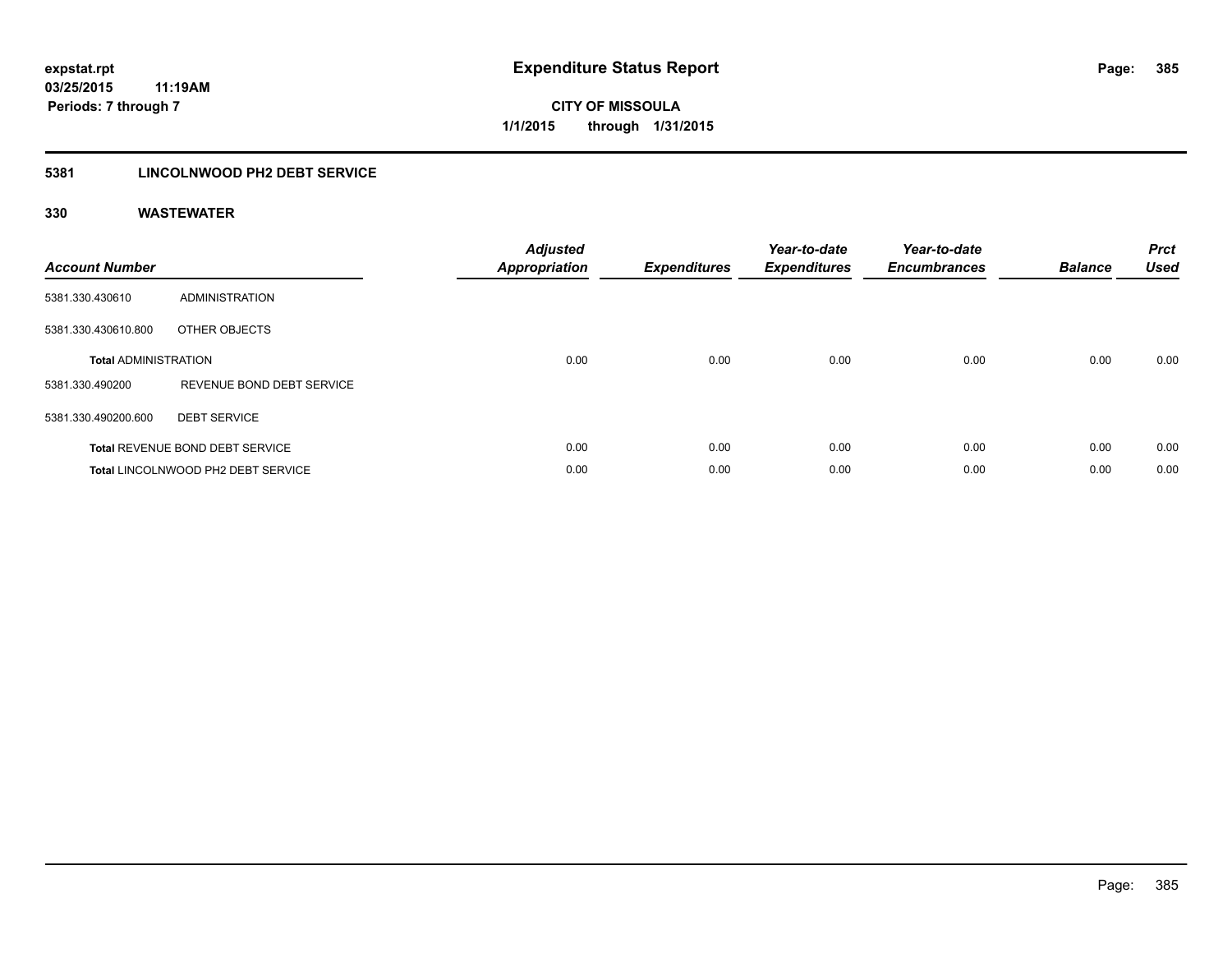## **5382 LINCOLNWOOD PH2 RESERVE FUND**

| <b>Account Number</b>       |                                                  | <b>Adjusted</b><br><b>Appropriation</b> | <b>Expenditures</b> | Year-to-date<br><b>Expenditures</b> | Year-to-date<br><b>Encumbrances</b> | <b>Balance</b>         | Prct<br><b>Used</b> |
|-----------------------------|--------------------------------------------------|-----------------------------------------|---------------------|-------------------------------------|-------------------------------------|------------------------|---------------------|
| 5382.330.430610             | <b>ADMINISTRATION</b>                            |                                         |                     |                                     |                                     |                        |                     |
| 5382.330.430610.800         | OTHER OBJECTS                                    |                                         |                     |                                     |                                     |                        |                     |
| <b>Total ADMINISTRATION</b> | 5382.330.430610.820.000 TRANSFERS TO OTHER FUNDS | 21,850.00<br>21,850.00                  | 0.00<br>0.00        | 0.00<br>0.00                        | 0.00<br>0.00                        | 21.850.00<br>21,850.00 | 0.00<br>0.00        |
| 5382.330.490200             | REVENUE BOND DEBT SERVICE                        |                                         |                     |                                     |                                     |                        |                     |
| 5382.330.490200.600         | <b>DEBT SERVICE</b>                              |                                         |                     |                                     |                                     |                        |                     |
|                             | <b>Total REVENUE BOND DEBT SERVICE</b>           | 0.00                                    | 0.00                | 0.00                                | 0.00                                | 0.00                   | 0.00                |
|                             | Total LINCOLNWOOD PH2 RESERVE FUND               | 21,850.00                               | 0.00                | 0.00                                | 0.00                                | 21,850.00              | 0.00                |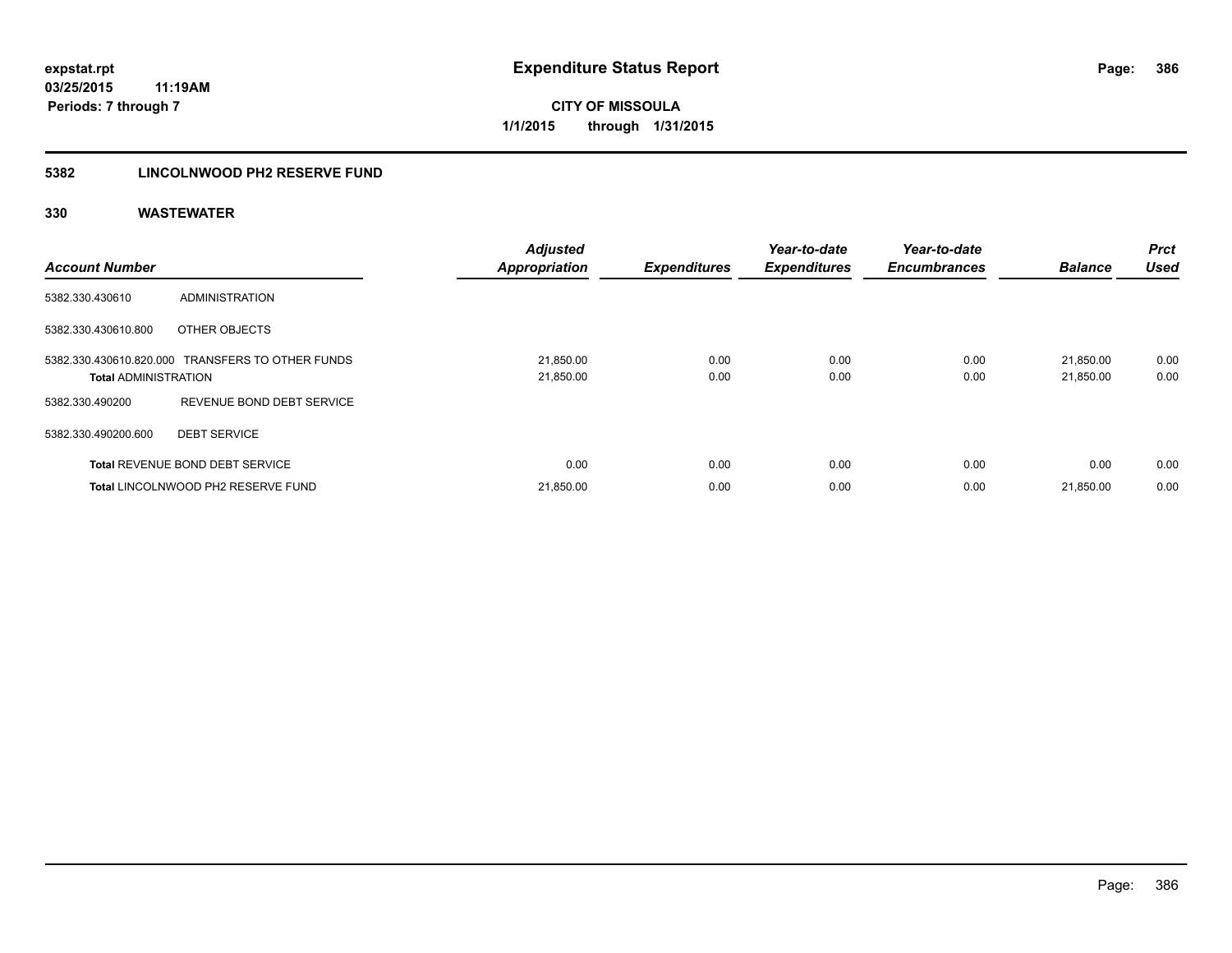**CITY OF MISSOULA 1/1/2015 through 1/31/2015**

## **5383 FY09 RATTLESNAKE SEWER DEBT SVS**

| <b>Account Number</b>       |                           | <b>Adjusted</b><br><b>Appropriation</b> | <b>Expenditures</b> | Year-to-date<br><b>Expenditures</b> | Year-to-date<br><b>Encumbrances</b> | <b>Balance</b> | <b>Prct</b><br><b>Used</b> |
|-----------------------------|---------------------------|-----------------------------------------|---------------------|-------------------------------------|-------------------------------------|----------------|----------------------------|
| 5383.330.430610             | ADMINISTRATION            |                                         |                     |                                     |                                     |                |                            |
| 5383.330.430610.800         | OTHER OBJECTS             |                                         |                     |                                     |                                     |                |                            |
| <b>Total ADMINISTRATION</b> |                           | 0.00                                    | 0.00                | 0.00                                | 0.00                                | 0.00           | 0.00                       |
| 5383.330.490200             | REVENUE BOND DEBT SERVICE |                                         |                     |                                     |                                     |                |                            |
| 5383.330.490200.600         | <b>DEBT SERVICE</b>       |                                         |                     |                                     |                                     |                |                            |
| <b>Total DEBT SERVICE</b>   |                           | 0.00                                    | 0.00                | 0.00                                | 0.00                                | 0.00           | 0.00                       |
| <b>Total WASTEWATER</b>     |                           | 0.00                                    | 0.00                | 0.00                                | 0.00                                | 0.00           | 0.00                       |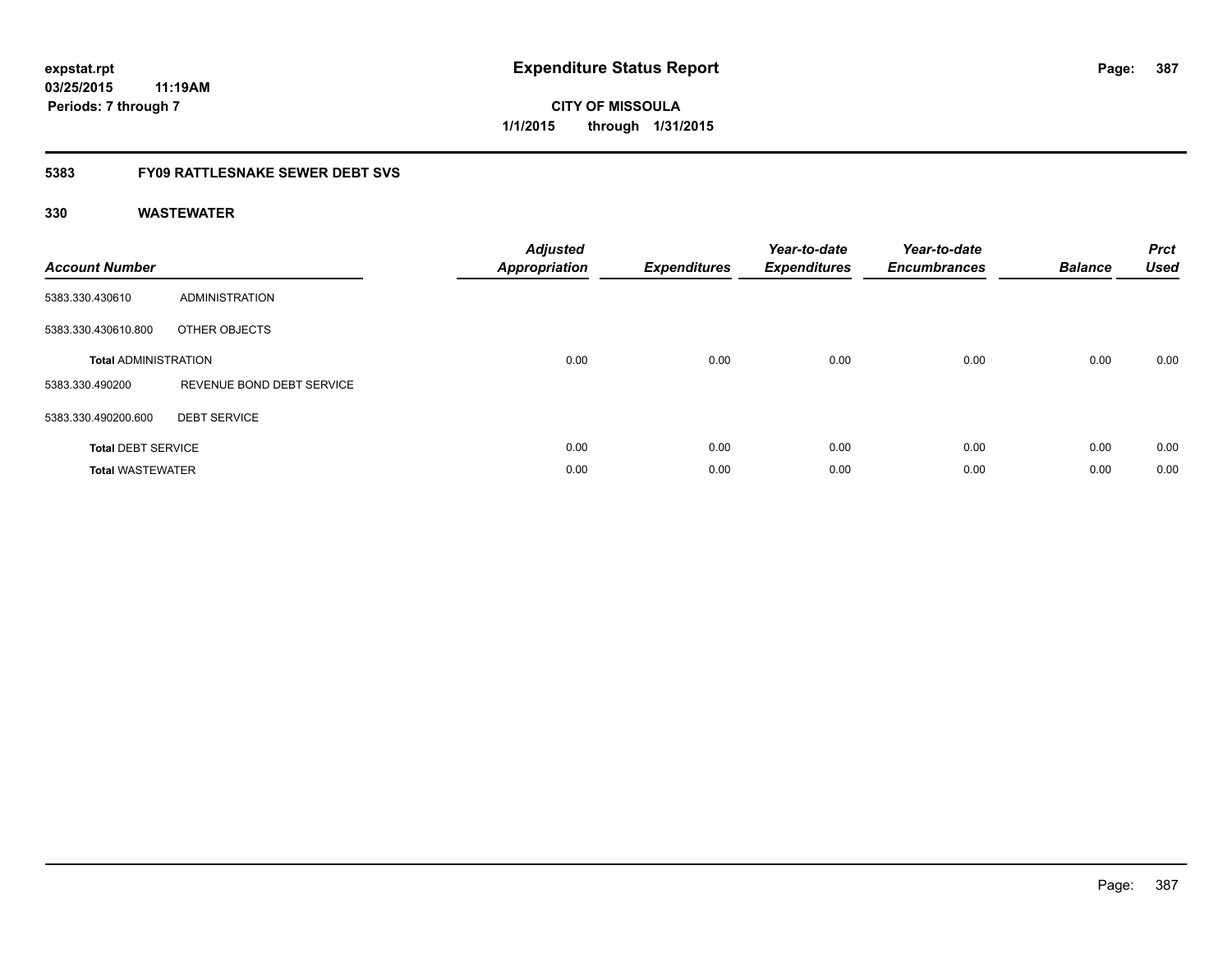**CITY OF MISSOULA 1/1/2015 through 1/31/2015**

## **5383 FY09 RATTLESNAKE SEWER DEBT SVS**

## **550 SID 544 PROJECT**

| <b>Account Number</b>             |                                                 | <b>Adjusted</b><br>Appropriation | <b>Expenditures</b> | Year-to-date<br><b>Expenditures</b> | Year-to-date<br><b>Encumbrances</b> | <b>Balance</b> | Prct<br>Used |
|-----------------------------------|-------------------------------------------------|----------------------------------|---------------------|-------------------------------------|-------------------------------------|----------------|--------------|
| 5383.550.490200                   | REVENUE BOND DEBT SERVICE                       |                                  |                     |                                     |                                     |                |              |
| 5383.550.490200.600               | <b>DEBT SERVICE</b>                             |                                  |                     |                                     |                                     |                |              |
| 5383.550.490200.610.000 PRINCIPAL |                                                 | 20,000.00                        | 0.00                | 10.000.00                           | 0.00                                | 10.000.00      | 50.00        |
|                                   | 5383.550.490200.620.000 INTEREST / SERVICE FEES | 11.550.00                        | 0.00                | 5.850.00                            | 0.00                                | 5.700.00       | 50.65        |
| <b>Total DEBT SERVICE</b>         |                                                 | 31,550.00                        | 0.00                | 15,850.00                           | 0.00                                | 15,700.00      | 50.24        |
|                                   | <b>Total FY09 RATTLESNAKE SEWER DEBT SVS</b>    | 31,550.00                        | 0.00                | 15.850.00                           | 0.00                                | 15.700.00      | 50.24        |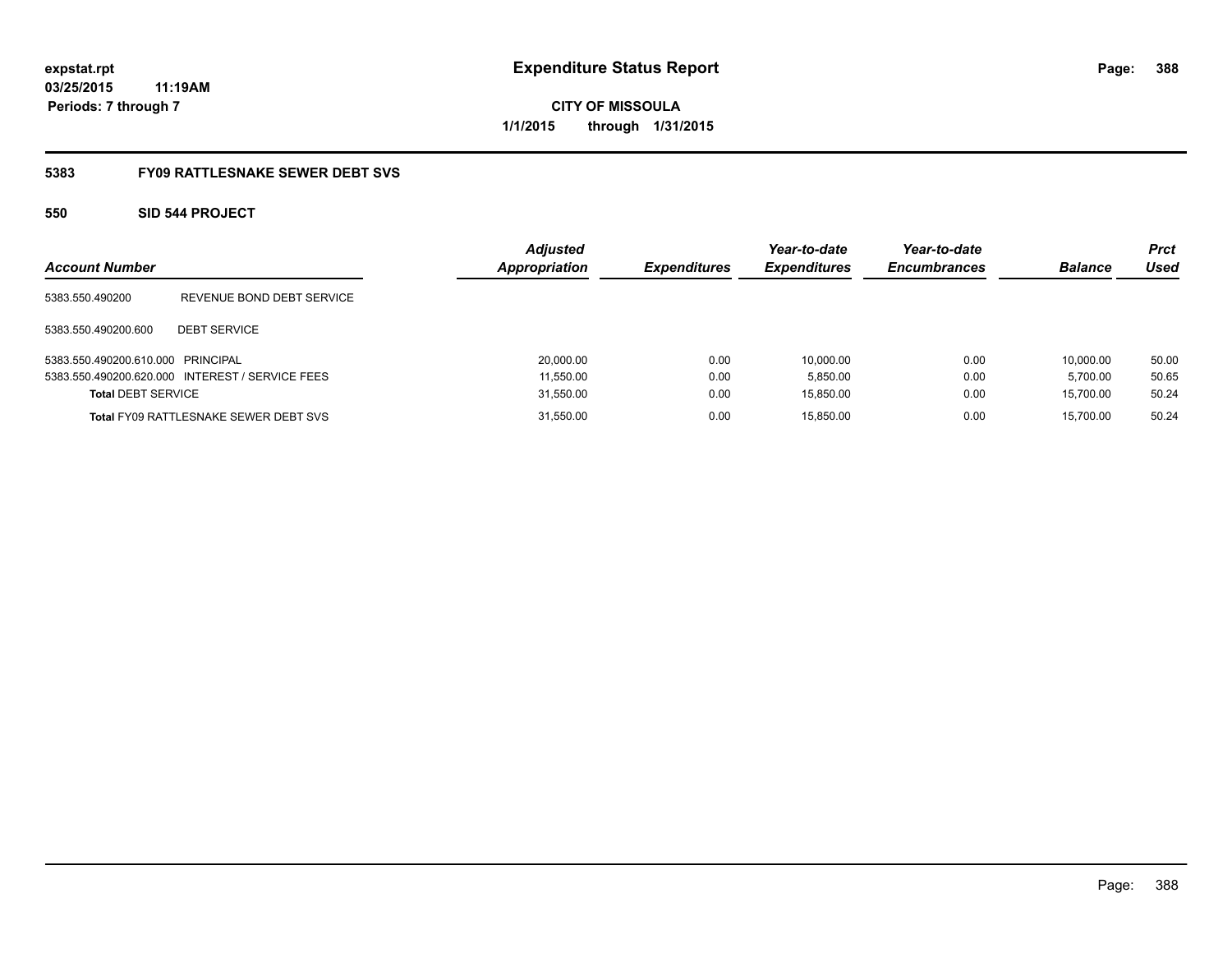## **5384 09 LOLO BOND RESERVE**

| <b>Account Number</b>      |                                                  | <b>Adjusted</b><br><b>Appropriation</b> | <b>Expenditures</b> | Year-to-date<br><b>Expenditures</b> | Year-to-date<br><b>Encumbrances</b> | <b>Balance</b>       | <b>Prct</b><br><b>Used</b> |
|----------------------------|--------------------------------------------------|-----------------------------------------|---------------------|-------------------------------------|-------------------------------------|----------------------|----------------------------|
| 5384.330.490200            | REVENUE BOND DEBT SERVICE                        |                                         |                     |                                     |                                     |                      |                            |
| 5384.330.490200.800        | OTHER OBJECTS                                    |                                         |                     |                                     |                                     |                      |                            |
| <b>Total OTHER OBJECTS</b> | 5384.330.490200.820.000 TRANSFERS TO OTHER FUNDS | 4.644.00<br>4.644.00                    | 0.00<br>0.00        | 0.00<br>0.00                        | 0.00<br>0.00                        | 4.644.00<br>4,644.00 | 0.00<br>0.00               |
|                            | <b>Total REVENUE BOND DEBT SERVICE</b>           | 4.644.00                                | 0.00                | 0.00                                | 0.00                                | 4.644.00             | 0.00                       |
|                            | Total 09 LOLO BOND RESERVE                       | 4.644.00                                | 0.00                | 0.00                                | 0.00                                | 4.644.00             | 0.00                       |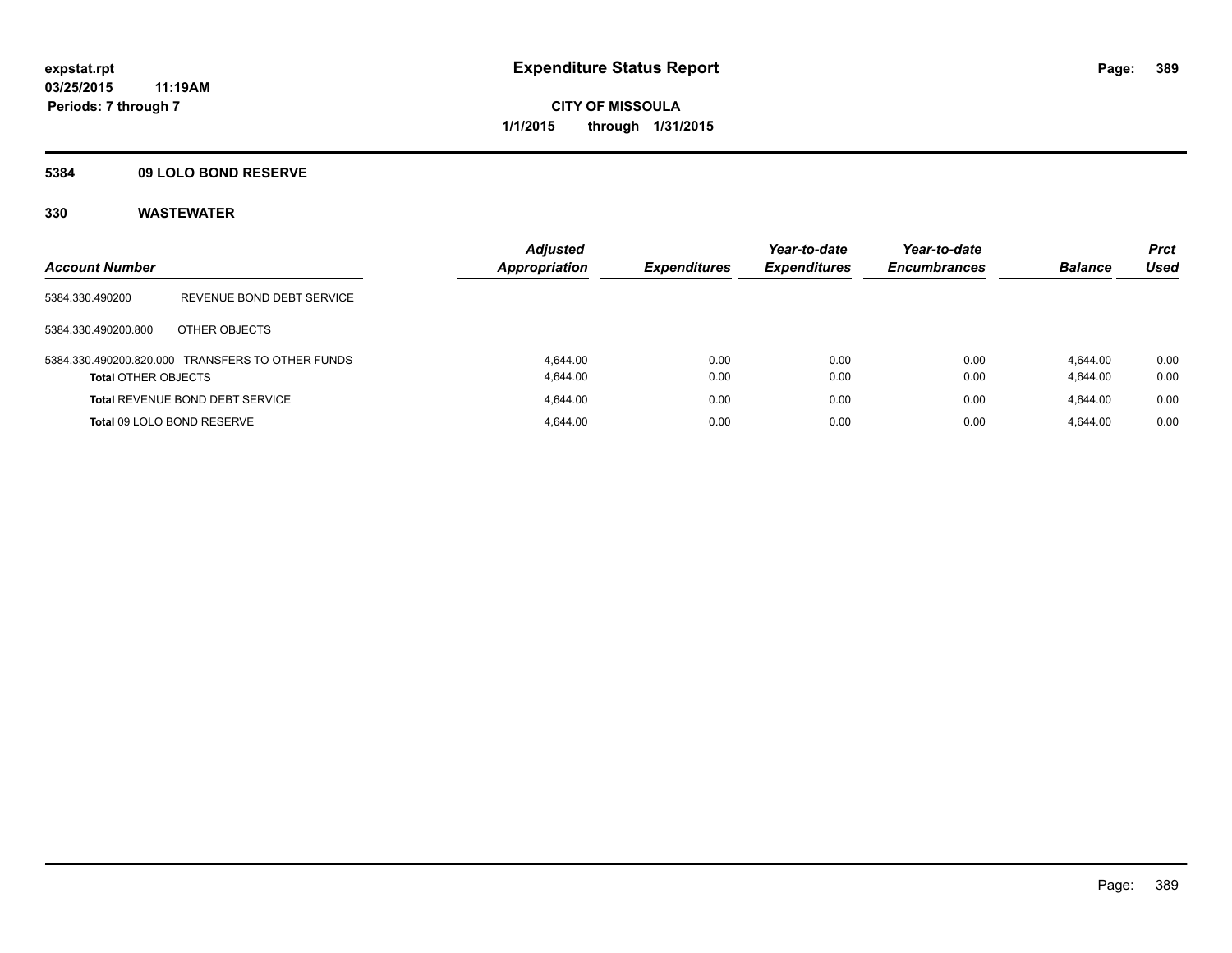## **5386 FY10 HEADWORKS DEBT SERVICE**

| <b>Account Number</b>             |                                                 | <b>Adjusted</b><br>Appropriation | <b>Expenditures</b> | Year-to-date<br><b>Expenditures</b> | Year-to-date<br><b>Encumbrances</b> | <b>Balance</b> | Prct<br>Used |
|-----------------------------------|-------------------------------------------------|----------------------------------|---------------------|-------------------------------------|-------------------------------------|----------------|--------------|
| 5386.330.490200                   | REVENUE BOND DEBT SERVICE                       |                                  |                     |                                     |                                     |                |              |
| 5386.330.490200.600               | <b>DEBT SERVICE</b>                             |                                  |                     |                                     |                                     |                |              |
| 5386.330.490200.610.000 PRINCIPAL |                                                 | 130.000.00                       | 0.00                | 0.00                                | 0.00                                | 130.000.00     | 0.00         |
|                                   | 5386.330.490200.620.000 INTEREST / SERVICE FEES | 566.949.00                       | 0.00                | 283.874.34                          | 0.00                                | 283.074.66     | 50.07        |
| <b>Total DEBT SERVICE</b>         |                                                 | 696.949.00                       | 0.00                | 283.874.34                          | 0.00                                | 413.074.66     | 40.73        |
|                                   | <b>Total REVENUE BOND DEBT SERVICE</b>          | 696.949.00                       | 0.00                | 283.874.34                          | 0.00                                | 413.074.66     | 40.73        |
|                                   | <b>Total FY10 HEADWORKS DEBT SERVICE</b>        | 696.949.00                       | 0.00                | 283.874.34                          | 0.00                                | 413.074.66     | 40.73        |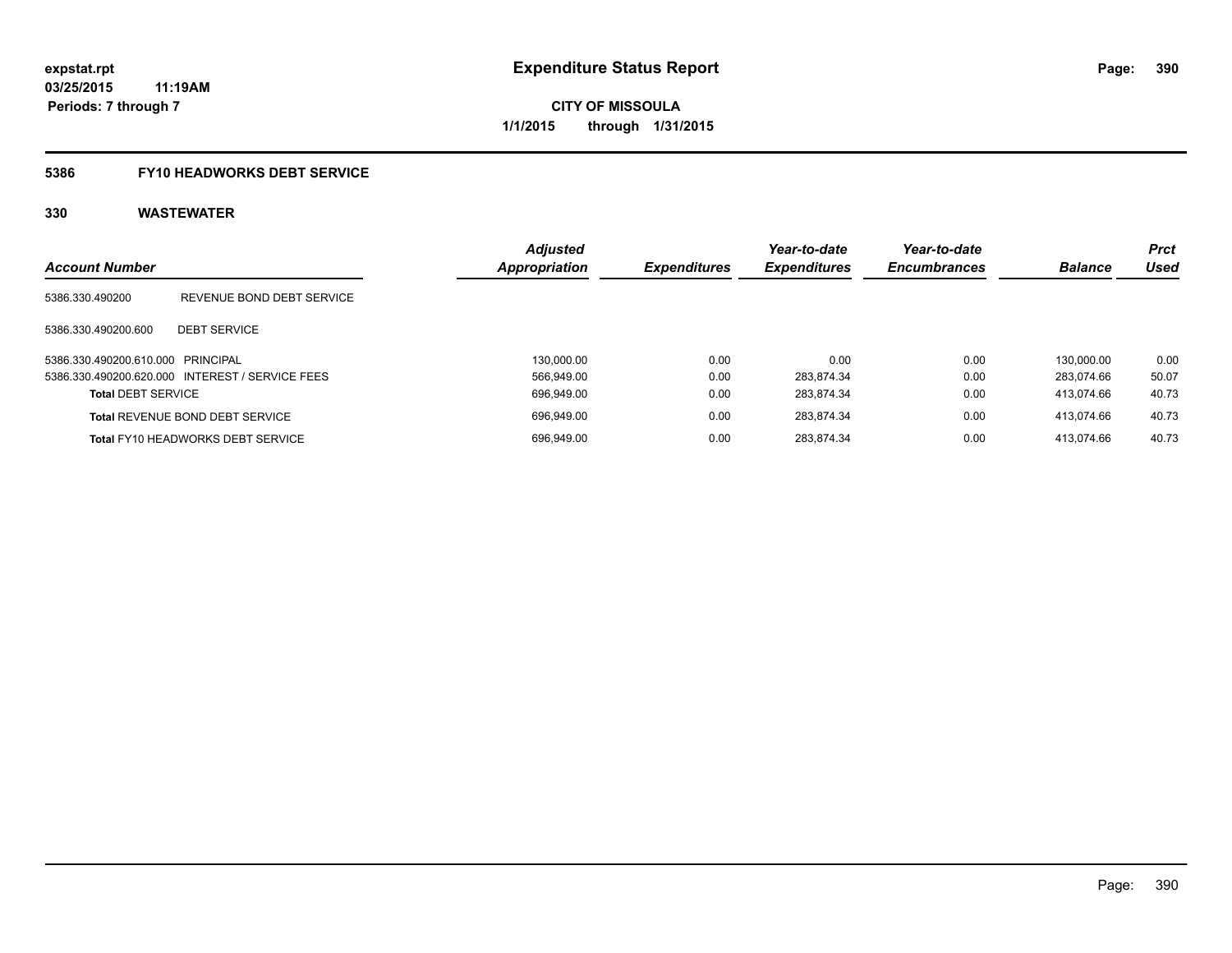**CITY OF MISSOULA 1/1/2015 through 1/31/2015**

## **5387 FY11 SEWER \$1.29M BOND DEBT SERVICE**

| <b>Account Number</b>             |                                                 | <b>Adjusted</b><br><b>Appropriation</b> | <i><b>Expenditures</b></i> | Year-to-date<br><b>Expenditures</b> | Year-to-date<br><b>Encumbrances</b> | <b>Balance</b> | <b>Prct</b><br>Used |
|-----------------------------------|-------------------------------------------------|-----------------------------------------|----------------------------|-------------------------------------|-------------------------------------|----------------|---------------------|
| 5387.330.490200                   | REVENUE BOND DEBT SERVICE                       |                                         |                            |                                     |                                     |                |                     |
| 5387.330.490200.600               | <b>DEBT SERVICE</b>                             |                                         |                            |                                     |                                     |                |                     |
| 5387.330.490200.610.000 PRINCIPAL |                                                 | 45,000.00                               | 0.00                       | 0.00                                | 0.00                                | 45.000.00      | 0.00                |
|                                   | 5387.330.490200.620.000 INTEREST / SERVICE FEES | 58,430.00                               | 0.00                       | 29.040.00                           | 0.00                                | 29.390.00      | 49.70               |
|                                   | <b>Total REVENUE BOND DEBT SERVICE</b>          | 103,430.00                              | 0.00                       | 29,040.00                           | 0.00                                | 74.390.00      | 28.08               |
|                                   | Total FY11 SEWER \$1.29M BOND DEBT SERVICE      | 103.430.00                              | 0.00                       | 29.040.00                           | 0.00                                | 74.390.00      | 28.08               |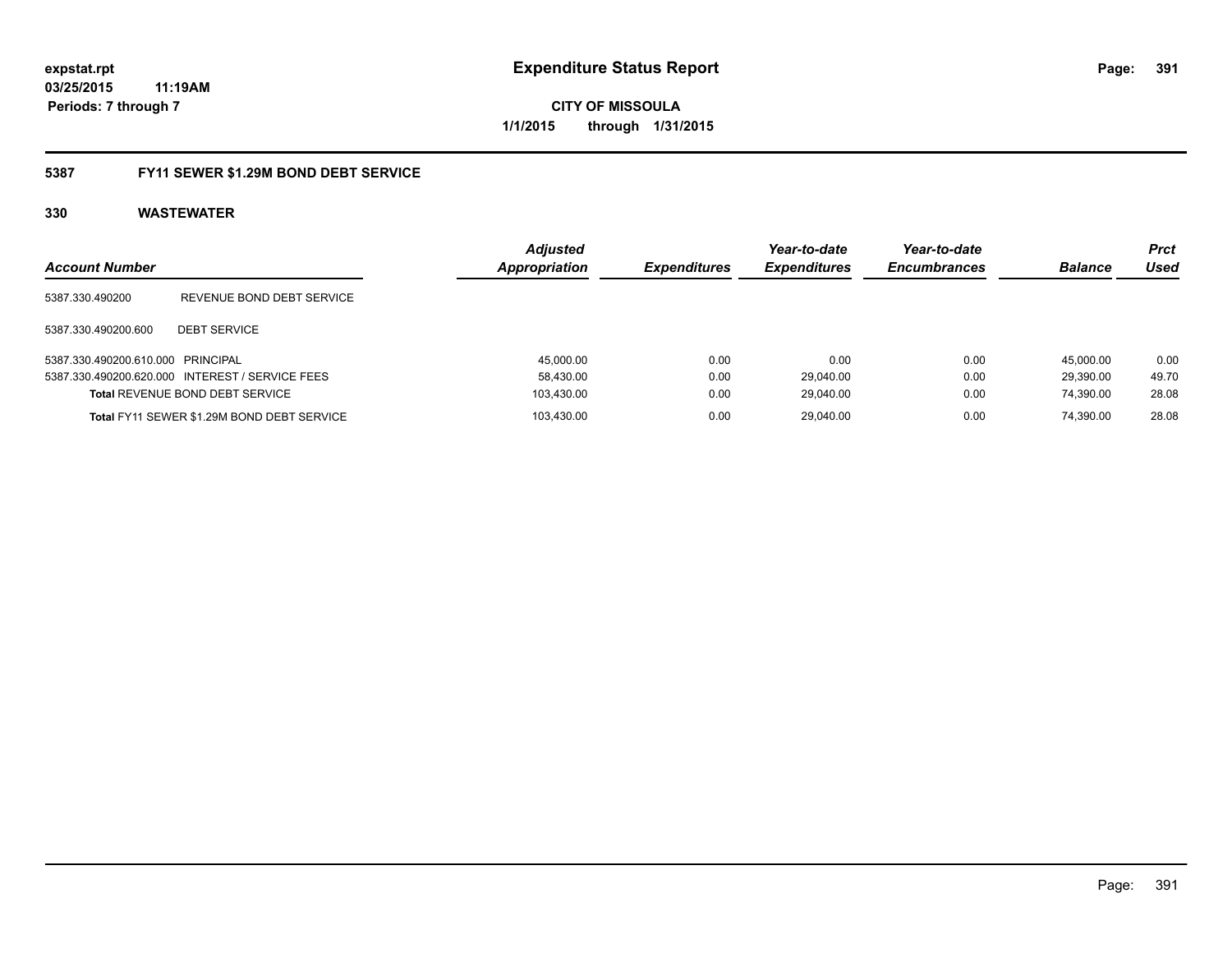## **5388 FY11 \$1.29M SEWER BOND RESERVE**

| <b>Account Number</b> |                                       | <b>Adjusted</b><br>Appropriation | <b>Expenditures</b> | Year-to-date<br><b>Expenditures</b> | Year-to-date<br><b>Encumbrances</b> | <b>Balance</b> | <b>Prct</b><br>Used |
|-----------------------|---------------------------------------|----------------------------------|---------------------|-------------------------------------|-------------------------------------|----------------|---------------------|
| 5388.330.430610       | ADMINISTRATION                        |                                  |                     |                                     |                                     |                |                     |
| 5388.330.430610.800   | OTHER OBJECTS                         |                                  |                     |                                     |                                     |                |                     |
|                       | Total FY11 \$1.29M SEWER BOND RESERVE | 0.00                             | 0.00                | 0.00                                | 0.00                                | 0.00           | 0.00                |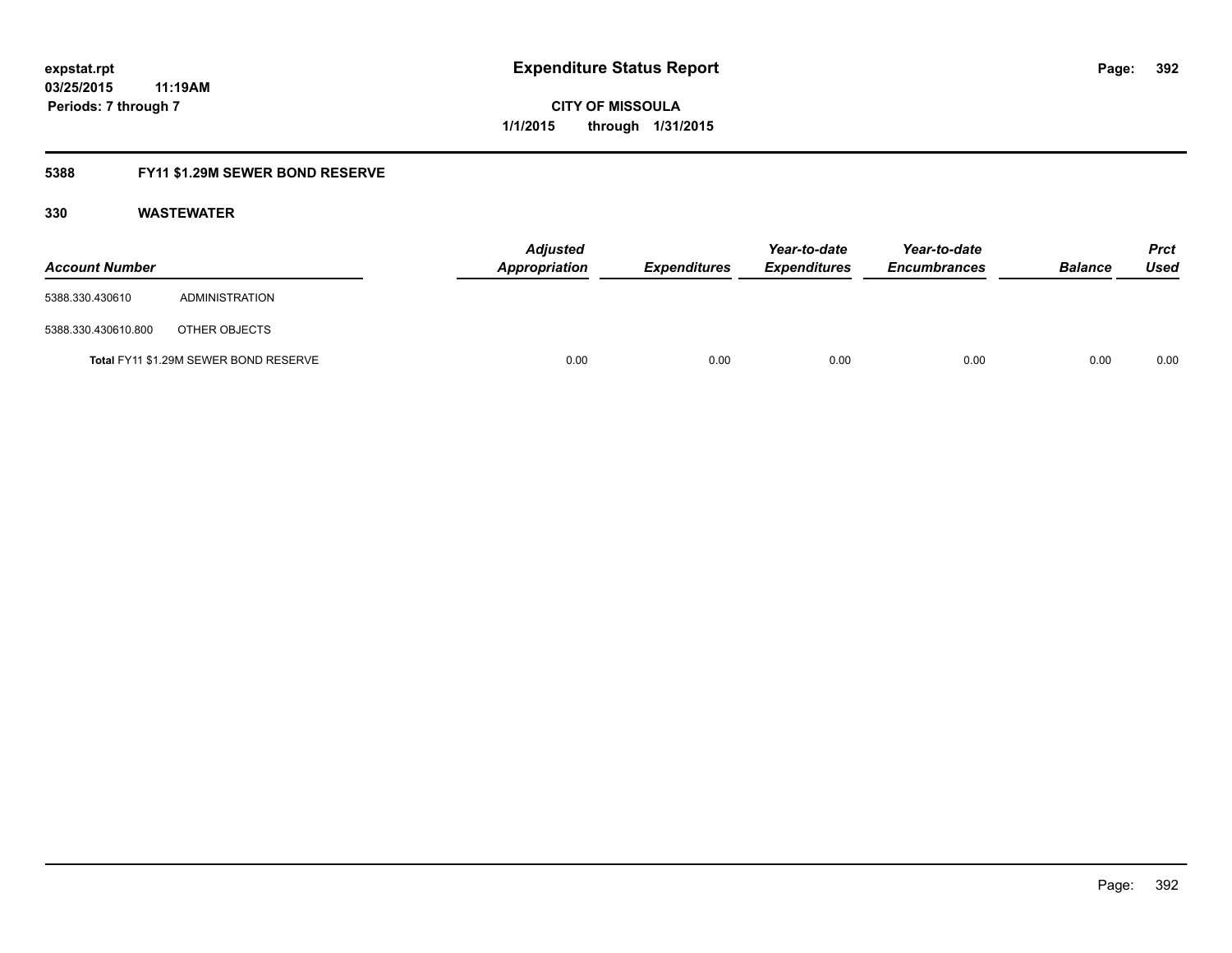**5711 AQUATICS**

## **370 PARKS & RECREATION**

| <b>Account Number</b>          |                                                         | <b>Adjusted</b><br>Appropriation | <b>Expenditures</b> | Year-to-date<br><b>Expenditures</b> | Year-to-date<br><b>Encumbrances</b> | <b>Balance</b> | <b>Prct</b><br><b>Used</b> |
|--------------------------------|---------------------------------------------------------|----------------------------------|---------------------|-------------------------------------|-------------------------------------|----------------|----------------------------|
| 5711.370.460000                | <b>CULTURE &amp; RECREATION</b>                         |                                  |                     |                                     |                                     |                |                            |
| 5711.370.460000.100            | PERSONAL SERVICES                                       |                                  |                     |                                     |                                     |                |                            |
|                                | Total CULTURE & RECREATION                              | 0.00                             | 0.00                | 0.00                                | 0.00                                | 0.00           | 0.00                       |
| 5711.370.460449                | <b>GRILL VAN</b>                                        |                                  |                     |                                     |                                     |                |                            |
| 5711.370.460449.100            | PERSONAL SERVICES                                       |                                  |                     |                                     |                                     |                |                            |
| <b>Total PERSONAL SERVICES</b> |                                                         | 0.00                             | 0.00                | 0.00                                | 0.00                                | 0.00           | 0.00                       |
| 5711.370.460449.200            | <b>SUPPLIES</b>                                         |                                  |                     |                                     |                                     |                |                            |
| <b>Total SUPPLIES</b>          |                                                         | 0.00                             | 0.00                | 0.00                                | 0.00                                | 0.00           | 0.00                       |
| 5711.370.460449.300            | PURCHASED SERVICES                                      |                                  |                     |                                     |                                     |                |                            |
| <b>Total GRILL VAN</b>         |                                                         | 0.00                             | 0.00                | 0.00                                | 0.00                                | 0.00           | 0.00                       |
| 5711.370.460477                | <b>GRILL VAN</b>                                        |                                  |                     |                                     |                                     |                |                            |
| 5711.370.460477.100            | PERSONAL SERVICES                                       |                                  |                     |                                     |                                     |                |                            |
|                                | 5711.370.460477.110.000 GRILL VAN/SALARIES AND WAGES    | 20,256.00                        | 0.00                | 5,478.12                            | 0.00                                | 14,777.88      | 27.04                      |
|                                | 5711.370.460477.120.000 OVERTIME/TERMINATION            | 0.00                             | 0.00                | 7.91                                | 0.00                                | $-7.91$        | 0.00                       |
|                                | 5711.370.460477.140.000 EMPLOYER CONTRIBUTIONS          | 2,975.00                         | 0.00                | 795.64                              | 0.00                                | 2,179.36       | 26.74                      |
| <b>Total PERSONAL SERVICES</b> |                                                         | 23,231.00                        | 0.00                | 6,281.67                            | 0.00                                | 16,949.33      | 27.04                      |
| 5711.370.460477.200            | <b>SUPPLIES</b>                                         |                                  |                     |                                     |                                     |                |                            |
|                                | 5711.370.460477.240.000 GRILL VAN/OTHER SUPPLIES        | 35,000.00                        | 0.00                | 383.38                              | 0.00                                | 34,616.62      | 1.10                       |
| <b>Total SUPPLIES</b>          |                                                         | 35,000.00                        | 0.00                | 383.38                              | 0.00                                | 34,616.62      | 1.10                       |
| 5711.370.460477.300            | PURCHASED SERVICES                                      |                                  |                     |                                     |                                     |                |                            |
|                                | 5711.370.460477.330.000 PUBLICITY, SUBSCRIPTIONS & DUES | 0.00                             | 0.00                | 115.00                              | 0.00                                | $-115.00$      | 0.00                       |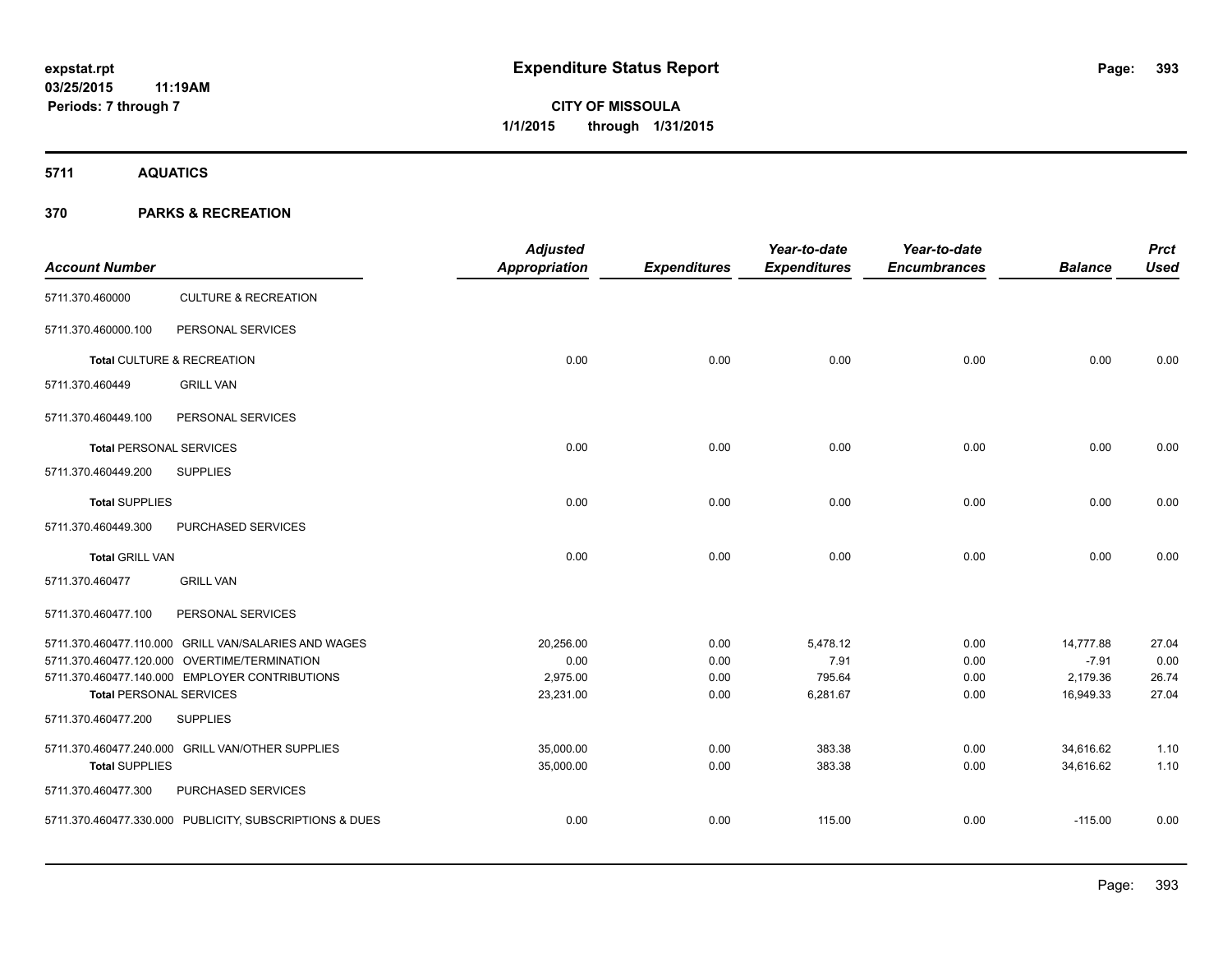**5711 AQUATICS**

## **370 PARKS & RECREATION**

|                                                             | <b>Adjusted</b>      |                     | Year-to-date        | Year-to-date        |                | <b>Prct</b> |
|-------------------------------------------------------------|----------------------|---------------------|---------------------|---------------------|----------------|-------------|
| <b>Account Number</b>                                       | <b>Appropriation</b> | <b>Expenditures</b> | <b>Expenditures</b> | <b>Encumbrances</b> | <b>Balance</b> | <b>Used</b> |
| 5711.370.460477.341.000 GRILL VAN/ELECTRICITY & NATURAL GAS | 5,000.00             | 0.00                | 0.00                | 0.00                | 5,000.00       | 0.00        |
| 5711.370.460477.360.000 GRILL VAN/REPAIR & MAINTENANCE      | 2,000.00             | 0.00                | 54.99               | 0.00                | 1,945.01       | 2.75        |
| <b>Total PURCHASED SERVICES</b>                             | 7,000.00             | 0.00                | 169.99              | 0.00                | 6,830.01       | 2.43        |
| <b>Total GRILL VAN</b>                                      | 65,231.00            | 0.00                | 6,835.04            | 0.00                | 58.395.96      | 10.48       |
| 5711.370.460490<br><b>CURRENTS POOL EXPENSES</b>            |                      |                     |                     |                     |                |             |
| PERSONAL SERVICES<br>5711.370.460490.100                    |                      |                     |                     |                     |                |             |
| 5711.370.460490.110.000 SALARIES AND WAGES                  | 304,220.00           | 32,071.24           | 232,893.17          | 0.00                | 71,326.83      | 76.55       |
| 5711.370.460490.120.000 OVERTIME/TERMINATION                | 500.00               | 0.00                | 101.03              | 0.00                | 398.97         | 20.21       |
| 5711.370.460490.140.000 EMPLOYER CONTRIBUTIONS              | 84,736.00            | 8,775.22            | 64,172.37           | 0.00                | 20,563.63      | 75.73       |
| 5711.370.460490.141.000 STATE RETIREMENT CONTRIBUTIONS      | 0.00                 | 40.03               | 466.81              | 0.00                | $-466.81$      | 0.00        |
| <b>Total PERSONAL SERVICES</b>                              | 389,456.00           | 40,886.49           | 297,633.38          | 0.00                | 91,822.62      | 76.42       |
| 5711.370.460490.200<br><b>SUPPLIES</b>                      |                      |                     |                     |                     |                |             |
| 5711.370.460490.210.000 OFFICE SUPPLIES                     | 4,000.00             | 0.00                | 129.22              | 0.00                | 3,870.78       | 3.23        |
| 5711.370.460490.220.000 OPERATING SUPPLIES                  | 15,000.00            | 0.00                | 657.76              | 0.00                | 14,342.24      | 4.39        |
| 5711.370.460490.220.172 OPERATING SUPPLIES                  | 0.00                 | 197.00              | 242.18              | 0.00                | $-242.18$      | 0.00        |
| 5711.370.460490.220.173 OPERATING SUPPLIES                  | 0.00                 | 0.00                | 98.60               | 0.00                | $-98.60$       | 0.00        |
| 5711.370.460490.230.000 REPAIR/MAINTENANCE                  | 28,750.00            | 0.00                | 175.46              | 0.00                | 28,574.54      | 0.61        |
| 5711.370.460490.230.171 REPAIR/MAINTENANCE                  | 0.00                 | 564.59              | 19,913.90           | 0.00                | $-19,913.90$   | 0.00        |
| 5711.370.460490.230.178 REPAIR/MAINTENANCE                  | 0.00                 | 1,120.67            | 2,764.94            | 0.00                | $-2,764.94$    | 0.00        |
| 5711.370.460490.230.194 REPAIR/MAINTENANCE                  | 0.00                 | 0.00                | 6,817.13            | 0.00                | $-6,817.13$    | 0.00        |
| 5711.370.460490.240.000 OTHER SUPPLIES                      | 12,000.00            | 163.69              | 1,665.00            | 0.00                | 10,335.00      | 13.88       |
| 5711.370.460490.240.174 OTHER SUPPLIES                      | 0.00                 | 0.00                | 2,521.62            | 0.00                | $-2,521.62$    | 0.00        |
| 5711.370.460490.240.175 OTHER SUPPLIES                      | 0.00                 | 123.12              | 431.76              | 0.00                | $-431.76$      | 0.00        |
| 5711.370.460490.240.194 OTHER SUPPLIES                      | 0.00                 | 0.00                | 56.93               | 0.00                | $-56.93$       | 0.00        |
| <b>Total SUPPLIES</b>                                       | 59,750.00            | 2,169.07            | 35,474.50           | 0.00                | 24,275.50      | 59.37       |
| PURCHASED SERVICES<br>5711.370.460490.300                   |                      |                     |                     |                     |                |             |
| 5711.370.460490.310.000 COMMUNICATIONS                      | 250.00               | 0.00                | 0.00                | 0.00                | 250.00         | 0.00        |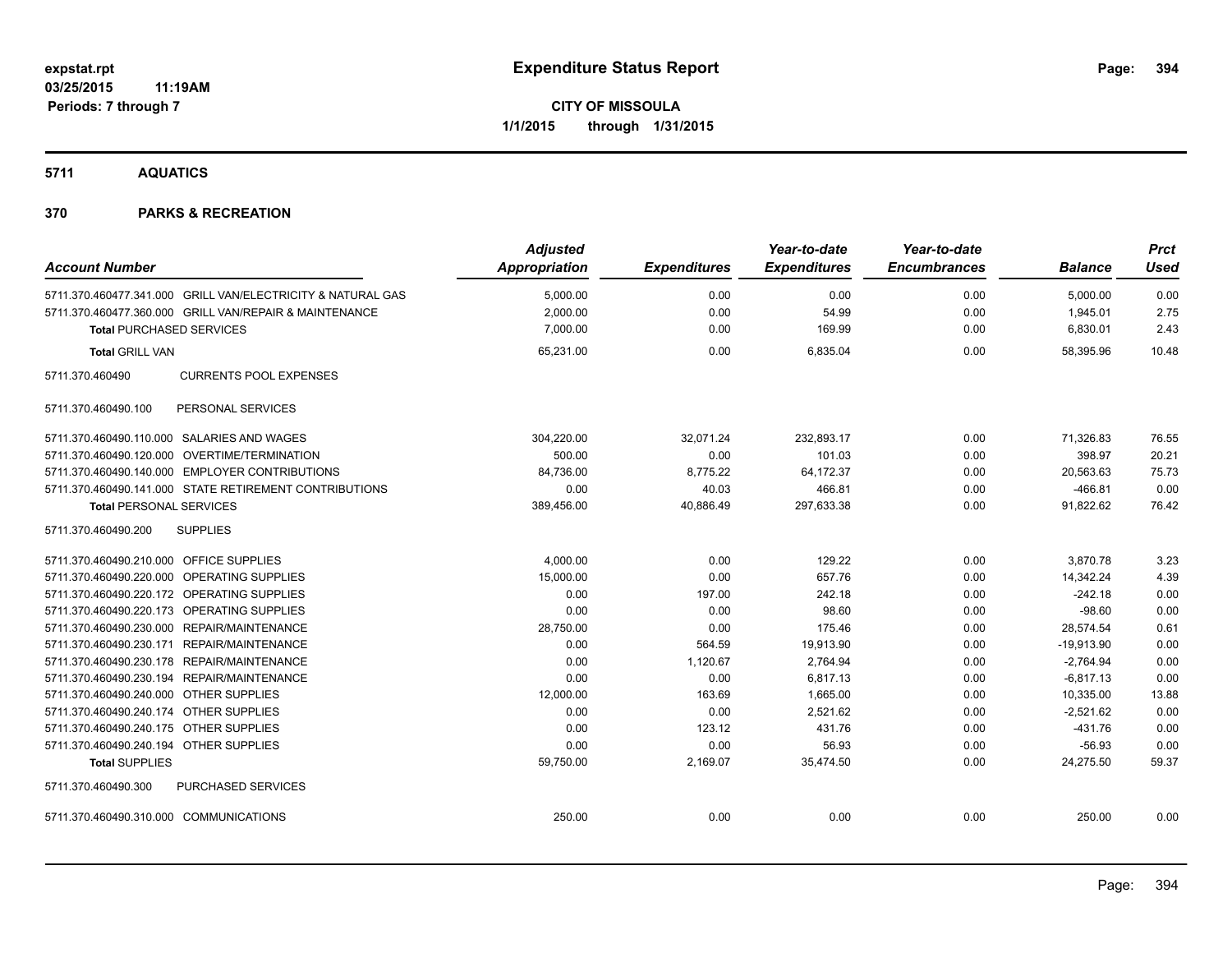**5711 AQUATICS**

### **370 PARKS & RECREATION**

| <b>Account Number</b>                                   | <b>Adjusted</b><br>Appropriation | <b>Expenditures</b> | Year-to-date<br><b>Expenditures</b> | Year-to-date<br><b>Encumbrances</b> | <b>Balance</b> | <b>Prct</b><br>Used |
|---------------------------------------------------------|----------------------------------|---------------------|-------------------------------------|-------------------------------------|----------------|---------------------|
|                                                         |                                  |                     |                                     |                                     |                |                     |
| 5711.370.460490.320.000 PRINTING & DUPLICATING          | 6,500.00                         | 0.00                | 590.00                              | 0.00                                | 5,910.00       | 9.08                |
| 5711.370.460490.330.000 PUBLICITY, SUBSCRIPTIONS & DUES | 13,700.00                        | 1,223.05            | 6,062.55                            | 0.00                                | 7,637.45       | 44.25               |
| 5711.370.460490.330.176 PUBLICITY, SUBSCRIPTIONS & DUES | 0.00                             | 0.00                | 3,410.00                            | 0.00                                | $-3,410.00$    | 0.00                |
| 5711.370.460490.340.000 SEWER                           | 3,245.00                         | 2,290.26            | 4,421.40                            | 0.00                                | $-1,176.40$    | 136.25              |
| 5711.370.460490.341.000 ELECTRICITY & NATURAL GAS       | 121,000.00                       | 0.00                | 40,152.95                           | 0.00                                | 80,847.05      | 33.18               |
| 5711.370.460490.343.000 WATER CHARGES                   | 5,556.00                         | 879.88              | 4,618.90                            | 0.00                                | 937.10         | 83.13               |
| 5711.370.460490.344.000 TELEPHONE SERVICE               | 3,439.00                         | 283.23              | 2,355.17                            | 0.00                                | 1,083.83       | 68.48               |
| 5711.370.460490.345.000 GARBAGE                         | 2,620.00                         | 182.63              | 654.19                              | 0.00                                | 1,965.81       | 24.97               |
| 5711.370.460490.350.000 PROFESSIONAL SERVICES           | 20,000.00                        | 4,128.00            | 14,273.10                           | 0.00                                | 5,726.90       | 71.37               |
| 5711.370.460490.350.194 PROFESSIONAL SERVICES           | 0.00                             | 0.00                | 33.50                               | 0.00                                | $-33.50$       | 0.00                |
| 5711.370.460490.360.000 REPAIR & MAINTENANCE            | 4,000.00                         | 0.00                | 85.00                               | 0.00                                | 3,915.00       | 2.13                |
| 5711.370.460490.360.178 REPAIR & MAINTENANCE            | 0.00                             | 0.00                | 1,490.90                            | 0.00                                | $-1,490.90$    | 0.00                |
| 5711.370.460490.360.194 REPAIR & MAINTENANCE            | 0.00                             | 0.00                | 5,182.23                            | 0.00                                | $-5,182.23$    | 0.00                |
| 5711.370.460490.370.000 TRAVEL                          | 2,000.00                         | 0.00                | 0.00                                | 0.00                                | 2,000.00       | 0.00                |
| 5711.370.460490.380.000 TRAINING                        | 2,000.00                         | 54.00               | 1,324.00                            | 0.00                                | 676.00         | 66.20               |
| 5711.370.460490.390.000 OTHER PURCHASED SERVICES        | 9,000.00                         | 0.00                | 747.48                              | 0.00                                | 8,252.52       | 8.31                |
| 5711.370.460490.390.194 OTHER PURCHASED SERVICES        | 0.00                             | 0.00                | 1,011.26                            | 0.00                                | $-1,011.26$    | 0.00                |
| <b>Total PURCHASED SERVICES</b>                         | 193,310.00                       | 9,041.05            | 86,412.63                           | 0.00                                | 106,897.37     | 44.70               |
| <b>FIXED CHARGES</b><br>5711.370.460490.500             |                                  |                     |                                     |                                     |                |                     |
| 5711.370.460490.500.000 FIXED CHARGES                   | 381.00                           | 0.00                | 0.00                                | 0.00                                | 381.00         | 0.00                |
| <b>Total FIXED CHARGES</b>                              | 381.00                           | 0.00                | 0.00                                | 0.00                                | 381.00         | 0.00                |
| OTHER OBJECTS<br>5711.370.460490.800                    |                                  |                     |                                     |                                     |                |                     |
| <b>Total OTHER OBJECTS</b>                              | 0.00                             | 0.00                | 0.00                                | 0.00                                | 0.00           | 0.00                |
| <b>CAPITAL OUTLAY</b><br>5711.370.460490.900            |                                  |                     |                                     |                                     |                |                     |
| <b>Total CAPITAL OUTLAY</b>                             | 0.00                             | 0.00                | 0.00                                | 0.00                                | 0.00           | 0.00                |
| Total CURRENTS POOL EXPENSES                            | 642,897.00                       | 52,096.61           | 419,520.51                          | 0.00                                | 223,376.49     | 65.25               |
|                                                         |                                  |                     |                                     |                                     |                |                     |

5711.370.460491 SPLASH POOLS EXPENSES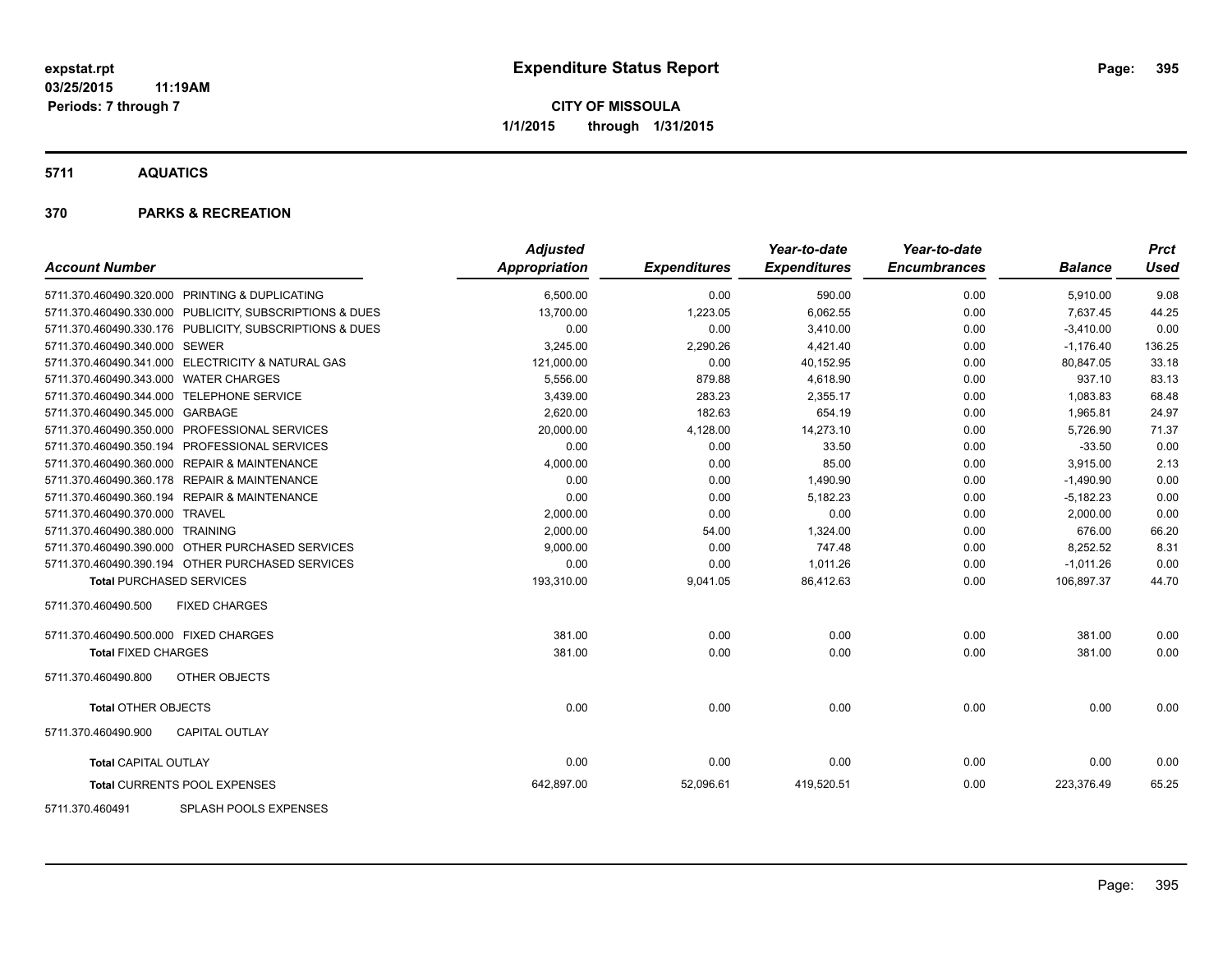**5711 AQUATICS**

## **370 PARKS & RECREATION**

|                                                                  | <b>Adjusted</b> |                     | Year-to-date        | Year-to-date        |                | <b>Prct</b> |
|------------------------------------------------------------------|-----------------|---------------------|---------------------|---------------------|----------------|-------------|
| <b>Account Number</b>                                            | Appropriation   | <b>Expenditures</b> | <b>Expenditures</b> | <b>Encumbrances</b> | <b>Balance</b> | <b>Used</b> |
| PERSONAL SERVICES<br>5711.370.460491.100                         |                 |                     |                     |                     |                |             |
| 5711.370.460491.110.000 SALARIES AND WAGES                       | 204,088.00      | 7,963.19            | 92,871.94           | 0.00                | 111,216.06     | 45.51       |
| 5711.370.460491.120.000 OVERTIME/TERMINATION                     | 500.00          | 0.00                | 78.52               | 0.00                | 421.48         | 15.70       |
| 5711.370.460491.140.000 EMPLOYER CONTRIBUTIONS                   | 45,071.00       | 1,660.49            | 17,771.42           | 0.00                | 27,299.58      | 39.43       |
| <b>Total PERSONAL SERVICES</b>                                   | 249,659.00      | 9,623.68            | 110,721.88          | 0.00                | 138,937.12     | 44.35       |
| <b>SUPPLIES</b><br>5711.370.460491.200                           |                 |                     |                     |                     |                |             |
| 5711.370.460491.210.000 OFFICE SUPPLIES                          | 500.00          | 0.00                | 2.99                | 0.00                | 497.01         | 0.60        |
| 5711.370.460491.220.000 OPERATING SUPPLIES                       | 15,000.00       | 0.00                | 32.97               | 0.00                | 14,967.03      | 0.22        |
| 5711.370.460491.220.172 OPERATING SUPPLIES                       | 0.00            | 197.00              | 681.60              | 0.00                | $-681.60$      | 0.00        |
| 5711.370.460491.220.174 OPERATING SUPPLIES                       | 0.00            | 0.00                | 1,365.51            | 0.00                | $-1,365.51$    | 0.00        |
| 5711.370.460491.220.194 OPERATING SUPPLIES                       | 0.00            | 0.00                | 618.43              | 0.00                | $-618.43$      | 0.00        |
| 5711.370.460491.230.000 REPAIR/MAINTENANCE                       | 29,250.00       | 37.98               | 119.88              | 0.00                | 29,130.12      | 0.41        |
| 5711.370.460491.230.171 REPAIR/MAINTENANCE                       | 0.00            | 0.00                | 14,584.34           | 0.00                | $-14,584.34$   | 0.00        |
| 5711.370.460491.230.174 REPAIR/MAINTENANCE                       | 0.00            | 0.00                | 150.42              | 0.00                | $-150.42$      | 0.00        |
| 5711.370.460491.230.178 REPAIR/MAINTENANCE                       | 0.00            | 0.00                | 2,224.73            | 0.00                | $-2,224.73$    | 0.00        |
| 5711.370.460491.230.194 REPAIR/MAINTENANCE                       | 0.00            | 0.00                | 2,763.31            | 0.00                | $-2,763.31$    | 0.00        |
| 5711.370.460491.240.000 OTHER SUPPLIES                           | 74,000.00       | 0.00                | 0.00                | 0.00                | 74,000.00      | 0.00        |
| 5711.370.460491.240.171 OTHER SUPPLIES                           | 0.00            | 0.00                | 1,995.90            | 0.00                | $-1,995.90$    | 0.00        |
| 5711.370.460491.240.174 OTHER SUPPLIES                           | 0.00            | 0.00                | 45,937.80           | 0.00                | $-45,937.80$   | 0.00        |
| 5711.370.460491.240.175 OTHER SUPPLIES                           | 0.00            | 0.00                | 765.69              | 0.00                | $-765.69$      | 0.00        |
| 5711.370.460491.240.180 OTHER SUPPLIES-MERCHANDISE SALES FRNTDSK | 0.00            | 0.00                | 1,477.46            | 0.00                | $-1,477.46$    | 0.00        |
| <b>Total SUPPLIES</b>                                            | 118,750.00      | 234.98              | 72,721.03           | 0.00                | 46,028.97      | 61.24       |
| PURCHASED SERVICES<br>5711.370.460491.300                        |                 |                     |                     |                     |                |             |
| 5711.370.460491.310.000 COMMUNICATIONS                           | 250.00          | 0.00                | 0.00                | 0.00                | 250.00         | 0.00        |
| 5711.370.460491.320.000 PRINTING & DUPLICATING                   | 4,000.00        | 0.00                | 575.00              | 0.00                | 3,425.00       | 14.38       |
| 5711.370.460491.320.174 PRINTING & DUPLICATING                   | 0.00            | 0.00                | 405.00              | 0.00                | $-405.00$      | 0.00        |
| 5711.370.460491.330.000 PUBLICITY, SUBSCRIPTIONS & DUES          | 3,500.00        | 0.00                | 2,976.50            | 0.00                | 523.50         | 85.04       |
| 5711.370.460491.330.174 PUBLICITY, SUBSCRIPTIONS & DUES          | 0.00            | 0.00                | 115.00              | 0.00                | $-115.00$      | 0.00        |
| 5711.370.460491.330.176 PUBLICITY, SUBSCRIPTIONS & DUES          | 0.00            | 0.00                | 500.00              | 0.00                | $-500.00$      | 0.00        |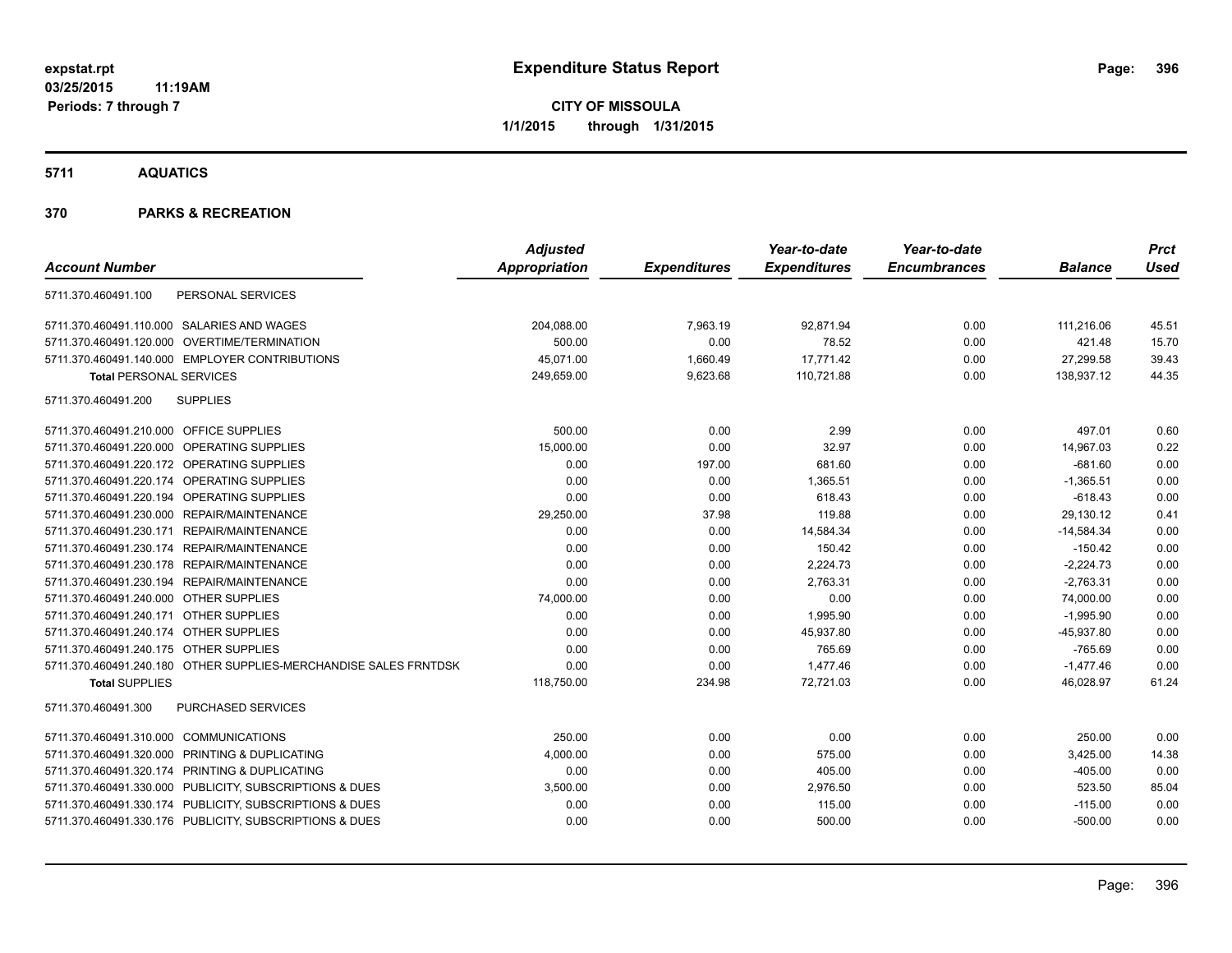**5711 AQUATICS**

## **370 PARKS & RECREATION**

|                                       |                                                   | <b>Adjusted</b> |                     | Year-to-date        | Year-to-date        |                | <b>Prct</b> |
|---------------------------------------|---------------------------------------------------|-----------------|---------------------|---------------------|---------------------|----------------|-------------|
| <b>Account Number</b>                 |                                                   | Appropriation   | <b>Expenditures</b> | <b>Expenditures</b> | <b>Encumbrances</b> | <b>Balance</b> | <b>Used</b> |
| 5711.370.460491.340.000 SEWER         |                                                   | 7,030.00        | 8,477.05            | 8,611.14            | 0.00                | $-1,581.14$    | 122.49      |
|                                       | 5711.370.460491.341.000 ELECTRICITY & NATURAL GAS | 65,000.00       | 334.56              | 47,765.41           | 0.00                | 17,234.59      | 73.49       |
| 5711.370.460491.343.000 WATER CHARGES |                                                   | 8,088.00        | 0.00                | 9,140.64            | 0.00                | $-1,052.64$    | 113.01      |
|                                       | 5711.370.460491.344.000 TELEPHONE SERVICE         | 4,100.00        | 176.22              | 2,572.38            | 0.00                | 1,527.62       | 62.74       |
| 5711.370.460491.345.000 GARBAGE       |                                                   | 2,031.00        | 0.00                | 693.59              | 0.00                | 1,337.41       | 34.15       |
|                                       | 5711.370.460491.350.000 PROFESSIONAL SERVICES     | 10,000.00       | 0.00                | 880.00              | 0.00                | 9,120.00       | 8.80        |
|                                       | 5711.370.460491.360.000 REPAIR & MAINTENANCE      | 4,500.00        | 0.00                | 883.77              | 0.00                | 3,616.23       | 19.64       |
|                                       | 5711.370.460491.360.174 REPAIR & MAINTENANCE      | 0.00            | 0.00                | 107.89              | 0.00                | $-107.89$      | 0.00        |
|                                       | 5711.370.460491.360.194 REPAIR & MAINTENANCE      | 0.00            | 0.00                | 681.00              | 0.00                | $-681.00$      | 0.00        |
| 5711.370.460491.380.000 TRAINING      |                                                   | 3,000.00        | 0.00                | 0.00                | 0.00                | 3,000.00       | 0.00        |
|                                       | 5711.370.460491.390.000 OTHER PURCHASED SERVICES  | 5,300.00        | 0.00                | 170.00              | 0.00                | 5,130.00       | 3.21        |
|                                       | 5711.370.460491.390.174 OTHER PURCHASED SERVICES  | 0.00            | 0.00                | 85.00               | 0.00                | $-85.00$       | 0.00        |
|                                       | <b>Total PURCHASED SERVICES</b>                   | 116,799.00      | 8,987.83            | 76,162.32           | 0.00                | 40,636.68      | 65.21       |
| 5711.370.460491.800                   | OTHER OBJECTS                                     |                 |                     |                     |                     |                |             |
| <b>Total OTHER OBJECTS</b>            |                                                   | 0.00            | 0.00                | 0.00                | 0.00                | 0.00           | 0.00        |
| 5711.370.460491.900                   | <b>CAPITAL OUTLAY</b>                             |                 |                     |                     |                     |                |             |
| <b>Total CAPITAL OUTLAY</b>           |                                                   | 0.00            | 0.00                | 0.00                | 0.00                | 0.00           | 0.00        |
|                                       | Total SPLASH POOLS EXPENSES                       | 485,208.00      | 18,846.49           | 259,605.23          | 0.00                | 225,602.77     | 53.50       |
| 5711.370.460493                       | <b>AQUATICS MAINTENANCE</b>                       |                 |                     |                     |                     |                |             |
| 5711.370.460493.300                   | PURCHASED SERVICES                                |                 |                     |                     |                     |                |             |
|                                       | <b>Total PURCHASED SERVICES</b>                   | 0.00            | 0.00                | 0.00                | 0.00                | 0.00           | 0.00        |
| 5711.370.460493.500                   | <b>FIXED CHARGES</b>                              |                 |                     |                     |                     |                |             |
| <b>Total FIXED CHARGES</b>            |                                                   | 0.00            | 0.00                | 0.00                | 0.00                | 0.00           | 0.00        |
| 5711.370.460493.900                   | <b>CAPITAL OUTLAY</b>                             |                 |                     |                     |                     |                |             |
| 5711.370.460493.920.000 BUILDINGS     |                                                   | 35,000.00       | 0.00                | 0.00                | 0.00                | 35,000.00      | 0.00        |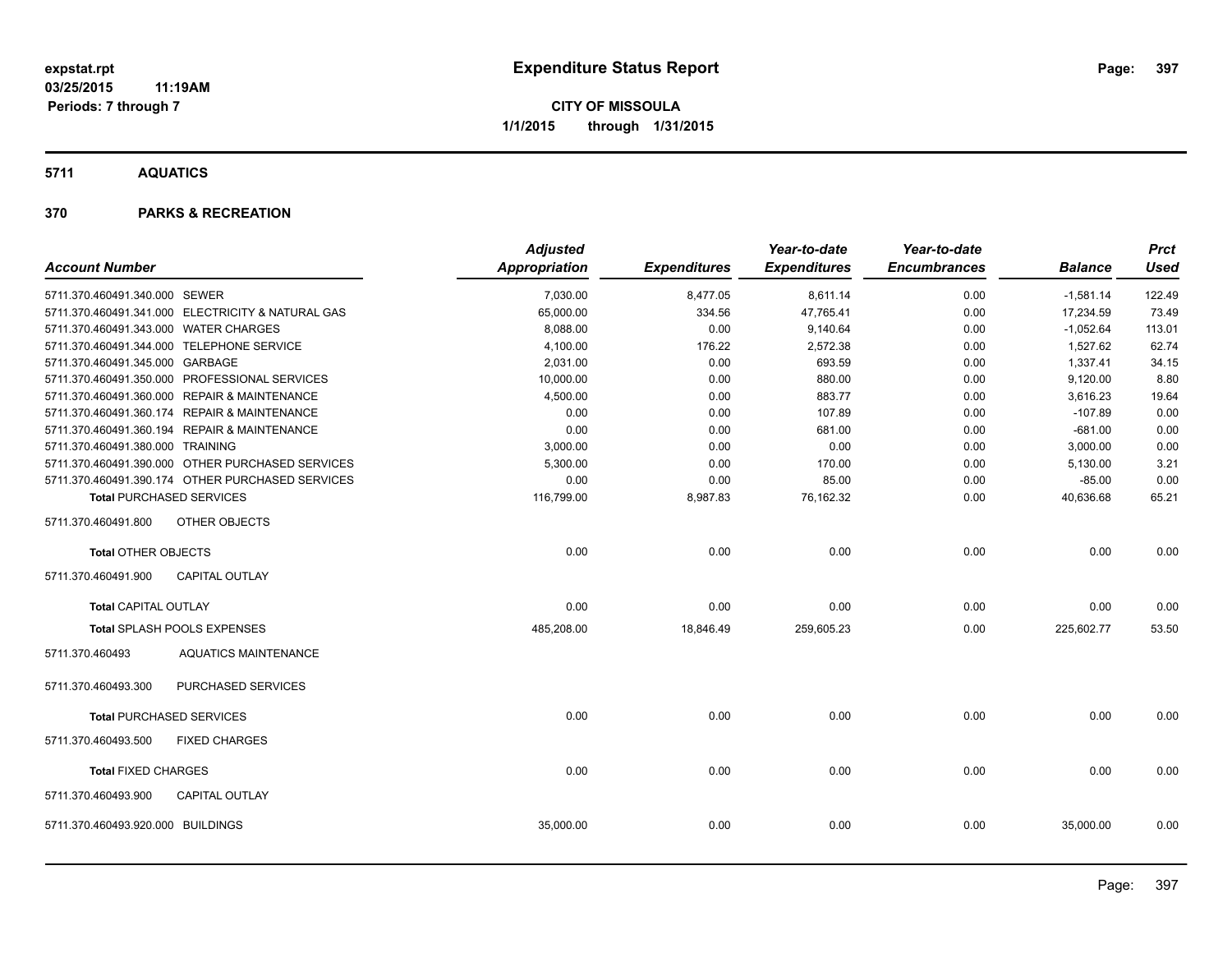**5711 AQUATICS**

## **370 PARKS & RECREATION**

| <b>Account Number</b>                                                     | <b>Adjusted</b><br><b>Appropriation</b> | <b>Expenditures</b> | Year-to-date<br><b>Expenditures</b> | Year-to-date<br><b>Encumbrances</b> | <b>Balance</b>           | <b>Prct</b><br><b>Used</b> |
|---------------------------------------------------------------------------|-----------------------------------------|---------------------|-------------------------------------|-------------------------------------|--------------------------|----------------------------|
| 5711.370.460493.930.000 IMPROVEMENTS<br><b>Total AQUATICS MAINTENANCE</b> | 0.00<br>35,000.00                       | 0.00<br>0.00        | 26,569.40<br>26,569.40              | 0.00<br>0.00                        | $-26,569.40$<br>8,430.60 | 0.00<br>75.91              |
|                                                                           |                                         |                     |                                     |                                     |                          |                            |
| <b>PARK MEMORIALS</b><br>5711.370.460512                                  |                                         |                     |                                     |                                     |                          |                            |
| <b>SUPPLIES</b><br>5711.370.460512.200                                    |                                         |                     |                                     |                                     |                          |                            |
| 5711.370.460512.220.000 PARTNERS IN PARK/OPERATING SUPPLIES               | 15,000.00                               | 0.00                | 0.00                                | 0.00                                | 15,000.00                | 0.00                       |
| 5711.370.460512.230.000 PARTNERS IN PARK/REPAIR/MAINTENANCE               | 10,000.00                               | 0.00                | 0.00                                | 0.00                                | 10.000.00                | 0.00                       |
| <b>Total SUPPLIES</b>                                                     | 25,000.00                               | 0.00                | 0.00                                | 0.00                                | 25,000.00                | 0.00                       |
| 5711.370.460512.300<br>PURCHASED SERVICES                                 |                                         |                     |                                     |                                     |                          |                            |
| 5711.370.460512.350.000 PARTNERS IN PARK/PROFESSIONAL SERVICES            | 10,000.00                               | 0.00                | 0.00                                | 0.00                                | 10,000.00                | 0.00                       |
| 5711.370.460512.360.000 PARTNERS IN PARK/REPAIR & MAINTENANCE             | 10,000.00                               | 0.00                | 0.00                                | 0.00                                | 10,000.00                | 0.00                       |
| 5711.370.460512.390.000 OTHER PURCHASED SERVICES                          | 5.000.00                                | 0.00                | 0.00                                | 0.00                                | 5,000.00                 | 0.00                       |
| <b>Total PURCHASED SERVICES</b>                                           | 25,000.00                               | 0.00                | 0.00                                | 0.00                                | 25,000.00                | 0.00                       |
| 5711.370.460512.900<br><b>CAPITAL OUTLAY</b>                              |                                         |                     |                                     |                                     |                          |                            |
| 5711.370.460512.920.000 PARTNERS IN PARK/BUILDINGS                        | 10,000.00                               | 0.00                | 0.00                                | 0.00                                | 10,000.00                | 0.00                       |
| 5711.370.460512.930.000 PARTNERS IN PARK/IMPROVEMENTS                     | 70,000.00                               | 0.00                | 0.00                                | 0.00                                | 70,000.00                | 0.00                       |
| 5711.370.460512.940.000 PARTNERS IN PARK/EQUIPMENT                        | 20,000.00                               | 0.00                | 0.00                                | 0.00                                | 20,000.00                | 0.00                       |
| <b>Total CAPITAL OUTLAY</b>                                               | 100,000.00                              | 0.00                | 0.00                                | 0.00                                | 100,000.00               | 0.00                       |
| <b>Total PARK MEMORIALS</b>                                               | 150,000.00                              | 0.00                | 0.00                                | 0.00                                | 150,000.00               | 0.00                       |
| 5711.370.460519<br><b>AQUATICS CAPITAL</b>                                |                                         |                     |                                     |                                     |                          |                            |
| 5711.370.460519.900<br><b>CAPITAL OUTLAY</b>                              |                                         |                     |                                     |                                     |                          |                            |
| <b>Total AQUATICS CAPITAL</b>                                             | 0.00                                    | 0.00                | 0.00                                | 0.00                                | 0.00                     | 0.00                       |
| 5711.370.490500<br><b>DEBT PAYMENTS</b>                                   |                                         |                     |                                     |                                     |                          |                            |
| <b>DEBT SERVICE</b><br>5711.370.490500.600                                |                                         |                     |                                     |                                     |                          |                            |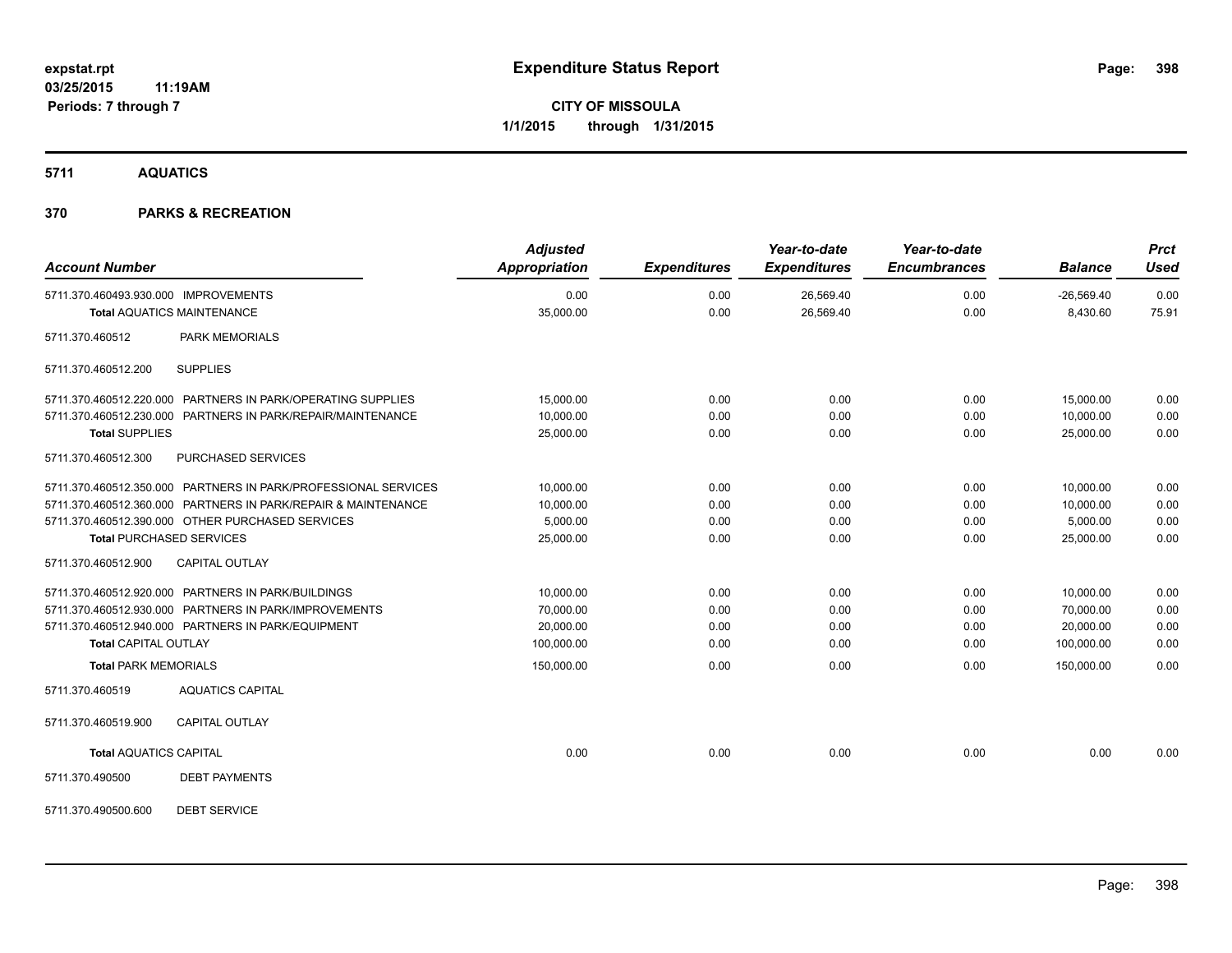**5711 AQUATICS**

## **370 PARKS & RECREATION**

| <b>Account Number</b>      |                                                  | <b>Adjusted</b><br><b>Appropriation</b> | <b>Expenditures</b> | Year-to-date<br><b>Expenditures</b> | Year-to-date<br><b>Encumbrances</b> | <b>Balance</b> | <b>Prct</b><br><b>Used</b> |
|----------------------------|--------------------------------------------------|-----------------------------------------|---------------------|-------------------------------------|-------------------------------------|----------------|----------------------------|
| <b>Total DEBT PAYMENTS</b> |                                                  | 0.00                                    | 0.00                | 0.00                                | 0.00                                | 0.00           | 0.00                       |
| 5711.370.490506            | <b>CORE FINANCED EQUIPMENT</b>                   |                                         |                     |                                     |                                     |                |                            |
| 5711.370.490506.600        | <b>DEBT SERVICE</b>                              |                                         |                     |                                     |                                     |                |                            |
|                            | 5711.370.490506.610.000 GRILL VAN DEBT-PRINCIPAL | 12.377.00                               | 0.00                | 0.00                                | 0.00                                | 12,377.00      | 0.00                       |
|                            | <b>Total CORE FINANCED EQUIPMENT</b>             | 12,377.00                               | 0.00                | 0.00                                | 0.00                                | 12,377.00      | 0.00                       |
| 5711.370.510110            | <b>MERCHANT SERVICES</b>                         |                                         |                     |                                     |                                     |                |                            |
| 5711.370.510110.500        | <b>FIXED CHARGES</b>                             |                                         |                     |                                     |                                     |                |                            |
|                            | 5711.370.510110.550.000 MERCHANT SERVICE FEES    | 14,000.00                               | 0.00                | 0.00                                | 0.00                                | 14,000.00      | 0.00                       |
|                            | <b>Total MERCHANT SERVICES</b>                   | 14,000.00                               | 0.00                | 0.00                                | 0.00                                | 14,000.00      | 0.00                       |
|                            | <b>Total PARKS &amp; RECREATION</b>              | 1,404,713.00                            | 70,943.10           | 712,530.18                          | 0.00                                | 692,182.82     | 50.72                      |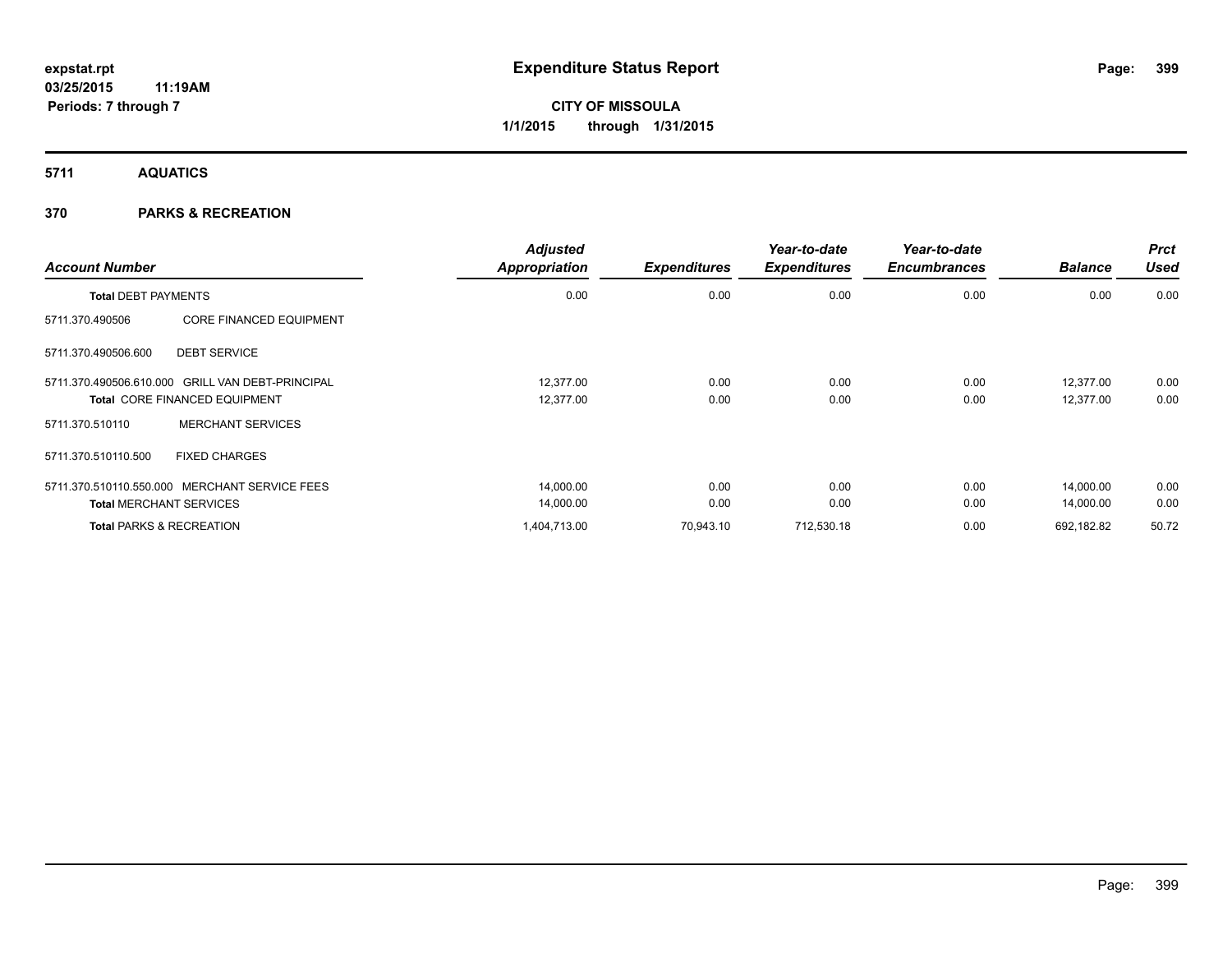**Periods: 7 through 7**

**CITY OF MISSOULA 1/1/2015 through 1/31/2015**

**5711 AQUATICS**

## **371 AQUATICS SALARIES**

| <b>Account Number</b>          |                                 | <b>Adjusted</b><br><b>Appropriation</b> | <b>Expenditures</b> | Year-to-date<br><b>Expenditures</b> | Year-to-date<br><b>Encumbrances</b> | <b>Balance</b> | <b>Prct</b><br><b>Used</b> |
|--------------------------------|---------------------------------|-----------------------------------------|---------------------|-------------------------------------|-------------------------------------|----------------|----------------------------|
| 5711.371.460000                | <b>CULTURE &amp; RECREATION</b> |                                         |                     |                                     |                                     |                |                            |
| 5711.371.460000.100            | PERSONAL SERVICES               |                                         |                     |                                     |                                     |                |                            |
|                                | Total CULTURE & RECREATION      | 0.00                                    | 0.00                | 0.00                                | 0.00                                | 0.00           | 0.00                       |
| 5711.371.460477                | <b>GRILL VAN</b>                |                                         |                     |                                     |                                     |                |                            |
| 5711.371.460477.100            | PERSONAL SERVICES               |                                         |                     |                                     |                                     |                |                            |
| <b>Total GRILL VAN</b>         |                                 | 0.00                                    | 0.00                | 0.00                                | 0.00                                | 0.00           | 0.00                       |
| 5711.371.460490                | <b>CURRENTS POOL EXPENSES</b>   |                                         |                     |                                     |                                     |                |                            |
| 5711.371.460490.100            | PERSONAL SERVICES               |                                         |                     |                                     |                                     |                |                            |
|                                | Total CURRENTS POOL EXPENSES    | 0.00                                    | 0.00                | 0.00                                | 0.00                                | 0.00           | 0.00                       |
| 5711.371.460491                | SPLASH POOLS EXPENSES           |                                         |                     |                                     |                                     |                |                            |
| 5711.371.460491.100            | PERSONAL SERVICES               |                                         |                     |                                     |                                     |                |                            |
| <b>Total AQUATICS SALARIES</b> |                                 | 0.00                                    | 0.00                | 0.00                                | 0.00                                | 0.00           | 0.00                       |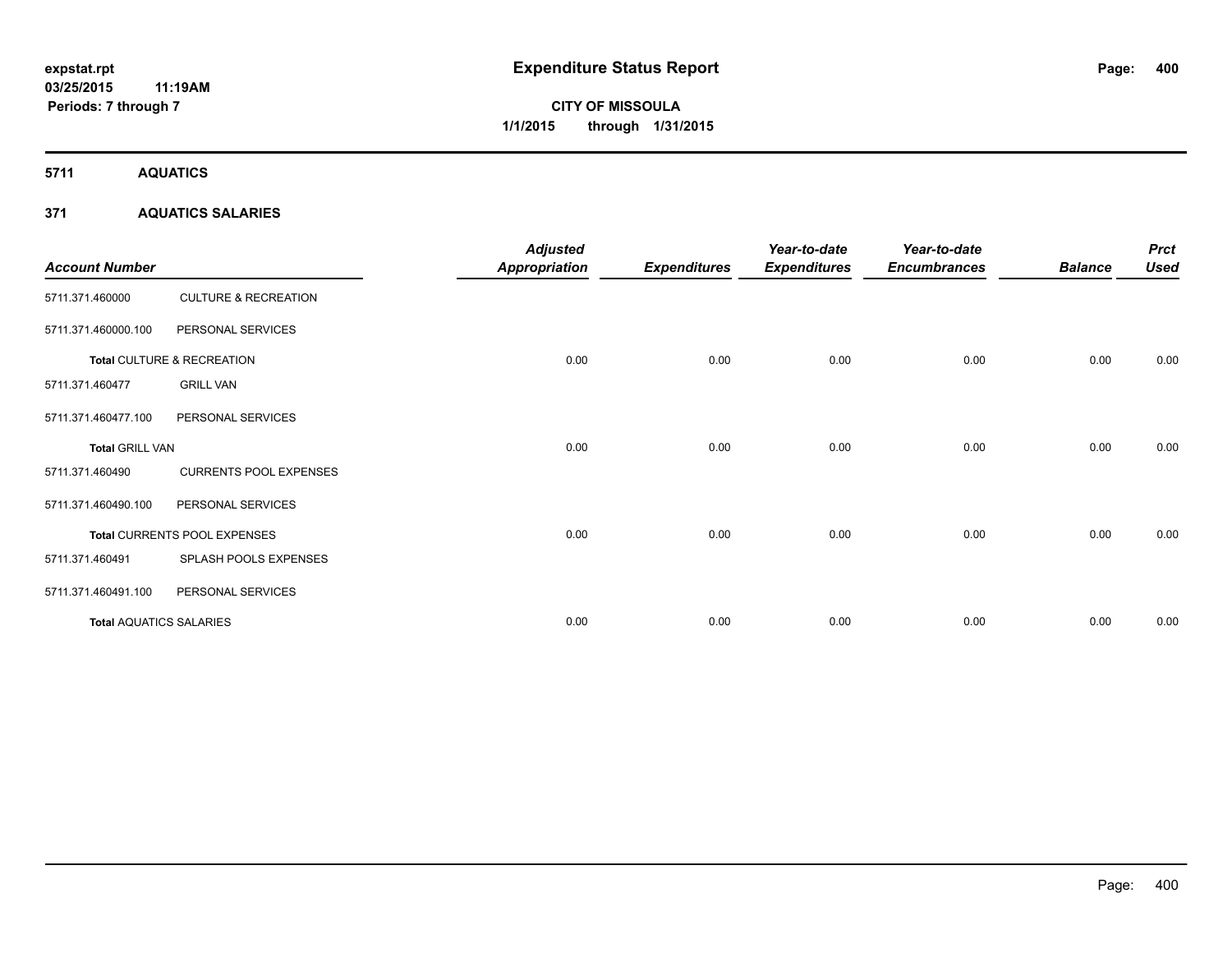**5711 AQUATICS**

| <b>Account Number</b>         |                       | <b>Adjusted</b><br>Appropriation | <b>Expenditures</b> | Year-to-date<br><b>Expenditures</b> | Year-to-date<br><b>Encumbrances</b> | <b>Balance</b> | <b>Prct</b><br><b>Used</b> |
|-------------------------------|-----------------------|----------------------------------|---------------------|-------------------------------------|-------------------------------------|----------------|----------------------------|
| 5711.390.510000               | <b>MISCELLANEOUS</b>  |                                  |                     |                                     |                                     |                |                            |
| 5711.390.510000.800           | OTHER OBJECTS         |                                  |                     |                                     |                                     |                |                            |
| <b>Total OTHER OBJECTS</b>    |                       | 0.00                             | 0.00                | 0.00                                | 0.00                                | 0.00           | 0.00                       |
| 5711.390.510000.900           | <b>CAPITAL OUTLAY</b> |                                  |                     |                                     |                                     |                |                            |
| <b>Total MISCELLANEOUS</b>    |                       | 0.00                             | 0.00                | 0.00                                | 0.00                                | 0.00           | 0.00                       |
| <b>Total NON-DEPARTMENTAL</b> |                       | 0.00                             | 0.00                | 0.00                                | 0.00                                | 0.00           | 0.00                       |
| <b>Total AQUATICS</b>         |                       | 1,404,713.00                     | 70.943.10           | 712,530.18                          | 0.00                                | 692,182.82     | 50.72                      |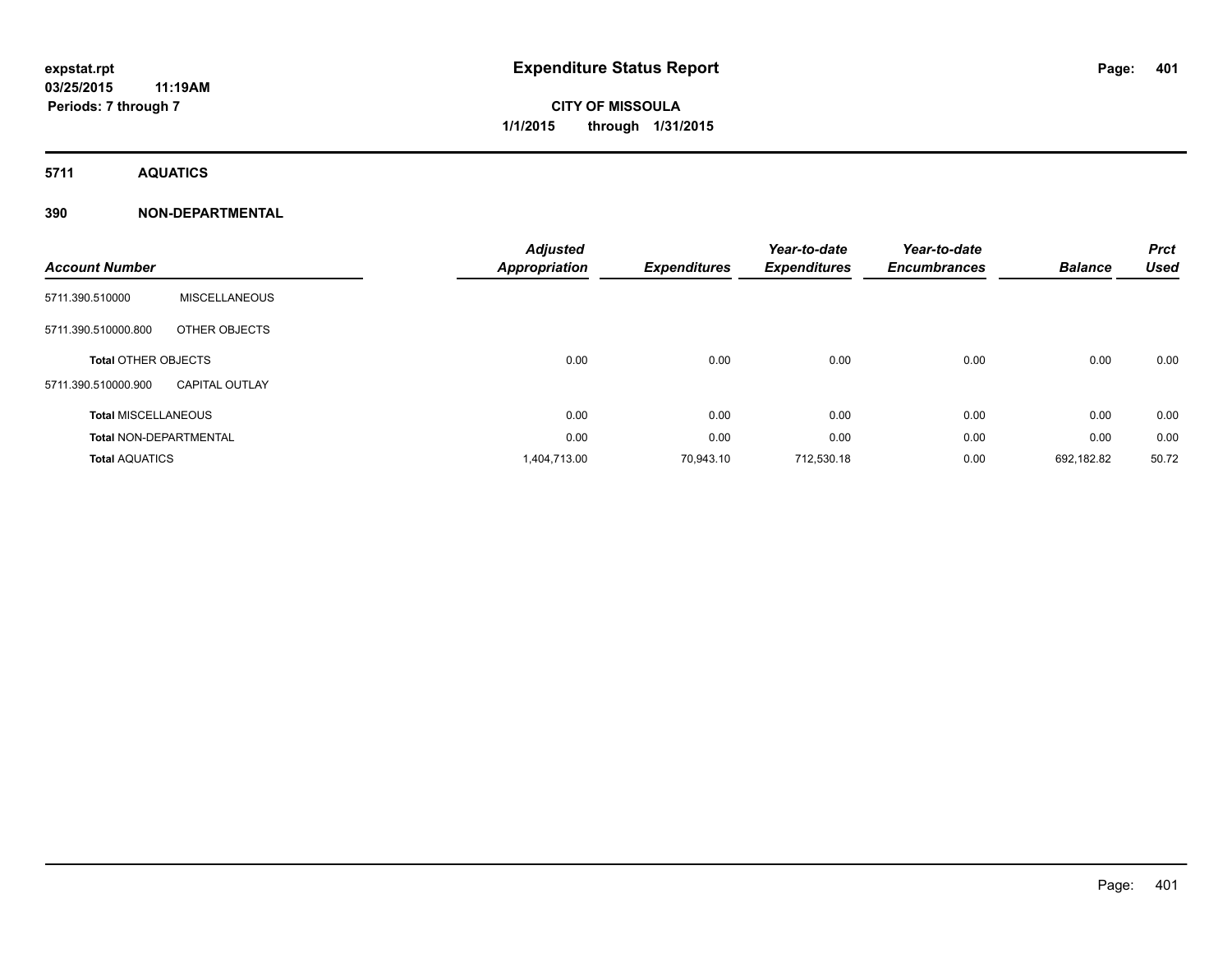## **6050 EMPLOYEE BENEFIT PLAN FUND**

|                                          |                                                          | <b>Adjusted</b> |                     | Year-to-date        | Year-to-date        |                | <b>Prct</b> |
|------------------------------------------|----------------------------------------------------------|-----------------|---------------------|---------------------|---------------------|----------------|-------------|
| <b>Account Number</b>                    |                                                          | Appropriation   | <b>Expenditures</b> | <b>Expenditures</b> | <b>Encumbrances</b> | <b>Balance</b> | Used        |
| 6050.390.520800                          | <b>EMPLOYEE BENEFITS</b>                                 |                 |                     |                     |                     |                |             |
| 6050.390.520800.300                      | PURCHASED SERVICES                                       |                 |                     |                     |                     |                |             |
|                                          | 6050.390.520800.350.000 PROFESSIONAL SERVICES            | 51.840.00       | 0.00                | 0.00                | 0.00                | 51.840.00      | 0.00        |
| 6050.390.520800.351.000 INSURANCE CLAIMS |                                                          | 5.091.229.00    | 382.316.38          | 2.195.126.51        | 0.00                | 2.896.102.49   | 43.12       |
| 6050.390.520800.352.000 HEALTH PROGRAMS  |                                                          | 80.000.00       | 11.155.00           | 44.070.85           | 0.00                | 35.929.15      | 55.09       |
|                                          | 6050.390.520800.353.000 ADMINISTRATION EXPENDITURES      | 582.161.00      | 0.00                | 382.604.88          | 0.00                | 199.556.12     | 65.72       |
|                                          | 6050.390.520800.354.000 TRANSITIONAL REINSURANCE PROGRAM | 0.00            | 66.780.00           | 66.780.00           | 0.00                | $-66.780.00$   | 0.00        |
|                                          | Total EMPLOYEE BENEFIT PLAN FUND                         | 5.805.230.00    | 460.251.38          | 2.688.582.24        | 0.00                | 3.116.647.76   | 46.31       |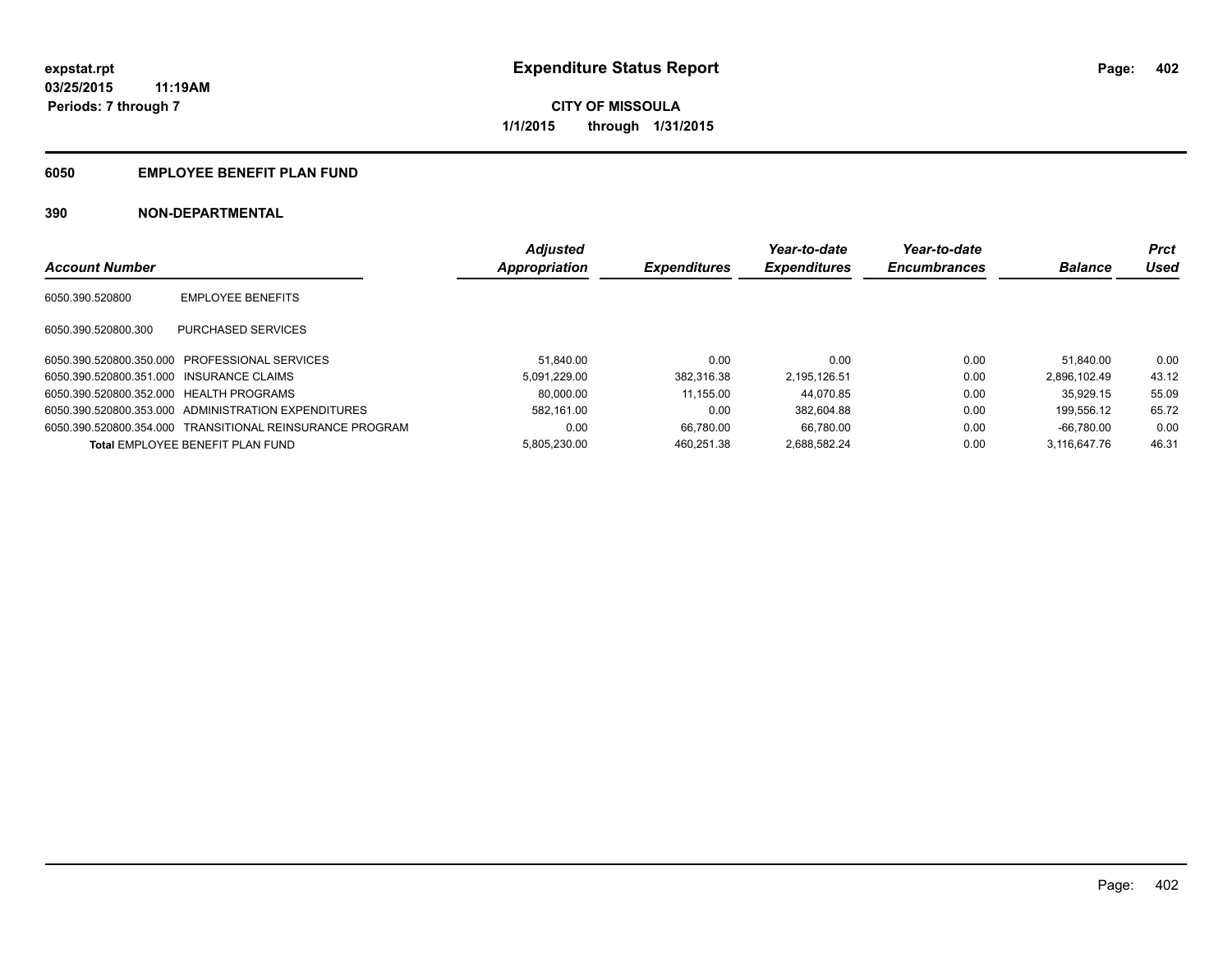### **7370 PARKING COMMISSION FUND**

|                                           |                                                         | <b>Adjusted</b> |                     | Year-to-date        | Year-to-date        |                | <b>Prct</b> |
|-------------------------------------------|---------------------------------------------------------|-----------------|---------------------|---------------------|---------------------|----------------|-------------|
| <b>Account Number</b>                     |                                                         | Appropriation   | <b>Expenditures</b> | <b>Expenditures</b> | <b>Encumbrances</b> | <b>Balance</b> | <b>Used</b> |
| 7370.395.430266                           | PARKING DIVISION                                        |                 |                     |                     |                     |                |             |
| 7370.395.430266.100                       | PERSONAL SERVICES                                       |                 |                     |                     |                     |                |             |
|                                           | 7370.395.430266.110.000 SALARIES AND WAGES              | 417.868.00      | 53,581.65           | 258,262.64          | 0.00                | 159,605.36     | 61.80       |
| 7370.395.430266.120.000                   | OVERTIME/TERMINATION                                    | 7,234.00        | 148.78              | 280.63              | 0.00                | 6,953.37       | 3.88        |
|                                           | 7370.395.430266.140.000 EMPLOYER CONTRIBUTIONS          | 198,517.00      | 19,552.87           | 116,645.47          | 0.00                | 81,871.53      | 58.76       |
|                                           | 7370.395.430266.141.000 STATE RETIREMENT CONTRIBUTIONS  | 0.00            | 53.58               | 319.14              | 0.00                | $-319.14$      | 0.00        |
| <b>Total PERSONAL SERVICES</b>            |                                                         | 623,619.00      | 73.336.88           | 375,507.88          | 0.00                | 248.111.12     | 60.21       |
| 7370.395.430266.200                       | <b>SUPPLIES</b>                                         |                 |                     |                     |                     |                |             |
| 7370.395.430266.210.000 OFFICE SUPPLIES   |                                                         | 5,400.00        | 468.91              | 4,315.56            | 0.00                | 1,084.44       | 79.92       |
| 7370.395.430266.220.000                   | <b>OPERATING SUPPLIES</b>                               | 15.000.00       | 6,783.90            | 9.299.61            | 0.00                | 5,700.39       | 62.00       |
| 7370.395.430266.220.311 CLOTHING SUPPLIES |                                                         | 0.00            | 0.00                | 2.575.38            | 0.00                | $-2,575.38$    | 0.00        |
| 7370.395.430266.230.000                   | REPAIR/MAINTENANCE                                      | 18,000.00       | 26.17               | 415.41              | 0.00                | 17,584.59      | 2.31        |
| 7370.395.430266.231.000 GASOLINE          |                                                         | 8,000.00        | 383.55              | 2,397.21            | 0.00                | 5,602.79       | 29.97       |
| <b>Total SUPPLIES</b>                     |                                                         | 46,400.00       | 7,662.53            | 19,003.17           | 0.00                | 27,396.83      | 40.96       |
| 7370.395.430266.300                       | PURCHASED SERVICES                                      |                 |                     |                     |                     |                |             |
| 7370.395.430266.310.000 COMMUNICATIONS    |                                                         | 17,338.00       | 721.06              | 5,073.48            | 0.00                | 12,264.52      | 29.26       |
| 7370.395.430266.320.000                   | PRINTING & DUPLICATING                                  | 10,000.00       | 16.72               | 6,426.85            | 0.00                | 3,573.15       | 64.27       |
|                                           | 7370.395.430266.330.000 PUBLICITY, SUBSCRIPTIONS & DUES | 5,000.00        | 635.00              | 1,121.22            | 0.00                | 3,878.78       | 22.42       |
| 7370.395.430266.340.000 SEWER             |                                                         | 137.00          | 70.25               | 140.50              | 0.00                | $-3.50$        | 102.55      |
|                                           | 7370.395.430266.341.000 ELECTRICITY & NATURAL GAS       | 36,440.00       | 2,361.76            | 21,069.46           | 0.00                | 15,370.54      | 57.82       |
| 7370.395.430266.343.000                   | <b>WATER CHARGES</b>                                    | 4,000.00        | 158.82              | 3,072.13            | 0.00                | 927.87         | 76.80       |
|                                           | 7370.395.430266.343.717 MARKET ON FRONT WATER CHARGES   | 0.00            | 182.93              | 1,255.59            | 0.00                | $-1,255.59$    | 0.00        |
| 7370.395.430266.344.000                   | <b>TELEPHONE SERVICE</b>                                | 5,200.00        | 351.53              | 2,178.87            | 0.00                | 3,021.13       | 41.90       |
| 7370.395.430266.345.000 GARBAGE           |                                                         | 3,000.00        | 247.86              | 1,604.07            | 0.00                | 1,395.93       | 53.47       |
| 7370.395.430266.345.717                   | GARBAGE                                                 | 0.00            | 117.65              | 605.18              | 0.00                | $-605.18$      | 0.00        |
|                                           | 7370.395.430266.350.000 PROFESSIONAL SERVICES           | 61,250.00       | 94.00               | 159.00              | 0.00                | 61,091.00      | 0.26        |
| 7370.395.430266.350.700 ACCOUNTING        |                                                         | 0.00            | 0.00                | 3,806.50            | 0.00                | $-3,806.50$    | 0.00        |
| 7370.395.430266.350.701 AUDIT             |                                                         | 0.00            | 6,300.00            | 9.300.00            | 0.00                | $-9,300.00$    | 0.00        |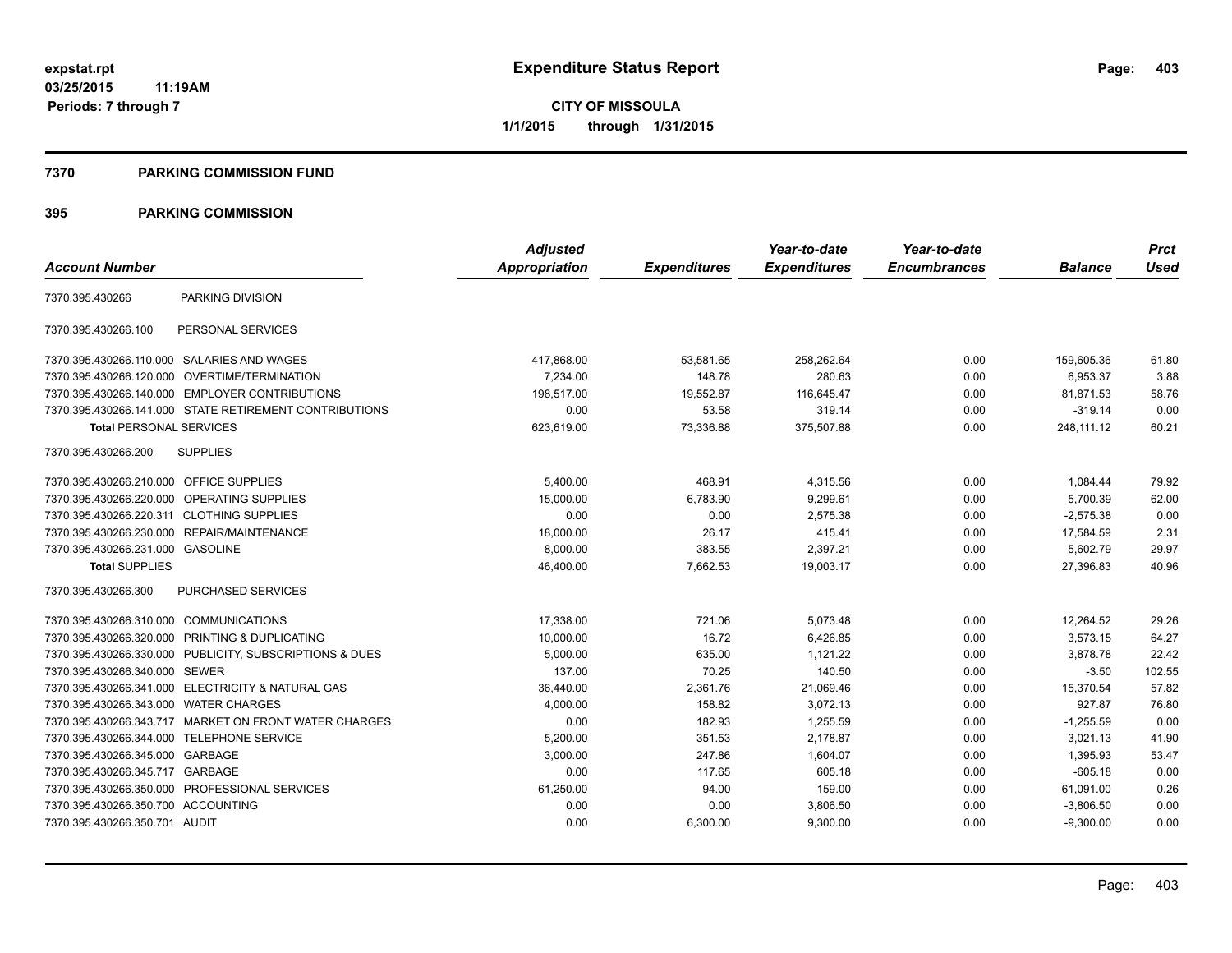### **7370 PARKING COMMISSION FUND**

| <b>Account Number</b>                                | <b>Adjusted</b><br>Appropriation | <b>Expenditures</b> | Year-to-date<br><b>Expenditures</b> | Year-to-date<br><b>Encumbrances</b> | <b>Balance</b> | <b>Prct</b><br>Used |
|------------------------------------------------------|----------------------------------|---------------------|-------------------------------------|-------------------------------------|----------------|---------------------|
|                                                      |                                  |                     |                                     |                                     |                |                     |
| 7370.395.430266.350.702 SECURITY FOR GARAGES         | 0.00                             | 956.50              | 8,079.50                            | 0.00                                | $-8,079.50$    | 0.00                |
| 7370.395.430266.350.703 STATE LICENSE INQUIRY        | 0.00                             | 0.00                | 426.56                              | 0.00                                | $-426.56$      | 0.00                |
| 7370.395.430266.350.704 COLLECTION BUREAU EXPENSE    | 0.00                             | 0.00                | 38.17                               | 0.00                                | $-38.17$       | 0.00                |
| 7370.395.430266.360.000 REPAIR & MAINTENANCE         | 72,500.00                        | 0.00                | $-2.04$                             | 0.00                                | 72,502.04      | 0.00                |
| 7370.395.430266.360.710 REPAIR & MAINTENANCE         | 0.00                             | 0.00                | 654.11                              | 0.00                                | $-654.11$      | 0.00                |
| 7370.395.430266.360.711 REPAIR & MAINTENANCE         | 0.00                             | 2,163.35            | 5,881.09                            | 0.00                                | $-5,881.09$    | 0.00                |
| 7370.395.430266.360.712 REPAIR & MAINTENANCE         | 0.00                             | 0.00                | 10,295.57                           | 0.00                                | $-10,295.57$   | 0.00                |
| 7370.395.430266.360.713 REPAIR & MAINTENANCE         | 0.00                             | 758.50              | 13,126.39                           | 0.00                                | $-13,126.39$   | 0.00                |
| 7370.395.430266.360.714 BANK ST/REPAIR & MAINTENANCE | 0.00                             | 77.25               | 3,906.05                            | 0.00                                | $-3,906.05$    | 0.00                |
| 7370.395.430266.360.715 REPAIR & MAINTENANCE         | 0.00                             | 3,060.00            | 20,237.42                           | 0.00                                | $-20,237.42$   | 0.00                |
| 7370.395.430266.360.716 REPAIR & MAINTENANCE         | 0.00                             | 100.00              | 6,267.01                            | 0.00                                | $-6,267.01$    | 0.00                |
| 7370.395.430266.370.000 TRAVEL                       | 1,600.00                         | 0.00                | 3,025.32                            | 0.00                                | $-1,425.32$    | 189.08              |
| 7370.395.430266.380.000 TRAINING                     | 1,900.00                         | 0.00                | 210.43                              | 0.00                                | 1,689.57       | 11.08               |
| 7370.395.430266.390.000 OTHER PURCHASED SERVICES     | 161,059.00                       | 0.00                | 87,760.00                           | 0.00                                | 73,299.00      | 54.49               |
| 7370.395.430266.390.044 JANITORIAL                   | 0.00                             | 1,197.02            | 7,673.06                            | 0.00                                | $-7,673.06$    | 0.00                |
| 7370.395.430266.390.720 OTHER PURCHASED SERVICES     | 0.00                             | 0.00                | 1,277.95                            | 0.00                                | $-1,277.95$    | 0.00                |
| <b>Total PURCHASED SERVICES</b>                      | 379,424.00                       | 19,570.20           | 224,669.44                          | 0.00                                | 154,754.56     | 59.21               |
| <b>BUILDING MATERIALS</b><br>7370.395.430266.400     |                                  |                     |                                     |                                     |                |                     |
| <b>Total BUILDING MATERIALS</b>                      | 0.00                             | 0.00                | 0.00                                | 0.00                                | 0.00           | 0.00                |
| 7370.395.430266.500<br><b>FIXED CHARGES</b>          |                                  |                     |                                     |                                     |                |                     |
| 7370.395.430266.500.000 FIXED CHARGES                | 190.121.00                       | 0.00                | 0.00                                | 0.00                                | 190,121.00     | 0.00                |
| 7370.395.430266.500.731 FIXED CHARGES                | 0.00                             | 2,550.00            | 5,100.00                            | 0.00                                | $-5,100.00$    | 0.00                |
| 7370.395.430266.500.732 FIXED CHARGES                | 0.00                             | 6,986.00            | 6,986.00                            | 0.00                                | $-6,986.00$    | 0.00                |
| 7370.395.430266.500.733 FIXED CHARGES                | 0.00                             | 0.00                | 4,950.00                            | 0.00                                | $-4,950.00$    | 0.00                |
| 7370.395.430266.500.734 FIXED CHARGES                | 0.00                             | 0.00                | 5,848.39                            | 0.00                                | $-5,848.39$    | 0.00                |
| <b>Total FIXED CHARGES</b>                           | 190,121.00                       | 9,536.00            | 22,884.39                           | 0.00                                | 167,236.61     | 12.04               |
| 7370.395.430266.600<br><b>DEBT SERVICE</b>           |                                  |                     |                                     |                                     |                |                     |
| <b>Total DEBT SERVICE</b>                            | 0.00                             | 0.00                | 0.00                                | 0.00                                | 0.00           | 0.00                |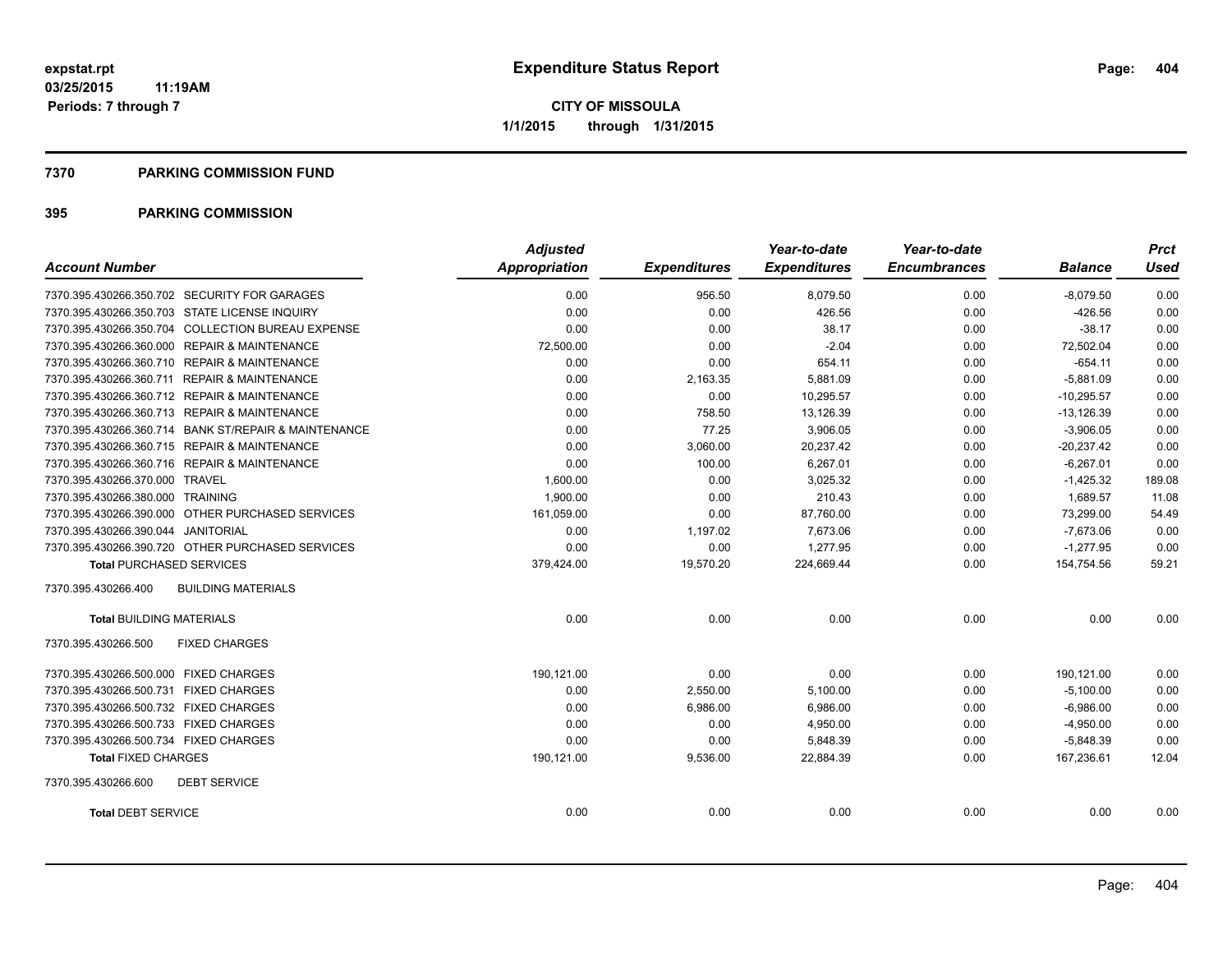### **7370 PARKING COMMISSION FUND**

|                                     |                                                      | <b>Adjusted</b> |                     | Year-to-date        | Year-to-date        |                | <b>Prct</b> |
|-------------------------------------|------------------------------------------------------|-----------------|---------------------|---------------------|---------------------|----------------|-------------|
| <b>Account Number</b>               |                                                      | Appropriation   | <b>Expenditures</b> | <b>Expenditures</b> | <b>Encumbrances</b> | <b>Balance</b> | <b>Used</b> |
| 7370.395.430266.700                 | <b>GRANTS &amp; CONTRIBUTIONS</b>                    |                 |                     |                     |                     |                |             |
|                                     | 7370.395.430266.700.000 GRANTS & CONTRIBUTIONS       | 74,000.00       | 2,500.00            | 34,488.50           | 0.00                | 39,511.50      | 46.61       |
|                                     | Total GRANTS & CONTRIBUTIONS                         | 74,000.00       | 2,500.00            | 34,488.50           | 0.00                | 39.511.50      | 46.61       |
| 7370.395.430266.800                 | OTHER OBJECTS                                        |                 |                     |                     |                     |                |             |
|                                     | 7370.395.430266.820.000 TRANSFERS TO OTHER FUNDS     | 162,328.00      | 0.00                | 0.00                | 0.00                | 162,328.00     | 0.00        |
| 7370.395.430266.845.000 CONTINGENCY |                                                      | 48,965.00       | 0.00                | 0.00                | 0.00                | 48,965.00      | 0.00        |
| <b>Total OTHER OBJECTS</b>          |                                                      | 211.293.00      | 0.00                | 0.00                | 0.00                | 211.293.00     | 0.00        |
| 7370.395.430266.900                 | CAPITAL OUTLAY                                       |                 |                     |                     |                     |                |             |
|                                     | 7370.395.430266.940.000 MACHINERY & EQUIPMENT        | 1,000,000.00    | 0.00                | 0.00                | 0.00                | 1,000,000.00   | 0.00        |
| <b>Total CAPITAL OUTLAY</b>         |                                                      | 1,000,000.00    | 0.00                | 0.00                | 0.00                | 1,000,000.00   | 0.00        |
| <b>Total PARKING DIVISION</b>       |                                                      | 2,524,857.00    | 112,605.61          | 676,553.38          | 0.00                | 1,848,303.62   | 26.80       |
| 7370.395.430267                     | ON STREET TECHNOLOGY PROJECT                         |                 |                     |                     |                     |                |             |
| 7370.395.430267.900                 | <b>CAPITAL OUTLAY</b>                                |                 |                     |                     |                     |                |             |
|                                     | 7370.395.430267.940.000 ON STREET TECHNOLOGY PROJECT | 0.00            | 0.00                | 24,661.70           | 0.00                | $-24,661.70$   | 0.00        |
|                                     | Total ON STREET TECHNOLOGY PROJECT                   | 0.00            | 0.00                | 24,661.70           | 0.00                | $-24,661.70$   | 0.00        |
| 7370.395.430271                     | <b>TICKET DIVISION</b>                               |                 |                     |                     |                     |                |             |
| 7370.395.430271.100                 | PERSONAL SERVICES                                    |                 |                     |                     |                     |                |             |
| <b>Total TICKET DIVISION</b>        |                                                      | 0.00            | 0.00                | 0.00                | 0.00                | 0.00           | 0.00        |
| 7370.395.430622                     | REVISED STEP SEWER DESIGN                            |                 |                     |                     |                     |                |             |
| 7370.395.430622.200                 | <b>SUPPLIES</b>                                      |                 |                     |                     |                     |                |             |
|                                     | Total REVISED STEP SEWER DESIGN                      | 0.00            | 0.00                | 0.00                | 0.00                | 0.00           | 0.00        |
| 7370.395.499999                     | <b>NEW REQUESTS</b>                                  |                 |                     |                     |                     |                |             |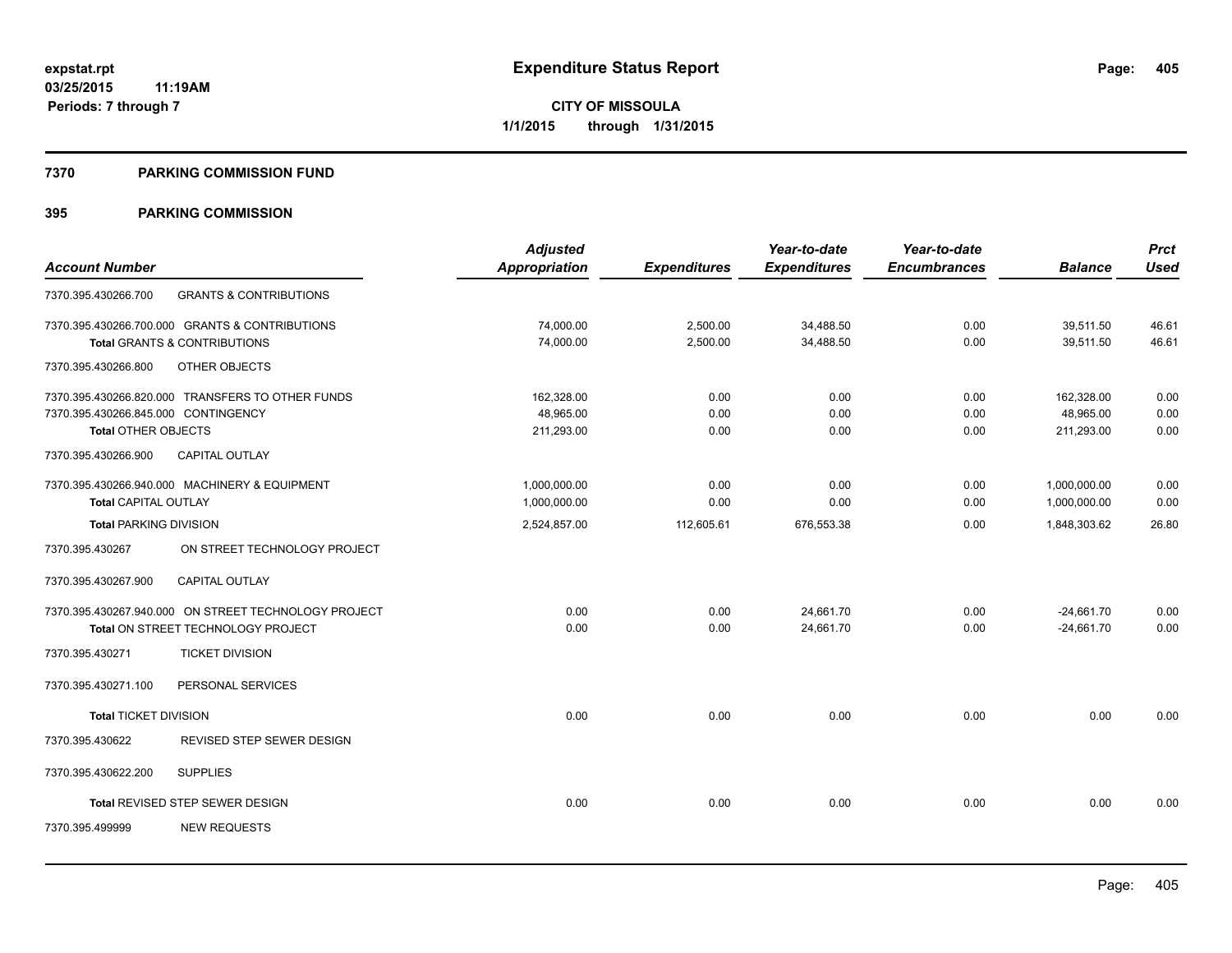## **7370 PARKING COMMISSION FUND**

| <b>Account Number</b>     |                                 | <b>Adjusted</b><br><b>Appropriation</b> | <b>Expenditures</b> | Year-to-date<br><b>Expenditures</b> | Year-to-date<br><b>Encumbrances</b> | <b>Balance</b> | <b>Prct</b><br><b>Used</b> |
|---------------------------|---------------------------------|-----------------------------------------|---------------------|-------------------------------------|-------------------------------------|----------------|----------------------------|
| 7370.395.499999.100       | PERSONAL SERVICES               |                                         |                     |                                     |                                     |                |                            |
| <b>Total NEW REQUESTS</b> |                                 | 0.00                                    | 0.00                | 0.00                                | 0.00                                | 0.00           | 0.00                       |
| 7370.395.510110           | <b>MERCHANT SERVICES</b>        |                                         |                     |                                     |                                     |                |                            |
| 7370.395.510110.500       | <b>FIXED CHARGES</b>            |                                         |                     |                                     |                                     |                |                            |
|                           | <b>Total MERCHANT SERVICES</b>  | 0.00                                    | 0.00                | 0.00                                | 0.00                                | 0.00           | 0.00                       |
|                           | <b>Total PARKING COMMISSION</b> | 2,524,857.00                            | 112,605.61          | 701,215.08                          | 0.00                                | 1,823,641.92   | 27.77                      |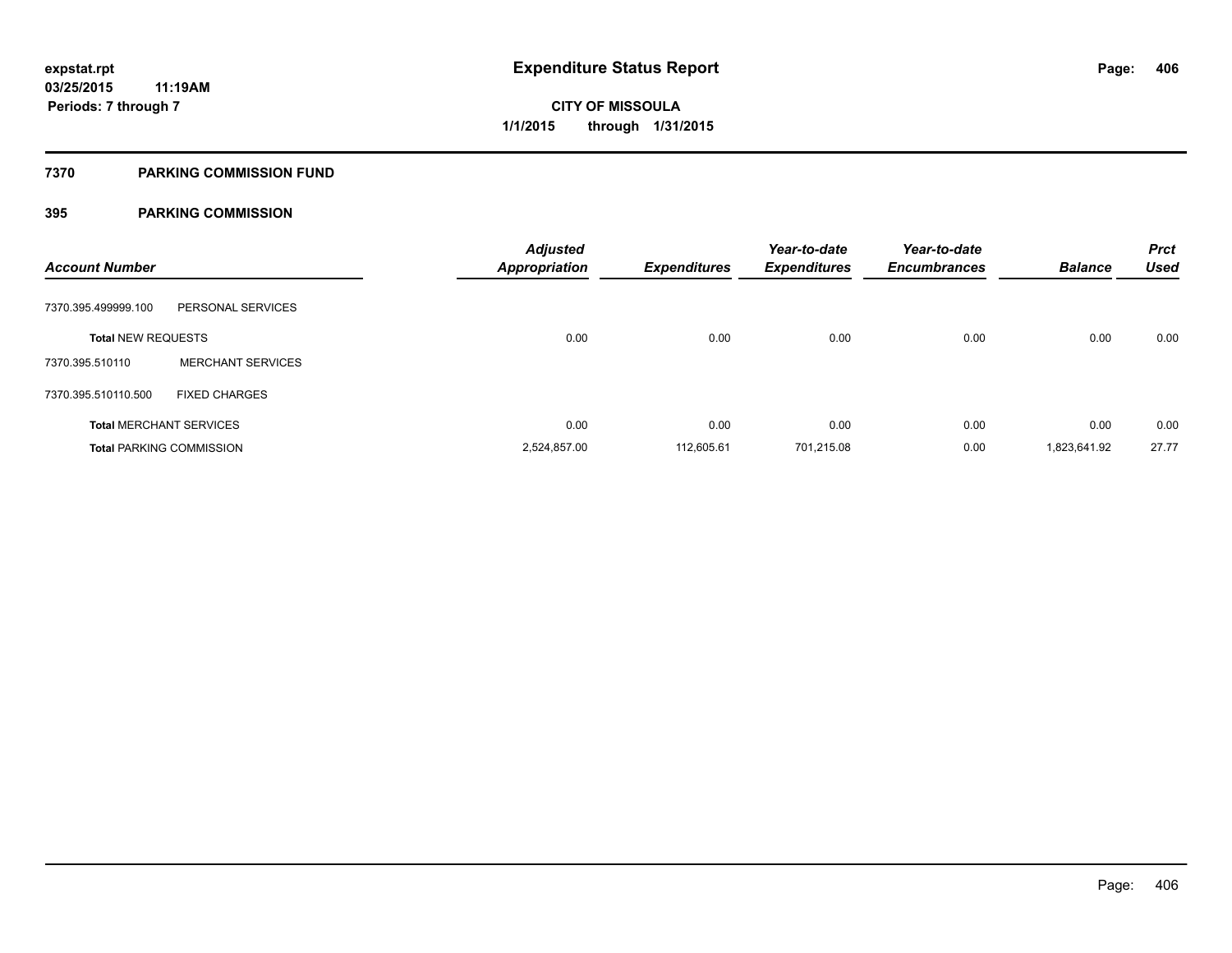## **7370 PARKING COMMISSION FUND**

## **900 DEPRECIATION**

| <b>Account Number</b>      |                                      | <b>Adjusted</b><br><b>Appropriation</b> | <b>Expenditures</b> | Year-to-date<br><b>Expenditures</b> | Year-to-date<br><b>Encumbrances</b> | <b>Balance</b> | <b>Prct</b><br><b>Used</b> |
|----------------------------|--------------------------------------|-----------------------------------------|---------------------|-------------------------------------|-------------------------------------|----------------|----------------------------|
|                            |                                      |                                         |                     |                                     |                                     |                |                            |
| 7370.900.510000            | <b>MISCELLANEOUS</b>                 |                                         |                     |                                     |                                     |                |                            |
| 7370.900.510000.800        | OTHER OBJECTS                        |                                         |                     |                                     |                                     |                |                            |
| <b>Total OTHER OBJECTS</b> |                                      | 0.00                                    | 0.00                | 0.00                                | 0.00                                | 0.00           | 0.00                       |
| 7370.900.510000.900        | <b>CAPITAL OUTLAY</b>                |                                         |                     |                                     |                                     |                |                            |
| <b>Total DEPRECIATION</b>  |                                      | 0.00                                    | 0.00                | 0.00                                | 0.00                                | 0.00           | 0.00                       |
|                            | <b>Total PARKING COMMISSION FUND</b> | 2,524,857.00                            | 112.605.61          | 701.215.08                          | 0.00                                | 1,823,641.92   | 27.77                      |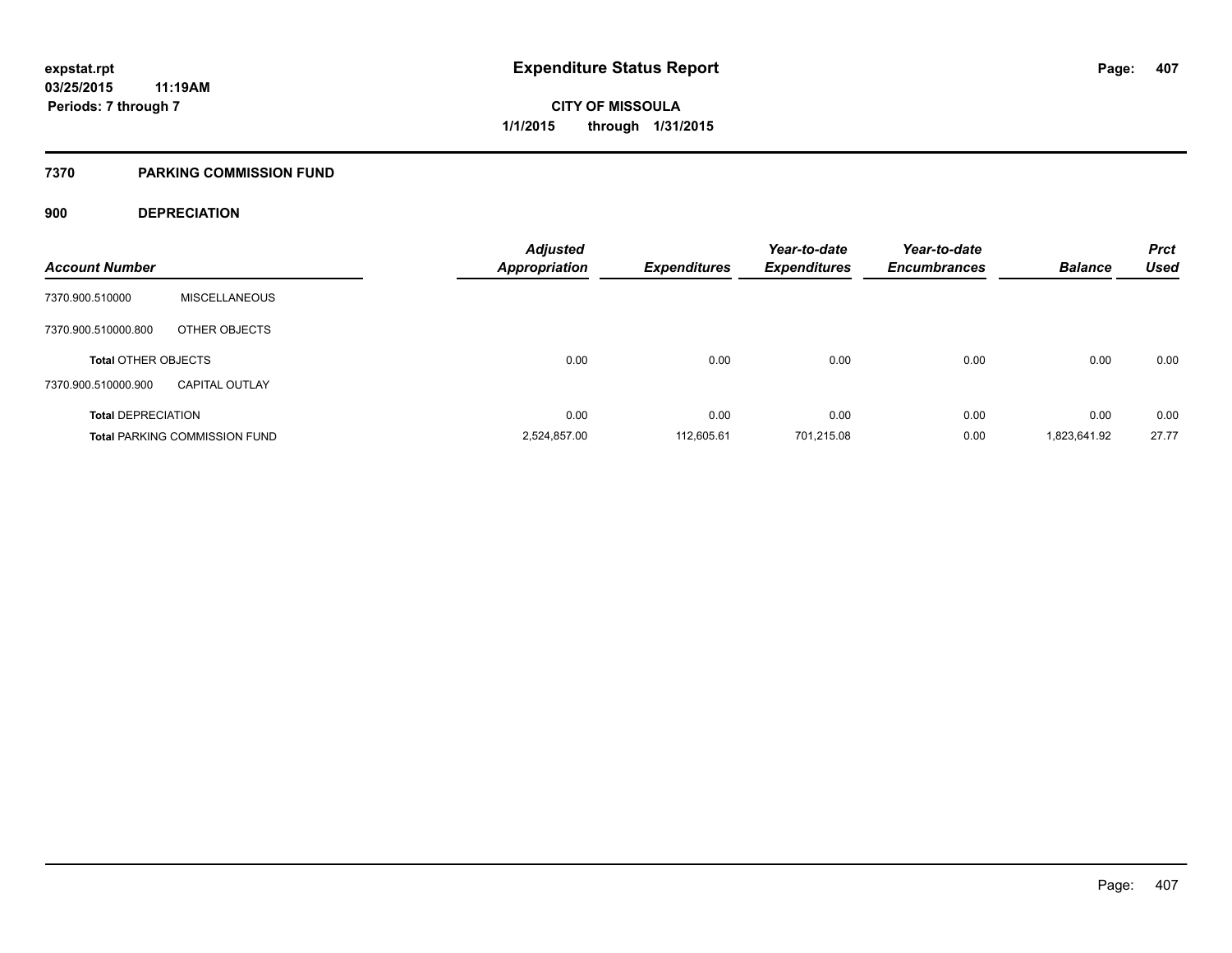## **7371 FRONT STREET PARKING BONDS**

|                               |                                                 | <b>Adjusted</b>      |                     | Year-to-date        | Year-to-date        |                | <b>Prct</b> |
|-------------------------------|-------------------------------------------------|----------------------|---------------------|---------------------|---------------------|----------------|-------------|
| <b>Account Number</b>         |                                                 | <b>Appropriation</b> | <b>Expenditures</b> | <b>Expenditures</b> | <b>Encumbrances</b> | <b>Balance</b> | <b>Used</b> |
| 7371.395.430266               | PARKING DIVISION                                |                      |                     |                     |                     |                |             |
| 7371.395.430266.800           | OTHER OBJECTS                                   |                      |                     |                     |                     |                |             |
| <b>Total PARKING DIVISION</b> |                                                 | 0.00                 | 0.00                | 0.00                | 0.00                | 0.00           | 0.00        |
| 7371.395.490200               | REVENUE BOND DEBT SERVICE                       |                      |                     |                     |                     |                |             |
| 7371.395.490200.600           | <b>DEBT SERVICE</b>                             |                      |                     |                     |                     |                |             |
|                               | 7371.395.490200.620.000 INTEREST / SERVICE FEES | 0.00                 | 0.00                | $-61,615.45$        | 0.00                | 61,615.45      | 0.00        |
|                               | Total REVENUE BOND DEBT SERVICE                 | 0.00                 | 0.00                | $-61,615.45$        | 0.00                | 61,615.45      | 0.00        |
| 7371.395.490201               | SERIES 2014 MPC DEBT                            |                      |                     |                     |                     |                |             |
| 7371.395.490201.600           | <b>DEBT SERVICE</b>                             |                      |                     |                     |                     |                |             |
|                               | 7371.395.490201.620.000 INTEREST / SERVICE FEES | 269,059.00           | 0.00                | 131,496.39          | 0.00                | 137.562.61     | 48.87       |
|                               | Total SERIES 2014 MPC DEBT                      | 269,059.00           | 0.00                | 131,496.39          | 0.00                | 137,562.61     | 48.87       |
| 7371.395.490202               | *** Title Not Found ***                         |                      |                     |                     |                     |                |             |
| 7371.395.490202.600           | <b>DEBT SERVICE</b>                             |                      |                     |                     |                     |                |             |
| Total *** Title Not Found *** |                                                 | 0.00                 | 0.00                | 0.00                | 0.00                | 0.00           | 0.00        |
|                               | <b>Total FRONT STREET PARKING BONDS</b>         | 269,059.00           | 0.00                | 69,880.94           | 0.00                | 199,178.06     | 25.97       |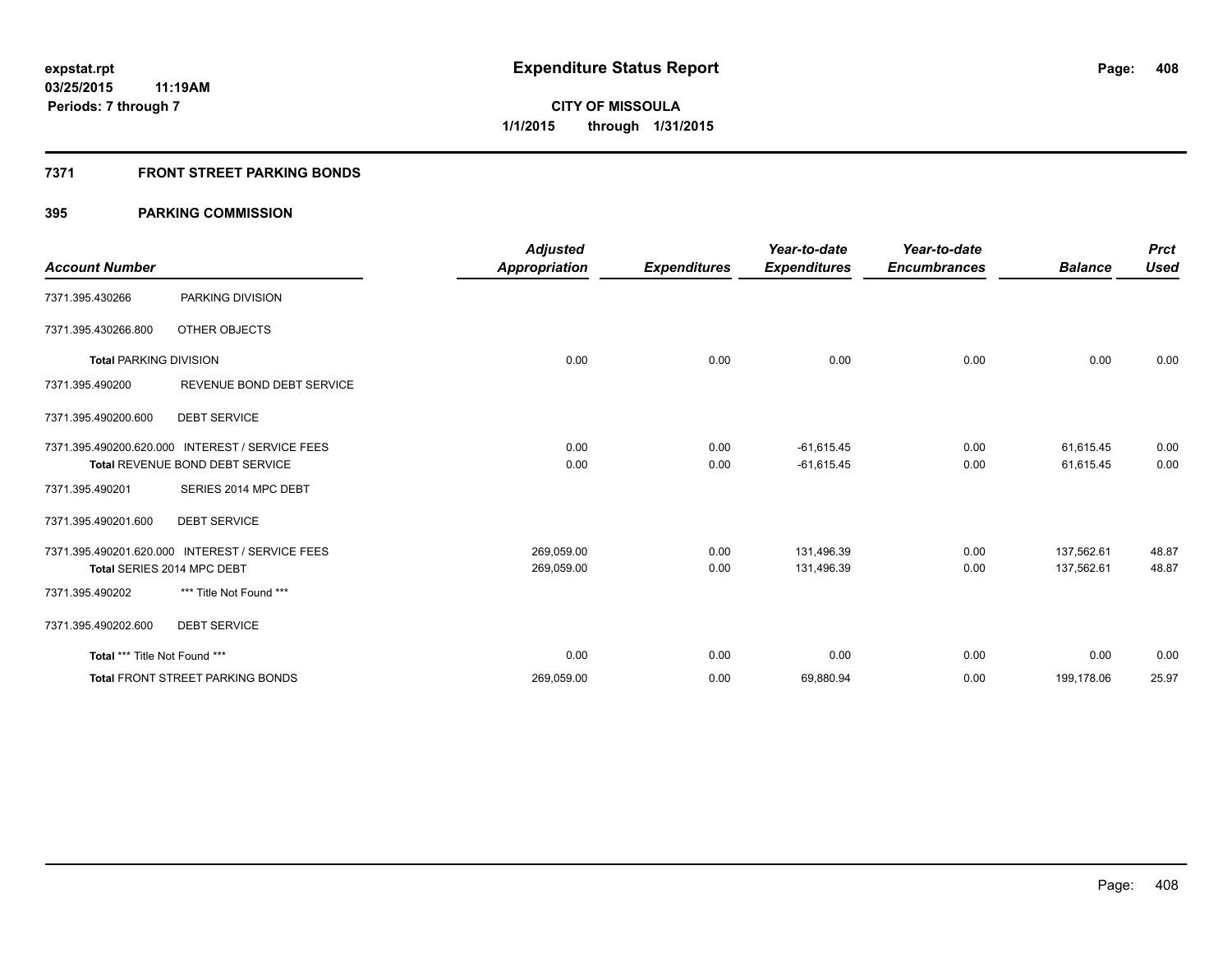## **7372 SINKING FUND/FRONT ST PARKING BONDS**

| <b>Account Number</b>         |                                                    | <b>Adjusted</b>      |                     | Year-to-date        | Year-to-date        | <b>Balance</b> | <b>Prct</b><br><b>Used</b> |
|-------------------------------|----------------------------------------------------|----------------------|---------------------|---------------------|---------------------|----------------|----------------------------|
|                               |                                                    | <b>Appropriation</b> | <b>Expenditures</b> | <b>Expenditures</b> | <b>Encumbrances</b> |                |                            |
| 7372.395.430266               | PARKING DIVISION                                   |                      |                     |                     |                     |                |                            |
| 7372.395.430266.800           | OTHER OBJECTS                                      |                      |                     |                     |                     |                |                            |
| <b>Total PARKING DIVISION</b> |                                                    | 0.00                 | 0.00                | 0.00                | 0.00                | 0.00           | 0.00                       |
| 7372.395.490200               | REVENUE BOND DEBT SERVICE                          |                      |                     |                     |                     |                |                            |
| 7372.395.490200.600           | <b>DEBT SERVICE</b>                                |                      |                     |                     |                     |                |                            |
|                               | <b>Total REVENUE BOND DEBT SERVICE</b>             | 0.00                 | 0.00                | 0.00                | 0.00                | 0.00           | 0.00                       |
| 7372.395.490201               | SERIES 2014 MPC DEBT                               |                      |                     |                     |                     |                |                            |
| 7372.395.490201.600           | <b>DEBT SERVICE</b>                                |                      |                     |                     |                     |                |                            |
|                               | 7372.395.490201.610.000 SERIES 2014 BOND-PRINCIPAL | 40,000.00            | 0.00                | 40,000.00           | 0.00                | 0.00           | 100.00                     |
|                               | Total SERIES 2014 MPC DEBT                         | 40,000.00            | 0.00                | 40,000.00           | 0.00                | 0.00           | 100.00                     |
|                               | <b>Total SINKING FUND/FRONT ST PARKING BONDS</b>   | 40,000.00            | 0.00                | 40,000.00           | 0.00                | 0.00           | 100.00                     |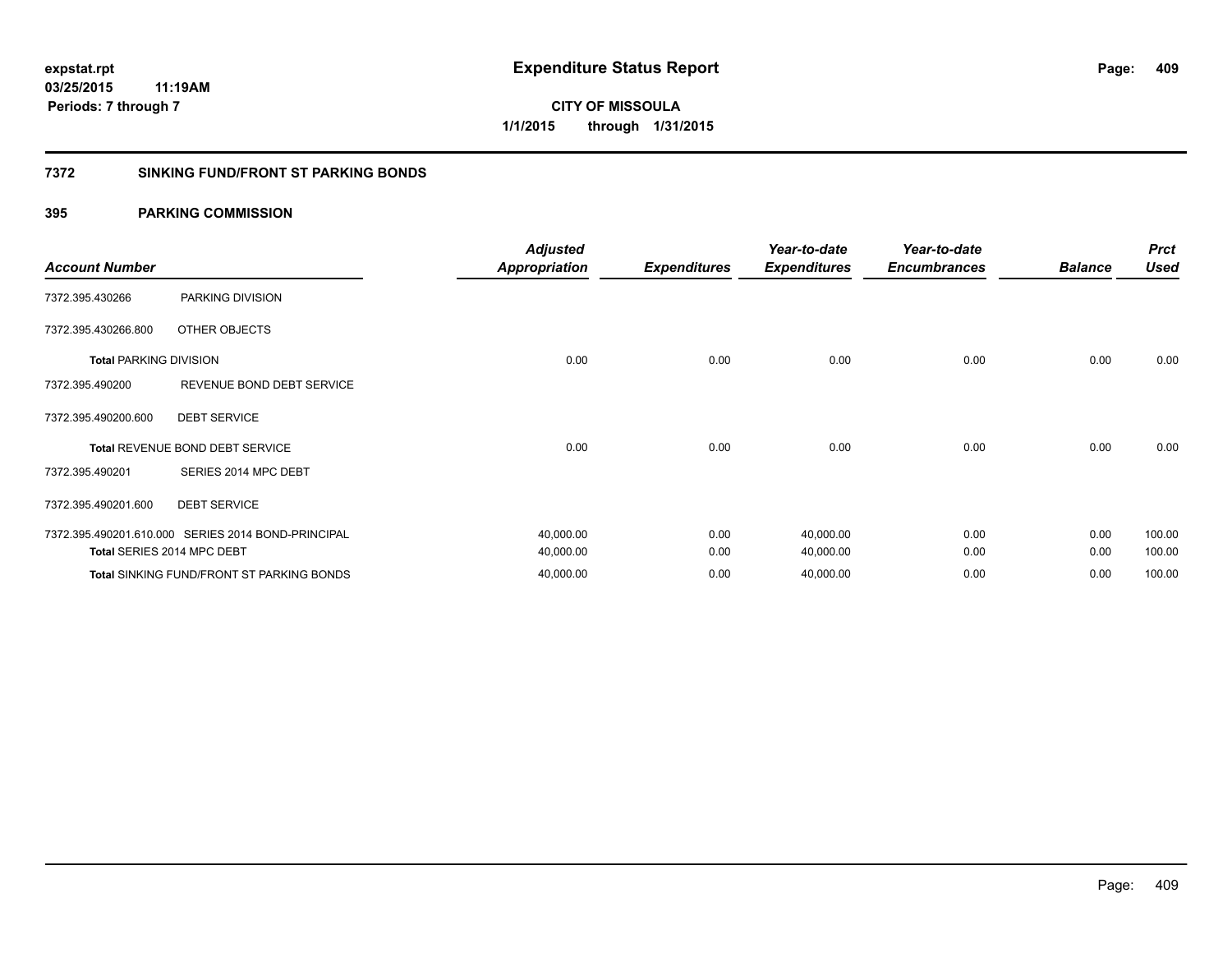## **7373 MPC SERIES 2010B CONSTRUCTION**

| <b>Account Number</b>         |                                 | <b>Adjusted</b><br><b>Appropriation</b> | <b>Expenditures</b> | Year-to-date<br><b>Expenditures</b> | Year-to-date<br><b>Encumbrances</b> | <b>Balance</b> | <b>Prct</b><br><b>Used</b> |
|-------------------------------|---------------------------------|-----------------------------------------|---------------------|-------------------------------------|-------------------------------------|----------------|----------------------------|
| 7373.395.430266               | PARKING DIVISION                |                                         |                     |                                     |                                     |                |                            |
| 7373.395.430266.600           | <b>DEBT SERVICE</b>             |                                         |                     |                                     |                                     |                |                            |
| <b>Total DEBT SERVICE</b>     |                                 | 0.00                                    | 0.00                | 0.00                                | 0.00                                | 0.00           | 0.00                       |
| 7373.395.430266.800           | OTHER OBJECTS                   |                                         |                     |                                     |                                     |                |                            |
| <b>Total PARKING DIVISION</b> |                                 | 0.00                                    | 0.00                | 0.00                                | 0.00                                | 0.00           | 0.00                       |
| 7373.395.430273               | PARKING STRUCTURES              |                                         |                     |                                     |                                     |                |                            |
| 7373.395.430273.300           | PURCHASED SERVICES              |                                         |                     |                                     |                                     |                |                            |
|                               | <b>Total PURCHASED SERVICES</b> | 0.00                                    | 0.00                | 0.00                                | 0.00                                | 0.00           | 0.00                       |
| 7373.395.430273.900           | <b>CAPITAL OUTLAY</b>           |                                         |                     |                                     |                                     |                |                            |
|                               | <b>Total PARKING STRUCTURES</b> | 0.00                                    | 0.00                | 0.00                                | 0.00                                | 0.00           | 0.00                       |
| 7373.395.490200               | REVENUE BOND DEBT SERVICE       |                                         |                     |                                     |                                     |                |                            |
| 7373.395.490200.300           | PURCHASED SERVICES              |                                         |                     |                                     |                                     |                |                            |
|                               | <b>Total PURCHASED SERVICES</b> | 0.00                                    | 0.00                | 0.00                                | 0.00                                | 0.00           | 0.00                       |
| 7373.395.490200.600           | <b>DEBT SERVICE</b>             |                                         |                     |                                     |                                     |                |                            |
|                               | Total REVENUE BOND DEBT SERVICE | 0.00                                    | 0.00                | 0.00                                | 0.00                                | 0.00           | 0.00                       |
| 7373.395.499999               | <b>NEW REQUESTS</b>             |                                         |                     |                                     |                                     |                |                            |
| 7373.395.499999.900           | CAPITAL OUTLAY                  |                                         |                     |                                     |                                     |                |                            |
| <b>Total NEW REQUESTS</b>     |                                 | 0.00                                    | 0.00                | 0.00                                | 0.00                                | 0.00           | 0.00                       |
| 7373.395.520000               | OTHER FINANCING USES            |                                         |                     |                                     |                                     |                |                            |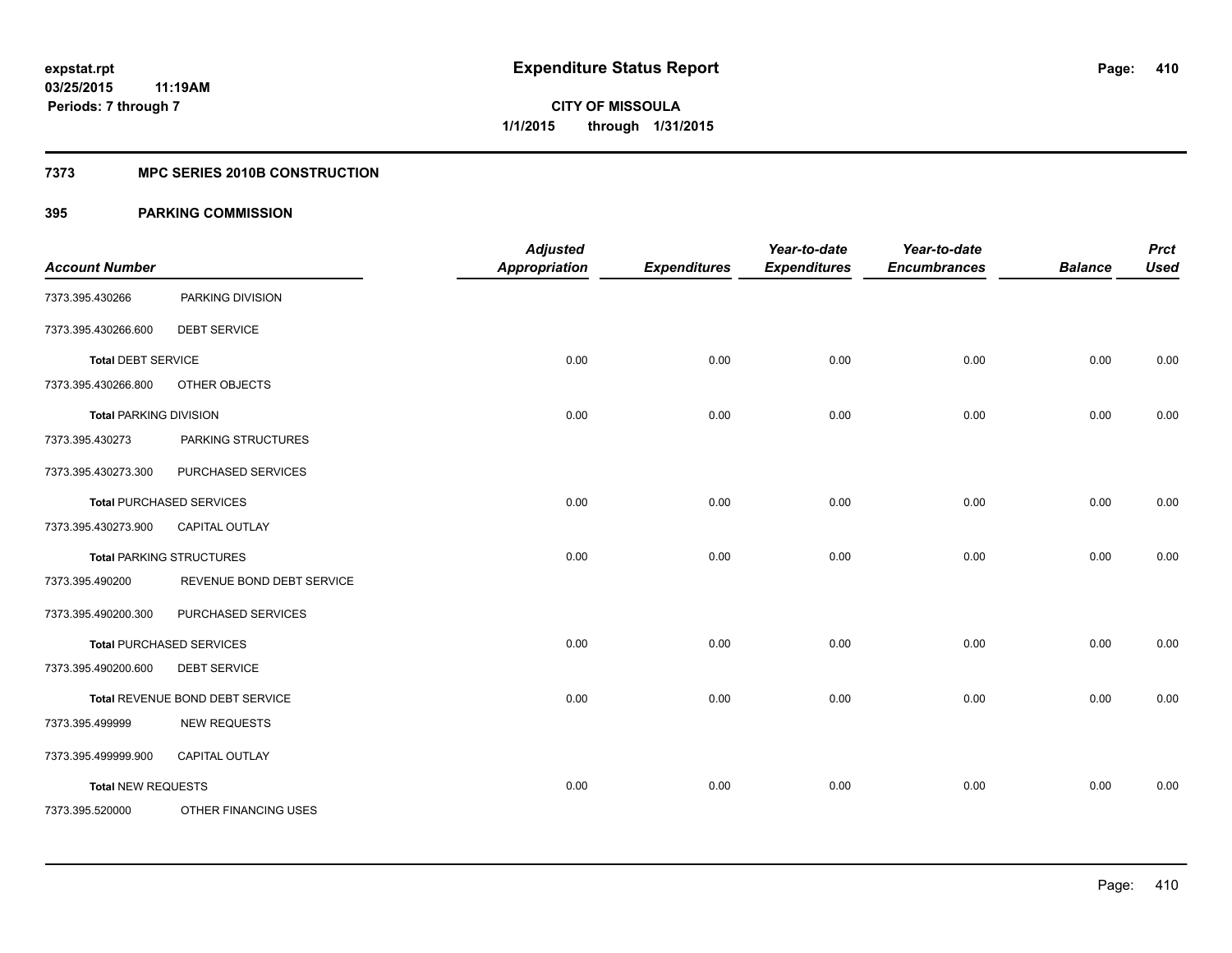## **7373 MPC SERIES 2010B CONSTRUCTION**

| <b>Account Number</b>                      | <b>Adjusted</b><br>Appropriation | <b>Expenditures</b> | Year-to-date<br><b>Expenditures</b> | Year-to-date<br><b>Encumbrances</b> | <b>Balance</b> | Prct<br>Used |
|--------------------------------------------|----------------------------------|---------------------|-------------------------------------|-------------------------------------|----------------|--------------|
| 7373.395.520000.600<br><b>DEBT SERVICE</b> |                                  |                     |                                     |                                     |                |              |
| <b>Total PARKING COMMISSION</b>            | 0.00                             | 0.00                | 0.00                                | 0.00                                | 0.00           | 0.00         |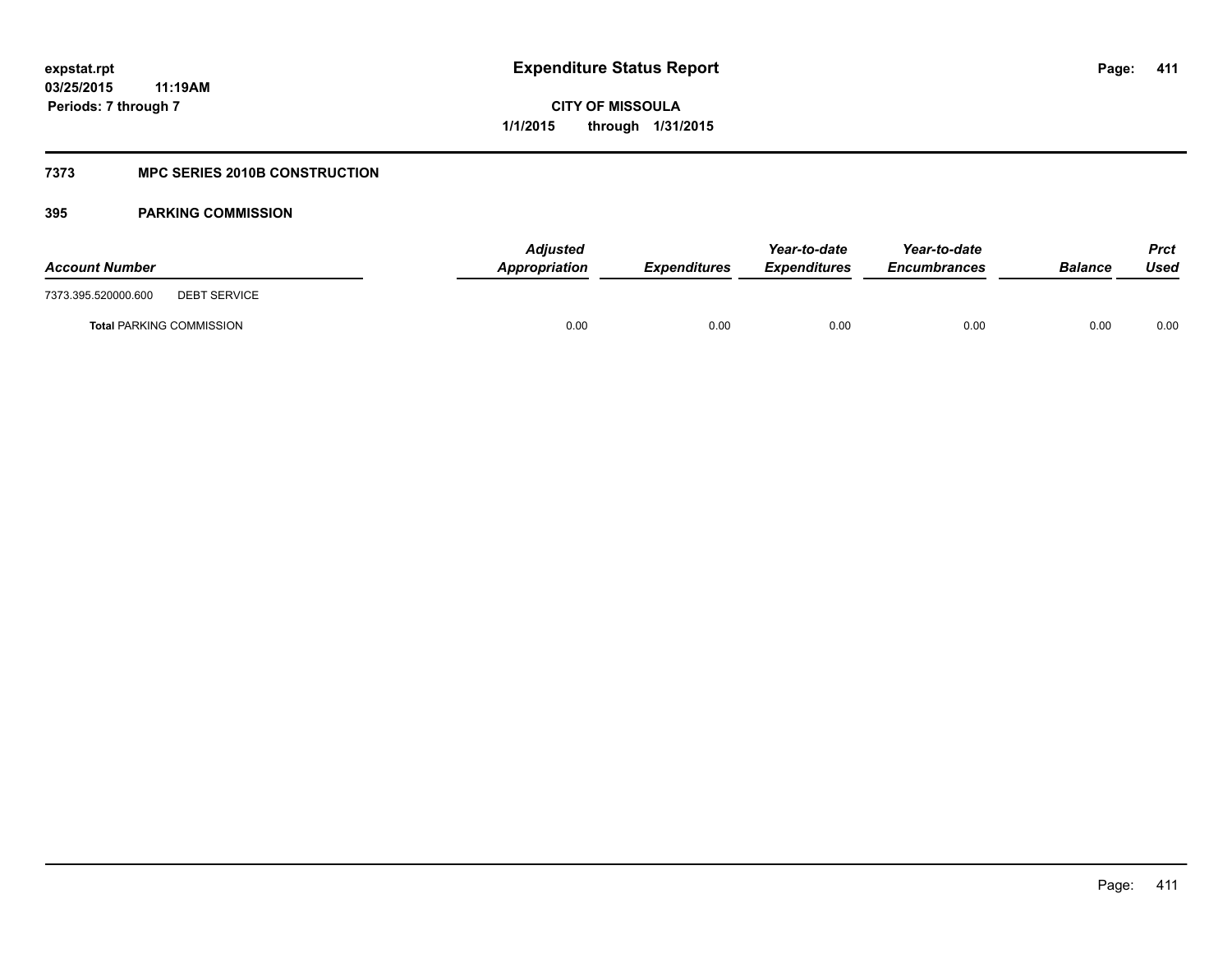**CITY OF MISSOULA 1/1/2015 through 1/31/2015**

## **7373 MPC SERIES 2010B CONSTRUCTION**

**900 DEPRECIATION**

| <b>Account Number</b> |                                     | <b>Adjusted</b><br>Appropriation | <b>Expenditures</b> | Year-to-date<br><b>Expenditures</b> | Year-to-date<br><b>Encumbrances</b> | <b>Balance</b> | <b>Prct</b><br>Used |
|-----------------------|-------------------------------------|----------------------------------|---------------------|-------------------------------------|-------------------------------------|----------------|---------------------|
| 7373.900.510000       | <b>MISCELLANEOUS</b>                |                                  |                     |                                     |                                     |                |                     |
| 7373.900.510000.800   | OTHER OBJECTS                       |                                  |                     |                                     |                                     |                |                     |
|                       | Total MPC SERIES 2010B CONSTRUCTION | 0.00                             | 0.00                | 0.00                                | 0.00                                | 0.00           | 0.00                |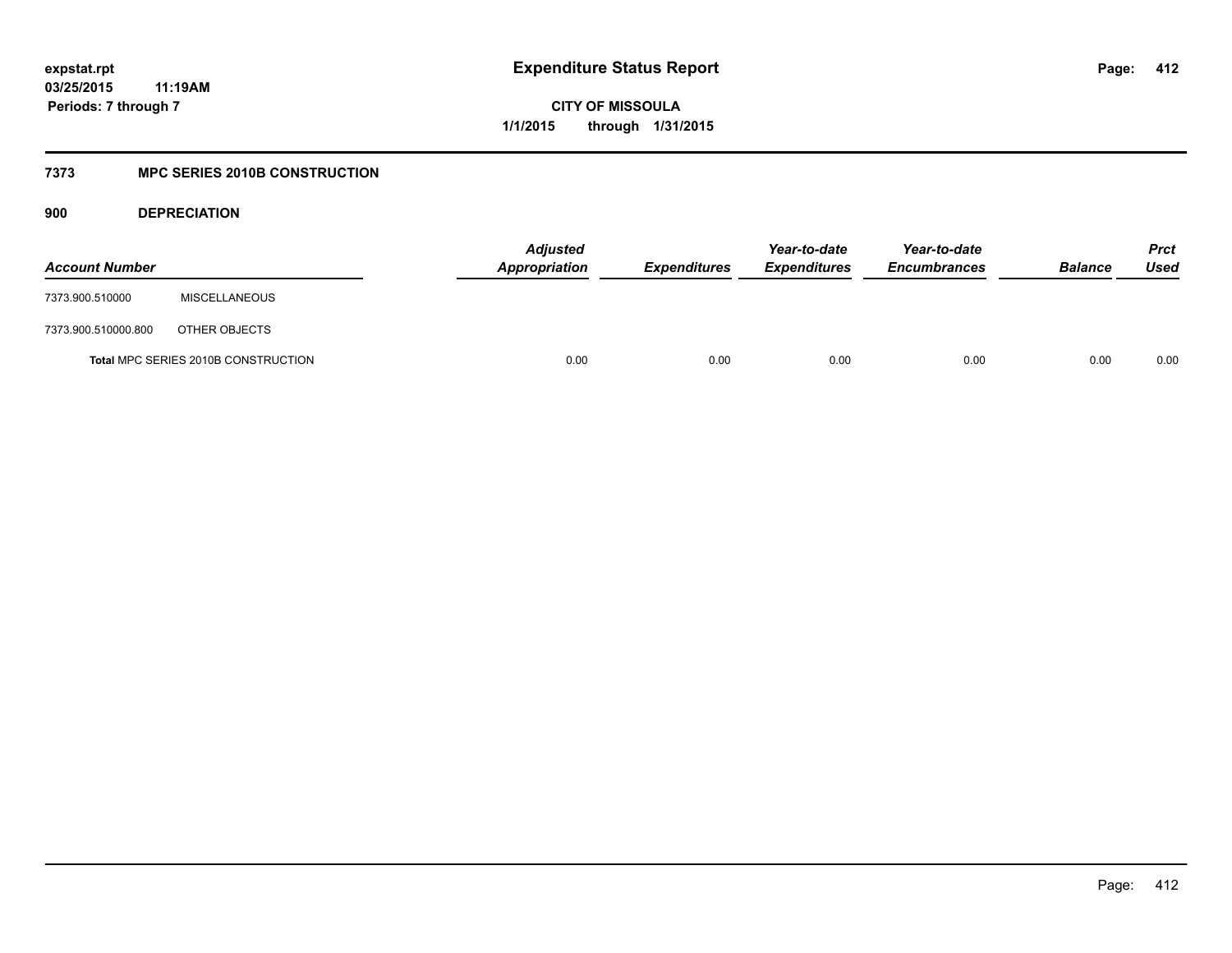## **7374 RESERVE FUND-PARKING BONDS**

| <b>Account Number</b> |                                         | <b>Adjusted</b><br><b>Appropriation</b> | <b>Expenditures</b> | Year-to-date<br><b>Expenditures</b> | Year-to-date<br><b>Encumbrances</b> | <b>Balance</b> | <b>Prct</b><br>Used |
|-----------------------|-----------------------------------------|-----------------------------------------|---------------------|-------------------------------------|-------------------------------------|----------------|---------------------|
| 7374.395.430273       | <b>PARKING STRUCTURES</b>               |                                         |                     |                                     |                                     |                |                     |
| 7374.395.430273.900   | <b>CAPITAL OUTLAY</b>                   |                                         |                     |                                     |                                     |                |                     |
|                       | <b>Total PARKING STRUCTURES</b>         | 0.00                                    | 0.00                | 0.00                                | 0.00                                | 0.00           | 0.00                |
|                       | <b>Total RESERVE FUND-PARKING BONDS</b> | 0.00                                    | 0.00                | 0.00                                | 0.00                                | 0.00           | 0.00                |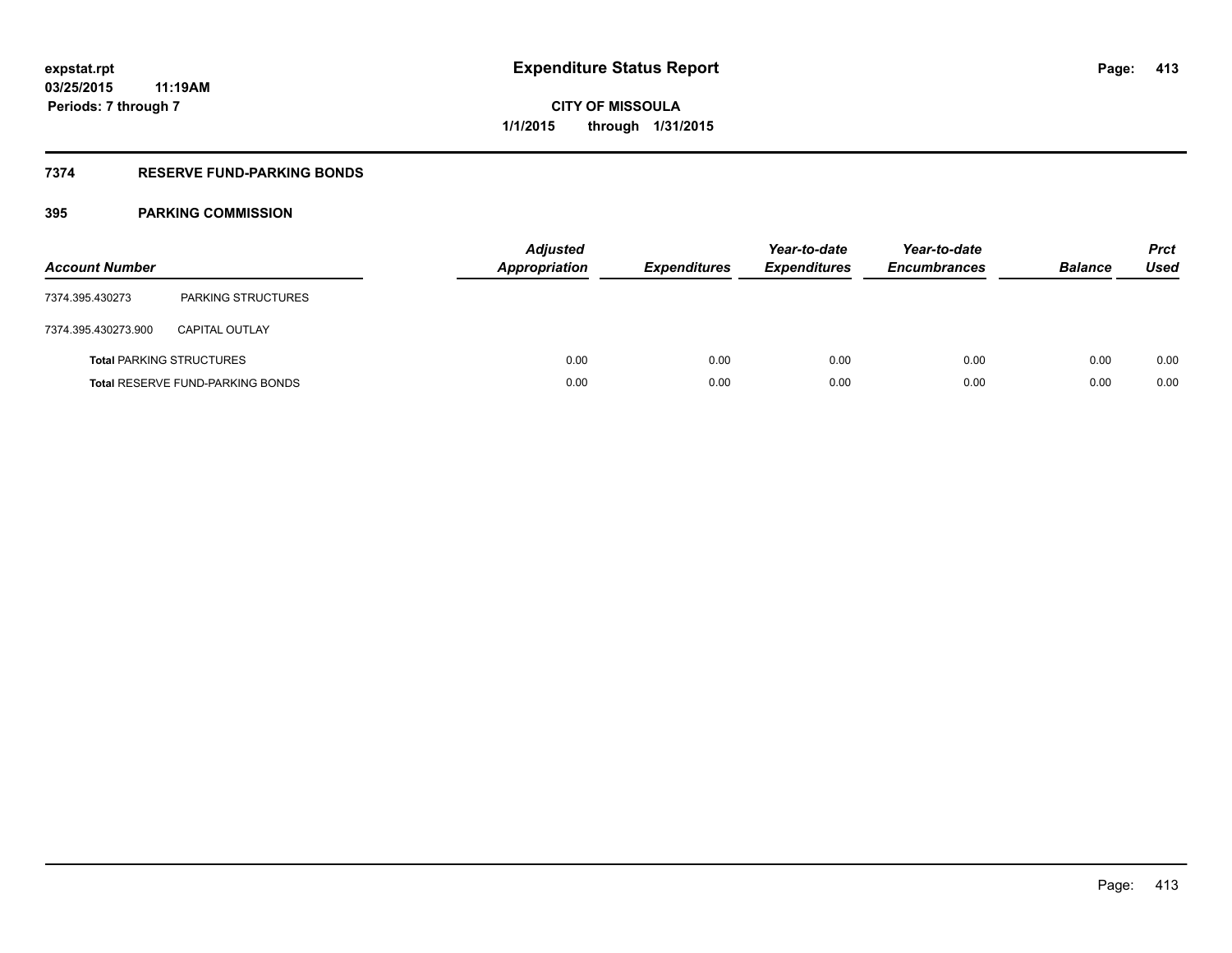**Periods: 7 through 7**

**414**

**CITY OF MISSOULA 1/1/2015 through 1/31/2015**

### **7375 PLEDGED TAX INCREMENT-2010B BOND**

| <b>Account Number</b>         |                                                                                                | <b>Adjusted</b><br><b>Appropriation</b> | <b>Expenditures</b> | Year-to-date<br><b>Expenditures</b> | Year-to-date<br><b>Encumbrances</b> | <b>Balance</b>           | <b>Prct</b><br><b>Used</b> |
|-------------------------------|------------------------------------------------------------------------------------------------|-----------------------------------------|---------------------|-------------------------------------|-------------------------------------|--------------------------|----------------------------|
| 7375.395.430266               | PARKING DIVISION                                                                               |                                         |                     |                                     |                                     |                          |                            |
| 7375.395.430266.800           | OTHER OBJECTS                                                                                  |                                         |                     |                                     |                                     |                          |                            |
| <b>Total PARKING DIVISION</b> | 7375.395.430266.820.000 TRANSFERS TO OTHER FUNDS                                               | 146,731.00<br>146,731.00                | 0.00<br>0.00        | 0.00<br>0.00                        | 0.00<br>0.00                        | 146.731.00<br>146,731.00 | 0.00<br>0.00               |
| 7375.395.490200               | REVENUE BOND DEBT SERVICE                                                                      |                                         |                     |                                     |                                     |                          |                            |
| 7375.395.490200.300           | PURCHASED SERVICES                                                                             |                                         |                     |                                     |                                     |                          |                            |
|                               | 7375.395.490200.390.000 EXCESS PLEDGED TAX INCREMENT<br><b>Total REVENUE BOND DEBT SERVICE</b> | 121,431.00<br>121,431.00                | 0.00<br>0.00        | 64,826.73<br>64,826.73              | 0.00<br>0.00                        | 56.604.27<br>56,604.27   | 53.39<br>53.39             |
|                               | Total PLEDGED TAX INCREMENT-2010B BOND                                                         | 268,162.00                              | 0.00                | 64,826.73                           | 0.00                                | 203,335.27               | 24.17                      |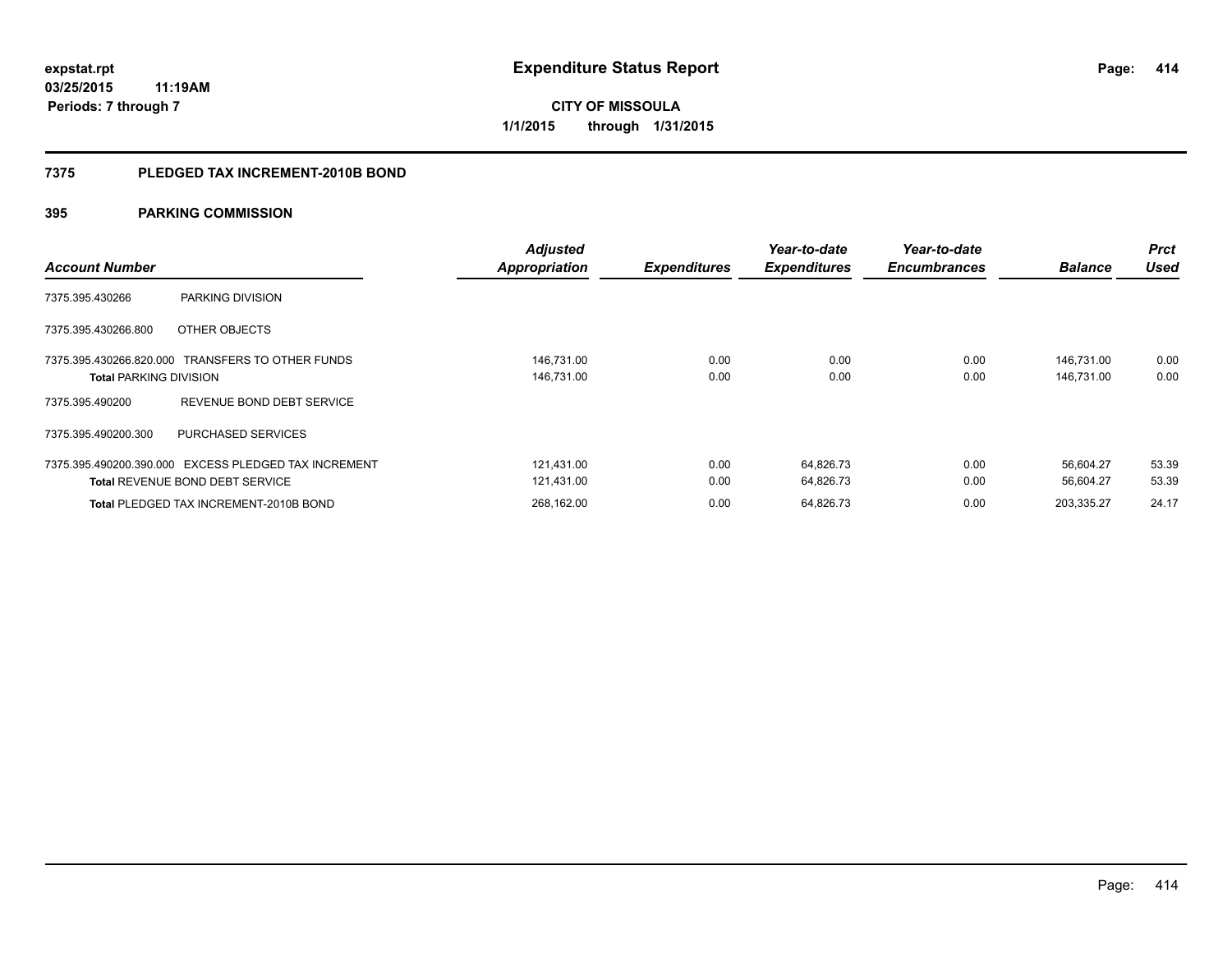## **7376 MPC 2010A BONDS DEBT INTEREST**

| <b>Account Number</b>         |                                        | <b>Adjusted</b><br>Appropriation | <b>Expenditures</b> | Year-to-date<br><b>Expenditures</b> | Year-to-date<br><b>Encumbrances</b> | <b>Balance</b> | <b>Prct</b><br><b>Used</b> |
|-------------------------------|----------------------------------------|----------------------------------|---------------------|-------------------------------------|-------------------------------------|----------------|----------------------------|
| 7376.395.430266               | PARKING DIVISION                       |                                  |                     |                                     |                                     |                |                            |
| 7376.395.430266.800           | OTHER OBJECTS                          |                                  |                     |                                     |                                     |                |                            |
| <b>Total PARKING DIVISION</b> |                                        | 0.00                             | 0.00                | 0.00                                | 0.00                                | 0.00           | 0.00                       |
| 7376.395.490200               | REVENUE BOND DEBT SERVICE              |                                  |                     |                                     |                                     |                |                            |
| 7376.395.490200.600           | <b>DEBT SERVICE</b>                    |                                  |                     |                                     |                                     |                |                            |
|                               | <b>Total REVENUE BOND DEBT SERVICE</b> | 0.00                             | 0.00                | 0.00                                | 0.00                                | 0.00           | 0.00                       |
|                               | Total MPC 2010A BONDS DEBT INTEREST    | 0.00                             | 0.00                | 0.00                                | 0.00                                | 0.00           | 0.00                       |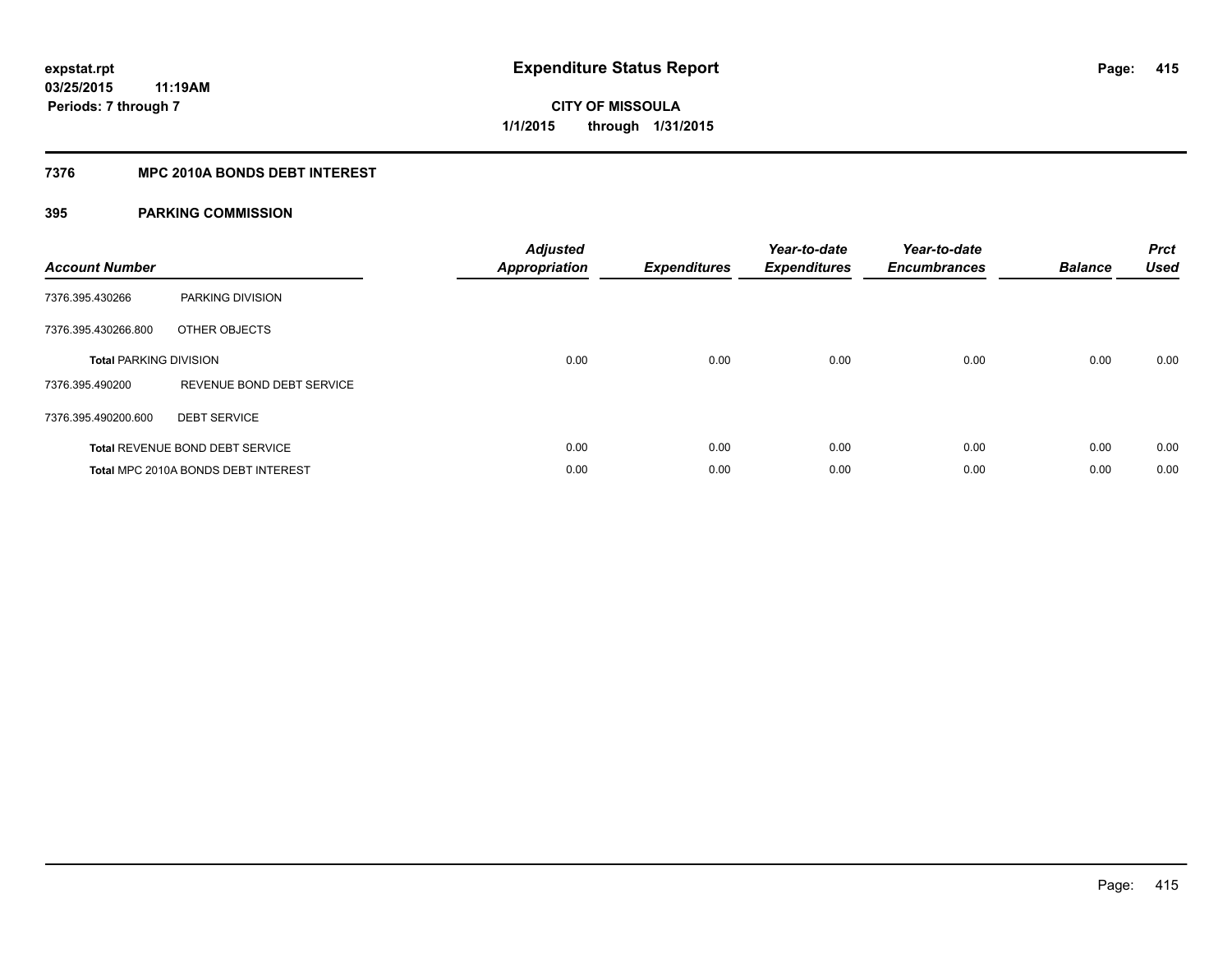## **7377 MPC 2010A BONDS SINKING FUND**

| <b>Account Number</b>         |                                        | <b>Adjusted</b><br><b>Appropriation</b> | <b>Expenditures</b> | Year-to-date<br><b>Expenditures</b> | Year-to-date<br><b>Encumbrances</b> | <b>Balance</b> | <b>Prct</b><br><b>Used</b> |
|-------------------------------|----------------------------------------|-----------------------------------------|---------------------|-------------------------------------|-------------------------------------|----------------|----------------------------|
| 7377.395.430266               | PARKING DIVISION                       |                                         |                     |                                     |                                     |                |                            |
| 7377.395.430266.800           | OTHER OBJECTS                          |                                         |                     |                                     |                                     |                |                            |
| <b>Total PARKING DIVISION</b> |                                        | 0.00                                    | 0.00                | 0.00                                | 0.00                                | 0.00           | 0.00                       |
| 7377.395.490200               | REVENUE BOND DEBT SERVICE              |                                         |                     |                                     |                                     |                |                            |
| 7377.395.490200.600           | <b>DEBT SERVICE</b>                    |                                         |                     |                                     |                                     |                |                            |
|                               | <b>Total REVENUE BOND DEBT SERVICE</b> | 0.00                                    | 0.00                | 0.00                                | 0.00                                | 0.00           | 0.00                       |
|                               | Total MPC 2010A BONDS SINKING FUND     | 0.00                                    | 0.00                | 0.00                                | 0.00                                | 0.00           | 0.00                       |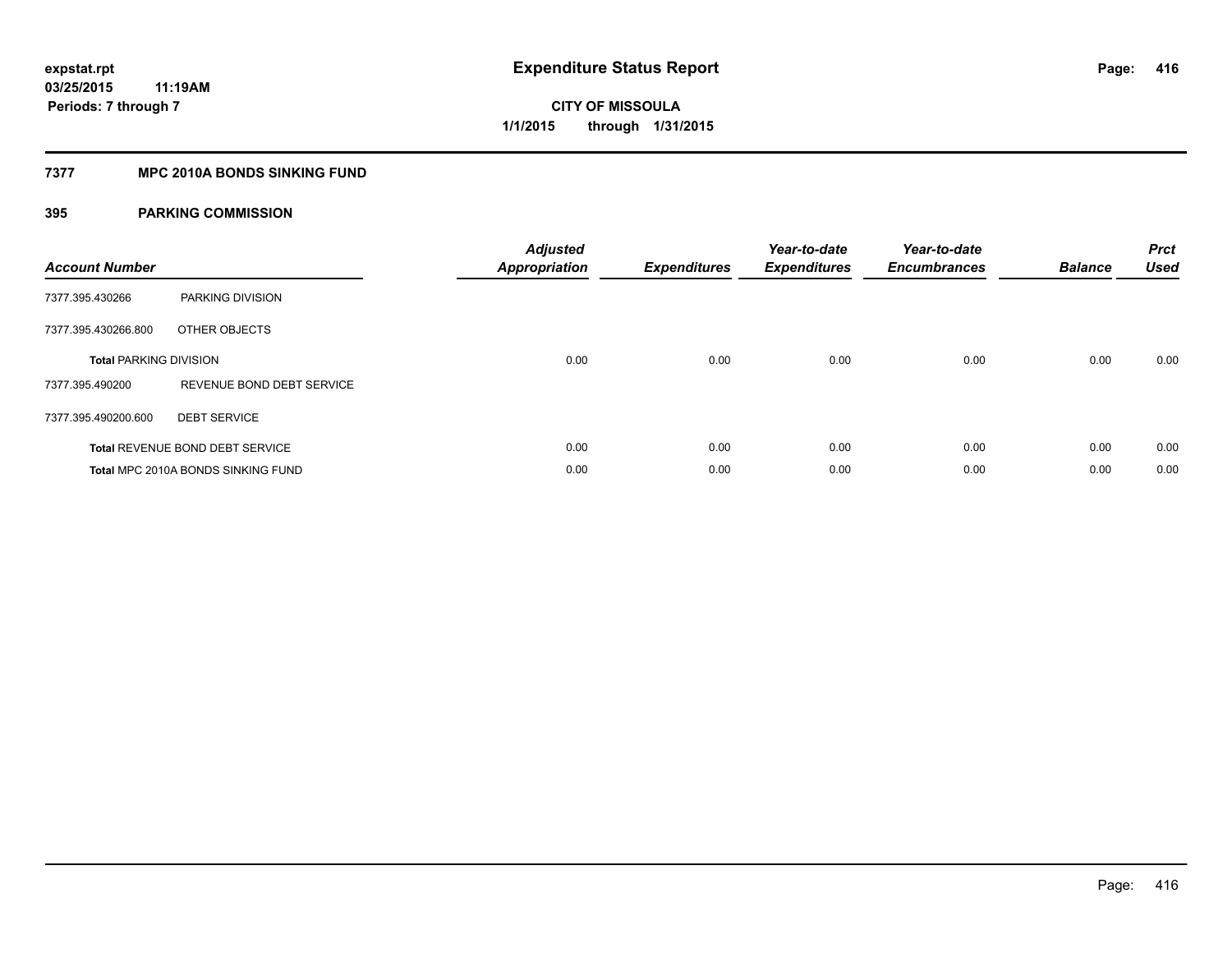## **7378 MPC 2010A BOND RESERVE**

| <b>Account Number</b>         |                                 | <b>Adjusted</b><br><b>Appropriation</b> | <b>Expenditures</b> | Year-to-date<br><b>Expenditures</b> | Year-to-date<br><b>Encumbrances</b> | <b>Balance</b> | <b>Prct</b><br><b>Used</b> |
|-------------------------------|---------------------------------|-----------------------------------------|---------------------|-------------------------------------|-------------------------------------|----------------|----------------------------|
| 7378.395.430266               | PARKING DIVISION                |                                         |                     |                                     |                                     |                |                            |
| 7378.395.430266.800           | OTHER OBJECTS                   |                                         |                     |                                     |                                     |                |                            |
| <b>Total PARKING DIVISION</b> |                                 | 0.00                                    | 0.00                | 0.00                                | 0.00                                | 0.00           | 0.00                       |
| 7378.395.430273               | PARKING STRUCTURES              |                                         |                     |                                     |                                     |                |                            |
| 7378.395.430273.900           | <b>CAPITAL OUTLAY</b>           |                                         |                     |                                     |                                     |                |                            |
|                               | <b>Total PARKING STRUCTURES</b> | 0.00                                    | 0.00                | 0.00                                | 0.00                                | 0.00           | 0.00                       |
|                               | Total MPC 2010A BOND RESERVE    | 0.00                                    | 0.00                | 0.00                                | 0.00                                | 0.00           | 0.00                       |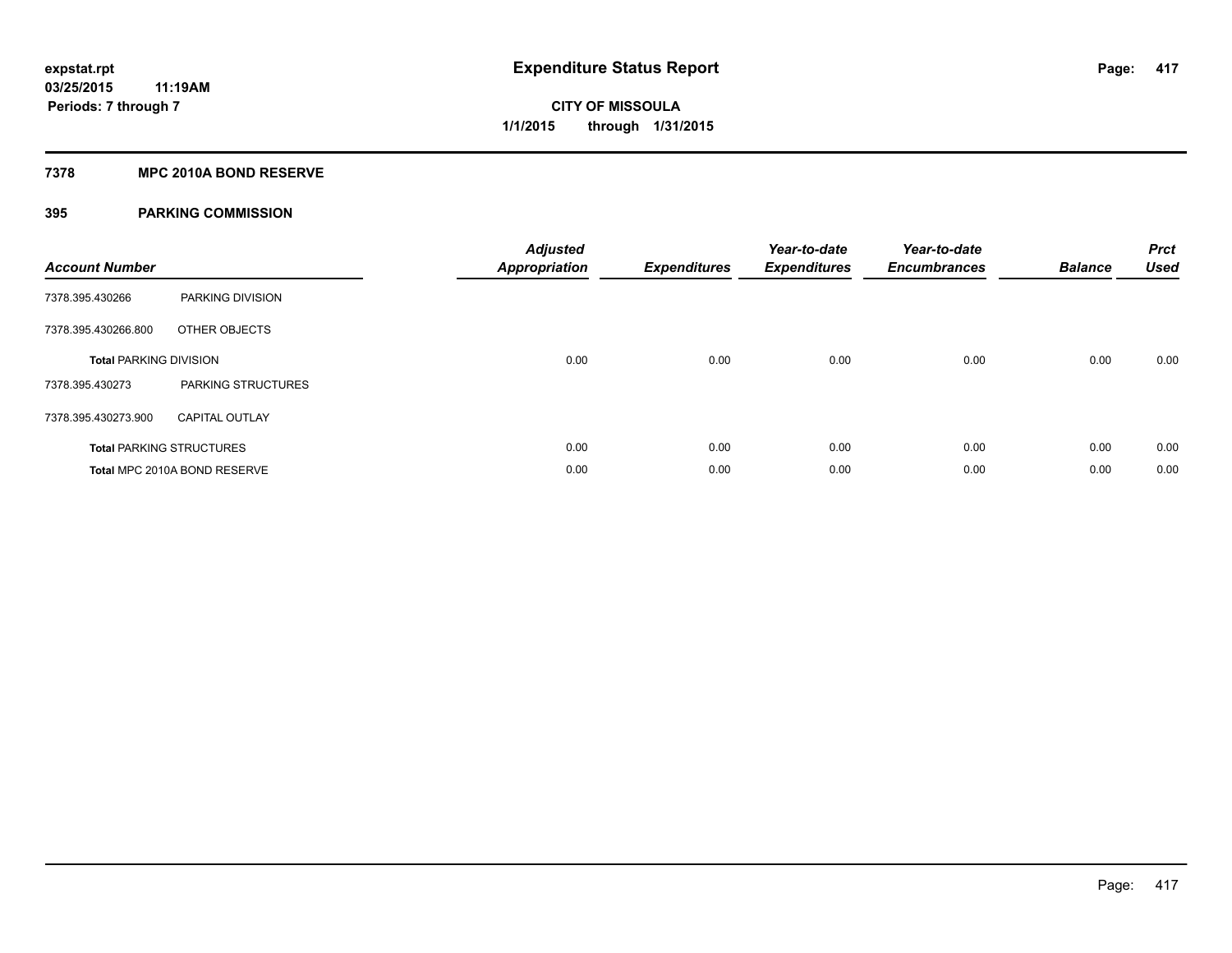## **7379 MPC 2010A BOND CONSTRUCTION**

| <b>Account Number</b>         |                                          | <b>Adjusted</b><br><b>Appropriation</b> | <b>Expenditures</b> | Year-to-date<br><b>Expenditures</b> | Year-to-date<br><b>Encumbrances</b> | <b>Balance</b> | <b>Prct</b><br>Used |
|-------------------------------|------------------------------------------|-----------------------------------------|---------------------|-------------------------------------|-------------------------------------|----------------|---------------------|
| 7379.395.430266               | PARKING DIVISION                         |                                         |                     |                                     |                                     |                |                     |
| 7379.395.430266.800           | OTHER OBJECTS                            |                                         |                     |                                     |                                     |                |                     |
| <b>Total PARKING DIVISION</b> |                                          | 0.00                                    | 0.00                | 0.00                                | 0.00                                | 0.00           | 0.00                |
| 7379.395.430273               | PARKING STRUCTURES                       |                                         |                     |                                     |                                     |                |                     |
| 7379.395.430273.900           | <b>CAPITAL OUTLAY</b>                    |                                         |                     |                                     |                                     |                |                     |
|                               | <b>Total PARKING STRUCTURES</b>          | 0.00                                    | 0.00                | 0.00                                | 0.00                                | 0.00           | 0.00                |
| 7379.395.490200               | REVENUE BOND DEBT SERVICE                |                                         |                     |                                     |                                     |                |                     |
| 7379.395.490200.600           | <b>DEBT SERVICE</b>                      |                                         |                     |                                     |                                     |                |                     |
|                               | <b>Total MPC 2010A BOND CONSTRUCTION</b> | 0.00                                    | 0.00                | 0.00                                | 0.00                                | 0.00           | 0.00                |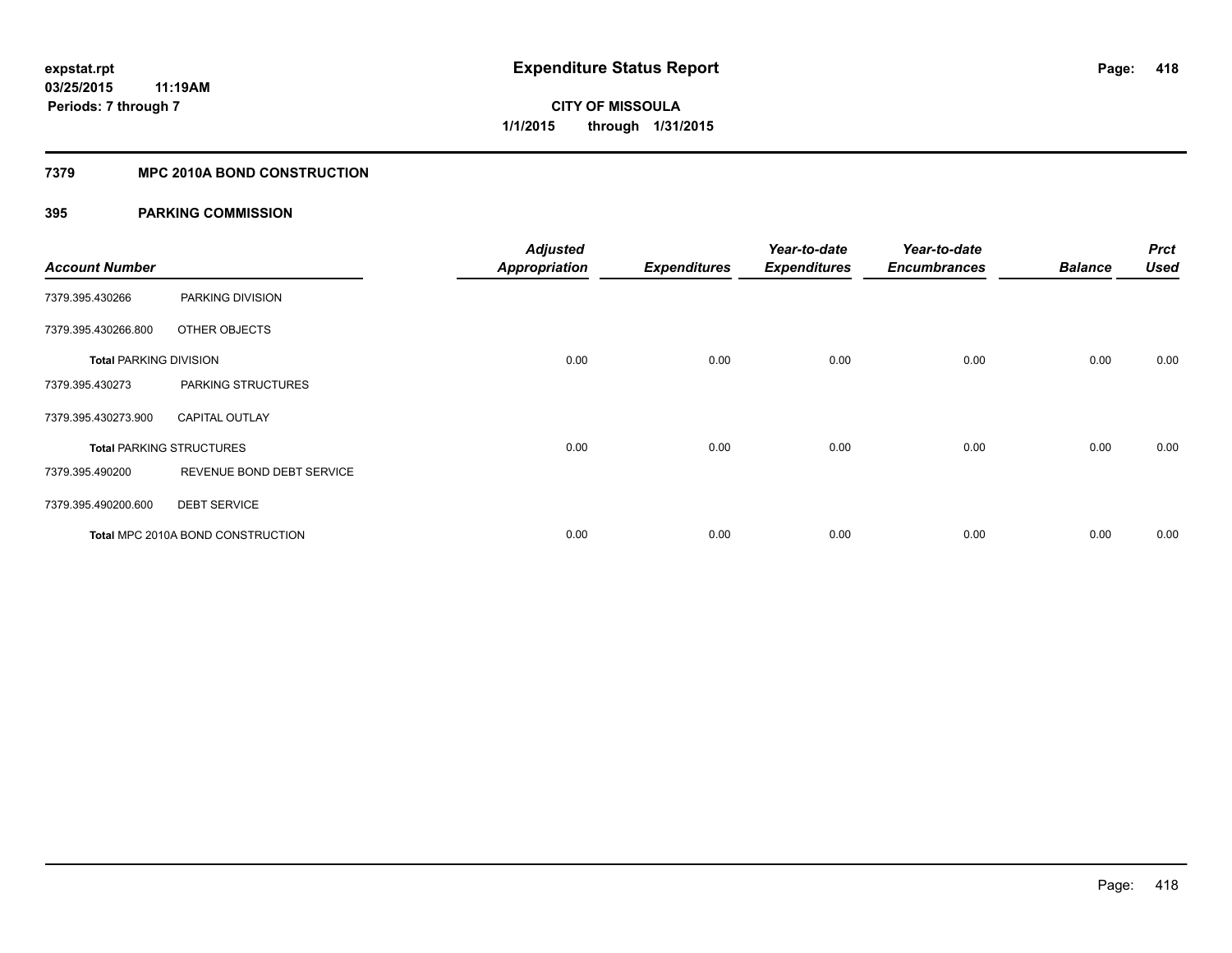**419**

**03/25/2015 11:19AM Periods: 7 through 7**

**CITY OF MISSOULA 1/1/2015 through 1/31/2015**

## **7380 BUSINESS IMPROVEMENT DISTRICT**

## **375 BUSINESS IMPROVEMENT DISTRICT**

| <b>Account Number</b>                                      | <b>Adjusted</b><br>Appropriation |                     | Year-to-date<br><b>Expenditures</b> | Year-to-date<br><b>Encumbrances</b> | <b>Balance</b> | <b>Prct</b><br><b>Used</b> |
|------------------------------------------------------------|----------------------------------|---------------------|-------------------------------------|-------------------------------------|----------------|----------------------------|
|                                                            |                                  | <b>Expenditures</b> |                                     |                                     |                |                            |
| <b>BUSINESS IMPROVEMENT DISTRICT</b><br>7380.375.471210    |                                  |                     |                                     |                                     |                |                            |
| PURCHASED SERVICES<br>7380.375.471210.300                  |                                  |                     |                                     |                                     |                |                            |
| 7380.375.471210.350.000 PROFESSIONAL SERVICES              | 310,904.00                       | 0.00                | 0.00                                | 0.00                                | 310,904.00     | 0.00                       |
| <b>Total PURCHASED SERVICES</b>                            | 310,904.00                       | 0.00                | 0.00                                | 0.00                                | 310,904.00     | 0.00                       |
| OTHER OBJECTS<br>7380.375.471210.800                       |                                  |                     |                                     |                                     |                |                            |
| 7380.375.471210.845.000 CONTINGENCY                        | 5,000.00                         | 0.00                | 0.00                                | 0.00                                | 5,000.00       | 0.00                       |
| <b>Total OTHER OBJECTS</b>                                 | 5,000.00                         | 0.00                | 0.00                                | 0.00                                | 5,000.00       | 0.00                       |
| <b>Total BUSINESS IMPROVEMENT DISTRICT</b>                 | 315,904.00                       | 0.00                | 0.00                                | 0.00                                | 315,904.00     | 0.00                       |
| 7380.375.471220<br><b>BID MARKETING</b>                    |                                  |                     |                                     |                                     |                |                            |
| 7380.375.471220.300<br>PURCHASED SERVICES                  |                                  |                     |                                     |                                     |                |                            |
| 7380.375.471220.350.000 PROFESSIONAL SERVICES              | 45,100.00                        | 0.00                | 0.00                                | 0.00                                | 45,100.00      | 0.00                       |
| <b>Total BID MARKETING</b>                                 | 45,100.00                        | 0.00                | 0.00                                | 0.00                                | 45,100.00      | 0.00                       |
| STREETSCAPE MAINTENANCE-BID<br>7380.375.471230             |                                  |                     |                                     |                                     |                |                            |
| 7380.375.471230.300<br>PURCHASED SERVICES                  |                                  |                     |                                     |                                     |                |                            |
| 7380.375.471230.350.000 PROFESSIONAL SERVICES              | 60,000.00                        | 0.00                | 0.00                                | 0.00                                | 60,000.00      | 0.00                       |
| <b>Total STREETSCAPE MAINTENANCE-BID</b>                   | 60,000.00                        | 0.00                | 0.00                                | 0.00                                | 60.000.00      | 0.00                       |
| SAFETY-BID<br>7380.375.471240                              |                                  |                     |                                     |                                     |                |                            |
| 7380.375.471240.300<br>PURCHASED SERVICES                  |                                  |                     |                                     |                                     |                |                            |
| 7380.375.471240.350.000 PROFESSIONAL SERVICES - BID SAFETY | 0.00                             | 0.00                | 160,000.00                          | 0.00                                | $-160,000.00$  | 0.00                       |
| <b>Total SAFETY-BID</b>                                    | 0.00                             | 0.00                | 160,000.00                          | 0.00                                | $-160,000.00$  | 0.00                       |
| <b>Total BUSINESS IMPROVEMENT DISTRICT</b>                 | 421.004.00                       | 0.00                | 160,000.00                          | 0.00                                | 261,004.00     | 38.00                      |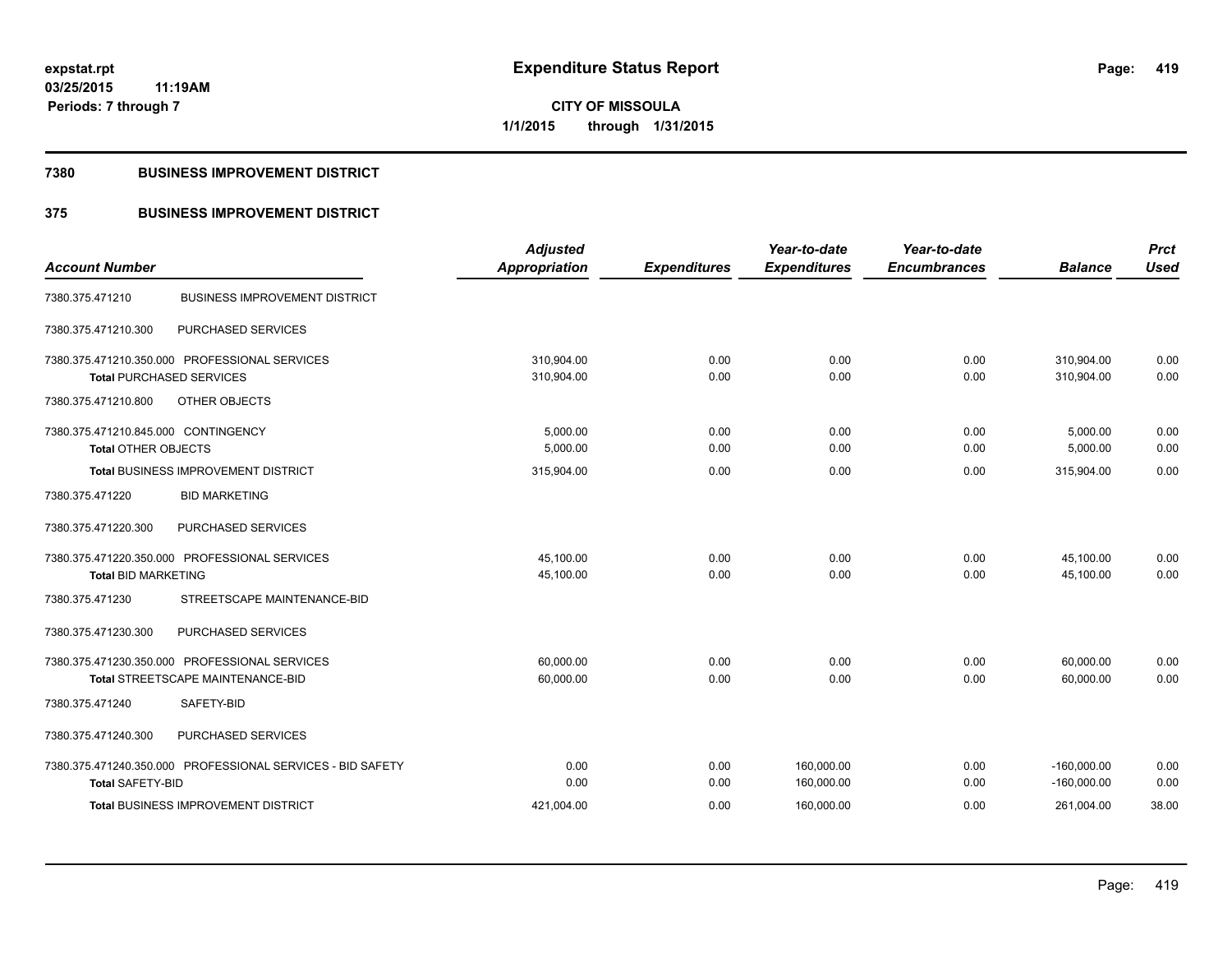**420**

**03/25/2015 11:19AM Periods: 7 through 7**

**CITY OF MISSOULA 1/1/2015 through 1/31/2015**

### **7381 TOURISM BUSINESS IMPROVEMENT DISTRICT**

## **375 BUSINESS IMPROVEMENT DISTRICT**

| <b>Account Number</b> |                                                                                                        | <b>Adjusted</b><br>Appropriation | <b>Expenditures</b> | Year-to-date<br><b>Expenditures</b> | Year-to-date<br><b>Encumbrances</b> | <b>Balance</b>           | Prct<br>Used |
|-----------------------|--------------------------------------------------------------------------------------------------------|----------------------------------|---------------------|-------------------------------------|-------------------------------------|--------------------------|--------------|
| 7381.375.471210       | <b>BUSINESS IMPROVEMENT DISTRICT</b>                                                                   |                                  |                     |                                     |                                     |                          |              |
| 7381.375.471210.300   | <b>PURCHASED SERVICES</b>                                                                              |                                  |                     |                                     |                                     |                          |              |
|                       | 7381.375.471210.390.000 OTHER PURCHASED SERVICES<br><b>Total TOURISM BUSINESS IMPROVEMENT DISTRICT</b> | 620,494.00<br>620,494.00         | 0.00<br>0.00        | 0.00<br>0.00                        | 0.00<br>0.00                        | 620.494.00<br>620,494.00 | 0.00<br>0.00 |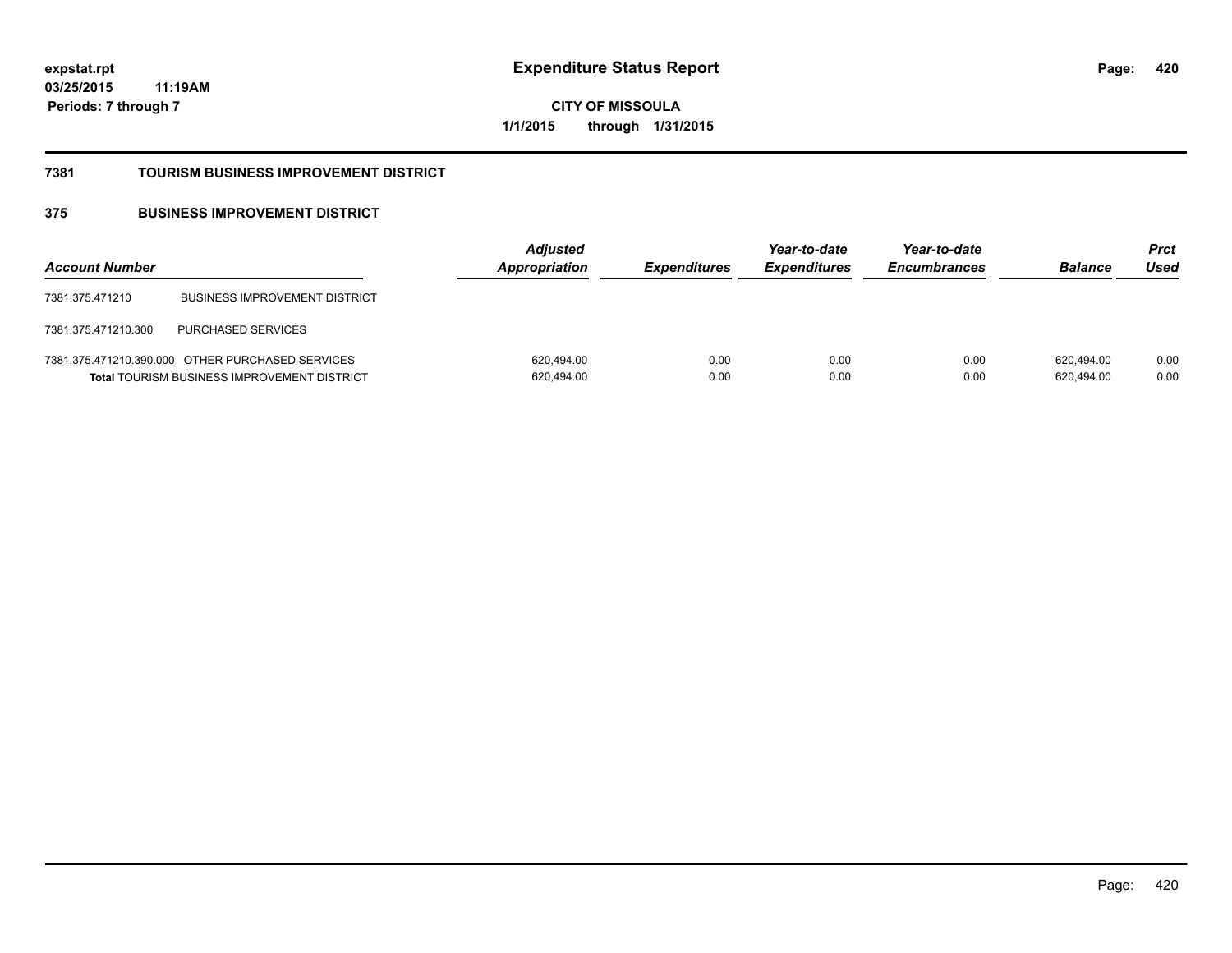## **7382 5.75M TIF RESERVE**

| <b>Account Number</b>   |                                | <b>Adjusted</b><br>Appropriation | <b>Expenditures</b> | Year-to-date<br><b>Expenditures</b> | Year-to-date<br><b>Encumbrances</b> | <b>Balance</b> | Prct<br><b>Used</b> |
|-------------------------|--------------------------------|----------------------------------|---------------------|-------------------------------------|-------------------------------------|----------------|---------------------|
| 7382.390.490607         | <b>TRANSFERS TO BROWNFIELD</b> |                                  |                     |                                     |                                     |                |                     |
| 7382.390.490607.800     | OTHER OBJECTS                  |                                  |                     |                                     |                                     |                |                     |
| Total 5.75M TIF RESERVE |                                | 0.00                             | 0.00                | 0.00                                | 0.00                                | 0.00           | 0.00                |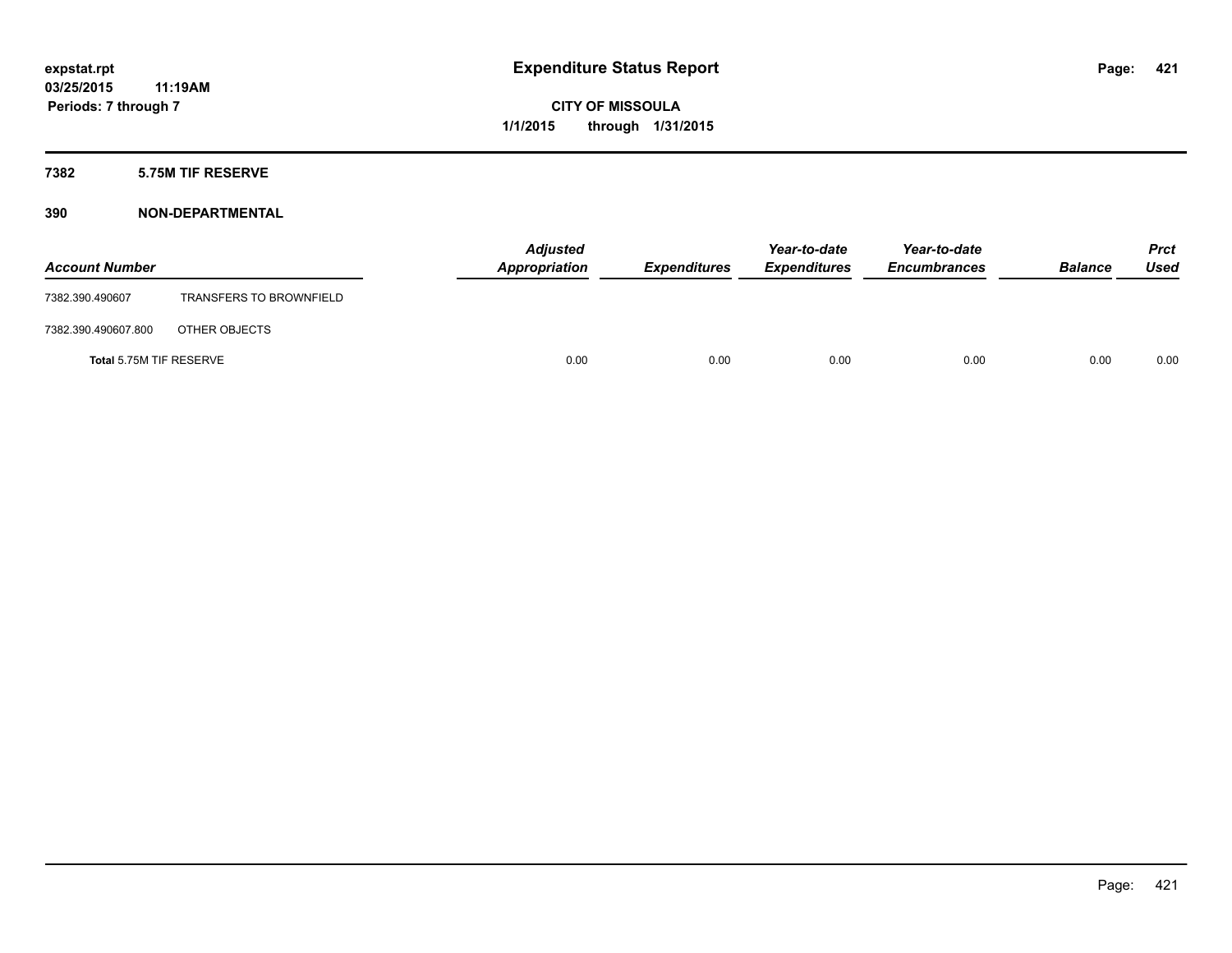## **7383 RIVERFRONT TRIANGLE URD**

|                                     |                                                | <b>Adjusted</b>      |                     | Year-to-date        | Year-to-date        |                | <b>Prct</b> |
|-------------------------------------|------------------------------------------------|----------------------|---------------------|---------------------|---------------------|----------------|-------------|
| <b>Account Number</b>               |                                                | <b>Appropriation</b> | <b>Expenditures</b> | <b>Expenditures</b> | <b>Encumbrances</b> | <b>Balance</b> | <b>Used</b> |
| 7383.385.470210                     | <b>ADMINISTRATION</b>                          |                      |                     |                     |                     |                |             |
| 7383.385.470210.800                 | <b>OTHER OBJECTS</b>                           |                      |                     |                     |                     |                |             |
| <b>Total ADMINISTRATION</b>         |                                                | 0.00                 | 0.00                | 0.00                | 0.00                | 0.00           | 0.00        |
| 7383.385.470230                     | <b>PW FACILITY</b>                             |                      |                     |                     |                     |                |             |
| 7383.385.470230.700                 | <b>GRANTS &amp; CONTRIBUTIONS</b>              |                      |                     |                     |                     |                |             |
|                                     | <b>Total GRANTS &amp; CONTRIBUTIONS</b>        | 0.00                 | 0.00                | 0.00                | 0.00                | 0.00           | 0.00        |
| 7383.385.470230.800                 | OTHER OBJECTS                                  |                      |                     |                     |                     |                |             |
| 7383.385.470230.845.000 CONTINGENCY |                                                | 11,862.00            | 0.00                | 0.00                | 0.00                | 11,862.00      | 0.00        |
| <b>Total PW FACILITY</b>            |                                                | 11,862.00            | 0.00                | 0.00                | 0.00                | 11,862.00      | 0.00        |
| 7383.385.470260                     | <b>PLANNING &amp; MGMT</b>                     |                      |                     |                     |                     |                |             |
| 7383.385.470260.300                 | PURCHASED SERVICES                             |                      |                     |                     |                     |                |             |
|                                     | <b>Total PURCHASED SERVICES</b>                | 0.00                 | 0.00                | 0.00                | 0.00                | 0.00           | 0.00        |
| 7383.385.470260.700                 | <b>GRANTS &amp; CONTRIBUTIONS</b>              |                      |                     |                     |                     |                |             |
|                                     | 7383.385.470260.700.000 GRANTS & CONTRIBUTIONS | 15,000.00            | 0.00                | 2,333.00            | 0.00                | 12,667.00      | 15.55       |
| <b>Total PLANNING &amp; MGMT</b>    |                                                | 15,000.00            | 0.00                | 2,333.00            | 0.00                | 12,667.00      | 15.55       |
|                                     | Total RIVERFRONT TRIANGLE URD                  | 26,862.00            | 0.00                | 2,333.00            | 0.00                | 24,529.00      | 8.69        |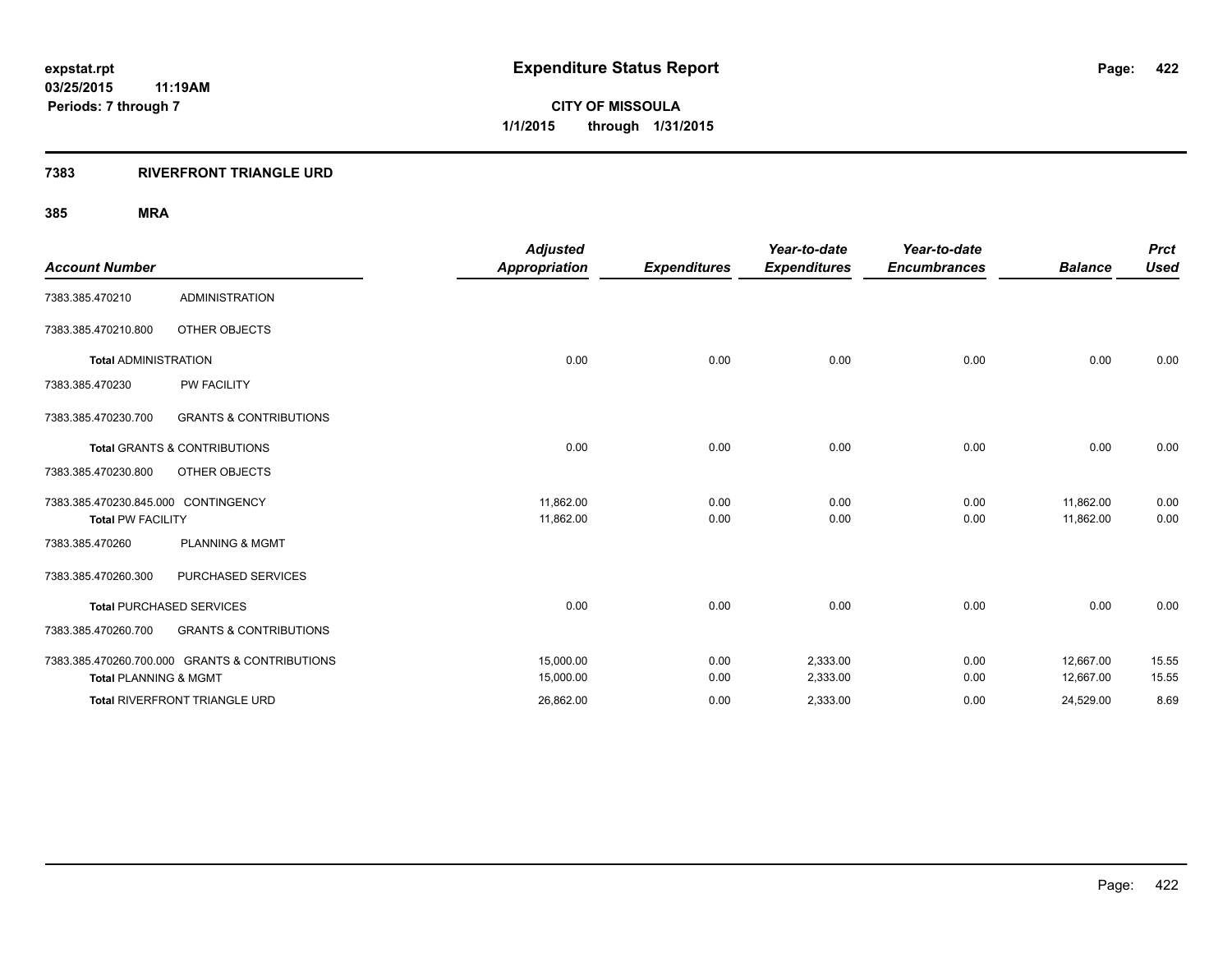## **7384 MILLSITE TAX INCREMENT FUND**

| <b>Account Number</b>       |                                          | <b>Adjusted</b><br><b>Appropriation</b> | <b>Expenditures</b> | Year-to-date<br><b>Expenditures</b> | Year-to-date<br><b>Encumbrances</b> | <b>Balance</b> | <b>Prct</b><br><b>Used</b> |
|-----------------------------|------------------------------------------|-----------------------------------------|---------------------|-------------------------------------|-------------------------------------|----------------|----------------------------|
| 7384.385.470210             | <b>ADMINISTRATION</b>                    |                                         |                     |                                     |                                     |                |                            |
| 7384.385.470210.800         | OTHER OBJECTS                            |                                         |                     |                                     |                                     |                |                            |
| <b>Total ADMINISTRATION</b> |                                          | 0.00                                    | 0.00                | 0.00                                | 0.00                                | 0.00           | 0.00                       |
| 7384.385.490200             | REVENUE BOND DEBT SERVICE                |                                         |                     |                                     |                                     |                |                            |
| 7384.385.490200.600         | <b>DEBT SERVICE</b>                      |                                         |                     |                                     |                                     |                |                            |
|                             | Total REVENUE BOND DEBT SERVICE          | 0.00                                    | 0.00                | 0.00                                | 0.00                                | 0.00           | 0.00                       |
|                             | <b>Total MILLSITE TAX INCREMENT FUND</b> | 0.00                                    | 0.00                | 0.00                                | 0.00                                | 0.00           | 0.00                       |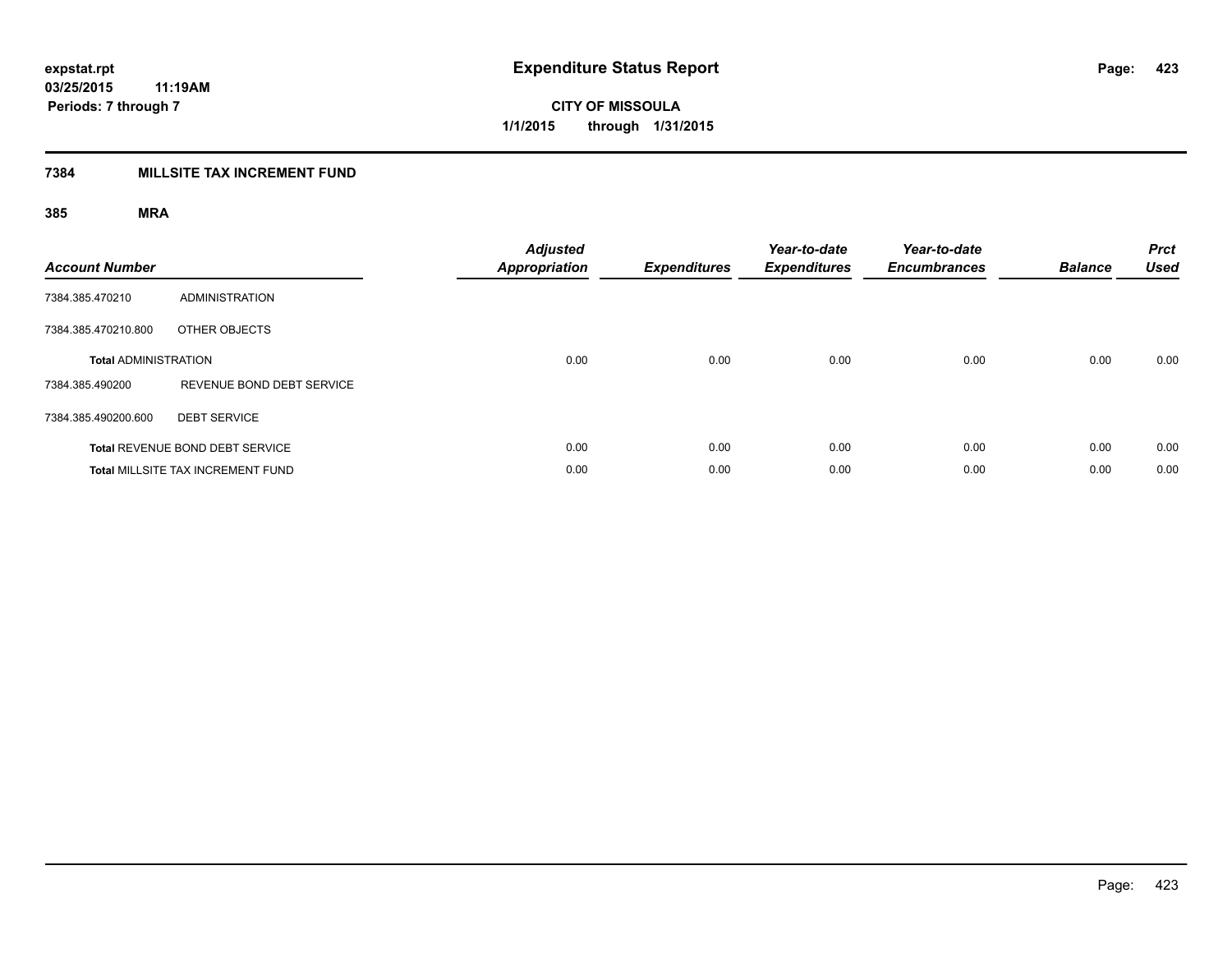**Periods: 7 through 7**

**CITY OF MISSOULA 1/1/2015 through 1/31/2015**

## **7385 FRONT STREET URD**

| <b>Account Number</b>                                                                                     | <b>Adjusted</b><br><b>Appropriation</b> | <b>Expenditures</b>  | Year-to-date<br><b>Expenditures</b> | Year-to-date<br><b>Encumbrances</b> | <b>Balance</b>               | <b>Prct</b><br><b>Used</b> |
|-----------------------------------------------------------------------------------------------------------|-----------------------------------------|----------------------|-------------------------------------|-------------------------------------|------------------------------|----------------------------|
| TENNIS COURT REBUILD<br>7385.385.460436                                                                   |                                         |                      |                                     |                                     |                              |                            |
| PURCHASED SERVICES<br>7385.385.460436.300                                                                 |                                         |                      |                                     |                                     |                              |                            |
| 7385.385.460436.350.000 PROFESSIONAL SERVICES<br><b>Total TENNIS COURT REBUILD</b>                        | 0.00<br>0.00                            | 0.00<br>0.00         | 23,799.09<br>23,799.09              | 0.00<br>0.00                        | $-23,799.09$<br>$-23,799.09$ | 0.00<br>0.00               |
| <b>PW FACILITY</b><br>7385.385.470230                                                                     |                                         |                      |                                     |                                     |                              |                            |
| 7385.385.470230.300<br>PURCHASED SERVICES                                                                 |                                         |                      |                                     |                                     |                              |                            |
| 7385.385.470230.350.000 PROFESSIONAL SERVICES<br><b>Total PURCHASED SERVICES</b>                          | 0.00<br>0.00                            | 5,663.07<br>5,663.07 | 20.992.71<br>20,992.71              | 0.00<br>0.00                        | $-20,992.71$<br>$-20.992.71$ | 0.00<br>0.00               |
| <b>GRANTS &amp; CONTRIBUTIONS</b><br>7385.385.470230.700                                                  |                                         |                      |                                     |                                     |                              |                            |
| 7385.385.470230.700.000 PROJECT EXPENSE-PUBLIC WORKS<br><b>Total GRANTS &amp; CONTRIBUTIONS</b>           | 164,560.00<br>164,560.00                | 0.00<br>0.00         | 0.00<br>0.00                        | 0.00<br>0.00                        | 164,560.00<br>164,560.00     | 0.00<br>0.00               |
| 7385.385.470230.800<br>OTHER OBJECTS                                                                      |                                         |                      |                                     |                                     |                              |                            |
| 7385.385.470230.845.000 CONTINGENCY<br><b>Total OTHER OBJECTS</b>                                         | 303.524.00<br>303.524.00                | 0.00<br>0.00         | 0.00<br>0.00                        | 0.00<br>0.00                        | 303.524.00<br>303.524.00     | 0.00<br>0.00               |
| <b>Total PW FACILITY</b>                                                                                  | 468,084.00                              | 5,663.07             | 20,992.71                           | 0.00                                | 447,091.29                   | 4.48                       |
| <b>PLANNING &amp; MGMT</b><br>7385.385.470260                                                             |                                         |                      |                                     |                                     |                              |                            |
| PURCHASED SERVICES<br>7385.385.470260.300                                                                 |                                         |                      |                                     |                                     |                              |                            |
| 7385.385.470260.350.000 PROFESSIONAL SERVICES<br><b>Total PURCHASED SERVICES</b>                          | 2,168.00<br>2,168.00                    | 0.00<br>0.00         | 0.00<br>0.00                        | 0.00<br>0.00                        | 2,168.00<br>2,168.00         | 0.00<br>0.00               |
| 7385.385.470260.700<br><b>GRANTS &amp; CONTRIBUTIONS</b>                                                  |                                         |                      |                                     |                                     |                              |                            |
| 7385.385.470260.700.000 PLANNING & MGMT/GRANTS & CONTRIBUTIONS<br><b>Total GRANTS &amp; CONTRIBUTIONS</b> | 10,000.00<br>10,000.00                  | 0.00<br>0.00         | 0.00<br>0.00                        | 0.00<br>0.00                        | 10,000.00<br>10.000.00       | 0.00<br>0.00               |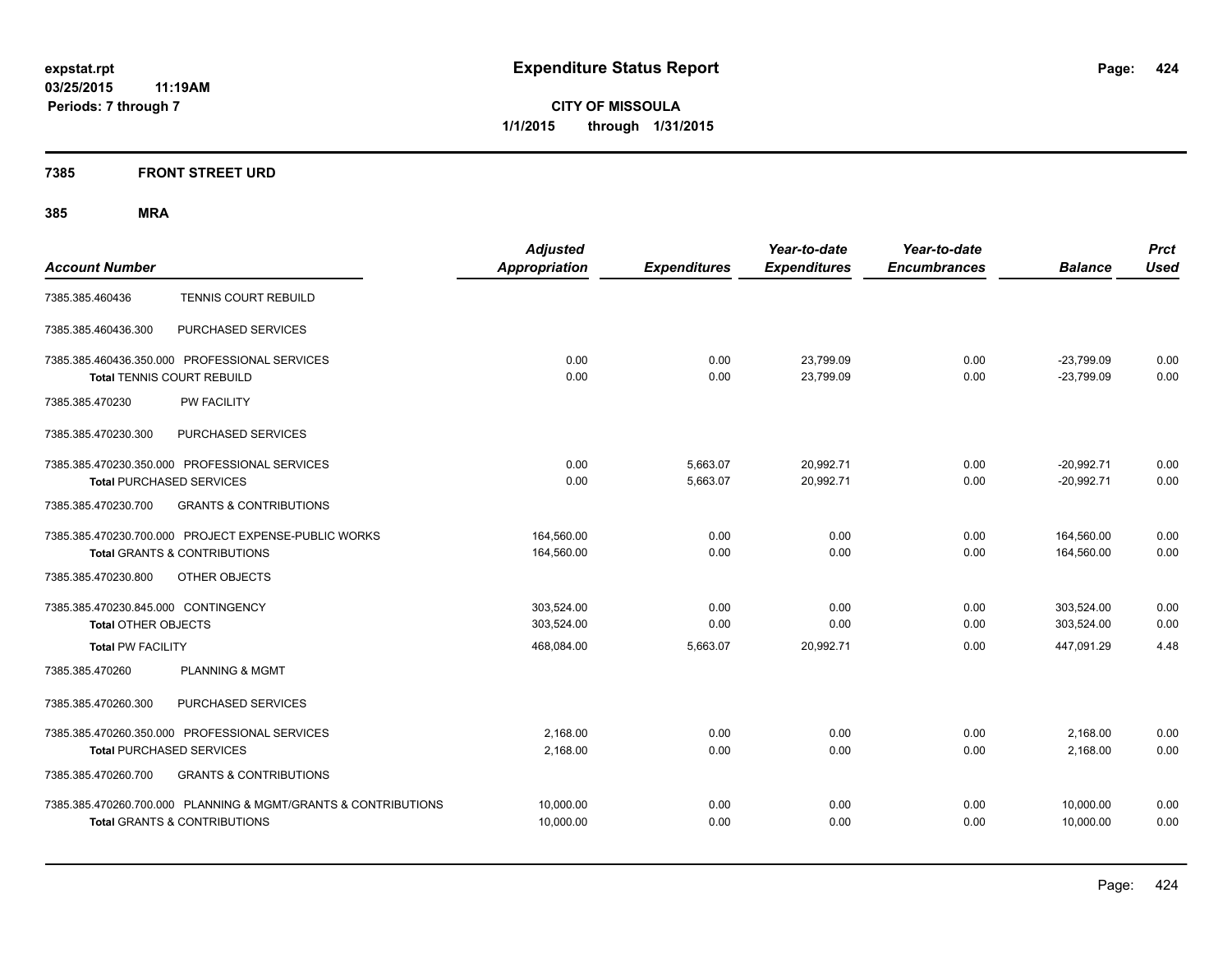**7385 FRONT STREET URD**

| <b>Account Number</b>                                    | <b>Adjusted</b><br><b>Appropriation</b> | <b>Expenditures</b> | Year-to-date<br><b>Expenditures</b> | Year-to-date<br><b>Encumbrances</b> | <b>Balance</b> | <b>Prct</b><br><b>Used</b> |
|----------------------------------------------------------|-----------------------------------------|---------------------|-------------------------------------|-------------------------------------|----------------|----------------------------|
| <b>Total PLANNING &amp; MGMT</b>                         | 12,168.00                               | 0.00                | 0.00                                | 0.00                                | 12,168.00      | 0.00                       |
| <b>CLEARING &amp; DEMO</b><br>7385.385.470270            |                                         |                     |                                     |                                     |                |                            |
| 7385.385.470270.700<br><b>GRANTS &amp; CONTRIBUTIONS</b> |                                         |                     |                                     |                                     |                |                            |
| Total GRANTS & CONTRIBUTIONS                             | 0.00                                    | 0.00                | 0.00                                | 0.00                                | 0.00           | 0.00                       |
| OTHER OBJECTS<br>7385.385.470270.800                     |                                         |                     |                                     |                                     |                |                            |
| 7385.385.470270.845.000 CONTINGENCY                      | 50,000.00                               | 0.00                | 0.00                                | 0.00                                | 50,000.00      | 0.00                       |
| <b>Total CLEARING &amp; DEMO</b>                         | 50,000.00                               | 0.00                | 0.00                                | 0.00                                | 50,000.00      | 0.00                       |
| FRONT STREET PARKING STRUCTURE<br>7385.385.470281        |                                         |                     |                                     |                                     |                |                            |
| <b>CAPITAL OUTLAY</b><br>7385.385.470281.900             |                                         |                     |                                     |                                     |                |                            |
| <b>Total FRONT STREET PARKING STRUCTURE</b>              | 0.00                                    | 0.00                | 0.00                                | 0.00                                | 0.00           | 0.00                       |
| <b>Total FRONT STREET URD</b>                            | 530,252.00                              | 5,663.07            | 44,791.80                           | 0.00                                | 485,460.20     | 8.45                       |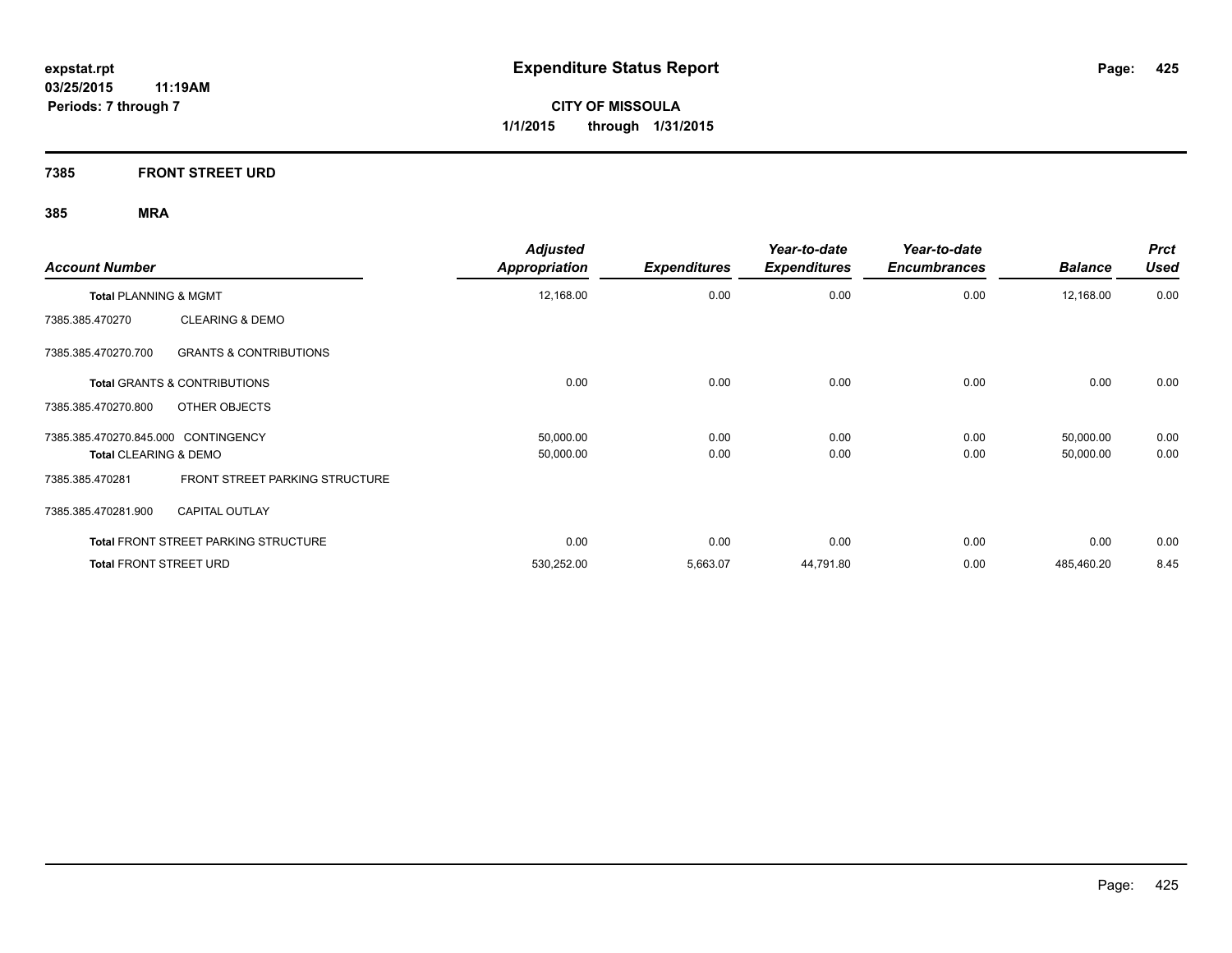**CITY OF MISSOULA 1/1/2015 through 1/31/2015**

## **7386 DEBT SERVICE-SAFEWAY/ST PAT 1.5M**

| <b>Account Number</b> |                                | <b>Adjusted</b><br>Appropriation | <b>Expenditures</b> | Year-to-date<br><b>Expenditures</b> | Year-to-date<br><b>Encumbrances</b> | <b>Balance</b> | <b>Prct</b><br><b>Used</b> |
|-----------------------|--------------------------------|----------------------------------|---------------------|-------------------------------------|-------------------------------------|----------------|----------------------------|
| 7386.385.470220       | <b>ACQUISITION OF PROPERTY</b> |                                  |                     |                                     |                                     |                |                            |
| 7386.385.470220.900   | <b>CAPITAL OUTLAY</b>          |                                  |                     |                                     |                                     |                |                            |
| <b>Total MRA</b>      |                                | 0.00                             | 0.00                | 0.00                                | 0.00                                | 0.00           | 0.00                       |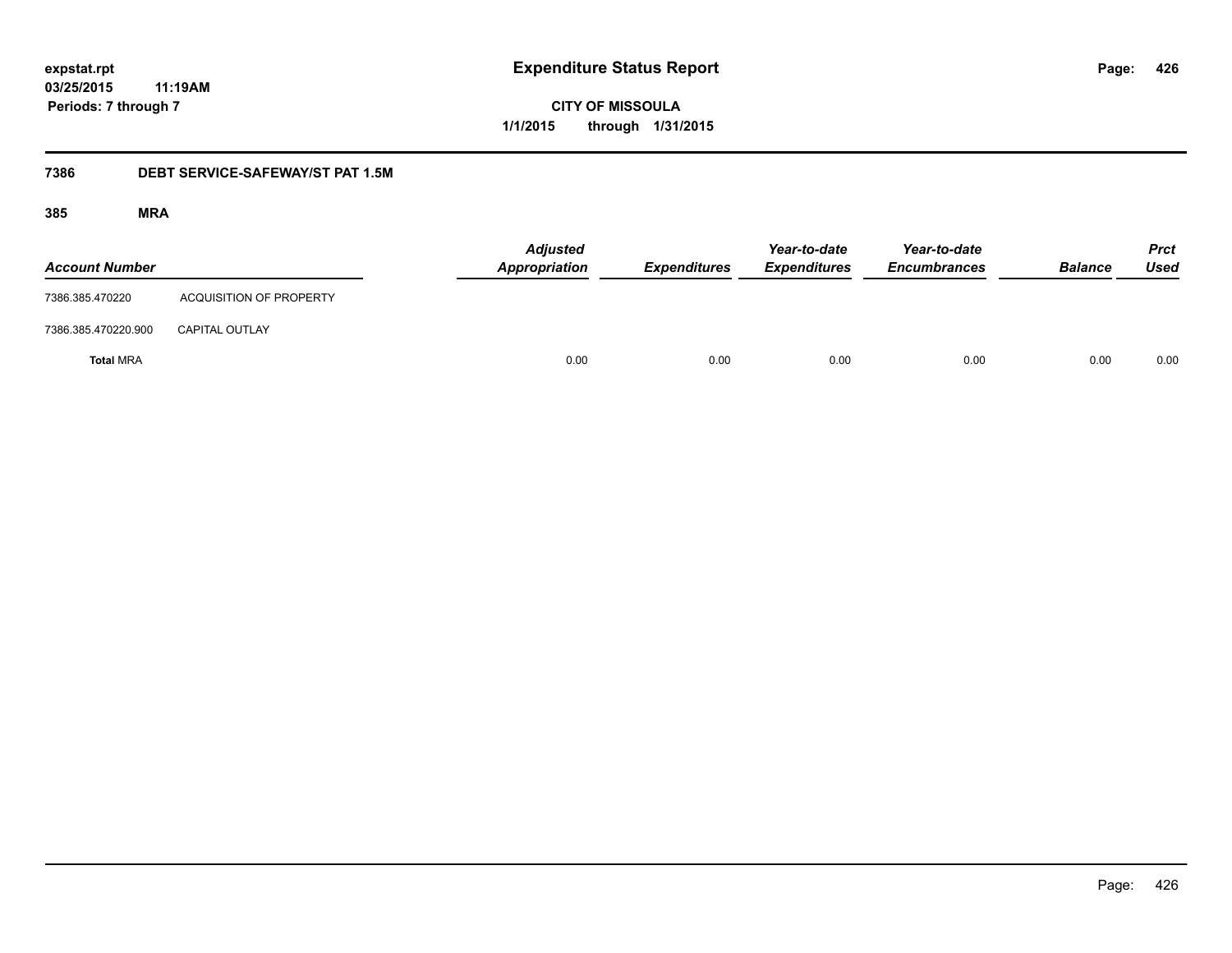**CITY OF MISSOULA 1/1/2015 through 1/31/2015**

## **7386 DEBT SERVICE-SAFEWAY/ST PAT 1.5M**

| <b>Account Number</b>   |                                                 | <b>Adjusted</b><br>Appropriation | <b>Expenditures</b> | Year-to-date<br><b>Expenditures</b> | Year-to-date<br><b>Encumbrances</b> | <b>Balance</b> | <b>Prct</b><br><b>Used</b> |
|-------------------------|-------------------------------------------------|----------------------------------|---------------------|-------------------------------------|-------------------------------------|----------------|----------------------------|
| 7386.390.490200         | DEBT SERVICE-SAFEWAY/ST PAT 1.5M                |                                  |                     |                                     |                                     |                |                            |
| 7386.390.490200.600     | <b>DEBT SERVICE</b>                             |                                  |                     |                                     |                                     |                |                            |
| 7386.390.490200.610.000 | PRINCIPAL                                       | 40,000.00                        | 0.00                | 20,000.00                           | 0.00                                | 20,000.00      | 50.00                      |
|                         | 7386.390.490200.620.000 INTEREST / SERVICE FEES | 94,728.00                        | 0.00                | 48,336.25                           | 0.00                                | 46,391.75      | 51.03                      |
|                         | <b>Total DEBT SERVICE-SAFEWAY/ST PAT 1.5M</b>   | 134,728.00                       | 0.00                | 68,336.25                           | 0.00                                | 66,391.75      | 50.72                      |
| 7386.390.490510         | DS PAYMENTS TO GUARANTOR                        |                                  |                     |                                     |                                     |                |                            |
| 7386.390.490510.600     | <b>DEBT SERVICE</b>                             |                                  |                     |                                     |                                     |                |                            |
| 7386.390.490510.610.000 | PRINCIPAL                                       | 21,147.00                        | 0.00                | 9,601.00                            | 0.00                                | 11,546.00      | 45.40                      |
|                         | <b>Total DS PAYMENTS TO GUARANTOR</b>           | 21,147.00                        | 0.00                | 9,601.00                            | 0.00                                | 11,546.00      | 45.40                      |
|                         | <b>Total DEBT SERVICE-SAFEWAY/ST PAT 1.5M</b>   | 155,875.00                       | 0.00                | 77,937.25                           | 0.00                                | 77,937.75      | 50.00                      |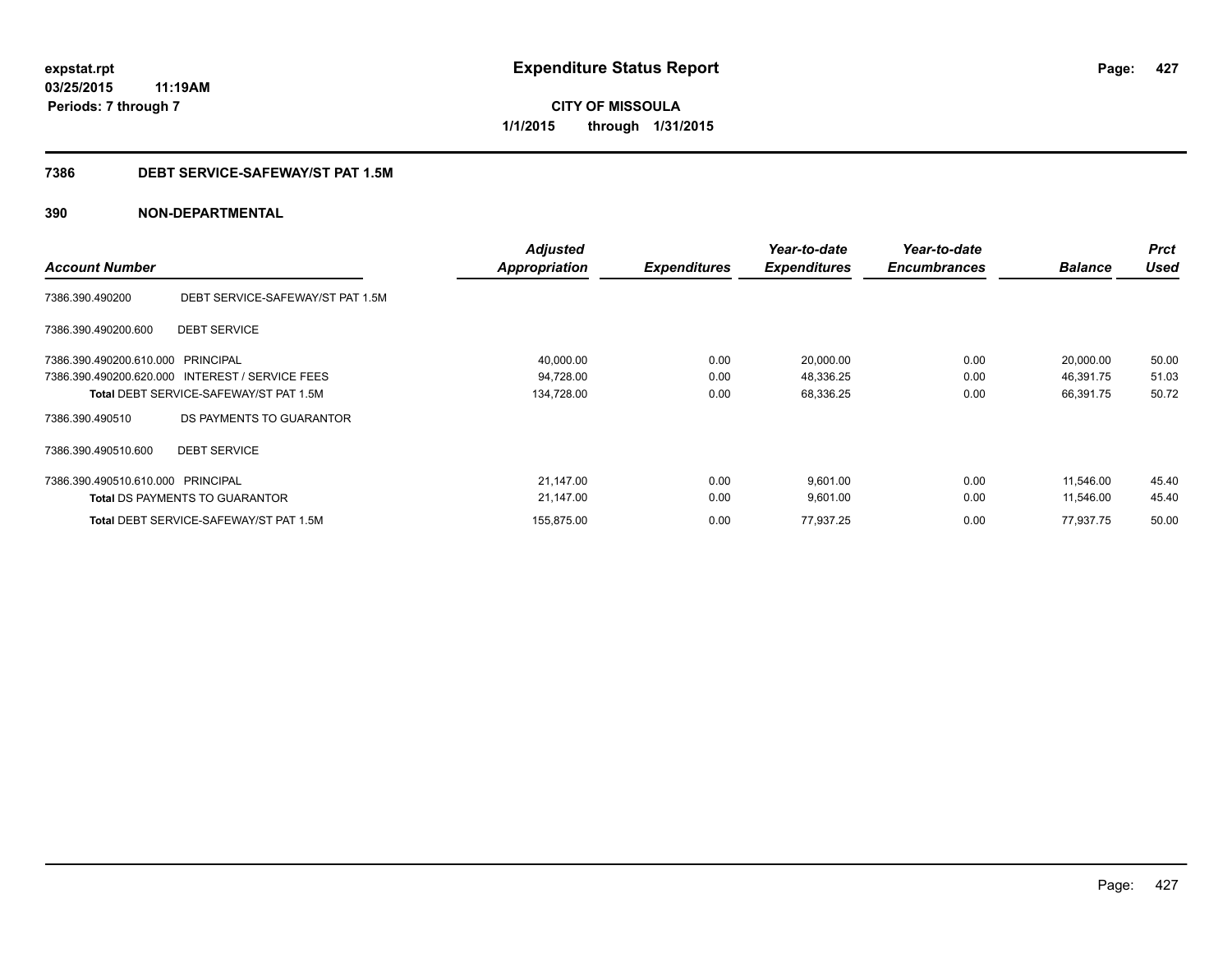**CITY OF MISSOULA 1/1/2015 through 1/31/2015**

## **7387 DEBT SERVICE-BROWNFIELD RLF 1.125M**

| <b>Account Number</b>             |                                                 | <b>Adjusted</b><br><b>Appropriation</b> | <b>Expenditures</b> | Year-to-date<br><b>Expenditures</b> | Year-to-date<br><b>Encumbrances</b> | <b>Balance</b> | <b>Prct</b><br>Used |
|-----------------------------------|-------------------------------------------------|-----------------------------------------|---------------------|-------------------------------------|-------------------------------------|----------------|---------------------|
| 7387.390.490200                   | DEBT SERVICE-BROWNFIELD RLF 1.125M              |                                         |                     |                                     |                                     |                |                     |
| 7387.390.490200.600               | <b>DEBT SERVICE</b>                             |                                         |                     |                                     |                                     |                |                     |
| 7387.390.490200.610.000 PRINCIPAL |                                                 | 26,625.00                               | 0.00                | 0.00                                | 0.00                                | 26.625.00      | 0.00                |
|                                   | 7387.390.490200.620.000 INTEREST / SERVICE FEES | 5.316.00                                | 0.00                | 12,558.00                           | 0.00                                | $-7.242.00$    | 236.23              |
|                                   | Total DEBT SERVICE-BROWNFIELD RLF 1.125M        | 31,941.00                               | 0.00                | 12,558.00                           | 0.00                                | 19.383.00      | 39.32               |
|                                   | Total DEBT SERVICE-BROWNFIELD RLF 1.125M        | 31.941.00                               | 0.00                | 12.558.00                           | 0.00                                | 19.383.00      | 39.32               |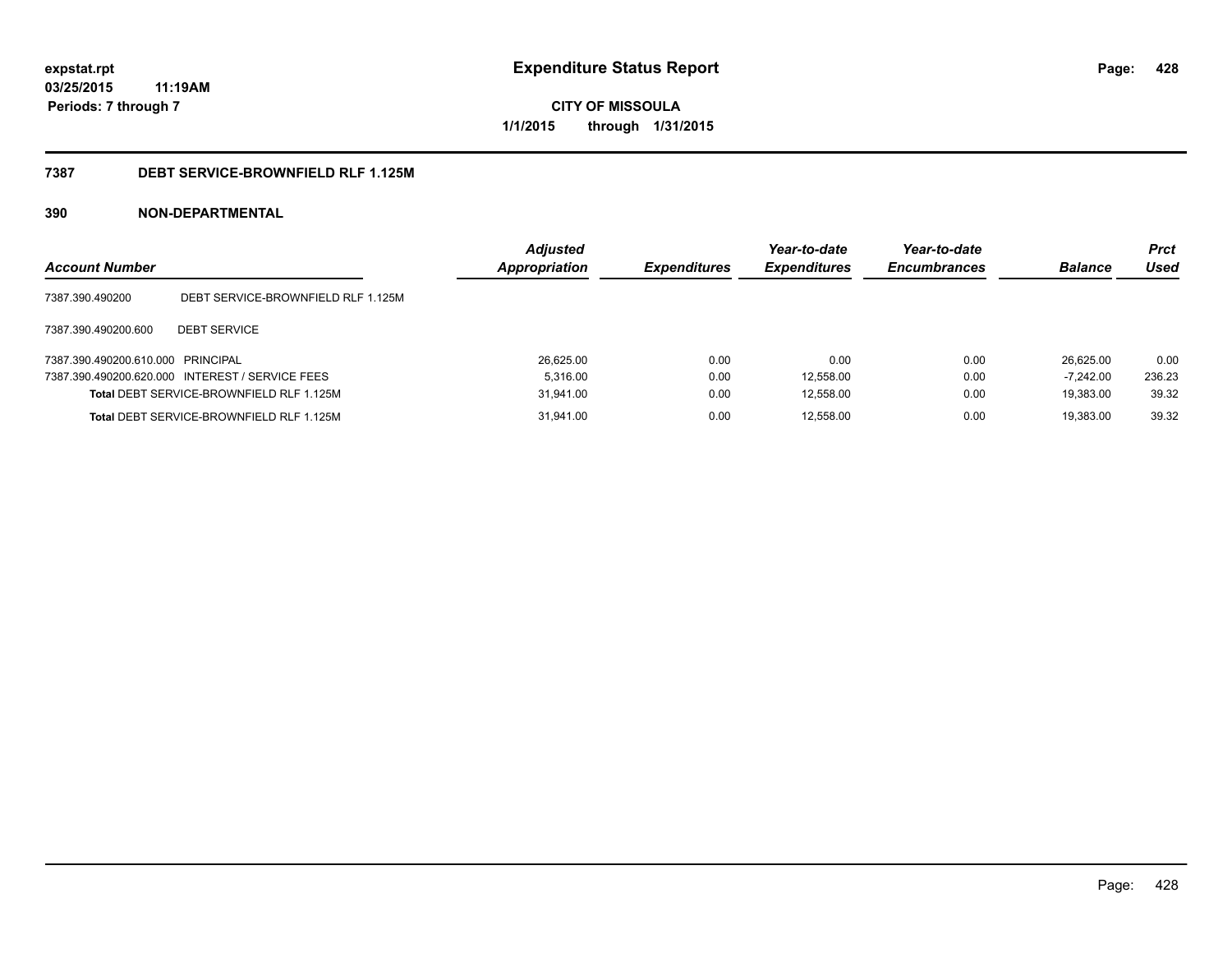**7388 RESERVE-3.6m TIF**

| <b>Account Number</b>  |                                | Appropriation | <b>Adjusted</b> | <b>Expenditures</b> | Year-to-date<br><b>Expenditures</b> | Year-to-date<br><b>Encumbrances</b> | <b>Balance</b> | <b>Prct</b><br><b>Used</b> |
|------------------------|--------------------------------|---------------|-----------------|---------------------|-------------------------------------|-------------------------------------|----------------|----------------------------|
| 7388.390.490607        | <b>TRANSFERS TO BROWNFIELD</b> |               |                 |                     |                                     |                                     |                |                            |
| 7388.390.490607.800    | OTHER OBJECTS                  |               |                 |                     |                                     |                                     |                |                            |
| Total RESERVE-3.6m TIF |                                |               | 0.00            | 0.00                | 0.00                                | 0.00                                | 0.00           | 0.00                       |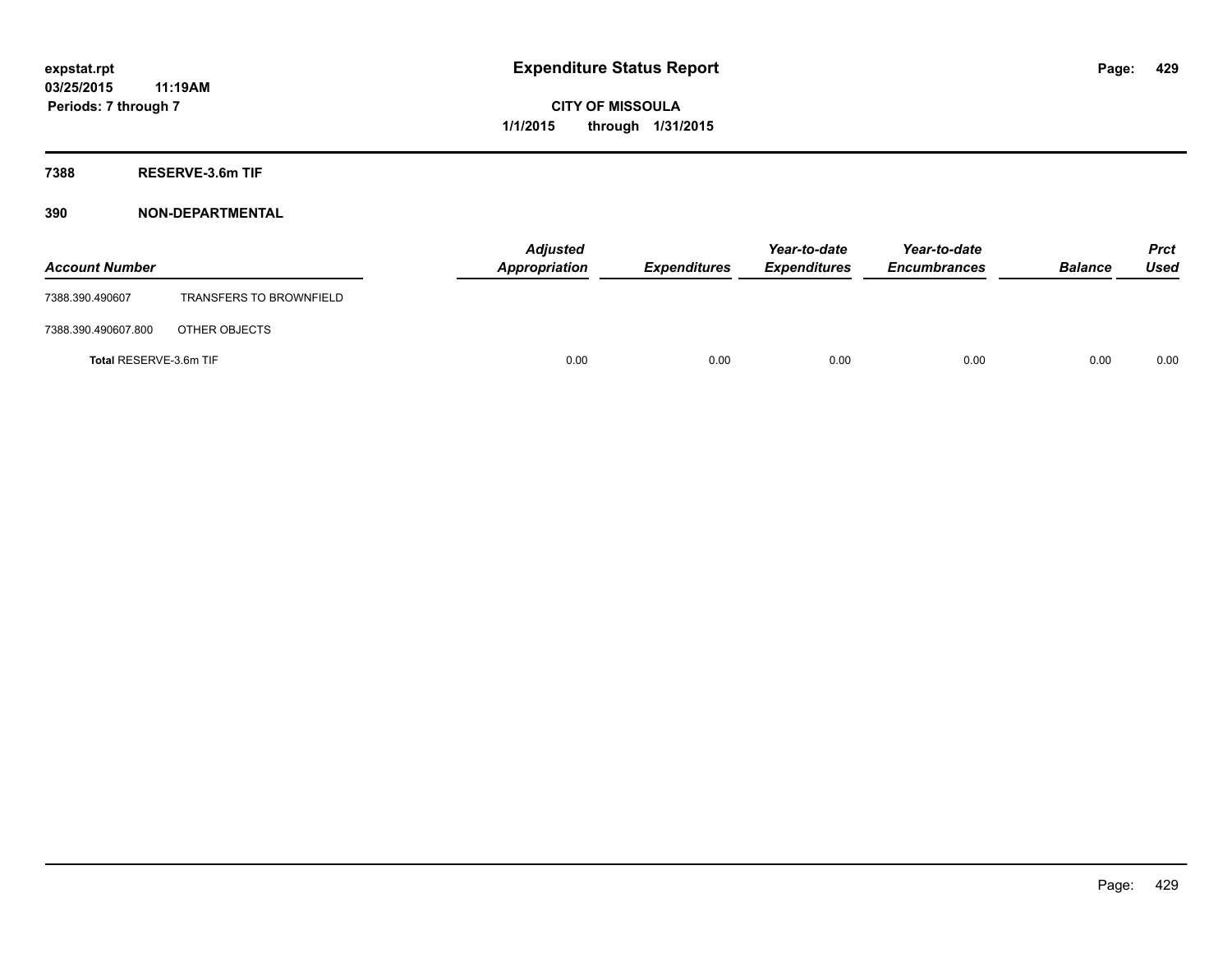**CITY OF MISSOULA 1/1/2015 through 1/31/2015**

## **7389 DEBT SERVICE - 3.6M/5.75M**

| <b>Account Number</b>                                 |                         | <b>Adjusted</b><br><b>Appropriation</b> | <b>Expenditures</b>      | Year-to-date<br><b>Expenditures</b> | Year-to-date<br><b>Encumbrances</b> | <b>Balance</b> | Prct<br>Used     |
|-------------------------------------------------------|-------------------------|-----------------------------------------|--------------------------|-------------------------------------|-------------------------------------|----------------|------------------|
| 7389.385.470220                                       | ACQUISITION OF PROPERTY |                                         |                          |                                     |                                     |                |                  |
| 7389.385.470220.600                                   | <b>DEBT SERVICE</b>     |                                         |                          |                                     |                                     |                |                  |
| 7389.385.470220.610.000 PRINCIPAL<br><b>Total MRA</b> |                         | 500,000.00<br>500,000.00                | 250.000.00<br>250,000.00 | 500,000.00<br>500,000.00            | 0.00<br>0.00                        | 0.00<br>0.00   | 100.00<br>100.00 |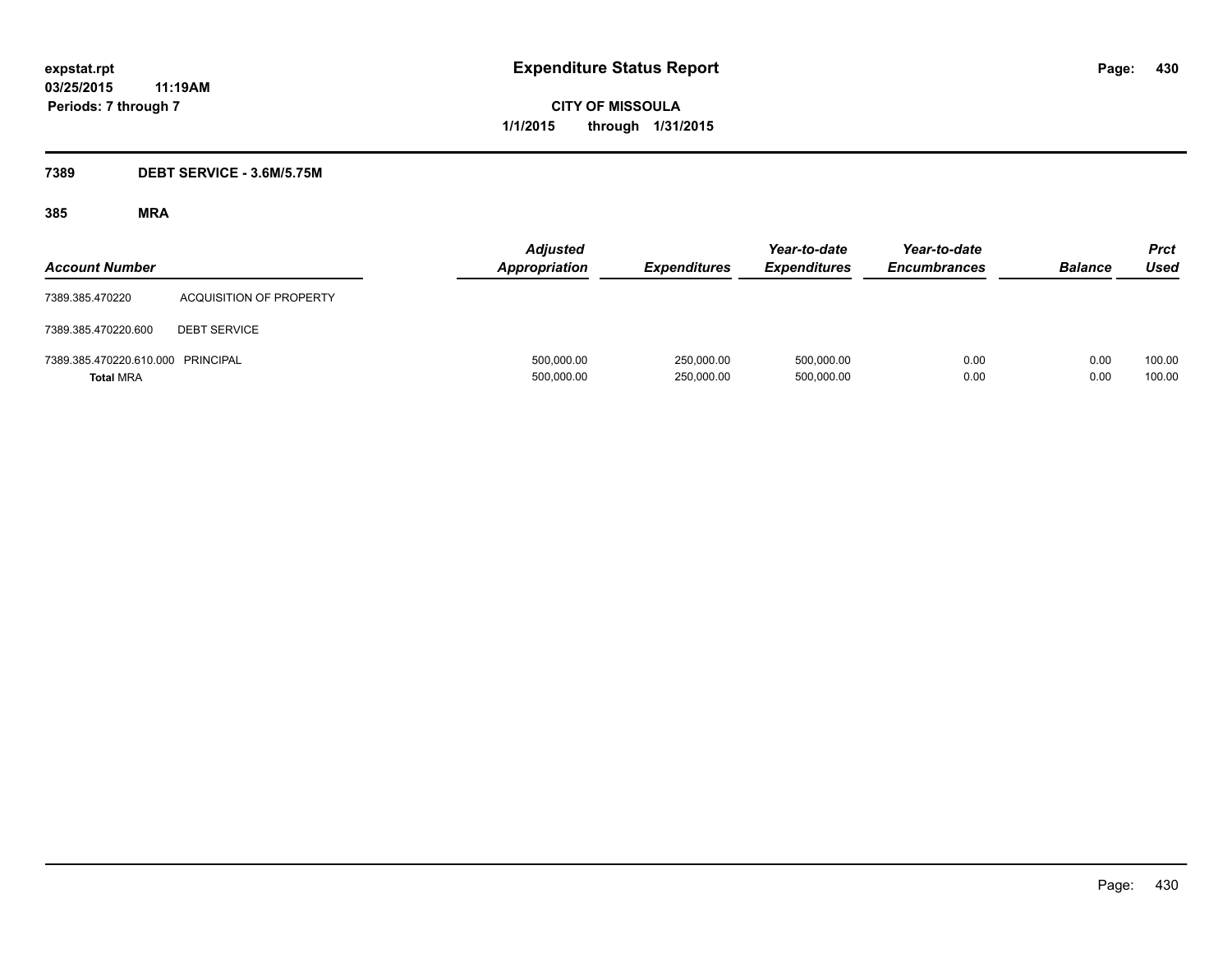### **7389 DEBT SERVICE - 3.6M/5.75M**

|                                                       | <b>Adjusted</b> |                     | Year-to-date        | Year-to-date        |                | <b>Prct</b> |
|-------------------------------------------------------|-----------------|---------------------|---------------------|---------------------|----------------|-------------|
| <b>Account Number</b>                                 | Appropriation   | <b>Expenditures</b> | <b>Expenditures</b> | <b>Encumbrances</b> | <b>Balance</b> | Used        |
| REVENUE BOND DEBT SERVICE<br>7389.390.490200          |                 |                     |                     |                     |                |             |
| <b>DEBT SERVICE</b><br>7389.390.490200.600            |                 |                     |                     |                     |                |             |
| 7389.390.490200.610.000 PRINCIPAL                     | 110,000.00      | 0.00                | 0.00                | 0.00                | 110,000.00     | 0.00        |
| 7389.390.490200.620.000 INTEREST / SERVICE FEES       | 135,850.00      | 0.00                | 68,025.00           | 0.00                | 67,825.00      | 50.07       |
| <b>Total REVENUE BOND DEBT SERVICE</b>                | 245,850.00      | 0.00                | 68,025.00           | 0.00                | 177,825.00     | 27.67       |
| FY13 \$5.75M DEBT SERVICE<br>7389.390.490210          |                 |                     |                     |                     |                |             |
| <b>DEBT SERVICE</b><br>7389.390.490210.600            |                 |                     |                     |                     |                |             |
| 7389.390.490210.610.000 FY13 5.75M DEBT SVS/PRINCIPAL | 252,000.00      | 0.00                | 125,000.00          | 0.00                | 127,000.00     | 49.60       |
| 7389.390.490210.620.000 INTEREST / SERVICE FEES       | 174,066.00      | 0.00                | 87,617.25           | 0.00                | 86.448.75      | 50.34       |
| Total FY13 \$5.75M DEBT SERVICE                       | 426,066.00      | 0.00                | 212,617.25          | 0.00                | 213,448.75     | 49.90       |
| <b>Total NON-DEPARTMENTAL</b>                         | 671,916.00      | 0.00                | 280,642.25          | 0.00                | 391,273.75     | 41.77       |
| Total DEBT SERVICE - 3.6M/5.75M                       | 1,171,916.00    | 250,000.00          | 780,642.25          | 0.00                | 391,273.75     | 66.61       |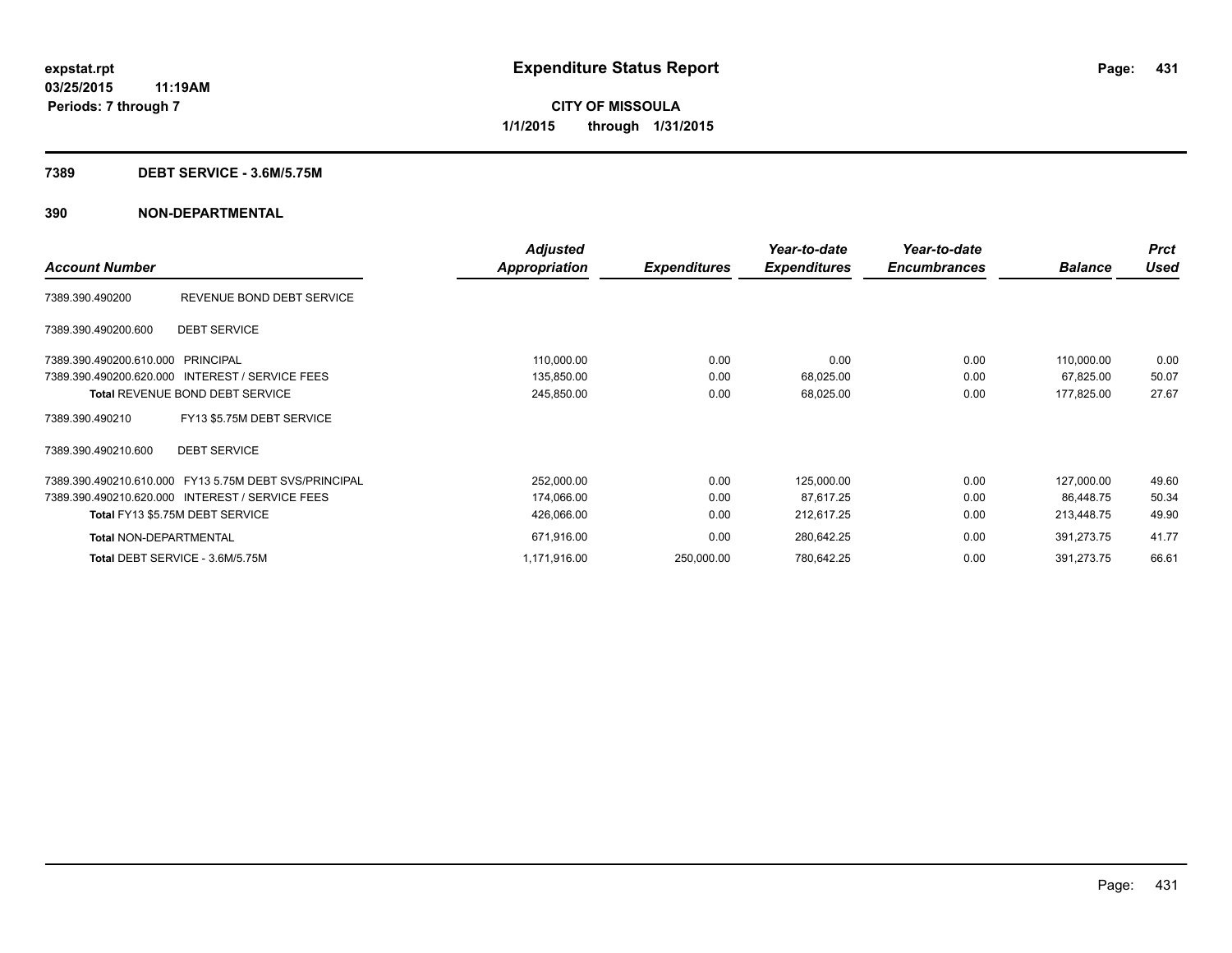## **7390 URDII CLEARING - 3.6M TIF**

| <b>Account Number</b> |                                | <b>Adjusted</b><br>Appropriation | <b>Expenditures</b> | Year-to-date<br><b>Expenditures</b> | Year-to-date<br><b>Encumbrances</b> | <b>Balance</b> | <b>Prct</b><br>Used |
|-----------------------|--------------------------------|----------------------------------|---------------------|-------------------------------------|-------------------------------------|----------------|---------------------|
| 7390.385.490607       | <b>TRANSFERS TO BROWNFIELD</b> |                                  |                     |                                     |                                     |                |                     |
| 7390.385.490607.800   | OTHER OBJECTS                  |                                  |                     |                                     |                                     |                |                     |
| <b>Total MRA</b>      |                                | 0.00                             | 0.00                | 0.00                                | 0.00                                | 0.00           | 0.00                |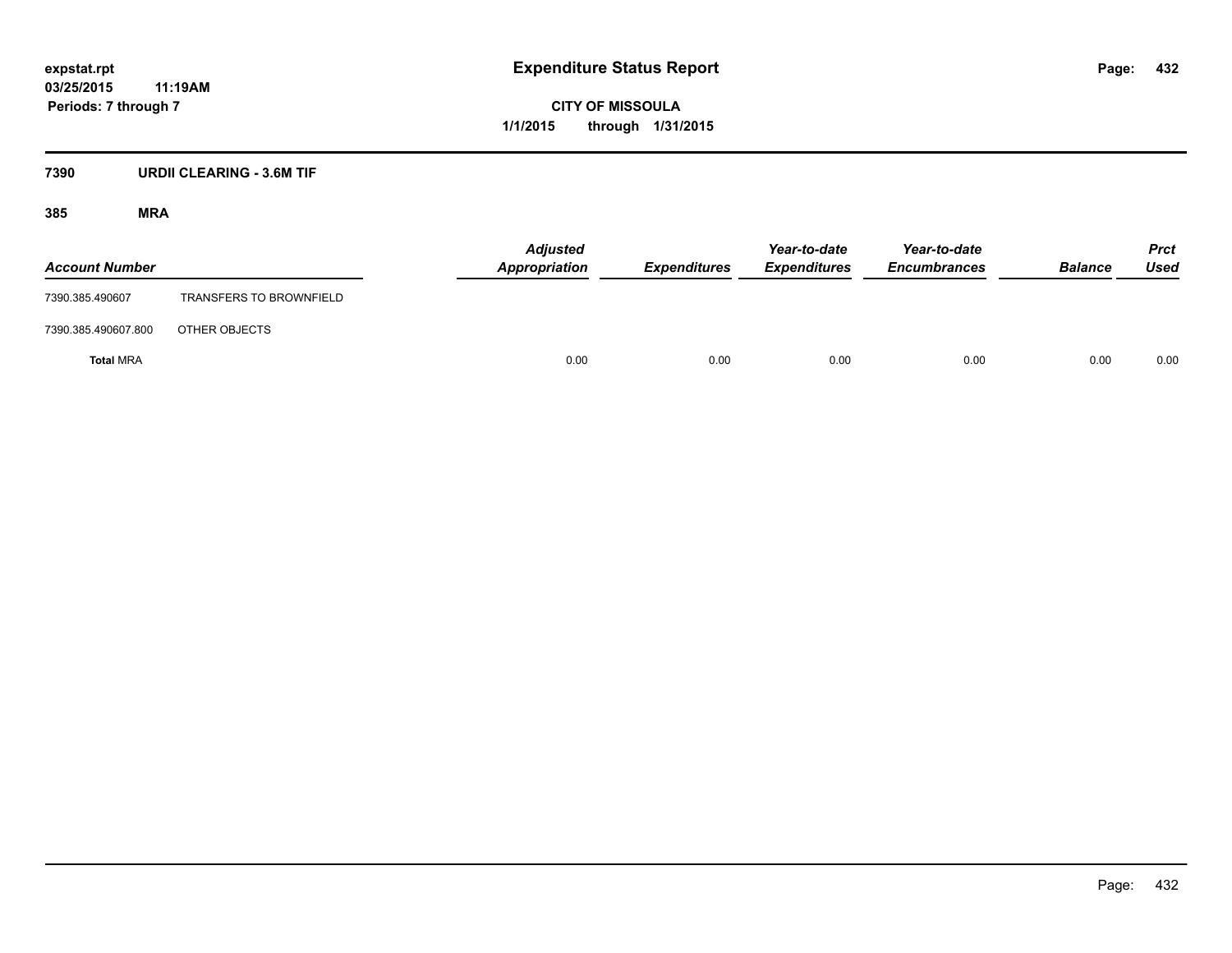#### **7390 URDII CLEARING - 3.6M TIF**

| <b>Account Number</b>         |                                                                | <b>Adjusted</b><br><b>Appropriation</b> | <b>Expenditures</b> | Year-to-date<br><b>Expenditures</b> | Year-to-date<br><b>Encumbrances</b> | <b>Balance</b> | <b>Prct</b><br><b>Used</b> |
|-------------------------------|----------------------------------------------------------------|-----------------------------------------|---------------------|-------------------------------------|-------------------------------------|----------------|----------------------------|
| 7390.390.490601               | TI BOND CLEARING                                               |                                         |                     |                                     |                                     |                |                            |
| 7390.390.490601.800           | OTHER OBJECTS                                                  |                                         |                     |                                     |                                     |                |                            |
| <b>Total TI BOND CLEARING</b> |                                                                | 0.00                                    | 0.00                | 0.00                                | 0.00                                | 0.00           | 0.00                       |
| 7390.390.490604               | TI BOND RESERVE                                                |                                         |                     |                                     |                                     |                |                            |
| 7390.390.490604.800           | OTHER OBJECTS                                                  |                                         |                     |                                     |                                     |                |                            |
|                               | 7390.390.490604.820.000 TRANSFER TO INTERMOUNTAIN BOND DS 7399 | 146,788.00                              | 0.00                | 0.00                                | 0.00                                | 146,788.00     | 0.00                       |
| Total TI BOND RESERVE         |                                                                | 146,788.00                              | 0.00                | 0.00                                | 0.00                                | 146,788.00     | 0.00                       |
| 7390.390.490605               | TRANSFER TO DEBT SERVICE 7389                                  |                                         |                     |                                     |                                     |                |                            |
| 7390.390.490605.800           | OTHER OBJECTS                                                  |                                         |                     |                                     |                                     |                |                            |
|                               | 7390.390.490605.820.000 TRANSFERS TO DEBT SERVICE              | 921,916.00                              | 0.00                | 0.00                                | 0.00                                | 921,916.00     | 0.00                       |
|                               | Total TRANSFER TO DEBT SERVICE 7389                            | 921,916.00                              | 0.00                | 0.00                                | 0.00                                | 921,916.00     | 0.00                       |
| 7390.390.490606               | DEVELOPMENT TRANSFERS                                          |                                         |                     |                                     |                                     |                |                            |
| 7390.390.490606.800           | OTHER OBJECTS                                                  |                                         |                     |                                     |                                     |                |                            |
|                               | 7390.390.490606.820.000 TRANSFERS TO URD II DEVELOPMENT        | 616,365.00                              | 0.00                | 0.00                                | 0.00                                | 616,365.00     | 0.00                       |
|                               | <b>Total DEVELOPMENT TRANSFERS</b>                             | 616,365.00                              | 0.00                | 0.00                                | 0.00                                | 616,365.00     | 0.00                       |
| 7390.390.490607               | <b>TRANSFERS TO BROWNFIELD</b>                                 |                                         |                     |                                     |                                     |                |                            |
| 7390.390.490607.800           | OTHER OBJECTS                                                  |                                         |                     |                                     |                                     |                |                            |
|                               | 7390.390.490607.820.000 TRANSFERS TO OTHER FUNDS               | 31,941.00                               | 0.00                | 0.00                                | 0.00                                | 31,941.00      | 0.00                       |
|                               | <b>Total TRANSFERS TO BROWNFIELD</b>                           | 31,941.00                               | 0.00                | 0.00                                | 0.00                                | 31,941.00      | 0.00                       |
| 7390.390.490608               | TRANSFERS TO SAFEWA/ST PAT                                     |                                         |                     |                                     |                                     |                |                            |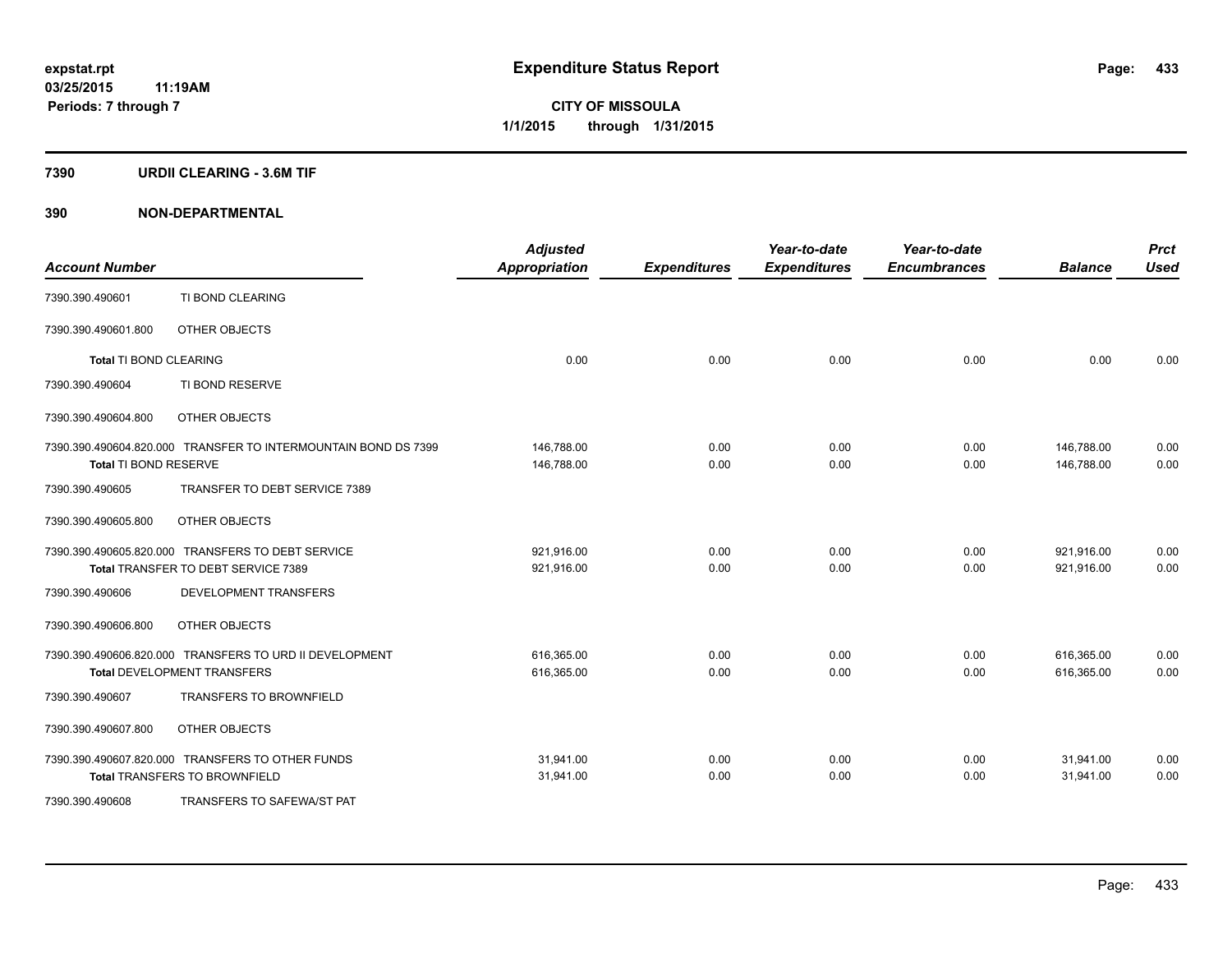#### **7390 URDII CLEARING - 3.6M TIF**

|                                                                  | <b>Adjusted</b> |                     | Year-to-date        | Year-to-date        |                | <b>Prct</b> |
|------------------------------------------------------------------|-----------------|---------------------|---------------------|---------------------|----------------|-------------|
| <b>Account Number</b>                                            | Appropriation   | <b>Expenditures</b> | <b>Expenditures</b> | <b>Encumbrances</b> | <b>Balance</b> | Used        |
| OTHER OBJECTS<br>7390.390.490608.800                             |                 |                     |                     |                     |                |             |
| 7390.390.490608.820.000 TRANSFERS TO OTHER FUNDS-SAFEWAY/ST PATS | 155.875.00      | 0.00                | 0.00                | 0.00                | 155.875.00     | 0.00        |
| <b>Total TRANSFERS TO SAFEWA/ST PAT</b>                          | 155,875.00      | 0.00                | 0.00                | 0.00                | 155.875.00     | 0.00        |
| <b>Total URDII CLEARING - 3.6M TIF</b>                           | 1.872.885.00    | 0.00                | 0.00                | 0.00                | 1.872.885.00   | 0.00        |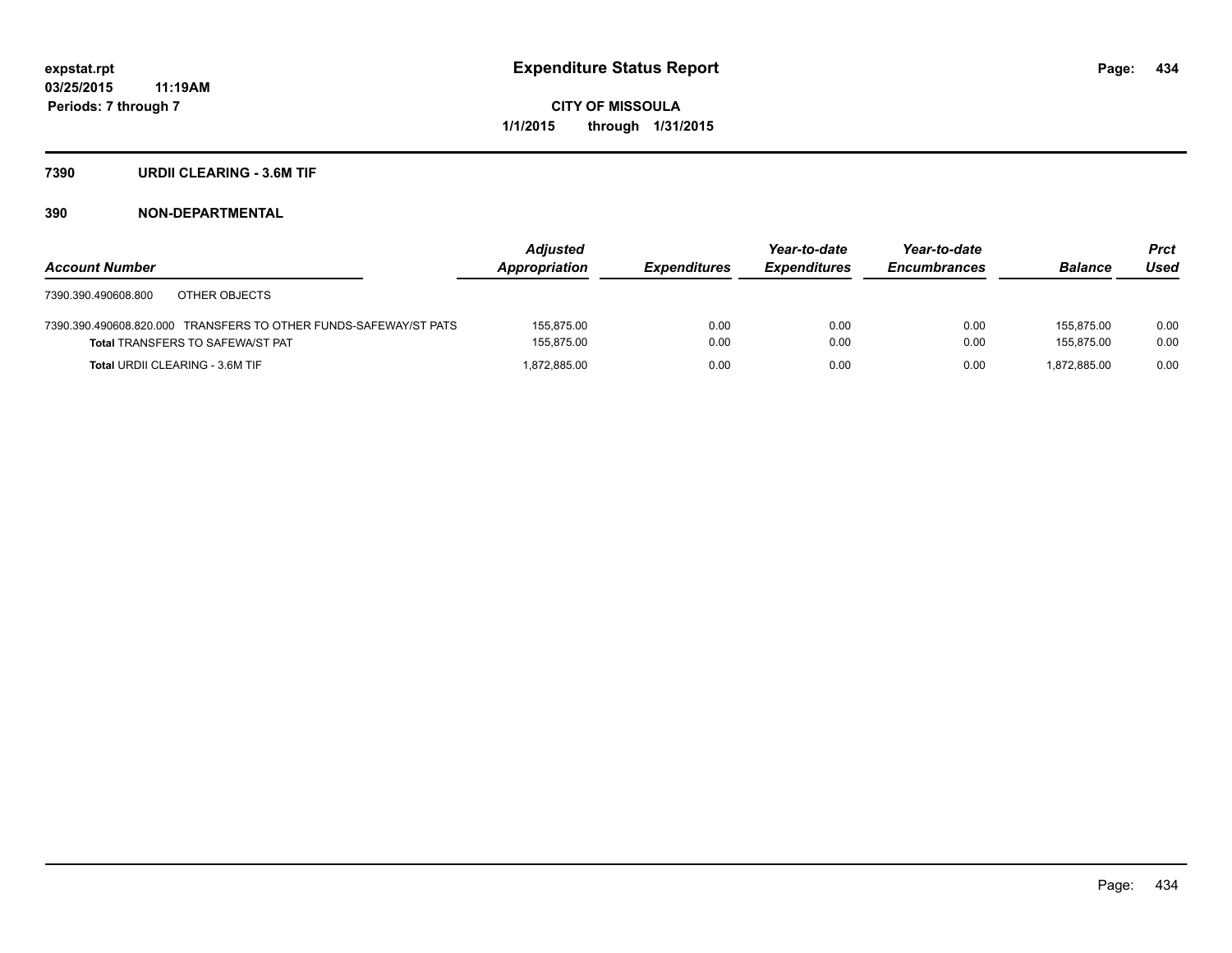**CITY OF MISSOULA 1/1/2015 through 1/31/2015**

**7392 MRA - URD II FUND**

| <b>Account Number</b>                                             |                                                  | <b>Adjusted</b><br>Appropriation | <b>Expenditures</b> | Year-to-date<br><b>Expenditures</b> | Year-to-date<br><b>Encumbrances</b> | <b>Balance</b>                 | <b>Prct</b><br><b>Used</b> |
|-------------------------------------------------------------------|--------------------------------------------------|----------------------------------|---------------------|-------------------------------------|-------------------------------------|--------------------------------|----------------------------|
| 7392.385.460436                                                   | MRA CTEP/CMAQ                                    |                                  |                     |                                     |                                     |                                |                            |
| 7392.385.460436.300                                               | PURCHASED SERVICES                               |                                  |                     |                                     |                                     |                                |                            |
|                                                                   | <b>Total PURCHASED SERVICES</b>                  | 0.00                             | 0.00                | 0.00                                | 0.00                                | 0.00                           | 0.00                       |
| 7392.385.460436.900                                               | CAPITAL OUTLAY                                   |                                  |                     |                                     |                                     |                                |                            |
| <b>Total MRA CTEP/CMAQ</b>                                        |                                                  | 0.00                             | 0.00                | 0.00                                | 0.00                                | 0.00                           | 0.00                       |
| 7392.385.470210                                                   | <b>ADMINISTRATION</b>                            |                                  |                     |                                     |                                     |                                |                            |
| 7392.385.470210.300                                               | PURCHASED SERVICES                               |                                  |                     |                                     |                                     |                                |                            |
|                                                                   | <b>Total PURCHASED SERVICES</b>                  | 0.00                             | 0.00                | 0.00                                | 0.00                                | 0.00                           | 0.00                       |
| 7392.385.470210.800                                               | OTHER OBJECTS                                    |                                  |                     |                                     |                                     |                                |                            |
| <b>Total ADMINISTRATION</b>                                       | 7392.385.470210.820.000 TRANSFERS TO OTHER FUNDS | 250,000.00<br>250,000.00         | 0.00<br>0.00        | 0.00<br>0.00                        | 0.00<br>0.00                        | 250,000.00<br>250,000.00       | 0.00<br>0.00               |
| 7392.385.470220                                                   | <b>ACQUISITION OF PROPERTY</b>                   |                                  |                     |                                     |                                     |                                |                            |
| 7392.385.470220.800                                               | OTHER OBJECTS                                    |                                  |                     |                                     |                                     |                                |                            |
| 7392.385.470220.845.000 CONTINGENCY<br><b>Total OTHER OBJECTS</b> |                                                  | 50,000.00<br>50,000.00           | 0.00<br>0.00        | 0.00<br>0.00                        | 0.00<br>0.00                        | 50,000.00<br>50,000.00         | 0.00<br>0.00               |
| 7392.385.470220.900                                               | <b>CAPITAL OUTLAY</b>                            |                                  |                     |                                     |                                     |                                |                            |
| 7392.385.470220.910.000 LAND<br><b>Total CAPITAL OUTLAY</b>       |                                                  | 0.00<br>0.00                     | 0.00<br>0.00        | 115,264.00<br>115,264.00            | 0.00<br>0.00                        | $-115,264.00$<br>$-115,264.00$ | 0.00<br>0.00               |
|                                                                   | Total ACQUISITION OF PROPERTY                    | 50,000.00                        | 0.00                | 115,264.00                          | 0.00                                | $-65,264.00$                   | 230.53                     |
| 7392.385.470230                                                   | <b>PW FACILITY</b>                               |                                  |                     |                                     |                                     |                                |                            |
| 7392.385.470230.300                                               | PURCHASED SERVICES                               |                                  |                     |                                     |                                     |                                |                            |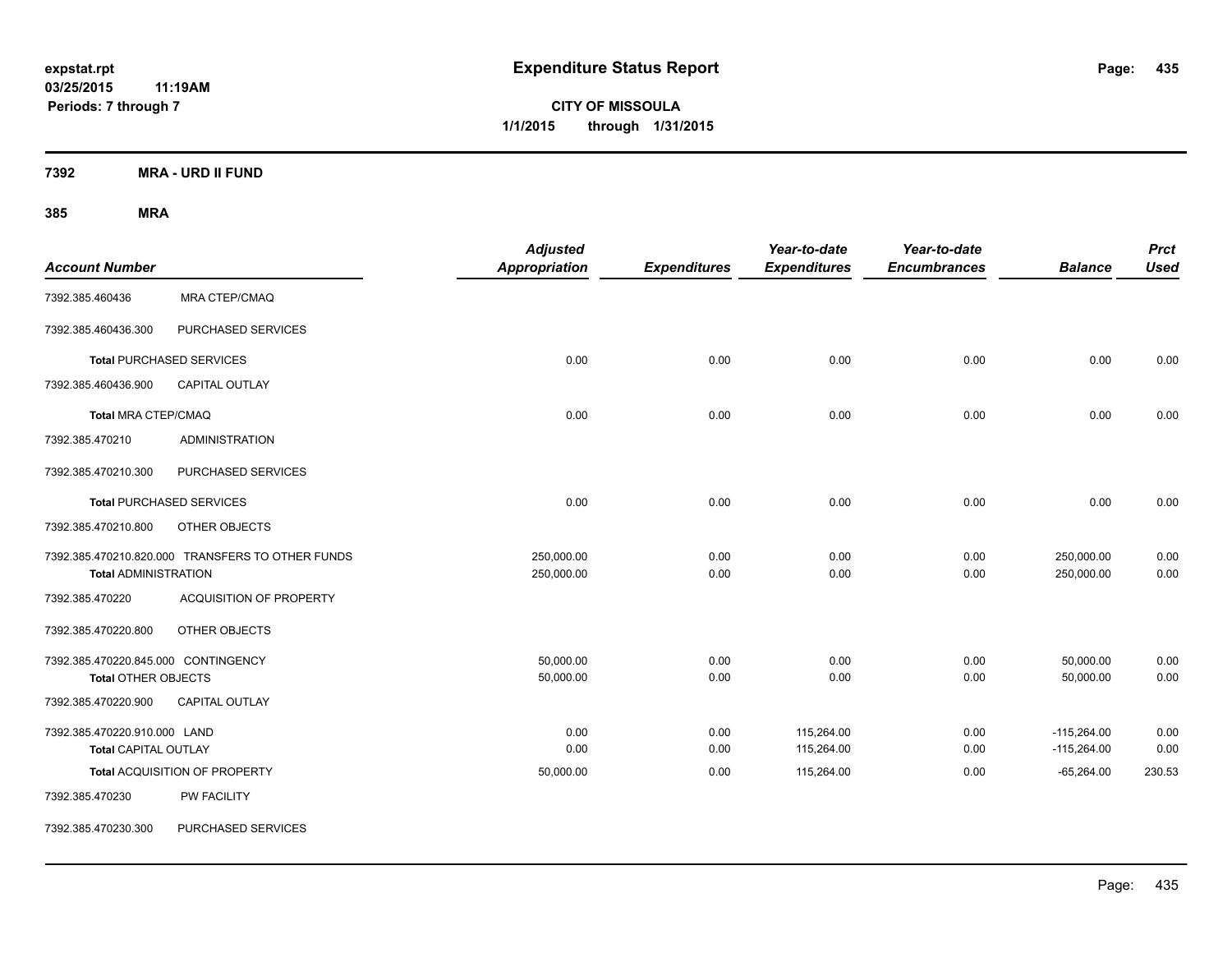**CITY OF MISSOULA 1/1/2015 through 1/31/2015**

**7392 MRA - URD II FUND**

| <b>Account Number</b>                                                                                             | <b>Adjusted</b><br>Appropriation | <b>Expenditures</b>    | Year-to-date<br><b>Expenditures</b> | Year-to-date<br><b>Encumbrances</b> | <b>Balance</b>               | <b>Prct</b><br><b>Used</b> |
|-------------------------------------------------------------------------------------------------------------------|----------------------------------|------------------------|-------------------------------------|-------------------------------------|------------------------------|----------------------------|
| 7392.385.470230.350.000 PROFESSIONAL SERVICES<br><b>Total PURCHASED SERVICES</b>                                  | 159,272.00<br>159,272.00         | 3,262.00<br>3,262.00   | 41,492.60<br>41,492.60              | 0.00<br>0.00                        | 117,779.40<br>117,779.40     | 26.05<br>26.05             |
| <b>GRANTS &amp; CONTRIBUTIONS</b><br>7392.385.470230.700                                                          |                                  |                        |                                     |                                     |                              |                            |
| 7392.385.470230.700.000 GRANTS & CONTRIBUTIONS<br><b>Total GRANTS &amp; CONTRIBUTIONS</b>                         | 6,207.00<br>6,207.00             | 15,000.00<br>15,000.00 | 32,974.67<br>32,974.67              | 0.00<br>0.00                        | $-26,767.67$<br>$-26,767.67$ | 531.25<br>531.25           |
| 7392.385.470230.800<br>OTHER OBJECTS                                                                              |                                  |                        |                                     |                                     |                              |                            |
| 7392.385.470230.845.000 CONTINGENCY<br><b>Total OTHER OBJECTS</b><br>7392.385.470230.900<br><b>CAPITAL OUTLAY</b> | 411,369.00<br>411,369.00         | 0.00<br>0.00           | 0.00<br>0.00                        | 0.00<br>0.00                        | 411,369.00<br>411,369.00     | 0.00<br>0.00               |
| 7392.385.470230.930.000 IMPROVEMENTS<br><b>Total CAPITAL OUTLAY</b>                                               | 680,000.00<br>680,000.00         | 22,580.60<br>22,580.60 | 484,851.82<br>484,851.82            | 0.00<br>0.00                        | 195,148.18<br>195,148.18     | 71.30<br>71.30             |
| <b>Total PW FACILITY</b>                                                                                          | 1,256,848.00                     | 40,842.60              | 559,319.09                          | 0.00                                | 697,528.91                   | 44.50                      |
| 7392.385.470240<br><b>REHAB LOANS</b>                                                                             |                                  |                        |                                     |                                     |                              |                            |
| <b>GRANTS &amp; CONTRIBUTIONS</b><br>7392.385.470240.700                                                          |                                  |                        |                                     |                                     |                              |                            |
| 7392.385.470240.700.000 GRANTS & CONTRIBUTIONS<br><b>Total REHAB LOANS</b>                                        | 75,000.00<br>75,000.00           | 0.00<br>0.00           | 0.00<br>0.00                        | 0.00<br>0.00                        | 75,000.00<br>75,000.00       | 0.00<br>0.00               |
| *** Title Not Found ***<br>7392.385.470241                                                                        |                                  |                        |                                     |                                     |                              |                            |
| PURCHASED SERVICES<br>7392.385.470241.300                                                                         |                                  |                        |                                     |                                     |                              |                            |
| <b>Total PURCHASED SERVICES</b>                                                                                   | 0.00                             | 0.00                   | 0.00                                | 0.00                                | 0.00                         | 0.00                       |
| 7392.385.470241.700<br><b>GRANTS &amp; CONTRIBUTIONS</b>                                                          |                                  |                        |                                     |                                     |                              |                            |
| <b>Total GRANTS &amp; CONTRIBUTIONS</b>                                                                           | 0.00                             | 0.00                   | 0.00                                | 0.00                                | 0.00                         | 0.00                       |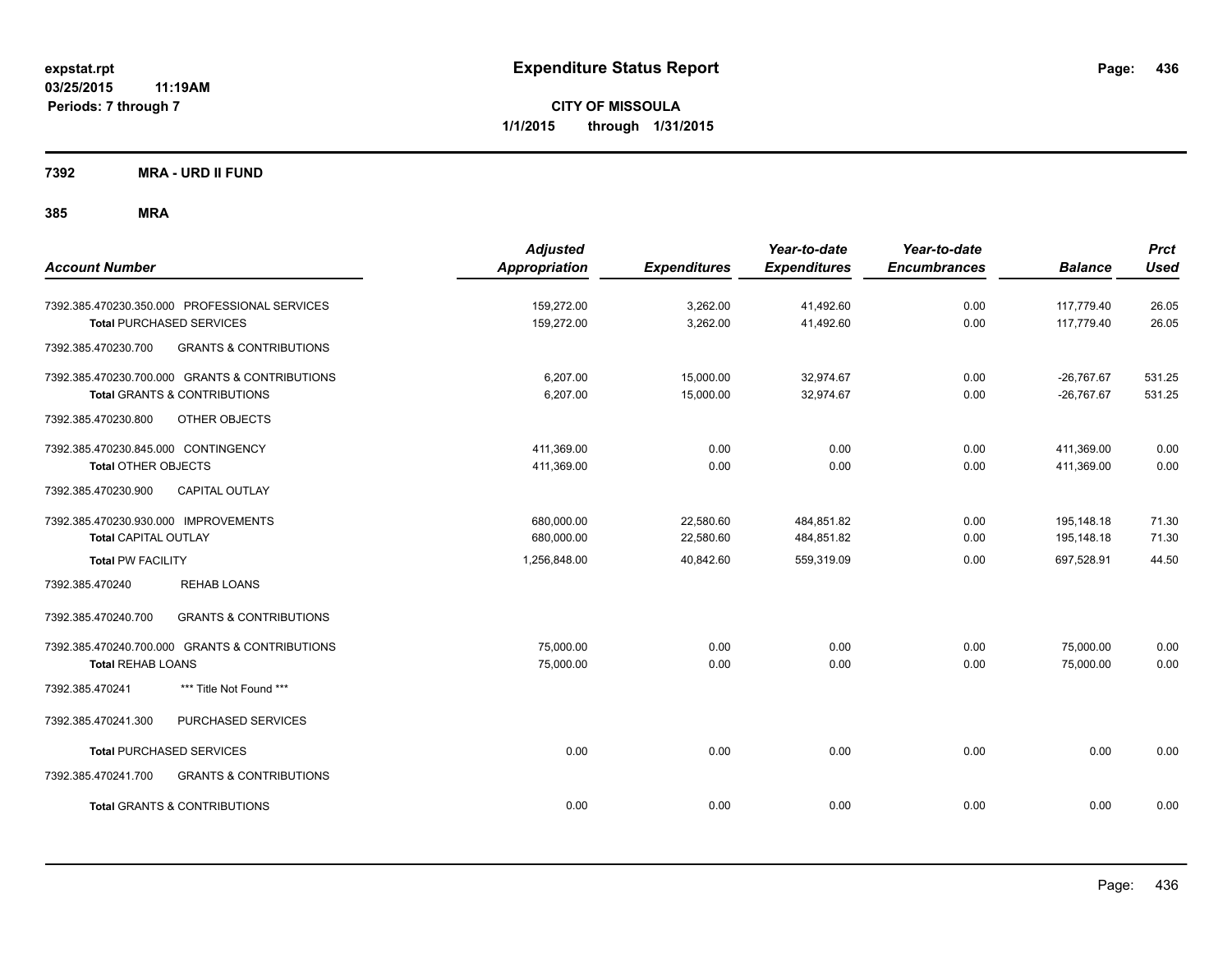**CITY OF MISSOULA 1/1/2015 through 1/31/2015**

**7392 MRA - URD II FUND**

| <b>Account Number</b>               |                                                | <b>Adjusted</b><br>Appropriation | <b>Expenditures</b> | Year-to-date<br><b>Expenditures</b> | Year-to-date<br><b>Encumbrances</b> | <b>Balance</b> | <b>Prct</b><br><b>Used</b> |
|-------------------------------------|------------------------------------------------|----------------------------------|---------------------|-------------------------------------|-------------------------------------|----------------|----------------------------|
| 7392.385.470241.800                 | OTHER OBJECTS                                  |                                  |                     |                                     |                                     |                |                            |
| <b>Total OTHER OBJECTS</b>          |                                                | 0.00                             | 0.00                | 0.00                                | 0.00                                | 0.00           | 0.00                       |
| 7392.385.470241.900                 | <b>CAPITAL OUTLAY</b>                          |                                  |                     |                                     |                                     |                |                            |
| Total *** Title Not Found ***       |                                                | 0.00                             | 0.00                | 0.00                                | 0.00                                | 0.00           | 0.00                       |
| 7392.385.470250                     | <b>RELOCATION PAYMENTS</b>                     |                                  |                     |                                     |                                     |                |                            |
| 7392.385.470250.800                 | OTHER OBJECTS                                  |                                  |                     |                                     |                                     |                |                            |
|                                     | <b>Total RELOCATION PAYMENTS</b>               | 0.00                             | 0.00                | 0.00                                | 0.00                                | 0.00           | 0.00                       |
| 7392.385.470260                     | PLANNING & MGMT                                |                                  |                     |                                     |                                     |                |                            |
| 7392.385.470260.300                 | PURCHASED SERVICES                             |                                  |                     |                                     |                                     |                |                            |
|                                     | 7392.385.470260.350.000 PROFESSIONAL SERVICES  | 10,000.00                        | 0.00                | 0.00                                | 0.00                                | 10,000.00      | 0.00                       |
|                                     | <b>Total PURCHASED SERVICES</b>                | 10,000.00                        | 0.00                | 0.00                                | 0.00                                | 10,000.00      | 0.00                       |
| 7392.385.470260.700                 | <b>GRANTS &amp; CONTRIBUTIONS</b>              |                                  |                     |                                     |                                     |                |                            |
|                                     | <b>Total GRANTS &amp; CONTRIBUTIONS</b>        | 0.00                             | 0.00                | 0.00                                | 0.00                                | 0.00           | 0.00                       |
| 7392.385.470260.800                 | <b>OTHER OBJECTS</b>                           |                                  |                     |                                     |                                     |                |                            |
| 7392.385.470260.845.000 CONTINGENCY |                                                | 50,000.00                        | 0.00                | 0.00                                | 0.00                                | 50,000.00      | 0.00                       |
| <b>Total OTHER OBJECTS</b>          |                                                | 50,000.00                        | 0.00                | 0.00                                | 0.00                                | 50,000.00      | 0.00                       |
| <b>Total PLANNING &amp; MGMT</b>    |                                                | 60,000.00                        | 0.00                | 0.00                                | 0.00                                | 60,000.00      | 0.00                       |
| 7392.385.470270                     | <b>CLEARING &amp; DEMO</b>                     |                                  |                     |                                     |                                     |                |                            |
| 7392.385.470270.700                 | <b>GRANTS &amp; CONTRIBUTIONS</b>              |                                  |                     |                                     |                                     |                |                            |
|                                     | 7392.385.470270.700.000 GRANTS & CONTRIBUTIONS | 17,400.00                        | 0.00                | 0.00                                | 0.00                                | 17,400.00      | 0.00                       |
|                                     | <b>Total GRANTS &amp; CONTRIBUTIONS</b>        | 17,400.00                        | 0.00                | 0.00                                | 0.00                                | 17,400.00      | 0.00                       |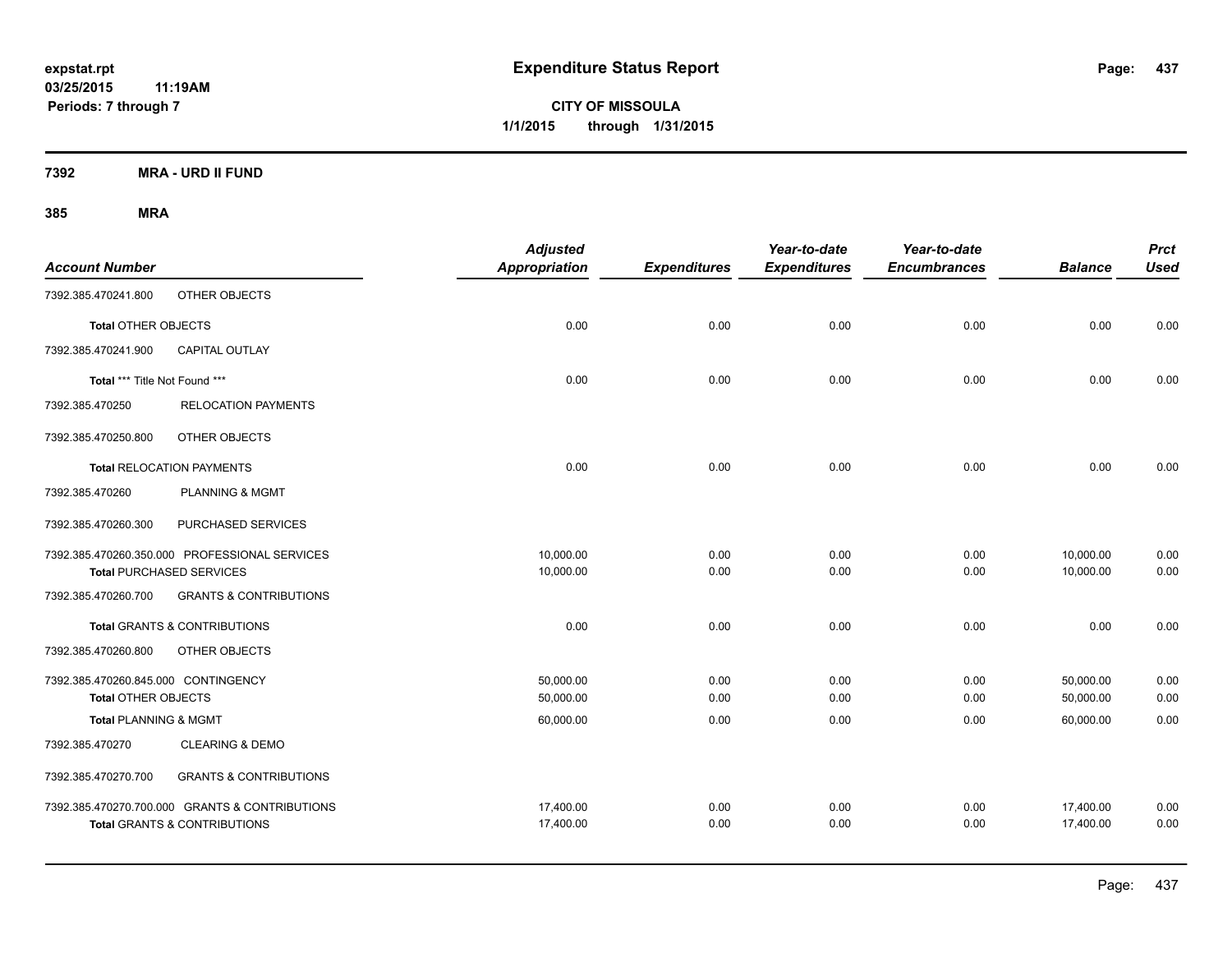**CITY OF MISSOULA 1/1/2015 through 1/31/2015**

**7392 MRA - URD II FUND**

| <b>Account Number</b>                                             |                                                   | <b>Adjusted</b><br><b>Appropriation</b> | <b>Expenditures</b> | Year-to-date<br><b>Expenditures</b> | Year-to-date<br><b>Encumbrances</b> | <b>Balance</b>           | <b>Prct</b><br><b>Used</b> |
|-------------------------------------------------------------------|---------------------------------------------------|-----------------------------------------|---------------------|-------------------------------------|-------------------------------------|--------------------------|----------------------------|
| 7392.385.470270.800                                               | OTHER OBJECTS                                     |                                         |                     |                                     |                                     |                          |                            |
| 7392.385.470270.845.000 CONTINGENCY<br><b>Total OTHER OBJECTS</b> |                                                   | 100,000.00<br>100,000.00                | 0.00<br>0.00        | 0.00<br>0.00                        | 0.00<br>0.00                        | 100,000.00<br>100,000.00 | 0.00<br>0.00               |
| 7392.385.470270.900                                               | CAPITAL OUTLAY                                    |                                         |                     |                                     |                                     |                          |                            |
| <b>Total CAPITAL OUTLAY</b>                                       |                                                   | 0.00                                    | 0.00                | 0.00                                | 0.00                                | 0.00                     | 0.00                       |
| Total CLEARING & DEMO                                             |                                                   | 117,400.00                              | 0.00                | 0.00                                | 0.00                                | 117,400.00               | 0.00                       |
| 7392.385.470280                                                   | 2006 Millsite TIF - 3.6M                          |                                         |                     |                                     |                                     |                          |                            |
| 7392.385.470280.900                                               | CAPITAL OUTLAY                                    |                                         |                     |                                     |                                     |                          |                            |
| Total 2006 Millsite TIF - 3.6M                                    |                                                   | 0.00                                    | 0.00                | 0.00                                | 0.00                                | 0.00                     | 0.00                       |
| 7392.385.470290                                                   | BROWNFIELD RLF 1.125M                             |                                         |                     |                                     |                                     |                          |                            |
| 7392.385.470290.700                                               | <b>GRANTS &amp; CONTRIBUTIONS</b>                 |                                         |                     |                                     |                                     |                          |                            |
|                                                                   | Total GRANTS & CONTRIBUTIONS                      | 0.00                                    | 0.00                | 0.00                                | 0.00                                | 0.00                     | 0.00                       |
| 7392.385.470290.900                                               | <b>CAPITAL OUTLAY</b>                             |                                         |                     |                                     |                                     |                          |                            |
|                                                                   | Total BROWNFIELD RLF 1.125M                       | 0.00                                    | 0.00                | 0.00                                | 0.00                                | 0.00                     | 0.00                       |
| 7392.385.470300                                                   | SAFEWAY/ST PAT 1.5M                               |                                         |                     |                                     |                                     |                          |                            |
| 7392.385.470300.900                                               | CAPITAL OUTLAY                                    |                                         |                     |                                     |                                     |                          |                            |
| Total SAFEWAY/ST PAT 1.5M                                         |                                                   | 0.00                                    | 0.00                | 0.00                                | 0.00                                | 0.00                     | 0.00                       |
| 7392.385.470301                                                   | 5.75M SILVER PARK/WYOMIN/MRL                      |                                         |                     |                                     |                                     |                          |                            |
| 7392.385.470301.300                                               | PURCHASED SERVICES                                |                                         |                     |                                     |                                     |                          |                            |
|                                                                   | 7392.385.470301.350.000 5.75M SILVER PARK/WYO/MRL | 0.00                                    | 0.00                | 13,083.00                           | 0.00                                | $-13,083.00$             | 0.00                       |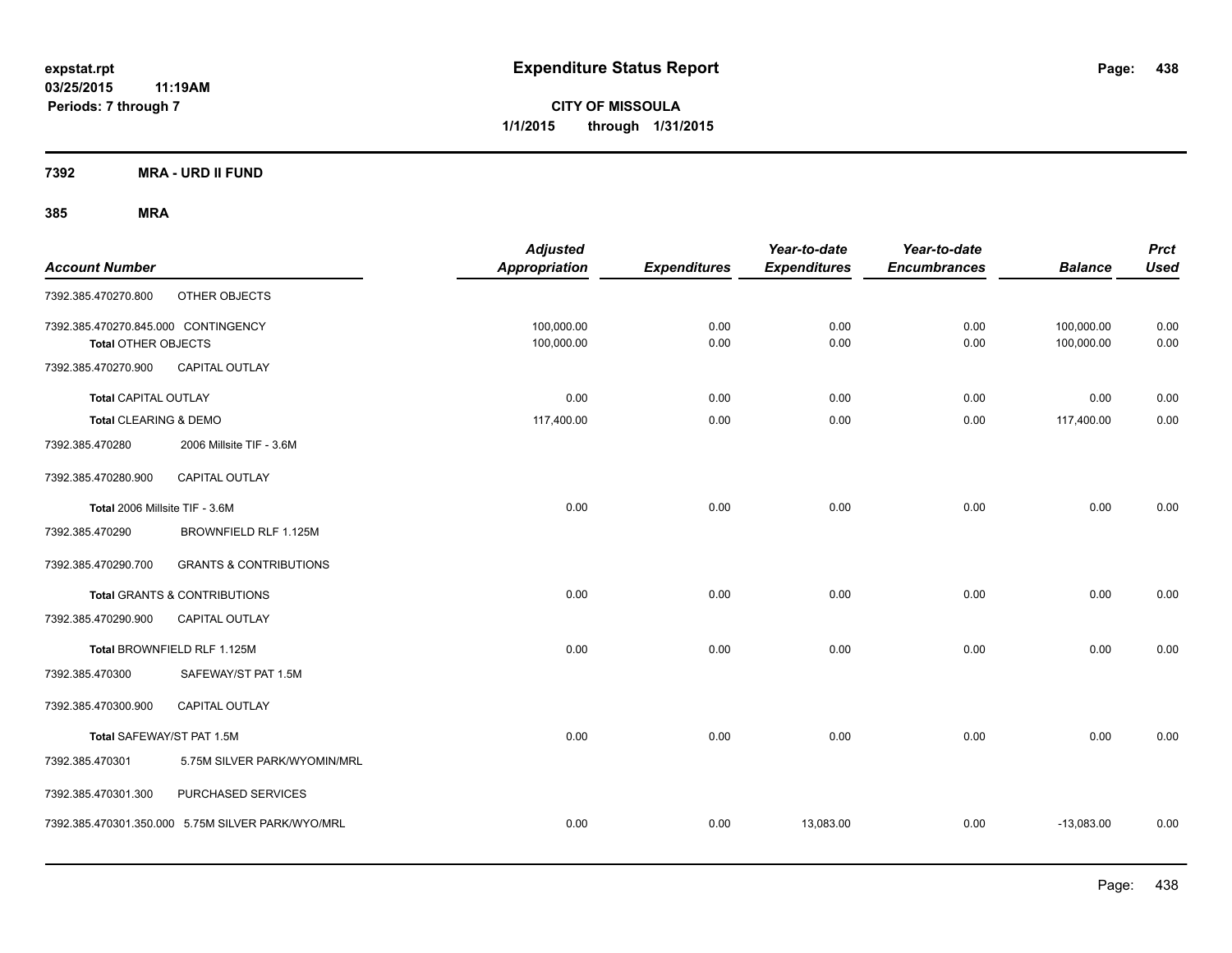**Periods: 7 through 7**

**CITY OF MISSOULA 1/1/2015 through 1/31/2015**

**7392 MRA - URD II FUND**

|                                                  | <b>Adjusted</b>      |                     | Year-to-date        | Year-to-date        |                | Prct  |
|--------------------------------------------------|----------------------|---------------------|---------------------|---------------------|----------------|-------|
| <b>Account Number</b>                            | <b>Appropriation</b> | <b>Expenditures</b> | <b>Expenditures</b> | <b>Encumbrances</b> | <b>Balance</b> | Used  |
| <b>Total PURCHASED SERVICES</b>                  | 0.00                 | 0.00                | 13,083.00           | 0.00                | $-13,083.00$   | 0.00  |
| 7392.385.470301.800<br>OTHER OBJECTS             |                      |                     |                     |                     |                |       |
| <b>Total OTHER OBJECTS</b>                       | 0.00                 | 0.00                | 0.00                | 0.00                | 0.00           | 0.00  |
| 7392.385.470301.900<br><b>CAPITAL OUTLAY</b>     |                      |                     |                     |                     |                |       |
| 7392.385.470301.930.000 5.75M SILVERPARK/WYO/MRL | 0.00                 | 0.00                | 4.744.00            | 0.00                | $-4.744.00$    | 0.00  |
| <b>Total CAPITAL OUTLAY</b>                      | 0.00                 | 0.00                | 4.744.00            | 0.00                | $-4.744.00$    | 0.00  |
| Total 5.75M SILVER PARK/WYOMIN/MRL               | 0.00                 | 0.00                | 17.827.00           | 0.00                | $-17.827.00$   | 0.00  |
| Total MRA - URD II FUND                          | 1.809.248.00         | 40.842.60           | 692.410.09          | 0.00                | 1.116.837.91   | 38.27 |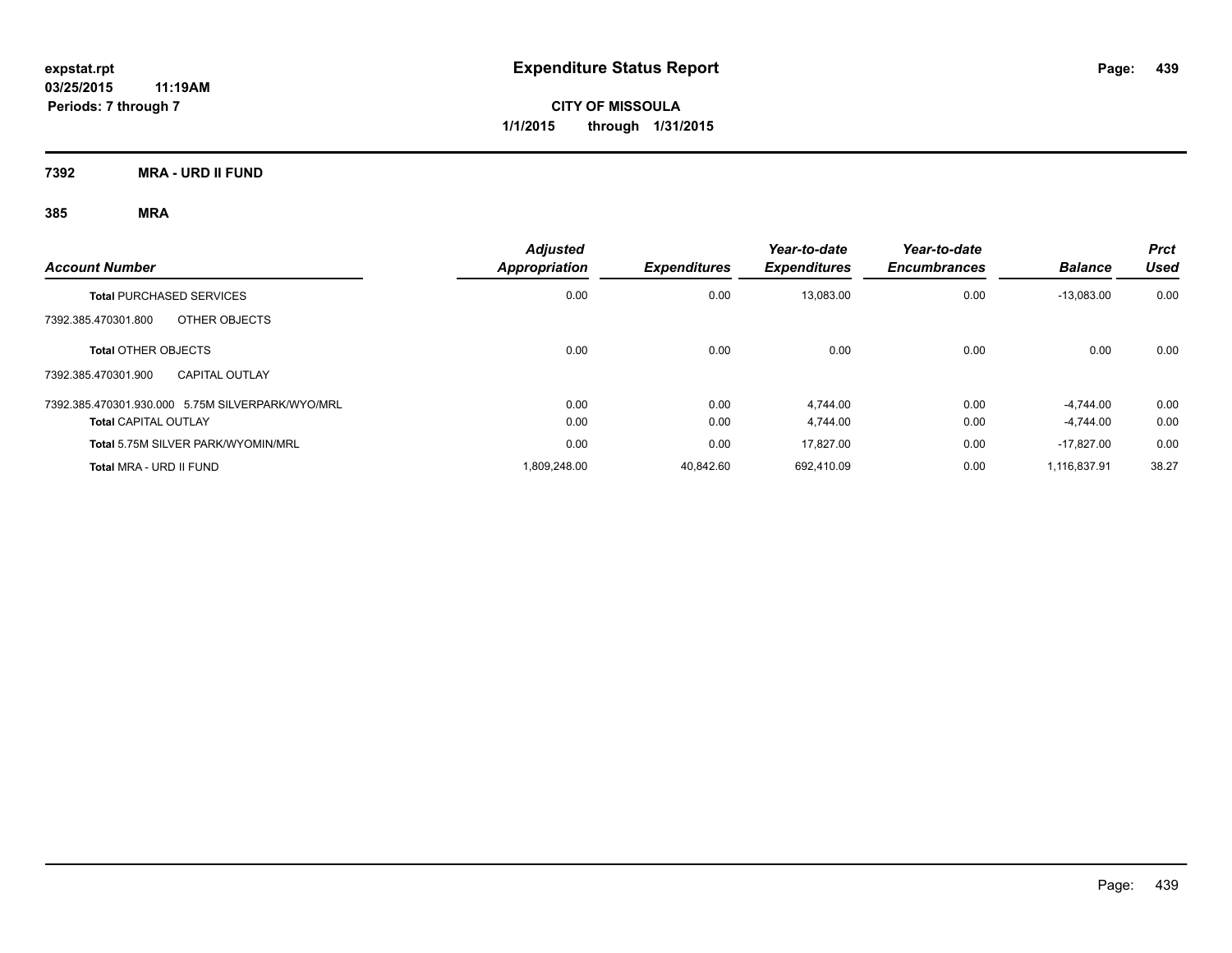**CITY OF MISSOULA 1/1/2015 through 1/31/2015**

**7393 MRA - URD III FUND**

**385 MRA**

| <b>Account Number</b>                   |                                                         | <b>Adjusted</b><br><b>Appropriation</b> | <b>Expenditures</b> | Year-to-date<br><b>Expenditures</b> | Year-to-date<br><b>Encumbrances</b> | <b>Balance</b> | <b>Prct</b><br><b>Used</b> |
|-----------------------------------------|---------------------------------------------------------|-----------------------------------------|---------------------|-------------------------------------|-------------------------------------|----------------|----------------------------|
| 7393.385.470210                         | <b>ADMINISTRATION</b>                                   |                                         |                     |                                     |                                     |                |                            |
| 7393.385.470210.100                     | PERSONAL SERVICES                                       |                                         |                     |                                     |                                     |                |                            |
|                                         | 7393.385.470210.110.000 SALARIES AND WAGES              | 331,208.00                              | 34,451.06           | 171,155.89                          | 0.00                                | 160,052.11     | 51.68                      |
|                                         | 7393.385.470210.120.000 OVERTIME/TERMINATION            | 5.000.00                                | 0.00                | 0.00                                | 0.00                                | 5.000.00       | 0.00                       |
|                                         | 7393.385.470210.140.000 EMPLOYER CONTRIBUTIONS          | 111,443.00                              | 9,849.76            | 60,120.75                           | 0.00                                | 51,322.25      | 53.95                      |
|                                         | 7393.385.470210.141.000 STATE RETIREMENT CONTRIBUTIONS  | 319.00                                  | 34.45               | 205.87                              | 0.00                                | 113.13         | 64.54                      |
| <b>Total PERSONAL SERVICES</b>          |                                                         | 447,970.00                              | 44,335.27           | 231,482.51                          | 0.00                                | 216,487.49     | 51.67                      |
| 7393.385.470210.200                     | <b>SUPPLIES</b>                                         |                                         |                     |                                     |                                     |                |                            |
| 7393.385.470210.210.000 OFFICE SUPPLIES |                                                         | 4,000.00                                | 109.98              | 740.79                              | 0.00                                | 3,259.21       | 18.52                      |
|                                         | 7393.385.470210.220.000 OPERATING SUPPLIES              | 500.00                                  | 0.00                | 0.00                                | 0.00                                | 500.00         | 0.00                       |
| 7393.385.470210.230.000                 | REPAIR/MAINTENANCE                                      | 828.00                                  | 73.72               | 73.72                               | 0.00                                | 754.28         | 8.90                       |
| 7393.385.470210.231.000                 | <b>GASOLINE</b>                                         | 400.00                                  | 21.50               | 119.25                              | 0.00                                | 280.75         | 29.81                      |
| 7393.385.470210.240.000 OTHER SUPPLIES  |                                                         | 3,398.00                                | 0.00                | 0.00                                | 0.00                                | 3,398.00       | 0.00                       |
| <b>Total SUPPLIES</b>                   |                                                         | 9,126.00                                | 205.20              | 933.76                              | 0.00                                | 8,192.24       | 10.23                      |
| 7393.385.470210.300                     | <b>PURCHASED SERVICES</b>                               |                                         |                     |                                     |                                     |                |                            |
| 7393.385.470210.310.000 COMMUNICATIONS  |                                                         | 800.00                                  | 4.44                | 862.37                              | 0.00                                | $-62.37$       | 107.80                     |
| 7393.385.470210.320.000                 | PRINTING & DUPLICATING                                  | 3,000.00                                | 0.00                | 703.23                              | 0.00                                | 2,296.77       | 23.44                      |
|                                         | 7393.385.470210.330.000 PUBLICITY, SUBSCRIPTIONS & DUES | 3,000.00                                | 185.00              | 1,737.00                            | 0.00                                | 1,263.00       | 57.90                      |
| 7393.385.470210.344.000                 | TELEPHONE SERVICE                                       | 1,300.00                                | 69.52               | 543.03                              | 0.00                                | 756.97         | 41.77                      |
| 7393.385.470210.345.000 GARBAGE         |                                                         | 565.00                                  | 54.16               | 318.90                              | 0.00                                | 246.10         | 56.44                      |
|                                         | 7393.385.470210.350.000 PROFESSIONAL SERVICES           | 130.823.00                              | 6,750.00            | 69,026.50                           | 0.00                                | 61,796.50      | 52.76                      |
|                                         | 7393.385.470210.360.000 REPAIR & MAINTENANCE            | 6,990.00                                | 316.81              | 1,909.88                            | 0.00                                | 5,080.12       | 27.32                      |
| 7393.385.470210.370.000 TRAVEL          |                                                         | 3,500.00                                | 0.00                | 503.90                              | 0.00                                | 2,996.10       | 14.40                      |
| 7393.385.470210.380.000 TRAINING        |                                                         | 4,500.00                                | 0.00                | 232.45                              | 0.00                                | 4,267.55       | 5.17                       |
|                                         | 7393.385.470210.390.000 OTHER PURCHASED SERVICES        | 500.00                                  | 0.00                | 0.00                                | 0.00                                | 500.00         | 0.00                       |
| <b>Total PURCHASED SERVICES</b>         |                                                         | 154,978.00                              | 7,379.93            | 75,837.26                           | 0.00                                | 79,140.74      | 48.93                      |

7393.385.470210.700 GRANTS & CONTRIBUTIONS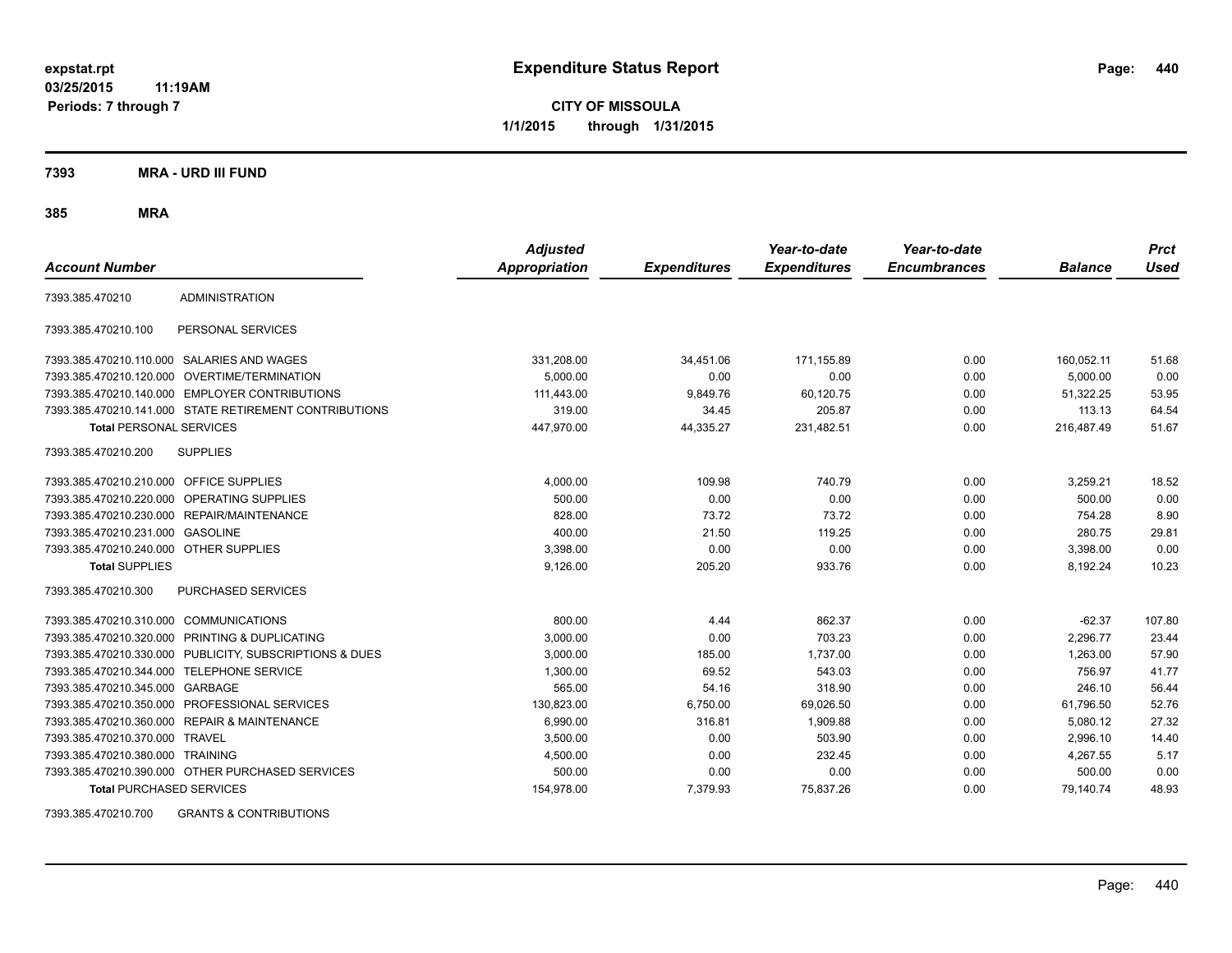**Periods: 7 through 7**

**CITY OF MISSOULA 1/1/2015 through 1/31/2015**

**7393 MRA - URD III FUND**

| <b>Account Number</b>                                                        | <b>Adjusted</b><br><b>Appropriation</b> | <b>Expenditures</b>    | Year-to-date<br><b>Expenditures</b> | Year-to-date<br><b>Encumbrances</b> | <b>Balance</b>       | <b>Prct</b><br><b>Used</b> |
|------------------------------------------------------------------------------|-----------------------------------------|------------------------|-------------------------------------|-------------------------------------|----------------------|----------------------------|
| Total GRANTS & CONTRIBUTIONS                                                 | 0.00                                    | 0.00                   | 0.00                                | 0.00                                | 0.00                 | 0.00                       |
| OTHER OBJECTS<br>7393.385.470210.800                                         |                                         |                        |                                     |                                     |                      |                            |
| <b>Total OTHER OBJECTS</b>                                                   | 0.00                                    | 0.00                   | 0.00                                | 0.00                                | 0.00                 | 0.00                       |
| <b>CAPITAL OUTLAY</b><br>7393.385.470210.900                                 |                                         |                        |                                     |                                     |                      |                            |
| 7393.385.470210.940.000 MACHINERY & EQUIPMENT<br><b>Total CAPITAL OUTLAY</b> | 30,000.00<br>30,000.00                  | 24,576.00<br>24,576.00 | 24,576.00<br>24,576.00              | 0.00<br>0.00                        | 5,424.00<br>5,424.00 | 81.92<br>81.92             |
| <b>Total ADMINISTRATION</b>                                                  | 642,074.00                              | 76,496.40              | 332,829.53                          | 0.00                                | 309,244.47           | 51.84                      |
| 7393.385.470220<br><b>ACQUISITION OF PROPERTY</b>                            |                                         |                        |                                     |                                     |                      |                            |
| 7393.385.470220.800<br>OTHER OBJECTS                                         |                                         |                        |                                     |                                     |                      |                            |
| Total ACQUISITION OF PROPERTY                                                | 0.00                                    | 0.00                   | 0.00                                | 0.00                                | 0.00                 | 0.00                       |
| PW FACILITY<br>7393.385.470230                                               |                                         |                        |                                     |                                     |                      |                            |
| 7393.385.470230.300<br>PURCHASED SERVICES                                    |                                         |                        |                                     |                                     |                      |                            |
| 7393.385.470230.350.000 PROFESSIONAL SERVICES                                | 233,117.00                              | 24,758.56              | 205,809.31                          | 0.00                                | 27,307.69            | 88.29                      |
| <b>Total PURCHASED SERVICES</b>                                              | 233,117.00                              | 24,758.56              | 205,809.31                          | 0.00                                | 27,307.69            | 88.29                      |
| 7393.385.470230.700<br><b>GRANTS &amp; CONTRIBUTIONS</b>                     |                                         |                        |                                     |                                     |                      |                            |
| 7393.385.470230.700.000 GRANTS & CONTRIBUTIONS                               | 1,857,624.00                            | 0.00                   | 979,026.49                          | 0.00                                | 878,597.51           | 52.70                      |
| <b>Total GRANTS &amp; CONTRIBUTIONS</b>                                      | 1,857,624.00                            | 0.00                   | 979.026.49                          | 0.00                                | 878,597.51           | 52.70                      |
| 7393.385.470230.800<br>OTHER OBJECTS                                         |                                         |                        |                                     |                                     |                      |                            |
| 7393.385.470230.845.000 CONTINGENCY                                          | 534,332.00                              | 0.00                   | 0.00                                | 0.00                                | 534,332.00           | 0.00                       |
| <b>Total OTHER OBJECTS</b>                                                   | 534,332.00                              | 0.00                   | 0.00                                | 0.00                                | 534,332.00           | 0.00                       |
| 7393.385.470230.900<br><b>CAPITAL OUTLAY</b>                                 |                                         |                        |                                     |                                     |                      |                            |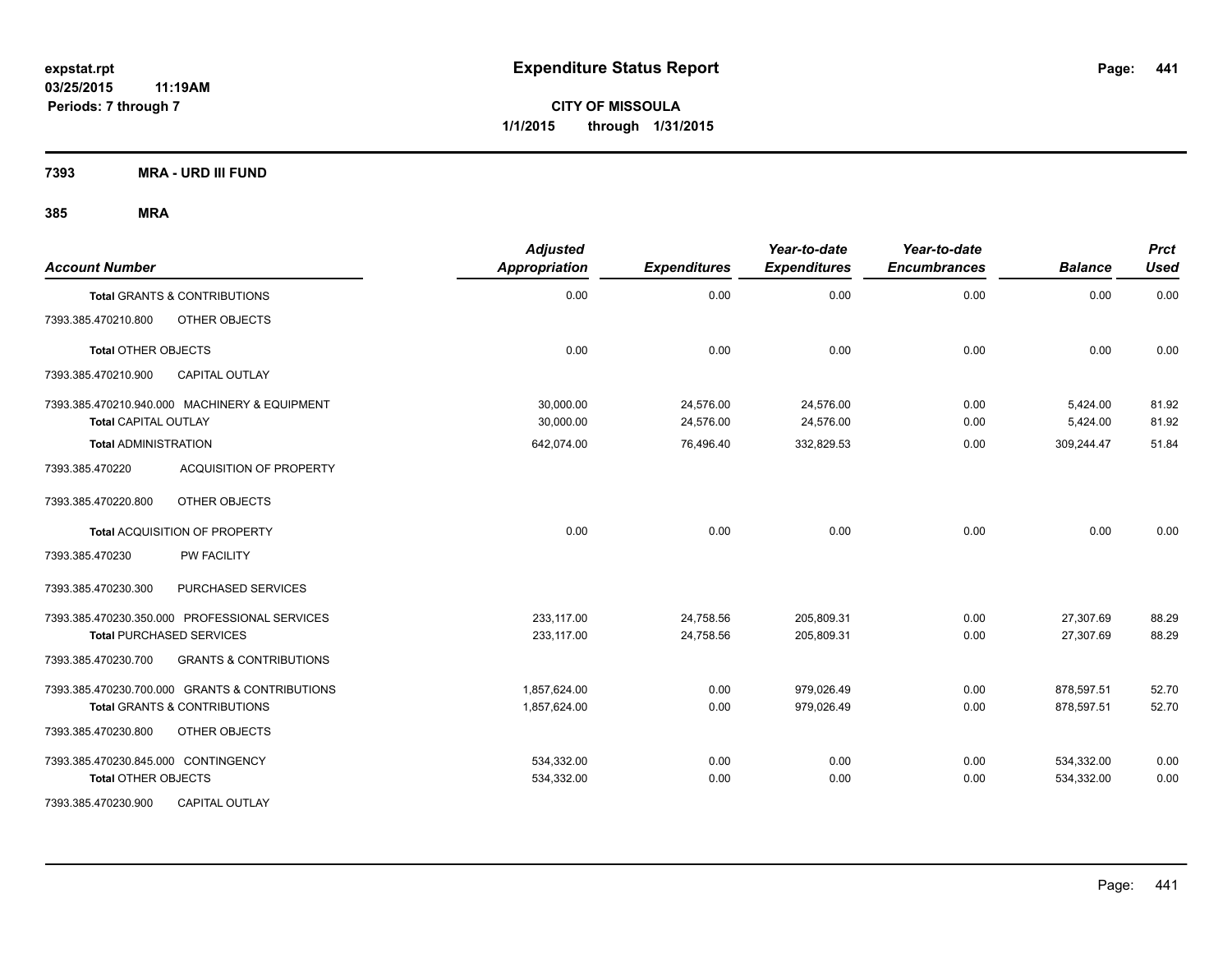**CITY OF MISSOULA 1/1/2015 through 1/31/2015**

**7393 MRA - URD III FUND**

| <b>Account Number</b>                                               |                                                                                  | <b>Adjusted</b><br>Appropriation | <b>Expenditures</b> | Year-to-date<br><b>Expenditures</b> | Year-to-date<br><b>Encumbrances</b> | <b>Balance</b>               | <b>Prct</b><br><b>Used</b> |
|---------------------------------------------------------------------|----------------------------------------------------------------------------------|----------------------------------|---------------------|-------------------------------------|-------------------------------------|------------------------------|----------------------------|
| 7393.385.470230.930.000 IMPROVEMENTS<br><b>Total CAPITAL OUTLAY</b> |                                                                                  | 2,115,956.00<br>2,115,956.00     | 0.00<br>0.00        | 398,500.82<br>398,500.82            | 0.00<br>0.00                        | 1,717,455.18<br>1,717,455.18 | 18.83<br>18.83             |
| <b>Total PW FACILITY</b>                                            |                                                                                  | 4,741,029.00                     | 24,758.56           | 1,583,336.62                        | 0.00                                | 3,157,692.38                 | 33.40                      |
| 7393.385.470240                                                     | <b>REHAB LOANS</b>                                                               |                                  |                     |                                     |                                     |                              |                            |
| 7393.385.470240.700                                                 | <b>GRANTS &amp; CONTRIBUTIONS</b>                                                |                                  |                     |                                     |                                     |                              |                            |
| <b>Total REHAB LOANS</b>                                            | 7393.385.470240.700.000 GRANTS & CONTRIBUTIONS                                   | 300,000.00<br>300,000.00         | 0.00<br>0.00        | 6,906.66<br>6,906.66                | 0.00<br>0.00                        | 293,093.34<br>293,093.34     | 2.30<br>2.30               |
| 7393.385.470250                                                     | <b>RELOCATION PAYMENTS</b>                                                       |                                  |                     |                                     |                                     |                              |                            |
| 7393.385.470250.800                                                 | OTHER OBJECTS                                                                    |                                  |                     |                                     |                                     |                              |                            |
| 7393.385.470250.845.000 CONTINGENCY                                 | <b>Total RELOCATION PAYMENTS</b>                                                 | 50,000.00<br>50,000.00           | 0.00<br>0.00        | 0.00<br>0.00                        | 0.00<br>0.00                        | 50,000.00<br>50,000.00       | 0.00<br>0.00               |
| 7393.385.470260                                                     | <b>PLANNING &amp; MGMT</b>                                                       |                                  |                     |                                     |                                     |                              |                            |
| 7393.385.470260.300                                                 | PURCHASED SERVICES                                                               |                                  |                     |                                     |                                     |                              |                            |
|                                                                     | 7393.385.470260.350.000 PROFESSIONAL SERVICES<br><b>Total PURCHASED SERVICES</b> | 134,867.00<br>134,867.00         | 0.00<br>0.00        | 10,784.98<br>10,784.98              | 0.00<br>0.00                        | 124,082.02<br>124,082.02     | 8.00<br>8.00               |
| 7393.385.470260.700                                                 | <b>GRANTS &amp; CONTRIBUTIONS</b>                                                |                                  |                     |                                     |                                     |                              |                            |
|                                                                     | <b>Total GRANTS &amp; CONTRIBUTIONS</b>                                          | 0.00                             | 0.00                | 0.00                                | 0.00                                | 0.00                         | 0.00                       |
| 7393.385.470260.800                                                 | OTHER OBJECTS                                                                    |                                  |                     |                                     |                                     |                              |                            |
| 7393.385.470260.845.000 CONTINGENCY<br><b>Total OTHER OBJECTS</b>   |                                                                                  | 100,000.00<br>100,000.00         | 0.00<br>0.00        | 0.00<br>0.00                        | 0.00<br>0.00                        | 100,000.00<br>100,000.00     | 0.00<br>0.00               |
| <b>Total PLANNING &amp; MGMT</b>                                    |                                                                                  | 234,867.00                       | 0.00                | 10,784.98                           | 0.00                                | 224,082.02                   | 4.59                       |
| 7393.385.470270                                                     | <b>CLEARING &amp; DEMO</b>                                                       |                                  |                     |                                     |                                     |                              |                            |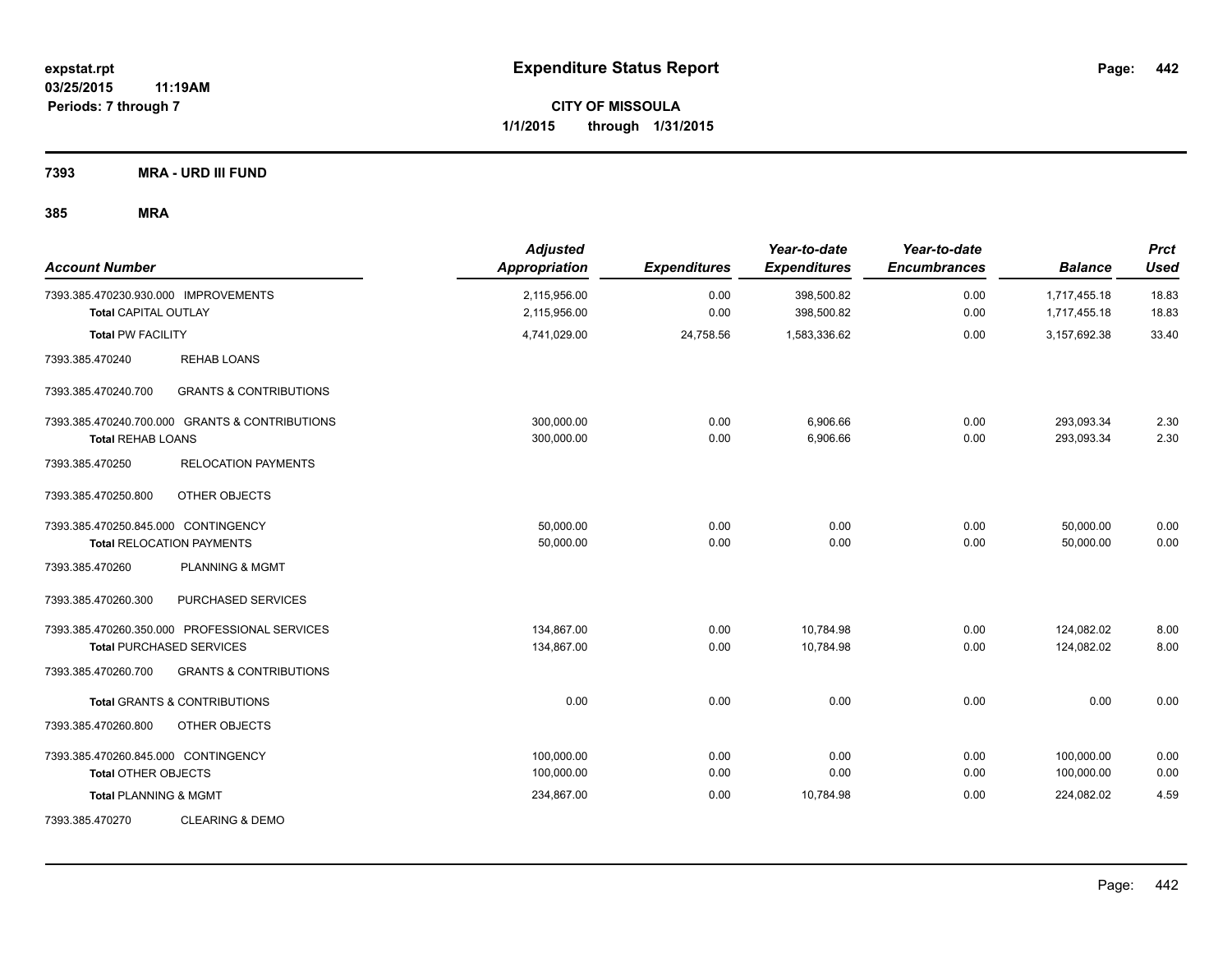**CITY OF MISSOULA 1/1/2015 through 1/31/2015**

**7393 MRA - URD III FUND**

| <b>Account Number</b>                                    | <b>Adjusted</b><br>Appropriation | <b>Expenditures</b> | Year-to-date<br><b>Expenditures</b> | Year-to-date<br><b>Encumbrances</b> | <b>Balance</b>  | <b>Prct</b><br><b>Used</b> |
|----------------------------------------------------------|----------------------------------|---------------------|-------------------------------------|-------------------------------------|-----------------|----------------------------|
| <b>PURCHASED SERVICES</b><br>7393.385.470270.300         |                                  |                     |                                     |                                     |                 |                            |
| <b>Total PURCHASED SERVICES</b>                          | 0.00                             | 0.00                | 0.00                                | 0.00                                | 0.00            | 0.00                       |
| <b>GRANTS &amp; CONTRIBUTIONS</b><br>7393.385.470270.700 |                                  |                     |                                     |                                     |                 |                            |
| 7393.385.470270.700.000 GRANTS & CONTRIBUTIONS           | 40,800.00                        | 0.00                | 31,779.00                           | 0.00                                | 9,021.00        | 77.89                      |
| <b>Total GRANTS &amp; CONTRIBUTIONS</b>                  | 40,800.00                        | 0.00                | 31,779.00                           | 0.00                                | 9,021.00        | 77.89                      |
| OTHER OBJECTS<br>7393.385.470270.800                     |                                  |                     |                                     |                                     |                 |                            |
| 7393.385.470270.845.000 CONTINGENCY                      | 100,000.00                       | 0.00                | 0.00                                | 0.00                                | 100.000.00      | 0.00                       |
| <b>Total OTHER OBJECTS</b>                               | 100,000.00                       | 0.00                | 0.00                                | 0.00                                | 100,000.00      | 0.00                       |
| <b>Total CLEARING &amp; DEMO</b>                         | 140,800.00                       | 0.00                | 31,779.00                           | 0.00                                | 109,021.00      | 22.57                      |
| <b>Total MRA</b>                                         | 6,108,770.00                     | 101,254.96          | 1,965,636.79                        | 0.00                                | 4, 143, 133. 21 | 32.18                      |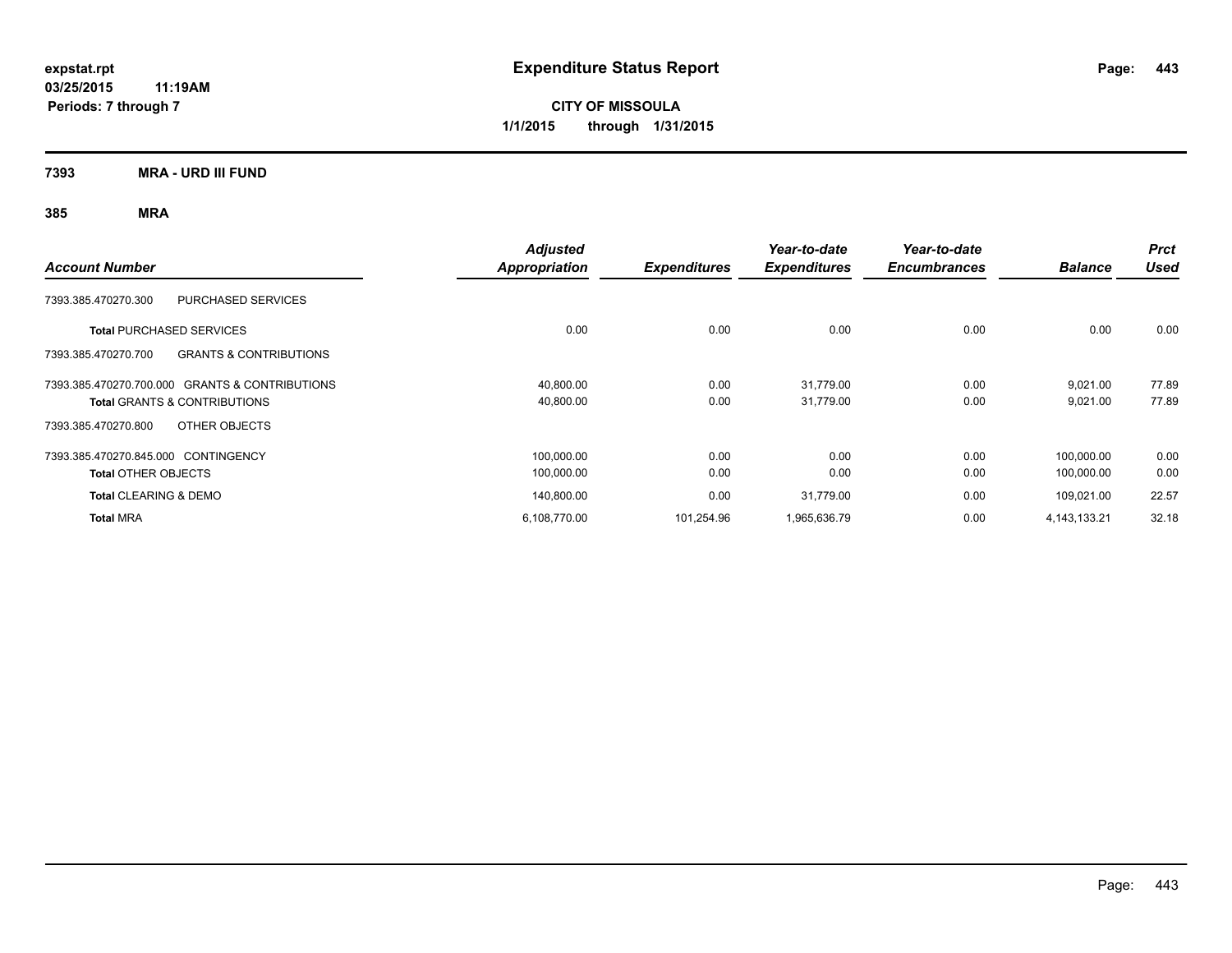**CITY OF MISSOULA 1/1/2015 through 1/31/2015**

**7393 MRA - URD III FUND**

**900 DEPRECIATION**

| <b>Account Number</b>     |                      | <b>Adjusted</b><br><b>Appropriation</b> | <b>Expenditures</b> | Year-to-date<br><b>Expenditures</b> | Year-to-date<br><b>Encumbrances</b> | <b>Balance</b>  | <b>Prct</b><br><b>Used</b> |
|---------------------------|----------------------|-----------------------------------------|---------------------|-------------------------------------|-------------------------------------|-----------------|----------------------------|
| 7393.900.510000           | <b>MISCELLANEOUS</b> |                                         |                     |                                     |                                     |                 |                            |
| 7393.900.510000.800       | OTHER OBJECTS        |                                         |                     |                                     |                                     |                 |                            |
| <b>Total DEPRECIATION</b> |                      | 0.00                                    | 0.00                | 0.00                                | 0.00                                | 0.00            | 0.00                       |
| Total MRA - URD III FUND  |                      | 6,108,770.00                            | 101,254.96          | 1,965,636.79                        | 0.00                                | 4, 143, 133. 21 | 32.18                      |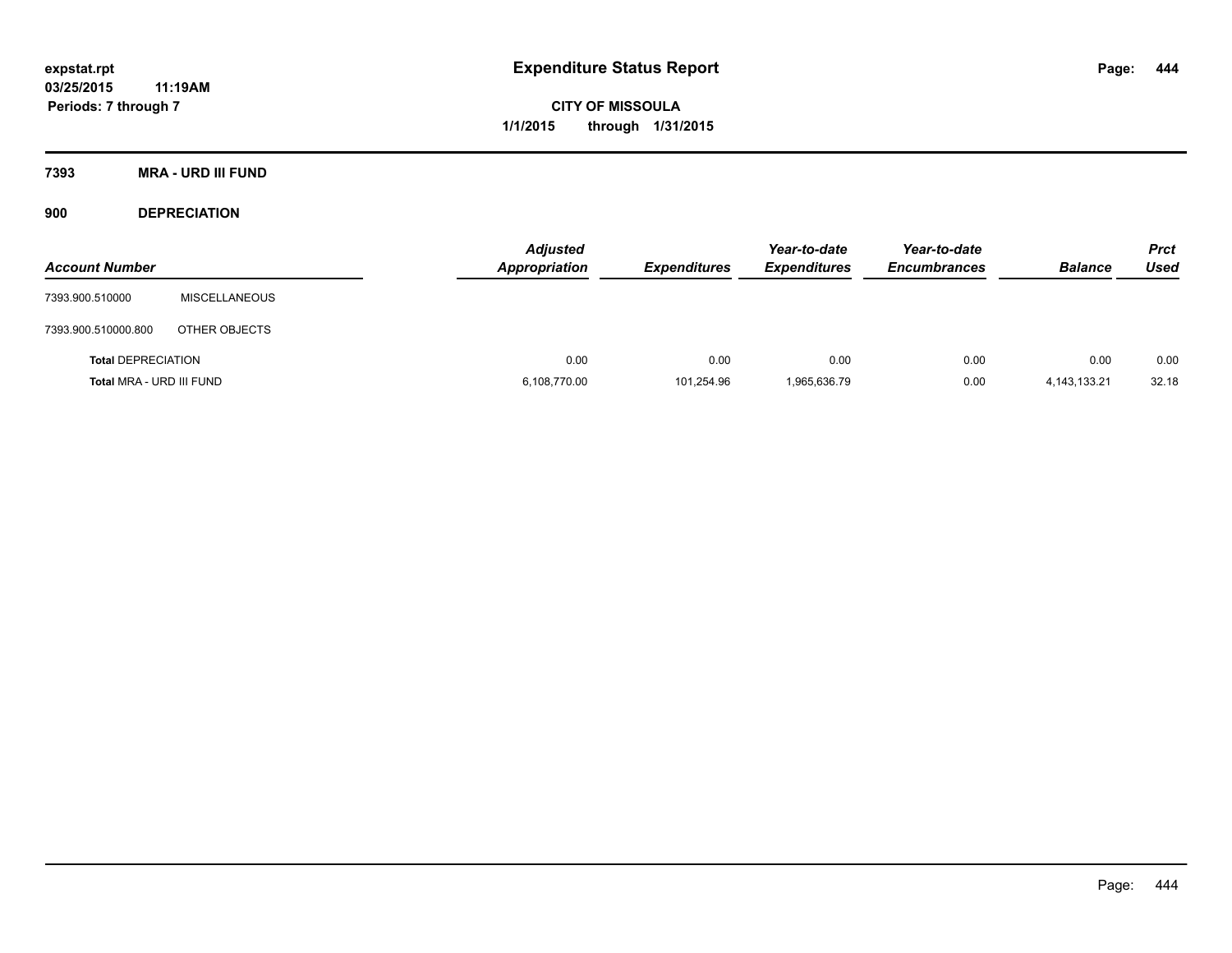# **7394 MRA TAX INCREMENT DEBT CLEARING FUND**

| <b>Account Number</b>         |                                                   | <b>Adjusted</b><br><b>Appropriation</b> | <b>Expenditures</b> | Year-to-date<br><b>Expenditures</b> | Year-to-date<br><b>Encumbrances</b> | <b>Balance</b> | <b>Prct</b><br><b>Used</b> |
|-------------------------------|---------------------------------------------------|-----------------------------------------|---------------------|-------------------------------------|-------------------------------------|----------------|----------------------------|
| 7394.390.490601               | TI BOND CLEARING                                  |                                         |                     |                                     |                                     |                |                            |
| 7394.390.490601.800           | OTHER OBJECTS                                     |                                         |                     |                                     |                                     |                |                            |
| <b>Total TI BOND CLEARING</b> |                                                   | 0.00                                    | 0.00                | 0.00                                | 0.00                                | 0.00           | 0.00                       |
| 7394.390.521000               | INTERFUND OPERATING TRANSFERS                     |                                         |                     |                                     |                                     |                |                            |
| 7394.390.521000.800           | OTHER OBJECTS                                     |                                         |                     |                                     |                                     |                |                            |
|                               | <b>Total INTERFUND OPERATING TRANSFERS</b>        | 0.00                                    | 0.00                | 0.00                                | 0.00                                | 0.00           | 0.00                       |
|                               | <b>Total MRA TAX INCREMENT DEBT CLEARING FUND</b> | 0.00                                    | 0.00                | 0.00                                | 0.00                                | 0.00           | 0.00                       |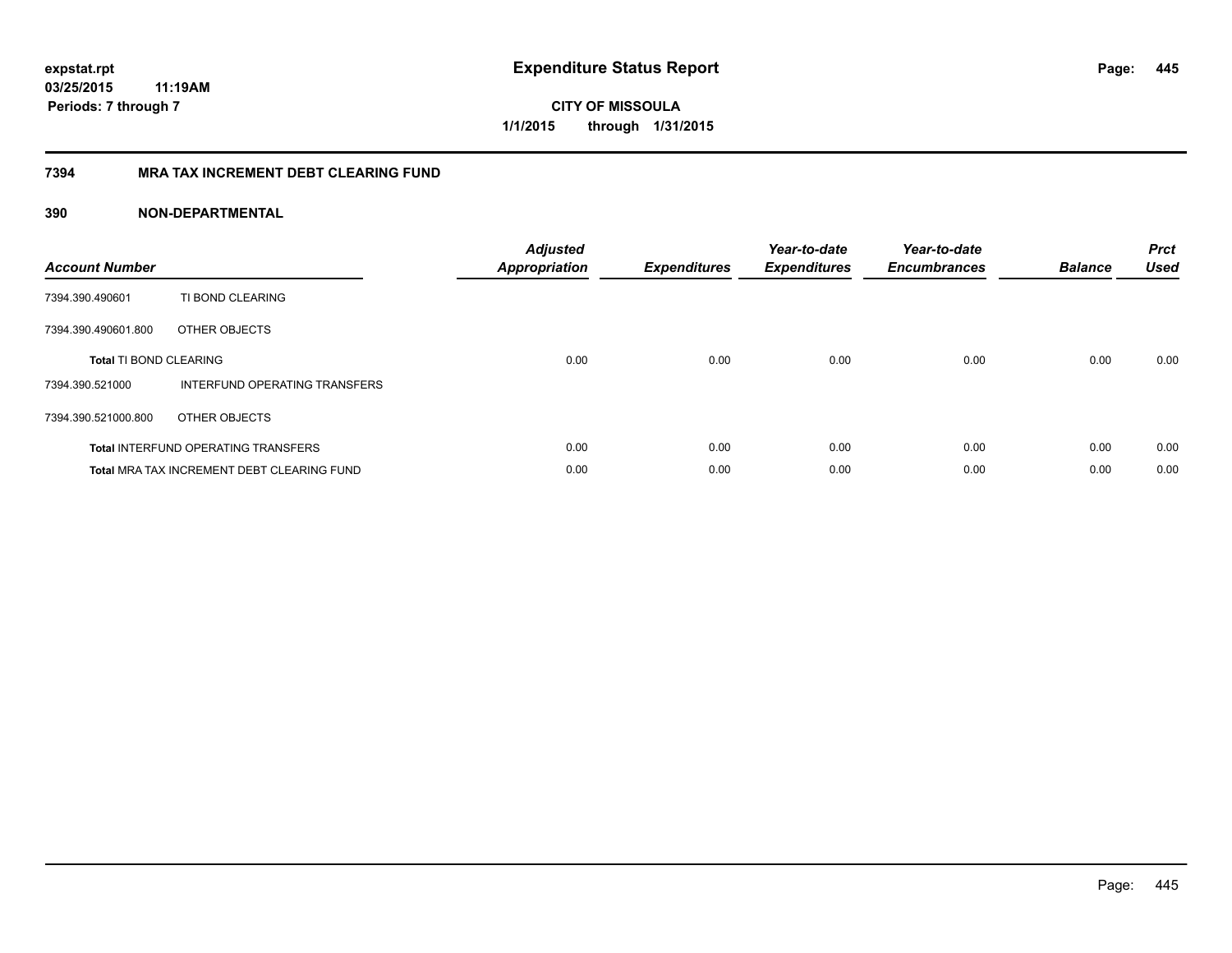# **03/25/2015**

**446**

**11:19AM Periods: 7 through 7**

**CITY OF MISSOULA 1/1/2015 through 1/31/2015**

# **7395 MRA TAX INCREMENT DEBT SERVICE INTEREST**

| <b>Account Number</b>     |                                               | <b>Adjusted</b><br><b>Appropriation</b> | <b>Expenditures</b> | Year-to-date<br><b>Expenditures</b> | Year-to-date<br><b>Encumbrances</b> | <b>Balance</b> | <b>Prct</b><br><b>Used</b> |
|---------------------------|-----------------------------------------------|-----------------------------------------|---------------------|-------------------------------------|-------------------------------------|----------------|----------------------------|
| 7395.390.490200           | REVENUE BOND DEBT SERVICE                     |                                         |                     |                                     |                                     |                |                            |
| 7395.390.490200.600       | <b>DEBT SERVICE</b>                           |                                         |                     |                                     |                                     |                |                            |
| <b>Total DEBT SERVICE</b> |                                               | 0.00                                    | 0.00                | 0.00                                | 0.00                                | 0.00           | 0.00                       |
| 7395.390.490200.800       | OTHER OBJECTS                                 |                                         |                     |                                     |                                     |                |                            |
|                           | Total REVENUE BOND DEBT SERVICE               | 0.00                                    | 0.00                | 0.00                                | 0.00                                | 0.00           | 0.00                       |
| 7395.390.490602           | TI BOND INTEREST                              |                                         |                     |                                     |                                     |                |                            |
| 7395.390.490602.600       | <b>DEBT SERVICE</b>                           |                                         |                     |                                     |                                     |                |                            |
| <b>Total DEBT SERVICE</b> |                                               | 0.00                                    | 0.00                | 0.00                                | 0.00                                | 0.00           | 0.00                       |
| 7395.390.490602.800       | OTHER OBJECTS                                 |                                         |                     |                                     |                                     |                |                            |
| Total TI BOND INTEREST    |                                               | 0.00                                    | 0.00                | 0.00                                | 0.00                                | 0.00           | 0.00                       |
|                           | Total MRA TAX INCREMENT DEBT SERVICE INTEREST | 0.00                                    | 0.00                | 0.00                                | 0.00                                | 0.00           | 0.00                       |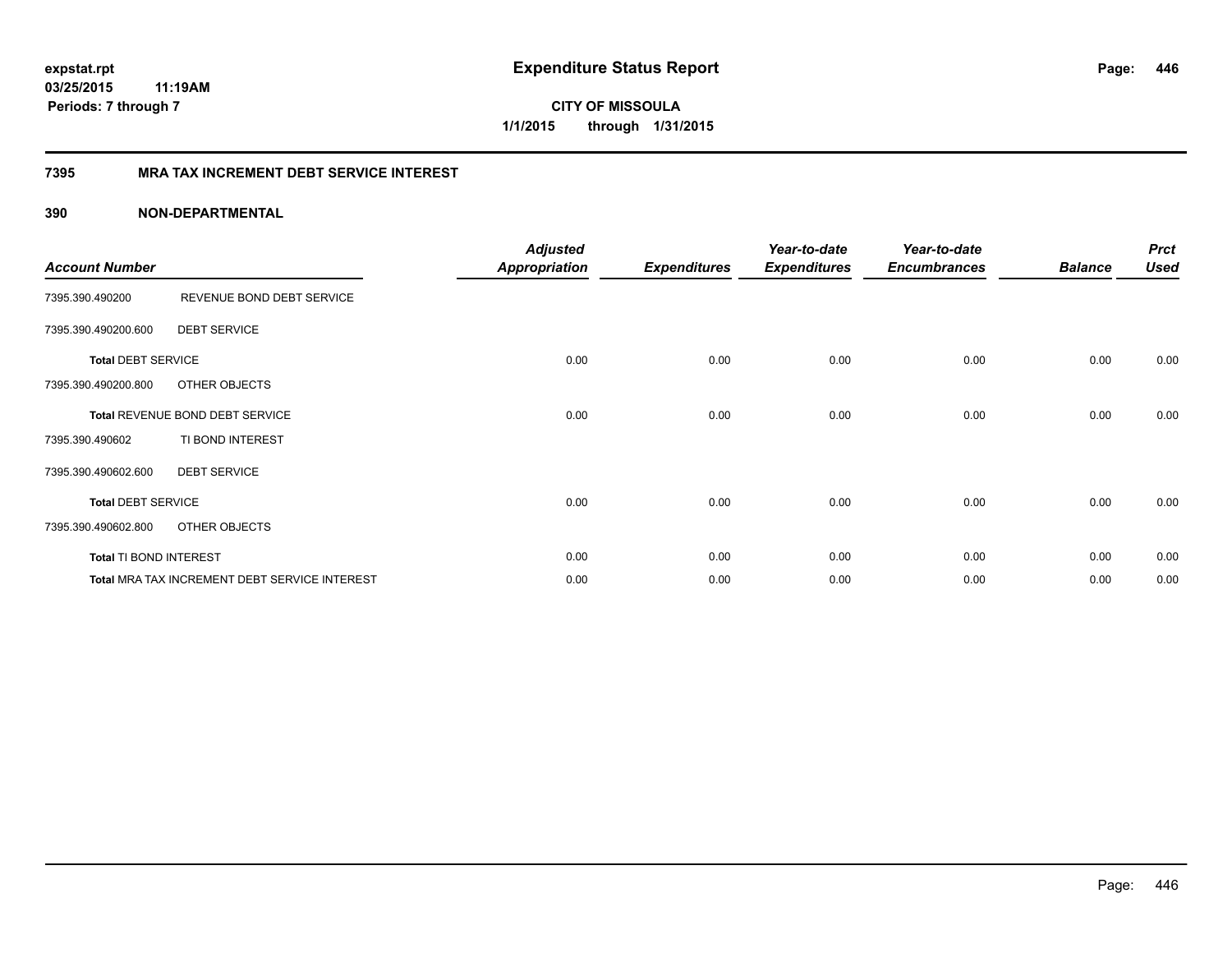**CITY OF MISSOULA 1/1/2015 through 1/31/2015**

# **7396 MRA TAX INCREMENT DEBT SERVICE SINKING F**

| <b>Account Number</b>        |                                                | <b>Adjusted</b><br><b>Appropriation</b> | <b>Expenditures</b> | Year-to-date<br><b>Expenditures</b> | Year-to-date<br><b>Encumbrances</b> | <b>Balance</b> | <b>Prct</b><br><b>Used</b> |
|------------------------------|------------------------------------------------|-----------------------------------------|---------------------|-------------------------------------|-------------------------------------|----------------|----------------------------|
| 7396.390.490200              | REVENUE BOND DEBT SERVICE                      |                                         |                     |                                     |                                     |                |                            |
| 7396.390.490200.600          | <b>DEBT SERVICE</b>                            |                                         |                     |                                     |                                     |                |                            |
|                              | <b>Total REVENUE BOND DEBT SERVICE</b>         | 0.00                                    | 0.00                | 0.00                                | 0.00                                | 0.00           | 0.00                       |
| 7396.390.490603              | TI BOND SINKING                                |                                         |                     |                                     |                                     |                |                            |
| 7396.390.490603.600          | <b>DEBT SERVICE</b>                            |                                         |                     |                                     |                                     |                |                            |
| <b>Total DEBT SERVICE</b>    |                                                | 0.00                                    | 0.00                | 0.00                                | 0.00                                | 0.00           | 0.00                       |
| 7396.390.490603.800          | OTHER OBJECTS                                  |                                         |                     |                                     |                                     |                |                            |
| <b>Total TI BOND SINKING</b> |                                                | 0.00                                    | 0.00                | 0.00                                | 0.00                                | 0.00           | 0.00                       |
|                              | Total MRA TAX INCREMENT DEBT SERVICE SINKING F | 0.00                                    | 0.00                | 0.00                                | 0.00                                | 0.00           | 0.00                       |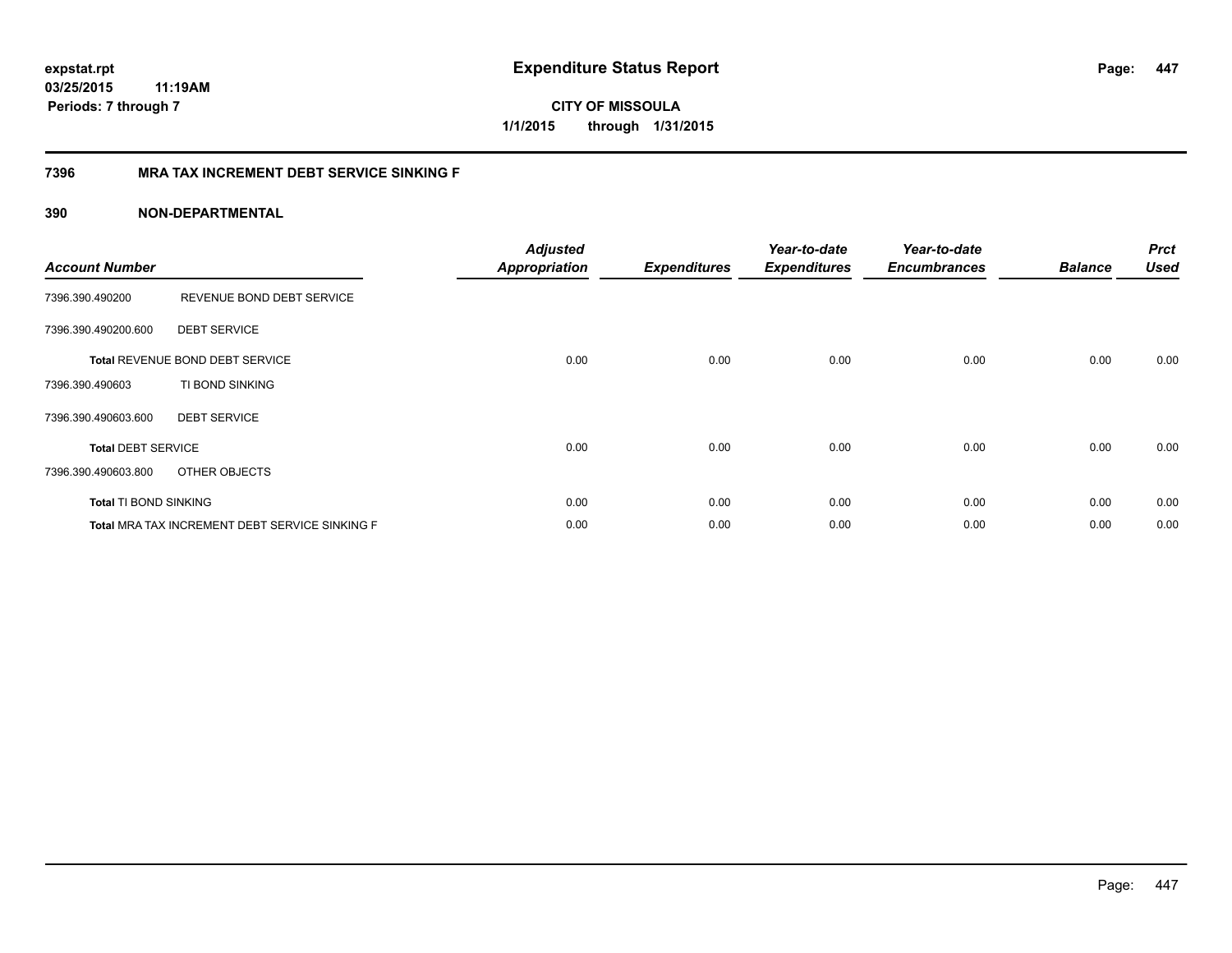# **7397 MRA TAX INCREMENT BOND RESERVE FUND**

| <b>Account Number</b>        |                                           | <b>Adjusted</b><br><b>Appropriation</b> | <b>Expenditures</b> | Year-to-date<br><b>Expenditures</b> | Year-to-date<br><b>Encumbrances</b> | <b>Balance</b> | <b>Prct</b><br><b>Used</b> |
|------------------------------|-------------------------------------------|-----------------------------------------|---------------------|-------------------------------------|-------------------------------------|----------------|----------------------------|
| 7397.390.490604              | TI BOND RESERVE                           |                                         |                     |                                     |                                     |                |                            |
| 7397.390.490604.800          | OTHER OBJECTS                             |                                         |                     |                                     |                                     |                |                            |
| <b>Total TI BOND RESERVE</b> |                                           | 0.00                                    | 0.00                | 0.00                                | 0.00                                | 0.00           | 0.00                       |
| 7397.390.521000              | INTERFUND OPERATING TRANSFERS             |                                         |                     |                                     |                                     |                |                            |
| 7397.390.521000.800          | OTHER OBJECTS                             |                                         |                     |                                     |                                     |                |                            |
|                              | Total MRA TAX INCREMENT BOND RESERVE FUND | 0.00                                    | 0.00                | 0.00                                | 0.00                                | 0.00           | 0.00                       |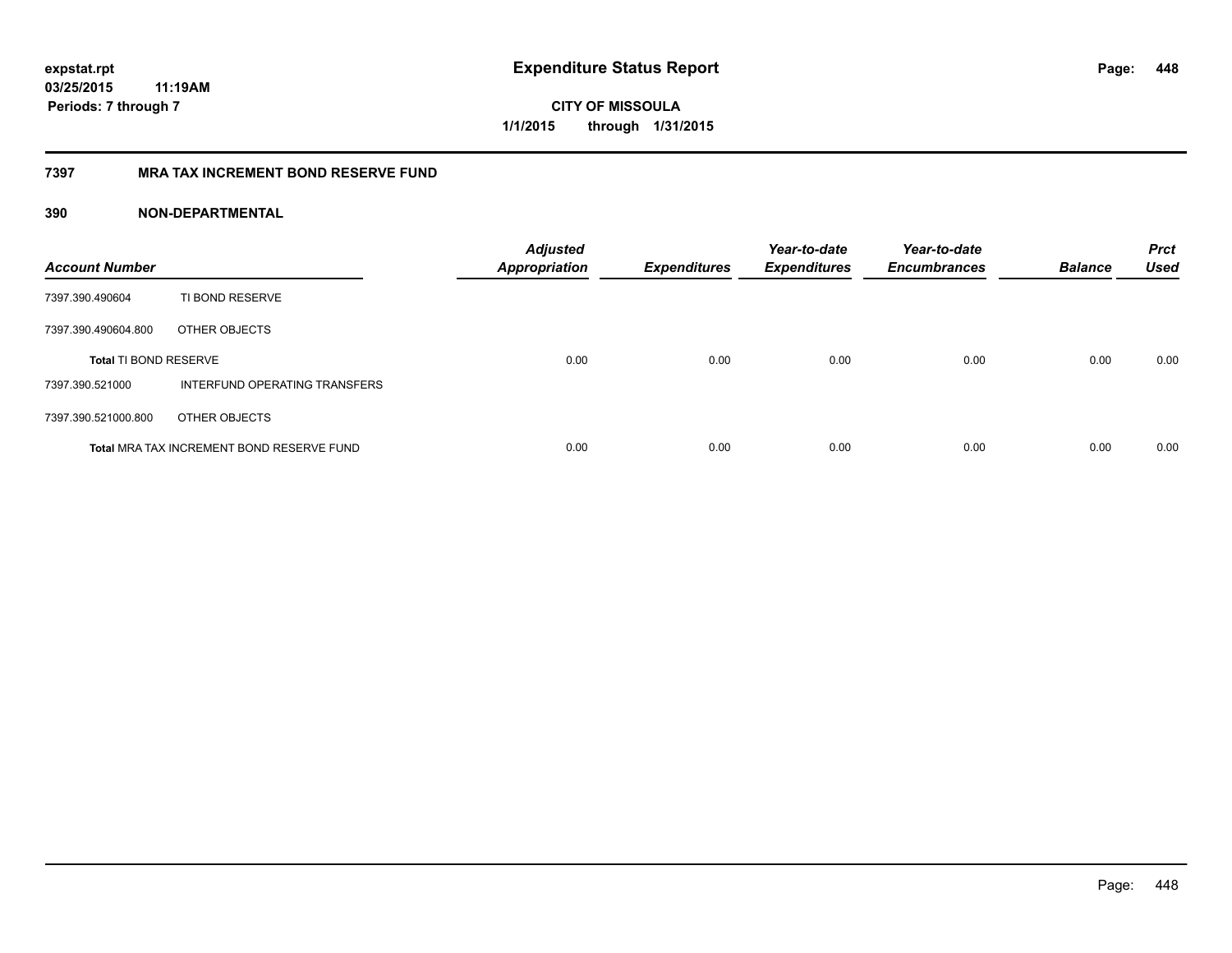**CITY OF MISSOULA 1/1/2015 through 1/31/2015**

# **7399 INTERMOUNTAIN BOND DEBT SERVICE**

| <b>Account Number</b>             |                           | <b>Adjusted</b><br>Appropriation | <b>Expenditures</b> | Year-to-date<br><b>Expenditures</b> | Year-to-date<br><b>Encumbrances</b> | <b>Balance</b> | <b>Prct</b><br><b>Used</b> |
|-----------------------------------|---------------------------|----------------------------------|---------------------|-------------------------------------|-------------------------------------|----------------|----------------------------|
| 7399.385.490200                   | REVENUE BOND DEBT SERVICE |                                  |                     |                                     |                                     |                |                            |
| 7399.385.490200.600               | <b>DEBT SERVICE</b>       |                                  |                     |                                     |                                     |                |                            |
| 7399.385.490200.610.000 PRINCIPAL |                           | 72,000.00                        | 0.00                | 35.500.00                           | 0.00                                | 36,500.00      | 49.31                      |
| 7399.385.490200.620.000 INTEREST  |                           | 73.769.00                        | 0.00                | 37.861.88                           | 0.00                                | 35.907.12      | 51.32                      |
| <b>Total MRA</b>                  |                           | 145,769.00                       | 0.00                | 73.361.88                           | 0.00                                | 72.407.12      | 50.33                      |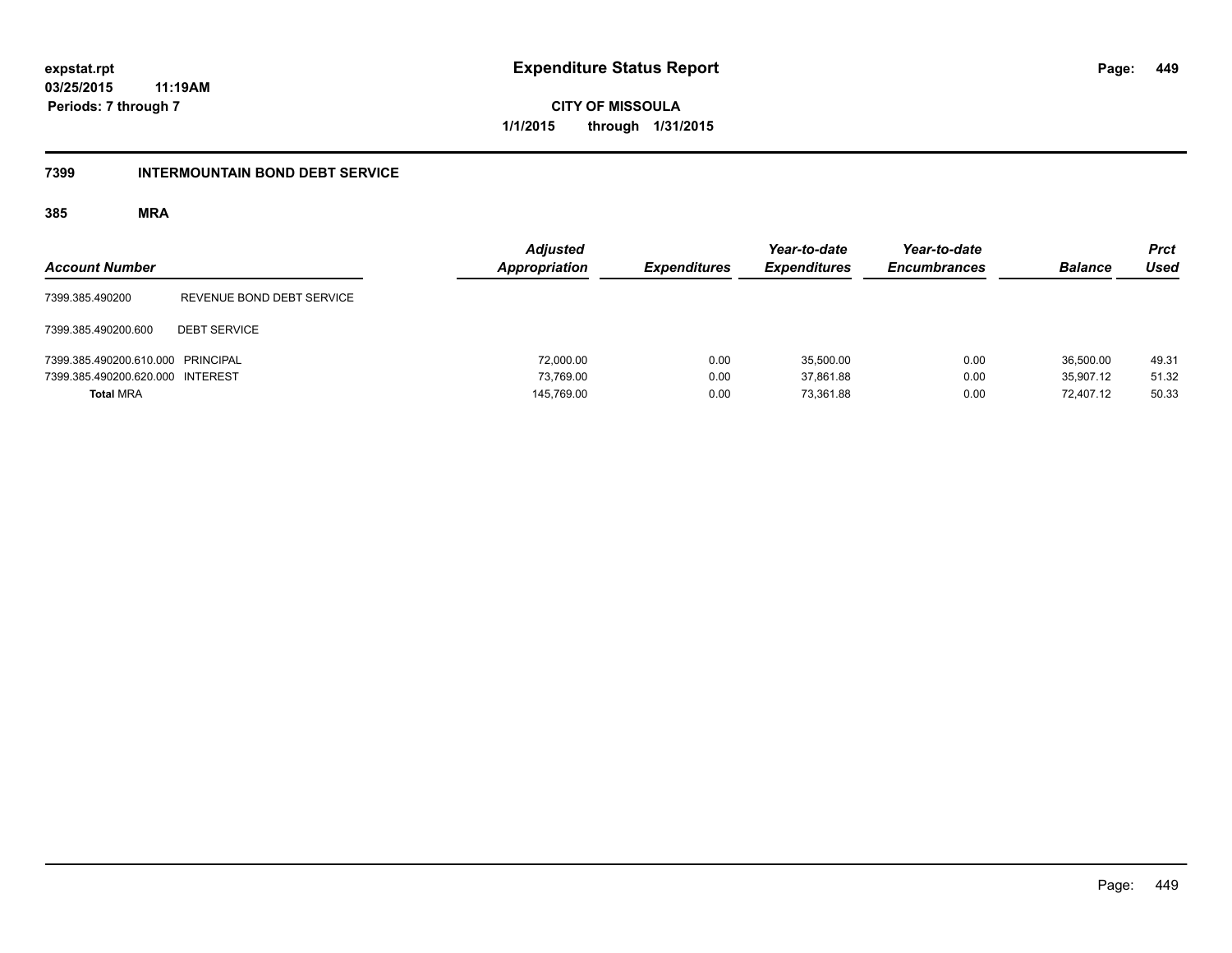# **7399 INTERMOUNTAIN BOND DEBT SERVICE**

| <b>Account Number</b>         |                                              | <b>Adjusted</b><br><b>Appropriation</b> | <b>Expenditures</b> | Year-to-date<br><b>Expenditures</b> | Year-to-date<br><b>Encumbrances</b> | <b>Balance</b> | <b>Prct</b><br>Used |
|-------------------------------|----------------------------------------------|-----------------------------------------|---------------------|-------------------------------------|-------------------------------------|----------------|---------------------|
| 7399.390.490604               | TI BOND RESERVE                              |                                         |                     |                                     |                                     |                |                     |
| 7399.390.490604.800           | OTHER OBJECTS                                |                                         |                     |                                     |                                     |                |                     |
| <b>Total NON-DEPARTMENTAL</b> |                                              | 0.00                                    | 0.00                | 0.00                                | 0.00                                | 0.00           | 0.00                |
|                               | <b>Total INTERMOUNTAIN BOND DEBT SERVICE</b> | 145,769.00                              | 0.00                | 73,361.88                           | 0.00                                | 72.407.12      | 50.33               |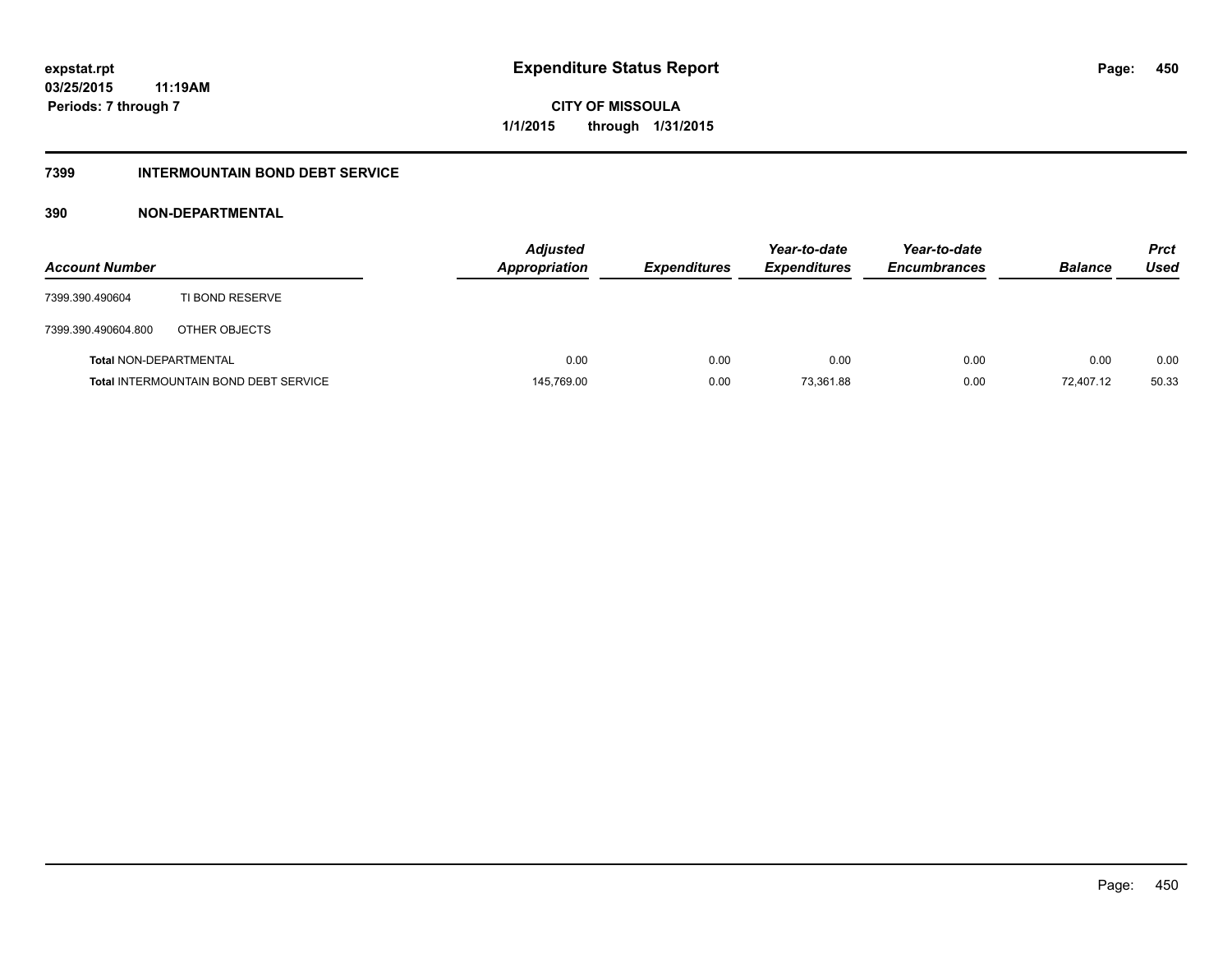# **7400 FRONT ST BOND CLEARING**

| <b>Account Number</b>            |                                                  | <b>Adjusted</b><br>Appropriation | <b>Expenditures</b> | Year-to-date<br><b>Expenditures</b> | Year-to-date<br><b>Encumbrances</b> | <b>Balance</b> | <b>Prct</b><br><b>Used</b> |
|----------------------------------|--------------------------------------------------|----------------------------------|---------------------|-------------------------------------|-------------------------------------|----------------|----------------------------|
| 7400.385.470210                  | <b>ADMINISTRATION</b>                            |                                  |                     |                                     |                                     |                |                            |
| 7400.385.470210.800              | OTHER OBJECTS                                    |                                  |                     |                                     |                                     |                |                            |
|                                  | 7400.385.470210.820.603 TRANSFERS TO OTHER FUNDS | 146,472.00                       | 0.00                | 0.00                                | 0.00                                | 146,472.00     | 0.00                       |
|                                  | 7400.385.470210.820.604 TRANSFERS TO OTHER FUNDS | 142,630.00                       | 0.00                | 0.00                                | 0.00                                | 142,630.00     | 0.00                       |
|                                  | 7400.385.470210.820.605 TRANSFERS TO OTHER FUNDS | 164,160.00                       | 0.00                | 0.00                                | 0.00                                | 164.160.00     | 0.00                       |
| <b>Total ADMINISTRATION</b>      |                                                  | 453,262.00                       | 0.00                | 0.00                                | 0.00                                | 453,262.00     | 0.00                       |
| 7400.385.470260                  | <b>PLANNING &amp; MGMT</b>                       |                                  |                     |                                     |                                     |                |                            |
| 7400.385.470260.700              | <b>GRANTS &amp; CONTRIBUTIONS</b>                |                                  |                     |                                     |                                     |                |                            |
| <b>Total PLANNING &amp; MGMT</b> |                                                  | 0.00                             | 0.00                | 0.00                                | 0.00                                | 0.00           | 0.00                       |
|                                  | <b>Total FRONT ST BOND CLEARING</b>              | 453,262.00                       | 0.00                | 0.00                                | 0.00                                | 453,262.00     | 0.00                       |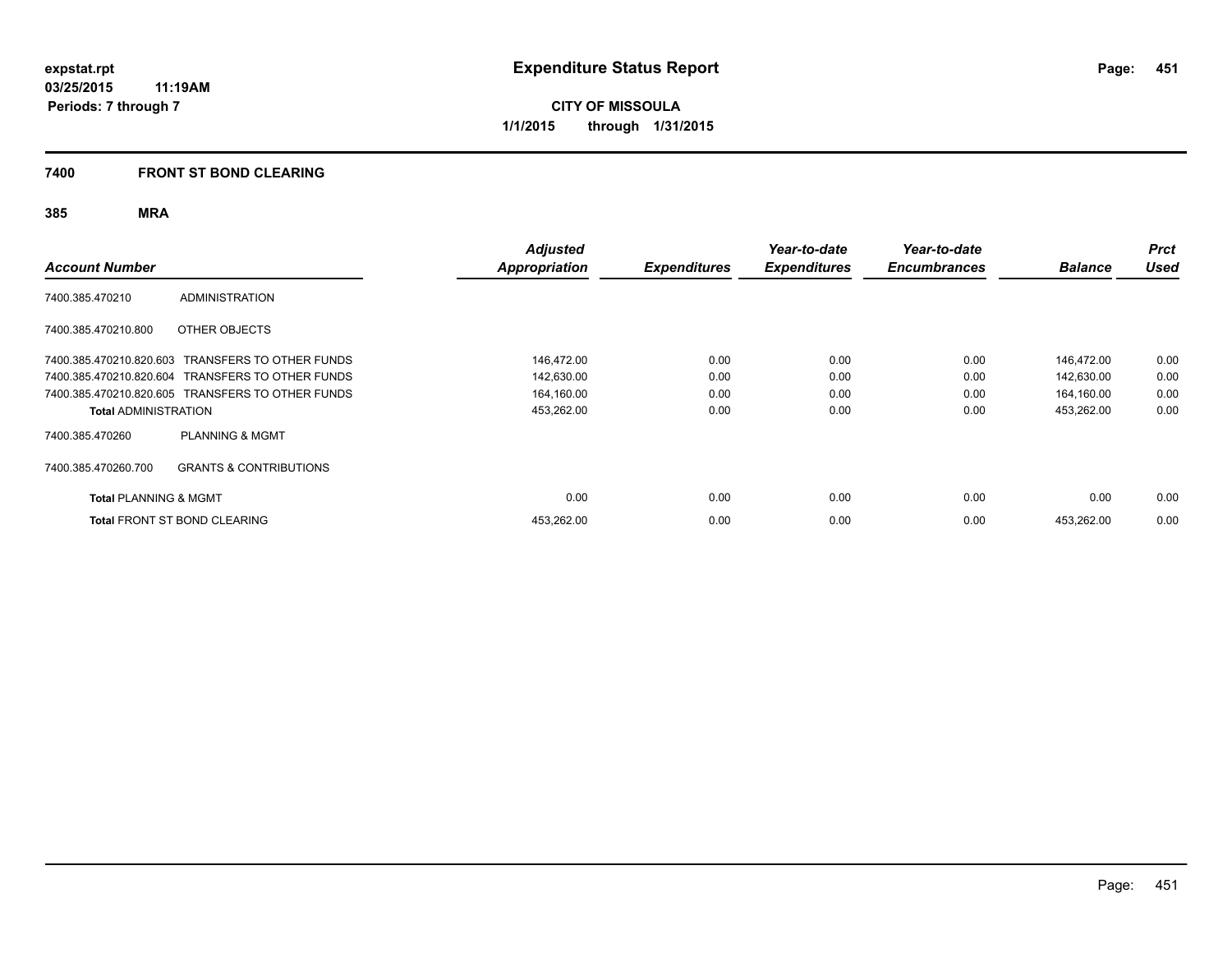# **7401 FRONT ST PARKING STRUCTURE**

| <b>Account Number</b>             |                                                 | <b>Adjusted</b>      |                     | Year-to-date        | Year-to-date        |                | <b>Prct</b><br><b>Used</b> |
|-----------------------------------|-------------------------------------------------|----------------------|---------------------|---------------------|---------------------|----------------|----------------------------|
|                                   |                                                 | <b>Appropriation</b> | <b>Expenditures</b> | <b>Expenditures</b> | <b>Encumbrances</b> | <b>Balance</b> |                            |
| 7401.385.470210                   | <b>ADMINISTRATION</b>                           |                      |                     |                     |                     |                |                            |
| 7401.385.470210.800               | OTHER OBJECTS                                   |                      |                     |                     |                     |                |                            |
| <b>Total ADMINISTRATION</b>       |                                                 | 0.00                 | 0.00                | 0.00                | 0.00                | 0.00           | 0.00                       |
| 7401.385.490000                   | <b>DEBT SERVICE</b>                             |                      |                     |                     |                     |                |                            |
| 7401.385.490000.600               | <b>DEBT SERVICE</b>                             |                      |                     |                     |                     |                |                            |
| 7401.385.490000.610.000 PRINCIPAL |                                                 | 30,000.00            | 0.00                | 16,000.00           | 0.00                | 14,000.00      | 53.33                      |
|                                   | 7401.385.490000.620.000 INTEREST / SERVICE FEES | 116,134.00           | 0.00                | 48,385.09           | 0.00                | 67,748.91      | 41.66                      |
| <b>Total DEBT SERVICE</b>         |                                                 | 146,134.00           | 0.00                | 64,385.09           | 0.00                | 81,748.91      | 44.06                      |
| 7401.385.522000                   | PTI PAYMENT TO MPC                              |                      |                     |                     |                     |                |                            |
| 7401.385.522000.300               | PURCHASED SERVICES                              |                      |                     |                     |                     |                |                            |
| Total PTI PAYMENT TO MPC          |                                                 | 0.00                 | 0.00                | 0.00                | 0.00                | 0.00           | 0.00                       |
|                                   | <b>Total FRONT ST PARKING STRUCTURE</b>         | 146,134.00           | 0.00                | 64,385.09           | 0.00                | 81,748.91      | 44.06                      |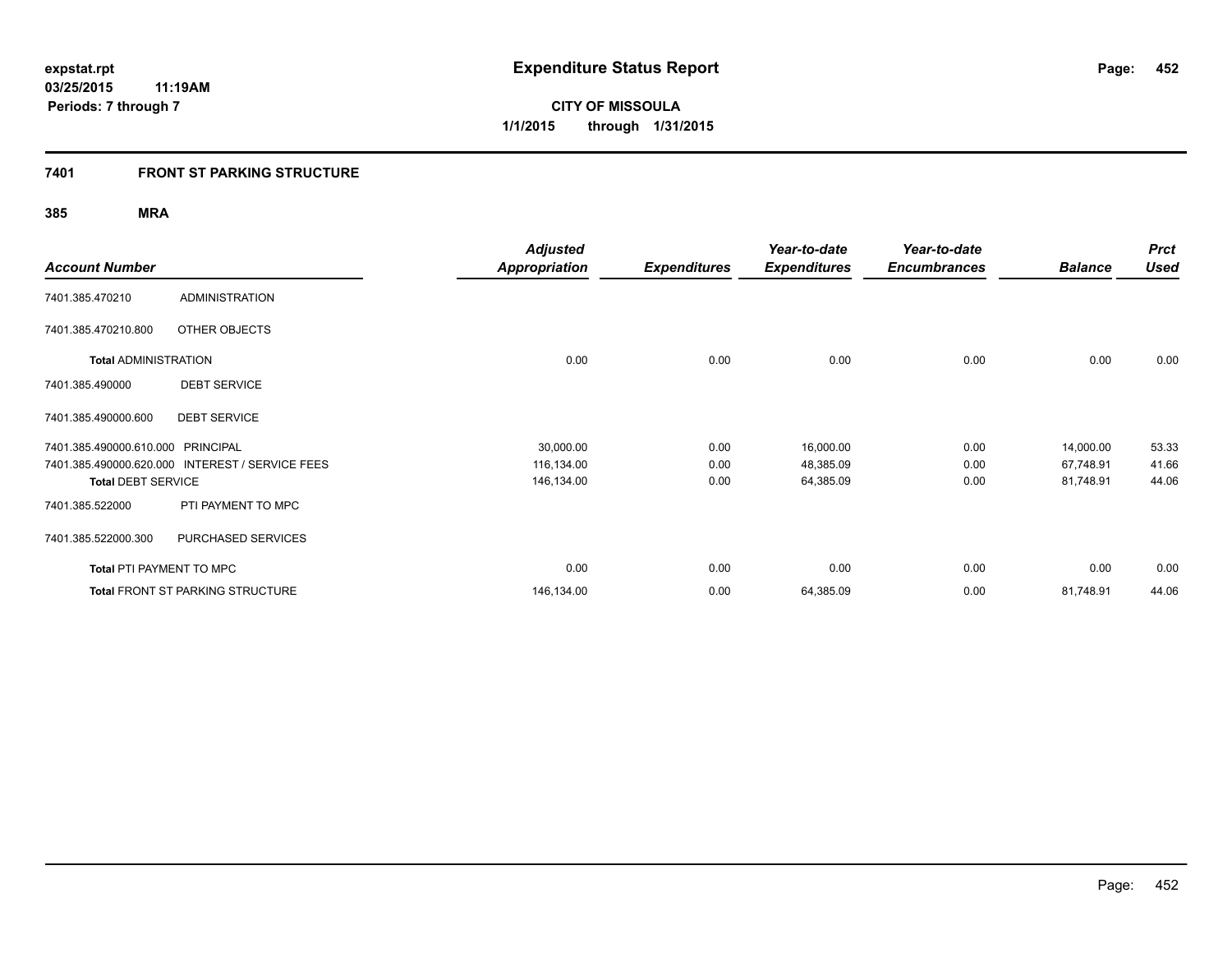**453**

**03/25/2015 11:19AM Periods: 7 through 7**

**CITY OF MISSOULA 1/1/2015 through 1/31/2015**

# **7402 FRONT ST SUBORDINATE LIEN NOTE**

**385 MRA**

| <b>Account Number</b>       |                                                              | <b>Adjusted</b><br><b>Appropriation</b> | <b>Expenditures</b> | Year-to-date<br><b>Expenditures</b> | Year-to-date<br><b>Encumbrances</b> | <b>Balance</b> | <b>Prct</b><br><b>Used</b> |
|-----------------------------|--------------------------------------------------------------|-----------------------------------------|---------------------|-------------------------------------|-------------------------------------|----------------|----------------------------|
| 7402.385.470210             | <b>ADMINISTRATION</b>                                        |                                         |                     |                                     |                                     |                |                            |
| 7402.385.470210.800         | OTHER OBJECTS                                                |                                         |                     |                                     |                                     |                |                            |
| <b>Total ADMINISTRATION</b> |                                                              | 0.00                                    | 0.00                | 0.00                                | 0.00                                | 0.00           | 0.00                       |
| 7402.385.470333             | THE WILMA NOTE                                               |                                         |                     |                                     |                                     |                |                            |
| 7402.385.470333.600         | <b>DEBT SERVICE</b>                                          |                                         |                     |                                     |                                     |                |                            |
|                             | 7402.385.470333.610.000 WILMA NOTE/PRINCIPAL                 | 34,526.00                               | 0.00                | 0.00                                | 0.00                                | 34,526.00      | 0.00                       |
|                             | 7402.385.470333.620.000 WILMA NOTE/NTEREST / SERVICE FEES    | 725.00                                  | 0.00                | 0.00                                | 0.00                                | 725.00         | 0.00                       |
| <b>Total DEBT SERVICE</b>   |                                                              | 35,251.00                               | 0.00                | 0.00                                | 0.00                                | 35,251.00      | 0.00                       |
| 7402.385.470333.700         | <b>GRANTS &amp; CONTRIBUTIONS</b>                            |                                         |                     |                                     |                                     |                |                            |
|                             | <b>Total GRANTS &amp; CONTRIBUTIONS</b>                      | 0.00                                    | 0.00                | 0.00                                | 0.00                                | 0.00           | 0.00                       |
| <b>Total THE WILMA NOTE</b> |                                                              | 35,251.00                               | 0.00                | 0.00                                | 0.00                                | 35,251.00      | 0.00                       |
| 7402.385.470334             | <b>CARAS PARK OBLIGATION</b>                                 |                                         |                     |                                     |                                     |                |                            |
| 7402.385.470334.700         | <b>GRANTS &amp; CONTRIBUTIONS</b>                            |                                         |                     |                                     |                                     |                |                            |
|                             | <b>Total CARAS PARK OBLIGATION</b>                           | 0.00                                    | 0.00                | 0.00                                | 0.00                                | 0.00           | 0.00                       |
| 7402.385.490507             | FIB SUBORDINATE LIEN NOTE PARKING STRUCT                     |                                         |                     |                                     |                                     |                |                            |
| 7402.385.490507.600         | <b>DEBT SERVICE</b>                                          |                                         |                     |                                     |                                     |                |                            |
|                             | 7402.385.490507.610.000 FIB SUB LIEN NOTE-PRINCIPAL          | 32,783.00                               | 0.00                | 32,782.62                           | 0.00                                | 0.38           | 100.00                     |
|                             | 7402.385.490507.620.000 FIB SUB LIEN NOTE-INTEREST/ SVS FEES | 98,523.00                               | 0.00                | 49,798.27                           | 0.00                                | 48,724.73      | 50.54                      |
|                             | Total FIB SUBORDINATE LIEN NOTE PARKING STRUCT               | 131,306.00                              | 0.00                | 82,580.89                           | 0.00                                | 48,725.11      | 62.89                      |
| 7402.385.490509             | WILMA NOTE DEBT SERVICE                                      |                                         |                     |                                     |                                     |                |                            |

7402.385.490509.600 DEBT SERVICE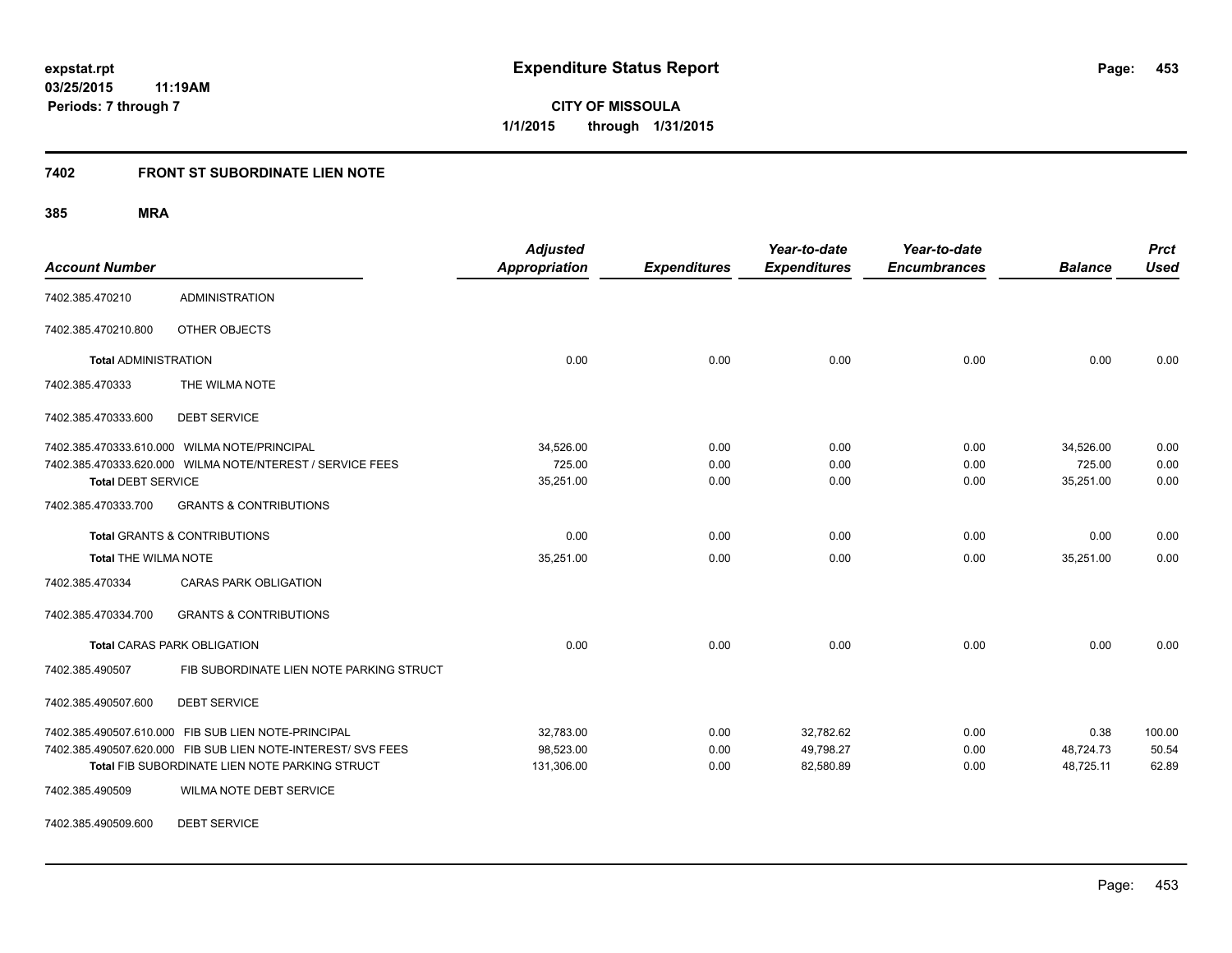# **7402 FRONT ST SUBORDINATE LIEN NOTE**

|                                                 | <b>Adjusted</b> |                     | Year-to-date        | Year-to-date        |                | Prct  |
|-------------------------------------------------|-----------------|---------------------|---------------------|---------------------|----------------|-------|
| <b>Account Number</b>                           | Appropriation   | <b>Expenditures</b> | <b>Expenditures</b> | <b>Encumbrances</b> | <b>Balance</b> | Used  |
| 7402.385.490509.610.000 PRINCIPAL               | 0.00            | 0.00                | 34.526.26           | 0.00                | $-34.526.26$   | 0.00  |
| 7402.385.490509.620.000 INTEREST / SERVICE FEES | 0.00            | 0.00                | 561.05              | 0.00                | $-561.05$      | 0.00  |
| <b>Total WILMA NOTE DEBT SERVICE</b>            | 0.00            | 0.00                | 35.087.31           | 0.00                | $-35.087.31$   | 0.00  |
| <b>Total FRONT ST SUBORDINATE LIEN NOTE</b>     | 166,557.00      | 0.00                | 117.668.20          | 0.00                | 48.888.80      | 70.65 |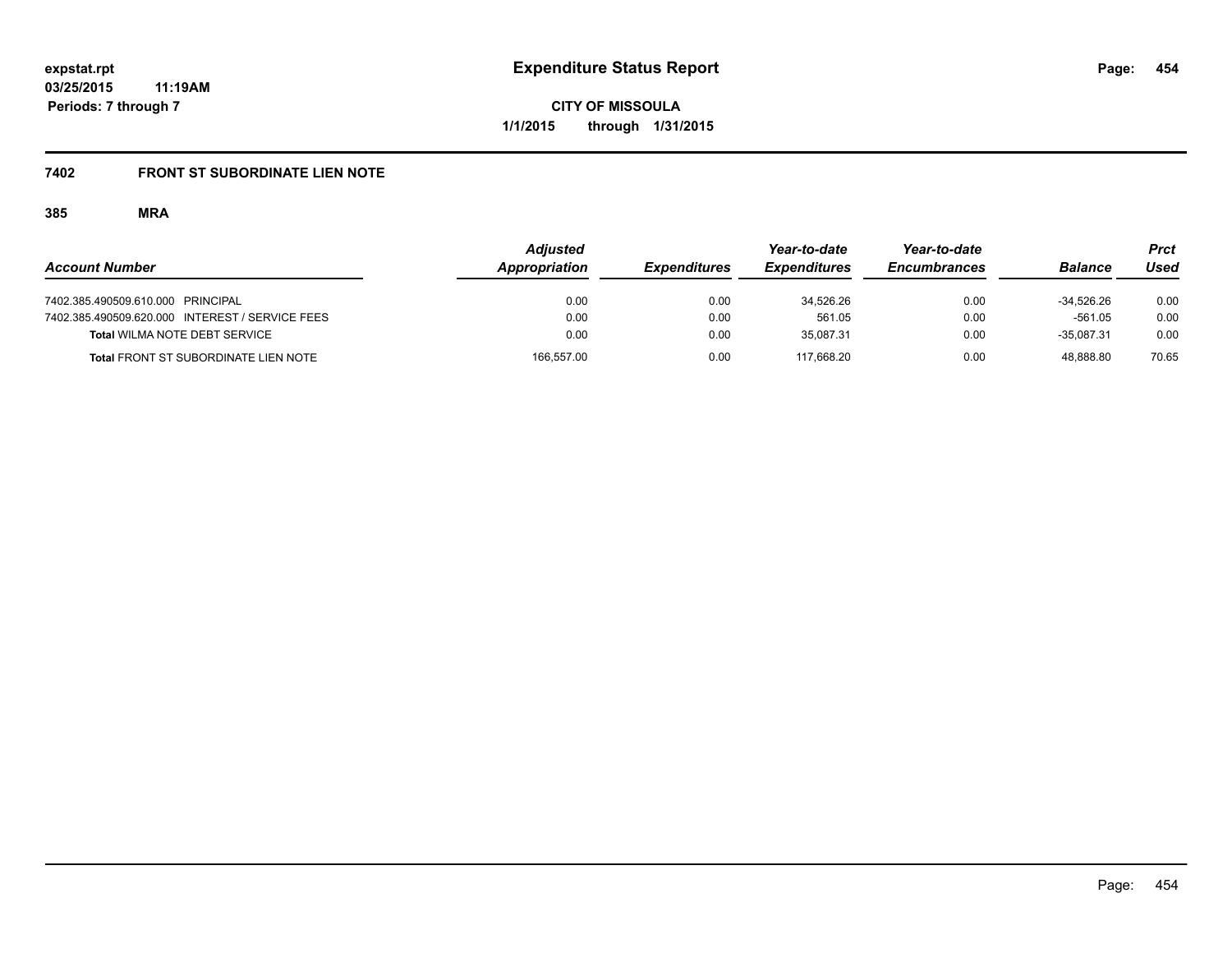# **7447 COURT COLLECTED PARKING FINES**

# **230 MUNICIPAL COURT**

| <b>Account Number</b>      |                                            | <b>Adjusted</b><br><b>Appropriation</b> | <b>Expenditures</b> | Year-to-date<br><b>Expenditures</b> | Year-to-date<br><b>Encumbrances</b> | <b>Balance</b> | <b>Prct</b><br><b>Used</b> |
|----------------------------|--------------------------------------------|-----------------------------------------|---------------------|-------------------------------------|-------------------------------------|----------------|----------------------------|
| 7447.230.410360            | CITY/MUNICIPAL COURT                       |                                         |                     |                                     |                                     |                |                            |
| 7447.230.410360.500        | <b>FIXED CHARGES</b>                       |                                         |                     |                                     |                                     |                |                            |
| <b>Total FIXED CHARGES</b> |                                            | 0.00                                    | 0.00                | 0.00                                | 0.00                                | 0.00           | 0.00                       |
|                            | <b>Total CITY/MUNICIPAL COURT</b>          | 0.00                                    | 0.00                | 0.00                                | 0.00                                | 0.00           | 0.00                       |
|                            | <b>Total COURT COLLECTED PARKING FINES</b> | 0.00                                    | 0.00                | 0.00                                | 0.00                                | 0.00           | 0.00                       |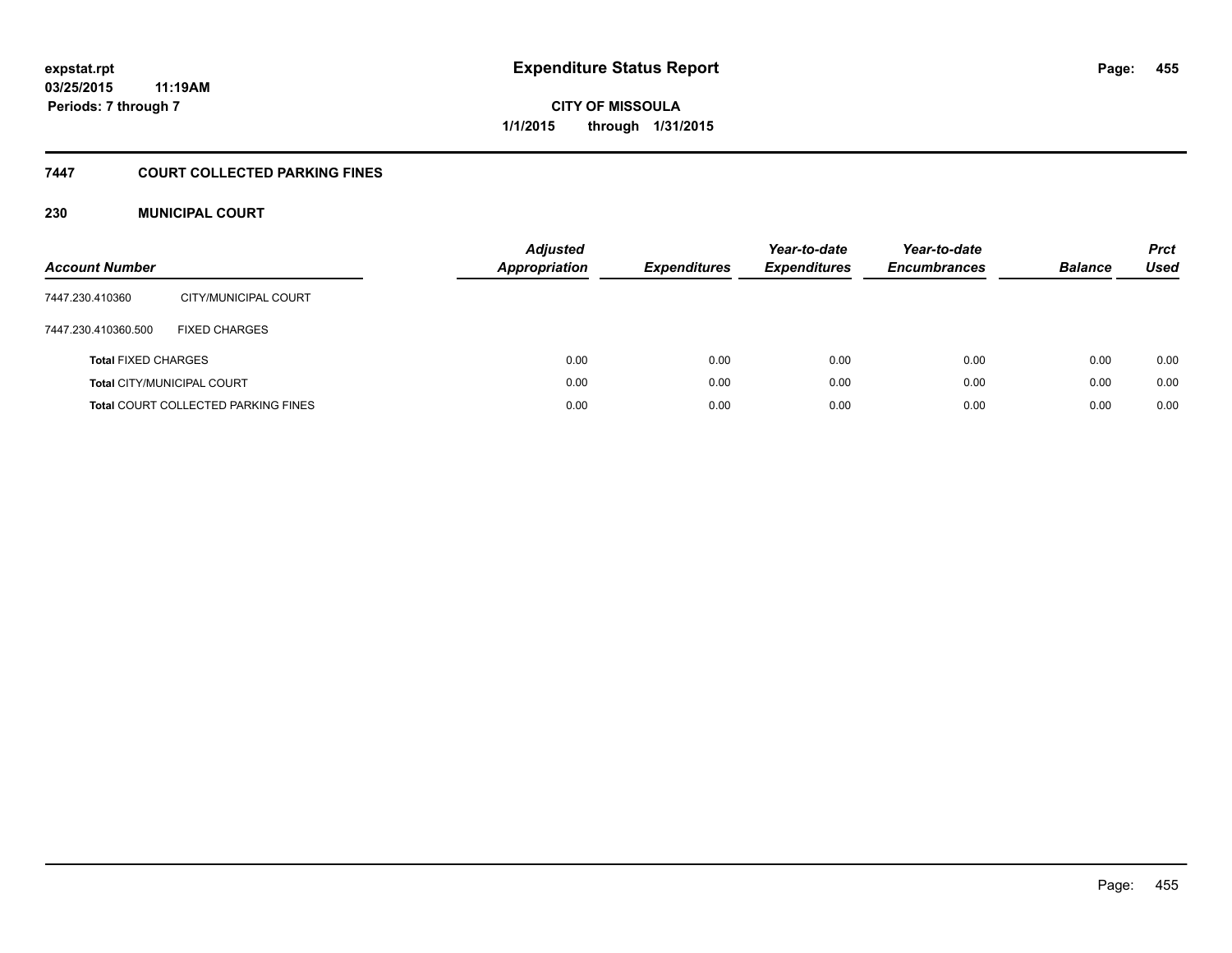**Periods: 7 through 7**

**CITY OF MISSOULA 1/1/2015 through 1/31/2015**

# **7458 COURT SURCHARGE**

# **230 MUNICIPAL COURT**

| <b>Account Number</b>        |                            | <b>Adjusted</b><br><b>Appropriation</b> | <b>Expenditures</b> | Year-to-date<br><b>Expenditures</b> | Year-to-date<br><b>Encumbrances</b> | <b>Balance</b> | <b>Prct</b><br>Used |
|------------------------------|----------------------------|-----------------------------------------|---------------------|-------------------------------------|-------------------------------------|----------------|---------------------|
| 7458.230.410360              | CITY/MUNICIPAL COURT       |                                         |                     |                                     |                                     |                |                     |
| 7458.230.410360.500          | <b>FIXED CHARGES</b>       |                                         |                     |                                     |                                     |                |                     |
| <b>Total FIXED CHARGES</b>   |                            | 0.00                                    | 0.00                | 0.00                                | 0.00                                | 0.00           | 0.00                |
|                              | Total CITY/MUNICIPAL COURT | 0.00                                    | 0.00                | 0.00                                | 0.00                                | 0.00           | 0.00                |
| <b>Total COURT SURCHARGE</b> |                            | 0.00                                    | 0.00                | 0.00                                | 0.00                                | 0.00           | 0.00                |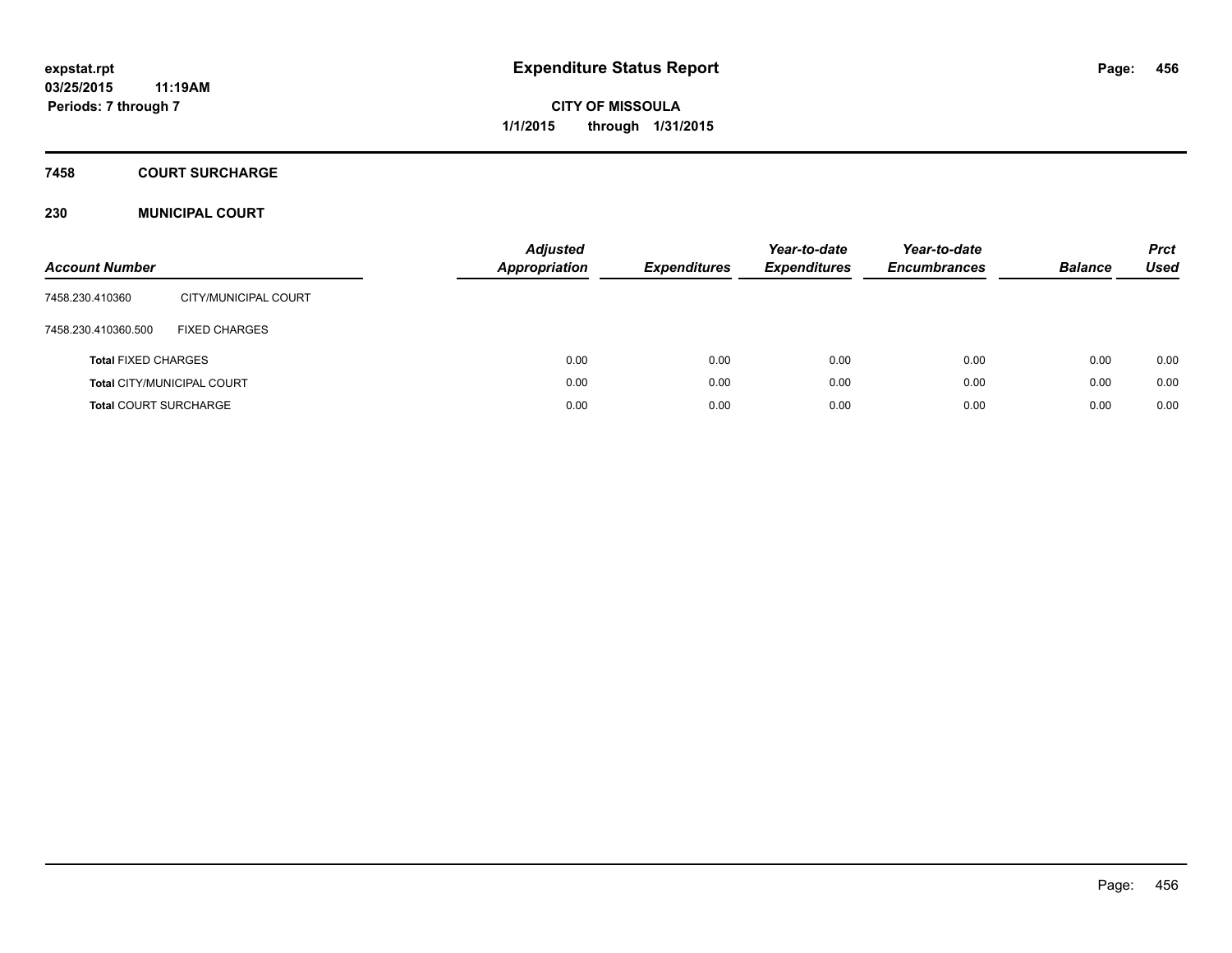#### **7469 PUBLIC DEFENDER FEES**

# **230 MUNICIPAL COURT**

| <b>Account Number</b>             |                      | <b>Adjusted</b><br>Appropriation | <b>Expenditures</b> | Year-to-date<br><b>Expenditures</b> | Year-to-date<br><b>Encumbrances</b> | <b>Balance</b> | <b>Prct</b><br><b>Used</b> |
|-----------------------------------|----------------------|----------------------------------|---------------------|-------------------------------------|-------------------------------------|----------------|----------------------------|
| 7469.230.410360                   | CITY/MUNICIPAL COURT |                                  |                     |                                     |                                     |                |                            |
| 7469.230.410360.500               | <b>FIXED CHARGES</b> |                                  |                     |                                     |                                     |                |                            |
| <b>Total PUBLIC DEFENDER FEES</b> |                      | 0.00                             | 0.00                | 0.00                                | 0.00                                | 0.00           | 0.00                       |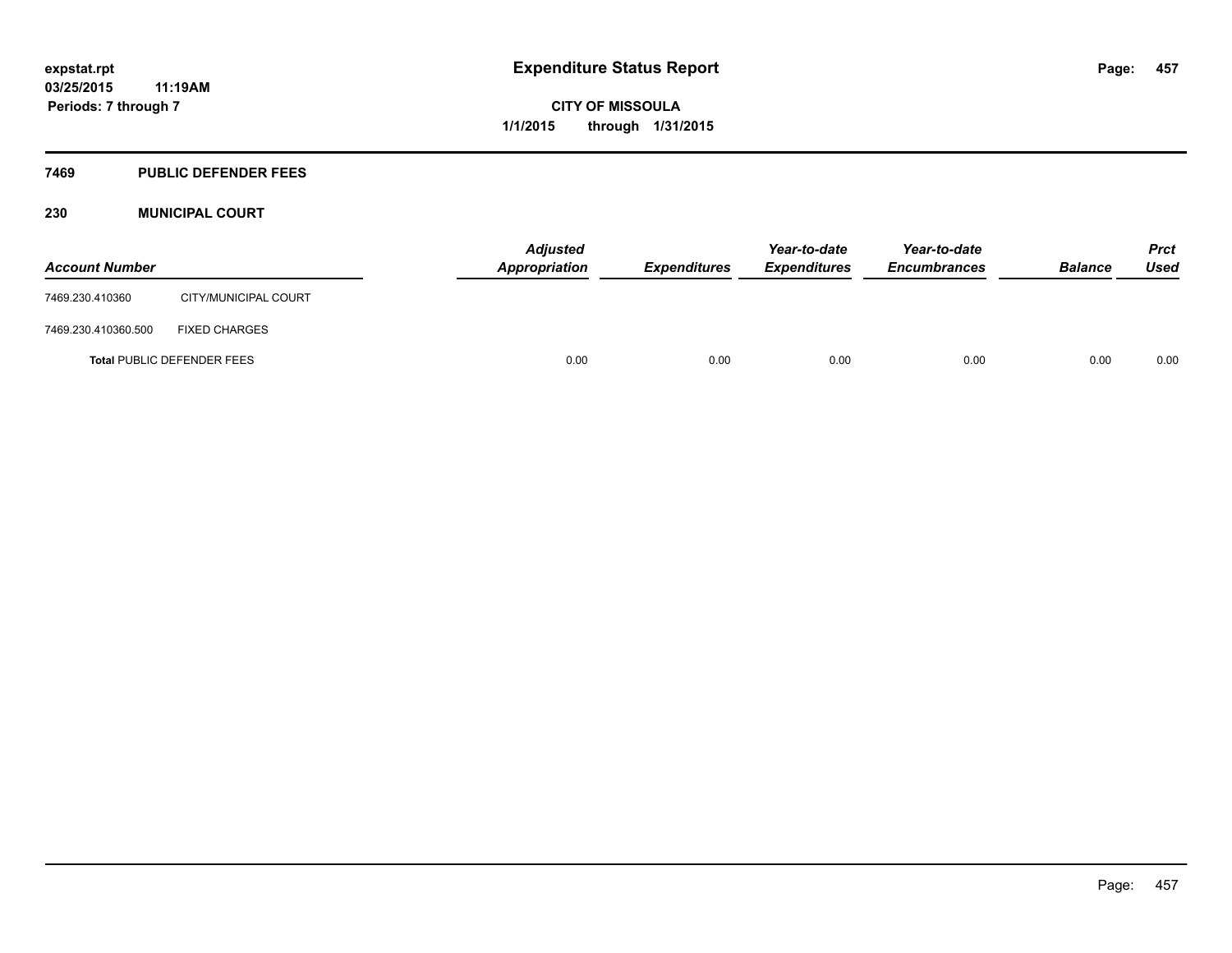# **7903 COUNTY CLEARING**

| <b>Account Number</b>        |                                                    | <b>Adjusted</b><br><b>Appropriation</b> | <b>Expenditures</b> | Year-to-date<br><b>Expenditures</b> | Year-to-date<br><b>Encumbrances</b> | <b>Balance</b>             | Prct<br><b>Used</b> |
|------------------------------|----------------------------------------------------|-----------------------------------------|---------------------|-------------------------------------|-------------------------------------|----------------------------|---------------------|
| 7903.390.440600              | ANIMAL CONTROL SERVICES                            |                                         |                     |                                     |                                     |                            |                     |
| 7903.390.440600.800          | OTHER OBJECTS                                      |                                         |                     |                                     |                                     |                            |                     |
| <b>Total COUNTY CLEARING</b> | 7903.390.440600.845.000 CONTINGENCY - DOG LICENSES | 0.00<br>0.00                            | 0.00<br>0.00        | 4.177.00<br>4,177.00                | 0.00<br>0.00                        | $-4.177.00$<br>$-4,177.00$ | 0.00<br>0.00        |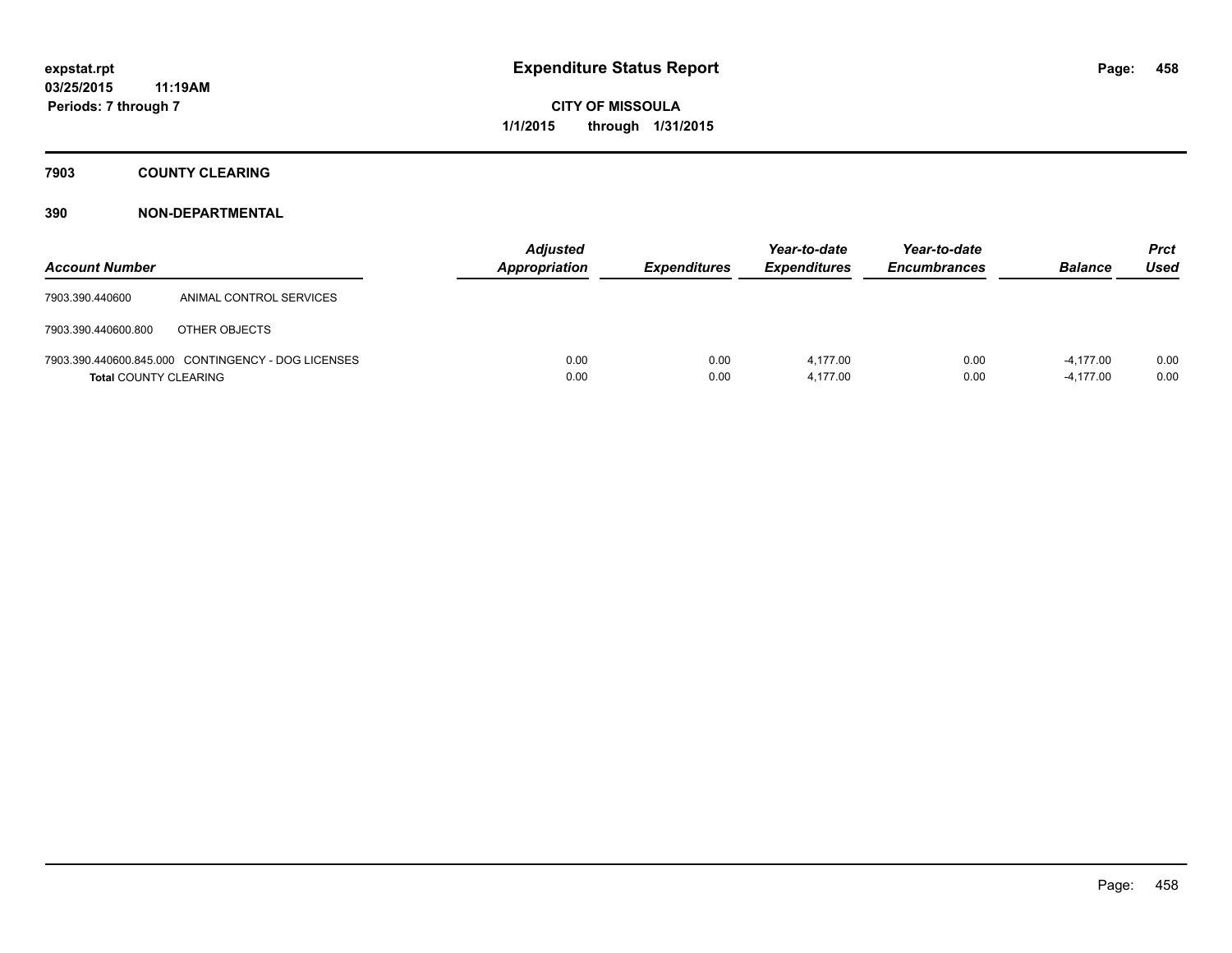# **7904 SEWER REBATE**

# **280 PUBLIC WORKS ADMIN/ENGINEERING**

| <b>Account Number</b>        |                        | <b>Adjusted</b><br>Appropriation | <b>Expenditures</b> | Year-to-date<br><b>Expenditures</b> | Year-to-date<br><b>Encumbrances</b> | <b>Balance</b> | <b>Prct</b><br>Used |
|------------------------------|------------------------|----------------------------------|---------------------|-------------------------------------|-------------------------------------|----------------|---------------------|
| 7904.280.430600              | <b>SEWER UTILITIES</b> |                                  |                     |                                     |                                     |                |                     |
| 7904.280.430600.500          | <b>FIXED CHARGES</b>   |                                  |                     |                                     |                                     |                |                     |
| <b>Total FIXED CHARGES</b>   |                        | 0.00                             | 0.00                | 0.00                                | 0.00                                | 0.00           | 0.00                |
| 7904.280.430600.800          | OTHER OBJECTS          |                                  |                     |                                     |                                     |                |                     |
| <b>Total OTHER OBJECTS</b>   |                        | 0.00                             | 0.00                | 0.00                                | 0.00                                | 0.00           | 0.00                |
| <b>Total SEWER UTILITIES</b> |                        | 0.00                             | 0.00                | 0.00                                | 0.00                                | 0.00           | 0.00                |
| <b>Total SEWER REBATE</b>    |                        | 0.00                             | 0.00                | 0.00                                | 0.00                                | 0.00           | 0.00                |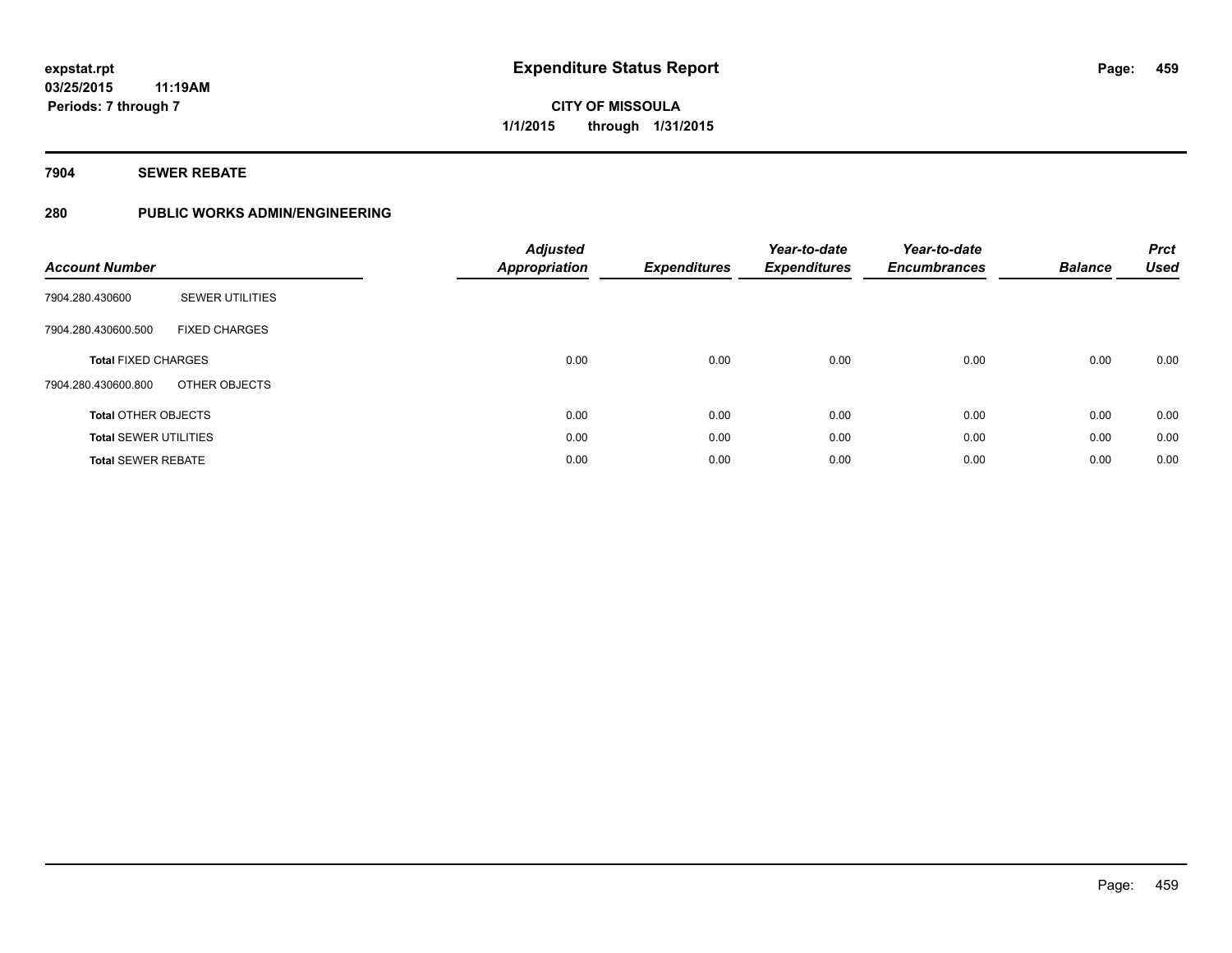# **7905 WYE SEWER RSID 8489**

# **280 PUBLIC WORKS ADMIN/ENGINEERING**

| <b>Account Number</b>            |                        |      | Adjusted<br>Appropriation | <b>Expenditures</b> | Year-to-date<br><b>Expenditures</b> | Year-to-date<br><b>Encumbrances</b> | <b>Balance</b> | <b>Prct</b><br><b>Used</b> |
|----------------------------------|------------------------|------|---------------------------|---------------------|-------------------------------------|-------------------------------------|----------------|----------------------------|
| 7905.280.430600                  | <b>SEWER UTILITIES</b> |      |                           |                     |                                     |                                     |                |                            |
| 7905.280.430600.500              | <b>FIXED CHARGES</b>   |      |                           |                     |                                     |                                     |                |                            |
| <b>Total WYE SEWER RSID 8489</b> |                        | 0.00 | 0.00                      | 0.00                | 0.00                                | 0.00                                | 0.00           |                            |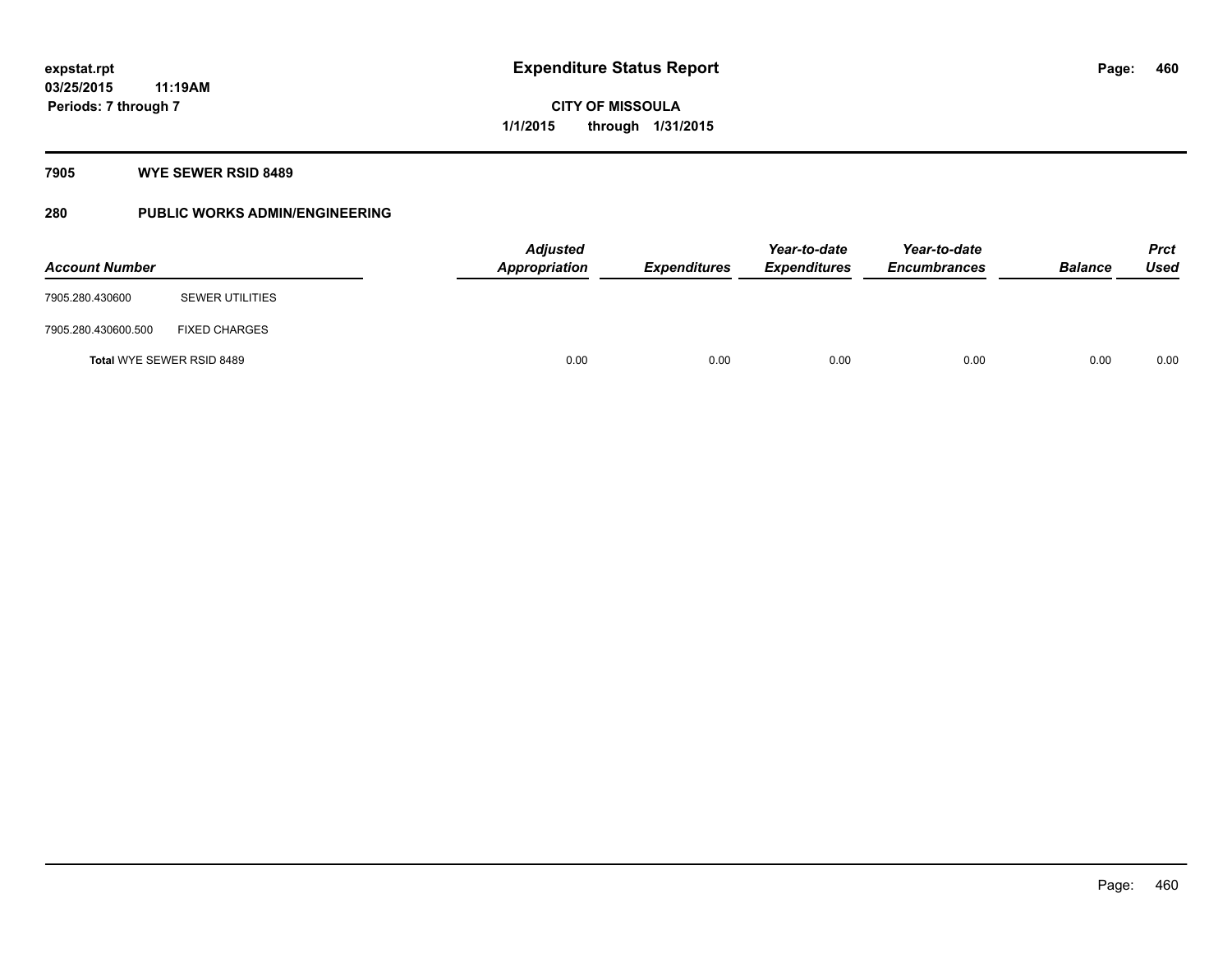# **7911 RESIDENTIAL INSPECTION FUND**

# **310 BUILDING INSPECTION**

| <b>Account Number</b>         |                                                                                                             | <b>Adjusted</b><br><b>Appropriation</b> | <b>Expenditures</b> | Year-to-date<br><b>Expenditures</b> | Year-to-date<br><b>Encumbrances</b> | <b>Balance</b>       | <b>Prct</b><br><b>Used</b> |
|-------------------------------|-------------------------------------------------------------------------------------------------------------|-----------------------------------------|---------------------|-------------------------------------|-------------------------------------|----------------------|----------------------------|
| 7911.310.420501               | CONTRACTUAL SERVICE AGRMNTS - BUILDING                                                                      |                                         |                     |                                     |                                     |                      |                            |
| 7911.310.420501.200           | <b>SUPPLIES</b>                                                                                             |                                         |                     |                                     |                                     |                      |                            |
| <b>Total SUPPLIES</b>         |                                                                                                             | 0.00                                    | 0.00                | 0.00                                | 0.00                                | 0.00                 | 0.00                       |
| 7911.310.420501.300           | PURCHASED SERVICES                                                                                          |                                         |                     |                                     |                                     |                      |                            |
|                               | 7911.310.420501.310.000 COMMUNICATIONS-UOFM DONATION<br><b>Total CONTRACTUAL SERVICE AGRMNTS - BUILDING</b> | 0.00<br>0.00                            | 0.00<br>0.00        | 45.00<br>45.00                      | 0.00<br>0.00                        | $-45.00$<br>$-45.00$ | 0.00<br>0.00               |
| 7911.310.420502               | *** Title Not Found ***                                                                                     |                                         |                     |                                     |                                     |                      |                            |
| 7911.310.420502.200           | <b>SUPPLIES</b>                                                                                             |                                         |                     |                                     |                                     |                      |                            |
| Total *** Title Not Found *** |                                                                                                             | 0.00                                    | 0.00                | 0.00                                | 0.00                                | 0.00                 | 0.00                       |
|                               | <b>Total RESIDENTIAL INSPECTION FUND</b>                                                                    | 0.00                                    | 0.00                | 45.00                               | 0.00                                | $-45.00$             | 0.00                       |